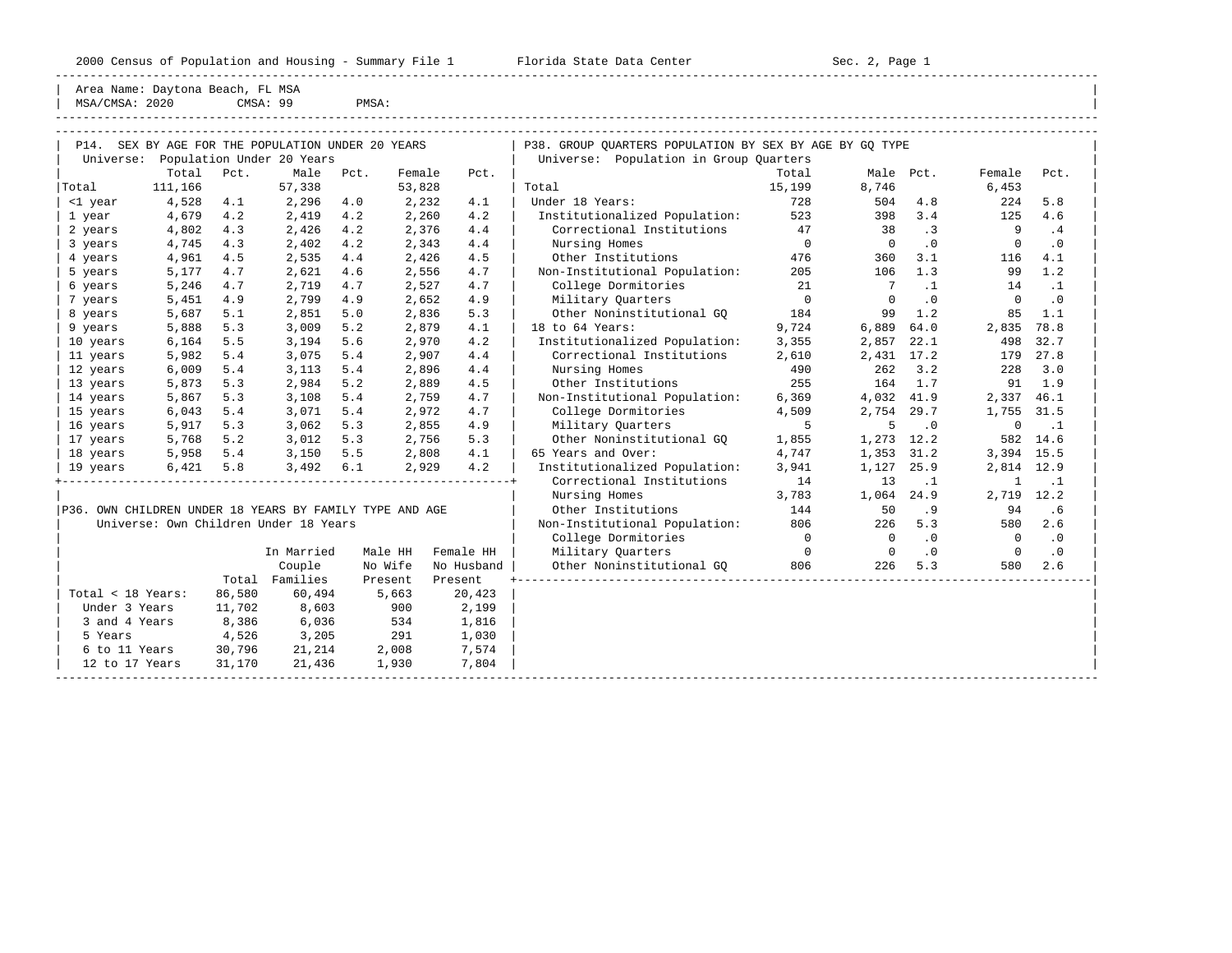| Housing<br>2000<br>and<br>* Population .<br>ensus!<br>2Y1<br>summa<br>∸∸ | Center<br>lorida<br>- Data<br>31.71.7 | Paαe<br>¬≏′<br>しこし<br>$\sim$ |  |
|--------------------------------------------------------------------------|---------------------------------------|------------------------------|--|
|                                                                          |                                       |                              |  |

2000 Florida State Data Center - Sec. 2, Page 2

| Area Name: Daytona Beach, FL MSA | MSA/CMSA: 2020 CMSA: 99 PMSA:

| P22/23/24.HOUSEHOLDS BY PRESENCE OF PEOPLE 60(65/75) YEARS AND OVER, HOUSEHOLD SIZE AND |               |                          |               |     |                       |      | P25. HOUSEHOLDS BY PRESENCE OF   |                        |       |          |        |  |
|-----------------------------------------------------------------------------------------|---------------|--------------------------|---------------|-----|-----------------------|------|----------------------------------|------------------------|-------|----------|--------|--|
| HOUSEHOLD TYPE                                                                          |               |                          |               |     |                       |      |                                  | NONRELATIVES           |       |          |        |  |
| Universe: Households                                                                    |               |                          |               |     |                       |      | Universe: Households             |                        |       |          |        |  |
|                                                                                         | $60+$ Years   | Pct                      | 65+ Years     | Pct | 75+ Years             | Pct. |                                  |                        |       |          |        |  |
| Total:                                                                                  | 206,017 100.0 |                          | 206,017 100.0 |     | 206,017 100.0         |      | Total:                           |                        |       | 206,017  |        |  |
| Households w/ one or more 60/65/75:                                                     | 92,156 44.7   |                          | 76,268 37.0   |     | 39,344 19.1           |      |                                  | Households with one or |       |          |        |  |
| 1-person household                                                                      | 31,844        |                          | 27,642        |     | 16,350                |      | more non-relatives               |                        |       | 22,592   |        |  |
| 2 or more person household:                                                             | 60,312        |                          | 48,626        |     | 22,994                |      |                                  |                        |       |          |        |  |
| Family households                                                                       | 57,058        |                          | 46,187        |     | 21,883                |      | Households with no               |                        |       |          |        |  |
| Non-family households                                                                   | 3,254         |                          | 2,439         |     | 1,111                 |      | non-relatives                    |                        |       | 183,425  |        |  |
| Households with no people over 60/65/75:                                                | 113,861 55.3  |                          | 129,749 63.0  |     | 166,673 80.9          |      |                                  |                        |       |          |        |  |
| 1-person household                                                                      | 24,339        |                          | 28,541        |     | 39,833                |      |                                  |                        |       |          |        |  |
| 2 or more person household:                                                             | 89,522        |                          | 101,208       |     | 126,840               |      |                                  |                        |       |          |        |  |
| Family households                                                                       | 78,689        |                          | 89,560        |     | 113,864               |      |                                  |                        |       |          |        |  |
| Non-family households                                                                   | 10,833        |                          | 11,648        |     | 12,976                |      |                                  |                        |       |          |        |  |
| P18/20. HOUSEHOLDS BY AGE OF HOUSEHOLDER BY HOUSEHOLD TYPE                              |               |                          |               |     |                       |      | H13/15. TENURE BY HOUSEHOLD SIZE |                        |       |          |        |  |
| (INCLUDING LIVING ALONE) BY PRESENCE OF OWN CHILDREN                                    |               |                          |               |     |                       |      | Universe: Occupied Housing Units |                        |       |          |        |  |
| Universe: Households                                                                    |               |                          |               |     |                       |      |                                  |                        | Pct   |          | Pct    |  |
|                                                                                         |               |                          |               |     |                       |      |                                  | Owner                  | Owner | Renter   | Renter |  |
|                                                                                         | Total         | Householder Householder  |               |     |                       |      |                                  | Total Occupied         | Occ.  | Occupied | Occ.   |  |
|                                                                                         | Households    | 15 to $64$ $65$ and Over |               |     | Total Occupied Units: |      | 206,017                          | 156,954 100.0          |       | 49,063   | 100.0  |  |
|                                                                                         |               |                          |               |     |                       |      |                                  |                        |       |          |        |  |

|                                         | Total      |          | Householder Householder |                       | Total   | Occupied | Occ.  | Occupied | Occ.  |  |
|-----------------------------------------|------------|----------|-------------------------|-----------------------|---------|----------|-------|----------|-------|--|
|                                         | Households | 15 to 64 | 65 and Over             | Total Occupied Units: | 206,017 | 156,954  | 100.0 | 49,063   | 100.0 |  |
| Total:                                  | 206,017    | 135,666  | 70,351                  | 1-person household    | 56,183  | 37,656   | 24.0  | 18,527   | 37.8  |  |
| Family households:                      | 135,747    | 95,089   | 40,658                  | 2-Person household    | 84,828  | 70,096   | 44.7  | 14,732   | 30.0  |  |
| Married couple family:                  | 106,539    | 71,033   | 35,506                  | 3-Person household    | 29,811  | 22,353   | 14.2  | 7,458    | 15.2  |  |
| With own children under 18              | 33,159     | 32,890   | 269                     | 4-Person household    | 21,302  | 16,447   | 10.5  | 4,855    | 9.9   |  |
| No own children under 18                | 73,380     | 38,143   | 35,237                  | 5-Person household    | 8,972   | 6,786    | 4.3   | 2,186    | 4.5   |  |
| Other family:                           | 29,208     | 24,056   | 5,152                   | 6-Person household    | 3,195   | 2,387    | 1.5   | 808      | 1.6   |  |
| Male householder, no wife present:      | 7,381      | 6,369    | 1,012                   | 7+Person household    | 1,726   | 1,229    | .8    | 497      | 1.0   |  |
| With own children under 18              | 3,709      | 3,680    | 29                      |                       |         |          |       |          |       |  |
| No own children under 18                | 3,672      | 2,689    | 983                     |                       |         |          |       |          |       |  |
| Female householder, no husband present: | 21,827     | 17,687   | 4,140                   |                       |         |          |       |          |       |  |
| With own children under 18              | 12,058     | 12,040   | 18                      |                       |         |          |       |          |       |  |
| No own children under 18                | 9,769      | 5,647    | 4,122                   |                       |         |          |       |          |       |  |
| Non-family households:                  | 14,087     | 40,577   | 29,693                  |                       |         |          |       |          |       |  |
| Householder living alone                | 8,401      | 28,541   | 27,642                  |                       |         |          |       |          |       |  |
| Householder not living alone            | 5,686      | 12,036   | 2,051                   |                       |         |          |       |          |       |  |
|                                         |            |          |                         |                       |         |          |       |          |       |  |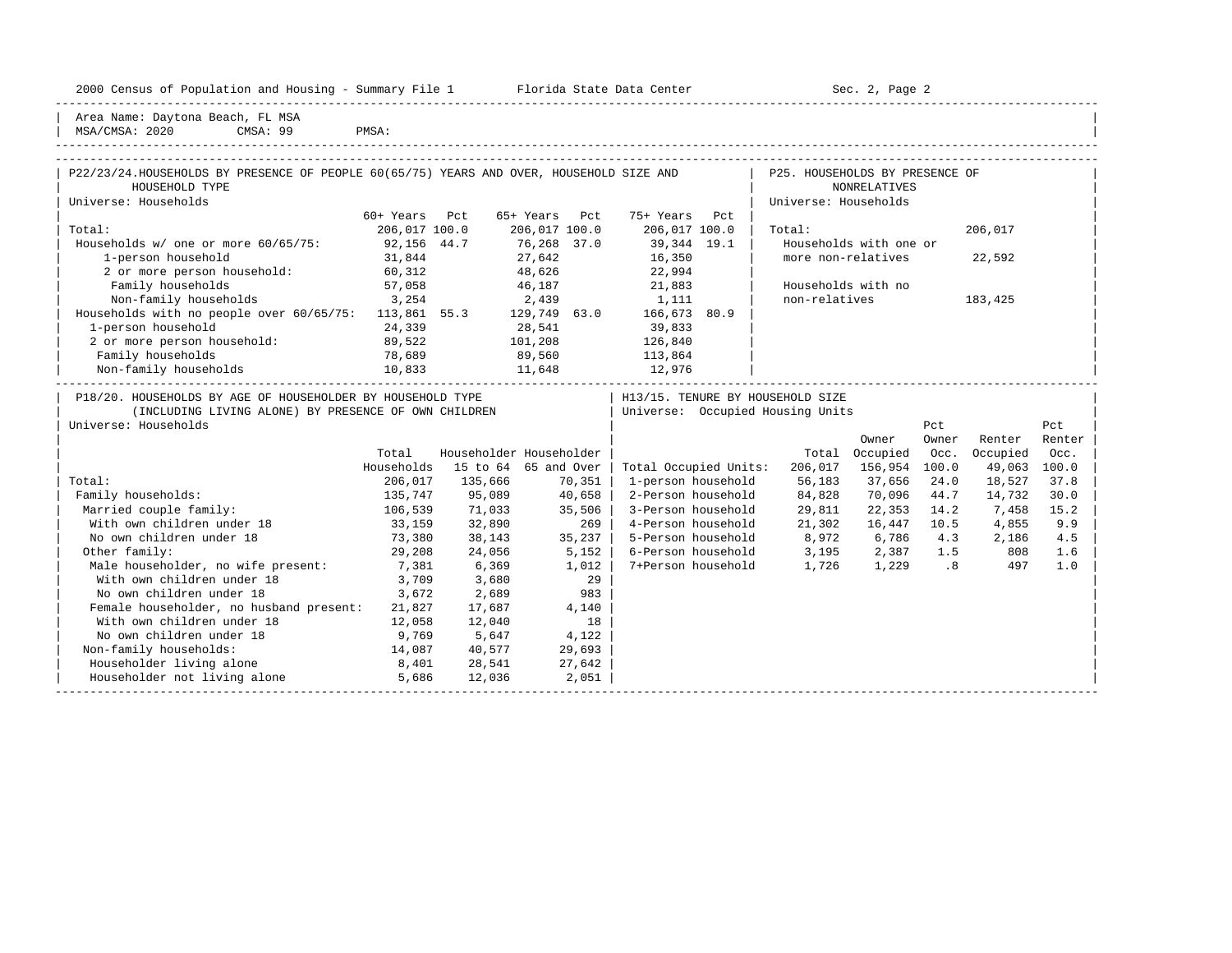| 2000 Census of Population and Housing - Summary File 1 Florida State Data Center |          |                  |              |                 |                                                        |              |                                                         |                | Sec. 2, Page 3                      |                   |            |
|----------------------------------------------------------------------------------|----------|------------------|--------------|-----------------|--------------------------------------------------------|--------------|---------------------------------------------------------|----------------|-------------------------------------|-------------------|------------|
| Area Name: Daytona Beach, FL MSA<br>MSA/CMSA: 2020                               | CMSA: 99 |                  | PMSA:        |                 |                                                        |              |                                                         |                |                                     |                   |            |
|                                                                                  |          |                  |              |                 |                                                        |              |                                                         |                |                                     |                   |            |
| P29. RELATIONSHIP BY AGE FOR THE POPULATION UNDER 18 YEARS                       |          |                  |              |                 |                                                        |              |                                                         |                |                                     |                   |            |
| Universe: Population under 18 years                                              |          |                  |              |                 |                                                        |              |                                                         |                |                                     |                   |            |
|                                                                                  |          |                  |              |                 |                                                        |              |                                                         |                |                                     |                   |            |
|                                                                                  |          |                  |              |                 | -----Related Child-----                                |              |                                                         |                |                                     |                   |            |
|                                                                                  |          | Pop. in          | Householder  |                 | Other                                                  |              |                                                         |                | Institution-                        | Noninstitution-   |            |
|                                                                                  | Total    | Households       | or Spouse    | Own Child       | Relatives                                              |              | Nonrelatives                                            | Total          | alized Pop.                         | alized Pop.       |            |
| Under 18:                                                                        | 98,787   | 98,059           | 98           | 86,580          | 8,879                                                  |              | 2,502                                                   | 728            | 523                                 |                   | 205        |
| Under 3                                                                          | 14,009   | 13,983           |              | 11,702          | 2,017                                                  |              | 264                                                     | 26             | $\overline{4}$                      |                   | 22         |
| 3 and 4 years                                                                    | 9,706    | 9,693            |              | 8,386           | 1,111                                                  |              | 196                                                     | 13             | $\mathbf{1}$                        |                   | 12         |
| 5 years                                                                          | 5,177    | 5,167            |              | 4,526           | 493                                                    |              | 148                                                     | 10             | $\overline{0}$                      |                   | 10         |
| 6 to 11 years                                                                    | 34,418   | 34,372           |              | 30,796          | 2,744                                                  |              | 832                                                     | 46             | 12                                  |                   | 34         |
| 12 and 13 years                                                                  | 11,882   | 11,822           |              | 10,730          | 826                                                    |              | 266                                                     | 60             | 35                                  |                   | 25         |
| 14 years                                                                         | 5,867    | 5,800            |              | 5,282           | 388                                                    |              | 130                                                     | 67             | 52                                  |                   | 15         |
| 15 to 17 years                                                                   | 17,630   | 17,124           |              | 15,158          | 1,300                                                  |              | 666                                                     | 506            | 419                                 |                   | 87         |
| % Under 3                                                                        | 14.2%    | 14.3%            |              | 13.5%           | 22.7%                                                  |              | 10.6%                                                   | 3.6%           | $.8\%$                              |                   | 10.7%      |
| % 3 and 4 years                                                                  | 9.8%     | 9.9%             |              | 9.7%            | 12.5%                                                  |              | 7.8%                                                    | 1.8%           | .2%                                 |                   | 5.9%       |
| % 5 years                                                                        | 5.2%     | 5.3%             |              | 5.2%            | 5.6%                                                   |              | 5.9%                                                    | 1.4%           | $.0\%$                              |                   | 4.9%       |
| % 6 to 11 years                                                                  | 34.9%    | 35.1%            |              | 35.6%           | 30.9%                                                  |              | 33.3%                                                   | 6.3%           | 2.3%                                |                   | 16.6%      |
| % 12 and 13 years                                                                | 12.0%    | 12.1%            |              | 12.4%           | 9.3%                                                   |              | $10.6\%$                                                | 8.2%           | $6.7\%$                             |                   | 12.2       |
| % 14 years                                                                       | 5.9%     | 5.9%             |              | 6.1%            | 4.4%                                                   |              | 5.2%                                                    | 9.2%           | 9.9%                                |                   | 7.3%       |
| % 15 to 17 years 17.9%                                                           |          | 17.5%            |              | 17.5%           | 14.6%                                                  |              | 26.6%                                                   | 69.5%          | 80.1%                               |                   | 42.4%      |
| H17. TENURE BY HOUSEHOLD TYPE (INCLUDING LIVING ALONE) BY AGE OF HOUSEHOLDER     |          |                  |              |                 |                                                        |              |                                                         |                |                                     |                   |            |
| Universe: Occupied Housing Units                                                 |          |                  |              |                 |                                                        |              |                                                         |                |                                     |                   |            |
|                                                                                  |          |                  |              |                 | Total Owner ------------ Owner Occupied -------------- |              | Total Renter ------------- Renter Occupied ------------ |                |                                     |                   |            |
|                                                                                  |          | Occupied         |              |                 | Householder Householder Householder Pct                |              | Occupied                                                |                | Householder Householder Householder |                   | Pct        |
|                                                                                  |          | Units            | 15 to 34     | 35 to 64        | $65+$                                                  | $65+$        | Units                                                   | 15 to 34       | 35 to 64                            | $65+$             | $65+$      |
| Family households:                                                               |          | 111,511          | 10,997       | 62,606          | 37,908                                                 | 34.0         | 24,236                                                  | 9,059          | 12,427                              | 2,750 11.3        |            |
| Married-couple family:                                                           |          | 93,172           | 8,394        | 51,405          | 33,373                                                 | 35.8         | 13,367                                                  | 4,336          | 6,898                               | 2,133 16.0<br>617 |            |
| Other family:<br>Male householder, no wife                                       |          | 18,339<br>4,768  | 2,603<br>933 | 11,201<br>2,955 | 4,535                                                  | 24.7         | 10,869                                                  | 4,723          | 5,529                               |                   | 5.7        |
|                                                                                  |          |                  | 1,670        |                 | 880<br>3,655                                           | 18.5<br>26.9 | 2,613                                                   | 1,189          | 1,292                               | 132<br>485        | 5.1<br>5.9 |
| Female hsehldr, no husband<br>Nonfamily households:                              |          | 13,571<br>45,443 | 3,124        | 8,246<br>19,047 | 23,272                                                 | 51.2         | 8,256<br>24,827                                         | 3,534<br>8,304 | 4,237<br>10,102                     | 6,421             | 25.9       |
| Male householder:                                                                |          |                  | 2,122        | 9,613           | 6,556                                                  | 35.8         | 12,924                                                  |                | 5,942                               | 1,768             | 13.7       |
| Living alone                                                                     |          | 18,291<br>13,868 | 1,166        | 7,056           | 5,646                                                  | 40.7         | 8,946                                                   | 5,214<br>2,689 | 4,654                               | 1,603             | 17.9       |
| Not living alone                                                                 |          | 4,423            | 956          | 2,557           | 910                                                    | 20.6         | 3,978                                                   | 2,525          | 1,288                               | 165               | 4.1        |
| Female householder:                                                              |          | 27,152           | 1,002        | 9,434           | 16,716                                                 | 61.6         | 11,903                                                  | 3,090          | 4,160                               | 4,653             | 39.1       |
| Living alone                                                                     |          | 23,788           | 538          | 7,392           | 15,858                                                 | 66.7         | 9,581                                                   | 1,655          | 3,391                               | 4,535             | 47.3       |
| Not living alone                                                                 |          | 3,364            | 464          | 2,042           | 858                                                    | 25.5         | 2,322                                                   | 1,435          | 769                                 | 118               | 5.1        |
|                                                                                  |          |                  |              |                 |                                                        |              |                                                         |                |                                     |                   |            |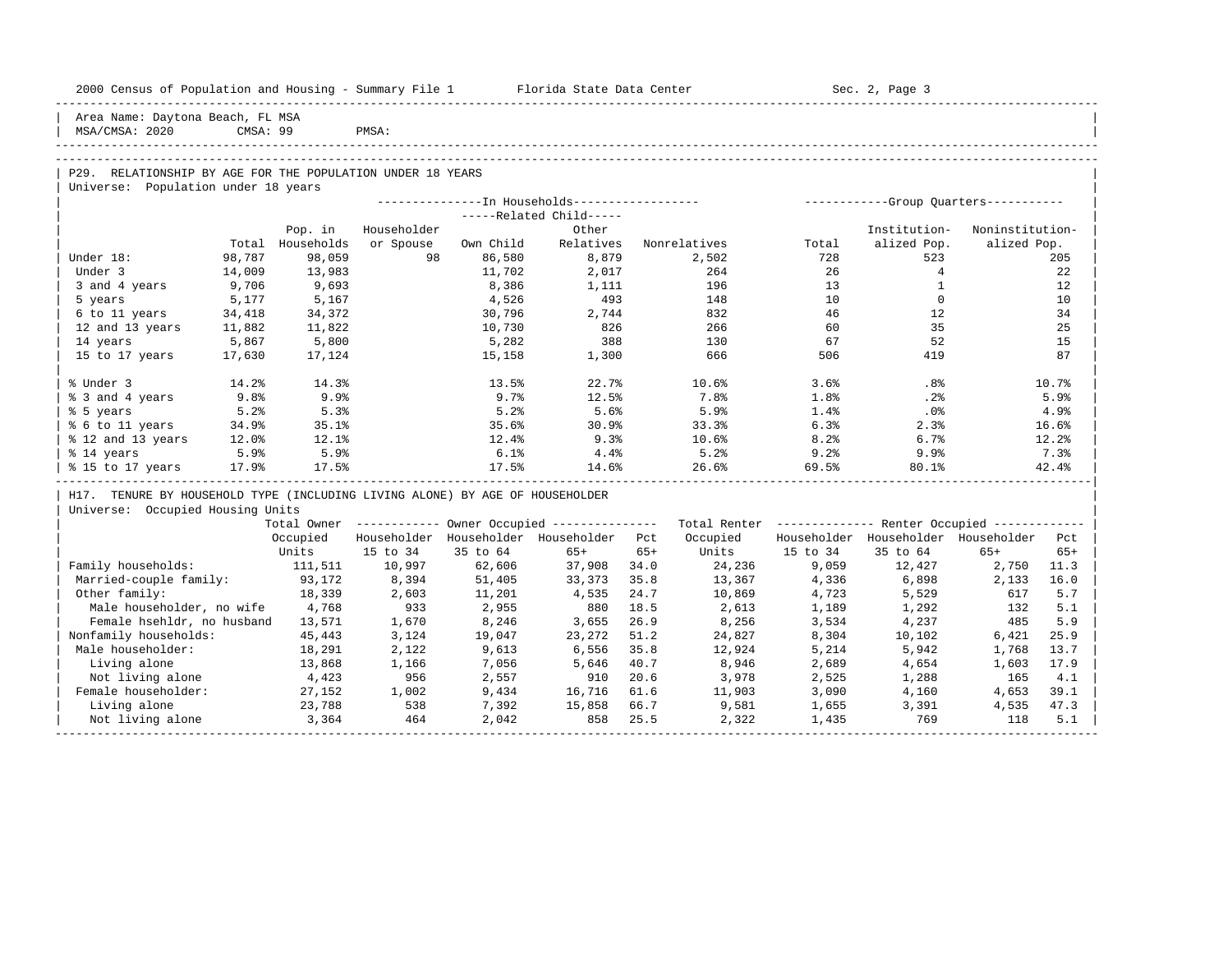----------------------------------------------------------------------------------------------------------------------------------------------------- Area Name: Daytona Beach city | MSA/CMSA: 2020 CMSA: 99 PMSA:

| P14. SEX BY AGE FOR THE POPULATION UNDER 20 YEARS       |            |       |                                       |      |         |         |            | P38. GROUP OUARTERS POPULATION BY SEX BY AGE BY GO TYPE |                |                |           |                         |           |
|---------------------------------------------------------|------------|-------|---------------------------------------|------|---------|---------|------------|---------------------------------------------------------|----------------|----------------|-----------|-------------------------|-----------|
| Universe: Population Under 20 Years                     |            |       |                                       |      |         |         |            | Universe: Population in Group Quarters                  |                |                |           |                         |           |
|                                                         | Total      | Pct.  | Male                                  | Pct. | Female  |         | Pct.       |                                                         | Total          | Male Pct.      |           | Female                  | Pct.      |
| Total                                                   | 14,613     |       | 7.746                                 |      | 6,867   |         |            | Total                                                   | 5,097          | 3,045          |           | 2,052                   |           |
| <1 year                                                 | 711        | 4.9   | 369                                   | 4.8  |         | 342     | 5.0        | Under 18 Years:                                         | 215            | 164            | 4.2       | 51                      | 5.4       |
| 1 year                                                  | 633        | 4.3   | 313                                   | 4.0  |         | 320     | 4.7        | Institutionalized Population:                           | 119            | 112            | 2.3       | 7                       | 3.7       |
| 2 years                                                 | 630        | 4.3   | 303                                   | 3.9  |         | 327     | 4.8        | Correctional Institutions                               | $\overline{0}$ | $\overline{0}$ | .0        | $\mathbf{0}$            | .0        |
| 3 years                                                 | 596        | 4.1   | 315                                   | 4.1  |         | 281     | 4.1        | Nursing Homes                                           | $\overline{0}$ | $\mathbf 0$    | .0        | $\Omega$                | $\cdot$ 0 |
| 4 years                                                 | 619        | 4.2   | 325                                   | 4.2  |         | 294     | 4.3        | Other Institutions                                      | 119            | 112            | 2.3       | 7                       | 3.7       |
| 5 years                                                 | 621        | 4.2   | 323                                   | 4.2  |         | 298     | 4.3        | Non-Institutional Population:                           | 96             | 52             | 1.9       | 44                      | 1.7       |
| 6 years                                                 | 620        | 4.2   | 324                                   | 4.2  |         | 296     | 4.3        | College Dormitories                                     | 15             | -6             | $\cdot$ 3 | 9                       | $\cdot$ 2 |
| 7 years                                                 | 641        | 4.4   | 316                                   | 4.1  |         | 325     | 4.7        | Military Quarters                                       | $\overline{0}$ | $\circ$        | $\cdot$ 0 | $\mathbf{0}$            | $\cdot$ 0 |
| 8 years                                                 | 645        | 4.4   | 322                                   | 4.2  |         | 323     | 4.7        | Other Noninstitutional GO                               | 81             | 46             | 1.6       | 35                      | 1.5       |
| 9 years                                                 | 647        | 4.4   | 324                                   | 4.2  |         | 323     | 5.0        | 18 to 64 Years:                                         | 3,737          | 2,510          | 73.3      | 1,227                   | 82.4      |
| 10 years                                                | 647        | 4.4   | 323                                   | 4.2  |         | 324     | 4.7        | Institutionalized Population:                           | 287            | 170            | 5.6       | 117                     | 5.6       |
| 11 years                                                | 633        | 4.3   | 324                                   | 4.2  |         | 309     | 4.8        | Correctional Institutions                               | 15             | $\circ$        | .3        | 15                      | $\cdot$ 0 |
| 12 years                                                | 619        | 4.2   | 343                                   | 4.4  |         | 276     | 4.1        | Nursing Homes                                           | 234            | 144            | 4.6       | 90                      | 4.7       |
| 13 years                                                | 599        | 4.1   | 334                                   | 4.3  |         | 265     | 4.3        | Other Institutions                                      | 38             | 26             | .7        | 12                      | .9        |
| 14 years                                                | 573        | 3.9   | 317                                   | 4.1  |         | 256     | 4.3        | Non-Institutional Population:                           | 3,450          | 2,340 67.7     |           | 1,110                   | 76.8      |
| 15 years                                                | 602        | 4.1   | 277                                   | 3.6  |         | 325     | 4.3        | College Dormitories                                     | 3,172          | 2,173          | 62.2      | 999                     | 71.4      |
| 16 years                                                | 635        | 4.3   | 330                                   | 4.3  |         | 305     | 4.7        | Military Quarters                                       | $\Omega$       | $\mathbf 0$    | $\cdot$ 0 | $\mathbf 0$             | $\cdot$ 0 |
| 17 years                                                | 626        | 4.3   | 318                                   | 4.1  |         | 308     | 4.7        | Other Noninstitutional GO                               | 278            | 167            | 5.5       | 111                     | 5.5       |
| 18 years                                                | 1,294      | 8.9   | 723                                   | 9.3  |         | 571     | 5.0        | 65 Years and Over:                                      | 1,145          | 371            | 22.5      |                         | 774 12.2  |
| 19 years                                                | 2,022 13.8 |       | 1,223 15.8                            |      |         | 799     | 4.7        | Institutionalized Population:                           | 1,086          |                | 355 21.3  |                         | 731 11.7  |
|                                                         |            |       |                                       |      |         |         |            | Correctional Institutions                               | $\overline{0}$ | $\overline{0}$ | $\cdot$ 0 | $\overline{0}$          | $\cdot$ 0 |
|                                                         |            |       |                                       |      |         |         |            | Nursing Homes                                           | 1,081          |                | 353 21.2  |                         | 728 11.6  |
| P36. OWN CHILDREN UNDER 18 YEARS BY FAMILY TYPE AND AGE |            |       |                                       |      |         |         |            | Other Institutions                                      | 5              | $\overline{2}$ | $\cdot$ 1 | $\overline{\mathbf{3}}$ | $\cdot$ 1 |
|                                                         |            |       | Universe: Own Children Under 18 Years |      |         |         |            | Non-Institutional Population:                           | 59             | 16             | 1.2       | 43                      | . 5       |
|                                                         |            |       |                                       |      |         |         |            | College Dormitories                                     | $\Omega$       | $\Omega$       | .0        | $\Omega$                | $\cdot$ 0 |
|                                                         |            |       | In Married                            |      | Male HH |         | Female HH  | Military Quarters                                       | $\bigcirc$     | $\Omega$       | $\cdot$ 0 | $\Omega$                | $\cdot$ 0 |
|                                                         |            |       | Couple                                |      | No Wife |         | No Husband | Other Noninstitutional GO                               | 59             | 16             | 1.2       | 43                      | . 5       |
|                                                         |            |       | Total Families                        |      | Present | Present |            |                                                         |                |                |           |                         |           |
| Total < 18 Years:                                       |            | 9,186 | 4,121                                 |      | 734     |         | 4,331      |                                                         |                |                |           |                         |           |
| Under 3 Years                                           |            | 1,607 | 740                                   |      | 189     |         | 678        |                                                         |                |                |           |                         |           |
| 3 and 4 Years                                           |            | 1,002 | 434                                   |      | 76      |         | 492        |                                                         |                |                |           |                         |           |
| 5 Years                                                 |            | 506   | 214                                   |      | 40      |         | 252        |                                                         |                |                |           |                         |           |
| 6 to 11 Years                                           |            | 3,203 | 1,417                                 |      | 225     |         | 1,561      |                                                         |                |                |           |                         |           |
| 12 to 17 Years                                          |            | 2,868 | 1,316                                 |      | 204     |         | 1,348      |                                                         |                |                |           |                         |           |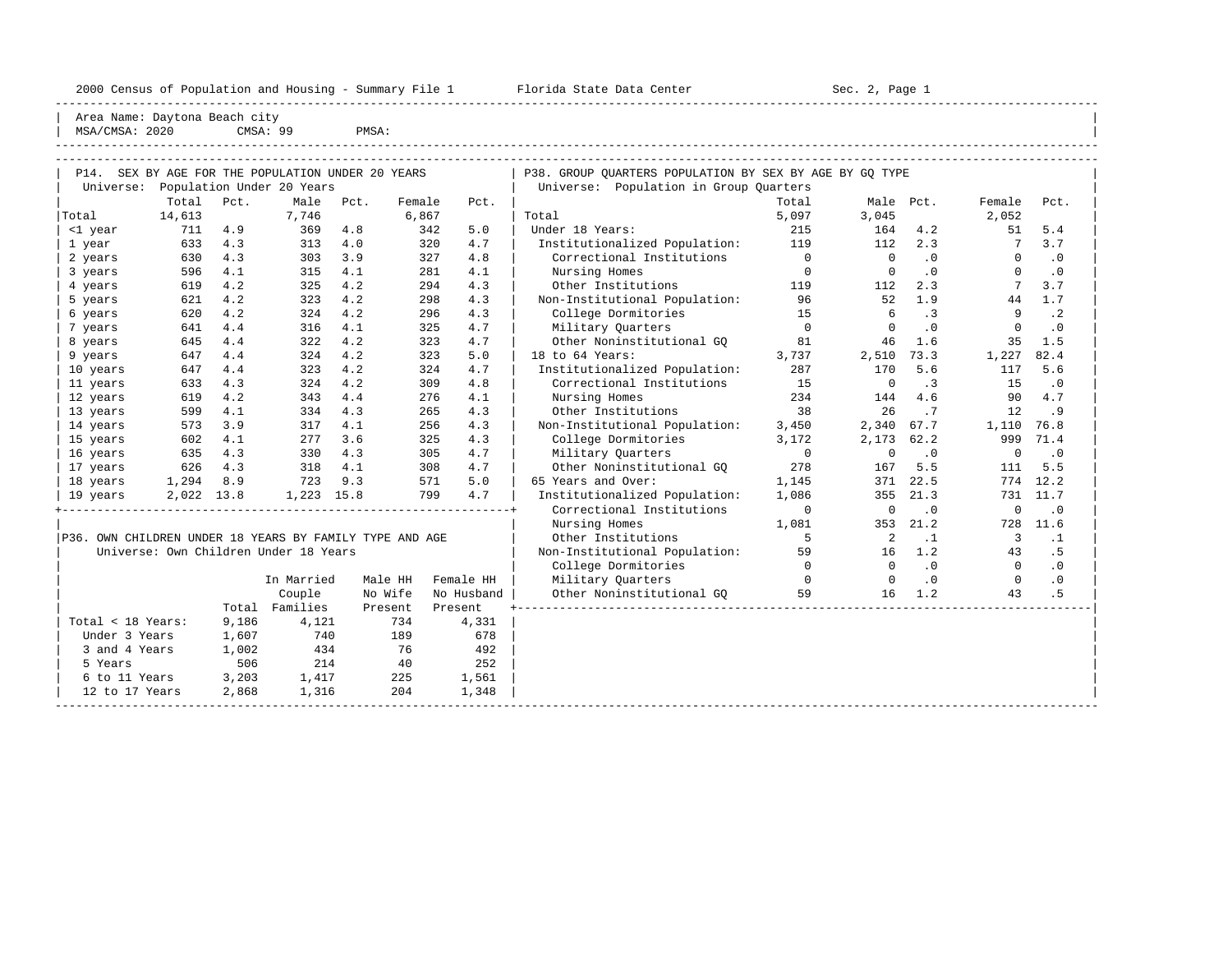| 2000<br>Jensus         | ---<br>and<br>Population | Housing<br>$\sim$<br>sum.<br>umma. | Center<br>Florida<br>Dald<br>51.dl.e | ∕ ∼<br>∍aαe<br>ມອບ |
|------------------------|--------------------------|------------------------------------|--------------------------------------|--------------------|
| ---------------------- |                          |                                    |                                      |                    |

2000 Florida State Data Center - Sec. 2, Page 2

| Area Name: Daytona Beach city |

| v  |       |  |
|----|-------|--|
| 99 | DMSA: |  |

| 2020<br>MSA,<br>'CMSA. | a q<br>CMSA. | TABCD<br>PMJA. |  |
|------------------------|--------------|----------------|--|
|                        |              |                |  |

| P22/23/24. HOUSEHOLDS BY PRESENCE OF PEOPLE 60(65/75) YEARS AND OVER, HOUSEHOLD SIZE AND |              |     |              |     |              |     | P25. HOUSEHOLDS BY PRESENCE OF   |        |  |
|------------------------------------------------------------------------------------------|--------------|-----|--------------|-----|--------------|-----|----------------------------------|--------|--|
| HOUSEHOLD TYPE                                                                           |              |     |              |     |              |     | NONRELATIVES                     |        |  |
| Universe: Households                                                                     |              |     |              |     |              |     | Universe: Households             |        |  |
|                                                                                          | 60+ Years    | Pct | 65+ Years    | Pct | 75+ Years    | Pct |                                  |        |  |
| Total:                                                                                   | 28,605 100.0 |     | 28,605 100.0 |     | 28,605 100.0 |     | Total:                           | 28,605 |  |
| Households $w/$ one or more $60/65/75$ :                                                 | 10,598 37.0  |     | 8,779 30.7   |     | 4,740 16.6   |     | Households with one or           |        |  |
| 1-person household                                                                       | 4,842        |     | 4,129        |     | 2,431        |     | more non-relatives               | 4,761  |  |
| 2 or more person household:                                                              | 5,756        |     | 4,650        |     | 2,309        |     |                                  |        |  |
| Family households                                                                        | 5,301        |     | 4,309        |     | 2,157        |     | Households with no               |        |  |
| Non-family households                                                                    | 455          |     | 341          |     | 152          |     | non-relatives                    | 23,844 |  |
| Households with no people over 60/65/75:                                                 | 18,007 63.0  |     | 19,826 69.3  |     | 23,865 83.4  |     |                                  |        |  |
| 1-person household                                                                       | 6,442        |     | 7,155        |     | 8,853        |     |                                  |        |  |
| 2 or more person household:                                                              | 11,565       |     | 12,671       |     | 15,012       |     |                                  |        |  |
| Family households                                                                        | 8,541        |     | 9,533        |     | 11,685       |     |                                  |        |  |
| Non-family households                                                                    | 3,024        |     | 3,138        |     | 3,327        |     |                                  |        |  |
|                                                                                          |              |     |              |     |              |     |                                  |        |  |
| P18/20. HOUSEHOLDS BY AGE OF HOUSEHOLDER BY HOUSEHOLD TYPE                               |              |     |              |     |              |     | H13/15. TENURE BY HOUSEHOLD SIZE |        |  |
| (INCLUDING LIVING ALONE) BY PRESENCE OF OWN CHILDREN                                     |              |     |              |     |              |     | Universe: Occupied Housing Units |        |  |
|                                                                                          |              |     |              |     |              |     |                                  |        |  |

| Universe: Households                    |            |          |                         |                       |        |          | Pct   |          | Pct    |
|-----------------------------------------|------------|----------|-------------------------|-----------------------|--------|----------|-------|----------|--------|
|                                         |            |          |                         |                       |        | Owner    | Owner | Renter   | Renter |
|                                         | Total      |          | Householder Householder |                       | Total  | Occupied | Occ.  | Occupied | Occ.   |
|                                         | Households | 15 to 64 | 65 and Over             | Total Occupied Units: | 28,605 | 13,538   | 100.0 | 15,067   | 100.0  |
| Total:                                  | 28,605     | 20,353   | 8,252                   | 1-person household    | 11,284 | 4,406    | 32.5  | 6,878    | 45.6   |
| Family households:                      | 13,842     | 10,007   | 3,835                   | 2-Person household    | 10,234 | 5,723    | 42.3  | 4,511    | 29.9   |
| Married couple family:                  | 8,604      | 5,592    | 3,012                   | 3-Person household    | 3,559  | 1,658    | 12.2  | 1,901    | 12.6   |
| With own children under 18              | 2,269      | 2,245    | 24                      | 4-Person household    | 2,052  | 994      | 7.3   | 1,058    | 7.0    |
| No own children under 18                | 6,335      | 3,347    | 2,988                   | 5-Person household    | 904    | 453      | 3.3   | 451      | 3.0    |
| Other family:                           | 5,238      | 4,415    | 823                     | 6-Person household    | 324    | 175      | 1.3   | 149      | 1.0    |
| Male householder, no wife present:      | 1,101      | 956      | 145                     | 7+Person household    | 248    | 129      | 1.0   | 119      | . 8    |
| With own children under 18              | 476        | 470      | 6                       |                       |        |          |       |          |        |
| No own children under 18                | 625        | 486      | 139                     |                       |        |          |       |          |        |
| Female householder, no husband present: | 4,137      | 3,459    | 678                     |                       |        |          |       |          |        |
| With own children under 18              | 2,406      | 2,404    | 2                       |                       |        |          |       |          |        |
| No own children under 18                | 1,731      | 1,055    | 676                     |                       |        |          |       |          |        |
| Non-family households:                  | 3,479      | 10,346   | 4,417                   |                       |        |          |       |          |        |
| Householder living alone                | 2,223      | 7,155    | 4,129                   |                       |        |          |       |          |        |
| Householder not living alone            | 1,256      | 3,191    | 288                     |                       |        |          |       |          |        |
|                                         |            |          |                         |                       |        |          |       |          |        |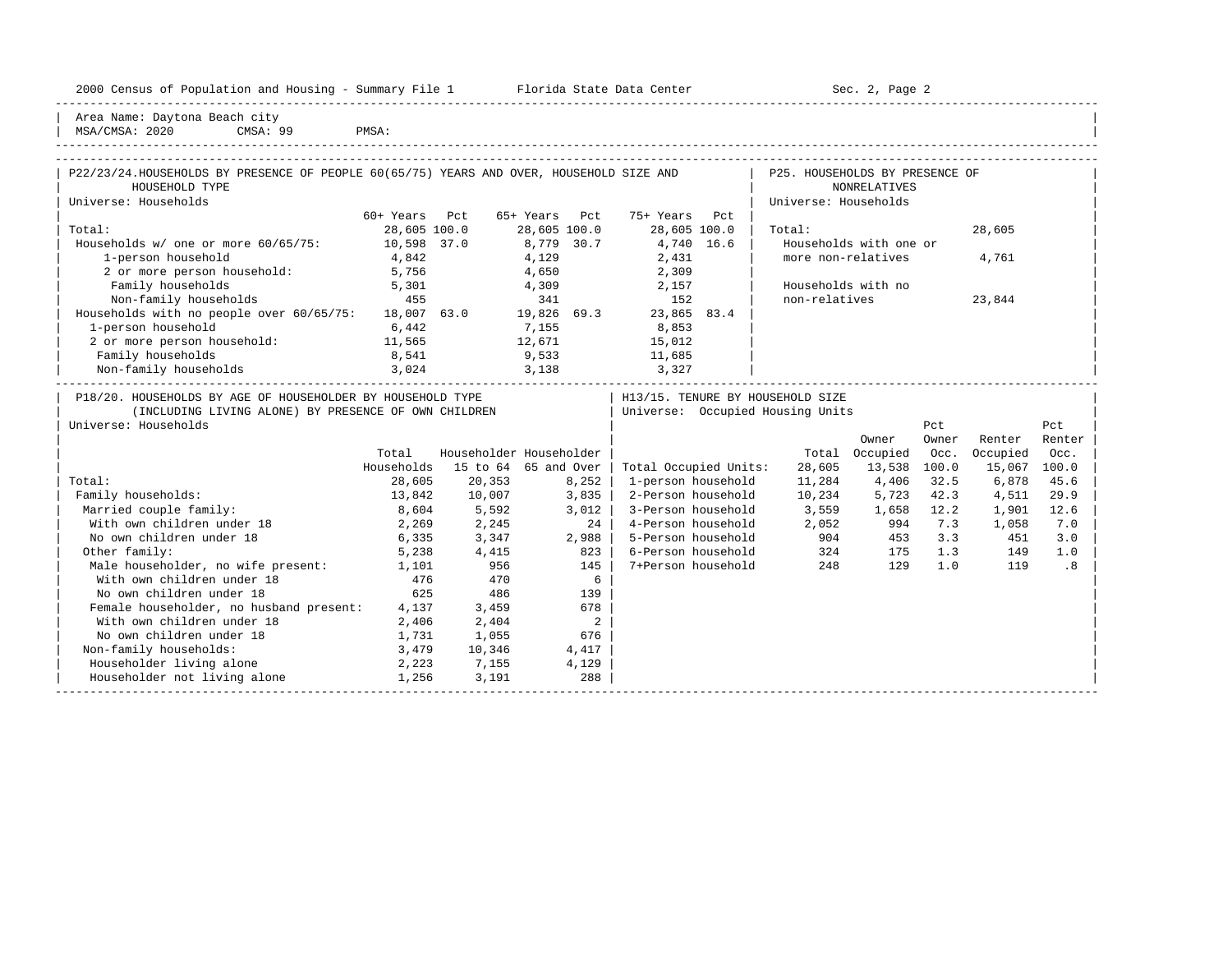| 2000 Census of Population and Housing - Summary File 1 Florida State Data Center                  |          |                  |             |              |                                                       |              |                                                         |                | Sec. 2, Page 3                          |                 |                |
|---------------------------------------------------------------------------------------------------|----------|------------------|-------------|--------------|-------------------------------------------------------|--------------|---------------------------------------------------------|----------------|-----------------------------------------|-----------------|----------------|
| Area Name: Daytona Beach city<br>MSA/CMSA: 2020                                                   | CMSA: 99 |                  | PMSA:       |              |                                                       |              |                                                         |                |                                         |                 |                |
|                                                                                                   |          |                  |             |              |                                                       |              |                                                         |                |                                         |                 |                |
|                                                                                                   |          |                  |             |              |                                                       |              |                                                         |                |                                         |                 |                |
| P29. RELATIONSHIP BY AGE FOR THE POPULATION UNDER 18 YEARS<br>Universe: Population under 18 years |          |                  |             |              |                                                       |              |                                                         |                |                                         |                 |                |
|                                                                                                   |          |                  |             |              |                                                       |              |                                                         |                |                                         |                 |                |
|                                                                                                   |          |                  |             |              | -----Related Child-----                               |              |                                                         |                |                                         |                 |                |
|                                                                                                   |          | Pop. in          | Householder |              | Other                                                 |              |                                                         |                | Institution-                            | Noninstitution- |                |
|                                                                                                   |          | Total Households | or Spouse   | Own Child    | Relatives                                             |              | Nonrelatives                                            | Total          | alized Pop.                             | alized Pop.     |                |
| Under 18:                                                                                         | 11,297   | 11,082           | 28          | 9,186        | 1,547                                                 |              | 321                                                     | 215            | 119                                     |                 | 96             |
| Under 3                                                                                           | 1,974    | 1,952            |             | 1,607        | 311                                                   |              | 34                                                      | 22             | $\circ$                                 |                 | 22             |
| 3 and 4 years                                                                                     | 1,215    | 1,204            |             | 1,002        | 161                                                   |              | 41                                                      | 11             | $\mathbf{0}$                            |                 | 11             |
| 5 years                                                                                           | 621      | 612              |             | 506          | 87                                                    |              | 19                                                      | $\overline{9}$ | $\Omega$                                |                 | 9              |
| 6 to 11 years                                                                                     | 3,833    | 3,811            |             | 3,203        | 503                                                   |              | 105                                                     | 22             | 3                                       |                 | 19             |
| 12 and 13 years                                                                                   | 1,218    | 1,204            |             | 1,023        | 152                                                   |              | 29                                                      | 14             | 9                                       |                 | 5              |
| 14 years                                                                                          | 573      | 555              |             | 457          | 79                                                    |              | 19                                                      | 1.8            | 15                                      |                 | $\overline{3}$ |
| 15 to 17 years                                                                                    | 1,835    | 1,716            |             | 1,388        | 254                                                   |              | 74                                                      | 119            | 92                                      |                 | 27             |
| % Under 3                                                                                         | 17.5%    | 17.7%            |             | 17.5%        | 20.1%                                                 |              | 10.6%                                                   | 10.2%          | .0%                                     |                 | 22.9%          |
| % 3 and 4 years                                                                                   | 10.8%    | 10.9%            |             | 10.9%        | 10.4%                                                 |              | 12.8%                                                   | 5.1%           | .0%                                     |                 | 11.5%          |
| % 5 years                                                                                         | 5.5%     | 5.5%             |             | 5.5%         | 5.6%                                                  |              | 5.9%                                                    | 4.2%           | $.0\%$                                  |                 | 9.4%           |
| % 6 to 11 years                                                                                   | 34.0%    | 34.5%            |             | 34.9%        | 32.5%                                                 |              | 32.7%                                                   | 10.2%          | 2.5%                                    |                 | 19.8%          |
| % 12 and 13 years                                                                                 | 10.8%    | 10.9%            |             | 11.1%        | 9.8%                                                  |              | $9.0\%$                                                 | 6.5%           | 7.6%                                    |                 | 5.2%           |
| % 14 years                                                                                        | 5.1%     | 5.0%             |             | 5.0%         | 5.1%                                                  |              | 5.9%                                                    | $8.4\%$        | 12.6%                                   |                 | 3.1%           |
| % 15 to 17 years                                                                                  | 16.3%    | 15.5%            |             | 15.1%        | 16.4%                                                 |              | 23.1%                                                   | 55.3%          | 77.3%                                   |                 | 28.1%          |
| H17. TENURE BY HOUSEHOLD TYPE (INCLUDING LIVING ALONE) BY AGE OF HOUSEHOLDER                      |          |                  |             |              |                                                       |              |                                                         |                |                                         |                 |                |
| Universe: Occupied Housing Units                                                                  |          |                  |             |              |                                                       |              |                                                         |                |                                         |                 |                |
|                                                                                                   |          |                  |             |              | Total Owner ----------- Owner Occupied -------------- |              | Total Renter ------------- Renter Occupied ------------ |                |                                         |                 |                |
|                                                                                                   |          | Occupied         |             |              | Householder Householder Householder Pct               |              | Occupied                                                |                | Householder Householder Householder Pct |                 |                |
|                                                                                                   |          | Units            | 15 to 34    | 35 to 64     | 65+                                                   | $65+$        | Units                                                   | 15 to 34       | 35 to 64                                | $65+$           | $65+$          |
| Family households:                                                                                |          | 8,250            | 676         | 4,231        | 3,343                                                 | 40.5         | 5,592                                                   | 2,530          | 2,570                                   | 492             | 8.8            |
| Married-couple family:                                                                            |          | 6,183            | 433         | 3,056        | 2,694                                                 | 43.6         | 2,421                                                   | 962            | 1,141                                   | 318             | 13.1           |
| Other family:                                                                                     |          | 2,067            | 243         | 1,175        | 649                                                   | 31.4         | 3,171                                                   | 1,568          | 1,429                                   | 174             | 5.5            |
| Male householder, no wife                                                                         |          | 477              | 77          | 287          | 113                                                   | 23.7         | 624                                                     | 301            | 291                                     | 32              | 5.1            |
| Female hsehldr, no husband                                                                        |          | 1,590            | 166         | 888          | 536                                                   | 33.7         | 2,547                                                   | 1,267          | 1,138                                   | 142             | 5.6            |
| Nonfamily households:                                                                             |          | 5,288            | 375         | 2,181        | 2,732                                                 | 51.7         | 9,475                                                   | 4,168          | 3,622                                   | 1,685           | 17.8           |
| Male householder:                                                                                 |          | 2,151            | 240<br>132  | 1,123<br>809 | 788<br>677                                            | 36.6<br>41.8 | 5,414                                                   | 2,658          | 2,209                                   | 547             | 10.1<br>13.4   |
| Living alone<br>Not living alone                                                                  |          | 1,618<br>533     | 108         | 314          | 111                                                   | 20.8         | 3,724<br>1,690                                          | 1,447<br>1,211 | 1,779<br>430                            | 498<br>49       | 2.9            |
| Female householder:                                                                               |          | 3,137            | 135         | 1,058        | 1,944                                                 | 62.0         | 4,061                                                   | 1,510          | 1,413                                   | 1,138           | 28.0           |
| Living alone                                                                                      |          | 2,788            | 82          | 869          | 1,837                                                 | 65.9         | 3,154                                                   | 852            | 1,185                                   | 1,117           | 35.4           |
| Not living alone                                                                                  |          | 349              | 53          | 189          | 107                                                   | 30.7         | 907                                                     | 658            | 228                                     | 21              | 2.3            |
|                                                                                                   |          |                  |             |              |                                                       |              |                                                         |                |                                         |                 |                |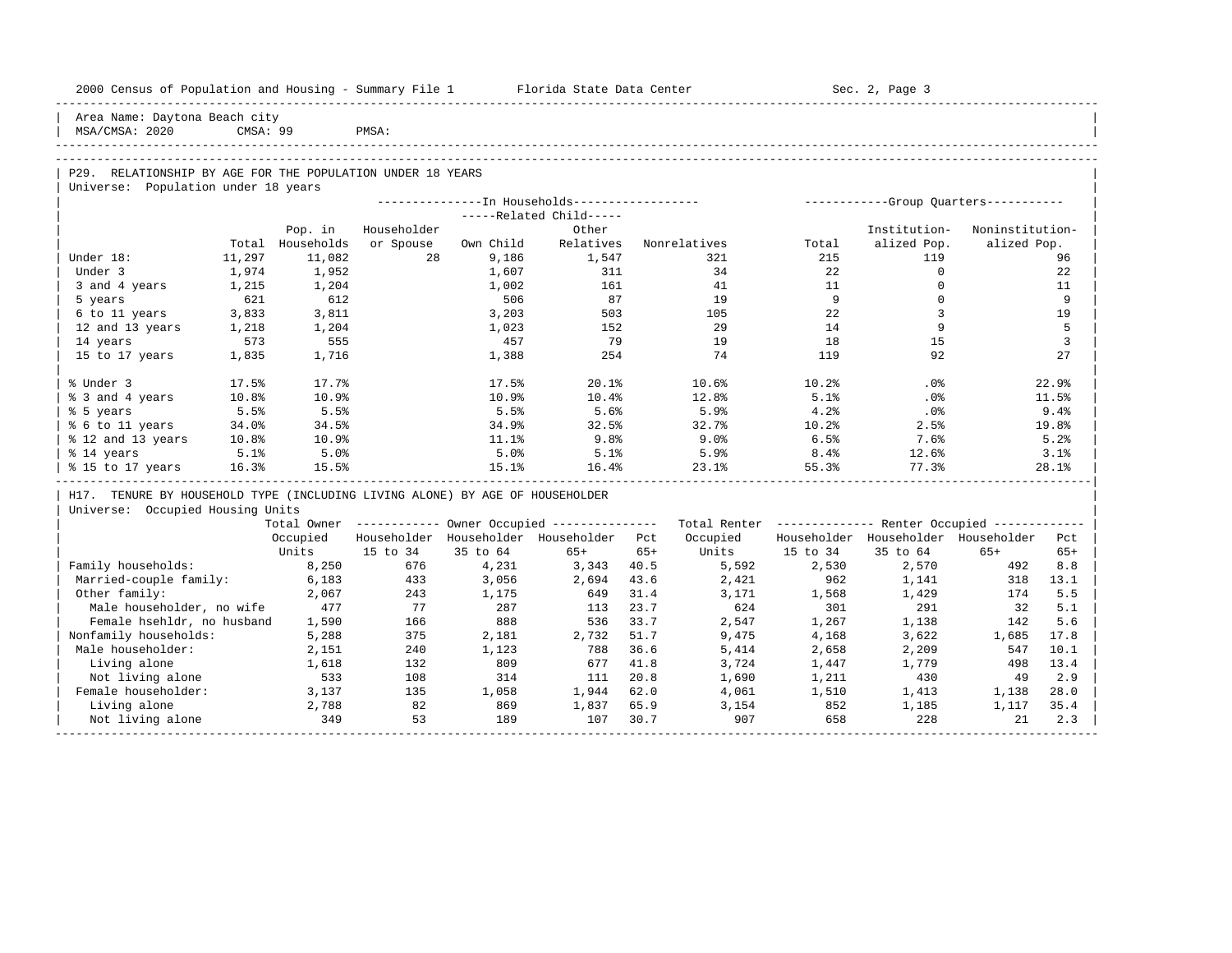|                                                         | 2000 Census of Population and Housing - Summary File 1 Florida State Data Center |          |                           |                |             |                                   |                                                                                                   | Sec. 2, Page 1 |                |                          |                 |           |  |
|---------------------------------------------------------|----------------------------------------------------------------------------------|----------|---------------------------|----------------|-------------|-----------------------------------|---------------------------------------------------------------------------------------------------|----------------|----------------|--------------------------|-----------------|-----------|--|
| MSA/CMSA: 2700                                          | Area Name: Fort Myers--Cape Coral, FL MSA                                        | CMSA: 99 |                           | PMSA:          |             |                                   |                                                                                                   |                |                |                          |                 |           |  |
|                                                         |                                                                                  |          |                           |                |             |                                   |                                                                                                   |                |                |                          |                 |           |  |
| Universe:                                               | P14. SEX BY AGE FOR THE POPULATION UNDER 20 YEARS                                |          | Population Under 20 Years |                |             |                                   | P38. GROUP QUARTERS POPULATION BY SEX BY AGE BY GQ TYPE<br>Universe: Population in Group Quarters |                |                |                          |                 |           |  |
|                                                         | Total                                                                            | Pct.     | Male                      | Pct.           | Female      | Pct.                              |                                                                                                   |                | Male Pct.      | Female                   | Pct.            |           |  |
| Total                                                   | 94,729                                                                           |          | 48,957                    |                | 45,772      |                                   | Total                                                                                             | Total<br>5,617 | 2,732          |                          | 2,885           |           |  |
| <1 year                                                 | 4,589                                                                            | 4.8      | 2,355                     | 4.8            | 2,234       | 4.9                               | Under 18 Years:                                                                                   | 242            | 178            | 4.3                      | 64              | 6.5       |  |
| 1 year                                                  | 4,526                                                                            | 4.8      | 2,313                     | 4.7            | 2,213       | 4.8                               | Institutionalized Population: 158                                                                 |                | 134            | 2.8                      | 24              | 4.9       |  |
| 2 years                                                 | 4,639                                                                            | 4.9      | 2,382                     | 4.9            | 2,257       | 4.9                               | Correctional Institutions                                                                         | 9              | $\overline{9}$ | $\cdot$ 2                | $\circ$         | $\cdot$ 3 |  |
| 3 years                                                 | 4,503                                                                            | 4.8      | 2,250                     | 4.6            | 2,253       | 4.9                               | Nursing Homes                                                                                     | $\overline{0}$ | $\overline{0}$ | $\cdot$ 0                | $\circ$         | $\cdot$ 0 |  |
| 4 years                                                 | 4,713                                                                            | 5.0      | 2,470                     | 5.0            | 2,243       | 4.9                               | Other Institutions                                                                                | 149            | 125            | 2.7                      | 24              | 4.6       |  |
| 5 years                                                 | 4,620                                                                            | 4.9      | 2,436                     | 5.0            | 2,184       | 4.8                               | Non-Institutional Population:                                                                     | 84             | 44             | 1.5                      | 40              | 1.6       |  |
| 6 years                                                 | 4,798                                                                            | 5.1      | 2,474                     | 5.1            | 2,324       | 5.1                               | College Dormitories                                                                               | $\overline{4}$ | $\mathbf{1}$   | $\cdot$ 1                | 3               | $\cdot$ 0 |  |
| 7 years                                                 | 4,822                                                                            | 5.1      | 2,465                     | 5.0            | 2,357       | 5.1                               | Military Ouarters                                                                                 | $\overline{0}$ | $\Omega$       | .0                       | $\circ$         | $\cdot$ 0 |  |
| 8 years                                                 | 4,886                                                                            | 5.2      | 2,555                     | 5.2            | 2,331       | 5.1                               | Other Noninstitutional GQ                                                                         | 80             | 43             | 1.4                      | 37              | 1.6       |  |
| 9 years                                                 | 5,098                                                                            | 5.4      | 2,645                     | 5.4            | 2,453       | 4.9                               | 18 to 64 Years:                                                                                   | 2,340          | 1,720 41.7     |                          | 620             | 63.0      |  |
| 10 years                                                | 5,200                                                                            | 5.5      | 2,640                     | 5.4            | 2,560       | 4.8                               | Institutionalized Population: 1,333                                                               |                | 1,113          | 23.7                     | 220             | 40.7      |  |
| 11 years                                                | 5,041                                                                            | 5.3      | 2,529                     | 5.2            | 2,512       | 4.9                               | Correctional Institutions 1,182                                                                   |                | 1,027 21.0     |                          |                 | 155 37.6  |  |
| 12 years                                                | 5,030                                                                            | 5.3      | 2,548                     | 5.2            | 2,482       | 4.9                               | Nursing Homes                                                                                     | 98             | 49             | 1.7                      | 49              | 1.8       |  |
| 13 years                                                | 4,959                                                                            | 5.2      | 2,570                     | 5.2            | 2,389       | 4.9                               | Other Institutions                                                                                | 53             | 37             | .9                       | 16              | 1.4       |  |
| 14 years                                                | 4,804                                                                            | 5.1      | 2,499                     | 5.1            | 2,305       | 4.8                               | Non-Institutional Population: 1,007                                                               |                |                | 607 17.9                 | 400             | 22.2      |  |
| 15 years                                                | 4,840                                                                            | 5.1      | 2,548                     | 5.2            | 2,292       | 5.1                               | College Dormitories                                                                               | 234            |                | 107 4.2                  | 127             | 3.9       |  |
| 16 years                                                | 4,671                                                                            | 4.9      | 2,440                     | 5.0            | 2,231       | 5.1                               | Military Ouarters                                                                                 | 16             | 12.            | $\overline{\phantom{a}}$ | $4\overline{ }$ | $\cdot$ 4 |  |
| 17 years                                                | 4,649                                                                            | 4.9      | 2,457                     | 5.0            | 2,192       | 5.1                               | Other Noninstitutional GO 757                                                                     |                |                | 488 13.5                 |                 | 269 17.9  |  |
| 18 years                                                | 4,352                                                                            | 4.6      | 2,327                     | 4.8            | 2,025       | 4.9                               | 65 Years and Over:                                                                                | 3,035          | 834            | 54.0                     | 2,201           | 30.5      |  |
| 19 years                                                | 3,989                                                                            | 4.2      | 2,054                     | 4.2            | 1,935       | 4.8                               | Institutionalized Population:                                                                     | 2,697          |                | 741 48.0                 | 1,956 27.1      |           |  |
|                                                         |                                                                                  |          |                           |                |             |                                   | Correctional Institutions                                                                         | $\overline{4}$ | $\overline{4}$ | $\ldots$                 | $\mathbf{0}$    | $\cdot$ 1 |  |
|                                                         |                                                                                  |          |                           |                |             |                                   | Nursing Homes                                                                                     | 2,669          |                | 726 47.5                 | 1,943           | 26.6      |  |
| P36. OWN CHILDREN UNDER 18 YEARS BY FAMILY TYPE AND AGE |                                                                                  |          |                           |                |             |                                   | Other Institutions                                                                                | 24             | 11             | $\cdot$ 4                | 13              | $\cdot$ 4 |  |
| Universe: Own Children Under 18 Years                   |                                                                                  |          |                           |                |             | Non-Institutional Population: 338 |                                                                                                   |                | 93             | 6.0                      | 245             | 3.4       |  |
|                                                         |                                                                                  |          |                           |                |             | College Dormitories               | $\overline{0}$                                                                                    | $\overline{0}$ | .0             | $\overline{0}$           | $\cdot$ 0       |           |  |
|                                                         | In Married<br>Male HH<br>Female HH                                               |          | Military Quarters         | $\overline{0}$ | $\mathbf 0$ | $\cdot$ 0                         | $\overline{0}$                                                                                    | $\cdot$ 0      |                |                          |                 |           |  |
| Couple<br>No Wife<br>No Husband                         |                                                                                  |          | Other Noninstitutional GQ | 338            | 93          | 6.0                               | 245                                                                                               | 3.4            |                |                          |                 |           |  |
| Total Families<br>Present                               |                                                                                  |          |                           |                |             | Present                           |                                                                                                   |                |                |                          |                 |           |  |

| 5 Years 4,118 2,901 275 942 | |

 $\begin{array}{|l|} \hline \end{array}$  12 to 17 Years 25,709 17,902 1,730 6,077  $\begin{array}{|l|} \hline \end{array}$ 

| Total < 18 Years: 76,876 54,206 5,577 17,093 | |

9 and 4 Years 8,133 5,853 614 1,666<br>5 Years 4,118 2,901 275 942

6 to 11 Years 27,060 18,961 1,948 6,151

-----------------------------------------------------------------------------------------------------------------------------------------------------

Under 3 Years 11,856 8,589 1,010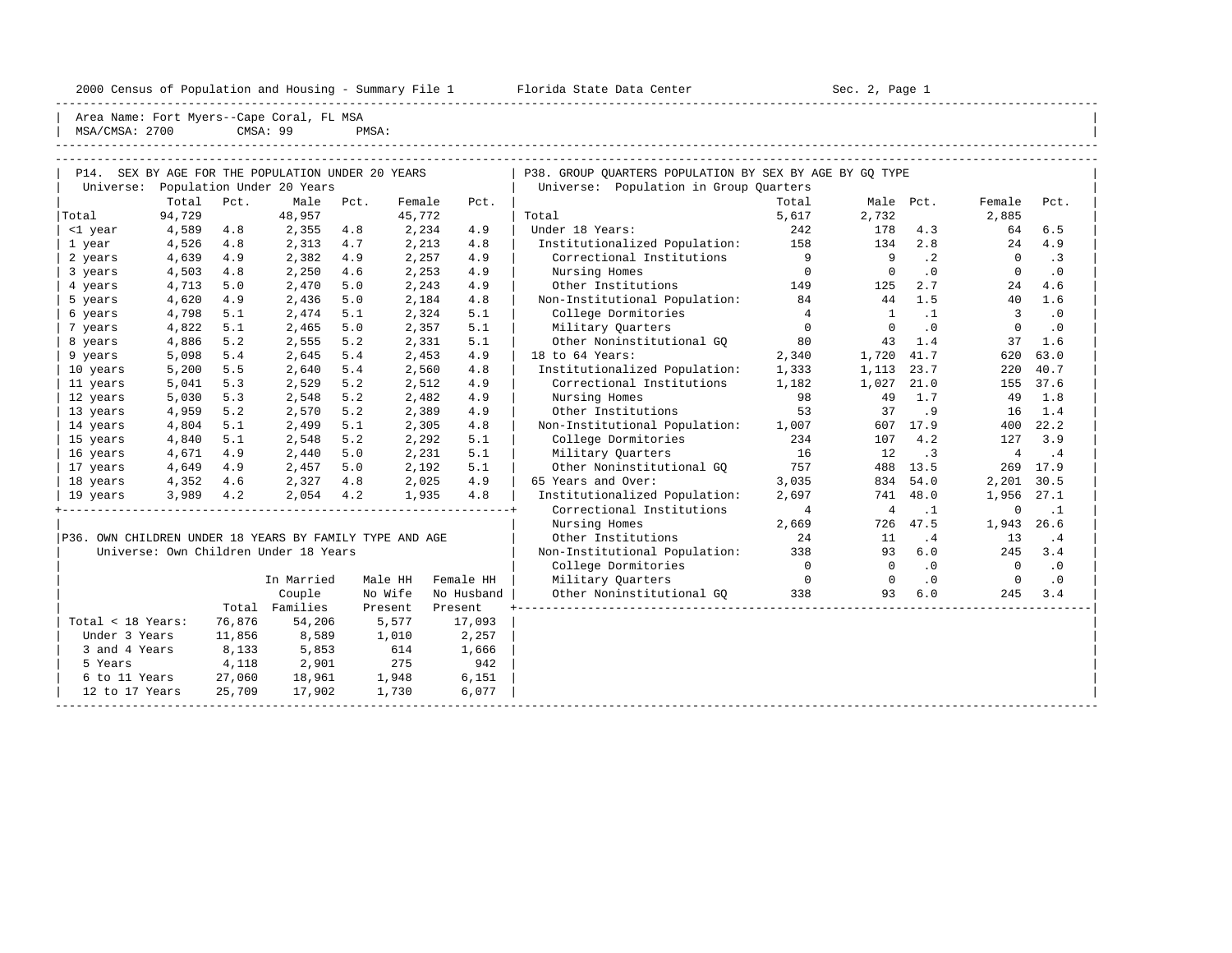2000 Census of Population and Housing - Summary File 1 Telorida State Data Center Sec. 2, Page 2

| Area Name: Fort Myers--Cape Coral, FL MSA | MSA/CMSA: 2700 CMSA: 99 PMSA:

| P22/23/24. HOUSEHOLDS BY PRESENCE OF PEOPLE 60(65/75) YEARS AND OVER, HOUSEHOLD SIZE AND |               | P25. HOUSEHOLDS BY PRESENCE OF |                                  |      |                                  |      |                        |         |     |
|------------------------------------------------------------------------------------------|---------------|--------------------------------|----------------------------------|------|----------------------------------|------|------------------------|---------|-----|
| HOUSEHOLD TYPE                                                                           |               |                                |                                  |      |                                  |      | NONRELATIVES           |         |     |
| Universe: Households                                                                     |               |                                |                                  |      |                                  |      | Universe: Households   |         |     |
|                                                                                          | 60+ Years     | Pct                            | 65+ Years                        | Pct. | 75+ Years                        | Pct. |                        |         |     |
| Total:                                                                                   | 188,599 100.0 |                                | 188,599 100.0                    |      | 188,599 100.0                    |      | Total:                 | 188,599 |     |
| Households $w/$ one or more $60/65/75$ :                                                 | 90,374 47.9   |                                | 74,765 39.6                      |      | 37,551 19.9                      |      | Households with one or |         |     |
| 1-person household                                                                       | 28,425        |                                | 24,706                           |      | 14,679                           |      | more non-relatives     | 20,169  |     |
| 2 or more person household:                                                              | 61,949        |                                | 50,059                           |      | 22,872                           |      |                        |         |     |
| Family households                                                                        | 58,771        |                                | 47,674                           |      | 21,816                           |      | Households with no     |         |     |
| Non-family households                                                                    | 3,178         |                                | 2,385                            |      | 1,056                            |      | non-relatives          | 168,430 |     |
| Households with no people over 60/65/75:                                                 | 98,225 52.1   |                                | 113,834 60.4                     |      | 151,048                          | 80.1 |                        |         |     |
| 1-person household                                                                       | 20,175        |                                | 23,894                           |      | 33,921                           |      |                        |         |     |
| 2 or more person household:                                                              | 78,050        |                                | 89,940                           |      | 117,127                          |      |                        |         |     |
| Family households                                                                        | 68,840        |                                | 79,937                           |      | 105,795                          |      |                        |         |     |
| Non-family households                                                                    | 9,210         |                                | 10,003                           |      | 11,332                           |      |                        |         |     |
| P18/20. HOUSEHOLDS BY AGE OF HOUSEHOLDER BY HOUSEHOLD TYPE                               |               |                                |                                  |      | H13/15. TENURE BY HOUSEHOLD SIZE |      |                        |         |     |
| (INCLUDING LIVING ALONE) BY PRESENCE OF OWN CHILDREN                                     |               |                                | Universe: Occupied Housing Units |      |                                  |      |                        |         |     |
| Universe: Households                                                                     |               |                                |                                  |      |                                  |      |                        | Pct.    | Pct |

|                                         |            |          |                         |                       |         | Owner    | Owner | Renter   | Renter |
|-----------------------------------------|------------|----------|-------------------------|-----------------------|---------|----------|-------|----------|--------|
|                                         | Total      |          | Householder Householder |                       | Total   | Occupied | Occ.  | Occupied | Occ.   |
|                                         | Households | 15 to 64 | 65 and Over             | Total Occupied Units: | 188,599 | 144,245  | 100.0 | 44,354   | 100.0  |
| Total:                                  | 188,599    | 118,983  | 69,616                  | 1-person household    | 48,600  | 33,406   | 23.2  | 15,194   | 34.3   |
| Family households:                      | 127,611    | 84,661   | 42,950                  | 2-Person household    | 85,321  | 71,916   | 49.9  | 13,405   | 30.2   |
| Married couple family:                  | 104,693    | 65,186   | 39,507                  | 3-Person household    | 23,832  | 17,122   | 11.9  | 6,710    | 15.1   |
| With own children under 18              | 29,094     | 28,898   | 196                     | 4-Person household    | 17,995  | 13,115   | 9.1   | 4,880    | 11.0   |
| No own children under 18                | 75,599     | 36,288   | 39,311                  | 5-Person household    | 8,037   | 5,589    | 3.9   | 2,448    | 5.5    |
| Other family:                           | 22,918     | 19,475   | 3,443                   | 6-Person household    | 2,969   | 1,947    | 1.3   | 1,022    | 2.3    |
| Male householder, no wife present:      | 6,591      | 5,871    | 720                     | 7+Person household    | 1,845   | 1,150    | .8    | 695      | 1.6    |
| With own children under 18              | 3,484      | 3,453    | 31                      |                       |         |          |       |          |        |
| No own children under 18                | 3,107      | 2,418    | 689                     |                       |         |          |       |          |        |
| Female householder, no husband present: | 16,327     | 13,604   | 2,723                   |                       |         |          |       |          |        |
| With own children under 18              | 9,662      | 9,649    | 13                      |                       |         |          |       |          |        |
| No own children under 18                | 6,665      | 3,955    | 2,710                   |                       |         |          |       |          |        |
| Non-family households:                  | 12,388     | 34,322   | 26,666                  |                       |         |          |       |          |        |
| Householder living alone                | 7,500      | 23,894   | 24,706                  |                       |         |          |       |          |        |
| Householder not living alone            | 4,888      | 10,428   | 1,960                   |                       |         |          |       |          |        |
|                                         |            |          |                         |                       |         |          |       |          |        |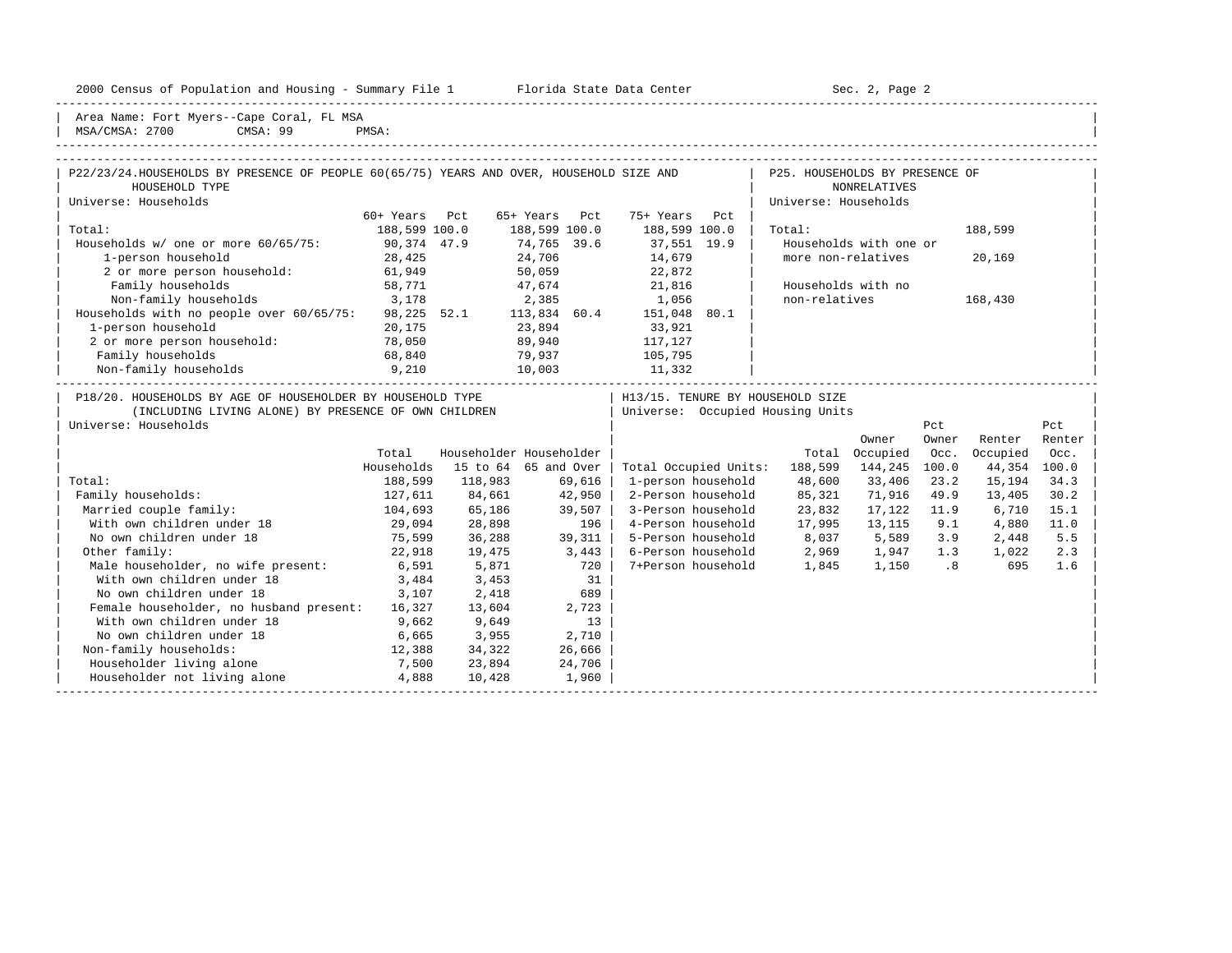| 2000 Census of Population and Housing - Summary File 1 |  |  |  |
|--------------------------------------------------------|--|--|--|
|--------------------------------------------------------|--|--|--|

-----------------------------------------------------------------------------------------------------------------------------------------------------

Area Name: Fort Myers--Cape Coral, FL MSA MSA/CMSA: 2700 CMSA: 99 PMSA:

# ----------------------------------------------------------------------------------------------------------------------------------------------------- -----------------------------------------------------------------------------------------------------------------------------------------------------

# P29. RELATIONSHIP BY AGE FOR THE POPULATION UNDER 18 YEARS

| Population under 18 years<br>Universe: |        |            |             |                                             |                         |              |       |                                      |                 |
|----------------------------------------|--------|------------|-------------|---------------------------------------------|-------------------------|--------------|-------|--------------------------------------|-----------------|
|                                        |        |            |             | ------------In Households------------------ |                         |              |       | -----------Group Quarters----------- |                 |
|                                        |        |            |             |                                             | -----Related Child----- |              |       |                                      |                 |
|                                        |        | Pop. in    | Householder |                                             | Other                   |              |       | Institution-                         | Noninstitution- |
|                                        | Total  | Households | or Spouse   | Own Child                                   | Relatives               | Nonrelatives | Total | alized Pop.                          | alized Pop.     |
| Under 18:                              | 86,388 | 86,146     | 117         | 76,876                                      | 6,984                   | 2,169        | 242   | 158                                  | 84              |
| Under 3                                | 13,754 | 13,729     |             | 11,856                                      | 1,631                   | 242          | 25    |                                      | 21              |
| 3 and 4 years                          | 9,216  | 9,201      |             | 8,133                                       | 865                     | 203          | 15    |                                      | 13              |
| 5 years                                | 4,620  | 4,614      |             | 4,118                                       | 389                     | 107          | б.    |                                      | $\overline{4}$  |
| 6 to 11 years                          | 29,845 | 29,813     |             | 27,060                                      | 2,110                   | 643          | 32    | 13                                   | 19              |
| 12 and 13 years                        | 9,989  | 9,968      |             | 9,122                                       | 636                     | 210          | 21    | 15                                   | 6               |
| 14 years                               | 4,804  | 4,785      |             | 4,347                                       | 313                     | 125          | 19    | 15                                   | $\overline{4}$  |
| 15 to 17 years                         | 14,043 | 13,919     |             | 12,240                                      | 1,040                   | 639          | 124   | 107                                  | 17              |
|                                        |        |            |             |                                             |                         |              |       |                                      |                 |
| % Under 3                              | 15.9%  | 16.0%      |             | 15.4%                                       | 23.4%                   | 11.2%        | 10.3% | 2.5%                                 | 25.0%           |
| % 3 and 4 years                        | 10.7%  | 10.7%      |             | 10.6%                                       | 12.4%                   | 9.4%         | 6.2%  | 1.3%                                 | 15.5%           |
| % 5 years                              | 5.4%   | 5.4%       |             | 5.4%                                        | 5.6%                    | 4.9%         | 2.5%  | 1.3%                                 | 4.8%            |
| % 6 to 11 years                        | 34.6%  | 34.7%      |             | 35.2%                                       | 30.2%                   | 29.6%        | 13.2% | 8.2%                                 | 22.6%           |
| % 12 and 13 years                      | 11.6%  | 11.6%      |             | 11.9%                                       | 9.1%                    | 9.7%         | 8.7%  | 9.5%                                 | 7.1%            |
| % 14 years                             | 5.6%   | 5.6%       |             | 5.7%                                        | 4.5%                    | 5.8%         | 7.9%  | 9.5%                                 | 4.8%            |
| % 15 to 17 years                       | 16.3%  | 16.2%      |             | 15.9%                                       | 14.9%                   | 29.5%        | 51.2% | 67.7%                                | 20.2%           |

| H17. TENURE BY HOUSEHOLD TYPE (INCLUDING LIVING ALONE) BY AGE OF HOUSEHOLDER |

| Universe: Occupied Housing Units |

|                            | Total Owner |             | Owner Occupied -- |             |       | Total Renter<br>Renter Occupied - |             |             |             |       |  |
|----------------------------|-------------|-------------|-------------------|-------------|-------|-----------------------------------|-------------|-------------|-------------|-------|--|
|                            | Occupied    | Householder | Householder       | Householder | Pct   | Occupied                          | Householder | Householder | Householder | Pct   |  |
|                            | Units       | 15 to 34    | 35 to 64          | $65+$       | $65+$ | Units                             | 15 to 34    | 35 to 64    | $65+$       | $65+$ |  |
| Family households:         | 103,881     | 9,506       | 54,134            | 40,241      | 38.7  | 23,730                            | 9,119       | 11,902      | 2,709       | 11.4  |  |
| Married-couple family:     | 90,914      | 7,382       | 46,222            | 37,310      | 41.0  | 13,779                            | 4,556       | 7,026       | 2,197       | 15.9  |  |
| Other family:              | 12,967      | 2,124       | 7,912             | 2,931       | 22.6  | 9,951                             | 4,563       | 4,876       | 512         | 5.1   |  |
| Male householder, no wife  | 3,774       | 822         | 2,325             | 627         | 16.6  | 2,817                             | 1,393       | 1,331       | 93          | 3.3   |  |
| Female hsehldr, no husband | 9,193       | 1,302       | 5,587             | 2,304       | 25.1  | 7,134                             | 3,170       | 3,545       | 419         | 5.9   |  |
| Nonfamily households:      | 40,364      | 2,491       | 16,210            | 21,663      | 53.7  | 20,624                            | 6,375       | 9,246       | 5,003       | 24.3  |  |
| Male householder:          | 16,160      | 1,621       | 7,937             | 6,602       | 40.9  | 10,923                            | 3,972       | 5,520       | 1,431       | 13.1  |  |
| Living alone               | 12,152      | 857         | 5,647             | 5,648       | 46.5  | 7,431                             | 2,021       | 4,121       | 1,289       | 17.3  |  |
| Not living alone           | 4,008       | 764         | 2,290             | 954         | 23.8  | 3,492                             | 1,951       | 1,399       | 142         | 4.1   |  |
| Female householder:        | 24,204      | 870         | 8,273             | 15,061      | 62.2  | 9,701                             | 2,403       | 3,726       | 3,572       | 36.8  |  |
| Living alone               | 21,254      | 465         | 6,493             | 14,296      | 67.3  | 7,763                             | 1,306       | 2,984       | 3,473       | 44.7  |  |
| Not living alone           | 2,950       | 405         | 1,780             | 765         | 25.9  | 1,938                             | 1,097       | 742         | 99          | 5.1   |  |
|                            |             |             |                   |             |       |                                   |             |             |             |       |  |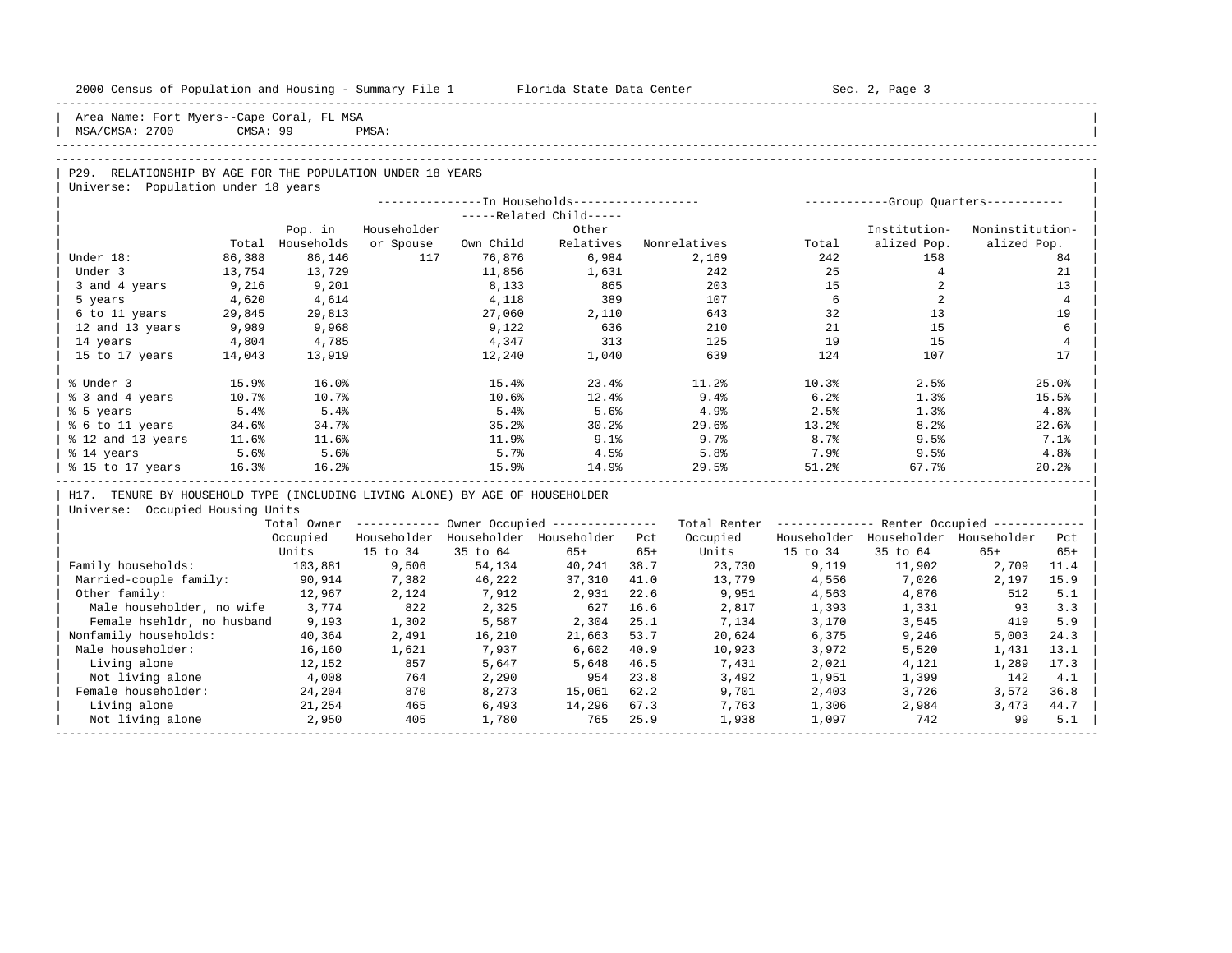----------------------------------------------------------------------------------------------------------------------------------------------------- | Area Name: Cape Coral city | | MSA/CMSA: 2700 CMSA: 99 PMSA:

| SEX BY AGE FOR THE POPULATION UNDER 20 YEARS<br>P14.<br>Population Under 20 Years |              |                                                    |                                       |      |          |            | P38. GROUP QUARTERS POPULATION BY SEX BY AGE BY GQ TYPE |                |             |           |                |           |  |  |
|-----------------------------------------------------------------------------------|--------------|----------------------------------------------------|---------------------------------------|------|----------|------------|---------------------------------------------------------|----------------|-------------|-----------|----------------|-----------|--|--|
| Universe:                                                                         |              |                                                    |                                       |      |          |            | Universe: Population in Group Quarters                  |                |             |           |                |           |  |  |
|                                                                                   | Total        | Pct.                                               | Male                                  | Pct. | Female   | Pct.       |                                                         | Total          |             | Male Pct. | Female         | Pct.      |  |  |
| Total                                                                             | 25,065       |                                                    | 12,709                                |      | 12,356   |            | Total                                                   | 591            | 159         |           | 432            |           |  |  |
| <1 year                                                                           | 1,061        | Under 18 Years:<br>4.2<br>526<br>4.1<br>535<br>4.3 |                                       | 1    | $\Omega$ | $\cdot$ 2  | 1                                                       | $\cdot$ 0      |             |           |                |           |  |  |
| 1 year                                                                            | 1,102        | 4.4                                                | 579                                   | 4.6  | 523      | 4.2        | Institutionalized Population:                           | $\Omega$       | $\Omega$    | $\cdot$ 0 | $\Omega$       | $\cdot$ 0 |  |  |
| 2 years                                                                           | 1,154        | 4.6                                                | 601                                   | 4.7  | 553      | 4.5        | Correctional Institutions                               | $\Omega$       | $\Omega$    | .0        | $\Omega$       | $\cdot$ 0 |  |  |
| 3 years                                                                           | 1,130        | 4.5                                                | 544                                   | 4.3  | 586      | 4.7        | Nursing Homes                                           | $\Omega$       | $\Omega$    | .0        | $\Omega$       | $\cdot$ 0 |  |  |
| 4 years                                                                           | 1,176        | 4.7                                                | 613                                   | 4.8  | 563      | 4.6        | Other Institutions                                      | $\Omega$       | $\mathbf 0$ | $\cdot$ 0 | $\mathbf 0$    | $\cdot$ 0 |  |  |
| 5 years                                                                           | 1,215        | 4.8                                                | 615                                   | 4.8  | 600      | 4.9        | Non-Institutional Population:                           | $\mathbf{1}$   | $\Omega$    | $\cdot$ 2 | $\mathbf{1}$   | $\cdot$ 0 |  |  |
| 6 years                                                                           | 1,299        | 5.2                                                | 646                                   | 5.1  | 653      | 5.3        | College Dormitories                                     | $\Omega$       | $\Omega$    | .0        | $\Omega$       | $\cdot$ 0 |  |  |
| 7 years                                                                           | 1,304        | 5.2                                                | 657                                   | 5.2  | 647      | 5.2        | Military Ouarters                                       | $\Omega$       | $\Omega$    | $\cdot$ 0 | $\Omega$       | $\cdot$ 0 |  |  |
| 8 years                                                                           | 1,383        | 5.5                                                | 721                                   | 5.7  | 662      | 5.4        | Other Noninstitutional GQ                               | 1              | $\Omega$    | $\cdot$ 2 | $\mathbf{1}$   | $\cdot$ 0 |  |  |
| 9 years                                                                           | 5.7<br>1,425 |                                                    | 744                                   | 5.9  | 681      | 4.3        | 18 to 64 Years:                                         | 25             | 12          | 4.2       | 13             | 7.5       |  |  |
| 10 years                                                                          | 5.9<br>1,469 |                                                    | 743                                   | 5.8  | 726      | 4.2        | Institutionalized Population:                           | 20             | 11          | 3.4       | 9              | 6.9       |  |  |
| 11 years                                                                          | 5.6<br>1,394 |                                                    | 684                                   | 5.4  | 710      | 4.5        | Correctional Institutions                               | $\mathbf 0$    | $\Omega$    | .0        | $\Omega$       | $\cdot$ 0 |  |  |
| 12 years                                                                          | 1,398<br>5.6 |                                                    | 700                                   | 5.5  | 698      | 4.7        | Nursing Homes                                           | 20             | 11          | 3.4       | 9              | 6.9       |  |  |
| 13 years                                                                          | 1,353<br>5.4 |                                                    | 703                                   | 5.5  | 650      | 4.6        | Other Institutions                                      | $\Omega$       | $\Omega$    | $\cdot$ 0 | $\Omega$       | $\cdot$ 0 |  |  |
| 14 years                                                                          | 1,359<br>5.4 |                                                    | 680                                   | 5.4  | 679      | 4.9        | Non-Institutional Population:                           | 5              | 1           | .8        | 4              | .6        |  |  |
| 15 years                                                                          | 1,318        | 5.3                                                | 653                                   | 5.1  | 665      | 5.3        | College Dormitories                                     | $\Omega$       | $\Omega$    | $\cdot$ 0 | $\Omega$       | $\cdot$ 0 |  |  |
| 16 years                                                                          | 1,302        | 5.2                                                | 659                                   | 5.2  | 643      | 5.2        | Military Quarters                                       | $\mathbf 0$    | $\Omega$    | $\cdot$ 0 | $\Omega$       | $\cdot$ 0 |  |  |
| 17 years                                                                          | 1,248        | 5.0                                                | 645                                   | 5.1  | 603      | 5.4        | Other Noninstitutional GQ                               | -5             | 1           | .8        | $\overline{4}$ | .6        |  |  |
| 18 years                                                                          | 1,080        | 4.3                                                | 545                                   | 4.3  | 535      | 4.3        | 65 Years and Over:                                      | 565            | 147         | 95.6      | 418            | 92.5      |  |  |
| 19 years                                                                          | 895          | 3.6                                                | 451                                   | 3.5  | 444      | 4.2        | Institutionalized Population:                           | 530            | 136         | 89.7      | 394            | 85.5      |  |  |
|                                                                                   |              |                                                    |                                       |      |          |            | Correctional Institutions                               | $\overline{0}$ | $\mathbf 0$ | $\cdot$ 0 | $\mathbf 0$    | $\cdot$ 0 |  |  |
|                                                                                   |              |                                                    |                                       |      |          |            | Nursing Homes                                           | 530            | 136         | 89.7      | 394            | 85.5      |  |  |
| P36. OWN CHILDREN UNDER 18 YEARS BY FAMILY TYPE AND AGE                           |              |                                                    |                                       |      |          |            | Other Institutions                                      | $\overline{0}$ | $\circ$     | $\cdot$ 0 | $\mathbf 0$    | $\cdot$ 0 |  |  |
|                                                                                   |              |                                                    | Universe: Own Children Under 18 Years |      |          |            | Non-Institutional Population:                           | 35             | 11          | 5.9       | 24             | 6.9       |  |  |
|                                                                                   |              |                                                    |                                       |      |          |            | College Dormitories                                     | $\Omega$       | $\Omega$    | $\cdot$ 0 | $\Omega$       | $\cdot$ 0 |  |  |
|                                                                                   |              |                                                    | In Married                            |      | Male HH  | Female HH  | Military Quarters                                       | $\Omega$       | $\Omega$    | $\cdot$ 0 | $\Omega$       | $\cdot$ 0 |  |  |
|                                                                                   |              |                                                    | Couple                                |      | No Wife  | No Husband | Other Noninstitutional GQ                               | 35             | 11          | 5.9       | 24             | 6.9       |  |  |
|                                                                                   |              | Total                                              | Families                              |      | Present  | Present    |                                                         |                |             |           |                |           |  |  |
| Total < 18 Years:                                                                 |              | 21,238                                             | 16,328                                |      | 1,261    | 3,649      |                                                         |                |             |           |                |           |  |  |
| Under 3 Years                                                                     |              | 2,929                                              | 2,394                                 |      | 203      | 332        |                                                         |                |             |           |                |           |  |  |
| 3 and 4 Years                                                                     |              | 2,079                                              | 1,660                                 |      | 134      | 285        |                                                         |                |             |           |                |           |  |  |
| 5 Years                                                                           |              | 1,117                                              | 879                                   |      | 59       | 179        |                                                         |                |             |           |                |           |  |  |
| 6 to 11 Years                                                                     |              | 7,728                                              | 5,922                                 |      | 442      | 1,364      |                                                         |                |             |           |                |           |  |  |
| 12 to 17 Years                                                                    |              | 7,385                                              | 5,473                                 |      | 423      | 1,489      |                                                         |                |             |           |                |           |  |  |
|                                                                                   |              |                                                    |                                       |      |          |            |                                                         |                |             |           |                |           |  |  |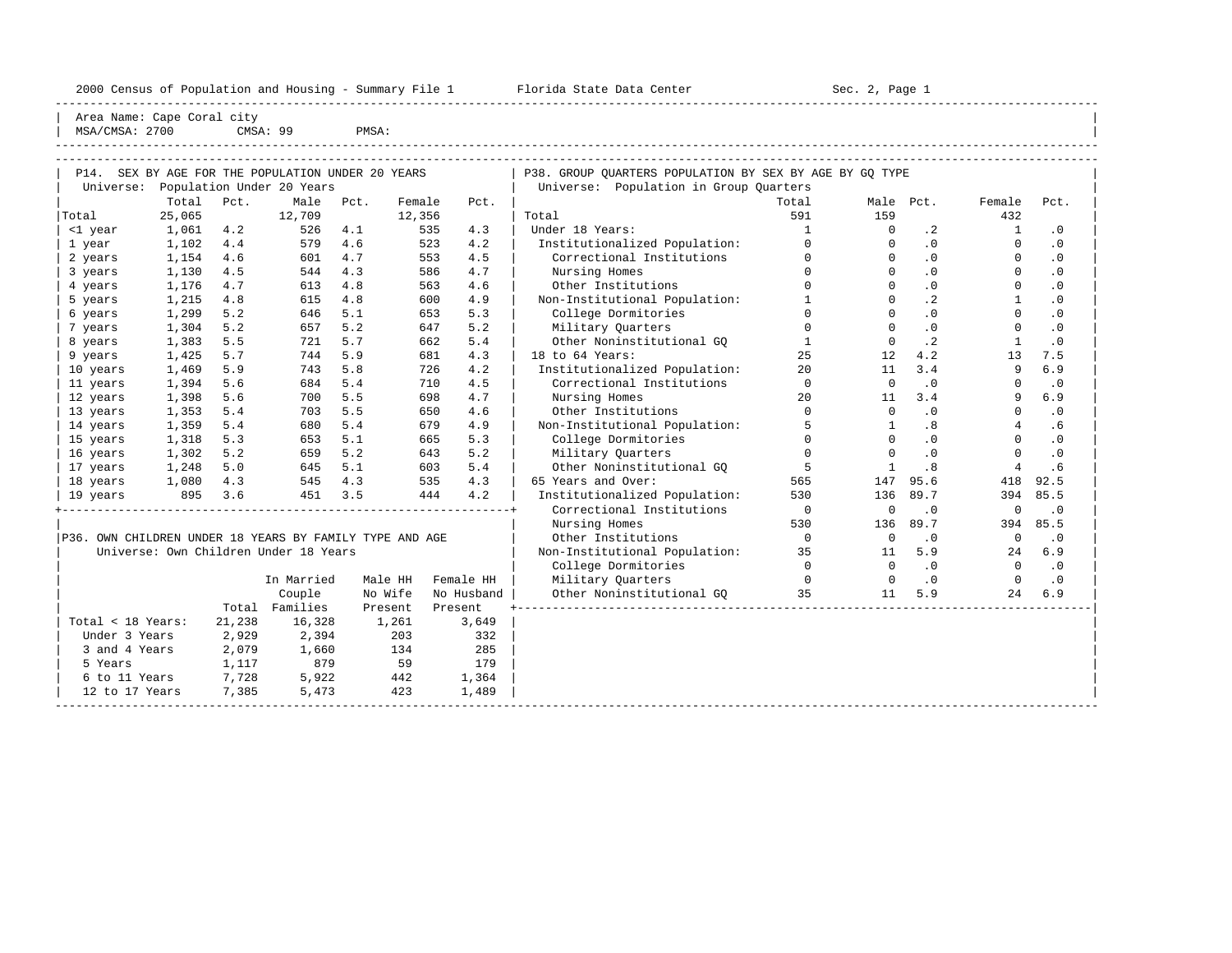|  |  |  | 2000 Census of Population and Housing - Summary File 1 |  |  |  |  |  |  |
|--|--|--|--------------------------------------------------------|--|--|--|--|--|--|
|--|--|--|--------------------------------------------------------|--|--|--|--|--|--|

Plorida State Data Center - Sec. 2, Page 2

| Area Name: Cape Coral city | | MSA/CMSA: 2700 CMSA: 99 PMSA:

### -----------------------------------------------------------------------------------------------------------------------------------------------------

| P22/23/24. HOUSEHOLDS BY PRESENCE OF PEOPLE 60(65/75) YEARS AND OVER, HOUSEHOLD SIZE AND |              |     |                                  |  |                                  |      | P25. HOUSEHOLDS BY PRESENCE OF |       |        |        |  |
|------------------------------------------------------------------------------------------|--------------|-----|----------------------------------|--|----------------------------------|------|--------------------------------|-------|--------|--------|--|
| HOUSEHOLD TYPE                                                                           |              |     |                                  |  |                                  |      | NONRELATIVES                   |       |        |        |  |
| Universe: Households                                                                     |              |     |                                  |  |                                  |      | Universe: Households           |       |        |        |  |
|                                                                                          | 60+ Years    | Pct | 65+ Years Pct                    |  | 75+ Years                        | Pct. |                                |       |        |        |  |
| Total:                                                                                   | 40,768 100.0 |     | 40,768 100.0                     |  | 40,768 100.0                     |      | Total:                         |       | 40,768 |        |  |
| Households w/ one or more 60/65/75:                                                      | 16,609 40.7  |     | 13,432 32.9                      |  | 6,780 16.6                       |      | Households with one or         |       |        |        |  |
| 1-person household                                                                       | 4,579        |     | 3,962                            |  | 2,305                            |      | more non-relatives             |       | 4,248  |        |  |
| 2 or more person household:                                                              | 12,030       |     | 9,470                            |  | 4,475                            |      |                                |       |        |        |  |
| Family households                                                                        | 11,412       |     | 8,992                            |  | 4,266                            |      | Households with no             |       |        |        |  |
| Non-family households                                                                    | 618          |     | 478                              |  | 209                              |      | non-relatives                  |       | 36,520 |        |  |
| Households with no people over 60/65/75:                                                 | 24,159 59.3  |     | 27,336 67.1                      |  | 33,988 83.4                      |      |                                |       |        |        |  |
| 1-person household                                                                       | 3,472        |     | 4,089                            |  | 5,746                            |      |                                |       |        |        |  |
| 2 or more person household:                                                              | 20,687       |     | 23,247                           |  | 28,242                           |      |                                |       |        |        |  |
| Family households                                                                        | 18,798       |     | 21,218                           |  | 25,944                           |      |                                |       |        |        |  |
| Non-family households                                                                    | 1,889        |     | 2,029                            |  | 2,298                            |      |                                |       |        |        |  |
| P18/20. HOUSEHOLDS BY AGE OF HOUSEHOLDER BY HOUSEHOLD TYPE                               |              |     |                                  |  | H13/15. TENURE BY HOUSEHOLD SIZE |      |                                |       |        |        |  |
| (INCLUDING LIVING ALONE) BY PRESENCE OF OWN CHILDREN                                     |              |     | Universe: Occupied Housing Units |  |                                  |      |                                |       |        |        |  |
| Universe: Households                                                                     |              |     |                                  |  |                                  |      |                                | Pct   |        | Pct    |  |
|                                                                                          |              |     |                                  |  |                                  |      | Owner                          | Owner | Renter | Renter |  |
|                                                                                          |              |     |                                  |  |                                  |      |                                |       |        |        |  |

|                                         | Total      |          | Householder Householder |                       | Total  | Occupied | Occ.  | Occupied | Occ.  |  |
|-----------------------------------------|------------|----------|-------------------------|-----------------------|--------|----------|-------|----------|-------|--|
|                                         | Households | 15 to 64 | 65 and Over             | Total Occupied Units: | 40,768 | 32,603   | 100.0 | 8,165    | 100.0 |  |
| Total:                                  | 40,768     | 28,625   | 12,143                  | 1-person household    | 8,051  | 5,898    | 18.1  | 2,153    | 26.4  |  |
| Family households:                      | 30,210     | 22,409   | 7,801                   | 2-Person household    | 17,424 | 14,890   | 45.7  | 2,534    | 31.0  |  |
| Married couple family:                  | 24,962     | 17,969   | 6,993                   | 3-Person household    | 6,809  | 5,294    | 16.2  | 1,515    | 18.6  |  |
| With own children under 18              | 8,966      | 8,919    | 47                      | 4-Person household    | 5,403  | 4,205    | 12.9  | 1,198    | 14.7  |  |
| No own children under 18                | 15,996     | 9,050    | 6,946                   | 5-Person household    | 2,144  | 1,626    | 5.0   | 518      | 6.3   |  |
| Other family:                           | 5,248      | 4,440    | 808                     | 6-Person household    | 674    | 496      | 1.5   | 178      | 2.2   |  |
| Male householder, no wife present:      | 1,473      | 1,308    | 165                     | 7+Person household    | 263    | 194      | . 6   | 69       | . 8   |  |
| With own children under 18              | 834        | 827      |                         |                       |        |          |       |          |       |  |
| No own children under 18                | 639        | 481      | 158                     |                       |        |          |       |          |       |  |
| Female householder, no husband present: | 3,775      | 3,132    | 643                     |                       |        |          |       |          |       |  |
| With own children under 18              | 2,234      | 2,233    |                         |                       |        |          |       |          |       |  |
| No own children under 18                | 1,541      | 899      | 642                     |                       |        |          |       |          |       |  |
| Non-family households:                  | 2,507      | 6,216    | 4,342                   |                       |        |          |       |          |       |  |
| Householder living alone                | 1,523      | 4,089    | 3,962                   |                       |        |          |       |          |       |  |
| Householder not living alone            | 984        | 2,127    | 380                     |                       |        |          |       |          |       |  |
|                                         |            |          |                         |                       |        |          |       |          |       |  |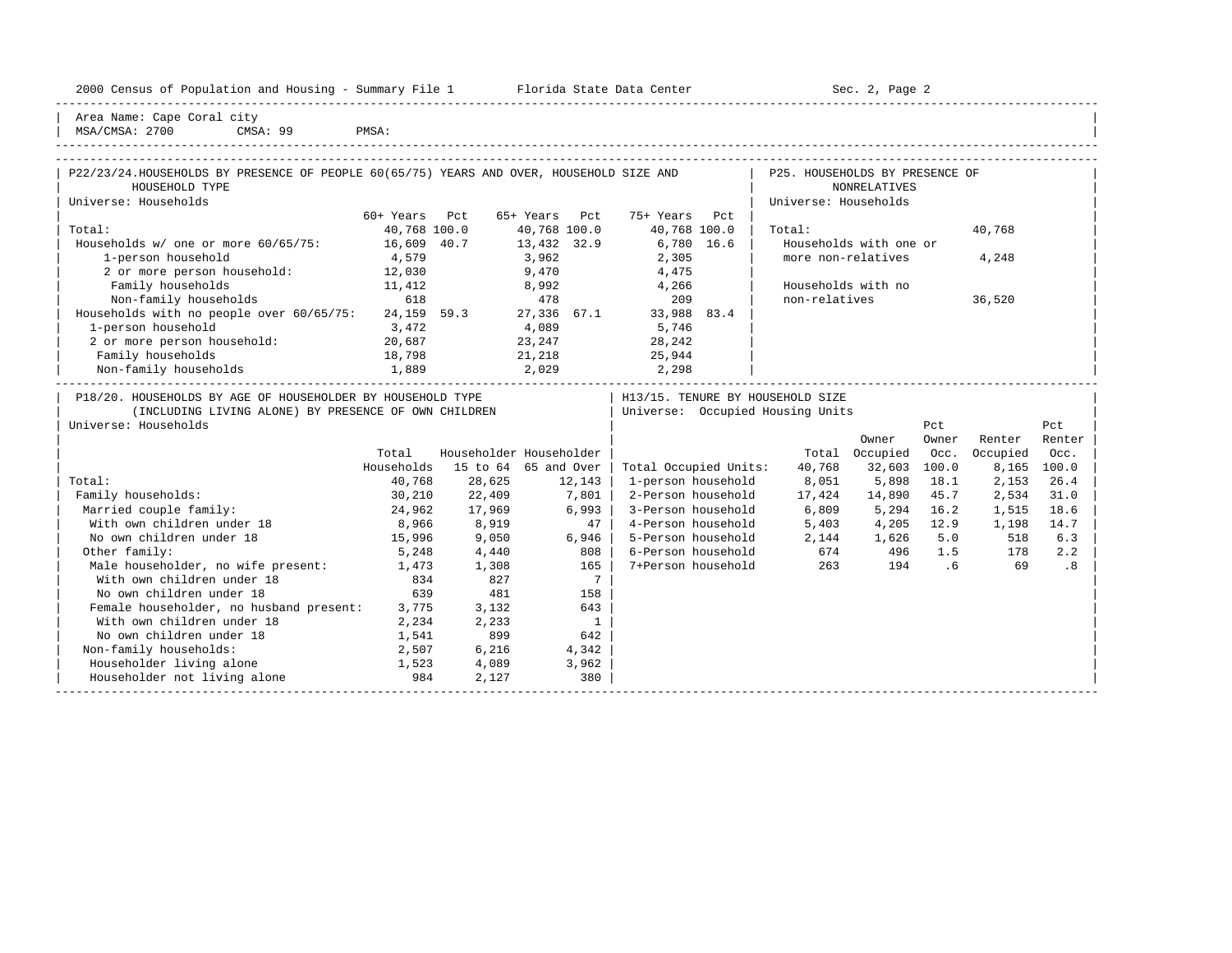|                                                                              |          |              | 2000 Census of Population and Housing - Summary File 1 Florida State Data Center |              |                                                        |              |              |              | Sec. 2, Page 3                                          |                 |              |  |
|------------------------------------------------------------------------------|----------|--------------|----------------------------------------------------------------------------------|--------------|--------------------------------------------------------|--------------|--------------|--------------|---------------------------------------------------------|-----------------|--------------|--|
| Area Name: Cape Coral city<br>MSA/CMSA: 2700                                 | CMSA: 99 |              | PMSA:                                                                            |              |                                                        |              |              |              |                                                         |                 |              |  |
|                                                                              |          |              |                                                                                  |              |                                                        |              |              |              |                                                         |                 |              |  |
|                                                                              |          |              |                                                                                  |              |                                                        |              |              |              |                                                         |                 |              |  |
| P29. RELATIONSHIP BY AGE FOR THE POPULATION UNDER 18 YEARS                   |          |              |                                                                                  |              |                                                        |              |              |              |                                                         |                 |              |  |
| Universe: Population under 18 years                                          |          |              |                                                                                  |              | --------------In Households-----------------           |              |              |              | -----------Group Quarters-----------                    |                 |              |  |
|                                                                              |          |              |                                                                                  |              | -----Related Child-----                                |              |              |              |                                                         |                 |              |  |
|                                                                              |          | Pop. in      | Householder                                                                      |              | Other                                                  |              |              |              | Institution-                                            | Noninstitution- |              |  |
|                                                                              | Total    | Households   | or Spouse                                                                        | Own Child    | Relatives                                              |              | Nonrelatives | Total        | alized Pop.                                             | alized Pop.     |              |  |
| Under 18:                                                                    | 23,090   | 23,089       | 15                                                                               | 21,238       | 1,333                                                  |              | 503          | $\mathbf{1}$ | $\Omega$                                                |                 | 1            |  |
| Under 3                                                                      | 3,317    | 3,317        |                                                                                  | 2,929        | 336                                                    |              | 52           | $\mathbf{0}$ | $\mathbf 0$                                             |                 | $\Omega$     |  |
| 3 and 4 years                                                                | 2,306    | 2,305        |                                                                                  | 2,079        | 169                                                    |              | 57           | $\mathbf{1}$ | $\mathbf 0$                                             |                 | $\mathbf{1}$ |  |
| 5 years                                                                      | 1,215    | 1,215        |                                                                                  | 1,117        | 73                                                     |              | 25           | $\Omega$     | $\Omega$                                                |                 | $\Omega$     |  |
| 6 to 11 years                                                                | 8,274    | 8,274        |                                                                                  | 7,728        | 375                                                    |              | 171          | $\Omega$     | $\mathbf 0$                                             |                 | $\Omega$     |  |
| 12 and 13 years                                                              | 2,751    | 2,751        |                                                                                  | 2,580        | 118                                                    |              | 53           | $\Omega$     | $\Omega$                                                |                 | $\Omega$     |  |
| 14 years                                                                     | 1,359    | 1,359        |                                                                                  | 1,273        | 57                                                     |              | 29           | $\Omega$     | $\Omega$                                                |                 | $\Omega$     |  |
| 15 to 17 years                                                               | 3,853    | 3,853        |                                                                                  | 3,532        | 205                                                    |              | 116          | $\Omega$     | $\Omega$                                                |                 | $\Omega$     |  |
| % Under 3                                                                    | 14.4%    | 14.4%        |                                                                                  | 13.8%        | 25.2%                                                  |              | 10.3%        | .0%          | .0%                                                     |                 | .0%          |  |
| % 3 and 4 years                                                              | 10.0%    | 10.0%        |                                                                                  | 9.8%         | 12.7%                                                  |              | 11.3%        | 100.0%       | .0%                                                     |                 | 100.0%       |  |
| % 5 years                                                                    | 5.3%     | 5.3%         |                                                                                  | 5.3%         | 5.5%                                                   |              | 5.0%         | $.0\%$       | $.0\%$                                                  |                 | .0%          |  |
| % 6 to 11 years                                                              | 35.9%    | 35.9%        |                                                                                  | 36.4%        | 28.1%                                                  |              | 34.0%        | $.0\%$       | .0%                                                     |                 | .0%          |  |
| % 12 and 13 years                                                            | 11.9%    | 11.9%        |                                                                                  | 12.1%        | 8.9%                                                   |              | 10.5%        | $.0\%$       | .0%                                                     |                 | .0%          |  |
| % 14 years                                                                   | 5.9%     | 5.9%         |                                                                                  | 6.0%         | 4.3%                                                   |              | 5.8%         | $.0\%$       | $.0\%$                                                  |                 | $.0\%$       |  |
| % 15 to 17 years<br>--------------------------------------                   | 16.7%    | 16.7%        |                                                                                  | 16.6%        | 15.4%                                                  |              | 23.1%        | $.0\%$       | .0%                                                     |                 | .0%          |  |
| H17. TENURE BY HOUSEHOLD TYPE (INCLUDING LIVING ALONE) BY AGE OF HOUSEHOLDER |          |              |                                                                                  |              |                                                        |              |              |              |                                                         |                 |              |  |
| Universe: Occupied Housing Units                                             |          |              |                                                                                  |              |                                                        |              |              |              |                                                         |                 |              |  |
|                                                                              |          |              |                                                                                  |              | Total Owner ------------ Owner Occupied -------------- |              |              |              | Total Renter ------------- Renter Occupied ------------ |                 |              |  |
|                                                                              |          | Occupied     |                                                                                  |              | Householder Householder Householder Pct                |              | Occupied     |              | Householder Householder Householder                     |                 | Pct          |  |
|                                                                              |          | Units        | 15 to 34                                                                         | 35 to 64     | $65+$                                                  | $65+$        | Units        | 15 to 34     | 35 to 64                                                | $65+$           | $65+$        |  |
| Family households:                                                           |          | 25,063       | 2,999                                                                            | 14,775       | 7,289                                                  | 29.1         | 5,147        | 1,739        | 2,896                                                   | 512             | 9.9          |  |
| Married-couple family:                                                       |          | 21,694       | 2,430                                                                            | 12,679       | 6,585                                                  | 30.4         | 3,268        | 1,042        | 1,818                                                   | 408             | 12.5         |  |
| Other family:                                                                |          | 3,369        | 569<br>217                                                                       | 2,096        | 704                                                    | 20.9         | 1,879        | 697          | 1,078                                                   | 104             | 5.5          |  |
| Male householder, no wife<br>Female hsehldr, no husband                      |          | 954<br>2,415 | 352                                                                              | 590<br>1,506 | 147<br>557                                             | 15.4<br>23.1 | 519<br>1,360 | 216<br>481   | 285<br>793                                              | 18<br>86        | 3.5<br>6.3   |  |
| Nonfamily households:                                                        |          | 7,540        | 617                                                                              | 3,327        | 3,596                                                  | 47.7         | 3,018        | 878          | 1,394                                                   | 746             | 24.7         |  |
| Male householder:                                                            |          | 3,196        | 413                                                                              | 1,690        | 1,093                                                  | 34.2         | 1,623        | 569          | 827                                                     | 227             | 14.0         |  |
| Living alone                                                                 |          | 2,237        | 199                                                                              | 1,131        | 907                                                    | 40.5         | 1,059        | 273          | 596                                                     | 190             | 17.9         |  |
| Not living alone                                                             |          | 959          | 214                                                                              | 559          | 186                                                    | 19.4         | 564          | 296          | 231                                                     | 37              | 6.6          |  |
| Female householder:                                                          |          | 4,344        | 204                                                                              | 1,637        | 2,503                                                  | 57.6         | 1,395        | 309          | 567                                                     | 519             | 37.2         |  |
| Living alone                                                                 |          | 3,661        | 90                                                                               | 1,208        | 2,363                                                  | 64.5         | 1,094        | 147          | 445                                                     | 502             | 45.9         |  |
| Not living alone                                                             |          | 683          | 114                                                                              | 429          | 140                                                    | 20.5         | 301          | 162          | 122                                                     | 17              | 5.6          |  |
|                                                                              |          |              |                                                                                  |              |                                                        |              |              |              |                                                         |                 |              |  |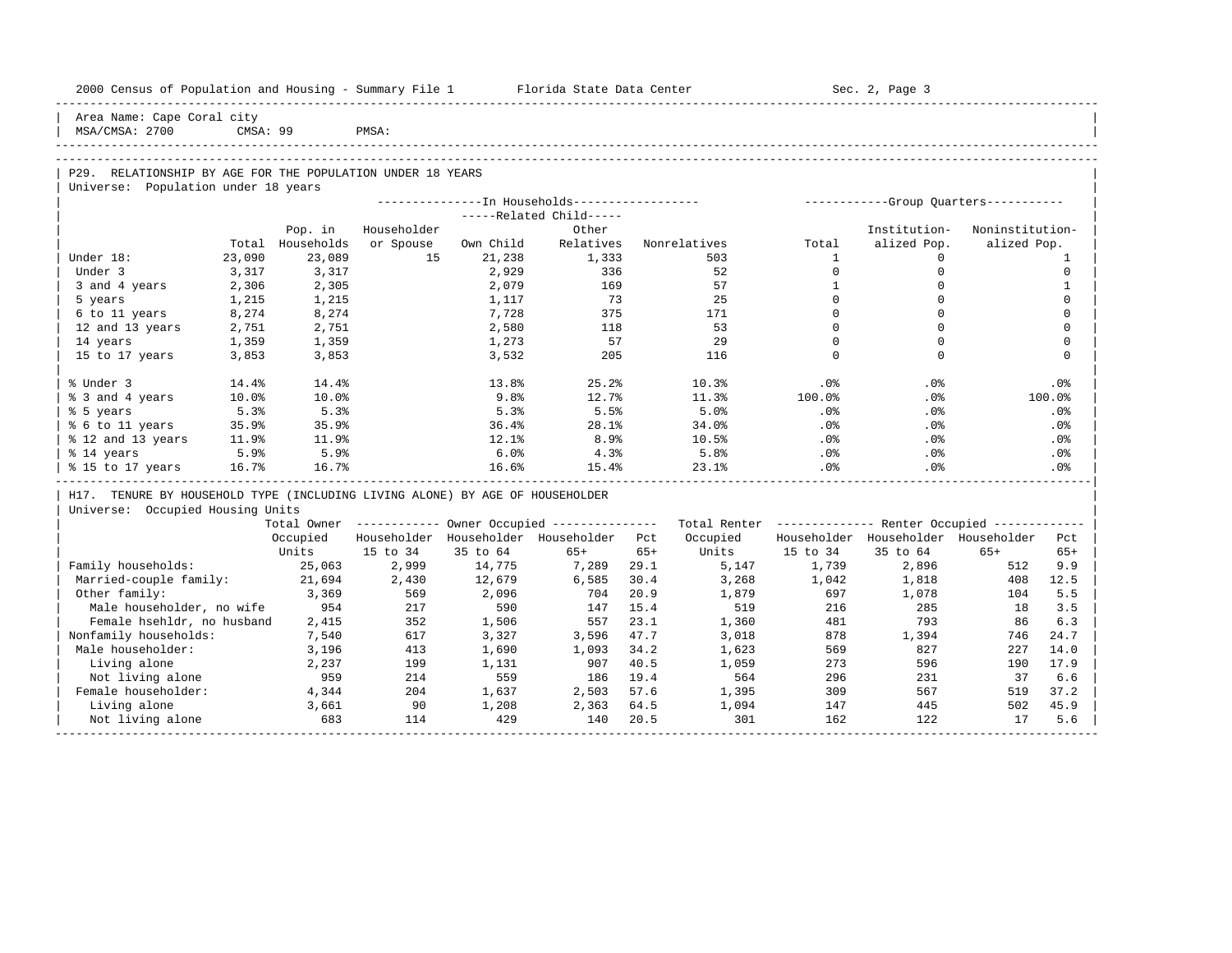----------------------------------------------------------------------------------------------------------------------------------------------------- | Area Name: Fort Myers city | | MSA/CMSA: 2700 CMSA: 99 PMSA: |

| SEX BY AGE FOR THE POPULATION UNDER 20 YEARS<br>P14.    |         |         |                                       |      |         |            | P38. GROUP QUARTERS POPULATION BY SEX BY AGE BY GQ TYPE |                |                |           |                |           |  |
|---------------------------------------------------------|---------|---------|---------------------------------------|------|---------|------------|---------------------------------------------------------|----------------|----------------|-----------|----------------|-----------|--|
| Universe:                                               |         |         | Population Under 20 Years             |      |         |            | Universe: Population in Group Quarters                  |                |                |           |                |           |  |
|                                                         | Total   | Pct.    | Male                                  | Pct. | Female  | Pct.       |                                                         | Total          | Male Pct.      |           | Female         | Pct.      |  |
| Total                                                   | 14,101  |         | 7,206                                 |      | 6,895   |            | Total                                                   | 2,307          | 1,486          |           | 821            |           |  |
| <1 year                                                 | 833     | 5.9     | 421                                   | 5.8  | 412     | 6.0        | Under 18 Years:                                         | 171            | 142            | 7.4       | 29             | 9.6       |  |
| 1 year                                                  | 820     | 5.8     | 405                                   | 5.6  | 415     | 6.0        | Institutionalized Population: 158                       |                | 134            | 6.8       | 24             | 9.0       |  |
| 2 years                                                 | 785     | 5.6     | 378                                   | 5.2  | 407     | 5.9        | Correctional Institutions                               | 9              | -9             | .4        | $\Omega$       | .6        |  |
| 3 years                                                 | 726     | 5.1     | 361                                   | 5.0  | 365     | 5.3        | Nursing Homes                                           | $\overline{0}$ | $\overline{0}$ | .0        | $\Omega$       | $\cdot$ 0 |  |
| 4 years                                                 | 731     | 5.2     | 374                                   | 5.2  | 357     | 5.2        | Other Institutions                                      | 149            | 125            | 6.5       | 24             | 8.4       |  |
| 5 years                                                 | 707     | 5.0     | 372                                   | 5.2  | 335     | 4.9        | Non-Institutional Population: 13                        |                | 8              | .6        | 5              | .5        |  |
| 6 years                                                 | 720     | 5.1     | 372                                   | 5.2  | 348     | 5.0        | College Dormitories                                     | $\Omega$       | $\Omega$       | .0        | $\Omega$       | .0        |  |
| 7 years                                                 | 715     | 5.1     | 347                                   | 4.8  | 368     | 5.3        | Military Quarters                                       | $\Omega$       | $\Omega$       | $\cdot$ 0 | $\Omega$       | $\cdot$ 0 |  |
| 8 years                                                 | 654     | 4.6     | 341                                   | 4.7  | 313     | 4.5        | Other Noninstitutional GO                               | 13             | 8              | .6        | 5              | .5        |  |
| 9 years                                                 | 733     | 5.2     | 362                                   | 5.0  | 371     | 6.0        | 18 to 64 Years:                                         | 1,343          | 1, 114 58.2    |           | 229            | 75.0      |  |
| 10 years                                                | 716     | 5.1     | 380                                   | 5.3  | 336     | 6.0        | Institutionalized Population:                           | 1,266          | 1,077          | 54.9      | 189            | 72.5      |  |
| 11 years                                                | 647     | 4.6     | 330                                   | 4.6  | 317     | 5.9        | Correctional Institutions                               | 1,182          | 1,027          | 51.2      | 155            | 69.1      |  |
| 12 years                                                | 701     | 5.0     | 357                                   | 5.0  | 344     | 5.3        | Nursing Homes                                           | 31             | 13             | 1.3       | 18             | .9        |  |
| 13 years                                                | 648     | 4.6     | 322                                   | 4.5  | 326     | 5.2        | Other Institutions                                      | 53             | 37             | 2.3       | 16             | 2.5       |  |
| 14 years                                                | 670     | 4.8     | 347                                   | 4.8  | 323     | 4.9        | Non-Institutional Population: 77                        |                | 37             | 3.3       | 40             | 2.5       |  |
| 15 years                                                | 638     | 4.5     | 329                                   | 4.6  | 309     | 5.0        | College Dormitories                                     | $\overline{0}$ | $\overline{0}$ | $\cdot$ 0 | $\overline{0}$ | $\cdot$ 0 |  |
| 16 years                                                | 631     | 4.5     | 331                                   | 4.6  | 300     | 5.3        | Military Ouarters                                       | $\overline{0}$ | $\mathbf{0}$   | $\cdot$ 0 | $\mathbf 0$    | $\cdot$ 0 |  |
| 17 years                                                | 601     | 4.3     | 343 4.8                               |      | 258     | 4.5        | Other Noninstitutional GO                               | 77             | 37             | 3.3       | 40             | 2.5       |  |
| 18 years                                                | 693 4.9 |         | 373 5.2                               |      | 320     | 6.0        | 65 Years and Over:                                      | 793            | 230            | 34.4      | 563            | 15.5      |  |
| 19 years                                                |         | 732 5.2 | 361 5.0                               |      | 371     | 6.0        | Institutionalized Population:                           | 781            | 224            | 33.9      | 557            | 15.1      |  |
|                                                         |         |         |                                       |      |         |            | Correctional Institutions                               | $\overline{4}$ | $\overline{4}$ | $\cdot$ 2 | $\mathbf 0$    | $\cdot$ 3 |  |
|                                                         |         |         |                                       |      |         |            | Nursing Homes                                           | 753            | 209            | 32.6      |                | 544 14.1  |  |
| P36. OWN CHILDREN UNDER 18 YEARS BY FAMILY TYPE AND AGE |         |         |                                       |      |         |            | Other Institutions                                      | 24             | 11             | 1.0       | 13             | .7        |  |
|                                                         |         |         | Universe: Own Children Under 18 Years |      |         |            | Non-Institutional Population: 12                        |                | 6              | .5        | 6              | .4        |  |
|                                                         |         |         |                                       |      |         |            | College Dormitories                                     | $\Omega$       | $\circ$        | .0        | $\overline{0}$ | $\cdot$ 0 |  |
|                                                         |         |         | In Married                            |      | Male HH | Female HH  | Military Quarters                                       | $\overline{0}$ | $\Omega$       | .0        | $\Omega$       | $\cdot$ 0 |  |
|                                                         |         |         | Couple                                |      | No Wife | No Husband | Other Noninstitutional GQ 12                            |                | 6              | .5        | 6              | .4        |  |
|                                                         |         |         | Total Families                        |      | Present | Present    |                                                         |                |                |           |                |           |  |
| Total < 18 Years:                                       |         | 10,712  | 4,963                                 |      | 909     | 4,840      |                                                         |                |                |           |                |           |  |
| Under 3 Years                                           |         | 2,060   | 932                                   |      | 187     | 941        |                                                         |                |                |           |                |           |  |
| 3 and 4 Years                                           |         | 1,251   | 527                                   |      | 102     | 622        |                                                         |                |                |           |                |           |  |
| 5 Years                                                 |         | 613     | 268                                   | 59   |         | 286        |                                                         |                |                |           |                |           |  |
| 6 to 11 Years                                           |         | 3,635   | 1,679                                 |      | 307     | 1,649      |                                                         |                |                |           |                |           |  |
| 12 to 17 Years                                          |         | 3,153   | 1,557                                 |      | 254     | 1,342      |                                                         |                |                |           |                |           |  |
|                                                         |         |         |                                       |      |         |            |                                                         |                |                |           |                |           |  |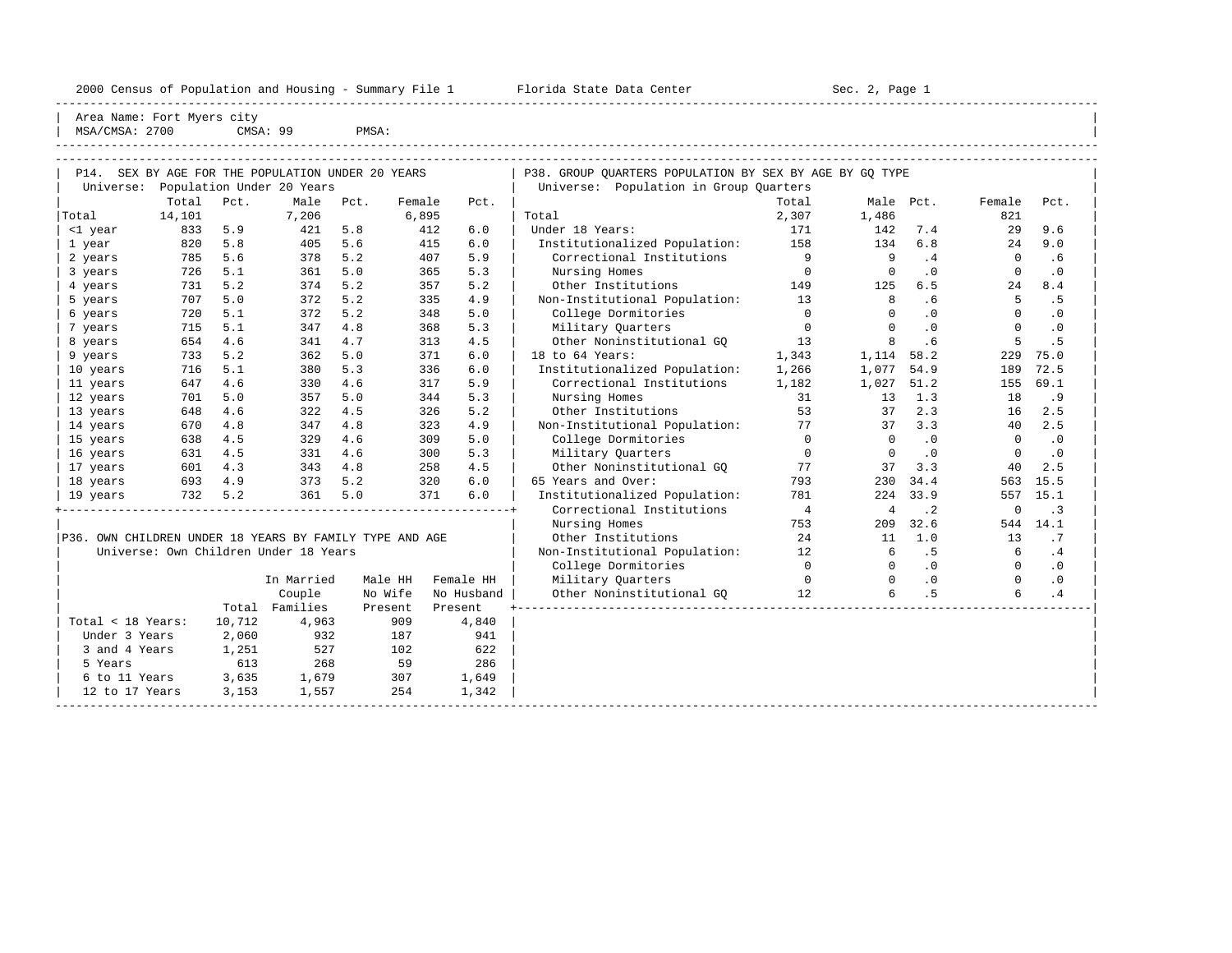|  |  |  | 2000 Census of Population and Housing - Summary File 1 |  |  |  |  |  |  |
|--|--|--|--------------------------------------------------------|--|--|--|--|--|--|
|--|--|--|--------------------------------------------------------|--|--|--|--|--|--|

Florida State Data Center - Sec. 2, Page 2

-----------------------------------------------------------------------------------------------------------------------------------------------------

Area Name: Fort Myers city  $MSA/CMSA: 2700$  CMSA: 99 PMSA:

| 1-person household 3,709 4,079 4,929 | |

| P22/23/24. HOUSEHOLDS BY PRESENCE OF PEOPLE 60(65/75) YEARS AND OVER, HOUSEHOLD SIZE AND<br>HOUSEHOLD TYPE |              |      |              |      |              |      | P25. HOUSEHOLDS BY PRESENCE OF<br><b>NONRELATIVES</b> |        |
|------------------------------------------------------------------------------------------------------------|--------------|------|--------------|------|--------------|------|-------------------------------------------------------|--------|
| Universe: Households                                                                                       |              |      |              |      |              |      | Universe: Households                                  |        |
|                                                                                                            | 60+ Years    | Pct. | 65+ Years    | Pct. | 75+ Years    | Pct  |                                                       |        |
| Total:                                                                                                     | 19,107 100.0 |      | 19,107 100.0 |      | 19,107 100.0 |      | Total:                                                | 19,107 |
| Households w/ one or more 60/65/75:                                                                        | 5,777 30.2   |      | 4,785 25.0   |      | 2,713 14.2   |      | Households with one or                                |        |
| 1-person household                                                                                         | 2,750        |      | 2,380        |      | 1,530        |      | more non-relatives                                    | 3,198  |
| 2 or more person household:                                                                                | 3,027        |      | 2,405        |      | 1,183        |      |                                                       |        |
| Family households                                                                                          | 2,791        |      | 2,236        |      | 1,113        |      | Households with no                                    |        |
| Non-family households                                                                                      | 236          |      | 169          |      | 70           |      | non-relatives                                         | 15,909 |
| Households with no people over 60/65/75:                                                                   | 13,330       | 69.8 | 14,322       | 75.0 | 16,394       | 85.8 |                                                       |        |

| 2 or more person household:                                | 9,621      |        | 10,243                  | 11,465                           |        |          |       |          |        |
|------------------------------------------------------------|------------|--------|-------------------------|----------------------------------|--------|----------|-------|----------|--------|
| Family households                                          | 7,944      |        | 8,499                   | 9,622                            |        |          |       |          |        |
| Non-family households<br>1,677                             |            |        | 1,744                   | 1,843                            |        |          |       |          |        |
| P18/20. HOUSEHOLDS BY AGE OF HOUSEHOLDER BY HOUSEHOLD TYPE |            |        |                         | H13/15. TENURE BY HOUSEHOLD SIZE |        |          |       |          |        |
| (INCLUDING LIVING ALONE) BY PRESENCE OF OWN CHILDREN       |            |        |                         | Universe: Occupied Housing Units |        |          |       |          |        |
| Universe: Households                                       |            |        |                         |                                  |        |          | Pct   |          | Pct    |
|                                                            |            |        |                         |                                  |        | Owner    | Owner | Renter   | Renter |
|                                                            | Total      |        | Householder Householder |                                  | Total  | Occupied | Occ.  | Occupied | Occ.   |
|                                                            | Households |        | 15 to 64 65 and Over    | Total Occupied Units:            | 19,107 | 7,593    | 100.0 | 11,514   | 100.0  |
| Total:                                                     | 19,107     | 14,731 | 4,376                   | 1-person household               | 6,459  | 2,046    | 26.9  | 4,413    | 38.3   |
| Family households:                                         | 10,735     | 8,875  | 1,860                   | 2-Person household               | 5,949  | 2,852    | 37.6  | 3,097    | 26.9   |
| Married couple family:                                     | 6,171      | 4,752  | 1,419                   | 3-Person household               | 2,771  | 1,075    | 14.2  | 1,696    | 14.7   |
| With own children under 18                                 | 2,555      | 2,533  | 22                      | 4-Person household               | 2,005  | 814      | 10.7  | 1,191    | 10.3   |
| No own children under 18                                   | 3,616      | 2,219  | 1,397                   | 5-Person household               | 1,053  | 448      | 5.9   | 605      | 5.3    |
| Other family:                                              | 4,564      | 4,123  | 441                     | 6-Person household               | 500    | 188      | 2.5   | 312      | 2.7    |
| Male householder, no wife present:                         | 1,047      | 952    | 95                      | 7+Person household               | 370    | 170      | 2.2   | 200      | 1.7    |
| With own children under 18                                 | 536        | 527    | 9                       |                                  |        |          |       |          |        |
| No own children under 18                                   | 511        | 425    | 86                      |                                  |        |          |       |          |        |
| Female householder, no husband present:                    | 3,517      | 3,171  | 346                     |                                  |        |          |       |          |        |
| With own children under 18                                 | 2,424      | 2,420  | 4                       |                                  |        |          |       |          |        |
| No own children under 18                                   | 1,093      | 751    | 342                     |                                  |        |          |       |          |        |
| Non-family households:                                     | 1,913      | 5,856  | 2,516                   |                                  |        |          |       |          |        |
| Householder living alone                                   | 1,191      | 4,079  | 2,380                   |                                  |        |          |       |          |        |
| Householder not living alone                               | 722        | 1,777  | 136                     |                                  |        |          |       |          |        |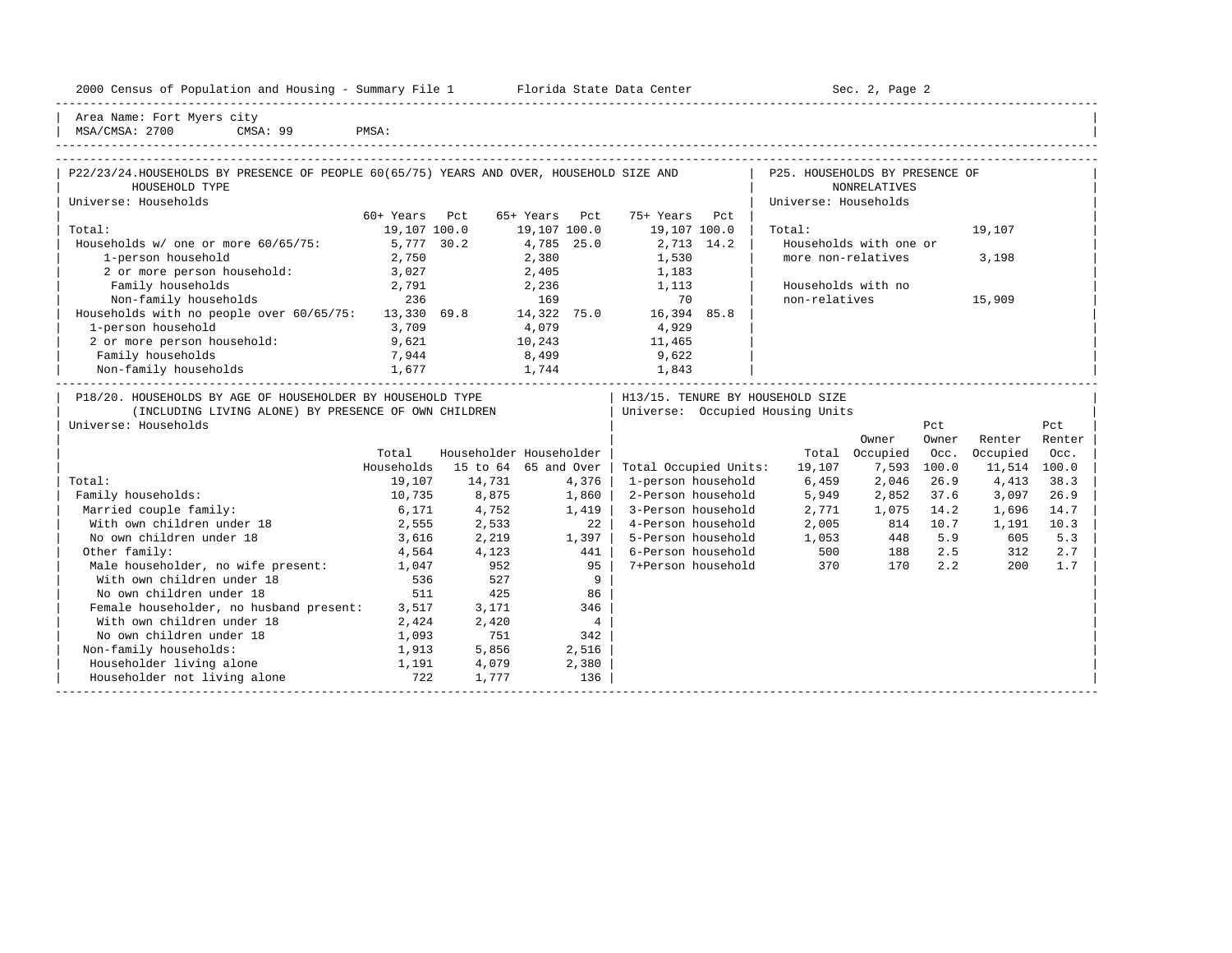|                                                                              |                |                             | 2000 Census of Population and Housing - Summary File 1 Florida State Data Center |                                                       |                                 |       |          |                | Sec. 2, Page 3                                          |                 |                |  |
|------------------------------------------------------------------------------|----------------|-----------------------------|----------------------------------------------------------------------------------|-------------------------------------------------------|---------------------------------|-------|----------|----------------|---------------------------------------------------------|-----------------|----------------|--|
| Area Name: Fort Myers city<br>MSA/CMSA: 2700                                 | CMSA: 99       |                             | PMSA:                                                                            |                                                       |                                 |       |          |                |                                                         |                 |                |  |
|                                                                              |                |                             |                                                                                  |                                                       |                                 |       |          |                |                                                         |                 |                |  |
|                                                                              |                |                             |                                                                                  |                                                       |                                 |       |          |                |                                                         |                 |                |  |
| P29. RELATIONSHIP BY AGE FOR THE POPULATION UNDER 18 YEARS                   |                |                             |                                                                                  |                                                       |                                 |       |          |                |                                                         |                 |                |  |
| Universe: Population under 18 years                                          |                |                             |                                                                                  |                                                       |                                 |       |          |                |                                                         |                 |                |  |
|                                                                              |                |                             |                                                                                  |                                                       |                                 |       |          |                |                                                         |                 |                |  |
|                                                                              |                |                             |                                                                                  |                                                       | -----Related Child-----         |       |          |                |                                                         |                 |                |  |
|                                                                              |                | Pop. in<br>Total Households | Householder                                                                      |                                                       | Other<br>Relatives Nonrelatives |       |          |                | Institution-                                            | Noninstitution- |                |  |
| Under 18:                                                                    | 12,676         | 12,505                      | or Spouse<br>26                                                                  | Own Child<br>10,712                                   | 1,476                           |       | 291      | Total<br>171   | alized Pop.<br>158                                      | alized Pop.     | 13             |  |
| Under 3                                                                      |                |                             |                                                                                  | 2,060                                                 | 324                             |       | 49       | 5              | $4\overline{ }$                                         |                 | <sup>1</sup>   |  |
| 3 and 4 years                                                                | 2,438<br>1,457 | 2,433<br>1,454              |                                                                                  | 1,251                                                 | 179                             |       | 24       | $\overline{3}$ | $\overline{a}$                                          |                 | $\mathbf{1}$   |  |
| 5 years                                                                      | 707            | 704                         |                                                                                  | 613                                                   | 76                              |       | 15       | $\overline{3}$ | $\overline{2}$                                          |                 | $\mathbf{1}$   |  |
| 6 to 11 years                                                                | 4,185          | 4,168                       |                                                                                  | 3,635                                                 | 461                             |       | 72       | 17             | 13                                                      |                 | $\overline{4}$ |  |
| 12 and 13 years                                                              | 1,349          | 1,332                       |                                                                                  | 1,163                                                 | 142                             |       | 27       | 17             | 15                                                      |                 | $\overline{a}$ |  |
| 14 years                                                                     | 670            | 653                         |                                                                                  | 561                                                   | 83                              |       | 9        | 17             | 15                                                      |                 | 2              |  |
| 15 to 17 years                                                               | 1,844          | 1,735                       |                                                                                  | 1,429                                                 | 211                             |       | 95       | 109            | 107                                                     |                 | $\overline{2}$ |  |
|                                                                              |                |                             |                                                                                  |                                                       |                                 |       |          |                |                                                         |                 |                |  |
| % Under 3                                                                    | 19.3%          | 19.5%                       |                                                                                  | 19.2%                                                 | 22.0%                           |       | 16.8%    | 2.9%           | 2.5%                                                    |                 | 7.7%           |  |
| % 3 and 4 years                                                              | 11.5%          | 11.7%                       |                                                                                  | 11.7%                                                 | 12.1%                           |       | 8.2%     | 1.8%           | 1.3%                                                    |                 | 7.7%           |  |
| % 5 years                                                                    | 5.6%           | 5.6%                        |                                                                                  | 5.7%                                                  | 5.1%                            |       | 5.2%     | 1.8%           | 1.3%                                                    |                 | 7.7%           |  |
| % 6 to 11 years                                                              | 33.1%          | 33.4%                       |                                                                                  | 33.9%                                                 | 31.2%                           |       | 24.7%    | 9.9%           | 8.2%                                                    |                 | 30.8%          |  |
| % 12 and 13 years                                                            | 10.7%          | 10.7%                       |                                                                                  | 10.9%                                                 | 9.6%                            |       | 9.3%     | 9.9%           | 9.5%                                                    |                 | 15.4%          |  |
| % 14 years                                                                   | 5.3%           | 5.2%                        |                                                                                  | 5.2%                                                  | 5.6%                            |       | 3.1%     | 9.9%           | 9.5%                                                    |                 | 15.4%          |  |
| % 15 to 17 years                                                             | 14.6%          | 13.9%                       |                                                                                  | 13.3%                                                 | 14.3%                           |       | 32.6%    | 63.7%          | 67.7%                                                   |                 | 15.4%          |  |
| H17. TENURE BY HOUSEHOLD TYPE (INCLUDING LIVING ALONE) BY AGE OF HOUSEHOLDER |                |                             |                                                                                  |                                                       |                                 |       |          |                |                                                         |                 |                |  |
| Universe: Occupied Housing Units                                             |                |                             |                                                                                  |                                                       |                                 |       |          |                |                                                         |                 |                |  |
|                                                                              |                |                             |                                                                                  | Total Owner ----------- Owner Occupied -------------- |                                 |       |          |                | Total Renter ------------- Renter Occupied ------------ |                 |                |  |
|                                                                              |                | Occupied                    |                                                                                  | Householder Householder Householder Pct               |                                 |       | Occupied |                | Householder Householder Householder                     |                 | Pct            |  |
|                                                                              |                | Units                       | 15 to 34                                                                         | 35 to 64                                              | $65+$                           | $65+$ | Units    | 15 to 34       | 35 to 64                                                | $65+$           | $65+$          |  |
| Family households:                                                           |                | 5,095                       | 607                                                                              | 3,051                                                 | 1,437                           | 28.2  | 5,640    | 2,736          | 2,481                                                   | 423             | 7.5            |  |
| Married-couple family:                                                       |                | 3,771                       | 388                                                                              | 2,239                                                 | 1,144                           | 30.3  | 2,400    | 1,010          | 1,115                                                   | 275             | 11.5           |  |
| Other family:                                                                |                | 1,324                       | 219                                                                              | 812                                                   | 293                             | 22.1  | 3,240    | 1,726          | 1,366                                                   | 148             | 4.6            |  |
| Male householder, no wife                                                    |                | 362                         | 69                                                                               | 221                                                   | 72                              | 19.9  | 685      | 373            | 289                                                     | 23              | 3.4            |  |
| Female hsehldr, no husband                                                   |                | 962                         | 150                                                                              | 591                                                   | 221                             | 23.0  | 2,555    | 1,353          | 1,077                                                   | 125             | 4.9            |  |
| Nonfamily households:                                                        |                | 2,498                       | 213                                                                              | 1,186                                                 | 1,099                           | 44.0  | 5,874    | 2,116          | 2,341                                                   | 1,417           | 24.1           |  |
| Male householder:                                                            |                | 1,055                       | 132                                                                              | 604                                                   | 319                             | 30.2  | 3,056    | 1,254          | 1,402                                                   | 400             | 13.1           |  |
| Living alone                                                                 |                | 786                         | 67                                                                               | 446                                                   | 273                             | 34.7  | 2,134    | 697            | 1,065                                                   | 372             | 17.4           |  |
| Not living alone                                                             |                | 269                         | 65                                                                               | 158                                                   | - 46                            | 17.1  | 922      | 557            | 337                                                     | 28              | 3.0            |  |
| Female householder:                                                          |                | 1,443                       | 81                                                                               | 582                                                   | 780                             | 54.1  | 2,818    | 862            | 939                                                     | 1,017           | 36.1           |  |
| Living alone                                                                 |                | 1,260                       | 51                                                                               | 474                                                   | 735                             | 58.3  | 2,279    | 502            | 777                                                     | 1,000           | 43.9           |  |
| Not living alone                                                             |                | 183                         | 30                                                                               | 108                                                   | 45                              | 24.6  | 539      | 360            | 162                                                     | 17              | 3.2            |  |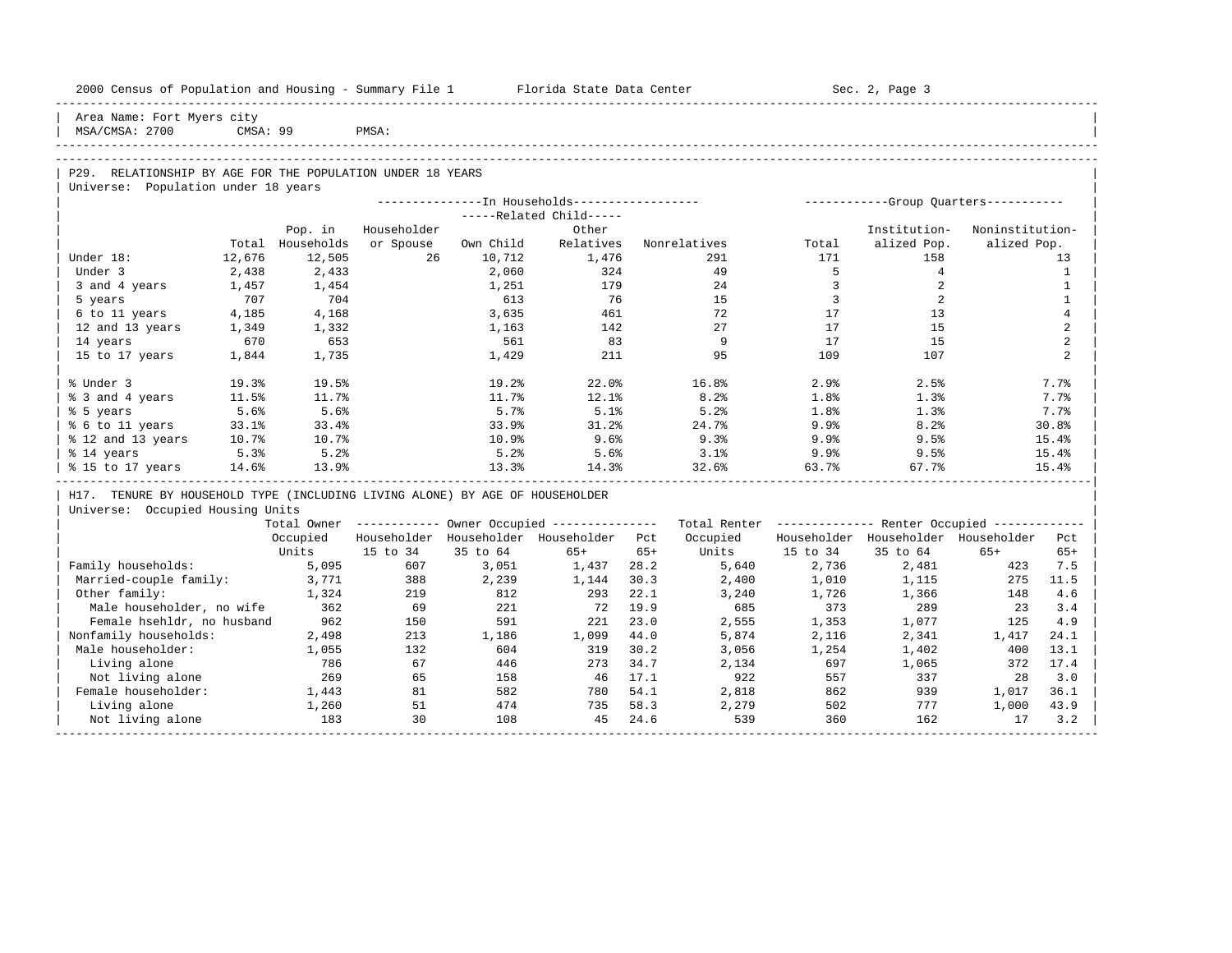2000 Census of Population and Housing - Summary File 1 Florida State Data Center Sec. 2, Page 1

-----------------------------------------------------------------------------------------------------------------------------------------------------

Area Name: Fort Pierce--Port St. Lucie, FL MSA

|           | MSA/CMSA: 2710                                    |      | CMSA: 99                  | PMSA:     |        |      |                                                         |       |           |     |        |      |  |
|-----------|---------------------------------------------------|------|---------------------------|-----------|--------|------|---------------------------------------------------------|-------|-----------|-----|--------|------|--|
|           |                                                   |      |                           |           |        |      |                                                         |       |           |     |        |      |  |
|           | P14. SEX BY AGE FOR THE POPULATION UNDER 20 YEARS |      |                           |           |        |      | P38. GROUP OUARTERS POPULATION BY SEX BY AGE BY GO TYPE |       |           |     |        |      |  |
| Universe: |                                                   |      | Population Under 20 Years |           |        |      | Universe: Population in Group Ouarters                  |       |           |     |        |      |  |
|           | Total                                             | Pct. |                           | Male Pct. | Female | Pct. |                                                         | Total | Male Pct. |     | Female | Pct. |  |
| Total     | 73,520                                            |      | 37,859                    |           | 35,661 |      | Total                                                   | 6,068 | 3,789     |     | 2,279  |      |  |
| <1 year   | 3,181 4.3                                         |      | 1,628                     | 4.3       | 1,553  | 4.4  | Under 18 Years:                                         | 238   | 153       | 3.9 | 85     | 4.0  |  |
| 1 year    | 3,146                                             | 4.3  | 1,625                     | 4.3       | 1,521  | 4.3  | Institutionalized Population:                           | 124   | 90        | 2.0 | 34     | 2.4  |  |
| 2 years   | 3,227                                             | 4.4  | 1,609                     | 4.2       | 1,618  | 4.5  | Correctional Institutions                               | 14    | 14        |     |        | . 4  |  |
| 3 years   | 3,383                                             | 4.6  | 1,722                     | 4.5       | 1,661  | 4.7  | Nursing Homes                                           |       |           |     |        |      |  |

| P36. OWN CHILDREN UNDER 18 YEARS BY FAMILY TYPE AND AGE<br>Universe: Own Children Under 18 Years |          |                |                       |                      |
|--------------------------------------------------------------------------------------------------|----------|----------------|-----------------------|----------------------|
|                                                                                                  |          | In Married     | Male HH               | Female H             |
|                                                                                                  |          | Couple         | No Wife               | No Husbar            |
|                                                                                                  |          | Total Families | Present               | Present              |
| Total < 18 Years:                                                                                | 59,310   | 41,903         | 4,009                 | 13,39                |
| Under 3 Years                                                                                    |          | 8,047 5,968    |                       | 586 1,49             |
| $\sim$ $\sim$ $\sim$ $\sim$                                                                      | $-$ 0.30 | 1.202          | $\cap$ $\cap$ $\land$ | $\sim$ $\sim$ $\sim$ |

| Universe:                                               |        |        | Population Under 20 Years             |      |         |            | Universe: Population in Group Quarters |                |                 |           |                |           |  |
|---------------------------------------------------------|--------|--------|---------------------------------------|------|---------|------------|----------------------------------------|----------------|-----------------|-----------|----------------|-----------|--|
|                                                         | Total  | Pct.   | Male                                  | Pct. | Female  | Pct.       |                                        | Total          | Male Pct.       |           | Female         | Pct.      |  |
| Total                                                   | 73,520 |        | 37,859                                |      | 35,661  |            | Total                                  | 6,068          | 3,789           |           | 2,279          |           |  |
| <1 year                                                 | 3,181  | 4.3    | 1,628                                 | 4.3  | 1,553   | 4.4        | Under 18 Years:                        | 238            | 153             | 3.9       | 85             | 4.0       |  |
| 1 year                                                  | 3,146  | 4.3    | 1,625                                 | 4.3  | 1,521   | 4.3        | Institutionalized Population: 124      |                | 90              | 2.0       | 34             | 2.4       |  |
| 2 years                                                 | 3,227  | 4.4    | 1,609                                 | 4.2  | 1,618   | 4.5        | Correctional Institutions              | 14             | 14              | $\cdot$ 2 | $\Omega$       | .4        |  |
| 3 years                                                 | 3,383  | 4.6    | 1,722                                 | 4.5  | 1,661   | 4.7        | Nursing Homes                          | $\overline{0}$ | $\Omega$        | $\cdot$ 0 | 0              | $\cdot$ 0 |  |
| 4 years                                                 | 3,412  | 4.6    | 1,782                                 | 4.7  | 1,630   | 4.6        | Other Institutions                     | 110            | 76              | 1.8       | 34             | 2.0       |  |
| 5 years                                                 | 3,499  | 4.8    | 1,774                                 | 4.7  | 1,725   | 4.8        | Non-Institutional Population:          | 114            | 63              | 1.9       | 51             | 1.7       |  |
| 6 years                                                 | 3,747  | 5.1    | 1,924                                 | 5.1  | 1,823   | 5.1        | College Dormitories                    | $5^{\circ}$    | 2               | $\cdot$ 1 | 3              | $\cdot$ 1 |  |
| 7 years                                                 | 3,809  | 5.2    | 1,957                                 | 5.2  | 1,852   | 5.2        | Military Quarters                      | $\overline{0}$ |                 | $\cdot$ 0 | $\Omega$       | $\cdot$ 0 |  |
| 8 years                                                 | 3,908  | 5.3    | 1,998                                 | 5.3  | 1,910   | 5.4        | Other Noninstitutional GO              | 109            | 61              | 1.8       | 48             | 1.6       |  |
| 9 years                                                 | 4,261  | 5.8    | 2,144                                 | 5.7  | 2,117   | 4.4        | 18 to 64 Years:                        | 3,486          | 2,958           | 57.4      | 528            | 78.1      |  |
| 10 years                                                | 4,217  | 5.7    | 2,159                                 | 5.7  | 2,058   | 4.3        | Institutionalized Population:          | 2,530          | 2,325           | 41.7      | 205            | 61.4      |  |
| 11 years                                                | 4,004  | 5.4    | 2,066                                 | 5.5  | 1,938   | 4.5        | Correctional Institutions              | 2,449          | 2,284           | 40.4      | 165            | 60.3      |  |
| 12 years                                                | 4,144  | 5.6    | 2,150                                 | 5.7  | 1,994   | 4.7        | Nursing Homes                          | 70             | 30              | 1.2       | 40             | .8        |  |
| 13 years                                                | 4,014  | 5.5    | 2,076                                 | 5.5  | 1,938   | 4.6        | Other Institutions                     | 11             | 11              | $\cdot$ 2 | $\Omega$       | $\cdot$ 3 |  |
| 14 years                                                | 3,951  | 5.4    | 2,085                                 | 5.5  | 1,866   | 4.8        | Non-Institutional Population:          | 956            |                 | 633 15.8  | 323            | 16.7      |  |
| 15 years                                                | 3,823  | 5.2    | 1,944                                 | 5.1  | 1,879   | 5.1        | College Dormitories                    | 198            | 91              | 3.3       | 107            | 2.4       |  |
| 16 years                                                | 3,664  | 5.0    | 1,912                                 | 5.1  | 1,752   | 5.2        | Military Quarters                      | $\overline{7}$ | $7\phantom{.0}$ | $\cdot$ 1 | $\circ$        | $\cdot$ 2 |  |
| 17 years                                                | 3,816  | 5.2    | 1,943                                 | 5.1  | 1,873   | 5.4        | Other Noninstitutional GO              | 751            | 535             | 12.4      | 216            | 14.1      |  |
| 18 years                                                | 3,345  | 4.5    | 1,753                                 | 4.6  | 1,592   | 4.4        | 65 Years and Over:                     | 2,344          | 678             | 38.6      | 1,666 17.9     |           |  |
| 19 years                                                | 2,969  | 4.0    | 1,608                                 | 4.2  | 1,361   | 4.3        | Institutionalized Population:          | 1,618          | 450             | 26.7      | 1,168 11.9     |           |  |
|                                                         |        |        |                                       |      |         |            | Correctional Institutions              | 16             | 16              | $\cdot$ 3 | 0              | .4        |  |
|                                                         |        |        |                                       |      |         |            | Nursing Homes                          | 1,584          | 428             | 26.1      | 1,156          | 11.3      |  |
| P36. OWN CHILDREN UNDER 18 YEARS BY FAMILY TYPE AND AGE |        |        |                                       |      |         |            | Other Institutions                     | 18             | 6               | $\cdot$ 3 | 12             | $\cdot$ 2 |  |
|                                                         |        |        | Universe: Own Children Under 18 Years |      |         |            | Non-Institutional Population:          | 726            | 228             | 12.0      | 498            | 6.0       |  |
|                                                         |        |        |                                       |      |         |            | College Dormitories                    | $\overline{0}$ | $\overline{0}$  | .0        | $\overline{0}$ | $\cdot$ 0 |  |
|                                                         |        |        | In Married                            |      | Male HH | Female HH  | Military Quarters                      | $\overline{0}$ | $\mathbf{0}$    | .0        | $\circ$        | $\cdot$ 0 |  |
|                                                         |        |        | Couple                                |      | No Wife | No Husband | Other Noninstitutional GQ              | 726            |                 | 228 12.0  | 498            | 6.0       |  |
|                                                         |        |        | Total Families                        |      | Present | Present    |                                        |                |                 |           |                |           |  |
| Total < 18 Years:                                       |        | 59,310 | 41,903                                |      | 4,009   | 13,398     |                                        |                |                 |           |                |           |  |
| Under 3 Years                                           |        | 8,047  | 5,968                                 |      | 586     | 1,493      |                                        |                |                 |           |                |           |  |
| 3 and 4 Years                                           |        | 5,930  | 4,302                                 |      | 374     | 1,254      |                                        |                |                 |           |                |           |  |
| 5 Years                                                 |        | 3,098  | 2,224                                 |      | 177     | 697        |                                        |                |                 |           |                |           |  |
| 6 to 11 Years                                           |        | 21,482 | 15,086                                |      | 1,422   | 4,974      |                                        |                |                 |           |                |           |  |
| 12 to 17 Years                                          |        | 20,753 | 14,323                                |      | 1,450   | 4,980      |                                        |                |                 |           |                |           |  |
|                                                         |        |        |                                       |      |         |            |                                        |                |                 |           |                |           |  |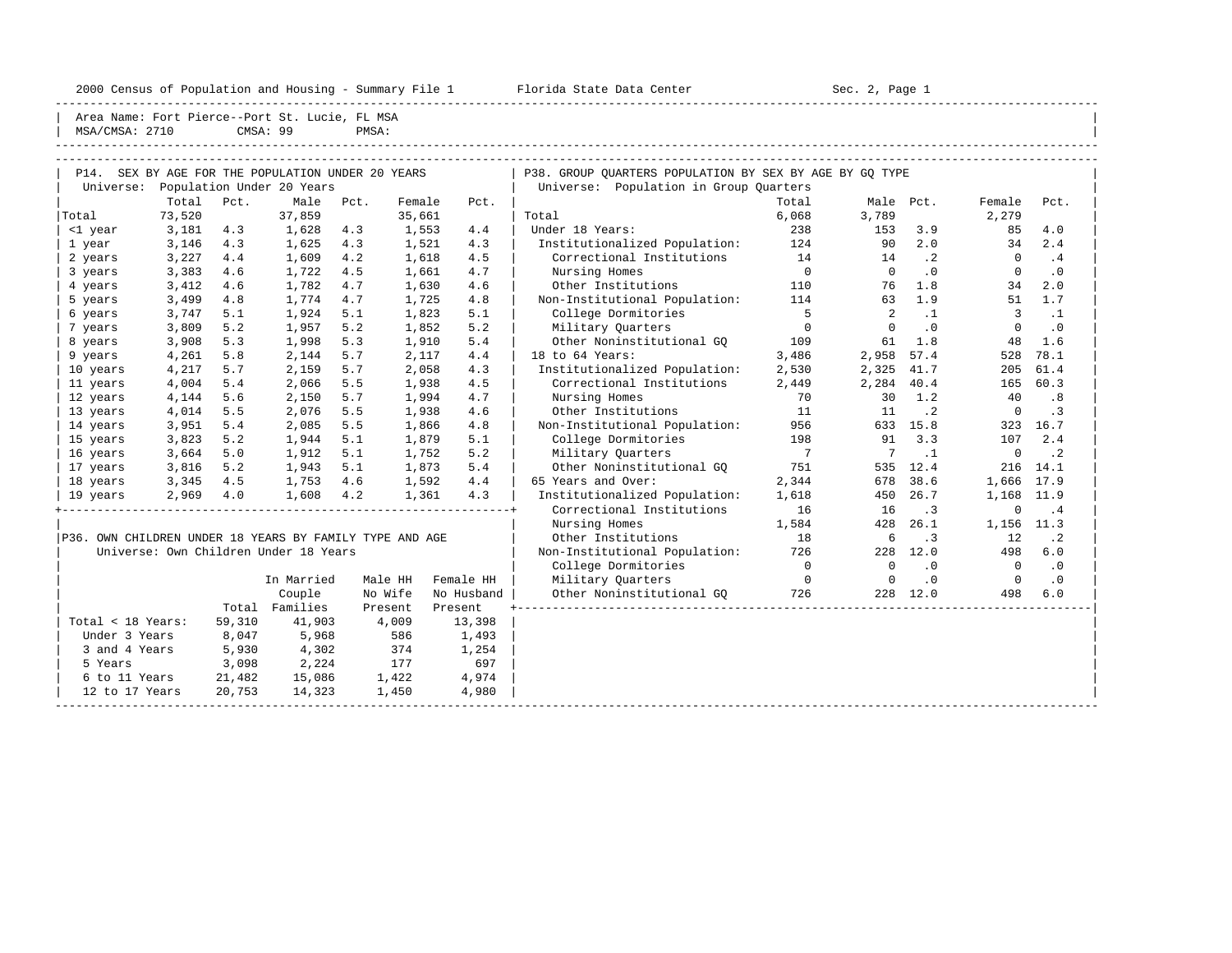2000 Census of Population and Housing - Summary File 1 Florida State Data Center Sec. 2, Page 2 -----------------------------------------------------------------------------------------------------------------------------------------------------

| Area Name: Fort Pierce--Port St. Lucie, FL MSA | MSA/CMSA: 2710 CMSA: 99 PMSA:

| the contract of the contract of the contract of the contract of the contract of the contract of the contract of | _______ | ------ |  |
|-----------------------------------------------------------------------------------------------------------------|---------|--------|--|
|                                                                                                                 |         |        |  |
|                                                                                                                 |         |        |  |
|                                                                                                                 |         |        |  |

| P22/23/24. HOUSEHOLDS BY PRESENCE OF PEOPLE 60(65/75) YEARS AND OVER, HOUSEHOLD SIZE AND |                  |                  |                                  | P25. HOUSEHOLDS BY PRESENCE OF |         |
|------------------------------------------------------------------------------------------|------------------|------------------|----------------------------------|--------------------------------|---------|
| HOUSEHOLD TYPE                                                                           |                  |                  |                                  | <b>NONRELATIVES</b>            |         |
| Universe: Households                                                                     |                  |                  |                                  | Universe: Households           |         |
|                                                                                          | Pct<br>60+ Years | 65+ Years<br>Pct | 75+ Years<br>Pct                 |                                |         |
| Total:                                                                                   | 132,221 100.0    | 132,221 100.0    | 132,221 100.0                    | Total:                         | 132,221 |
| Households $w/$ one or more $60/65/75$ :                                                 | 63,362 47.9      | 53,295 40.3      | 27,713 21.0                      | Households with one or         |         |
| 1-person household                                                                       | 20,928           | 18,359           | 10,900                           | more non-relatives             | 13,244  |
| 2 or more person household:                                                              | 42,434           | 34,936           | 16,813                           |                                |         |
| Family households                                                                        | 40,289           | 33,307           | 16,061                           | Households with no             |         |
| Non-family households                                                                    | 2,145            | 1,629            | 752                              | non-relatives                  | 118,977 |
| Households with no people over 60/65/75:                                                 | 68,859 52.1      | 78,926 59.7      | 104,508<br>79.0                  |                                |         |
| 1-person household                                                                       | 13,183           | 15,752           | 23,211                           |                                |         |
| 2 or more person household:                                                              | 55,676           | 63,174           | 81,297                           |                                |         |
| Family households                                                                        | 50,163           | 57,145           | 74,391                           |                                |         |
| Non-family households                                                                    | 5,513            | 6,029            | 6,906                            |                                |         |
| P18/20. HOUSEHOLDS BY AGE OF HOUSEHOLDER BY HOUSEHOLD TYPE                               |                  |                  | H13/15. TENURE BY HOUSEHOLD SIZE |                                |         |
| ואסס ודעי וואות של המשפט של המתאר מה משפט המדרחות ומות                                   |                  |                  | Iniverse: Occupied Housing Units |                                |         |

| (INCLUDING LIVING ALONE) BY PRESENCE OF OWN CHILDREN |            |          |                         | Universe: Occupied Housing Units |         |          |       |          |        |
|------------------------------------------------------|------------|----------|-------------------------|----------------------------------|---------|----------|-------|----------|--------|
| Universe: Households                                 |            |          |                         |                                  |         |          | Pct   |          | Pct    |
|                                                      |            |          |                         |                                  |         | Owner    | Owner | Renter   | Renter |
|                                                      | Total      |          | Householder Householder |                                  | Total   | Occupied | Occ.  | Occupied | Occ.   |
|                                                      | Households | 15 to 64 | 65 and Over             | Total Occupied Units:            | 132,221 | 104,166  | 100.0 | 28,055   | 100.0  |
| Total:                                               | 132,221    | 82,748   | 49,473                  | 1-person household               | 34,111  | 25,536   | 24.5  | 8,575    | 30.6   |
| Family households:                                   | 90,452     | 60,690   | 29,762                  | 2-Person household               | 56,391  | 48,601   | 46.7  | 7,790    | 27.8   |
| Married couple family:                               | 72,935     | 45,949   | 26,986                  | 3-Person household               | 17,513  | 12,839   | 12.3  | 4,674    | 16.7   |
| With own children under 18                           | 22,234     | 22,105   | 129                     | 4-Person household               | 14,014  | 10,428   | 10.0  | 3,586    | 12.8   |
| No own children under 18                             | 50,701     | 23,844   | 26,857                  | 5-Person household               | 6,305   | 4,350    | 4.2   | 1,955    | 7.0    |
| Other family:                                        | 17,517     | 14,741   | 2,776                   | 6-Person household               | 2,280   | 1,493    | 1.4   | 787      | 2.8    |
| Male householder, no wife present:                   | 4,905      | 4,284    | 621                     | 7+Person household               | 1,607   | 919      | . 9   | 688      | 2.5    |
| With own children under 18                           | 2,527      | 2,505    | 22                      |                                  |         |          |       |          |        |
| No own children under 18                             | 2,378      | 1,779    | 599                     |                                  |         |          |       |          |        |
| Female householder, no husband present:              | 12,612     | 10,457   | 2,155                   |                                  |         |          |       |          |        |
| With own children under 18                           | 7,342      | 7,330    | 12                      |                                  |         |          |       |          |        |
| No own children under 18                             | 5,270      | 3,127    | 2,143                   |                                  |         |          |       |          |        |
| Non-family households:                               | 7,658      | 22,058   | 19,711                  |                                  |         |          |       |          |        |
| Householder living alone                             | 4,653      | 15,752   | 18,359                  |                                  |         |          |       |          |        |
| Householder not living alone                         | 3,005      | 6,306    | 1,352                   |                                  |         |          |       |          |        |
|                                                      |            |          |                         |                                  |         |          |       |          |        |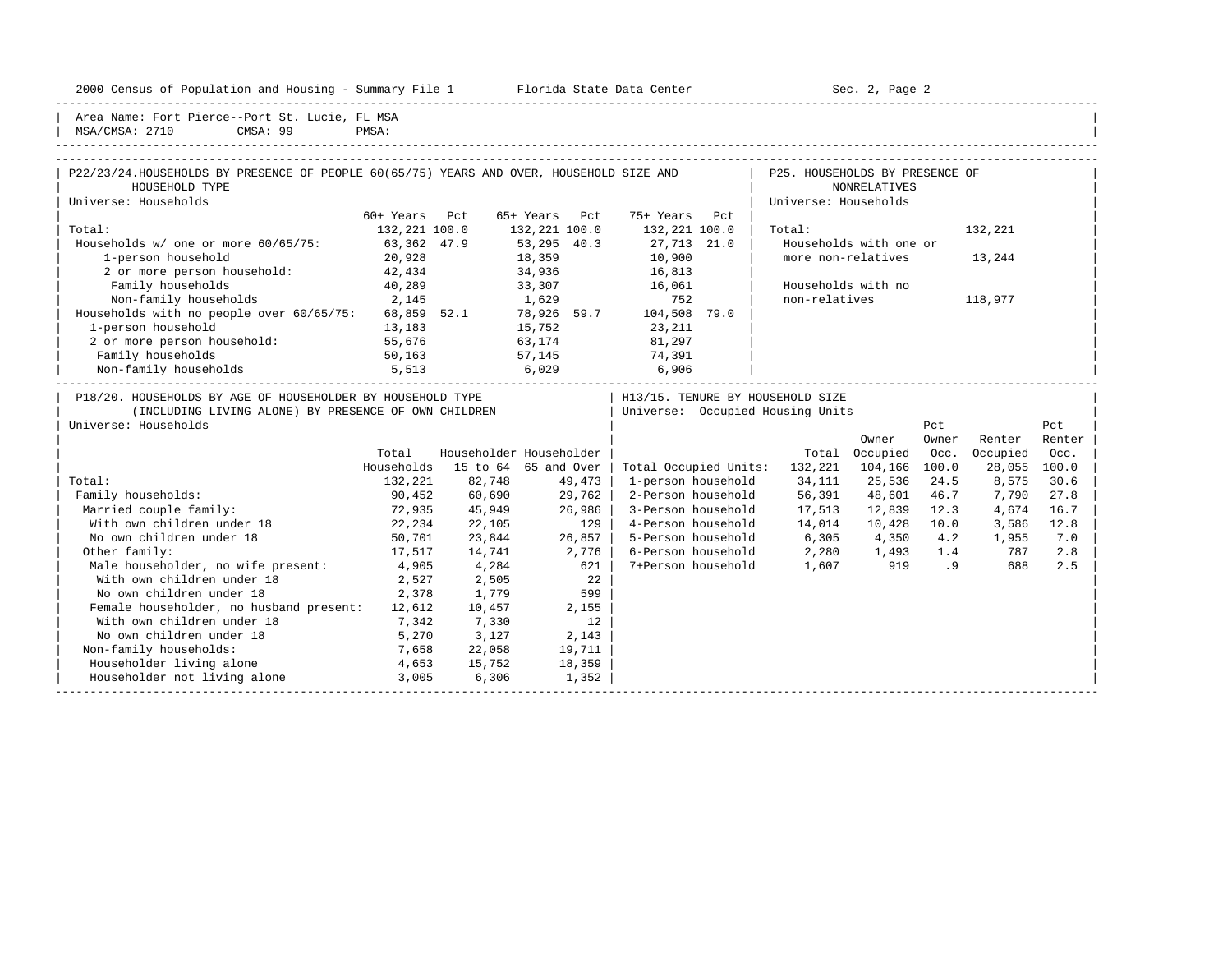| 2000 Census of Population and Housing - Summary File 1 Florida State Data Center                  |          |            |             |           |                                                        |       |                  |             | Sec. 2, Page 3                                          |                 |                  |
|---------------------------------------------------------------------------------------------------|----------|------------|-------------|-----------|--------------------------------------------------------|-------|------------------|-------------|---------------------------------------------------------|-----------------|------------------|
| Area Name: Fort Pierce--Port St. Lucie, FL MSA<br>MSA/CMSA: 2710                                  | CMSA: 99 |            | PMSA:       |           |                                                        |       |                  |             |                                                         |                 |                  |
|                                                                                                   |          |            |             |           |                                                        |       |                  |             |                                                         |                 |                  |
| P29. RELATIONSHIP BY AGE FOR THE POPULATION UNDER 18 YEARS<br>Universe: Population under 18 years |          |            |             |           |                                                        |       |                  |             |                                                         |                 |                  |
|                                                                                                   |          |            |             |           |                                                        |       |                  |             |                                                         |                 |                  |
|                                                                                                   |          |            |             |           | -----Related Child-----                                |       |                  |             |                                                         |                 |                  |
|                                                                                                   |          | Pop. in    | Householder |           | Other                                                  |       |                  |             | Institution-                                            | Noninstitution- |                  |
|                                                                                                   | Total    | Households | or Spouse   | Own Child | Relatives                                              |       | Nonrelatives     | Total       | alized Pop.                                             | alized Pop.     |                  |
| Under 18:                                                                                         | 67,206   | 66,968     | 78          | 59,310    | 5,845                                                  |       | 1,735            | 238         | 124                                                     |                 | 114              |
| Under 3                                                                                           | 9,554    | 9,542      |             | 8,047     | 1,310                                                  |       | 185              | 12          | $\Omega$                                                |                 | 12               |
| 3 and 4 years                                                                                     | 6,795    | 6,785      |             | 5,930     | 703                                                    |       | 152              | 10          | $\circ$                                                 |                 | 10               |
| 5 years                                                                                           | 3,499    | 3,494      |             | 3,098     | 310                                                    |       | 86               | $5^{\circ}$ | $\Omega$                                                |                 | 5                |
| 6 to 11 years                                                                                     | 23,946   | 23,891     |             | 21,482    | 1,849                                                  |       | 560              | 55          | 10                                                      |                 | 45               |
| 12 and 13 years                                                                                   | 8,158    | 8,128      |             | 7,406     | 544                                                    |       | 178              | 30          | 21                                                      |                 | 9                |
| 14 years                                                                                          | 3,951    | 3,923      |             | 3,573     | 269                                                    |       | 81               | 2.8         | 19                                                      |                 | 9                |
| 15 to 17 years                                                                                    | 11,225   | 11,127     |             | 9,774     | 860                                                    |       | 493              | 98          | 74                                                      |                 | 24               |
| % Under 3                                                                                         | 14.2%    | 14.3%      |             | 13.6%     | 22.4%                                                  |       | 10.7%            | 5.0%        | $.0\%$                                                  |                 | 10.5%            |
| % 3 and 4 years                                                                                   | 10.1%    | 10.1%      |             | 10.0%     | 12.0%                                                  |       | 8.8 <sup>°</sup> | 4.2%        | .0%                                                     |                 | 8.8 <sup>°</sup> |
| % 5 years                                                                                         | 5.2%     | 5.2%       |             | 5.2%      | 5.3%                                                   |       | 5.0%             | 2.1%        | .0%                                                     |                 | 4.4%             |
| % 6 to 11 years                                                                                   | 35.7%    | 35.7%      |             | 36.2%     | 31.6%                                                  |       | 32.3%            | 23.1%       | 8.1%                                                    |                 | 39.5%            |
| % 12 and 13 years                                                                                 | 12.2%    | 12.2%      |             | 12.5%     | 9.3%                                                   |       | 10.3%            | 12.6%       | 16.9%                                                   |                 | 7.9%             |
| % 14 years                                                                                        | 5.9%     | 5.9%       |             | 6.0%      | 4.6%                                                   |       | 4.7%             | $11.8\%$    | 15.3%                                                   |                 | 7.9%             |
| % 15 to 17 years                                                                                  | 16.7%    | 16.6%      |             | 16.5%     | 14.7%                                                  |       | 28.4%            | 41.2%       | 59.7%                                                   |                 | 21.1%            |
| H17. TENURE BY HOUSEHOLD TYPE (INCLUDING LIVING ALONE) BY AGE OF HOUSEHOLDER                      |          |            |             |           |                                                        |       |                  |             |                                                         |                 |                  |
| Universe: Occupied Housing Units                                                                  |          |            |             |           |                                                        |       |                  |             |                                                         |                 |                  |
|                                                                                                   |          |            |             |           | Total Owner ------------ Owner Occupied -------------- |       |                  |             | Total Renter ------------- Renter Occupied ------------ |                 |                  |
|                                                                                                   |          | Occupied   |             |           | Householder Householder Householder Pct                |       | Occupied         |             | Householder Householder Householder                     |                 | Pct              |
|                                                                                                   |          | Units      | 15 to 34    | 35 to 64  | $65+$                                                  | $65+$ | Units            | 15 to 34    | 35 to 64                                                | $65+$           | $65+$            |
| Family households:                                                                                |          | 74,006     | 6,185       | 39,524    | 28,297                                                 | 38.2  | 16,446           | 6,176       | 8,805                                                   | 1,465           | 8.9              |
| Married-couple family:                                                                            |          | 63,898     | 4,831       | 33,176    | 25,891                                                 | 40.5  | 9,037            | 3,080       | 4,862                                                   | 1,095           | 12.1             |
| Other family:                                                                                     |          | 10,108     | 1,354       | 6,348     | 2,406                                                  | 23.8  | 7,409            | 3,096       | 3,943                                                   | 370             | 5.0              |
| Male householder, no wife                                                                         |          | 2,891      | 532         | 1,830     | 529                                                    | 18.3  | 2,014            | 822         | 1,100                                                   | 92              | 4.6              |
| Female hsehldr, no husband                                                                        |          | 7,217      | 822         | 4,518     | 1,877                                                  | 26.0  | 5,395            | 2,274       | 2,843                                                   | 278             | 5.2              |
| Nonfamily households:                                                                             |          | 30,160     | 1,541       | 11,641    | 16,978                                                 | 56.3  | 11,609           | 3,144       | 5,732                                                   | 2,733           | 23.5             |
| Male householder:                                                                                 |          | 11,901     | 1,021       | 5,816     | 5,064                                                  | 42.6  | 6,329            | 1,966       | 3,470                                                   | 893             | 14.1             |
| Living alone                                                                                      |          | 9,226      | 551         | 4,276     | 4,399                                                  | 47.7  | 4,351            | 1,004       | 2,549                                                   | 798             | 18.3             |
| Not living alone                                                                                  |          | 2,675      | 470         | 1,540     | 665                                                    | 24.9  | 1,978            | 962         | 921                                                     | 95              | 4.8              |
| Female householder:                                                                               |          | 18,259     | 520         | 5,825     | 11,914                                                 | 65.3  | 5,280            | 1,178       | 2,262                                                   | 1,840           | 34.8             |
| Living alone                                                                                      |          | 16,310     | 284         | 4,643     | 11,383                                                 | 69.8  | 4,224            | 661         | 1,784                                                   | 1,779           | 42.1             |
| Not living alone                                                                                  |          | 1,949      | 236         | 1,182     | 531                                                    | 27.2  | 1,056            | 517         | 478                                                     | 61              | 5.8              |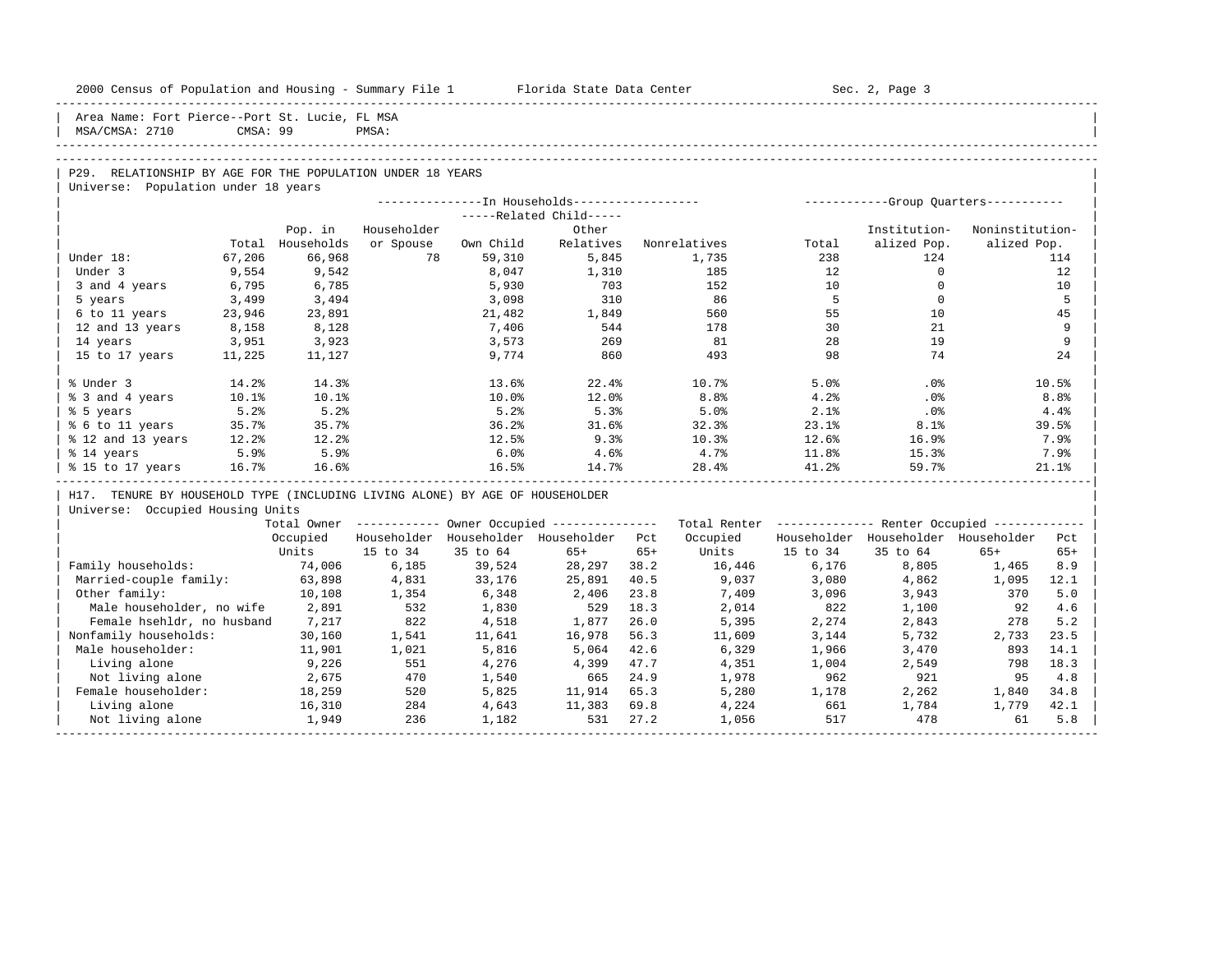----------------------------------------------------------------------------------------------------------------------------------------------------- Area Name: Fort Pierce city | MSA/CMSA: 2710 CMSA: 99 PMSA:

----------------------------------------------------------------------------------------------------------------------------------------------------- -----------------------------------------------------------------------------------------------------------------------------------------------------

| P14.                                                    |        |       | SEX BY AGE FOR THE POPULATION UNDER 20 YEARS |      |         |                                  | P38. GROUP OUARTERS POPULATION BY SEX BY AGE BY GO TYPE |                |                |           |              |           |
|---------------------------------------------------------|--------|-------|----------------------------------------------|------|---------|----------------------------------|---------------------------------------------------------|----------------|----------------|-----------|--------------|-----------|
| Universe:                                               |        |       | Population Under 20 Years                    |      |         |                                  | Universe: Population in Group Quarters                  |                |                |           |              |           |
|                                                         | Total  | Pct.  | Male                                         | Pct. | Female  | Pct.                             |                                                         | Total          | Male Pct.      |           | Female       | Pct.      |
| Total                                                   | 11,364 |       | 5,805                                        |      | 5,559   |                                  | Total                                                   | 705            | 371            |           | 334          |           |
| <1 year                                                 | 578    | 5.1   | 309                                          | 5.3  | 269     | 4.8                              | Under 18 Years:                                         | 22             | 15             | 3.1       | 7            | 4.0       |
| 1 year                                                  | 588    | 5.2   | 300                                          | 5.2  | 288     | 5.2                              | Institutionalized Population:                           | $\Omega$       | $\Omega$       | .0        | $\Omega$     | .0        |
| 2 years                                                 | 579    | 5.1   | 300                                          | 5.2  | 279     | 5.0                              | Correctional Institutions                               | $\Omega$       | $\Omega$       | .0        | $\Omega$     | .0        |
| 3 years                                                 | 573    | 5.0   | 290                                          | 5.0  | 283     | 5.1                              | Nursing Homes                                           | $\Omega$       | $\cap$         | .0        | $\Omega$     | $\cdot$ 0 |
| 4 years                                                 | 526    | 4.6   | 269                                          | 4.6  | 257     | 4.6                              | Other Institutions                                      | $\Omega$       | $\Omega$       | $\cdot$ 0 | $\Omega$     | $\cdot$ 0 |
| 5 years                                                 | 551    | 4.8   | 283                                          | 4.9  | 268     | 4.8                              | Non-Institutional Population:                           | 22             | 15             | 3.1       |              | 4.0       |
| 6 years                                                 | 620    | 5.5   | 329                                          | 5.7  | 291     | 5.2                              | College Dormitories                                     | 1              | $\Omega$       | $\cdot$ 1 | $\mathbf{1}$ | $\cdot$ 0 |
| 7 years                                                 | 580    | 5.1   | 294                                          | 5.1  | 286     | 5.1                              | Military Quarters                                       | $\Omega$       | $\Omega$       | $\cdot$ 0 | $\Omega$     | $\cdot$ 0 |
| 8 years                                                 | 596    | 5.2   | 305                                          | 5.3  | 291     | 5.2                              | Other Noninstitutional GO                               | 21             | 15             | 3.0       | 6            | 4.0       |
| 9 years                                                 | 606    | 5.3   | 302                                          | 5.2  | 304     | 4.8                              | 18 to 64 Years:                                         | 364            | 241            | 51.6      | 123          | 65.0      |
| 10 years                                                | 577    | 5.1   | 280                                          | 4.8  | 297     | 5.2                              | Institutionalized Population:                           | $\overline{4}$ | 4              | . 6       | 0            | 1.1       |
| 11 years                                                | 563    | 5.0   | 287                                          | 4.9  | 276     | 5.0                              | Correctional Institutions                               | $\mathbf 0$    | $\Omega$       | $\cdot$ 0 | 0            | $\cdot$ 0 |
| 12 years                                                | 611    | 5.4   | 324                                          | 5.6  | 287     | 5.1                              | Nursing Homes                                           | $\Omega$       | $\Omega$       | .0        | $\Omega$     | $\cdot$ 0 |
| 13 years                                                | 547    | 4.8   | 258                                          | 4.4  | 289     | 4.6                              | Other Institutions                                      | $\overline{4}$ | $\overline{4}$ | .6        | $\mathbf 0$  | 1.1       |
| 14 years                                                | 521    | 4.6   | 267                                          | 4.6  | 254     | 4.8                              | Non-Institutional Population:                           | 360            | 237            | 51.1      | 123          | 63.9      |
| 15 years                                                | 504    | 4.4   | 253                                          | 4.4  | 251     | 5.2                              | College Dormitories                                     | 123            |                | 62 17.4   |              | 61 16.7   |
| 16 years                                                | 518    | 4.6   | 277                                          | 4.8  | 241     | 5.1                              | Military Quarters                                       | $\overline{7}$ | 7              | 1.0       | $\mathbf 0$  | 1.9       |
| 17 years                                                | 565    | 5.0   | 280                                          | 4.8  | 285     | 5.2                              | Other Noninstitutional GQ                               | 230            | 168            | 32.6      | 62           | 45.3      |
| 18 years                                                | 573    | 5.0   | 284                                          | 4.9  | 289     | 4.8                              | 65 Years and Over:                                      | 319            | 115            | 45.2      | 204          | 31.0      |
| 19 years                                                | 588    | 5.2   | 314                                          | 5.4  | 274     | 5.2                              | Institutionalized Population:                           | $\overline{4}$ | $\overline{4}$ | .6        | $\Omega$     | 1.1       |
|                                                         |        |       |                                              |      |         | -------------------------------- | Correctional Institutions                               | $\mathbf 0$    | $\Omega$       | .0        | 0            | $\cdot$ 0 |
|                                                         |        |       |                                              |      |         |                                  | Nursing Homes                                           | $\mathbf 0$    | $\Omega$       | .0        | $\mathbf 0$  | $\cdot$ 0 |
| P36. OWN CHILDREN UNDER 18 YEARS BY FAMILY TYPE AND AGE |        |       |                                              |      |         |                                  | Other Institutions                                      | $\overline{4}$ | $\overline{4}$ | .6        | $\mathbf 0$  | 1.1       |
|                                                         |        |       | Universe: Own Children Under 18 Years        |      |         |                                  | Non-Institutional Population:                           | 315            | 111            | 44.7      | 204          | 29.9      |
|                                                         |        |       |                                              |      |         |                                  | College Dormitories                                     | $\overline{0}$ | $\Omega$       | $\cdot$ 0 | $\Omega$     | $\cdot$ 0 |
|                                                         |        |       | In Married                                   |      | Male HH | Female HH                        | Military Quarters                                       | $\sim$ 0       | $\mathbf 0$    | $\cdot$ 0 | $\mathbf 0$  | $\cdot$ 0 |
|                                                         |        |       | Couple                                       |      | No Wife | No Husband                       | Other Noninstitutional GO                               | 315            |                | 111 44.7  | 204          | 29.9      |
|                                                         |        | Total | Families                                     |      | Present | Present                          |                                                         |                |                |           |              |           |
| Total < 18 Years:                                       |        | 8,475 | 4,077                                        |      | 671     | 3,727                            |                                                         |                |                |           |              |           |
| Under 3 Years                                           |        | 1,410 | 670                                          |      | 137     | 603                              |                                                         |                |                |           |              |           |
| 3 and 4 Years                                           |        | 922   | 441                                          |      | 69      | 412                              |                                                         |                |                |           |              |           |
| 5 Years                                                 |        | 469   | 222                                          |      | 24      | 223                              |                                                         |                |                |           |              |           |
| 6 to 11 Years                                           |        | 3,012 | 1,441                                        |      | 219     | 1,352                            |                                                         |                |                |           |              |           |
| 12 to 17 Years                                          |        | 2,662 | 1,303                                        |      | 222     | 1,137                            |                                                         |                |                |           |              |           |
|                                                         |        |       |                                              |      |         |                                  |                                                         |                |                |           |              |           |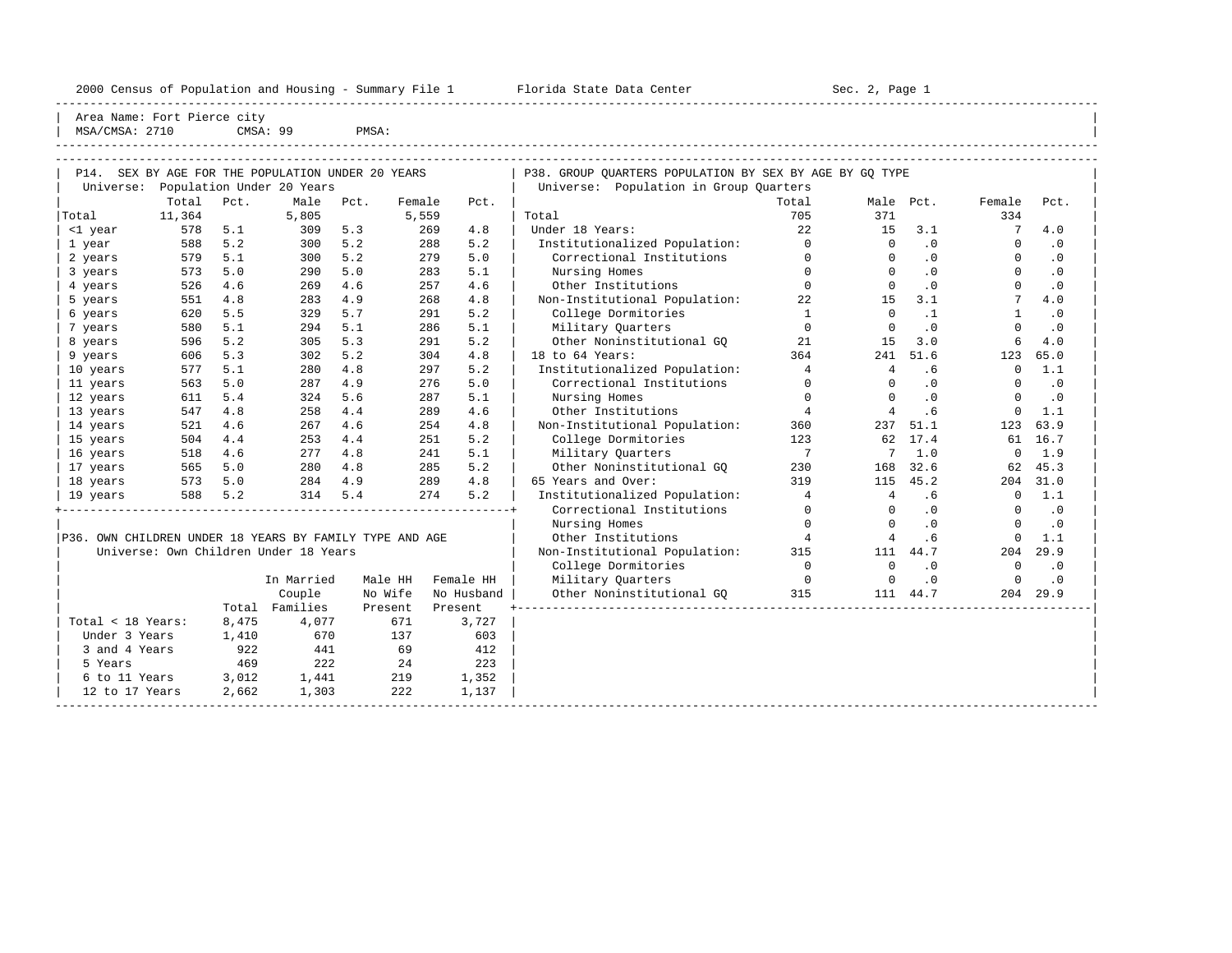| 2000 Census of Population and Housing - Summary File 1 Florida State Data Center        |               |             |                         |                                  |                      | Sec. 2, Page 2                 |       |               |          |
|-----------------------------------------------------------------------------------------|---------------|-------------|-------------------------|----------------------------------|----------------------|--------------------------------|-------|---------------|----------|
| Area Name: Fort Pierce city<br>MSA/CMSA: 2710<br>CMSA: 99 PMSA:                         |               |             |                         |                                  |                      |                                |       |               |          |
|                                                                                         |               |             |                         |                                  |                      |                                |       |               |          |
| P22/23/24.HOUSEHOLDS BY PRESENCE OF PEOPLE 60(65/75) YEARS AND OVER, HOUSEHOLD SIZE AND |               |             |                         |                                  |                      | P25. HOUSEHOLDS BY PRESENCE OF |       |               |          |
| HOUSEHOLD TYPE                                                                          |               |             |                         |                                  |                      | <b>NONRELATIVES</b>            |       |               |          |
| Universe: Households                                                                    |               |             |                         |                                  | Universe: Households |                                |       |               |          |
|                                                                                         | 60+ Years Pct |             | 65+ Years Pct           | 75+ Years Pct                    |                      |                                |       |               |          |
| Total:                                                                                  | 14,407 100.0  |             |                         | 14,407 100.0 14,407 100.0        | Total:               |                                |       | 14,407        |          |
| Households w/ one or more 60/65/75:                                                     | 5,685 39.5    |             | 4,672 32.4              | 2,491 17.3                       |                      | Households with one or         |       |               |          |
| 1-person household                                                                      | 2,379         |             | 2,002                   | 1,179                            |                      | more non-relatives             |       | 2,117         |          |
| 2 or more person household:                                                             | 3,306         |             |                         | 2,670 1,312                      |                      |                                |       |               |          |
| Family households                                                                       | 3,018         |             |                         | 2,462 1,232                      |                      | Households with no             |       |               |          |
| Non-family households                                                                   | 288           |             | 208                     | 80                               | non-relatives        |                                |       | 12,290        |          |
| Households with no people over 60/65/75:                                                | 8,722 60.5    |             |                         | 9,735 67.6 11,916 82.7           |                      |                                |       |               |          |
| 1-person household                                                                      | 2,098         |             | 2,475                   | 3,298                            |                      |                                |       |               |          |
| 2 or more person household:                                                             | 6,624         |             | 7,260                   | 8,618                            |                      |                                |       |               |          |
| Family households                                                                       | 5,803         | 6,359       |                         | 7,589                            |                      |                                |       |               |          |
| Non-family households                                                                   | 821           | 901         |                         | 1,029                            |                      |                                |       |               |          |
| P18/20. HOUSEHOLDS BY AGE OF HOUSEHOLDER BY HOUSEHOLD TYPE                              |               |             |                         | H13/15. TENURE BY HOUSEHOLD SIZE |                      |                                |       |               |          |
| (INCLUDING LIVING ALONE) BY PRESENCE OF OWN CHILDREN                                    |               |             |                         | Universe: Occupied Housing Units |                      |                                |       |               |          |
| Universe: Households                                                                    |               |             |                         |                                  |                      |                                | Pct   |               | Pct      |
|                                                                                         |               |             |                         |                                  |                      | Owner                          | Owner | Renter        | Renter   |
|                                                                                         | Total         |             | Householder Householder |                                  | Total                | Occupied                       | Occ.  | Occupied      | Occ.     |
|                                                                                         | Households    |             | 15 to 64 65 and Over    | Total Occupied Units:            | 14,407               | 7.671                          | 100.0 | $6.736$ 100.0 |          |
| Total:                                                                                  | 14,407        | 10,150      | 4,257                   | 1-person household               | 4,477                | 2,412                          | 31.4  | 2,065         | 30.7     |
| Family households:                                                                      | 8,821         | 6,722       | $2,099$                 | 2-Person household               | 4,618                | 2,897                          | 37.8  | 1,721         | 25.5     |
| Married couple family:                                                                  |               | 5,195 3,553 | 1.642                   | 3-Person household 1,934 886     |                      |                                | 11.5  | 1,048         | 15.6     |
| With own children under 18                                                              | 1,921         | 1,907       | 14                      | 4-Person household               | 1,535                | 669                            | 8.7   |               | 866 12.9 |
| No own children under 18                                                                | 3,274         | 1,646       | 1,628                   | 5-Person household               | 886                  | 374                            | 4.9   | 512           | 7.6      |

| Other family: 3,626 3,169 457 | 6-Person household 461 210 2.7 251 3.7 | | Male householder, no wife present: 851 767 84 | 7+Person household 496 223 2.9 273 4.1<br>| With own children under 18 384 380 4

With own children under 18

No own children under 18

No own children under 18 18 167 387 80<br>
Female householder, no husband present: 2,775 2,402 373

With own children under 18 1,748 1,746 2<br>No own children under 18 1,027 656 371

Non-family households:  $1,109$  3,428 2,158 % Householder living alone 11 and 100 704 2,475 2,002 953 2,002 Householder not living alone 156

Female householder, no husband present: 2,775 2,402

| Householder not living alone 405 953 156 | | -----------------------------------------------------------------------------------------------------------------------------------------------------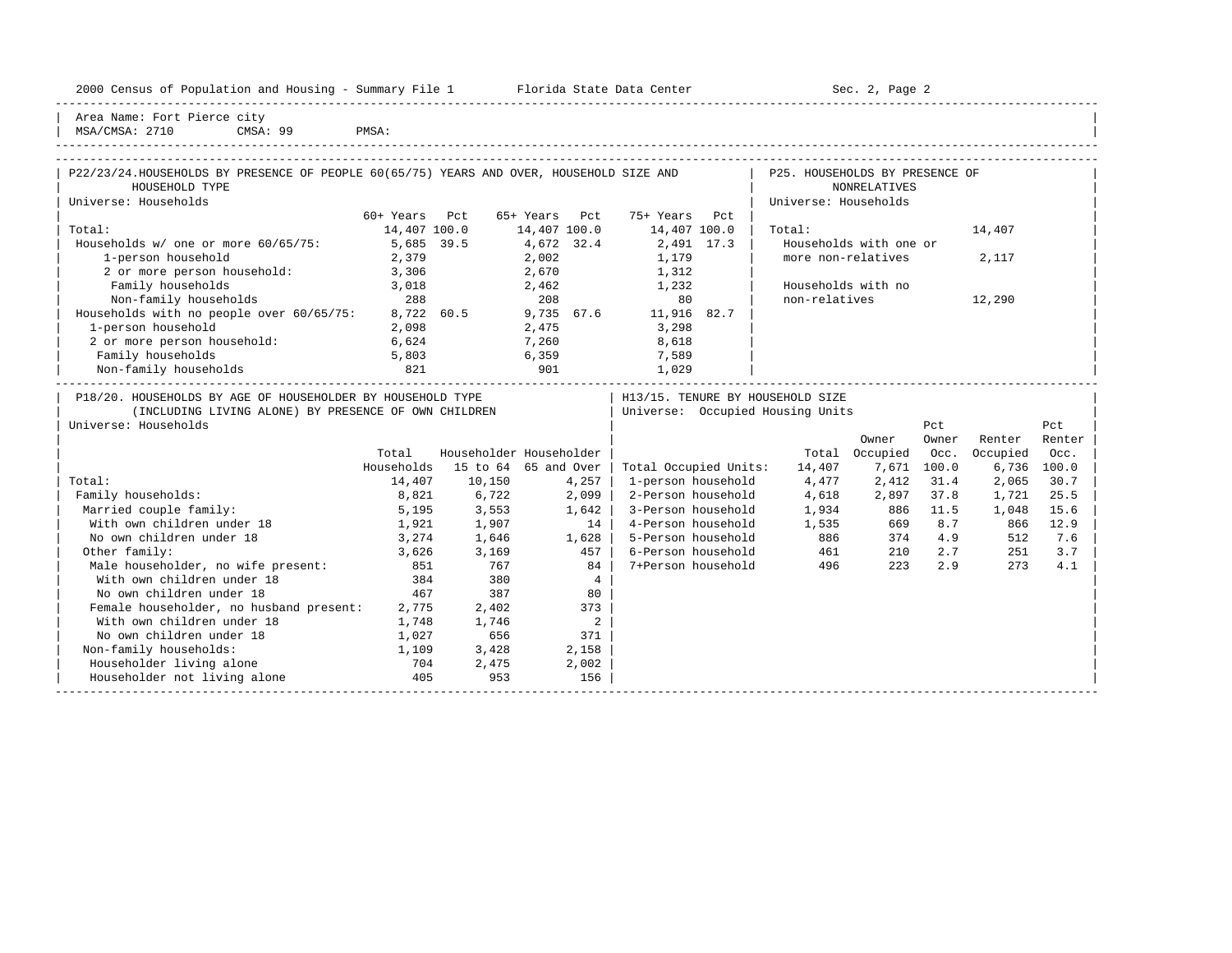| 2000 Census of Population and Housing - Summary File 1 Florida State Data Center |          |            |             |           |                                                        |       |              |                | Sec. 2, Page 3                                          |                 |              |
|----------------------------------------------------------------------------------|----------|------------|-------------|-----------|--------------------------------------------------------|-------|--------------|----------------|---------------------------------------------------------|-----------------|--------------|
| Area Name: Fort Pierce city<br>MSA/CMSA: 2710                                    | CMSA: 99 |            | PMSA:       |           |                                                        |       |              |                |                                                         |                 |              |
|                                                                                  |          |            |             |           |                                                        |       |              |                |                                                         |                 |              |
| P29. RELATIONSHIP BY AGE FOR THE POPULATION UNDER 18 YEARS                       |          |            |             |           |                                                        |       |              |                |                                                         |                 |              |
| Universe: Population under 18 years                                              |          |            |             |           |                                                        |       |              |                |                                                         |                 |              |
|                                                                                  |          |            |             |           | ---------------In Households-----------------          |       |              |                | ------------Group Quarters-----------                   |                 |              |
|                                                                                  |          |            |             |           | -----Related Child-----                                |       |              |                |                                                         |                 |              |
|                                                                                  |          | Pop. in    | Householder |           | Other                                                  |       |              |                | Institution-                                            | Noninstitution- |              |
|                                                                                  | Total    | Households | or Spouse   | Own Child | Relatives                                              |       | Nonrelatives | Total          | alized Pop.                                             | alized Pop.     |              |
| Under 18:                                                                        | 10,203   | 10,181     | 28          | 8,475     | 1,390                                                  |       | 288          | 2.2            | $\Omega$                                                |                 | 2.2.         |
| Under 3                                                                          | 1,745    | 1,744      |             | 1,410     | 302                                                    |       | 32           | <sup>1</sup>   | $\mathbf 0$                                             |                 | $\mathbf{1}$ |
| 3 and 4 years                                                                    | 1,099    | 1,096      |             | 922       | 142                                                    |       | 32           | $\overline{3}$ | $\mathbf 0$                                             |                 | 3            |
| 5 years                                                                          | 551      | 550        |             | 469       | 67                                                     |       | 14           | $\mathbf{1}$   | $\Omega$                                                |                 | $\mathbf{1}$ |
| 6 to 11 years                                                                    | 3,542    | 3,534      |             | 3,012     | 448                                                    |       | 74           | 8              | $\Omega$                                                |                 | 8            |
| 12 and 13 years                                                                  | 1,158    | 1,155      |             | 995       | 132                                                    |       | 28           | 3              | $\Omega$                                                |                 | 3            |
| 14 years                                                                         | 521      | 519        |             | 433       | 74                                                     |       | 12           | 2              | $\Omega$                                                |                 | 2            |
| 15 to 17 years                                                                   | 1,559    | 1,555      |             | 1,234     | 225                                                    |       | 96           | $\overline{4}$ | $\Omega$                                                |                 | 4            |
| % Under 3                                                                        | 17.1%    | 17.2%      |             | 16.6%     | 21.7%                                                  |       | 11.1%        | 4.5%           | .0%                                                     |                 | 4.5%         |
| % 3 and 4 years                                                                  | 10.8%    | 10.8%      |             | 10.9%     | 10.2%                                                  |       | 11.1%        | 13.6%          | .0%                                                     |                 | 13.6%        |
| % 5 years                                                                        | 5.4%     | 5.4%       |             | 5.5%      | 4.8%                                                   |       | 4.9%         | 4.5%           | .0%                                                     |                 | 4.5%         |
| % 6 to 11 years                                                                  | 34.8%    | 34.8%      |             | 35.5%     | 32.2%                                                  |       | 25.7%        | 36.4%          | .0%                                                     |                 | 36.4%        |
| % 12 and 13 years                                                                | 11.4%    | 11.4%      |             | 11.7%     | 9.5%                                                   |       | 9.7%         | 13.6%          | .0%                                                     |                 | 13.6%        |
| % 14 years                                                                       | 5.1%     | 5.1%       |             | 5.1%      | 5.3%                                                   |       | 4.2%         | 9.1%           | .0%                                                     |                 | 9.1%         |
| % 15 to 17 years                                                                 | 15.3%    | 15.3%      |             | 14.6%     | 16.2%                                                  |       | 33.3%        | 18.2%          | .0%                                                     |                 | 18.2%        |
| H17. TENURE BY HOUSEHOLD TYPE (INCLUDING LIVING ALONE) BY AGE OF HOUSEHOLDER     |          |            |             |           |                                                        |       |              |                |                                                         |                 |              |
| Universe: Occupied Housing Units                                                 |          |            |             |           |                                                        |       |              |                |                                                         |                 |              |
|                                                                                  |          |            |             |           | Total Owner ------------ Owner Occupied -------------- |       |              |                | Total Renter ------------- Renter Occupied ------------ |                 |              |
|                                                                                  |          | Occupied   |             |           | Householder Householder Householder                    | Pct   | Occupied     |                | Householder Householder Householder                     |                 | Pct          |
|                                                                                  |          | Units      | 15 to 34    | 35 to 64  | $65+$                                                  | $65+$ | Units        | 15 to 34       | 35 to 64                                                | $65+$           | $65+$        |
| Family households:                                                               |          | 4,889      | 548         | 2,486     | 1,855                                                  | 37.9  | 3,932        | 1,674          | 2,014                                                   | 244             | 6.2          |
| Married-couple family:                                                           |          | 3,672      | 369         | 1,789     | 1,514                                                  | 41.2  | 1,523        | 576            | 819                                                     | 128             | 8.4          |
| Other family:                                                                    |          | 1,217      | 179         | 697       | 341                                                    | 28.0  | 2,409        | 1,098          | 1,195                                                   | 116             | 4.8          |
| Male householder, no wife                                                        |          | 314        | 71          | 182       | 61                                                     | 19.4  | 537          | 222            | 292                                                     | 23              | 4.3          |
| Female hsehldr, no husband                                                       |          | 903        | 108         | 515       | 280                                                    | 31.0  | 1,872        | 876            | 903                                                     | 93              | 5.0          |
| Nonfamily households:                                                            |          | 2,782      | 102         | 1,036     | 1,644                                                  | 59.1  | 2,804        | 757            | 1,533                                                   | 514             | 18.3         |
| Male householder:                                                                |          | 1,055      | 63          | 526       | 466                                                    | 44.2  | 1,591        | 465            | 906                                                     | 220             | 13.8         |
| Living alone                                                                     |          | 854        | 37          | 410       | 407                                                    | 47.7  | 1,088        | 246            | 653                                                     | 189             | 17.4         |
| Not living alone                                                                 |          | 201        | 26          | 116       | 59                                                     | 29.4  | 503          | 219            | 253                                                     | 31              | 6.2          |
| Female householder:                                                              |          | 1,727      | 39          | 510       | 1,178                                                  | 68.2  | 1,213        | 292            | 627                                                     | 294             | 24.2         |
| Living alone                                                                     |          | 1,558      | 22          | 407       | 1,129                                                  | 72.5  | 977          | 191            | 509                                                     | 277             | 28.4         |
| Not living alone                                                                 |          | 169        | 17          | 103       | 49                                                     | 29.0  | 236          | 101            | 118                                                     | 17              | 7.2          |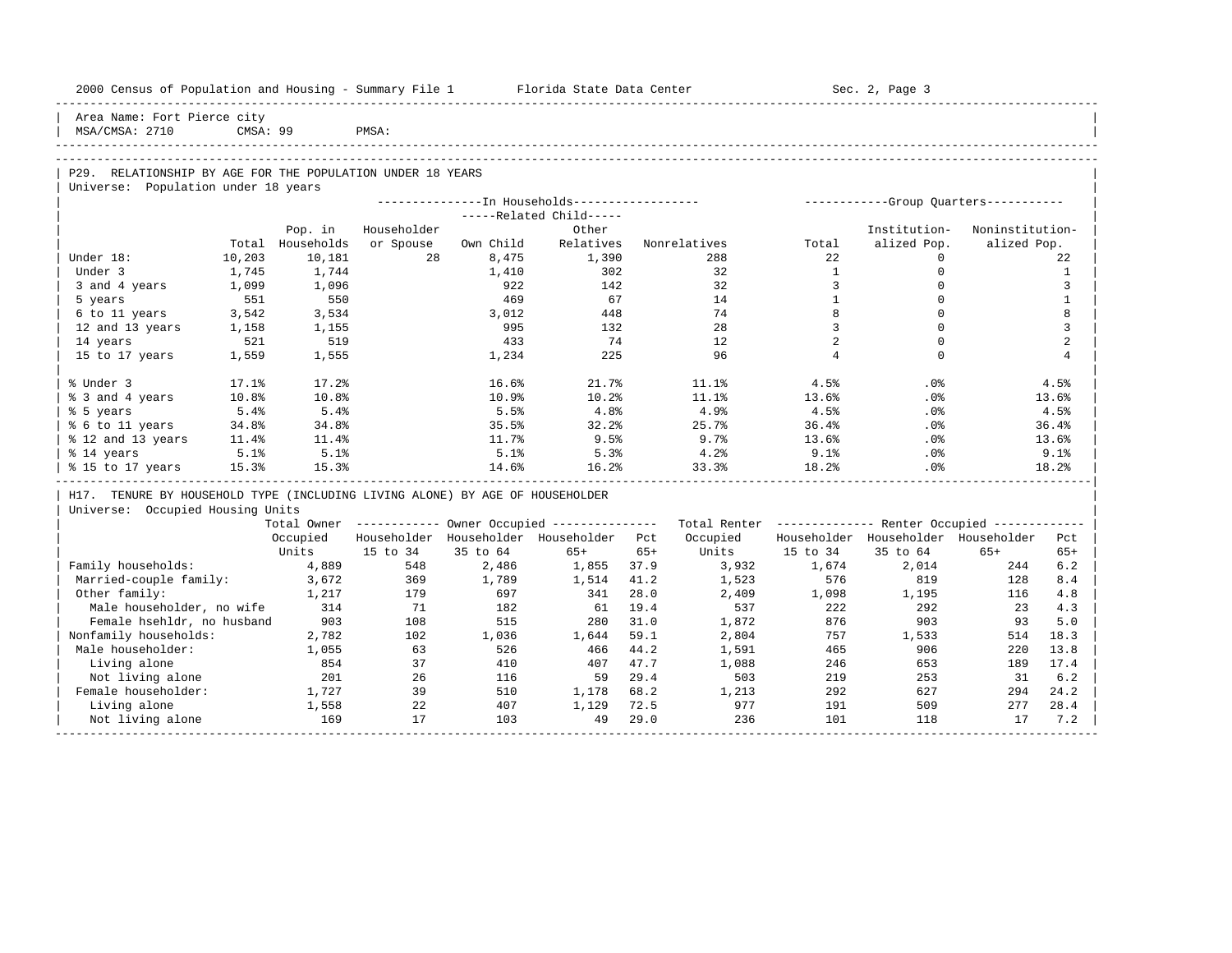----------------------------------------------------------------------------------------------------------------------------------------------------- Area Name: Port St. Lucie city | MSA/CMSA: 2710 CMSA: 99 PMSA:

----------------------------------------------------------------------------------------------------------------------------------------------------- -----------------------------------------------------------------------------------------------------------------------------------------------------

| P14.                                                    |        |        | SEX BY AGE FOR THE POPULATION UNDER 20 YEARS |      |         |            | P38. GROUP OUARTERS POPULATION BY SEX BY AGE BY GO TYPE |                |                |           |             |           |
|---------------------------------------------------------|--------|--------|----------------------------------------------|------|---------|------------|---------------------------------------------------------|----------------|----------------|-----------|-------------|-----------|
| Universe:                                               |        |        | Population Under 20 Years                    |      |         |            | Universe: Population in Group Quarters                  |                |                |           |             |           |
|                                                         | Total  | Pct.   | Male                                         | Pct. | Female  | Pct.       |                                                         | Total          | Male Pct.      |           | Female      | Pct.      |
| Total                                                   | 23,374 |        | 11,983                                       |      | 11,391  |            | Total                                                   | 574            | 178            |           | 396         |           |
| <1 year                                                 | 939    | 4.0    | 455                                          | 3.8  | 484     | 4.2        | Under 18 Years:                                         | 18             | 15             | 3.1       | 3           | 8.4       |
| 1 year                                                  | 956    | 4.1    | 488                                          | 4.1  | 468     | 4.1        | Institutionalized Population:                           | 12             | 9              | 2.1       | 3           | 5.1       |
| 2 years                                                 | 1,023  | 4.4    | 505                                          | 4.2  | 518     | 4.5        | Correctional Institutions                               | $\Omega$       | $\Omega$       | .0        | $\Omega$    | $\cdot$ 0 |
| 3 years                                                 | 1,118  | 4.8    | 566                                          | 4.7  | 552     | 4.8        | Nursing Homes                                           | $\Omega$       | $\Omega$       | $\cdot$ 0 | $\Omega$    | $\cdot$ 0 |
| 4 years                                                 | 1,130  | 4.8    | 596                                          | 5.0  | 534     | 4.7        | Other Institutions                                      | 12             | 9              | 2.1       | 3           | 5.1       |
| 5 years                                                 | 1,133  | 4.8    | 569                                          | 4.7  | 564     | 5.0        | Non-Institutional Population:                           | 6              | $\epsilon$     | 1.0       | $\Omega$    | 3.4       |
| 6 years                                                 | 1,182  | 5.1    | 589                                          | 4.9  | 593     | 5.2        | College Dormitories                                     | $\Omega$       | $\Omega$       | $\cdot$ 0 | $\Omega$    | $\cdot$ 0 |
| 7 years                                                 | 1,254  | 5.4    | 633                                          | 5.3  | 621     | 5.5        | Military Quarters                                       | $\Omega$       | $\Omega$       | $\cdot$ 0 | $\Omega$    | $\cdot$ 0 |
| 8 years                                                 | 1,258  | 5.4    | 641                                          | 5.3  | 617     | 5.4        | Other Noninstitutional GO                               | 6              | 6              | 1.0       | $\Omega$    | 3.4       |
| 9 years                                                 | 1,384  | 5.9    | 692                                          | 5.8  | 692     | 4.2        | 18 to 64 Years:                                         | 76             | 39             | 13.2      | 37          | 21.9      |
| 10 years                                                | 1,371  | 5.9    | 697                                          | 5.8  | 674     | 4.1        | Institutionalized Population:                           | 13             | $\overline{4}$ | 2.3       | 9           | 2.2       |
| 11 years                                                | 1,302  | 5.6    | 681                                          | 5.7  | 621     | 4.5        | Correctional Institutions                               | $\mathbf 0$    | $\Omega$       | .0        | $\Omega$    | $\cdot$ 0 |
| 12 years                                                | 1,355  | 5.8    | 693                                          | 5.8  | 662     | 4.8        | Nursing Homes                                           | 13             | $\overline{4}$ | 2.3       | 9           | 2.2       |
| 13 years                                                | 1,293  | 5.5    | 704                                          | 5.9  | 589     | 4.7        | Other Institutions                                      | $\Omega$       | $\Omega$       | .0        | $\mathbf 0$ | $\cdot$ 0 |
| 14 years                                                | 1,327  | 5.7    | 696                                          | 5.8  | 631     | 5.0        | Non-Institutional Population:                           | 63             |                | 35 11.0   | 28          | 19.7      |
| 15 years                                                | 1,239  | 5.3    | 650                                          | 5.4  | 589     | 5.2        | College Dormitories                                     | $\Omega$       | $\Omega$       | $\cdot$ 0 | $\Omega$    | $\cdot$ 0 |
| 16 years                                                | 1,137  | 4.9    | 596                                          | 5.0  | 541     | 5.5        | Military Quarters                                       | $\Omega$       | $\Omega$       | $\cdot$ 0 | $\Omega$    | $\cdot$ 0 |
| 17 years                                                | 1,184  | 5.1    | 591                                          | 4.9  | 593     | 5.4        | Other Noninstitutional GO                               | 63             | 35             | 11.0      | 28          | 19.7      |
| 18 years                                                | 969    | 4.1    | 506                                          | 4.2  | 463     | 4.2        | 65 Years and Over:                                      | 480            | 124            | 83.6      | 356         | 69.7      |
| 19 years                                                | 820    | 3.5    | 435                                          | 3.6  | 385     | 4.1        | Institutionalized Population:                           | 306            | 80             | 53.3      | 226         | 44.9      |
|                                                         |        |        |                                              |      |         |            | Correctional Institutions                               | $\overline{0}$ | $\mathbf 0$    | $\cdot$ 0 | $\mathbf 0$ | $\cdot$ 0 |
|                                                         |        |        |                                              |      |         |            | Nursing Homes                                           | 306            | 80             | 53.3      | 226         | 44.9      |
| P36. OWN CHILDREN UNDER 18 YEARS BY FAMILY TYPE AND AGE |        |        |                                              |      |         |            | Other Institutions                                      | $\overline{0}$ | $\Omega$       | $\cdot$ 0 | $\Omega$    | $\cdot$ 0 |
|                                                         |        |        | Universe: Own Children Under 18 Years        |      |         |            | Non-Institutional Population:                           | 174            | 44             | 30.3      | 130         | 24.7      |
|                                                         |        |        |                                              |      |         |            | College Dormitories                                     | $\Omega$       | $\mathbf 0$    | .0        | $\Omega$    | $\cdot$ 0 |
|                                                         |        |        | In Married                                   |      | Male HH | Female HH  | Military Quarters                                       | $\overline{0}$ | $\Omega$       | .0        | $\Omega$    | $\cdot$ 0 |
|                                                         |        |        | Couple                                       |      | No Wife | No Husband | Other Noninstitutional GO                               | 174            |                | 44 30.3   | 130         | 24.7      |
|                                                         |        | Total  | Families                                     |      | Present | Present    |                                                         |                |                |           |             |           |
| Total < 18 Years:                                       |        | 19,517 | 14,776                                       |      | 1,219   | 3,522      |                                                         |                |                |           |             |           |
| Under 3 Years                                           |        | 2,511  | 2,050                                        |      | 156     | 305        |                                                         |                |                |           |             |           |
| 3 and 4 Years                                           |        | 1,982  | 1,577                                        |      | 104     | 301        |                                                         |                |                |           |             |           |
| 5 Years                                                 |        | 1,020  | 780                                          |      | 65      | 175        |                                                         |                |                |           |             |           |
| 6 to 11 Years                                           |        | 7,106  | 5,366                                        |      | 449     | 1,291      |                                                         |                |                |           |             |           |
| 12 to 17 Years                                          |        | 6,898  | 5,003                                        |      | 445     | 1,450      |                                                         |                |                |           |             |           |
|                                                         |        |        |                                              |      |         |            |                                                         |                |                |           |             |           |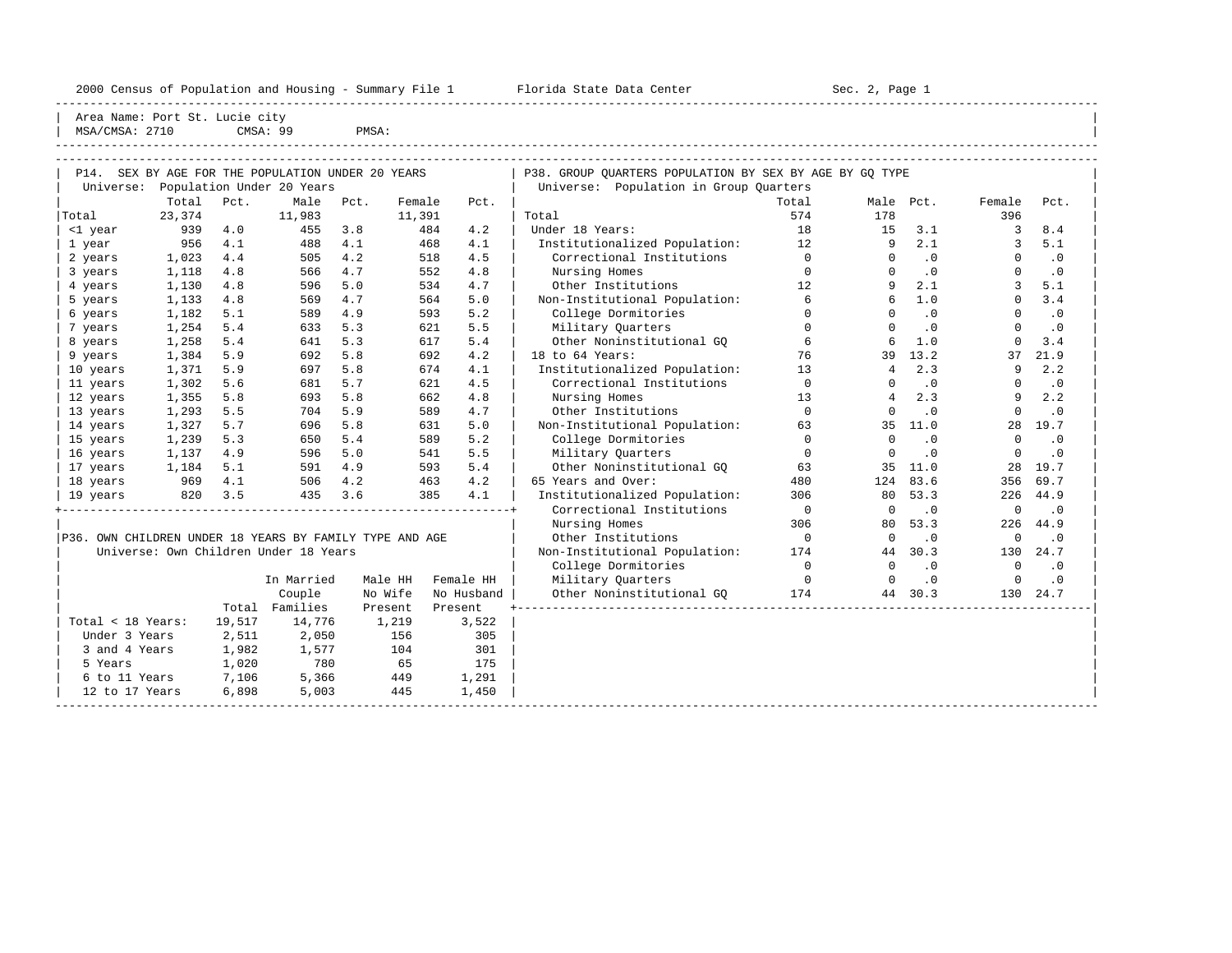| 2000<br>Jensus | and<br>Population | ---<br>Housing | ----<br>м. не<br>summa | $- - - -$<br>center<br>rıaa<br>.<br>va ua<br>blate | $C_{\Omega}$<br>Page |
|----------------|-------------------|----------------|------------------------|----------------------------------------------------|----------------------|
|                |                   |                |                        |                                                    |                      |

2000 Florida State Data Center - Summary Sec. 2, Page 2

| Area Name: Port St. Lucie city | | MSA/CMSA: 2710 CMSA: 99 PMSA:

| P22/23/24.HOUSEHOLDS BY PRESENCE OF PEOPLE 60(65/75) YEARS AND OVER, HOUSEHOLD SIZE AND<br>HOUSEHOLD TYPE                                  |               |                                            |               |                          |                                  | P25. HOUSEHOLDS BY PRESENCE OF   | NONRELATIVES           |              |               |               |
|--------------------------------------------------------------------------------------------------------------------------------------------|---------------|--------------------------------------------|---------------|--------------------------|----------------------------------|----------------------------------|------------------------|--------------|---------------|---------------|
| Universe: Households                                                                                                                       |               |                                            |               |                          |                                  | Universe: Households             |                        |              |               |               |
|                                                                                                                                            | 60+ Years Pct |                                            | 65+ Years Pct |                          | 75+ Years Pct                    |                                  |                        |              |               |               |
| Total:                                                                                                                                     | 33,909 100.0  |                                            | 33,909 100.0  |                          | 33,909 100.0                     | Total:                           |                        |              | 33,909        |               |
| Households w/ one or more 60/65/75: 13,477 39.7                                                                                            |               |                                            | 11, 113 32.8  |                          | 5,360 15.8                       |                                  | Households with one or |              |               |               |
| 1-person household                                                                                                                         | 3,503         |                                            | 3,003         |                          | 1,646                            | more non-relatives               |                        |              | 3,657         |               |
| 2 or more person household: 9,974                                                                                                          |               |                                            |               |                          | 8,110 3,714                      |                                  |                        |              |               |               |
| Family households                                                                                                                          | 9,504         |                                            |               |                          | $7,760$ 3,553                    |                                  | Households with no     |              |               |               |
| Non-family households                                                                                                                      | 470           |                                            |               |                          | 350 161                          | non-relatives                    |                        |              | 30,252        |               |
| Households with no people over 60/65/75: 20,432 60.3 22,796 67.2 28,549 84.2                                                               |               |                                            |               |                          |                                  |                                  |                        |              |               |               |
| 1-person household                                                                                                                         | 2,682         |                                            |               |                          | 4,539                            |                                  |                        |              |               |               |
| 2 or more person household: 17,750                                                                                                         |               |                                            |               |                          | 24,010<br>22,197                 |                                  |                        |              |               |               |
| Family households                                                                                                                          | 16,246        |                                            |               |                          |                                  |                                  |                        |              |               |               |
| Non-family households                                                                                                                      | 1,504         | $3,182$<br>$19,614$<br>$17,990$<br>$1,624$ |               |                          | 1,813                            |                                  |                        |              |               |               |
| P18/20. HOUSEHOLDS BY AGE OF HOUSEHOLDER BY HOUSEHOLD TYPE<br>(INCLUDING LIVING ALONE) BY PRESENCE OF OWN CHILDREN<br>Universe: Households |               |                                            |               |                          | H13/15. TENURE BY HOUSEHOLD SIZE | Universe: Occupied Housing Units | Owner                  | Pct<br>Owner | Renter        | Pct<br>Renter |
|                                                                                                                                            | Total         | Householder Householder                    |               |                          |                                  |                                  | Total Occupied         |              | Occ. Occupied | Occ.          |
|                                                                                                                                            | Households    | 15 to 64 65 and Over                       |               |                          | Total Occupied Units:            | 33,909                           | 28,245                 | 100.0        | 5,664 100.0   |               |
| Total:                                                                                                                                     | 33,909        | 24,004                                     |               | 9,905                    | 1-person household               | $6,185$ $5,092$                  |                        | 18.0         | 1,093         | 19.3          |
| Family households:                                                                                                                         | 25,750        | 19,138                                     | 6,612         |                          |                                  | 2-Person household 13,912        | 12,281                 | 43.5         | 1,631         | 28.8          |
| Married couple family:                                                                                                                     | 20,940        | 15,000                                     |               | 5,940                    | 3-Person household               | 5,712                            | 4,517 16.0             |              | 1,195         | 21.1          |
| With own children under 18                                                                                                                 | 7,925         | 7,882                                      |               | 43                       | 4-Person household               | 4,953                            | 3,963 14.0             |              | 990           | 17.5          |
| No own children under 18                                                                                                                   | 13,015        | 7,118                                      |               | 5,897                    | 5-Person household               | 2,170                            | 1,652                  | 5.8          | 518           | 9.1           |
| Other family:                                                                                                                              | 4,810         | 4,138                                      |               | 672                      | 6-Person household               |                                  | 659 501 1.8            |              | 158           | 2.8           |
| Male householder, no wife present: 1,423                                                                                                   |               | 1,243                                      |               | 180                      | 7+Person household               | 318                              |                        | 239 .8       | 79            | 1.4           |
| With own children under 18                                                                                                                 | 777           | 775                                        |               | $\overline{a}$           |                                  |                                  |                        |              |               |               |
| No own children under 18                                                                                                                   | 646           | 468                                        |               | 178                      |                                  |                                  |                        |              |               |               |
| Female householder, no husband present: 3,387                                                                                              |               | 2,895                                      |               | 492                      |                                  |                                  |                        |              |               |               |
| With own children under 18                                                                                                                 | 2,028         | 2,025                                      |               | $\overline{\phantom{a}}$ |                                  |                                  |                        |              |               |               |
| No own children under 18                                                                                                                   | 1,359         | 870                                        |               | 489                      |                                  |                                  |                        |              |               |               |
| Non-family households:                                                                                                                     | 1,974         | 4,866                                      |               | 3,293                    |                                  |                                  |                        |              |               |               |
| Householder living alone                                                                                                                   | 1,189         | 3,182                                      |               | 3,003                    |                                  |                                  |                        |              |               |               |
| Householder not living alone                                                                                                               | 785           | 1,684                                      |               | 290                      |                                  |                                  |                        |              |               |               |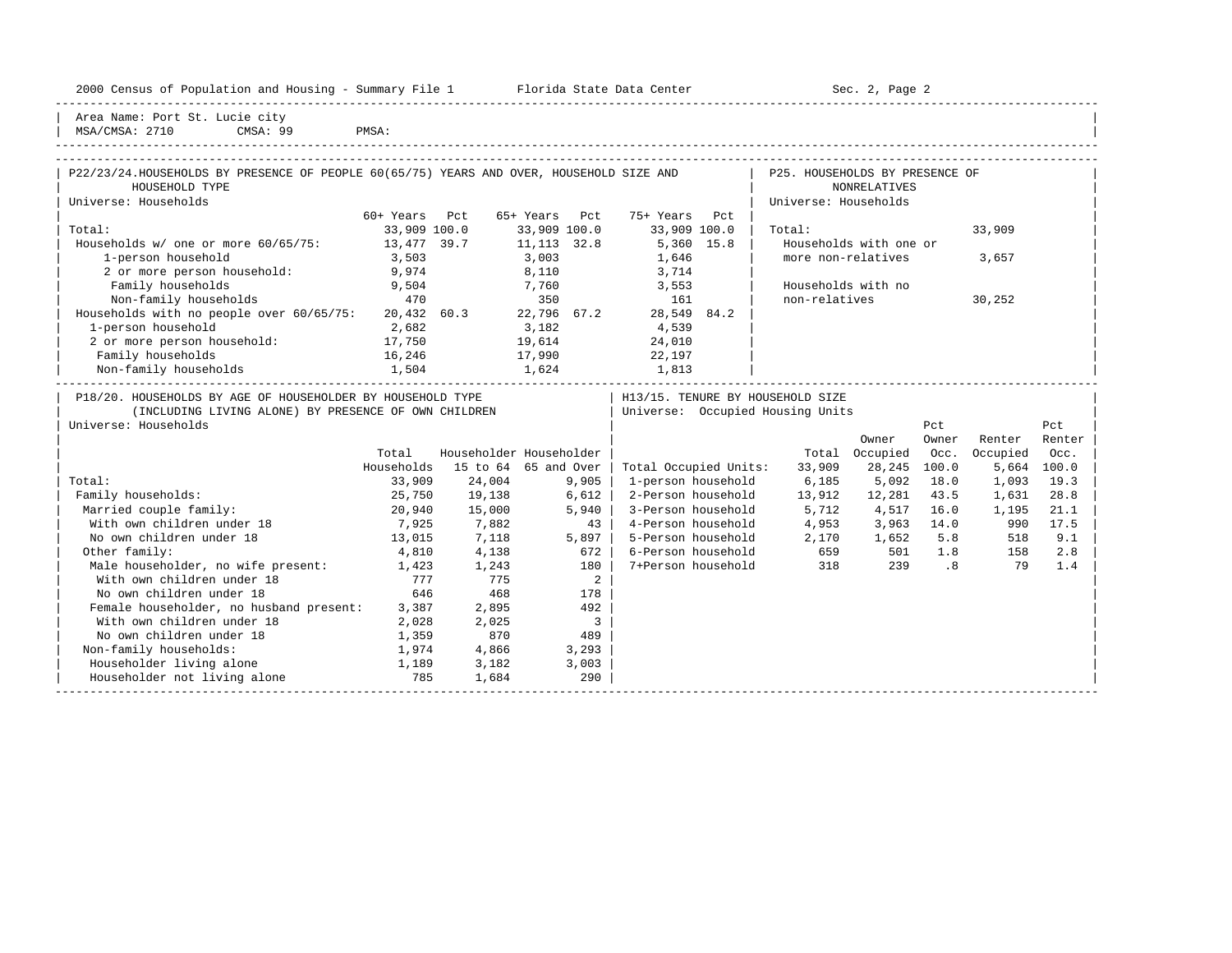| 2000 Census of Population and Housing - Summary File 1 Florida State Data Center                  |          |              |             |                                                        |                         |              |              |                 | Sec. 2, Page 3                                          |                              |                |
|---------------------------------------------------------------------------------------------------|----------|--------------|-------------|--------------------------------------------------------|-------------------------|--------------|--------------|-----------------|---------------------------------------------------------|------------------------------|----------------|
| Area Name: Port St. Lucie city<br>MSA/CMSA: 2710                                                  | CMSA: 99 |              | PMSA:       |                                                        |                         |              |              |                 |                                                         |                              |                |
|                                                                                                   |          |              |             |                                                        |                         |              |              |                 |                                                         |                              |                |
|                                                                                                   |          |              |             |                                                        |                         |              |              |                 |                                                         |                              |                |
| P29. RELATIONSHIP BY AGE FOR THE POPULATION UNDER 18 YEARS<br>Universe: Population under 18 years |          |              |             |                                                        |                         |              |              |                 |                                                         |                              |                |
|                                                                                                   |          |              |             |                                                        |                         |              |              |                 |                                                         |                              |                |
|                                                                                                   |          |              |             |                                                        | -----Related Child----- |              |              |                 |                                                         |                              |                |
|                                                                                                   |          | Pop. in      | Householder |                                                        | Other                   |              |              |                 | Institution-                                            | Noninstitution-              |                |
|                                                                                                   | Total    | Households   | or Spouse   | Own Child                                              | Relatives               |              | Nonrelatives | Total           | alized Pop.                                             | alized Pop.                  |                |
| Under 18:                                                                                         | 21,585   | 21,567       | 8           | 19,517                                                 | 1,538                   |              | 504          | 18              | 12                                                      |                              | 6              |
| Under 3                                                                                           | 2,918    | 2,914        |             | 2,511                                                  | 358                     |              | 45           | $4\overline{ }$ | $\circ$                                                 |                              | 4              |
| 3 and 4 years                                                                                     | 2,248    | 2,248        |             | 1,982                                                  | 217                     |              | 49           | $\Omega$        | $\mathbf 0$                                             |                              | $\Omega$       |
| 5 years                                                                                           | 1,133    | 1,133        |             | 1,020                                                  | 87                      |              | 26           | $\Omega$        | $\Omega$                                                |                              | $\Omega$       |
| 6 to 11 years                                                                                     | 7,751    | 7,746        |             | 7,106                                                  | 459                     |              | 181          | 5               | 3                                                       |                              | $\overline{a}$ |
| 12 and 13 years                                                                                   | 2,648    | 2,643        |             | 2,447                                                  | 131                     |              | 65           | 5               | 5                                                       |                              | $\Omega$       |
| 14 years                                                                                          | 1,327    | 1,326        |             | 1,233                                                  | 72                      |              | 21           | <sup>1</sup>    | $\mathbf{1}$                                            |                              | $\Omega$       |
| 15 to 17 years                                                                                    | 3,552    | 3,549        |             | 3,218                                                  | 214                     |              | 117          | 3               | 3                                                       |                              | $\Omega$       |
| % Under 3                                                                                         | 13.5%    | 13.5%        |             | 12.9%                                                  | 23.3%                   |              | 8.9%         | 22.2%           | .0%                                                     |                              | 66.7%          |
| % 3 and 4 years                                                                                   | 10.4%    | 10.4%        |             | 10.2%                                                  | 14.1%                   |              | 9.7%         | .0%             | .0%                                                     |                              | .0%            |
| % 5 years                                                                                         | 5.3%     | 5.3%         |             | 5.2%                                                   | 5.7%                    |              | 5.2%         | $.0\%$          | $.0\%$                                                  |                              | $.0\%$         |
| % 6 to 11 years                                                                                   | 35.9%    | 35.9%        |             | 36.4%                                                  | 29.8%                   |              | 35.9%        | 27.8%           | 25.0%                                                   |                              | 33.3%          |
| % 12 and 13 years                                                                                 | 12.3%    | 12.3%        |             | 12.5%                                                  | 8.5%                    |              | 12.9%        | 27.8%           | 41.7%                                                   |                              | $.0\%$         |
| % 14 years                                                                                        | 6.2%     | 6.2%         |             | 6.3%                                                   | 4.7%                    |              | 4.2%         | 5.6%            | 8.3%                                                    |                              | $.0\%$         |
| % 15 to 17 years                                                                                  | 16.5%    | 16.5%        |             | 16.5%                                                  | 13.9%                   |              | 23.2%        | 16.7%           | 25.0%                                                   |                              | .0%            |
| H17. TENURE BY HOUSEHOLD TYPE (INCLUDING LIVING ALONE) BY AGE OF HOUSEHOLDER                      |          |              |             |                                                        |                         |              |              |                 |                                                         |                              |                |
| Universe: Occupied Housing Units                                                                  |          |              |             |                                                        |                         |              |              |                 |                                                         |                              |                |
|                                                                                                   |          |              |             | Total Owner ------------ Owner Occupied -------------- |                         |              |              |                 | Total Renter ------------- Renter Occupied ------------ |                              |                |
|                                                                                                   |          | Occupied     |             | Householder Householder Householder Pct                |                         |              | Occupied     |                 | Householder Householder Householder                     |                              | Pct            |
|                                                                                                   |          | Units        | 15 to 34    | 35 to 64                                               | $65+$                   | $65+$        | Units        | 15 to 34        | 35 to 64                                                | $65+$                        | $65+$          |
| Family households:                                                                                |          | 21,772       | 2,589       | 12,904                                                 | 6,279                   | 28.8         | 3,978        | 1,427           | 2,218                                                   | 333                          | 8.4            |
| Married-couple family:                                                                            |          | 18,471       | 2,055       | 10,730                                                 | 5,686                   | 30.8         | 2,469        | 828             | 1,387                                                   | 254                          | 10.3           |
| Other family:                                                                                     |          | 3,301        | 534         | 2,174                                                  | 593                     | 18.0         | 1,509        | 599             | 831                                                     | 79                           | 5.2            |
| Male householder, no wife                                                                         |          | 1,001        | 212         | 631                                                    | 158                     | 15.8         | 422          | 173             | 227                                                     | 22                           | 5.2            |
| Female hsehldr, no husband                                                                        |          | 2,300        | 322         | 1,543                                                  | 435                     | 18.9         | 1,087        | 426             | 604                                                     | 57                           | 5.2            |
| Nonfamily households:                                                                             |          | 6,473        | 541         | 2,987                                                  | 2,945                   | 45.5         | 1,686        | 543             | 795                                                     | 348                          | 20.6           |
| Male householder:                                                                                 |          | 2,742        | 361         | 1,475                                                  | 906                     | 33.0         | 888          | 334             | 452                                                     | 102                          | 11.5           |
| Living alone                                                                                      |          | 1,927        | 184         | 988                                                    | 755                     | 39.2         | 514          | 146             | 273                                                     | 95                           | 18.5           |
| Not living alone                                                                                  |          | 815          | 177         | 487                                                    | 151                     | 18.5         | 374          | 188             | 179                                                     | $7\phantom{.0}\phantom{.0}7$ | 1.9            |
| Female householder:                                                                               |          | 3,731        | 180         | 1,512                                                  | 2,039                   | 54.7         | 798          | 209             | 343                                                     | 246                          | 30.8           |
| Living alone                                                                                      |          | 3,165<br>566 | 94<br>86    | 1,153<br>359                                           | 1,918<br>121            | 60.6<br>21.4 | 579<br>219   | 92<br>117       | 252<br>91                                               | 235<br>11                    | 40.6           |
| Not living alone                                                                                  |          |              |             |                                                        |                         |              |              |                 |                                                         |                              | 5.0            |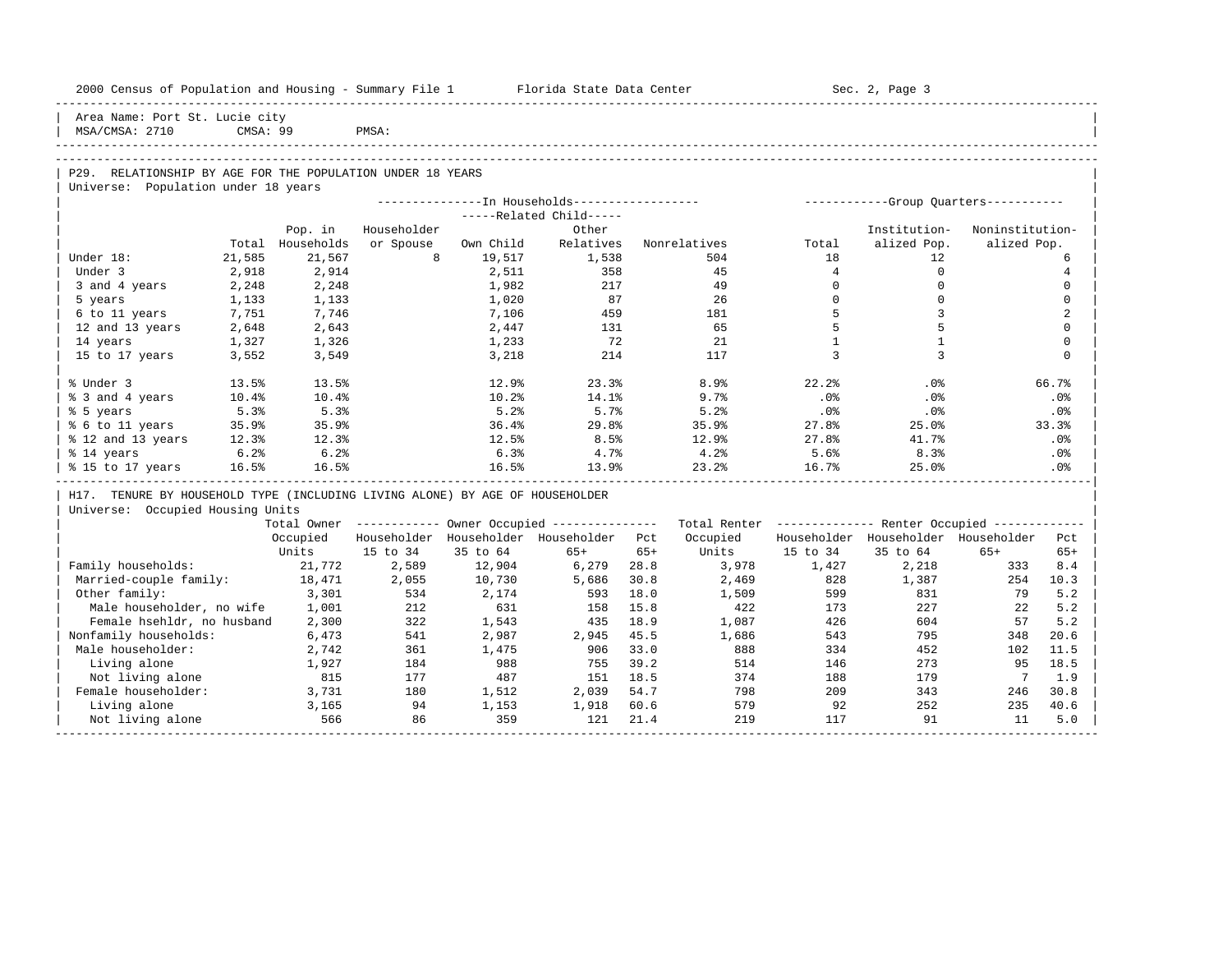----------------------------------------------------------------------------------------------------------------------------------------------------- | Area Name: Fort Walton Beach, FL MSA

| MSA.<br>'CMSA: | 2750 | -99<br>CMSA: | PMSA: |  |
|----------------|------|--------------|-------|--|
|                |      |              |       |  |

| P14. SEX BY AGE FOR THE POPULATION UNDER 20 YEARS       |        |        |                                       |      |         |            | P38. GROUP OUARTERS POPULATION BY SEX BY AGE BY GQ TYPE |                            |                          |           |                |           |
|---------------------------------------------------------|--------|--------|---------------------------------------|------|---------|------------|---------------------------------------------------------|----------------------------|--------------------------|-----------|----------------|-----------|
| Universe:                                               |        |        | Population Under 20 Years             |      |         |            | Universe: Population in Group Quarters                  |                            |                          |           |                |           |
|                                                         | Total  | Pct.   | Male                                  | Pct. | Female  | Pct.       |                                                         | Total                      | Male Pct.                |           | Female         | Pct.      |
| Total                                                   | 46,731 |        | 23,943                                |      | 22,788  |            | Total                                                   | 5,507                      | 4,303                    |           | 1,204          |           |
| <1 year                                                 | 2,175  | 4.7    | 1,152                                 | 4.8  | 1,023   | 4.5        | Under 18 Years:                                         | 249                        | 193                      | 4.5       | 56             | 4.5       |
| 1 year                                                  | 2,146  | 4.6    | 1,070                                 | 4.5  | 1,076   | 4.7        | Institutionalized Population:                           | 198                        | 177                      | 3.6       | 21             | 4.1       |
| 2 years                                                 | 2,128  | 4.6    | 1,073                                 | 4.5  | 1,055   | 4.6        | Correctional Institutions                               | $\overline{\phantom{a}}$ 2 | $\overline{\phantom{a}}$ | $\cdot$ 0 | $\Omega$       | $\cdot$ 0 |
| 3 years                                                 | 2,219  | 4.7    | 1,119                                 | 4.7  | 1,100   | 4.8        | Nursing Homes                                           | $\overline{0}$             | $\overline{0}$           | $\cdot$ 0 | $\Omega$       | $\cdot$ 0 |
| 4 years                                                 | 2,175  | 4.7    | 1,117                                 | 4.7  | 1,058   | 4.6        | 196<br>Other Institutions                               |                            | 175                      | 3.6       | 21             | 4.1       |
| 5 years                                                 | 2,267  | 4.9    | 1,115                                 | 4.7  | 1,152   | 5.1        | Non-Institutional Population: 51                        |                            | 16                       | .9        | 35             | .4        |
| 6 years                                                 | 2,290  | 4.9    | 1,157                                 | 4.8  | 1,133   | 5.0        | College Dormitories                                     | $\overline{0}$             | $\bigcirc$               | $\cdot$ 0 | $\Omega$       | $\cdot$ 0 |
| 7 years                                                 | 2,340  | 5.0    | 1,205                                 | 5.0  | 1,135   | 5.0        | Military Quarters                                       | $\overline{0}$             | $\overline{0}$           | .0        | $\mathbf{0}$   | .0        |
| 8 years                                                 | 2,290  | 4.9    | 1,216                                 | 5.1  | 1,074   | 4.7        | Other Noninstitutional GO                               | 51                         | 16                       | .9        | 35             | .4        |
| 9 years                                                 | 2,412  | 5.2    | 1,232                                 | 5.1  | 1,180   | 4.5        | 18 to 64 Years:                                         | 4,277                      | 3,862                    | 77.7      | 415            | 89.8      |
| 10 years                                                | 2,464  | 5.3    | 1,233                                 | 5.1  | 1,231   | 4.7        | Institutionalized Population:                           | 2,575                      | 2,445                    | 46.8      | 130            | 56.8      |
| 11 years                                                | 2,479  | 5.3    | 1,258                                 | 5.3  | 1,221   | 4.6        | Correctional Institutions                               | 2,377                      | 2,320 43.2               |           | 57             | 53.9      |
| 12 years                                                | 2,508  | 5.4    | 1,258                                 | 5.3  | 1,250   | 4.8        | Nursing Homes                                           | 88                         | 43                       | 1.6       | 45             | 1.0       |
| 13 years                                                | 2,398  | 5.1    | 1,173                                 | 4.9  | 1,225   | 4.6        | 110<br>Other Institutions                               |                            | 82                       | 2.0       | 28             | 1.9       |
| 14 years                                                | 2,374  | 5.1    | 1,260                                 | 5.3  | 1,114   | 5.1        | Non-Institutional Population:                           | 1,702                      | 1,417 30.9               |           | 285            | 32.9      |
| 15 years                                                | 2,467  | 5.3    | 1,273                                 | 5.3  | 1,194   | 5.0        | College Dormitories                                     | $\overline{0}$             | $\mathbf 0$              | $\cdot$ 0 | $\mathbf 0$    | $\cdot$ 0 |
| 16 years                                                | 2,503  | 5.4    | 1,283                                 | 5.4  | 1,220   | 5.0        | Military Ouarters                                       | 1,536                      | 1,312 27.9               |           | 224            | 30.5      |
| 17 years                                                | 2,498  | 5.3    | 1,318                                 | 5.5  | 1,180   | 4.7        | Other Noninstitutional GO                               | 166                        | 105                      | 3.0       | 61             | 2.4       |
| 18 years                                                | 2,207  | 4.7    | 1,166 4.9                             |      | 1,041   | 4.5        | 65 Years and Over:                                      | 981                        |                          | 248 17.8  | 733            | 5.8       |
| 19 years                                                | 2,391  | 5.1    | 1,265 5.3                             |      | 1,126   | 4.7        | Institutionalized Population:                           | 883                        |                          | 223 16.0  | 660            | 5.2       |
|                                                         |        |        |                                       |      |         |            | Correctional Institutions                               | 43                         | 43                       | .8        | $\overline{0}$ | 1.0       |
|                                                         |        |        |                                       |      |         |            | Nursing Homes                                           | 837                        |                          | 178 15.2  | 659            | 4.1       |
| P36. OWN CHILDREN UNDER 18 YEARS BY FAMILY TYPE AND AGE |        |        |                                       |      |         |            | Other Institutions                                      | $\sim$ 3                   | $\overline{\phantom{0}}$ | $\cdot$ 1 | $\mathbf{1}$   | $\cdot$ 0 |
|                                                         |        |        | Universe: Own Children Under 18 Years |      |         |            | Non-Institutional Population: 98                        |                            | 25                       | 1.8       | 73             | .6        |
|                                                         |        |        |                                       |      |         |            | College Dormitories                                     | $\Omega$                   | $\Omega$                 | $\cdot$ 0 | $\Omega$       | $\cdot$ 0 |
|                                                         |        |        | In Married                            |      | Male HH | Female HH  | Military Quarters                                       | $\overline{0}$             | $\sim$ 0                 | $\cdot$ 0 | $\overline{0}$ | $\cdot$ 0 |
|                                                         |        |        | Couple                                |      | No Wife | No Husband | Other Noninstitutional GO                               | 98                         | 25                       | 1.8       | 73             | .6        |
|                                                         |        |        | Total Families                        |      | Present | Present    |                                                         |                            |                          |           |                |           |
| Total < 18 Years:                                       |        | 38,453 | 29,030                                |      | 2,223   | 7,200      |                                                         |                            |                          |           |                |           |
| Under 3 Years                                           |        | 5,706  | 4,517                                 |      | 315     | 874        |                                                         |                            |                          |           |                |           |
| 3 and 4 Years                                           |        | 3,998  | 3,078                                 |      | 191     | 729        |                                                         |                            |                          |           |                |           |
| 5 Years                                                 |        | 2,066  | 1,572                                 |      | 119     | 375        |                                                         |                            |                          |           |                |           |
| 6 to 11 Years 13,229                                    |        |        | 9,947                                 |      | 773     | 2,509      |                                                         |                            |                          |           |                |           |
| 12 to 17 Years                                          |        | 13,454 | 9,916                                 |      | 825     | 2,713      |                                                         |                            |                          |           |                |           |
|                                                         |        |        |                                       |      |         |            |                                                         |                            |                          |           |                |           |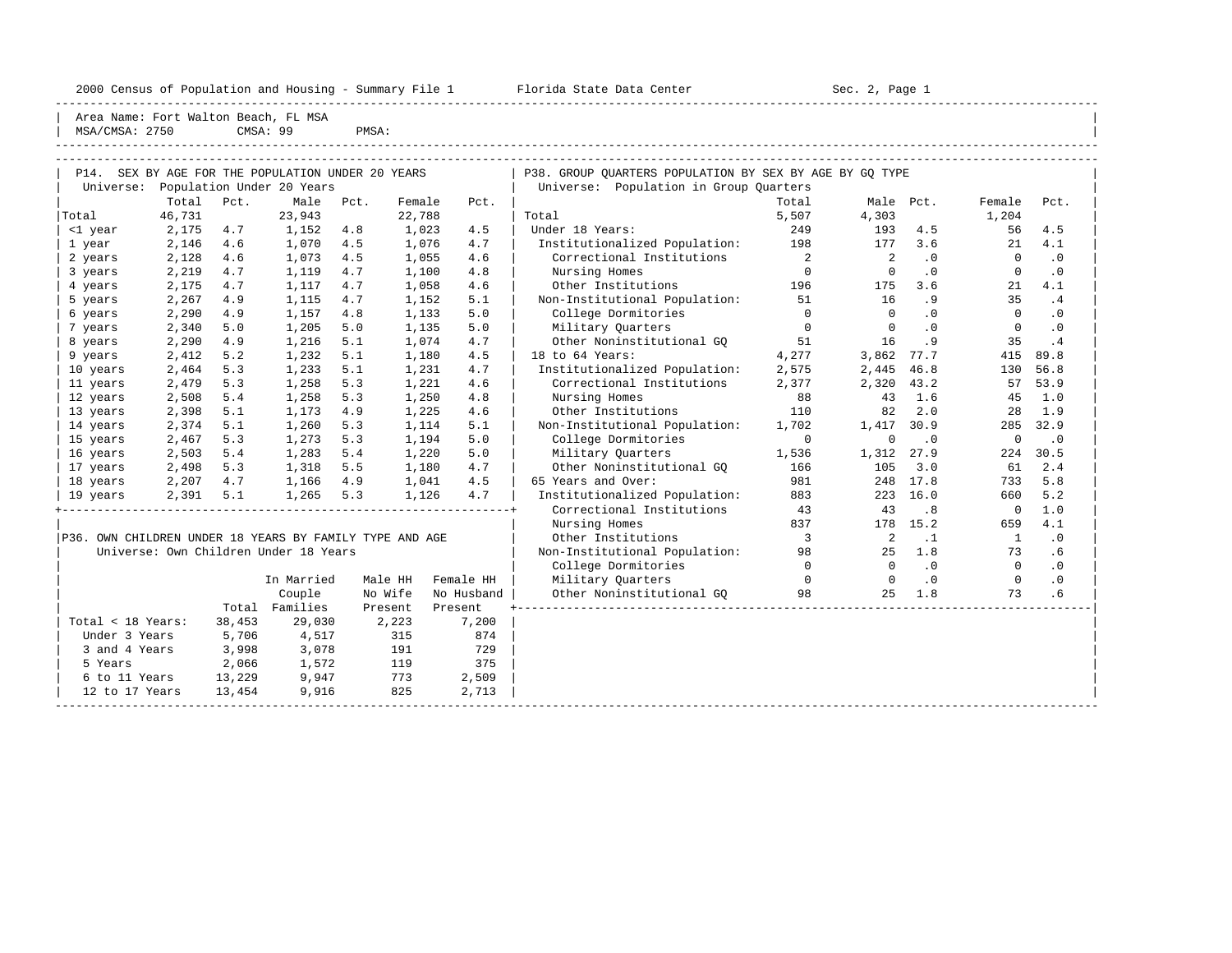| 2000 Census of Population and Housing - Summary File 1 |  |  |
|--------------------------------------------------------|--|--|
|--------------------------------------------------------|--|--|

With own children under  $18$  1,462 1,457

No own children under 18 1,038 827 211 Female householder, no husband present:  $6,749$  5,891 858<br>With own children under 18  $4,373$   $4,370$  3 With own children under 18 4,373 4,370 3<br>No own children under 18 2,376 1,521 855

Non-family households:  $4,166$   $14,569$  5,201 Householder living alone 2,772 10,659 4,945<br>
Householder not living alone 1,394 3,910 256 Householder not living alone 1,394 3,910 256 -----------------------------------------------------------------------------------------------------------------------------------------------------

Plorida State Data Center - Sec. 2, Page 2

-----------------------------------------------------------------------------------------------------------------------------------------------------

Area Name: Fort Walton Beach, FL MSA

No own children under 18

| P22/23/24.HOUSEHOLDS BY PRESENCE OF PEOPLE 60(65/75) YEARS AND OVER, HOUSEHOLD SIZE AND |               |                         |               |        |                       |     | P25. HOUSEHOLDS BY PRESENCE OF   |                        |       |          |        |
|-----------------------------------------------------------------------------------------|---------------|-------------------------|---------------|--------|-----------------------|-----|----------------------------------|------------------------|-------|----------|--------|
| HOUSEHOLD TYPE                                                                          |               |                         |               |        |                       |     |                                  | <b>NONRELATIVES</b>    |       |          |        |
| Universe: Households                                                                    |               |                         |               |        |                       |     | Universe: Households             |                        |       |          |        |
|                                                                                         | 60+ Years Pct |                         | 65+ Years Pct |        | 75+ Years             | Pct |                                  |                        |       |          |        |
| Total:                                                                                  | 66,269 100.0  |                         | 66,269 100.0  |        | 66,269 100.0          |     | Total:                           |                        |       | 66,269   |        |
| Households w/ one or more 60/65/75: 18,947 28.6                                         |               |                         |               |        | 14,384 21.7 5,892 8.9 |     |                                  | Households with one or |       |          |        |
| 1-person household                                                                      | 6,209         |                         | 4,945         |        | 2,394                 |     | more non-relatives               |                        |       | 6,715    |        |
| 2 or more person household: 12,738                                                      |               |                         | 9,439         |        | 3,498                 |     |                                  |                        |       |          |        |
| Family households                                                                       | 12,267        | 9,122                   |               |        | 3,402                 |     | Households with no               |                        |       |          |        |
| Non-family households<br>471                                                            |               |                         | 317           |        | 96                    |     | non-relatives                    |                        |       | 59,554   |        |
| Households with no people over 60/65/75: 47,322 71.4 51,885 78.3                        |               |                         |               |        | 60,377 91.1           |     |                                  |                        |       |          |        |
| 1-person household                                                                      | 9,395         |                         | 10,659        |        | 13,210                |     |                                  |                        |       |          |        |
| 2 or more person household: 37,927                                                      |               |                         | 41,226        |        | 47,167                |     |                                  |                        |       |          |        |
| Family households<br>34,232                                                             |               |                         |               |        | 37,377 43,097         |     |                                  |                        |       |          |        |
| Non-family households 3,695                                                             |               | 3,849                   |               |        | 4,070                 |     |                                  |                        |       |          |        |
| P18/20. HOUSEHOLDS BY AGE OF HOUSEHOLDER BY HOUSEHOLD TYPE                              |               |                         |               |        |                       |     | H13/15. TENURE BY HOUSEHOLD SIZE |                        |       |          |        |
| (INCLUDING LIVING ALONE) BY PRESENCE OF OWN CHILDREN                                    |               |                         |               |        |                       |     | Universe: Occupied Housing Units |                        |       |          |        |
| Universe: Households                                                                    |               |                         |               |        |                       |     |                                  |                        | Pct   |          | Pct    |
|                                                                                         |               |                         |               |        |                       |     |                                  | Owner                  | Owner | Renter   | Renter |
|                                                                                         | Total         | Householder Householder |               |        |                       |     | Total                            | Occupied               | Occ.  | Occupied | Occ.   |
|                                                                                         | Households    | 15 to 64 65 and Over    |               |        | Total Occupied Units: |     | 66,269                           | 43,995 100.0           |       | 22,274   | 100.0  |
| Total:                                                                                  | 66,269        | 53,154                  |               | 13,115 | 1-person household    |     | 15,604                           | 8,868                  | 20.2  | 6,736    | 30.2   |
| Family households:                                                                      |               | 46,499 38,585           |               | 7,914  | 2-Person household    |     | 24,419                           | 17,938                 | 40.8  | 6,481    | 29.1   |
| Married couple family:                                                                  | 37,250        | 30,410                  |               | 6,840  | 3-Person household    |     | 11,843                           | 7,748                  | 17.6  | 4,095    | 18.4   |
| With own children under 18                                                              | 16,076        | 16,005                  |               | 71     | 4-Person household    |     | 9,240                            | 6,143                  | 14.0  | 3,097    | 13.9   |
| No own children under 18                                                                | 21,174        | 14,405                  |               | 6,769  | 5-Person household    |     | 3,655                            | 2,358                  | 5.4   | 1,297    | 5.8    |
| Other family:                                                                           | 9,249         | 8,175                   |               | 1,074  | 6-Person household    |     | 1,046 643                        |                        | 1.5   | 403      | 1.8    |
| Male householder, no wife present: 2,500                                                |               | 2,284                   |               | 216    | 7+Person household    |     | 462                              | 297                    | .7    | 165      | .7     |
| With own children under 18                                                              | 1,462         | 1,457                   |               | $5 -$  |                       |     |                                  |                        |       |          |        |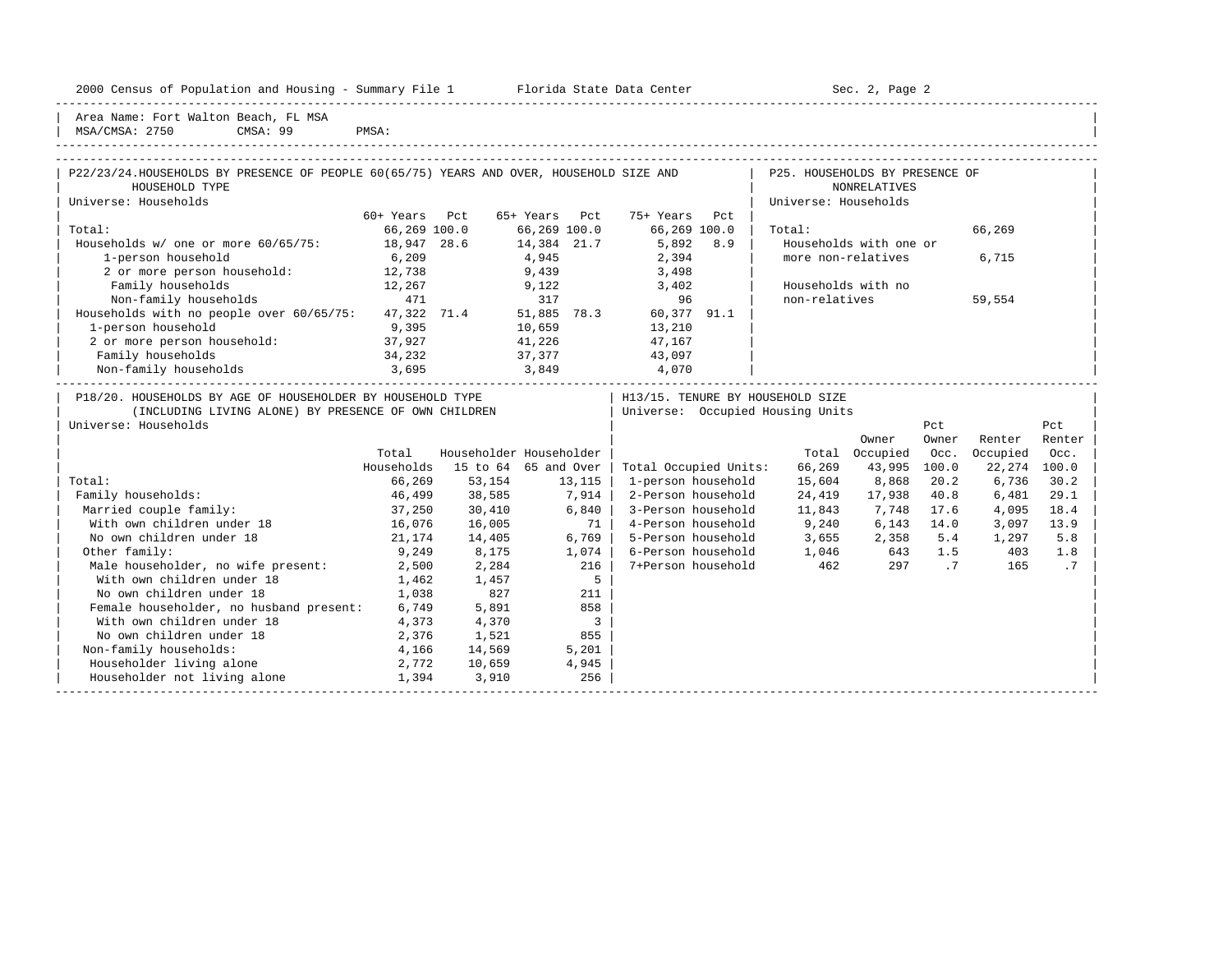| 2000 Census of Population and Housing - Summary File 1 Florida State Data Center |          |            |             |           |                                                        |       |                                                         |                 | Sec. 2, Page 3                          |                 |                |
|----------------------------------------------------------------------------------|----------|------------|-------------|-----------|--------------------------------------------------------|-------|---------------------------------------------------------|-----------------|-----------------------------------------|-----------------|----------------|
| Area Name: Fort Walton Beach, FL MSA<br>MSA/CMSA: 2750                           | CMSA: 99 |            | PMSA:       |           |                                                        |       |                                                         |                 |                                         |                 |                |
|                                                                                  |          |            |             |           |                                                        |       |                                                         |                 |                                         |                 |                |
| P29. RELATIONSHIP BY AGE FOR THE POPULATION UNDER 18 YEARS                       |          |            |             |           |                                                        |       |                                                         |                 |                                         |                 |                |
| Universe: Population under 18 years                                              |          |            |             |           |                                                        |       |                                                         |                 |                                         |                 |                |
|                                                                                  |          |            |             |           | ---------------- In Households------------------       |       |                                                         |                 | ------------Group Quarters-----------   |                 |                |
|                                                                                  |          |            |             |           | -----Related Child-----                                |       |                                                         |                 |                                         |                 |                |
|                                                                                  |          | Pop. in    | Householder |           | Other                                                  |       |                                                         |                 | Institution-                            | Noninstitution- |                |
|                                                                                  | Total    | Households | or Spouse   | Own Child | Relatives                                              |       | Nonrelatives                                            | Total           | alized Pop.                             | alized Pop.     |                |
| Under 18:                                                                        | 42,133   | 41,884     | 56          | 38,453    | 2,552                                                  |       | 823                                                     | 249             | 198                                     |                 | 51             |
| Under 3                                                                          | 6,449    | 6,441      |             | 5,706     | 626                                                    |       | 109                                                     | 8               | $\circ$                                 |                 | 8              |
| 3 and 4 years                                                                    | 4,394    | 4,385      |             | 3,998     | 295                                                    |       | 92                                                      | 9               | 2                                       |                 | 7              |
| 5 years                                                                          | 2,267    | 2,265      |             | 2,066     | 158                                                    |       | 41                                                      | 2               | $\mathbf 0$                             |                 | 2              |
| 6 to 11 years                                                                    | 14,275   | 14,259     |             | 13,229    | 749                                                    |       | 281                                                     | 16              | <sup>1</sup>                            |                 | 15             |
| 12 and 13 years                                                                  | 4,906    | 4,899      |             | 4,585     | 220                                                    |       | 94                                                      | $7\phantom{0}7$ | $\overline{3}$                          |                 | 4              |
| 14 years                                                                         | 2,374    | 2,357      |             | 2,209     | 100                                                    |       | 48                                                      | 17              | 13                                      |                 | $\overline{4}$ |
| 15 to 17 years                                                                   | 7,412    | 7,222      |             | 6,660     | 404                                                    |       | 158                                                     | 190             | 179                                     |                 | 11             |
| % Under 3                                                                        | 15.3%    | 15.4%      |             | 14.8%     | 24.5%                                                  |       | 13.2%                                                   | 3.2%            | $.0\%$                                  |                 | 15.7%          |
| % 3 and 4 years                                                                  | 10.4%    | 10.5%      |             | 10.4%     | 11.6%                                                  |       | 11.2%                                                   | 3.6%            | 1.0%                                    |                 | 13.7%          |
| % 5 years                                                                        | 5.4%     | 5.4%       |             | 5.4%      | 6.2%                                                   |       | 5.0%                                                    | $.8\%$          | .0%                                     |                 | 3.9%           |
| % 6 to 11 years                                                                  | 33.9%    | 34.1%      |             | 34.4%     | 29.3%                                                  |       | 34.1%                                                   | 6.4%            | .5%                                     |                 | 29.4%          |
| % 12 and 13 years                                                                | 11.7%    | 11.7%      |             | 11.9%     | 8.6%                                                   |       | 11.4%                                                   | 2.8%            | 1.5%                                    |                 | 7.8%           |
| % 14 years                                                                       | 5.6%     | 5.6%       |             | 5.7%      | 3.9%                                                   |       | 5.8%                                                    | 6.8%            | 6.6%                                    |                 | 7.8%           |
| % 15 to 17 years 17.6%                                                           |          | 17.3%      |             | 17.3%     | 15.8%                                                  |       | 19.2%                                                   | 76.3%           | 90.4%                                   |                 | 21.6%          |
| H17. TENURE BY HOUSEHOLD TYPE (INCLUDING LIVING ALONE) BY AGE OF HOUSEHOLDER     |          |            |             |           |                                                        |       |                                                         |                 |                                         |                 |                |
| Universe: Occupied Housing Units                                                 |          |            |             |           |                                                        |       |                                                         |                 |                                         |                 |                |
|                                                                                  |          |            |             |           | Total Owner ------------ Owner Occupied -------------- |       | Total Renter ------------- Renter Occupied ------------ |                 |                                         |                 |                |
|                                                                                  |          |            |             |           | Occupied Householder Householder Householder Pct       |       | Occupied                                                |                 | Householder Householder Householder Pct |                 |                |
|                                                                                  |          | Units      | 15 to 34    | 35 to 64  | $65+$                                                  | $65+$ |                                                         | Units 15 to 34  | 35 to 64                                | $65+$           | $65+$          |
| Family households:                                                               |          | 33,510     | 4,034       | 22,182    | 7,294                                                  | 21.8  | 12,989                                                  | 6,404           | 5,965                                   | 620             | 4.8            |
| Married-couple family:                                                           |          | 28,711     | 3,304       | 19,010    | 6,397                                                  | 22.3  | 8,539                                                   | 4,375           | 3,721                                   | 443             | 5.2            |
| Other family:                                                                    |          | 4,799      | 730         | 3,172     | 897                                                    | 18.7  | 4,450                                                   | 2,029           | 2,244                                   | 177             | 4.0            |
| Male householder, no wife                                                        |          | 1,381      | 246         | 944       | 191                                                    | 13.8  | 1,119                                                   | 518             | 576                                     | 25              | 2.2            |
| Female hsehldr, no husband                                                       |          | 3,418      | 484         | 2,228     | 706                                                    | 20.7  | 3,331                                                   | 1,511           | 1,668                                   | 152             | 4.6            |
| Nonfamily households:                                                            |          | 10,485     | 1,269       | 5,469     | 3,747                                                  | 35.7  | 9,285                                                   | 3,810           | 4,021                                   | 1,454           | 15.7           |
| Male householder:                                                                |          | 4,753      | 900         | 2,828     | 1,025                                                  | 21.6  | 5,454                                                   | 2,558           | 2,522                                   | 374             | 6.9            |
| Living alone                                                                     |          | 3,719      | 551         | 2,239     | 929                                                    | 25.0  | 3,716                                                   | 1,374           | 1,993                                   | 349             | 9.4            |
| Not living alone                                                                 |          | 1,034      | 349         | 589       | 96                                                     | 9.3   | 1,738                                                   | 1,184           | 529                                     | 25              | 1.4            |
| Female householder:                                                              |          | 5,732      | 369         | 2,641     | 2,722                                                  | 47.5  | 3,831                                                   | 1,252           | 1,499                                   | 1,080           | 28.2           |

| Living alone 5,149 263 2,277 2,609 50.7 3,020 723 1,239 1,058 35.0 | | Not living alone 583 106 364 113 19.4 811 529 260 22 2.7 | -----------------------------------------------------------------------------------------------------------------------------------------------------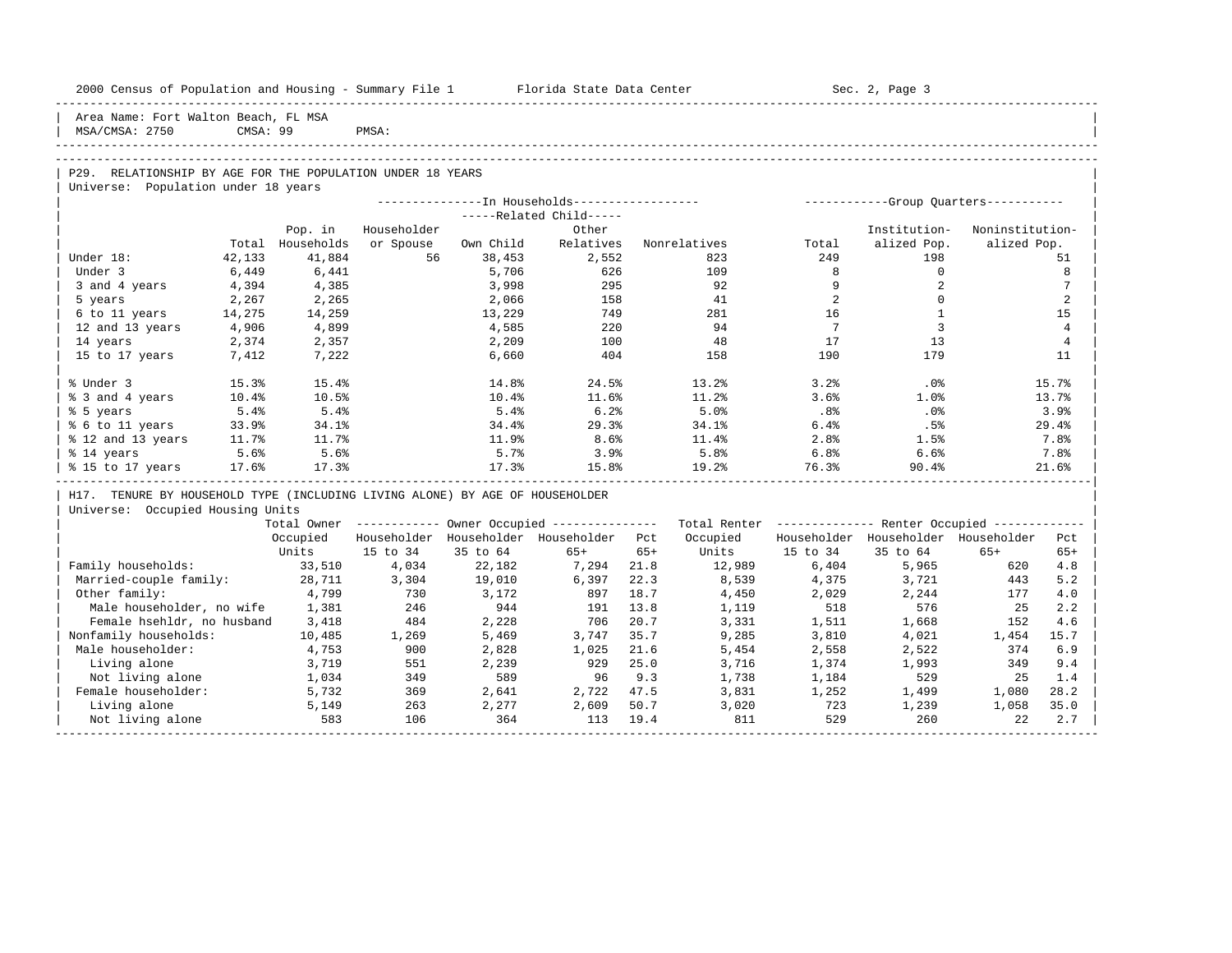----------------------------------------------------------------------------------------------------------------------------------------------------- Area Name: Fort Walton Beach city | MSA/CMSA: 2750 CMSA: 99 PMSA:

| P14. SEX BY AGE FOR THE POPULATION UNDER 20 YEARS       |       |         |                                       |      |         |            | P38. GROUP QUARTERS POPULATION BY SEX BY AGE BY GQ TYPE |                |          |           |          |           |
|---------------------------------------------------------|-------|---------|---------------------------------------|------|---------|------------|---------------------------------------------------------|----------------|----------|-----------|----------|-----------|
| Universe:                                               |       |         | Population Under 20 Years             |      |         |            | Universe: Population in Group Quarters                  |                |          |           |          |           |
|                                                         | Total | Pct.    | Male                                  | Pct. | Female  | Pct.       |                                                         | Total          |          | Male Pct. | Female   | Pct.      |
| Total                                                   | 4,982 |         | 2,531                                 |      | 2,451   |            | Total                                                   | 233            | 106      |           | 127      |           |
| <1 year                                                 | 240   | 4.8     | 124                                   | 4.9  | 116     | 4.7        | Under 18 Years:                                         | 42             |          | 13 18.0   |          | 29 12.3   |
| 1 year                                                  | 204   | 4.1     | 97                                    | 3.8  | 107     | 4.4        | Institutionalized Population:                           | $\mathbf{0}$   | $\Omega$ | .0        | $\Omega$ | $\cdot$ 0 |
| 2 years                                                 | 202   | 4.1     | 85                                    | 3.4  | 117     | 4.8        | Correctional Institutions                               | $\mathbf 0$    | $\Omega$ | .0        | $\Omega$ | $\cdot$ 0 |
| 3 years                                                 | 246   | 4.9     | 124                                   | 4.9  | 122     | 5.0        | Nursing Homes                                           | $\Omega$       | $\Omega$ | $\cdot$ 0 | $\Omega$ | $\cdot$ 0 |
| 4 years                                                 | 207   | 4.2     | 106                                   | 4.2  | 101     | 4.1        | Other Institutions                                      | $\circ$        | $\Omega$ | .0        | $\Omega$ | $\cdot$ 0 |
| 5 years                                                 | 252   | 5.1     | 116                                   | 4.6  | 136     | 5.5        | Non-Institutional Population:                           | 42             |          | 13 18.0   | 29       | 12.3      |
| 6 years                                                 | 244   | 4.9     | 129                                   | 5.1  | 115     | 4.7        | College Dormitories                                     | $\Omega$       | $\Omega$ | $\cdot$ 0 | $\Omega$ | $\cdot$ 0 |
| 7 years                                                 | 223   | 4.5     | 116                                   | 4.6  | 107     | 4.4        | Military Ouarters                                       | $\mathbf{0}$   | $\Omega$ | $\cdot$ 0 | $\Omega$ | $\cdot$ 0 |
| 8 years                                                 | 229   | 4.6     | 112                                   | 4.4  | 117     | 4.8        | Other Noninstitutional GQ                               | 42             | 13       | 18.0      | 29       | 12.3      |
| 9 years                                                 | 266   | 5.3     | 155                                   | 6.1  | 111     | 4.7        | 18 to 64 Years:                                         | 100            | 66       | 42.9      | 34       | 62.3      |
| 10 years                                                | 286   | 5.7     | 143                                   | 5.6  | 143     | 4.4        | Institutionalized Population:                           | 18             | 13       | 7.7       | 5        | 12.3      |
| 11 years                                                | 274   | 5.5     | 138                                   | 5.5  | 136     | 4.8        | Correctional Institutions                               | $\overline{0}$ | $\Omega$ | $\cdot$ 0 | $\Omega$ | .0        |
| 12 years                                                | 283   | 5.7     | 138                                   | 5.5  | 145     | 5.0        | Nursing Homes                                           | 18             | 13       | 7.7       | 5        | 12.3      |
| 13 years                                                | 265   | 5.3     | 137                                   | 5.4  | 128     | 4.1        | Other Institutions                                      | $\mathbf 0$    | $\Omega$ | $\cdot$ 0 | $\Omega$ | $\cdot$ 0 |
| 14 years                                                | 223   | 4.5     | 120                                   | 4.7  | 103     | 5.5        | Non-Institutional Population:                           | 82             | 53       | 35.2      | 29       | 50.0      |
| 15 years                                                | 257   | 5.2     | 142                                   | 5.6  | 115     | 4.7        | College Dormitories                                     | $\mathbf 0$    | $\Omega$ | $\cdot$ 0 | $\Omega$ | $\cdot$ 0 |
| 16 years                                                | 296   | 5.9     | 146                                   | 5.8  | 150     | 4.4        | Military Quarters                                       | 2              | 1        | .9        | 1        | . 9       |
| 17 years                                                | 279   | 5.6     | 137 5.4                               |      | 142     | 4.8        | Other Noninstitutional GO                               | 80             | 52       | 34.3      | 28       | 49.1      |
| 18 years                                                | 250   | 5.0     | 137 5.4                               |      | 113     | 4.7        | 65 Years and Over:                                      | 91             | 27       | 39.1      | 64       | 25.5      |
| 19 years                                                |       | 256 5.1 | 129 5.1                               |      | 127     | 4.4        | Institutionalized Population:                           | 90             | 26       | 38.6      | 64       | 24.5      |
|                                                         |       |         |                                       |      |         |            | Correctional Institutions                               | $\mathbf 0$    | $\Omega$ | $\cdot$ 0 | $\Omega$ | $\cdot$ 0 |
|                                                         |       |         |                                       |      |         |            | Nursing Homes                                           | 90             | 26       | 38.6      | 64       | 24.5      |
| P36. OWN CHILDREN UNDER 18 YEARS BY FAMILY TYPE AND AGE |       |         |                                       |      |         |            | Other Institutions                                      | $\Omega$       | $\Omega$ | .0        | $\Omega$ | $\cdot$ 0 |
|                                                         |       |         | Universe: Own Children Under 18 Years |      |         |            | Non-Institutional Population:                           | $\mathbf{1}$   | 1        | .4        | $\Omega$ | . 9       |
|                                                         |       |         |                                       |      |         |            | College Dormitories                                     | $\mathbf{0}$   | $\Omega$ | .0        | $\Omega$ | $\cdot$ 0 |
|                                                         |       |         | In Married                            |      | Male HH | Female HH  | Military Ouarters                                       | $\Omega$       | $\Omega$ | .0        | $\Omega$ | $\cdot$ 0 |
|                                                         |       |         | Couple                                |      | No Wife | No Husband | Other Noninstitutional GQ                               | $\mathbf{1}$   | 1        | .4        | $\cap$   | .9        |
|                                                         |       |         | Total Families                        |      | Present | Present    |                                                         |                |          |           |          |           |
| Total < 18 Years:                                       |       | 3,870   | 2,470                                 |      | 293     | 1,107      |                                                         |                |          |           |          |           |
| Under 3 Years                                           |       | 526     | 351                                   |      | 46      | 129        |                                                         |                |          |           |          |           |
| 3 and 4 Years                                           |       | 385     | 243                                   |      | 20      | 122        |                                                         |                |          |           |          |           |
| 5 Years                                                 |       | 214     | 134                                   |      | 12      | 68         |                                                         |                |          |           |          |           |
| 6 to 11 Years                                           |       | 1,342   | 857                                   |      | 104     | 381        |                                                         |                |          |           |          |           |
| 12 to 17 Years                                          |       | 1,403   | 885                                   |      | 111     | 407        |                                                         |                |          |           |          |           |
|                                                         |       |         |                                       |      |         |            |                                                         |                |          |           |          |           |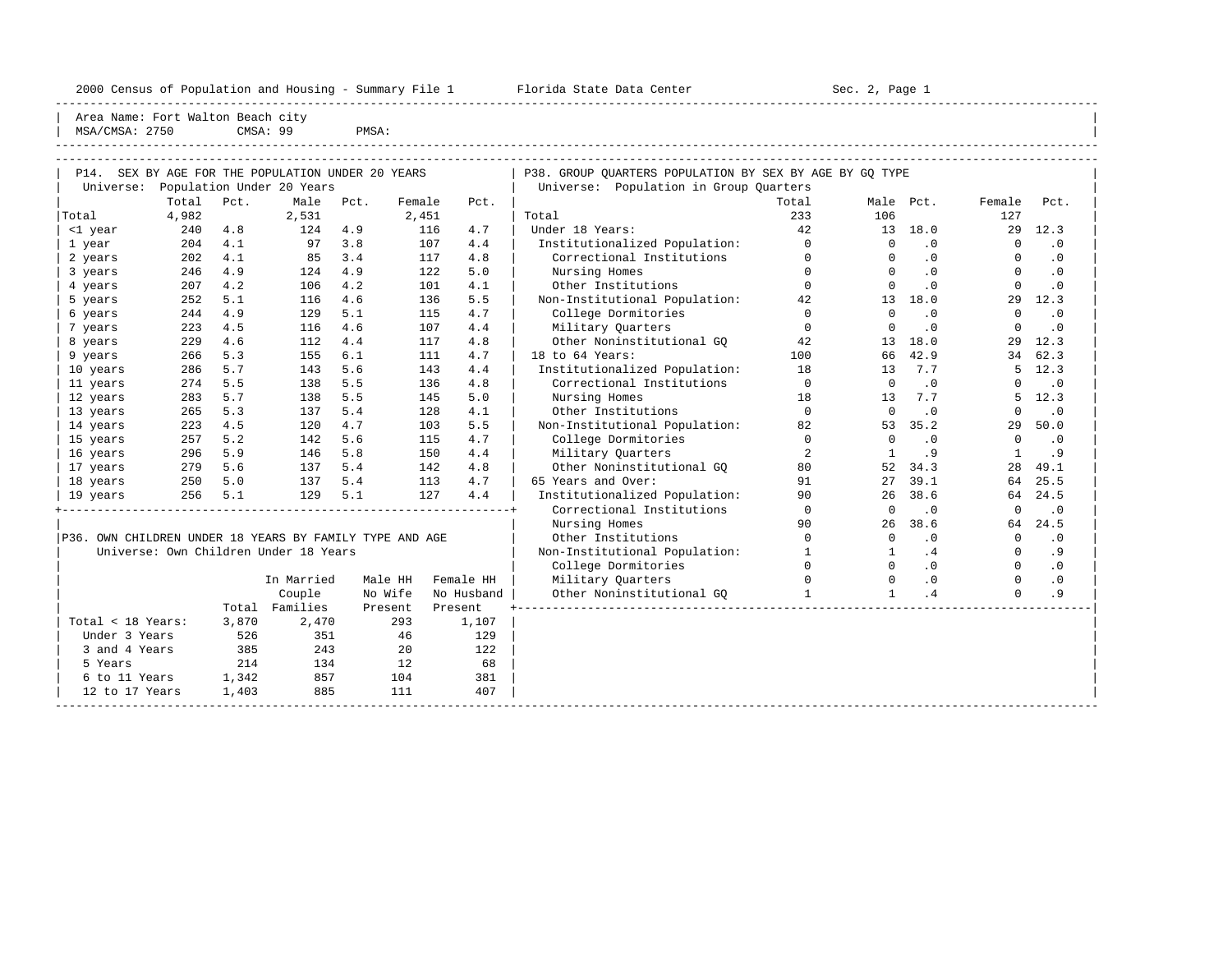| Area Name: Fort Walton Beach city<br>MSA/CMSA: 2750<br>CMSA: 99                                           | PMSA:       |                         |                |              |                                  |                                |                        |          |             |        |
|-----------------------------------------------------------------------------------------------------------|-------------|-------------------------|----------------|--------------|----------------------------------|--------------------------------|------------------------|----------|-------------|--------|
|                                                                                                           |             |                         |                |              |                                  |                                |                        |          |             |        |
| P22/23/24.HOUSEHOLDS BY PRESENCE OF PEOPLE 60(65/75) YEARS AND OVER, HOUSEHOLD SIZE AND<br>HOUSEHOLD TYPE |             |                         |                |              |                                  | P25. HOUSEHOLDS BY PRESENCE OF | <b>NONRELATIVES</b>    |          |             |        |
| Universe: Households                                                                                      |             |                         |                |              |                                  | Universe: Households           |                        |          |             |        |
|                                                                                                           | 60+ Years   | Pct                     | 65+ Years      | Pct          | 75+ Years<br>Pct                 |                                |                        |          |             |        |
| Total:                                                                                                    | 8,460 100.0 |                         |                | 8,460 100.0  | 8,460 100.0                      | Total:                         |                        |          | 8,460       |        |
| Households $w/$ one or more $60/65/75$ :                                                                  | 2,959 35.0  |                         |                | 2,311 27.3   | 989 11.7                         |                                | Households with one or |          |             |        |
| 1-person household                                                                                        | 1,010       |                         | 813            |              | 402                              |                                | more non-relatives     |          | 996         |        |
| 2 or more person household:                                                                               | 1,949       |                         | 1,498          |              | 587                              |                                |                        |          |             |        |
| Family households                                                                                         | 1,873       |                         | 1,449          |              | 573                              |                                | Households with no     |          |             |        |
| Non-family households                                                                                     | 76          |                         | 49             |              | 14                               | non-relatives                  |                        |          | 7,464       |        |
| Households with no people over $60/65/75$ : 5,501 65.0                                                    |             |                         |                | 6,149 72.7   | 7,471 88.3                       |                                |                        |          |             |        |
| 1-person household                                                                                        | 1,400       |                         |                |              | 2,008                            |                                |                        |          |             |        |
| 2 or more person household:                                                                               | 4,101       |                         | 1,597<br>4,552 |              | 5,463                            |                                |                        |          |             |        |
| Family households                                                                                         | 3,546       |                         | 3,970          |              | 4,846                            |                                |                        |          |             |        |
| Non-family households                                                                                     | 555         | 582                     |                |              | 617                              |                                |                        |          |             |        |
| P18/20. HOUSEHOLDS BY AGE OF HOUSEHOLDER BY HOUSEHOLD TYPE                                                |             |                         |                |              | H13/15. TENURE BY HOUSEHOLD SIZE |                                |                        |          |             |        |
| (INCLUDING LIVING ALONE) BY PRESENCE OF OWN CHILDREN                                                      |             |                         |                |              | Universe: Occupied Housing Units |                                |                        |          |             |        |
| Universe: Households                                                                                      |             |                         |                |              |                                  |                                |                        | Pct      |             | Pct    |
|                                                                                                           |             |                         |                |              |                                  |                                | Owner                  | Owner    | Renter      | Renter |
|                                                                                                           | Total       | Householder Householder |                |              |                                  |                                | Total Occupied         | Occ.     | Occupied    | Occ.   |
|                                                                                                           | Households  | 15 to 64 65 and Over    |                |              | Total Occupied Units:            | 8,460                          | 5,419                  | 100.0    | 3,041 100.0 |        |
| Total:                                                                                                    | 8,460       | 6,329                   |                | 2,131        | 1-person household               | 2,410                          | 1,279                  | 23.6     | 1,131       | 37.2   |
| Family households:                                                                                        | 5,419       | 4,140                   |                | 1,279        | 2-Person household               | 3,213                          | 2,313                  | 42.7     | 900         | 29.6   |
| Married couple family:                                                                                    | 4,000       | 2,928                   |                | 1,072        | 3-Person household               | 1,336                          | 868                    | 16.0     | 468         | 15.4   |
| With own children under 18                                                                                | 1,377       | 1,365                   |                | 12           | 4-Person household               | 927                            |                        | 601 11.1 | 326         | 10.7   |
| No own children under 18                                                                                  | 2,623       | 1,563                   |                |              | 5-Person household               |                                | 368 36<br>235          | 4.3      | 133         | 4.4    |
| Other family:                                                                                             |             |                         |                | 1,060<br>207 | 6-Person household               |                                |                        |          | 57          | 1.9    |
|                                                                                                           | 1,419       | 1,212<br>312            |                | 39           | 7+Person household               | 62                             | 144 87 1.6<br>36       | .7       | 26          | .9     |
| Male householder, no wife present:<br>With own children under 18                                          | 351         |                         |                | $\Omega$     |                                  |                                |                        |          |             |        |
| No own children under 18                                                                                  | 183         | 183                     |                |              |                                  |                                |                        |          |             |        |
|                                                                                                           | 168         | 129                     |                | 39           |                                  |                                |                        |          |             |        |
| Female householder, no husband present:                                                                   | 1,068       | 900                     |                | 168          |                                  |                                |                        |          |             |        |
| With own children under 18                                                                                | 638         | 636                     |                | 2            |                                  |                                |                        |          |             |        |
| No own children under 18                                                                                  | 430         | 264                     |                | 166          |                                  |                                |                        |          |             |        |

No own children under 18 430 264 166<br>
on-family households: 631 2,189 852 %Non-family households: 631 2,189 852<br>
Householder living alone 631 408 1,597 813 | Householder living alone 408 1,597 813 | |

-----------------------------------------------------------------------------------------------------------------------------------------------------

Householder not living alone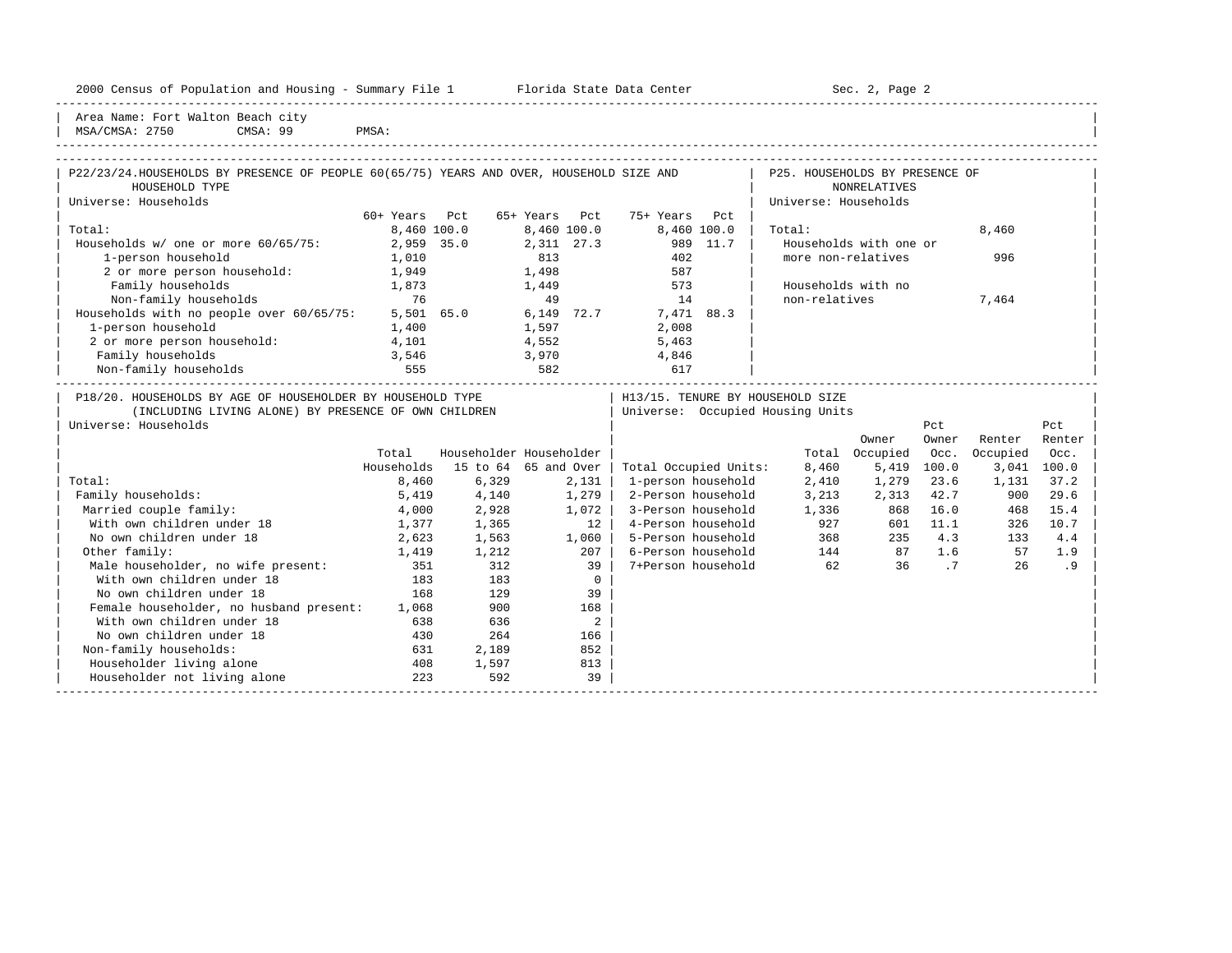| 2000 Census of Population and Housing - Summary File 1 Florida State Data Center                  |          |                  |                |           |                                                       |       |                                                          |                 | Sec. 2, Page 3                        |                 |                 |
|---------------------------------------------------------------------------------------------------|----------|------------------|----------------|-----------|-------------------------------------------------------|-------|----------------------------------------------------------|-----------------|---------------------------------------|-----------------|-----------------|
| Area Name: Fort Walton Beach city<br>MSA/CMSA: 2750                                               | CMSA: 99 |                  | PMSA:          |           |                                                       |       |                                                          |                 |                                       |                 |                 |
|                                                                                                   |          |                  |                |           |                                                       |       |                                                          |                 |                                       |                 |                 |
|                                                                                                   |          |                  |                |           |                                                       |       |                                                          |                 |                                       |                 |                 |
| P29. RELATIONSHIP BY AGE FOR THE POPULATION UNDER 18 YEARS<br>Universe: Population under 18 years |          |                  |                |           |                                                       |       |                                                          |                 |                                       |                 |                 |
|                                                                                                   |          |                  |                |           | ---------------- In Households------------------      |       |                                                          |                 | ------------Group Quarters----------- |                 |                 |
|                                                                                                   |          |                  |                |           | -----Related Child-----                               |       |                                                          |                 |                                       |                 |                 |
|                                                                                                   |          | Pop. in          | Householder    |           | Other                                                 |       |                                                          |                 | Institution-                          | Noninstitution- |                 |
|                                                                                                   |          | Total Households | or Spouse      | Own Child | Relatives                                             |       | Nonrelatives                                             | Total           | alized Pop.                           | alized Pop.     |                 |
| Under 18:                                                                                         | 4,476    | 4,434            | $\overline{4}$ | 3,870     | 431                                                   |       | 129                                                      | 42              | $\Omega$                              |                 | 42              |
| Under 3                                                                                           | 646      | 639              |                | 526       | 89                                                    |       | 24                                                       | $7\overline{ }$ | $\mathbf 0$                           |                 | $7\phantom{.0}$ |
| 3 and 4 years                                                                                     | 453      | 446              |                | 385       | 48                                                    |       | 13                                                       | $7\overline{ }$ | $\Omega$                              |                 | $7\phantom{.0}$ |
| 5 years                                                                                           | 252      | 250              |                | 214       | 28                                                    |       | 8                                                        | $\overline{2}$  | $\Omega$                              |                 | 2               |
| 6 to 11 years                                                                                     | 1,522    | 1,510            |                | 1,342     | 126                                                   |       | 42                                                       | 12              | $\Omega$                              |                 | 12              |
| 12 and 13 years                                                                                   | 548      | 545              |                | 481       | 49                                                    |       | 1.5                                                      | $\overline{3}$  | $\Omega$                              |                 | 3               |
| 14 years                                                                                          | 223      | 220              |                | 211       | 5                                                     |       | $\overline{4}$                                           | 3               | $\Omega$                              |                 | 3               |
| 15 to 17 years                                                                                    | 828      | 820              |                | 711       | 86                                                    |       | 23                                                       | 8               | $\Omega$                              |                 | 8               |
| % Under 3                                                                                         | 14.4%    | 14.4%            |                | 13.6%     | 20.6%                                                 |       | 18.6%                                                    | 16.7%           | $.0\%$                                |                 | 16.7%           |
| % 3 and 4 years                                                                                   | 10.1%    | 10.1%            |                | 9.9%      | 11.1%                                                 |       | 10.1%                                                    | 16.7%           | .0%                                   |                 | 16.7%           |
| % 5 years                                                                                         | 5.6%     | 5.6%             |                | 5.5%      | 6.5%                                                  |       | 6.2%                                                     | 4.8%            | .0%                                   |                 | 4.8%            |
| % 6 to 11 years                                                                                   | 34.0%    | 34.1%            |                | 34.7%     | 29.2%                                                 |       | 32.6%                                                    | 28.6%           | .0%                                   |                 | 28.6%           |
| % 12 and 13 years                                                                                 | 12.3%    | 12.3%            |                | 12.4%     | 11.4%                                                 |       | 11.6%                                                    | 7.1%            | .0%                                   |                 | 7.1%            |
| % 14 years                                                                                        | 5.0%     | 5.0%             |                | 5.5%      | 1.2%                                                  |       | 3.1%                                                     | 7.1%            | $.0\%$                                |                 | 7.1%            |
| % 15 to 17 years                                                                                  | 18.5%    | 18.5%            |                | 18.4%     | 20.0%                                                 |       | 17.8%                                                    | 19.0%           | .0%                                   |                 | 19.0%           |
| H17. TENURE BY HOUSEHOLD TYPE (INCLUDING LIVING ALONE) BY AGE OF HOUSEHOLDER                      |          |                  |                |           |                                                       |       |                                                          |                 |                                       |                 |                 |
| Universe: Occupied Housing Units                                                                  |          |                  |                |           |                                                       |       |                                                          |                 |                                       |                 |                 |
|                                                                                                   |          |                  |                |           | Total Owner ----------- Owner Occupied -------------- |       | Total Renter ------------- Renter Occupied ------------- |                 |                                       |                 |                 |
|                                                                                                   |          | Occupied         |                |           | Householder Householder Householder Pct               |       | Occupied                                                 |                 | Householder Householder Householder   |                 | Pct             |
|                                                                                                   |          | Units            | 15 to 34       | 35 to 64  | $65+$                                                 | $65+$ | Units                                                    | 15 to 34        | 35 to 64                              | $65+$           | $65+$           |
| Family households:                                                                                |          | 3,892            | 313            | 2,389     | 1,190                                                 | 30.6  | 1,527                                                    | 698             | 740                                   | 89              | 5.8             |
| Married-couple family:                                                                            |          | 3,187            | 243            | 1,916     | 1,028                                                 | 32.3  | 813                                                      | 375             | 394                                   | 44              | 5.4             |
| Other family:                                                                                     |          | 705              | 70             | 473       | 162                                                   | 23.0  | 714                                                      | 323             | 346                                   | 45              | 6.3             |
| Male householder, no wife                                                                         |          | 185              | 22             | 131       | 32                                                    | 17.3  | 166                                                      | 80              | 79                                    | $7\overline{ }$ | 4.2             |
| Female hsehldr, no husband                                                                        |          | 520              | 48             | 342       | 130                                                   | 25.0  | 548                                                      | 243             | 267                                   | 38              | 6.9             |
| Nonfamily households:                                                                             |          | 1,527            | 143            | 758       | 626                                                   | 41.0  | 1,514                                                    | 649             | 639                                   | 226             | 14.9            |
| Male householder:                                                                                 |          | 625              | 94             | 368       | 163                                                   | 26.1  | 876                                                      | 402             | 407                                   | 67              | 7.6             |
| Living alone                                                                                      |          | 465              | 53             | 263       | 149                                                   | 32.0  | 628                                                      | 235             | 330                                   | 63              | 10.0            |
| Not living alone                                                                                  |          | 160              | 41             | 105       | 14                                                    | 8.8   | 248                                                      | 167             | 77                                    | $\overline{4}$  | 1.6             |
| Female householder:                                                                               |          | 902              | 49             | 390       | 463                                                   | 51.3  | 638                                                      | 247             | 232                                   | 159             | 24.9            |
| Living alone                                                                                      |          | 814              | 35             | 333       | 446                                                   | 54.8  | 503                                                      | 155             | 193                                   | 155             | 30.8            |
| Not living alone                                                                                  |          | 88               | 14             | 57        | 17                                                    | 19.3  | 135                                                      | 92              | 39                                    | $\overline{4}$  | 3.0             |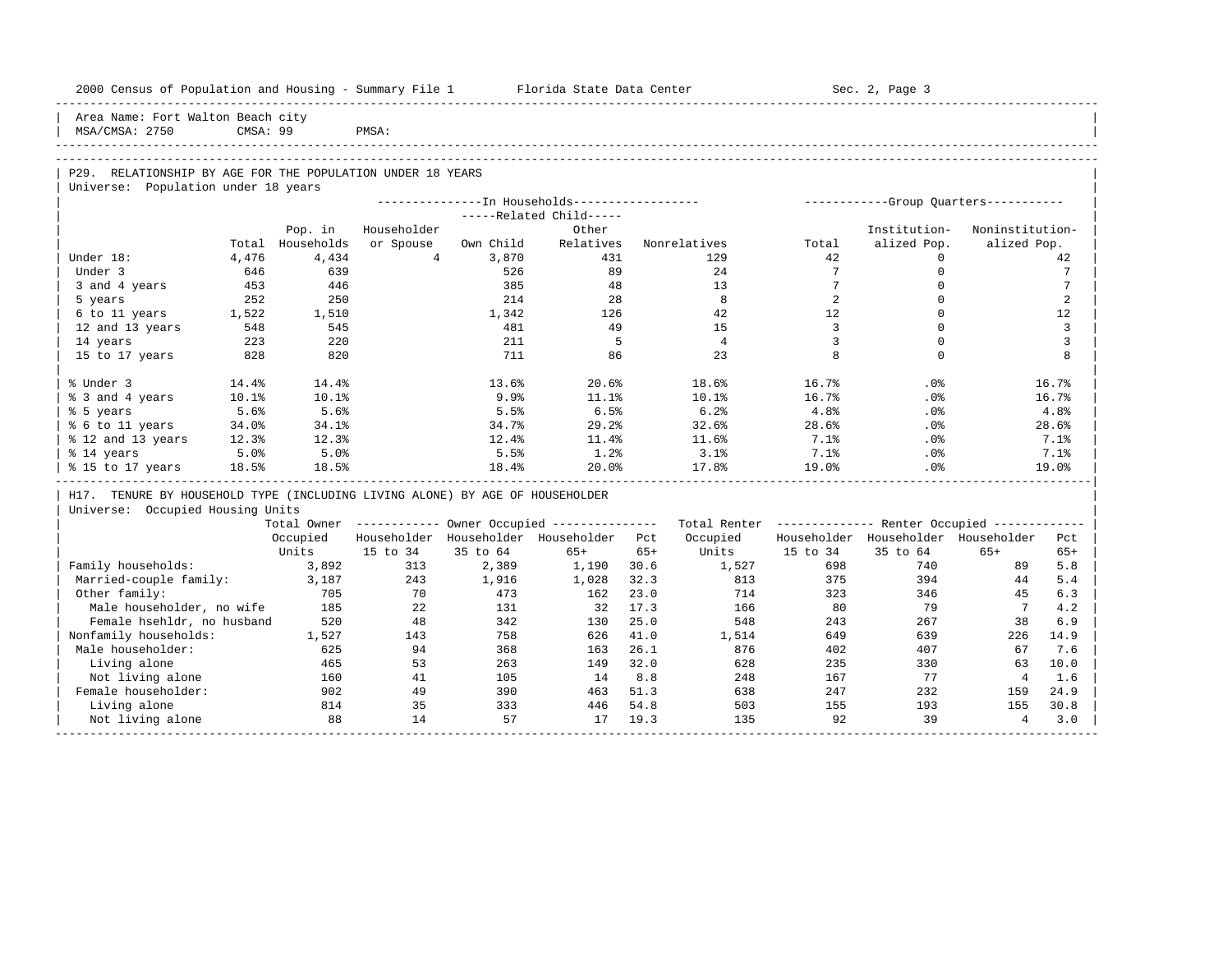|                                                   |                 |      |                           |       |                 |      | 2000 Census of Population and Housing - Summary File 1 Florida State Data Center |                | Sec. 2, Page 1 |           |                |           |
|---------------------------------------------------|-----------------|------|---------------------------|-------|-----------------|------|----------------------------------------------------------------------------------|----------------|----------------|-----------|----------------|-----------|
| Area Name: Gainesville, FL MSA<br>MSA/CMSA: 2900  |                 |      | CMSA: 99                  | PMSA: |                 |      |                                                                                  |                |                |           |                |           |
| P14. SEX BY AGE FOR THE POPULATION UNDER 20 YEARS |                 |      |                           |       |                 |      | P38. GROUP OUARTERS POPULATION BY SEX BY AGE BY GO TYPE                          |                |                |           |                |           |
| Universe:                                         |                 |      | Population Under 20 Years |       |                 |      | Universe: Population in Group Quarters                                           |                |                |           |                |           |
|                                                   | Total           | Pct. | Male                      | Pct.  | Female          | Pct. |                                                                                  | Total          |                | Male Pct. | Female         | Pct.      |
| Total<br><1 year                                  | 58,541<br>2,286 | 3.9  | 29,135<br>1,140 3.9       |       | 29,406<br>1,146 | 3.9  | Total<br>Under 18 Years:                                                         | 12,848<br>292  | 6,506<br>173   | 2.3       | 6,342<br>119   | 2.7       |
| 1 year                                            | 2,255           | 3.9  | 1,201                     | 4.1   | 1,054           | 3.6  | Institutionalized Population:                                                    | 95             | 65             | .7        | 30             | 1.0       |
| 2 years                                           | 2,221           | 3.8  | 1,097                     | 3.8   | 1,124           | 3.8  | Correctional Institutions                                                        | 10             | 9              | $\cdot$ 1 |                | $\cdot$ 1 |
| 3 years                                           | 2,228           | 3.8  | 1,143                     | 3.9   | 1,085           | 3.7  | Nursing Homes                                                                    | $\overline{0}$ | $\mathbf 0$    | .0        | $\Omega$       | $\cdot$ 0 |
| 4 years                                           | 2,171           | 3.7  | 1,105                     | 3.8   | 1,066           | 3.6  | Other Institutions                                                               | 85             | 56             | .7        | 2.9            | . 9       |
| 5 years                                           | 2,283           | 3.9  | 1,217                     | 4.2   | 1,066           | 3.6  | Non-Institutional Population: 197                                                |                | 108            | 1.5       | 89             | 1.7       |
| 6 years                                           | 2,345           | 4.0  | 1,206                     | 4.1   | 1,139           | 3.9  | College Dormitories                                                              | 138            | 82             | 1.1       | 56             | 1.3       |
| 7 years                                           | 2,396           | 4.1  | 1,237                     | 4.2   | 1,159           | 3.9  | Military Ouarters                                                                | $\overline{0}$ | $\Omega$       | $\cdot$ 0 | $\mathbf{0}$   | $\cdot$ 0 |
| 8 years                                           | 2,501           | 4.3  | 1,284                     | 4.4   | 1,217           | 4.1  | Other Noninstitutional GO                                                        | 59             | 26             | .5        | 33             | $\cdot$ 4 |
| 9 years                                           | 2,564           | 4.4  | 1,337                     | 4.6   | 1,227           | 3.9  | 18 to 64 Years:                                                                  | 11,195         | 5,922          | 87.1      | 5,273          | 91.0      |
| 10 years                                          | 2,650           | 4.5  | 1,350                     | 4.6   | 1,300           | 3.6  | Institutionalized Population:                                                    | 1,799          | 1,619          | 14.0      | 180            | 24.9      |
| 11 years                                          | 2,578           | 4.4  | 1,319                     | 4.5   | 1,259           | 3.8  | Correctional Institutions 1,487                                                  |                | 1,379 11.6     |           | 108            | 21.2      |
| 12 years                                          | 2,584           | 4.4  | 1,253                     | 4.3   | 1,331           | 3.7  | Nursing Homes                                                                    | 29             | 23             | $\cdot$ 2 | 6              | $\cdot$ 4 |
| 13 years                                          | 2,571           | 4.4  | 1,300                     | 4.5   | 1,271           | 3.6  | Other Institutions                                                               | 283            | 217            | 2.2       | 66             | 3.3       |
| 14 years                                          | 2,554           | 4.4  | 1,311                     | 4.5   | 1,243           | 3.6  | Non-Institutional Population:                                                    | 9,396          | 4,303          | 73.1      | 5,093          | 66.1      |
| 15 years                                          | 2,584           | 4.4  | 1,308                     | 4.5   | 1,276           | 3.9  | College Dormitories                                                              | 8,366          | 3,712          | 65.1      | 4,654          | 57.1      |
| 16 years                                          | 2,501           | 4.3  | 1,283                     | 4.4   | 1,218           | 3.9  | Military Ouarters                                                                | $\overline{0}$ | $\Omega$       | $\cdot$ 0 | $\Omega$       | $\cdot$ 0 |
| 17 years                                          | 2,666           | 4.6  | 1,383                     | 4.7   | 1,283           | 4.1  | Other Noninstitutional GO                                                        | 1,030          | 591            | 8.0       | 439            | 9.1       |
| 18 years                                          | 5,558           | 9.5  | 2,433                     | 8.4   | 3,125           | 3.9  | 65 Years and Over:                                                               | 1,361          | 411            | 10.6      | 950            | 6.3       |
| 19 years                                          | $9,045$ 15.5    |      | 4,228 14.5                |       | 4,817           | 3.6  | Institutionalized Population:                                                    | 563            | 171            | 4.4       | 392            | 2.6       |
|                                                   |                 |      |                           |       |                 |      | Correctional Institutions                                                        | $\overline{9}$ | $\overline{7}$ | $\cdot$ 1 | $\overline{2}$ | . 1       |
|                                                   |                 |      |                           |       |                 |      | Nursing Homes                                                                    | 509            | 151            | 4.0       | 358            | 2.3       |

-----------------------------------------------------------------------------------------------------------------------------------------------------

|P36. OWN CHILDREN UNDER 18 YEARS BY FAMILY TYPE AND AGE | Other Institutions 45 13 .4 32 .2 |  $\vert$  Universe: Own Children Under 18 Years  $\vert$  Non-Institutional Population:  $\,$  798  $\,$  240  $\,$  6.2  $\,$  558  $\,$  3.7  $\,$   $\vert$ 

|                   |        |            |         |            | College Dormitories       |     |     |           |     | $\cdot$ 0 |  |
|-------------------|--------|------------|---------|------------|---------------------------|-----|-----|-----------|-----|-----------|--|
|                   |        | In Married | Male HH | Female HH  | Military Quarters         |     |     | $\cdot$ 0 |     | $\cdot$ 0 |  |
|                   |        | Couple     | No Wife | No Husband | Other Noninstitutional GO | 796 | 240 | 6.2       | 556 | 3.7       |  |
|                   | Total  | Families   | Present | Present    |                           |     |     |           |     |           |  |
| Total < 18 Years: | 39,206 | 25,646     | 1,956   | 11,604     |                           |     |     |           |     |           |  |
| Under 3 Years     | 5,968  | 4,149      | 303     | 1,516      |                           |     |     |           |     |           |  |
| 3 and 4 Years     | 3,990  | 2,630      | 191     | 1,169      |                           |     |     |           |     |           |  |
| 5 Years           | 2,065  | 1,349      | 95      | 621        |                           |     |     |           |     |           |  |
| 6 to 11 Years     | 13,606 | 8,715      | 658     | 4,233      |                           |     |     |           |     |           |  |
| 12 to 17 Years    | 13,577 | 8,803      | 709     | 4,065      |                           |     |     |           |     |           |  |
|                   |        |            |         |            |                           |     |     |           |     |           |  |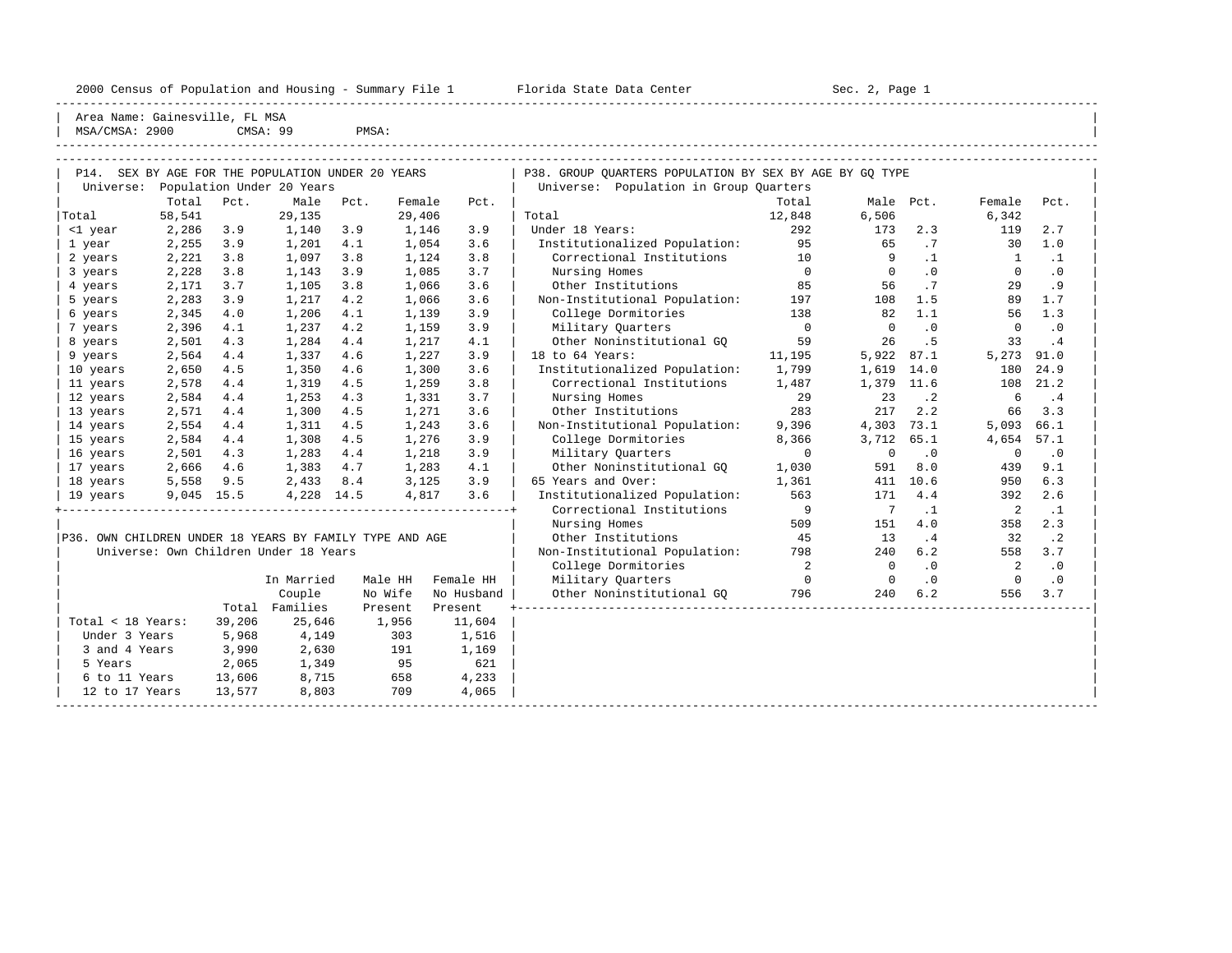|  |  |  |  | 2000 Census of Population and Housing - Summary File 1 |  |  |  |  |  |  |
|--|--|--|--|--------------------------------------------------------|--|--|--|--|--|--|
|--|--|--|--|--------------------------------------------------------|--|--|--|--|--|--|

Plorida State Data Center - Sec. 2, Page 2

-----------------------------------------------------------------------------------------------------------------------------------------------------

| Area Name: Gainesville, FL MSA | | MSA/CMSA: 2900 CMSA: 99 PMSA:

| P22/23/24. HOUSEHOLDS BY PRESENCE OF PEOPLE 60(65/75) YEARS AND OVER, HOUSEHOLD SIZE AND                                                   |               |        |                         |                                                                        | P25. HOUSEHOLDS BY PRESENCE OF |                        |              |              |               |
|--------------------------------------------------------------------------------------------------------------------------------------------|---------------|--------|-------------------------|------------------------------------------------------------------------|--------------------------------|------------------------|--------------|--------------|---------------|
| HOUSEHOLD TYPE                                                                                                                             |               |        |                         |                                                                        |                                | <b>NONRELATIVES</b>    |              |              |               |
| Universe: Households                                                                                                                       |               |        |                         |                                                                        | Universe: Households           |                        |              |              |               |
|                                                                                                                                            | 60+ Years Pct |        | 65+ Years Pct           | 75+ Years<br>Pct                                                       |                                |                        |              |              |               |
| Total:                                                                                                                                     | 87,509 100.0  |        | 87,509 100.0            | 87,509 100.0                                                           | Total:                         |                        |              | 87,509       |               |
| Households w/ one or more 60/65/75: 19,005 21.7                                                                                            |               |        | 14,700 16.8             | 7,396 8.5                                                              |                                | Households with one or |              |              |               |
| 1-person household                                                                                                                         | 6,872         |        | 5,633<br>9,067          | 3,145                                                                  |                                | more non-relatives     |              | 17,481       |               |
| 2 or more person household: 12,133                                                                                                         |               |        |                         | 4,251                                                                  |                                |                        |              |              |               |
| Family households                                                                                                                          | 11,545        |        |                         | 8,653 4,077                                                            |                                | Households with no     |              |              |               |
| 588<br>Non-family households                                                                                                               |               |        |                         | 414 174                                                                | non-relatives                  |                        |              | 70,028       |               |
| Households with no people over 60/65/75: 68,504 78.3 72,809 83.2                                                                           |               |        |                         | 80,113 91.5                                                            |                                |                        |              |              |               |
| 1-person household                                                                                                                         | 18,585        | 19,824 |                         | 22,312                                                                 |                                |                        |              |              |               |
| 2 or more person household: 49,919                                                                                                         |               |        | 52,985                  | 57,801                                                                 |                                |                        |              |              |               |
|                                                                                                                                            |               |        | 39,166                  | 43,742                                                                 |                                |                        |              |              |               |
|                                                                                                                                            |               | 13,819 |                         | 14,059                                                                 |                                |                        |              |              |               |
| P18/20. HOUSEHOLDS BY AGE OF HOUSEHOLDER BY HOUSEHOLD TYPE<br>(INCLUDING LIVING ALONE) BY PRESENCE OF OWN CHILDREN<br>Universe: Households |               |        |                         | H13/15. TENURE BY HOUSEHOLD SIZE<br>  Universe: Occupied Housing Units |                                | Owner                  | Pct<br>Owner | Renter       | Pct<br>Renter |
|                                                                                                                                            | Total         |        | Householder Householder |                                                                        |                                | Total Occupied         | Occ.         | Occupied     | Occ.          |
|                                                                                                                                            | Households    |        | 15 to 64 65 and Over    | Total Occupied Units:                                                  | 87,509                         | 48,085                 | 100.0        | 39,424 100.0 |               |
| Total:                                                                                                                                     | 87,509        | 74,414 |                         | 1-person household                                                     | 25,457                         | 10,938                 | 22.7         | 14,519       | 36.8          |
| Family households:                                                                                                                         | 47,819        | 40,692 | 13,095<br>  7,127       | 2-Person household                                                     | 31,089                         | 18,112                 | 37.7         | 12,977       | 32.9          |
| Married couple family:                                                                                                                     | 33,967        | 28,337 | 5,630                   | 3-Person household                                                     | 14,902                         | 8,356 17.4             |              | 6,546        | 16.6          |
| With own children under 18                                                                                                                 | 14,272        | 14,199 | 73                      | 4-Person household                                                     | 10,514                         | 6,845 14.2             |              | 3,669        | 9.3           |
| No own children under 18                                                                                                                   | 19,695        | 14,138 | $5,557$                 | 5-Person household 3,718 2,606 5.4 1,112                               |                                |                        |              |              | 2.8           |
| Other family:                                                                                                                              | 13,852        | 12,355 | 1,497                   | 6-Person household 1,173 801 1.7                                       |                                |                        |              | 372          | .9            |
| Male householder, no wife present: 3,084                                                                                                   |               | 2,831  | 253                     | 7+Person household                                                     | 656                            |                        | 427 .9       | 229          | .6            |
| With own children under 18                                                                                                                 | 1,300         | 1,290  | 10                      |                                                                        |                                |                        |              |              |               |
| No own children under 18                                                                                                                   | 1,784         | 1,541  | 243                     |                                                                        |                                |                        |              |              |               |
| Female householder, no husband present: 10,768                                                                                             |               | 9,524  | 1,244                   |                                                                        |                                |                        |              |              |               |
| With own children under 18                                                                                                                 | 6,509         | 6,500  | 9                       |                                                                        |                                |                        |              |              |               |
| No own children under 18                                                                                                                   | 4,259         | 3,024  | 1,235                   |                                                                        |                                |                        |              |              |               |
| Non-family households:                                                                                                                     | 14,233        | 33,722 | 5,968                   |                                                                        |                                |                        |              |              |               |
| Householder living alone<br>7,566                                                                                                          |               | 19,824 | 5,633                   |                                                                        |                                |                        |              |              |               |
| Householder not living alone                                                                                                               | 6,667         | 13,898 | 335                     |                                                                        |                                |                        |              |              |               |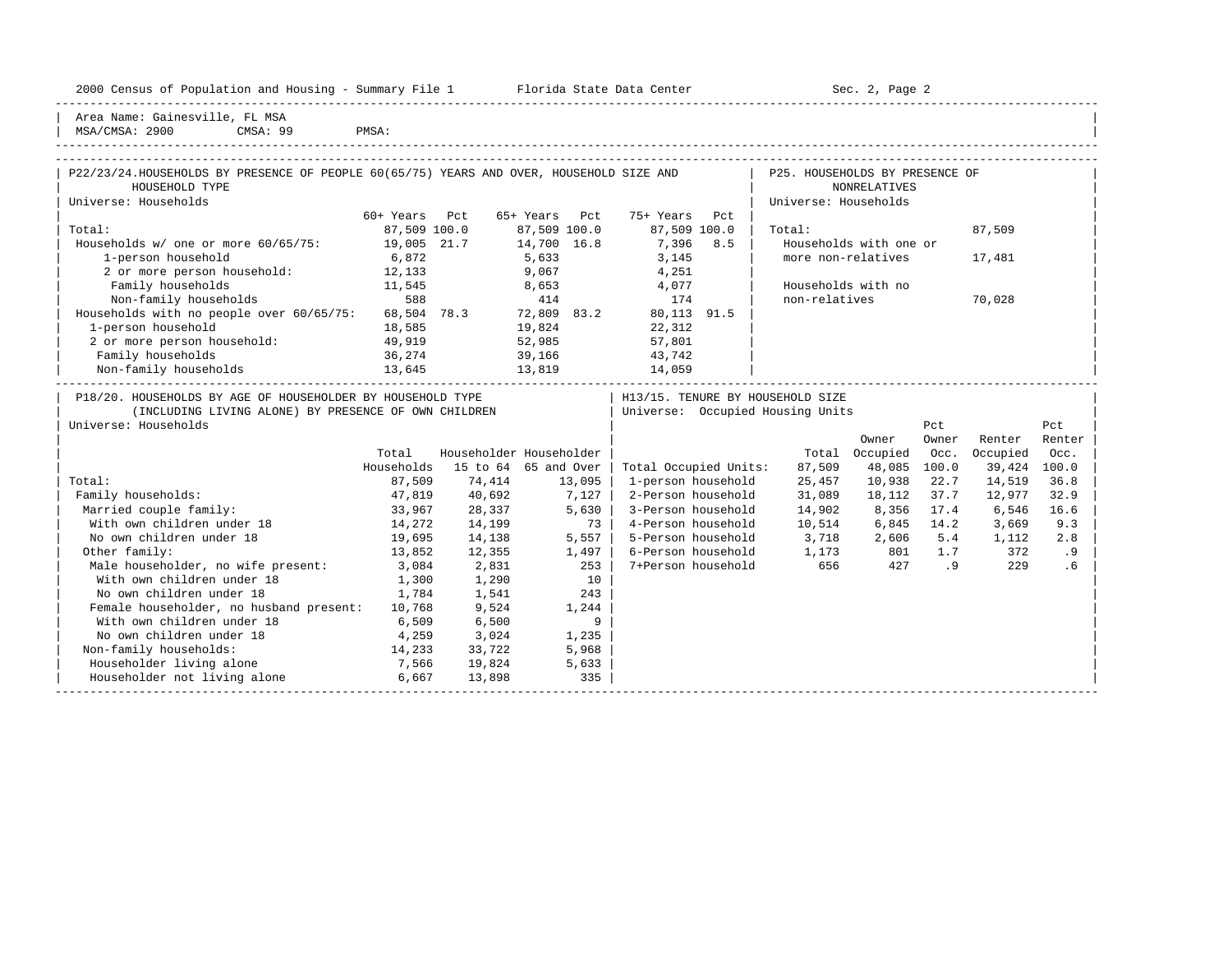| 2000 Census of Population and Housing - Summary File 1 Florida State Data Center |          |            |             |              |                                                        |              |              |          | Sec. 2, Page 3                                          |                 |                 |
|----------------------------------------------------------------------------------|----------|------------|-------------|--------------|--------------------------------------------------------|--------------|--------------|----------|---------------------------------------------------------|-----------------|-----------------|
| Area Name: Gainesville, FL MSA<br>MSA/CMSA: 2900                                 | CMSA: 99 |            | PMSA:       |              |                                                        |              |              |          |                                                         |                 |                 |
|                                                                                  |          |            |             |              |                                                        |              |              |          |                                                         |                 |                 |
| P29. RELATIONSHIP BY AGE FOR THE POPULATION UNDER 18 YEARS                       |          |            |             |              |                                                        |              |              |          |                                                         |                 |                 |
| Universe: Population under 18 years                                              |          |            |             |              |                                                        |              |              |          |                                                         |                 |                 |
|                                                                                  |          |            |             |              | ---------------In Households------------------         |              |              |          | ------------Group Quarters-----------                   |                 |                 |
|                                                                                  |          |            |             |              | -----Related Child-----                                |              |              |          |                                                         |                 |                 |
|                                                                                  |          | Pop. in    | Householder |              | Other                                                  |              |              |          | Institution-                                            | Noninstitution- |                 |
|                                                                                  | Total    | Households | or Spouse   | Own Child    | Relatives                                              |              | Nonrelatives | Total    | alized Pop.                                             | alized Pop.     |                 |
| Under 18:                                                                        | 43,938   | 43,646     | 89          | 39,206       | 3,469                                                  |              | 882          | 292      | 95                                                      |                 | 197             |
| Under 3                                                                          | 6,762    | 6,753      |             | 5,968        | 680                                                    |              | 105          | 9        | $\mathbf 0$                                             |                 | 9               |
| 3 and 4 years                                                                    | 4,399    | 4,397      |             | 3,990        | 340                                                    |              | 67           | 2        | $\mathbf 0$                                             |                 | 2               |
| 5 years                                                                          | 2,283    | 2,283      |             | 2,065        | 182                                                    |              | 36           | $\Omega$ | $\Omega$                                                |                 | $\Omega$        |
| 6 to 11 years                                                                    | 15,034   | 15,024     |             | 13,606       | 1,144                                                  |              | 274          | 10       | $\mathbf{0}$                                            |                 | 10              |
| 12 and 13 years                                                                  | 5,155    | 5,115      |             | 4,647        | 383                                                    |              | 85           | 40       | 30                                                      |                 | 10              |
| 14 years                                                                         | 2,554    | 2,534      |             | 2,327        | 167                                                    |              | 40           | 2.0      | 13                                                      |                 | $7\overline{ }$ |
| 15 to 17 years                                                                   | 7,662    | 7,451      |             | 6,603        | 573                                                    |              | 275          | 211      | 52                                                      |                 | 159             |
| % Under 3                                                                        | 15.4%    | 15.5%      |             | 15.2%        | 19.6%                                                  |              | 11.9%        | 3.1%     | .0%                                                     |                 | 4.6%            |
| % 3 and 4 years                                                                  | 10.0%    | 10.1%      |             | 10.2%        | 9.8%                                                   |              | 7.6%         | .7%      | .0%                                                     |                 | 1.0%            |
| % 5 years                                                                        | 5.2%     | 5.2%       |             | 5.3%         | 5.2%                                                   |              | 4.1%         | $.0\,$   | .0%                                                     |                 | .0%             |
| % 6 to 11 years                                                                  | 34.3%    | 34.5%      |             | 34.7%        | 33.0%                                                  |              | 31.1%        | 3.4%     | $.0\%$                                                  |                 | 5.1%            |
| % 12 and 13 years                                                                | 11.8%    | 11.7%      |             | 11.9%        | 11.0%                                                  |              | 9.6%         | 13.7%    | 31.6%                                                   |                 | 5.1%            |
| % 14 years                                                                       | 5.8%     | 5.8%       |             | 5.9%         | 4.8%                                                   |              | 4.5%         | 6.8%     | 13.7%                                                   |                 | 3.6%            |
| % 15 to 17 years                                                                 | 17.5%    | 17.1%      |             | 16.8%        | 16.5%                                                  |              | 31.2%        | 72.3%    | 54.7%                                                   |                 | 80.7%           |
| H17. TENURE BY HOUSEHOLD TYPE (INCLUDING LIVING ALONE) BY AGE OF HOUSEHOLDER     |          |            |             |              |                                                        |              |              |          |                                                         |                 |                 |
| Universe: Occupied Housing Units                                                 |          |            |             |              |                                                        |              |              |          |                                                         |                 |                 |
|                                                                                  |          |            |             |              | Total Owner ------------ Owner Occupied -------------- |              |              |          | Total Renter ------------- Renter Occupied ------------ |                 |                 |
|                                                                                  |          | Occupied   | Householder |              | Householder Householder Pct                            |              | Occupied     |          | Householder Householder Householder                     |                 | Pct             |
|                                                                                  |          | Units      | 15 to 34    | 35 to 64     | $65+$                                                  | $65+$        | Units        | 15 to 34 | 35 to 64                                                | $65+$           | $65+$           |
| Family households:                                                               |          | 34,279     | 4,813       | 22,916       | 6,550                                                  | 19.1         | 13,540       | 7,310    | 5,653                                                   | 577             | 4.3             |
| Married-couple family:                                                           |          | 27,392     | 3,597       | 18,500       | 5,295                                                  | 19.3         | 6,575        | 3,444    | 2,796                                                   | 335             | 5.1             |
| Other family:                                                                    |          | 6,887      | 1,216       | 4,416        | 1,255                                                  | 18.2         | 6,965        | 3,866    | 2,857                                                   | 242             | 3.5             |
| Male householder, no wife                                                        |          | 1,532      | 435         | 896          | 201                                                    | 13.1         | 1,552        | 950      | 550                                                     | 52              | 3.4             |
| Female hsehldr, no husband                                                       |          | 5,355      | 781         | 3,520        | 1,054                                                  | 19.7         | 5,413        | 2,916    | 2,307                                                   | 190             | 3.5             |
| Nonfamily households:                                                            |          | 13,806     | 2,462       | 7,059        | 4,285                                                  | 31.0         | 25,884       | 18,864   | 5,337                                                   | 1,683           | 6.5             |
| Male householder:                                                                |          | 5,793      | 1,435       | 3,303        | 1,055                                                  | 18.2         | 13,552       | 10,028   | 3,036                                                   | 488             | 3.6             |
| Living alone                                                                     |          | 4,260      | 709         | 2,612        | 939                                                    | 22.0         | 7,519        | 4,522    | 2,553                                                   | 444             | 5.9             |
| Not living alone                                                                 |          | 1,533      | 726         | 691          | 116                                                    | 7.6          | 6,033        | 5,506    | 483                                                     | 44              | .7              |
| Female householder:                                                              |          | 8,013      | 1,027       | 3,756        | 3,230                                                  | 40.3         | 12,332       | 8,836    | 2,301                                                   | 1,195           | 9.7             |
| Living alone                                                                     |          | 6,678      | 507<br>520  | 3,084<br>672 | 3,087<br>143                                           | 46.2<br>10.7 | 7,000        | 3,832    | 2,005                                                   | 1,163           | 16.6            |
| Not living alone                                                                 |          | 1,335      |             |              |                                                        |              | 5,332        | 5,004    | 296                                                     | 32              | .6              |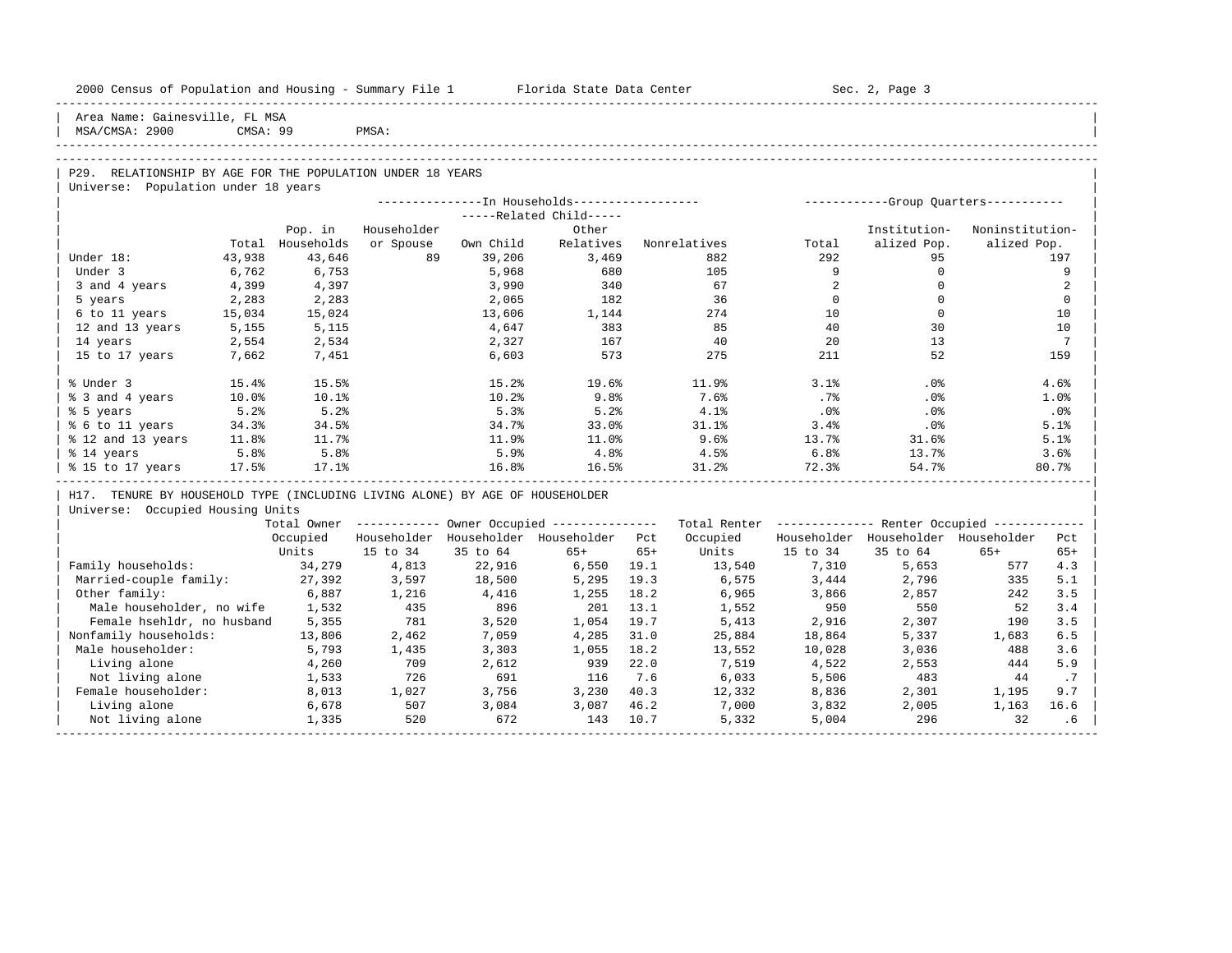----------------------------------------------------------------------------------------------------------------------------------------------------- Area Name: Gainesville city | MSA/CMSA: 2900 CMSA: 99 PMSA:

----------------------------------------------------------------------------------------------------------------------------------------------------- -----------------------------------------------------------------------------------------------------------------------------------------------------

| P14.                                                    |            |        | SEX BY AGE FOR THE POPULATION UNDER 20 YEARS |      |         |            |     | P38. GROUP QUARTERS POPULATION BY SEX BY AGE BY GQ TYPE                                                                                                                                                                                                                                             |                |                          |           |                |           |
|---------------------------------------------------------|------------|--------|----------------------------------------------|------|---------|------------|-----|-----------------------------------------------------------------------------------------------------------------------------------------------------------------------------------------------------------------------------------------------------------------------------------------------------|----------------|--------------------------|-----------|----------------|-----------|
| Universe:                                               |            |        | Population Under 20 Years                    |      |         |            |     | Universe: Population in Group Quarters                                                                                                                                                                                                                                                              |                |                          |           |                |           |
|                                                         | Total      | Pct.   | Male                                         | Pct. | Female  | Pct.       |     |                                                                                                                                                                                                                                                                                                     | Total          | Male Pct.                |           | Female         | Pct.      |
| Total                                                   | 26,282     |        | 12,797                                       |      | 13,485  |            |     | Total                                                                                                                                                                                                                                                                                               | 11,507         | 5,927                    |           | 5,580          |           |
| <1 year                                                 | 913        | 3.5    | 440                                          | 3.4  |         | 3.5<br>473 |     | Under 18 Years:                                                                                                                                                                                                                                                                                     | 285            | 172                      | 2.5       | 113            | 2.9       |
| 1 year                                                  | 906        | 3.4    | 472                                          | 3.7  |         | 3.2<br>434 |     | Institutionalized Population:                                                                                                                                                                                                                                                                       | 95             | 65                       | .8        | 30             | 1.1       |
| 2 years                                                 | 870        | 3.3    | 431                                          | 3.4  |         | 439<br>3.3 |     | Correctional Institutions                                                                                                                                                                                                                                                                           | 10             | 9                        | $\cdot$ 1 | $\overline{1}$ | $\cdot$ 2 |
| 3 years                                                 | 817        | 3.1    | 406                                          | 3.2  |         | 411<br>3.0 |     | Nursing Homes                                                                                                                                                                                                                                                                                       | $\overline{0}$ | $\overline{0}$           | $\cdot$ 0 | $\Omega$       | $\cdot$ 0 |
| 4 years                                                 | 851        | 3.2    | 408                                          | 3.2  |         | 3.3<br>443 |     | Other Institutions                                                                                                                                                                                                                                                                                  | 85             | 56                       | .7        | 29             | .9        |
| 5 years                                                 | 855        | 3.3    | 445                                          | 3.5  |         | 3.0<br>410 |     | Non-Institutional Population: 190                                                                                                                                                                                                                                                                   |                | 107                      | 1.7       | 83             | 1.8       |
| 6 years                                                 | 886        | 3.4    | 467                                          | 3.6  |         | 3.1<br>419 |     | College Dormitories                                                                                                                                                                                                                                                                                 | 138            | 82                       | 1.2       | 56             | 1.4       |
| 7 years                                                 | 933        | 3.5    | 464                                          | 3.6  |         | 3.5<br>469 |     | Military Quarters                                                                                                                                                                                                                                                                                   | $\overline{0}$ | $\overline{\phantom{0}}$ | $\cdot$ 0 | $\circ$        | $\cdot$ 0 |
| 8 years                                                 | 949        | 3.6    | 482                                          | 3.8  |         | 467<br>3.5 |     | Other Noninstitutional GO                                                                                                                                                                                                                                                                           | 52             | 25                       | . 5       | 27             | .4        |
| 9 years                                                 | 985        | 3.7    | 515                                          | 4.0  |         | 3.5<br>470 |     | 18 to 64 Years:                                                                                                                                                                                                                                                                                     | 10,715         | 5,586                    | 93.1      | 5,129          | 94.2      |
| 10 years                                                | 1,015      | 3.9    | 538                                          | 4.2  |         | 3.2<br>477 |     | Institutionalized Population: 1,504                                                                                                                                                                                                                                                                 |                | 1,388                    | 13.1      | 116            | 23.4      |
| 11 years                                                | 950        | 3.6    | 506                                          | 4.0  |         | 444<br>3.3 |     | Correctional Institutions 1,428                                                                                                                                                                                                                                                                     |                | 1,330 12.4               |           | 98             | 22.4      |
| 12 years                                                | 1,011      | 3.8    | 498                                          | 3.9  |         | 513<br>3.0 |     | Nursing Homes                                                                                                                                                                                                                                                                                       | 15             | 14                       | $\cdot$ 1 | $\mathbf{1}$   | $\cdot$ 2 |
| 13 years                                                | 959        | 3.6    | 468                                          | 3.7  |         | 491<br>3.3 |     | Other Institutions                                                                                                                                                                                                                                                                                  | 61             | 44                       | .5        | 17             | .7        |
| 14 years                                                | 965        | 3.7    | 498                                          | 3.9  |         | 3.0<br>467 |     | Non-Institutional Population:                                                                                                                                                                                                                                                                       | 9,211          | 4,198                    | 80.0      | 5,013          | 70.8      |
| 15 years                                                | 998        | 3.8    | 514                                          | 4.0  |         | 3.1<br>484 |     | College Dormitories                                                                                                                                                                                                                                                                                 | 8,363          | 3,712                    | 72.7      | 4,651          | 62.6      |
| 16 years                                                | 991        | 3.8    | 497                                          | 3.9  |         | 3.5<br>494 |     | Military Ouarters                                                                                                                                                                                                                                                                                   | $\overline{0}$ | $\mathbf 0$              | .0        | $\mathbf 0$    | $\cdot$ 0 |
| 17 years                                                | 1,096      | 4.2    | 546                                          | 4.3  |         | 550<br>3.5 |     | Other Noninstitutional GQ                                                                                                                                                                                                                                                                           | 848            | 486                      | 7.4       | 362            | 8.2       |
| 18 years                                                | 3,480 13.2 |        | 1,450 11.3                                   |      | 2,030   | 3.5        |     | 65 Years and Over:                                                                                                                                                                                                                                                                                  | 507            | 169                      | 4.4       | 338            | 2.9       |
| 19 years                                                | 5,852 22.3 |        | 2,752 21.5                                   |      | 3,100   | 3.2        |     | Institutionalized Population:                                                                                                                                                                                                                                                                       | 390            | 124                      | 3.4       | 266            | 2.1       |
|                                                         |            |        |                                              |      |         |            |     | Correctional Institutions                                                                                                                                                                                                                                                                           | $\overline{9}$ | $7\phantom{0}7$          | $\cdot$ 1 | $\overline{a}$ | $\cdot$ 1 |
|                                                         |            |        |                                              |      |         |            |     | Nursing Homes                                                                                                                                                                                                                                                                                       | 371            | 112                      | 3.2       | 259            | 1.9       |
| P36. OWN CHILDREN UNDER 18 YEARS BY FAMILY TYPE AND AGE |            |        |                                              |      |         |            |     | Other Institutions                                                                                                                                                                                                                                                                                  | 10             | $5^{\circ}$              | $\cdot$ 1 | $-5$           | $\cdot$ 1 |
|                                                         |            |        | Universe: Own Children Under 18 Years        |      |         |            |     | Non-Institutional Population: 117                                                                                                                                                                                                                                                                   |                | 45                       | 1.0       | 72             | .8        |
|                                                         |            |        |                                              |      |         |            |     | College Dormitories                                                                                                                                                                                                                                                                                 | 2              | $\overline{0}$           | .0        | $\overline{2}$ | .0        |
|                                                         |            |        | In Married                                   |      | Male HH | Female HH  |     | Military Quarters<br>$\sim$ 000 $\sim$ 000 $\sim$ 000 $\sim$ 000 $\sim$ 000 $\sim$ 000 $\sim$ 000 $\sim$ 000 $\sim$ 000 $\sim$ 000 $\sim$ 000 $\sim$ 000 $\sim$ 000 $\sim$ 000 $\sim$ 000 $\sim$ 000 $\sim$ 000 $\sim$ 000 $\sim$ 000 $\sim$ 000 $\sim$ 000 $\sim$ 000 $\sim$ 000 $\sim$ 000 $\sim$ |                | $\sim$ 0                 | $\cdot$ 0 | $\Omega$       | .0        |
|                                                         |            |        | Couple                                       |      | No Wife | No Husband |     | Other Noninstitutional GO 115                                                                                                                                                                                                                                                                       |                | 45                       | 1.0       | 70             | .8        |
|                                                         |            |        | Total Families                               |      | Present | Present    |     |                                                                                                                                                                                                                                                                                                     |                |                          |           |                |           |
| Total < 18 Years:                                       |            | 14,849 | 8,571                                        |      | 733     | 5,545      |     |                                                                                                                                                                                                                                                                                                     |                |                          |           |                |           |
| Under 3 Years                                           |            | 2,374  | 1,476                                        |      | 100     |            | 798 |                                                                                                                                                                                                                                                                                                     |                |                          |           |                |           |
| 3 and 4 Years                                           |            | 1,502  | 879                                          |      | 62      |            | 561 |                                                                                                                                                                                                                                                                                                     |                |                          |           |                |           |
| 5 Years                                                 |            | 778    | 439                                          |      | 37      | 302        |     |                                                                                                                                                                                                                                                                                                     |                |                          |           |                |           |
| 6 to 11 Years                                           |            | 5,140  | 2,881                                        |      | 255     | 2,004      |     |                                                                                                                                                                                                                                                                                                     |                |                          |           |                |           |
| 12 to 17 Years                                          |            | 5,055  | 2,896                                        |      | 279     | 1,880      |     |                                                                                                                                                                                                                                                                                                     |                |                          |           |                |           |
|                                                         |            |        |                                              |      |         |            |     |                                                                                                                                                                                                                                                                                                     |                |                          |           |                |           |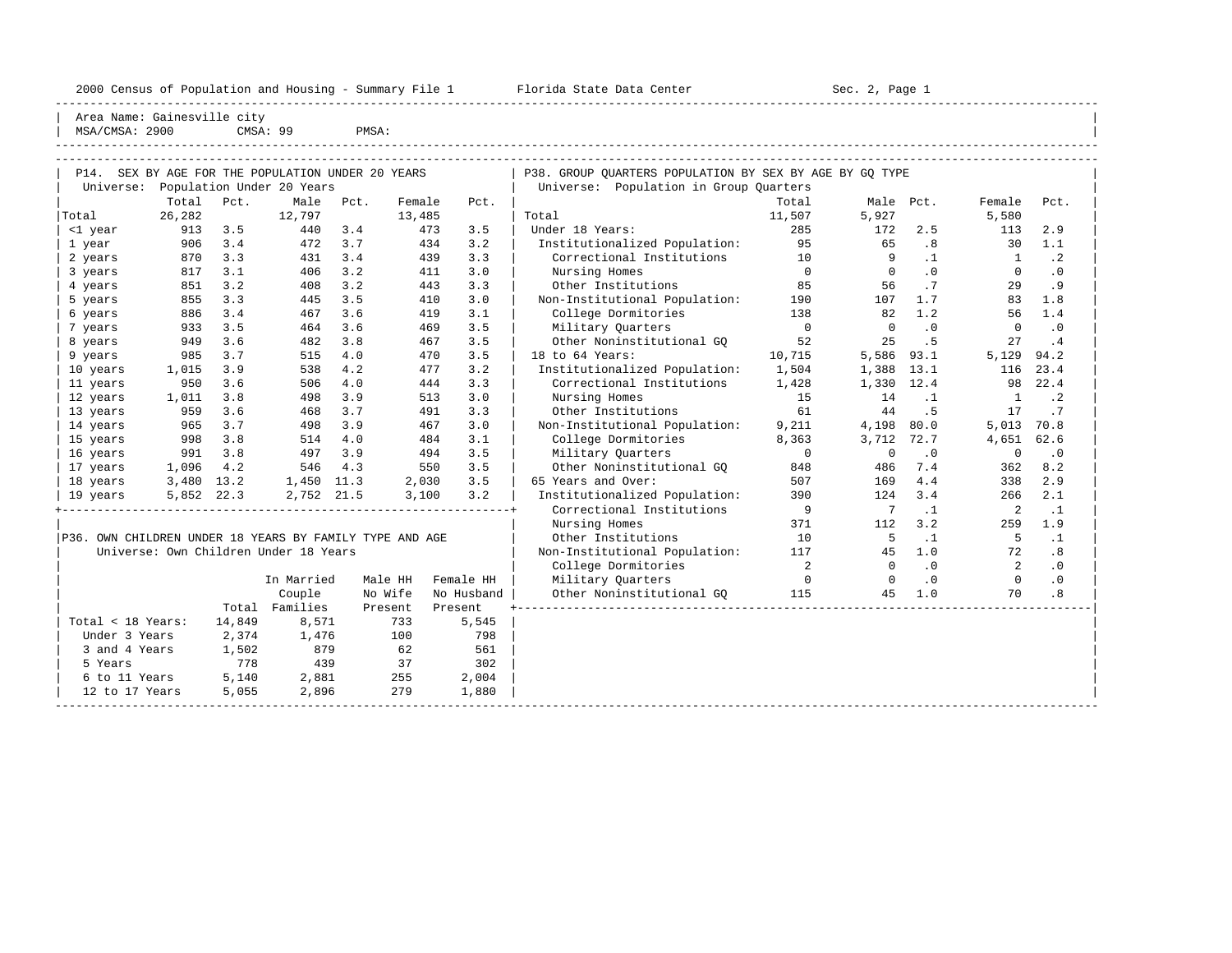| $- -$<br>2000<br>and<br>$\sim$<br>ensus!<br>וומחי<br>dousing<br>Summa<br>$- - - -$<br>م ا | ----<br>------<br>cente:<br>origa<br>.31.71.7<br>1.771.7 | $S_{\Omega}$<br>Page |
|-------------------------------------------------------------------------------------------|----------------------------------------------------------|----------------------|
|                                                                                           |                                                          |                      |

2000 Florida State Data Center - Sec. 2, Page 2

| Area Name: Gainesville city | | MSA/CMSA: 2900 CMSA: 99 PMSA:

| PMSA: |  |  |
|-------|--|--|

| P22/23/24. HOUSEHOLDS BY PRESENCE OF PEOPLE 60(65/75) YEARS AND OVER, HOUSEHOLD SIZE AND<br>HOUSEHOLD TYPE |              |      |              |     |              |      | P25. HOUSEHOLDS BY PRESENCE OF<br><b>NONRELATIVES</b> |        |  |
|------------------------------------------------------------------------------------------------------------|--------------|------|--------------|-----|--------------|------|-------------------------------------------------------|--------|--|
| Universe: Households                                                                                       |              |      |              |     |              |      | Universe: Households                                  |        |  |
|                                                                                                            | 60+ Years    | Pct  | 65+ Years    | Pct | 75+ Years    | Pct  |                                                       |        |  |
| Total:                                                                                                     | 37,279 100.0 |      | 37,279 100.0 |     | 37,279 100.0 |      | Total:                                                | 37,279 |  |
| Households w/ one or more 60/65/75:                                                                        | 8,316 22.3   |      | 6,711 18.0   |     | 3,671        | 9.8  | Households with one or                                |        |  |
| 1-person household                                                                                         | 3,504        |      | 2,945        |     | 1,765        |      | more non-relatives                                    | 8,126  |  |
| 2 or more person household:                                                                                | 4,812        |      | 3,766        |     | 1,906        |      |                                                       |        |  |
| Family households                                                                                          | 4,579        |      | 3,594        |     | 1,824        |      | Households with no                                    |        |  |
| Non-family households                                                                                      | 233          |      | 172          |     | 82           |      | non-relatives                                         | 29,153 |  |
| Households with no people over 60/65/75:                                                                   | 28,963       | 77.7 | 30,568 82.0  |     | 33,608       | 90.2 |                                                       |        |  |
| 1-person household                                                                                         | 8,653        |      | 9,212        |     | 10,392       |      |                                                       |        |  |
| 2 or more person household:                                                                                | 20,310       |      | 21,356       |     | 23,216       |      |                                                       |        |  |
| Family households                                                                                          | 13,764       |      | 14,749       |     | 16,519       |      |                                                       |        |  |
| Non-family households                                                                                      | 6,546        |      | 6,607        |     | 6,697        |      |                                                       |        |  |

| P18/20. HOUSEHOLDS BY AGE OF HOUSEHOLDER BY HOUSEHOLD TYPE |            |          |                         | H13/15. TENURE BY HOUSEHOLD SIZE |        |          |       |          |        |
|------------------------------------------------------------|------------|----------|-------------------------|----------------------------------|--------|----------|-------|----------|--------|
| (INCLUDING LIVING ALONE) BY PRESENCE OF OWN CHILDREN       |            |          |                         | Universe: Occupied Housing Units |        |          |       |          |        |
| Universe: Households                                       |            |          |                         |                                  |        |          | Pct   |          | Pct    |
|                                                            |            |          |                         |                                  |        | Owner    | Owner | Renter   | Renter |
|                                                            | Total      |          | Householder Householder |                                  | Total  | Occupied | Occ.  | Occupied | Occ.   |
|                                                            | Households | 15 to 64 | 65 and Over             | Total Occupied Units:            | 37,279 | 17,791   | 100.0 | 19,488   | 100.0  |
| Total:                                                     | 37,279     | 31,170   | 6,109                   | 1-person household               | 12,157 | 4,768    | 26.8  | 7,389    | 37.9   |
| Family households:                                         | 18,343     | 15,319   | 3,024                   | 2-Person household               | 12,939 | 6,611    | 37.2  | 6,328    | 32.5   |
| Married couple family:                                     | 12,098     | 9,773    | 2,325                   | 3-Person household               | 6,229  | 3,010    | 16.9  | 3,219    | 16.5   |
| With own children under 18                                 | 4,823      | 4,791    | 32                      | 4-Person household               | 3,795  | 2,136    | 12.0  | 1,659    | 8.5    |
| No own children under 18                                   | 7,275      | 4,982    | 2,293                   | 5-Person household               | 1,434  | 854      | 4.8   | 580      | 3.0    |
| Other family:                                              | 6,245      | 5,546    | 699                     | 6-Person household               | 443    | 261      | 1.5   | 182      | . 9    |
| Male householder, no wife present:                         | 1,273      | 1,173    | 100                     | 7+Person household               | 282    | 151      | . 8   | 131      |        |
| With own children under 18                                 | 489        | 482      |                         |                                  |        |          |       |          |        |
| No own children under 18                                   | 784        | 691      | 93                      |                                  |        |          |       |          |        |
| Female householder, no husband present:                    | 4,972      | 4,373    | 599                     |                                  |        |          |       |          |        |
| With own children under 18                                 | 3,003      | 3,002    |                         |                                  |        |          |       |          |        |
| No own children under 18                                   | 1,969      | 1,371    | 598                     |                                  |        |          |       |          |        |
| Non-family households:                                     | 6,779      | 15,851   | 3,085                   |                                  |        |          |       |          |        |
| Householder living alone                                   | 3,695      | 9,212    | 2,945                   |                                  |        |          |       |          |        |
| Householder not living alone                               | 3,084      | 6,639    | 140                     |                                  |        |          |       |          |        |
|                                                            |            |          |                         |                                  |        |          |       |          |        |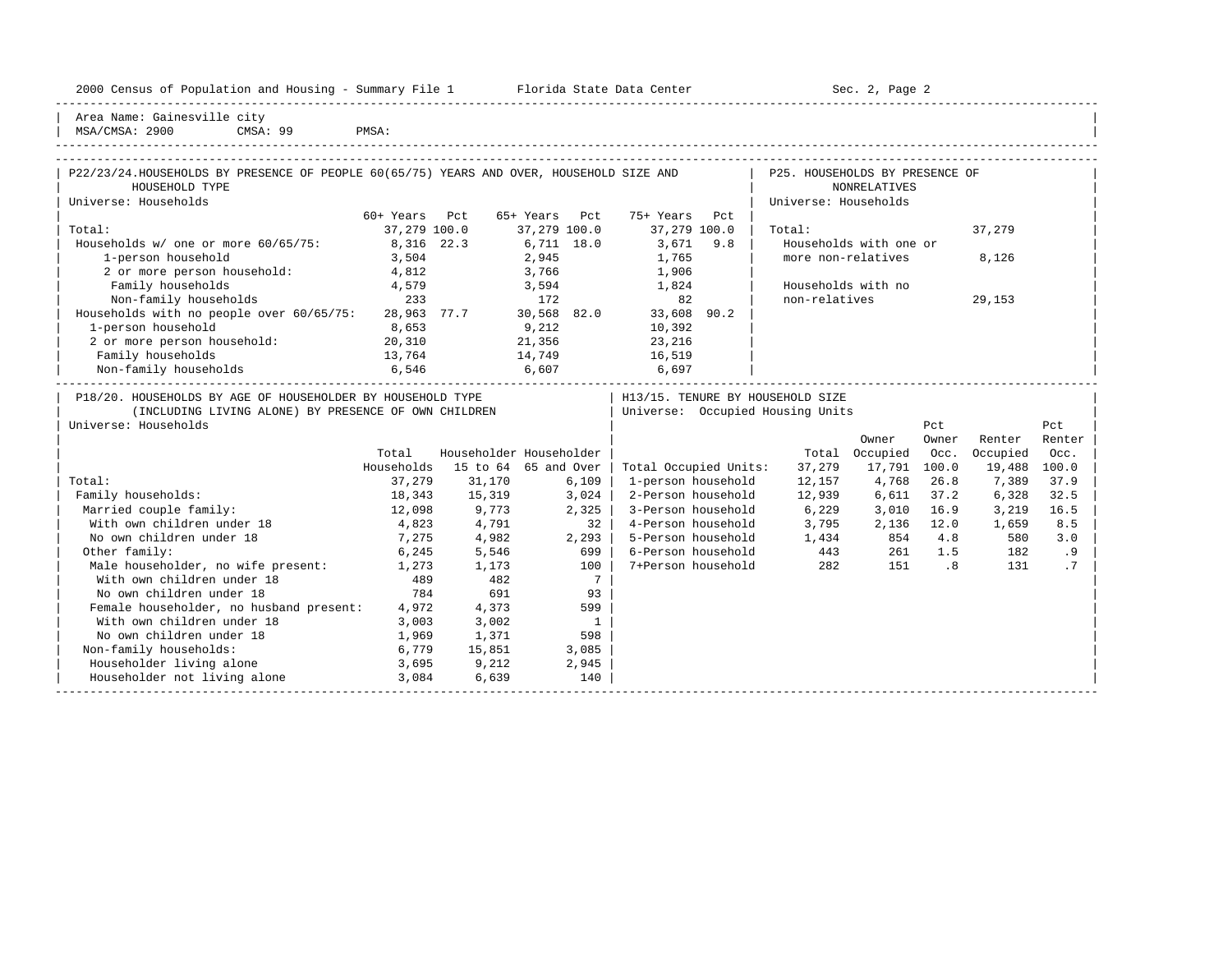| 2000 Census of Population and Housing - Summary File 1 Florida State Data Center |          |                |             |              |                                                       |              |                                                         |                | Sec. 2, Page 3                        |                 |                 |
|----------------------------------------------------------------------------------|----------|----------------|-------------|--------------|-------------------------------------------------------|--------------|---------------------------------------------------------|----------------|---------------------------------------|-----------------|-----------------|
| Area Name: Gainesville city<br>MSA/CMSA: 2900                                    | CMSA: 99 |                | PMSA:       |              |                                                       |              |                                                         |                |                                       |                 |                 |
|                                                                                  |          |                |             |              |                                                       |              |                                                         |                |                                       |                 |                 |
| P29. RELATIONSHIP BY AGE FOR THE POPULATION UNDER 18 YEARS                       |          |                |             |              |                                                       |              |                                                         |                |                                       |                 |                 |
| Universe: Population under 18 years                                              |          |                |             |              | --------------- In Households-----------------        |              |                                                         |                | ------------Group Ouarters----------- |                 |                 |
|                                                                                  |          |                |             |              | -----Related Child-----                               |              |                                                         |                |                                       |                 |                 |
|                                                                                  |          | Pop. in        | Householder |              | Other                                                 |              |                                                         |                | Institution-                          | Noninstitution- |                 |
|                                                                                  | Total    | Households     | or Spouse   | Own Child    | Relatives                                             |              | Nonrelatives                                            | Total          | alized Pop.                           | alized Pop.     |                 |
| Under 18:                                                                        | 16,950   | 16,665         | 36          | 14,849       | 1,436                                                 |              | 344                                                     | 285            | 95                                    |                 | 190             |
| Under 3                                                                          | 2,689    | 2,680          |             | 2,374        | 268                                                   |              | 38                                                      | 9              | $\Omega$                              |                 | 9               |
| 3 and 4 years                                                                    | 1,668    | 1,666          |             | 1,502        | 137                                                   |              | 27                                                      | 2              | $\Omega$                              |                 | 2               |
| 5 years                                                                          | 855      | 855            |             | 778          | 65                                                    |              | 12                                                      | $\Omega$       | $\Omega$                              |                 | $\mathbf 0$     |
| 6 to 11 years                                                                    | 5,718    | 5,713          |             | 5,140        | 471                                                   |              | 102                                                     | 5              | $\Omega$                              |                 | 5               |
| 12 and 13 years                                                                  | 1,970    | 1,930          |             | 1,721        | 174                                                   |              | 35                                                      | 40             | 30                                    |                 | 10              |
| 14 years                                                                         | 965      | 945            |             | 855          | 72                                                    |              | 18                                                      | 20             | 13                                    |                 | $7\overline{ }$ |
| 15 to 17 years                                                                   | 3,049    | 2,840          |             | 2,479        | 249                                                   |              | 112                                                     | 209            | 52                                    |                 | 157             |
| % Under 3                                                                        | 15.9%    | 16.1%          |             | 16.0%        | 18.7%                                                 |              | 11.0%                                                   | 3.2%           | .0%                                   |                 | 4.7%            |
| % 3 and 4 years                                                                  | 9.9%     | 10.0%          |             | 10.1%        | 9.5%                                                  |              | 7.8%                                                    | $.7\%$         | $.0\%$                                |                 | 1.1%            |
| % 5 years                                                                        | 5.1%     | 5.1%           |             | 5.2%         | 4.5%                                                  |              | 3.5%                                                    | $.0\%$         | $.0\%$                                |                 | .0%             |
| % 6 to 11 years                                                                  | 33.8%    | 34.4%          |             | 34.6%        | 32.8%                                                 |              | 29.7%                                                   | $1.8\%$        | $.0\%$                                |                 | 2.6%            |
| % 12 and 13 years                                                                | 11.6%    | 11.6%          |             | 11.6%        | 12.1%                                                 |              | 10.2%                                                   | 14.0%          | 31.6%                                 |                 | 5.3%            |
| % 14 years                                                                       | 5.7%     | 5.7%           |             | 5.8%         | 5.0%                                                  |              | 5.2%                                                    | $7.0\%$        | 13.7%                                 |                 | 3.7%            |
| % 15 to 17 years                                                                 | 18.0%    | 17.1%          |             | 16.7%        | 17.3%                                                 |              | 32.6%                                                   | 73.3%          | 54.7%                                 |                 | 82.6%           |
| H17. TENURE BY HOUSEHOLD TYPE (INCLUDING LIVING ALONE) BY AGE OF HOUSEHOLDER     |          |                |             |              |                                                       |              |                                                         |                |                                       |                 |                 |
| Universe: Occupied Housing Units                                                 |          |                |             |              |                                                       |              |                                                         |                |                                       |                 |                 |
|                                                                                  |          |                |             |              | Total Owner ----------- Owner Occupied -------------- |              | Total Renter ------------- Renter Occupied ------------ |                |                                       |                 |                 |
|                                                                                  |          | Occupied       |             |              | Householder Householder Householder Pct               |              | Occupied                                                |                | Householder Householder Householder   |                 | Pct             |
|                                                                                  |          | Units          | 15 to 34    | 35 to 64     | $65+$                                                 | $65+$        | Units                                                   | 15 to 34       | 35 to 64                              | $65+$           | $65+$           |
| Family households:                                                               |          | 11,887         | 1,629       | 7,537        | 2,721                                                 | 22.9         | 6,456                                                   | 3,545          | 2,608                                 | 303             | 4.7             |
| Married-couple family:                                                           |          | 9,112          | 1,140       | 5,812        | 2,160                                                 | 23.7         | 2,986                                                   | 1,626          | 1,195                                 | 165             | 5.5             |
| Other family:                                                                    |          | 2,775<br>534   | 489         | 1,725        | 561                                                   | 20.2<br>13.9 | 3,470<br>739                                            | 1,919<br>450   | 1,413                                 | 138             | 4.0             |
| Male householder, no wife                                                        |          |                | 164         | 296          | 74                                                    |              |                                                         |                | 263                                   | 26              | 3.5             |
| Female hsehldr, no husband                                                       |          | 2,241          | 325         | 1,429        | 487                                                   | 21.7         | 2,731                                                   | 1,469          | 1,150                                 | 112             | 4.1             |
| Nonfamily households:<br>Male householder:                                       |          | 5,904          | 1,052       | 2,797        | 2,055<br>450                                          | 34.8<br>19.9 | 13,032                                                  | 9,352          | 2,650                                 | 1,030<br>283    | 7.9<br>4.1      |
| Living alone                                                                     |          | 2,266<br>1,685 | 613<br>290  | 1,203<br>979 | 416                                                   | 24.7         | 6,898<br>3,784                                          | 5,092<br>2,239 | 1,523<br>1,284                        | 261             | 6.9             |
| Not living alone                                                                 |          | 581            | 323         | 224          | 34                                                    | 5.9          | 3,114                                                   | 2,853          | 239                                   | 22              | .7              |
| Female householder:                                                              |          | 3,638          | 439         | 1,594        | 1,605 44.1                                            |              | 6,134                                                   | 4,260          | 1,127                                 | 747             | 12.2            |
| Living alone                                                                     |          | 3,083          | 217         | 1,324        | 1,542                                                 | 50.0         | 3,605                                                   | 1,892          | 987                                   | 726             | 20.1            |
| Not living alone                                                                 |          | 555            | 222         | 270          | 63                                                    | 11.4         | 2,529                                                   | 2,368          | 140                                   | 21              | .8              |
|                                                                                  |          |                |             |              |                                                       |              |                                                         |                |                                       |                 |                 |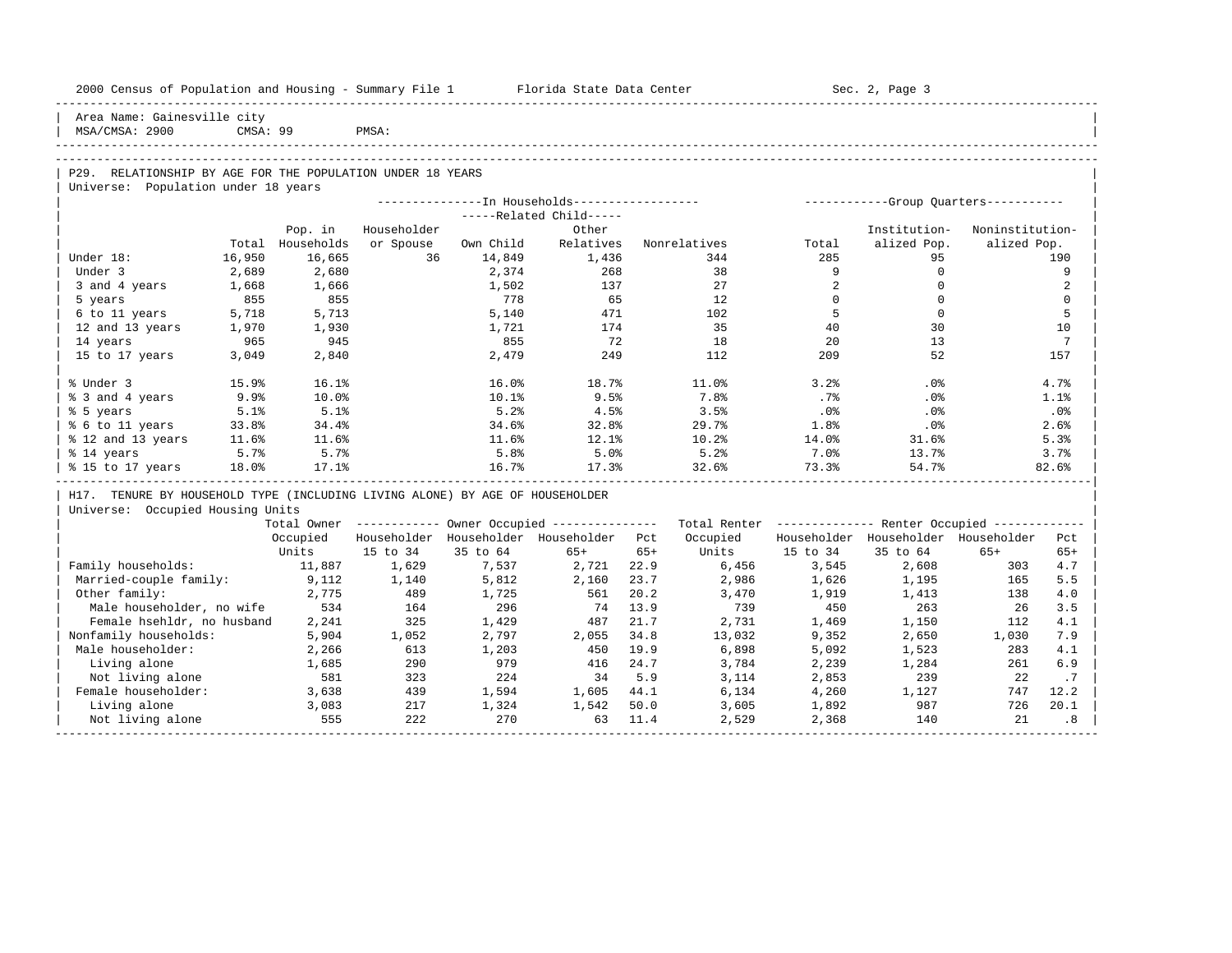2000 Census of Population and Housing - Summary File 1 Florida State Data Center Sec. 2, Page 1

-----------------------------------------------------------------------------------------------------------------------------------------------------

| MSA/CMSA: 3600 | Area Name: Jacksonville, FL MSA              |      | CMSA: 99                  | PMSA: |         |      |                                                         |                |          |                |                |           |
|----------------|----------------------------------------------|------|---------------------------|-------|---------|------|---------------------------------------------------------|----------------|----------|----------------|----------------|-----------|
| P14.           | SEX BY AGE FOR THE POPULATION UNDER 20 YEARS |      |                           |       |         |      | P38. GROUP OUARTERS POPULATION BY SEX BY AGE BY GO TYPE |                |          |                |                |           |
| Universe:      |                                              |      | Population Under 20 Years |       |         |      | Universe: Population in Group Ouarters                  |                |          |                |                |           |
|                | Total                                        | Pct. | Male                      | Pct.  | Female  | Pct. |                                                         | Total          | Male     | Pct.           | Female         | Pct.      |
| Total          | 316,711                                      |      | 161,470                   |       | 155,241 |      | Total                                                   | 20,122         | 11,774   |                | 8,348          |           |
| <1 year        | 15,240                                       | 4.8  | 7,617                     | 4.7   | 7,623   | 4.9  | Under 18 Years:                                         | 467            | 327      | 2.3            | 140            | 2.8       |
| 1 year         | 15,156                                       | 4.8  | 7.872                     | 4.9   | 7,284   | 4.7  | Institutionalized Population:                           | 196            | 166      | 1.0            | 30             | 1.4       |
| 2 years        | 14,852                                       | 4.7  | 7,562                     | 4.7   | 7,290   | 4.7  | Correctional Institutions                               | 53             | 53       | $\cdot$ 3      | $\Omega$       | . 5       |
| 3 years        | 15,118                                       | 4.8  | 7,681                     | 4.8   | 7,437   | 4.8  | Nursing Homes                                           | $\Omega$       | $\Omega$ | $\Omega$       | $\Omega$       | $\cdot$ 0 |
| 4 years        | 15,281                                       | 4.8  | 7.741                     | 4.8   | 7,540   | 4.9  | Other Institutions                                      | 143            | 113      | .7             | 30             | 1.0       |
| 5 years        | 15,311                                       | 4.8  | 7,943                     | 4.9   | 7,368   | 4.7  | Non-Institutional Population:                           | 271            | 161      | 1.3            | 110            | 1.4       |
| 6 years        | 15,622                                       | 4.9  | 7,905                     | 4.9   | 7.717   | 5.0  | College Dormitories                                     | 43             | 22       | $\cdot$ 2      | 21             | $\cdot$ 2 |
| 7 years        | 16,388                                       | 5.2  | 8,294                     | 5.1   | 8,094   | 5.2  | Military Ouarters                                       | $\overline{4}$ | 2        | $\overline{0}$ | $\mathfrak{D}$ | $\cdot$ 0 |
| 8 years        | 16,506                                       | 5.2  | 8,543                     | 5.3   | 7,963   | 5.1  | Other Noninstitutional GO                               | 224            | 137      | 1.1            | 87             | 1.2       |
| 9 years        | 17,088                                       | 5.4  | 8,677                     | 5.4   | 8,411   | 4.9  | 18 to 64 Years:                                         | 13,383         | 9,746    | 66.5           | 3,637          | 82.8      |
| 10 years       | 17,141                                       | 5.4  | 8,791                     | 5.4   | 8,350   | 4.7  | Institutionalized Population:                           | 4,320          | 3,499    | 21.5           | 821            | 29.7      |
| 11 years       | 16,793                                       | 5.3  | 8,657                     | 5.4   | 8,136   | 4.7  | Correctional Institutions                               | 3,605          | 3,078    | 17.9           | 527            | 26.1      |
| 12 years       | 16,518                                       | 5.2  | 8,507                     | 5.3   | 8,011   | 4.8  | Nursing Homes                                           | 468            | 258      | 2.3            | 210            | 2.2       |
| 13 years       | 16,370                                       | 5.2  | 8,403                     | 5.2   | 7,967   | 4.9  | Other Institutions                                      | 247            | 163      | 1.2            | 84             | 1.4       |
| 14 years       | 16,329                                       | 5.2  | 8,237                     | 5.1   | 8,092   | 4.7  | Non-Institutional Population:                           | 9,063          | 6,247    | 45.0           | 2,816          | 53.1      |
| 15 years       | 16,180                                       | 5.1  | 8,207                     | 5.1   | 7,973   | 5.0  | College Dormitories                                     | 3,069          | 1,368    | 15.3           | 1,701          | 11.6      |
| 16 years       | 15,701                                       | 5.0  | 8,002                     | 5.0   | 7,699   | 5.2  | Military Ouarters                                       | 4,036          | 3,449    | 20.1           | 587            | 29.3      |
| 17 years       | 15,620                                       | 4.9  | 7,930                     | 4.9   | 7,690   | 5.1  | Other Noninstitutional GO                               | 1,958          | 1,430    | 9.7            | 528            | 12.1      |
| 18 years       | 14,758                                       | 4.7  | 7,482                     | 4.6   | 7,276   | 4.9  | 65 Years and Over:                                      | 6,272          | 1,701    | 31.2           | 4,571          | 14.4      |

| 19 years 14,739 4.7 7,419 4.6 7,320 4.7 | Institutionalized Population: 4,992 1,287 24.8 3,705 10.9 | +----------------------------------------------------------------+ Correctional Institutions 20 19 .1 1 .2 | | | Nursing Homes 4,908 1,244 24.4 3,664 10.6 |

| | College Dormitories 0 0 .0 0 .0 |

| P36. OWN CHILDREN UNDER 18 YEARS BY FAMILY TYPE AND AGE | Other Institutions            |      |  |     |  |
|---------------------------------------------------------|-------------------------------|------|--|-----|--|
| Universe: Own Children Under 18 Years                   | Non-Institutional Population: | ,280 |  | 866 |  |

|                   |         | In Married | Male HH | Female HH  | Military Quarters         |       |     | $\cdot$ 0 |     | $\cdot$ 0 |  |
|-------------------|---------|------------|---------|------------|---------------------------|-------|-----|-----------|-----|-----------|--|
|                   |         | Couple     | No Wife | No Husband | Other Noninstitutional GO | 1,280 | 414 | 6.4       | 866 | 3.5       |  |
|                   | Total   | Families   | Present | Present    |                           |       |     |           |     |           |  |
| Total < 18 Years: | 254,994 | 176,935    | 14,386  | 63,673     |                           |       |     |           |     |           |  |
| Under 3 Years     | 38,634  | 28,168     | 2,315   | 8,151      |                           |       |     |           |     |           |  |
| 3 and 4 Years     | 26,796  | 18,865     | 1,476   | 6,455      |                           |       |     |           |     |           |  |
| 5 Years           | 13,556  | 9,486      | 725     | 3,345      |                           |       |     |           |     |           |  |
| 6 to 11 Years     | 89,468  | 61,254     | 4,939   | 23,275     |                           |       |     |           |     |           |  |
| 12 to 17 Years    | 86,540  | 59,162     | 4,931   | 22,447     |                           |       |     |           |     |           |  |
|                   |         |            |         |            |                           |       |     |           |     |           |  |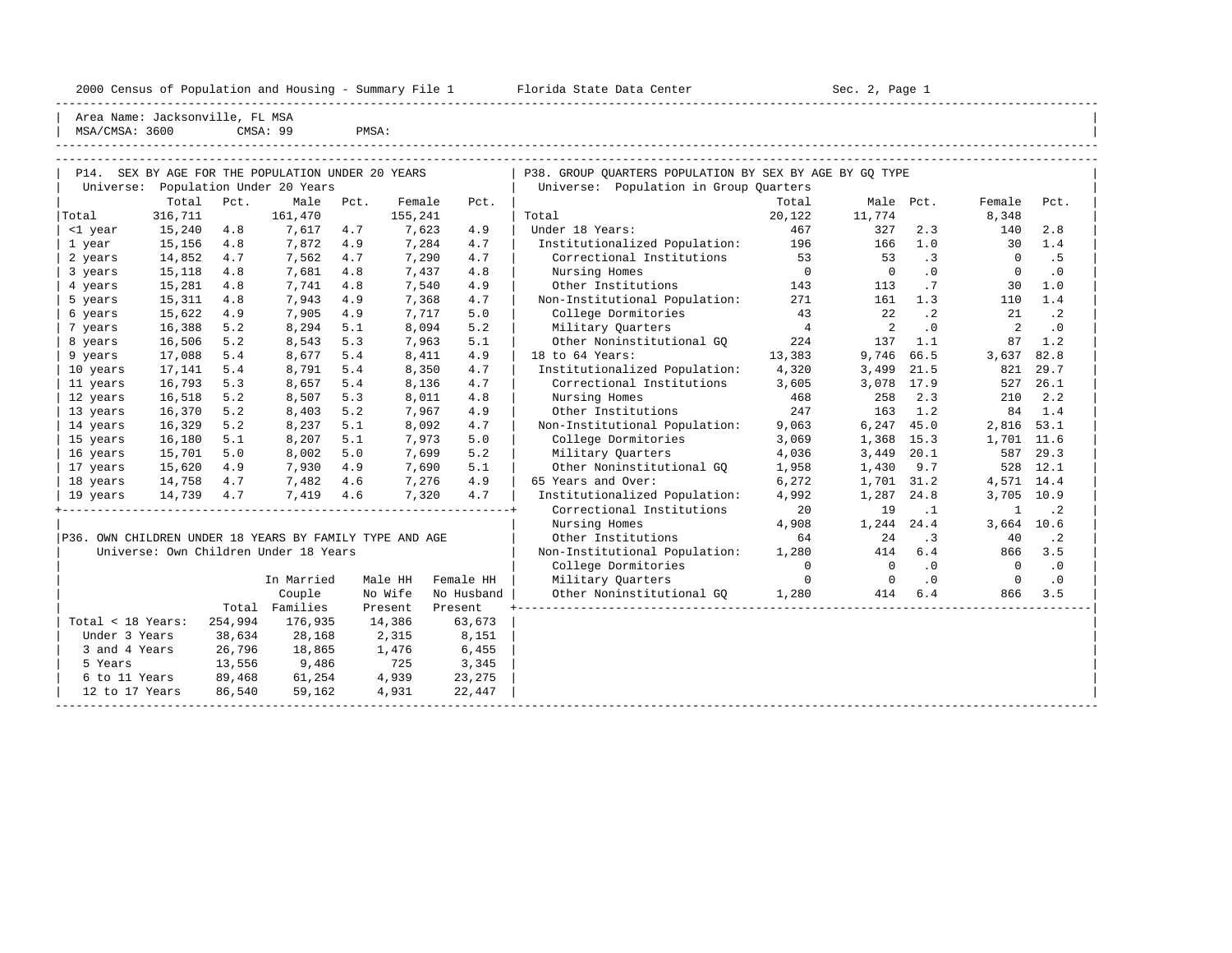| $- -$<br>2000<br>and<br>$\frac{1}{2}$<br>וומח<br>ensus:<br>Housing<br>Ju⊥ati∪∏ | Summa<br>$\overline{\phantom{0}}$ | ----<br>Center<br>orıda<br>Daco<br>blate | zage<br>ہ دے ت |
|--------------------------------------------------------------------------------|-----------------------------------|------------------------------------------|----------------|
|                                                                                |                                   |                                          |                |

2000 Florida State Data Center - Sec. 2, Page 2

| Area Name: Jacksonville, FL MSA | MSA/CMSA: 3600 CMSA: 99 PMSA:

| P22/23/24.HOUSEHOLDS BY PRESENCE OF PEOPLE 60(65/75) YEARS AND OVER, HOUSEHOLD SIZE AND<br>HOUSEHOLD TYPE<br>Universe: Households |                  |                   |                         |                          |                    | P25. HOUSEHOLDS BY PRESENCE OF<br>Universe: Households | <b>NONRELATIVES</b>     |               |                    |                            |
|-----------------------------------------------------------------------------------------------------------------------------------|------------------|-------------------|-------------------------|--------------------------|--------------------|--------------------------------------------------------|-------------------------|---------------|--------------------|----------------------------|
|                                                                                                                                   | 60+ Years Pct    |                   | 65+ Years<br>Pct        | 75+ Years                | Pct                |                                                        |                         |               |                    |                            |
| Total:                                                                                                                            | 425,584 100.0    |                   | 425,584 100.0           | 425,584 100.0            |                    | Total:                                                 |                         |               | 425,584            |                            |
| Households w/ one or more 60/65/75: 114,319 26.9                                                                                  |                  |                   | 87,956 20.7             | 41,994 9.9               |                    |                                                        | Households with one or  |               |                    |                            |
| 1-person household                                                                                                                | 39,847           |                   | 32,908                  | 17,973                   |                    |                                                        | more non-relatives      |               | 48,066             |                            |
| 2 or more person household:                                                                                                       | 74,472           |                   | 55,048                  | 24,021                   |                    |                                                        |                         |               |                    |                            |
| Family households                                                                                                                 | 71,119           |                   | 52,801                  | 23,185                   |                    |                                                        | Households with no      |               |                    |                            |
| 3,353<br>Non-family households                                                                                                    |                  |                   | 2,247                   | 836                      |                    | non-relatives                                          |                         |               | 377,518            |                            |
| Households with no people over 60/65/75: 311,265 73.1 337,628 79.3                                                                |                  |                   |                         | 383,590 90.1             |                    |                                                        |                         |               |                    |                            |
| 1-person household                                                                                                                | 65,621           |                   | 72,560                  | 87,495                   |                    |                                                        |                         |               |                    |                            |
| 2 or more person household: 245,644                                                                                               |                  |                   | 265,068                 | 296,095                  |                    |                                                        |                         |               |                    |                            |
|                                                                                                                                   |                  |                   |                         | 268,517                  |                    |                                                        |                         |               |                    |                            |
|                                                                                                                                   |                  | 238,901<br>26,167 |                         | 27,578                   |                    |                                                        |                         |               |                    |                            |
|                                                                                                                                   | Total            |                   | Householder Householder |                          |                    |                                                        | Owner<br>Total Occupied | Owner<br>Occ. | Renter<br>Occupied | Renter<br>Occ.             |
|                                                                                                                                   | Households       |                   | 15 to 64 65 and Over    | Total Occupied Units:    |                    | 425,584                                                | 286,461                 | 100.0         | 139,123 100.0      |                            |
| Total:                                                                                                                            | 425,584          | 347,783           | 77,801                  |                          | 1-person household | 105,468                                                | 56,559                  | 19.7          | 48,909             | 35.2                       |
|                                                                                                                                   |                  |                   |                         |                          |                    |                                                        |                         |               |                    |                            |
| Family households:                                                                                                                | 291,702          | 248,573           | 43,129                  | 2-Person household       |                    | 144,097                                                | 104,172                 | 36.4          | 39,925             | 28.7                       |
| Married couple family:                                                                                                            | 214,842          | 181,103           | 33,739                  | 3-Person household       |                    | 76,287                                                 | 53,192                  | 18.6          | 23,095             |                            |
| With own children under 18                                                                                                        | 96,772           | 96,435            | 337                     | 4-Person household       |                    | 61,124                                                 | 45,225                  | 15.8          | 15,899             |                            |
| No own children under 18                                                                                                          | 118,070          | 84,668            | 33,402                  | 5-Person household       |                    | 25,774                                                 | 18,449                  | 6.4           | 7,325              |                            |
| Other family:                                                                                                                     | 76,860           | 67,470            | 9,390                   | 6-Person household       |                    | 8,594                                                  | 6,016                   |               | $2.1$ $2.578$      | 16.6<br>11.4<br>5.3<br>1.9 |
| Male householder, no wife present: 17,391                                                                                         |                  | 15,696            | 1,695                   | 7+Person household 4,240 |                    |                                                        | 2,848                   | 1.0           | 1,392              | 1.0                        |
| With own children under 18                                                                                                        | 9,343            | 9,260             | 83                      |                          |                    |                                                        |                         |               |                    |                            |
| No own children under 18                                                                                                          | 8,048            | 6,436             | 1,612                   |                          |                    |                                                        |                         |               |                    |                            |
| Female householder, no husband present:                                                                                           | 59,469           | 51,774            | 7,695                   |                          |                    |                                                        |                         |               |                    |                            |
| With own children under 18                                                                                                        | 36,577           | 36,530            | 47                      |                          |                    |                                                        |                         |               |                    |                            |
| No own children under 18                                                                                                          | 22,892           | 15,244            | 7,648                   |                          |                    |                                                        |                         |               |                    |                            |
| Non-family households:<br>Householder living alone                                                                                | 28,414<br>16,988 | 99,210<br>72,560  | 34,672<br>32,908        |                          |                    |                                                        |                         |               |                    |                            |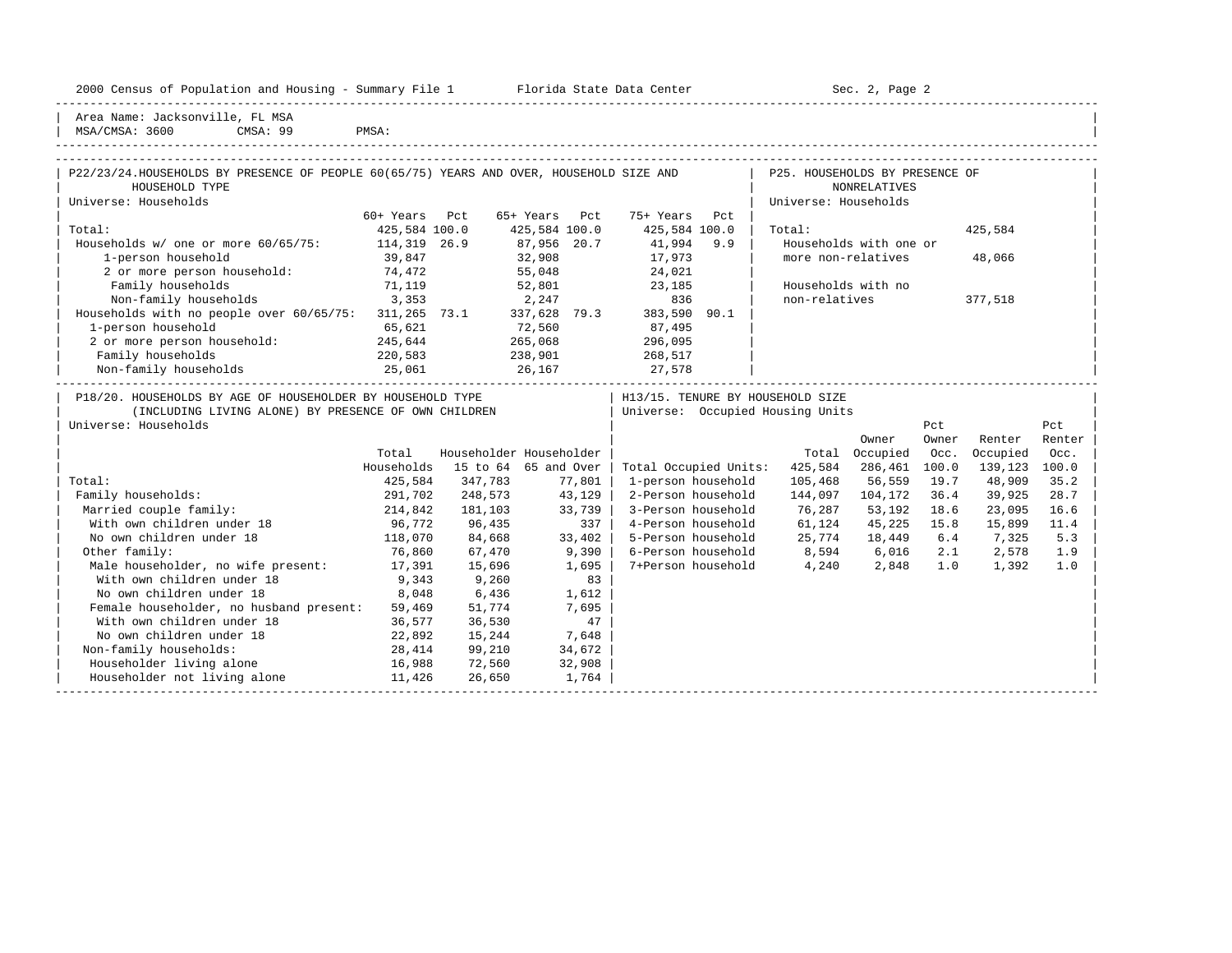| 2000 Census of Population and Housing - Summary File 1 Florida State Data Center                  |          |                  |             |           |                                                       |      |              |             | Sec. 2, Page 3                                          |                 |       |
|---------------------------------------------------------------------------------------------------|----------|------------------|-------------|-----------|-------------------------------------------------------|------|--------------|-------------|---------------------------------------------------------|-----------------|-------|
| Area Name: Jacksonville, FL MSA<br>MSA/CMSA: 3600                                                 | CMSA: 99 |                  | PMSA:       |           |                                                       |      |              |             |                                                         |                 |       |
|                                                                                                   |          |                  |             |           |                                                       |      |              |             |                                                         |                 |       |
|                                                                                                   |          |                  |             |           |                                                       |      |              |             |                                                         |                 |       |
| P29. RELATIONSHIP BY AGE FOR THE POPULATION UNDER 18 YEARS<br>Universe: Population under 18 years |          |                  |             |           |                                                       |      |              |             |                                                         |                 |       |
|                                                                                                   |          |                  |             |           | ---------------In Households-----------------         |      |              |             | ------------Group Ouarters-----------                   |                 |       |
|                                                                                                   |          |                  |             |           | -----Related Child-----                               |      |              |             |                                                         |                 |       |
|                                                                                                   |          | Pop. in          | Householder |           | Other                                                 |      |              |             | Institution-                                            | Noninstitution- |       |
|                                                                                                   |          | Total Households | or Spouse   | Own Child | Relatives                                             |      | Nonrelatives | Total       | alized Pop.                                             | alized Pop.     |       |
| Under 18:                                                                                         | 287,214  | 286,747          | 286         | 254,994   | 25,382                                                |      | 6,085        | 467         | 196                                                     |                 | 271   |
| Under 3                                                                                           | 45,248   | 45,234           |             | 38,634    | 5,831                                                 |      | 769          | 14          | $\mathbf{1}$                                            |                 | 13    |
| 3 and 4 years                                                                                     | 30,399   | 30,394           |             | 26,796    | 3,047                                                 |      | 551          | 5           | $\Omega$                                                |                 | 5     |
| 5 years                                                                                           | 15,311   | 15,306           |             | 13,556    | 1,459                                                 |      | 291          | $5^{\circ}$ | $\Omega$                                                |                 | 5     |
| 6 to 11 years                                                                                     | 99,538   | 99,470           |             | 89,468    | 7,920                                                 |      | 2,082        | 68          | 6                                                       |                 | 62    |
| 12 and 13 years                                                                                   | 32,888   | 32,844           |             | 29,864    | 2,323                                                 |      | 657          | 44          | 13                                                      |                 | 31    |
| 14 years                                                                                          | 16,329   | 16,266           |             | 14,759    | 1,194                                                 |      | 313          | 63          | 39                                                      |                 | 24    |
| 15 to 17 years                                                                                    | 47,215   | 46,947           |             | 41,917    | 3,608                                                 |      | 1,422        | 268         | 137                                                     |                 | 131   |
| % Under 3                                                                                         | 15.8%    | 15.8%            |             | 15.2%     | 23.0%                                                 |      | 12.6%        | 3.0%        | .5%                                                     |                 | 4.8%  |
| % 3 and 4 years                                                                                   | 10.6%    | 10.6%            |             | 10.5%     | 12.0%                                                 |      | 9.1%         | 1.1%        | .0%                                                     |                 | 1.8%  |
| % 5 years                                                                                         | 5.3%     | 5.3%             |             | 5.3%      | 5.7%                                                  |      | 4.8%         | 1.1%        | $.0\%$                                                  |                 | 1.8%  |
| % 6 to 11 years                                                                                   | 34.7%    | 34.7%            |             | 35.1%     | 31.2%                                                 |      | 34.2%        | 14.6%       | 3.1%                                                    |                 | 22.9% |
| % 12 and 13 years                                                                                 | 11.5%    | 11.5%            |             | 11.7%     | 9.2%                                                  |      | 10.8%        | 9.4%        | 6.6%                                                    |                 | 11.4% |
| % 14 years                                                                                        | 5.7%     | 5.7%             |             | 5.8%      | 4.7%                                                  |      | 5.1%         | 13.5%       | 19.9%                                                   |                 | 8.9%  |
| % 15 to 17 years                                                                                  | 16.5%    | 16.4%            |             | 16.4%     | 14.2%                                                 |      | 23.4%        | 57.4%       | 69.9%                                                   |                 | 48.3% |
| H17. TENURE BY HOUSEHOLD TYPE (INCLUDING LIVING ALONE) BY AGE OF HOUSEHOLDER                      |          |                  |             |           |                                                       |      |              |             |                                                         |                 |       |
| Universe: Occupied Housing Units                                                                  |          |                  |             |           |                                                       |      |              |             |                                                         |                 |       |
|                                                                                                   |          |                  |             |           | Total Owner ----------- Owner Occupied -------------- |      |              |             | Total Renter ------------- Renter Occupied ------------ |                 |       |
|                                                                                                   |          | Occupied         |             |           | Householder Householder Householder Pct               |      | Occupied     |             | Householder Householder Householder                     |                 | Pct   |
|                                                                                                   |          | Units            | 15 to 34    | 35 to 64  | 65+                                                   | 65+  | Units        | 15 to 34    | 35 to 64                                                | $65+$           | $65+$ |
| Family households:                                                                                |          | 217,762          | 32,536      | 146,300   | 38,926                                                | 17.9 | 73,940       | 34,803      | 34,934                                                  | 4,203           | 5.7   |
| Married-couple family:                                                                            |          | 176,494          | 25,897      | 119,544   | 31,053                                                | 17.6 | 38,348       | 17,484      | 18,178                                                  | 2,686           | 7.0   |
| Other family:                                                                                     |          | 41,268           | 6,639       | 26,756    | 7,873                                                 | 19.1 | 35,592       | 17,319      | 16,756                                                  | 1,517           | 4.3   |
| Male householder, no wife                                                                         |          | 10,124           | 2,162       | 6,570     | 1,392                                                 | 13.7 | 7,267        | 3,396       | 3,568                                                   | 303             | 4.2   |
| Female hsehldr, no husband                                                                        |          | 31,144           | 4,477       | 20,186    | 6,481                                                 | 20.8 | 28,325       | 13,923      | 13,188                                                  | 1,214           | 4.3   |
| Nonfamily households:                                                                             |          | 68,699           | 7,851       | 36,867    | 23,981                                                | 34.9 | 65,183       | 26,460      | 28,032                                                  | 10,691          | 16.4  |
| Male householder:                                                                                 |          | 29,065           | 5,092       | 17,951    | 6,022                                                 | 20.7 | 35,085       | 15,544      | 16,554                                                  | 2,987           | 8.5   |
| Living alone                                                                                      |          | 22,053           | 2,917       | 13,768    | 5,368                                                 | 24.3 | 25,109       | 8,892       | 13,460                                                  | 2,757           | 11.0  |
| Not living alone                                                                                  |          | 7,012            | 2,175       | 4,183     | 654                                                   | 9.3  | 9,976        | 6,652       | 3,094                                                   | 230             | 2.3   |
| Female householder:                                                                               |          | 39,634           | 2,759       | 18,916    | 17,959                                                | 45.3 | 30,098       | 10,916      | 11,478                                                  | 7,704           | 25.6  |
| Living alone                                                                                      |          | 34,506           | 1,700       | 15,550    | 17,256                                                | 50.0 | 23,800       | 6,587       | 9,686                                                   | 7,527           | 31.6  |
| Not living alone                                                                                  |          | 5,128            | 1,059       | 3,366     | 703                                                   | 13.7 | 6,298        | 4,329       | 1,792                                                   | 177             | 2.8   |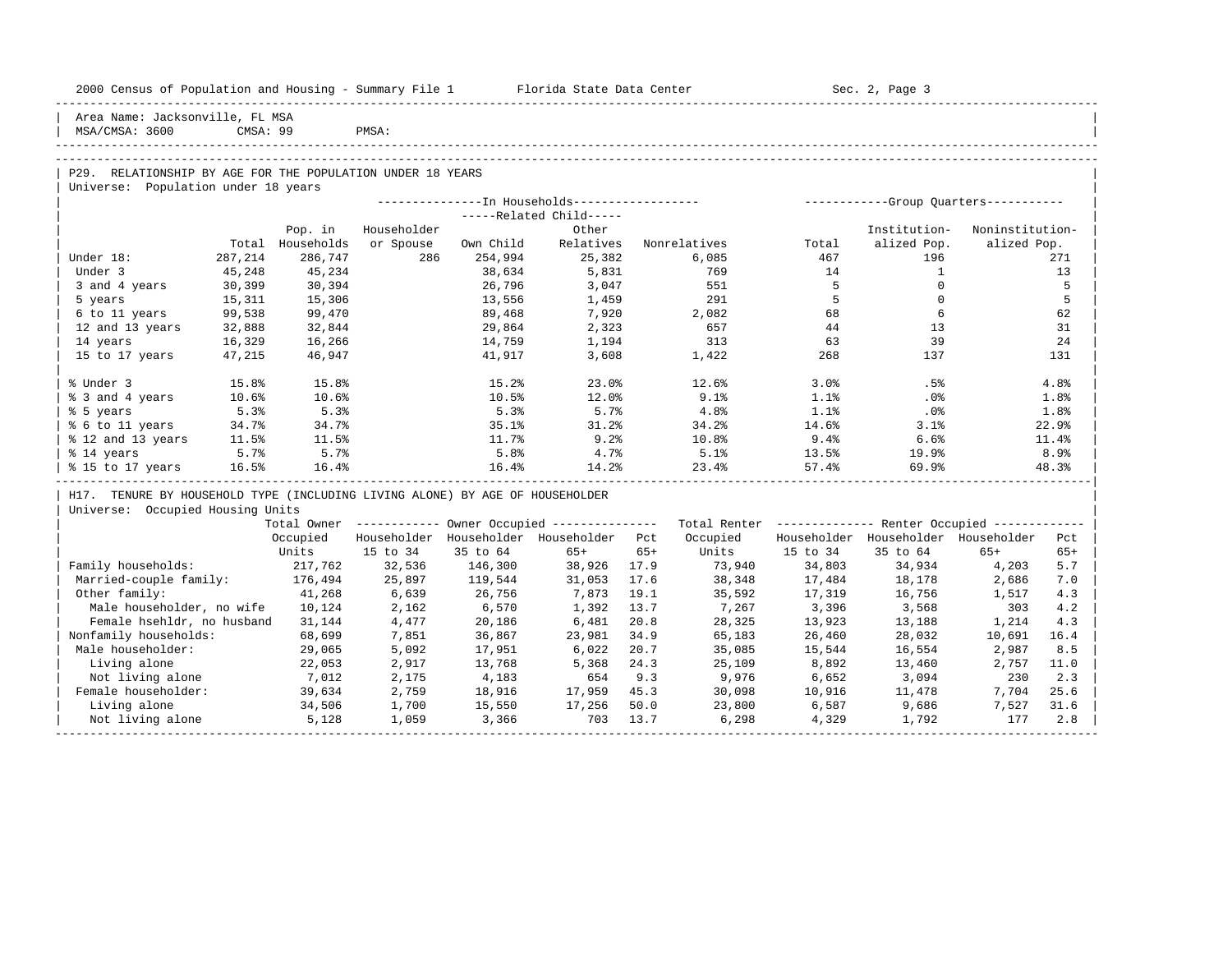2000 Census of Population and Housing - Summary File 1 Florida State Data Center Sec. 2, Page 1

-----------------------------------------------------------------------------------------------------------------------------------------------------

| Area Name: Jacksonville city |

| MSA/CMSA: 3600 |                                                   |      | CMSA: 99                  | PMSA:     |         |      |                                                                                                      |        |           |     |        |      |  |
|----------------|---------------------------------------------------|------|---------------------------|-----------|---------|------|------------------------------------------------------------------------------------------------------|--------|-----------|-----|--------|------|--|
|                |                                                   |      |                           |           |         |      |                                                                                                      |        |           |     |        |      |  |
| Universe:      | P14. SEX BY AGE FOR THE POPULATION UNDER 20 YEARS |      | Population Under 20 Years |           |         |      | P38. GROUP OUARTERS POPULATION BY SEX BY AGE BY GO TYPE<br>Population in Group Ouarters<br>Universe: |        |           |     |        |      |  |
|                | Total                                             | Pct. |                           | Male Pct. | Female  | Pct. |                                                                                                      | Total  | Male Pct. |     | Female | Pct. |  |
| Total          | 216,744                                           |      | 110,215                   |           | 106,529 |      | Total                                                                                                | 15,317 | 9,600     |     | 5,717  |      |  |
| <1 year        | 11,060                                            | 5.1  | 5,539                     | 5.0       | 5,521   | 5.2  | Under 18 Years:                                                                                      | 378    | 257       | 2.5 | 121    | 2.7  |  |
| 1 year         | 10,902                                            | 5.0  | 5,659                     | 5.1       | 5,243   | 4.9  | Institutionalized Population:                                                                        | 144    | 125       |     | 19     | 1.3  |  |
| 2 years        | 10,561                                            | 4.9  | 5,419                     | 4.9       | 5,142   | 4.8  | Correctional Institutions                                                                            | 50     | 50        |     |        |      |  |
| 3 years        | 10,697                                            | 4.9  | 5,436                     | 4.9       | 5,261   | 4.9  | Nursing Homes                                                                                        |        |           |     |        |      |  |
| 4 years        | 10,718                                            | 4.9  | 5,388                     | 4.9       | 5,330   | 5.0  | Other Institutions                                                                                   | 94     | 75        |     | 19     | .8   |  |

| OWN CHILDREN UNDER 18 YEARS BY FAMILY TYPE AND AGE<br>P36. |         |            |          |            |
|------------------------------------------------------------|---------|------------|----------|------------|
| Universe: Own Children Under 18 Years                      |         |            |          |            |
|                                                            |         |            |          |            |
|                                                            |         | In Married | Male HH  | Female HH  |
|                                                            |         | Couple     | No Wife  | No Husband |
|                                                            | Total   | Families   | Present. | Present    |
| Total < 18 Years:                                          | 172,528 | 112,766    | 10,001   | 49,761     |
| Under 3 Years                                              | 27,600  | 19,093     | 1,697    | 6,810      |
| 3 and 4 Years                                              | 18,789  | 12,520     | 1,048    | 5,221      |
| 5 Years                                                    | 9,353   | 6,133      | 540      | 2,680      |
| 6 to 11 Years                                              | 60,518  | 38,839     | 3,453    | 18,226     |
| 12 to 17 Years                                             | 56,268  | 36,181     | 3,263    | 16,824     |
|                                                            |         |            |          |            |

|                                                         |         |         |                                       |      |         |            | $200-0.201$ $211-0.200$       |                |                |           |          |           |
|---------------------------------------------------------|---------|---------|---------------------------------------|------|---------|------------|-------------------------------|----------------|----------------|-----------|----------|-----------|
|                                                         | Total   | Pct.    | Male                                  | Pct. | Female  | Pct.       |                               | Total          | Male           | Pct.      | Female   | Pct.      |
| Total                                                   | 216,744 |         | 110,215                               |      | 106,529 |            | Total                         | 15,317         | 9,600          |           | 5,717    |           |
| <1 year                                                 | 11,060  | 5.1     | 5,539                                 | 5.0  | 5,521   | 5.2        | Under 18 Years:               | 378            | 257            | 2.5       | 121      | 2.7       |
| 1 year                                                  | 10,902  | 5.0     | 5,659                                 | 5.1  | 5,243   | 4.9        | Institutionalized Population: | 144            | 125            | .9        | 19       | 1.3       |
| 2 years                                                 | 10,561  | 4.9     | 5,419                                 | 4.9  | 5,142   | 4.8        | Correctional Institutions     | 50             | 50             | .3        | $\Omega$ | . 5       |
| 3 years                                                 | 10,697  | 4.9     | 5,436                                 | 4.9  | 5,261   | 4.9        | Nursing Homes                 | $\overline{0}$ | $\overline{0}$ | $\cdot$ 0 | $\Omega$ | $\cdot$ 0 |
| 4 years                                                 | 10,718  | 4.9     | 5,388                                 | 4.9  | 5,330   | 5.0        | Other Institutions            | 94             | 75             | .6        | 19       | .8        |
| 5 years                                                 | 10,661  | 4.9     | 5,497                                 | 5.0  | 5,164   | 4.8        | Non-Institutional Population: | 234            | 132            | 1.5       | 102      | 1.4       |
| 6 years                                                 | 10,858  | 5.0     | 5,505                                 | 5.0  | 5,353   | 5.0        | College Dormitories           | 39             | 22             | $\cdot$ 3 | 17       | $\cdot$ 2 |
| 7 years                                                 | 11,333  | 5.2     | 5,759                                 | 5.2  | 5,574   | 5.2        | Military Quarters             | $\overline{4}$ | 2              | $\cdot$ 0 | 2        | $\cdot$ 0 |
| 8 years                                                 | 11,130  | 5.1     | 5,737                                 | 5.2  | 5,393   | 5.1        | Other Noninstitutional GO     | 191            | 108            | 1.2       | 83       | 1.1       |
| 9 years                                                 | 11,697  | 5.4     | 5,894                                 | 5.3  | 5,803   | 5.2        | 18 to 64 Years:               | 11,178         | 8,352          | 73.0      | 2,826    | 87.0      |
| 10 years                                                | 11,586  | 5.3     | 5,973                                 | 5.4  | 5,613   | 4.9        | Institutionalized Population: | 3,325          | 2,672          | 21.7      | 653      | 27.8      |
| 11 years                                                | 11,327  | 5.2     | 5,793                                 | 5.3  | 5,534   | 4.8        | Correctional Institutions     | 2,842          | 2,403          | 18.6      | 439      | 25.0      |
| 12 years                                                | 11,004  | 5.1     | 5,624                                 | 5.1  | 5,380   | 4.9        | Nursing Homes                 | 334            | 175            | 2.2       | 159      | 1.8       |
| 13 years                                                | 10,772  | 5.0     | 5,524                                 | 5.0  | 5,248   | 5.0        | Other Institutions            | 149            | 94             | 1.0       | 55       | 1.0       |
| 14 years                                                | 10,622  | 4.9     | 5,356                                 | 4.9  | 5,266   | 4.8        | Non-Institutional Population: | 7,853          | 5,680          | 51.3      | 2,173    | 59.2      |
| 15 years                                                | 10,617  | 4.9     | 5,387                                 | 4.9  | 5,230   | 5.0        | College Dormitories           | 2,304          | 1,105          | 15.0      | 1,199    | 11.5      |
| 16 years                                                | 10,417  | 4.8     | 5,278                                 | 4.8  | 5,139   | 5.2        | Military Quarters             | 4,032          | 3,446          | 26.3      | 586      | 35.9      |
| 17 years                                                | 10,377  | 4.8     | 5,231                                 | 4.7  | 5,146   | 5.1        | Other Noninstitutional GO     | 1,517          | 1,129          | 9.9       | 388      | 11.8      |
| 18 years                                                | 9,966   | 4.6     | 4,970                                 | 4.5  | 4,996   | 5.2        | 65 Years and Over:            | 3,761          | 991            | 24.6      | 2,770    | 10.3      |
| 19 years                                                | 10,439  | 4.8     | 5,246                                 | 4.8  | 5,193   | 4.9        | Institutionalized Population: | 3,110          | 791            | 20.3      | 2,319    | 8.2       |
|                                                         |         |         |                                       |      |         |            | Correctional Institutions     | 16             | 15             | $\cdot$ 1 | 1        | $\cdot$ 2 |
|                                                         |         |         |                                       |      |         |            | Nursing Homes                 | 3,067          | 770            | 20.0      | 2,297    | 8.0       |
| P36. OWN CHILDREN UNDER 18 YEARS BY FAMILY TYPE AND AGE |         |         |                                       |      |         |            | Other Institutions            | 27             | 6              | $\cdot$ 2 | 21       | $\cdot$ 1 |
|                                                         |         |         | Universe: Own Children Under 18 Years |      |         |            | Non-Institutional Population: | 651            | 200            | 4.3       | 451      | 2.1       |
|                                                         |         |         |                                       |      |         |            | College Dormitories           | $\overline{0}$ | $\Omega$       | $\cdot$ 0 | $\Omega$ | $\cdot$ 0 |
|                                                         |         |         | In Married                            |      | Male HH | Female HH  | Military Quarters             | $\overline{0}$ | $\Omega$       | $\cdot$ 0 | 0        | $\cdot$ 0 |
|                                                         |         |         | Couple                                |      | No Wife | No Husband | Other Noninstitutional GO     | 651            | 200            | 4.3       | 451      | 2.1       |
|                                                         |         | Total   | Families                              |      | Present | Present    |                               |                |                |           |          |           |
| Total < 18 Years:                                       |         | 172,528 | 112,766                               |      | 10,001  | 49,761     |                               |                |                |           |          |           |
| Under 3 Years                                           |         | 27,600  | 19,093                                |      | 1,697   | 6,810      |                               |                |                |           |          |           |
| 3 and 4 Years                                           |         | 18,789  | 12,520                                |      | 1,048   | 5,221      |                               |                |                |           |          |           |
| 5 Years                                                 |         | 9,353   | 6,133                                 |      | 540     | 2,680      |                               |                |                |           |          |           |
| 6 to 11 Years                                           |         | 60,518  | 38,839                                |      | 3,453   | 18,226     |                               |                |                |           |          |           |
| 12 to 17 Years                                          |         | 56,268  | 36,181                                |      | 3,263   | 16,824     |                               |                |                |           |          |           |
|                                                         |         |         |                                       |      |         |            |                               |                |                |           |          |           |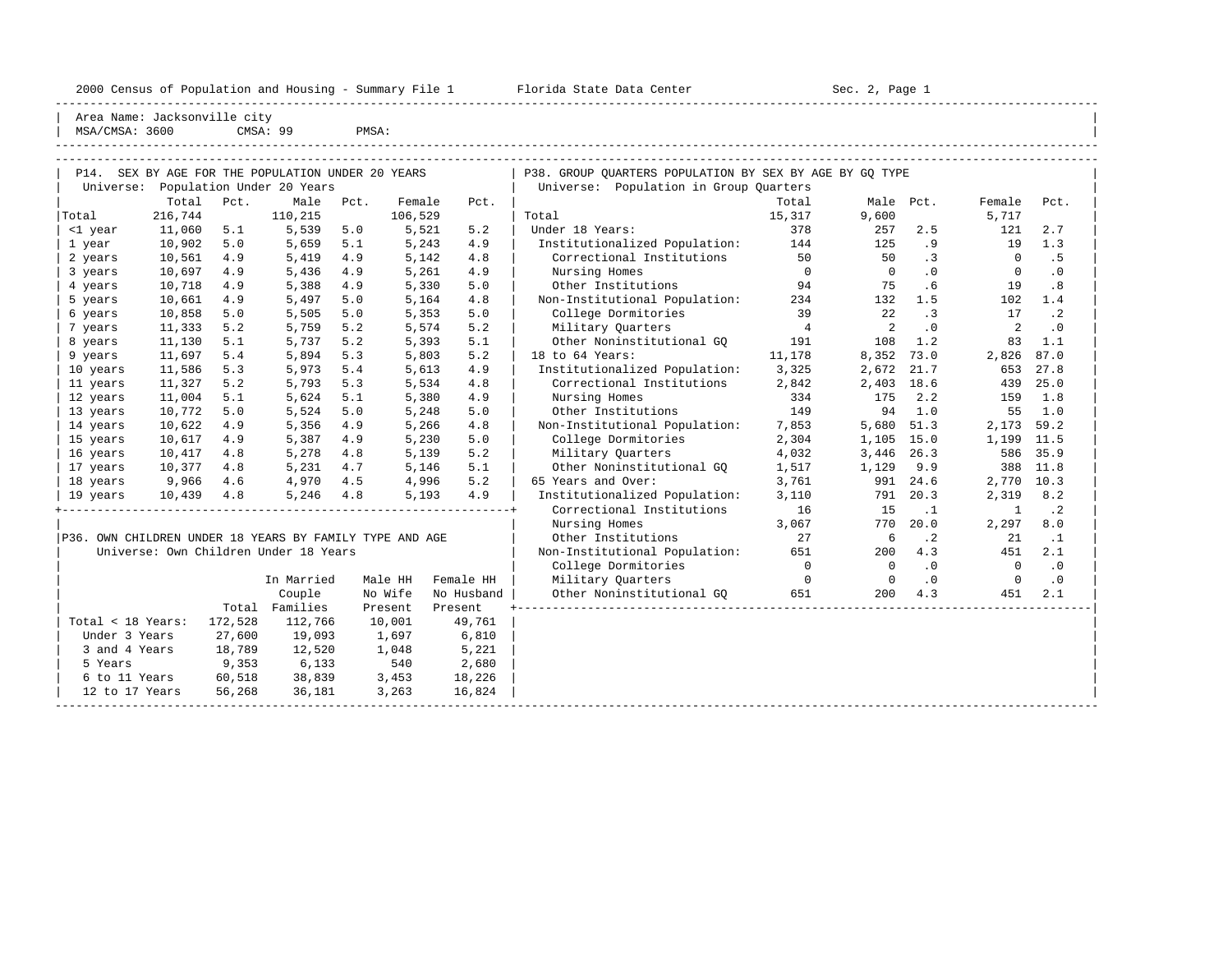| 2000 Census of Population and Housing - Summary File 1 |  |  |  |  |  |  |  |  |  |  |  |  |  |  |  |  |  |  |  |  |  |
|--------------------------------------------------------|--|--|--|--|--|--|--|--|--|--|--|--|--|--|--|--|--|--|--|--|--|
|--------------------------------------------------------|--|--|--|--|--|--|--|--|--|--|--|--|--|--|--|--|--|--|--|--|--|

Florida State Data Center - Sec. 2, Page 2

Area Name: Jacksonville city MSA/CMSA: 3600 CMSA: 99 PMSA:

With own children under 18 6,462 6,389 73 No own children under 18 5,838 4,657 1,181 Female householder, no husband present: 45,477 39,727 5,750 With own children under 18 28,155 28,118 37<br>No own children under 18 17,322 11,609 5,713

Non-family households: 19,486 70,800 23,166 Householder living alone 11,534 52,449 22,031<br>
Householder not living alone 7,952 18,351 1,135 | Householder not living alone 7,952 18,351 1,135 | | -----------------------------------------------------------------------------------------------------------------------------------------------------

17,322 11,609

#### -----------------------------------------------------------------------------------------------------------------------------------------------------

-----------------------------------------------------------------------------------------------------------------------------------------------------

| P22/23/24.HOUSEHOLDS BY PRESENCE OF PEOPLE 60(65/75) YEARS AND OVER, HOUSEHOLD SIZE AND |               |                         |               |        |                       |     | P25. HOUSEHOLDS BY PRESENCE OF   |                        |       |          |        |  |
|-----------------------------------------------------------------------------------------|---------------|-------------------------|---------------|--------|-----------------------|-----|----------------------------------|------------------------|-------|----------|--------|--|
| HOUSEHOLD TYPE                                                                          |               |                         |               |        |                       |     |                                  | <b>NONRELATIVES</b>    |       |          |        |  |
| Universe: Households                                                                    |               |                         |               |        |                       |     | Universe: Households             |                        |       |          |        |  |
|                                                                                         | 60+ Years     | Pct                     | 65+ Years     | Pct    | 75+ Years             | Pct |                                  |                        |       |          |        |  |
| Total:                                                                                  | 284,499 100.0 |                         | 284,499 100.0 |        | 284,499 100.0         |     | Total:                           |                        |       | 284,499  |        |  |
| Households w/ one or more 60/65/75:                                                     | 72,285 25.4   |                         | 55,814 19.6   |        | 27,133                | 9.5 |                                  | Households with one or |       |          |        |  |
| 1-person household                                                                      | 26,663        |                         | 22,031        |        | 12,100                |     | more non-relatives               |                        |       | 33,540   |        |  |
| 2 or more person household:                                                             | 45,622        |                         | 33,783        |        | 15,033                |     |                                  |                        |       |          |        |  |
| Family households                                                                       | 43,499        |                         | 32,350        |        | 14,487                |     | Households with no               |                        |       |          |        |  |
| Non-family households<br>2,123                                                          |               |                         | 1,433         |        | 546                   |     | non-relatives                    |                        |       | 250,959  |        |  |
| Households with no people over $60/65/75$ : 212, 214 74.6                               |               |                         | 228,685 80.4  |        | 257,366 90.5          |     |                                  |                        |       |          |        |  |
| 1-person household                                                                      | 47,817        |                         | 52,449        |        | 62,380                |     |                                  |                        |       |          |        |  |
| 2 or more person household:                                                             | 164,397       |                         | 176,236       |        | 194,986               |     |                                  |                        |       |          |        |  |
| Family households                                                                       | 147,034       |                         | 158,183       |        | 176,046               |     |                                  |                        |       |          |        |  |
| Non-family households                                                                   | 17,363        | 18,053                  |               |        | 18,940                |     |                                  |                        |       |          |        |  |
| P18/20. HOUSEHOLDS BY AGE OF HOUSEHOLDER BY HOUSEHOLD TYPE                              |               |                         |               |        |                       |     | H13/15. TENURE BY HOUSEHOLD SIZE |                        |       |          |        |  |
| (INCLUDING LIVING ALONE) BY PRESENCE OF OWN CHILDREN                                    |               |                         |               |        |                       |     | Universe: Occupied Housing Units |                        |       |          |        |  |
| Universe: Households                                                                    |               |                         |               |        |                       |     |                                  |                        | Pct   |          | Pct    |  |
|                                                                                         |               |                         |               |        |                       |     |                                  | Owner                  | Owner | Renter   | Renter |  |
|                                                                                         | Total         | Householder Householder |               |        |                       |     | Total                            | Occupied               | Occ.  | Occupied | Occ.   |  |
|                                                                                         | Households    | 15 to 64 65 and Over    |               |        | Total Occupied Units: |     | 284,499                          | 179,729                | 100.0 | 104,770  | 100.0  |  |
| Total:                                                                                  | 284,499       | 235,214                 |               | 49,285 | 1-person household    |     | 74,480                           | 37,310                 | 20.8  | 37,170   | 35.5   |  |
| Family households:                                                                      | 190,533       | 164,414                 |               | 26,119 | 2-Person household    |     | 91,721                           | 62,528                 | 34.8  | 29,193   | 27.9   |  |
| Married couple family:                                                                  | 132,756       | 113,641                 |               | 19,115 | 3-Person household    |     | 51,675                           | 34,169                 | 19.0  | 17,506   | 16.7   |  |
| With own children under 18                                                              | 61.783        | 61.569                  |               | 214    | 4-Person household    |     | 40.217                           | 28.136                 | 15.7  | 12.081   | 11.5   |  |

No own children under 18 10,973 52,072 18,901 | 5-Person household 17,391 11,690 6.5 5,701 5.4<br>19 19 19 19 19 19 19 10 11,900 1,900 1,900 1,900 1,900 1,900 1,900 1,900 1,900 1,900 1,900 1,900 1,900 1,900 1 | Other family: 57,777 50,773 7,004 | 6-Person household 5,968 3,961 2.2 2,007 1.9 | | Male householder, no wife present: 12,300 11,046 1,254 | 7+Person household 3,047 1,935 1.1 1,112 1.1 |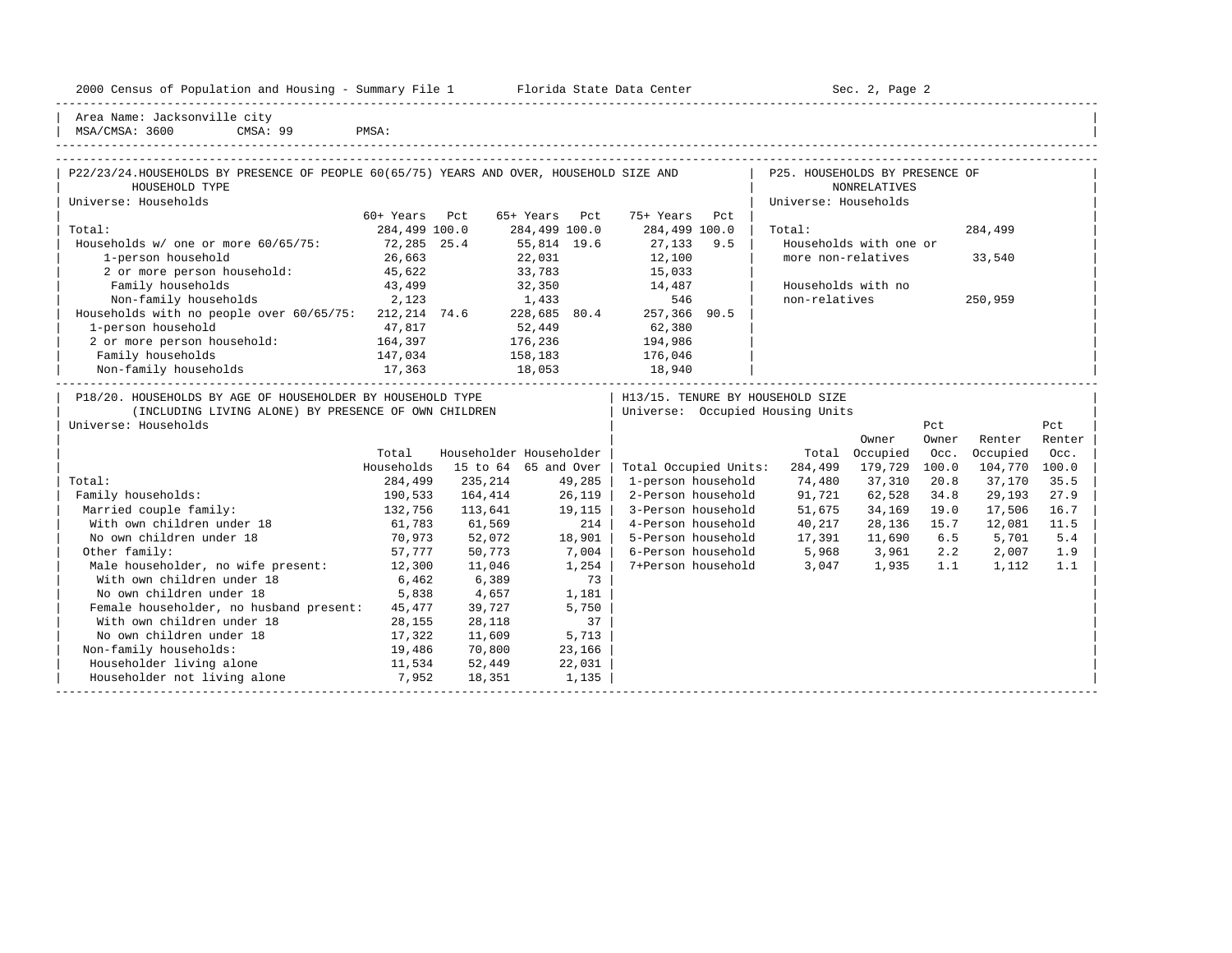| 2000 Census of Population and Housing - Summary File 1 Florida State Data Center |            |                             |             |           |                                                        |       |                                                                                        |                | Sec. 2, Page 3                                          |                 |                |
|----------------------------------------------------------------------------------|------------|-----------------------------|-------------|-----------|--------------------------------------------------------|-------|----------------------------------------------------------------------------------------|----------------|---------------------------------------------------------|-----------------|----------------|
| Area Name: Jacksonville city<br>MSA/CMSA: 3600                                   | CMSA: 99   |                             | PMSA:       |           |                                                        |       |                                                                                        |                |                                                         |                 |                |
|                                                                                  |            |                             |             |           |                                                        |       |                                                                                        |                |                                                         |                 |                |
|                                                                                  |            |                             |             |           |                                                        |       |                                                                                        |                |                                                         |                 |                |
| P29. RELATIONSHIP BY AGE FOR THE POPULATION UNDER 18 YEARS                       |            |                             |             |           |                                                        |       |                                                                                        |                |                                                         |                 |                |
| Universe: Population under 18 years                                              |            |                             |             |           |                                                        |       |                                                                                        |                |                                                         |                 |                |
|                                                                                  |            |                             |             |           |                                                        |       | ---------------- In Households----------------- - ------------Group Quarters---------- |                |                                                         |                 |                |
|                                                                                  |            |                             | Householder |           | -----Related Child-----<br>Other                       |       |                                                                                        |                |                                                         | Noninstitution- |                |
|                                                                                  |            | Pop. in<br>Total Households | or Spouse   | Own Child | Relatives                                              |       | Nonrelatives                                                                           | Total          | Institution-<br>alized Pop.                             | alized Pop.     |                |
| Under 18:                                                                        | 196,339    | 195,961                     | 214         | 172,528   | 19,020                                                 |       | 4,199                                                                                  | 378            | 144                                                     |                 | 234            |
| Under 3                                                                          | 32,523     | 32,514                      |             | 27,600    | 4,379                                                  |       | 535                                                                                    | 9              | $\circ$                                                 |                 | 9              |
| 3 and 4 years                                                                    | 21,415     | 21,411                      |             | 18,789    | 2,223                                                  |       | 399                                                                                    | $\overline{4}$ | $\circ$                                                 |                 | $\overline{4}$ |
| 5 years                                                                          | 10,661     | 10,657                      |             | 9,353     | 1,086                                                  |       | 218                                                                                    | $\overline{4}$ | $\Omega$                                                |                 | $\overline{4}$ |
| 6 to 11 years                                                                    | 67,931     | 67,874                      |             | 60,518    | 5,903                                                  |       | 1,453                                                                                  | 57             | 6                                                       |                 | 51             |
| 12 and 13 years                                                                  | 21,776     | 21,736                      |             | 19,515    | 1,774                                                  |       | 447                                                                                    | 40             | 13                                                      |                 | 27             |
| 14 years                                                                         | 10,622     | 10,573                      |             | 9,465     | 894                                                    |       | 214                                                                                    | 49             | 26                                                      |                 | 23             |
| 15 to 17 years                                                                   | 31,197     | 30,982                      |             | 27,288    | 2,761                                                  |       | 933                                                                                    | 215            | 99                                                      |                 | 116            |
|                                                                                  |            |                             |             |           |                                                        |       |                                                                                        |                |                                                         |                 |                |
| % Under 3                                                                        | 16.6%      | 16.6%                       |             | 16.0%     | 23.0%                                                  |       | 12.7%                                                                                  | 2.4%           | $.0\%$                                                  |                 | 3.8%           |
| % 3 and 4 years                                                                  | 10.9%      | 10.9%                       |             | 10.9%     | 11.7%                                                  |       | 9.5%                                                                                   | 1.1%           | $.0\%$                                                  |                 | 1.7%           |
| % 5 years                                                                        | 5.4%       | 5.4%                        |             | 5.4%      | 5.7%                                                   |       | 5.2%                                                                                   | 1.1%           | $.0\%$                                                  |                 | 1.7%           |
| % 6 to 11 years                                                                  | 34.6%      | 34.7%                       |             | 35.1%     | 31.0%                                                  |       | 34.6%                                                                                  | 15.1%          | 4.2%                                                    |                 | 21.8%          |
| % 12 and 13 years                                                                | $11.1$ $8$ | 11.1%                       |             | $11.3\%$  | 9.3%                                                   |       | $10.6\%$                                                                               | 10.6%          | 9.0%                                                    |                 | 11.5%          |
| % 14 years                                                                       | 5.4%       | 5.4%                        |             | 5.5%      | $4.7\%$                                                |       | 5.1%                                                                                   | $13.0\%$       | $18.1\%$                                                |                 | 9.8%           |
| % 15 to 17 years 15.9%                                                           |            | 15.8%                       |             | 15.8%     | 14.5%                                                  |       | 22.2%                                                                                  | 56.9%          | 68.8%                                                   |                 | 49.6%          |
|                                                                                  |            |                             |             |           |                                                        |       |                                                                                        |                |                                                         |                 |                |
| H17. TENURE BY HOUSEHOLD TYPE (INCLUDING LIVING ALONE) BY AGE OF HOUSEHOLDER     |            |                             |             |           |                                                        |       |                                                                                        |                |                                                         |                 |                |
| Universe: Occupied Housing Units                                                 |            |                             |             |           |                                                        |       |                                                                                        |                |                                                         |                 |                |
|                                                                                  |            |                             |             |           | Total Owner ------------ Owner Occupied -------------- |       |                                                                                        |                | Total Renter ------------- Renter Occupied ------------ |                 |                |
|                                                                                  |            | Occupied<br>Units           | 15 to 34    | 35 to 64  | Householder Householder Householder Pct<br>$65+$       | $65+$ | Occupied<br>Units                                                                      | 15 to 34       | Householder Householder Householder<br>35 to 64         | $65+$           | Pct<br>$65+$   |
| Family households:                                                               |            |                             | 21,966      | 89,054    | 23,444 17.4                                            |       |                                                                                        | 27,740         | 25,654                                                  |                 |                |
| Married-couple family:                                                           |            | 134,464                     | 17,127      | 70,477    | 17,633                                                 | 16.8  | 56,069<br>27,519                                                                       | 13,374         | 12,663                                                  | 2,675<br>1,482  | 4.8<br>5.4     |
| Other family:                                                                    |            | 105,237<br>29,227           | 4,839       | 18,577    | 5,811                                                  | 19.9  | 28,550                                                                                 | 14,366         | 12,663<br>12,991                                        | 1,193           | 4.2            |
| Male householder, no wife                                                        |            | 6,818                       | 1,509       | 4,290     | 1,019                                                  | 14.9  | 5,482                                                                                  | 2,615          | 2,632                                                   | 235             | 4.3            |
| Female hsehldr, no husband                                                       |            | 22,409                      | 3,330       | 14,287    | 4,792                                                  | 21.4  | 23,068                                                                                 | 11,751         | 10,359                                                  | 958             | 4.2            |
| Nonfamily households:                                                            |            | 45,265                      | 5,577       | 24,233    | 15,455                                                 | 34.1  | 48,701                                                                                 | 20,139         | 20,851                                                  | 7,711           | 15.8           |
| Male householder:                                                                |            | 19,004                      | 3,567       | 11,698    | 3,739                                                  | 19.7  | 26,053                                                                                 | 11,637         | 12,204                                                  | 2,212           | 8.5            |
| Living alone                                                                     |            | 14,409                      | 2,060       | 8,992     | 3,357                                                  | 23.3  | 19,114                                                                                 | 6,987          | 10,079                                                  | 2,048           | 10.7           |
| Not living alone                                                                 |            | 4,595                       | 1,507       | 2,706     | 382                                                    | 8.3   | 6,939                                                                                  | 4,650          | 2,125                                                   | 164             | 2.4            |
| Female householder:                                                              |            | 26,261                      | 2,010       | 12,535    | 11,716                                                 | 44.6  | 22,648                                                                                 | 8,502          | 8,647                                                   | 5,499           | 24.3           |
| Living alone                                                                     |            | 22,901                      | 1,266       | 10,381    | 11,254                                                 | 49.1  | 18,056                                                                                 | 5,358          | 7,326                                                   | 5,372           | 29.8           |
| Not living alone                                                                 |            | 3,360                       | 744         | 2,154     | 462                                                    | 13.8  | 4,592                                                                                  | 3,144          | 1,321                                                   | 127             | 2.8            |
|                                                                                  |            |                             |             |           |                                                        |       |                                                                                        |                |                                                         |                 |                |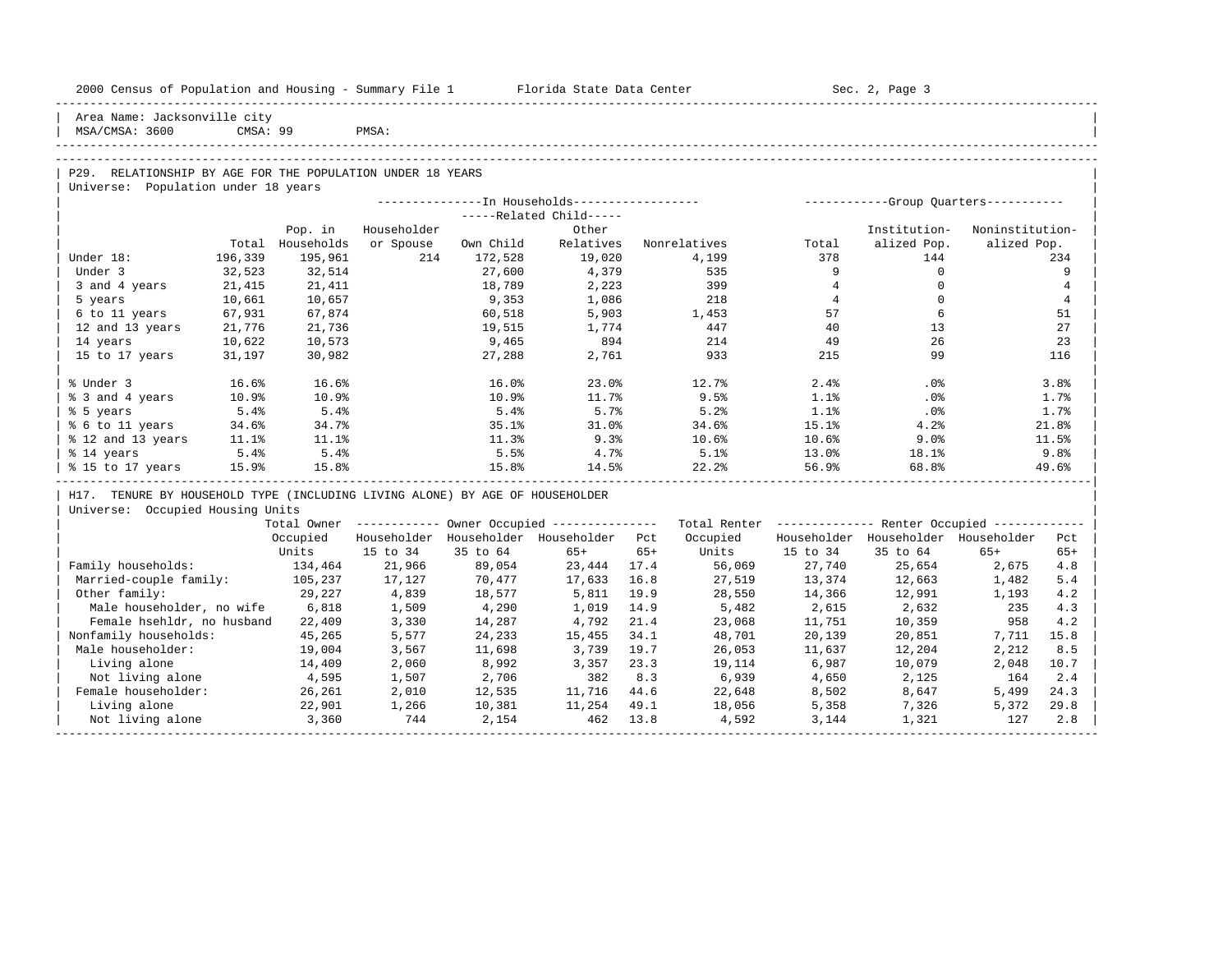2000 Census of Population and Housing - Summary File 1 Telorida State Data Center Sec. 2, Page 1 North Sec. 2, Page

----------------------------------------------------------------------------------------------------------------------------------------------------- | Area Name: Lakeland--Winter Haven, FL MSA | MSA/CMSA: 3980 CMSA: 99 PMSA: |

| $\mathbf{1}$ and $\mathbf{1}$ |  |  | the Anti-Theoretical construction of the property and the second construction of the second construction of the |  |
|-------------------------------|--|--|-----------------------------------------------------------------------------------------------------------------|--|

| P14. SEX BY AGE FOR THE POPULATION UNDER 20 YEARS       |         |         |                                       |      |         |            | P38. GROUP QUARTERS POPULATION BY SEX BY AGE BY GQ TYPE |                          |                |           |                     |           |
|---------------------------------------------------------|---------|---------|---------------------------------------|------|---------|------------|---------------------------------------------------------|--------------------------|----------------|-----------|---------------------|-----------|
| Universe:                                               |         |         | Population Under 20 Years             |      |         |            | Universe: Population in Group Quarters                  |                          |                |           |                     |           |
|                                                         | Total   | Pct.    | Male                                  | Pct. | Female  | Pct.       |                                                         | Total                    | Male Pct.      |           | Female              | Pct.      |
| Total                                                   | 130,827 |         | 67,545                                |      | 63,282  |            | Total                                                   | 12,546                   | 7,706          |           | 4,840               |           |
| <1 year                                                 | 6,211   | 4.7     | 3,191                                 | 4.7  | 3,020   | 4.8        | Under 18 Years:                                         | 1,018                    | 788            | 8.1       | 230                 | 10.2      |
| 1 year                                                  | 6,275   | 4.8     | 3,231                                 | 4.8  | 3,044   | 4.8        | Institutionalized Population:                           | 601                      | 532            | 4.8       | 69                  | 6.9       |
| 2 years                                                 | 6,206   | 4.7     | 3,206                                 | 4.7  | 3,000   | 4.7        | Correctional Institutions                               | 15                       | 15             | $\cdot$ 1 | 0                   | $\cdot$ 2 |
| 3 years                                                 | 6,189   | 4.7     | 3,134                                 | 4.6  | 3,055   | 4.8        | Nursing Homes                                           | $\overline{0}$           | $\overline{0}$ | $\cdot$ 0 | 0                   | $\cdot$ 0 |
| 4 years                                                 | 6,305   | 4.8     | 3,232                                 | 4.8  | 3,073   | 4.9        | Other Institutions                                      | 586                      | 517            | 4.7       | 69                  | 6.7       |
| 5 years                                                 | 6,320   | 4.8     | 3,264                                 | 4.8  | 3,056   | 4.8        | Non-Institutional Population:                           | 417                      | 256            | 3.3       | 161                 | 3.3       |
| 6 years                                                 | 6,513   | 5.0     | 3,344                                 | 5.0  | 3,169   | 5.0        | College Dormitories                                     | 9                        | -6             | $\cdot$ 1 | 3                   | $\cdot$ 1 |
| 7 years                                                 | 6,650   | 5.1     | 3,455                                 | 5.1  | 3,195   | 5.0        | Military Ouarters                                       | $\overline{\phantom{0}}$ | $\Omega$       | $\cdot$ 0 | $\mathbf 0$         | $\cdot$ 0 |
| 8 years                                                 | 6,726   | 5.1     | 3,511                                 | 5.2  | 3,215   | 5.1        | Other Noninstitutional GQ                               | 408                      | 250            | 3.3       | 158                 | 3.2       |
| 9 years                                                 | 6,975   | 5.3     | 3,581                                 | 5.3  | 3,394   | 4.8        | 18 to 64 Years:                                         | 7,815                    | 5,908          | 62.3      | 1,907               | 76.7      |
| 10 years                                                | 7,163   | 5.5     | 3,719                                 | 5.5  | 3,444   | 4.8        | Institutionalized Population:                           | 5,035                    | 4,556          | 40.1      | 479                 | 59.1      |
| 11 years                                                | 6,800   | 5.2     | 3,440                                 | 5.1  | 3,360   | 4.7        | Correctional Institutions                               | 4,644                    | 4,292          | 37.0      | 352                 | 55.7      |
| 12 years                                                | 6,576   | 5.0     | 3,338                                 | 4.9  | 3,238   | 4.8        | Nursing Homes                                           | 246                      | 134            | 2.0       | 112                 | 1.7       |
| 13 years                                                | 6,589   | 5.0     | 3,416                                 | 5.1  | 3,173   | 4.9        | Other Institutions                                      | 145                      | 130            | 1.2       | 15                  | 1.7       |
| 14 years                                                | 6,725   | 5.1     | 3,525                                 | 5.2  | 3,200   | 4.8        | Non-Institutional Population:                           | 2,780                    | 1,352          | 22.2      | 1,428 17.5          |           |
| 15 years                                                | 6,595   | 5.0     | 3,451                                 | 5.1  | 3,144   | 5.0        | College Dormitories                                     | 1,931                    | 862            | 15.4      | 1,069               | 11.2      |
| 16 years                                                | 6,740   | 5.2     | 3,542                                 | 5.2  | 3,198   | 5.0        | Military Ouarters                                       | $\overline{0}$           | $\mathbf 0$    | $\cdot$ 0 | $\mathsf{O}\xspace$ | $\cdot$ 0 |
| 17 years                                                | 6,647   | 5.1     | 3,492                                 | 5.2  | 3,155   | 5.1        | Other Noninstitutional GQ                               | 849                      | 490            | 6.8       | 359                 | 6.4       |
| 18 years                                                | 6,521   | 5.0     | $3,344$ 5.0                           |      | 3,177   | 4.8        | 65 Years and Over:                                      | 3,713                    | 1,010          | 29.6      | 2,703 13.1          |           |
| 19 years                                                | 6,101   | 4.7     | 3,129                                 | 4.6  | 2,972   | 4.8        | Institutionalized Population:                           | 2,752                    | 805            | 21.9      | 1,947 10.4          |           |
|                                                         |         |         |                                       |      |         |            | Correctional Institutions                               | 58                       | 56             | .5        | 2                   | .7        |
|                                                         |         |         |                                       |      |         |            | Nursing Homes                                           | 2,675                    | 736            | 21.3      | 1,939               | 9.6       |
| P36. OWN CHILDREN UNDER 18 YEARS BY FAMILY TYPE AND AGE |         |         |                                       |      |         |            | Other Institutions                                      | 19                       | 13             | $\cdot$ 2 | 6                   | $\cdot$ 2 |
|                                                         |         |         | Universe: Own Children Under 18 Years |      |         |            | Non-Institutional Population: 961                       |                          | 205            | 7.7       | 756                 | 2.7       |
|                                                         |         |         |                                       |      |         |            | College Dormitories                                     | $\overline{0}$           | $\Omega$       | $\cdot$ 0 | $\Omega$            | $\cdot$ 0 |
|                                                         |         |         | In Married                            |      | Male HH | Female HH  | Military Quarters                                       | $\overline{0}$           | $\overline{0}$ | .0        | $\overline{0}$      | $\cdot$ 0 |
|                                                         |         |         | Couple                                |      | No Wife | No Husband | Other Noninstitutional GQ                               | 961                      | 205            | 7.7       | 756                 | 2.7       |
|                                                         |         |         | Total Families                        |      | Present | Present    |                                                         |                          |                |           |                     |           |
| Total < 18 Years:                                       |         | 100,835 | 69,640                                |      | 6,939   | 24,256     |                                                         |                          |                |           |                     |           |
| Under 3 Years                                           |         | 15,082  | 10,630                                |      | 1,237   | 3,215      |                                                         |                          |                |           |                     |           |
| 3 and 4 Years                                           |         | 10,562  | 7,274                                 |      | 776     | 2,512      |                                                         |                          |                |           |                     |           |
| 5 Years                                                 |         | 5,374   | 3,741                                 |      | 330     | 1,303      |                                                         |                          |                |           |                     |           |
| 6 to 11 Years                                           |         | 35,725  | 24,628                                |      | 2,313   | 8,784      |                                                         |                          |                |           |                     |           |
| 12 to 17 Years                                          |         | 34,092  | 23,367                                |      | 2,283   | 8,442      |                                                         |                          |                |           |                     |           |
|                                                         |         |         |                                       |      |         |            |                                                         |                          |                |           |                     |           |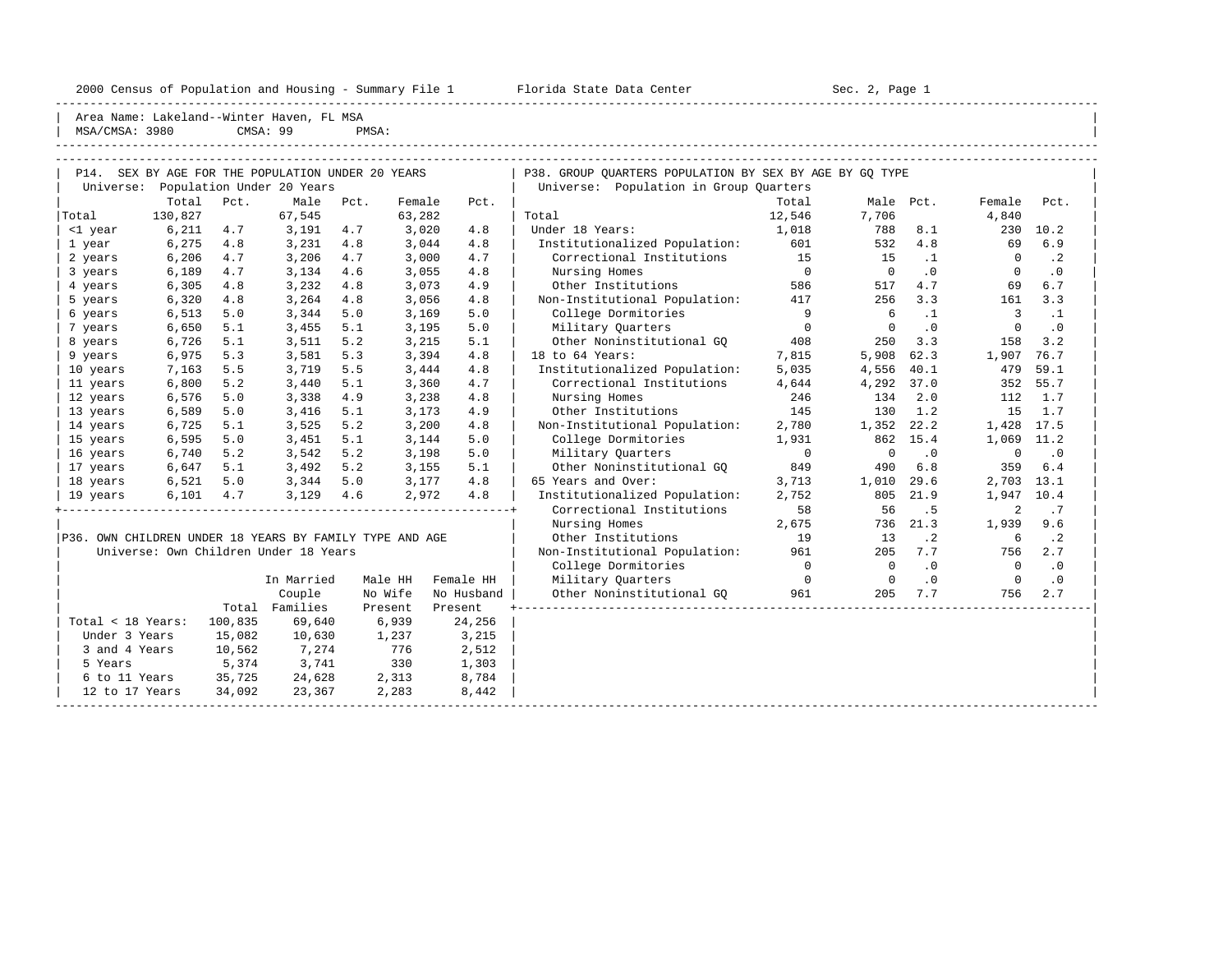2000 Census of Population and Housing - Summary File 1 Telorida State Data Center Sec. 2, Page 2

Area Name: Lakeland--Winter Haven, FL MSA | MSA/CMSA: 3980 CMSA: 99 PMSA:

### -----------------------------------------------------------------------------------------------------------------------------------------------------

| P22/23/24.HOUSEHOLDS BY PRESENCE OF PEOPLE 60(65/75) YEARS AND OVER, HOUSEHOLD SIZE AND<br>HOUSEHOLD TYPE                                         |                   |                         |               |                                  |                    | P25. HOUSEHOLDS BY PRESENCE OF | <b>NONRELATIVES</b>               |       |          |        |  |
|---------------------------------------------------------------------------------------------------------------------------------------------------|-------------------|-------------------------|---------------|----------------------------------|--------------------|--------------------------------|-----------------------------------|-------|----------|--------|--|
| Universe: Households                                                                                                                              |                   |                         |               |                                  |                    | Universe: Households           |                                   |       |          |        |  |
|                                                                                                                                                   |                   |                         |               |                                  |                    |                                |                                   |       |          |        |  |
|                                                                                                                                                   | 60+ Years Pct     |                         | 65+ Years Pct | 75+ Years Pct                    |                    |                                |                                   |       |          |        |  |
| Total:                                                                                                                                            | 187,233 100.0     |                         | 187,233 100.0 | 187,233 100.0                    |                    | Total:                         |                                   |       | 187,233  |        |  |
| Households w/ one or more 60/65/75: 74,422 39.7                                                                                                   |                   |                         | 60,224 32.2   | 29,727 15.9                      |                    |                                | Households with one or            |       |          |        |  |
| 1-person household                                                                                                                                | 24,280            |                         | 20,870        | 12,146                           |                    | more non-relatives             |                                   |       | 18,934   |        |  |
| 2 or more person household: 50,142                                                                                                                |                   |                         | 39,354        | 17,581                           |                    |                                |                                   |       |          |        |  |
| Family households                                                                                                                                 | 48,008            |                         |               | 37,754 16,889                    |                    | Households with no             |                                   |       |          |        |  |
| Non-family households<br>Non-family households 2,134 1,600 692<br>Households with no people over 60/65/75: 112,811 60.3 127,009 67.8 157,506 84.1 | 2,134             |                         | 1,600         | 692                              |                    | non-relatives                  |                                   |       | 168,299  |        |  |
|                                                                                                                                                   |                   |                         |               |                                  |                    |                                |                                   |       |          |        |  |
| 1-person household                                                                                                                                | 20,843            |                         | 24,253        | 32,977                           |                    |                                |                                   |       |          |        |  |
| 2 or more person household: 91,968                                                                                                                |                   | 102,756                 |               | 124,529                          |                    |                                |                                   |       |          |        |  |
| Family households                                                                                                                                 | 84,297            |                         |               | 94,551 115,416                   |                    |                                |                                   |       |          |        |  |
| Non-family households 7,671                                                                                                                       |                   |                         |               | 8,205 9,113                      |                    |                                |                                   |       |          |        |  |
|                                                                                                                                                   |                   |                         |               |                                  |                    |                                | _________________________________ |       |          |        |  |
| P18/20. HOUSEHOLDS BY AGE OF HOUSEHOLDER BY HOUSEHOLD TYPE                                                                                        |                   |                         |               | H13/15. TENURE BY HOUSEHOLD SIZE |                    |                                |                                   |       |          |        |  |
| (INCLUDING LIVING ALONE) BY PRESENCE OF OWN CHILDREN                                                                                              |                   |                         |               | Universe: Occupied Housing Units |                    |                                |                                   |       |          |        |  |
| Universe: Households                                                                                                                              |                   |                         |               |                                  |                    |                                |                                   | Pct   |          | Pct    |  |
|                                                                                                                                                   |                   |                         |               |                                  |                    |                                | Owner                             | Owner | Renter   | Renter |  |
|                                                                                                                                                   | Total             | Householder Householder |               |                                  |                    | Total                          | Occupied                          | Occ.  | Occupied | Occ.   |  |
|                                                                                                                                                   | Households        | 15 to 64 65 and Over    |               |                                  |                    | Total Occupied Units: 187,233  | 137,389 100.0                     |       | 49,844   | 100.0  |  |
| Total:                                                                                                                                            | 187,233           | 131,762                 | 55,471        | 1-person household               |                    | 45,123                         | 29,108                            | 21.2  | 16,015   | 32.1   |  |
| Family households:                                                                                                                                | 132,305           | 99,018                  | $33,287$      | 2-Person household               |                    | 72,037                         | 58,658                            | 42.7  | 13,379   | 26.8   |  |
| Married couple family:                                                                                                                            | 101,862<br>36,736 | 73,024                  | 28,838        | 3-Person household               |                    | 28,981                         | 20,596                            | 15.0  | 8,385    | 16.8   |  |
| With own children under 18                                                                                                                        |                   | 36,517                  |               | 219<br>4-Person household        |                    | 23,027                         | 16,695 12.2                       |       | 6,332    | 12.7   |  |
| No own children under 18                                                                                                                          | 65,126            | 36,507                  | 28,619        |                                  |                    | 5-Person household 10,845      | 7,540                             | 5.5   | 3,305    | 6.6    |  |
| Other family:                                                                                                                                     | 30,443            | 25,994                  | 4,449         |                                  |                    | 6-Person household 4,312       | 2,913                             | 2.1   | 1,399    | 2.8    |  |
| Male householder, no wife present: 7,915                                                                                                          |                   | 7,073                   | 842           |                                  | 7+Person household | 2,908                          | 1,879                             | 1.4   | 1,029    | 2.1    |  |
| With own children under 18                                                                                                                        | 4,241             | 4,192                   | 49            |                                  |                    |                                |                                   |       |          |        |  |
| No own children under 18                                                                                                                          | 3,674             | 2,881                   | 793           |                                  |                    |                                |                                   |       |          |        |  |
| Female householder, no husband present:                                                                                                           | 22,528            | 18,921                  | 3,607         |                                  |                    |                                |                                   |       |          |        |  |
| With own children under 18                                                                                                                        | 13,231            | 13,197                  | 34            |                                  |                    |                                |                                   |       |          |        |  |
| No own children under 18                                                                                                                          | 9,297             | 5,724                   | 3,573         |                                  |                    |                                |                                   |       |          |        |  |
| Non-family households:                                                                                                                            | 9,805             | 32,744                  | 22,184        |                                  |                    |                                |                                   |       |          |        |  |
| Householder living alone                                                                                                                          | 5,999             | 24,253                  | 20,870        |                                  |                    |                                |                                   |       |          |        |  |
| Householder not living alone                                                                                                                      | 3,806             |                         |               |                                  |                    |                                |                                   |       |          |        |  |
|                                                                                                                                                   |                   | 8,491                   | 1,314         |                                  |                    |                                |                                   |       |          |        |  |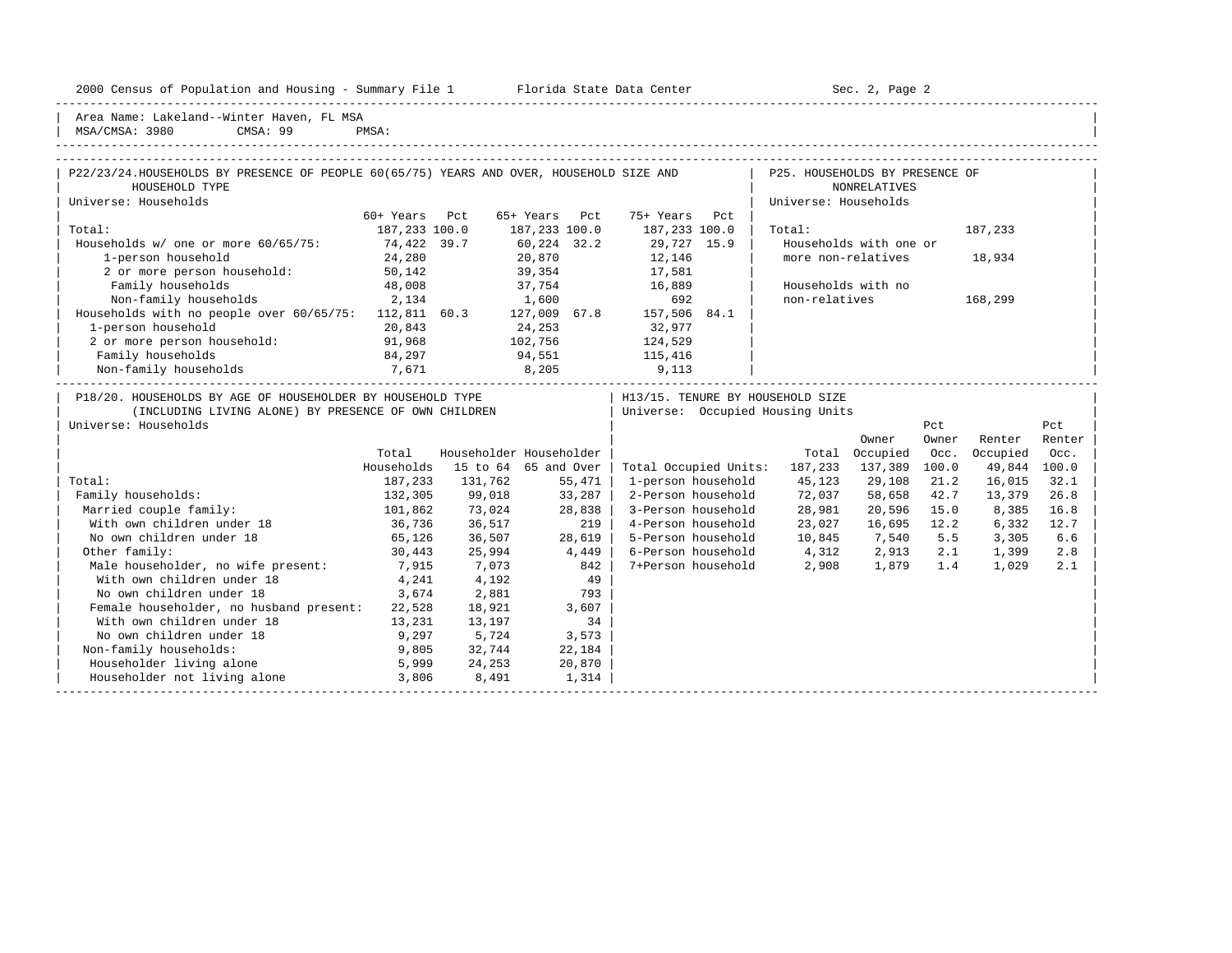|  |  |  | 2000 Census of Population and Housing - Summary File 1 |  |  |  |  |  |  |
|--|--|--|--------------------------------------------------------|--|--|--|--|--|--|
|--|--|--|--------------------------------------------------------|--|--|--|--|--|--|

Plorida State Data Center - Sec. 2, Page 3

-----------------------------------------------------------------------------------------------------------------------------------------------------

Area Name: Lakeland--Winter Haven, FL MSA | MSA/CMSA: 3980 CMSA: 99 PMSA: |

### -----------------------------------------------------------------------------------------------------------------------------------------------------

## -----------------------------------------------------------------------------------------------------------------------------------------------------

| P29. RELATIONSHIP BY AGE FOR THE POPULATION UNDER 18 YEARS | Universe: Population under 18 years

| $---Related Child---$<br>Householder<br>Other<br>Pop. in<br>Households<br>Own Child<br>Relatives<br>or Spouse<br>Nonrelatives<br>Total<br>Total<br>117,187<br>234<br>13,098<br>3,020<br>1,018<br>118,205<br>100,835<br>Under 18:<br>428<br>50<br>Under 3<br>18,642<br>15,082<br>3,132<br>18,692 | Institution-<br>alized Pop.<br>601 | Noninstitution-<br>alized Pop.<br>417<br>49 |
|-------------------------------------------------------------------------------------------------------------------------------------------------------------------------------------------------------------------------------------------------------------------------------------------------|------------------------------------|---------------------------------------------|
|                                                                                                                                                                                                                                                                                                 |                                    |                                             |
|                                                                                                                                                                                                                                                                                                 |                                    |                                             |
|                                                                                                                                                                                                                                                                                                 |                                    |                                             |
|                                                                                                                                                                                                                                                                                                 |                                    |                                             |
|                                                                                                                                                                                                                                                                                                 |                                    |                                             |
| 278<br>26<br>10,562<br>1,628<br>3 and 4 years<br>12,494<br>12,468                                                                                                                                                                                                                               |                                    | 26                                          |
| 769<br>5,374<br>14<br>6,320<br>6,306<br>163<br>5 years                                                                                                                                                                                                                                          |                                    | 12                                          |
| 4,070<br>942<br>90<br>35,725<br>6 to 11 years<br>40,827<br>40,737                                                                                                                                                                                                                               | 21                                 | 69                                          |
| 99<br>11,687<br>12 and 13 years<br>1,078<br>301<br>13,165<br>13,066                                                                                                                                                                                                                             | 37                                 | 62                                          |
| 92<br>569<br>6,725<br>5,922<br>142<br>14 years<br>6,633                                                                                                                                                                                                                                         | 62                                 | 30                                          |
| 766<br>647<br>16,483<br>1,852<br>15 to 17 years<br>19,101<br>19,748                                                                                                                                                                                                                             | 478                                | 169                                         |
|                                                                                                                                                                                                                                                                                                 |                                    |                                             |
| % Under 3<br>15.0%<br>23.9%<br>14.2%<br>15.8%<br>15.9%<br>4.9%                                                                                                                                                                                                                                  | .2%                                | 11.8%                                       |
| 10.5%<br>12.4%<br>% 3 and 4 years<br>10.6%<br>10.7%<br>9.2%<br>2.6%                                                                                                                                                                                                                             | .0%                                | 6.2%                                        |
| 5.3%<br>% 5 years<br>5.4%<br>5.4%<br>5.9%<br>5.4%<br>1.4%                                                                                                                                                                                                                                       | .3%                                | 2.9%                                        |
| % 6 to 11 years<br>35.4%<br>31.1%<br>8.8 <sup>°</sup><br>34.6%<br>34.8%<br>31.2%                                                                                                                                                                                                                | 3.5%                               | 16.5%                                       |
| 8.2%<br>% 12 and 13 years<br>11.6%<br>$10.0$ $%$<br>9.7%<br>11.2%<br>11.2%                                                                                                                                                                                                                      | 6.2%                               | 14.9%                                       |
| 5.9%<br>5.7%<br>5.7%<br>4.3%<br>4.7%<br>9.0%<br>% 14 years                                                                                                                                                                                                                                      | 10.3%                              | 7.2%                                        |
| 14.1%<br>16.3%<br>16.3%<br>25.4%<br>% 15 to 17 years<br>16.7%<br>63.6%                                                                                                                                                                                                                          | 79.5%                              | 40.5%                                       |

H17. TENURE BY HOUSEHOLD TYPE (INCLUDING LIVING ALONE) BY AGE OF HOUSEHOLDER

| Universe: Occupied Housing Units |

|                            | Total Owner |             |             | Owner Occupied --------------- |       | Total Renter |             | Renter Occupied -- |             |       |  |
|----------------------------|-------------|-------------|-------------|--------------------------------|-------|--------------|-------------|--------------------|-------------|-------|--|
|                            | Occupied    | Householder | Householder | Householder                    | Pct   | Occupied     | Householder | Householder        | Householder | Pct   |  |
|                            | Units       | 15 to 34    | 35 to 64    | $65+$                          | $65+$ | Units        | 15 to 34    | 35 to 64           | $65+$       | $65+$ |  |
| Family households:         | 103,207     | 13,278      | 59,028      | 30,901                         | 29.9  | 29,098       | 12,853      | 13,859             | 2,386       | 8.2   |  |
| Married-couple family:     | 86,157      | 10,307      | 48,717      | 27,133                         | 31.5  | 15,705       | 6,419       | 7,581              | 1,705       | 10.9  |  |
| Other family:              | 17,050      | 2,971       | 10,311      | 3,768                          | 22.1  | 13,393       | 6,434       | 6,278              | 681         | 5.1   |  |
| Male householder, no wife  | 4,531       | 1,032       | 2,789       | 710                            | 15.7  | 3,384        | 1,654       | 1,598              | 132         | 3.9   |  |
| Female hsehldr, no husband | 12,519      | 1,939       | 7,522       | 3,058                          | 24.4  | 10,009       | 4,780       | 4,680              | 549         | 5.5   |  |
| Nonfamily households:      | 34,182      | 2,610       | 14,320      | 17,252                         | 50.5  | 20,746       | 6,455       | 9,359              | 4,932       | 23.8  |  |
| Male householder:          | 13,694      | 1,815       | 6,962       | 4,917                          | 35.9  | 11,064       | 4,008       | 5,619              | 1,437       | 13.0  |  |
| Living alone               | 10,761      | 1,057       | 5,343       | 4,361                          | 40.5  | 7,998        | 2,294       | 4,409              | 1,295       | 16.2  |  |
| Not living alone           | 2,933       | 758         | 1,619       | 556                            | 19.0  | 3,066        | 1,714       | 1,210              | 142         | 4.6   |  |
| Female householder:        | 20,488      | 795         | 7,358       | 12,335                         | 60.2  | 9,682        | 2,447       | 3,740              | 3,495       | 36.1  |  |
| Living alone               | 18,347      | 467         | 6,058       | 11,822                         | 64.4  | 8,017        | 1,520       | 3,105              | 3,392       | 42.3  |  |
| Not living alone           | 2,141       | 328         | 1,300       | 513                            | 24.0  | 1,665        | 927         | 635                | 103         | 6.2   |  |
|                            |             |             |             |                                |       |              |             |                    |             |       |  |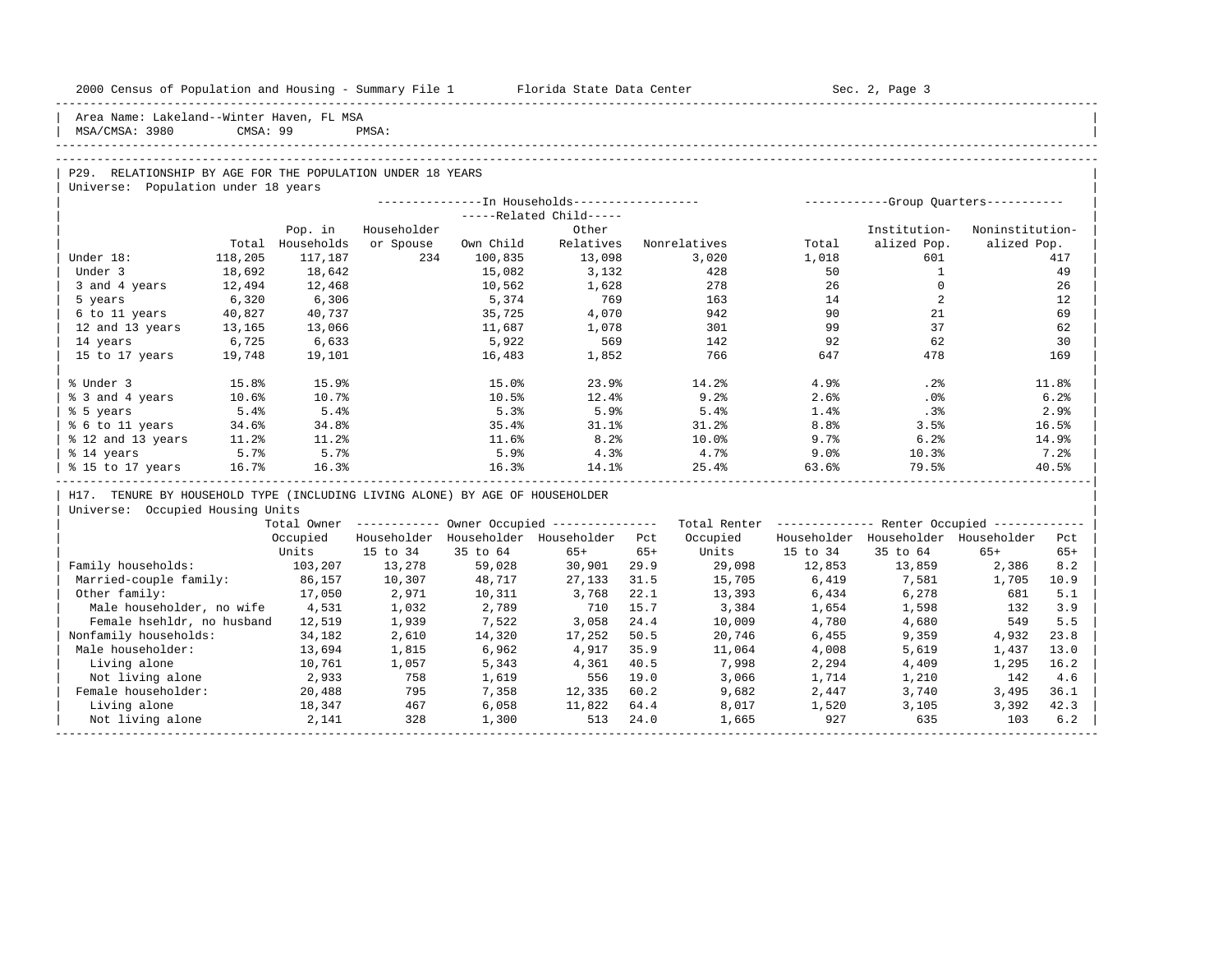|  |  |  | 2000 Census of Population and Housing - Summary File 1 |  |  |  |  |  |  |  |
|--|--|--|--------------------------------------------------------|--|--|--|--|--|--|--|
|--|--|--|--------------------------------------------------------|--|--|--|--|--|--|--|

Plorida State Data Center - Sec. 2, Page 1

----------------------------------------------------------------------------------------------------------------------------------------------------- | Area Name: Lakeland city | | MSA/CMSA: 3980 CMSA: 99 PMSA:

| AGINU / AGIN | コフロリ | CMOA • | <b>FMOA</b> |  |  |  |  |  |
|--------------|------|--------|-------------|--|--|--|--|--|
|              |      |        |             |  |  |  |  |  |
| -----        |      |        |             |  |  |  |  |  |

| P14. SEX BY AGE FOR THE POPULATION UNDER 20 YEARS       |                           |                |      |         |            | P38. GROUP QUARTERS POPULATION BY SEX BY AGE BY GQ TYPE |                |                |                |                |           |
|---------------------------------------------------------|---------------------------|----------------|------|---------|------------|---------------------------------------------------------|----------------|----------------|----------------|----------------|-----------|
| Universe:                                               | Population Under 20 Years |                |      |         |            | Universe: Population in Group Quarters                  |                |                |                |                |           |
|                                                         | Total<br>Pct.             | Male           | Pct. | Female  | Pct.       |                                                         | Total          | Male Pct.      |                | Female         | Pct.      |
| Total                                                   | 19,141                    | 9,671          |      | 9,470   |            | Total                                                   | 3,710          | 1,409          |                | 2,301          |           |
| <1 year                                                 | 1,024<br>5.3              | 502            | 5.2  | 522     | 5.5        | Under 18 Years:                                         | 160            | 130            | 4.3            | 30             | 9.2       |
| 1 year                                                  | 5.2<br>986                | 502            | 5.2  | 484     | 5.1        | Institutionalized Population:                           | 33             | 18             | .9             | 15             | 1.3       |
| 2 years                                                 | 4.9<br>940                | 507            | 5.2  | 433     | 4.6        | Correctional Institutions                               | $\overline{0}$ | $\Omega$       | .0             | $\Omega$       | $\cdot$ 0 |
| 3 years                                                 | 4.9<br>944                | 448            | 4.6  | 496     | 5.2        | Nursing Homes                                           | $\overline{0}$ | $\Omega$       | $\overline{0}$ | $\Omega$       | $\cdot$ 0 |
| 4 years                                                 | 938<br>4.9                | 470            | 4.9  | 468     | 4.9        | Other Institutions                                      | 33             | 18             | .9             | 15             | 1.3       |
| 5 years                                                 | 4.8<br>924                | 466            | 4.8  | 458     | 4.8        | Non-Institutional Population:                           | 127            | 112            | 3.4            | 15             | 7.9       |
| 6 years                                                 | 962<br>5.0                | 498            | 5.1  | 464     | 4.9        | College Dormitories                                     | $\overline{4}$ | $\overline{2}$ | $\cdot$ 1      | 2              | $\cdot$ 1 |
| 7 years                                                 | 961<br>5.0                | 514            | 5.3  | 447     | 4.7        | Military Quarters                                       | $\overline{0}$ | $\overline{0}$ | $\cdot$ 0      | $\Omega$       | $\cdot$ 0 |
| 8 years                                                 | 949<br>5.0                | 527            | 5.4  | 422     | 4.5        | Other Noninstitutional GO                               | 123            | 110            | 3.3            | 13             | 7.8       |
| 9 years                                                 | 940<br>4.9                | 464            | 4.8  | 476     | 5.5        | 18 to 64 Years:                                         | 2,046          | 910            | 55.1           | 1,136          | 64.6      |
| 10 years                                                | 5.2<br>990                | 494            | 5.1  | 496     | 5.1        | Institutionalized Population:                           | 207            | 105            | 5.6            | 102            | 7.5       |
| 11 years                                                | 903<br>4.7                | 467            | 4.8  | 436     | 4.6        | Correctional Institutions                               | 81             | 29             | 2.2            | 52             | 2.1       |
| 12 years                                                | 4.7<br>891                | 430            | 4.4  | 461     | 5.2        | Nursing Homes                                           | 95             | 54             | 2.6            | 41             | 3.8       |
| 13 years                                                | 4.6<br>880                | 469            | 4.8  | 411     | 4.9        | Other Institutions                                      | 31             | 22             | .8             | 9              | 1.6       |
| 14 years                                                | 4.6<br>880                | 479            | 5.0  | 401     | 4.8        | Non-Institutional Population:                           | 1,839          | 805            | 49.6           | 1,034 57.1     |           |
| 15 years                                                | 4.7<br>899                | 461            | 4.8  | 438     | 4.9        | College Dormitories                                     | 1,521          | 633            | 41.0           | 888            | 44.9      |
| 16 years                                                | 4.7<br>904                | 467            | 4.8  | 437     | 4.7        | Military Quarters                                       | $\overline{0}$ | $\mathbf 0$    | $\cdot$ 0      | $\mathbf 0$    | $\cdot$ 0 |
| 17 years                                                | 880<br>4.6                | 478            | 4.9  | 402     | 4.5        | Other Noninstitutional GO                               | 318            | 172            | 8.6            | 146            | 12.2      |
| 18 years                                                | 1,055<br>5.5              | 462            | 4.8  | 593     | 5.5        | 65 Years and Over:                                      | 1,504          | 369            | 40.5           | 1,135          | 26.2      |
| 19 years                                                | 1,291<br>6.7              | 566            | 5.9  | 725     | 5.1        | Institutionalized Population:                           | 1,007          | 260            | 27.1           | 747            | 18.5      |
|                                                         |                           |                |      |         |            | Correctional Institutions                               | $\overline{0}$ | $\mathbf 0$    | $\cdot$ 0      | $\mathbf 0$    | $\cdot$ 0 |
|                                                         |                           |                |      |         |            | Nursing Homes                                           | 995            | 252            | 26.8           |                | 743 17.9  |
| P36. OWN CHILDREN UNDER 18 YEARS BY FAMILY TYPE AND AGE |                           |                |      |         |            | Other Institutions                                      | 12             | 8              | $\cdot$ 3      | 4              | .6        |
| Universe: Own Children Under 18 Years                   |                           |                |      |         |            | Non-Institutional Population: 497                       |                |                | 109 13.4       | 388            | 7.7       |
|                                                         |                           |                |      |         |            | College Dormitories                                     | $\overline{0}$ | $\Omega$       | .0             | $\overline{0}$ | $\cdot$ 0 |
|                                                         |                           | In Married     |      | Male HH | Female HH  | Military Ouarters                                       | $\overline{0}$ | $\overline{0}$ | .0             | $\overline{0}$ | $\cdot$ 0 |
|                                                         |                           | Couple         |      | No Wife | No Husband | Other Noninstitutional GO                               | 497            |                | 109 13.4       | 388            | 7.7       |
|                                                         |                           | Total Families |      | Present | Present    |                                                         |                |                |                |                |           |
| Total < 18 Years:                                       | 14,346                    | 8,191          |      | 924     | 5,231      |                                                         |                |                |                |                |           |
| Under 3 Years                                           | 2,458                     | 1,438          |      | 190     | 830        |                                                         |                |                |                |                |           |
| 3 and 4 Years                                           | 1,622                     | 928            |      | 91      | 603        |                                                         |                |                |                |                |           |
| 5 Years                                                 | 790                       | 429            |      | 50      | 311        |                                                         |                |                |                |                |           |
| 6 to 11 Years                                           | 4,973                     | 2,816          |      | 281     | 1,876      |                                                         |                |                |                |                |           |
| 12 to 17 Years                                          | 4,503                     | 2,580          |      | 312     | 1,611      |                                                         |                |                |                |                |           |
|                                                         |                           |                |      |         |            |                                                         |                |                |                |                |           |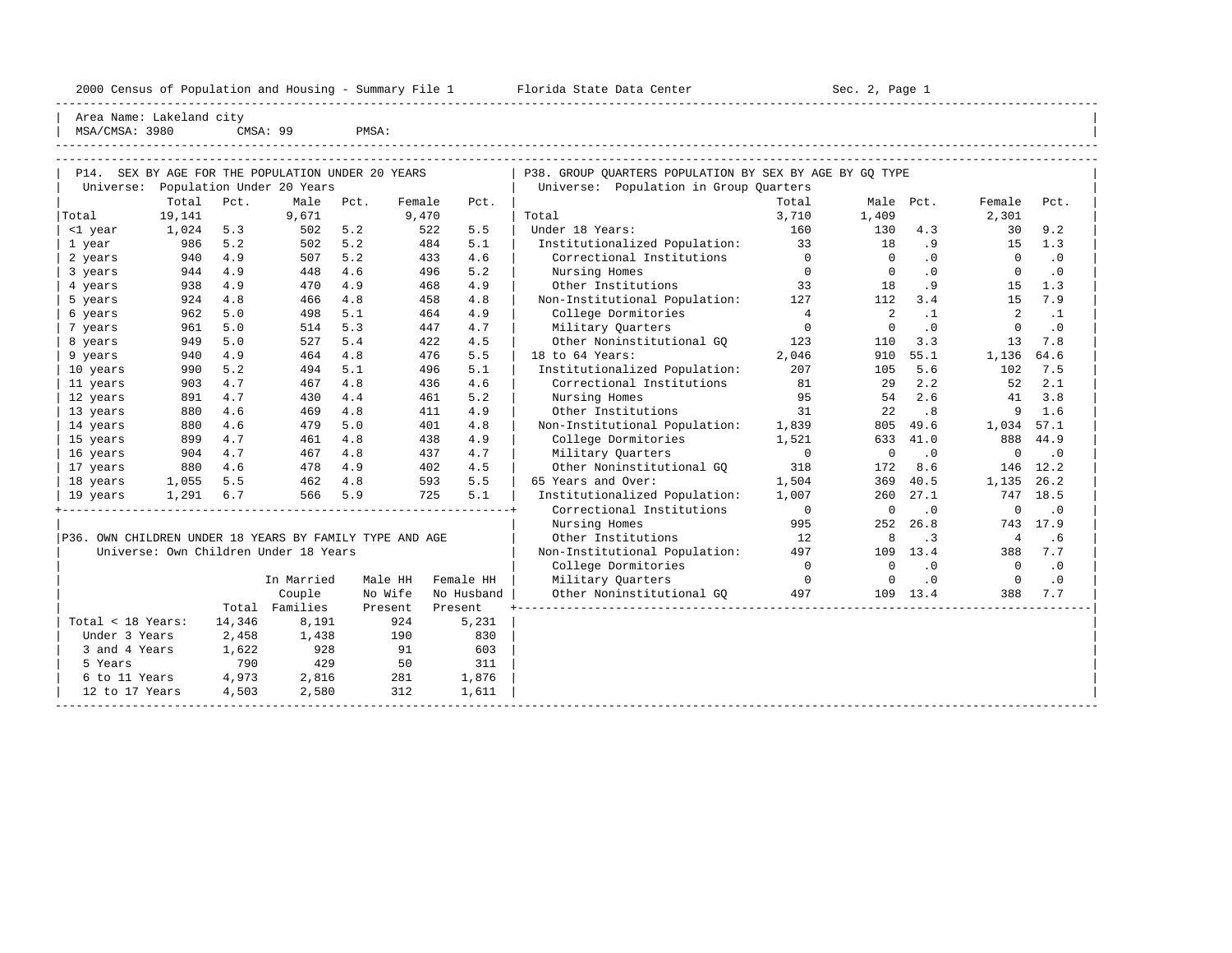|  |  |  | 2000 Census of Population and Housing - Summary File 1 |  |  |  |  |  |  |
|--|--|--|--------------------------------------------------------|--|--|--|--|--|--|
|--|--|--|--------------------------------------------------------|--|--|--|--|--|--|

Female householder, no husband present:  $4,588$  3,891 697<br>With own children under 18 2,811 2,803 8 With own children under 18 2,811 2,803 8<br>No own children under 18 1,777 1,088 689

Non-family households: 2,108 7,909 5,239 Householder living alone 1,202 6,055 4,985 Householder not living alone 1,854 254

-----------------------------------------------------------------------------------------------------------------------------------------------------

Florida State Data Center - Sec. 2, Page 2

-----------------------------------------------------------------------------------------------------------------------------------------------------

Area Name: Lakeland city | MSA/CMSA: 3980 CMSA: 99 PMSA: |

No own children under 18

| P22/23/24.HOUSEHOLDS BY PRESENCE OF PEOPLE 60(65/75) YEARS AND OVER, HOUSEHOLD SIZE AND |               |        |                         |                                  | P25. HOUSEHOLDS BY PRESENCE OF |                        |       |              |        |
|-----------------------------------------------------------------------------------------|---------------|--------|-------------------------|----------------------------------|--------------------------------|------------------------|-------|--------------|--------|
| HOUSEHOLD TYPE                                                                          |               |        |                         |                                  |                                | <b>NONRELATIVES</b>    |       |              |        |
| Universe: Households                                                                    |               |        |                         |                                  | Universe: Households           |                        |       |              |        |
|                                                                                         | 60+ Years Pct |        | 65+ Years Pct           | 75+ Years Pct                    |                                |                        |       |              |        |
| Total:                                                                                  | 33,509 100.0  |        | 33,509 100.0            | 33,509 100.0                     | Total:                         |                        |       | 33,509       |        |
| Households w/ one or more 60/65/75: 14,020 41.8                                         |               |        | 11,868 35.4             | $6,658$ 19.9                     |                                | Households with one or |       |              |        |
| 1-person household                                                                      | 5,682         |        | 4,985                   | 3,137                            |                                | more non-relatives     |       | 3,404        |        |
| 2 or more person household: 8,338                                                       |               |        |                         | $6,883$ $3,521$                  |                                |                        |       |              |        |
| Family households                                                                       | 7,979         |        |                         | 6,593 3,385                      |                                | Households with no     |       |              |        |
| Non-family households                                                                   | 359           |        | 290                     | 136                              | non-relatives                  |                        |       | 30,105       |        |
| Households with no people over 60/65/75: 19,489 58.2 21,641 64.6                        |               |        |                         | 26,851 80.1                      |                                |                        |       |              |        |
| 1-person household                                                                      | 5,358         |        | 6,055                   | 7,903                            |                                |                        |       |              |        |
| 2 or more person household: 14,131                                                      |               |        | 15,586                  | 18,948                           |                                |                        |       |              |        |
| Family households<br>12,382                                                             |               |        |                         | 13,768 16,976                    |                                |                        |       |              |        |
| Non-family households 1,749 1,818 1,972                                                 |               |        |                         |                                  |                                |                        |       |              |        |
| P18/20. HOUSEHOLDS BY AGE OF HOUSEHOLDER BY HOUSEHOLD TYPE                              |               |        |                         | H13/15. TENURE BY HOUSEHOLD SIZE |                                |                        |       |              |        |
| (INCLUDING LIVING ALONE) BY PRESENCE OF OWN CHILDREN                                    |               |        |                         | Universe: Occupied Housing Units |                                |                        |       |              |        |
| Universe: Households                                                                    |               |        |                         |                                  |                                |                        | Pct   |              | Pct    |
|                                                                                         |               |        |                         |                                  |                                | Owner                  | Owner | Renter       | Renter |
|                                                                                         | Total         |        | Householder Householder |                                  | Total                          | Occupied               | Occ.  | Occupied     | Occ.   |
|                                                                                         | Households    |        | 15 to 64 65 and Over    | Total Occupied Units:            | 33,509                         | 20,195                 | 100.0 | 13,314 100.0 |        |
| Total:                                                                                  | 33,509        |        | 22,281 11,228           | 1-person household               | 11,040                         | 5,719                  | 28.3  | 5,321        | 40.0   |
| Family households:                                                                      | 20,361        | 14,372 | 5,989                   | 2-Person household               | 12,637                         | 8,946                  | 44.3  | 3,691        | 27.7   |
| Married couple family:                                                                  | 14,575        | 9,434  | 5,141                   | 3-Person household               | 4,511                          | 2,493                  | 12.3  | 2,018        | 15.2   |
| With own children under 18                                                              | 4,452         | 4,432  | 20                      | 4-Person household               | 3,124                          | 1,801                  | 8.9   | 1,323        | 9.9    |
| No own children under 18                                                                | 10, 123       | 5,002  | 5,121                   | 5-Person household               | 1,355                          | 785                    | 3.9   | 570          | 4.3    |
| Other family:                                                                           | 5,786         | 4,938  | 848                     | 6-Person household               |                                | 528 290                | 1.4   | 238          | 1.8    |
| Male householder, no wife present: 1,198 1,047                                          |               |        | 151                     | 7+Person household               | 314                            | 161                    | .8    | 153          | 1.1    |
| With own children under 18                                                              |               |        |                         |                                  |                                |                        |       |              |        |
|                                                                                         | 595           | 583    | 12                      |                                  |                                |                        |       |              |        |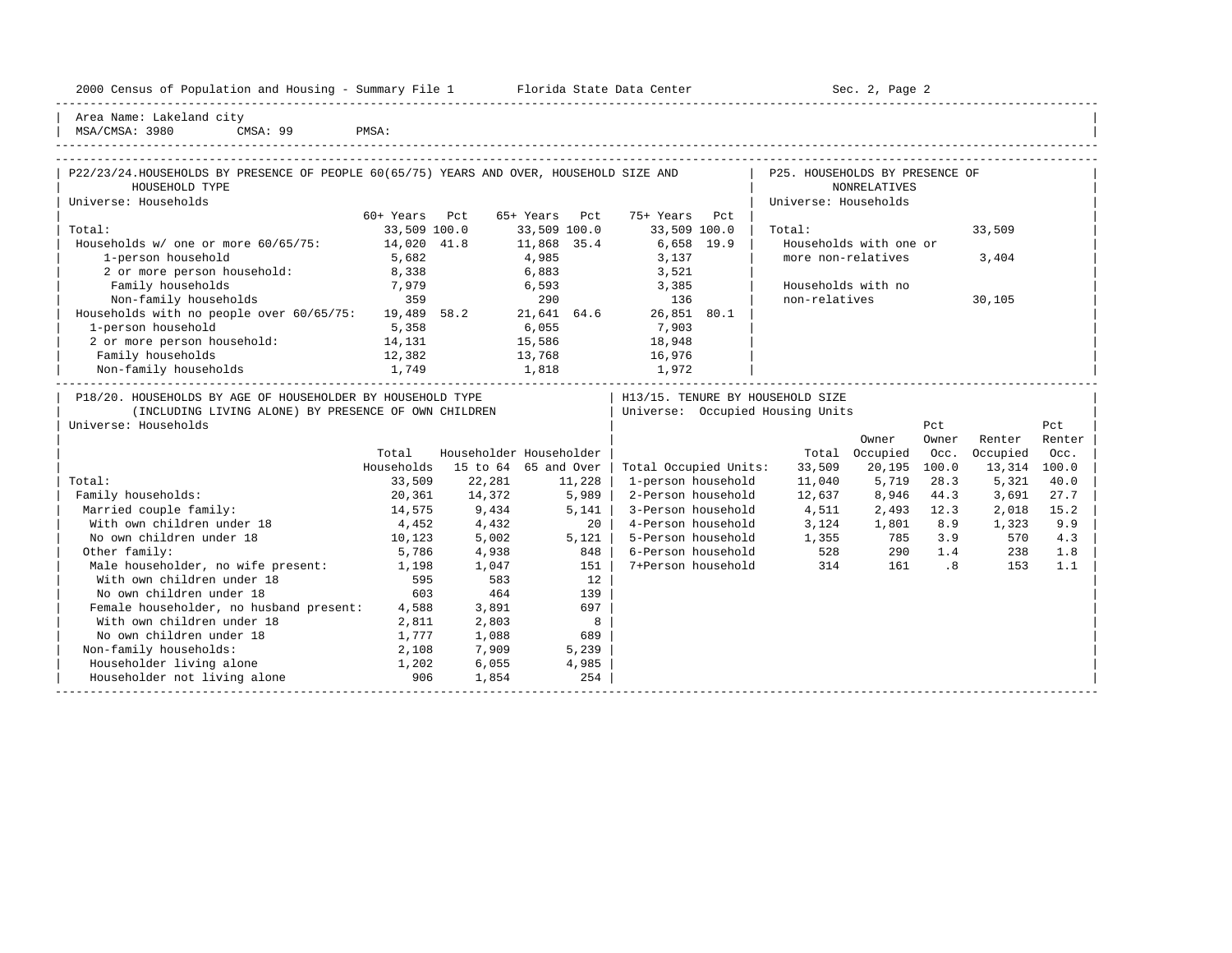| 2000 Census of Population and Housing - Summary File 1 Florida State Data Center |          |              |             |          |                                                        |       |                                                         |                                              | Sec. 2, Page 3                          |                 |              |
|----------------------------------------------------------------------------------|----------|--------------|-------------|----------|--------------------------------------------------------|-------|---------------------------------------------------------|----------------------------------------------|-----------------------------------------|-----------------|--------------|
| Area Name: Lakeland city<br>MSA/CMSA: 3980                                       | CMSA: 99 | <b>PMSA:</b> |             |          |                                                        |       |                                                         |                                              |                                         |                 |              |
|                                                                                  |          |              |             |          |                                                        |       |                                                         |                                              |                                         |                 |              |
| P29. RELATIONSHIP BY AGE FOR THE POPULATION UNDER 18 YEARS                       |          |              |             |          |                                                        |       |                                                         |                                              |                                         |                 |              |
| Universe: Population under 18 years                                              |          |              |             |          |                                                        |       |                                                         |                                              |                                         |                 |              |
|                                                                                  |          |              |             |          | ---------------- In Households-----------------        |       |                                                         |                                              | ------------Group Quarters-----------   |                 |              |
|                                                                                  |          |              |             |          | -----Related Child-----                                |       |                                                         |                                              |                                         |                 |              |
|                                                                                  |          | Pop. in      | Householder |          | Other                                                  |       |                                                         |                                              | Institution-                            | Noninstitution- |              |
|                                                                                  | Total    | Households   | or Spouse   |          |                                                        |       | Own Child Relatives Nonrelatives                        | Total                                        | alized Pop.                             | alized Pop.     |              |
| Under 18:                                                                        | 16,795   | 16,635       | 33          | 14,346   | 1,878                                                  |       | 378                                                     | 160                                          | 33                                      |                 | 127          |
| Under 3                                                                          | 2,950    | 2,939        |             | 2,458    | 424                                                    |       | 57                                                      | 11                                           | $\Omega$                                |                 | 11           |
| 3 and 4 years                                                                    | 1,882    | 1,881        |             | 1,622    | 224                                                    |       | 35                                                      | $\mathbf{1}$                                 | $\circ$                                 |                 | $\mathbf{1}$ |
| 5 years                                                                          | 924      | 923          |             | 790      | 111                                                    |       | 22                                                      | $\overline{1}$                               | <sup>1</sup>                            |                 | $\mathbf 0$  |
| 6 to 11 years 5,705                                                              |          | 5,691        |             | 4,973    | 602                                                    |       | 116                                                     | 14                                           | 9                                       |                 | 5            |
| 12 and 13 years                                                                  | 1,771    | 1,735        |             | 1,526    | 168                                                    |       | 41                                                      | 36                                           | 10                                      |                 | 26           |
| 14 years                                                                         | 880      | 864          |             | 751      | 94                                                     |       | 19                                                      | 16                                           | $\mathbf{1}$                            |                 | 15           |
| 15 to 17 years                                                                   | 2,650    | 2,569        |             | 2,226    | 255                                                    |       | 88                                                      | 81                                           | 12                                      |                 | 69           |
| % Under 3                                                                        | 17.6%    | 17.7%        |             | 17.1%    | 22.6%                                                  |       | 15.1%                                                   | 6.9%                                         | $.0\%$                                  |                 | 8.7%         |
| % 3 and 4 years                                                                  | 11.2%    | 11.3%        |             | 11.3%    | 11.9%                                                  |       | 9.3%                                                    | .6%                                          | $.0\%$                                  |                 | .8%          |
| % 5 years                                                                        | 5.5%     | 5.6%         |             | 5.5%     | 5.9%                                                   |       | 5.8%                                                    | .6%                                          | 3.0%                                    |                 | .0%          |
| % 6 to 11 years 34.0%                                                            |          | 34.3%        |             | 34.7%    | 32.1%                                                  |       | 30.7%                                                   | 8.8%                                         | 27.3%                                   |                 | 3.9%         |
| % 12 and 13 years 10.6%                                                          |          | 10.5%        |             | $10.6\%$ | 8.9%                                                   |       | 10.8%                                                   | 22.5%                                        | 30.3%                                   |                 | 20.5%        |
| % 14 years                                                                       | 5.2%     | 5.2%         |             | 5.2%     | 5.0%                                                   |       | $5.0%$ 10.0%                                            |                                              | 3.0%                                    |                 | 11.8%        |
| % 15 to 17 years 15.8%                                                           |          | 15.5%        |             | 15.5%    | 13.6%                                                  |       | 23.3%                                                   | 50.6%                                        | 36.4%                                   |                 | 54.3%        |
| H17. TENURE BY HOUSEHOLD TYPE (INCLUDING LIVING ALONE) BY AGE OF HOUSEHOLDER     |          |              |             |          |                                                        |       |                                                         |                                              |                                         |                 |              |
| Universe: Occupied Housing Units                                                 |          |              |             |          |                                                        |       |                                                         |                                              |                                         |                 |              |
|                                                                                  |          |              |             |          | Total Owner ------------ Owner Occupied -------------- |       | Total Renter ------------- Renter Occupied ------------ |                                              |                                         |                 |              |
|                                                                                  |          | Occupied     |             |          | Householder Householder Householder Pct                |       | Occupied                                                |                                              | Householder Householder Householder Pct |                 |              |
|                                                                                  |          | Units        | 15 to 34    | 35 to 64 | $65+$                                                  | $65+$ |                                                         | Units 15 to 34                               | 35 to 64                                | $65+$           | $65+$        |
| Family households:                                                               |          | 13,731 1,488 |             | 6,848    | 5,395                                                  | 39.3  | 6,630                                                   | 3,028                                        | 3,008                                   | 594             | 9.0          |
| Married-couple family: 11,309                                                    |          |              | 1,140       | 5,469    | 4,700 41.6                                             |       |                                                         | 3, 266 1, 390 1, 435<br>3, 364 1, 638 1, 573 |                                         | 441             | 13.5         |
| Other family:                                                                    |          | 2,422        | 348         | 1,379    | 695                                                    | 28.7  |                                                         |                                              |                                         | 153             | 4.5          |
| Male householder, no wife 529                                                    |          |              | 97          | 307      | 125                                                    | 23.6  | 669                                                     | 313                                          | 330                                     | 26              | 3.9          |
| Female hsehldr, no husband                                                       |          | 1,893        | 251         | 1,072    | 570                                                    | 30.1  | 2,695                                                   | 1,325                                        | 1,243                                   | 127             | 4.7          |
| Nonfamily households:                                                            |          | 6,464        | 415         | 2,372    | 3,677                                                  | 56.9  | 6,684                                                   | 2,361                                        | 2,761                                   | 1,562           | 23.4         |
| Male householder:                                                                |          | 2,156        | 251         | 1,019    | 886 41.1                                               |       | 3,314                                                   | 1,344                                        | 1,594                                   | 376             | 11.3         |
| Living alone                                                                     |          | 1,775        | 151         | 823      | 801 45.1                                               |       | 2,493                                                   | 826                                          | 1,319                                   | 348             | 14.0         |
| Not living alone                                                                 |          | 381          | 100         | 196      | 85                                                     | 22.3  | 821                                                     | 518                                          | 275                                     | 2.8             | 3.4          |

| Female householder: 4,308 164 1,353 2,791 64.8 3,370 1,017 1,167 1,186 35.2 | | Living alone 3,944 109 1,157 2,678 67.9 2,828 670 1,000 1,158 40.9 | | Not living alone 364 55 196 113 31.0 542 347 167 28 5.2 | -----------------------------------------------------------------------------------------------------------------------------------------------------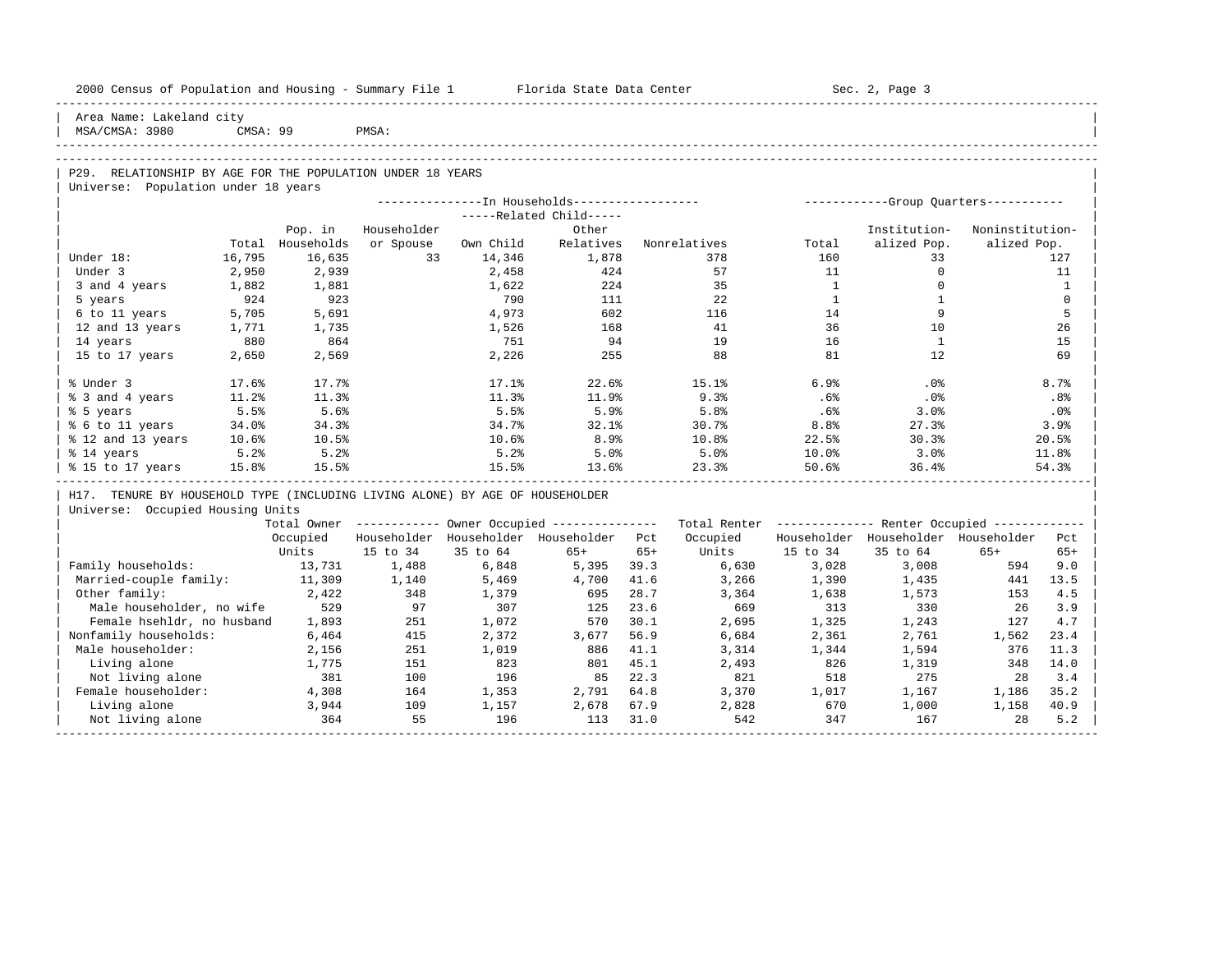2000 Census of Population and Housing - Summary File 1 Telorida State Data Center Sec. 2, Page 1 North Sec. 2, Page

----------------------------------------------------------------------------------------------------------------------------------------------------- Area Name: Winter Haven city | MSA/CMSA: 3980 CMSA: 99 PMSA:

| Population Under 20 Years<br>Universe: Population in Group Quarters<br>Total<br>Pct.<br>Male<br>Total<br>Male Pct.<br>Female<br>Pct.<br>Female<br>Pct.<br>Pct.<br>6,090<br>3,041<br>762<br>203<br>559<br>Total<br>3,049<br>Total<br>283<br>146<br>4.8<br>Under 18 Years:<br>$\Omega$<br>$\Omega$<br><1 year<br>4.6<br>137<br>4.5<br>$\cdot$ 0<br>$\Omega$<br>$\cdot$ 0<br>$\cdot$ 0<br>304<br>5.0<br>4.8<br>157<br>5.2<br>Institutionalized Population:<br>$\Omega$<br>$\cdot$ 0<br>1 year<br>147<br>$\Omega$<br>$\Omega$<br>4.9<br>Correctional Institutions<br>2 years<br>301<br>168<br>5.5<br>133<br>4.4<br>$\Omega$<br>$\Omega$<br>$\cdot$ 0<br>$\Omega$<br>$\cdot$ 0<br>$\Omega$<br>$\Omega$<br>5.1<br>4.7<br>5.5<br>Nursing Homes<br>$\Omega$<br>.0<br>310<br>143<br>167<br>$\cdot$ 0<br>3 years<br>$\Omega$<br>5.1<br>4.4<br>5.8<br>Other Institutions<br>$\Omega$<br>$\cdot$ 0<br>$\Omega$<br>4 years<br>309<br>133<br>176<br>$\cdot$ 0<br>5.0<br>5.1<br>4.8<br>Non-Institutional Population:<br>$\Omega$<br>.0<br>303<br>157<br>146<br>$\Omega$<br>$\Omega$<br>$\cdot$ 0<br>5 years<br>.0<br>5.3<br>5.6<br>4.9<br>College Dormitories<br>$\Omega$<br>$\Omega$<br>$\Omega$<br>321<br>171<br>150<br>$\cdot$ 0<br>6 years<br>5.2<br>$\Omega$<br>$\Omega$<br>$\cdot$ 0<br>$\Omega$<br>295<br>4.8<br>160<br>135<br>4.4<br>Military Quarters<br>$\cdot$ 0<br>7 years<br>4.8<br>Other Noninstitutional GO<br>$\mathbf 0$<br>.0<br>281<br>4.6<br>145<br>4.5<br>$\Omega$<br>$\Omega$<br>$\cdot$ 0<br>8 years<br>136<br>4.8<br>18 to 64 Years:<br>8.5<br>9 years<br>290<br>135<br>4.4<br>155<br>4.8<br>65<br>29<br>36<br>14.3<br>370<br>6.1<br>5.8<br>5.2<br>Institutionalized Population:<br>44<br>23<br>5.8<br>11.3<br>176<br>194<br>21<br>10 years<br>Correctional Institutions<br>5.1<br>5.3<br>4.4<br>$\Omega$<br>11 years<br>313<br>161<br>152<br>$\Omega$<br>$\cdot$ 0<br>$\Omega$<br>$\cdot$ 0<br>5.5<br>5.9<br>155<br>5.5<br>Nursing Homes<br>40<br>5.2<br>12 years<br>334<br>179<br>22<br>18<br>10.8<br>4.7<br>5.1<br>5.8<br>Other Institutions<br>$\overline{4}$<br>.5<br>287<br>154<br>133<br>3<br>. 5<br>13 years<br>$\mathbf{1}$<br>311<br>5.1<br>5.8<br>134<br>4.8<br>Non-Institutional Population:<br>21<br>6<br>2.8<br>15<br>3.0<br>14 years<br>177<br>College Dormitories<br>$\Omega$<br>334<br>5.5<br>176<br>5.8<br>158<br>4.9<br>$\Omega$<br>$\cdot$ 0<br>$\Omega$<br>$\cdot$ 0<br>15 years<br>4.7<br>4.3<br>Military Quarters<br>$\cdot$ 0<br>16 years<br>285<br>131<br>154<br>4.4<br>$\Omega$<br>$\Omega$<br>$\Omega$<br>$\cdot$ 0<br>Other Noninstitutional GO<br>309<br>5.1<br>4.8<br>163<br>4.5<br>21<br>6<br>2.8<br>15<br>3.0<br>17 years<br>146<br>4.2<br>4.8<br>65 Years and Over:<br>4.7<br>697<br>91.5<br>523<br>85.7<br>18 years<br>284<br>127<br>157<br>174<br>5.2<br>266<br>4.4<br>126<br>4.1<br>140<br>Institutionalized Population:<br>52.2<br>398<br>121<br>277<br>59.6<br>19 years<br>Correctional Institutions<br>$\overline{0}$<br>$\mathbf 0$<br>$\cdot$ 0<br>0<br>$\cdot$ 0<br>Nursing Homes<br>52.0<br>59.1<br>396<br>120<br>276<br>P36. OWN CHILDREN UNDER 18 YEARS BY FAMILY TYPE AND AGE<br>Other Institutions<br>$\overline{2}$<br>$\cdot$ 3<br>.5<br>$\mathbf{1}$<br><sup>1</sup><br>Universe: Own Children Under 18 Years<br>Non-Institutional Population:<br>299<br>39.2<br>246<br>26.1<br>53<br>College Dormitories<br>$\Omega$<br>$\Omega$<br>$\cdot$ 0<br>$\Omega$<br>$\cdot$ 0<br>Military Quarters<br>In Married<br>Male HH<br>Female HH<br>$\overline{0}$<br>$\cdot$ 0<br>$\Omega$<br>$\cdot$ 0<br>$\circ$<br>Other Noninstitutional GO<br>Couple<br>No Wife<br>299<br>246<br>No Husband<br>53 39.2<br>26.1<br>Total Families<br>Present<br>Present<br>Total < 18 Years:<br>4,698<br>2,758<br>316<br>1,624<br>Under 3 Years<br>56<br>234<br>726<br>436<br>518<br>277<br>3 and 4 Years<br>28<br>213<br>253<br>137<br>16<br>100<br>5 Years<br>1,640<br>942<br>112<br>586<br>6 to 11 Years<br>966<br>104<br>491<br>12 to 17 Years<br>1,561 | P14. SEX BY AGE FOR THE POPULATION UNDER 20 YEARS |  |  |  |  |  |  | P38. GROUP OUARTERS POPULATION BY SEX BY AGE BY GO TYPE |  |  |  |  |  |  |  |
|-----------------------------------------------------------------------------------------------------------------------------------------------------------------------------------------------------------------------------------------------------------------------------------------------------------------------------------------------------------------------------------------------------------------------------------------------------------------------------------------------------------------------------------------------------------------------------------------------------------------------------------------------------------------------------------------------------------------------------------------------------------------------------------------------------------------------------------------------------------------------------------------------------------------------------------------------------------------------------------------------------------------------------------------------------------------------------------------------------------------------------------------------------------------------------------------------------------------------------------------------------------------------------------------------------------------------------------------------------------------------------------------------------------------------------------------------------------------------------------------------------------------------------------------------------------------------------------------------------------------------------------------------------------------------------------------------------------------------------------------------------------------------------------------------------------------------------------------------------------------------------------------------------------------------------------------------------------------------------------------------------------------------------------------------------------------------------------------------------------------------------------------------------------------------------------------------------------------------------------------------------------------------------------------------------------------------------------------------------------------------------------------------------------------------------------------------------------------------------------------------------------------------------------------------------------------------------------------------------------------------------------------------------------------------------------------------------------------------------------------------------------------------------------------------------------------------------------------------------------------------------------------------------------------------------------------------------------------------------------------------------------------------------------------------------------------------------------------------------------------------------------------------------------------------------------------------------------------------------------------------------------------------------------------------------------------------------------------------------------------------------------------------------------------------------------------------------------------------------------------------------------------------------------------------------------------------------------------------------------------------------------------------------------------------------------------------------------------------------------------------------------------------------------------------------------------------------------------------------------------------------------------------------------------------------------------------------------------------------------------------|---------------------------------------------------|--|--|--|--|--|--|---------------------------------------------------------|--|--|--|--|--|--|--|
|                                                                                                                                                                                                                                                                                                                                                                                                                                                                                                                                                                                                                                                                                                                                                                                                                                                                                                                                                                                                                                                                                                                                                                                                                                                                                                                                                                                                                                                                                                                                                                                                                                                                                                                                                                                                                                                                                                                                                                                                                                                                                                                                                                                                                                                                                                                                                                                                                                                                                                                                                                                                                                                                                                                                                                                                                                                                                                                                                                                                                                                                                                                                                                                                                                                                                                                                                                                                                                                                                                                                                                                                                                                                                                                                                                                                                                                                                                                                                                                               | Universe:                                         |  |  |  |  |  |  |                                                         |  |  |  |  |  |  |  |
|                                                                                                                                                                                                                                                                                                                                                                                                                                                                                                                                                                                                                                                                                                                                                                                                                                                                                                                                                                                                                                                                                                                                                                                                                                                                                                                                                                                                                                                                                                                                                                                                                                                                                                                                                                                                                                                                                                                                                                                                                                                                                                                                                                                                                                                                                                                                                                                                                                                                                                                                                                                                                                                                                                                                                                                                                                                                                                                                                                                                                                                                                                                                                                                                                                                                                                                                                                                                                                                                                                                                                                                                                                                                                                                                                                                                                                                                                                                                                                                               |                                                   |  |  |  |  |  |  |                                                         |  |  |  |  |  |  |  |
|                                                                                                                                                                                                                                                                                                                                                                                                                                                                                                                                                                                                                                                                                                                                                                                                                                                                                                                                                                                                                                                                                                                                                                                                                                                                                                                                                                                                                                                                                                                                                                                                                                                                                                                                                                                                                                                                                                                                                                                                                                                                                                                                                                                                                                                                                                                                                                                                                                                                                                                                                                                                                                                                                                                                                                                                                                                                                                                                                                                                                                                                                                                                                                                                                                                                                                                                                                                                                                                                                                                                                                                                                                                                                                                                                                                                                                                                                                                                                                                               |                                                   |  |  |  |  |  |  |                                                         |  |  |  |  |  |  |  |
|                                                                                                                                                                                                                                                                                                                                                                                                                                                                                                                                                                                                                                                                                                                                                                                                                                                                                                                                                                                                                                                                                                                                                                                                                                                                                                                                                                                                                                                                                                                                                                                                                                                                                                                                                                                                                                                                                                                                                                                                                                                                                                                                                                                                                                                                                                                                                                                                                                                                                                                                                                                                                                                                                                                                                                                                                                                                                                                                                                                                                                                                                                                                                                                                                                                                                                                                                                                                                                                                                                                                                                                                                                                                                                                                                                                                                                                                                                                                                                                               |                                                   |  |  |  |  |  |  |                                                         |  |  |  |  |  |  |  |
|                                                                                                                                                                                                                                                                                                                                                                                                                                                                                                                                                                                                                                                                                                                                                                                                                                                                                                                                                                                                                                                                                                                                                                                                                                                                                                                                                                                                                                                                                                                                                                                                                                                                                                                                                                                                                                                                                                                                                                                                                                                                                                                                                                                                                                                                                                                                                                                                                                                                                                                                                                                                                                                                                                                                                                                                                                                                                                                                                                                                                                                                                                                                                                                                                                                                                                                                                                                                                                                                                                                                                                                                                                                                                                                                                                                                                                                                                                                                                                                               |                                                   |  |  |  |  |  |  |                                                         |  |  |  |  |  |  |  |
|                                                                                                                                                                                                                                                                                                                                                                                                                                                                                                                                                                                                                                                                                                                                                                                                                                                                                                                                                                                                                                                                                                                                                                                                                                                                                                                                                                                                                                                                                                                                                                                                                                                                                                                                                                                                                                                                                                                                                                                                                                                                                                                                                                                                                                                                                                                                                                                                                                                                                                                                                                                                                                                                                                                                                                                                                                                                                                                                                                                                                                                                                                                                                                                                                                                                                                                                                                                                                                                                                                                                                                                                                                                                                                                                                                                                                                                                                                                                                                                               |                                                   |  |  |  |  |  |  |                                                         |  |  |  |  |  |  |  |
|                                                                                                                                                                                                                                                                                                                                                                                                                                                                                                                                                                                                                                                                                                                                                                                                                                                                                                                                                                                                                                                                                                                                                                                                                                                                                                                                                                                                                                                                                                                                                                                                                                                                                                                                                                                                                                                                                                                                                                                                                                                                                                                                                                                                                                                                                                                                                                                                                                                                                                                                                                                                                                                                                                                                                                                                                                                                                                                                                                                                                                                                                                                                                                                                                                                                                                                                                                                                                                                                                                                                                                                                                                                                                                                                                                                                                                                                                                                                                                                               |                                                   |  |  |  |  |  |  |                                                         |  |  |  |  |  |  |  |
|                                                                                                                                                                                                                                                                                                                                                                                                                                                                                                                                                                                                                                                                                                                                                                                                                                                                                                                                                                                                                                                                                                                                                                                                                                                                                                                                                                                                                                                                                                                                                                                                                                                                                                                                                                                                                                                                                                                                                                                                                                                                                                                                                                                                                                                                                                                                                                                                                                                                                                                                                                                                                                                                                                                                                                                                                                                                                                                                                                                                                                                                                                                                                                                                                                                                                                                                                                                                                                                                                                                                                                                                                                                                                                                                                                                                                                                                                                                                                                                               |                                                   |  |  |  |  |  |  |                                                         |  |  |  |  |  |  |  |
|                                                                                                                                                                                                                                                                                                                                                                                                                                                                                                                                                                                                                                                                                                                                                                                                                                                                                                                                                                                                                                                                                                                                                                                                                                                                                                                                                                                                                                                                                                                                                                                                                                                                                                                                                                                                                                                                                                                                                                                                                                                                                                                                                                                                                                                                                                                                                                                                                                                                                                                                                                                                                                                                                                                                                                                                                                                                                                                                                                                                                                                                                                                                                                                                                                                                                                                                                                                                                                                                                                                                                                                                                                                                                                                                                                                                                                                                                                                                                                                               |                                                   |  |  |  |  |  |  |                                                         |  |  |  |  |  |  |  |
|                                                                                                                                                                                                                                                                                                                                                                                                                                                                                                                                                                                                                                                                                                                                                                                                                                                                                                                                                                                                                                                                                                                                                                                                                                                                                                                                                                                                                                                                                                                                                                                                                                                                                                                                                                                                                                                                                                                                                                                                                                                                                                                                                                                                                                                                                                                                                                                                                                                                                                                                                                                                                                                                                                                                                                                                                                                                                                                                                                                                                                                                                                                                                                                                                                                                                                                                                                                                                                                                                                                                                                                                                                                                                                                                                                                                                                                                                                                                                                                               |                                                   |  |  |  |  |  |  |                                                         |  |  |  |  |  |  |  |
|                                                                                                                                                                                                                                                                                                                                                                                                                                                                                                                                                                                                                                                                                                                                                                                                                                                                                                                                                                                                                                                                                                                                                                                                                                                                                                                                                                                                                                                                                                                                                                                                                                                                                                                                                                                                                                                                                                                                                                                                                                                                                                                                                                                                                                                                                                                                                                                                                                                                                                                                                                                                                                                                                                                                                                                                                                                                                                                                                                                                                                                                                                                                                                                                                                                                                                                                                                                                                                                                                                                                                                                                                                                                                                                                                                                                                                                                                                                                                                                               |                                                   |  |  |  |  |  |  |                                                         |  |  |  |  |  |  |  |
|                                                                                                                                                                                                                                                                                                                                                                                                                                                                                                                                                                                                                                                                                                                                                                                                                                                                                                                                                                                                                                                                                                                                                                                                                                                                                                                                                                                                                                                                                                                                                                                                                                                                                                                                                                                                                                                                                                                                                                                                                                                                                                                                                                                                                                                                                                                                                                                                                                                                                                                                                                                                                                                                                                                                                                                                                                                                                                                                                                                                                                                                                                                                                                                                                                                                                                                                                                                                                                                                                                                                                                                                                                                                                                                                                                                                                                                                                                                                                                                               |                                                   |  |  |  |  |  |  |                                                         |  |  |  |  |  |  |  |
|                                                                                                                                                                                                                                                                                                                                                                                                                                                                                                                                                                                                                                                                                                                                                                                                                                                                                                                                                                                                                                                                                                                                                                                                                                                                                                                                                                                                                                                                                                                                                                                                                                                                                                                                                                                                                                                                                                                                                                                                                                                                                                                                                                                                                                                                                                                                                                                                                                                                                                                                                                                                                                                                                                                                                                                                                                                                                                                                                                                                                                                                                                                                                                                                                                                                                                                                                                                                                                                                                                                                                                                                                                                                                                                                                                                                                                                                                                                                                                                               |                                                   |  |  |  |  |  |  |                                                         |  |  |  |  |  |  |  |
|                                                                                                                                                                                                                                                                                                                                                                                                                                                                                                                                                                                                                                                                                                                                                                                                                                                                                                                                                                                                                                                                                                                                                                                                                                                                                                                                                                                                                                                                                                                                                                                                                                                                                                                                                                                                                                                                                                                                                                                                                                                                                                                                                                                                                                                                                                                                                                                                                                                                                                                                                                                                                                                                                                                                                                                                                                                                                                                                                                                                                                                                                                                                                                                                                                                                                                                                                                                                                                                                                                                                                                                                                                                                                                                                                                                                                                                                                                                                                                                               |                                                   |  |  |  |  |  |  |                                                         |  |  |  |  |  |  |  |
|                                                                                                                                                                                                                                                                                                                                                                                                                                                                                                                                                                                                                                                                                                                                                                                                                                                                                                                                                                                                                                                                                                                                                                                                                                                                                                                                                                                                                                                                                                                                                                                                                                                                                                                                                                                                                                                                                                                                                                                                                                                                                                                                                                                                                                                                                                                                                                                                                                                                                                                                                                                                                                                                                                                                                                                                                                                                                                                                                                                                                                                                                                                                                                                                                                                                                                                                                                                                                                                                                                                                                                                                                                                                                                                                                                                                                                                                                                                                                                                               |                                                   |  |  |  |  |  |  |                                                         |  |  |  |  |  |  |  |
|                                                                                                                                                                                                                                                                                                                                                                                                                                                                                                                                                                                                                                                                                                                                                                                                                                                                                                                                                                                                                                                                                                                                                                                                                                                                                                                                                                                                                                                                                                                                                                                                                                                                                                                                                                                                                                                                                                                                                                                                                                                                                                                                                                                                                                                                                                                                                                                                                                                                                                                                                                                                                                                                                                                                                                                                                                                                                                                                                                                                                                                                                                                                                                                                                                                                                                                                                                                                                                                                                                                                                                                                                                                                                                                                                                                                                                                                                                                                                                                               |                                                   |  |  |  |  |  |  |                                                         |  |  |  |  |  |  |  |
|                                                                                                                                                                                                                                                                                                                                                                                                                                                                                                                                                                                                                                                                                                                                                                                                                                                                                                                                                                                                                                                                                                                                                                                                                                                                                                                                                                                                                                                                                                                                                                                                                                                                                                                                                                                                                                                                                                                                                                                                                                                                                                                                                                                                                                                                                                                                                                                                                                                                                                                                                                                                                                                                                                                                                                                                                                                                                                                                                                                                                                                                                                                                                                                                                                                                                                                                                                                                                                                                                                                                                                                                                                                                                                                                                                                                                                                                                                                                                                                               |                                                   |  |  |  |  |  |  |                                                         |  |  |  |  |  |  |  |
|                                                                                                                                                                                                                                                                                                                                                                                                                                                                                                                                                                                                                                                                                                                                                                                                                                                                                                                                                                                                                                                                                                                                                                                                                                                                                                                                                                                                                                                                                                                                                                                                                                                                                                                                                                                                                                                                                                                                                                                                                                                                                                                                                                                                                                                                                                                                                                                                                                                                                                                                                                                                                                                                                                                                                                                                                                                                                                                                                                                                                                                                                                                                                                                                                                                                                                                                                                                                                                                                                                                                                                                                                                                                                                                                                                                                                                                                                                                                                                                               |                                                   |  |  |  |  |  |  |                                                         |  |  |  |  |  |  |  |
|                                                                                                                                                                                                                                                                                                                                                                                                                                                                                                                                                                                                                                                                                                                                                                                                                                                                                                                                                                                                                                                                                                                                                                                                                                                                                                                                                                                                                                                                                                                                                                                                                                                                                                                                                                                                                                                                                                                                                                                                                                                                                                                                                                                                                                                                                                                                                                                                                                                                                                                                                                                                                                                                                                                                                                                                                                                                                                                                                                                                                                                                                                                                                                                                                                                                                                                                                                                                                                                                                                                                                                                                                                                                                                                                                                                                                                                                                                                                                                                               |                                                   |  |  |  |  |  |  |                                                         |  |  |  |  |  |  |  |
|                                                                                                                                                                                                                                                                                                                                                                                                                                                                                                                                                                                                                                                                                                                                                                                                                                                                                                                                                                                                                                                                                                                                                                                                                                                                                                                                                                                                                                                                                                                                                                                                                                                                                                                                                                                                                                                                                                                                                                                                                                                                                                                                                                                                                                                                                                                                                                                                                                                                                                                                                                                                                                                                                                                                                                                                                                                                                                                                                                                                                                                                                                                                                                                                                                                                                                                                                                                                                                                                                                                                                                                                                                                                                                                                                                                                                                                                                                                                                                                               |                                                   |  |  |  |  |  |  |                                                         |  |  |  |  |  |  |  |
|                                                                                                                                                                                                                                                                                                                                                                                                                                                                                                                                                                                                                                                                                                                                                                                                                                                                                                                                                                                                                                                                                                                                                                                                                                                                                                                                                                                                                                                                                                                                                                                                                                                                                                                                                                                                                                                                                                                                                                                                                                                                                                                                                                                                                                                                                                                                                                                                                                                                                                                                                                                                                                                                                                                                                                                                                                                                                                                                                                                                                                                                                                                                                                                                                                                                                                                                                                                                                                                                                                                                                                                                                                                                                                                                                                                                                                                                                                                                                                                               |                                                   |  |  |  |  |  |  |                                                         |  |  |  |  |  |  |  |
|                                                                                                                                                                                                                                                                                                                                                                                                                                                                                                                                                                                                                                                                                                                                                                                                                                                                                                                                                                                                                                                                                                                                                                                                                                                                                                                                                                                                                                                                                                                                                                                                                                                                                                                                                                                                                                                                                                                                                                                                                                                                                                                                                                                                                                                                                                                                                                                                                                                                                                                                                                                                                                                                                                                                                                                                                                                                                                                                                                                                                                                                                                                                                                                                                                                                                                                                                                                                                                                                                                                                                                                                                                                                                                                                                                                                                                                                                                                                                                                               |                                                   |  |  |  |  |  |  |                                                         |  |  |  |  |  |  |  |
|                                                                                                                                                                                                                                                                                                                                                                                                                                                                                                                                                                                                                                                                                                                                                                                                                                                                                                                                                                                                                                                                                                                                                                                                                                                                                                                                                                                                                                                                                                                                                                                                                                                                                                                                                                                                                                                                                                                                                                                                                                                                                                                                                                                                                                                                                                                                                                                                                                                                                                                                                                                                                                                                                                                                                                                                                                                                                                                                                                                                                                                                                                                                                                                                                                                                                                                                                                                                                                                                                                                                                                                                                                                                                                                                                                                                                                                                                                                                                                                               |                                                   |  |  |  |  |  |  |                                                         |  |  |  |  |  |  |  |
|                                                                                                                                                                                                                                                                                                                                                                                                                                                                                                                                                                                                                                                                                                                                                                                                                                                                                                                                                                                                                                                                                                                                                                                                                                                                                                                                                                                                                                                                                                                                                                                                                                                                                                                                                                                                                                                                                                                                                                                                                                                                                                                                                                                                                                                                                                                                                                                                                                                                                                                                                                                                                                                                                                                                                                                                                                                                                                                                                                                                                                                                                                                                                                                                                                                                                                                                                                                                                                                                                                                                                                                                                                                                                                                                                                                                                                                                                                                                                                                               |                                                   |  |  |  |  |  |  |                                                         |  |  |  |  |  |  |  |
|                                                                                                                                                                                                                                                                                                                                                                                                                                                                                                                                                                                                                                                                                                                                                                                                                                                                                                                                                                                                                                                                                                                                                                                                                                                                                                                                                                                                                                                                                                                                                                                                                                                                                                                                                                                                                                                                                                                                                                                                                                                                                                                                                                                                                                                                                                                                                                                                                                                                                                                                                                                                                                                                                                                                                                                                                                                                                                                                                                                                                                                                                                                                                                                                                                                                                                                                                                                                                                                                                                                                                                                                                                                                                                                                                                                                                                                                                                                                                                                               |                                                   |  |  |  |  |  |  |                                                         |  |  |  |  |  |  |  |
|                                                                                                                                                                                                                                                                                                                                                                                                                                                                                                                                                                                                                                                                                                                                                                                                                                                                                                                                                                                                                                                                                                                                                                                                                                                                                                                                                                                                                                                                                                                                                                                                                                                                                                                                                                                                                                                                                                                                                                                                                                                                                                                                                                                                                                                                                                                                                                                                                                                                                                                                                                                                                                                                                                                                                                                                                                                                                                                                                                                                                                                                                                                                                                                                                                                                                                                                                                                                                                                                                                                                                                                                                                                                                                                                                                                                                                                                                                                                                                                               |                                                   |  |  |  |  |  |  |                                                         |  |  |  |  |  |  |  |
|                                                                                                                                                                                                                                                                                                                                                                                                                                                                                                                                                                                                                                                                                                                                                                                                                                                                                                                                                                                                                                                                                                                                                                                                                                                                                                                                                                                                                                                                                                                                                                                                                                                                                                                                                                                                                                                                                                                                                                                                                                                                                                                                                                                                                                                                                                                                                                                                                                                                                                                                                                                                                                                                                                                                                                                                                                                                                                                                                                                                                                                                                                                                                                                                                                                                                                                                                                                                                                                                                                                                                                                                                                                                                                                                                                                                                                                                                                                                                                                               |                                                   |  |  |  |  |  |  |                                                         |  |  |  |  |  |  |  |
|                                                                                                                                                                                                                                                                                                                                                                                                                                                                                                                                                                                                                                                                                                                                                                                                                                                                                                                                                                                                                                                                                                                                                                                                                                                                                                                                                                                                                                                                                                                                                                                                                                                                                                                                                                                                                                                                                                                                                                                                                                                                                                                                                                                                                                                                                                                                                                                                                                                                                                                                                                                                                                                                                                                                                                                                                                                                                                                                                                                                                                                                                                                                                                                                                                                                                                                                                                                                                                                                                                                                                                                                                                                                                                                                                                                                                                                                                                                                                                                               |                                                   |  |  |  |  |  |  |                                                         |  |  |  |  |  |  |  |
|                                                                                                                                                                                                                                                                                                                                                                                                                                                                                                                                                                                                                                                                                                                                                                                                                                                                                                                                                                                                                                                                                                                                                                                                                                                                                                                                                                                                                                                                                                                                                                                                                                                                                                                                                                                                                                                                                                                                                                                                                                                                                                                                                                                                                                                                                                                                                                                                                                                                                                                                                                                                                                                                                                                                                                                                                                                                                                                                                                                                                                                                                                                                                                                                                                                                                                                                                                                                                                                                                                                                                                                                                                                                                                                                                                                                                                                                                                                                                                                               |                                                   |  |  |  |  |  |  |                                                         |  |  |  |  |  |  |  |
|                                                                                                                                                                                                                                                                                                                                                                                                                                                                                                                                                                                                                                                                                                                                                                                                                                                                                                                                                                                                                                                                                                                                                                                                                                                                                                                                                                                                                                                                                                                                                                                                                                                                                                                                                                                                                                                                                                                                                                                                                                                                                                                                                                                                                                                                                                                                                                                                                                                                                                                                                                                                                                                                                                                                                                                                                                                                                                                                                                                                                                                                                                                                                                                                                                                                                                                                                                                                                                                                                                                                                                                                                                                                                                                                                                                                                                                                                                                                                                                               |                                                   |  |  |  |  |  |  |                                                         |  |  |  |  |  |  |  |
|                                                                                                                                                                                                                                                                                                                                                                                                                                                                                                                                                                                                                                                                                                                                                                                                                                                                                                                                                                                                                                                                                                                                                                                                                                                                                                                                                                                                                                                                                                                                                                                                                                                                                                                                                                                                                                                                                                                                                                                                                                                                                                                                                                                                                                                                                                                                                                                                                                                                                                                                                                                                                                                                                                                                                                                                                                                                                                                                                                                                                                                                                                                                                                                                                                                                                                                                                                                                                                                                                                                                                                                                                                                                                                                                                                                                                                                                                                                                                                                               |                                                   |  |  |  |  |  |  |                                                         |  |  |  |  |  |  |  |
|                                                                                                                                                                                                                                                                                                                                                                                                                                                                                                                                                                                                                                                                                                                                                                                                                                                                                                                                                                                                                                                                                                                                                                                                                                                                                                                                                                                                                                                                                                                                                                                                                                                                                                                                                                                                                                                                                                                                                                                                                                                                                                                                                                                                                                                                                                                                                                                                                                                                                                                                                                                                                                                                                                                                                                                                                                                                                                                                                                                                                                                                                                                                                                                                                                                                                                                                                                                                                                                                                                                                                                                                                                                                                                                                                                                                                                                                                                                                                                                               |                                                   |  |  |  |  |  |  |                                                         |  |  |  |  |  |  |  |
|                                                                                                                                                                                                                                                                                                                                                                                                                                                                                                                                                                                                                                                                                                                                                                                                                                                                                                                                                                                                                                                                                                                                                                                                                                                                                                                                                                                                                                                                                                                                                                                                                                                                                                                                                                                                                                                                                                                                                                                                                                                                                                                                                                                                                                                                                                                                                                                                                                                                                                                                                                                                                                                                                                                                                                                                                                                                                                                                                                                                                                                                                                                                                                                                                                                                                                                                                                                                                                                                                                                                                                                                                                                                                                                                                                                                                                                                                                                                                                                               |                                                   |  |  |  |  |  |  |                                                         |  |  |  |  |  |  |  |
|                                                                                                                                                                                                                                                                                                                                                                                                                                                                                                                                                                                                                                                                                                                                                                                                                                                                                                                                                                                                                                                                                                                                                                                                                                                                                                                                                                                                                                                                                                                                                                                                                                                                                                                                                                                                                                                                                                                                                                                                                                                                                                                                                                                                                                                                                                                                                                                                                                                                                                                                                                                                                                                                                                                                                                                                                                                                                                                                                                                                                                                                                                                                                                                                                                                                                                                                                                                                                                                                                                                                                                                                                                                                                                                                                                                                                                                                                                                                                                                               |                                                   |  |  |  |  |  |  |                                                         |  |  |  |  |  |  |  |
|                                                                                                                                                                                                                                                                                                                                                                                                                                                                                                                                                                                                                                                                                                                                                                                                                                                                                                                                                                                                                                                                                                                                                                                                                                                                                                                                                                                                                                                                                                                                                                                                                                                                                                                                                                                                                                                                                                                                                                                                                                                                                                                                                                                                                                                                                                                                                                                                                                                                                                                                                                                                                                                                                                                                                                                                                                                                                                                                                                                                                                                                                                                                                                                                                                                                                                                                                                                                                                                                                                                                                                                                                                                                                                                                                                                                                                                                                                                                                                                               |                                                   |  |  |  |  |  |  |                                                         |  |  |  |  |  |  |  |
|                                                                                                                                                                                                                                                                                                                                                                                                                                                                                                                                                                                                                                                                                                                                                                                                                                                                                                                                                                                                                                                                                                                                                                                                                                                                                                                                                                                                                                                                                                                                                                                                                                                                                                                                                                                                                                                                                                                                                                                                                                                                                                                                                                                                                                                                                                                                                                                                                                                                                                                                                                                                                                                                                                                                                                                                                                                                                                                                                                                                                                                                                                                                                                                                                                                                                                                                                                                                                                                                                                                                                                                                                                                                                                                                                                                                                                                                                                                                                                                               |                                                   |  |  |  |  |  |  |                                                         |  |  |  |  |  |  |  |
|                                                                                                                                                                                                                                                                                                                                                                                                                                                                                                                                                                                                                                                                                                                                                                                                                                                                                                                                                                                                                                                                                                                                                                                                                                                                                                                                                                                                                                                                                                                                                                                                                                                                                                                                                                                                                                                                                                                                                                                                                                                                                                                                                                                                                                                                                                                                                                                                                                                                                                                                                                                                                                                                                                                                                                                                                                                                                                                                                                                                                                                                                                                                                                                                                                                                                                                                                                                                                                                                                                                                                                                                                                                                                                                                                                                                                                                                                                                                                                                               |                                                   |  |  |  |  |  |  |                                                         |  |  |  |  |  |  |  |
|                                                                                                                                                                                                                                                                                                                                                                                                                                                                                                                                                                                                                                                                                                                                                                                                                                                                                                                                                                                                                                                                                                                                                                                                                                                                                                                                                                                                                                                                                                                                                                                                                                                                                                                                                                                                                                                                                                                                                                                                                                                                                                                                                                                                                                                                                                                                                                                                                                                                                                                                                                                                                                                                                                                                                                                                                                                                                                                                                                                                                                                                                                                                                                                                                                                                                                                                                                                                                                                                                                                                                                                                                                                                                                                                                                                                                                                                                                                                                                                               |                                                   |  |  |  |  |  |  |                                                         |  |  |  |  |  |  |  |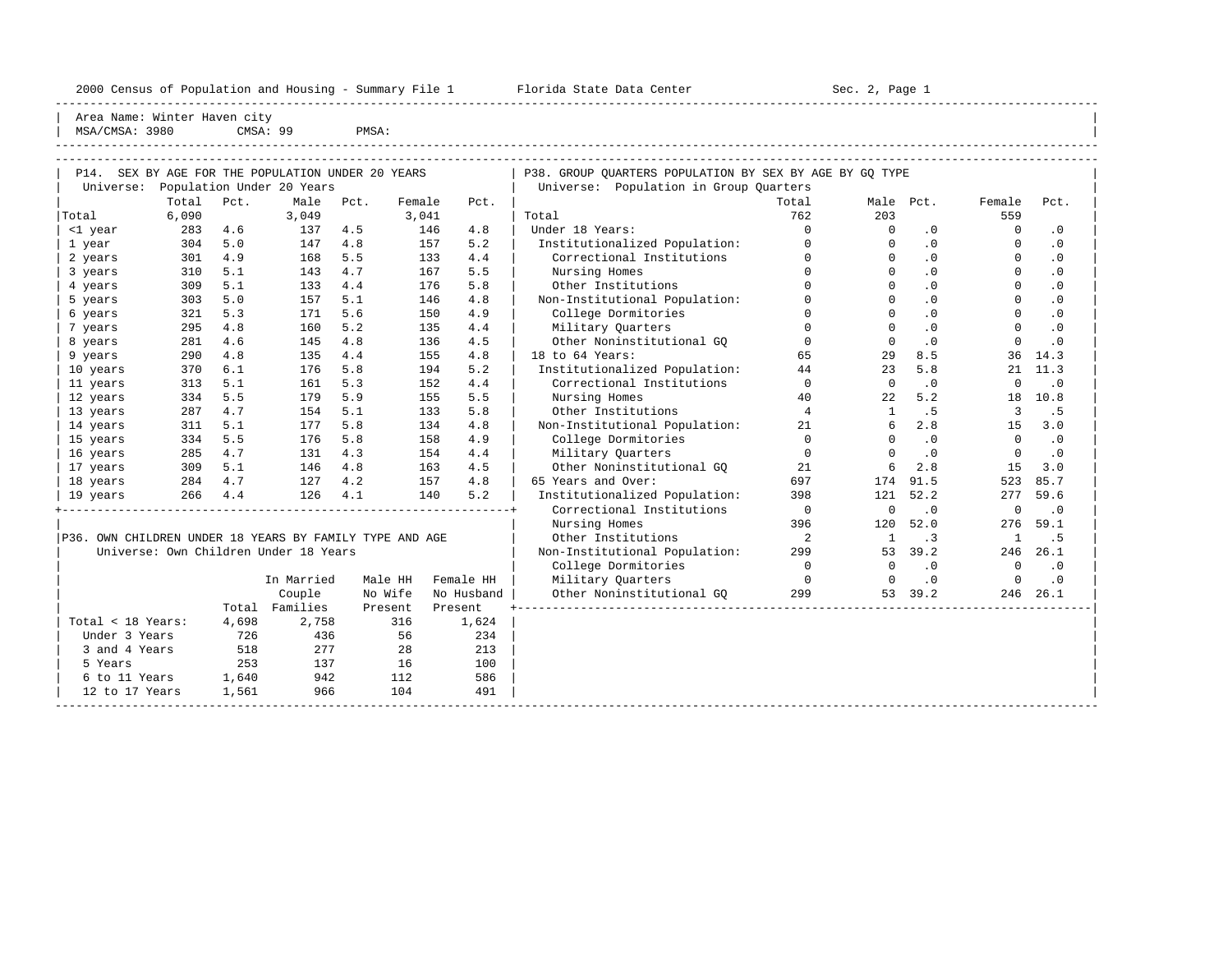| Housing<br>2000<br>and<br>* Population .<br>ensus!<br>2Y1<br>summa<br>∸∸ | Center<br>lorida<br>- Data<br>31.71.7 | Page<br>¬≏′<br>しこし<br>$\sim$ |  |
|--------------------------------------------------------------------------|---------------------------------------|------------------------------|--|
|                                                                          |                                       |                              |  |

2000 Florida State Data Center - Sec. 2, Page 2

| Area Name: Winter Haven city | | MSA/CMSA: 3980 CMSA: 99 PMSA:

| P22/23/24. HOUSEHOLDS BY PRESENCE OF PEOPLE 60(65/75) YEARS AND OVER, HOUSEHOLD SIZE AND |               |               |              |      | P25. HOUSEHOLDS BY PRESENCE OF   |        |  |
|------------------------------------------------------------------------------------------|---------------|---------------|--------------|------|----------------------------------|--------|--|
| HOUSEHOLD TYPE                                                                           |               |               |              |      | NONRELATIVES                     |        |  |
| Universe: Households                                                                     |               |               |              |      | Universe: Households             |        |  |
|                                                                                          | 60+ Years Pct | 65+ Years Pct | 75+ Years    | Pct. |                                  |        |  |
| Total:                                                                                   | 11,833 100.0  | 11,833 100.0  | 11,833 100.0 |      | Total:                           | 11,833 |  |
| Households $w/$ one or more $60/65/75$ :                                                 | 5,608 47.4    | 4,825 40.8    | 2,851 24.1   |      | Households with one or           |        |  |
| 1-person household                                                                       | 2,522         | 2,236         | 1,486        |      | more non-relatives               | 1,103  |  |
| 2 or more person household:                                                              | 3,086         | 2,589         | 1,365        |      |                                  |        |  |
| Family households                                                                        | 2,931         | 2,460         | 1,299        |      | Households with no               |        |  |
| Non-family households                                                                    | 155           | 129           | 66           |      | non-relatives                    | 10,730 |  |
| Households with no people over 60/65/75:                                                 | 6,225 52.6    | 7,008 59.2    | 8,982        | 75.9 |                                  |        |  |
| 1-person household                                                                       | 1,735         | 2,021         | 2,771        |      |                                  |        |  |
| 2 or more person household:                                                              | 4,490         | 4,987         | 6,211        |      |                                  |        |  |
| Family households                                                                        | 4,009         | 4,480         | 5,641        |      |                                  |        |  |
| Non-family households                                                                    | 481           | 507           | 570          |      |                                  |        |  |
| P18/20. HOUSEHOLDS BY AGE OF HOUSEHOLDER BY HOUSEHOLD TYPE                               |               |               |              |      | H13/15. TENURE BY HOUSEHOLD SIZE |        |  |
| (INCLUDING LIVING ALONE) BY PRESENCE OF OWN CHILDREN                                     |               |               |              |      | Universe: Occupied Housing Units |        |  |

| Universe: Households                    |            |          |                         |                       |        |          | Pct   |          | Pct    |
|-----------------------------------------|------------|----------|-------------------------|-----------------------|--------|----------|-------|----------|--------|
|                                         |            |          |                         |                       |        | Owner    | Owner | Renter   | Renter |
|                                         | Total      |          | Householder Householder |                       | Total  | Occupied | Occ.  | Occupied | Occ.   |
|                                         | Households | 15 to 64 | 65 and Over             | Total Occupied Units: | 11,833 | 6,995    | 100.0 | 4,838    | 100.0  |
| Total:                                  | 11,833     | 7,263    | 4,570                   | 1-person household    | 4,257  | 1,976    | 28.2  | 2,281    | 47.1   |
| Family households:                      | 6,940      | 4,720    | 2,220                   | 2-Person household    | 4,329  | 3,085    | 44.1  | 1,244    | 25.7   |
| Married couple family:                  | 4,981      | 3,096    | 1,885                   | 3-Person household    | 1,492  | 863      | 12.3  | 629      | 13.0   |
| With own children under 18              | 1,469      | 1,457    | $12^{\circ}$            | 4-Person household    | 1,011  | 633      | 9.0   | 378      | 7.8    |
| No own children under 18                | 3,512      | 1,639    | 1,873                   | 5-Person household    | 448    | 262      | 3.7   | 186      | 3.8    |
| Other family:                           | 1,959      | 1,624    | 335                     | 6-Person household    | 175    | 104      | 1.5   | 71       | 1.5    |
| Male householder, no wife present:      | 449        | 383      | 66                      | 7+Person household    | 121    | 72       | 1.0   | 49       | 1.0    |
| With own children under 18              | 206        | 204      | 2                       |                       |        |          |       |          |        |
| No own children under 18                | 243        | 179      | 64                      |                       |        |          |       |          |        |
| Female householder, no husband present: | 1,510      | 1,241    | 269                     |                       |        |          |       |          |        |
| With own children under 18              | 880        | 879      |                         |                       |        |          |       |          |        |
| No own children under 18                | 630        | 362      | 268                     |                       |        |          |       |          |        |
| Non-family households:                  | 636        | 2,543    | 2,350                   |                       |        |          |       |          |        |
| Householder living alone                | 369        | 2,021    | 2,236                   |                       |        |          |       |          |        |
| Householder not living alone            | 267        | 522      | 114                     |                       |        |          |       |          |        |
|                                         |            |          |                         |                       |        |          |       |          |        |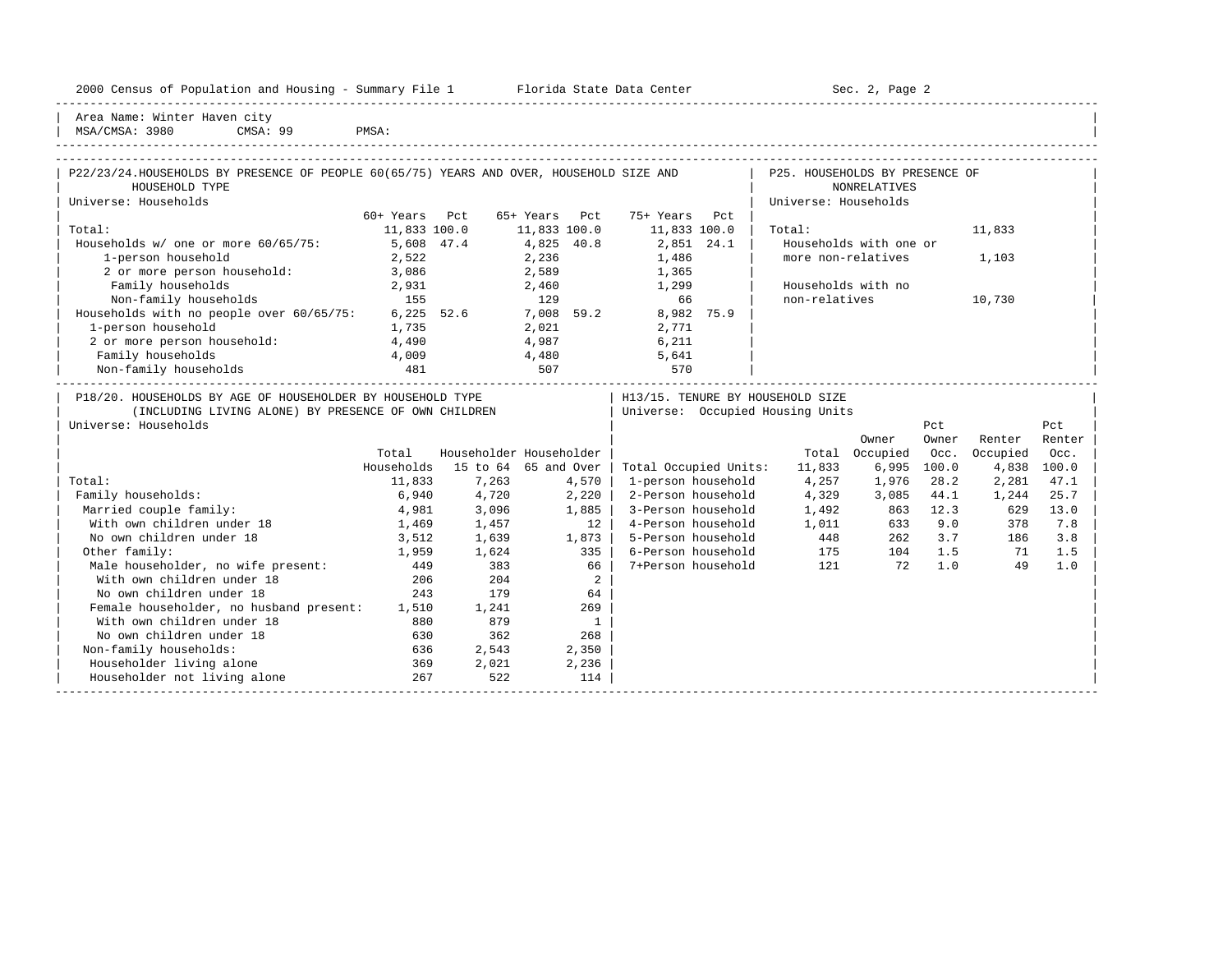| 2000 Census of Population and Housing - Summary File 1 Florida State Data Center                  |          |            |             |           |                                                        |       |                                                         |              | Sec. 2, Page 3                        |                 |                 |
|---------------------------------------------------------------------------------------------------|----------|------------|-------------|-----------|--------------------------------------------------------|-------|---------------------------------------------------------|--------------|---------------------------------------|-----------------|-----------------|
| Area Name: Winter Haven city<br>MSA/CMSA: 3980                                                    | CMSA: 99 |            | PMSA:       |           |                                                        |       |                                                         |              |                                       |                 |                 |
|                                                                                                   |          |            |             |           |                                                        |       |                                                         |              |                                       |                 |                 |
| P29. RELATIONSHIP BY AGE FOR THE POPULATION UNDER 18 YEARS<br>Universe: Population under 18 years |          |            |             |           |                                                        |       |                                                         |              |                                       |                 |                 |
|                                                                                                   |          |            |             |           | ---------------In Households-----------------          |       |                                                         |              | ------------Group Quarters----------- |                 |                 |
|                                                                                                   |          |            |             |           | -----Related Child-----                                |       |                                                         |              |                                       |                 |                 |
|                                                                                                   |          | Pop. in    | Householder |           | Other                                                  |       |                                                         |              | Institution-                          | Noninstitution- |                 |
|                                                                                                   | Total    | Households | or Spouse   | Own Child | Relatives                                              |       | Nonrelatives                                            | Total        | alized Pop.                           | alized Pop.     |                 |
| Under 18:                                                                                         | 5,540    | 5,540      | 10          | 4,698     | 689                                                    |       | 143                                                     | $\Omega$     | $\Omega$                              |                 | $\Omega$        |
| Under 3                                                                                           | 888      | 888        |             | 726       | 138                                                    |       | 24                                                      | $\mathbf{0}$ | 0                                     |                 | $\mathbf 0$     |
| 3 and 4 years                                                                                     | 619      | 619        |             | 518       | 87                                                     |       | 14                                                      | $\mathbf 0$  | $\mathbf 0$                           |                 | $\Omega$        |
| 5 years                                                                                           | 303      | 303        |             | 253       | 43                                                     |       | $7\phantom{.0}$                                         | $\Omega$     | $\mathbf 0$                           |                 | $\Omega$        |
| 6 to 11 years                                                                                     | 1,870    | 1,870      |             | 1,640     | 193                                                    |       | 37                                                      | $\Omega$     | $\Omega$                              |                 | $\Omega$        |
| 12 and 13 years                                                                                   | 621      | 621        |             | 533       | 72                                                     |       | 16                                                      | $\mathbf 0$  | $\mathbf 0$                           |                 | $\mathbf 0$     |
| 14 years                                                                                          | 311      | 311        |             | 266       | 38                                                     |       | $7\phantom{.0}$                                         | $\Omega$     | $\Omega$                              |                 | $\Omega$        |
| 15 to 17 years                                                                                    | 918      | 918        |             | 762       | 118                                                    |       | 38                                                      | $\Omega$     | $\Omega$                              |                 | $\Omega$        |
| % Under 3                                                                                         | 16.1%    | 16.1%      |             | 15.5%     | 20.0%                                                  |       | 16.8%                                                   | . 0 %        | .0%                                   |                 | .0%             |
| % 3 and 4 years                                                                                   | 11.2%    | 11.2%      |             | 11.0%     | 12.6%                                                  |       | 9.8%                                                    | .0%          | .0%                                   |                 | .0%             |
| % 5 years                                                                                         | 5.5%     | 5.5%       |             | 5.4%      | 6.2%                                                   |       | 4.9%                                                    | .0%          | .0%                                   |                 | .0%             |
| % 6 to 11 years                                                                                   | 33.8%    | 33.8%      |             | 34.9%     | 28.0%                                                  |       | 25.9%                                                   | .0%          | .0%                                   |                 | .0%             |
| % 12 and 13 years                                                                                 | 11.2%    | 11.2%      |             | 11.3%     | 10.4%                                                  |       | 11.2%                                                   | $.0\%$       | .0%                                   |                 | .0%             |
| % 14 years                                                                                        | 5.6%     | 5.6%       |             | 5.7%      | 5.5%                                                   |       | 4.9%                                                    | .0%          | .0%                                   |                 | .0%             |
| % 15 to 17 years                                                                                  | 16.6%    | 16.6%      |             | 16.2%     | 17.1%                                                  |       | 26.6%                                                   | .0%          | .0%                                   |                 | .0 <sup>8</sup> |
| H17. TENURE BY HOUSEHOLD TYPE (INCLUDING LIVING ALONE) BY AGE OF HOUSEHOLDER                      |          |            |             |           |                                                        |       |                                                         |              |                                       |                 |                 |
| Universe: Occupied Housing Units                                                                  |          |            |             |           |                                                        |       |                                                         |              |                                       |                 |                 |
|                                                                                                   |          |            |             |           | Total Owner ------------ Owner Occupied -------------- |       | Total Renter ------------- Renter Occupied ------------ |              |                                       |                 |                 |
|                                                                                                   |          | Occupied   |             |           | Householder Householder Householder Pct                |       | Occupied                                                |              | Householder Householder Householder   |                 | Pct             |
|                                                                                                   |          | Units      | 15 to 34    | 35 to 64  | $65+$                                                  | $65+$ | Units                                                   | 15 to 34     | 35 to 64                              | $65+$           | $65+$           |
| Family households:                                                                                |          | 4,733      | 442         | 2,332     | 1,959                                                  | 41.4  | 2,207                                                   | 872          | 1,074                                 | 261             | 11.8            |
| Married-couple family:                                                                            |          | 3,896      | 330         | 1,868     | 1,698                                                  | 43.6  | 1,085                                                   | 346          | 552                                   | 187             | 17.2            |
| Other family:                                                                                     |          | 837        | 112         | 464       | 261                                                    | 31.2  | 1,122                                                   | 526          | 522                                   | 74              | 6.6             |
| Male householder, no wife                                                                         |          | 205        | 40          | 117       | 48                                                     | 23.4  | 244                                                     | 108          | 118                                   | 18              | 7.4             |
| Female hsehldr, no husband                                                                        |          | 632        | 72          | 347       | 213                                                    | 33.7  | 878                                                     | 418          | 404                                   | 56              | 6.4             |
| Nonfamily households:                                                                             |          | 2,262      | 165         | 818       | 1,279                                                  | 56.5  | 2,631                                                   | 539          | 1,021                                 | 1,071           | 40.7            |
| Male householder:                                                                                 |          | 849        | 123         | 367       | 359                                                    | 42.3  | 1,130                                                   | 325          | 568                                   | 237             | 21.0            |
| Living alone                                                                                      |          | 690        | 76          | 292       | 322                                                    | 46.7  | 920                                                     | 213          | 483                                   | 224             | 24.3            |
| Not living alone                                                                                  |          | 159        | 47          | 75        | 37                                                     | 23.3  | 210                                                     | 112          | 85                                    | 13              | 6.2             |
| Female householder:                                                                               |          | 1,413      | 42          | 451       | 920                                                    | 65.1  | 1,501                                                   | 214          | 453                                   | 834             | 55.6            |
| Living alone                                                                                      |          | 1,286      | 19          | 392       | 875                                                    | 68.0  | 1,361                                                   | 145          | 401                                   | 815             | 59.9            |
| Not living alone                                                                                  |          | 127        | 23          | 59        | 45                                                     | 35.4  | 140                                                     | 69           | 52                                    | 19              | 13.6            |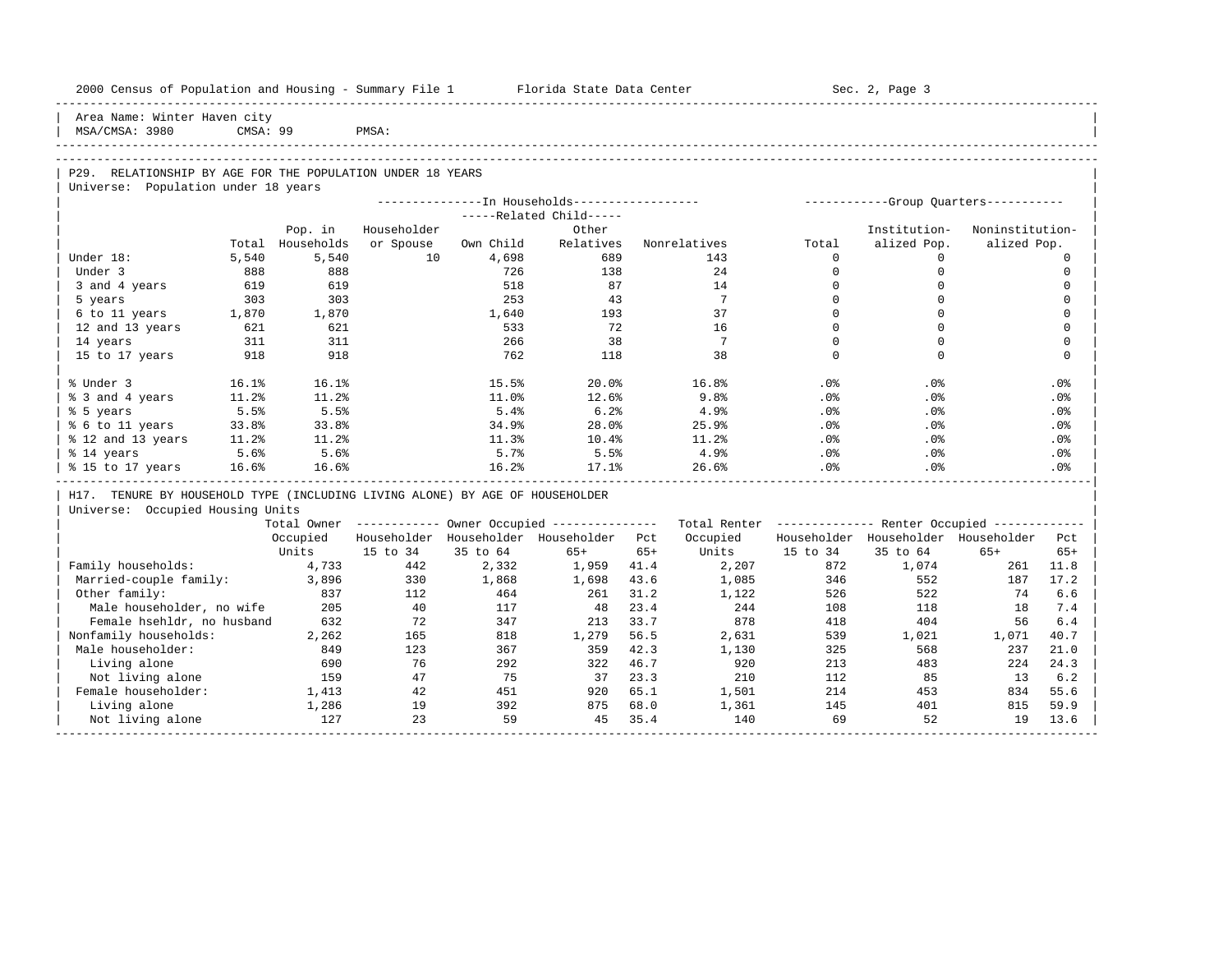2000 Census of Population and Housing - Summary File 1 Florida State Data Center Sec. 2, Page 1

| MSA/CMSA: 4900    | Area Name: Melbourne--Titusville--Palm Bay, FL MSA      |        | CMSA: 99                  | PMSA: |                |            |                                                                                                   |                      |              |           |                |           |
|-------------------|---------------------------------------------------------|--------|---------------------------|-------|----------------|------------|---------------------------------------------------------------------------------------------------|----------------------|--------------|-----------|----------------|-----------|
| Universe:         | P14. SEX BY AGE FOR THE POPULATION UNDER 20 YEARS       |        | Population Under 20 Years |       |                |            | P38. GROUP OUARTERS POPULATION BY SEX BY AGE BY GO TYPE<br>Universe: Population in Group Quarters |                      |              |           |                |           |
|                   | Total                                                   | Pct.   | Male                      | Pct.  | Female         | Pct.       |                                                                                                   | Total                |              | Male Pct. | Female         | Pct.      |
| Total             | 115,424                                                 |        | 59,496                    |       | 55,928         |            | Total                                                                                             | 9,695                | 5,543        |           | 4,152          |           |
| <1 year           | 4,854                                                   | 4.2    | 2,497                     | 4.2   | 2,357          | 4.2        | Under 18 Years:                                                                                   | 802                  | 536          | 8.3       | 266            | 9.7       |
| 1 year            | 4,804                                                   | 4.2    | 2,442                     | 4.1   | 2,362          | 4.2        | Institutionalized Population:                                                                     | 543                  | 346          | 5.6       | 197            | 6.2       |
| 2 years           | 4,819                                                   | 4.2    | 2,504                     | 4.2   | 2,315          | 4.1        | Correctional Institutions                                                                         | 94                   | 93           | 1.0       | $\overline{1}$ | 1.7       |
| 3 years           | 5,047                                                   | 4.4    | 2,591                     | 4.4   | 2,456          | 4.4        | Nursing Homes                                                                                     | $\bigcirc$           | $\bigcirc$   | $\cdot$ 0 | $\Omega$       | .0        |
| 4 years           | 5,183                                                   | 4.5    | 2,616                     | 4.4   | 2,567          | 4.6        | Other Institutions                                                                                | 449                  | 253          | 4.6       | 196            | 4.6       |
| 5 years           | 5,419                                                   | 4.7    | 2,800                     | 4.7   | 2,619          | 4.7        | Non-Institutional Population:                                                                     | 259                  | 190          | 2.7       | 69             | 3.4       |
| 6 years           | 5,679                                                   | 4.9    | 2,854                     | 4.8   | 2,825          | 5.1        | College Dormitories                                                                               | 151                  | 146          | 1.6       | 5              | 2.6       |
| 7 years           | 5,900                                                   | 5.1    | 2,994                     | 5.0   | 2,906          | 5.2        | Military Quarters                                                                                 | $\mathbf{1}$         | $\mathbf{1}$ | .0        | $\Omega$       | $\cdot$ 0 |
| 8 years           | 6,141                                                   | 5.3    | 3,113                     | 5.2   | 3,028          | 5.4        | Other Noninstitutional GO                                                                         | 107                  | 43           | 1.1       | 64             | .8        |
| 9 years           | 6,407                                                   | 5.6    | 3,287                     | 5.5   | 3,120          | 4.2        | 18 to 64 Years:                                                                                   | 4,980                | 3,811        | 51.4      | 1,169          | 68.8      |
| 10 years          | 6,597                                                   | 5.7    | 3,407                     | 5.7   | 3,190          | 4.2        | Institutionalized Population:                                                                     | 2,905                | 2,434        | 30.0      | 471            | 43.9      |
| 11 years          | 6,383                                                   | 5.5    | 3,272                     | 5.5   | 3,111          | 4.1        | Correctional Institutions                                                                         | 2,331                | 2,145        | 24.0      | 186            | 38.7      |
| 12 years          | 6,390                                                   | 5.5    | 3,258                     | 5.5   | 3,132          | 4.4        | Nursing Homes                                                                                     | 184                  | 87           | 1.9       | 97             | 1.6       |
| 13 years          | 6,291                                                   | 5.5    | 3,240                     | 5.4   | 3,051          | 4.6        | Other Institutions                                                                                | 390                  | 202          | 4.0       | 188            | 3.6       |
| 14 years          | 6,338                                                   | 5.5    | 3,276                     | 5.5   | 3,062          | 4.7        | Non-Institutional Population:                                                                     | 2,075                | 1,377        | 21.4      |                | 698 24.8  |
| 15 years          | 6,231                                                   | 5.4    | 3,255                     | 5.5   | 2,976          | 5.1        | College Dormitories                                                                               | 937                  | 634          | 9.7       |                | 303 11.4  |
| 16 years          | 6,109                                                   | 5.3    | 3,201                     | 5.4   | 2,908          | 5.2        | Military Quarters                                                                                 | 214                  | 166          | 2.2       | 48             | 3.0       |
| 17 years          | 6,107                                                   | 5.3    | 3,232                     | 5.4   | 2,875          | 5.4        | Other Noninstitutional GO                                                                         | 924                  | 577          | 9.5       |                | 347 10.4  |
|                   | 5,578                                                   | 4.8    |                           | 4.9   |                | 4.2        | 65 Years and Over:                                                                                | 3,913                |              | 40.4      | 2,717 21.6     |           |
| 18 years          |                                                         |        | 2,926                     |       | 2,652<br>2,416 | 4.2        | Institutionalized Population:                                                                     | 2,855                | 1,196<br>816 | 29.4      | 2,039 14.7     |           |
| 19 years          | 5,147                                                   | 4.5    | 2,731 4.6                 |       |                |            | Correctional Institutions                                                                         | 6                    | 6            | $\cdot$ 1 | $\Omega$       | $\cdot$ 1 |
|                   |                                                         |        |                           |       |                |            | Nursing Homes                                                                                     |                      | 595          | 24.3      | 1,764 10.7     |           |
|                   | P36. OWN CHILDREN UNDER 18 YEARS BY FAMILY TYPE AND AGE |        |                           |       |                |            | Other Institutions                                                                                | 2,359<br>490         | 215          | 5.1       | 275            | 3.9       |
|                   | Universe: Own Children Under 18 Years                   |        |                           |       |                |            | Non-Institutional Population:                                                                     |                      |              | 380 10.9  | 678            | 6.9       |
|                   |                                                         |        |                           |       |                |            |                                                                                                   | 1,058<br>$\mathbf 0$ | $\Omega$     | $\cdot$ 0 | $\overline{0}$ | $\cdot$ 0 |
|                   |                                                         |        |                           |       |                |            | College Dormitories                                                                               | $\Omega$             | $\Omega$     |           | $\Omega$       |           |
|                   |                                                         |        | In Married                |       | Male HH        | Female HH  | Military Quarters                                                                                 |                      |              | $\cdot$ 0 |                | $\cdot$ 0 |
|                   |                                                         |        | Couple                    |       | No Wife        | No Husband | Other Noninstitutional GO                                                                         | 1,058                |              | 380 10.9  | 678            | 6.9       |
|                   |                                                         |        | Total Families            |       | Present        | Present    |                                                                                                   |                      |              |           |                |           |
| Total < 18 Years: |                                                         | 93,628 | 67,634                    |       | 5,908          | 20,086     |                                                                                                   |                      |              |           |                |           |
| Under 3 Years     |                                                         | 12,451 | 9,444                     |       | 858            | 2,149      |                                                                                                   |                      |              |           |                |           |
| 3 and 4 Years     |                                                         | 9,076  | 6,701                     |       | 516            | 1,859      |                                                                                                   |                      |              |           |                |           |
| 5 Years           |                                                         | 4,870  | 3,622                     |       | 251            | 997        |                                                                                                   |                      |              |           |                |           |
| 6 to 11 Years     |                                                         | 33,670 | 24,246                    |       | 2,009          | 7,415      |                                                                                                   |                      |              |           |                |           |
| 12 to 17 Years    |                                                         | 33,561 | 23,621                    |       | 2,274          | 7,666      |                                                                                                   |                      |              |           |                |           |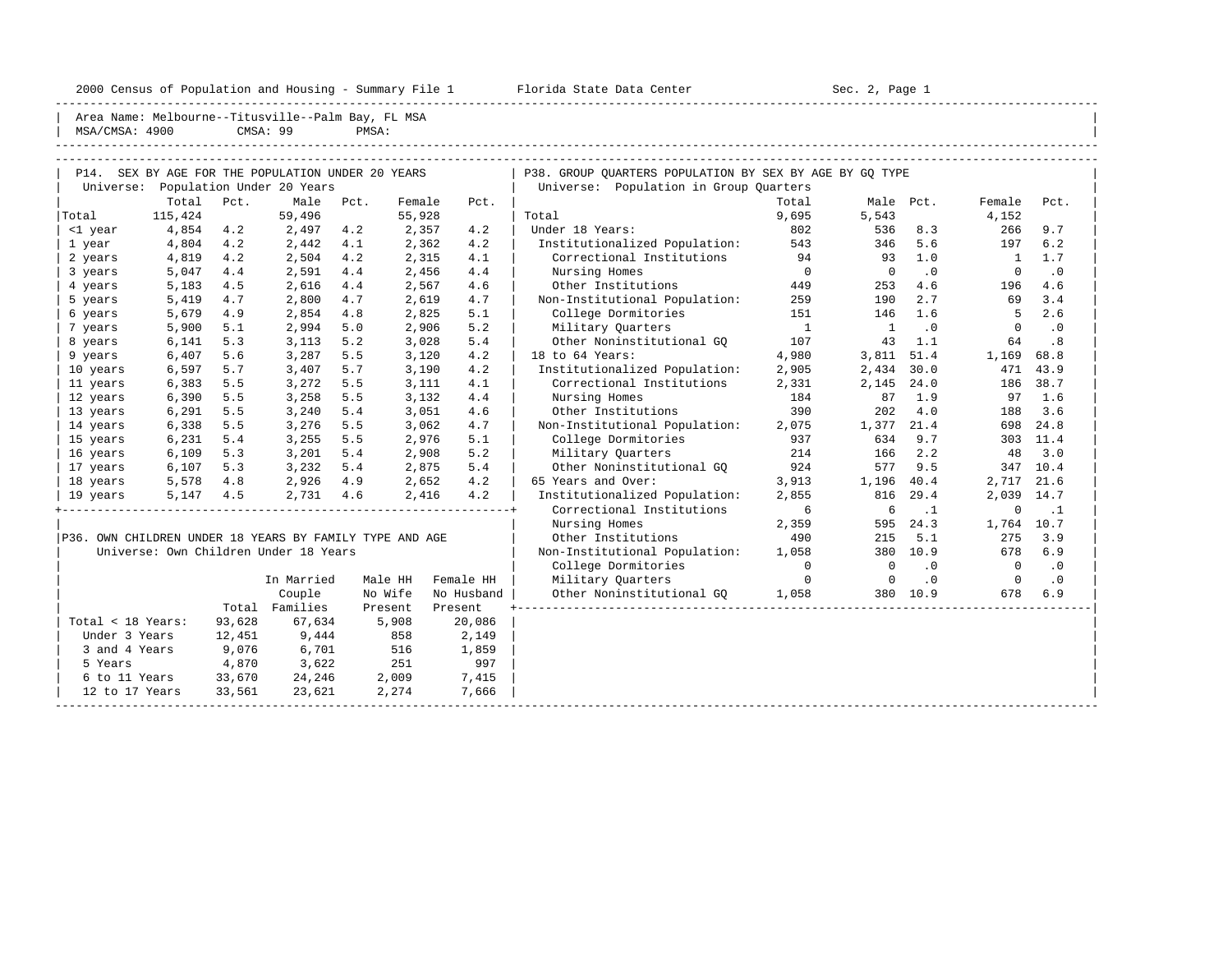2000 Census of Population and Housing - Summary File 1 Florida State Data Center Sec. 2, Page 2

| With own children under 18 3,945 3,910 35 | | No own children under 18 3,356 2,462 894 Female householder, no husband present:  $20,215$  16,775 3,440<br>With own children under 18 11,804 11,787 17 With own children under 18 11,804 11,787 17 No own children under 18 8,411 4,988 3,423 Non-family households: 12,383 41,131 24,584 | Householder living alone 7,488 30,256 23,076 | | | Householder not living alone 4,895 10,875 1,508 | | -----------------------------------------------------------------------------------------------------------------------------------------------------

-----------------------------------------------------------------------------------------------------------------------------------------------------

Area Name: Melbourne--Titusville--Palm Bay, FL MSA<br>MSA/CMSA: 4900 CMSA: 99 PMSA: | MSA/CMSA: 4900 CMSA: 99 PMSA: |

# -----------------------------------------------------------------------------------------------------------------------------------------------------

| P22/23/24.HOUSEHOLDS BY PRESENCE OF PEOPLE 60(65/75) YEARS AND OVER, HOUSEHOLD SIZE AND |               |                         |               |              |                       |     | P25. HOUSEHOLDS BY PRESENCE OF   |                        |       |          |        |  |
|-----------------------------------------------------------------------------------------|---------------|-------------------------|---------------|--------------|-----------------------|-----|----------------------------------|------------------------|-------|----------|--------|--|
| HOUSEHOLD TYPE                                                                          |               |                         |               |              |                       |     |                                  | NONRELATIVES           |       |          |        |  |
| Universe: Households                                                                    |               |                         |               |              |                       |     | Universe: Households             |                        |       |          |        |  |
|                                                                                         | 60+ Years     | Pct                     | 65+ Years     | Pct          | 75+ Years             | Pct |                                  |                        |       |          |        |  |
| Total:                                                                                  | 198,195 100.0 |                         | 198,195 100.0 |              | 198,195 100.0         |     | Total:                           |                        |       | 198,195  |        |  |
| Households w/ one or more 60/65/75:                                                     | 79,576 40.2   |                         | 64,764 32.7   |              | 31,462 15.9           |     |                                  | Households with one or |       |          |        |  |
| 1-person household                                                                      | 27,144        |                         | 23,076        |              | 12,787                |     | more non-relatives               |                        |       | 19,812   |        |  |
| 2 or more person household:                                                             | 52,432        |                         | 41,688        |              | 18,675                |     |                                  |                        |       |          |        |  |
| Family households                                                                       | 49,942        |                         | 39,822        |              | 17,899                |     |                                  | Households with no     |       |          |        |  |
| Non-family households<br>2,490                                                          |               |                         | 1,866         |              | 776                   |     | non-relatives                    |                        |       | 178,383  |        |  |
| Households with no people over 60/65/75:                                                | 118,619 59.8  |                         |               | 133,431 67.3 | 166,733 84.1          |     |                                  |                        |       |          |        |  |
| 1-person household                                                                      | 26,188        |                         | 30,256        |              | 40,545                |     |                                  |                        |       |          |        |  |
| 2 or more person household:                                                             | 92,431        |                         | 103,175       |              | 126,188               |     |                                  |                        |       |          |        |  |
| Family households                                                                       | 82,538        |                         | 92,658        |              | 114,581               |     |                                  |                        |       |          |        |  |
| Non-family households                                                                   | 9,893         |                         | 10,517        |              | 11,607                |     |                                  |                        |       |          |        |  |
| P18/20. HOUSEHOLDS BY AGE OF HOUSEHOLDER BY HOUSEHOLD TYPE                              |               |                         |               |              |                       |     | H13/15. TENURE BY HOUSEHOLD SIZE |                        |       |          |        |  |
| (INCLUDING LIVING ALONE) BY PRESENCE OF OWN CHILDREN                                    |               |                         |               |              |                       |     | Universe: Occupied Housing Units |                        |       |          |        |  |
| Universe: Households                                                                    |               |                         |               |              |                       |     |                                  |                        | Pct   |          | Pct    |  |
|                                                                                         |               |                         |               |              |                       |     |                                  | Owner                  | Owner | Renter   | Renter |  |
|                                                                                         | Total         | Householder Householder |               |              |                       |     | Total                            | Occupied               | Occ.  | Occupied | Occ.   |  |
|                                                                                         | Households    | 15 to 64 65 and Over    |               |              | Total Occupied Units: |     | 198,195                          | 147,885                | 100.0 | 50,310   | 100.0  |  |
| Total:                                                                                  | 198,195       | 138,790                 |               | 59,405       | 1-person household    |     | 53,332                           | 34,258                 | 23.2  | 19,074   | 37.9   |  |
| Family households:                                                                      | 132,480       | 97,659                  |               | 34,821       | 2-Person household    |     | 78,413                           | 63,658                 | 43.0  | 14,755   | 29.3   |  |
| Married couple family:                                                                  | 104,964       | 74,512                  |               | 30,452       | 3-Person household    |     | 29,745                           | 22,038                 | 14.9  | 7,707    | 15.3   |  |

| With own children under 18 36,682 36,475 207 | 4-Person household 23,071 17,788 12.0 5,283 10.5 | | No own children under 18 68,282 38,037 30,245 | 5-Person household 9,213 6,907 4.7 2,306 4.6 | | Other family: 27,516 23,147 4,369 | 6-Person household 3,077 2,250 1.5 827 1.6 | | Male householder, no wife present: 7,301 6,372 929 | 7+Person household 1,344 986 .7 358 .7 |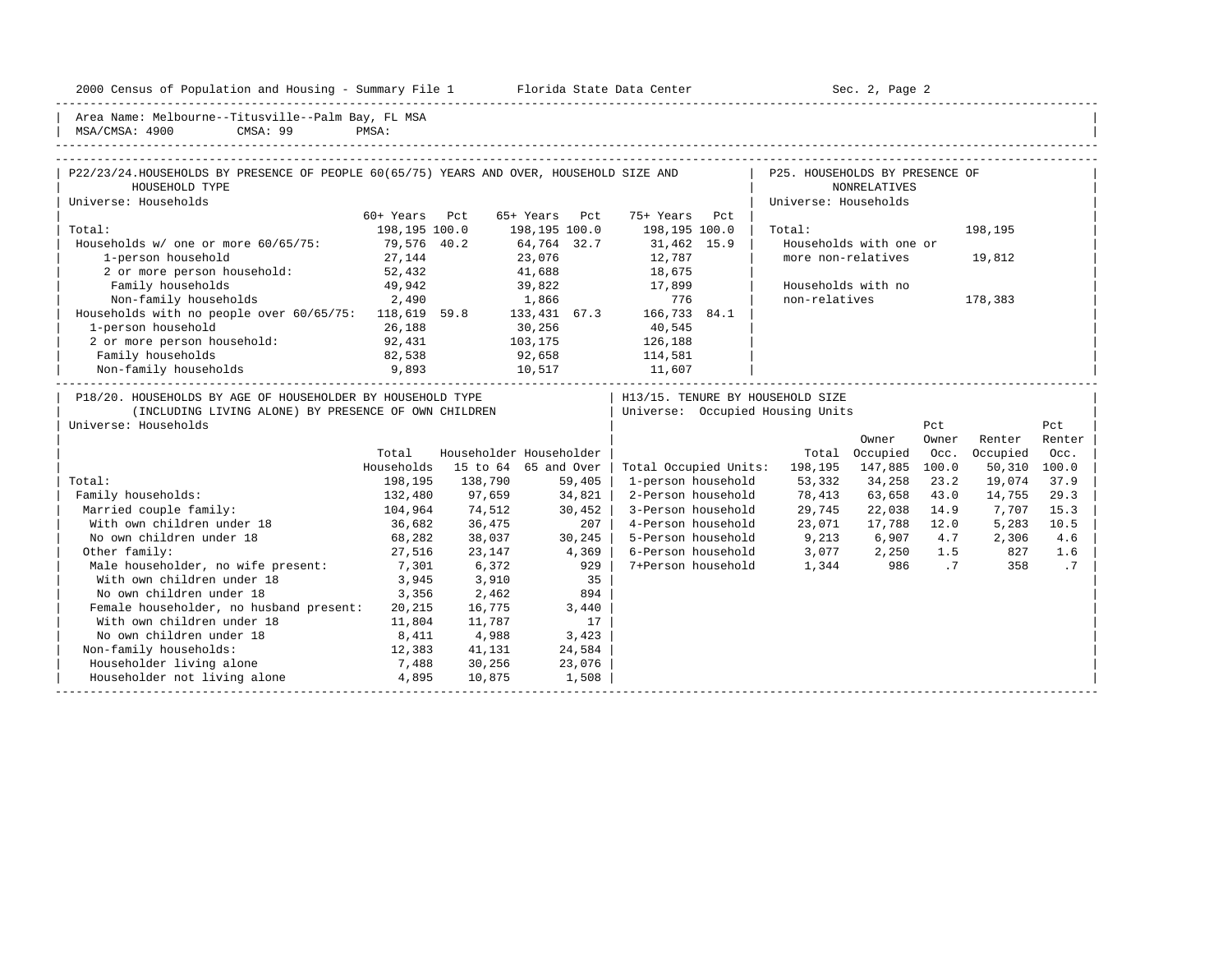| 2000 Census of Population and Housing - Summary File 1 Florida State Data Center |          |                   |             |           |                                                         |       |                                                         |             | Sec. 2, Page 3                      |                 |              |
|----------------------------------------------------------------------------------|----------|-------------------|-------------|-----------|---------------------------------------------------------|-------|---------------------------------------------------------|-------------|-------------------------------------|-----------------|--------------|
| Area Name: Melbourne--Titusville--Palm Bay, FL MSA<br>MSA/CMSA: 4900             | CMSA: 99 |                   | PMSA:       |           |                                                         |       |                                                         |             |                                     |                 |              |
|                                                                                  |          |                   |             |           |                                                         |       |                                                         |             |                                     |                 |              |
|                                                                                  |          |                   |             |           |                                                         |       |                                                         |             |                                     |                 |              |
| P29. RELATIONSHIP BY AGE FOR THE POPULATION UNDER 18 YEARS                       |          |                   |             |           |                                                         |       |                                                         |             |                                     |                 |              |
| Universe: Population under 18 years                                              |          |                   |             |           |                                                         |       |                                                         |             |                                     |                 |              |
|                                                                                  |          |                   |             |           | -----Related Child-----                                 |       |                                                         |             |                                     |                 |              |
|                                                                                  |          | Pop. in           | Householder |           | Other                                                   |       |                                                         |             | Institution-                        | Noninstitution- |              |
|                                                                                  | Total    | Households        | or Spouse   | Own Child | Relatives                                               |       | Nonrelatives                                            | Total       | alized Pop.                         | alized Pop.     |              |
| Under 18:                                                                        | 104,699  | 103,897           | 65          | 93,628    | 7,758                                                   |       | 2,446                                                   | 802         | 543                                 |                 | 259          |
| Under 3                                                                          | 14,477   | 14,408            |             | 12,451    | 1,700                                                   |       | 257                                                     | 69          | 55                                  |                 | 14           |
| 3 and 4 years                                                                    | 10,230   | 10,216            |             | 9,076     | 941                                                     |       | 199                                                     | 14          | $\Omega$                            |                 | 14           |
| 5 years                                                                          | 5,419    | 5,414             |             | 4,870     | 440                                                     |       | 104                                                     | $5^{\circ}$ | $\overline{3}$                      |                 | 2            |
| 6 to 11 years                                                                    | 37,107   | 37,004            |             | 33,670    | 2,517                                                   |       | 817                                                     | 103         | 63                                  |                 | 40           |
| 12 and 13 years                                                                  | 12,681   | 12,579            |             | 11,588    | 723                                                     |       | 268                                                     | 102         | 86                                  |                 | 16           |
| 14 years                                                                         | 6,338    | 6,252             |             | 5,749     | 373                                                     |       | 130                                                     | 86          | 80                                  |                 | 6            |
| 15 to 17 years                                                                   | 18,382   | 17,959            |             | 16,224    | 1,064                                                   |       | 671                                                     | 423         | 256                                 |                 | 167          |
|                                                                                  |          |                   |             |           |                                                         |       |                                                         |             |                                     |                 |              |
| % Under 3                                                                        | 13.8%    | 13.9%             |             | 13.3%     | 21.9%                                                   |       | 10.5%                                                   | 8.6%        | 10.1%                               |                 | 5.4%         |
| % 3 and 4 years                                                                  | 9.8%     | 9.8%              |             | 9.7%      | 12.1%                                                   |       | 8.1%                                                    | 1.7%        | .0%                                 |                 | 5.4%         |
| % 5 years                                                                        | 5.2%     | 5.2%              |             | 5.2%      | 5.7%                                                    |       | 4.3%                                                    | .6%         | .6%                                 |                 | .8%          |
| % 6 to 11 years                                                                  | 35.5%    | 35.6%             |             | 36.0%     | 32.4%                                                   |       | 33.4%                                                   | 12.8%       | 11.6%                               |                 | 15.4%        |
| % 12 and 13 years                                                                | 12.1%    | 12.1%             |             | 12.4%     | 9.3%                                                    |       | 11.0%                                                   | 12.7%       | 15.8%                               |                 | 6.2%         |
| % 14 years                                                                       | 6.1%     | 6.0%              |             | 6.1%      | 4.8%                                                    |       | 5.3%                                                    | 10.7%       | 14.7%                               |                 | 2.3%         |
| % 15 to 17 years 17.6%                                                           |          | 17.3%             |             | 17.3%     | 13.7%                                                   |       | 27.4%                                                   | 52.7%       | 47.1%                               |                 | 64.5%        |
|                                                                                  |          |                   |             |           |                                                         |       |                                                         |             |                                     |                 |              |
| H17. TENURE BY HOUSEHOLD TYPE (INCLUDING LIVING ALONE) BY AGE OF HOUSEHOLDER     |          |                   |             |           |                                                         |       |                                                         |             |                                     |                 |              |
| Universe: Occupied Housing Units                                                 |          |                   |             |           | Total Owner ------------ Owner Occupied --------------- |       | Total Renter ------------- Renter Occupied ------------ |             |                                     |                 |              |
|                                                                                  |          |                   |             |           | Householder Householder Householder Pct                 |       | Occupied                                                |             | Householder Householder Householder |                 |              |
|                                                                                  |          | Occupied<br>Units | 15 to 34    | 35 to 64  | $65+$                                                   | $65+$ | Units                                                   | 15 to 34    | 35 to 64                            | $65+$           | Pct<br>$65+$ |
| Family households:                                                               |          | 106,971           | 9,828       | 64,685    | 32,458                                                  | 30.3  | 25,509                                                  | 9,772       | 13,374                              | 2,363           | 9.3          |
| Married-couple family:                                                           |          | 90,576            | 7,754       | 54,139    | 28,683                                                  | 31.7  | 14,388                                                  | 5,037       | 7,582                               | 1,769           | 12.3         |
| Other family:                                                                    |          | 16,395            | 2,074       | 10,546    | 3,775                                                   | 23.0  | 11,121                                                  | 4,735       | 5,792                               | 594             | 5.3          |
| Male householder, no wife                                                        |          | 4,590             | 748         | 3,035     | 807                                                     | 17.6  | 2,711                                                   | 1,116       | 1,473                               | 122             | 4.5          |
| Female hsehldr, no husband                                                       |          | 11,805            | 1,326       | 7,511     | 2,968                                                   | 25.1  | 8,410                                                   | 3,619       | 4,319                               | 472             | 5.6          |
| Nonfamily households:                                                            |          | 40,914            | 2,897       | 18,871    | 19,146                                                  | 46.8  | 24,801                                                  | 7,946       | 11,417                              | 5,438           | 21.9         |
| Male householder:                                                                |          | 17,638            | 1,956       | 9,888     | 5,794                                                   | 32.8  | 13,673                                                  | 5,000       | 7,037                               | 1,636           | 12.0         |
| Living alone                                                                     |          | 13,743            | 1,120       | 7,513     | 5,110                                                   | 37.2  | 10,080                                                  | 2,890       | 5,687                               | 1,503           | 14.9         |
| Not living alone                                                                 |          | 3,895             | 836         | 2,375     | 684 17.6                                                |       | 3,593                                                   | 2,110       | 1,350                               | 133             | 3.7          |
| Female householder:                                                              |          | 23,276            | 941         | 8,983     | 13,352                                                  | 57.4  | 11,128                                                  | 2,946       | 4,380                               | 3,802           | 34.2         |
| Living alone                                                                     |          | 20,515            | 537         | 7,233     | 12,745                                                  | 62.1  | 8,994                                                   | 1,686       | 3,590                               | 3,718           | 41.3         |
| Not living alone                                                                 |          | 2,761             | 404         | 1,750     | 607                                                     | 22.0  | 2,134                                                   | 1,260       | 790                                 | 84              | 3.9          |
|                                                                                  |          |                   |             |           |                                                         |       |                                                         |             |                                     |                 |              |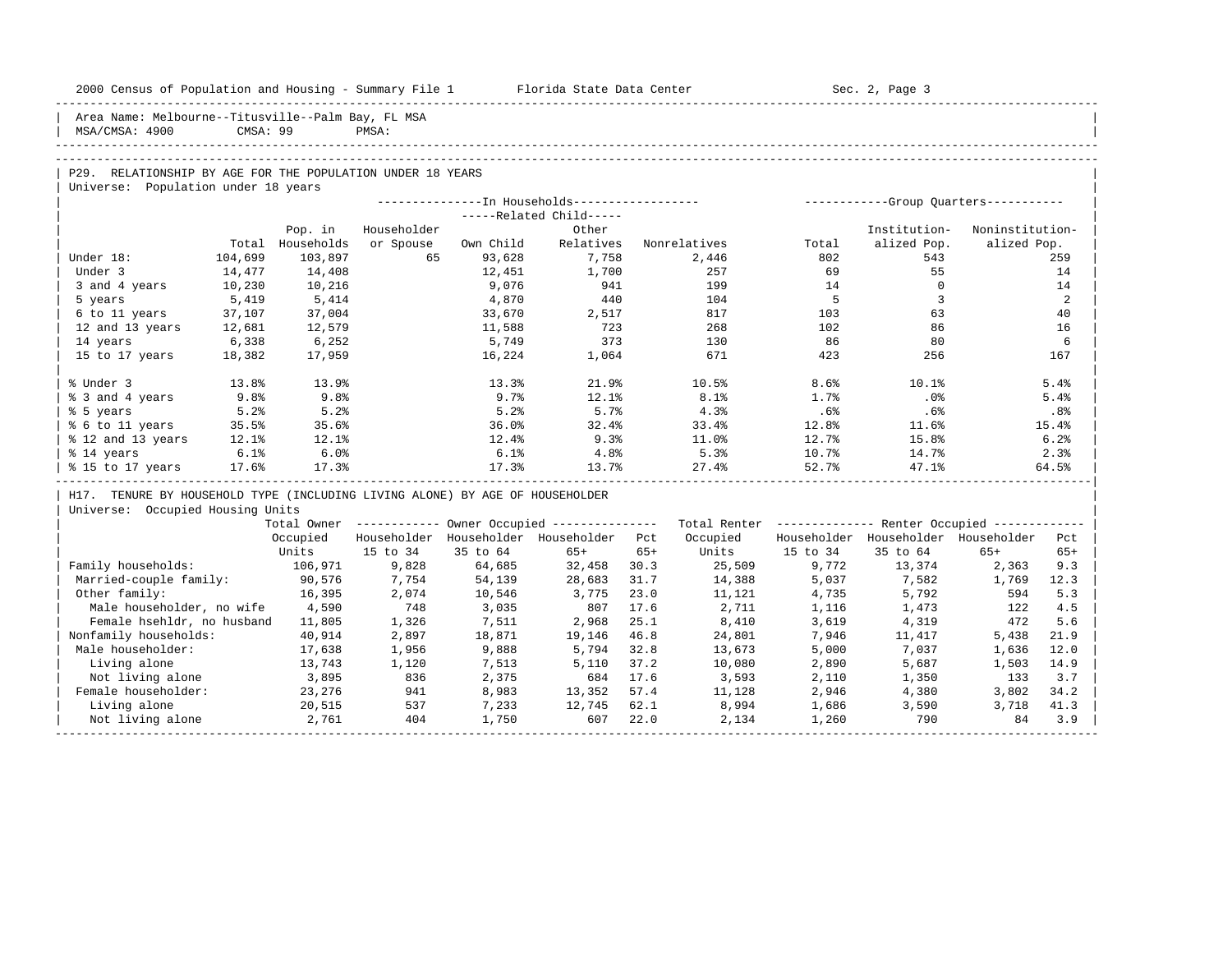2000 Census of Population and Housing - Summary File 1 Florida State Data Center Sec. 2, Page 1 -----------------------------------------------------------------------------------------------------------------------------------------------------

Area Name: Melbourne city | MSA/CMSA: 4900 CMSA: 99 PMSA:

----------------------------------------------------------------------------------------------------------------------------------------------------- ----------------------------------------------------------------------------------------------------------------------------------------------------- | P14. SEX BY AGE FOR THE POPULATION UNDER 20 YEARS | P38. GROUP QUARTERS POPULATION BY SEX BY AGE BY GQ TYPE | | Universe: Population Under 20 Years | Universe: Population in Group Quarters |

|                                                         | Total  | Pct.   | Male                                  | Pct.    | Female | Pct.       |                               | Total          | Male Pct.   |           | Female       | Pct.      |
|---------------------------------------------------------|--------|--------|---------------------------------------|---------|--------|------------|-------------------------------|----------------|-------------|-----------|--------------|-----------|
| Total                                                   | 16,861 |        | 8,785                                 |         | 8,076  |            | Total                         | 3,064          | 1,643       |           | 1,421        |           |
| <1 year                                                 | 799    | 4.7    | 401                                   | 4.6     | 398    | 4.9        | Under 18 Years:               | 377            | 292         | 12.3      | 85           | 17.8      |
| 1 year                                                  | 764    | 4.5    | 388                                   | 4.4     | 376    | 4.7        | Institutionalized Population: | 212            | 144         | 6.9       | 68           | 8.8       |
| 2 years                                                 | 756    | 4.5    | 371                                   | 4.2     | 385    | 4.8        | Correctional Institutions     | $\overline{0}$ | $\mathbf 0$ | .0        | $\Omega$     | $\cdot$ 0 |
| 3 years                                                 | 778    | 4.6    | 408                                   | 4.6     | 370    | 4.6        | Nursing Homes                 | $\overline{0}$ | $\Omega$    | .0        | $\Omega$     | $\cdot$ 0 |
| 4 years                                                 | 736    | 4.4    | 362                                   | 4.1     | 374    | 4.6        | Other Institutions            | 212            | 144         | 6.9       | 68           | 8.8       |
| 5 years                                                 | 839    | 5.0    | 451                                   | 5.1     | 388    | 4.8        | Non-Institutional Population: | 165            | 148         | 5.4       | 17           | 9.0       |
| 6 years                                                 | 815    | 4.8    | 384                                   | 4.4     | 431    | 5.3        | College Dormitories           | 151            | 146         | 4.9       | 5            | 8.9       |
| 7 years                                                 | 774    | 4.6    | 400                                   | 4.6     | 374    | 4.6        | Military Quarters             | $\overline{0}$ | $\circ$     | $\cdot$ 0 | 0            | $\cdot$ 0 |
| 8 years                                                 | 803    | 4.8    | 426                                   | 4.8     | 377    | 4.7        | Other Noninstitutional GO     | 14             | 2           | . 5       | 12           | $\cdot$ 1 |
| 9 years                                                 | 838    | 5.0    | 449                                   | 5.1     | 389    | 4.9        | 18 to 64 Years:               | 1,438          | 939         | 46.9      | 499          | 57.2      |
| 10 years                                                | 798    | 4.7    | 409                                   | 4.7     | 389    | 4.7        | Institutionalized Population: | 335            | 176         | 10.9      | 159          | 10.7      |
| 11 years                                                | 876    | 5.2    | 435                                   | 5.0     | 441    | 4.8        | Correctional Institutions     | $\overline{0}$ | $\mathbf 0$ | $\cdot$ 0 | $\mathbf 0$  | $\cdot$ 0 |
| 12 years                                                | 832    | 4.9    | 398                                   | 4.5     | 434    | 4.6        | Nursing Homes                 | 79             | 41          | 2.6       | 38           | 2.5       |
| 13 years                                                | 792    | 4.7    | 431                                   | 4.9     | 361    | 4.6        | Other Institutions            | 256            | 135         | 8.4       | 121          | 8.2       |
| 14 years                                                | 883    | 5.2    | 483                                   | 5.5     | 400    | 4.8        | Non-Institutional Population: | 1,103          | 763         | 36.0      | 340          | 46.4      |
| 15 years                                                | 890    | 5.3    | 477                                   | 5.4     | 413    | 5.3        | College Dormitories           | 937            | 634         | 30.6      | 303          | 38.6      |
| 16 years                                                | 860    | 5.1    | 474                                   | 5.4     | 386    | 4.6        | Military Quarters             | $\overline{0}$ | $\mathbf 0$ | $\cdot$ 0 | $\mathbf 0$  | .0        |
| 17 years                                                | 923    | 5.5    | 500                                   | 5.7     | 423    | 4.7        | Other Noninstitutional GQ     | 166            | 129         | 5.4       | 37           | 7.9       |
| 18 years                                                | 985    | 5.8    | 528                                   | 6.0     | 457    | 4.9        | 65 Years and Over:            | 1,249          | 412         | 40.8      | 837          | 25.1      |
| 19 years                                                | 1,120  | 6.6    | 610                                   | 6.9     | 510    | 4.7        | Institutionalized Population: | 904            | 307         | 29.5      | 597          | 18.7      |
|                                                         |        |        |                                       |         |        |            | Correctional Institutions     | $\overline{0}$ | $\mathbf 0$ | $\cdot$ 0 | $\mathbf 0$  | $\cdot$ 0 |
|                                                         |        |        |                                       |         |        |            | Nursing Homes                 | 615            | 171         | 20.1      | 444          | 10.4      |
| P36. OWN CHILDREN UNDER 18 YEARS BY FAMILY TYPE AND AGE |        |        |                                       |         |        |            | Other Institutions            | 289            | 136         | 9.4       | 153          | 8.3       |
|                                                         |        |        | Universe: Own Children Under 18 Years |         |        |            | Non-Institutional Population: | 345            | 105         | 11.3      | 240          | 6.4       |
|                                                         |        |        |                                       |         |        |            | College Dormitories           | $\overline{0}$ | $\Omega$    | .0        | $\Omega$     | $\cdot$ 0 |
|                                                         |        |        | In Married                            | Male HH |        | Female HH  | Military Quarters             | $\overline{0}$ | $\mathbf 0$ | .0        | $\mathbf{0}$ | $\cdot$ 0 |
|                                                         |        |        | Couple                                | No Wife |        | No Husband | Other Noninstitutional GO     | 345            |             | 105 11.3  | 240          | 6.4       |
|                                                         |        |        | Total Families                        | Present |        | Present    |                               |                |             |           |              |           |
| Total < 18 Years:                                       |        | 12,851 | 8,624                                 |         | 885    | 3,342      |                               |                |             |           |              |           |
| Under 3 Years                                           |        | 1,986  | 1,397                                 |         | 153    | 436        |                               |                |             |           |              |           |
| 3 and 4 Years                                           |        | 1,360  | 926                                   |         | 94     | 340        |                               |                |             |           |              |           |
| 5 Years                                                 |        | 756    | 516                                   |         | 31     | 209        |                               |                |             |           |              |           |
| 6 to 11 Years                                           |        | 4,413  | 2,988                                 |         | 284    | 1,141      |                               |                |             |           |              |           |
| 12 to 17 Years                                          |        | 4,336  | 2,797                                 |         | 323    | 1,216      |                               |                |             |           |              |           |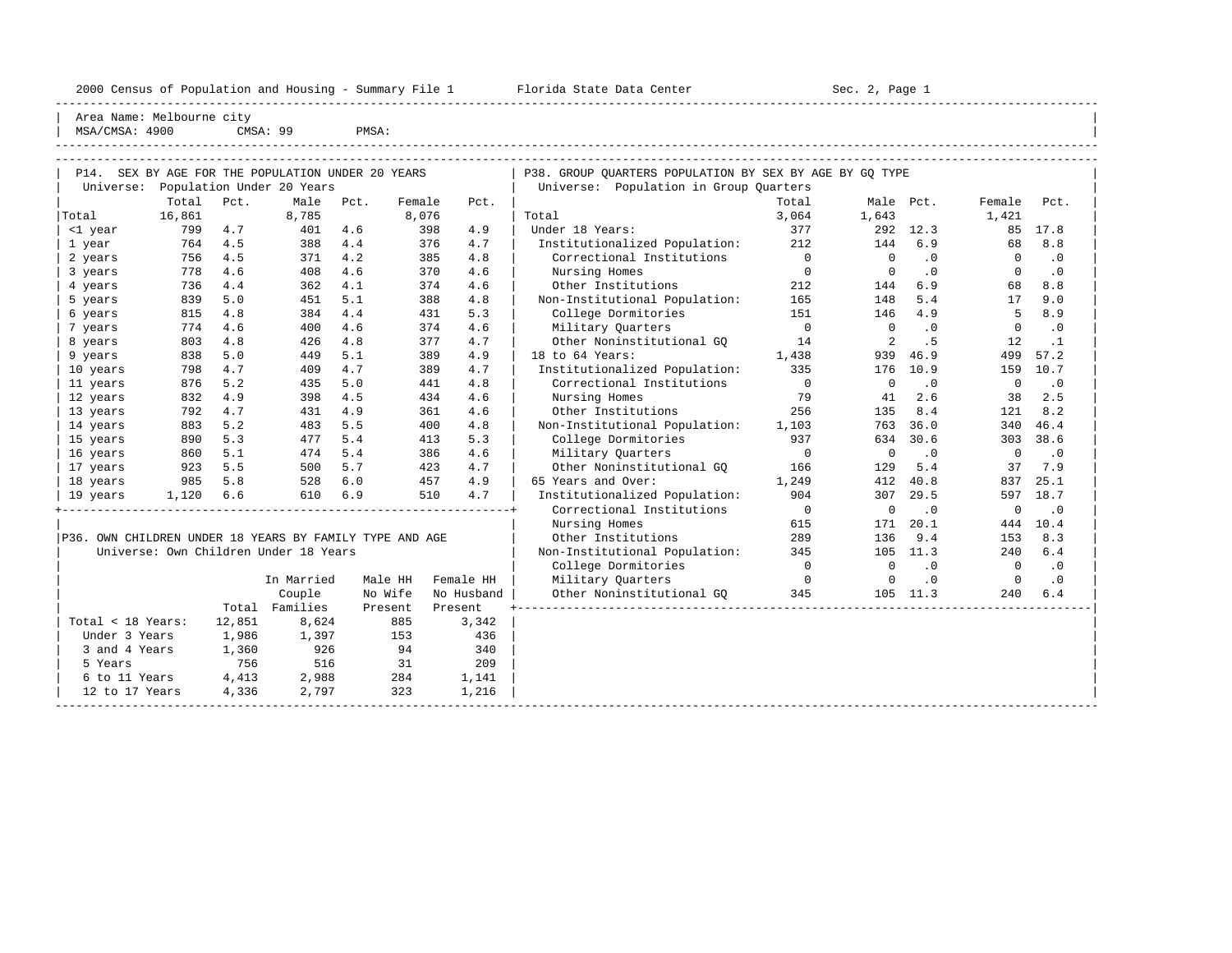|  |  |  | 2000 Census of Population and Housing - Summary File 1 |  |  |  |  |  |  |
|--|--|--|--------------------------------------------------------|--|--|--|--|--|--|
|--|--|--|--------------------------------------------------------|--|--|--|--|--|--|

2000 Florida State Data Center - Summary Sec. 2, Page 2

| Area Name: Melbourne city | | MSA/CMSA: 4900 CMSA: 99 PMSA:

-----------------------------------------------------------------------------------------------------------------------------------------------------

| P22/23/24.HOUSEHOLDS BY PRESENCE OF PEOPLE 60(65/75) YEARS AND OVER, HOUSEHOLD SIZE AND |                  |               |                   | P25. HOUSEHOLDS BY PRESENCE OF |        |  |
|-----------------------------------------------------------------------------------------|------------------|---------------|-------------------|--------------------------------|--------|--|
| HOUSEHOLD TYPE                                                                          |                  |               |                   | NONRELATIVES                   |        |  |
| Universe: Households                                                                    |                  |               |                   | Universe: Households           |        |  |
|                                                                                         | 60+ Years<br>Pct | 65+ Years Pct | 75+ Years<br>Pct. |                                |        |  |
| Total:                                                                                  | 30,788 100.0     | 30,788 100.0  | 30,788 100.0      | Total:                         | 30,788 |  |

| Households w/ one or more 60/65/75: 11,452 37.2 9,538 31.0 4,987 16.2 | Households with one or |  $\begin{array}{|l|} \hline \end{array}$  1-person household  $\begin{array}{|l|} \hline \end{array}$  4,694  $\begin{array}{|l|} \hline \end{array}$  4,100  $\begin{array}{|l|} \hline \end{array}$  2,409  $\begin{array}{|l|} \hline \end{array}$  more non-relatives  $\begin{array}{|l|} \hline \end{array}$  3,595  $\begin{array}{|l|} \hline \end{array}$ 

| 2 or more person household:                                | 13,893 | 15,213 | 18,073 |                                  |       |          |                                     |        |  |
|------------------------------------------------------------|--------|--------|--------|----------------------------------|-------|----------|-------------------------------------|--------|--|
| Family households                                          | 11,832 | 13,064 | 15,788 |                                  |       |          |                                     |        |  |
| Non-family households                                      | 2,061  | 2,149  | 2,285  |                                  |       |          |                                     |        |  |
|                                                            |        |        |        |                                  |       |          |                                     |        |  |
| P18/20. HOUSEHOLDS BY AGE OF HOUSEHOLDER BY HOUSEHOLD TYPE |        |        |        | H13/15. TENURE BY HOUSEHOLD SIZE |       |          |                                     |        |  |
| (INCLUDING LIVING ALONE) BY PRESENCE OF OWN CHILDREN       |        |        |        | Universe: Occupied Housing Units |       |          |                                     |        |  |
|                                                            |        |        |        |                                  |       |          |                                     |        |  |
| Universe: Households                                       |        |        |        |                                  |       | Pct      |                                     | Pct    |  |
|                                                            |        |        |        |                                  | Owner | Owner    | Renter                              | Renter |  |
|                                                            |        |        |        | _____                            |       | $\cdots$ | and the contract of the contract of |        |  |

|                                         | Total      |          | Householder Householder |                       | Total  | Occupied | Occ.  | Occupied | Occ.  |
|-----------------------------------------|------------|----------|-------------------------|-----------------------|--------|----------|-------|----------|-------|
|                                         | Households | 15 to 64 | 65 and Over             | Total Occupied Units: | 30,788 | 19,111   | 100.0 | 11,677   | 100.0 |
| Total:                                  | 30,788     | 21,970   | 8,818                   | 1-person household    | 10,137 | 4,901    | 25.6  | 5,236    | 44.8  |
| Family households:                      | 18,257     | 13,738   | 4,519                   | 2-Person household    | 11,298 | 7,930    | 41.5  | 3,368    | 28.8  |
| Married couple family:                  | 13,532     | 9,773    | 3,759                   | 3-Person household    | 4,474  | 2,921    | 15.3  | 1,553    | 13.3  |
| With own children under 18              | 4,769      | 4,746    | 23                      | 4-Person household    | 3,088  | 2,174    | 11.4  | 914      | 7.8   |
| No own children under 18                | 8,763      | 5,027    | 3,736                   | 5-Person household    | 1,223  | 824      | 4.3   | 399      | 3.4   |
| Other family:                           | 4,725      | 3,965    | 760                     | 6-Person household    | 398    | 240      | 1.3   | 158      | 1.4   |
| Male householder, no wife present:      | 1,187      | 1,038    | 149                     | 7+Person household    | 170    | 121      | . 6   | 49       | . 4   |
| With own children under 18              | 625        | 616      | 9                       |                       |        |          |       |          |       |
| No own children under 18                | 562        | 422      | 140                     |                       |        |          |       |          |       |
| Female householder, no husband present: | 3,538      | 2,927    | 611                     |                       |        |          |       |          |       |
| With own children under 18              | 2,009      | 2,005    | 4                       |                       |        |          |       |          |       |
| No own children under 18                | 1,529      | 922      | 607                     |                       |        |          |       |          |       |
| Non-family households:                  | 2,394      | 8,232    | 4,299                   |                       |        |          |       |          |       |
| Householder living alone                | 1,420      | 6,037    | 4,100                   |                       |        |          |       |          |       |
| Householder not living alone            | 974        | 2,195    | 199                     |                       |        |          |       |          |       |
|                                         |            |          |                         |                       |        |          |       |          |       |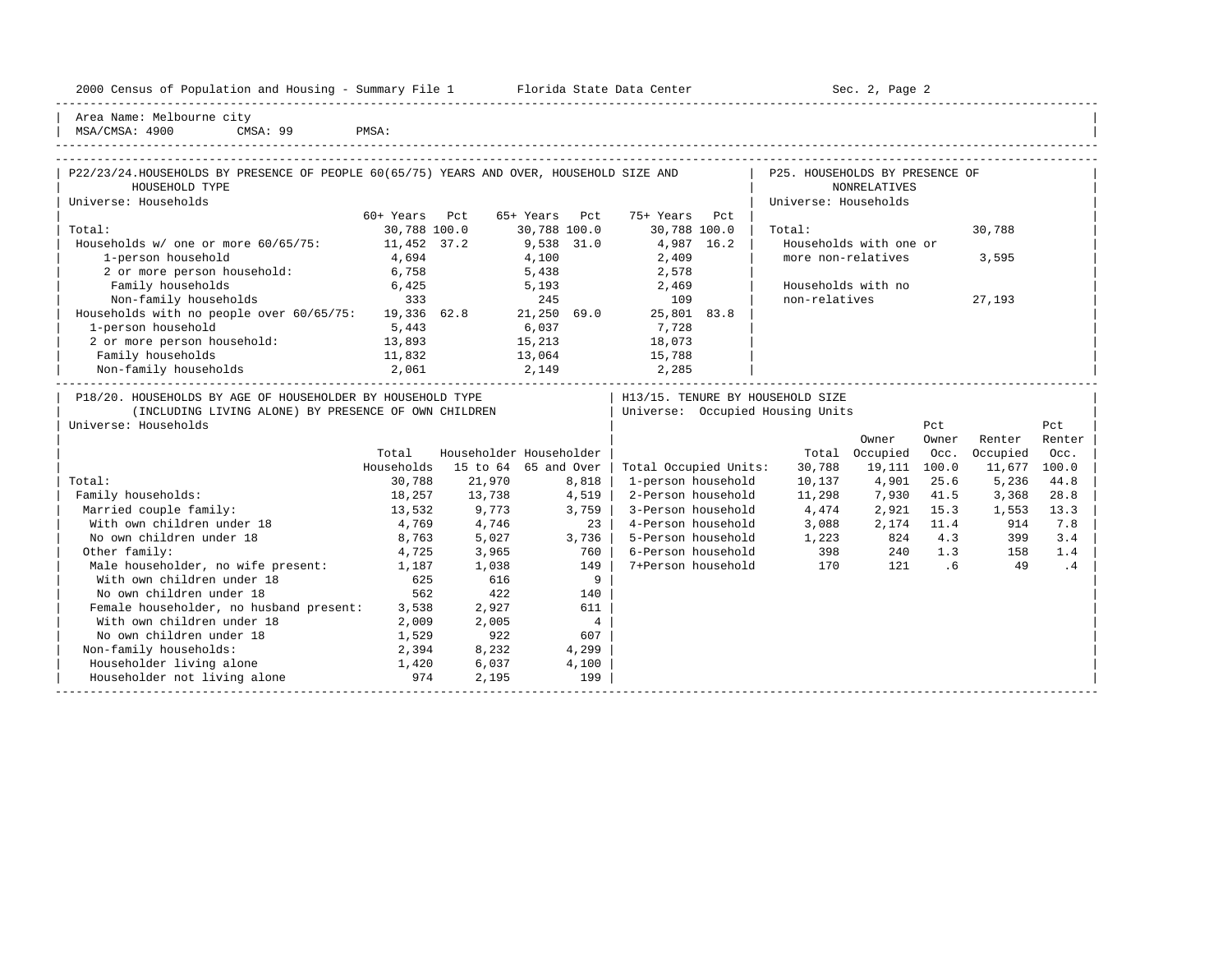| 2000 Census of Population and Housing - Summary File 1 Florida State Data Center |          |            |             |           |                                                         |       |                                                         |                | Sec. 2, Page 3                        |                 |                |
|----------------------------------------------------------------------------------|----------|------------|-------------|-----------|---------------------------------------------------------|-------|---------------------------------------------------------|----------------|---------------------------------------|-----------------|----------------|
| Area Name: Melbourne city<br>MSA/CMSA: 4900                                      | CMSA: 99 |            | PMSA:       |           |                                                         |       |                                                         |                |                                       |                 |                |
|                                                                                  |          |            |             |           |                                                         |       |                                                         |                |                                       |                 |                |
| P29. RELATIONSHIP BY AGE FOR THE POPULATION UNDER 18 YEARS                       |          |            |             |           |                                                         |       |                                                         |                |                                       |                 |                |
| Universe: Population under 18 years                                              |          |            |             |           |                                                         |       |                                                         |                |                                       |                 |                |
|                                                                                  |          |            |             |           | ---------------In Households-----------------           |       |                                                         |                | ------------Group Ouarters----------- |                 |                |
|                                                                                  |          |            |             |           | -----Related Child-----                                 |       |                                                         |                |                                       |                 |                |
|                                                                                  |          | Pop. in    | Householder |           | Other                                                   |       |                                                         |                | Institution-                          | Noninstitution- |                |
|                                                                                  | Total    | Households | or Spouse   | Own Child | Relatives                                               |       | Nonrelatives                                            | Total          | alized Pop.                           | alized Pop.     |                |
| Under 18:                                                                        | 14,756   | 14,379     | 21          | 12,851    | 1,134                                                   |       | 373                                                     | 377            | 212                                   |                 | 165            |
| Under 3                                                                          | 2,319    | 2,286      |             | 1,986     | 262                                                     |       | 38                                                      | 33             | 28                                    |                 | 5              |
| 3 and 4 years                                                                    | 1,514    | 1,513      |             | 1,360     | 121                                                     |       | 32                                                      | <sup>1</sup>   | $\Omega$                              |                 | 1              |
| 5 years                                                                          | 839      | 838        |             | 756       | 66                                                      |       | 16                                                      | $\overline{1}$ | $\mathbf{1}$                          |                 | $\mathbf 0$    |
| 6 to 11 years                                                                    | 4,904    | 4,884      |             | 4,413     | 348                                                     |       | 123                                                     | 20             | 18                                    |                 | $\overline{a}$ |
| 12 and 13 years                                                                  | 1,624    | 1,577      |             | 1,451     | 94                                                      |       | 32                                                      | 47             | 45                                    |                 | 2              |
| 14 years                                                                         | 883      | 834        |             | 748       | 65                                                      |       | 21                                                      | 49             | 49                                    |                 | $\mathbf 0$    |
| 15 to 17 years                                                                   | 2,652    | 2,426      |             | 2,137     | 178                                                     |       | 111                                                     | 226            | 71                                    |                 | 155            |
| % Under 3                                                                        | 15.7%    | 15.9%      |             | 15.5%     | 23.1%                                                   |       | 10.2%                                                   | 8.8%           | 13.2%                                 |                 | 3.0%           |
| % 3 and 4 years                                                                  | 10.3%    | 10.5%      |             | 10.6%     | 10.7%                                                   |       | 8.6%                                                    | .3%            | .0%                                   |                 | .6%            |
| % 5 years                                                                        | 5.7%     | 5.8%       |             | 5.9%      | 5.8%                                                    |       | 4.3%                                                    | .3%            | .5%                                   |                 | $.0\%$         |
| % 6 to 11 years                                                                  | 33.3%    | 34.0%      |             | 34.3%     | 30.7%                                                   |       | 33.0%                                                   | 5.3%           | 8.5%                                  |                 | 1.2%           |
| % 12 and 13 years                                                                | 11.0%    | 11.0%      |             | 11.3%     | 8.3%                                                    |       | 8.6%                                                    | 12.5%          | 21.2%                                 |                 | 1.2%           |
| % 14 years                                                                       | 6.0%     | 5.8%       |             | 5.8%      | 5.7%                                                    |       | 5.6%                                                    | 13.0%          | 23.1%                                 |                 | $.0\%$         |
| % 15 to 17 years                                                                 | 18.0%    | 16.9%      |             | 16.6%     | 15.7%                                                   |       | 29.8%                                                   | 59.9%          | 33.5%                                 |                 | 93.9%          |
| H17. TENURE BY HOUSEHOLD TYPE (INCLUDING LIVING ALONE) BY AGE OF HOUSEHOLDER     |          |            |             |           |                                                         |       |                                                         |                |                                       |                 |                |
| Universe: Occupied Housing Units                                                 |          |            |             |           |                                                         |       |                                                         |                |                                       |                 |                |
|                                                                                  |          |            |             |           | Total Owner ------------ Owner Occupied --------------- |       | Total Renter ------------- Renter Occupied ------------ |                |                                       |                 |                |
|                                                                                  |          | Occupied   |             |           | Householder Householder Householder Pct                 |       | Occupied                                                |                | Householder Householder Householder   |                 | Pct.           |
|                                                                                  |          | Units      | 15 to 34    | 35 to 64  | $65+$                                                   | $65+$ | Units                                                   | 15 to 34       | 35 to 64                              | $65+$           | $65+$          |
| Family households:                                                               |          | 13,296     | 1,374       | 7,915     | 4,007                                                   | 30.1  | 4,961                                                   | 2,071          | 2,378                                 | 512             | 10.3           |
| Married-couple family:                                                           |          | 10,870     | 1,094       | 6,384     | 3,392                                                   | 31.2  | 2,662                                                   | 1,029          | 1,266                                 | 367             | 13.8           |
| Other family:                                                                    |          | 2,426      | 280         | 1,531     | 615                                                     | 25.4  | 2,299                                                   | 1,042          | 1,112                                 | 145             | 6.3            |
| Male householder, no wife                                                        |          | 637        | 112         | 400       | 125                                                     | 19.6  | 550                                                     | 253            | 273                                   | 24              | 4.4            |
| Female hsehldr, no husband                                                       |          | 1,789      | 168         | 1,131     | 490                                                     | 27.4  | 1,749                                                   | 789            | 839                                   | 121             | 6.9            |
| Nonfamily households:                                                            |          | 5,815      | 515         | 2,631     | 2,669                                                   | 45.9  | 6,716                                                   | 2,420          | 2,666                                 | 1,630           | 24.3           |
| Male householder:                                                                |          | 2,345      | 347         | 1,274     | 724                                                     | 30.9  | 3,435                                                   | 1,471          | 1,554                                 | 410             | 11.9           |
| Living alone                                                                     |          | 1,824      | 204         | 974       | 646                                                     | 35.4  | 2,536                                                   | 874            | 1,287                                 | 375             | 14.8           |
| Not living alone                                                                 |          | 521        | 143         | 300       | 78                                                      | 15.0  | 899                                                     | 597            | 267                                   | 35              | 3.9            |
| Female householder:                                                              |          | 3,470      | 168         | 1,357     | 1,945                                                   | 56.1  | 3,281                                                   | 949            | 1,112                                 | 1,220           | 37.2           |
| Living alone                                                                     |          | 3,077      | 96          | 1,107     | 1,874                                                   | 60.9  | 2,700                                                   | 568            | 927                                   | 1,205           | 44.6           |
| Not living alone                                                                 |          | 393        | 72          | 250       | 71                                                      | 18.1  | 581                                                     | 381            | 185                                   | 15              | 2.6            |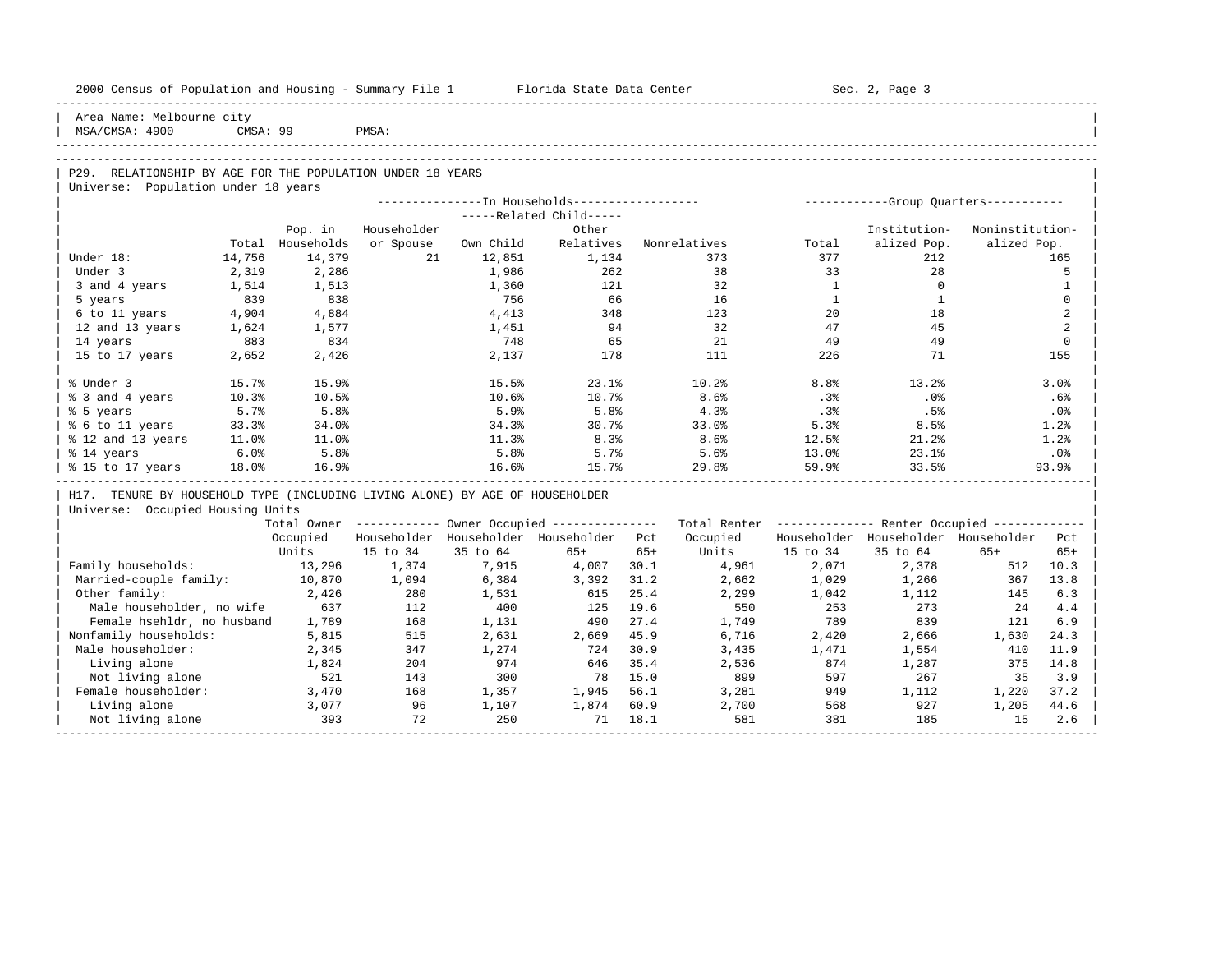2000 Census of Population and Housing - Summary File 1 Florida State Data Center Sec. 2, Page 1 -----------------------------------------------------------------------------------------------------------------------------------------------------

Area Name: Palm Bay city | MSA/CMSA: 4900 CMSA: 99 PMSA:

----------------------------------------------------------------------------------------------------------------------------------------------------- ----------------------------------------------------------------------------------------------------------------------------------------------------- | P14. SEX BY AGE FOR THE POPULATION UNDER 20 YEARS | P38. GROUP QUARTERS POPULATION BY SEX BY AGE BY GQ TYPE | | Universe: Population Under 20 Years | Universe: Population in Group Quarters |

| Total          | Pct.                                                                 | Male                      | Pct.           | Female                                                                                          | Pct.                                                        |                                                                                                                    | Total          |                                                                                                                                                                                                                                         |                | Female                     | Pct.      |
|----------------|----------------------------------------------------------------------|---------------------------|----------------|-------------------------------------------------------------------------------------------------|-------------------------------------------------------------|--------------------------------------------------------------------------------------------------------------------|----------------|-----------------------------------------------------------------------------------------------------------------------------------------------------------------------------------------------------------------------------------------|----------------|----------------------------|-----------|
| 23,054         |                                                                      | 11,818                    |                | 11,236                                                                                          |                                                             | Total                                                                                                              | 390            | 116                                                                                                                                                                                                                                     |                | 274                        |           |
| 969            | 4.2                                                                  | 492                       | 4.2            | 477                                                                                             | 4.2                                                         | Under 18 Years:                                                                                                    | 6              | 2                                                                                                                                                                                                                                       | 1.5            | 4                          | 1.7       |
| 954            | 4.1                                                                  | 453                       | 3.8            | 501                                                                                             | 4.5                                                         |                                                                                                                    | $\Omega$       | $\Omega$                                                                                                                                                                                                                                | .0             | $\Omega$                   | $\cdot$ 0 |
| 932            | 4.0                                                                  | 482                       | 4.1            | 450                                                                                             | 4.0                                                         | Correctional Institutions                                                                                          | $\Omega$       | $\Omega$                                                                                                                                                                                                                                | $\cdot$ 0      | $\Omega$                   | $\cdot$ 0 |
| 1,032          | 4.5                                                                  | 546                       | 4.6            | 486                                                                                             | 4.3                                                         | Nursing Homes                                                                                                      | $\Omega$       | $\Omega$                                                                                                                                                                                                                                | .0             | $\Omega$                   | $\cdot$ 0 |
| 989            | 4.3                                                                  | 524                       | 4.4            | 465                                                                                             | 4.1                                                         | Other Institutions                                                                                                 | $\Omega$       |                                                                                                                                                                                                                                         | .0             | $\Omega$                   | $\cdot$ 0 |
| 1,050          | 4.6                                                                  | 564                       | 4.8            | 486                                                                                             | 4.3                                                         | Non-Institutional Population:                                                                                      | 6              |                                                                                                                                                                                                                                         | 1.5            | 4                          | 1.7       |
| 1,150          | 5.0                                                                  | 591                       | 5.0            | 559                                                                                             | 5.0                                                         | College Dormitories                                                                                                | $\Omega$       | $\Omega$                                                                                                                                                                                                                                | $\cdot$ 0      | $\Omega$                   | $\cdot$ 0 |
| 1,203          | 5.2                                                                  | 630                       | 5.3            | 573                                                                                             | 5.1                                                         | Military Quarters                                                                                                  | $\Omega$       |                                                                                                                                                                                                                                         | $\cdot$ 0      | $\Omega$                   | $\cdot$ 0 |
| 1,234          | 5.4                                                                  | 626                       | 5.3            | 608                                                                                             | 5.4                                                         | Other Noninstitutional GO                                                                                          | 6              |                                                                                                                                                                                                                                         | 1.5            | 4                          | 1.7       |
| 1,275          | 5.5                                                                  | 645                       | 5.5            | 630                                                                                             | 4.2                                                         | 18 to 64 Years:                                                                                                    | 52             | 24                                                                                                                                                                                                                                      | 13.3           | 28                         | 20.7      |
| 1,315          | 5.7                                                                  | 661                       | 5.6            | 654                                                                                             | 4.5                                                         |                                                                                                                    | 27             | 13                                                                                                                                                                                                                                      | 6.9            | 14                         | 11.2      |
| 1,344          | 5.8                                                                  | 721                       | 6.1            | 623                                                                                             | 4.0                                                         | Correctional Institutions                                                                                          | $\Omega$       | $\Omega$                                                                                                                                                                                                                                | $\cdot$ 0      | $\Omega$                   | $\cdot$ 0 |
| 1,360          | 5.9                                                                  | 685                       | 5.8            | 675                                                                                             | 4.3                                                         | Nursing Homes                                                                                                      | 20             | 11                                                                                                                                                                                                                                      | 5.1            |                            | 9.5       |
| 1,331          | 5.8                                                                  | 696                       | 5.9            | 635                                                                                             | 4.1                                                         | Other Institutions                                                                                                 | $\overline{7}$ | 2                                                                                                                                                                                                                                       | 1.8            | 5                          | 1.7       |
| 1,301          | 5.6                                                                  | 656                       | 5.6            | 645                                                                                             | 4.3                                                         |                                                                                                                    | 25             |                                                                                                                                                                                                                                         | 6.4            | 14                         | 9.5       |
| 1,246          | 5.4                                                                  | 636                       | 5.4            | 610                                                                                             | 5.0                                                         | College Dormitories                                                                                                | $\Omega$       | $\Omega$                                                                                                                                                                                                                                | .0             | $\Omega$                   | $\cdot$ 0 |
| 1,191          | 5.2                                                                  | 633                       | 5.4            | 558                                                                                             | 5.1                                                         | Military Quarters                                                                                                  | $\Omega$       |                                                                                                                                                                                                                                         | $\cdot$ 0      | $\Omega$                   | $\cdot$ 0 |
|                | 5.2                                                                  | 630                       | 5.3            |                                                                                                 | 5.4                                                         |                                                                                                                    | 25             | 11                                                                                                                                                                                                                                      | 6.4            | 14                         | 9.5       |
|                | 4.4                                                                  | 491                       | 4.2            |                                                                                                 | 4.2                                                         | 65 Years and Over:                                                                                                 | 332            | 90                                                                                                                                                                                                                                      | 85.1           | 242                        | 77.6      |
|                |                                                                      | 456                       | 3.9            |                                                                                                 | 4.5                                                         |                                                                                                                    | 236            | 58                                                                                                                                                                                                                                      | 60.5           | 178                        | 50.0      |
|                |                                                                      |                           |                |                                                                                                 |                                                             | Correctional Institutions                                                                                          | $\overline{0}$ | $\Omega$                                                                                                                                                                                                                                | $\cdot$ 0      | $\overline{0}$             | .0        |
|                |                                                                      |                           |                |                                                                                                 |                                                             | Nursing Homes                                                                                                      | 216            | 50                                                                                                                                                                                                                                      | 55.4           | 166                        | 43.1      |
|                |                                                                      |                           |                |                                                                                                 |                                                             | Other Institutions                                                                                                 | 20             | 8                                                                                                                                                                                                                                       | 5.1            | 12                         | 6.9       |
|                |                                                                      |                           |                |                                                                                                 |                                                             |                                                                                                                    | 96             |                                                                                                                                                                                                                                         | 24.6           | 64                         | 27.6      |
|                |                                                                      |                           |                |                                                                                                 |                                                             | College Dormitories                                                                                                | $\Omega$       | $\Omega$                                                                                                                                                                                                                                | .0             | $\Omega$                   | $\cdot$ 0 |
|                |                                                                      |                           |                |                                                                                                 |                                                             | Military Ouarters                                                                                                  |                | $\Omega$                                                                                                                                                                                                                                | $\cdot$ 0      | $\Omega$                   | $\cdot$ 0 |
|                |                                                                      | Couple                    |                |                                                                                                 |                                                             |                                                                                                                    |                |                                                                                                                                                                                                                                         |                |                            | 64 27.6   |
|                |                                                                      |                           |                |                                                                                                 |                                                             |                                                                                                                    |                |                                                                                                                                                                                                                                         |                |                            |           |
|                | 18,898                                                               |                           |                |                                                                                                 | 4,111                                                       |                                                                                                                    |                |                                                                                                                                                                                                                                         |                |                            |           |
|                | 2,429                                                                |                           |                |                                                                                                 | 380                                                         |                                                                                                                    |                |                                                                                                                                                                                                                                         |                |                            |           |
|                | 1,749                                                                |                           |                |                                                                                                 | 365                                                         |                                                                                                                    |                |                                                                                                                                                                                                                                         |                |                            |           |
|                | 938                                                                  |                           |                | 51                                                                                              | 181                                                         |                                                                                                                    |                |                                                                                                                                                                                                                                         |                |                            |           |
|                | 6,811                                                                |                           |                |                                                                                                 | 1,529                                                       |                                                                                                                    |                |                                                                                                                                                                                                                                         |                |                            |           |
| 12 to 17 Years | 6,971                                                                | 4,846                     |                | 469                                                                                             | 1,656                                                       |                                                                                                                    |                |                                                                                                                                                                                                                                         |                |                            |           |
|                | Total < 18 Years:<br>Under 3 Years<br>3 and 4 Years<br>6 to 11 Years | 1,207<br>1,024<br>947 4.1 | Total Families | Universe: Own Children Under 18 Years<br>In Married<br>13,536<br>1,865<br>1,267<br>706<br>4,852 | Male HH<br>No Wife<br>Present<br>1,251<br>184<br>117<br>430 | 577<br>533<br>491<br>P36. OWN CHILDREN UNDER 18 YEARS BY FAMILY TYPE AND AGE<br>Female HH<br>No Husband<br>Present |                | Institutionalized Population:<br>Institutionalized Population:<br>Non-Institutional Population:<br>Other Noninstitutional GO<br>Institutionalized Population:<br>Non-Institutional Population:<br>$\sim$ 0<br>Other Noninstitutional GQ | 11<br>96 — 100 | Male Pct.<br>32<br>32 24.6 |           |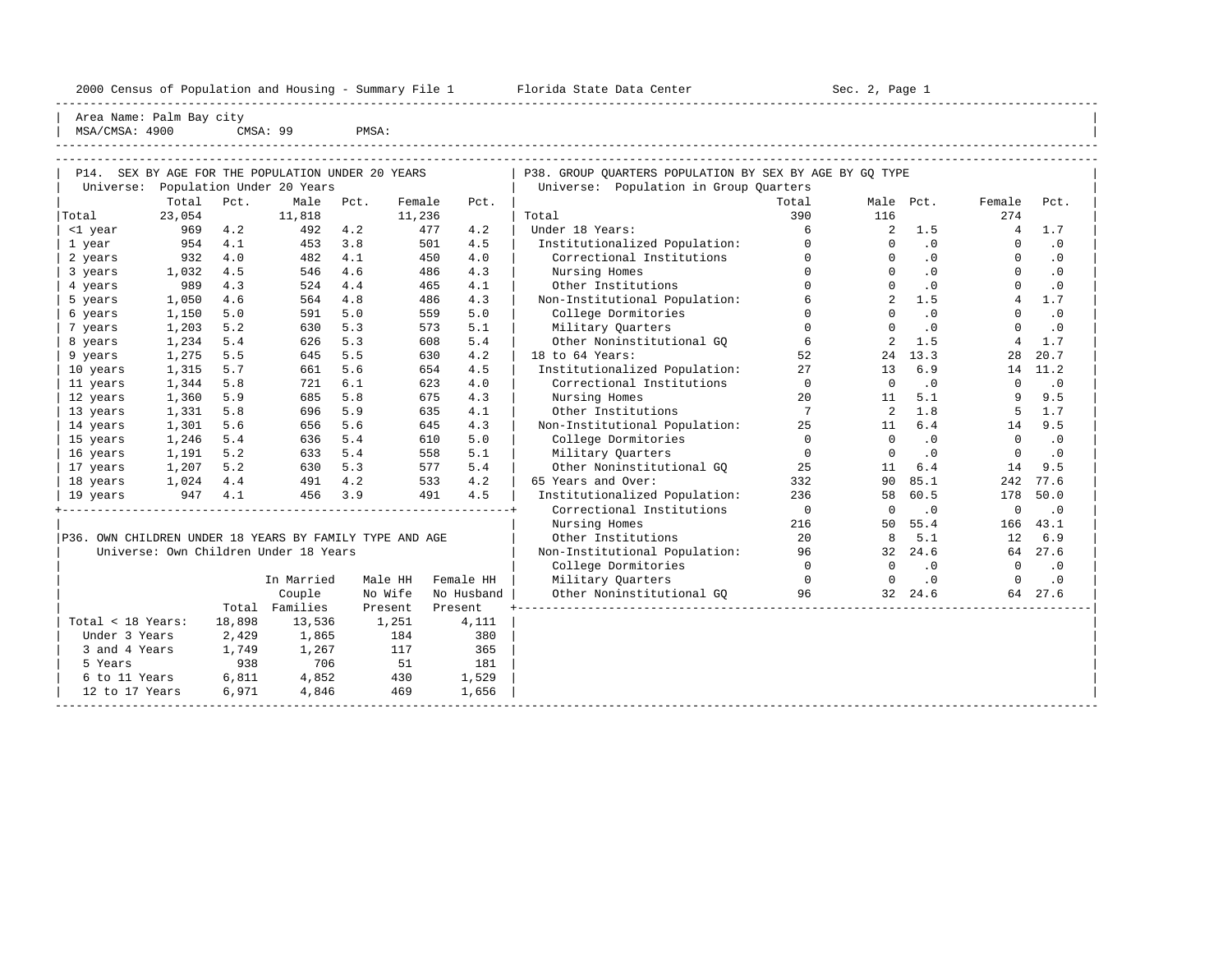| 2000 Census of Population and Housing - Summary File 1 |  | Florida State Data Center | Sec. 2, Page 2 |
|--------------------------------------------------------|--|---------------------------|----------------|
|--------------------------------------------------------|--|---------------------------|----------------|

-----------------------------------------------------------------------------------------------------------------------------------------------------

| Area Name: Palm Bay city | | MSA/CMSA: 4900 CMSA: 99 PMSA:

| P22/23/24.HOUSEHOLDS BY PRESENCE OF PEOPLE 60(65/75) YEARS AND OVER, HOUSEHOLD SIZE AND<br>HOUSEHOLD TYPE |               |                |                                 |                       |     | P25. HOUSEHOLDS BY PRESENCE OF   | <b>NONRELATIVES</b>    |              |          |               |
|-----------------------------------------------------------------------------------------------------------|---------------|----------------|---------------------------------|-----------------------|-----|----------------------------------|------------------------|--------------|----------|---------------|
| Universe: Households                                                                                      |               |                |                                 |                       |     | Universe: Households             |                        |              |          |               |
|                                                                                                           | 60+ Years Pct |                | 65+ Years Pct                   | 75+ Years             | Pct |                                  |                        |              |          |               |
| Total:                                                                                                    | 30,336 100.0  |                | 30,336 100.0                    | 30,336 100.0          |     | Total:                           |                        |              | 30,336   |               |
| Households w/ one or more 60/65/75: 10,046 33.1                                                           |               |                | 8,086 26.7                      | 3,605 11.9            |     |                                  | Households with one or |              |          |               |
| 1-person household                                                                                        | 3,011         |                | 2,512                           | 1,200                 |     |                                  | more non-relatives     |              | 3,561    |               |
| 2 or more person household: 7,035                                                                         |               |                | 5,574                           | 2,405                 |     |                                  |                        |              |          |               |
| Family households                                                                                         | 6,699         |                | 5,321                           | 2,310                 |     |                                  | Households with no     |              |          |               |
| Non-family households                                                                                     | 336           |                | 253                             | 95                    |     | non-relatives                    |                        |              | 26,775   |               |
| Households with no people over 60/65/75: 20,290 66.9 22,250 73.3 26,731 88.1                              |               |                |                                 |                       |     |                                  |                        |              |          |               |
| 1-person household                                                                                        | 3,594         |                | 4,093                           | 5,405                 |     |                                  |                        |              |          |               |
| 2 or more person household:                                                                               | 16,696        |                | 18,157                          | 21,326                |     |                                  |                        |              |          |               |
| Family households                                                                                         | 15,068        |                | 16,446                          | 19,457                |     |                                  |                        |              |          |               |
| Non-family households<br>1,628                                                                            |               | 1,711          |                                 | 1,869                 |     |                                  |                        |              |          |               |
| (INCLUDING LIVING ALONE) BY PRESENCE OF OWN CHILDREN<br>Universe: Households                              |               |                |                                 |                       |     | Universe: Occupied Housing Units | Owner                  | Pct<br>Owner | Renter   | Pct<br>Renter |
|                                                                                                           | Total         |                | Householder Householder         |                       |     |                                  | Total Occupied         | Occ.         | Occupied | Occ.          |
|                                                                                                           | Households    |                | 15 to 64 65 and Over            | Total Occupied Units: |     | 30,336                           | 22,858                 | 100.0        |          | 7,478 100.0   |
| Total:                                                                                                    | 30,336        | 23,199         | 7,137                           | 1-person household    |     | 6,605                            | 4,456                  | 19.5         | 2,149    | 28.7          |
| Family households:                                                                                        | 21,767        | 17,355         | 4,412                           | 2-Person household    |     | 10,835                           | 8,695                  | 38.0         | 2,140    | 28.6          |
| Married couple family:                                                                                    | 16,698        | 12,891         | 3,807                           | 3-Person household    |     | 5,389                            | 4,047                  | 17.7         | 1,342    | 17.9          |
| With own children under 18                                                                                | 7,194         | 7,143          | 51                              | 4-Person household    |     | 4,491                            | 3,425                  | 15.0         | 1,066    | 14.3          |
|                                                                                                           | 9,504         | 5,748          | 3,756                           | 5-Person household    |     | 2,002                            | 1,485                  | 6.5          | 517      | 6.9           |
|                                                                                                           |               | 4,464          |                                 |                       |     | 694                              | 510                    | 2.2          | 184      | 2.5           |
| No own children under 18                                                                                  |               |                |                                 |                       |     |                                  |                        |              | 80       | 1.1           |
| Other family:                                                                                             | 5,069         |                | 605                             | 6-Person household    |     |                                  |                        |              |          |               |
| Male householder, no wife present: 1,365                                                                  |               | 1,220          | 145                             | 7+Person household    |     | 320                              | 240                    | 1.0          |          |               |
| With own children under 18<br>No own children under 18                                                    | 798<br>567    | 789<br>431     | - 9<br>136                      |                       |     |                                  |                        |              |          |               |
|                                                                                                           |               |                |                                 |                       |     |                                  |                        |              |          |               |
| Female householder, no husband present: 3,704<br>With own children under 18                               | 2,332         | 3,244<br>2,330 | 460<br>$\overline{\phantom{a}}$ |                       |     |                                  |                        |              |          |               |
| No own children under 18                                                                                  | 1,372         | 914            | 458                             |                       |     |                                  |                        |              |          |               |
| Non-family households:                                                                                    | 1,964         | 5,844          | 2,725                           |                       |     |                                  |                        |              |          |               |
| Householder living alone                                                                                  | 1,164         | 4,093          | 2,512                           |                       |     |                                  |                        |              |          |               |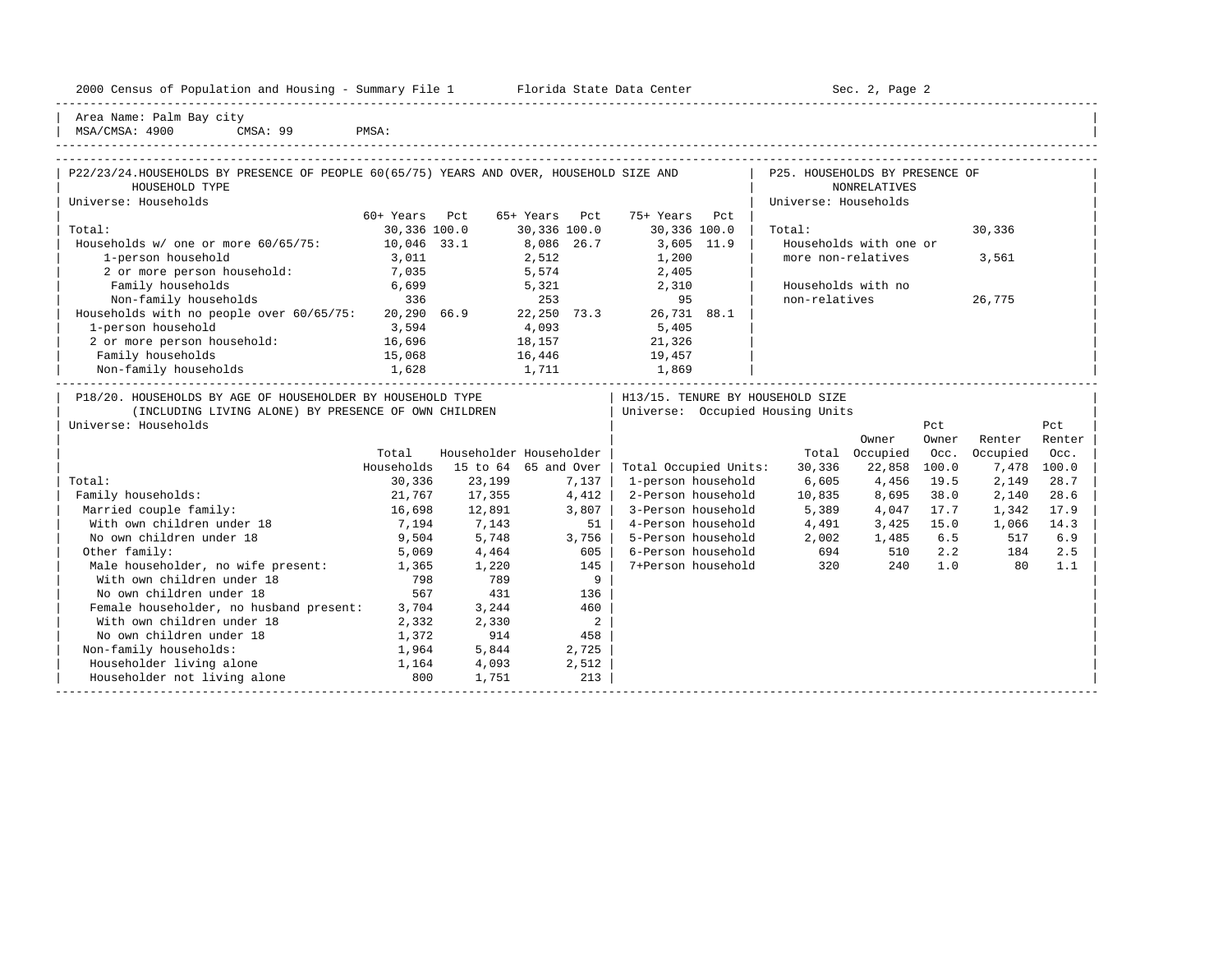| 2000 Census of Population and Housing - Summary File 1 Florida State Data Center |          |            |             |           |                                                        |       |              |                | Sec. 2, Page 3                                          |                 |              |
|----------------------------------------------------------------------------------|----------|------------|-------------|-----------|--------------------------------------------------------|-------|--------------|----------------|---------------------------------------------------------|-----------------|--------------|
| Area Name: Palm Bay city<br>MSA/CMSA: 4900                                       | CMSA: 99 |            | PMSA:       |           |                                                        |       |              |                |                                                         |                 |              |
|                                                                                  |          |            |             |           |                                                        |       |              |                |                                                         |                 |              |
|                                                                                  |          |            |             |           |                                                        |       |              |                |                                                         |                 |              |
| P29. RELATIONSHIP BY AGE FOR THE POPULATION UNDER 18 YEARS                       |          |            |             |           |                                                        |       |              |                |                                                         |                 |              |
| Universe: Population under 18 years                                              |          |            |             |           |                                                        |       |              |                |                                                         |                 |              |
|                                                                                  |          |            |             |           |                                                        |       |              |                |                                                         |                 |              |
|                                                                                  |          |            |             |           | -----Related Child-----                                |       |              |                |                                                         |                 |              |
|                                                                                  |          | Pop. in    | Householder |           | Other                                                  |       |              |                | Institution-                                            | Noninstitution- |              |
|                                                                                  | Total    | Households | or Spouse   | Own Child | Relatives                                              |       | Nonrelatives | Total          | alized Pop.                                             | alized Pop.     |              |
| Under 18:                                                                        | 21,083   | 21,077     | 8           | 18,898    | 1,598                                                  |       | 573          | 6              | $\Omega$                                                |                 | 6            |
| Under 3                                                                          | 2,855    | 2,853      |             | 2,429     | 360                                                    |       | 64           | $\overline{a}$ | $\mathbf{0}$                                            |                 | 2            |
| 3 and 4 years                                                                    | 2,021    | 2,021      |             | 1,749     | 225                                                    |       | 47           | $\Omega$       | $\Omega$                                                |                 | $\Omega$     |
| 5 years                                                                          | 1,050    | 1,050      |             | 938       | 83                                                     |       | 29           | $\mathbf 0$    | $\mathbf 0$                                             |                 | $\Omega$     |
| 6 to 11 years                                                                    | 7,521    | 7,518      |             | 6,811     | 498                                                    |       | 209          | $\overline{3}$ | $\Omega$                                                |                 | 3            |
| 12 and 13 years                                                                  | 2,691    | 2,690      |             | 2,483     | 147                                                    |       | 60           | $\mathbf{1}$   | $\Omega$                                                |                 | $\mathbf{1}$ |
| 14 years                                                                         | 1,301    | 1,301      |             | 1,198     | 78                                                     |       | 25           | $\mathbf 0$    | $\mathbf 0$                                             |                 | $\mathbf 0$  |
| 15 to 17 years                                                                   | 3,636    | 3,636      |             | 3,290     | 207                                                    |       | 139          | $\Omega$       | $\Omega$                                                |                 | $\Omega$     |
| % Under 3                                                                        | 13.5%    | 13.5%      |             | 12.9%     | 22.5%                                                  |       | 11.2%        | 33.3%          | .0%                                                     |                 | 33.3%        |
| % 3 and 4 years                                                                  | 9.6%     | 9.6%       |             | 9.3%      | 14.1%                                                  |       | 8.2%         | .0%            | .0%                                                     |                 | .0%          |
| % 5 years                                                                        | 5.0%     | 5.0%       |             | 5.0%      | 5.2%                                                   |       | 5.1%         | $.0\,$         | .0%                                                     |                 | .0%          |
| % 6 to 11 years                                                                  | 35.7%    | 35.7%      |             | 36.0%     | 31.2%                                                  |       | 36.5%        | 50.0%          | $.0\%$                                                  |                 | 50.0%        |
| % 12 and 13 years                                                                | 12.8%    | 12.8%      |             | 13.1%     | 9.2%                                                   |       | 10.5%        | 16.7%          | $.0\%$                                                  |                 | 16.7%        |
| % 14 years                                                                       | 6.2%     | 6.2%       |             | 6.3%      | $4.9\%$                                                |       | 4.4%         | $.0\%$         | .0%                                                     |                 | .0%          |
| % 15 to 17 years                                                                 | 17.3%    | 17.3%      |             | 17.4%     | 13.0%                                                  |       | 24.3%        | .0%            | .0%                                                     |                 | .0%          |
| H17. TENURE BY HOUSEHOLD TYPE (INCLUDING LIVING ALONE) BY AGE OF HOUSEHOLDER     |          |            |             |           |                                                        |       |              |                |                                                         |                 |              |
| Universe: Occupied Housing Units                                                 |          |            |             |           |                                                        |       |              |                |                                                         |                 |              |
|                                                                                  |          |            |             |           | Total Owner ------------ Owner Occupied -------------- |       |              |                | Total Renter ------------- Renter Occupied ------------ |                 |              |
|                                                                                  |          | Occupied   |             |           | Householder Householder Householder Pct                |       | Occupied     |                | Householder Householder Householder                     |                 | Pct          |
|                                                                                  |          | Units      | 15 to 34    | 35 to 64  | $65+$                                                  | $65+$ | Units        | 15 to 34       | 35 to 64                                                | $65+$           | $65+$        |
| Family households:                                                               |          | 17,329     | 2,297       | 10,926    | 4,106                                                  | 23.7  | 4,438        | 1,823          | 2,309                                                   | 306             | 6.9          |
| Married-couple family:                                                           |          | 14,175     | 1,798       | 8,807     | 3,570                                                  | 25.2  | 2,523        | 1,000          | 1,286                                                   | 237             | 9.4          |
| Other family:                                                                    |          | 3,154      | 499         | 2,119     | 536                                                    | 17.0  | 1,915        | 823            | 1,023                                                   | 69              | 3.6          |
| Male householder, no wife                                                        |          | 866        | 165         | 568       | 133                                                    | 15.4  | 499          | 227            | 260                                                     | 12              | 2.4          |
| Female hsehldr, no husband                                                       |          | 2,288      | 334         | 1,551     | 403                                                    | 17.6  | 1,416        | 596            | 763                                                     | 57              | 4.0          |
| Nonfamily households:                                                            |          | 5,529      | 514         | 2,776     | 2,239                                                  | 40.5  | 3,040        | 1,244          | 1,310                                                   | 486             | 16.0         |
| Male householder:                                                                |          | 2,428      | 337         | 1,383     | 708                                                    | 29.2  | 1,709        | 782            | 777                                                     | 150             | 8.8          |
| Living alone                                                                     |          | 1,811      | 180         | 1,027     | 604                                                    | 33.4  | 1,162        | 443            | 586                                                     | 133             | 11.4         |
| Not living alone                                                                 |          | 617        | 157         | 356       | 104                                                    | 16.9  | 547          | 339            | 191                                                     | 17              | 3.1          |
| Female householder:                                                              |          | 3,101      | 177         | 1,393     | 1,531                                                  | 49.4  | 1,331        | 462            | 533                                                     | 336             | 25.2         |
| Living alone                                                                     |          | 2,645      | 97          | 1,095     | 1,453                                                  | 54.9  | 987          | 242            | 423                                                     | 322             | 32.6         |
| Not living alone                                                                 |          | 456        | 80          | 298       | 78                                                     | 17.1  | 344          | 220            | 110                                                     | 14              | 4.1          |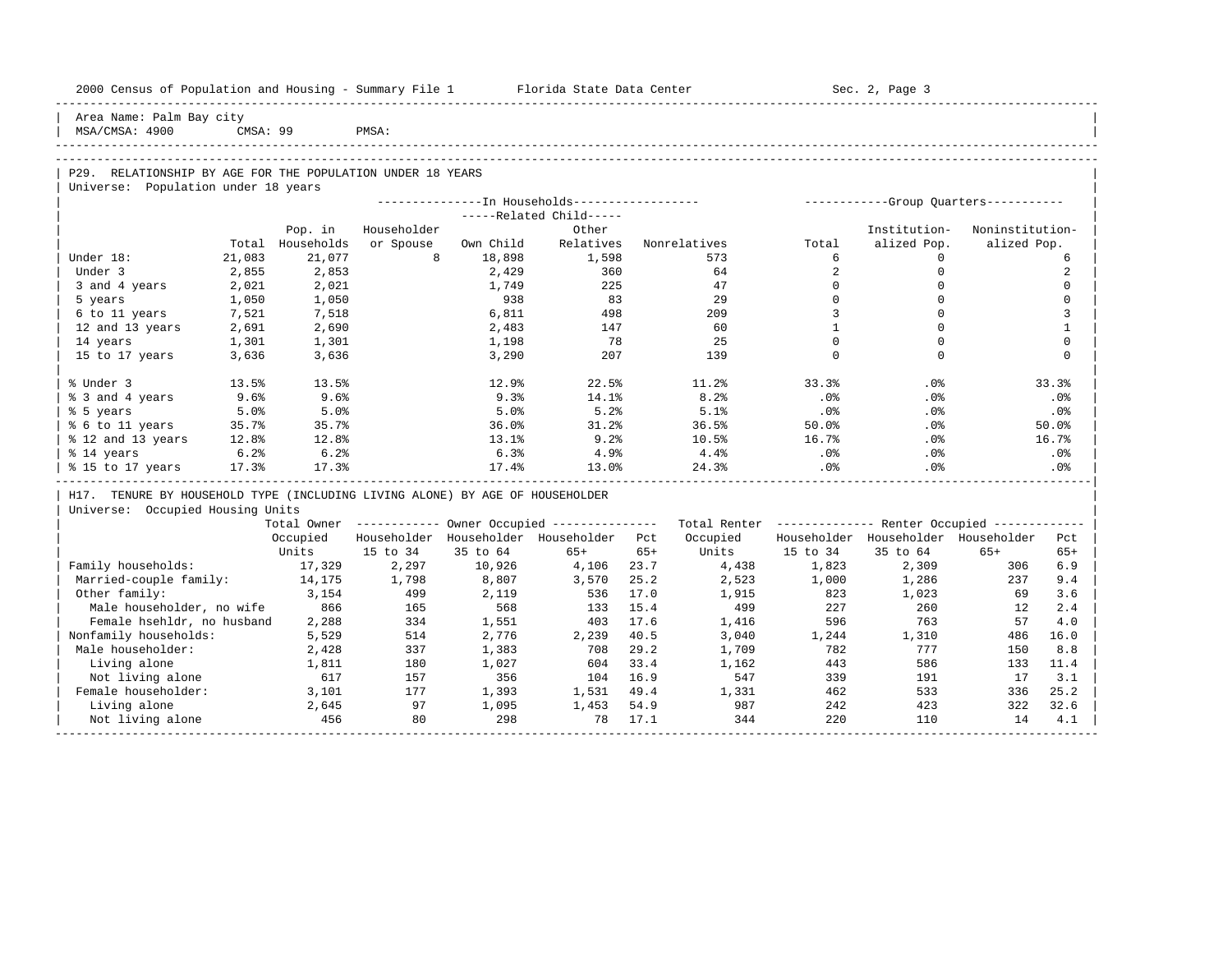2000 Census of Population and Housing - Summary File 1 Florida State Data Center Sec. 2, Page 1

-----------------------------------------------------------------------------------------------------------------------------------------------------

Area Name: Titusville city

| MSA/CMSA: 4900 |        | CMSA: 99 |                                              | PMSA: |        |      |                                                         |       |           |            |        |           |  |
|----------------|--------|----------|----------------------------------------------|-------|--------|------|---------------------------------------------------------|-------|-----------|------------|--------|-----------|--|
|                |        |          |                                              |       |        |      |                                                         |       |           |            |        |           |  |
| P14.           |        |          | SEX BY AGE FOR THE POPULATION UNDER 20 YEARS |       |        |      | P38. GROUP OUARTERS POPULATION BY SEX BY AGE BY GO TYPE |       |           |            |        |           |  |
| Universe:      |        |          | Population Under 20 Years                    |       |        |      | Population in Group Ouarters<br>Universe:               |       |           |            |        |           |  |
|                | Total  | Pct.     | Male                                         | Pct.  | Female | Pct. |                                                         | Total | Male Pct. |            | Female | Pct.      |  |
| Total          | 10,242 |          | 5,188                                        |       | 5,054  |      | Total                                                   | 825   | 264       |            | 561    |           |  |
| <1 year        | 475    | 4.6      | 257                                          | 5.0   | 218    | 4.3  | Under 18 Years:                                         | 52    | 26        | 6.3        | 26     | 9.8       |  |
| 1 year         | 468    | 4.6      | 237                                          | 4.6   | 231    | 4.6  | Institutionalized Population:                           | 6     |           |            |        | 1.9       |  |
| 2 years        | 461    | 4.5      | 237                                          | 4.6   | 224    | 4.4  | Correctional Institutions                               |       |           | . 0        |        | $\cdot$ 0 |  |
| 3 years        | 424    | 4.1      | 223                                          | 4.3   | 201    | 4.0  | Nursing Homes                                           |       |           | $\Omega$ . |        | $\cdot$ 0 |  |
| 4 years        | 489    | 4.8      | 249                                          | 4.8   | 240    | 4.7  | Other Institutions                                      |       |           |            |        | 1.9       |  |
| 5 years        | 523    | 5.7      | 286                                          | 5.5   | 237    | 4.7  | Non-Institutional Population:                           | 46    | 21        | 5.6        | 25     | 8.0       |  |

| 19 Vedis<br>410 H.I                                                                              |       | $\perp$ $\perp$      |                    | - 4.0                   |  |
|--------------------------------------------------------------------------------------------------|-------|----------------------|--------------------|-------------------------|--|
| P36. OWN CHILDREN UNDER 18 YEARS BY FAMILY TYPE AND AGE<br>Universe: Own Children Under 18 Years |       |                      |                    |                         |  |
|                                                                                                  |       | In Married<br>Couple | Male HH<br>No Wife | Female HH<br>No Husband |  |
|                                                                                                  | Total | Families             | Present            | Present                 |  |
| Total < 18 Years:                                                                                | 8,258 | 5,256                | 604                | 2,398                   |  |
| Under 3 Years                                                                                    | 1,199 | 751                  | 104                | 344                     |  |
| 3 and 4 Years                                                                                    | 806   | 500                  | 55                 | 251                     |  |
| 5 Years                                                                                          | 466   | 304                  | 24                 | 138                     |  |
|                                                                                                  |       |                      |                    |                         |  |

|                                                         | Total  | PCL.  | Male                                  | Pct. | Female  | Pct.         |                               | Total        | Male           | Pct.      | Female       | Pct.      |  |
|---------------------------------------------------------|--------|-------|---------------------------------------|------|---------|--------------|-------------------------------|--------------|----------------|-----------|--------------|-----------|--|
| Total                                                   | 10,242 |       | 5,188                                 |      | 5,054   |              | Total                         | 825          | 264            |           | 561          |           |  |
| <1 year                                                 | 475    | 4.6   | 257                                   | 5.0  |         | 218<br>4.3   | Under 18 Years:               | 52           | 26             | 6.3       | 26           | 9.8       |  |
| 1 year                                                  | 468    | 4.6   | 237                                   | 4.6  |         | 231<br>4.6   | Institutionalized Population: | 6            | 5              | .7        | $\mathbf{1}$ | 1.9       |  |
| 2 years                                                 | 461    | 4.5   | 237                                   | 4.6  |         | 2.2.4<br>4.4 | Correctional Institutions     | $\Omega$     | 0              | $\cdot$ 0 | $\Omega$     | $\cdot$ 0 |  |
| 3 years                                                 | 424    | 4.1   | 223                                   | 4.3  |         | 201<br>4.0   | Nursing Homes                 | $\Omega$     | $\Omega$       | $\cdot$ 0 | $\Omega$     | $\cdot$ 0 |  |
| 4 years                                                 | 489    | 4.8   | 249                                   | 4.8  |         | 240<br>4.7   | Other Institutions            | 6            |                | .7        | $\mathbf{1}$ | 1.9       |  |
| 5 years                                                 | 523    | 5.1   | 286                                   | 5.5  |         | 237<br>4.7   | Non-Institutional Population: | 46           | 21             | 5.6       | 25           | 8.0       |  |
| 6 years                                                 | 504    | 4.9   | 244                                   | 4.7  |         | 5.1<br>260   | College Dormitories           | $\Omega$     | $\Omega$       | $\cdot$ 0 | $\Omega$     | $\cdot$ 0 |  |
| 7 years                                                 | 536    | 5.2   | 278                                   | 5.4  |         | 5.1<br>258   | Military Quarters             | $\mathbf 0$  | $\Omega$       | $\cdot$ 0 | $\Omega$     | $\cdot$ 0 |  |
| 8 years                                                 | 545    | 5.3   | 260                                   | 5.0  |         | 5.6<br>285   | Other Noninstitutional GQ     | 46           | 21             | 5.6       | 25           | 8.0       |  |
| 9 years                                                 | 572    | 5.6   | 306                                   | 5.9  |         | 4.3<br>266   | 18 to 64 Years:               | 205          | 92             | 24.8      | 113          | 34.8      |  |
| 10 years                                                | 631    | 6.2   | 326                                   | 6.3  |         | 305<br>4.6   | Institutionalized Population: | 70           | 26             | 8.5       | 44           | 9.8       |  |
| 11 years                                                | 542    | 5.3   | 265                                   | 5.1  |         | 277<br>4.4   | Correctional Institutions     | $\mathbf 0$  | $\Omega$       | $\cdot$ 0 | $\Omega$     | $\cdot$ 0 |  |
| 12 years                                                | 529    | 5.2   | 253                                   | 4.9  |         | 276<br>4.0   | Nursing Homes                 | 29           | 8              | 3.5       | 21           | 3.0       |  |
| 13 years                                                | 563    | 5.5   | 279                                   | 5.4  |         | 4.7<br>284   | Other Institutions            | 41           | 18             | 5.0       | 2.3          | 6.8       |  |
| 14 years                                                | 506    | 4.9   | 264                                   | 5.1  |         | 242<br>4.7   | Non-Institutional Population: | 135          | 66             | 16.4      | 69           | 25.0      |  |
| 15 years                                                | 538    | 5.3   | 277                                   | 5.3  |         | 5.1<br>261   | College Dormitories           | $\Omega$     | $\Omega$       | $\cdot$ 0 | $\Omega$     | $\cdot$ 0 |  |
| 16 years                                                | 486    | 4.7   | 246                                   | 4.7  |         | 240<br>5.1   | Military Ouarters             | $\mathbf 0$  | $\Omega$       | $\cdot$ 0 | $\Omega$     | $\cdot$ 0 |  |
| 17 years                                                | 541    | 5.3   | 278                                   | 5.4  |         | 263<br>5.6   | Other Noninstitutional GO     | 135          | 66             | 16.4      | 69           | 25.0      |  |
| 18 years                                                | 493    | 4.8   | 252                                   | 4.9  |         | 241<br>4.3   | 65 Years and Over:            | 568          | 146            | 68.8      | 422          | 55.3      |  |
| 19 years                                                | 416    | 4.1   | 171                                   | 3.3  |         | 245<br>4.6   | Institutionalized Population: | 562          | 144            | 68.1      | 418          | 54.5      |  |
|                                                         |        |       |                                       |      |         |              | Correctional Institutions     | $\bigcirc$   | $\Omega$       | $\cdot$ 0 | $\mathbf 0$  | $\cdot$ 0 |  |
|                                                         |        |       |                                       |      |         |              | Nursing Homes                 | 507          | 125            | 61.5      | 382          | 47.3      |  |
| P36. OWN CHILDREN UNDER 18 YEARS BY FAMILY TYPE AND AGE |        |       |                                       |      |         |              | Other Institutions            | 55           | 19             | 6.7       | 36           | 7.2       |  |
|                                                         |        |       | Universe: Own Children Under 18 Years |      |         |              | Non-Institutional Population: | 6            | 2              | .7        | 4            | .8        |  |
|                                                         |        |       |                                       |      |         |              | College Dormitories           | $\mathbf{0}$ | $\Omega$       | .0        | $\Omega$     | $\cdot$ 0 |  |
|                                                         |        |       | In Married                            |      | Male HH | Female HH    | Military Quarters             | $\Omega$     | $\Omega$       | .0        | $\Omega$     | $\cdot$ 0 |  |
|                                                         |        |       | Couple                                |      | No Wife | No Husband   | Other Noninstitutional GO     | б.           | $\overline{a}$ | .7        | 4            | .8        |  |
|                                                         |        | Total | Families                              |      | Present | Present      |                               |              |                |           |              |           |  |
| Total < 18 Years:                                       |        | 8,258 | 5,256                                 |      | 604     | 2,398        |                               |              |                |           |              |           |  |
| Under 3 Years                                           |        | 1,199 | 751                                   |      | 104     | 344          |                               |              |                |           |              |           |  |
| 3 and 4 Years                                           |        | 806   | 500                                   |      | 55      | 251          |                               |              |                |           |              |           |  |
| 5 Years                                                 |        | 466   | 304                                   |      | 24      | 138          |                               |              |                |           |              |           |  |
| 6 to 11 Years                                           |        | 2,964 | 1,903                                 |      | 206     | 855          |                               |              |                |           |              |           |  |
| 12 to 17 Years                                          |        | 2,823 | 1,798                                 |      | 215     | 810          |                               |              |                |           |              |           |  |
|                                                         |        |       |                                       |      |         |              |                               |              |                |           |              |           |  |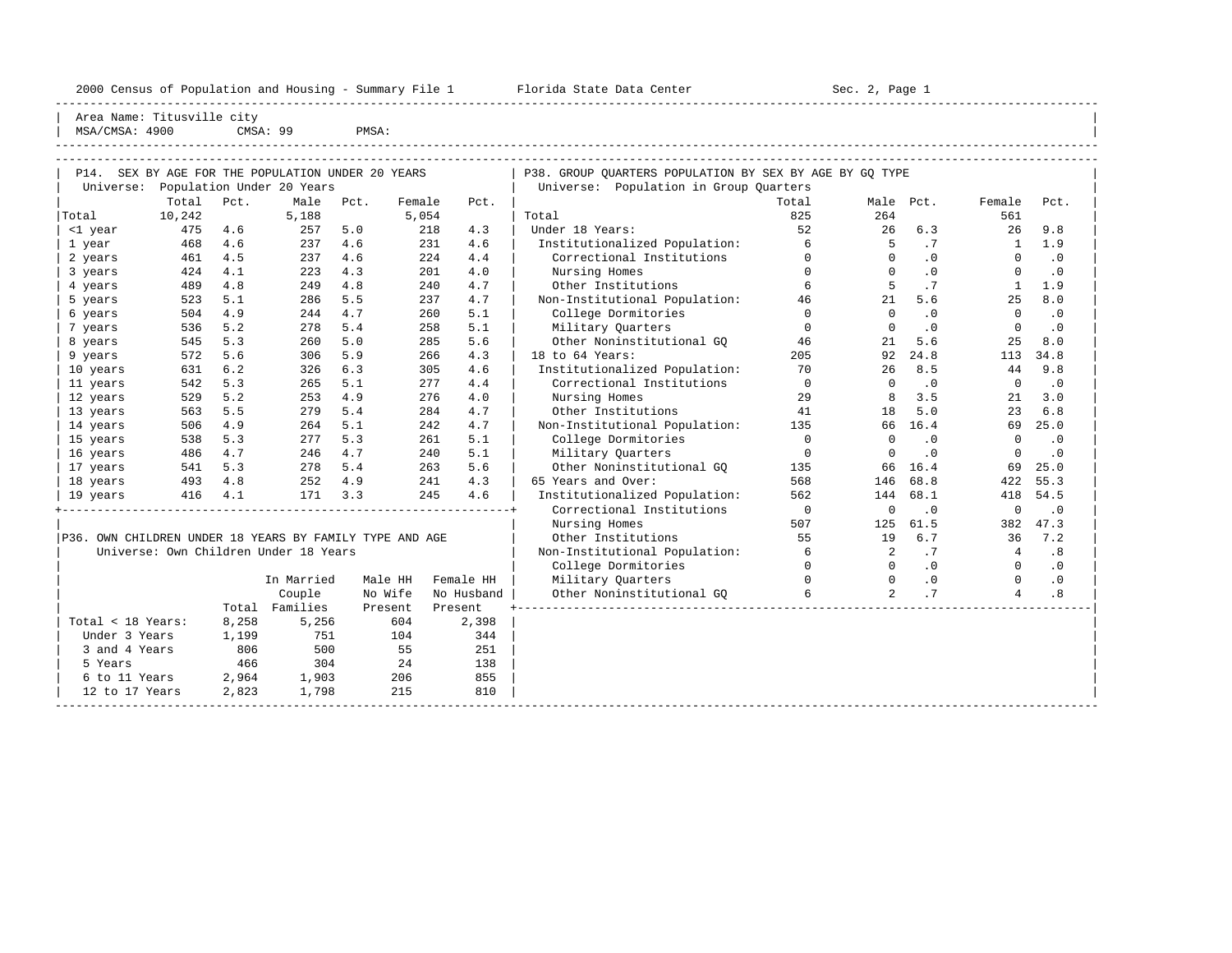|  |  |  |  | 2000 Census of Population and Housing - Summary File 1 |  |  |  |  |  |  |
|--|--|--|--|--------------------------------------------------------|--|--|--|--|--|--|
|--|--|--|--|--------------------------------------------------------|--|--|--|--|--|--|

2000 Florida State Data Center - Sec. 2, Page 2 -----------------------------------------------------------------------------------------------------------------------------------------------------

| Area Name: Titusville city | | MSA/CMSA: 4900 CMSA: 99 PMSA:

| HOUSEHOLD TYPE<br><b>NONRELATIVES</b><br>Universe: Households<br>Universe: Households<br>60+ Years Pct<br>65+ Years Pct<br>75+ Years Pct<br>Total:<br>17,200 100.0<br>17,200 100.0<br>17,200 100.0<br>Total:<br>17,200<br>Households w/ one or more 60/65/75:<br>7,113 41.4<br>5,788 33.7<br>2,813 16.4<br>Households with one or<br>1-person household<br>more non-relatives<br>2,799<br>2,384<br>1,351<br>1,650<br>2 or more person household:<br>1,462<br>4,314<br>3,404<br>Family households<br>3,266<br>Households with no<br>4,117<br>1,401<br>Non-family households<br>non-relatives<br>197<br>15,550<br>138<br>61<br>Households with no people over 60/65/75: 10,087 58.6 11,412 66.3<br>14,387 83.6<br>1-person household<br>2,348<br>2,763<br>3,796<br>8,649<br>10,591<br>2 or more person household:<br>7,739<br>7,828<br>Family households<br>6,977<br>9,693<br>821<br>Non-family households<br>762<br>898<br>P18/20. HOUSEHOLDS BY AGE OF HOUSEHOLDER BY HOUSEHOLD TYPE<br>H13/15. TENURE BY HOUSEHOLD SIZE<br>Universe: Occupied Housing Units<br>(INCLUDING LIVING ALONE) BY PRESENCE OF OWN CHILDREN<br>Universe: Households<br>Pct<br>Pct<br>Owner<br>Renter<br>Renter<br>Owner<br>Householder Householder<br>Total Occupied<br>Occ.<br>Occupied<br>Total<br>Occ.<br>Households<br>15 to 64 65 and Over<br>Total Occupied Units:<br>17,200<br>11,702 100.0<br>5,498<br>100.0<br>5,147<br>Total:<br>17,200<br>11,825<br>1-person household<br>3,097<br>26.5<br>2,050<br>37.3<br>5,375<br>8,208<br>2-Person household<br>6,345<br>41.5<br>27.1<br>Family households:<br>11,094<br>2,886<br>4,853<br>1,492<br>Married couple family:<br>8,243<br>3-Person household<br>2,633<br>14.2<br>17.6<br>5,781<br>2,462<br>1,667<br>966<br>With own children under 18<br>2,840<br>2,825<br>15<br>4-Person household<br>1,863<br>10.5<br>1,288 11.0<br>575<br>2,447<br>810<br>No own children under 18<br>5-Person household<br>4.6<br>4.9<br>5,403<br>2,956<br>540<br>270<br>278 186 1.6<br>Other family:<br>424<br>6-Person household<br>1.7<br>2,851<br>2,427<br>92<br>124<br>71<br>Male householder, no wife present: 677<br>600<br>77  <br>7+Person household<br>53<br>1.0<br>.6<br>With own children under 18<br>393<br>390<br>$\overline{\mathbf{3}}$<br>284<br>No own children under 18<br>210<br>74 | P22/23/24.HOUSEHOLDS BY PRESENCE OF PEOPLE 60(65/75) YEARS AND OVER, HOUSEHOLD SIZE AND |  |  |  | P25. HOUSEHOLDS BY PRESENCE OF |  |  |
|------------------------------------------------------------------------------------------------------------------------------------------------------------------------------------------------------------------------------------------------------------------------------------------------------------------------------------------------------------------------------------------------------------------------------------------------------------------------------------------------------------------------------------------------------------------------------------------------------------------------------------------------------------------------------------------------------------------------------------------------------------------------------------------------------------------------------------------------------------------------------------------------------------------------------------------------------------------------------------------------------------------------------------------------------------------------------------------------------------------------------------------------------------------------------------------------------------------------------------------------------------------------------------------------------------------------------------------------------------------------------------------------------------------------------------------------------------------------------------------------------------------------------------------------------------------------------------------------------------------------------------------------------------------------------------------------------------------------------------------------------------------------------------------------------------------------------------------------------------------------------------------------------------------------------------------------------------------------------------------------------------------------------------------------------------------------------------------------------------------------------------------------------------------------------------------------------------------------------------------------------------------------------------------------------------------|-----------------------------------------------------------------------------------------|--|--|--|--------------------------------|--|--|
|                                                                                                                                                                                                                                                                                                                                                                                                                                                                                                                                                                                                                                                                                                                                                                                                                                                                                                                                                                                                                                                                                                                                                                                                                                                                                                                                                                                                                                                                                                                                                                                                                                                                                                                                                                                                                                                                                                                                                                                                                                                                                                                                                                                                                                                                                                                  |                                                                                         |  |  |  |                                |  |  |
|                                                                                                                                                                                                                                                                                                                                                                                                                                                                                                                                                                                                                                                                                                                                                                                                                                                                                                                                                                                                                                                                                                                                                                                                                                                                                                                                                                                                                                                                                                                                                                                                                                                                                                                                                                                                                                                                                                                                                                                                                                                                                                                                                                                                                                                                                                                  |                                                                                         |  |  |  |                                |  |  |
|                                                                                                                                                                                                                                                                                                                                                                                                                                                                                                                                                                                                                                                                                                                                                                                                                                                                                                                                                                                                                                                                                                                                                                                                                                                                                                                                                                                                                                                                                                                                                                                                                                                                                                                                                                                                                                                                                                                                                                                                                                                                                                                                                                                                                                                                                                                  |                                                                                         |  |  |  |                                |  |  |
|                                                                                                                                                                                                                                                                                                                                                                                                                                                                                                                                                                                                                                                                                                                                                                                                                                                                                                                                                                                                                                                                                                                                                                                                                                                                                                                                                                                                                                                                                                                                                                                                                                                                                                                                                                                                                                                                                                                                                                                                                                                                                                                                                                                                                                                                                                                  |                                                                                         |  |  |  |                                |  |  |
|                                                                                                                                                                                                                                                                                                                                                                                                                                                                                                                                                                                                                                                                                                                                                                                                                                                                                                                                                                                                                                                                                                                                                                                                                                                                                                                                                                                                                                                                                                                                                                                                                                                                                                                                                                                                                                                                                                                                                                                                                                                                                                                                                                                                                                                                                                                  |                                                                                         |  |  |  |                                |  |  |
|                                                                                                                                                                                                                                                                                                                                                                                                                                                                                                                                                                                                                                                                                                                                                                                                                                                                                                                                                                                                                                                                                                                                                                                                                                                                                                                                                                                                                                                                                                                                                                                                                                                                                                                                                                                                                                                                                                                                                                                                                                                                                                                                                                                                                                                                                                                  |                                                                                         |  |  |  |                                |  |  |
|                                                                                                                                                                                                                                                                                                                                                                                                                                                                                                                                                                                                                                                                                                                                                                                                                                                                                                                                                                                                                                                                                                                                                                                                                                                                                                                                                                                                                                                                                                                                                                                                                                                                                                                                                                                                                                                                                                                                                                                                                                                                                                                                                                                                                                                                                                                  |                                                                                         |  |  |  |                                |  |  |
|                                                                                                                                                                                                                                                                                                                                                                                                                                                                                                                                                                                                                                                                                                                                                                                                                                                                                                                                                                                                                                                                                                                                                                                                                                                                                                                                                                                                                                                                                                                                                                                                                                                                                                                                                                                                                                                                                                                                                                                                                                                                                                                                                                                                                                                                                                                  |                                                                                         |  |  |  |                                |  |  |
|                                                                                                                                                                                                                                                                                                                                                                                                                                                                                                                                                                                                                                                                                                                                                                                                                                                                                                                                                                                                                                                                                                                                                                                                                                                                                                                                                                                                                                                                                                                                                                                                                                                                                                                                                                                                                                                                                                                                                                                                                                                                                                                                                                                                                                                                                                                  |                                                                                         |  |  |  |                                |  |  |
|                                                                                                                                                                                                                                                                                                                                                                                                                                                                                                                                                                                                                                                                                                                                                                                                                                                                                                                                                                                                                                                                                                                                                                                                                                                                                                                                                                                                                                                                                                                                                                                                                                                                                                                                                                                                                                                                                                                                                                                                                                                                                                                                                                                                                                                                                                                  |                                                                                         |  |  |  |                                |  |  |
|                                                                                                                                                                                                                                                                                                                                                                                                                                                                                                                                                                                                                                                                                                                                                                                                                                                                                                                                                                                                                                                                                                                                                                                                                                                                                                                                                                                                                                                                                                                                                                                                                                                                                                                                                                                                                                                                                                                                                                                                                                                                                                                                                                                                                                                                                                                  |                                                                                         |  |  |  |                                |  |  |
|                                                                                                                                                                                                                                                                                                                                                                                                                                                                                                                                                                                                                                                                                                                                                                                                                                                                                                                                                                                                                                                                                                                                                                                                                                                                                                                                                                                                                                                                                                                                                                                                                                                                                                                                                                                                                                                                                                                                                                                                                                                                                                                                                                                                                                                                                                                  |                                                                                         |  |  |  |                                |  |  |
|                                                                                                                                                                                                                                                                                                                                                                                                                                                                                                                                                                                                                                                                                                                                                                                                                                                                                                                                                                                                                                                                                                                                                                                                                                                                                                                                                                                                                                                                                                                                                                                                                                                                                                                                                                                                                                                                                                                                                                                                                                                                                                                                                                                                                                                                                                                  |                                                                                         |  |  |  |                                |  |  |
|                                                                                                                                                                                                                                                                                                                                                                                                                                                                                                                                                                                                                                                                                                                                                                                                                                                                                                                                                                                                                                                                                                                                                                                                                                                                                                                                                                                                                                                                                                                                                                                                                                                                                                                                                                                                                                                                                                                                                                                                                                                                                                                                                                                                                                                                                                                  |                                                                                         |  |  |  |                                |  |  |
|                                                                                                                                                                                                                                                                                                                                                                                                                                                                                                                                                                                                                                                                                                                                                                                                                                                                                                                                                                                                                                                                                                                                                                                                                                                                                                                                                                                                                                                                                                                                                                                                                                                                                                                                                                                                                                                                                                                                                                                                                                                                                                                                                                                                                                                                                                                  |                                                                                         |  |  |  |                                |  |  |
|                                                                                                                                                                                                                                                                                                                                                                                                                                                                                                                                                                                                                                                                                                                                                                                                                                                                                                                                                                                                                                                                                                                                                                                                                                                                                                                                                                                                                                                                                                                                                                                                                                                                                                                                                                                                                                                                                                                                                                                                                                                                                                                                                                                                                                                                                                                  |                                                                                         |  |  |  |                                |  |  |
|                                                                                                                                                                                                                                                                                                                                                                                                                                                                                                                                                                                                                                                                                                                                                                                                                                                                                                                                                                                                                                                                                                                                                                                                                                                                                                                                                                                                                                                                                                                                                                                                                                                                                                                                                                                                                                                                                                                                                                                                                                                                                                                                                                                                                                                                                                                  |                                                                                         |  |  |  |                                |  |  |
|                                                                                                                                                                                                                                                                                                                                                                                                                                                                                                                                                                                                                                                                                                                                                                                                                                                                                                                                                                                                                                                                                                                                                                                                                                                                                                                                                                                                                                                                                                                                                                                                                                                                                                                                                                                                                                                                                                                                                                                                                                                                                                                                                                                                                                                                                                                  |                                                                                         |  |  |  |                                |  |  |
|                                                                                                                                                                                                                                                                                                                                                                                                                                                                                                                                                                                                                                                                                                                                                                                                                                                                                                                                                                                                                                                                                                                                                                                                                                                                                                                                                                                                                                                                                                                                                                                                                                                                                                                                                                                                                                                                                                                                                                                                                                                                                                                                                                                                                                                                                                                  |                                                                                         |  |  |  |                                |  |  |
|                                                                                                                                                                                                                                                                                                                                                                                                                                                                                                                                                                                                                                                                                                                                                                                                                                                                                                                                                                                                                                                                                                                                                                                                                                                                                                                                                                                                                                                                                                                                                                                                                                                                                                                                                                                                                                                                                                                                                                                                                                                                                                                                                                                                                                                                                                                  |                                                                                         |  |  |  |                                |  |  |
|                                                                                                                                                                                                                                                                                                                                                                                                                                                                                                                                                                                                                                                                                                                                                                                                                                                                                                                                                                                                                                                                                                                                                                                                                                                                                                                                                                                                                                                                                                                                                                                                                                                                                                                                                                                                                                                                                                                                                                                                                                                                                                                                                                                                                                                                                                                  |                                                                                         |  |  |  |                                |  |  |
|                                                                                                                                                                                                                                                                                                                                                                                                                                                                                                                                                                                                                                                                                                                                                                                                                                                                                                                                                                                                                                                                                                                                                                                                                                                                                                                                                                                                                                                                                                                                                                                                                                                                                                                                                                                                                                                                                                                                                                                                                                                                                                                                                                                                                                                                                                                  |                                                                                         |  |  |  |                                |  |  |
|                                                                                                                                                                                                                                                                                                                                                                                                                                                                                                                                                                                                                                                                                                                                                                                                                                                                                                                                                                                                                                                                                                                                                                                                                                                                                                                                                                                                                                                                                                                                                                                                                                                                                                                                                                                                                                                                                                                                                                                                                                                                                                                                                                                                                                                                                                                  |                                                                                         |  |  |  |                                |  |  |
|                                                                                                                                                                                                                                                                                                                                                                                                                                                                                                                                                                                                                                                                                                                                                                                                                                                                                                                                                                                                                                                                                                                                                                                                                                                                                                                                                                                                                                                                                                                                                                                                                                                                                                                                                                                                                                                                                                                                                                                                                                                                                                                                                                                                                                                                                                                  |                                                                                         |  |  |  |                                |  |  |
|                                                                                                                                                                                                                                                                                                                                                                                                                                                                                                                                                                                                                                                                                                                                                                                                                                                                                                                                                                                                                                                                                                                                                                                                                                                                                                                                                                                                                                                                                                                                                                                                                                                                                                                                                                                                                                                                                                                                                                                                                                                                                                                                                                                                                                                                                                                  |                                                                                         |  |  |  |                                |  |  |
|                                                                                                                                                                                                                                                                                                                                                                                                                                                                                                                                                                                                                                                                                                                                                                                                                                                                                                                                                                                                                                                                                                                                                                                                                                                                                                                                                                                                                                                                                                                                                                                                                                                                                                                                                                                                                                                                                                                                                                                                                                                                                                                                                                                                                                                                                                                  |                                                                                         |  |  |  |                                |  |  |
|                                                                                                                                                                                                                                                                                                                                                                                                                                                                                                                                                                                                                                                                                                                                                                                                                                                                                                                                                                                                                                                                                                                                                                                                                                                                                                                                                                                                                                                                                                                                                                                                                                                                                                                                                                                                                                                                                                                                                                                                                                                                                                                                                                                                                                                                                                                  |                                                                                         |  |  |  |                                |  |  |
|                                                                                                                                                                                                                                                                                                                                                                                                                                                                                                                                                                                                                                                                                                                                                                                                                                                                                                                                                                                                                                                                                                                                                                                                                                                                                                                                                                                                                                                                                                                                                                                                                                                                                                                                                                                                                                                                                                                                                                                                                                                                                                                                                                                                                                                                                                                  |                                                                                         |  |  |  |                                |  |  |
|                                                                                                                                                                                                                                                                                                                                                                                                                                                                                                                                                                                                                                                                                                                                                                                                                                                                                                                                                                                                                                                                                                                                                                                                                                                                                                                                                                                                                                                                                                                                                                                                                                                                                                                                                                                                                                                                                                                                                                                                                                                                                                                                                                                                                                                                                                                  |                                                                                         |  |  |  |                                |  |  |
| Female householder, no husband present: 2,174<br>1,827<br>347                                                                                                                                                                                                                                                                                                                                                                                                                                                                                                                                                                                                                                                                                                                                                                                                                                                                                                                                                                                                                                                                                                                                                                                                                                                                                                                                                                                                                                                                                                                                                                                                                                                                                                                                                                                                                                                                                                                                                                                                                                                                                                                                                                                                                                                    |                                                                                         |  |  |  |                                |  |  |
| With own children under 18<br>1,352<br>1,349<br>$\overline{3}$                                                                                                                                                                                                                                                                                                                                                                                                                                                                                                                                                                                                                                                                                                                                                                                                                                                                                                                                                                                                                                                                                                                                                                                                                                                                                                                                                                                                                                                                                                                                                                                                                                                                                                                                                                                                                                                                                                                                                                                                                                                                                                                                                                                                                                                   |                                                                                         |  |  |  |                                |  |  |
| No own children under 18<br>478<br>344<br>822                                                                                                                                                                                                                                                                                                                                                                                                                                                                                                                                                                                                                                                                                                                                                                                                                                                                                                                                                                                                                                                                                                                                                                                                                                                                                                                                                                                                                                                                                                                                                                                                                                                                                                                                                                                                                                                                                                                                                                                                                                                                                                                                                                                                                                                                    |                                                                                         |  |  |  |                                |  |  |
| Non-family households:<br>959<br>3,617<br>2,489                                                                                                                                                                                                                                                                                                                                                                                                                                                                                                                                                                                                                                                                                                                                                                                                                                                                                                                                                                                                                                                                                                                                                                                                                                                                                                                                                                                                                                                                                                                                                                                                                                                                                                                                                                                                                                                                                                                                                                                                                                                                                                                                                                                                                                                                  |                                                                                         |  |  |  |                                |  |  |
| Householder living alone<br>572<br>2,763<br>2,384                                                                                                                                                                                                                                                                                                                                                                                                                                                                                                                                                                                                                                                                                                                                                                                                                                                                                                                                                                                                                                                                                                                                                                                                                                                                                                                                                                                                                                                                                                                                                                                                                                                                                                                                                                                                                                                                                                                                                                                                                                                                                                                                                                                                                                                                |                                                                                         |  |  |  |                                |  |  |
| Householder not living alone<br>387<br>854<br>105                                                                                                                                                                                                                                                                                                                                                                                                                                                                                                                                                                                                                                                                                                                                                                                                                                                                                                                                                                                                                                                                                                                                                                                                                                                                                                                                                                                                                                                                                                                                                                                                                                                                                                                                                                                                                                                                                                                                                                                                                                                                                                                                                                                                                                                                |                                                                                         |  |  |  |                                |  |  |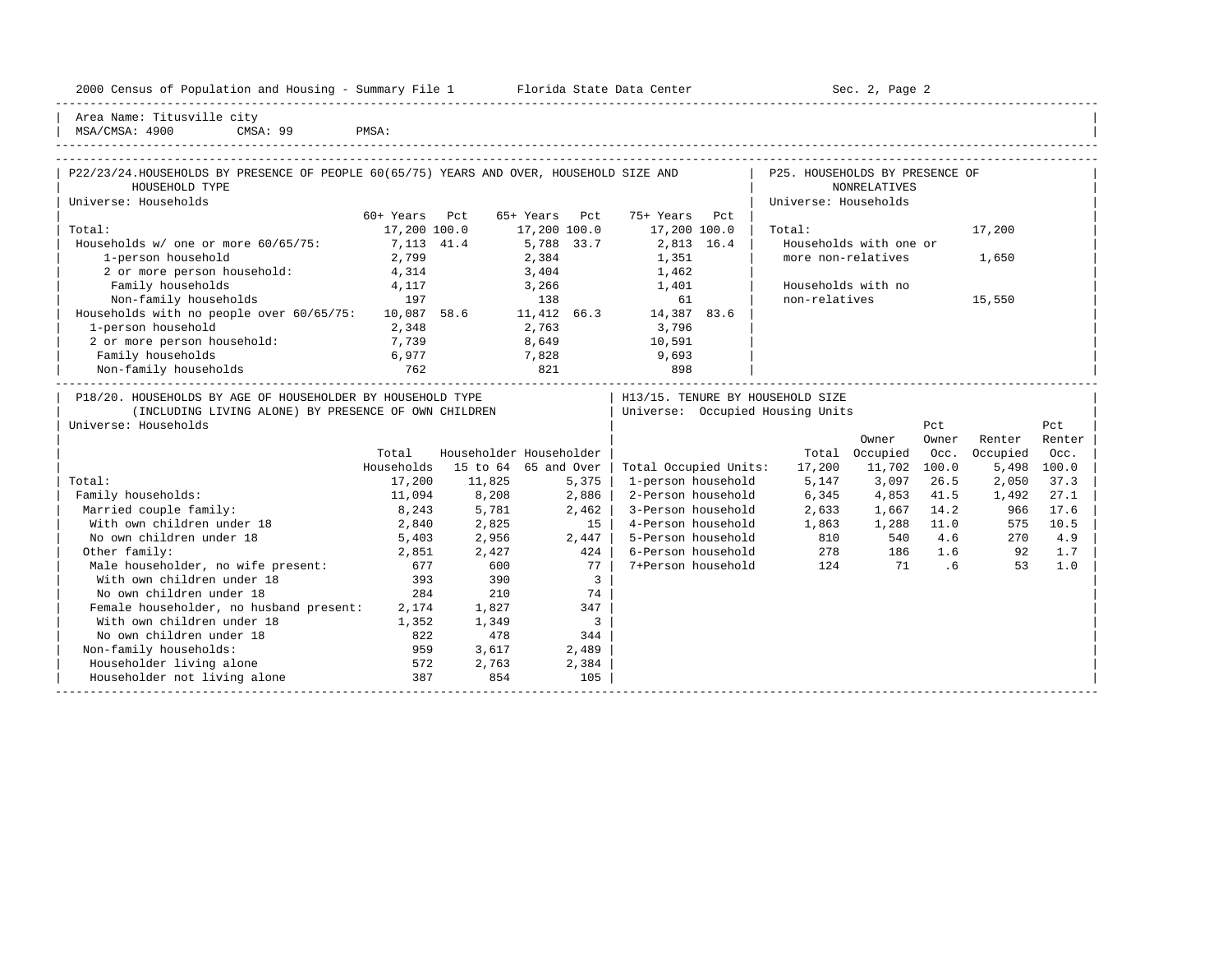| 2000 Census of Population and Housing - Summary File 1 Florida State Data Center |              |              |                 |            |                                                         |         |                                                         |                | Sec. 2, Page 3                        |                 |                |
|----------------------------------------------------------------------------------|--------------|--------------|-----------------|------------|---------------------------------------------------------|---------|---------------------------------------------------------|----------------|---------------------------------------|-----------------|----------------|
| Area Name: Titusville city<br>MSA/CMSA: 4900                                     | CMSA: 99     |              | PMSA:           |            |                                                         |         |                                                         |                |                                       |                 |                |
|                                                                                  |              |              |                 |            |                                                         |         |                                                         |                |                                       |                 |                |
| P29. RELATIONSHIP BY AGE FOR THE POPULATION UNDER 18 YEARS                       |              |              |                 |            |                                                         |         |                                                         |                |                                       |                 |                |
| Universe: Population under 18 years                                              |              |              |                 |            |                                                         |         |                                                         |                |                                       |                 |                |
|                                                                                  |              |              |                 |            | --------------In Households-----------------            |         |                                                         |                | ------------Group Ouarters----------- |                 |                |
|                                                                                  |              |              |                 |            | -----Related Child-----                                 |         |                                                         |                |                                       |                 |                |
|                                                                                  |              | Pop. in      | Householder     |            | Other                                                   |         |                                                         |                | Institution-                          | Noninstitution- |                |
|                                                                                  | Total        | Households   | or Spouse       | Own Child  | Relatives                                               |         | Nonrelatives                                            | Total          | alized Pop.                           | alized Pop.     |                |
| Under 18:                                                                        | 9,333        | 9,281        | $7\overline{ }$ | 8,258      | 817                                                     |         | 199                                                     | 52             | 6                                     |                 | 46             |
| Under 3                                                                          | 1,404        | 1,395        |                 | 1,199      | 181                                                     |         | 15                                                      | 9              | 5                                     |                 | $\overline{4}$ |
| 3 and 4 years                                                                    | 913          | 910          |                 | 806        | 85                                                      |         | 19                                                      | 3              | $\mathbf 0$                           |                 | 3              |
| 5 years                                                                          | 523          | 523          |                 | 466        | 40                                                      |         | 17                                                      | $\Omega$       | $\Omega$                              |                 | $\Omega$       |
| 6 to 11 years                                                                    | 3,330        | 3,307        |                 | 2,964      | 285<br>81                                               |         | 58<br>25                                                | 23<br>8        | $\mathbf{1}$<br>$\Omega$              |                 | 22<br>8        |
| 12 and 13 years                                                                  | 1,092<br>506 | 1,084<br>501 |                 | 978<br>451 | 39                                                      |         | 11                                                      | 5              | $\Omega$                              |                 | 5              |
| 14 years                                                                         |              |              |                 |            |                                                         |         | 54                                                      | $\overline{4}$ | $\Omega$                              |                 | $\overline{4}$ |
| 15 to 17 years                                                                   | 1,558        | 1,554        |                 | 1,394      | 106                                                     |         |                                                         |                |                                       |                 |                |
| % Under 3                                                                        | 15.1%        | 15.0%        |                 | 14.5%      | 22.2%                                                   |         | 7.5%                                                    | 17.3%          | .0%                                   |                 | 8.7%           |
| % 3 and 4 years                                                                  | 9.8%         | 9.8%         |                 | 9.8%       | 10.4%                                                   |         | 9.5%                                                    | 5.8%           | $.0\%$                                |                 | 6.5%           |
| % 5 years                                                                        | 5.6%         | 5.6%         |                 | 5.6%       | 4.9%                                                    |         | 8.5%                                                    | $.0\%$         | $.0\%$                                |                 | .0%            |
| % 6 to 11 years                                                                  | 35.7%        | 35.7%        |                 | 35.9%      | 34.9%                                                   |         | 29.1%                                                   | 44.2%          | $.0\%$                                |                 | 47.8%          |
| % 12 and 13 years                                                                | 11.7%        | 11.7%        |                 | 11.8%      | 9.9%                                                    |         | 12.6%                                                   | 15.4%          | $.0\%$                                |                 | 17.4%          |
| % 14 years                                                                       | 5.4%         | 5.4%         |                 | 5.5%       | 4.8%                                                    |         | 5.5%                                                    | 9.6%           | $.0\%$                                |                 | 10.9%          |
| % 15 to 17 years                                                                 | 16.7%        | 16.8%        |                 | 16.9%      | 13.0%                                                   |         | 27.1%                                                   | 7.7%           | $.0\%$                                |                 | 8.7%           |
| H17. TENURE BY HOUSEHOLD TYPE (INCLUDING LIVING ALONE) BY AGE OF HOUSEHOLDER     |              |              |                 |            |                                                         |         |                                                         |                |                                       |                 |                |
| Universe: Occupied Housing Units                                                 |              |              |                 |            |                                                         |         |                                                         |                |                                       |                 |                |
|                                                                                  |              |              |                 |            | Total Owner ------------ Owner Occupied --------------- |         | Total Renter ------------- Renter Occupied ------------ |                |                                       |                 |                |
|                                                                                  |              | Occupied     |                 |            | Householder Householder Householder Pct                 |         | Occupied                                                |                | Householder Householder Householder   |                 | Pct.           |
|                                                                                  |              | Units        | 15 to 34        | 35 to 64   | $65+$                                                   | $65+$   | Units                                                   | 15 to 34       | 35 to 64                              | $65+$           | $65+$          |
| Family households:                                                               |              | 8,164        | 744             | 4,771      | 2,649                                                   | 32.4    | 2,930                                                   | 1,241          | 1,452                                 | 237             | 8.1            |
| Married-couple family:                                                           |              | 6,807        | 566             | 3,941      | 2,300                                                   | 33.8    | 1,436                                                   | 516            | 758                                   | 162             | 11.3           |
| Other family:                                                                    |              | 1,357        | 178             | 830        | 349                                                     | 25.7    | 1,494                                                   | 725            | 694                                   | 75              | 5.0            |
| Male householder, no wife                                                        |              | 351          | 64              | 225        | 62                                                      | 17.7    | 326                                                     | 152            | 159                                   | 15              | 4.6            |
| Female hsehldr, no husband                                                       |              | 1,006        | 114             | 605        | 287                                                     | 28.5    | 1,168                                                   | 573            | 535                                   | 60              | 5.1            |
| Nonfamily households:                                                            |              | 3,538        | 207             | 1,481      | 1,850                                                   | 52.3    | 2,568                                                   | 724            | 1,205                                 | 639             | 24.9           |
| Male householder:                                                                |              | 1,419        | 141             | 752        | 526                                                     | 37.1    | 1,330                                                   | 458            | 696                                   | 176             | 13.2           |
| Living alone                                                                     |              | 1,174        | 87              | 604        | 483                                                     | 41.1    | 1,003                                                   | 265            | 573                                   | 165             | 16.5           |
| Not living alone                                                                 |              | 245          | 54              | 148        |                                                         | 43 17.6 | 327                                                     | 193            | 123                                   | 11              | 3.4            |
| Female householder:                                                              |              | 2,119        | 66              | 729        | 1,324                                                   | 62.5    | 1,238                                                   | 266            | 509                                   |                 | 463 37.4       |
| Living alone                                                                     |              | 1,923        | 44              | 597        | 1,282                                                   | 66.7    | 1,047                                                   | 153            | 440                                   | 454             | 43.4           |
| Not living alone                                                                 |              | 196          | 22              | 132        | 42                                                      | 21.4    | 191                                                     | 113            | 69                                    | 9               | 4.7            |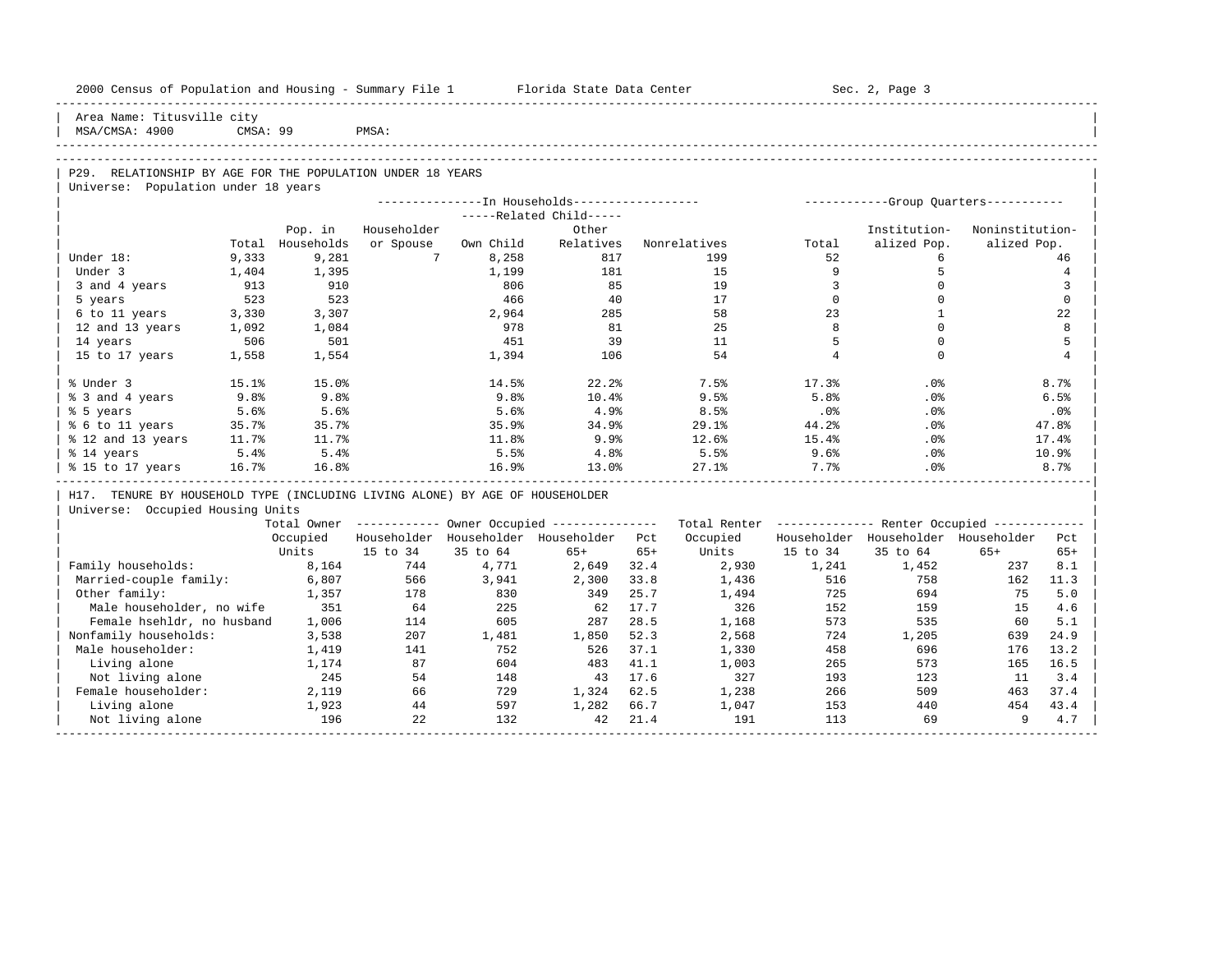2000 Census of Population and Housing - Summary File 1 Telorida State Data Center Sec. 2, Page 1 North Sec. 2, Page

----------------------------------------------------------------------------------------------------------------------------------------------------- | Area Name: Miami--Fort Lauderdale, FL CMSA | | MSA/CMSA: 4992 CMSA: 56 PMSA: |

|            | Name: Midmi--POIL Laudeluale, PD CMSA |          |       |
|------------|---------------------------------------|----------|-------|
| CMSA: 4992 |                                       | CMSA: 56 | PMSA: |

|                   | P14. SEX BY AGE FOR THE POPULATION UNDER 20 YEARS       |            |                |      |         |            | P38. GROUP OUARTERS POPULATION BY SEX BY AGE BY GO TYPE |                |                |           |             |           |
|-------------------|---------------------------------------------------------|------------|----------------|------|---------|------------|---------------------------------------------------------|----------------|----------------|-----------|-------------|-----------|
|                   | Universe: Population Under 20 Years                     |            |                |      |         |            | Universe: Population in Group Quarters                  |                |                |           |             |           |
|                   |                                                         | Total Pct. | Male           | Pct. | Female  | Pct.       |                                                         | Total          |                | Male Pct. | Female      | Pct.      |
| Total             | 1,036,842                                               |            | 530,121        |      | 506,721 |            | Total                                                   | 65,895         | 38,681         |           | 27,214      |           |
| <1 year           | 48,979                                                  | 4.7        | 24,967         | 4.7  | 24,012  | 4.7        | Under 18 Years:                                         | 2,882          | 1,763          | 4.4       | 1,119       | 4.6       |
| 1 year            | 48,861                                                  | 4.7        | 25,114         | 4.7  | 23,747  | 4.7        | Institutionalized Population:                           | 1,212          | 870            | 1.8       | 342         | 2.2       |
| 2 years           | 49,246                                                  | 4.7        | 25,182         | 4.8  | 24,064  | 4.7        | Correctional Institutions                               | 366            | 339            | .6        | 27          | . 9       |
| 3 years           | 50,406                                                  | 4.9        | 25,975         | 4.9  | 24,431  | 4.8        | Nursing Homes                                           | $\overline{0}$ | $\overline{0}$ | $\cdot$ 0 | $\mathbf 0$ | $\cdot$ 0 |
| 4 years           | 51,301                                                  | 4.9        | 26,402         | 5.0  | 24,899  | 4.9        | Other Institutions                                      | 846            | 531            | 1.3       | 315         | 1.4       |
| 5 years           | 51,398                                                  | 5.0        | 26,192         | 4.9  | 25,206  | 5.0        | Non-Institutional Population: 1,670                     |                | 893            | 2.5       | 777         | 2.3       |
| 6 years           | 53,080                                                  | 5.1        | 27,095         | 5.1  | 25,985  | 5.1        | College Dormitories                                     | 58             | 27             | $\cdot$ 1 | 31          | $\cdot$ 1 |
| 7 years           | 53,657                                                  | 5.2        | 27,751         | 5.2  | 25,906  | 5.1        | Military Quarters                                       | 103            | $\overline{4}$ | $\cdot$ 2 | 99          | $\cdot$ 0 |
| 8 years           | 53,887                                                  | 5.2        | 27,708         | 5.2  | 26,179  | 5.2        | Other Noninstitutional GO                               | 1,509          | 862            | 2.3       | 647         | 2.2       |
| 9 years           | 55,991                                                  | 5.4        | 28,531         | 5.4  | 27,460  | 4.7        | 18 to 64 Years:                                         | 42,065         | 30,629         | 63.8      | 11,436      | 79.2      |
| 10 years          | 57,022                                                  | 5.5        | 29,000         | 5.5  | 28,022  | 4.7        | Institutionalized Population:                           | 26,382         | 21,327         | 40.0      | 5,055       | 55.1      |
| 11 years          | 54,289                                                  | 5.2        | 27,796         | 5.2  | 26,493  | 4.7        | Correctional Institutions                               | 21,623         | 18,526         | 32.8      | 3,097       | 47.9      |
| 12 years          | 53,642                                                  | 5.2        | 27,348         | 5.2  | 26,294  | 4.8        | Nursing Homes                                           | 1,816          | 986            | 2.8       | 830         | 2.5       |
| 13 years          | 52,315                                                  | 5.0        | 26,738         | 5.0  | 25,577  | 4.9        | Other Institutions                                      | 2,943          | 1,815          | 4.5       | 1,128       | 4.7       |
| 14 years          | 52,618                                                  | 5.1        | 26,955         | 5.1  | 25,663  | 5.0        | Non-Institutional Population:                           | 15,683         | 9,302          | 23.8      | 6,381       | 24.0      |
| 15 years          | 52,076                                                  | 5.0        | 26,635         | 5.0  | 25,441  | 5.1        | College Dormitories                                     | 6,630          | 3,122          | 10.1      | 3,508       | 8.1       |
| 16 years          | 51,949                                                  | 5.0        | 26,377         | 5.0  | 25,572  | 5.1        | Military Quarters                                       | 239            | 92             | $\cdot$ 4 | 147         | $\cdot$ 2 |
| 17 years          | 51,425                                                  | 5.0        | 26,231         | 4.9  | 25,194  | 5.2        | Other Noninstitutional GO                               | 8,814          | 6,088          | 13.4      | 2,726       | 15.7      |
| 18 years          | 48,950                                                  | 4.7        | 25,092         | 4.7  | 23,858  | 4.7        | 65 Years and Over:                                      | 20,948         | 6,289          | 31.8      | 14,659      | 16.3      |
| 19 years          | 45,750                                                  | 4.4        | 23,032         | 4.3  | 22,718  | 4.7        | Institutionalized Population:                           | 15,046         | 4,367          | 22.8      | 10,679      | 11.3      |
|                   |                                                         |            |                |      |         |            | Correctional Institutions                               | 205            | 181            | $\cdot$ 3 | 24          | . 5       |
|                   |                                                         |            |                |      |         |            | Nursing Homes                                           | 13,964         | 3,769          | 21.2      | 10,195      | 9.7       |
|                   | P36. OWN CHILDREN UNDER 18 YEARS BY FAMILY TYPE AND AGE |            |                |      |         |            | Other Institutions                                      | 877            | 417            | 1.3       | 460         | 1.1       |
|                   | Universe: Own Children Under 18 Years                   |            |                |      |         |            | Non-Institutional Population:                           | 5,902          | 1,922          | 9.0       | 3,980       | 5.0       |
|                   |                                                         |            |                |      |         |            | College Dormitories                                     | $\Omega$       | $\Omega$       | $\cdot$ 0 | $\Omega$    | $\cdot$ 0 |
|                   |                                                         |            | In Married     |      | Male HH | Female HH  | Military Quarters                                       | $\Omega$       | $\Omega$       | $\cdot$ 0 | $\Omega$    | $\cdot$ 0 |
|                   |                                                         |            | Couple         |      | No Wife | No Husband | Other Noninstitutional GQ                               | 5,902          | 1,922          | 9.0       | 3,980       | 5.0       |
|                   |                                                         |            | Total Families |      | Present | Present    |                                                         |                |                |           |             |           |
| Total < 18 Years: |                                                         | 813,390    | 559,799        |      | 47,929  | 205,662    |                                                         |                |                |           |             |           |
| Under 3 Years     |                                                         | 120,569    | 90,933         |      | 8,026   | 21,610     |                                                         |                |                |           |             |           |
| 3 and 4 Years     |                                                         | 86,494     | 62,518         |      | 4,928   | 19,048     |                                                         |                |                |           |             |           |
| 5 Years           |                                                         | 44,399     | 31,241         |      | 2,454   | 10,704     |                                                         |                |                |           |             |           |
| 6 to 11 Years     |                                                         | 288,260    | 195,954        |      | 16,125  | 76,181     |                                                         |                |                |           |             |           |
|                   | 12 to 17 Years                                          | 273,668    | 179,153        |      | 16,396  | 78,119     |                                                         |                |                |           |             |           |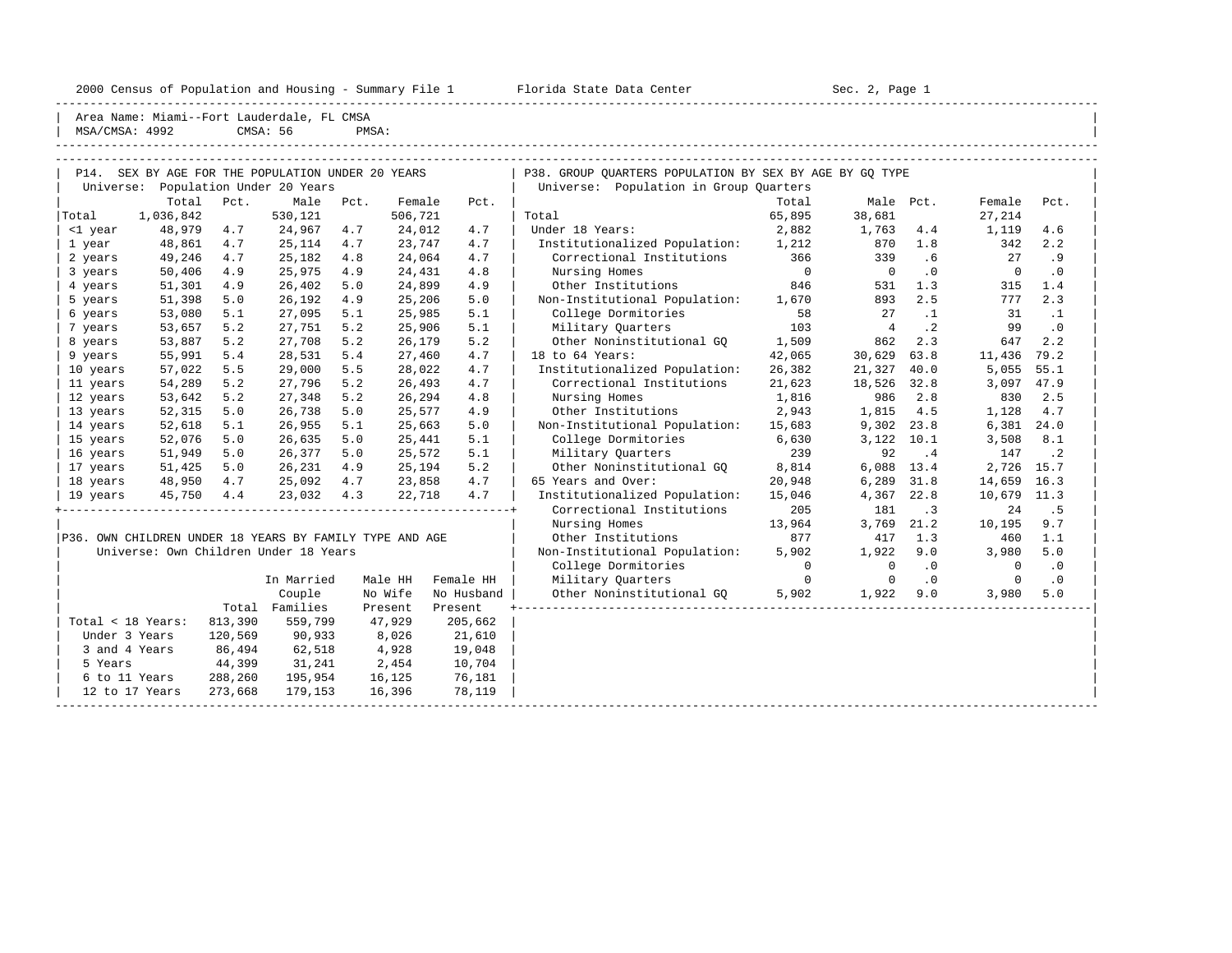2000 Census of Population and Housing - Summary File 1 Telorida State Data Center Sec. 2, Page 2

| Area Name: Miami--Fort Lauderdale, FL CMSA | MSA/CMSA: 4992 CMSA: 56 PMSA:

| P22/23/24.HOUSEHOLDS BY PRESENCE OF PEOPLE 60(65/75) YEARS AND OVER, HOUSEHOLD SIZE AND |                 |                             |                 |     | P25. HOUSEHOLDS BY PRESENCE OF   |           |               |  |
|-----------------------------------------------------------------------------------------|-----------------|-----------------------------|-----------------|-----|----------------------------------|-----------|---------------|--|
| HOUSEHOLD TYPE                                                                          |                 |                             |                 |     | NONRELATIVES                     |           |               |  |
| Universe: Households                                                                    |                 |                             |                 |     | Universe: Households             |           |               |  |
|                                                                                         | 60+ Years Pct   | 65+ Years Pct               | 75+ Years       | Pct |                                  |           |               |  |
| Total:                                                                                  | 1,431,219 100.0 | 1,431,219 100.0             | 1,431,219 100.0 |     | Total:                           | 1,431,219 |               |  |
| Households $w/$ one or more $60/65/75$ :                                                | 502,971 35.1    | 405,032 28.3                | 217,471 15.2    |     | Households with one or           |           |               |  |
| 1-person household                                                                      | 172,862         | 148,065                     | 90,038          |     | more non-relatives               | 187,488   |               |  |
| 2 or more person household:                                                             | 330,109         | 256,967                     | 127,433         |     |                                  |           |               |  |
| Family households                                                                       | 309,985         | 242,235                     | 120,410         |     | Households with no               |           |               |  |
| Non-family households                                                                   | 20,124          | 14,732                      | 7,023           |     | non-relatives                    | 1,243,731 |               |  |
| Households with no people over 60/65/75:                                                |                 | 928,248 64.9 1,026,187 71.7 | 1,213,748 84.8  |     |                                  |           |               |  |
| 1-person household                                                                      | 201,819         | 226,616                     | 284,643         |     |                                  |           |               |  |
| 2 or more person household:                                                             | 726,429         | 799,571                     | 929,105         |     |                                  |           |               |  |
| Family households                                                                       | 649,911         | 717,661                     | 839,486         |     |                                  |           |               |  |
| Non-family households                                                                   | 76,518          | 81,910                      | 89,619          |     |                                  |           |               |  |
| P18/20. HOUSEHOLDS BY AGE OF HOUSEHOLDER BY HOUSEHOLD TYPE                              |                 |                             |                 |     | H13/15. TENURE BY HOUSEHOLD SIZE |           |               |  |
| (INCLUDING LIVING ALONE) BY PRESENCE OF OWN CHILDREN                                    |                 |                             |                 |     | Universe: Occupied Housing Units |           |               |  |
| Universe: Households                                                                    |                 |                             |                 |     |                                  | Pct       | Pct           |  |
|                                                                                         |                 |                             |                 |     | $\sim$ $\sim$ $\sim$             |           | $\sim$ $\sim$ |  |

|                                         |            |           |                         |                                 |         | Owner    | Owner | Renter   | Renter |  |
|-----------------------------------------|------------|-----------|-------------------------|---------------------------------|---------|----------|-------|----------|--------|--|
|                                         | Total      |           | Householder Householder |                                 | Total   | Occupied | Occ.  | Occupied | Occ.   |  |
|                                         | Households | 15 to 64  | 65 and Over             | Total Occupied Units: 1,431,219 |         | 904,075  | 100.0 | 527,144  | 100.0  |  |
| Total:                                  | 1,431,219  | 1,096,004 | 335,215                 | 1-person household              | 374,681 | 204,213  | 22.6  | 170,468  | 32.3   |  |
| Family households:                      | 959,896    | 784,473   | 175,423                 | 2-Person household              | 431,876 | 289,451  | 32.0  | 142,425  | 27.0   |  |
| Married couple family:                  | 672,643    | 535,787   | 136,856                 | 3-Person household              | 241,710 | 152,941  | 16.9  | 88,769   | 16.8   |  |
| With own children under 18              | 307,106    | 305,054   | 2,052                   | 4-Person household              | 204,017 | 138,661  | 15.3  | 65,356   | 12.4   |  |
| No own children under 18                | 365,537    | 230,733   | 134,804                 | 5-Person household              | 103,660 | 69,241   | 7.7   | 34,419   | 6.5    |  |
| Other family:                           | 287,253    | 248,686   | 38,567                  | 6-Person household              | 43,688  | 28,886   | 3.2   | 14,802   | 2.8    |  |
| Male householder, no wife present:      | 71,764     | 63,821    | 7,943                   | 7+Person household              | 31,587  | 20,682   | 2.3   | 10,905   | 2.1    |  |
| With own children under 18              | 29,944     | 29,520    | 424                     |                                 |         |          |       |          |        |  |
| No own children under 18                | 41,820     | 34,301    | 7,519                   |                                 |         |          |       |          |        |  |
| Female householder, no husband present: | 215,489    | 184,865   | 30,624                  |                                 |         |          |       |          |        |  |
| With own children under 18              | 117,506    | 117,366   | 140                     |                                 |         |          |       |          |        |  |
| No own children under 18                | 97,983     | 67,499    | 30,484                  |                                 |         |          |       |          |        |  |
| Non-family households:                  | 96,642     | 311,531   | 159,792                 |                                 |         |          |       |          |        |  |
| Householder living alone                | 58,078     | 226,616   | 148,065                 |                                 |         |          |       |          |        |  |
| Householder not living alone            | 38,564     | 84,915    | 11,727                  |                                 |         |          |       |          |        |  |
|                                         |            |           |                         |                                 |         |          |       |          |        |  |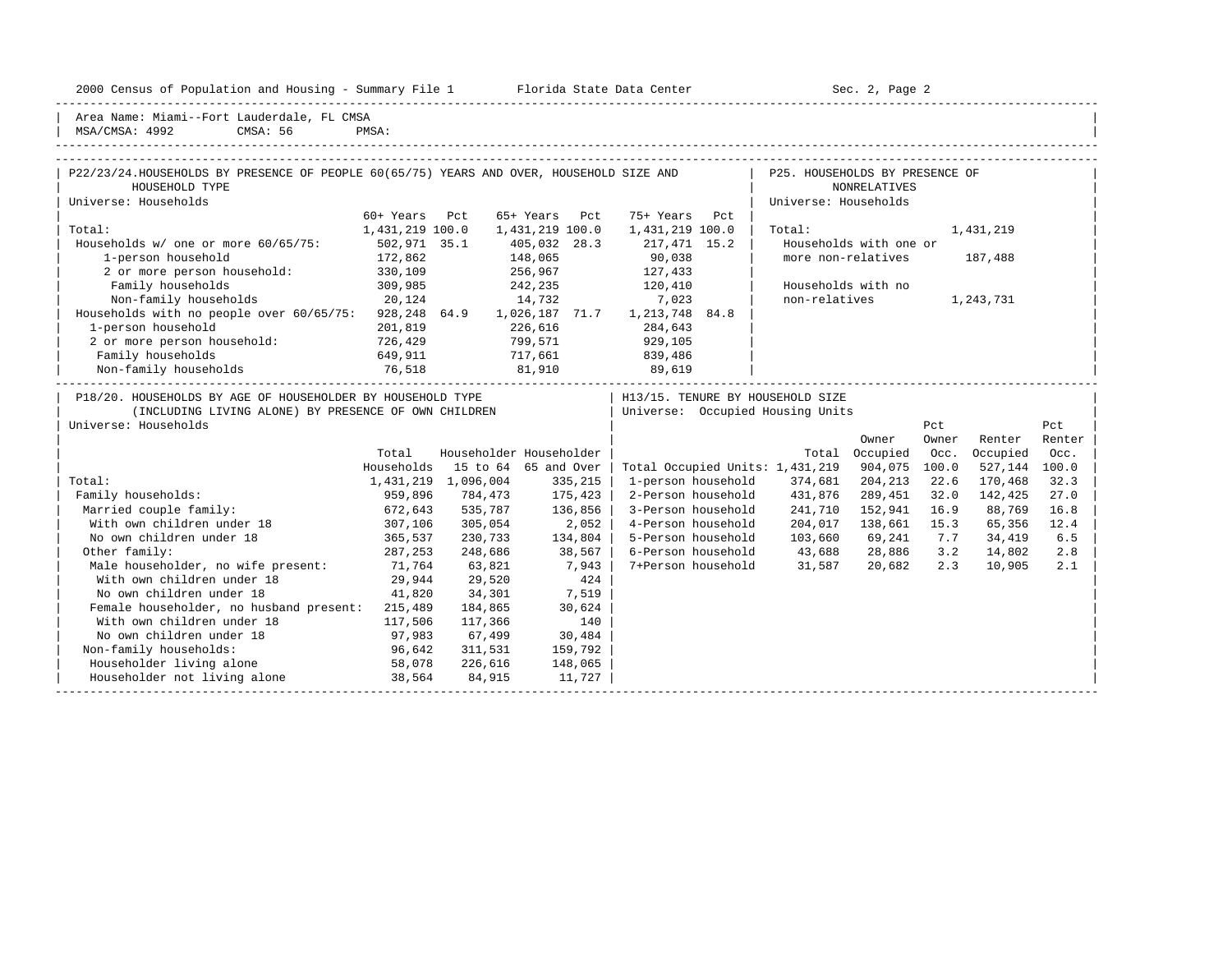| 2000 Census of Population and Housing - Summary File 1 | Florida State Data Center | Sec. 2, Page |
|--------------------------------------------------------|---------------------------|--------------|
|                                                        |                           |              |

Area Name: Miami--Fort Lauderdale, FL CMSA | MSA/CMSA: 4992 CMSA: 56 PMSA: | -----------------------------------------------------------------------------------------------------------------------------------------------------

## ----------------------------------------------------------------------------------------------------------------------------------------------------- P29. RELATIONSHIP BY AGE FOR THE POPULATION UNDER 18 YEARS

Universe: Population under 18 years

|                   |         |            |             |           |                       |              |       | -----------Group Ouarters----------- |                 |
|-------------------|---------|------------|-------------|-----------|-----------------------|--------------|-------|--------------------------------------|-----------------|
|                   |         |            |             |           | $---Related Child---$ |              |       |                                      |                 |
|                   |         | Pop. in    | Householder |           | Other                 |              |       | Institution-                         | Noninstitution- |
|                   | Total   | Households | or Spouse   | Own Child | Relatives             | Nonrelatives | Total | alized Pop.                          | alized Pop.     |
| Under 18:         | 942,142 | 939,260    | 861         | 813,390   | 107,339               | 17,670       | 2,882 | 1,212                                | 1,670           |
| Under 3           | 147,086 | 146,740    |             | 120,569   | 23,813                | 2,358        | 346   | 126                                  | 220             |
| 3 and 4 years     | 101,707 | 101,546    |             | 86,494    | 13,377                | 1,675        | 161   | 42                                   | 119             |
| 5 years           | 51,398  | 51,312     |             | 44,399    | 6,062                 | 851          | 86    | 22                                   | 64              |
| 6 to 11 years     | 327,926 | 327,404    |             | 288,260   | 33,403                | 5,741        | 522   | 142                                  | 380             |
| 12 and 13 years   | 105,957 | 105,678    |             | 94,057    | 9,779                 | 1,842        | 279   | 101                                  | 178             |
| 14 years          | 52,618  | 52,412     |             | 46,529    | 4,901                 | 982          | 206   | 110                                  | 96              |
| 15 to 17 years    | 154,589 | 153,307    |             | 133,082   | 16,004                | 4,221        | 1,282 | 669                                  | 613             |
|                   |         |            |             |           |                       |              |       |                                      |                 |
| % Under 3         | 15.6%   | 15.6%      |             | 14.8%     | 22.2                  | 13.3%        | 12.0% | 10.4%                                | 13.2%           |
| % 3 and 4 years   | 10.8%   | 10.8%      |             | 10.6%     | 12.5%                 | 9.5%         | 5.6%  | 3.5%                                 | 7.1%            |
| % 5 years         | 5.5%    | 5.5%       |             | 5.5%      | 5.6%                  | 4.8%         | 3.0%  | 1.8%                                 | 3.8%            |
| % 6 to 11 years   | 34.8%   | 34.9%      |             | 35.4%     | 31.1%                 | 32.5%        | 18.1% | 11.7%                                | 22.8%           |
| % 12 and 13 years | 11.3%   | 11.3%      |             | 11.6%     | 9.1%                  | 10.4%        | 9.7%  | 8.3%                                 | 10.7%           |
| % 14 years        | 5.6%    | 5.6%       |             | 5.7%      | 4.6%                  | 5.6%         | 7.1%  | 9.1%                                 | 5.7%            |
| % 15 to 17 years  | 16.4%   | 16.3%      |             | 16.4%     | 14.9%                 | 23.9%        | 44.5% | 55.2%                                | 36.7%           |

H17. TENURE BY HOUSEHOLD TYPE (INCLUDING LIVING ALONE) BY AGE OF HOUSEHOLDER

| Universe: Occupied Housing Units |

|                            | Total Owner |             |             | Owner Occupied --------------- |       | Total Renter |             | Renter Occupied -- |             |       |  |
|----------------------------|-------------|-------------|-------------|--------------------------------|-------|--------------|-------------|--------------------|-------------|-------|--|
|                            | Occupied    | Householder | Householder | Householder                    | Pct   | Occupied     | Householder | Householder        | Householder | Pct   |  |
|                            | Units       | 15 to 34    | 35 to 64    | $65+$                          | $65+$ | Units        | 15 to 34    | 35 to 64           | $65+$       | $65+$ |  |
| Family households:         | 654,311     | 88,086      | 421,165     | 145,060                        | 22.2  | 305,585      | 104,109     | 171,113            | 30,363      | 9.9   |  |
| Married-couple family:     | 506,215     | 65,530      | 323,519     | 117,166                        | 23.1  | 166,428      | 53,348      | 93,390             | 19,690      | 11.8  |  |
| Other family:              | 148,096     | 22,556      | 97,646      | 27,894                         | 18.8  | 139,157      | 50,761      | 77,723             | 10,673      | 7.7   |  |
| Male householder, no wife  | 36,902      | 8,210       | 23,048      | 5,644                          | 15.3  | 34,862       | 13,986      | 18,577             | 2,299       | 6.6   |  |
| Female hsehldr, no husband | 111,194     | 14,346      | 74,598      | 22,250                         | 20.0  | 104,295      | 36,775      | 59,146             | 8,374       | 8.0   |  |
| Nonfamily households:      | 249,764     | 26,482      | 114,855     | 108,427                        | 43.4  | 221,559      | 71,830      | 98,364             | 51,365      | 23.2  |  |
| Male householder:          | 102,334     | 16,248      | 57,751      | 28,335                         | 27.7  | 119,812      | 42,608      | 60,839             | 16,365      | 13.7  |  |
| Living alone               | 76,257      | 10,119      | 41,915      | 24,223                         | 31.8  | 87,811       | 25,774      | 47,286             | 14,751      | 16.8  |  |
| Not living alone           | 26,077      | 6,129       | 15,836      | 4,112                          | 15.8  | 32,001       | 16,834      | 13,553             | 1,614       | 5.0   |  |
| Female householder:        | 147,430     | 10,234      | 57,104      | 80,092                         | 54.3  | 101,747      | 29,222      | 37,525             | 35,000      | 34.4  |  |
| Living alone               | 127,956     | 6,724       | 45,678      | 75,554                         | 59.0  | 82,657       | 18,419      | 30,701             | 33,537      | 40.6  |  |
| Not living alone           | 19,474      | 3,510       | 11,426      | 4,538                          | 23.3  | 19,090       | 10,803      | 6,824              | 1,463       | 7.7   |  |
|                            |             |             |             |                                |       |              |             |                    |             |       |  |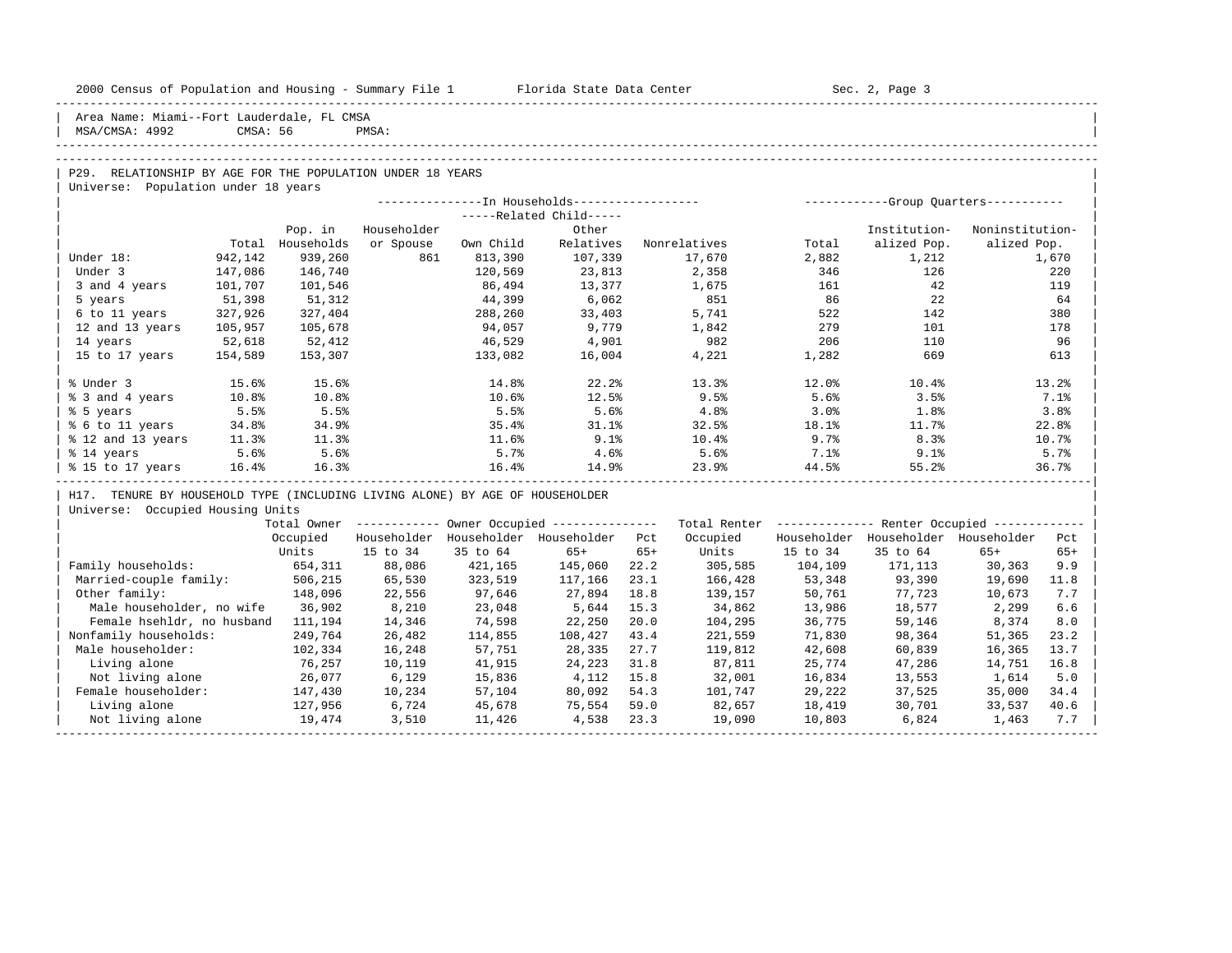#### 2000 Census of Population and Housing - Summary File 1 Telorida State Data Center Sec. 2, Page 1 No

----------------------------------------------------------------------------------------------------------------------------------------------------- Area Name: Fort Lauderdale city MSA/CMSA: 4992 CMSA: 56 PMSA:

| MSA/UMSA· 4994                                          |        |        | CMSA . 50                                         | <b>FMOH</b> |        |            |                                                         |                |                |           |              |           |
|---------------------------------------------------------|--------|--------|---------------------------------------------------|-------------|--------|------------|---------------------------------------------------------|----------------|----------------|-----------|--------------|-----------|
|                                                         |        |        | P14. SEX BY AGE FOR THE POPULATION UNDER 20 YEARS |             |        |            | P38. GROUP OUARTERS POPULATION BY SEX BY AGE BY GO TYPE |                |                |           |              |           |
|                                                         |        |        | Universe: Population Under 20 Years               |             |        |            | Universe: Population in Group Quarters                  |                |                |           |              |           |
|                                                         | Total  | Pct.   | Male                                              | Pct.        | Female | Pct.       |                                                         | Total          |                | Male Pct. | Female       | Pct.      |
| Total                                                   | 32,933 |        | 16,950                                            |             | 15,983 |            | Total                                                   | 5,559          | 4,272          |           | 1,287        |           |
| <1 year                                                 | 1,549  | 4.7    | 752                                               | 4.4         | 797    | 5.0        | Under 18 Years:                                         | 361            | 282            | 6.5       | 79           | 6.6       |
| 1 year                                                  | 1,619  | 4.9    | 831                                               | 4.9         | 788    | 4.9        | Institutionalized Population:                           | 237            | 206            | 4.3       | 31           | 4.8       |
| 2 years                                                 | 1,630  | 4.9    | 835                                               | 4.9         | 795    | 5.0        | Correctional Institutions                               | 107            | 106            | 1.9       | $\mathbf{1}$ | 2.5       |
| 3 years                                                 | 1,622  | 4.9    | 856                                               | 5.1         | 766    | 4.8        | Nursing Homes                                           | $\overline{0}$ | $\overline{0}$ | .0        | $\Omega$     | $\cdot$ 0 |
| 4 years                                                 | 1,648  | 5.0    | 852                                               | 5.0         | 796    | 5.0        | Other Institutions                                      | 130            | 100            | 2.3       | 30           | 2.3       |
| 5 years                                                 | 1,619  | 4.9    | 832                                               | 4.9         | 787    | 4.9        | Non-Institutional Population:                           | 124            | 76             | 2.2       | 48           | 1.8       |
| 6 years                                                 | 1,711  | 5.2    | 853                                               | 5.0         | 858    | 5.4        | College Dormitories                                     | $\overline{0}$ | $\Omega$       | .0        | $\Omega$     | $\cdot$ 0 |
| 7 years                                                 | 1,676  | 5.1    | 859                                               | 5.1         | 817    | 5.1        | Military Quarters                                       | $\overline{0}$ | $\bigcap$      | $\cdot$ 0 | $\Omega$     | $\cdot$ 0 |
| 8 years                                                 | 1,668  | 5.1    | 892                                               | 5.3         | 776    | 4.9        | Other Noninstitutional GO                               | 124            | 76             | 2.2       | 48           | 1.8       |
| 9 years                                                 | 1,792  | 5.4    | 896                                               | 5.3         | 896    | 5.0        | 18 to 64 Years:                                         | 4,368          | 3,720          | 78.6      | 648          | 87.1      |
| 10 years                                                | 1,774  | 5.4    | 892                                               | 5.3         | 882    | 4.9        | Institutionalized Population:                           | 3,151          | 2,929          | 56.7      | 222          | 68.6      |
| 11 years                                                | 1,594  | 4.8    | 828                                               | 4.9         | 766    | 5.0        | Correctional Institutions                               | 2,998          | 2,824 53.9     |           |              | 174 66.1  |
| 12 years                                                | 1,617  | 4.9    | 825                                               | 4.9         | 792    | 4.8        | Nursing Homes                                           | 48             | 30             | .9        | 18           | .7        |
| 13 years                                                | 1,567  | 4.8    | 753                                               | 4.4         | 814    | 5.0        | Other Institutions                                      | 105            | 75             | 1.9       | 30           | 1.8       |
| 14 years                                                | 1,650  | 5.0    | 869                                               | 5.1         | 781    | 4.9        | Non-Institutional Population:                           | 1,217          | 791            | 21.9      |              | 426 18.5  |
| 15 years                                                | 1,582  | 4.8    | 819                                               | 4.8         | 763    | 5.4        | College Dormitories                                     | 279            | 110            | 5.0       | 169          | 2.6       |
| 16 years                                                | 1,539  | 4.7    | 809                                               | 4.8         | 730    | 5.1        | Military Quarters                                       | $\overline{0}$ | $\mathbf 0$    | $\cdot$ 0 | $\mathbf 0$  | $\cdot$ 0 |
| 17 years                                                | 1,719  | 5.2    | 923                                               | 5.4         | 796    | 4.9        | Other Noninstitutional GO                               | 938            |                | 681 16.9  | 257          | 15.9      |
| 18 years                                                | 1,697  | 5.2    | 876                                               | 5.2         | 821    | 5.0        | 65 Years and Over:                                      | 830            |                | 270 14.9  | 560          | 6.3       |
| 19 years                                                | 1,660  | 5.0    | 898                                               | 5.3         | 762    | 4.9        | Institutionalized Population:                           | 591            |                | 177 10.6  | 414          | 4.1       |
|                                                         |        |        |                                                   |             |        |            | Correctional Institutions                               | 18             | 16             | $\cdot$ 3 | 2            | .4        |
|                                                         |        |        |                                                   |             |        |            | Nursing Homes                                           | 569            |                | 159 10.2  | 410          | 3.7       |
| P36. OWN CHILDREN UNDER 18 YEARS BY FAMILY TYPE AND AGE |        |        |                                                   |             |        |            | Other Institutions                                      | $\overline{4}$ | $\overline{2}$ | $\cdot$ 1 | 2            | $\cdot$ 0 |
|                                                         |        |        | Universe: Own Children Under 18 Years             |             |        |            | Non-Institutional Population:                           | 239            | 93             | 4.3       | 146          | 2.2       |
|                                                         |        |        |                                                   |             |        |            | College Dormitories                                     | $\overline{0}$ | $\bigcap$      | $\cdot$ 0 | $\bigcap$    | $\cdot$ 0 |
|                                                         |        |        | In Married                                        | Male HH     |        | Female HH  | Military Quarters                                       | $\overline{0}$ | $\overline{0}$ | $\cdot$ 0 | $\Omega$     | $\cdot$ 0 |
|                                                         |        |        | Couple                                            | No Wife     |        | No Husband | Other Noninstitutional GQ                               | 239            | 93             | 4.3       | 146          | 2.2       |
|                                                         |        |        | Total Families                                    | Present     |        | Present    |                                                         |                |                |           |              |           |
| Total < 18 Years:                                       |        | 24,655 | 14,145                                            | 2,236       |        | 8,274      |                                                         |                |                |           |              |           |
| Under 3 Years                                           |        | 3,817  | 2,364                                             |             | 391    | 1,062      |                                                         |                |                |           |              |           |
| 3 and 4 Years                                           |        | 2,743  | 1,633                                             |             | 256    | 854        |                                                         |                |                |           |              |           |
| 5 Years                                                 |        | 1,389  | 812                                               |             | 115    | 462        |                                                         |                |                |           |              |           |
| 6 to 11 Years                                           |        | 8,777  | 4,986                                             |             | 760    | 3,031      |                                                         |                |                |           |              |           |
| 12 to 17 Years                                          |        | 7,929  | 4,350                                             |             | 714    | 2,865      |                                                         |                |                |           |              |           |
|                                                         |        |        |                                                   |             |        |            |                                                         |                |                |           |              |           |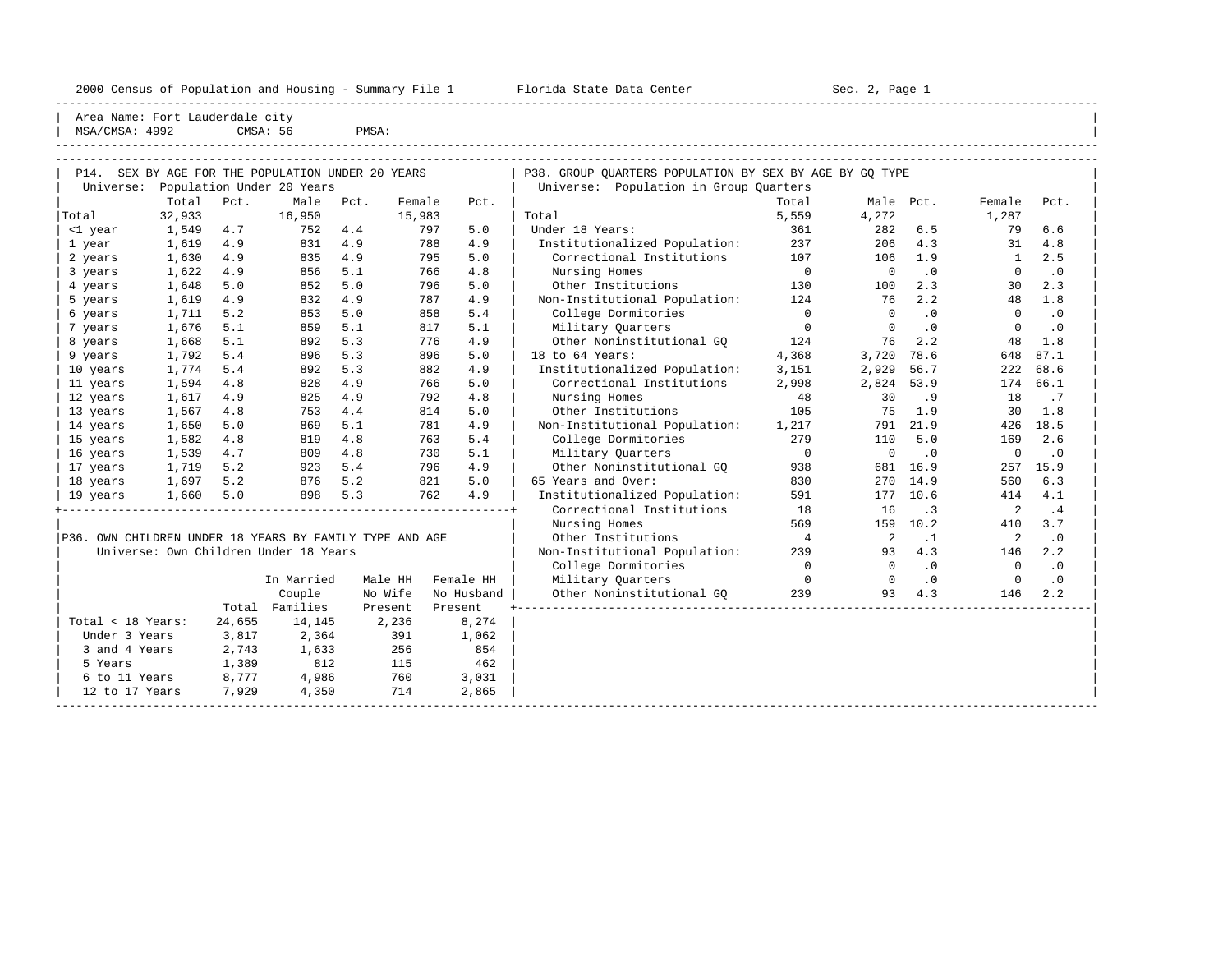|  |  |  | 2000 Census of Population and Housing - Summary File 1 |  |  |  |  |  |  |  |
|--|--|--|--------------------------------------------------------|--|--|--|--|--|--|--|
|--|--|--|--------------------------------------------------------|--|--|--|--|--|--|--|

2000 Florida State Data Center - Sec. 2, Page 2

| Area Name: Fort Lauderdale city<br>MSA/CMSA: 4992<br>CMSA: 56                                                                      | PMSA:         |        |                         |                                  |                                                        |                        |              |              |               |
|------------------------------------------------------------------------------------------------------------------------------------|---------------|--------|-------------------------|----------------------------------|--------------------------------------------------------|------------------------|--------------|--------------|---------------|
| P22/23/24. HOUSEHOLDS BY PRESENCE OF PEOPLE 60(65/75) YEARS AND OVER, HOUSEHOLD SIZE AND<br>HOUSEHOLD TYPE<br>Universe: Households |               |        |                         |                                  | P25. HOUSEHOLDS BY PRESENCE OF<br>Universe: Households | <b>NONRELATIVES</b>    |              |              |               |
|                                                                                                                                    | 60+ Years Pct |        | 65+ Years Pct           | 75+ Years<br>Pct                 |                                                        |                        |              |              |               |
| Total:                                                                                                                             | 68,468 100.0  |        | 68,468 100.0            | 68,468 100.0                     | Total:                                                 |                        |              | 68,468       |               |
| Households w/ one or more 60/65/75: 21,936 32.0                                                                                    |               |        | 17,442 25.5             | 8,997 13.1                       |                                                        | Households with one or |              |              |               |
| 1-person household                                                                                                                 | 9,717         |        | 8,030                   | 4,476                            |                                                        | more non-relatives     |              | 11,095       |               |
| 2 or more person household:                                                                                                        | 12,219        |        | 9,412                   | 4,521                            |                                                        |                        |              |              |               |
| Family households                                                                                                                  | 10,776        |        | 8,382                   | 4,090                            |                                                        | Households with no     |              |              |               |
| 1,443<br>Non-family households                                                                                                     |               |        | 1,030                   | 431                              | non-relatives                                          |                        |              | 57,373       |               |
| Households with no people over 60/65/75: 46,532 68.0                                                                               |               |        | 51,026 74.5             | 59,471 86.9                      |                                                        |                        |              |              |               |
| 1-person household                                                                                                                 | 17,883        |        | 19,570                  | 23,124                           |                                                        |                        |              |              |               |
| 2 or more person household:                                                                                                        | 28,649        |        | 31,456                  | 36,347                           |                                                        |                        |              |              |               |
| Family households                                                                                                                  | 22,220        |        | 24,614                  | 28,906                           |                                                        |                        |              |              |               |
| Non-family households 6,429                                                                                                        |               |        | $6,842$ 7,441           |                                  |                                                        |                        |              |              |               |
| (INCLUDING LIVING ALONE) BY PRESENCE OF OWN CHILDREN<br>Universe: Households                                                       |               |        |                         | Universe: Occupied Housing Units |                                                        | Owner                  | Pct<br>Owner | Renter       | Pct<br>Renter |
|                                                                                                                                    | Total         |        | Householder Householder |                                  |                                                        | Total Occupied         | Occ.         | Occupied     | Occ.          |
|                                                                                                                                    | Households    |        | 15 to 64 65 and Over    | Total Occupied Units:            | 68,468                                                 | 37,958                 | 100.0        | 30,510 100.0 |               |
| Total:                                                                                                                             | 68,468        | 52,734 | 15,734                  | 1-person household               | 27,600                                                 | 13,466                 | 35.5         | 14,134       | 46.3          |
| Family households:                                                                                                                 | 32,996        | 26,097 | 6,899                   | 2-Person household               | 22,736                                                 | 14,511                 | 38.2         | 8,225        | 27.0          |
| Married couple family:                                                                                                             | 22,037        | 16,604 | 5,433                   | 3-Person household               | 7,791                                                  | 4,270                  | 11.2         | 3,521        | 11.5          |
| With own children under 18                                                                                                         | 7,586         | 7,537  | 49                      | 4-Person household               | 5,349                                                  | 3,113                  | 8.2          | 2,236        | 7.3           |
| No own children under 18                                                                                                           | 14,451        | 9,067  | $5,384$                 | 5-Person household               | 2,810                                                  | 1,481 3.9              |              | 1,329        | 4.4           |
| Other family:                                                                                                                      | 10,959        | 9,493  | 1,466                   | 6-Person household               | 1,208                                                  |                        | 593 1.6      | 615          | 2.0           |
| Male householder, no wife present: 3,097                                                                                           |               | 2,815  | 282                     | 7+Person household               | 974                                                    | 524                    | 1.4          | 450          | 1.5           |
| With own children under 18                                                                                                         | 1,387         | 1,378  | 9                       |                                  |                                                        |                        |              |              |               |
| No own children under 18                                                                                                           | 1,710         | 1,437  | 273                     |                                  |                                                        |                        |              |              |               |
| Female householder, no husband present: 7,862                                                                                      |               | 6,678  | 1,184                   |                                  |                                                        |                        |              |              |               |
| With own children under 18                                                                                                         | 4,448         | 4,447  | $\overline{1}$          |                                  |                                                        |                        |              |              |               |
| No own children under 18                                                                                                           | 3,414         | 2,231  | 1,183                   |                                  |                                                        |                        |              |              |               |
| Non-family households:                                                                                                             | 7,872         | 26,637 | 8,835                   |                                  |                                                        |                        |              |              |               |
| Householder living alone                                                                                                           | 5,408         | 19,570 | 8,030                   |                                  |                                                        |                        |              |              |               |
| Householder not living alone                                                                                                       | 2,464         | 7,067  | 805                     |                                  |                                                        |                        |              |              |               |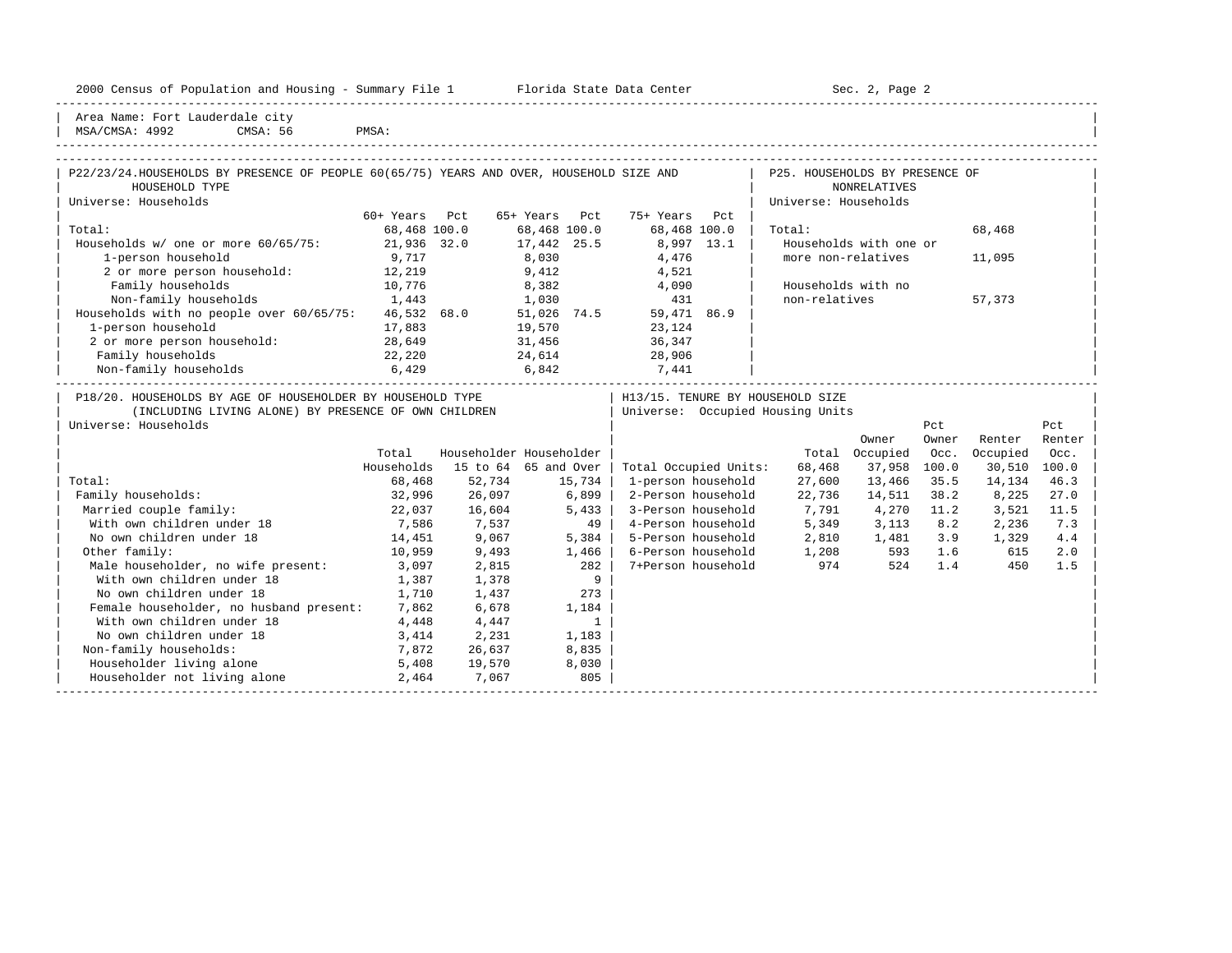| 2000 Census of Population and Housing - Summary File 1 Florida State Data Center |          |            |             |           |                                                        |       |              |          | Sec. 2, Page 3                                          |                 |                |
|----------------------------------------------------------------------------------|----------|------------|-------------|-----------|--------------------------------------------------------|-------|--------------|----------|---------------------------------------------------------|-----------------|----------------|
| Area Name: Fort Lauderdale city<br>MSA/CMSA: 4992                                | CMSA: 56 |            | PMSA:       |           |                                                        |       |              |          |                                                         |                 |                |
|                                                                                  |          |            |             |           |                                                        |       |              |          |                                                         |                 |                |
| P29. RELATIONSHIP BY AGE FOR THE POPULATION UNDER 18 YEARS                       |          |            |             |           |                                                        |       |              |          |                                                         |                 |                |
| Universe: Population under 18 years                                              |          |            |             |           |                                                        |       |              |          |                                                         |                 |                |
|                                                                                  |          |            |             |           | --------------In Households-----------------           |       |              |          | ------------Group Quarters-----------                   |                 |                |
|                                                                                  |          |            |             |           | -----Related Child-----                                |       |              |          |                                                         |                 |                |
|                                                                                  |          | Pop. in    | Householder |           | Other                                                  |       |              |          | Institution-                                            | Noninstitution- |                |
|                                                                                  | Total    | Households | or Spouse   | Own Child | Relatives                                              |       | Nonrelatives | Total    | alized Pop.                                             | alized Pop.     |                |
| Under 18:                                                                        | 29,576   | 29,215     | 36          | 24,655    | 3,834                                                  |       | 690          | 361      | 237                                                     |                 | 124            |
| Under 3                                                                          | 4,798    | 4,775      |             | 3,817     | 876                                                    |       | 82           | 23       | $\mathbf{0}$                                            |                 | 23             |
| 3 and 4 years                                                                    | 3,270    | 3,255      |             | 2,743     | 440                                                    |       | 72           | 15       | 2                                                       |                 | 13             |
| 5 years                                                                          | 1,619    | 1,611      |             | 1,389     | 179                                                    |       | 43           | 8        | $\Omega$                                                |                 | 8              |
| 6 to 11 years                                                                    | 10,215   | 10,181     |             | 8,777     | 1,181                                                  |       | 223          | 34       | $\mathbf{0}$                                            |                 | 34             |
| 12 and 13 years                                                                  | 3,184    | 3,160      |             | 2,729     | 367                                                    |       | 64           | 24       | 20                                                      |                 | $\overline{4}$ |
| 14 years                                                                         | 1,650    | 1,625      |             | 1,387     | 205                                                    |       | 33           | 25       | 20                                                      |                 | 5              |
| 15 to 17 years                                                                   | 4,804    | 4,572      |             | 3,813     | 586                                                    |       | 173          | 232      | 195                                                     |                 | 37             |
| % Under 3                                                                        | 16.2%    | 16.4%      |             | 15.5%     | 22.8%                                                  |       | 11.9%        | 6.4%     | $.0\%$                                                  |                 | 18.5%          |
| % 3 and 4 years                                                                  | 11.1%    | 11.2%      |             | 11.1%     | 11.5%                                                  |       | 10.4%        | 4.2%     | .8%                                                     |                 | 10.5%          |
| % 5 years                                                                        | 5.5%     | 5.5%       |             | 5.6%      | 4.7%                                                   |       | 6.2%         | 2.2%     | .0%                                                     |                 | 6.5%           |
| % 6 to 11 years                                                                  | 34.6%    | 34.9%      |             | 35.6%     | 30.8%                                                  |       | 32.3%        | 9.4%     | .0%                                                     |                 | 27.4%          |
| % 12 and 13 years                                                                | $10.8\%$ | $10.8\%$   |             | 11.1%     | 9.6%                                                   |       | 9.3%         | 6.6%     | 8.4%                                                    |                 | 3.2%           |
| % 14 years                                                                       | 5.6%     | 5.6%       |             | 5.6%      | 5.3%                                                   |       | 4.8%         | 6.9%     | 8.4%                                                    |                 | 4.0%           |
| % 15 to 17 years                                                                 | 16.3%    | 15.7%      |             | 15.5%     | 15.3%                                                  |       | 25.1%        | 64.3%    | 82.3%                                                   |                 | 29.8%          |
| H17. TENURE BY HOUSEHOLD TYPE (INCLUDING LIVING ALONE) BY AGE OF HOUSEHOLDER     |          |            |             |           |                                                        |       |              |          |                                                         |                 |                |
| Universe: Occupied Housing Units                                                 |          |            |             |           |                                                        |       |              |          |                                                         |                 |                |
|                                                                                  |          |            |             |           | Total Owner ------------ Owner Occupied -------------- |       |              |          | Total Renter ------------- Renter Occupied ------------ |                 |                |
|                                                                                  |          | Occupied   |             |           | Householder Householder Householder Pct                |       | Occupied     |          | Householder Householder Householder                     |                 | Pct            |
|                                                                                  |          | Units      | 15 to 34    | 35 to 64  | $65+$                                                  | $65+$ | Units        | 15 to 34 | 35 to 64                                                | $65+$           | $65+$          |
| Family households:                                                               |          | 20,943     | 1,838       | 13,122    | 5,983                                                  | 28.6  | 12,053       | 4,375    | 6,762                                                   | 916             | 7.6            |
| Married-couple family:                                                           |          | 16,535     | 1,316       | 10,319    | 4,900                                                  | 29.6  | 5,502        | 1,769    | 3,200                                                   | 533             | 9.7            |
| Other family:                                                                    |          | 4,408      | 522         | 2,803     | 1,083                                                  | 24.6  | 6,551        | 2,606    | 3,562                                                   | 383             | 5.8            |
| Male householder, no wife                                                        |          | 1,242      | 205         | 829       | 208                                                    | 16.7  | 1,855        | 746      | 1,035                                                   | 74              | 4.0            |
| Female hsehldr, no husband                                                       |          | 3,166      | 317         | 1,974     | 875                                                    | 27.6  | 4,696        | 1,860    | 2,527                                                   | 309             | 6.6            |
| Nonfamily households:                                                            |          | 17,015     | 1,550       | 9,014     | 6,451                                                  | 37.9  | 18,457       | 6,394    | 9,679                                                   | 2,384           | 12.9           |
| Male householder:                                                                |          | 8,703      | 1,017       | 5,533     | 2,153                                                  | 24.7  | 11,452       | 3,903    | 6,502                                                   | 1,047           | 9.1            |
| Living alone                                                                     |          | 6,195      | 622         | 3,842     | 1,731                                                  | 27.9  | 8,552        | 2,522    | 5,100                                                   | 930             | 10.9           |
| Not living alone                                                                 |          | 2,508      | 395         | 1,691     | 422                                                    | 16.8  | 2,900        | 1,381    | 1,402                                                   | 117             | 4.0            |
| Female householder:                                                              |          | 8,312      | 533         | 3,481     | 4,298                                                  | 51.7  | 7,005        | 2,491    | 3,177                                                   | 1,337           | 19.1           |
| Living alone                                                                     |          | 7,271      | 362         | 2,829     | 4,080                                                  | 56.1  | 5,582        | 1,690    | 2,603                                                   | 1,289           | 23.1           |
| Not living alone                                                                 |          | 1,041      | 171         | 652       | 218                                                    | 20.9  | 1,423        | 801      | 574                                                     | 48              | 3.4            |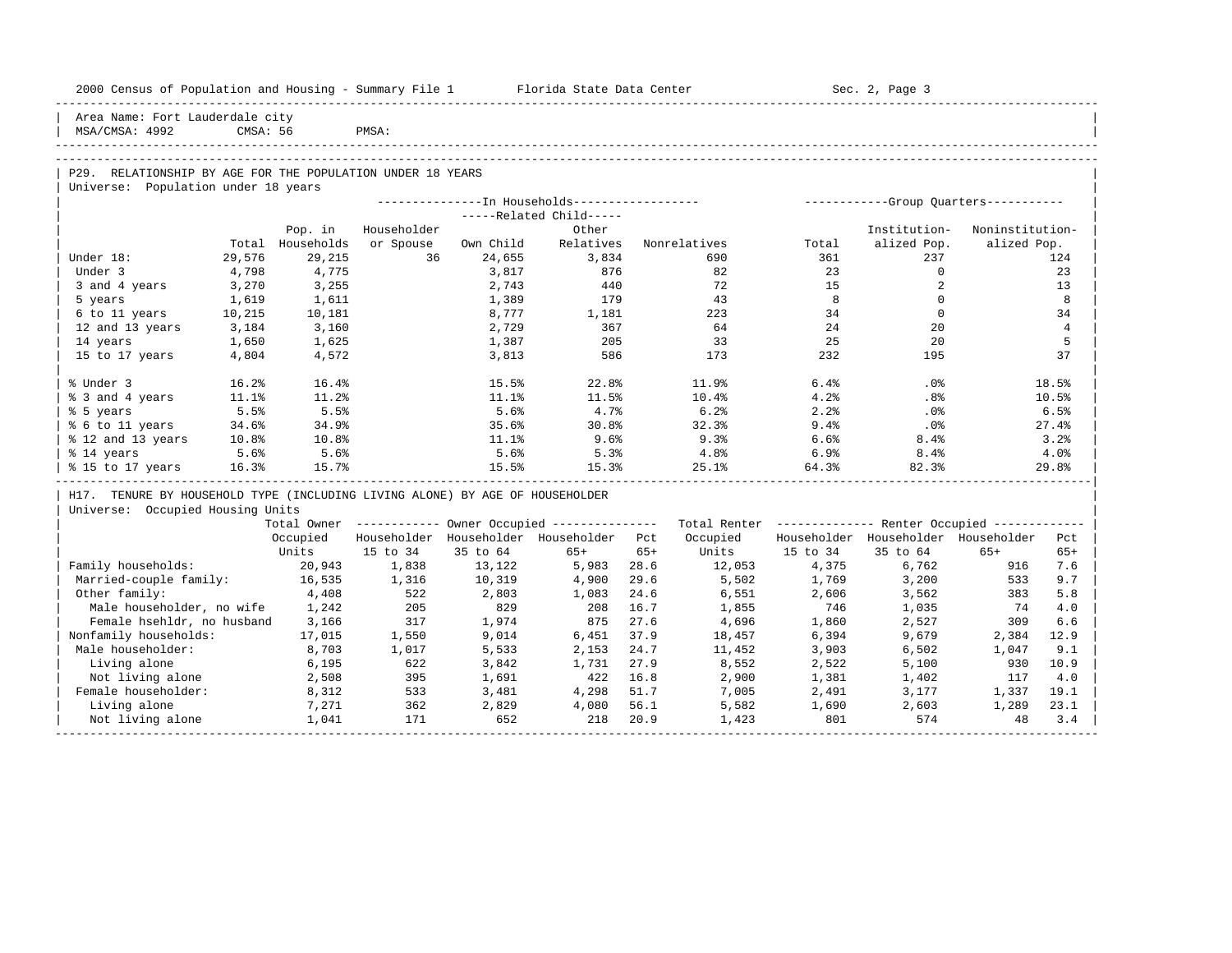| 2000 Census of Population and Housing - Summary File 1 |  | Florida State Data Center | Sec. 2, Page 1 |
|--------------------------------------------------------|--|---------------------------|----------------|
|--------------------------------------------------------|--|---------------------------|----------------|

| Area Name: Miami city |          |       |  |
|-----------------------|----------|-------|--|
| MSA/CMSA: 4992        | CMSA: 56 | PMSA: |  |
|                       |          |       |  |

| P14. SEX BY AGE FOR THE POPULATION UNDER 20 YEARS<br>Universe: |        |        | Population Under 20 Years             |         |        |            | P38. GROUP QUARTERS POPULATION BY SEX BY AGE BY GQ TYPE<br>Universe: Population in Group Ouarters |                |                |           |             |           |
|----------------------------------------------------------------|--------|--------|---------------------------------------|---------|--------|------------|---------------------------------------------------------------------------------------------------|----------------|----------------|-----------|-------------|-----------|
|                                                                | Total  | Pct.   | Male                                  | Pct.    | Female | Pct.       |                                                                                                   | Total          | Male           | Pct.      | Female      | Pct.      |
| Total                                                          | 87,705 |        | 44,955                                |         | 42,750 |            | Total                                                                                             | 11,611         | 8,425          |           | 3,186       |           |
| <1 year                                                        | 4,313  | 4.9    | 2,250                                 | 5.0     | 2,063  | 4.8        | Under 18 Years:                                                                                   | 402            | 225            | 3.5       | 177         | 2.7       |
| 1 year                                                         | 4,283  | 4.9    | 2,215                                 | 4.9     | 2,068  | 4.8        | Institutionalized Population:                                                                     | 130            | 64             | 1.1       | 66          | .8        |
| 2 years                                                        | 4,208  | 4.8    | 2,094                                 | 4.7     | 2,114  | 4.9        | Correctional Institutions                                                                         | 47             | 32             | .4        | 15          | .4        |
| 3 years                                                        | 4,201  | 4.8    | 2,174                                 | 4.8     | 2,027  | 4.7        | Nursing Homes                                                                                     | $\overline{0}$ | $\Omega$       | $\cdot$ 0 | $\Omega$    | .0        |
| 4 years                                                        | 4,217  | 4.8    | 2,145                                 | 4.8     | 2,072  | 4.8        | Other Institutions                                                                                | 83             | 32             | .7        | 51          | .4        |
| 5 years                                                        | 4,295  | 4.9    | 2,236                                 | 5.0     | 2,059  | 4.8        | Non-Institutional Population:                                                                     | 272            | 161            | 2.3       | 111         | 1.9       |
| 6 years                                                        | 4,248  | 4.8    | 2,099                                 | 4.7     | 2,149  | 5.0        | College Dormitories                                                                               | 2              | $\overline{a}$ | $\cdot$ 0 | $\Omega$    | $\cdot$ 0 |
| 7 years                                                        | 4,395  | 5.0    | 2,268                                 | 5.0     | 2,127  | 5.0        | Military Ouarters                                                                                 | $\circ$        | $\mathbf 0$    | $\cdot$ 0 | $\circ$     | $\cdot$ 0 |
| 8 years                                                        | 4,503  | 5.1    | 2,343                                 | 5.2     | 2,160  | 5.1        | Other Noninstitutional GO                                                                         | 270            | 159            | 2.3       | 111         | 1.9       |
| 9 years                                                        | 4,521  | 5.2    | 2,309                                 | 5.1     | 2,212  | 4.8        | 18 to 64 Years:                                                                                   | 8,709          | 7,306          | 75.0      | 1,403       | 86.7      |
| 10 years                                                       | 4,704  | 5.4    | 2,426                                 | 5.4     | 2,278  | 4.8        | Institutionalized Population:                                                                     | 6,516          | 5,678          | 56.1      | 838         | 67.4      |
| 11 years                                                       | 4,328  | 4.9    | 2,223                                 | 4.9     | 2,105  | 4.9        | Correctional Institutions                                                                         | 5,523          | 4,999          | 47.6      | 524         | 59.3      |
| 12 years                                                       | 4,356  | 5.0    | 2,172                                 | 4.8     | 2,184  | 4.7        | Nursing Homes                                                                                     | 218            | 154            | 1.9       | 64          | 1.8       |
| 13 years                                                       | 4,412  | 5.0    | 2,281                                 | 5.1     | 2,131  | 4.8        | Other Institutions                                                                                | 775            | 525            | 6.7       | 250         | 6.2       |
| 14 years                                                       | 4,382  | 5.0    | 2,200                                 | 4.9     | 2,182  | 4.8        | Non-Institutional Population:                                                                     | 2,193          | 1,628          | 18.9      | 565         | 19.3      |
| 15 years                                                       | 4,369  | 5.0    | 2,180                                 | 4.8     | 2,189  | 5.0        | College Dormitories                                                                               | 124            | 68             | 1.1       | 56          | .8        |
| 16 years                                                       | 4,568  | 5.2    | 2,383                                 | 5.3     | 2,185  | 5.0        | Military Quarters                                                                                 | $\overline{0}$ | $\Omega$       | $\cdot$ 0 | $\mathbf 0$ | $\cdot$ 0 |
| 17 years                                                       | 4,494  | 5.1    | 2,319                                 | 5.2     | 2,175  | 5.1        | Other Noninstitutional GO                                                                         | 2,069          | 1,560          | 17.8      | 509         | 18.5      |
| 18 years                                                       | 4,414  | 5.0    | 2,257                                 | 5.0     | 2,157  | 4.8        | 65 Years and Over:                                                                                | 2,500          | 894            | 21.5      | 1,606 10.6  |           |
| 19 years                                                       | 4,494  | 5.1    | 2,381                                 | 5.3     | 2,113  | 4.8        | Institutionalized Population:                                                                     | 1,687          |                | 613 14.5  | 1,074       | 7.3       |
|                                                                |        |        |                                       |         |        |            | Correctional Institutions                                                                         | 71             | 63             | .6        | 8           | .7        |
|                                                                |        |        |                                       |         |        |            | Nursing Homes                                                                                     | 1,299          | 340            | 11.2      | 959         | 4.0       |
| P36. OWN CHILDREN UNDER 18 YEARS BY FAMILY TYPE AND AGE        |        |        |                                       |         |        |            | Other Institutions                                                                                | 317            | 210            | 2.7       | 107         | 2.5       |
|                                                                |        |        | Universe: Own Children Under 18 Years |         |        |            | Non-Institutional Population:                                                                     | 813<br>281     |                |           |             | 3.3       |
|                                                                |        |        |                                       |         |        |            | College Dormitories                                                                               | $\overline{0}$ | $\bigcirc$     | $\cdot$ 0 | $\Omega$    | $\cdot$ 0 |
|                                                                |        |        | In Married                            | Male HH |        | Female HH  | Military Ouarters                                                                                 | $\overline{0}$ | $\Omega$       | $\cdot$ 0 | $\Omega$    | $\cdot$ 0 |
|                                                                |        |        | Couple                                | No Wife |        | No Husband | Other Noninstitutional GQ                                                                         | 813            | 281            | 7.0       | 532         | 3.3       |
|                                                                |        |        | Total Families                        | Present |        | Present    |                                                                                                   |                |                |           |             |           |
| Total < 18 Years:                                              |        | 63,394 | 35,239                                |         | 5,220  | 22,935     |                                                                                                   |                |                |           |             |           |
| Under 3 Years                                                  |        | 9,509  | 5,800                                 |         | 998    | 2,711      |                                                                                                   |                |                |           |             |           |
| 3 and 4 Years                                                  |        | 6,646  | 3,832                                 |         | 541    | 2,273      |                                                                                                   |                |                |           |             |           |
| 5 Years                                                        |        | 3,484  | 1,932                                 |         | 311    | 1,241      |                                                                                                   |                |                |           |             |           |
| 6 to 11 Years                                                  |        | 22,098 | 12,015                                |         | 1,666  | 8,417      |                                                                                                   |                |                |           |             |           |
| 12 to 17 Years                                                 |        | 21,657 | 11,660                                |         | 1,704  | 8,293      |                                                                                                   |                |                |           |             |           |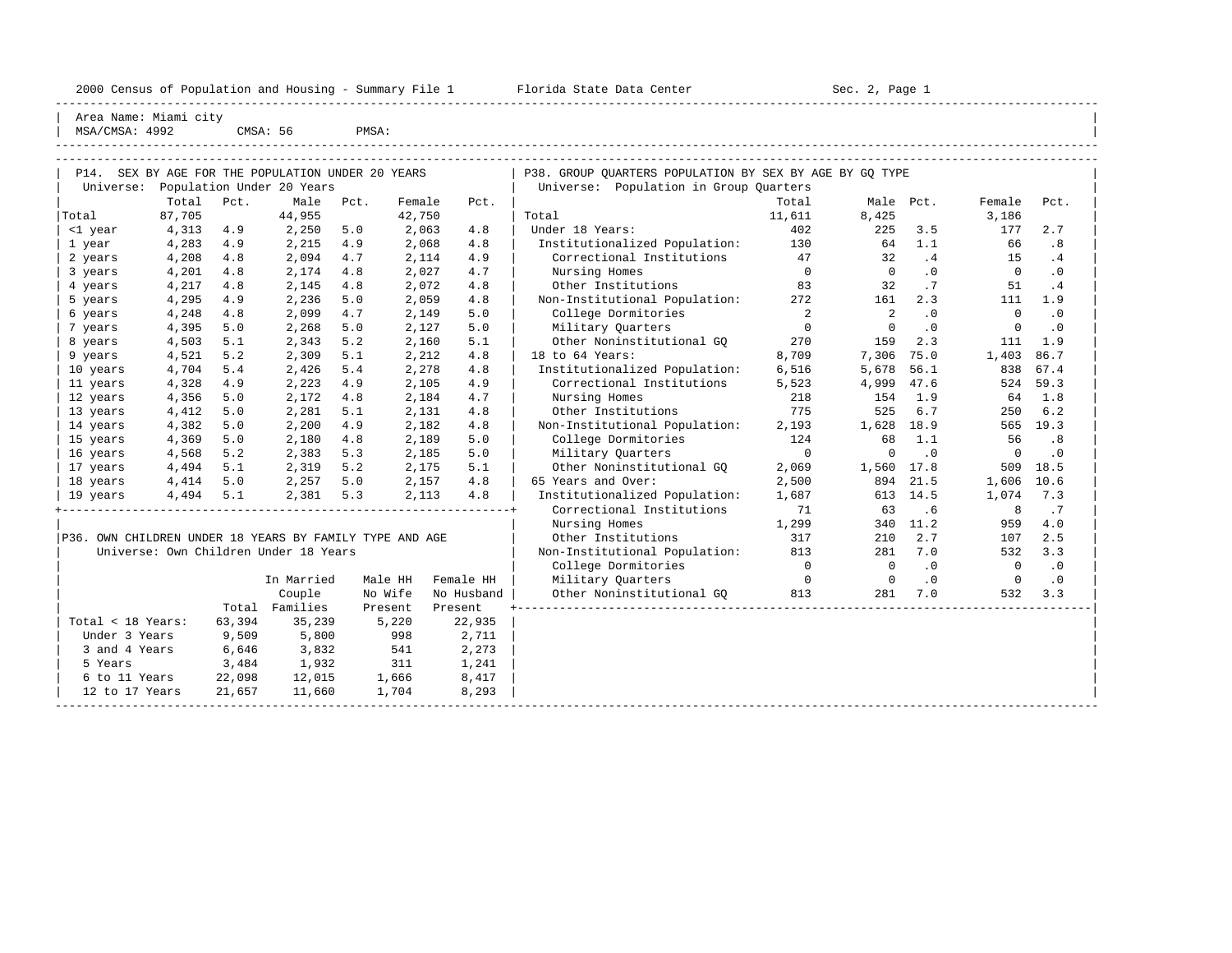| 2000 Census of Population and Housing - Summary File 1 |  | Florida State Data Center | Sec. 2, Page 2 |
|--------------------------------------------------------|--|---------------------------|----------------|
|--------------------------------------------------------|--|---------------------------|----------------|

-----------------------------------------------------------------------------------------------------------------------------------------------------

| Area Name: Miami city |  $\overline{)$  MSA/CMSA: 4992 CMSA: 56 PMSA:

| P22/23/24.HOUSEHOLDS BY PRESENCE OF PEOPLE 60(65/75) YEARS AND OVER, HOUSEHOLD SIZE AND                                                    |               |                         |               |        |                    |     | P25. HOUSEHOLDS BY PRESENCE OF                                       |                        |              |              |               |
|--------------------------------------------------------------------------------------------------------------------------------------------|---------------|-------------------------|---------------|--------|--------------------|-----|----------------------------------------------------------------------|------------------------|--------------|--------------|---------------|
| HOUSEHOLD TYPE                                                                                                                             |               |                         |               |        |                    |     |                                                                      | <b>NONRELATIVES</b>    |              |              |               |
| Universe: Households                                                                                                                       |               |                         |               |        |                    |     | Universe: Households                                                 |                        |              |              |               |
|                                                                                                                                            | 60+ Years     | Pct                     | 65+ Years     | Pct    | 75+ Years          | Pct |                                                                      |                        |              |              |               |
| Total:                                                                                                                                     | 134,198 100.0 |                         | 134,198 100.0 |        | 134,198 100.0      |     | Total:                                                               |                        |              | 134,198      |               |
| Households w/ one or more 60/65/75:                                                                                                        | 55,379 41.3   |                         | 44,729 33.3   |        | 22,951 17.1        |     |                                                                      | Households with one or |              |              |               |
| 1-person household                                                                                                                         | 19,958        |                         | 16,723        |        | 8,923              |     | more non-relatives                                                   |                        |              | 21,620       |               |
| 2 or more person household:                                                                                                                | 35,421        |                         | 28,006        |        | 14,028             |     |                                                                      |                        |              |              |               |
| Family households                                                                                                                          | 32,622        |                         | 25,937        |        | 13,108             |     | Households with no                                                   |                        |              |              |               |
| 2,799<br>Non-family households                                                                                                             |               |                         | 2,069         |        | 920                |     | non-relatives                                                        |                        |              | 112,578      |               |
| Households with no people over $60/65/75$ : 78,819 58.7                                                                                    |               |                         | 89,469 66.7   |        | 111,247 82.9       |     |                                                                      |                        |              |              |               |
| 1-person household                                                                                                                         | 20,876        |                         | 24,111        |        | 31,911             |     |                                                                      |                        |              |              |               |
| 2 or more person household:                                                                                                                | 57,943        |                         | 65,358        |        | 79,336             |     |                                                                      |                        |              |              |               |
| Family households                                                                                                                          | 50,659        |                         | 57,344        |        | 70,173             |     |                                                                      |                        |              |              |               |
| Non-family households                                                                                                                      | 7,284         |                         | 8,014         |        | 9,163              |     |                                                                      |                        |              |              |               |
| P18/20. HOUSEHOLDS BY AGE OF HOUSEHOLDER BY HOUSEHOLD TYPE<br>(INCLUDING LIVING ALONE) BY PRESENCE OF OWN CHILDREN<br>Universe: Households |               |                         |               |        |                    |     | H13/15. TENURE BY HOUSEHOLD SIZE<br>Universe: Occupied Housing Units | Owner                  | Pct<br>Owner | Renter       | Pct<br>Renter |
|                                                                                                                                            | Total         | Householder Householder |               |        |                    |     |                                                                      | Total Occupied         | Occ.         | Occupied     | Occ.          |
|                                                                                                                                            | Households    | 15 to 64 65 and Over    |               |        |                    |     | Total Occupied Units: 134,198                                        | 46,836 100.0           |              | 87,362 100.0 |               |
| Total:                                                                                                                                     | 134,198       | 97,176                  |               | 37,022 | 1-person household |     | 40,834                                                               | 11,154                 | 23.8         | 29,680       | 34.0          |
| Family households:                                                                                                                         | 83,281        | 64,613                  | 18,668        |        | 2-Person household |     | 37,318                                                               | 14,659                 | 31.3         | 22,659       | 25.9          |
| Married couple family:                                                                                                                     | 49,139        | 36,670                  |               | 12,469 | 3-Person household |     | 22,523                                                               | 8,145                  | 17.4         | 14,378       | 16.5          |
| With own children under 18                                                                                                                 | 19,741        | 19,480                  |               | 261    | 4-Person household |     | 16,063 5,880 12.6                                                    |                        |              | 10,183       | 11.7          |
| No own children under 18                                                                                                                   | 29,398        | 17,190                  |               | 12,208 | 5-Person household |     | 9,131                                                                | $3,445$ 7.4            |              | 5,686        | 6.5           |
| Other family:                                                                                                                              | 34,142        | 27,943                  |               | 6,199  | 6-Person household |     | 4,483                                                                | 1,830 3.9              |              | 2,653        | 3.0           |
| Male householder, no wife present: 9,113                                                                                                   |               | 7,738                   |               | 1,375  | 7+Person household |     | 3,846                                                                | 1,723 3.7              |              | 2,123        | 2.4           |
| With own children under 18                                                                                                                 | 3,179         | 3,100                   |               | 79     |                    |     |                                                                      |                        |              |              |               |
| No own children under 18                                                                                                                   | 5,934         | 4,638                   |               | 1,296  |                    |     |                                                                      |                        |              |              |               |
| Female householder, no husband present:                                                                                                    | 25,029        | 20,205                  |               | 4,824  |                    |     |                                                                      |                        |              |              |               |
| With own children under 18                                                                                                                 | 12,357        | 12,332                  |               | 25     |                    |     |                                                                      |                        |              |              |               |
| No own children under 18                                                                                                                   | 12,672        | 7,873                   |               | 4,799  |                    |     |                                                                      |                        |              |              |               |
| Non-family households:                                                                                                                     | 10,083        | 32,563                  |               | 18,354 |                    |     |                                                                      |                        |              |              |               |
| Householder living alone                                                                                                                   |               | 6,360 24,111            | 16,723        |        |                    |     |                                                                      |                        |              |              |               |
| Householder not living alone                                                                                                               | 3,723         | 8,452                   |               | 1,631  |                    |     |                                                                      |                        |              |              |               |
|                                                                                                                                            |               |                         |               |        |                    |     |                                                                      |                        |              |              |               |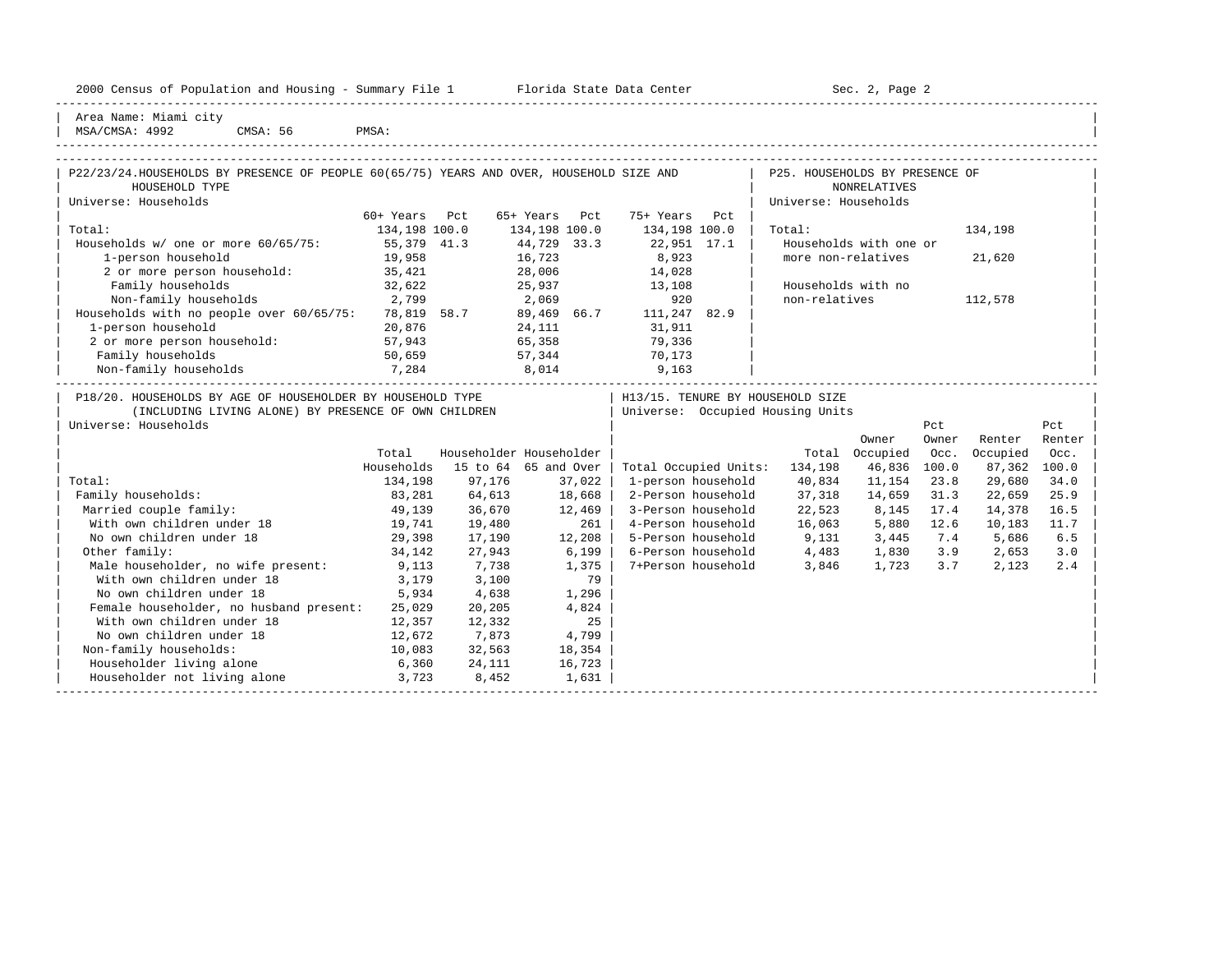| 2000 Census of Population and Housing - Summary File 1 Florida State Data Center |          |            |             |           |                                                        |       |                                                         |          | Sec. 2, Page 3                          |                 |       |
|----------------------------------------------------------------------------------|----------|------------|-------------|-----------|--------------------------------------------------------|-------|---------------------------------------------------------|----------|-----------------------------------------|-----------------|-------|
| Area Name: Miami city<br>MSA/CMSA: 4992                                          | CMSA: 56 |            | PMSA:       |           |                                                        |       |                                                         |          |                                         |                 |       |
|                                                                                  |          |            |             |           |                                                        |       |                                                         |          |                                         |                 |       |
| P29. RELATIONSHIP BY AGE FOR THE POPULATION UNDER 18 YEARS                       |          |            |             |           |                                                        |       |                                                         |          |                                         |                 |       |
| Universe: Population under 18 years                                              |          |            |             |           |                                                        |       |                                                         |          |                                         |                 |       |
|                                                                                  |          |            |             |           | -----Related Child-----                                |       |                                                         |          |                                         |                 |       |
|                                                                                  |          | Pop. in    | Householder |           | Other                                                  |       |                                                         |          | Institution-                            | Noninstitution- |       |
|                                                                                  | Total    | Households | or Spouse   | Own Child | Relatives                                              |       | Nonrelatives                                            | Total    | alized Pop.                             | alized Pop.     |       |
| Under 18:                                                                        | 78,797   | 78,395     | 137         | 63,394    | 13,023                                                 |       | 1,841                                                   | 402      | 130                                     |                 | 272   |
| Under 3                                                                          | 12,804   | 12,725     |             | 9,509     | 2,940                                                  |       | 276                                                     | 79       | 23                                      |                 | 56    |
| 3 and 4 years                                                                    | 8,418    | 8,375      |             | 6,646     | 1,529                                                  |       | 200                                                     | 43       | 13                                      |                 | 30    |
| 5 years                                                                          | 4,295    | 4,274      |             | 3,484     | 705                                                    |       | 85                                                      | 21       | 5                                       |                 | 16    |
| 6 to 11 years                                                                    | 26,699   | 26,637     |             | 22,098    | 3,995                                                  |       | 544                                                     | 62       | 14                                      |                 | 48    |
| 12 and 13 years                                                                  | 8,768    | 8,728      |             | 7,287     | 1,246                                                  |       | 195                                                     | 40       | 6                                       |                 | 34    |
| 14 years                                                                         | 4,382    | 4,360      |             | 3,667     | 589                                                    |       | 104                                                     | 22       | -5                                      |                 | 17    |
| 15 to 17 years                                                                   | 13,294   | 13,159     |             | 10,703    | 2,019                                                  |       | 437                                                     | 135      | 64                                      |                 | 71    |
|                                                                                  |          |            |             |           |                                                        |       |                                                         |          |                                         |                 |       |
| % Under 3                                                                        | 16.3%    | 16.3%      |             | 15.0%     | 22.6%                                                  |       | 15.0%                                                   | 19.7%    | 17.7%                                   |                 | 20.6% |
| % 3 and 4 years                                                                  | 10.7%    | 10.7%      |             | 10.5%     | 11.7%                                                  |       | 10.9%                                                   | 10.7%    | 10.0%                                   |                 | 11.0% |
| % 5 years                                                                        | 5.5%     | 5.5%       |             | 5.5%      | 5.4%                                                   |       | 4.6%                                                    | 5.2%     | 3.8%                                    |                 | 5.9%  |
| % 6 to 11 years                                                                  | 33.9%    | 34.0%      |             | 34.9%     | 30.7%                                                  |       | 29.5%                                                   | 15.4%    | 10.8%                                   |                 | 17.6% |
| % 12 and 13 years                                                                | 11.1%    | 11.2%      |             | 11.5%     | 9.6%                                                   |       | 10.6%                                                   | 10.0%    | $4.6\%$                                 |                 | 12.5% |
| % 14 years                                                                       | 5.6%     | 5.6%       |             | 5.8%      | 4.5%                                                   |       | 5.6%                                                    | 5.5%     | 3.8%                                    |                 | 6.3%  |
| % 15 to 17 years                                                                 | 16.9%    | 16.8%      |             | 16.9%     | 15.5%                                                  |       | 23.7%                                                   | 33.6%    | 49.2%                                   |                 | 26.1% |
| H17. TENURE BY HOUSEHOLD TYPE (INCLUDING LIVING ALONE) BY AGE OF HOUSEHOLDER     |          |            |             |           |                                                        |       |                                                         |          |                                         |                 |       |
| Universe: Occupied Housing Units                                                 |          |            |             |           |                                                        |       |                                                         |          |                                         |                 |       |
|                                                                                  |          |            |             |           | Total Owner ------------ Owner Occupied -------------- |       | Total Renter ------------- Renter Occupied ------------ |          |                                         |                 |       |
|                                                                                  |          | Occupied   |             |           | Householder Householder Householder Pct                |       | Occupied                                                |          | Householder Householder Householder Pct |                 |       |
|                                                                                  |          | Units      | 15 to 34    | 35 to 64  | $65+$                                                  | $65+$ | Units                                                   | 15 to 34 | 35 to 64                                | $65+$           | $65+$ |
| Family households:                                                               |          | 32,625     | 3,233       | 18,327    | 11,065                                                 | 33.9  | 50,656                                                  | 14,191   | 28,862                                  | 7,603           | 15.0  |
| Married-couple family:                                                           |          | 22,590     | 2,079       | 12,649    | 7,862                                                  | 34.8  | 26,549                                                  | 6,846    | 15,096                                  | 4,607 17.4      |       |
| Other family:                                                                    |          | 10,035     | 1,154       | 5,678     | 3,203                                                  | 31.9  | 24,107                                                  | 7,345    | 13,766                                  | 2,996           | 12.4  |
| Male householder, no wife                                                        |          | 2,708      | 468         | 1,545     | 695                                                    | 25.7  | 6,405                                                   | 2,204    | 3,521                                   | 680             | 10.6  |
| Female hsehldr, no husband                                                       |          | 7,327      | 686         | 4,133     | 2,508                                                  | 34.2  | 17,702                                                  | 5,141    | 10,245                                  | 2,316           | 13.1  |
| Nonfamily households:                                                            |          | 14,211     | 1,731       | 6,669     | 5,811                                                  | 40.9  | 36,706                                                  | 7,373    | 16,790                                  | 12,543          | 34.2  |
| Male householder:                                                                |          | 6,695      | 1,121       | 3,782     | 1,792                                                  | 26.8  | 19,939                                                  | 4,651    | 10,821                                  | 4,467           | 22.4  |
| Living alone                                                                     |          | 4,903      | 785         | 2,681     | 1,437                                                  | 29.3  | 15,371                                                  | 2,955    | 8,378                                   | 4,038           | 26.3  |
| Not living alone                                                                 |          | 1,792      | 336         | 1,101     | 355                                                    | 19.8  | 4,568                                                   | 1,696    | 2,443                                   | 429             | 9.4   |
| Female householder:                                                              |          | 7,516      | 610         | 2,887     | 4,019                                                  | 53.5  | 16,767                                                  | 2,722    | 5,969                                   | 8,076           | 48.2  |
| Living alone                                                                     |          | 6,251      | 459         | 2,242     | 3,550                                                  | 56.8  | 14,309                                                  | 1,815    | 4,796                                   | 7,698           | 53.8  |
| Not living alone                                                                 |          | 1,265      | 151         | 645       | 469                                                    | 37.1  | 2,458                                                   | 907      | 1,173                                   | 378             | 15.4  |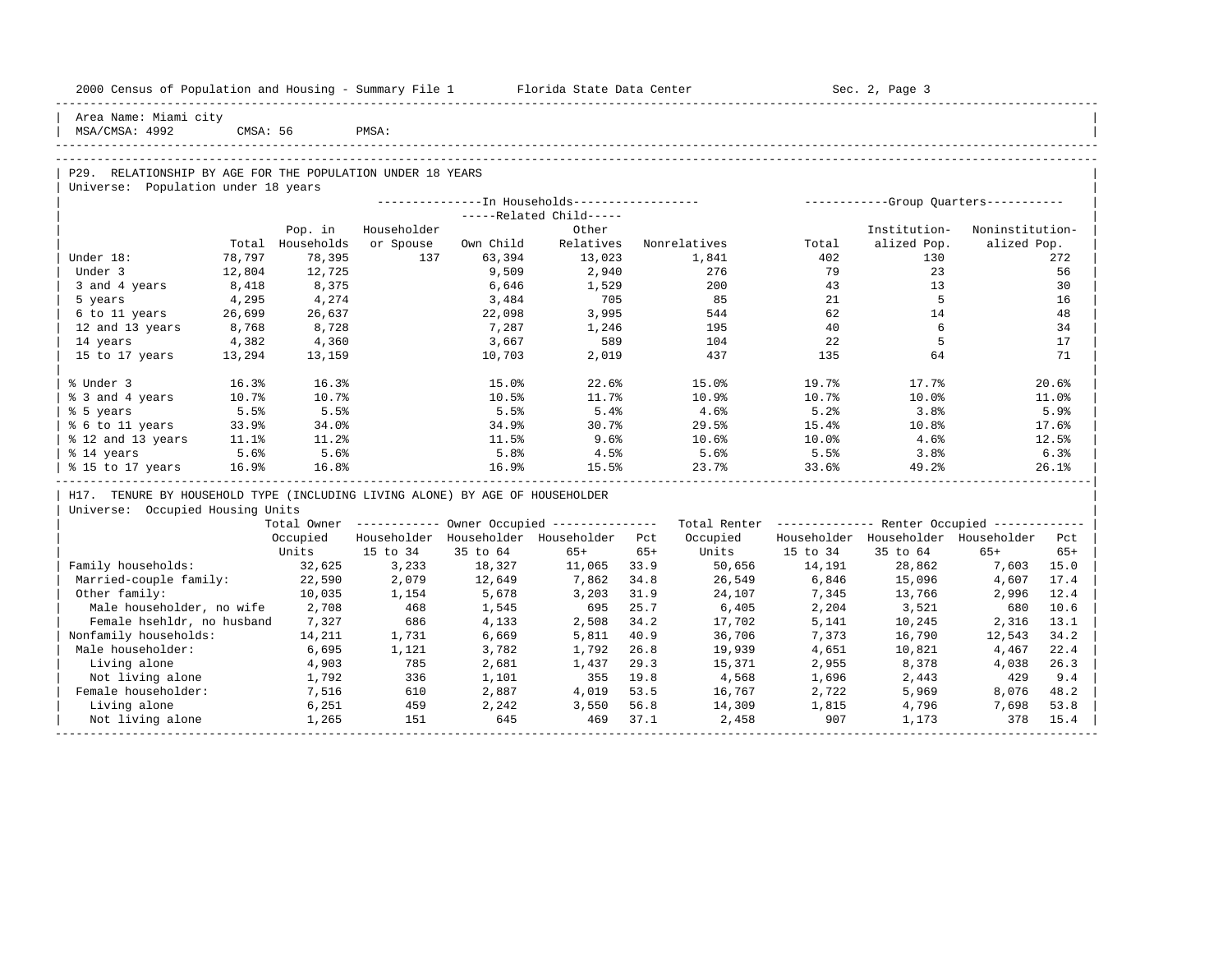2000 Census of Population and Housing - Summary File 1 Florida State Data Center Sec. 2, Page 1

-----------------------------------------------------------------------------------------------------------------------------------------------------

| Area Name: Miami Beach city | | MSA/CMSA: 4992 CMSA: 56 PMSA: |

| MSA/UMSA· 4994 |        | סכ - Aכויו ט                                           |                                              | PMSA.      |               |                   |                                                                                                                                                                                                                                |       |           |     |        |      |  |
|----------------|--------|--------------------------------------------------------|----------------------------------------------|------------|---------------|-------------------|--------------------------------------------------------------------------------------------------------------------------------------------------------------------------------------------------------------------------------|-------|-----------|-----|--------|------|--|
|                |        |                                                        |                                              |            |               |                   |                                                                                                                                                                                                                                |       |           |     |        |      |  |
| P14.           |        |                                                        | SEX BY AGE FOR THE POPULATION UNDER 20 YEARS |            |               |                   | P38. GROUP OUARTERS POPULATION BY SEX BY AGE BY GO TYPE                                                                                                                                                                        |       |           |     |        |      |  |
| Universe:      |        |                                                        | Population Under 20 Years                    |            |               |                   | Universe: Population in Group Quarters                                                                                                                                                                                         |       |           |     |        |      |  |
|                | Total  | Pct.                                                   | Male                                         | Pct.       | Female        | Pct.              |                                                                                                                                                                                                                                | Total | Male Pct. |     | Female | Pct. |  |
| Total          | 13,189 |                                                        | 6,728                                        |            | 6,461         |                   | Total                                                                                                                                                                                                                          | 1,336 | 674       |     | 662    |      |  |
| <1 year        | 818    | 6.2                                                    | 413                                          | 6.1        | 405           | 6.3               | Under 18 Years:                                                                                                                                                                                                                | 14    | 10        | 1.0 |        | 1.5  |  |
| year.          | 704    | 5.3                                                    | 381                                          | 5.7        | 323           | 5.0               | Institutionalized Population:                                                                                                                                                                                                  |       |           |     |        |      |  |
| $\bigcap$      |        | $\epsilon$ $\epsilon$ $\epsilon$ $\epsilon$ $\epsilon$ |                                              | $225 - 52$ | $\cap$ $\cap$ | $\Gamma$ $\Omega$ | According to the Control of the second control of the control of the Control of the Control of the Control of the Control of the Control of the Control of the Control of the Control of the Control of the Control of the Con |       |           |     |        |      |  |

| 641<br>18 years                                         | 4.9     | 356          | 5.3     | 285     | 6.3        | 65 Y         |
|---------------------------------------------------------|---------|--------------|---------|---------|------------|--------------|
| 19 years                                                | 733 5.6 | 378 5.6      |         | 355     | 5.0        | Inst         |
|                                                         |         | ------------ |         |         |            | $\mathsf{C}$ |
|                                                         |         |              |         |         |            | Nι           |
| P36. OWN CHILDREN UNDER 18 YEARS BY FAMILY TYPE AND AGE |         |              |         |         |            | O            |
| Universe: Own Children Under 18 Years                   |         |              |         |         |            | Non-         |
|                                                         |         |              |         |         |            | $\mathsf{C}$ |
|                                                         |         | In Married   | Male HH |         | Female HH  | $M$ :        |
|                                                         |         | Couple       | No Wife |         | No Husband | O            |
|                                                         | Total   | Families     | Present | Present |            |              |
| Total < 18 Years:                                       | 10,628  | 7.092        | 779     |         | 2,757      |              |
| Under 3 Years                                           | 1,925   | 1,465        | 159     |         | 301        |              |
| 3 and 4 Years                                           | 1,131   | 809          | 79      |         | 243        |              |
| 5 Years                                                 | 552     | 363          | 45      |         | 144        |              |
| 6 to 11 Years                                           | 3,602   | 2,398        | 235     |         | 969        |              |
| 12 to 17 Years                                          | 3,418   | 2,057        | 261     |         | 1,100      |              |
|                                                         |         |              |         |         |            |              |

| Total<br>Pct.<br>Male<br>Pct.<br>Female<br>Pct.<br>Total<br>Male<br>Pct.<br>Female<br>Pct.<br>6,461<br>674<br>662<br>13,189<br>6,728<br>Total<br>1,336<br>Under 18 Years:<br>1.5<br><1 year<br>818<br>6.2<br>413<br>6.1<br>405<br>6.3<br>14<br>10<br>1.0<br>4<br>5.3<br>381<br>5.7<br>323<br>5.0<br>Institutionalized Population:<br>$\Omega$<br>$\cdot$ 0<br>$\cdot$ 0<br>1 year<br>704<br>$\Omega$<br>$\Omega$<br>5.0<br>320<br>Correctional Institutions<br>655<br>5.0<br>335<br>5.0<br>$\Omega$<br>$\cdot$ 0<br>$\Omega$<br>$\cdot$ 0<br>2 years<br>$\Omega$<br>4.7<br>317<br>4.7<br>301<br>4.7<br>Nursing Homes<br>$\Omega$<br>$\cdot$ 0<br>3 years<br>618<br>$\Omega$<br>$\cdot$ 0<br>$\Omega$<br>5.0<br>333<br>5.2<br>$\Omega$<br>$\cdot$ 0<br>657<br>324<br>4.8<br>Other Institutions<br>$\Omega$<br>.0<br>$\Omega$<br>4 years<br>1.5<br>4.7<br>302<br>4.5<br>316<br>4.9<br>Non-Institutional Population:<br>5 years<br>618<br>14<br>10<br>1.0<br>$\overline{4}$<br>8<br>4.6<br>4.7<br>.6<br>1.2<br>613<br>312<br>4.6<br>301<br>College Dormitories<br>8<br>6 years<br>$\Omega$<br>5.0<br>336<br>5.2<br>Military Quarters<br>$\cdot$ 0<br>656<br>320<br>4.8<br>$\Omega$<br>$\cdot$ 0<br>7 years<br>$\Omega$<br>$\Omega$<br>5.0<br>4.7<br>344<br>5.3<br>Other Noninstitutional GO<br>6<br>$\cdot$ 3<br>8 years<br>661<br>317<br>2<br>.4<br>4<br>4.8<br>18 to 64 Years:<br>633<br>4.7<br>317<br>6.3<br>641<br>429<br>48.0<br>212<br>63.6<br>9 years<br>316<br>5.3<br>349<br>5.2<br>348<br>5.0<br>Institutionalized Population:<br>258<br>157<br>19.3<br>101<br>23.3<br>10 years<br>697<br>4.7<br>Correctional Institutions<br>$\overline{0}$<br>$\mathbf 0$<br>621<br>316<br>4.7<br>305<br>5.0<br>$\Omega$<br>$\cdot$ 0<br>$\cdot$ 0<br>11 years<br>677<br>5.1<br>5.0<br>4.7<br>Nursing Homes<br>10.3<br>14.2<br>339<br>338<br>137<br>96<br>12 years<br>41<br>5.2<br>Other Institutions<br>9.1<br>9.1<br>4.6<br>4.6<br>299<br>121<br>61<br>60<br>13 years<br>609<br>310<br>612<br>4.6<br>4.8<br>287<br>4.9<br>Non-Institutional Population:<br>383<br>272<br>28.7<br>111<br>40.4<br>325<br>14 years<br>7.0<br>5.2<br>5.2<br>4.7<br>47<br>3.5<br>$\mathbf 0$<br>686<br>350<br>336<br>College Dormitories<br>47<br>15 years<br>5.2<br>4.6<br>8.6<br>4.7<br>5.0<br>287<br>Military Ouarters<br>61<br>621<br>334<br>58<br>3<br>16 years<br>5.0<br>5.0<br>5.3<br>20.6<br>24.8<br>659<br>325<br>Other Noninstitutional GQ<br>275<br>167<br>108<br>334<br>17 years<br>4.9<br>5.3<br>6.3<br>65 Years and Over:<br>681<br>51.0<br>446<br>34.9<br>641<br>356<br>285<br>235<br>18 years<br>733<br>5.6<br>378<br>5.6<br>355<br>5.0<br>Institutionalized Population:<br>538<br>40.3<br>28.3<br>191<br>347<br>19 years<br>$\overline{0}$<br>Correctional Institutions<br>0<br>$\cdot$ 0<br>$\mathbf 0$<br>$\cdot$ 0<br>Nursing Homes<br>534<br>191<br>40.0<br>28.3<br>343<br>$\overline{4}$<br>P36. OWN CHILDREN UNDER 18 YEARS BY FAMILY TYPE AND AGE<br>Other Institutions<br>$\cdot$ 0<br>0<br>$\cdot$ 3<br>4<br>6.5<br>Universe: Own Children Under 18 Years<br>Non-Institutional Population:<br>143<br>10.7<br>99<br>44<br>$\overline{0}$<br>College Dormitories<br>$\Omega$<br>$\cdot$ 0<br>$\Omega$<br>$\cdot$ 0<br>Military Quarters<br>In Married<br>Male HH<br>Female HH<br>$\overline{0}$<br>$\Omega$<br>$\cdot$ 0<br>$\Omega$<br>$\cdot$ 0<br>6.5<br>Couple<br>No Wife<br>Other Noninstitutional GO<br>143<br>99<br>No Husband<br>44 10.7<br>Total Families<br>Present<br>Present<br>2,757<br>Total < 18 Years:<br>10,628<br>7,092<br>779<br>Under 3 Years<br>1,925<br>159<br>301<br>1,465<br>809<br>3 and 4 Years<br>1,131<br>79<br>243<br>552<br>363<br>45<br>5 Years<br>144<br>6 to 11 Years<br>3,602<br>2,398<br>235<br>969<br>12 to 17 Years<br>2,057<br>261 | Universe: |       | Population Under 20 Years |  |       | Universe: Population in Group Ouarters |  |  |  |
|-----------------------------------------------------------------------------------------------------------------------------------------------------------------------------------------------------------------------------------------------------------------------------------------------------------------------------------------------------------------------------------------------------------------------------------------------------------------------------------------------------------------------------------------------------------------------------------------------------------------------------------------------------------------------------------------------------------------------------------------------------------------------------------------------------------------------------------------------------------------------------------------------------------------------------------------------------------------------------------------------------------------------------------------------------------------------------------------------------------------------------------------------------------------------------------------------------------------------------------------------------------------------------------------------------------------------------------------------------------------------------------------------------------------------------------------------------------------------------------------------------------------------------------------------------------------------------------------------------------------------------------------------------------------------------------------------------------------------------------------------------------------------------------------------------------------------------------------------------------------------------------------------------------------------------------------------------------------------------------------------------------------------------------------------------------------------------------------------------------------------------------------------------------------------------------------------------------------------------------------------------------------------------------------------------------------------------------------------------------------------------------------------------------------------------------------------------------------------------------------------------------------------------------------------------------------------------------------------------------------------------------------------------------------------------------------------------------------------------------------------------------------------------------------------------------------------------------------------------------------------------------------------------------------------------------------------------------------------------------------------------------------------------------------------------------------------------------------------------------------------------------------------------------------------------------------------------------------------------------------------------------------------------------------------------------------------------------------------------------------------------------------------------------------------------------------------------------------------------------------------------------------------------------------------------------------------------------------------------------------------------------------------------------------------------------------------------------------------------------------------------------------------|-----------|-------|---------------------------|--|-------|----------------------------------------|--|--|--|
|                                                                                                                                                                                                                                                                                                                                                                                                                                                                                                                                                                                                                                                                                                                                                                                                                                                                                                                                                                                                                                                                                                                                                                                                                                                                                                                                                                                                                                                                                                                                                                                                                                                                                                                                                                                                                                                                                                                                                                                                                                                                                                                                                                                                                                                                                                                                                                                                                                                                                                                                                                                                                                                                                                                                                                                                                                                                                                                                                                                                                                                                                                                                                                                                                                                                                                                                                                                                                                                                                                                                                                                                                                                                                                                                                                       |           |       |                           |  |       |                                        |  |  |  |
|                                                                                                                                                                                                                                                                                                                                                                                                                                                                                                                                                                                                                                                                                                                                                                                                                                                                                                                                                                                                                                                                                                                                                                                                                                                                                                                                                                                                                                                                                                                                                                                                                                                                                                                                                                                                                                                                                                                                                                                                                                                                                                                                                                                                                                                                                                                                                                                                                                                                                                                                                                                                                                                                                                                                                                                                                                                                                                                                                                                                                                                                                                                                                                                                                                                                                                                                                                                                                                                                                                                                                                                                                                                                                                                                                                       | Total     |       |                           |  |       |                                        |  |  |  |
|                                                                                                                                                                                                                                                                                                                                                                                                                                                                                                                                                                                                                                                                                                                                                                                                                                                                                                                                                                                                                                                                                                                                                                                                                                                                                                                                                                                                                                                                                                                                                                                                                                                                                                                                                                                                                                                                                                                                                                                                                                                                                                                                                                                                                                                                                                                                                                                                                                                                                                                                                                                                                                                                                                                                                                                                                                                                                                                                                                                                                                                                                                                                                                                                                                                                                                                                                                                                                                                                                                                                                                                                                                                                                                                                                                       |           |       |                           |  |       |                                        |  |  |  |
|                                                                                                                                                                                                                                                                                                                                                                                                                                                                                                                                                                                                                                                                                                                                                                                                                                                                                                                                                                                                                                                                                                                                                                                                                                                                                                                                                                                                                                                                                                                                                                                                                                                                                                                                                                                                                                                                                                                                                                                                                                                                                                                                                                                                                                                                                                                                                                                                                                                                                                                                                                                                                                                                                                                                                                                                                                                                                                                                                                                                                                                                                                                                                                                                                                                                                                                                                                                                                                                                                                                                                                                                                                                                                                                                                                       |           |       |                           |  |       |                                        |  |  |  |
|                                                                                                                                                                                                                                                                                                                                                                                                                                                                                                                                                                                                                                                                                                                                                                                                                                                                                                                                                                                                                                                                                                                                                                                                                                                                                                                                                                                                                                                                                                                                                                                                                                                                                                                                                                                                                                                                                                                                                                                                                                                                                                                                                                                                                                                                                                                                                                                                                                                                                                                                                                                                                                                                                                                                                                                                                                                                                                                                                                                                                                                                                                                                                                                                                                                                                                                                                                                                                                                                                                                                                                                                                                                                                                                                                                       |           |       |                           |  |       |                                        |  |  |  |
|                                                                                                                                                                                                                                                                                                                                                                                                                                                                                                                                                                                                                                                                                                                                                                                                                                                                                                                                                                                                                                                                                                                                                                                                                                                                                                                                                                                                                                                                                                                                                                                                                                                                                                                                                                                                                                                                                                                                                                                                                                                                                                                                                                                                                                                                                                                                                                                                                                                                                                                                                                                                                                                                                                                                                                                                                                                                                                                                                                                                                                                                                                                                                                                                                                                                                                                                                                                                                                                                                                                                                                                                                                                                                                                                                                       |           |       |                           |  |       |                                        |  |  |  |
|                                                                                                                                                                                                                                                                                                                                                                                                                                                                                                                                                                                                                                                                                                                                                                                                                                                                                                                                                                                                                                                                                                                                                                                                                                                                                                                                                                                                                                                                                                                                                                                                                                                                                                                                                                                                                                                                                                                                                                                                                                                                                                                                                                                                                                                                                                                                                                                                                                                                                                                                                                                                                                                                                                                                                                                                                                                                                                                                                                                                                                                                                                                                                                                                                                                                                                                                                                                                                                                                                                                                                                                                                                                                                                                                                                       |           |       |                           |  |       |                                        |  |  |  |
|                                                                                                                                                                                                                                                                                                                                                                                                                                                                                                                                                                                                                                                                                                                                                                                                                                                                                                                                                                                                                                                                                                                                                                                                                                                                                                                                                                                                                                                                                                                                                                                                                                                                                                                                                                                                                                                                                                                                                                                                                                                                                                                                                                                                                                                                                                                                                                                                                                                                                                                                                                                                                                                                                                                                                                                                                                                                                                                                                                                                                                                                                                                                                                                                                                                                                                                                                                                                                                                                                                                                                                                                                                                                                                                                                                       |           |       |                           |  |       |                                        |  |  |  |
|                                                                                                                                                                                                                                                                                                                                                                                                                                                                                                                                                                                                                                                                                                                                                                                                                                                                                                                                                                                                                                                                                                                                                                                                                                                                                                                                                                                                                                                                                                                                                                                                                                                                                                                                                                                                                                                                                                                                                                                                                                                                                                                                                                                                                                                                                                                                                                                                                                                                                                                                                                                                                                                                                                                                                                                                                                                                                                                                                                                                                                                                                                                                                                                                                                                                                                                                                                                                                                                                                                                                                                                                                                                                                                                                                                       |           |       |                           |  |       |                                        |  |  |  |
|                                                                                                                                                                                                                                                                                                                                                                                                                                                                                                                                                                                                                                                                                                                                                                                                                                                                                                                                                                                                                                                                                                                                                                                                                                                                                                                                                                                                                                                                                                                                                                                                                                                                                                                                                                                                                                                                                                                                                                                                                                                                                                                                                                                                                                                                                                                                                                                                                                                                                                                                                                                                                                                                                                                                                                                                                                                                                                                                                                                                                                                                                                                                                                                                                                                                                                                                                                                                                                                                                                                                                                                                                                                                                                                                                                       |           |       |                           |  |       |                                        |  |  |  |
|                                                                                                                                                                                                                                                                                                                                                                                                                                                                                                                                                                                                                                                                                                                                                                                                                                                                                                                                                                                                                                                                                                                                                                                                                                                                                                                                                                                                                                                                                                                                                                                                                                                                                                                                                                                                                                                                                                                                                                                                                                                                                                                                                                                                                                                                                                                                                                                                                                                                                                                                                                                                                                                                                                                                                                                                                                                                                                                                                                                                                                                                                                                                                                                                                                                                                                                                                                                                                                                                                                                                                                                                                                                                                                                                                                       |           |       |                           |  |       |                                        |  |  |  |
|                                                                                                                                                                                                                                                                                                                                                                                                                                                                                                                                                                                                                                                                                                                                                                                                                                                                                                                                                                                                                                                                                                                                                                                                                                                                                                                                                                                                                                                                                                                                                                                                                                                                                                                                                                                                                                                                                                                                                                                                                                                                                                                                                                                                                                                                                                                                                                                                                                                                                                                                                                                                                                                                                                                                                                                                                                                                                                                                                                                                                                                                                                                                                                                                                                                                                                                                                                                                                                                                                                                                                                                                                                                                                                                                                                       |           |       |                           |  |       |                                        |  |  |  |
|                                                                                                                                                                                                                                                                                                                                                                                                                                                                                                                                                                                                                                                                                                                                                                                                                                                                                                                                                                                                                                                                                                                                                                                                                                                                                                                                                                                                                                                                                                                                                                                                                                                                                                                                                                                                                                                                                                                                                                                                                                                                                                                                                                                                                                                                                                                                                                                                                                                                                                                                                                                                                                                                                                                                                                                                                                                                                                                                                                                                                                                                                                                                                                                                                                                                                                                                                                                                                                                                                                                                                                                                                                                                                                                                                                       |           |       |                           |  |       |                                        |  |  |  |
|                                                                                                                                                                                                                                                                                                                                                                                                                                                                                                                                                                                                                                                                                                                                                                                                                                                                                                                                                                                                                                                                                                                                                                                                                                                                                                                                                                                                                                                                                                                                                                                                                                                                                                                                                                                                                                                                                                                                                                                                                                                                                                                                                                                                                                                                                                                                                                                                                                                                                                                                                                                                                                                                                                                                                                                                                                                                                                                                                                                                                                                                                                                                                                                                                                                                                                                                                                                                                                                                                                                                                                                                                                                                                                                                                                       |           |       |                           |  |       |                                        |  |  |  |
|                                                                                                                                                                                                                                                                                                                                                                                                                                                                                                                                                                                                                                                                                                                                                                                                                                                                                                                                                                                                                                                                                                                                                                                                                                                                                                                                                                                                                                                                                                                                                                                                                                                                                                                                                                                                                                                                                                                                                                                                                                                                                                                                                                                                                                                                                                                                                                                                                                                                                                                                                                                                                                                                                                                                                                                                                                                                                                                                                                                                                                                                                                                                                                                                                                                                                                                                                                                                                                                                                                                                                                                                                                                                                                                                                                       |           |       |                           |  |       |                                        |  |  |  |
|                                                                                                                                                                                                                                                                                                                                                                                                                                                                                                                                                                                                                                                                                                                                                                                                                                                                                                                                                                                                                                                                                                                                                                                                                                                                                                                                                                                                                                                                                                                                                                                                                                                                                                                                                                                                                                                                                                                                                                                                                                                                                                                                                                                                                                                                                                                                                                                                                                                                                                                                                                                                                                                                                                                                                                                                                                                                                                                                                                                                                                                                                                                                                                                                                                                                                                                                                                                                                                                                                                                                                                                                                                                                                                                                                                       |           |       |                           |  |       |                                        |  |  |  |
|                                                                                                                                                                                                                                                                                                                                                                                                                                                                                                                                                                                                                                                                                                                                                                                                                                                                                                                                                                                                                                                                                                                                                                                                                                                                                                                                                                                                                                                                                                                                                                                                                                                                                                                                                                                                                                                                                                                                                                                                                                                                                                                                                                                                                                                                                                                                                                                                                                                                                                                                                                                                                                                                                                                                                                                                                                                                                                                                                                                                                                                                                                                                                                                                                                                                                                                                                                                                                                                                                                                                                                                                                                                                                                                                                                       |           |       |                           |  |       |                                        |  |  |  |
|                                                                                                                                                                                                                                                                                                                                                                                                                                                                                                                                                                                                                                                                                                                                                                                                                                                                                                                                                                                                                                                                                                                                                                                                                                                                                                                                                                                                                                                                                                                                                                                                                                                                                                                                                                                                                                                                                                                                                                                                                                                                                                                                                                                                                                                                                                                                                                                                                                                                                                                                                                                                                                                                                                                                                                                                                                                                                                                                                                                                                                                                                                                                                                                                                                                                                                                                                                                                                                                                                                                                                                                                                                                                                                                                                                       |           |       |                           |  |       |                                        |  |  |  |
|                                                                                                                                                                                                                                                                                                                                                                                                                                                                                                                                                                                                                                                                                                                                                                                                                                                                                                                                                                                                                                                                                                                                                                                                                                                                                                                                                                                                                                                                                                                                                                                                                                                                                                                                                                                                                                                                                                                                                                                                                                                                                                                                                                                                                                                                                                                                                                                                                                                                                                                                                                                                                                                                                                                                                                                                                                                                                                                                                                                                                                                                                                                                                                                                                                                                                                                                                                                                                                                                                                                                                                                                                                                                                                                                                                       |           |       |                           |  |       |                                        |  |  |  |
|                                                                                                                                                                                                                                                                                                                                                                                                                                                                                                                                                                                                                                                                                                                                                                                                                                                                                                                                                                                                                                                                                                                                                                                                                                                                                                                                                                                                                                                                                                                                                                                                                                                                                                                                                                                                                                                                                                                                                                                                                                                                                                                                                                                                                                                                                                                                                                                                                                                                                                                                                                                                                                                                                                                                                                                                                                                                                                                                                                                                                                                                                                                                                                                                                                                                                                                                                                                                                                                                                                                                                                                                                                                                                                                                                                       |           |       |                           |  |       |                                        |  |  |  |
|                                                                                                                                                                                                                                                                                                                                                                                                                                                                                                                                                                                                                                                                                                                                                                                                                                                                                                                                                                                                                                                                                                                                                                                                                                                                                                                                                                                                                                                                                                                                                                                                                                                                                                                                                                                                                                                                                                                                                                                                                                                                                                                                                                                                                                                                                                                                                                                                                                                                                                                                                                                                                                                                                                                                                                                                                                                                                                                                                                                                                                                                                                                                                                                                                                                                                                                                                                                                                                                                                                                                                                                                                                                                                                                                                                       |           |       |                           |  |       |                                        |  |  |  |
|                                                                                                                                                                                                                                                                                                                                                                                                                                                                                                                                                                                                                                                                                                                                                                                                                                                                                                                                                                                                                                                                                                                                                                                                                                                                                                                                                                                                                                                                                                                                                                                                                                                                                                                                                                                                                                                                                                                                                                                                                                                                                                                                                                                                                                                                                                                                                                                                                                                                                                                                                                                                                                                                                                                                                                                                                                                                                                                                                                                                                                                                                                                                                                                                                                                                                                                                                                                                                                                                                                                                                                                                                                                                                                                                                                       |           |       |                           |  |       |                                        |  |  |  |
|                                                                                                                                                                                                                                                                                                                                                                                                                                                                                                                                                                                                                                                                                                                                                                                                                                                                                                                                                                                                                                                                                                                                                                                                                                                                                                                                                                                                                                                                                                                                                                                                                                                                                                                                                                                                                                                                                                                                                                                                                                                                                                                                                                                                                                                                                                                                                                                                                                                                                                                                                                                                                                                                                                                                                                                                                                                                                                                                                                                                                                                                                                                                                                                                                                                                                                                                                                                                                                                                                                                                                                                                                                                                                                                                                                       |           |       |                           |  |       |                                        |  |  |  |
|                                                                                                                                                                                                                                                                                                                                                                                                                                                                                                                                                                                                                                                                                                                                                                                                                                                                                                                                                                                                                                                                                                                                                                                                                                                                                                                                                                                                                                                                                                                                                                                                                                                                                                                                                                                                                                                                                                                                                                                                                                                                                                                                                                                                                                                                                                                                                                                                                                                                                                                                                                                                                                                                                                                                                                                                                                                                                                                                                                                                                                                                                                                                                                                                                                                                                                                                                                                                                                                                                                                                                                                                                                                                                                                                                                       |           |       |                           |  |       |                                        |  |  |  |
|                                                                                                                                                                                                                                                                                                                                                                                                                                                                                                                                                                                                                                                                                                                                                                                                                                                                                                                                                                                                                                                                                                                                                                                                                                                                                                                                                                                                                                                                                                                                                                                                                                                                                                                                                                                                                                                                                                                                                                                                                                                                                                                                                                                                                                                                                                                                                                                                                                                                                                                                                                                                                                                                                                                                                                                                                                                                                                                                                                                                                                                                                                                                                                                                                                                                                                                                                                                                                                                                                                                                                                                                                                                                                                                                                                       |           |       |                           |  |       |                                        |  |  |  |
|                                                                                                                                                                                                                                                                                                                                                                                                                                                                                                                                                                                                                                                                                                                                                                                                                                                                                                                                                                                                                                                                                                                                                                                                                                                                                                                                                                                                                                                                                                                                                                                                                                                                                                                                                                                                                                                                                                                                                                                                                                                                                                                                                                                                                                                                                                                                                                                                                                                                                                                                                                                                                                                                                                                                                                                                                                                                                                                                                                                                                                                                                                                                                                                                                                                                                                                                                                                                                                                                                                                                                                                                                                                                                                                                                                       |           |       |                           |  |       |                                        |  |  |  |
|                                                                                                                                                                                                                                                                                                                                                                                                                                                                                                                                                                                                                                                                                                                                                                                                                                                                                                                                                                                                                                                                                                                                                                                                                                                                                                                                                                                                                                                                                                                                                                                                                                                                                                                                                                                                                                                                                                                                                                                                                                                                                                                                                                                                                                                                                                                                                                                                                                                                                                                                                                                                                                                                                                                                                                                                                                                                                                                                                                                                                                                                                                                                                                                                                                                                                                                                                                                                                                                                                                                                                                                                                                                                                                                                                                       |           |       |                           |  |       |                                        |  |  |  |
|                                                                                                                                                                                                                                                                                                                                                                                                                                                                                                                                                                                                                                                                                                                                                                                                                                                                                                                                                                                                                                                                                                                                                                                                                                                                                                                                                                                                                                                                                                                                                                                                                                                                                                                                                                                                                                                                                                                                                                                                                                                                                                                                                                                                                                                                                                                                                                                                                                                                                                                                                                                                                                                                                                                                                                                                                                                                                                                                                                                                                                                                                                                                                                                                                                                                                                                                                                                                                                                                                                                                                                                                                                                                                                                                                                       |           |       |                           |  |       |                                        |  |  |  |
|                                                                                                                                                                                                                                                                                                                                                                                                                                                                                                                                                                                                                                                                                                                                                                                                                                                                                                                                                                                                                                                                                                                                                                                                                                                                                                                                                                                                                                                                                                                                                                                                                                                                                                                                                                                                                                                                                                                                                                                                                                                                                                                                                                                                                                                                                                                                                                                                                                                                                                                                                                                                                                                                                                                                                                                                                                                                                                                                                                                                                                                                                                                                                                                                                                                                                                                                                                                                                                                                                                                                                                                                                                                                                                                                                                       |           |       |                           |  |       |                                        |  |  |  |
|                                                                                                                                                                                                                                                                                                                                                                                                                                                                                                                                                                                                                                                                                                                                                                                                                                                                                                                                                                                                                                                                                                                                                                                                                                                                                                                                                                                                                                                                                                                                                                                                                                                                                                                                                                                                                                                                                                                                                                                                                                                                                                                                                                                                                                                                                                                                                                                                                                                                                                                                                                                                                                                                                                                                                                                                                                                                                                                                                                                                                                                                                                                                                                                                                                                                                                                                                                                                                                                                                                                                                                                                                                                                                                                                                                       |           |       |                           |  |       |                                        |  |  |  |
|                                                                                                                                                                                                                                                                                                                                                                                                                                                                                                                                                                                                                                                                                                                                                                                                                                                                                                                                                                                                                                                                                                                                                                                                                                                                                                                                                                                                                                                                                                                                                                                                                                                                                                                                                                                                                                                                                                                                                                                                                                                                                                                                                                                                                                                                                                                                                                                                                                                                                                                                                                                                                                                                                                                                                                                                                                                                                                                                                                                                                                                                                                                                                                                                                                                                                                                                                                                                                                                                                                                                                                                                                                                                                                                                                                       |           |       |                           |  |       |                                        |  |  |  |
|                                                                                                                                                                                                                                                                                                                                                                                                                                                                                                                                                                                                                                                                                                                                                                                                                                                                                                                                                                                                                                                                                                                                                                                                                                                                                                                                                                                                                                                                                                                                                                                                                                                                                                                                                                                                                                                                                                                                                                                                                                                                                                                                                                                                                                                                                                                                                                                                                                                                                                                                                                                                                                                                                                                                                                                                                                                                                                                                                                                                                                                                                                                                                                                                                                                                                                                                                                                                                                                                                                                                                                                                                                                                                                                                                                       |           |       |                           |  |       |                                        |  |  |  |
|                                                                                                                                                                                                                                                                                                                                                                                                                                                                                                                                                                                                                                                                                                                                                                                                                                                                                                                                                                                                                                                                                                                                                                                                                                                                                                                                                                                                                                                                                                                                                                                                                                                                                                                                                                                                                                                                                                                                                                                                                                                                                                                                                                                                                                                                                                                                                                                                                                                                                                                                                                                                                                                                                                                                                                                                                                                                                                                                                                                                                                                                                                                                                                                                                                                                                                                                                                                                                                                                                                                                                                                                                                                                                                                                                                       |           |       |                           |  |       |                                        |  |  |  |
|                                                                                                                                                                                                                                                                                                                                                                                                                                                                                                                                                                                                                                                                                                                                                                                                                                                                                                                                                                                                                                                                                                                                                                                                                                                                                                                                                                                                                                                                                                                                                                                                                                                                                                                                                                                                                                                                                                                                                                                                                                                                                                                                                                                                                                                                                                                                                                                                                                                                                                                                                                                                                                                                                                                                                                                                                                                                                                                                                                                                                                                                                                                                                                                                                                                                                                                                                                                                                                                                                                                                                                                                                                                                                                                                                                       |           |       |                           |  |       |                                        |  |  |  |
|                                                                                                                                                                                                                                                                                                                                                                                                                                                                                                                                                                                                                                                                                                                                                                                                                                                                                                                                                                                                                                                                                                                                                                                                                                                                                                                                                                                                                                                                                                                                                                                                                                                                                                                                                                                                                                                                                                                                                                                                                                                                                                                                                                                                                                                                                                                                                                                                                                                                                                                                                                                                                                                                                                                                                                                                                                                                                                                                                                                                                                                                                                                                                                                                                                                                                                                                                                                                                                                                                                                                                                                                                                                                                                                                                                       |           |       |                           |  |       |                                        |  |  |  |
|                                                                                                                                                                                                                                                                                                                                                                                                                                                                                                                                                                                                                                                                                                                                                                                                                                                                                                                                                                                                                                                                                                                                                                                                                                                                                                                                                                                                                                                                                                                                                                                                                                                                                                                                                                                                                                                                                                                                                                                                                                                                                                                                                                                                                                                                                                                                                                                                                                                                                                                                                                                                                                                                                                                                                                                                                                                                                                                                                                                                                                                                                                                                                                                                                                                                                                                                                                                                                                                                                                                                                                                                                                                                                                                                                                       |           | 3,418 |                           |  | 1,100 |                                        |  |  |  |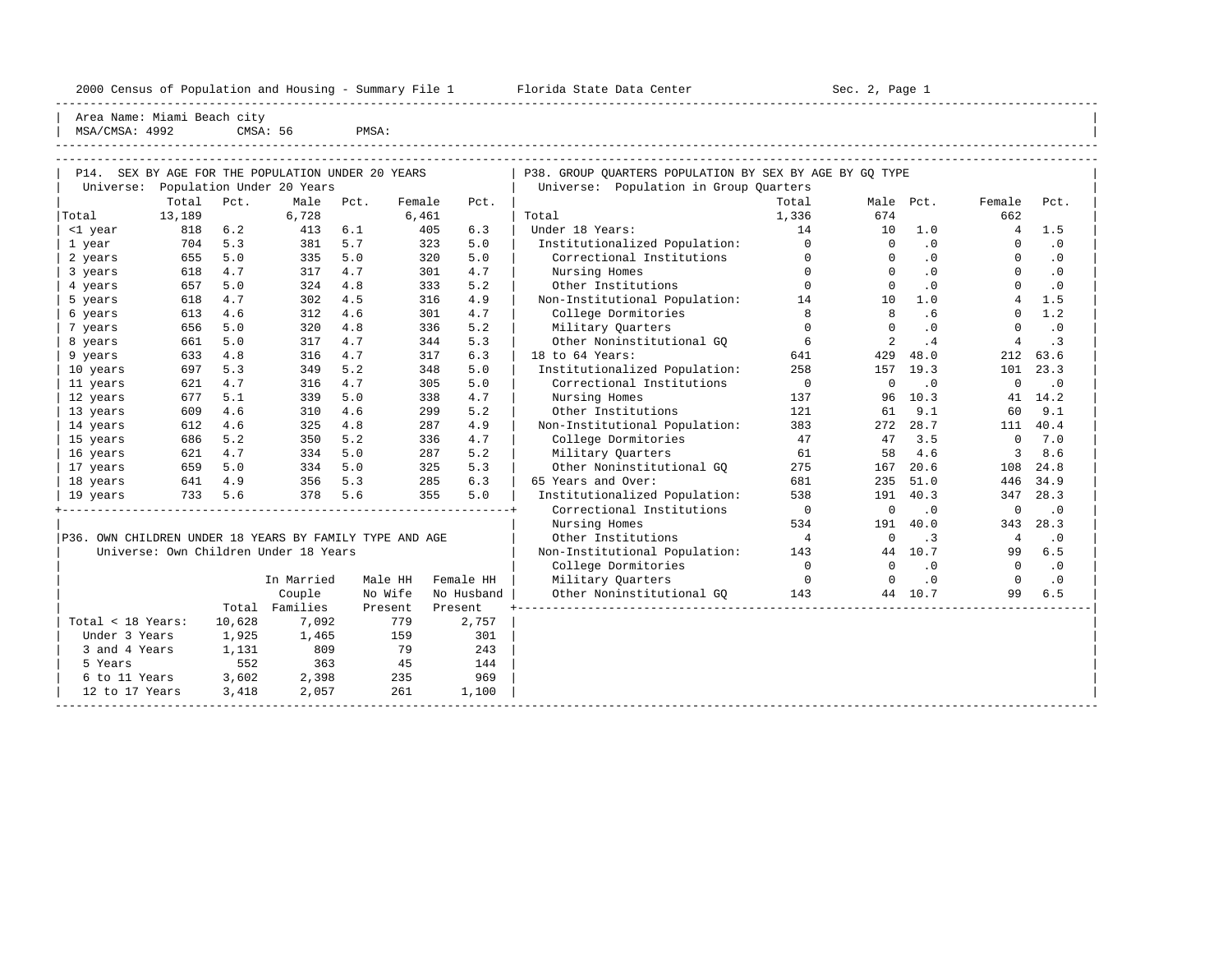|  |  |  | 2000 Census of Population and Housing - Summary File 1 |  |  |  |  |  |  |
|--|--|--|--------------------------------------------------------|--|--|--|--|--|--|
|--|--|--|--------------------------------------------------------|--|--|--|--|--|--|

Plorida State Data Center - Sec. 2, Page 2

-----------------------------------------------------------------------------------------------------------------------------------------------------

Area Name: Miami Beach city MSA/CMSA: 4992 CMSA: 56 PMSA:

| P22/23/24. HOUSEHOLDS BY PRESENCE OF PEOPLE 60(65/75) YEARS AND OVER, HOUSEHOLD SIZE AND                                                   |              |                         |                |                |                       |     | P25. HOUSEHOLDS BY PRESENCE OF                                         |                        |       |          |        |
|--------------------------------------------------------------------------------------------------------------------------------------------|--------------|-------------------------|----------------|----------------|-----------------------|-----|------------------------------------------------------------------------|------------------------|-------|----------|--------|
| HOUSEHOLD TYPE                                                                                                                             |              |                         |                |                |                       |     |                                                                        | <b>NONRELATIVES</b>    |       |          |        |
| Universe: Households                                                                                                                       |              |                         |                |                |                       |     | Universe: Households                                                   |                        |       |          |        |
|                                                                                                                                            | 60+ Years    | Pct                     | 65+ Years Pct  |                | 75+ Years             | Pct |                                                                        |                        |       |          |        |
| Total:                                                                                                                                     | 46,194 100.0 |                         | 46,194 100.0   |                | 46,194 100.0          |     | Total:                                                                 |                        |       | 46,194   |        |
| Households w/ one or more 60/65/75:                                                                                                        | 15,323 33.2  |                         | 12,852 27.8    |                | 7,436 16.1            |     |                                                                        | Households with one or |       |          |        |
| 1-person household                                                                                                                         | 7,902        |                         | 6,854<br>5,998 |                | 4,193                 |     |                                                                        | more non-relatives     |       | 6,994    |        |
| 2 or more person household:                                                                                                                | 7,421        |                         |                |                | 3,243                 |     |                                                                        |                        |       |          |        |
| Family households                                                                                                                          | 6,730        |                         |                |                | 5,479 2,966           |     |                                                                        | Households with no     |       |          |        |
| 691<br>Non-family households                                                                                                               |              |                         | 519            |                | 277                   |     | non-relatives                                                          |                        |       | 39,200   |        |
| Households with no people over 60/65/75: 30,871 66.8 33,342 72.2                                                                           |              |                         |                |                | 38,758 83.9           |     |                                                                        |                        |       |          |        |
| 1-person household                                                                                                                         | 14,602       | 15,650                  |                |                | 18,311                |     |                                                                        |                        |       |          |        |
| 2 or more person household: 16,269                                                                                                         |              |                         | 17,692         |                | 20,447                |     |                                                                        |                        |       |          |        |
|                                                                                                                                            |              |                         | 12,863         |                | 15,376                |     |                                                                        |                        |       |          |        |
|                                                                                                                                            |              |                         | 4,829          |                | 5,071                 |     |                                                                        |                        |       |          |        |
| P18/20. HOUSEHOLDS BY AGE OF HOUSEHOLDER BY HOUSEHOLD TYPE<br>(INCLUDING LIVING ALONE) BY PRESENCE OF OWN CHILDREN<br>Universe: Households |              |                         |                |                |                       |     | H13/15. TENURE BY HOUSEHOLD SIZE<br>  Universe: Occupied Housing Units |                        | Pct   |          | Pct    |
|                                                                                                                                            |              |                         |                |                |                       |     |                                                                        | Owner                  | Owner | Renter   | Renter |
|                                                                                                                                            | Total        | Householder Householder |                |                |                       |     | Total                                                                  | Occupied               | Occ.  | Occupied | Occ.   |
|                                                                                                                                            | Households   | 15 to 64 65 and Over    |                |                | Total Occupied Units: |     | 46,194                                                                 | 16,895 100.0           |       | 29,299   | 100.0  |
| Total:                                                                                                                                     | 46,194       | 34,497                  |                | 11,697         | 1-person household    |     | 22,504                                                                 | 7,046                  | 41.7  | 15,458   | 52.8   |
| Family households:                                                                                                                         | 18,342       | 13,937                  | 4,405          |                | 2-Person household    |     | 14,462                                                                 | 6,121                  | 36.2  | 8,341    | 28.5   |
| Married couple family:                                                                                                                     | 12,654       | 9,220                   | 3,434          |                | 3-Person household    |     | 4,682                                                                  | 1,776 10.5             |       | 2,906    | 9.9    |
| With own children under 18                                                                                                                 | 4,107        | 4,057                   |                | 50 I           |                       |     | 4-Person household 2,733                                               | 1,157                  | 6.8   | 1,576    | 5.4    |
| No own children under 18                                                                                                                   | 8,547        | 5,163                   |                | $3,384$        |                       |     | 5-Person household 1,126 478                                           |                        | 2.8   | 648      | 2.2    |
| Other family:                                                                                                                              | 5,688        | 4,717                   |                | 971 l          | 6-Person household    |     | 441 197                                                                |                        | 1.2   | 244      | .8     |
| Male householder, no wife present: 1,752                                                                                                   |              | 1,557                   |                | 195            | 7+Person household    |     | 246                                                                    | 120                    | .7    | 126      | .4     |
| With own children under 18                                                                                                                 | 527          | 514                     |                | 13             |                       |     |                                                                        |                        |       |          |        |
| No own children under 18                                                                                                                   | 1,225        | 1,043                   |                | 182            |                       |     |                                                                        |                        |       |          |        |
| Female householder, no husband present: 3,936                                                                                              |              | 3,160                   |                | 776            |                       |     |                                                                        |                        |       |          |        |
| With own children under 18                                                                                                                 | 1,818        | 1,817                   |                | $\overline{1}$ |                       |     |                                                                        |                        |       |          |        |
| No own children under 18                                                                                                                   | 2,118        | 1,343                   |                | 775            |                       |     |                                                                        |                        |       |          |        |
| Non-family households:                                                                                                                     | 5,348        | 20,560                  | 7,292          |                |                       |     |                                                                        |                        |       |          |        |
| Householder living alone                                                                                                                   | 3,621        | 15,650                  |                | 6,854          |                       |     |                                                                        |                        |       |          |        |
| Householder not living alone                                                                                                               | 1,727        | 4,910                   |                | 438            |                       |     |                                                                        |                        |       |          |        |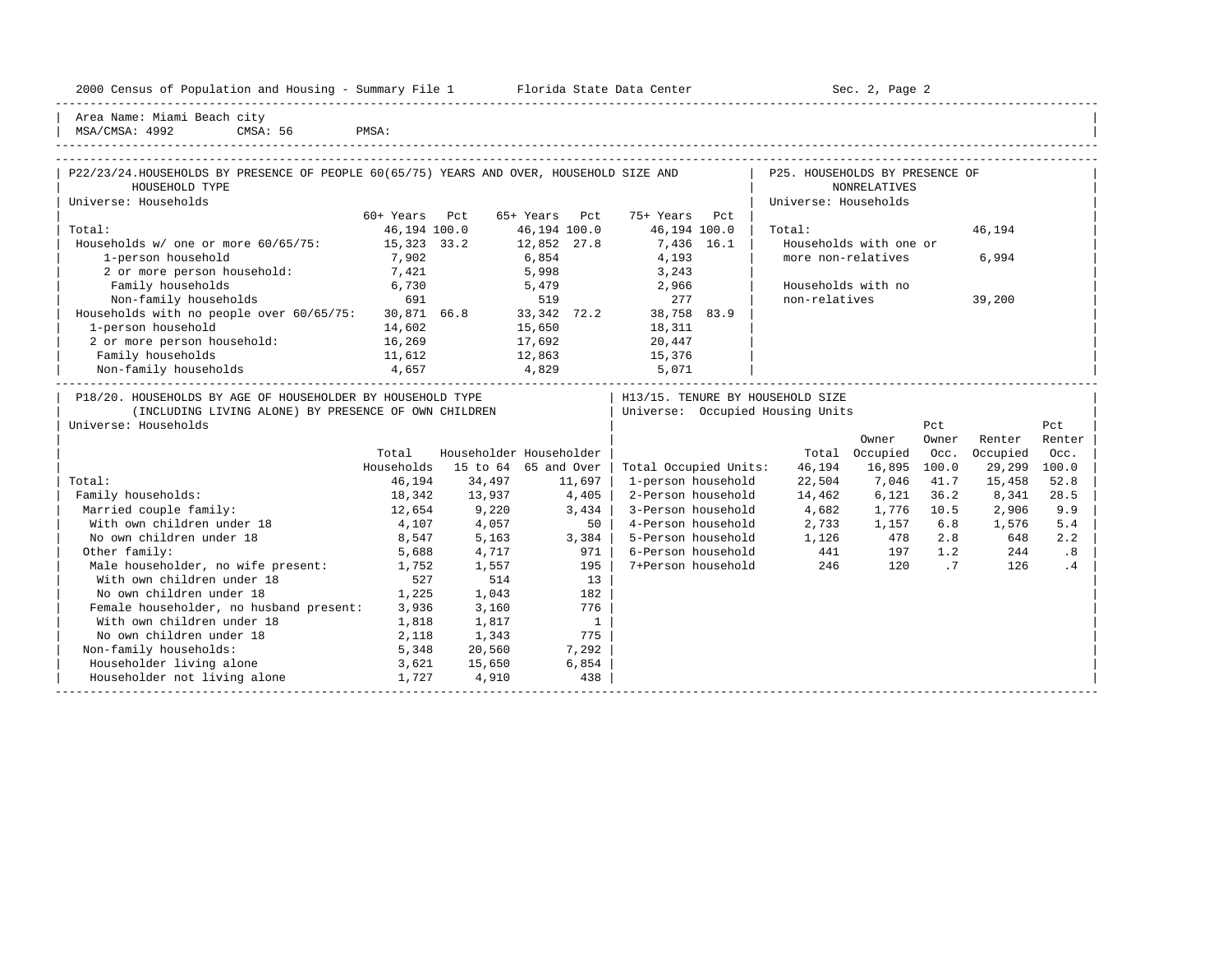| 2000 Census of Population and Housing - Summary File 1 Florida State Data Center |          |                  |             |           |                                                        |       |              |                   | Sec. 2, Page 3                                          |                 |                   |
|----------------------------------------------------------------------------------|----------|------------------|-------------|-----------|--------------------------------------------------------|-------|--------------|-------------------|---------------------------------------------------------|-----------------|-------------------|
| Area Name: Miami Beach city<br>MSA/CMSA: 4992                                    | CMSA: 56 |                  | PMSA:       |           |                                                        |       |              |                   |                                                         |                 |                   |
|                                                                                  |          |                  |             |           |                                                        |       |              |                   |                                                         |                 |                   |
| P29. RELATIONSHIP BY AGE FOR THE POPULATION UNDER 18 YEARS                       |          |                  |             |           |                                                        |       |              |                   |                                                         |                 |                   |
| Universe: Population under 18 years                                              |          |                  |             |           |                                                        |       |              |                   |                                                         |                 |                   |
|                                                                                  |          |                  |             |           | --------------In Households-----------------           |       |              |                   | -----------Group Ouarters-----------                    |                 |                   |
|                                                                                  |          |                  |             |           | -----Related Child-----                                |       |              |                   |                                                         |                 |                   |
|                                                                                  |          | Pop. in          | Householder |           | Other                                                  |       |              |                   | Institution-                                            | Noninstitution- |                   |
|                                                                                  |          | Total Households | or Spouse   | Own Child | Relatives                                              |       | Nonrelatives | Total             | alized Pop.                                             | alized Pop.     |                   |
| Under 18:                                                                        | 11,815   | 11,801           | 26          | 10,628    | 923                                                    |       | 224          | 14                | $\Omega$                                                |                 | 14                |
| Under 3                                                                          | 2,177    | 2,176            |             | 1,925     | 220                                                    |       | 31           | $\mathbf{1}$      | $\mathbf{0}$                                            |                 | $\overline{1}$    |
| 3 and 4 years                                                                    | 1,275    | 1,274            |             | 1,131     | 123                                                    |       | 20           | $\mathbf{1}$      | $\mathbf 0$                                             |                 | 1                 |
| 5 years                                                                          | 618      | 617              |             | 552       | 49                                                     |       | 16           | $\mathbf{1}$      | $\Omega$                                                |                 | $\mathbf{1}$      |
| 6 to 11 years                                                                    | 3,881    | 3,880            |             | 3,602     | 219                                                    |       | 59           | $\mathbf{1}$      | $\Omega$                                                |                 | 1                 |
| 12 and 13 years                                                                  | 1,286    | 1,285            |             | 1,191     | 69                                                     |       | 25           | $\mathbf{1}$      | $\Omega$                                                |                 | $\mathbf{1}$      |
| 14 years                                                                         | 612      | 611              |             | 549       | 52                                                     |       | 10<br>63     | $\mathbf{1}$<br>8 | $\mathbf 0$<br>$\Omega$                                 |                 | $\mathbf{1}$<br>8 |
| 15 to 17 years                                                                   | 1,940    | 1,932            |             | 1,678     | 191                                                    |       |              |                   |                                                         |                 |                   |
| % Under 3                                                                        | 18.5%    | 18.5%            |             | 18.1%     | 23.8%                                                  |       | 13.8%        | 7.1%              | .0%                                                     |                 | 7.1%              |
| % 3 and 4 years                                                                  | 10.8%    | 10.8%            |             | 10.6%     | 13.3%                                                  |       | 8.9%         | 7.1%              | .0%                                                     |                 | 7.1%              |
| % 5 years                                                                        | 5.2%     | 5.2%             |             | 5.2%      | 5.3%                                                   |       | 7.1%         | 7.1%              | .0%                                                     |                 | 7.1%              |
| % 6 to 11 years                                                                  | 32.9%    | 33.0%            |             | 33.9%     | 23.7%                                                  |       | 26.3%        | 7.1%              | .0%                                                     |                 | 7.1%              |
| % 12 and 13 years                                                                | 10.9%    | 10.9%            |             | 11.2%     | 7.5%                                                   |       | 11.2%        | 7.1%              | .0%                                                     |                 | 7.1%              |
| % 14 years                                                                       | 5.2%     | 5.2%             |             | 5.2%      | 5.6%                                                   |       | 4.5%         | $7.1\%$           | .0%                                                     |                 | 7.1%              |
| % 15 to 17 years                                                                 | 16.5%    | 16.4%            |             | 15.8%     | 20.7%                                                  |       | 28.1%        | 57.1%             | .0%                                                     |                 | 57.1%             |
| H17. TENURE BY HOUSEHOLD TYPE (INCLUDING LIVING ALONE) BY AGE OF HOUSEHOLDER     |          |                  |             |           |                                                        |       |              |                   |                                                         |                 |                   |
| Universe: Occupied Housing Units                                                 |          |                  |             |           |                                                        |       |              |                   |                                                         |                 |                   |
|                                                                                  |          |                  |             |           | Total Owner ----------- Owner Occupied --------------- |       |              |                   | Total Renter ------------- Renter Occupied ------------ |                 |                   |
|                                                                                  |          | Occupied         |             |           | Householder Householder Householder Pct                |       | Occupied     |                   | Householder Householder Householder                     |                 | Pct               |
|                                                                                  |          | Units            | 15 to 34    | 35 to 64  | $65+$                                                  | $65+$ | Units        | 15 to 34          | 35 to 64                                                | $65+$           | $65+$             |
| Family households:                                                               |          | 8,309            | 841         | 4,604     | 2,864                                                  | 34.5  | 10,033       | 3,144             | 5,348                                                   | 1,541 15.4      |                   |
| Married-couple family:                                                           |          | 6,744            | 628         | 3,690     | 2,426                                                  | 36.0  | 5,910        | 1,900             | 3,002                                                   | 1,008           | 17.1              |
| Other family:                                                                    |          | 1,565            | 213         | 914       | 438                                                    | 28.0  | 4,123        | 1,244             | 2,346                                                   | 533             | 12.9              |
| Male householder, no wife                                                        |          | 489              | 97          | 300       | 92                                                     | 18.8  | 1,263        | 507               | 653                                                     | 103             | 8.2               |
| Female hsehldr, no husband                                                       |          | 1,076            | 116         | 614       | 346                                                    | 32.2  | 2,860        | 737               | 1,693                                                   | 430             | 15.0              |
| Nonfamily households:                                                            |          | 8,586            | 1,494       | 4,021     | 3,071                                                  | 35.8  | 19,266       | 7,710             | 7,335                                                   | 4,221           | 21.9              |
| Male householder:                                                                |          | 4,342            | 959         | 2,492     | 891                                                    | 20.5  | 11,212       | 4,950             | 4,934                                                   | 1,328           | 11.8              |
| Living alone                                                                     |          | 3,299            | 696         | 1,836     | 767                                                    | 23.2  | 8,634        | 3,407             | 3,997                                                   | 1,230           | 14.2              |
| Not living alone                                                                 |          | 1,043            | 263         | 656       | 124                                                    | 11.9  | 2,578        | 1,543             | 937                                                     | 98              | 3.8               |
| Female householder:                                                              |          | 4,244            | 535         | 1,529     | 2,180                                                  | 51.4  | 8,054        | 2,760             | 2,401                                                   | 2,893           | 35.9              |
| Living alone                                                                     |          | 3,747            | 419         | 1,278     | 2,050                                                  | 54.7  | 6,824        | 1,997             | 2,020                                                   | 2,807           | 41.1              |
| Not living alone                                                                 |          | 497              | 116         | 251       | 130                                                    | 26.2  | 1,230        | 763               | 381                                                     | 86              | 7.0               |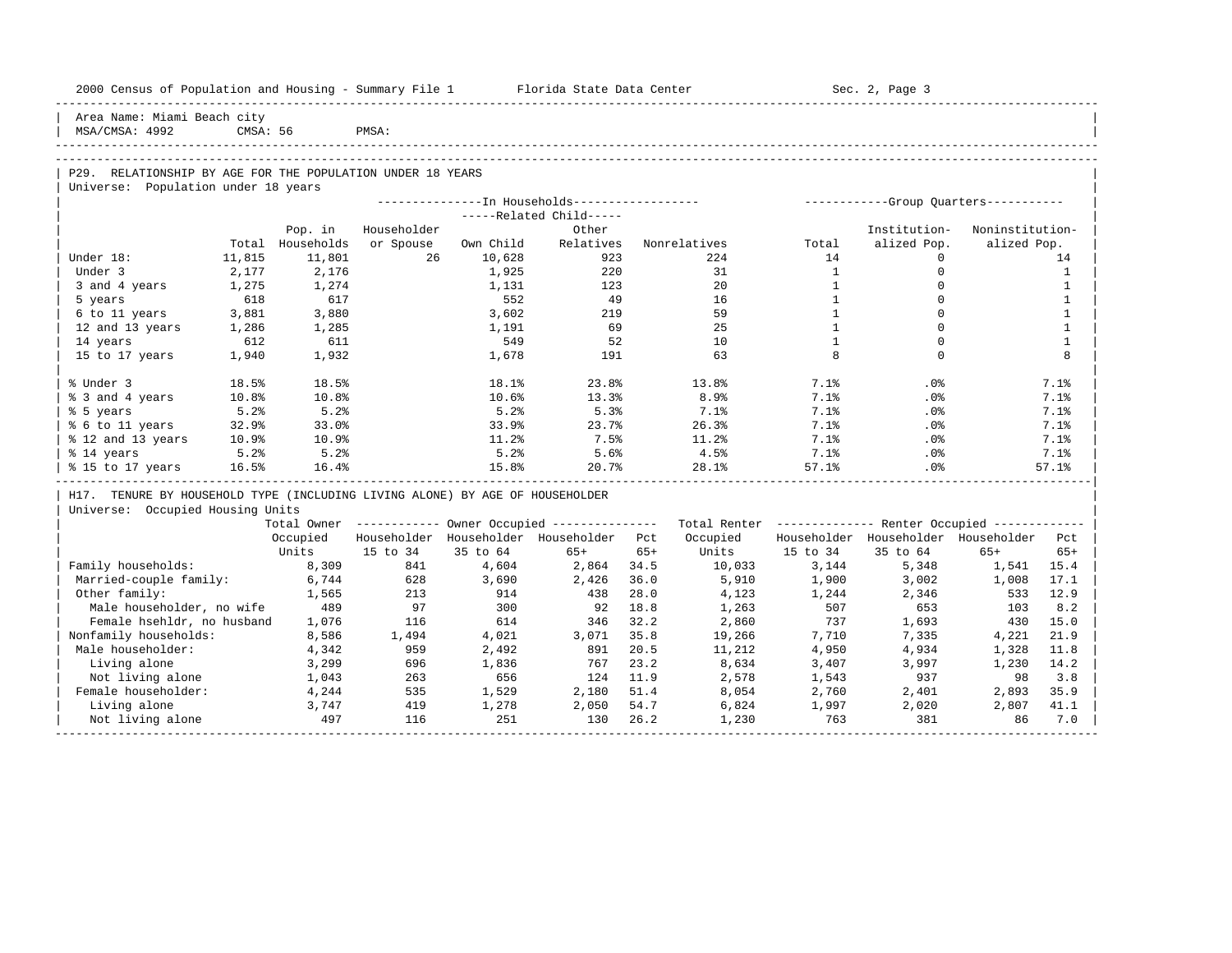|           | 2000 Census of Population and Housing - Summary File 1 Florida State Data Center<br>Sec. 2, Page 1<br>Area Name: Naples, FL MSA<br>MSA/CMSA: 5345<br>CMSA: 99<br>PMSA:<br>P14. SEX BY AGE FOR THE POPULATION UNDER 20 YEARS<br>P38. GROUP OUARTERS POPULATION BY SEX BY AGE BY GO TYPE<br>Population Under 20 Years<br>Population in Group Quarters<br>Universe:<br>Total<br>Pct.<br>Male<br>Female<br>Total<br>Male<br>Female<br>Pct.<br>Pct.<br>Pct.<br>54,944<br>28,428<br>26,516<br>3,001<br>1,789<br>Total<br>4,790<br>2,726<br>1,420<br>5.0<br>1,306<br>4.9<br>Under 18 Years:<br>530<br>340<br>11.1<br>190<br>5.0<br>2.6<br>2,646<br>Institutionalized Population:<br>31<br>4.8<br>1,389<br>4.9<br>1,257<br>4.7<br>125<br>94<br>2,672<br>4.9<br>1,312<br>Correctional Institutions<br>5<br>$\cdot$ 1<br>4.9<br>1,360<br>4.8<br>$\Omega$<br>4.9<br>2,663<br>1,306<br>$\Omega$<br>$\Omega$<br>4.8<br>1,357<br>4.8<br>Nursing Homes<br>$\cdot$ 0<br>4.9<br>120<br>89<br>2.5<br>31<br>2,734<br>5.0<br>1,434<br>1,300<br>Other Institutions<br>5.0<br>2,795<br>1,423<br>5.2<br>Non-Institutional Population:<br>246<br>8.5<br>159<br>5.1<br>5.0<br>1,372<br>405<br>5.3<br>2,880<br>5.2<br>1,479<br>1,401<br>College Dormitories<br>5.2<br>$\cdot$ 0<br>0<br>$\Omega$<br>$\Omega$<br>5.4<br>2,805<br>5.1<br>1,384<br>1,421<br>4.9<br>Military Ouarters<br>$\cdot$ 0<br>$\Omega$<br>0<br>5.5<br>Other Noninstitutional GO<br>246<br>8.5<br>159<br>2,957<br>5.4<br>1,504<br>5.3<br>1,453<br>405<br>2,224<br>3,007<br>5.5<br>1,508<br>4.9<br>18 to 64 Years:<br>56.9<br>501<br>1,499<br>5.3<br>2,725<br>4.7<br>728<br>644<br>15.2<br>2,837<br>5.2<br>1,453<br>1,384<br>Institutionalized Population:<br>84<br>5.1<br>2,770<br>1,405<br>4.9<br>660<br>606<br>13.8<br>54<br>5.0<br>1,365<br>Correctional Institutions<br>4.9<br>2,730<br>5.0<br>1,313<br>4.6<br>1,417<br>4.9<br>Nursing Homes<br>26<br>14<br>12<br>. 5<br>4.9<br>2,690<br>42<br>24<br>4.9<br>1,369<br>1,321<br>Other Institutions<br>. 9<br>18<br>4.8<br>1,580<br>417<br>2,650<br>1,281<br>5.2<br>Non-Institutional Population:<br>41.7<br>4.8<br>1,369<br>1,997<br>4.8<br>2,802<br>5.3<br>5.1<br>1,392<br>4.9<br>1,410<br>College Dormitories<br>$\Omega$<br>$\cdot$ 0<br>0<br>$\Omega$<br>2,739<br>5.4<br>5.0<br>1,419<br>5.0<br>1,320<br>Military Ouarters<br>. 0<br><sup>n</sup><br>$\Omega$<br>1,580<br>5.5<br>Other Noninstitutional GQ<br>41.7<br>417<br>2,838<br>5.2<br>1,562<br>5.5<br>1,276<br>1,997<br>437<br>32.0<br>1,098<br>2,669<br>4.9<br>1,549<br>1,120<br>4.9<br>1,535<br>5.4<br>65 Years and Over: |  |  |  |  |  |           |
|-----------|-----------------------------------------------------------------------------------------------------------------------------------------------------------------------------------------------------------------------------------------------------------------------------------------------------------------------------------------------------------------------------------------------------------------------------------------------------------------------------------------------------------------------------------------------------------------------------------------------------------------------------------------------------------------------------------------------------------------------------------------------------------------------------------------------------------------------------------------------------------------------------------------------------------------------------------------------------------------------------------------------------------------------------------------------------------------------------------------------------------------------------------------------------------------------------------------------------------------------------------------------------------------------------------------------------------------------------------------------------------------------------------------------------------------------------------------------------------------------------------------------------------------------------------------------------------------------------------------------------------------------------------------------------------------------------------------------------------------------------------------------------------------------------------------------------------------------------------------------------------------------------------------------------------------------------------------------------------------------------------------------------------------------------------------------------------------------------------------------------------------------------------------------------------------------------------------------------------------------------------------------------------------------------------------------------------------------------------------------------------------------------------------------------------------------------------------------------------------------------------------------------------------------------------------------------------------------------------|--|--|--|--|--|-----------|
|           |                                                                                                                                                                                                                                                                                                                                                                                                                                                                                                                                                                                                                                                                                                                                                                                                                                                                                                                                                                                                                                                                                                                                                                                                                                                                                                                                                                                                                                                                                                                                                                                                                                                                                                                                                                                                                                                                                                                                                                                                                                                                                                                                                                                                                                                                                                                                                                                                                                                                                                                                                                                   |  |  |  |  |  |           |
| Universe: |                                                                                                                                                                                                                                                                                                                                                                                                                                                                                                                                                                                                                                                                                                                                                                                                                                                                                                                                                                                                                                                                                                                                                                                                                                                                                                                                                                                                                                                                                                                                                                                                                                                                                                                                                                                                                                                                                                                                                                                                                                                                                                                                                                                                                                                                                                                                                                                                                                                                                                                                                                                   |  |  |  |  |  |           |
|           |                                                                                                                                                                                                                                                                                                                                                                                                                                                                                                                                                                                                                                                                                                                                                                                                                                                                                                                                                                                                                                                                                                                                                                                                                                                                                                                                                                                                                                                                                                                                                                                                                                                                                                                                                                                                                                                                                                                                                                                                                                                                                                                                                                                                                                                                                                                                                                                                                                                                                                                                                                                   |  |  |  |  |  | Pct.      |
| Total     |                                                                                                                                                                                                                                                                                                                                                                                                                                                                                                                                                                                                                                                                                                                                                                                                                                                                                                                                                                                                                                                                                                                                                                                                                                                                                                                                                                                                                                                                                                                                                                                                                                                                                                                                                                                                                                                                                                                                                                                                                                                                                                                                                                                                                                                                                                                                                                                                                                                                                                                                                                                   |  |  |  |  |  |           |
| <1 year   |                                                                                                                                                                                                                                                                                                                                                                                                                                                                                                                                                                                                                                                                                                                                                                                                                                                                                                                                                                                                                                                                                                                                                                                                                                                                                                                                                                                                                                                                                                                                                                                                                                                                                                                                                                                                                                                                                                                                                                                                                                                                                                                                                                                                                                                                                                                                                                                                                                                                                                                                                                                   |  |  |  |  |  | 11.3      |
| 1 year    |                                                                                                                                                                                                                                                                                                                                                                                                                                                                                                                                                                                                                                                                                                                                                                                                                                                                                                                                                                                                                                                                                                                                                                                                                                                                                                                                                                                                                                                                                                                                                                                                                                                                                                                                                                                                                                                                                                                                                                                                                                                                                                                                                                                                                                                                                                                                                                                                                                                                                                                                                                                   |  |  |  |  |  | 3.1       |
| 2 years   |                                                                                                                                                                                                                                                                                                                                                                                                                                                                                                                                                                                                                                                                                                                                                                                                                                                                                                                                                                                                                                                                                                                                                                                                                                                                                                                                                                                                                                                                                                                                                                                                                                                                                                                                                                                                                                                                                                                                                                                                                                                                                                                                                                                                                                                                                                                                                                                                                                                                                                                                                                                   |  |  |  |  |  | $\cdot$ 2 |
| 3 years   |                                                                                                                                                                                                                                                                                                                                                                                                                                                                                                                                                                                                                                                                                                                                                                                                                                                                                                                                                                                                                                                                                                                                                                                                                                                                                                                                                                                                                                                                                                                                                                                                                                                                                                                                                                                                                                                                                                                                                                                                                                                                                                                                                                                                                                                                                                                                                                                                                                                                                                                                                                                   |  |  |  |  |  | $\cdot$ 0 |
| 4 years   |                                                                                                                                                                                                                                                                                                                                                                                                                                                                                                                                                                                                                                                                                                                                                                                                                                                                                                                                                                                                                                                                                                                                                                                                                                                                                                                                                                                                                                                                                                                                                                                                                                                                                                                                                                                                                                                                                                                                                                                                                                                                                                                                                                                                                                                                                                                                                                                                                                                                                                                                                                                   |  |  |  |  |  | 3.0       |
| 5 years   |                                                                                                                                                                                                                                                                                                                                                                                                                                                                                                                                                                                                                                                                                                                                                                                                                                                                                                                                                                                                                                                                                                                                                                                                                                                                                                                                                                                                                                                                                                                                                                                                                                                                                                                                                                                                                                                                                                                                                                                                                                                                                                                                                                                                                                                                                                                                                                                                                                                                                                                                                                                   |  |  |  |  |  | 8.2       |
| 6 years   |                                                                                                                                                                                                                                                                                                                                                                                                                                                                                                                                                                                                                                                                                                                                                                                                                                                                                                                                                                                                                                                                                                                                                                                                                                                                                                                                                                                                                                                                                                                                                                                                                                                                                                                                                                                                                                                                                                                                                                                                                                                                                                                                                                                                                                                                                                                                                                                                                                                                                                                                                                                   |  |  |  |  |  | .0        |
| 7 years   |                                                                                                                                                                                                                                                                                                                                                                                                                                                                                                                                                                                                                                                                                                                                                                                                                                                                                                                                                                                                                                                                                                                                                                                                                                                                                                                                                                                                                                                                                                                                                                                                                                                                                                                                                                                                                                                                                                                                                                                                                                                                                                                                                                                                                                                                                                                                                                                                                                                                                                                                                                                   |  |  |  |  |  | $\cdot$ 0 |
| 8 years   |                                                                                                                                                                                                                                                                                                                                                                                                                                                                                                                                                                                                                                                                                                                                                                                                                                                                                                                                                                                                                                                                                                                                                                                                                                                                                                                                                                                                                                                                                                                                                                                                                                                                                                                                                                                                                                                                                                                                                                                                                                                                                                                                                                                                                                                                                                                                                                                                                                                                                                                                                                                   |  |  |  |  |  | 8.2       |
| 9 years   |                                                                                                                                                                                                                                                                                                                                                                                                                                                                                                                                                                                                                                                                                                                                                                                                                                                                                                                                                                                                                                                                                                                                                                                                                                                                                                                                                                                                                                                                                                                                                                                                                                                                                                                                                                                                                                                                                                                                                                                                                                                                                                                                                                                                                                                                                                                                                                                                                                                                                                                                                                                   |  |  |  |  |  | 74.1      |
| 10 years  |                                                                                                                                                                                                                                                                                                                                                                                                                                                                                                                                                                                                                                                                                                                                                                                                                                                                                                                                                                                                                                                                                                                                                                                                                                                                                                                                                                                                                                                                                                                                                                                                                                                                                                                                                                                                                                                                                                                                                                                                                                                                                                                                                                                                                                                                                                                                                                                                                                                                                                                                                                                   |  |  |  |  |  | 21.5      |
| 11 years  |                                                                                                                                                                                                                                                                                                                                                                                                                                                                                                                                                                                                                                                                                                                                                                                                                                                                                                                                                                                                                                                                                                                                                                                                                                                                                                                                                                                                                                                                                                                                                                                                                                                                                                                                                                                                                                                                                                                                                                                                                                                                                                                                                                                                                                                                                                                                                                                                                                                                                                                                                                                   |  |  |  |  |  | 20.2      |
| 12 years  |                                                                                                                                                                                                                                                                                                                                                                                                                                                                                                                                                                                                                                                                                                                                                                                                                                                                                                                                                                                                                                                                                                                                                                                                                                                                                                                                                                                                                                                                                                                                                                                                                                                                                                                                                                                                                                                                                                                                                                                                                                                                                                                                                                                                                                                                                                                                                                                                                                                                                                                                                                                   |  |  |  |  |  | . 5       |
| 13 years  |                                                                                                                                                                                                                                                                                                                                                                                                                                                                                                                                                                                                                                                                                                                                                                                                                                                                                                                                                                                                                                                                                                                                                                                                                                                                                                                                                                                                                                                                                                                                                                                                                                                                                                                                                                                                                                                                                                                                                                                                                                                                                                                                                                                                                                                                                                                                                                                                                                                                                                                                                                                   |  |  |  |  |  | .8        |
| 14 years  |                                                                                                                                                                                                                                                                                                                                                                                                                                                                                                                                                                                                                                                                                                                                                                                                                                                                                                                                                                                                                                                                                                                                                                                                                                                                                                                                                                                                                                                                                                                                                                                                                                                                                                                                                                                                                                                                                                                                                                                                                                                                                                                                                                                                                                                                                                                                                                                                                                                                                                                                                                                   |  |  |  |  |  | 52.6      |
| 15 years  |                                                                                                                                                                                                                                                                                                                                                                                                                                                                                                                                                                                                                                                                                                                                                                                                                                                                                                                                                                                                                                                                                                                                                                                                                                                                                                                                                                                                                                                                                                                                                                                                                                                                                                                                                                                                                                                                                                                                                                                                                                                                                                                                                                                                                                                                                                                                                                                                                                                                                                                                                                                   |  |  |  |  |  | . 0       |
| 16 years  |                                                                                                                                                                                                                                                                                                                                                                                                                                                                                                                                                                                                                                                                                                                                                                                                                                                                                                                                                                                                                                                                                                                                                                                                                                                                                                                                                                                                                                                                                                                                                                                                                                                                                                                                                                                                                                                                                                                                                                                                                                                                                                                                                                                                                                                                                                                                                                                                                                                                                                                                                                                   |  |  |  |  |  | . 0       |
| 17 years  |                                                                                                                                                                                                                                                                                                                                                                                                                                                                                                                                                                                                                                                                                                                                                                                                                                                                                                                                                                                                                                                                                                                                                                                                                                                                                                                                                                                                                                                                                                                                                                                                                                                                                                                                                                                                                                                                                                                                                                                                                                                                                                                                                                                                                                                                                                                                                                                                                                                                                                                                                                                   |  |  |  |  |  | 52.6      |
| 18 years  |                                                                                                                                                                                                                                                                                                                                                                                                                                                                                                                                                                                                                                                                                                                                                                                                                                                                                                                                                                                                                                                                                                                                                                                                                                                                                                                                                                                                                                                                                                                                                                                                                                                                                                                                                                                                                                                                                                                                                                                                                                                                                                                                                                                                                                                                                                                                                                                                                                                                                                                                                                                   |  |  |  |  |  | 14.6      |

| 19 years 2,334 4.2 1,348 4.7 986 4.7 | Institutionalized Population: 1,441 398 30.1 1,043 13.3 | +----------------------------------------------------------------+ Correctional Institutions 2 2 .0 0 .1 |

|                                                         | Nursing Homes                 | L.400 | 383 | $29^{\circ}$ | 017 |  |
|---------------------------------------------------------|-------------------------------|-------|-----|--------------|-----|--|
| P36. OWN CHILDREN UNDER 18 YEARS BY FAMILY TYPE AND AGE | Other Institutions            |       |     |              |     |  |
| Universe: Own Children Under 18 Years                   | Non-Institutional Population: |       |     |              |     |  |

|                   |        |            |         |            | College Dormitories       |              |    | $\cdot$ 0 | $\cdot$ 0 |
|-------------------|--------|------------|---------|------------|---------------------------|--------------|----|-----------|-----------|
|                   |        | In Married | Male HH | Female HH  | Military Quarters         | $\mathbf{0}$ |    | $\cdot$ 0 | $\cdot$ 0 |
|                   |        | Couple     | No Wife | No Husband | Other Noninstitutional GO | 94           | 39 | 2.0       | 1.3<br>55 |
|                   | Total  | Families   | Present | Present    |                           |              |    |           |           |
| Total < 18 Years: | 43,796 | 32,732     | 3,154   | 7,910      |                           |              |    |           |           |
| Under 3 Years     | 6,758  | 5,440      | 488     | 830        |                           |              |    |           |           |
| 3 and 4 Years     | 4,760  | 3,672      | 330     | 758        |                           |              |    |           |           |
| 5 Years           | 2,472  | 1,885      | 191     | 396        |                           |              |    |           |           |
| 6 to 11 Years     | 15,573 | 11,544     | 1,089   | 2,940      |                           |              |    |           |           |
| 12 to 17 Years    | 14,233 | 10,191     | 1,056   | 2,986      |                           |              |    |           |           |
|                   |        |            |         |            |                           |              |    |           |           |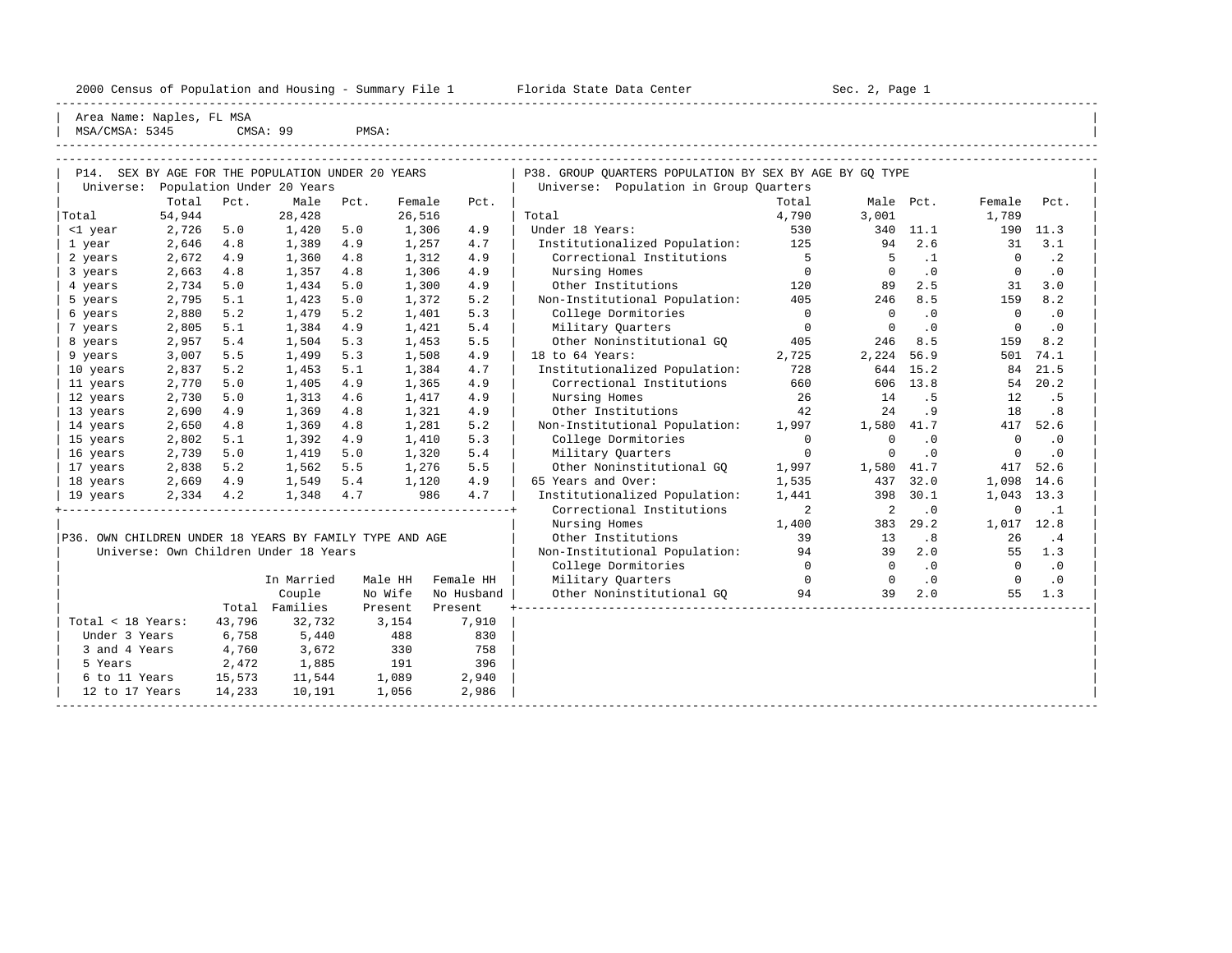| 2000 Census of Population and Housing - Summary File 1 |  |  |  |  |  |  |  |  |  |  |  |  |  |  |  |  |  |  |  |  |  |
|--------------------------------------------------------|--|--|--|--|--|--|--|--|--|--|--|--|--|--|--|--|--|--|--|--|--|
|--------------------------------------------------------|--|--|--|--|--|--|--|--|--|--|--|--|--|--|--|--|--|--|--|--|--|

2000 Florida State Data Center - Sec. 2, Page 2

-----------------------------------------------------------------------------------------------------------------------------------------------------

| Area Name: Naples, FL MSA | | MSA/CMSA: 5345 CMSA: 99 PMSA:

-----------------------------------------------------------------------------------------------------------------------------------------------------

| P22/23/24.HOUSEHOLDS BY PRESENCE OF PEOPLE 60(65/75) YEARS AND OVER, HOUSEHOLD SIZE AND |               |                         |               |                                  |                    | P25. HOUSEHOLDS BY PRESENCE OF   |                        |       |          |        |
|-----------------------------------------------------------------------------------------|---------------|-------------------------|---------------|----------------------------------|--------------------|----------------------------------|------------------------|-------|----------|--------|
| HOUSEHOLD TYPE                                                                          |               |                         |               |                                  |                    |                                  | <b>NONRELATIVES</b>    |       |          |        |
| Universe: Households                                                                    |               |                         |               |                                  |                    | Universe: Households             |                        |       |          |        |
|                                                                                         | 60+ Years Pct |                         | 65+ Years Pct | 75+ Years                        | Pct                |                                  |                        |       |          |        |
| Total:                                                                                  | 102,973 100.0 |                         | 102,973 100.0 | 102,973 100.0                    |                    | Total:                           |                        |       | 102,973  |        |
| Households w/ one or more 60/65/75: 49,774 48.3                                         |               |                         | 40,560 39.4   | 19,068 18.5                      |                    |                                  | Households with one or |       |          |        |
| 1-person household                                                                      | 14,418        |                         | 12,248        | 6,976                            |                    | more non-relatives               |                        |       | 11,159   |        |
| 2 or more person household: 35,356                                                      |               |                         | 28,312        | 12,092                           |                    |                                  |                        |       |          |        |
| Family households                                                                       | 33,684        |                         | 27,079        | 11,606                           |                    | Households with no               |                        |       |          |        |
| Non-family households 1,672                                                             |               |                         | 1,233         | 486                              |                    | non-relatives                    |                        |       | 91,814   |        |
| Households with no people over 60/65/75: 53,199 51.7                                    |               |                         |               | $62,413$ $60.6$ $83,905$ $81.5$  |                    |                                  |                        |       |          |        |
| 1-person household                                                                      | 10,808        |                         | 12,978        |                                  |                    |                                  |                        |       |          |        |
| 2 or more person household: 42,391                                                      |               |                         | 49,435        | 18,250<br>65,655                 |                    |                                  |                        |       |          |        |
| Family households                                                                       | 37,580        | 44,185                  |               | 59,658                           |                    |                                  |                        |       |          |        |
| Non-family households 4,811                                                             |               | 5,250                   |               | 5,997                            |                    |                                  |                        |       |          |        |
|                                                                                         |               |                         |               |                                  |                    |                                  |                        |       |          |        |
| P18/20. HOUSEHOLDS BY AGE OF HOUSEHOLDER BY HOUSEHOLD TYPE                              |               |                         |               | H13/15. TENURE BY HOUSEHOLD SIZE |                    |                                  |                        |       |          |        |
| (INCLUDING LIVING ALONE) BY PRESENCE OF OWN CHILDREN                                    |               |                         |               |                                  |                    | Universe: Occupied Housing Units |                        |       |          |        |
| Universe: Households                                                                    |               |                         |               |                                  |                    |                                  |                        | Pct   |          | Pct    |
|                                                                                         |               |                         |               |                                  |                    |                                  | Owner                  | Owner | Renter   | Renter |
|                                                                                         | Total         | Householder Householder |               |                                  |                    |                                  | Total Occupied         | Occ.  | Occupied | Occ.   |
|                                                                                         | Households    | 15 to 64 65 and Over    |               |                                  |                    | Total Occupied Units: 102,973    | 77,825                 | 100.0 | 25,148   | 100.0  |
| Total:                                                                                  | 102,973       | 65,353                  | 37,620        |                                  | 1-person household | 25,226                           | 17,802                 | 22.9  | 7,424    | 29.5   |
| Family households:                                                                      | 71,264        | 46,903                  | 24,361        |                                  | 2-Person household | 47,158                           | 39,688                 | 51.0  | 7,470    | 29.7   |
| Married couple family:                                                                  | 59,871        | 36,955                  | 22,916        |                                  | 3-Person household | 11,884                           | 8,105                  | 10.4  | 3,779    | 15.0   |
| With own children under 18                                                              | 17,030        | 16,902                  | 128           |                                  | 4-Person household | 9,896 6,902                      |                        | 8.9   | 2,994    | 11.9   |
| No own children under 18                                                                | 42,841        | 20,053                  | 22,788        |                                  | 5-Person household | $4,975$ $3,142$ $4.0$            |                        |       | 1,833    | 7.3    |
| Other family:                                                                           | 11,393        | 9,948                   | 1,445         |                                  |                    | 6-Person household 2,013         | 1,209 1.6              |       | 804      | 3.2    |
| Male householder, no wife present: 3,948                                                |               | 3,584                   | 364           |                                  | 7+Person household | 1,821                            | 977                    | 1.3   | 844      | 3.4    |
| With own children under 18                                                              | 1,894         | 1,878                   | 16            |                                  |                    |                                  |                        |       |          |        |
| No own children under 18                                                                | 2,054         | 1,706                   | 348           |                                  |                    |                                  |                        |       |          |        |
| Female householder, no husband present: 7,445                                           |               | 6,364                   | 1,081         |                                  |                    |                                  |                        |       |          |        |
| With own children under 18                                                              | 4,480         | 4,480                   |               | $\Omega$                         |                    |                                  |                        |       |          |        |
| No own children under 18                                                                | 2,965         | 1,884                   | 1,081         |                                  |                    |                                  |                        |       |          |        |
| Non-family households:                                                                  | 6,483         | 18,450                  | 13,259        |                                  |                    |                                  |                        |       |          |        |
| Householder living alone<br>4,137                                                       |               | 12,978                  | 12,248        |                                  |                    |                                  |                        |       |          |        |
| Householder not living alone                                                            | 2,346         | 5,472                   | 1,011         |                                  |                    |                                  |                        |       |          |        |
|                                                                                         |               |                         |               |                                  |                    |                                  |                        |       |          |        |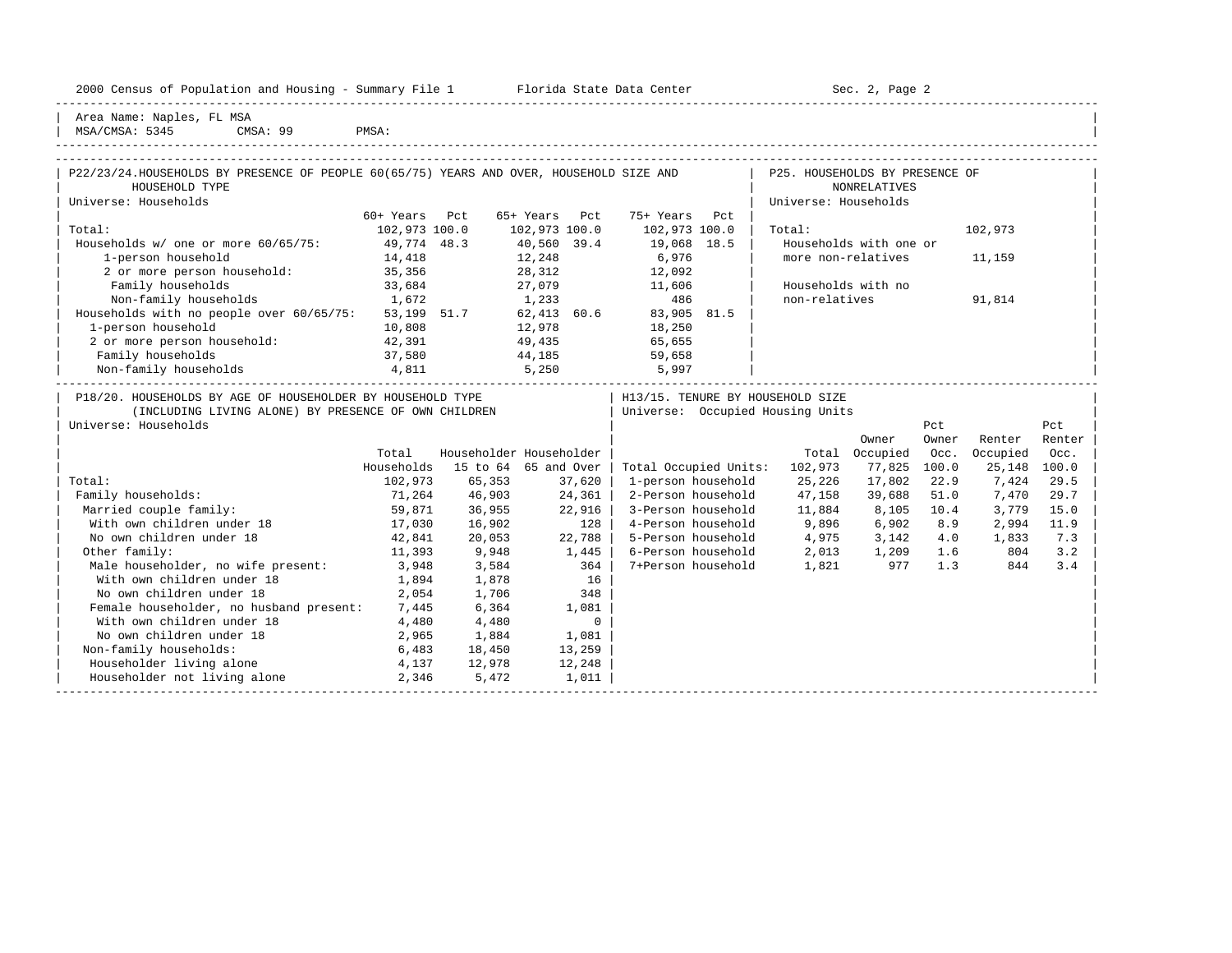| 2000 Census of Population and Housing - Summary File 1 Florida State Data Center |          |                  |             |           |                                                       |       |              |          | Sec. 2, Page 3                                          |                 |       |
|----------------------------------------------------------------------------------|----------|------------------|-------------|-----------|-------------------------------------------------------|-------|--------------|----------|---------------------------------------------------------|-----------------|-------|
| Area Name: Naples, FL MSA<br>MSA/CMSA: 5345                                      | CMSA: 99 |                  | PMSA:       |           |                                                       |       |              |          |                                                         |                 |       |
|                                                                                  |          |                  |             |           |                                                       |       |              |          |                                                         |                 |       |
|                                                                                  |          |                  |             |           |                                                       |       |              |          |                                                         |                 |       |
| P29. RELATIONSHIP BY AGE FOR THE POPULATION UNDER 18 YEARS                       |          |                  |             |           |                                                       |       |              |          |                                                         |                 |       |
| Universe: Population under 18 years                                              |          |                  |             |           |                                                       |       |              |          |                                                         |                 |       |
|                                                                                  |          |                  |             |           | ---------------- In Households------------------      |       |              |          | ------------Group Quarters-----------                   |                 |       |
|                                                                                  |          |                  |             |           | -----Related Child-----                               |       |              |          |                                                         |                 |       |
|                                                                                  |          | Pop. in          | Householder |           | Other                                                 |       |              |          | Institution-                                            | Noninstitution- |       |
|                                                                                  |          | Total Households | or Spouse   | Own Child | Relatives                                             |       | Nonrelatives | Total    | alized Pop.                                             | alized Pop.     |       |
| Under 18:                                                                        | 49,941   | 49,411           | 103         | 43,796    | 4,155                                                 |       | 1,357        | 530      | 125                                                     |                 | 405   |
| Under 3                                                                          | 8,044    | 7,932            |             | 6,758     | 986                                                   |       | 188          | 112      | 18                                                      |                 | 94    |
| 3 and 4 years                                                                    | 5,397    | 5,355            |             | 4,760     | 495                                                   |       | 100          | 42       | 9                                                       |                 | 33    |
| 5 years                                                                          | 2,795    | 2,771            |             | 2,472     | 232                                                   |       | 67           | 24       | 2                                                       |                 | 22    |
| 6 to 11 years                                                                    | 17,256   | 17,137           |             | 15,573    | 1,218                                                 |       | 346          | 119      | 26                                                      |                 | 93    |
| 12 and 13 years                                                                  | 5,420    | 5,384            |             | 4,924     | 345                                                   |       | 115          | 36       | 10                                                      |                 | 26    |
| 14 years                                                                         | 2,650    | 2,621            |             | 2,397     | 167                                                   |       | 57           | 29       | 6                                                       |                 | 23    |
| 15 to 17 years                                                                   | 8,276    | 8,108            |             | 6,912     | 712                                                   |       | 484          | 168      | 54                                                      |                 | 114   |
| % Under 3                                                                        | 16.1%    | 16.1%            |             | 15.4%     | 23.7%                                                 |       | 13.9%        | 21.1%    | 14.4%                                                   |                 | 23.2% |
| % 3 and 4 years                                                                  | 10.8%    | 10.9%            |             | 10.9%     | 11.9%                                                 |       | 7.4%         | 7.9%     | 7.2%                                                    |                 | 8.1%  |
| % 5 years                                                                        | 5.6%     | 5.6%             |             | 5.6%      | 5.6%                                                  |       | 4.9%         | 4.5%     | 1.6%                                                    |                 | 5.4%  |
| % 6 to 11 years                                                                  | 34.6%    | 34.8%            |             | 35.6%     | 29.3%                                                 |       | 25.5%        | 22.5%    | 20.8%                                                   |                 | 23.0% |
| % 12 and 13 years                                                                | $10.9\%$ | 10.9%            |             | 11.2%     | 8.3%                                                  |       | 8.5%         | 6.8%     | $8.0\%$                                                 |                 | 6.4%  |
| % 14 years                                                                       | 5.3%     | 5.3%             |             | 5.5%      | $4.0\%$                                               |       | 4.2%         | 5.5%     | 4.8%                                                    |                 | 5.7%  |
| % 15 to 17 years                                                                 | 16.6%    | 16.4%            |             | 15.8%     | 17.1%                                                 |       | 35.7%        | 31.7%    | 43.2%                                                   |                 | 28.1% |
| H17. TENURE BY HOUSEHOLD TYPE (INCLUDING LIVING ALONE) BY AGE OF HOUSEHOLDER     |          |                  |             |           |                                                       |       |              |          |                                                         |                 |       |
| Universe: Occupied Housing Units                                                 |          |                  |             |           |                                                       |       |              |          |                                                         |                 |       |
|                                                                                  |          |                  |             |           | Total Owner ----------- Owner Occupied -------------- |       |              |          | Total Renter ------------- Renter Occupied ------------ |                 |       |
|                                                                                  |          | Occupied         |             |           | Householder Householder Householder Pct               |       | Occupied     |          | Householder Householder Householder                     |                 | Pct   |
|                                                                                  |          | Units            | 15 to 34    | 35 to 64  | $65+$                                                 | $65+$ | Units        | 15 to 34 | 35 to 64                                                | $65+$           | $65+$ |
| Family households:                                                               |          | 56,686           | 4,895       | 29,163    | 22,628                                                | 39.9  | 14,578       | 5,386    | 7,459                                                   | 1,733 11.9      |       |
| Married-couple family:                                                           |          | 50,611           | 3,960       | 25,206    | 21,445                                                | 42.4  | 9,260        | 3,161    | 4,628                                                   | 1,471 15.9      |       |
| Other family:                                                                    |          | 6,075            | 935         | 3,957     | 1,183                                                 | 19.5  | 5,318        | 2,225    | 2,831                                                   | 262             | 4.9   |
| Male householder, no wife                                                        |          | 1,913            | 409         | 1,209     | 295                                                   | 15.4  | 2,035        | 972      | 994                                                     | 69              | 3.4   |
| Female hsehldr, no husband                                                       |          | 4,162            | 526         | 2,748     | 888                                                   | 21.3  | 3,283        | 1,253    | 1,837                                                   | 193             | 5.9   |
| Nonfamily households:                                                            |          | 21,139           | 1,261       | 9,071     | 10,807                                                | 51.1  | 10,570       | 3,207    | 4,911                                                   | 2,452           | 23.2  |
| Male householder:                                                                |          | 8,266            | 782         | 4,199     | 3,285                                                 | 39.7  | 5,837        | 2,144    | 2,898                                                   | 795             | 13.6  |
| Living alone                                                                     |          | 6,331            | 463         | 3,085     | 2,783                                                 | 44.0  | 3,635        | 942      | 2,006                                                   | 687             | 18.9  |
| Not living alone                                                                 |          | 1,935            | 319         | 1,114     | 502                                                   | 25.9  | 2,202        | 1,202    | 892                                                     | 108             | 4.9   |
| Female householder:                                                              |          | 12,873           | 479         | 4,872     | 7,522                                                 | 58.4  | 4,733        | 1,063    | 2,013                                                   | 1,657           | 35.0  |
| Living alone                                                                     |          | 11,471           | 293         | 4,006     | 7,172                                                 | 62.5  | 3,789        | 569      | 1,614<br>399                                            | 1,606           | 42.4  |
| Not living alone                                                                 |          | 1,402            | 186         | 866       | 350                                                   | 25.0  | 944          | 494      |                                                         | 51              | 5.4   |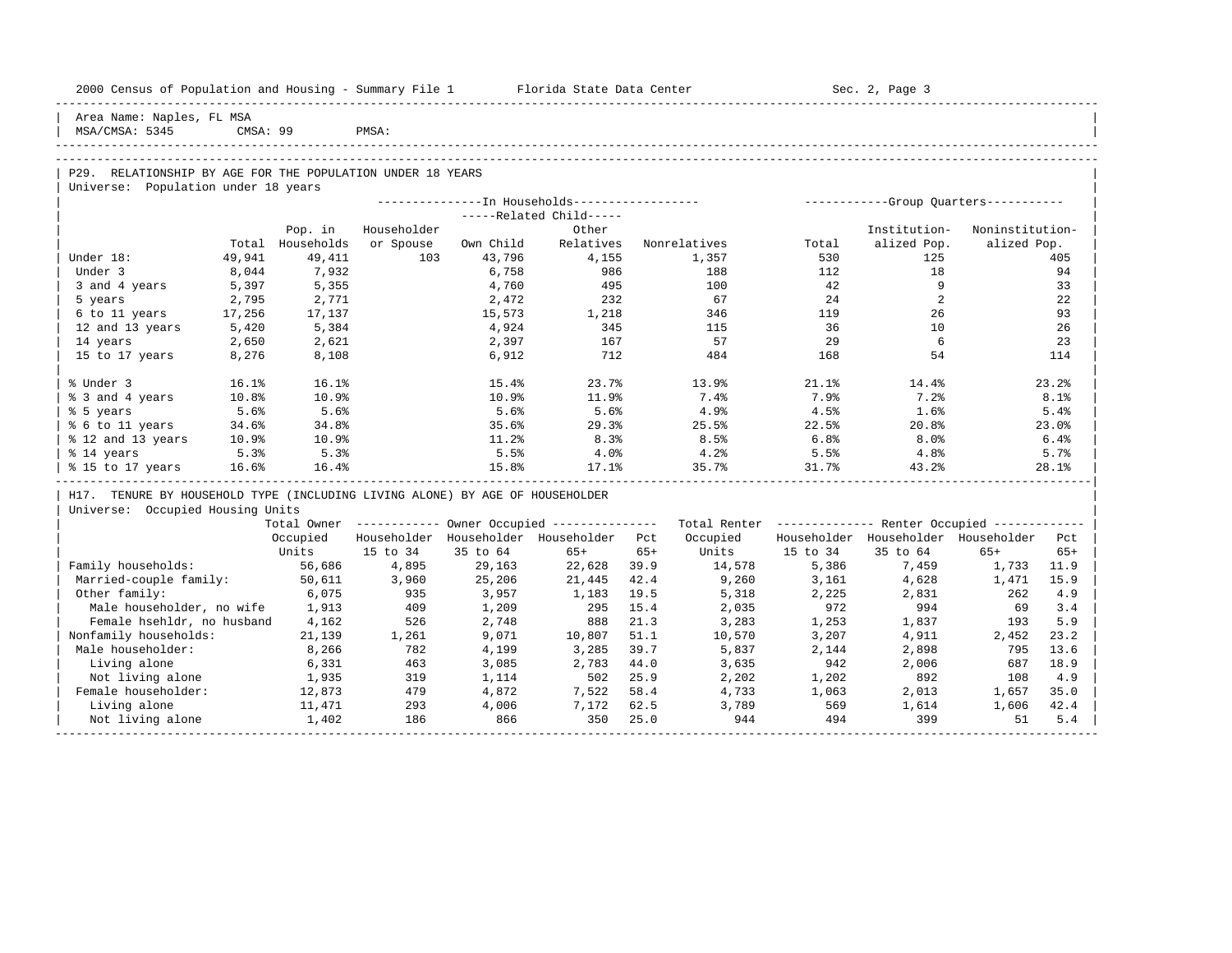2000 Census of Population and Housing - Summary File 1 Florida State Data Center Sec. 2, Page 1 -----------------------------------------------------------------------------------------------------------------------------------------------------

Area Name: Naples city | MSA/CMSA: 5345 CMSA: 99 PMSA:

----------------------------------------------------------------------------------------------------------------------------------------------------- ----------------------------------------------------------------------------------------------------------------------------------------------------- | P14. SEX BY AGE FOR THE POPULATION UNDER 20 YEARS | | P38. GROUP OUARTERS POPULATION BY SEX BY AGE BY GO TYPE

|                                                         |        |       | OBA DI AGB FOR INS FOFODAILON ONDER 20 IBARD |        |         |            | 190. GMOOF QOAMIEMS FOFODAIION DI SEA DI AGE DI GQ IIFE |                |             |           |              |           |
|---------------------------------------------------------|--------|-------|----------------------------------------------|--------|---------|------------|---------------------------------------------------------|----------------|-------------|-----------|--------------|-----------|
| Universe:                                               |        |       | Population Under 20 Years                    |        |         |            | Universe: Population in Group Quarters                  |                |             |           |              |           |
|                                                         | Total  | Pct.  | Male                                         | Pct.   | Female  | Pct.       |                                                         | Total          | Male Pct.   |           | Female       | Pct.      |
| Total                                                   | 2,475  |       | 1,272                                        |        | 1,203   |            | Total                                                   | 272            | 88          |           | 184          |           |
| <1 year                                                 | 120    | 4.8   | 68                                           | 5.3    | 52      | 4.3        | Under 18 Years:                                         | $\Omega$       | $\Omega$    | $\cdot$ 0 | $\Omega$     | $\cdot$ 0 |
| 1 year                                                  | 95     | 3.8   | 50                                           | 3.9    | 45      | 3.7        | Institutionalized Population:                           | $\Omega$       |             | $\cdot$ 0 | $\Omega$     | $\cdot$ 0 |
| 2 years                                                 | 106    | 4.3   | 55                                           | 4.3    | 51      | 4.2        | Correctional Institutions                               | $\Omega$       | $\Omega$    | .0        | $\Omega$     | $\cdot$ 0 |
| 3 years                                                 | 106    | 4.3   | 56                                           | 4.4    | 50      | 4.2        | Nursing Homes                                           | $\Omega$       | $\Omega$    | .0        | $\Omega$     | $\cdot$ 0 |
| 4 years                                                 | 123    | 5.0   | 68                                           | 5.3    | 55      | 4.6        | Other Institutions                                      | $\Omega$       | $\Omega$    | .0        | $\Omega$     | $\cdot$ 0 |
| 5 years                                                 | 111    | 4.5   | 53                                           | 4.2    | 58      | 4.8        | Non-Institutional Population:                           | $\Omega$       | $\Omega$    | .0        | $\Omega$     | $\cdot$ 0 |
| 6 years                                                 | 140    | 5.7   | 81                                           | 6.4    | 59      | 4.9        | College Dormitories                                     | $\Omega$       | $\Omega$    | .0        | $\Omega$     | $\cdot$ 0 |
| 7 years                                                 | 121    | 4.9   | 57                                           | 4.5    | 64      | 5.3        | Military Quarters                                       | $\Omega$       | $\Omega$    | .0        | $\Omega$     | $\cdot$ 0 |
| 8 years                                                 | 137    | 5.5   | 63                                           | 5.0    | 74      | 6.2        | Other Noninstitutional GO                               | $\Omega$       | $\Omega$    | .0        | $\Omega$     | $\cdot$ 0 |
| 9 years                                                 | 151    | 6.1   | 82                                           | 6.4    | 69      | 4.3        | 18 to 64 Years:                                         | 19             | 12          | 7.0       |              | 13.6      |
| 10 years                                                | 119    | 4.8   | 58                                           | 4.6    | 61      | 3.7        | Institutionalized Population:                           | 15             | 8           | 5.5       |              | 9.1       |
| 11 years                                                | 138    | 5.6   | 74                                           | 5.8    | 64      | 4.2        | Correctional Institutions                               | $\mathbf 0$    | $\Omega$    | .0        | O            | $\cdot$ 0 |
| 12 years                                                | 137    | 5.5   | 64                                           | 5.0    | 73      | 4.2        | Nursing Homes                                           | 14             | 8           | 5.1       | 6            | 9.1       |
| 13 years                                                | 146    | 5.9   | 67                                           | 5.3    | 79      | 4.6        | Other Institutions                                      | $\mathbf{1}$   | $\Omega$    | .4        | $\mathbf{1}$ | .0        |
| 14 years                                                | 116    | 4.7   | 56                                           | 4.4    | 60      | 4.8        | Non-Institutional Population:                           | $\overline{4}$ | 4           | 1.5       | $\Omega$     | 4.5       |
| 15 years                                                | 154    | 6.2   | 82                                           | 6.4    | 72      | 4.9        | College Dormitories                                     | $\Omega$       | $\Omega$    | .0        | $\Omega$     | $\cdot$ 0 |
| 16 years                                                | 145    | 5.9   | 78                                           | 6.1    | 67      | 5.3        | Military Ouarters                                       | $\Omega$       | $\Omega$    | .0        | $\Omega$     | .0        |
| 17 years                                                | 124    | 5.0   | 63                                           | 5.0    | 61      | 6.2        | Other Noninstitutional GO                               | $\overline{4}$ | 4           | 1.5       | 0            | 4.5       |
| 18 years                                                | 115    | 4.6   |                                              | 64 5.0 | 51      | 4.3        | 65 Years and Over:                                      | 253            | 76          | 93.0      | 177          | 86.4      |
| 19 years                                                | 71 2.9 |       | 33                                           | 2.6    | 38      | 3.7        | Institutionalized Population:                           | 253            | 76          | 93.0      | 177          | 86.4      |
|                                                         |        |       |                                              |        |         |            | Correctional Institutions                               | $\overline{0}$ | 0           | $\cdot$ 0 | 0            | $\cdot$ 0 |
|                                                         |        |       |                                              |        |         |            | Nursing Homes                                           | 253            | 76          | 93.0      | 177          | 86.4      |
| P36. OWN CHILDREN UNDER 18 YEARS BY FAMILY TYPE AND AGE |        |       |                                              |        |         |            | Other Institutions                                      | $\Omega$       | $\mathbf 0$ | $\cdot$ 0 | $\mathbf 0$  | $\cdot$ 0 |
|                                                         |        |       | Universe: Own Children Under 18 Years        |        |         |            | Non-Institutional Population:                           | $\Omega$       | $\Omega$    | .0        | $\Omega$     | $\cdot$ 0 |
|                                                         |        |       |                                              |        |         |            | College Dormitories                                     | $\Omega$       | $\Omega$    | .0        | $\Omega$     | $\cdot$ 0 |
|                                                         |        |       | In Married                                   |        | Male HH | Female HH  | Military Quarters                                       | $\Omega$       | $\Omega$    | .0        | $\Omega$     | $\cdot$ 0 |
|                                                         |        |       | Couple                                       |        | No Wife | No Husband | Other Noninstitutional GO                               | $\Omega$       | $\Omega$    | .0        | $\Omega$     | .0        |
|                                                         |        |       | Total Families                               |        | Present | Present    |                                                         |                |             |           |              |           |
| Total < 18 Years:                                       |        | 2,114 | 1,503                                        |        | 150     | 461        |                                                         |                |             |           |              |           |
| Under 3 Years                                           |        | 287   | 235                                          |        | 8       | 44         |                                                         |                |             |           |              |           |
| 3 and 4 Years                                           |        | 210   | 164                                          |        | 11      | 35         |                                                         |                |             |           |              |           |
| 5 Years                                                 |        | 105   | 71                                           |        | 9       | 25         |                                                         |                |             |           |              |           |
| 6 to 11 Years                                           |        | 753   | 520                                          |        | 63      | 170        |                                                         |                |             |           |              |           |
| 12 to 17 Years                                          |        | 759   | 513                                          |        | 59      | 187        |                                                         |                |             |           |              |           |
|                                                         |        |       |                                              |        |         |            |                                                         |                |             |           |              |           |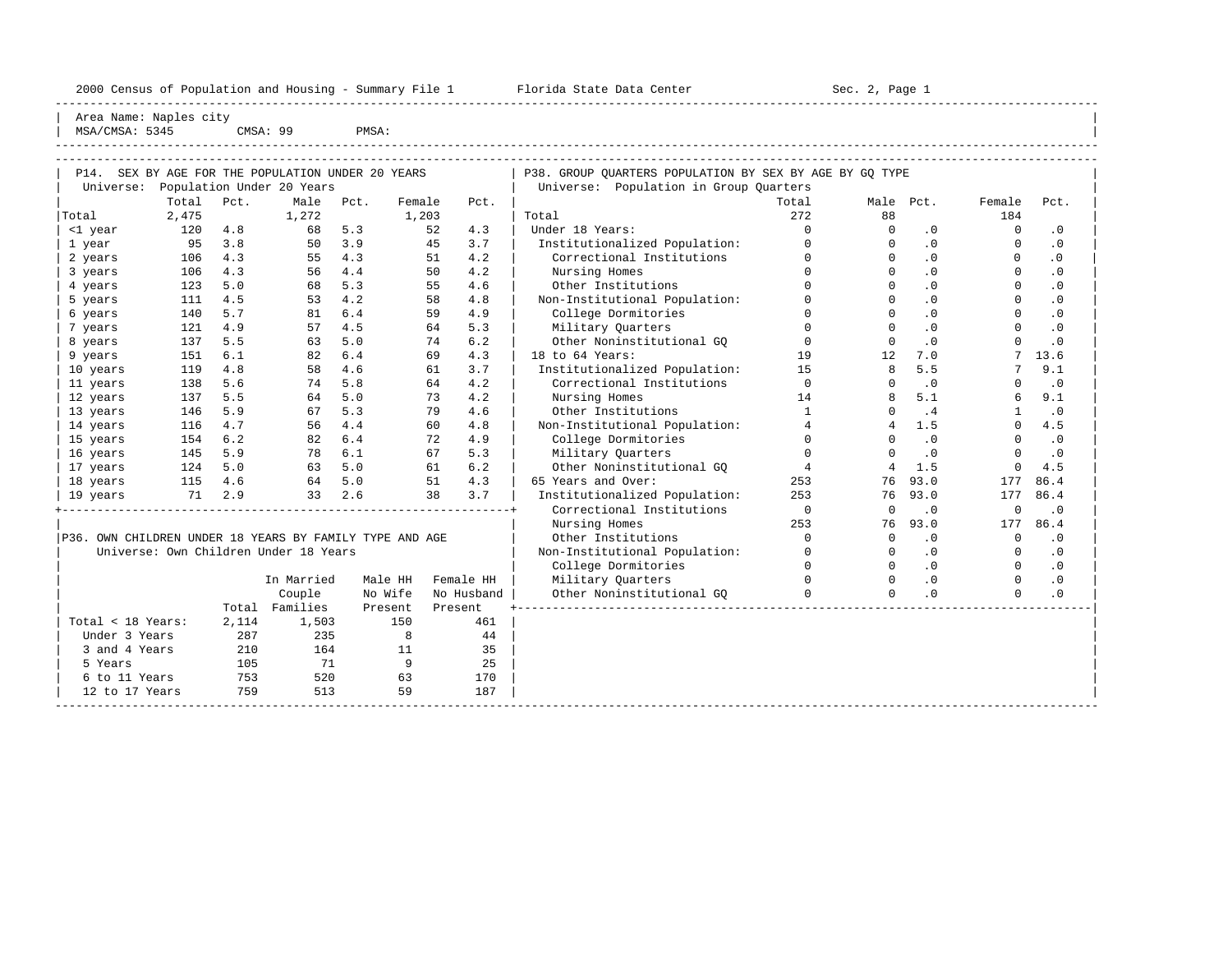|  |  |  | 2000 Census of Population and Housing - Summary File 1 |  |  |  |  |  |  |
|--|--|--|--------------------------------------------------------|--|--|--|--|--|--|
|--|--|--|--------------------------------------------------------|--|--|--|--|--|--|

Plorida State Data Center - Sec. 2, Page 2 -----------------------------------------------------------------------------------------------------------------------------------------------------

| Area Name: Naples city | | MSA/CMSA: 5345 CMSA: 99 PMSA:

| $1.10117 - 1.10117$ | ---- | ------ | . |  |
|---------------------|------|--------|---|--|
|                     |      |        |   |  |

| P22/23/24. HOUSEHOLDS BY PRESENCE OF PEOPLE 60(65/75) YEARS AND OVER, HOUSEHOLD SIZE AND |               |            |               |               |      | P25. HOUSEHOLDS BY PRESENCE OF |        |  |
|------------------------------------------------------------------------------------------|---------------|------------|---------------|---------------|------|--------------------------------|--------|--|
| HOUSEHOLD TYPE                                                                           |               |            |               |               |      | NONRELATIVES                   |        |  |
| Universe: Households                                                                     |               |            |               |               |      | Universe: Households           |        |  |
|                                                                                          | 60+ Years Pct |            | 65+ Years Pct | 75+ Years Pct |      |                                |        |  |
| Total:                                                                                   | 10,803 100.0  |            | 10,803 100.0  | 10,803 100.0  |      | Total:                         | 10,803 |  |
| Households w/ one or more 60/65/75:                                                      |               | 6,931 64.2 | 5,875 54.4    | 3,168 29.3    |      | Households with one or         |        |  |
| 1-person household                                                                       | 2,477         |            | 2,169         | 1,360         |      | more non-relatives             | 728    |  |
| 2 or more person household:                                                              | 4,454         |            | 3,706         | 1,808         |      |                                |        |  |
| Family households                                                                        | 4,249         |            | 3,548         | 1,745         |      | Households with no             |        |  |
| Non-family households                                                                    | 205           |            | 158           | 63            |      | non-relatives                  | 10,075 |  |
| Households with no people over 60/65/75:                                                 | 3,872 35.8    |            | 4,928 45.6    | 7,635         | 70.7 |                                |        |  |
| 1-person household                                                                       | 1,192         |            | 1,500         | 2,309         |      |                                |        |  |
| 2 or more person household:                                                              | 2,680         |            | 3,428         | 5,326         |      |                                |        |  |
| Family households                                                                        | 2,321         |            | 3,022         | 4,825         |      |                                |        |  |
| Non-family households                                                                    | 359           |            | 406           | 501           |      |                                |        |  |
|                                                                                          |               |            |               |               |      |                                |        |  |

| P18/20. HOUSEHOLDS BY AGE OF HOUSEHOLDER BY HOUSEHOLD TYPE |            |          |                         | H13/15. TENURE BY HOUSEHOLD SIZE |        |          |           |          |        |
|------------------------------------------------------------|------------|----------|-------------------------|----------------------------------|--------|----------|-----------|----------|--------|
| (INCLUDING LIVING ALONE) BY PRESENCE OF OWN CHILDREN       |            |          |                         | Universe: Occupied Housing Units |        |          |           |          |        |
| Universe: Households                                       |            |          |                         |                                  |        |          | Pct       |          | Pct    |
|                                                            |            |          |                         |                                  |        | Owner    | Owner     | Renter   | Renter |
|                                                            | Total      |          | Householder Householder |                                  | Total  | Occupied | Occ.      | Occupied | Occ.   |
|                                                            | Households | 15 to 64 | 65 and Over             | Total Occupied Units:            | 10,803 | 8,607    | 100.0     | 2,196    | 100.0  |
| Total:                                                     | 10,803     | 5,174    | 5,629                   | 1-person household               | 3,669  | 2,612    | 30.3      | 1,057    | 48.1   |
| Family households:                                         | 6,570      | 3,246    | 3,324                   | 2-Person household               | 5,578  | 4,891    | 56.8      | 687      | 31.3   |
| Married couple family:                                     | 5,808      | 2,682    | 3,126                   | 3-Person household               | 758    | 557      | 6.5       | 201      | 9.2    |
| With own children under 18                                 | 821        | 812      | 9                       | 4-Person household               | 512    | 382      | 4.4       | 130      | 5.9    |
| No own children under 18                                   | 4,987      | 1,870    | 3,117                   | 5-Person household               | 199    | 119      | 1.4       | 80       | 3.6    |
| Other family:                                              | 762        | 564      | 198                     | 6-Person household               | 58     | 31       | .4        | 27       | 1.2    |
| Male householder, no wife present:                         | 220        | 172      | 48                      | 7+Person household               | 29     | 15       | $\cdot$ 2 | 14       | . 6    |
| With own children under 18                                 | 89         | 86       | 3                       |                                  |        |          |           |          |        |
| No own children under 18                                   | 131        | 86       | 45                      |                                  |        |          |           |          |        |
| Female householder, no husband present:                    | 542        | 392      | 150                     |                                  |        |          |           |          |        |
| With own children under 18                                 | 263        | 263      | $\Omega$                |                                  |        |          |           |          |        |
| No own children under 18                                   | 279        | 129      | 150                     |                                  |        |          |           |          |        |
| Non-family households:                                     | 564        | 1,928    | 2,305                   |                                  |        |          |           |          |        |
| Householder living alone                                   | 325        | 1,500    | 2,169                   |                                  |        |          |           |          |        |
| Householder not living alone                               | 239        | 428      | 136                     |                                  |        |          |           |          |        |
|                                                            |            |          |                         |                                  |        |          |           |          |        |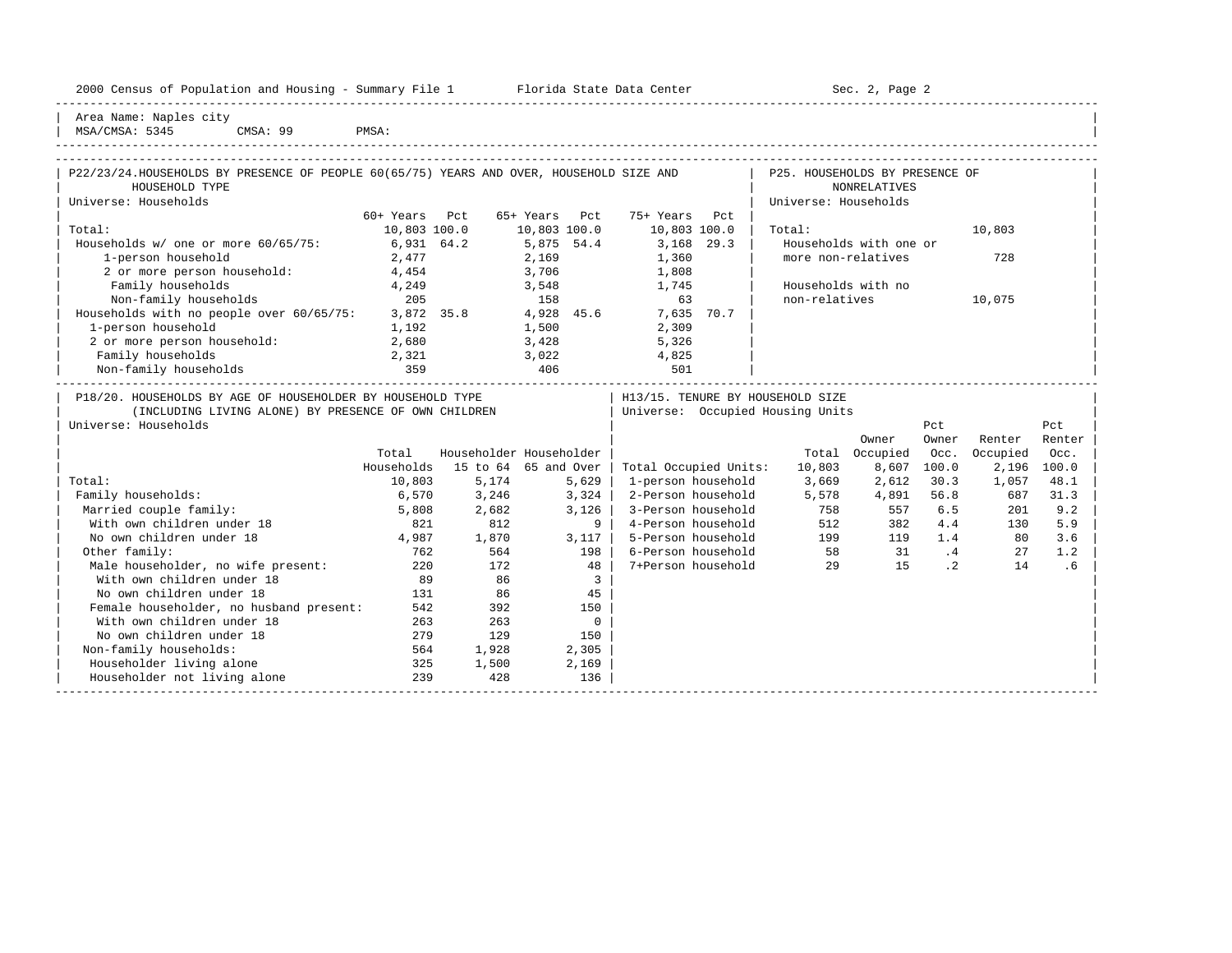| 2000 Census of Population and Housing - Summary File 1 Florida State Data Center |          |                  |                |                           |                                                       |       |                                                          |             | Sec. 2, Page 3                      |                 |                 |
|----------------------------------------------------------------------------------|----------|------------------|----------------|---------------------------|-------------------------------------------------------|-------|----------------------------------------------------------|-------------|-------------------------------------|-----------------|-----------------|
| Area Name: Naples city<br>MSA/CMSA: 5345                                         | CMSA: 99 |                  | PMSA:          |                           |                                                       |       |                                                          |             |                                     |                 |                 |
|                                                                                  |          |                  |                |                           |                                                       |       |                                                          |             |                                     |                 |                 |
| P29. RELATIONSHIP BY AGE FOR THE POPULATION UNDER 18 YEARS                       |          |                  |                |                           |                                                       |       |                                                          |             |                                     |                 |                 |
| Universe: Population under 18 years                                              |          |                  |                |                           |                                                       |       |                                                          |             |                                     |                 |                 |
|                                                                                  |          |                  |                |                           |                                                       |       |                                                          |             |                                     |                 |                 |
|                                                                                  |          |                  |                |                           | -----Related Child-----                               |       |                                                          |             |                                     |                 |                 |
|                                                                                  |          | Pop. in          | Householder    |                           | Other                                                 |       |                                                          |             | Institution-                        | Noninstitution- |                 |
|                                                                                  |          | Total Households | or Spouse      | Own Child                 | Relatives                                             |       | Nonrelatives                                             | Total       | alized Pop.                         | alized Pop.     |                 |
| Under 18:                                                                        | 2,289    | 2,289            |                | $1 \quad \cdots$<br>2,114 | 139                                                   |       | 35                                                       | $\Omega$    | $\Omega$                            |                 | $\Omega$        |
| Under 3                                                                          | 321      | 321              |                | 287                       | 27                                                    |       | $7\overline{ }$                                          | $\mathbf 0$ | $\Omega$                            |                 | $\mathbf 0$     |
| 3 and 4 years                                                                    | 229      | 229              |                | 210                       | 17                                                    |       | 2                                                        | $\Omega$    | $\mathbf 0$                         |                 | $\mathbf 0$     |
| 5 years                                                                          | 111      | 111              |                | 105                       | $\overline{4}$                                        |       | 2                                                        | $\Omega$    | $\Omega$                            |                 | $\mathbf 0$     |
| 6 to 11 years                                                                    | 806      | 806              |                | 753                       | 43                                                    |       | 10                                                       | $\Omega$    | $\Omega$                            |                 | $\mathbf 0$     |
| 12 and 13 years                                                                  | 283      | 283              |                | 260                       | 20                                                    |       | $\overline{3}$                                           | $\Omega$    | $\Omega$                            |                 | $\mathbf 0$     |
| 14 years                                                                         | 116      | 116              |                | 113                       | $\overline{\mathbf{3}}$                               |       | $\mathbf 0$                                              | $\Omega$    | $\Omega$                            |                 | $\mathbf 0$     |
| 15 to 17 years                                                                   | 422      | 422              |                | 386                       | 25                                                    |       | 11                                                       | $\Omega$    | $\Omega$                            |                 | $\Omega$        |
| % Under 3                                                                        | 14.0%    | 14.0%            |                | 13.6%                     | 19.4%                                                 |       | $20.0$ <sup>8</sup>                                      | .0%         | .0%                                 |                 | .0 <sub>8</sub> |
| % 3 and 4 years                                                                  | 10.0%    | 10.0%            |                | 9.9%                      | 12.2%                                                 |       | 5.7%                                                     | .0%         | .0%                                 |                 | .0%             |
| % 5 years                                                                        | 4.9%     | 4.9%             |                | 5.0%                      | 2.9%                                                  |       | 5.7%                                                     | .0%         | .0%                                 |                 | .0%             |
| % 6 to 11 years                                                                  | 35.2%    | 35.2%            |                | 35.6%                     | 30.9%                                                 |       | 28.6%                                                    | $.0\%$      | .0%                                 |                 | .0%             |
| % 12 and 13 years                                                                | $12.4\%$ | 12.4%            |                | 12.3%                     | 14.4%                                                 |       | 8.6%                                                     | .0%         | .0%                                 |                 | .0%             |
| % 14 years                                                                       | 5.1%     | 5.1%             |                | 5.3%                      | 2.2%                                                  |       | .0%                                                      | $.0\%$      | .0%                                 |                 | .0%             |
| % 15 to 17 years                                                                 | 18.4%    | 18.4%            |                | 18.3%                     | 18.0%                                                 |       | 31.4%                                                    | $.0\%$      | .0%                                 |                 | .0%             |
| H17. TENURE BY HOUSEHOLD TYPE (INCLUDING LIVING ALONE) BY AGE OF HOUSEHOLDER     |          |                  |                |                           |                                                       |       |                                                          |             |                                     |                 |                 |
| Universe: Occupied Housing Units                                                 |          |                  |                |                           |                                                       |       |                                                          |             |                                     |                 |                 |
|                                                                                  |          |                  |                |                           | Total Owner ----------- Owner Occupied -------------- |       | Total Renter ------------- Renter Occupied ------------- |             |                                     |                 |                 |
|                                                                                  |          | Occupied         |                |                           | Householder Householder Householder Pct               |       | Occupied                                                 |             | Householder Householder Householder |                 | Pct             |
|                                                                                  |          | Units            | 15 to 34       | 35 to 64                  | 65+                                                   | $65+$ | Units                                                    | 15 to 34    | 35 to 64                            | $65+$           | $65+$           |
| Family households:                                                               |          | 5,646            | 132            | 2,368                     | 3,146 55.7                                            |       | 924                                                      | 166         | 580                                 | 178             | 19.3            |
| Married-couple family:                                                           |          | 5,226            | 118            | 2,133                     | 2,975                                                 | 56.9  | 582                                                      | 81          | 350                                 | 151             | 25.9            |
| Other family:                                                                    |          | 420              | 14             | 235                       | 171                                                   | 40.7  | 342                                                      | 85          | 230                                 | 27              | 7.9             |
| Male householder, no wife                                                        |          | 124              | $\overline{7}$ | 76                        | 41                                                    | 33.1  | 96                                                       | 20          | 69                                  | $7^{\circ}$     | 7.3             |
| Female hsehldr, no husband                                                       |          | 296              | $\overline{7}$ | 159                       | 130                                                   | 43.9  | 246                                                      | 65          | 161                                 | 20              | 8.1             |
| Nonfamily households:                                                            |          | 2,961            | 73             | 1,059                     | 1,829                                                 | 61.8  | 1,272                                                    | 224         | 572                                 | 476             | 37.4            |
| Male householder:                                                                |          | 949              | 47             | 460                       | 442                                                   | 46.6  | 531                                                      | 114         | 303                                 | 114             | 21.5            |
| Living alone                                                                     |          | 757              | 29             | 349                       | 379                                                   | 50.1  | 398                                                      | 71          | 228                                 | 99              | 24.9            |
| Not living alone                                                                 |          | 192              | 18             | 111                       | 63                                                    | 32.8  | 133                                                      | 43          | 75                                  | 15              | 11.3            |
| Female householder:                                                              |          | 2,012            | 26             | 599                       | 1,387                                                 | 68.9  | 741                                                      | 110         | 269                                 | 362             | 48.9            |
| Living alone                                                                     |          | 1,855            | 19             | 503                       | 1,333                                                 | 71.9  | 659                                                      | 73          | 228                                 | 358             | 54.3            |

| Not living alone 157 7 96 54 34.4 82 37 41 4 4.9 | -----------------------------------------------------------------------------------------------------------------------------------------------------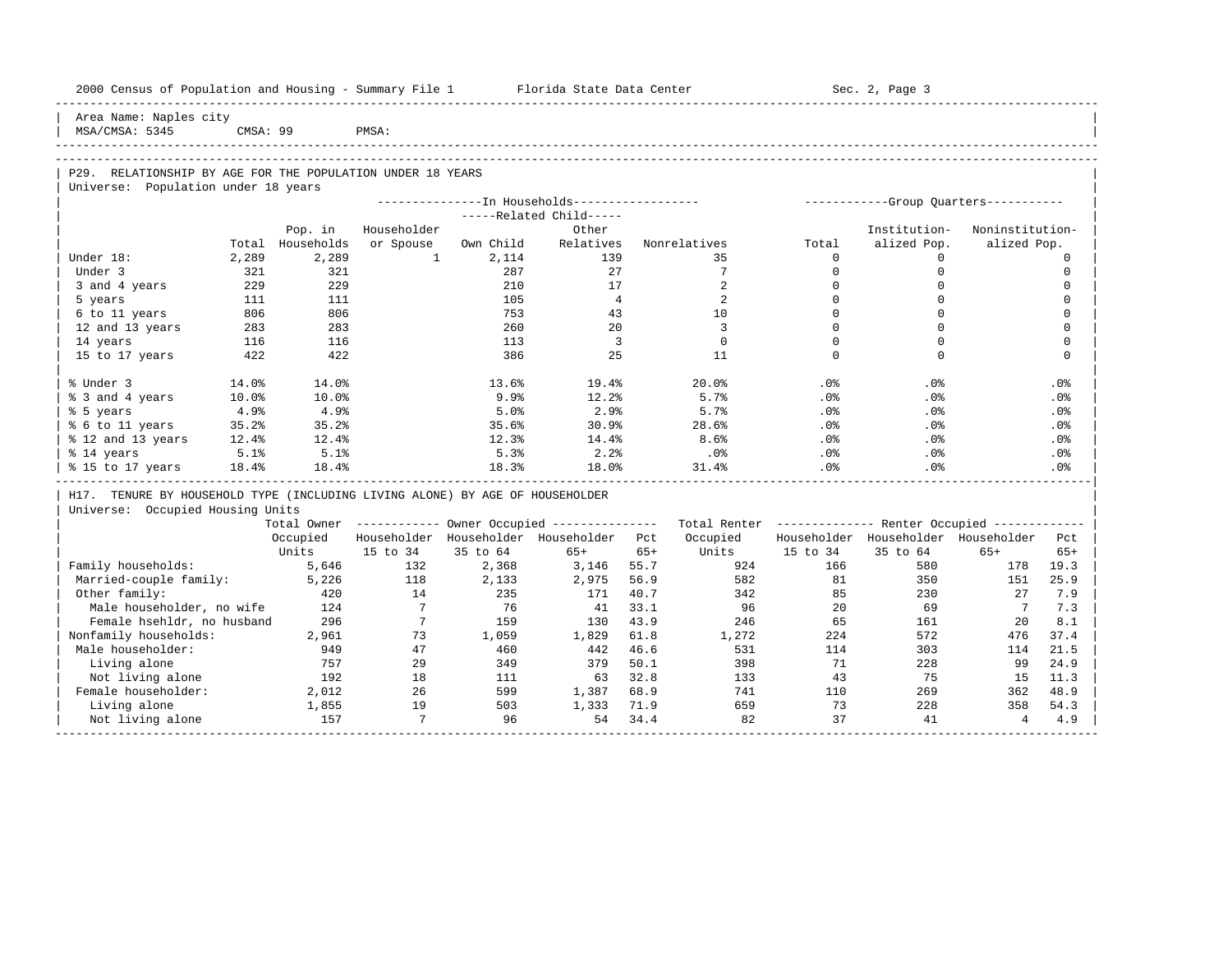2000 Census of Population and Housing - Summary File 1 Telorida State Data Center Sec. 2, Page 1 North Sec. 2, Page

----------------------------------------------------------------------------------------------------------------------------------------------------- | Area Name: Ocala, FL MSA

| 5790<br>MS <sub>1</sub><br>1000C | CMSA: | QQ | PMSA |  |
|----------------------------------|-------|----|------|--|
|                                  |       |    |      |  |

| P14.                                                    |           |        | SEX BY AGE FOR THE POPULATION UNDER 20 YEARS |      |         |            | P38. GROUP OUARTERS POPULATION BY SEX BY AGE BY GO TYPE |                          |                |           |                |           |
|---------------------------------------------------------|-----------|--------|----------------------------------------------|------|---------|------------|---------------------------------------------------------|--------------------------|----------------|-----------|----------------|-----------|
| Universe:                                               | Total     | Pct.   | Population Under 20 Years<br>Male            | Pct. | Female  | Pct.       | Universe: Population in Group Quarters                  | Total                    | Male Pct.      |           | Female         | Pct.      |
| Total                                                   | 60,976    |        | 31,383                                       |      | 29,593  |            | Total                                                   | 6,881                    | 4,154          |           | 2,727          |           |
| <1 year                                                 | 2,602     | 4.3    | 1,305                                        | 4.2  | 1,297   | 4.4        | Under 18 Years:                                         | 435                      | 353            | 6.3       | 82             | 8.5       |
| 1 year                                                  | 2,661     | 4.4    | 1,427                                        | 4.5  | 1,234   | 4.2        | Institutionalized Population:                           | 264                      | 226            | 3.8       | 38             | 5.4       |
| 2 years                                                 | 2,689     | 4.4    | 1,392                                        | 4.4  | 1,297   | 4.4        | Correctional Institutions                               | 43                       | 22             | .6        | 21             | .5        |
| 3 years                                                 | 2,759     | 4.5    | 1,422                                        | 4.5  | 1,337   | 4.5        | Nursing Homes                                           | $\overline{0}$           | $\overline{0}$ | $\cdot$ 0 | $\mathbf 0$    | $\cdot$ 0 |
| 4 years                                                 | 2,777     | 4.6    | 1,420                                        | 4.5  | 1,357   | 4.6        | Other Institutions                                      | 221                      | 204            | 3.2       | 17             | 4.9       |
| 5 years                                                 | 2,928     | 4.8    | 1,489                                        | 4.7  | 1,439   | 4.9        | Non-Institutional Population:                           | 171                      | 127            | 2.5       | 44             | 3.1       |
| 6 years                                                 | 2,902     | 4.8    | 1,521                                        | 4.8  | 1,381   | 4.7        | College Dormitories                                     | $\overline{\phantom{a}}$ | 2              | $\cdot$ 0 | 1              | $\cdot$ 0 |
| 7 years                                                 | 2,985     | 4.9    | 1,559                                        | 5.0  | 1,426   | 4.8        | Military Quarters                                       | $\overline{0}$           | $\Omega$       | $\cdot$ 0 | $\Omega$       | $\cdot$ 0 |
| 8 years                                                 | 3,229     | 5.3    | 1,642                                        | 5.2  | 1,587   | 5.4        | Other Noninstitutional GO                               | 168                      | 125            | 2.4       | 43             | 3.0       |
| 9 years                                                 | 3,269     | 5.4    | 1,688                                        | 5.4  | 1,581   | 4.4        | 18 to 64 Years:                                         | 4,489                    | 3,193          | 65.2      | 1,296          | 76.9      |
|                                                         | 3,483     | 5.7    | 1,755                                        | 5.6  | 1,728   | 4.2        | Institutionalized Population:                           | 3,804                    | 2,757          | 55.3      | 1,047          | 66.4      |
| 10 years<br>11 years                                    | 3,377     | 5.5    | 1,760                                        | 5.6  | 1,617   | 4.4        | Correctional Institutions                               | 3,693                    | 2,687          | 53.7      | 1,006          | 64.7      |
| 12 years                                                | 3,299     | 5.4    | 1,720                                        | 5.5  | 1,579   | 4.5        | Nursing Homes                                           | 79                       | 42             | 1.1       | 37             | 1.0       |
| 13 years                                                | 3,301     | 5.4    | 1,689                                        | 5.4  | 1,612   | 4.6        | Other Institutions                                      | 32                       | 28             | . 5       | $\overline{4}$ | .7        |
|                                                         |           |        |                                              |      |         |            |                                                         |                          |                | 10.0      |                |           |
| 14 years                                                | 3,296     | 5.4    | 1,679                                        | 5.4  | 1,617   | 4.9        | Non-Institutional Population:                           | 685                      | 436            |           | 249            | 10.5      |
| 15 years                                                | 3,336     | 5.5    | 1,734                                        | 5.5  | 1,602   | 4.7        | College Dormitories                                     | 228                      | 120            | 3.3       | 108            | 2.9       |
| 16 years                                                | 3,315     | 5.4    | 1,694                                        | 5.4  | 1,621   | 4.8        | Military Quarters                                       | $\overline{0}$           | $\bigcirc$     | $\cdot$ 0 | $\mathbf 0$    | $\cdot$ 0 |
| 17 years                                                | 3,217     | 5.3    | 1,698                                        | 5.4  | 1,519   | 5.4        | Other Noninstitutional GO                               | 457                      | 316            | 6.6       | 141            | 7.6       |
| 18 years                                                | 2,938     | 4.8    | 1,473 4.7                                    |      | 1,465   | 4.4        | 65 Years and Over:                                      | 1,957                    | 608            | 28.4      | 1,349          | 14.6      |
| 19 years                                                | 2,613 4.3 |        | 1,316 4.2                                    |      | 1,297   | 4.2        | Institutionalized Population:                           | 1,576                    | 490            | 22.9      | 1,086 11.8     |           |
|                                                         |           |        |                                              |      |         |            | Correctional Institutions                               | 44                       | 36             | .6        | 8              | .9        |
|                                                         |           |        |                                              |      |         |            | Nursing Homes                                           | 1,500                    | 441            | 21.8      | 1,059          | 10.6      |
| P36. OWN CHILDREN UNDER 18 YEARS BY FAMILY TYPE AND AGE |           |        |                                              |      |         |            | Other Institutions                                      | 32                       | 13             | . 5       | 19             | $\cdot$ 3 |
|                                                         |           |        | Universe: Own Children Under 18 Years        |      |         |            | Non-Institutional Population:                           | 381                      | 118            | 5.5       | 263            | 2.8       |
|                                                         |           |        |                                              |      |         |            | College Dormitories                                     | $\overline{0}$           | $\overline{0}$ | $\cdot$ 0 | $\overline{0}$ | $\cdot$ 0 |
|                                                         |           |        | In Married                                   |      | Male HH | Female HH  | Military Quarters                                       | $\overline{0}$           | $\overline{0}$ | $\cdot$ 0 | $\Omega$       | $\cdot$ 0 |
|                                                         |           |        | Couple                                       |      | No Wife | No Husband | Other Noninstitutional GO                               | 381                      | 118            | 5.5       | 263            | 2.8       |
|                                                         |           |        | Total Families                               |      | Present | Present    |                                                         |                          |                |           |                |           |
| Total < 18 Years:                                       |           | 48,255 | 33,014                                       |      | 3,376   | 11,865     |                                                         |                          |                |           |                |           |
| Under 3 Years                                           |           | 6,649  | 4,647                                        |      | 586     | 1,416      |                                                         |                          |                |           |                |           |
| 3 and 4 Years                                           |           | 4,753  | 3,282                                        |      | 331     | 1,140      |                                                         |                          |                |           |                |           |
| 5 Years                                                 |           | 2,518  | 1,750                                        |      | 160     | 608        |                                                         |                          |                |           |                |           |
| 6 to 11 Years                                           |           | 17,106 | 11,560                                       |      | 1,173   | 4,373      |                                                         |                          |                |           |                |           |
| 12 to 17 Years                                          |           | 17,229 | 11,775                                       |      | 1,126   | 4,328      |                                                         |                          |                |           |                |           |
|                                                         |           |        |                                              |      |         |            |                                                         |                          |                |           |                |           |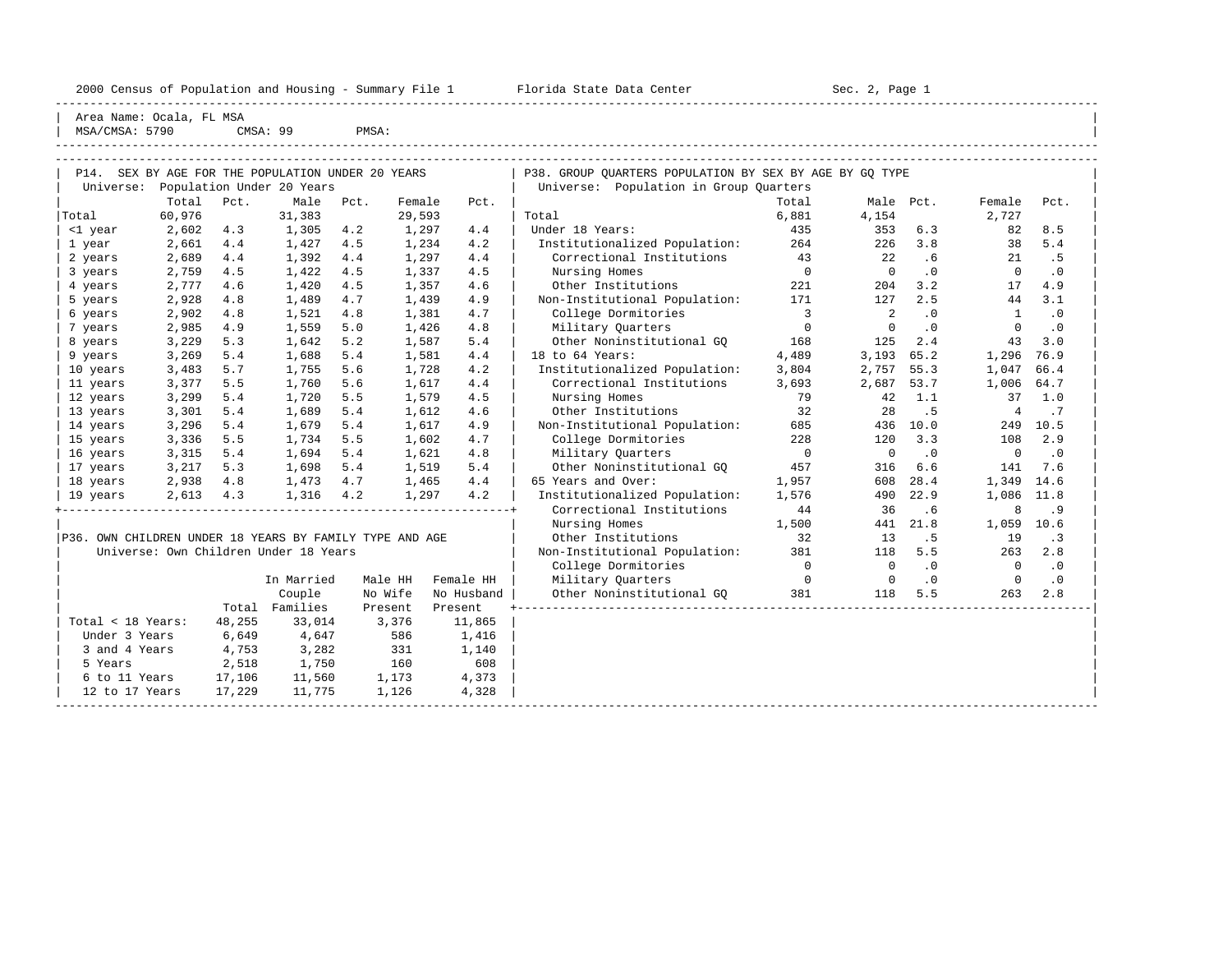| 2000 Census of Population and Housing - Summary File 1 |  |  |  |  |  |  |  |
|--------------------------------------------------------|--|--|--|--|--|--|--|
|--------------------------------------------------------|--|--|--|--|--|--|--|

Plorida State Data Center - Sec. 2, Page 2

Area Name: Ocala, FL MSA | MSA/CMSA: 5790 CMSA: 99 PMSA:

Householder not living alone

## -----------------------------------------------------------------------------------------------------------------------------------------------------

-----------------------------------------------------------------------------------------------------------------------------------------------------

| P22/23/24.HOUSEHOLDS BY PRESENCE OF PEOPLE 60(65/75) YEARS AND OVER, HOUSEHOLD SIZE AND<br>HOUSEHOLD TYPE |               |               |                         |                                    | P25. HOUSEHOLDS BY PRESENCE OF | <b>NONRELATIVES</b>    |       |          |        |
|-----------------------------------------------------------------------------------------------------------|---------------|---------------|-------------------------|------------------------------------|--------------------------------|------------------------|-------|----------|--------|
|                                                                                                           |               |               |                         |                                    |                                |                        |       |          |        |
| Universe: Households                                                                                      |               |               |                         |                                    | Universe: Households           |                        |       |          |        |
|                                                                                                           | 60+ Years Pct |               |                         | 65+ Years Pct 75+ Years Pct        |                                |                        |       |          |        |
| Total:<br>$106,755$ $100.0$                                                                               |               |               |                         |                                    | Total:                         |                        |       | 106,755  |        |
| Households w/ one or more 60/65/75: 51,240 48.0                                                           |               |               |                         | 42,576 39.9 20,880 19.6            |                                | Households with one or |       |          |        |
| 1-person household                                                                                        | 16,051        |               |                         | 13,902 7,779                       |                                | more non-relatives     |       | 9,938    |        |
| 2 or more person household: 35,189 28,674 13,101                                                          |               |               |                         |                                    |                                |                        |       |          |        |
| Family households                                                                                         | 33,572        |               |                         | 27,418 12,534                      |                                | Households with no     |       |          |        |
|                                                                                                           |               |               |                         |                                    | non-relatives                  |                        |       | 96,817   |        |
| Non-family households<br>Households with no people over 60/65/75: 55,515 52.0 64,179 60.1 85,875 80.4     |               |               |                         |                                    |                                |                        |       |          |        |
| 1-person household<br>10,609                                                                              |               |               | 12,758                  | 18,881                             |                                |                        |       |          |        |
| 2 or more person household: 44,906                                                                        |               |               |                         | 51,421 66,994                      |                                |                        |       |          |        |
| Family households<br>41,065                                                                               |               |               |                         | 47,219 62,103                      |                                |                        |       |          |        |
| Non-family households 3,841                                                                               |               | 4,202         |                         | 4,891                              |                                |                        |       |          |        |
|                                                                                                           |               |               |                         |                                    |                                |                        |       |          |        |
| P18/20. HOUSEHOLDS BY AGE OF HOUSEHOLDER BY HOUSEHOLD TYPE                                                |               |               |                         | H13/15. TENURE BY HOUSEHOLD SIZE   |                                |                        |       |          |        |
| (INCLUDING LIVING ALONE) BY PRESENCE OF OWN CHILDREN   Universe: Occupied Housing Units                   |               |               |                         |                                    |                                |                        |       |          |        |
| Universe: Households                                                                                      |               |               |                         |                                    |                                |                        | Pct   |          | Pct    |
|                                                                                                           |               |               |                         |                                    |                                | Owner                  | Owner | Renter   | Renter |
|                                                                                                           | Total         |               | Householder Householder |                                    |                                | Total Occupied Occ.    |       | Occupied | Occ.   |
|                                                                                                           | Households    |               | 15 to 64 65 and Over    | Total Occupied Units:              | 106,755                        | 85,183 100.0           |       | 21,572   | 100.0  |
| Total:                                                                                                    | 106,755       | 67,335        | 39,420                  | 1-person household                 | 26,660                         | 19,531                 | 22.9  | 7,129    | 33.0   |
| Family households:                                                                                        | 74,637        | 50,154        | 24,483                  | 2-Person household                 | 46,137                         | 39,995                 | 47.0  | 6,142    | 28.5   |
| Married couple family:                                                                                    | 59,339        | 37,410        | 21,929                  | 3-Person household                 | 15,050                         | 11,387                 | 13.4  | 3,663    | 17.0   |
| With own children under 18 17,624                                                                         |               | 17,456        | 168                     | 4-Person household                 | 11,125                         | 8,537                  | 10.0  | 2,588    | 12.0   |
| No own children under 18<br>41,715                                                                        |               | 19,954        | 21,761                  | 5-Person household                 | 4,997 3,703 4.3                |                        |       | 1,294    | 6.0    |
| Other family:                                                                                             |               | 15,298 12,744 | 2,554                   | 6-Person household 1,788 1,314 1.5 |                                |                        |       | 474      | 2.2    |
| Male householder, no wife present: 3,872 3,313                                                            |               |               | 559                     | 7+Person household 998 716 .8      |                                |                        |       | 282      | 1.3    |
| With own children under 18                                                                                |               | 2,099 2,073   | 26                      |                                    |                                |                        |       |          |        |
| No own children under 18                                                                                  |               | 1,773 1,240   | 533                     |                                    |                                |                        |       |          |        |
| Female householder, no husband present: 11,426 9,431                                                      |               |               | 1,995                   |                                    |                                |                        |       |          |        |
| With own children under 18                                                                                |               | 6,668         | 20                      |                                    |                                |                        |       |          |        |
| No own children under 18                                                                                  | 6,688         | 2,763         |                         |                                    |                                |                        |       |          |        |
|                                                                                                           | 4,738         |               | 1,975                   |                                    |                                |                        |       |          |        |
| Non-family households:                                                                                    | 5,458         | 17,181        | 14,937                  |                                    |                                |                        |       |          |        |

-----------------------------------------------------------------------------------------------------------------------------------------------------

| Householder living alone 3,182 12,758 13,902 | |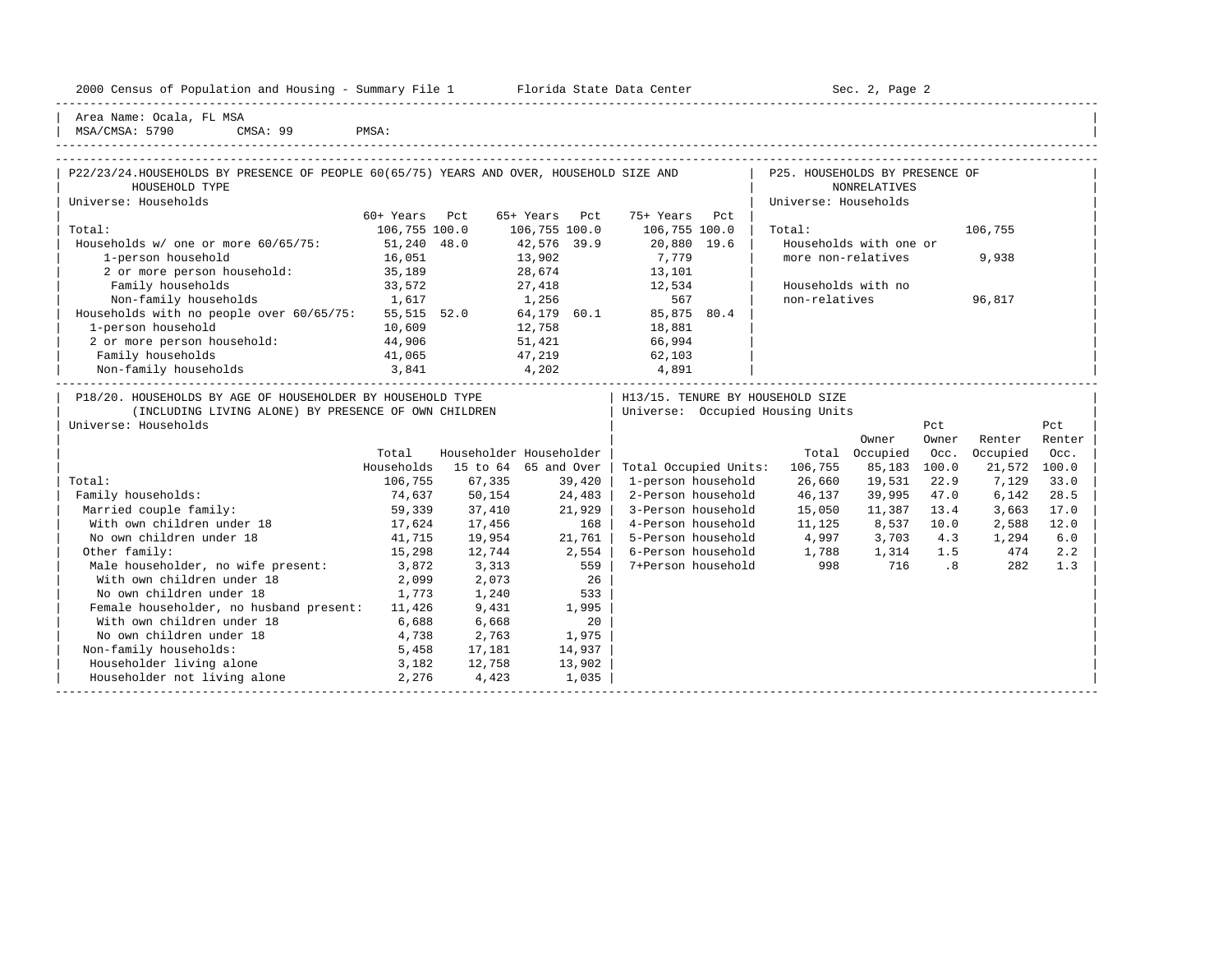| 2000 Census of Population and Housing - Summary File 1 Florida State Data Center |        |                  |             |          |                                                       |       |                                                         |                 | Sec. 2, Page 3                      |             |       |
|----------------------------------------------------------------------------------|--------|------------------|-------------|----------|-------------------------------------------------------|-------|---------------------------------------------------------|-----------------|-------------------------------------|-------------|-------|
| Area Name: Ocala, FL MSA<br>MSA/CMSA: 5790                                       |        | CMSA: 99 PMSA:   |             |          |                                                       |       |                                                         |                 |                                     |             |       |
|                                                                                  |        |                  |             |          |                                                       |       |                                                         |                 |                                     |             |       |
| P29. RELATIONSHIP BY AGE FOR THE POPULATION UNDER 18 YEARS                       |        |                  |             |          |                                                       |       |                                                         |                 |                                     |             |       |
| Universe: Population under 18 years                                              |        |                  |             |          |                                                       |       |                                                         |                 |                                     |             |       |
|                                                                                  |        |                  |             |          | -----Related Child-----                               |       |                                                         |                 |                                     |             |       |
|                                                                                  |        | Pop. in          | Householder |          | Other                                                 |       |                                                         |                 | Institution- Noninstitution-        |             |       |
|                                                                                  |        | Total Households |             |          |                                                       |       | or Spouse Own Child Relatives Nonrelatives Total        |                 | alized Pop.                         | alized Pop. |       |
| Under 18:                                                                        | 55,425 | 54,990           |             | 48,255   | 5,184                                                 |       | 1,456                                                   | 435             | 264                                 |             | 171   |
| Under 3                                                                          | 7,952  | 7,939            |             | 6,649    | 1,133                                                 |       | 157                                                     | 13              | $\overline{1}$                      |             | 12    |
| 3 and 4 years                                                                    | 5,536  | 5,530            |             | 4,753    | 632                                                   |       | 145                                                     | $6\overline{6}$ | $\circ$                             |             | 6     |
| 5 years                                                                          | 2,928  | 2,923            |             | 2,518    | 324                                                   |       | 81                                                      | 5               | $\mathbf{0}$                        |             | -5    |
| 6 to 11 years 19,245                                                             |        | 19,204           |             | 17,106   | 1,620                                                 |       | 478                                                     | 41              | 5                                   |             | 36    |
| 12 and 13 years                                                                  | 6,600  | 6,538            |             | 5,960    | 449                                                   |       | 129                                                     | 62              | 28                                  |             | 34    |
| 14 years                                                                         | 3,296  | 3,249            |             | 2,909    | 266                                                   |       | 74                                                      | 47              | 27                                  |             | 20    |
| 15 to 17 years                                                                   | 9,773  | 9,512            |             | 8,360    | 760                                                   |       | 392                                                     | 261             | 203                                 |             | 58    |
| % Under 3                                                                        | 14.4%  | 14.5%            |             | 13.8%    | 21.9%                                                 |       | 10.8%                                                   | 3.0%            | .4%                                 |             | 7.0%  |
| % 3 and 4 years                                                                  | 10.0%  | 10.1%            |             | 9.8%     | 12.2%                                                 |       | $10.0\%$                                                | 1.4%            | $.0\%$                              |             | 3.5%  |
| % 5 years                                                                        | 5.3%   | 5.3%             |             | 5.2%     | 6.3%                                                  |       | 5.6%                                                    | 1.1%            | $.0\%$                              |             | 2.9%  |
| % 6 to 11 years                                                                  | 34.8%  | 35.0%            |             | 35.4%    | 31.3%                                                 |       | 32.8%                                                   | $9.4\%$         | 1.9%                                |             | 21.1% |
| % 12 and 13 years 11.9%                                                          |        | 11.9%            |             | 12.4%    | 8.7%                                                  |       | 8.9%                                                    | 14.3%           | 10.6%                               |             | 19.9% |
| % 14 years                                                                       | 6.0%   | 5.9%             |             | 6.0%     | 5.1%                                                  |       | 5.1%                                                    | $10.8\%$        | 10.2%                               |             | 11.7% |
| % 15 to 17 years 17.7%                                                           |        | 17.3%            |             | 17.3%    | 14.7%                                                 |       | 26.9%                                                   | 60.0%           | 76.9%                               |             | 33.9% |
| H17. TENURE BY HOUSEHOLD TYPE (INCLUDING LIVING ALONE) BY AGE OF HOUSEHOLDER     |        |                  |             |          |                                                       |       |                                                         |                 |                                     |             |       |
| Universe: Occupied Housing Units                                                 |        |                  |             |          |                                                       |       |                                                         |                 |                                     |             |       |
|                                                                                  |        |                  |             |          | Total Owner ----------- Owner Occupied -------------- |       | Total Renter ------------- Renter Occupied ------------ |                 |                                     |             |       |
|                                                                                  |        | Occupied         |             |          | Householder Householder Householder Pct               |       | Occupied                                                |                 | Householder Householder Householder |             | Pct   |
|                                                                                  |        | Units            | 15 to 34    | 35 to 64 | 65+                                                   | $65+$ |                                                         | Units 15 to 34  | 35 to 64                            | 65+         | $65+$ |
| Family households:                                                               |        | 62,261           | 6,437       | 32,437   | 23,387 37.6                                           |       | 12,376                                                  | 5,108           | 6,172                               | 1,096       | 8.9   |
| Married-couple family: 52,643                                                    |        |                  | 4,796       | 26,722   | 21,125                                                | 40.1  | 6,696                                                   | 2,457           | 3,435                               | 804         | 12.0  |
| Other family:                                                                    |        | 9,618            | 1,641       | 5,715    | 2,262                                                 | 23.5  | 5,680                                                   | 2,651           | 2,737                               | 292         | 5.1   |
| Male householder, no wife                                                        |        | 2,578            | 552         | 1,520    | 506                                                   | 19.6  | 1,294                                                   | 606             | 635                                 | 53          | 4.1   |
| Female hsehldr, no husband                                                       |        | 7,040            | 1,089       | 4,195    | 1,756                                                 | 24.9  | 4,386                                                   | 2,045           | 2,102                               | 239         | 5.4   |
| Nonfamily households:                                                            |        | 22,922           | 1,363       | 8,827    | 12,732                                                | 55.5  | 9,196                                                   | 2,717           | 4,274                               | 2,205       | 24.0  |
| Male householder:                                                                |        | 8,953            | 939         | 4,183    | 3,831                                                 | 42.8  | 4,770                                                   | 1,654           | 2,411                               | 705         | 14.8  |
| Living alone                                                                     |        | 7,042            | 577         | 3,131    | 3,334                                                 | 47.3  | 3,499                                                   | 951             | 1,906                               | 642         | 18.3  |
| Not living alone                                                                 |        | 1,911            | 362         | 1,052    | 497                                                   | 26.0  | 1,271                                                   | 703             | 505                                 | 63          | 5.0   |
| Female householder:                                                              |        | 13,969           | 424         | 4,644    | 8,901                                                 | 63.7  | 4,426                                                   | 1,063           | 1,863                               | 1,500       | 33.9  |
| Living alone                                                                     |        | 12,489           | 247         | 3,754    | 8,488                                                 | 68.0  | 3,630                                                   | 627             | 1,565                               | 1,438       | 39.6  |

| Not living alone 1,480 177 890 413 27.9 796 436 298 62 7.8 | -----------------------------------------------------------------------------------------------------------------------------------------------------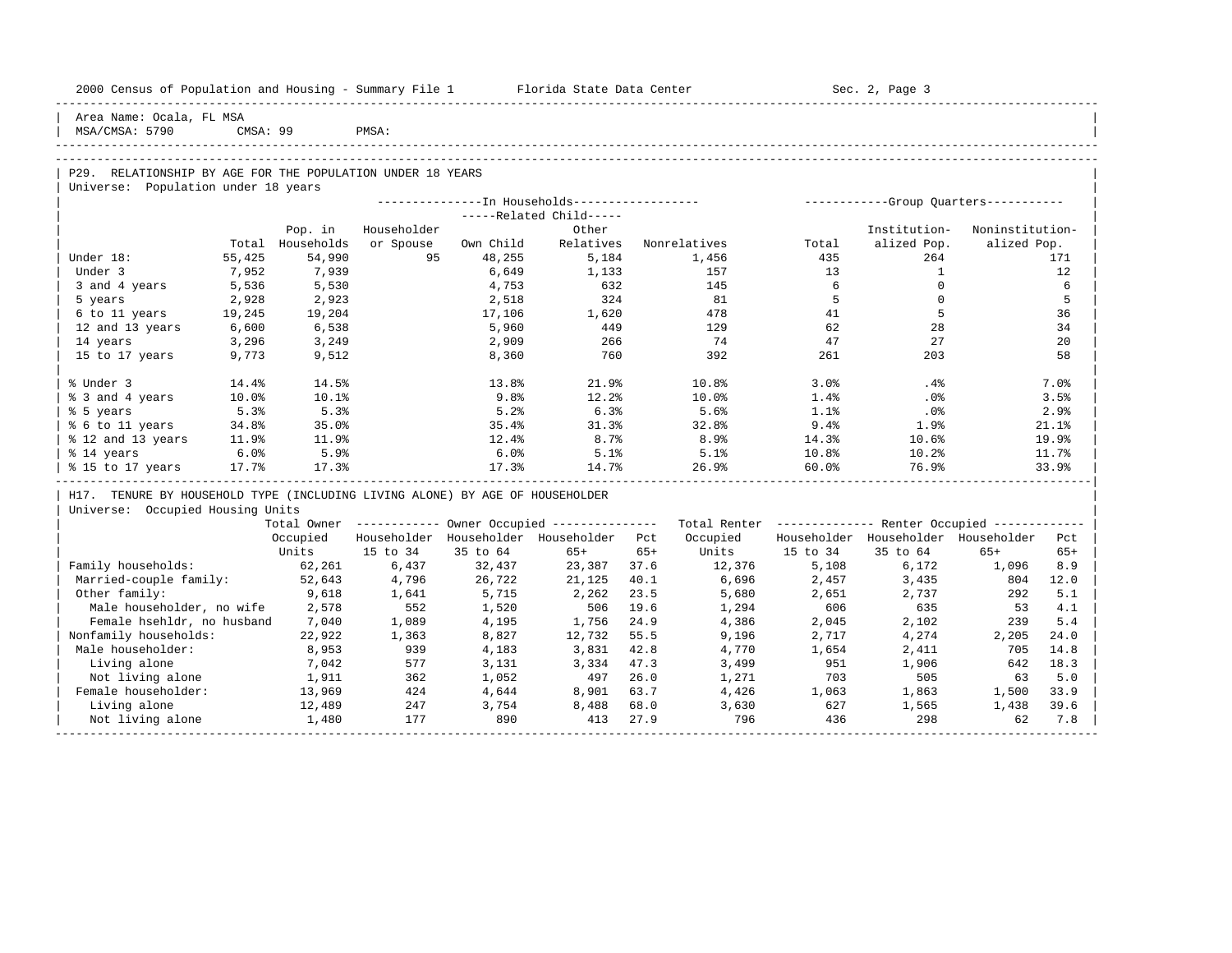| 2000 Census of Population and Housing - Summary File 1 |  |  |  |  |  |  |  |  |  |  |
|--------------------------------------------------------|--|--|--|--|--|--|--|--|--|--|
|--------------------------------------------------------|--|--|--|--|--|--|--|--|--|--|

Florida State Data Center - Sec. 2, Page 1

----------------------------------------------------------------------------------------------------------------------------------------------------- | Area Name: Ocala city | | MSA/CMSA: 5790 CMSA: 99 PMSA:

----------------------------------------------------------------------------------------------------------------------------------------------------- -----------------------------------------------------------------------------------------------------------------------------------------------------

| P14. SEX BY AGE FOR THE POPULATION UNDER 20 YEARS       |        |       |                                       |      |         |            | P38. GROUP QUARTERS POPULATION BY SEX BY AGE BY GQ TYPE |                |                |           |             |           |
|---------------------------------------------------------|--------|-------|---------------------------------------|------|---------|------------|---------------------------------------------------------|----------------|----------------|-----------|-------------|-----------|
| Universe:                                               |        |       | Population Under 20 Years             |      |         |            | Universe: Population in Group Ouarters                  |                |                |           |             |           |
|                                                         | Total  | Pct.  | Male                                  | Pct. | Female  | Pct.       |                                                         | Total          | Male Pct.      |           | Female      | Pct.      |
| Total                                                   | 12,028 |       | 6,122                                 |      | 5,906   |            | Total                                                   | 3,260          | 2,021          |           | 1,239       |           |
| <1 year                                                 | 551    | 4.6   | 282                                   | 4.6  | 269     | 4.6        | Under 18 Years:                                         | 173            | 135            | 5.3       | 38          | 6.7       |
| 1 year                                                  | 554    | 4.6   | 281                                   | 4.6  | 273     | 4.6        | Institutionalized Population:                           | 127            | 111            | 3.9       | 16          | 5.5       |
| 2 years                                                 | 580    | 4.8   | 291                                   | 4.8  | 289     | 4.9        | Correctional Institutions                               | 24             | 22             | .7        | 2           | 1.1       |
| 3 years                                                 | 529    | 4.4   | 272                                   | 4.4  | 257     | 4.4        | Nursing Homes                                           | $\overline{0}$ | $\overline{0}$ | .0        | $\mathbf 0$ | $\cdot$ 0 |
| 4 years                                                 | 504    | 4.2   | 262                                   | 4.3  | 242     | 4.1        | Other Institutions                                      | 103            | 89             | 3.2       | 14          | 4.4       |
| 5 years                                                 | 557    | 4.6   | 292                                   | 4.8  | 265     | 4.5        | Non-Institutional Population:                           | 46             | 24             | 1.4       | 22          | 1.2       |
| 6 years                                                 | 559    | 4.6   | 297                                   | 4.9  | 262     | 4.4        | College Dormitories                                     | $\overline{0}$ | $\Omega$       | .0        | $\Omega$    | $\cdot$ 0 |
| 7 years                                                 | 597    | 5.0   | 323                                   | 5.3  | 274     | 4.6        | Military Quarters                                       | $\bigcirc$     | $\Omega$       | $\cdot$ 0 | $\Omega$    | $\cdot$ 0 |
| 8 years                                                 | 612    | 5.1   | 294                                   | 4.8  | 318     | 5.4        | Other Noninstitutional GO                               | 46             | 24             | 1.4       | 22          | 1.2       |
| 9 years                                                 | 660    | 5.5   | 366                                   | 6.0  | 294     | 4.6        | 18 to 64 Years:                                         | 1,847          | 1,502          | 56.7      | 345         | 74.3      |
| 10 years                                                | 658    | 5.5   | 337                                   | 5.5  | 321     | 4.6        | Institutionalized Population:                           | 1,375          | 1,192          | 42.2      | 183         | 59.0      |
| 11 years                                                | 633    | 5.3   | 334                                   | 5.5  | 299     | 4.9        | Correctional Institutions                               | 1,301          | 1,155          | 39.9      | 146         | 57.1      |
| 12 years                                                | 629    | 5.2   | 298                                   | 4.9  | 331     | 4.4        | Nursing Homes                                           | 65             | 31             | 2.0       | 34          | 1.5       |
| 13 years                                                | 585    | 4.9   | 283                                   | 4.6  | 302     | 4.1        | Other Institutions                                      | 9              | 6              | $\cdot$ 3 | 3           | $\cdot$ 3 |
| 14 years                                                | 611    | 5.1   | 306                                   | 5.0  | 305     | 4.5        | Non-Institutional Population:                           | 472            |                | 310 14.5  |             | 162 15.3  |
| 15 years                                                | 595    | 4.9   | 301                                   | 4.9  | 294     | 4.4        | College Dormitories                                     | 179            | 90             | 5.5       | 89          | 4.5       |
| 16 years                                                | 617    | 5.1   | 315                                   | 5.1  | 302     | 4.6        | Military Ouarters                                       | $\overline{0}$ | $\mathbf 0$    | $\cdot$ 0 | $\mathbf 0$ | $\cdot$ 0 |
| 17 years                                                | 615    | 5.1   | 323                                   | 5.3  | 292     | 5.4        | Other Noninstitutional GQ                               | 293            | 220            | 9.0       | 73          | 10.9      |
| 18 years                                                | 690    | 5.7   | 334                                   | 5.5  | 356     | 4.6        | 65 Years and Over:                                      | 1,240          | 384            | 38.0      | 856         | 19.0      |
| 19 years                                                | 692    | 5.8   | 331                                   | 5.4  | 361     | 4.6        | Institutionalized Population:                           | 1,035          | 318            | 31.7      | 717         | 15.7      |
|                                                         |        |       |                                       |      |         |            | Correctional Institutions                               | 10             | 9              | $\cdot$ 3 | 1           | .4        |
|                                                         |        |       |                                       |      |         |            | Nursing Homes                                           | 1,005          | 301            | 30.8      |             | 704 14.9  |
| P36. OWN CHILDREN UNDER 18 YEARS BY FAMILY TYPE AND AGE |        |       |                                       |      |         |            | Other Institutions                                      | 20             | 8              | .6        | 12          | .4        |
|                                                         |        |       | Universe: Own Children Under 18 Years |      |         |            | Non-Institutional Population:                           | 205            | 66             | 6.3       | 139         | 3.3       |
|                                                         |        |       |                                       |      |         |            | College Dormitories                                     | $\overline{0}$ | $\Omega$       | $\cdot$ 0 | $\bigcirc$  | $\cdot$ 0 |
|                                                         |        |       | In Married                            |      | Male HH | Female HH  | Military Quarters                                       | $\overline{0}$ | $\Omega$       | $\cdot$ 0 | $\circ$     | $\cdot$ 0 |
|                                                         |        |       | Couple                                |      | No Wife | No Husband | Other Noninstitutional GQ                               | 205            | 66             | 6.3       | 139         | 3.3       |
|                                                         |        |       | Total Families                        |      | Present | Present    |                                                         |                |                |           |             |           |
| Total < 18 Years:                                       |        | 9,195 | 5,196                                 |      | 563     | 3,436      |                                                         |                |                |           |             |           |
| Under 3 Years                                           |        | 1,449 | 802                                   |      | 110     | 537        |                                                         |                |                |           |             |           |
| 3 and 4 Years                                           |        | 900   | 471                                   |      | 65      | 364        |                                                         |                |                |           |             |           |
| 5 Years                                                 |        | 474   | 275                                   |      | 25      | 174        |                                                         |                |                |           |             |           |
| 6 to 11 Years                                           |        | 3,290 | 1,826                                 |      | 187     | 1,277      |                                                         |                |                |           |             |           |
| 12 to 17 Years                                          |        | 3,082 | 1,822                                 |      | 176     | 1,084      |                                                         |                |                |           |             |           |
|                                                         |        |       |                                       |      |         |            |                                                         |                |                |           |             |           |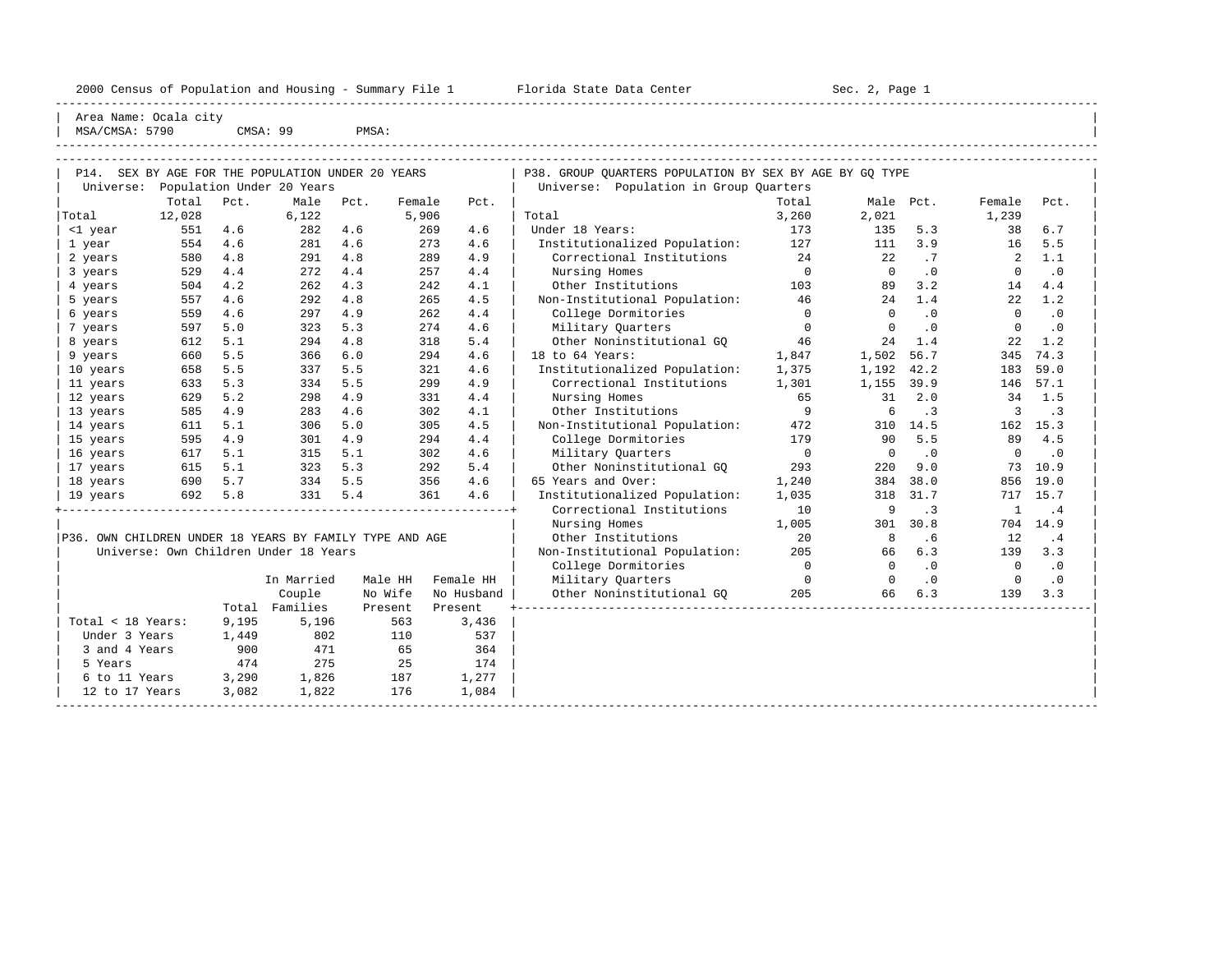| 2000 Census of Population and Housing - Summary File 1 |  | Florida State Data Center | Sec. 2, Page 2 |
|--------------------------------------------------------|--|---------------------------|----------------|
|--------------------------------------------------------|--|---------------------------|----------------|

-----------------------------------------------------------------------------------------------------------------------------------------------------

| Area Name: Ocala city |

| MSA/CMSA: 5790<br>CMSA: 99                                                               | PMSA:        |                         |              |       |                       |      |                                  |                        |                             |          |             |
|------------------------------------------------------------------------------------------|--------------|-------------------------|--------------|-------|-----------------------|------|----------------------------------|------------------------|-----------------------------|----------|-------------|
| P22/23/24. HOUSEHOLDS BY PRESENCE OF PEOPLE 60(65/75) YEARS AND OVER, HOUSEHOLD SIZE AND |              |                         |              |       |                       |      | P25. HOUSEHOLDS BY PRESENCE OF   |                        |                             |          |             |
| HOUSEHOLD TYPE                                                                           |              |                         |              |       |                       |      |                                  | <b>NONRELATIVES</b>    |                             |          |             |
| Universe: Households                                                                     |              |                         |              |       |                       |      | Universe: Households             |                        |                             |          |             |
|                                                                                          | $60+$ Years  | P.c.t.                  | 65+ Years    | Pct   | 75+ Years             | Pct. |                                  |                        |                             |          |             |
| Total:                                                                                   | 18,646 100.0 |                         | 18,646 100.0 |       | 18,646 100.0          |      | Total:                           |                        |                             | 18,646   |             |
| Households w/ one or more 60/65/75:                                                      | 7,315 39.2   |                         | $6,108$ 32.8 |       | 3,466 18.6            |      |                                  | Households with one or |                             |          |             |
| 1-person household                                                                       | 3,196        |                         | 2,801        |       | 1,747                 |      | more non-relatives               |                        |                             | 2,008    |             |
| 2 or more person household:                                                              | 4,119        |                         | 3,307        |       | 1,719                 |      |                                  |                        |                             |          |             |
| Family households                                                                        | 3,885        |                         | 3,125        |       | 1,628                 |      |                                  | Households with no     |                             |          |             |
| Non-family households                                                                    | 234          |                         | 182          |       | 91                    |      | non-relatives                    |                        |                             | 16,638   |             |
| Households with no people over $60/65/75$ : 11,331 60.8                                  |              |                         | 12,538 67.2  |       | 15,180 81.4           |      |                                  |                        |                             |          |             |
| 1-person household                                                                       | 2,961        |                         | 3,356        |       | 4,410                 |      |                                  |                        |                             |          |             |
| 2 or more person household:                                                              | 8,370        |                         | 9,182        |       | 10,770                |      |                                  |                        |                             |          |             |
| Family households                                                                        | 7,397        |                         | 8,157        |       | 9,654                 |      |                                  |                        |                             |          |             |
| Non-family households                                                                    | 973          |                         | 1,025        |       | 1,116                 |      |                                  |                        |                             |          |             |
|                                                                                          |              |                         |              |       |                       |      |                                  |                        |                             |          |             |
| P18/20. HOUSEHOLDS BY AGE OF HOUSEHOLDER BY HOUSEHOLD TYPE                               |              |                         |              |       |                       |      | H13/15. TENURE BY HOUSEHOLD SIZE |                        |                             |          |             |
| (INCLUDING LIVING ALONE) BY PRESENCE OF OWN CHILDREN                                     |              |                         |              |       |                       |      | Universe: Occupied Housing Units |                        |                             |          |             |
| Universe: Households                                                                     |              |                         |              |       |                       |      |                                  |                        | Pct                         |          | Pct         |
|                                                                                          |              |                         |              |       |                       |      |                                  | Owner                  | Owner                       | Renter   | Renter      |
|                                                                                          | Total        | Householder Householder |              |       |                       |      |                                  | Total Occupied         | Occ.                        | Occupied | Occ.        |
|                                                                                          | Households   | 15 to 64 65 and Over    |              |       | Total Occupied Units: |      | 18,646                           | 10,673                 | 100.0                       |          | 7,973 100.0 |
| Total:                                                                                   | 18,646       | 12,963                  |              | 5,683 | 1-person household    |      | 6,157                            | 3,001                  | 28.1                        | 3,156    | 39.6        |
| Family households:                                                                       | 11,282       | 8,550                   |              | 2,732 | 2-Person household    |      | 6,428                            | 4,196                  | 39.3                        | 2,232    | 28.0        |
| Married couple family:                                                                   | 7,626        | 5,447                   |              | 2,179 | 3-Person household    |      | 2,730                            | 1,518                  | 14.2                        | 1,212    | 15.2        |
| With own children under 18                                                               | 2,763        | 2,747                   |              | 16    | 4-Person household    |      | 1,969                            | 1,198                  | 11.2                        | 771      | 9.7         |
| No own children under 18                                                                 | 4,863        | 2,700                   |              | 2,163 | 5-Person household    |      | 878                              | 502                    | 4.7                         | 376      | 4.7         |
| Other family:                                                                            | 3,656        | 3,103                   |              | 553   | 6-Person household    |      | 307                              | 172                    | 1.6                         | 135      | 1.7         |
| Male householder, no wife present:                                                       | 686          | 580                     |              | 106   | 7+Person household    |      | 177                              | 86                     | $\overline{\phantom{0}}$ .8 | 91       | 1.1         |
| With own children under 18                                                               | 363          | 358                     |              | 5     |                       |      |                                  |                        |                             |          |             |
| No own children under 18                                                                 | 323          | 222                     |              | 101   |                       |      |                                  |                        |                             |          |             |
| Female householder, no husband present:                                                  | 2,970        | 2,523                   |              | 447   |                       |      |                                  |                        |                             |          |             |
| With own children under 18                                                               | 1,867        | 1,864                   |              | 3     |                       |      |                                  |                        |                             |          |             |
| No own children under 18                                                                 | 1,103        | 659                     |              | 444   |                       |      |                                  |                        |                             |          |             |
| Non-family households:                                                                   | 1,207        | 4,413                   |              | 2,951 |                       |      |                                  |                        |                             |          |             |
| Householder living alone                                                                 | 707          | 3,356                   |              | 2,801 |                       |      |                                  |                        |                             |          |             |
| Householder not living alone                                                             | 500          | 1,057                   |              | 150   |                       |      |                                  |                        |                             |          |             |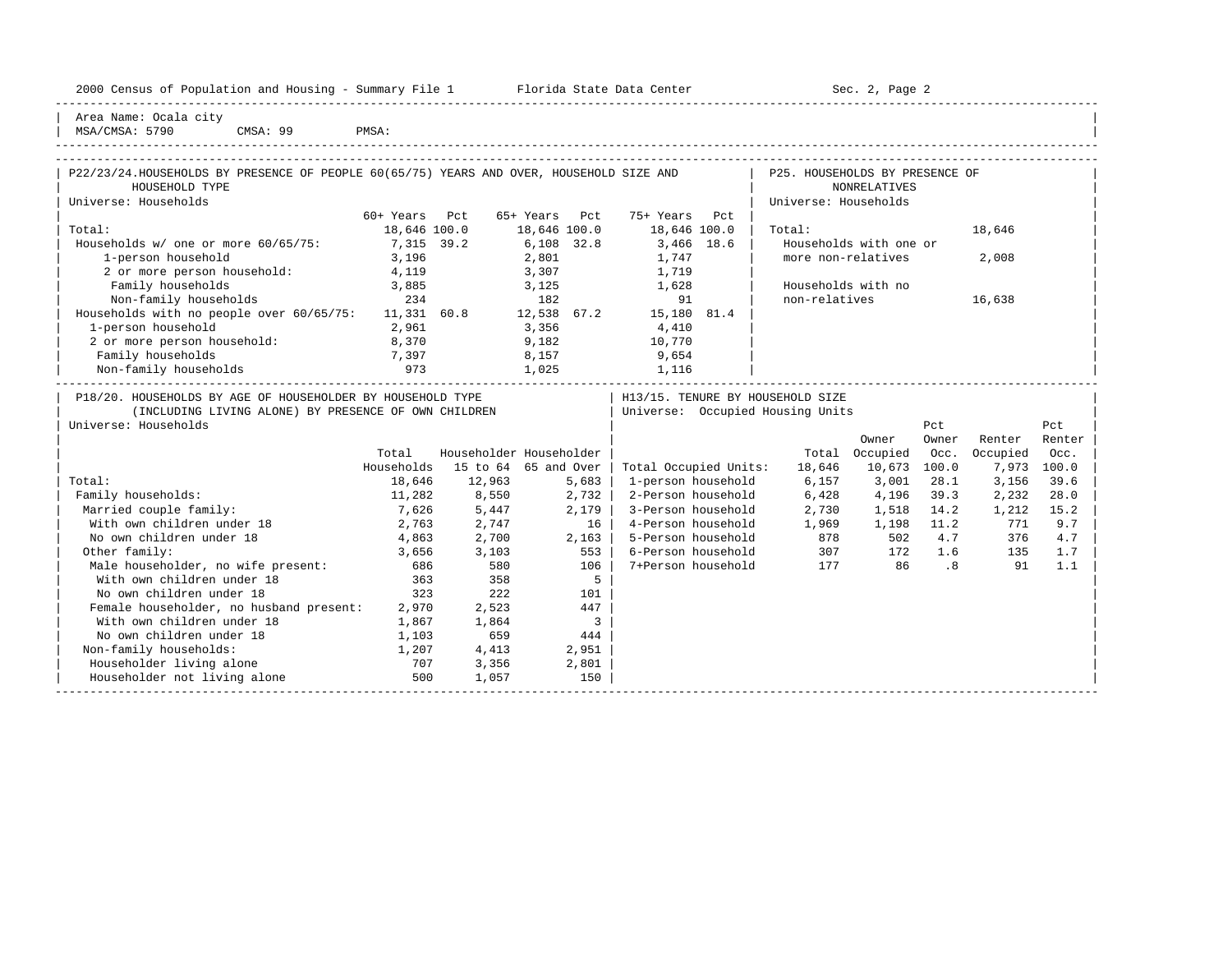| 2000 Census of Population and Housing - Summary File 1 Florida State Data Center |        |                |             |           |                                                         |       |                                                         |                | Sec. 2, Page 3                          |                 |                |
|----------------------------------------------------------------------------------|--------|----------------|-------------|-----------|---------------------------------------------------------|-------|---------------------------------------------------------|----------------|-----------------------------------------|-----------------|----------------|
| Area Name: Ocala city<br>MSA/CMSA: 5790                                          |        | CMSA: 99 PMSA: |             |           |                                                         |       |                                                         |                |                                         |                 |                |
|                                                                                  |        |                |             |           |                                                         |       |                                                         |                |                                         |                 |                |
| P29. RELATIONSHIP BY AGE FOR THE POPULATION UNDER 18 YEARS                       |        |                |             |           |                                                         |       |                                                         |                |                                         |                 |                |
| Universe: Population under 18 years                                              |        |                |             |           |                                                         |       |                                                         |                |                                         |                 |                |
|                                                                                  |        |                |             |           | ---------------In Households-----------------           |       |                                                         |                | ------------Group Quarters-----------   |                 |                |
|                                                                                  |        |                |             |           | -----Related Child-----                                 |       |                                                         |                |                                         |                 |                |
|                                                                                  |        | Pop. in        | Householder |           | Other                                                   |       |                                                         |                | Institution-                            | Noninstitution- |                |
|                                                                                  | Total  | Households     | or Spouse   | Own Child | Relatives                                               |       | Nonrelatives                                            | Total          | alized Pop.                             | alized Pop.     |                |
| Under 18:                                                                        | 10,646 | 10,473         | 26          | 9,195     | 1,042                                                   |       | 210                                                     | 173            | 127                                     |                 | 46             |
| Under 3                                                                          | 1,685  | 1,680          |             | 1,449     | 202                                                     |       | 29                                                      | 5              | $\mathbf{1}$                            |                 | $\overline{4}$ |
| 3 and 4 years                                                                    | 1,033  | 1,029          |             | 900       | 113                                                     |       | 16                                                      | $\overline{4}$ | $\Omega$                                |                 | 4              |
| 5 years                                                                          | 557    | 555            |             | 474       | 70                                                      |       | 11                                                      | 2              | $\mathbf{0}$                            |                 | 2              |
| 6 to 11 years                                                                    | 3,719  | 3,704          |             | 3,290     | 339                                                     |       | 75                                                      | 15             | $\overline{4}$                          |                 | 11             |
| 12 and 13 years                                                                  | 1,214  | 1,185          |             | 1,066     | 106                                                     |       | 13                                                      | 29             | 21                                      |                 | 8              |
| 14 years                                                                         | 611    | 596            |             | 533       | 57                                                      |       | 6                                                       | 15             | 11                                      |                 | $\overline{4}$ |
| 15 to 17 years                                                                   | 1,801  | 1,698          |             | 1,483     | 155                                                     |       | 60                                                      | 103            | 90                                      |                 | 13             |
| % Under 3                                                                        | 15.9%  | 16.1%          |             | 15.8%     | 19.4%                                                   |       | 13.8%                                                   | 2.9%           | .8%                                     |                 | 8.7%           |
| % 3 and 4 years                                                                  | 9.7%   | 9.8%           |             | 9.8%      | 10.8%                                                   |       | 7.6%                                                    | 2.3%           | .0%                                     |                 | 8.7%           |
| % 5 years                                                                        | 5.2%   | 5.3%           |             | 5.2%      | 6.7%                                                    |       | 5.2%                                                    | 1.2%           | $.0\%$                                  |                 | 4.3%           |
| % 6 to 11 years                                                                  | 35.0%  | 35.5%          |             | 35.8%     | 32.5%                                                   |       | 35.7%                                                   | $8.7\%$        | 3.1%                                    |                 | 23.9%          |
| % 12 and 13 years                                                                | 11.4%  | 11.3%          |             | 11.6%     | 10.2%                                                   |       | 6.2%                                                    | 16.8%          | 16.5%                                   |                 | 17.4%          |
| % 14 years                                                                       | 5.8%   | 5.7%           |             | 5.8%      | 5.5%                                                    |       | 2.9%                                                    | 8.7%           | 8.7%                                    |                 | 8.7%           |
| % 15 to 17 years                                                                 | 17.0%  | 16.3%          |             | 16.1%     | 14.9%                                                   |       | 28.6%                                                   | 59.5%          | 70.9%                                   |                 | 28.3%          |
| H17. TENURE BY HOUSEHOLD TYPE (INCLUDING LIVING ALONE) BY AGE OF HOUSEHOLDER     |        |                |             |           |                                                         |       |                                                         |                |                                         |                 |                |
| Universe: Occupied Housing Units                                                 |        |                |             |           |                                                         |       |                                                         |                |                                         |                 |                |
|                                                                                  |        |                |             |           | Total Owner ------------ Owner Occupied --------------- |       | Total Renter ------------- Renter Occupied ------------ |                |                                         |                 |                |
|                                                                                  |        |                |             |           | Occupied Householder Householder Householder Pct        |       | Occupied                                                |                | Householder Householder Householder Pct |                 |                |
|                                                                                  |        | Units          | 15 to 34    | 35 to 64  | 65+                                                     | $65+$ | Units                                                   | 15 to 34       | 35 to 64                                | $65+$           | $65+$          |
| Family households:                                                               |        | 7,269          | 711         | 4,196     | 2,362 32.5                                              |       | 4,013                                                   | 1,728          | 1,915                                   | 370             | 9.2            |
| Married-couple family:                                                           |        | 5,715          | 517         | 3,266     | 1,932                                                   | 33.8  | 1,911                                                   | 706            | 958                                     | 247             | 12.9           |
| Other family:                                                                    |        | 1,554          | 194         | 930       | 430                                                     | 27.7  | 2,102                                                   | 1,022          | 957                                     | 123             | 5.9            |
| Male householder, no wife                                                        |        | 315            | 55          | 171       | 89                                                      | 28.3  | 371                                                     | 173            | 181                                     | 17              | 4.6            |
| Female hsehldr, no husband                                                       |        | 1,239          | 139         | 759       | 341                                                     | 27.5  | 1,731                                                   | 849            | 776                                     | 106             | 6.1            |
| Nonfamily households:                                                            |        | 3,404          | 186         | 1,298     | 1,920 56.4                                              |       | 3,960                                                   | 1,300          | 1,629                                   | 1,031           | 26.0           |
| Male householder:                                                                |        | 1,127          | 123         | 575       | 429 38.1                                                |       | 1,871                                                   | 744            | 869                                     | 258             | 13.8           |
| Living alone                                                                     |        | 911            | 83          | 445       | 383 42.0                                                |       | 1,380                                                   | 437            | 705                                     | 238             | 17.2           |
| Not living alone                                                                 |        | 216            | 40          | 130       | 46 21.3                                                 |       | 491                                                     | 307            | 164                                     | 20              | 4.1            |
| Female householder:                                                              |        | 2,277          | 63          | 723       | 1,491                                                   | 65.5  | 2,089                                                   | 556            | 760                                     | 773             | 37.0           |

| Female householder: 2,277 63 723 1,491 65.5 2,089 556 760 773 37.0 | | Living alone 2,090 42 612 1,436 68.7 1,776 355 677 744 41.9 | Not living alone 187 21 111 55 29.4 313 201 83 29 9.3 -----------------------------------------------------------------------------------------------------------------------------------------------------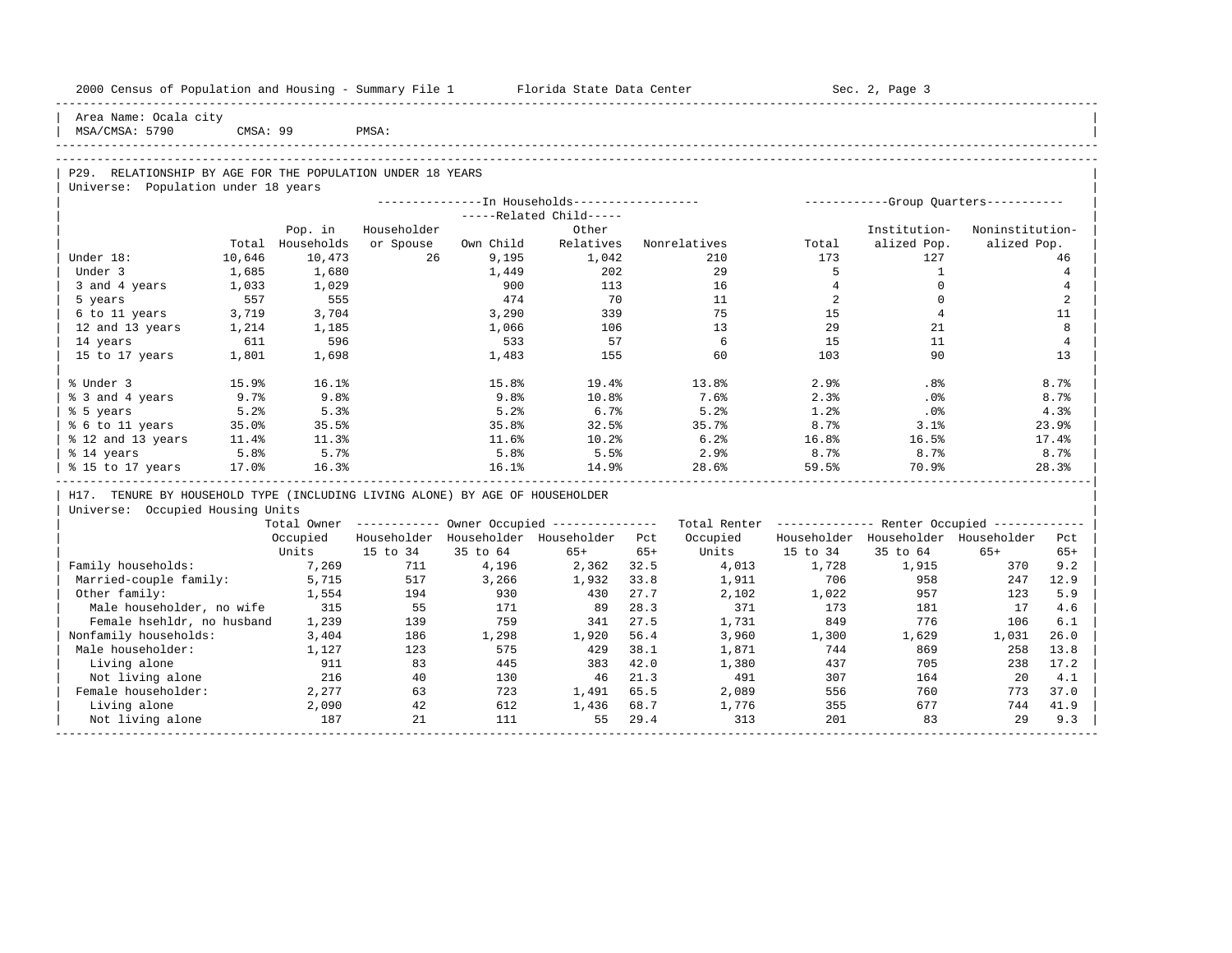2000 Census of Population and Housing - Summary File 1 Florida State Data Center Sec. 2, Page 1

-----------------------------------------------------------------------------------------------------------------------------------------------------

|                                                         | Area Name: Orlando, FL MSA |         |                                                   |       |         |            |                                                         |                |                |           |                |           |  |
|---------------------------------------------------------|----------------------------|---------|---------------------------------------------------|-------|---------|------------|---------------------------------------------------------|----------------|----------------|-----------|----------------|-----------|--|
| MSA/CMSA: 5960                                          |                            |         | CMSA: 99                                          | PMSA: |         |            |                                                         |                |                |           |                |           |  |
|                                                         |                            |         |                                                   |       |         |            |                                                         |                |                |           |                |           |  |
|                                                         |                            |         | P14. SEX BY AGE FOR THE POPULATION UNDER 20 YEARS |       |         |            | P38. GROUP QUARTERS POPULATION BY SEX BY AGE BY GQ TYPE |                |                |           |                |           |  |
| Universe:                                               |                            |         | Population Under 20 Years                         |       |         |            | Universe: Population in Group Quarters                  |                |                |           |                |           |  |
|                                                         | Total                      | Pct.    | Male                                              | Pct.  | Female  | Pct.       |                                                         | Total          |                | Male Pct. | Female         | Pct.      |  |
| Total                                                   | 452,743                    |         | 231,900                                           |       | 220,843 |            | Total                                                   | 28,604         | 17,094         |           | 11,510         |           |  |
| <1 year                                                 | 21,229                     | 4.7     | 10,901                                            | 4.7   | 10,328  | 4.7        | Under 18 Years:                                         | 1,441          | 938            | 5.0       | 503            | 5.5       |  |
| 1 year                                                  | 21,332                     | 4.7     | 10,881                                            | 4.7   | 10,451  | 4.7        | Institutionalized Population:                           | 813            | 597            | 2.8       | 216            | 3.5       |  |
| 2 years                                                 | 21,090                     | 4.7     | 10,773                                            | 4.6   | 10,317  | 4.7        | Correctional Institutions                               | 103            | 94             | .4        | 9              | .5        |  |
| 3 years                                                 | 21,438                     | 4.7     | 11,127                                            | 4.8   | 10,311  | 4.7        | Nursing Homes                                           | $\overline{0}$ | $\overline{0}$ | .0        | 0              | $\cdot$ 0 |  |
| 4 years                                                 | 22,061                     | 4.9     | 11,419                                            | 4.9   | 10,642  | 4.8        | Other Institutions                                      | 710            | 503            | 2.5       | 207            | 2.9       |  |
| 5 years                                                 | 22,680                     | 5.0     | 11,541                                            | 5.0   | 11,139  | 5.0        | Non-Institutional Population:                           | 628            | 341            | 2.2       | 287            | 2.0       |  |
| 6 years                                                 | 22,983                     | 5.1     | 11,876                                            | 5.1   | 11,107  | 5.0        | College Dormitories                                     | 16             | $\frac{4}{3}$  | $\cdot$ 1 | 12             | $\cdot$ 0 |  |
| 7 years                                                 | 23,657                     | 5.2     | 12,222                                            | 5.3   | 11,435  | 5.2        | Military Quarters                                       | $\overline{0}$ | $\mathbf{0}$   | $\cdot$ 0 | $\overline{0}$ | $\cdot$ 0 |  |
| 8 years                                                 | 23,490                     | 5.2     | 11,921                                            | 5.1   | 11,569  | 5.2        | Other Noninstitutional GQ                               | 612            | 337            | 2.1       | 275            | 2.0       |  |
| 9 years                                                 | 24,129                     | 5.3     | 12,382                                            | 5.3   | 11,747  | 4.7        | 18 to 64 Years:                                         | 17,944         | 13,515         | 62.7      | 4,429          | 79.1      |  |
| 10 years                                                | 24,318                     | 5.4     | 12,463                                            | 5.4   | 11,855  | 4.7        | Institutionalized Population:                           | 11,221         | 9,667          | 39.2      | 1,554          | 56.6      |  |
| 11 years                                                | 23,801                     | 5.3     | 12,256                                            | 5.3   | 11,545  | 4.7        | Correctional Institutions                               | 9,791          | 8,844          | 34.2      | 947            | 51.7      |  |
| 12 years                                                | 23,327                     | 5.2     | 11,881                                            | 5.1   | 11,446  | 4.7        | Nursing Homes                                           | 707            | 392            | 2.5       | 315            | 2.3       |  |
| 13 years                                                | 22,718                     | 5.0     | 11,603                                            | 5.0   | 11,115  | 4.8        | Other Institutions                                      | 723            | 431            | 2.5       | 292            | 2.5       |  |
| 14 years                                                | 23,005                     | 5.1     | 11,797                                            | 5.1   | 11,208  | 5.0        | Non-Institutional Population:                           | 6,723          | 3,848          | 23.5      | 2,875          | 22.5      |  |
| 15 years                                                | 22,524                     | 5.0     | 11,550                                            | 5.0   | 10,974  | 5.0        | College Dormitories                                     | 3,553          | 1,619 12.4     |           | 1,934          | 9.5       |  |
| 16 years                                                | 21,967                     | 4.9     | 11,256                                            | 4.9   | 10,711  | 5.2        | Military Quarters                                       | $\Omega$       | $\Omega$       | $\cdot$ 0 | $\mathbf 0$    | $\cdot$ 0 |  |
| 17 years                                                | 22,130                     | 4.9     | 11,414                                            | 4.9   | 10,716  | 5.2        | Other Noninstitutional GO                               | 3,170          | 2,229 11.1     |           |                | 941 13.0  |  |
| 18 years                                                | 22,231                     | 4.9     | 11,197                                            | 4.8   | 11,034  | 4.7        | 65 Years and Over:                                      | 9,219          | 2,641          | 32.2      | 6,578          | 15.4      |  |
| 19 years                                                | 22,633                     | 5.0     | 11,440                                            | 4.9   | 11,193  | 4.7        | Institutionalized Population:                           | 7,205          | 2,095          | 25.2      | 5,110          | 12.3      |  |
|                                                         |                            |         |                                                   |       |         |            | Correctional Institutions                               | 54             | 49             | $\cdot$ 2 | 5              | $\cdot$ 3 |  |
|                                                         |                            |         |                                                   |       |         |            | Nursing Homes                                           | 6,258          | 1,673          | 21.9      | 4,585          | 9.8       |  |
| P36. OWN CHILDREN UNDER 18 YEARS BY FAMILY TYPE AND AGE |                            |         |                                                   |       |         |            | Other Institutions                                      | 893            | 373            | 3.1       | 520            | 2.2       |  |
|                                                         |                            |         | Universe: Own Children Under 18 Years             |       |         |            | Non-Institutional Population:                           | 2,014          | 546            | 7.0       | 1,468          | 3.2       |  |
|                                                         |                            |         |                                                   |       |         |            | College Dormitories                                     | $\Omega$       | $\overline{0}$ | $\cdot$ 0 | $\Omega$       | $\cdot$ 0 |  |
|                                                         |                            |         | In Married                                        |       | Male HH | Female HH  | Military Quarters                                       | $\Omega$       | $\overline{0}$ | $\cdot$ 0 | $\Omega$       | $\cdot$ 0 |  |
|                                                         |                            |         | Couple                                            |       | No Wife | No Husband | Other Noninstitutional GO                               | 2,014          | 546            | 7.0       | 1,468          | 3.2       |  |
|                                                         |                            |         | Total Families                                    |       | Present | Present    |                                                         |                |                |           |                |           |  |
| Total < 18 Years:                                       |                            | 360,600 | 257,861                                           |       | 22,533  | 80,206     |                                                         |                |                |           |                |           |  |
| Under 3 Years                                           |                            | 53,973  | 41,148                                            |       | 3,944   | 8,881      |                                                         |                |                |           |                |           |  |
| 3 and 4 Years                                           |                            | 37,942  | 28,141                                            |       | 2,294   | 7,507      |                                                         |                |                |           |                |           |  |
| 5 Years                                                 |                            | 19,965  | 14,490                                            |       | 1,253   | 4,222      |                                                         |                |                |           |                |           |  |
| 6 to 11 Years                                           |                            | 127,806 | 90,119                                            |       | 7,592   | 30,095     |                                                         |                |                |           |                |           |  |

| 12 to 17 Years 120,914 83,963 7,450 29,501 | |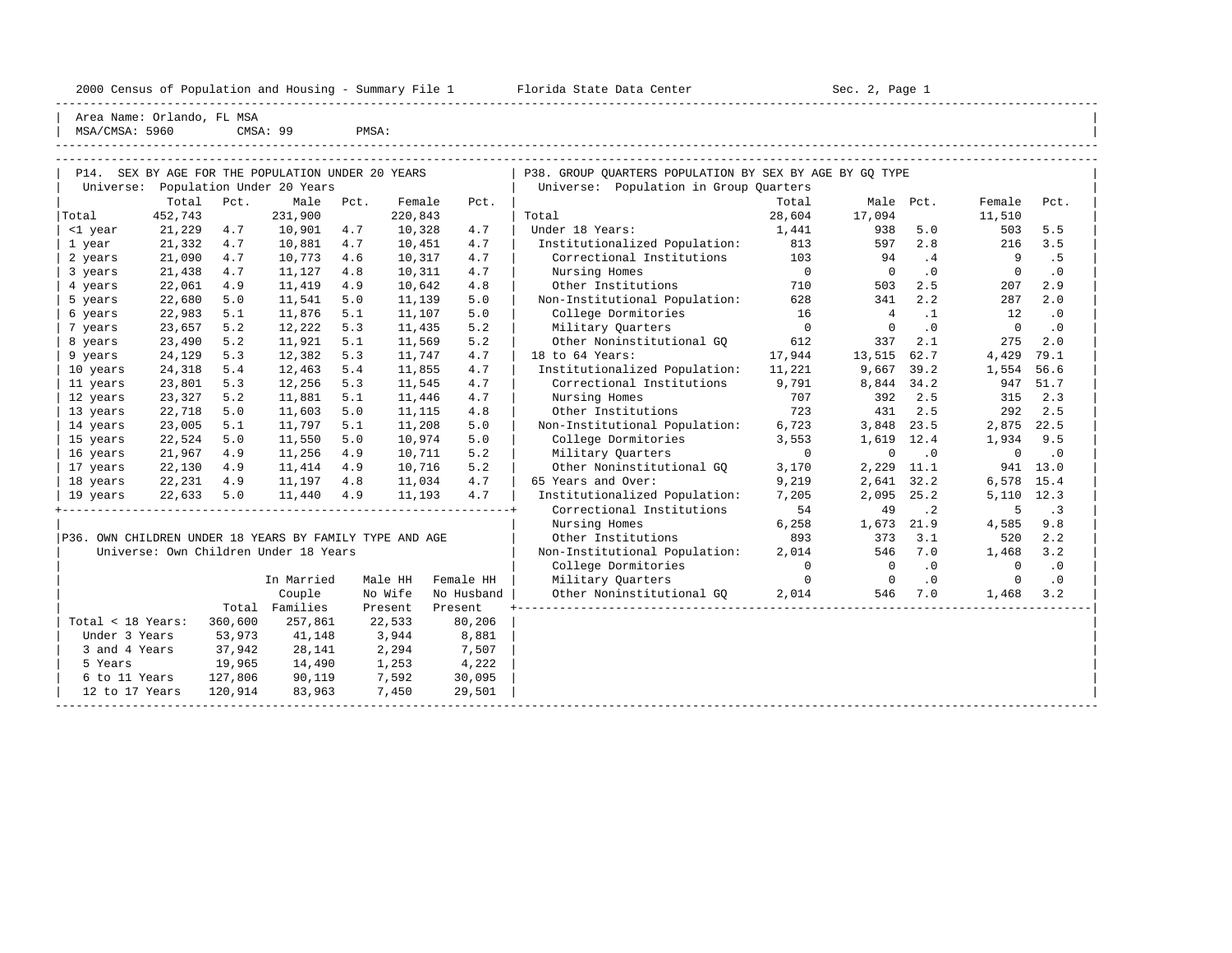|  |  |  | 2000 Census of Population and Housing - Summary File 1 |  |  |  |  |  |  |  |
|--|--|--|--------------------------------------------------------|--|--|--|--|--|--|--|
|--|--|--|--------------------------------------------------------|--|--|--|--|--|--|--|

2000 Florida State Data Center - Sec. 2, Page 2

-----------------------------------------------------------------------------------------------------------------------------------------------------

| Area Name: Orlando, FL MSA  $\overline{\text{MSA/CMSA}}: 5960$ 

| 3503<br>C115C<br>5960<br>$M \leq L$ | CMSA<br>ററ | <b>PMSA</b> |
|-------------------------------------|------------|-------------|
|                                     |            |             |

| P22/23/24.HOUSEHOLDS BY PRESENCE OF PEOPLE 60(65/75) YEARS AND OVER, HOUSEHOLD SIZE AND |                               |         |                         |                                           | P25. HOUSEHOLDS BY PRESENCE OF |                        |       |          |        |
|-----------------------------------------------------------------------------------------|-------------------------------|---------|-------------------------|-------------------------------------------|--------------------------------|------------------------|-------|----------|--------|
| HOUSEHOLD TYPE                                                                          |                               |         |                         |                                           |                                | <b>NONRELATIVES</b>    |       |          |        |
| Universe: Households                                                                    |                               |         |                         |                                           | Universe: Households           |                        |       |          |        |
|                                                                                         | 60+ Years Pct                 |         | 65+ Years Pct           | 75+ Years Pct                             |                                |                        |       |          |        |
| Total:                                                                                  | 625,248 100.0                 |         | 625,248 100.0           | 625,248 100.0                             | Total:                         |                        |       | 625,248  |        |
| Households w/ one or more 60/65/75: 180,735 28.9                                        |                               |         | 142,307 22.8            | 68,523 11.0                               |                                | Households with one or |       |          |        |
| 1-person household                                                                      | 56,409                        |         | 47,326                  | 26,587                                    | more non-relatives             |                        |       | 86,246   |        |
| 2 or more person household: 124,326                                                     |                               |         |                         | 94,981 41,936                             |                                |                        |       |          |        |
| Family households<br>118,542                                                            |                               | 90,991  |                         | 40,321                                    | Households with no             |                        |       |          |        |
| Non-family households 5,784                                                             |                               | 3,990   |                         | 1,615                                     | non-relatives                  |                        |       | 539,002  |        |
| Households with no people over $60/65/75$ : $444,513$ 71.1                              |                               |         | 482,941 77.2            | 556,725 89.0                              |                                |                        |       |          |        |
| 1-person household                                                                      | 90,418                        |         | 99,501                  | 120,240                                   |                                |                        |       |          |        |
| 1-person household 90,418<br>2 or more person household: 354,095                        |                               |         | $383,440$<br>$334,061$  | 436,485                                   |                                |                        |       |          |        |
| Family households                                                                       | 306,510                       |         |                         | 384,731                                   |                                |                        |       |          |        |
| Non-family households 47,585                                                            |                               | 49,379  |                         | 51,754                                    |                                |                        |       |          |        |
| P18/20. HOUSEHOLDS BY AGE OF HOUSEHOLDER BY HOUSEHOLD TYPE                              |                               |         |                         | H13/15. TENURE BY HOUSEHOLD SIZE          |                                |                        |       |          |        |
| (INCLUDING LIVING ALONE) BY PRESENCE OF OWN CHILDREN                                    |                               |         |                         | Universe: Occupied Housing Units          |                                |                        |       |          |        |
| Universe: Households                                                                    |                               |         |                         |                                           |                                |                        | Pct   |          | Pct    |
|                                                                                         |                               |         |                         |                                           |                                | Owner                  | Owner | Renter   | Renter |
|                                                                                         | Total                         |         | Householder Householder |                                           |                                | Total Occupied         | Occ.  | Occupied | Occ.   |
|                                                                                         | Households                    |         | 15 to 64 65 and Over    | Total Occupied Units:                     | 625,248                        | 414,496                | 100.0 | 210,752  | 100.0  |
| Total:                                                                                  | 625,248                       | 501,165 | 124,083                 | 1-person household                        | 146,827                        | 79,033                 | 19.1  | 67,794   | 32.2   |
| Family households:                                                                      | 425,052                       | 351,494 | 73,558                  | 2-Person household                        | 219,273                        | 155,986                | 37.6  | 63,287   | 30.0   |
| Married couple family:                                                                  |                               | 258,640 | $61,327$                | 3-Person household                        | 107,262                        | 72,136                 | 17.4  | 35,126   | 16.7   |
| With own children under 18                                                              |                               | 138,417 | 738                     | 4-Person household                        | 89,224                         | 63,836 15.4            |       | 25,388   | 12.0   |
| No own children under 18                                                                | 319,967<br>139,155<br>180,812 | 120,223 | 60,589                  | 5-Person household 39,746                 |                                | 27,888 6.7             |       | 11,858   | 5.6    |
| Other family:                                                                           | 105,085                       | 92,854  | 12,231                  | 6-Person household 14,407 9,836 2.4 4,571 |                                |                        |       |          | 2.2    |
| Male householder, no wife present: 27,755                                               |                               | 25,392  | 2,363                   | 7+Person household 8,509 5,781 1.4        |                                |                        |       | 2,728    | 1.3    |
| With own children under 18                                                              | 14,121                        | 14,005  | 116                     |                                           |                                |                        |       |          |        |
| No own children under 18                                                                | 13,634                        | 11,387  | 2,247                   |                                           |                                |                        |       |          |        |
| Female householder, no husband present:                                                 | 77,330                        | 67,462  | 9,868                   |                                           |                                |                        |       |          |        |
| With own children under 18                                                              | 46,079                        | 46,014  | 65                      |                                           |                                |                        |       |          |        |
| No own children under 18                                                                | 31,251                        | 21,448  | 9,803                   |                                           |                                |                        |       |          |        |
| Non-family households:                                                                  | 53,369                        | 149,671 | 50,525                  |                                           |                                |                        |       |          |        |
| Householder living alone                                                                | 32,138                        | 99,501  | 47,326                  |                                           |                                |                        |       |          |        |
| Householder not living alone                                                            | 21,231                        | 50,170  | 3,199                   |                                           |                                |                        |       |          |        |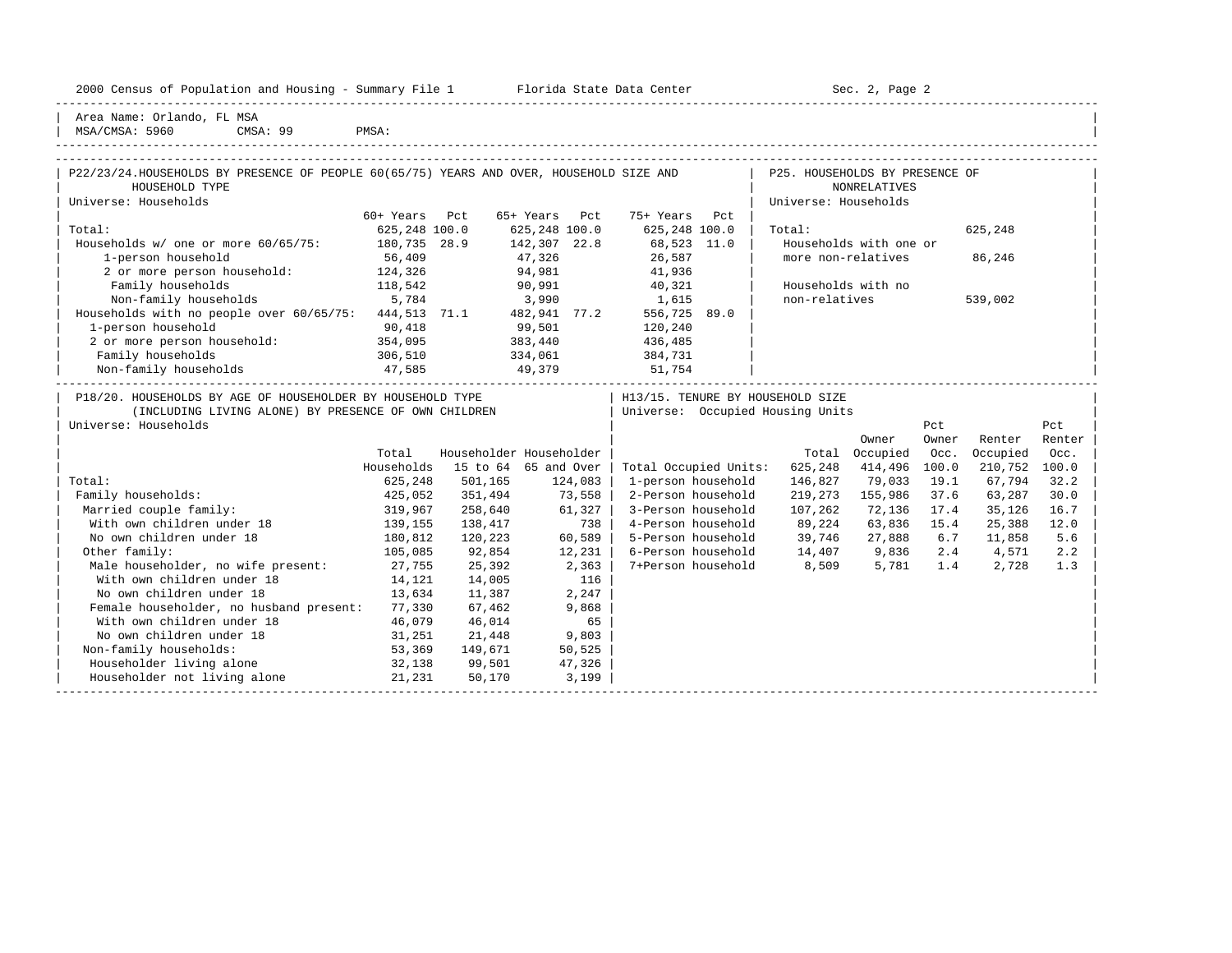| 2000 Census of Population and Housing - Summary File 1 Florida State Data Center |          |            |             |           |                                                       |       |              |          | Sec. 2, Page 3                                          |                 |       |
|----------------------------------------------------------------------------------|----------|------------|-------------|-----------|-------------------------------------------------------|-------|--------------|----------|---------------------------------------------------------|-----------------|-------|
| Area Name: Orlando, FL MSA<br>MSA/CMSA: 5960                                     | CMSA: 99 |            | PMSA:       |           |                                                       |       |              |          |                                                         |                 |       |
|                                                                                  |          |            |             |           |                                                       |       |              |          |                                                         |                 |       |
| P29. RELATIONSHIP BY AGE FOR THE POPULATION UNDER 18 YEARS                       |          |            |             |           |                                                       |       |              |          |                                                         |                 |       |
| Universe: Population under 18 years                                              |          |            |             |           |                                                       |       |              |          |                                                         |                 |       |
|                                                                                  |          |            |             |           |                                                       |       |              |          |                                                         |                 |       |
|                                                                                  |          |            |             |           | -----Related Child-----                               |       |              |          |                                                         |                 |       |
|                                                                                  |          | Pop. in    | Householder |           | Other                                                 |       |              |          | Institution-                                            | Noninstitution- |       |
|                                                                                  | Total    | Households | or Spouse   | Own Child | Relatives                                             |       | Nonrelatives | Total    | alized Pop.                                             | alized Pop.     |       |
| Under 18:                                                                        | 407,879  | 406,438    | 402         | 360,600   | 36,828                                                |       | 8,608        | 1,441    | 813                                                     |                 | 628   |
| Under 3                                                                          | 63,651   | 63,549     |             | 53,973    | 8,539                                                 |       | 1,037        | 102      | $\overline{0}$                                          |                 | 102   |
| 3 and 4 years                                                                    | 43,499   | 43,447     |             | 37,942    | 4,634                                                 |       | 871          | 52       | $\overline{0}$                                          |                 | 52    |
| 5 years                                                                          | 22,680   | 22,655     |             | 19,965    | 2,196                                                 |       | 494          | 25       | $-5$                                                    |                 | 20    |
| 6 to 11 years                                                                    | 142,378  | 142,166    |             | 127,806   | 11,553                                                |       | 2,807        | 212      | 70                                                      |                 | 142   |
| 12 and 13 years                                                                  | 46,045   | 45,864     |             | 41,879    | 3,178                                                 |       | 807          | 181      | 114                                                     |                 | 67    |
| 14 years                                                                         | 23,005   | 22,839     |             | 20,823    | 1,600                                                 |       | 416          | 166      | 109                                                     |                 | 57    |
| 15 to 17 years                                                                   | 66,219   | 65,516     |             | 58,212    | 5,128                                                 |       | 2,176        | 703      | 515                                                     |                 | 188   |
| % Under 3                                                                        | 15.6%    | 15.7%      |             | 15.0%     | 23.2%                                                 |       | 12.0%        | 7.1%     | .0%                                                     |                 | 16.2% |
| % 3 and 4 years                                                                  | 10.7%    | 10.7%      |             | 10.5%     | 12.6%                                                 |       | 10.1%        | 3.6%     | $.0\%$                                                  |                 | 8.3%  |
| % 5 years                                                                        | 5.6%     | 5.6%       |             | 5.5%      | 6.0%                                                  |       | 5.7%         | 1.7%     | .6%                                                     |                 | 3.2%  |
| % 6 to 11 years                                                                  | 34.9%    | 35.0%      |             | 35.4%     | 31.4%                                                 |       | 32.6%        | 14.7%    | 8.6%                                                    |                 | 22.6% |
| % 12 and 13 years                                                                | 11.3%    | 11.3%      |             | 11.6%     | 8.6%                                                  |       | 9.4%         | 12.6%    | 14.0%                                                   |                 | 10.7% |
| % 14 years                                                                       | 5.6%     | 5.6%       |             | 5.8%      | 4.3%                                                  |       | 4.8%         | 11.5%    | 13.4%                                                   |                 | 9.1%  |
| % 15 to 17 years 16.3%                                                           |          | 16.1%      |             | 16.1%     | 13.9%                                                 |       | 25.3%        | 48.8%    | 63.3%                                                   |                 | 29.9% |
| H17. TENURE BY HOUSEHOLD TYPE (INCLUDING LIVING ALONE) BY AGE OF HOUSEHOLDER     |          |            |             |           |                                                       |       |              |          |                                                         |                 |       |
| Universe: Occupied Housing Units                                                 |          |            |             |           |                                                       |       |              |          |                                                         |                 |       |
|                                                                                  |          |            |             |           | Total Owner ----------- Owner Occupied -------------- |       |              |          | Total Renter ------------- Renter Occupied ------------ |                 |       |
|                                                                                  |          | Occupied   |             |           | Householder Householder Householder Pct               |       | Occupied     |          | Householder Householder Householder Pct                 |                 |       |
|                                                                                  |          | Units      | 15 to 34    | 35 to 64  | $65+$                                                 | $65+$ | Units        | 15 to 34 | 35 to 64                                                | $65+$           | $65+$ |
| Family households:                                                               |          | 314,543    | 44,143      | 203,510   | 66,890                                                | 21.3  | 110,509      | 47,966   | 55,875                                                  | 6,668           | 6.0   |
| Married-couple family:                                                           |          | 258,708    | 34,764      | 167,135   | 56,809                                                | 22.0  | 61,259       | 25,288   | 31,453                                                  | 4,518           | 7.4   |
| Other family:                                                                    |          | 55,835     | 9,379       | 36,375    | 10,081                                                | 18.1  | 49,250       | 22,678   | 24,422                                                  | 2,150           | 4.4   |
| Male householder, no wife                                                        |          | 14,829     | 3,400       | 9,535     | 1,894                                                 | 12.8  | 12,926       | 6,551    | 5,906                                                   | 469             | 3.6   |
| Female hsehldr, no husband                                                       |          | 41,006     | 5,979       | 26,840    | 8,187                                                 | 20.0  | 36,324       | 16,127   | 18,516                                                  | 1,681           | 4.6   |
| Nonfamily households:                                                            |          | 99,953     | 12,981      | 49,924    | 37,048                                                | 37.1  | 100,243      | 48,459   | 38,307                                                  | 13,477          | 13.4  |
| Male householder:                                                                |          | 43,001     | 8,324       | 24,714    | 9,963                                                 | 23.2  | 54,900       | 28,306   | 22,904                                                  | 3,690           | 6.7   |
| Living alone                                                                     |          | 30,613     | 4,318       | 17,668    | 8,627                                                 | 28.2  | 35,150       | 14,341   | 17,467                                                  | 3,342           | 9.5   |
| Not living alone                                                                 |          | 12,388     | 4,006       | 7,046     | 1,336                                                 | 10.8  | 19,750       | 13,965   | 5,437                                                   | 348             | 1.8   |
| Female householder:                                                              |          | 56,952     | 4,657       | 25,210    | 27,085                                                | 47.6  | 45,343       | 20,153   | 15,403                                                  | 9,787           | 21.6  |
| Living alone                                                                     |          | 48,420     | 2,531       | 20,060    | 25,829                                                | 53.3  | 32,644       | 10,396   | 12,720                                                  | 9,528           | 29.2  |
| Not living alone                                                                 |          | 8,532      | 2,126       | 5,150     | 1,256                                                 | 14.7  | 12,699       | 9,757    | 2,683                                                   | 259             | 2.0   |
|                                                                                  |          |            |             |           |                                                       |       |              |          |                                                         |                 |       |

-----------------------------------------------------------------------------------------------------------------------------------------------------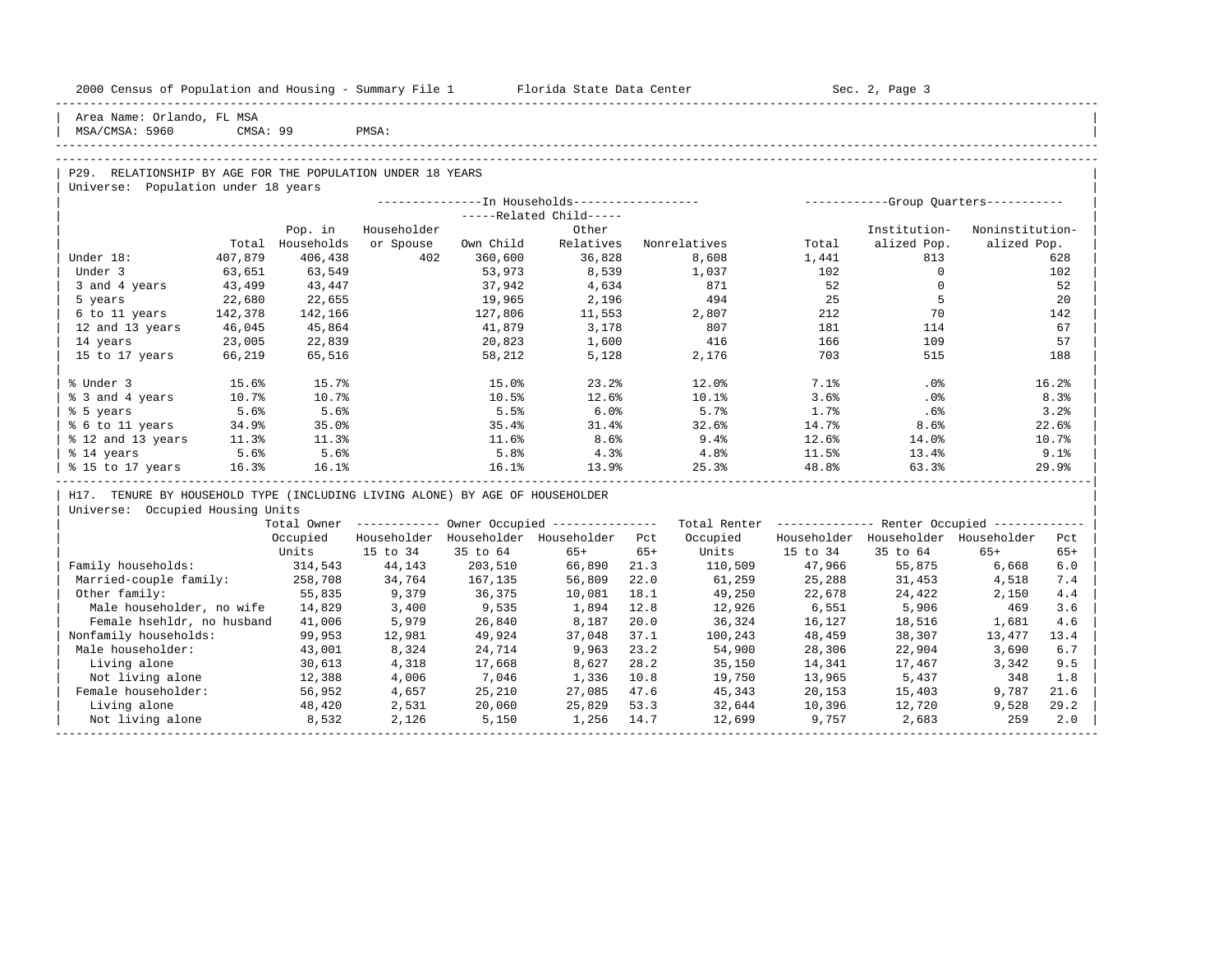2000 Census of Population and Housing - Summary File 1 Telorida State Data Center Sec. 2, Page 1 North Sec. 2, Page

----------------------------------------------------------------------------------------------------------------------------------------------------- | Area Name: Orlando city |

| MSA/CMSA: 5960                                          |        |        | CMSA: 99                              | PMSA: |         |            |                                                         |                |                |           |             |           |  |
|---------------------------------------------------------|--------|--------|---------------------------------------|-------|---------|------------|---------------------------------------------------------|----------------|----------------|-----------|-------------|-----------|--|
|                                                         |        |        |                                       |       |         |            |                                                         |                |                |           |             |           |  |
| P14. SEX BY AGE FOR THE POPULATION UNDER 20 YEARS       |        |        |                                       |       |         |            | P38. GROUP QUARTERS POPULATION BY SEX BY AGE BY GQ TYPE |                |                |           |             |           |  |
| Universe:                                               |        |        | Population Under 20 Years             |       |         |            | Universe: Population in Group Quarters                  |                |                |           |             |           |  |
|                                                         | Total  | Pct.   | Male                                  | Pct.  | Female  | Pct.       |                                                         | Total          | Male Pct.      |           | Female      | Pct.      |  |
| Total                                                   | 45,217 |        | 22,884                                |       | 22,333  |            | Total                                                   | 4,041          | 2,018          |           | 2,023       |           |  |
| <1 year                                                 | 2,667  | 5.9    | 1,358                                 | 5.9   | 1,309   | 5.9        | Under 18 Years:                                         | 178            | 88             | 4.4       | 90          | 4.4       |  |
| 1 year                                                  | 2,447  | 5.4    | 1,268                                 | 5.5   | 1,179   | 5.3        | Institutionalized Population:                           | $\overline{4}$ | $\overline{4}$ | $\cdot$ 1 | $\mathbf 0$ | $\cdot$ 2 |  |
| 2 years                                                 | 2,329  | 5.2    | 1,190                                 | 5.2   | 1,139   | 5.1        | Correctional Institutions                               | $\Omega$       | $\Omega$       | .0        | $\Omega$    | $\cdot$ 0 |  |
| 3 years                                                 | 2,453  | 5.4    | 1,232                                 | 5.4   | 1,221   | 5.5        | Nursing Homes                                           | $\Omega$       | $\Omega$       | $\cdot$ 0 | $\Omega$    | $\cdot$ 0 |  |
| 4 years                                                 | 2,391  | 5.3    | 1,245                                 | 5.4   | 1,146   | 5.1        | Other Institutions                                      | $\overline{4}$ | $\overline{4}$ | $\cdot$ 1 | $\Omega$    | $\cdot$ 2 |  |
| 5 years                                                 | 2,398  | 5.3    | 1,211                                 | 5.3   | 1,187   | 5.3        | Non-Institutional Population:                           | 174            | 84             | 4.3       | 90          | 4.2       |  |
| 6 years                                                 | 2,456  | 5.4    | 1,281                                 | 5.6   | 1,175   | 5.3        | College Dormitories                                     | $\overline{a}$ | $\Omega$       | $\cdot$ 0 | 2           | .0        |  |
| 7 years                                                 | 2,454  | 5.4    | 1,273                                 | 5.6   | 1,181   | 5.3        | Military Quarters                                       | $\mathbf 0$    | $\Omega$       | $\cdot$ 0 | $\Omega$    | $\cdot$ 0 |  |
| 8 years                                                 | 2,434  | 5.4    | 1,253                                 | 5.5   | 1,181   | 5.3        | Other Noninstitutional GO                               | 172            | 84             | 4.3       | 88          | 4.2       |  |
| 9 years                                                 | 2,362  | 5.2    | 1,191                                 | 5.2   | 1,171   | 5.9        | 18 to 64 Years:                                         | 1,916          | 1,268          | 47.4      | 648         | 62.8      |  |
| 10 years                                                | 2,300  | 5.1    | 1,174                                 | 5.1   | 1,126   | 5.3        | Institutionalized Population:                           | 733            | 484            | 18.1      | 249         | 24.0      |  |
| 11 years                                                | 2,134  | 4.7    | 1,055                                 | 4.6   | 1,079   | 5.1        | Correctional Institutions                               | 205            | 163            | 5.1       | 42          | 8.1       |  |
| 12 years                                                | 2,085  | 4.6    | 1,063                                 | 4.6   | 1,022   | 5.5        | Nursing Homes                                           | 100            | 64             | 2.5       | 36          | 3.2       |  |
| 13 years                                                | 2,037  | 4.5    | 1,077                                 | 4.7   | 960     | 5.1        | Other Institutions                                      | 428            | 257            | 10.6      | 171         | 12.7      |  |
| 14 years                                                | 2,067  | 4.6    | 1,033                                 | 4.5   | 1,034   | 5.3        | Non-Institutional Population:                           | 1,183          | 784            | 29.3      | 399         | 38.9      |  |
| 15 years                                                | 2,048  | 4.5    | 1,043                                 | 4.6   | 1,005   | 5.3        | College Dormitories                                     | 98             | 2.2.           | 2.4       | 76          | 1.1       |  |
| 16 years                                                | 1,925  | 4.3    | 967                                   | 4.2   | 958     | 5.3        | Military Quarters                                       | $\mathbf 0$    | $\Omega$       | $\cdot$ 0 | $\mathbf 0$ | $\cdot$ 0 |  |
| 17 years                                                | 1,977  | 4.4    | 980                                   | 4.3   | 997     | 5.3        | Other Noninstitutional GQ                               | 1,085          | 762            | 26.8      | 323         | 37.8      |  |
| 18 years                                                | 1,972  | 4.4    | 937                                   | 4.1   | 1,035   | 5.9        | 65 Years and Over:                                      | 1,947          | 662            | 48.2      | 1,285       | 32.8      |  |
| 19 years                                                | 2,281  | 5.0    | 1,053                                 | 4.6   | 1,228   | 5.3        | Institutionalized Population:                           | 1,752          | 602            | 43.4      | 1,150       | 29.8      |  |
|                                                         |        |        |                                       |       |         |            | Correctional Institutions                               | $\mathbf 0$    | $\mathbf 0$    | $\cdot$ 0 | $\mathbf 0$ | $\cdot$ 0 |  |
|                                                         |        |        |                                       |       |         |            | Nursing Homes                                           | 931            | 259            | 23.0      | 672         | 12.8      |  |
| P36. OWN CHILDREN UNDER 18 YEARS BY FAMILY TYPE AND AGE |        |        |                                       |       |         |            | Other Institutions                                      | 821            | 343            | 20.3      | 478         | 17.0      |  |
|                                                         |        |        | Universe: Own Children Under 18 Years |       |         |            | Non-Institutional Population:                           | 195            | 60             | 4.8       | 135         | 3.0       |  |
|                                                         |        |        |                                       |       |         |            | College Dormitories                                     | $\circ$        | $\Omega$       | $\cdot$ 0 | $\Omega$    | $\cdot$ 0 |  |
|                                                         |        |        | In Married                            |       | Male HH | Female HH  | Military Quarters                                       | $\overline{0}$ | $\Omega$       | $\cdot$ 0 | $\Omega$    | $\cdot$ 0 |  |
|                                                         |        |        | Couple                                |       | No Wife | No Husband | Other Noninstitutional GO                               | 195            | 60             | 4.8       | 135         | 3.0       |  |
|                                                         |        |        | Total Families                        |       | Present | Present    |                                                         |                |                |           |             |           |  |
| Total < 18 Years:                                       |        | 34,881 | 18,595                                |       | 2,664   | 13,622     |                                                         |                |                |           |             |           |  |
| Under 3 Years                                           |        | 6,250  | 3,786                                 |       | 554     | 1,910      |                                                         |                |                |           |             |           |  |
| 3 and 4 Years                                           |        | 4,076  | 2,254                                 |       | 332     | 1,490      |                                                         |                |                |           |             |           |  |
| 5 Years                                                 |        | 2,043  | 1,098                                 |       | 141     | 804        |                                                         |                |                |           |             |           |  |
| 6 to 11 Years                                           |        | 12,191 | 6,177                                 |       | 857     | 5,157      |                                                         |                |                |           |             |           |  |
| 12 to 17 Years                                          |        | 10,321 | 5,280                                 |       | 780     | 4,261      |                                                         |                |                |           |             |           |  |
|                                                         |        |        |                                       |       |         |            |                                                         |                |                |           |             |           |  |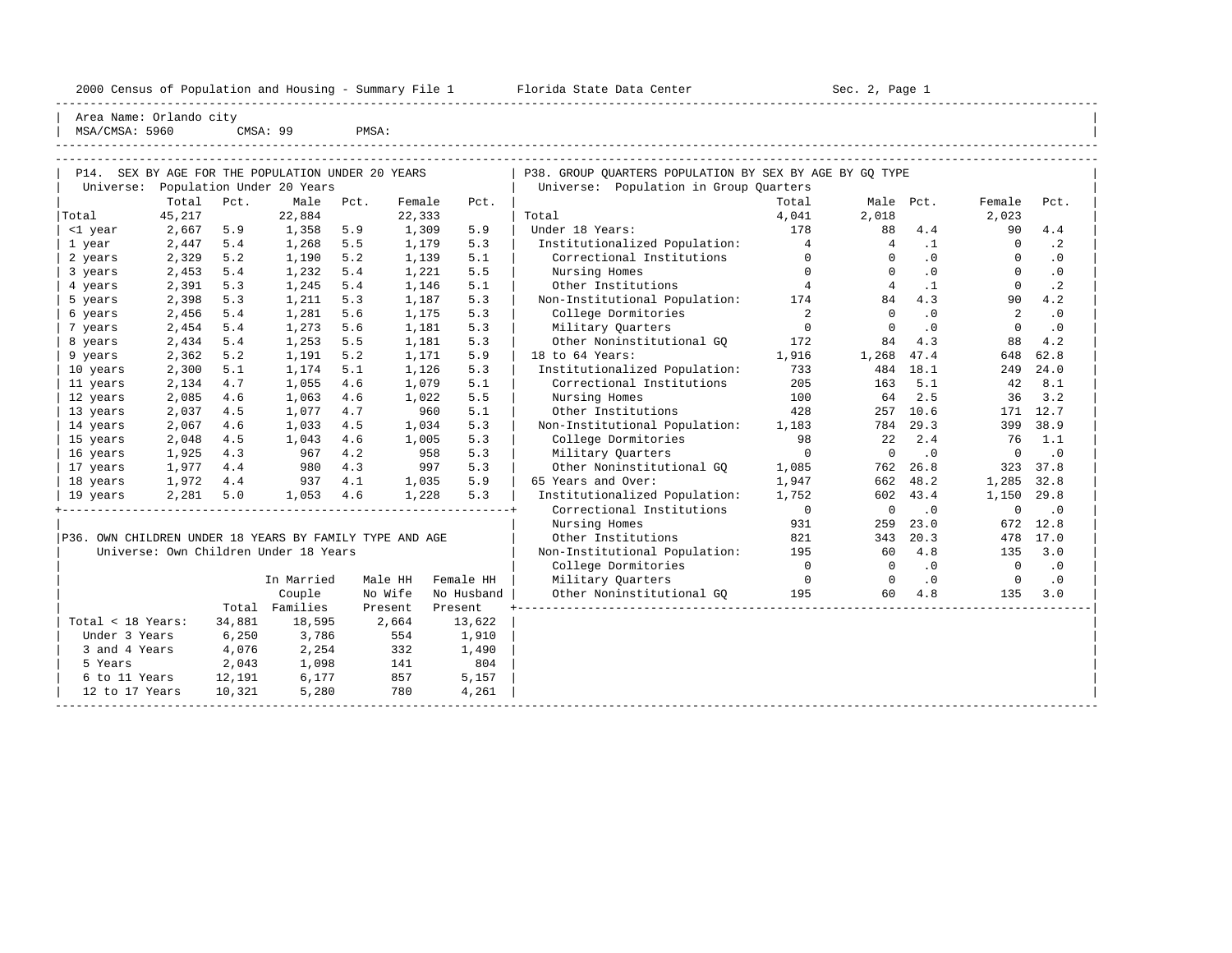|  |  |  | 2000 Census of Population and Housing - Summary File 1 |  |  |  |  |  |  |
|--|--|--|--------------------------------------------------------|--|--|--|--|--|--|
|--|--|--|--------------------------------------------------------|--|--|--|--|--|--|

2000 Florida State Data Center - Sec. 2, Page 2 -----------------------------------------------------------------------------------------------------------------------------------------------------

| Area Name: Orlando city | | MSA/CMSA: 5960 CMSA: 99 PMSA:

-----------------------------------------------------------------------------------------------------------------------------------------------------

| P22/23/24.HOUSEHOLDS BY PRESENCE OF PEOPLE 60(65/75) YEARS AND OVER, HOUSEHOLD SIZE AND<br>P25. HOUSEHOLDS BY PRESENCE OF<br>HOUSEHOLD TYPE<br><b>NONRELATIVES</b><br>Universe: Households<br>Universe: Households<br>60+ Years Pct<br>65+ Years Pct<br>75+ Years Pct<br>Total:<br>80,883 100.0<br>80,883 100.0<br>80,883 100.0<br>Total:<br>80,883<br>15,098 18.7<br>Households w/ one or more 60/65/75: 18,913 23.4<br>7,718 9.5<br>Households with one or<br>6,845<br>8,165<br>3,889<br>1-person household<br>more non-relatives<br>14,370<br>2 or more person household: 10,748<br>8,253<br>3,829<br>Family households<br>10,071<br>Households with no<br>7,773 3,636<br>677<br>Non-family households<br>non-relatives<br>66,513<br>480<br>193<br>Households with no people over 60/65/75: 61,970 76.6 65,785 81.3 73,165 90.5<br>1-person household<br>21,467<br>24,423<br>20,147<br>2 or more person household: 41,823<br>44,318<br>48,742<br>Family households<br>32,286<br>34,584<br>38,721<br>Non-family households<br>9,537<br>9,734<br>10,021<br>P18/20. HOUSEHOLDS BY AGE OF HOUSEHOLDER BY HOUSEHOLD TYPE<br>  H13/15. TENURE BY HOUSEHOLD SIZE<br>(INCLUDING LIVING ALONE) BY PRESENCE OF OWN CHILDREN<br>  Universe: Occupied Housing Units<br>Universe: Households<br>Pct<br>Pct<br>Owner<br>Owner<br>Renter<br>Renter<br>Householder Householder<br>Total Occupied<br>Total<br>Occ.<br>Occupied<br>Occ.<br>Households<br>15 to 64 65 and Over<br>Total Occupied Units:<br>80,883<br>32,975<br>100.0<br>47,908<br>100.0<br>1-person household<br>9,399<br>Total:<br>80,883<br>67,343<br>13,540<br>28,312<br>28.5<br>18,913<br>39.5<br>2-Person household<br>Family households:<br>36,051<br>6,306<br>27,102<br>37.2<br>14,844<br>42,357<br>12,258<br>31.0<br>Married couple family:<br>3-Person household<br>26,190<br>21,708<br>4,482<br>11,994<br>5,098 15.5<br>6,896<br>14.4<br>With own children under 18<br>10,512<br>10,465<br>47<br>4-Person household<br>$7,856$ $3,649$ $11.1$<br>4,207<br>8.8<br>No own children under 18<br>3,417 1,542 4.7<br>15,678<br>11,243<br>$4,435$  <br>5-Person household<br>1,875<br>3.9<br>$1,329$ 605 1.8<br>Other family:<br>6-Person household<br>16,167<br>14,343<br>1,824<br>724<br>1.5<br>873<br>Male householder, no wife present: 3,711<br>328<br>3,383<br>.9<br>7+Person household<br>424 1.3<br>449<br>With own children under 18<br>1,713<br>1,724<br>11<br>No own children under 18<br>1,987<br>1,670<br>317<br>Female householder, no husband present: 12,456<br>10,960<br>1,496<br>With own children under 18<br>7,585<br>7,575<br>10<br>No own children under 18<br>3,385<br>4,871<br>1,486<br>Non-family households:<br>10,214<br>31,292<br>7,234<br>Householder living alone<br>6,036<br>21,467<br>6,845<br>Householder not living alone<br>9.825<br>4,178<br>389 |  |  |  |  |  |  |
|------------------------------------------------------------------------------------------------------------------------------------------------------------------------------------------------------------------------------------------------------------------------------------------------------------------------------------------------------------------------------------------------------------------------------------------------------------------------------------------------------------------------------------------------------------------------------------------------------------------------------------------------------------------------------------------------------------------------------------------------------------------------------------------------------------------------------------------------------------------------------------------------------------------------------------------------------------------------------------------------------------------------------------------------------------------------------------------------------------------------------------------------------------------------------------------------------------------------------------------------------------------------------------------------------------------------------------------------------------------------------------------------------------------------------------------------------------------------------------------------------------------------------------------------------------------------------------------------------------------------------------------------------------------------------------------------------------------------------------------------------------------------------------------------------------------------------------------------------------------------------------------------------------------------------------------------------------------------------------------------------------------------------------------------------------------------------------------------------------------------------------------------------------------------------------------------------------------------------------------------------------------------------------------------------------------------------------------------------------------------------------------------------------------------------------------------------------------------------------------------------------------------------------------------------------------------------------------------------------------------------------------------------------------------------------------------------------------------------------------------------------------------------------------------------------------------------------------|--|--|--|--|--|--|
|                                                                                                                                                                                                                                                                                                                                                                                                                                                                                                                                                                                                                                                                                                                                                                                                                                                                                                                                                                                                                                                                                                                                                                                                                                                                                                                                                                                                                                                                                                                                                                                                                                                                                                                                                                                                                                                                                                                                                                                                                                                                                                                                                                                                                                                                                                                                                                                                                                                                                                                                                                                                                                                                                                                                                                                                                                          |  |  |  |  |  |  |
|                                                                                                                                                                                                                                                                                                                                                                                                                                                                                                                                                                                                                                                                                                                                                                                                                                                                                                                                                                                                                                                                                                                                                                                                                                                                                                                                                                                                                                                                                                                                                                                                                                                                                                                                                                                                                                                                                                                                                                                                                                                                                                                                                                                                                                                                                                                                                                                                                                                                                                                                                                                                                                                                                                                                                                                                                                          |  |  |  |  |  |  |
|                                                                                                                                                                                                                                                                                                                                                                                                                                                                                                                                                                                                                                                                                                                                                                                                                                                                                                                                                                                                                                                                                                                                                                                                                                                                                                                                                                                                                                                                                                                                                                                                                                                                                                                                                                                                                                                                                                                                                                                                                                                                                                                                                                                                                                                                                                                                                                                                                                                                                                                                                                                                                                                                                                                                                                                                                                          |  |  |  |  |  |  |
|                                                                                                                                                                                                                                                                                                                                                                                                                                                                                                                                                                                                                                                                                                                                                                                                                                                                                                                                                                                                                                                                                                                                                                                                                                                                                                                                                                                                                                                                                                                                                                                                                                                                                                                                                                                                                                                                                                                                                                                                                                                                                                                                                                                                                                                                                                                                                                                                                                                                                                                                                                                                                                                                                                                                                                                                                                          |  |  |  |  |  |  |
|                                                                                                                                                                                                                                                                                                                                                                                                                                                                                                                                                                                                                                                                                                                                                                                                                                                                                                                                                                                                                                                                                                                                                                                                                                                                                                                                                                                                                                                                                                                                                                                                                                                                                                                                                                                                                                                                                                                                                                                                                                                                                                                                                                                                                                                                                                                                                                                                                                                                                                                                                                                                                                                                                                                                                                                                                                          |  |  |  |  |  |  |
|                                                                                                                                                                                                                                                                                                                                                                                                                                                                                                                                                                                                                                                                                                                                                                                                                                                                                                                                                                                                                                                                                                                                                                                                                                                                                                                                                                                                                                                                                                                                                                                                                                                                                                                                                                                                                                                                                                                                                                                                                                                                                                                                                                                                                                                                                                                                                                                                                                                                                                                                                                                                                                                                                                                                                                                                                                          |  |  |  |  |  |  |
|                                                                                                                                                                                                                                                                                                                                                                                                                                                                                                                                                                                                                                                                                                                                                                                                                                                                                                                                                                                                                                                                                                                                                                                                                                                                                                                                                                                                                                                                                                                                                                                                                                                                                                                                                                                                                                                                                                                                                                                                                                                                                                                                                                                                                                                                                                                                                                                                                                                                                                                                                                                                                                                                                                                                                                                                                                          |  |  |  |  |  |  |
|                                                                                                                                                                                                                                                                                                                                                                                                                                                                                                                                                                                                                                                                                                                                                                                                                                                                                                                                                                                                                                                                                                                                                                                                                                                                                                                                                                                                                                                                                                                                                                                                                                                                                                                                                                                                                                                                                                                                                                                                                                                                                                                                                                                                                                                                                                                                                                                                                                                                                                                                                                                                                                                                                                                                                                                                                                          |  |  |  |  |  |  |
|                                                                                                                                                                                                                                                                                                                                                                                                                                                                                                                                                                                                                                                                                                                                                                                                                                                                                                                                                                                                                                                                                                                                                                                                                                                                                                                                                                                                                                                                                                                                                                                                                                                                                                                                                                                                                                                                                                                                                                                                                                                                                                                                                                                                                                                                                                                                                                                                                                                                                                                                                                                                                                                                                                                                                                                                                                          |  |  |  |  |  |  |
|                                                                                                                                                                                                                                                                                                                                                                                                                                                                                                                                                                                                                                                                                                                                                                                                                                                                                                                                                                                                                                                                                                                                                                                                                                                                                                                                                                                                                                                                                                                                                                                                                                                                                                                                                                                                                                                                                                                                                                                                                                                                                                                                                                                                                                                                                                                                                                                                                                                                                                                                                                                                                                                                                                                                                                                                                                          |  |  |  |  |  |  |
|                                                                                                                                                                                                                                                                                                                                                                                                                                                                                                                                                                                                                                                                                                                                                                                                                                                                                                                                                                                                                                                                                                                                                                                                                                                                                                                                                                                                                                                                                                                                                                                                                                                                                                                                                                                                                                                                                                                                                                                                                                                                                                                                                                                                                                                                                                                                                                                                                                                                                                                                                                                                                                                                                                                                                                                                                                          |  |  |  |  |  |  |
|                                                                                                                                                                                                                                                                                                                                                                                                                                                                                                                                                                                                                                                                                                                                                                                                                                                                                                                                                                                                                                                                                                                                                                                                                                                                                                                                                                                                                                                                                                                                                                                                                                                                                                                                                                                                                                                                                                                                                                                                                                                                                                                                                                                                                                                                                                                                                                                                                                                                                                                                                                                                                                                                                                                                                                                                                                          |  |  |  |  |  |  |
|                                                                                                                                                                                                                                                                                                                                                                                                                                                                                                                                                                                                                                                                                                                                                                                                                                                                                                                                                                                                                                                                                                                                                                                                                                                                                                                                                                                                                                                                                                                                                                                                                                                                                                                                                                                                                                                                                                                                                                                                                                                                                                                                                                                                                                                                                                                                                                                                                                                                                                                                                                                                                                                                                                                                                                                                                                          |  |  |  |  |  |  |
|                                                                                                                                                                                                                                                                                                                                                                                                                                                                                                                                                                                                                                                                                                                                                                                                                                                                                                                                                                                                                                                                                                                                                                                                                                                                                                                                                                                                                                                                                                                                                                                                                                                                                                                                                                                                                                                                                                                                                                                                                                                                                                                                                                                                                                                                                                                                                                                                                                                                                                                                                                                                                                                                                                                                                                                                                                          |  |  |  |  |  |  |
|                                                                                                                                                                                                                                                                                                                                                                                                                                                                                                                                                                                                                                                                                                                                                                                                                                                                                                                                                                                                                                                                                                                                                                                                                                                                                                                                                                                                                                                                                                                                                                                                                                                                                                                                                                                                                                                                                                                                                                                                                                                                                                                                                                                                                                                                                                                                                                                                                                                                                                                                                                                                                                                                                                                                                                                                                                          |  |  |  |  |  |  |
|                                                                                                                                                                                                                                                                                                                                                                                                                                                                                                                                                                                                                                                                                                                                                                                                                                                                                                                                                                                                                                                                                                                                                                                                                                                                                                                                                                                                                                                                                                                                                                                                                                                                                                                                                                                                                                                                                                                                                                                                                                                                                                                                                                                                                                                                                                                                                                                                                                                                                                                                                                                                                                                                                                                                                                                                                                          |  |  |  |  |  |  |
|                                                                                                                                                                                                                                                                                                                                                                                                                                                                                                                                                                                                                                                                                                                                                                                                                                                                                                                                                                                                                                                                                                                                                                                                                                                                                                                                                                                                                                                                                                                                                                                                                                                                                                                                                                                                                                                                                                                                                                                                                                                                                                                                                                                                                                                                                                                                                                                                                                                                                                                                                                                                                                                                                                                                                                                                                                          |  |  |  |  |  |  |
|                                                                                                                                                                                                                                                                                                                                                                                                                                                                                                                                                                                                                                                                                                                                                                                                                                                                                                                                                                                                                                                                                                                                                                                                                                                                                                                                                                                                                                                                                                                                                                                                                                                                                                                                                                                                                                                                                                                                                                                                                                                                                                                                                                                                                                                                                                                                                                                                                                                                                                                                                                                                                                                                                                                                                                                                                                          |  |  |  |  |  |  |
|                                                                                                                                                                                                                                                                                                                                                                                                                                                                                                                                                                                                                                                                                                                                                                                                                                                                                                                                                                                                                                                                                                                                                                                                                                                                                                                                                                                                                                                                                                                                                                                                                                                                                                                                                                                                                                                                                                                                                                                                                                                                                                                                                                                                                                                                                                                                                                                                                                                                                                                                                                                                                                                                                                                                                                                                                                          |  |  |  |  |  |  |
|                                                                                                                                                                                                                                                                                                                                                                                                                                                                                                                                                                                                                                                                                                                                                                                                                                                                                                                                                                                                                                                                                                                                                                                                                                                                                                                                                                                                                                                                                                                                                                                                                                                                                                                                                                                                                                                                                                                                                                                                                                                                                                                                                                                                                                                                                                                                                                                                                                                                                                                                                                                                                                                                                                                                                                                                                                          |  |  |  |  |  |  |
|                                                                                                                                                                                                                                                                                                                                                                                                                                                                                                                                                                                                                                                                                                                                                                                                                                                                                                                                                                                                                                                                                                                                                                                                                                                                                                                                                                                                                                                                                                                                                                                                                                                                                                                                                                                                                                                                                                                                                                                                                                                                                                                                                                                                                                                                                                                                                                                                                                                                                                                                                                                                                                                                                                                                                                                                                                          |  |  |  |  |  |  |
|                                                                                                                                                                                                                                                                                                                                                                                                                                                                                                                                                                                                                                                                                                                                                                                                                                                                                                                                                                                                                                                                                                                                                                                                                                                                                                                                                                                                                                                                                                                                                                                                                                                                                                                                                                                                                                                                                                                                                                                                                                                                                                                                                                                                                                                                                                                                                                                                                                                                                                                                                                                                                                                                                                                                                                                                                                          |  |  |  |  |  |  |
|                                                                                                                                                                                                                                                                                                                                                                                                                                                                                                                                                                                                                                                                                                                                                                                                                                                                                                                                                                                                                                                                                                                                                                                                                                                                                                                                                                                                                                                                                                                                                                                                                                                                                                                                                                                                                                                                                                                                                                                                                                                                                                                                                                                                                                                                                                                                                                                                                                                                                                                                                                                                                                                                                                                                                                                                                                          |  |  |  |  |  |  |
|                                                                                                                                                                                                                                                                                                                                                                                                                                                                                                                                                                                                                                                                                                                                                                                                                                                                                                                                                                                                                                                                                                                                                                                                                                                                                                                                                                                                                                                                                                                                                                                                                                                                                                                                                                                                                                                                                                                                                                                                                                                                                                                                                                                                                                                                                                                                                                                                                                                                                                                                                                                                                                                                                                                                                                                                                                          |  |  |  |  |  |  |
|                                                                                                                                                                                                                                                                                                                                                                                                                                                                                                                                                                                                                                                                                                                                                                                                                                                                                                                                                                                                                                                                                                                                                                                                                                                                                                                                                                                                                                                                                                                                                                                                                                                                                                                                                                                                                                                                                                                                                                                                                                                                                                                                                                                                                                                                                                                                                                                                                                                                                                                                                                                                                                                                                                                                                                                                                                          |  |  |  |  |  |  |
|                                                                                                                                                                                                                                                                                                                                                                                                                                                                                                                                                                                                                                                                                                                                                                                                                                                                                                                                                                                                                                                                                                                                                                                                                                                                                                                                                                                                                                                                                                                                                                                                                                                                                                                                                                                                                                                                                                                                                                                                                                                                                                                                                                                                                                                                                                                                                                                                                                                                                                                                                                                                                                                                                                                                                                                                                                          |  |  |  |  |  |  |
|                                                                                                                                                                                                                                                                                                                                                                                                                                                                                                                                                                                                                                                                                                                                                                                                                                                                                                                                                                                                                                                                                                                                                                                                                                                                                                                                                                                                                                                                                                                                                                                                                                                                                                                                                                                                                                                                                                                                                                                                                                                                                                                                                                                                                                                                                                                                                                                                                                                                                                                                                                                                                                                                                                                                                                                                                                          |  |  |  |  |  |  |
|                                                                                                                                                                                                                                                                                                                                                                                                                                                                                                                                                                                                                                                                                                                                                                                                                                                                                                                                                                                                                                                                                                                                                                                                                                                                                                                                                                                                                                                                                                                                                                                                                                                                                                                                                                                                                                                                                                                                                                                                                                                                                                                                                                                                                                                                                                                                                                                                                                                                                                                                                                                                                                                                                                                                                                                                                                          |  |  |  |  |  |  |
|                                                                                                                                                                                                                                                                                                                                                                                                                                                                                                                                                                                                                                                                                                                                                                                                                                                                                                                                                                                                                                                                                                                                                                                                                                                                                                                                                                                                                                                                                                                                                                                                                                                                                                                                                                                                                                                                                                                                                                                                                                                                                                                                                                                                                                                                                                                                                                                                                                                                                                                                                                                                                                                                                                                                                                                                                                          |  |  |  |  |  |  |
|                                                                                                                                                                                                                                                                                                                                                                                                                                                                                                                                                                                                                                                                                                                                                                                                                                                                                                                                                                                                                                                                                                                                                                                                                                                                                                                                                                                                                                                                                                                                                                                                                                                                                                                                                                                                                                                                                                                                                                                                                                                                                                                                                                                                                                                                                                                                                                                                                                                                                                                                                                                                                                                                                                                                                                                                                                          |  |  |  |  |  |  |
|                                                                                                                                                                                                                                                                                                                                                                                                                                                                                                                                                                                                                                                                                                                                                                                                                                                                                                                                                                                                                                                                                                                                                                                                                                                                                                                                                                                                                                                                                                                                                                                                                                                                                                                                                                                                                                                                                                                                                                                                                                                                                                                                                                                                                                                                                                                                                                                                                                                                                                                                                                                                                                                                                                                                                                                                                                          |  |  |  |  |  |  |
|                                                                                                                                                                                                                                                                                                                                                                                                                                                                                                                                                                                                                                                                                                                                                                                                                                                                                                                                                                                                                                                                                                                                                                                                                                                                                                                                                                                                                                                                                                                                                                                                                                                                                                                                                                                                                                                                                                                                                                                                                                                                                                                                                                                                                                                                                                                                                                                                                                                                                                                                                                                                                                                                                                                                                                                                                                          |  |  |  |  |  |  |
|                                                                                                                                                                                                                                                                                                                                                                                                                                                                                                                                                                                                                                                                                                                                                                                                                                                                                                                                                                                                                                                                                                                                                                                                                                                                                                                                                                                                                                                                                                                                                                                                                                                                                                                                                                                                                                                                                                                                                                                                                                                                                                                                                                                                                                                                                                                                                                                                                                                                                                                                                                                                                                                                                                                                                                                                                                          |  |  |  |  |  |  |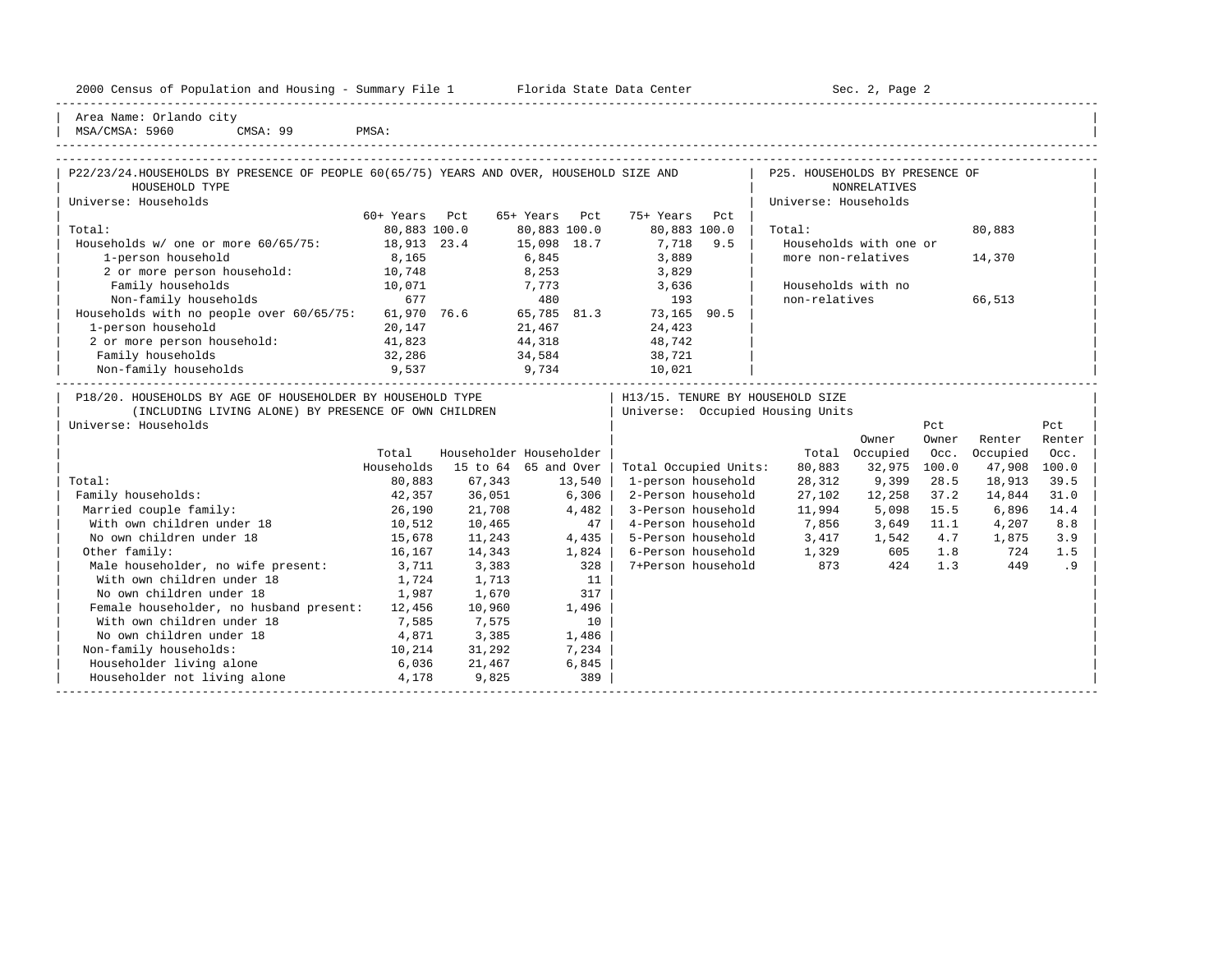| 2000 Census of Population and Housing - Summary File 1 Florida State Data Center |        |                  |             |           |                                                         |       |                                                         |                 | Sec. 2, Page 3                      |                 |                 |
|----------------------------------------------------------------------------------|--------|------------------|-------------|-----------|---------------------------------------------------------|-------|---------------------------------------------------------|-----------------|-------------------------------------|-----------------|-----------------|
| Area Name: Orlando city<br>  MSA/CMSA: 5960                                      |        | CMSA: 99         | PMSA:       |           |                                                         |       |                                                         |                 |                                     |                 |                 |
|                                                                                  |        |                  |             |           |                                                         |       |                                                         |                 |                                     |                 |                 |
| P29. RELATIONSHIP BY AGE FOR THE POPULATION UNDER 18 YEARS                       |        |                  |             |           |                                                         |       |                                                         |                 |                                     |                 |                 |
| Universe: Population under 18 years                                              |        |                  |             |           |                                                         |       |                                                         |                 |                                     |                 |                 |
|                                                                                  |        |                  |             |           |                                                         |       |                                                         |                 |                                     |                 |                 |
|                                                                                  |        |                  |             |           | $---Related Child---$                                   |       |                                                         |                 |                                     |                 |                 |
|                                                                                  |        | Pop. in          | Householder |           | Other                                                   |       |                                                         |                 | Institution-                        | Noninstitution- |                 |
|                                                                                  |        | Total Households | or Spouse   | Own Child |                                                         |       | Relatives Nonrelatives                                  | Total           | alized Pop.                         | alized Pop.     |                 |
| Under 18:                                                                        | 40,964 | 40,786           | 71          | 34,881    | 4,964                                                   |       | 870                                                     | 178             | 4                                   |                 | 174             |
| Under 3                                                                          | 7,443  | 7,383            |             | 6,250     | 1,021                                                   |       | 112                                                     | 60              | $\circ$                             |                 | 60              |
| 3 and 4 years                                                                    | 4,844  | 4,822            |             | 4,076     | 637                                                     |       | 109                                                     | 22              | $\mathbf{0}$                        |                 | 22              |
| 5 years                                                                          | 2,398  | 2,393            |             | 2,043     | 306                                                     |       | 44                                                      | $5^{\circ}$     | $\mathbf 0$                         |                 | 5               |
| 6 to 11 years                                                                    | 14,140 | 14,090           |             | 12,191    | 1,613                                                   |       | 286                                                     | 50              | $\Omega$                            |                 | 50              |
| 12 and 13 years                                                                  | 4,122  | 4,113            |             | 3,592     | 439                                                     |       | 82                                                      | 9               | $\Omega$                            |                 | 9               |
| 14 years                                                                         | 2,067  | 2,060            |             | 1,793     | 235                                                     |       | 32                                                      | $7\overline{ }$ | $\Omega$                            |                 | $7\phantom{.0}$ |
| 15 to 17 years                                                                   | 5,879  | 5,854            |             | 4,936     | 713                                                     |       | 205                                                     | 25              | 4                                   |                 | 21              |
| % Under 3                                                                        | 18.2%  | 18.1%            |             | 17.9%     | 20.6%                                                   |       | 12.9%                                                   | 33.7%           | $.0\%$                              |                 | 34.5%           |
| % 3 and 4 years                                                                  | 11.8%  | 11.8%            |             | 11.7%     | 12.8%                                                   |       | 12.5%                                                   | 12.4%           | $.0\%$                              |                 | 12.6%           |
| % 5 years                                                                        | 5.9%   | 5.9%             |             | 5.9%      | 6.2%                                                    |       | 5.1%                                                    | 2.8%            | .0%                                 |                 | 2.9%            |
| % 6 to 11 years                                                                  | 34.6%  | 34.6%            |             | 35.0%     | 32.5%                                                   |       | 32.9%                                                   | 28.1%           | $.0\%$                              |                 | 28.7%           |
| % 12 and 13 years                                                                | 10.1%  | $10.1\%$         |             | 10.3%     | $8.8\%$                                                 |       | 9.4%                                                    | 5.1%            | $.0\%$                              |                 | 5.2%            |
| % 14 years                                                                       | 5.1%   | 5.1%             |             | 5.1%      | 4.7%                                                    |       | 3.7%                                                    | $3.9\%$         | $.0\%$                              |                 | 4.0%            |
| % 15 to 17 years 14.4%                                                           |        | 14.4%            |             | $14.2\%$  | 14.4%                                                   |       | 23.6%                                                   | 14.0%           | $100.0$ %                           |                 | 12.1%           |
| H17. TENURE BY HOUSEHOLD TYPE (INCLUDING LIVING ALONE) BY AGE OF HOUSEHOLDER     |        |                  |             |           |                                                         |       |                                                         |                 |                                     |                 |                 |
| Universe: Occupied Housing Units                                                 |        |                  |             |           |                                                         |       |                                                         |                 |                                     |                 |                 |
|                                                                                  |        |                  |             |           | Total Owner ------------ Owner Occupied --------------- |       | Total Renter ------------- Renter Occupied ------------ |                 |                                     |                 |                 |
|                                                                                  |        |                  |             |           | Occupied Householder Householder Householder Pct        |       | Occupied                                                |                 | Householder Householder Householder |                 | Pct             |
|                                                                                  |        | Units            | 15 to 34    | 35 to 64  | $65+$                                                   | $65+$ | Units                                                   | 15 to 34        | 35 to 64                            | $65+$           | $65+$           |
| Family households:                                                               |        | 21,040           | 3,199       | 12,719    | 5,122 24.3                                              |       | 21,317                                                  | 10,100          | 10,033                              | 1,184           | 5.6             |
| Married-couple family:                                                           |        | 15,645           | 2,365       | 9,503     | 3,777                                                   | 24.1  | 10,545                                                  | 4,847           | 4,993                               | 705             | 6.7             |
| Other family:                                                                    |        | 5,395            | 834         | 3,216     | 1,345                                                   | 24.9  | 10,772                                                  | 5,253           | 5,040                               | 479             | 4.4             |
| Male householder, no wife                                                        |        | 1,203            | 263         | 730       | 210                                                     | 17.5  | 2,508                                                   | 1,317           | 1,073                               | 118             | 4.7             |
| Female hsehldr, no husband                                                       |        | 4,192            | 571         | 2,486     | 1,135                                                   | 27.1  | 8,264                                                   | 3,936           | 3,967                               | 361             | 4.4             |
| Nonfamily households:                                                            |        | 11,935           | 2,024       | 6,156     | 3,755                                                   | 31.5  | 26,591                                                  | 12,978          | 10,134                              | 3,479           | 13.1            |
| Male householder:                                                                |        | 5,004            | 1,196       | 2,926     | 882                                                     | 17.6  | 14,027                                                  | 7,150           | 5,954                               | 923             | 6.6             |
| Living alone                                                                     |        | 3,480            | 636         | 2,077     | 767                                                     | 22.0  | 9,515                                                   | 3,986           | 4,689                               | 840             | 8.8             |
| Not living alone                                                                 |        | 1,524            | 560         | 849       | 115                                                     | 7.5   | 4,512                                                   | 3,164           | 1,265                               | 83              | 1.8             |
| Female householder:                                                              |        | 6,931            | 828         | 3,230     | 2,873                                                   | 41.5  | 12,564                                                  | 5,828           | 4,180                               | 2,556           | 20.3            |

| Living alone 5,919 490 2,682 2,747 46.4 9,398 3,354 3,553 2,491 26.5 | | Not living alone 1,012 338 548 126 12.5 3,166 2,474 627 65 2.1 | -----------------------------------------------------------------------------------------------------------------------------------------------------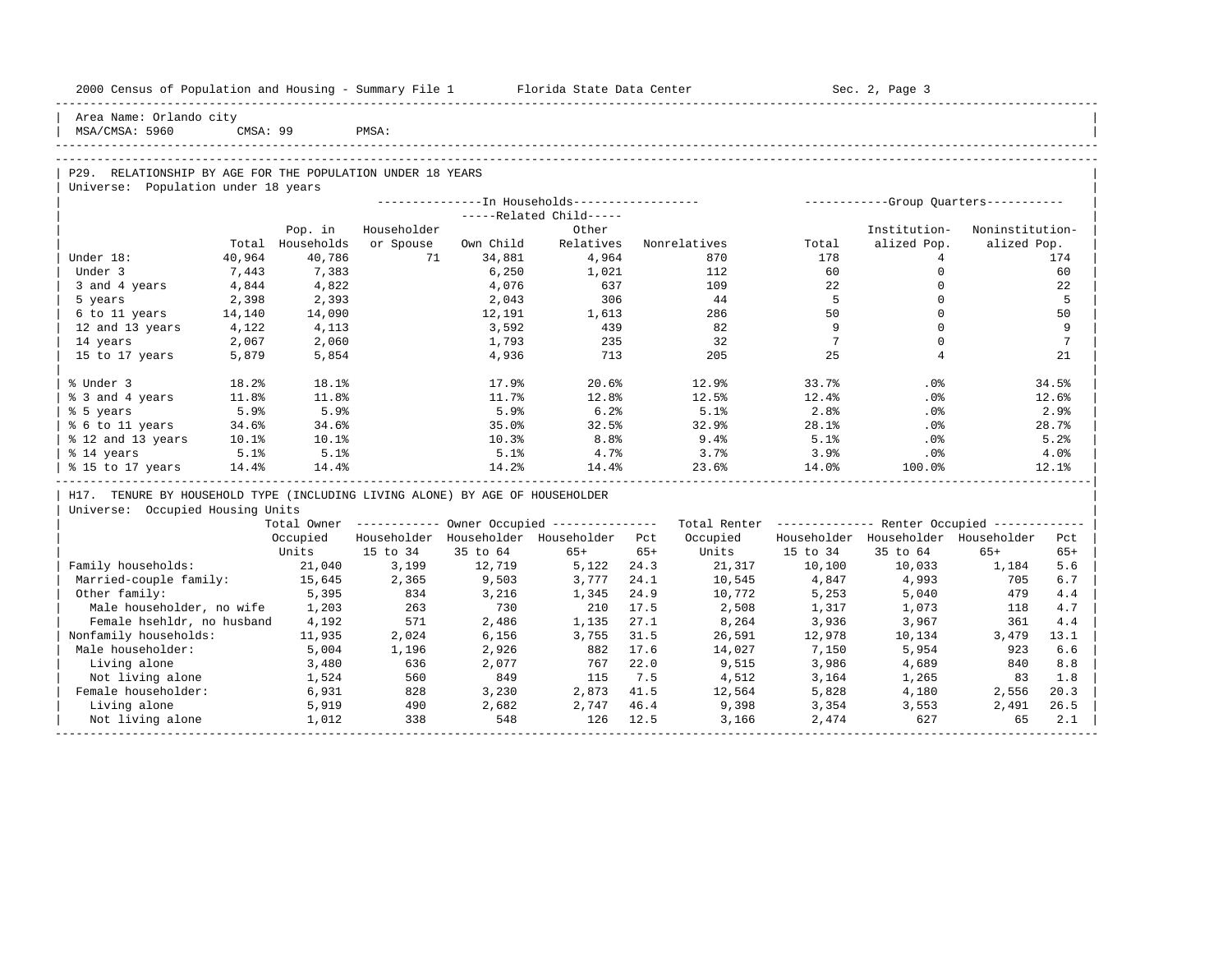2000 Census of Population and Housing - Summary File 1 Telorida State Data Center Sec. 2, Page 1 North Sec. 2, Page

----------------------------------------------------------------------------------------------------------------------------------------------------- | Area Name: Panama City, FL MSA<br>| MSA/CMSA: 6015 | CMSA: 99  $CMSA: 99$  PMSA:

| MSA/CMSA: 6015                                    |        |      | CMSA: 99  | PMSA: |        |      |       |                                                         |       |           |        |      |  |
|---------------------------------------------------|--------|------|-----------|-------|--------|------|-------|---------------------------------------------------------|-------|-----------|--------|------|--|
|                                                   |        |      |           |       |        |      |       |                                                         |       |           |        |      |  |
| P14. SEX BY AGE FOR THE POPULATION UNDER 20 YEARS |        |      |           |       |        |      |       | P38. GROUP OUARTERS POPULATION BY SEX BY AGE BY GO TYPE |       |           |        |      |  |
| Universe: Population Under 20 Years               |        |      |           |       |        |      |       | Universe: Population in Group Ouarters                  |       |           |        |      |  |
|                                                   | Total  | Pct. | Male Pct. |       | Female | Pct. |       |                                                         | Total | Male Pct. | Female | Pct. |  |
| Total                                             | 39,530 |      | 20,328    |       | 19,202 |      | Total |                                                         | 3,344 | 2,318     | .026   |      |  |

|                                                         |                | $20$ $\mu$ and $\sigma$ and $\sigma$ |                                       |      |         |            | $200-0.1$                     |                          |              |           |              |           |
|---------------------------------------------------------|----------------|--------------------------------------|---------------------------------------|------|---------|------------|-------------------------------|--------------------------|--------------|-----------|--------------|-----------|
|                                                         | Total          | Pct.                                 | Male                                  | Pct. | Female  | Pct.       |                               | Total                    | Male         | Pct.      | Female       | Pct.      |
| Total                                                   | 39,530         |                                      | 20,328                                |      | 19,202  |            | Total                         | 3,344                    | 2,318        |           | 1,026        |           |
| <1 year                                                 | 1,785          | 4.5                                  | 954                                   | 4.7  |         | 831<br>4.3 | Under 18 Years:               | 112                      | 94           | 3.3       | 18           | 4.1       |
| 1 year                                                  | 1,789          | 4.5                                  | 947                                   | 4.7  |         | 842<br>4.4 | Institutionalized Population: | 98                       | 85           | 2.9       | 13           | 3.7       |
| 2 years                                                 | 1,768          | 4.5                                  | 903                                   | 4.4  |         | 865<br>4.5 | Correctional Institutions     | 16                       | 16           | . 5       | $\Omega$     | .7        |
| 3 years                                                 | 1,774          | 4.5                                  | 886                                   | 4.4  |         | 888<br>4.6 | Nursing Homes                 | $\overline{0}$           | $\Omega$     | $\cdot$ 0 | $\mathbf 0$  | $\cdot$ 0 |
| 4 years                                                 | 1,863          | 4.7                                  | 949                                   | 4.7  |         | 914<br>4.8 | Other Institutions            | 82                       | 69           | 2.5       | 13           | 3.0       |
| 5 years                                                 | 1,878          | 4.8                                  | 999                                   | 4.9  |         | 879<br>4.6 | Non-Institutional Population: | 14                       | 9            | .4        | 5            | .4        |
| 6 years                                                 | 1,991          | 5.0                                  | 1,011                                 | 5.0  |         | 980<br>5.1 | College Dormitories           | $\Omega$                 | $\Omega$     | $\cdot$ 0 | $\Omega$     | $\cdot$ 0 |
| 7 years                                                 | 1,970          | 5.0                                  | 1,021                                 | 5.0  |         | 949<br>4.9 | Military Quarters             | $\mathbf{1}$             | $\mathbf{1}$ | $\cdot$ 0 | $\Omega$     | $\cdot$ 0 |
| 8 years                                                 | 2,098          | 5.3                                  | 1,080                                 | 5.3  | 1,018   | 5.3        | Other Noninstitutional GQ     | 13                       | 8            | .4        | 5            | . 3       |
| 9 years                                                 | 2,166          | 5.5                                  | 1,099                                 | 5.4  | 1,067   | 4.3        | 18 to 64 Years:               | 2,371                    | 1,996        | 70.9      | 375          | 86.1      |
| 10 years                                                | 2,098          | 5.3                                  | 1,081                                 | 5.3  | 1,017   | 4.4        | Institutionalized Population: | 1,631                    | 1,431        | 48.8      | 200          | 61.7      |
| 11 years                                                | 2,094          | 5.3                                  | 1,074                                 | 5.3  | 1,020   | 4.5        | Correctional Institutions     | 1,533                    | 1,378        | 45.8      | 155          | 59.4      |
| 12 years                                                | 2,050          | 5.2                                  | 1,046                                 | 5.1  | 1,004   | 4.6        | Nursing Homes                 | 80                       | 40           | 2.4       | 40           | 1.7       |
| 13 years                                                | 1,993          | 5.0                                  | 999                                   | 4.9  |         | 994<br>4.8 | Other Institutions            | 18                       | 13           | .5        | 5            | .6        |
| 14 years                                                | 2,096          | 5.3                                  | 1,075                                 | 5.3  | 1,021   | 4.6        | Non-Institutional Population: | 740                      | 565          | 22.1      | 175          | 24.4      |
| 15 years                                                | 2,064          | 5.2                                  | 1,077                                 | 5.3  |         | 987<br>5.1 | College Dormitories           | $\overline{\phantom{0}}$ | $\mathbf 0$  | $\cdot$ 0 | $\mathbf 0$  | $\cdot$ 0 |
| 16 years                                                | 2,122          | 5.4                                  | 1,118                                 | 5.5  | 1,004   | 4.9        | Military Quarters             | 526                      | 437          | 15.7      | 89           | 18.9      |
| 17 years                                                | 2,043          | 5.2                                  | 1,000                                 | 4.9  | 1,043   | 5.3        | Other Noninstitutional GO     | 214                      | 128          | 6.4       | 86           | 5.5       |
| 18 years                                                | 1,935          | 4.9                                  | 1,028                                 | 5.1  |         | 907<br>4.3 | 65 Years and Over:            | 861                      | 228          | 25.7      | 633          | 9.8       |
| 19 years                                                | 1,953          | 4.9                                  | 981                                   | 4.8  |         | 4.4<br>972 | Institutionalized Population: | 711                      | 179          | 21.3      | 532          | 7.7       |
|                                                         |                |                                      |                                       |      |         |            | Correctional Institutions     | 14                       | 14           | $\cdot$ 4 | $\mathbf 0$  | .6        |
|                                                         |                |                                      |                                       |      |         |            | Nursing Homes                 | 667                      | 151          | 19.9      | 516          | 6.5       |
| P36. OWN CHILDREN UNDER 18 YEARS BY FAMILY TYPE AND AGE |                |                                      |                                       |      |         |            | Other Institutions            | 30                       | 14           | .9        | 16           | .6        |
|                                                         |                |                                      | Universe: Own Children Under 18 Years |      |         |            | Non-Institutional Population: | 150                      | 49           | 4.5       | 101          | 2.1       |
|                                                         |                |                                      |                                       |      |         |            | College Dormitories           | $\Omega$                 | $\Omega$     | $\cdot$ 0 | $\mathbf{0}$ | $\cdot$ 0 |
|                                                         |                |                                      | In Married                            |      | Male HH | Female HH  | Military Quarters             | $\overline{0}$           | $^{\circ}$   | $\cdot$ 0 | 0            | $\cdot$ 0 |
|                                                         |                |                                      | Couple                                |      | No Wife | No Husband | Other Noninstitutional GO     | 150                      | 49           | 4.5       | 101          | 2.1       |
|                                                         |                |                                      | Total Families                        |      | Present | Present    |                               |                          |              |           |              |           |
| Total < 18 Years:                                       |                | 31,921                               | 22,302                                |      | 2,080   | 7,539      |                               |                          |              |           |              |           |
| Under 3 Years                                           |                | 4,625                                | 3,302                                 |      | 301     | 1,022      |                               |                          |              |           |              |           |
| 3 and 4 Years                                           |                | 3,226                                | 2,239                                 |      | 201     | 786        |                               |                          |              |           |              |           |
| 5 Years                                                 |                | 1,672                                | 1,145                                 |      | 106     | 421        |                               |                          |              |           |              |           |
| 6 to 11 Years                                           |                | 11,273                               | 7,854                                 |      | 732     | 2,687      |                               |                          |              |           |              |           |
|                                                         | 12 to 17 Years | 11,125                               | 7,762                                 |      | 740     | 2,623      |                               |                          |              |           |              |           |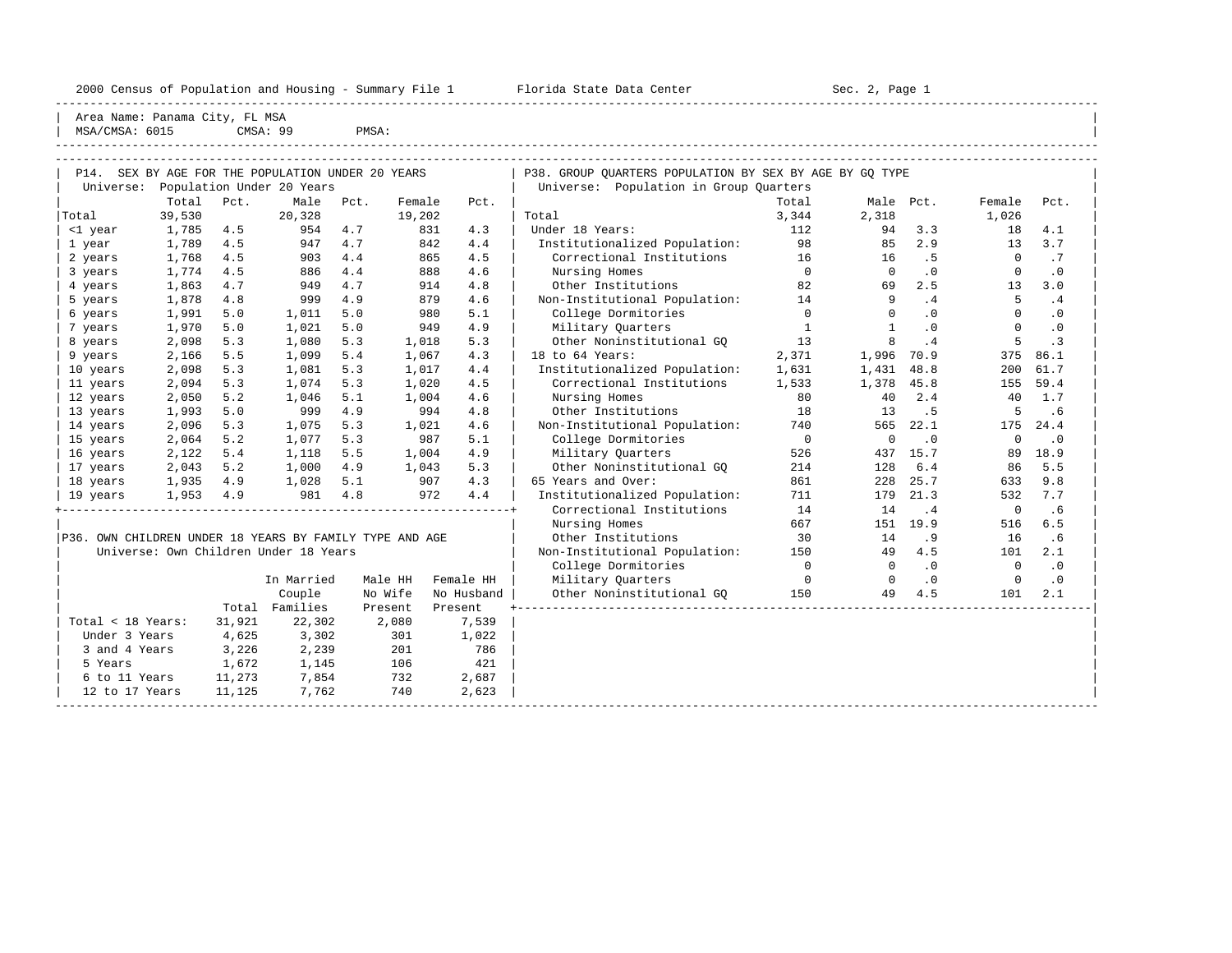| 2000 Census of Population and Housing - Summary File 1 Florida State Data Center 50 1 Sec. 2, Page 2                     |               |              |                         |                                  |                      |                        |       |          |        |
|--------------------------------------------------------------------------------------------------------------------------|---------------|--------------|-------------------------|----------------------------------|----------------------|------------------------|-------|----------|--------|
| Area Name: Panama City, FL MSA<br>MSA/CMSA: 6015 CMSA: 99<br>PMSA:                                                       |               |              |                         |                                  |                      |                        |       |          |        |
|                                                                                                                          |               |              |                         |                                  |                      |                        |       |          |        |
| P22/23/24.HOUSEHOLDS BY PRESENCE OF PEOPLE 60(65/75) YEARS AND OVER, HOUSEHOLD SIZE AND   P25. HOUSEHOLDS BY PRESENCE OF |               |              |                         |                                  |                      |                        |       |          |        |
| HOUSEHOLD TYPE                                                                                                           |               |              |                         |                                  |                      | NONRELATIVES           |       |          |        |
| Universe: Households                                                                                                     |               |              |                         |                                  | Universe: Households |                        |       |          |        |
|                                                                                                                          | 60+ Years Pct |              | 65+ Years Pct           | 75+ Years<br>Pct                 |                      |                        |       |          |        |
| Total:                                                                                                                   |               | 59,597 100.0 | 59,597 100.0            | 59,597 100.0                     | Total:               |                        |       | 59,597   |        |
| Households w/ one or more 60/65/75: 18,407 30.9                                                                          |               |              | 14, 145 23.7            | $6,165$ 10.3                     |                      | Households with one or |       |          |        |
| 1-person household                                                                                                       | 6,399         |              | 5,261                   |                                  |                      | more non-relatives     |       | 6,169    |        |
| 2 or more person household: 12,008                                                                                       |               |              | 8,884                   | 2,728<br>3,437                   |                      |                        |       |          |        |
| Family households                                                                                                        | 11,507        |              | 8,525 3,313             |                                  |                      | Households with no     |       |          |        |
| Non-family households                                                                                                    | 501           |              | 359                     | 124                              | non-relatives        |                        |       | 53,428   |        |
| Households with no people over 60/65/75: 41,190 69.1 45,452 76.3 53,432 89.7                                             |               |              |                         |                                  |                      |                        |       |          |        |
| 1-person household                                                                                                       | 9,087         |              | 10,225                  | 12,758                           |                      |                        |       |          |        |
| 2 or more person household: 32,103                                                                                       |               |              | 35, 227                 | 40,674                           |                      |                        |       |          |        |
| Family households<br>28,973                                                                                              |               |              | 31,955 37,167           |                                  |                      |                        |       |          |        |
| Non-family households 3,130                                                                                              |               |              | $3,272$ $3,507$         |                                  |                      |                        |       |          |        |
| P18/20. HOUSEHOLDS BY AGE OF HOUSEHOLDER BY HOUSEHOLD TYPE                                                               |               |              |                         | H13/15. TENURE BY HOUSEHOLD SIZE |                      |                        |       |          |        |
| (INCLUDING LIVING ALONE) BY PRESENCE OF OWN CHILDREN                                                                     |               |              |                         | Universe: Occupied Housing Units |                      |                        |       |          |        |
| Universe: Households                                                                                                     |               |              |                         |                                  |                      |                        | Pct   |          | Pct    |
|                                                                                                                          |               |              |                         |                                  |                      | Owner                  | Owner | Renter   | Renter |
|                                                                                                                          | Total         |              | Householder Householder |                                  |                      | Total Occupied         | Occ.  | Occupied | Occ.   |
|                                                                                                                          | Households    |              | 15 to 64 65 and Over    | Total Occupied Units:            | 59,597               | 40,887                 | 100.0 | 18,710   | 100.0  |
| Total:                                                                                                                   | 59,597        |              | 46,721 12,876           | 1-person household               | 15,486               | 9,017                  | 22.1  | 6,469    | 34.6   |
| Family households:                                                                                                       | 40,480        | 33,153       | 7,327                   | 2-Person household               | 21,696               | 16,373                 | 40.0  | 5,323    | 28.5   |
| Married couple family:                                                                                                   | 30,968        | 24,864       | 6,104                   | 3-Person household               | 10,278               | 6,987                  | 17.1  | 3,291    | 17.6   |
| With own children under 18                                                                                               | 12,398        | 12,332       | 66                      | 4-Person household               | 7,654                | 5,445                  | 13.3  | 2,209    | 11.8   |
| No own children under 18                                                                                                 | 18,570        | 12,532       | 6,038                   | 5-Person household               | 3,061                | 2,112                  | 5.2   | 949      | 5.1    |
| Other family:                                                                                                            | 9,512         | 8,289        | 1,223                   | 6-Person household               | 973                  | 634                    | 1.6   | 339      | 1.8    |
| Male householder, no wife present: 2,360                                                                                 |               | 2,126        | 234                     | 7+Person household               | 449                  | 319                    | .8    | 130      | .7     |
| With own children under 18                                                                                               | 1,347         | 1,339        | 8                       |                                  |                      |                        |       |          |        |

-----------------------------------------------------------------------------------------------------------------------------------------------------

No own children under 18

Female householder, no husband present: 7,152 6,163

Householder not living alone 1,362 3,343

No own children under 18 1,013 787 226<br>Female householder, no husband present: 7,152 6,163 989

With own children under 18  $4,490$   $4,481$  9<br>No own children under 18  $2,662$   $1,682$  980

Non-family households: 3,631 13,568 5,549 | Householder living alone 2,269 10,225 5,261 | |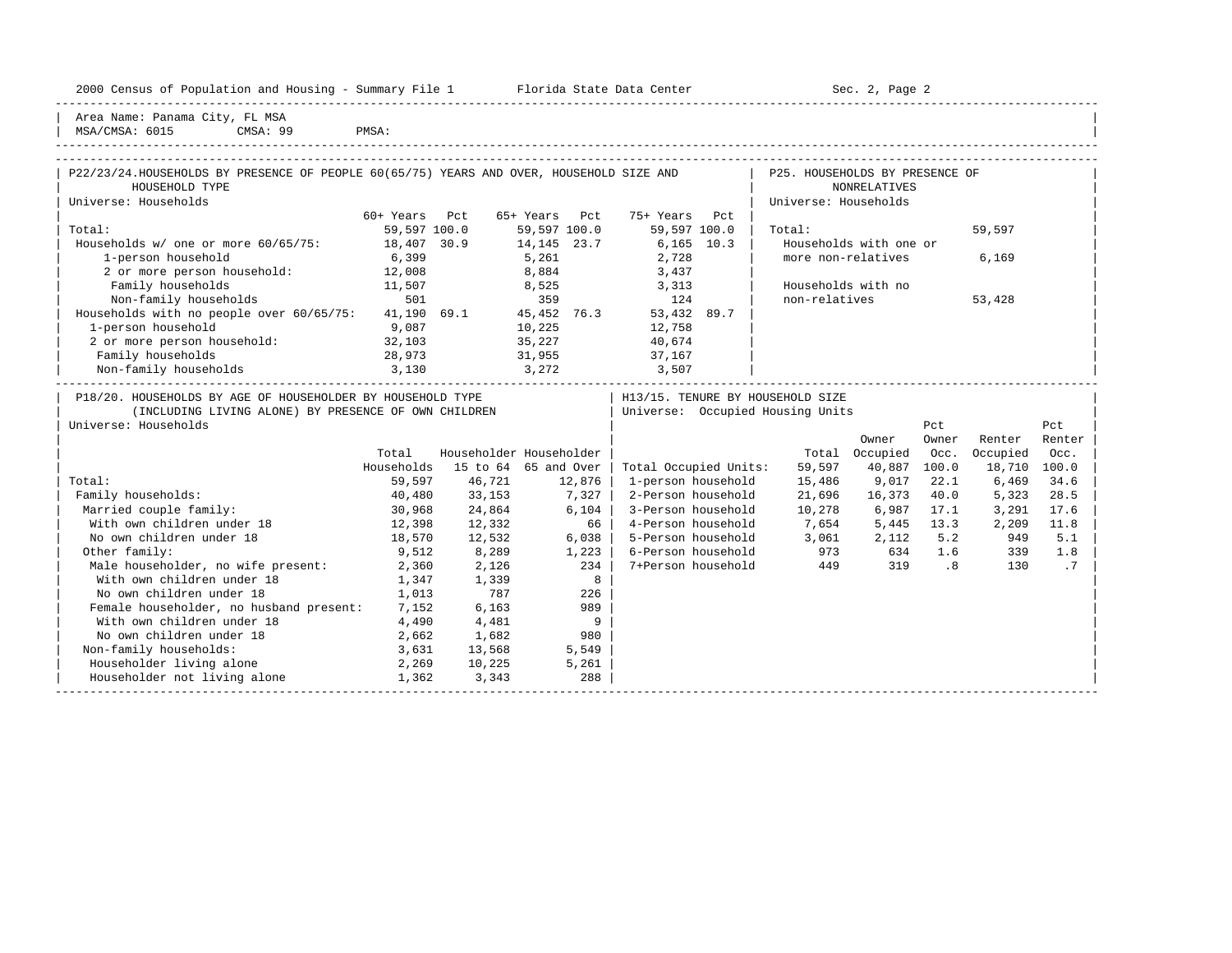| 2000 Census of Population and Housing - Summary File 1 Florida State Data Center |          |            |             |            |                                                        |       |              |              | Sec. 2, Page 3                                          |                 |             |
|----------------------------------------------------------------------------------|----------|------------|-------------|------------|--------------------------------------------------------|-------|--------------|--------------|---------------------------------------------------------|-----------------|-------------|
| Area Name: Panama City, FL MSA<br>MSA/CMSA: 6015                                 | CMSA: 99 |            | PMSA:       |            |                                                        |       |              |              |                                                         |                 |             |
|                                                                                  |          |            |             |            |                                                        |       |              |              |                                                         |                 |             |
| P29. RELATIONSHIP BY AGE FOR THE POPULATION UNDER 18 YEARS                       |          |            |             |            |                                                        |       |              |              |                                                         |                 |             |
| Universe: Population under 18 years                                              |          |            |             |            |                                                        |       |              |              |                                                         |                 |             |
|                                                                                  |          |            |             |            | ---------------In Households------------------         |       |              |              | ------------Group Quarters-----------                   |                 |             |
|                                                                                  |          |            |             |            | -----Related Child-----                                |       |              |              |                                                         |                 |             |
|                                                                                  |          | Pop. in    | Householder |            | Other                                                  |       |              |              | Institution-                                            | Noninstitution- |             |
|                                                                                  | Total    | Households | or Spouse   | Own Child  | Relatives                                              |       | Nonrelatives | Total        | alized Pop.                                             | alized Pop.     |             |
| Under 18:                                                                        | 35,642   | 35,530     | 59          | 31,921     | 2,743                                                  |       | 807          | 112          | 98                                                      |                 | 14          |
| Under 3                                                                          | 5,342    | 5,342      |             | 4,625      | 636                                                    |       | 81           | $\Omega$     | $\mathbf 0$                                             |                 | $\Omega$    |
| 3 and 4 years                                                                    | 3,637    | 3,637      |             | 3,226      | 328                                                    |       | 83           | $\mathbf 0$  | $\mathbf 0$                                             |                 | $\mathbf 0$ |
| 5 years                                                                          | 1,878    | 1,878      |             | 1,672      | 161                                                    |       | 45           | $\Omega$     | $\Omega$                                                |                 | $\Omega$    |
| 6 to 11 years                                                                    | 12,417   | 12,416     |             | 11,273     | 854                                                    |       | 289          | $\mathbf{1}$ | $\mathbf{1}$                                            |                 | $\Omega$    |
| 12 and 13 years                                                                  | 4,043    | 4,035      |             | 3,709      | 251                                                    |       | 75           | 8            | 8                                                       |                 | $\mathbf 0$ |
| 14 years                                                                         | 2,096    | 2,086      |             | 1,942      | 111                                                    |       | 33           | 10           | 9                                                       |                 | 1           |
| 15 to 17 years                                                                   | 6,170    | 6,077      |             | 5,474      | 402                                                    |       | 201          | 93           | 80                                                      |                 | 13          |
| % Under 3                                                                        | 15.0%    | 15.1%      |             | 14.5%      | 23.2%                                                  |       | 10.0%        | $.0\%$       | .0%                                                     |                 | .0%         |
| % 3 and 4 years                                                                  | 10.2%    | 10.3%      |             | $10.1$ $%$ | 12.0%                                                  |       | 10.3%        | $.0\%$       | .0%                                                     |                 | .0%         |
| % 5 years                                                                        | 5.3%     | 5.3%       |             | 5.2%       | 5.9%                                                   |       | 5.6%         | .0%          | .0%                                                     |                 | .0%         |
| % 6 to 11 years                                                                  | 34.9%    | 35.0%      |             | 35.3%      | 31.1%                                                  |       | 35.8%        | $.9\%$       | 1.0%                                                    |                 | $.0\%$      |
| % 12 and 13 years                                                                | 11.4%    | 11.4%      |             | 11.6%      | 9.2%                                                   |       | 9.3%         | 7.1%         | 8.2%                                                    |                 | $.0\%$      |
| % 14 years                                                                       | 5.9%     | 5.9%       |             | 6.1%       | 4.0%                                                   |       | 4.1%         | 8.9%         | 9.2%                                                    |                 | 7.1%        |
| % 15 to 17 years                                                                 | 17.3%    | 17.1%      |             | 17.1%      | 14.7%                                                  |       | 24.9%        | 83.0%        | 81.6%                                                   |                 | 92.9%       |
| H17. TENURE BY HOUSEHOLD TYPE (INCLUDING LIVING ALONE) BY AGE OF HOUSEHOLDER     |          |            |             |            |                                                        |       |              |              |                                                         |                 |             |
| Universe: Occupied Housing Units                                                 |          |            |             |            |                                                        |       |              |              |                                                         |                 |             |
|                                                                                  |          |            |             |            | Total Owner ------------ Owner Occupied -------------- |       |              |              | Total Renter ------------- Renter Occupied ------------ |                 |             |
|                                                                                  |          | Occupied   | Householder |            | Householder Householder Pct                            |       | Occupied     |              | Householder Householder Householder                     |                 | Pct         |
|                                                                                  |          | Units      | 15 to 34    | 35 to 64   | $65+$                                                  | $65+$ | Units        | 15 to 34     | 35 to 64                                                | $65+$           | $65+$       |
| Family households:                                                               |          | 30,355     | 4,011       | 19,597     | 6,747                                                  | 22.2  | 10,125       | 4,557        | 4,988                                                   | 580             | 5.7         |
| Married-couple family:                                                           |          | 25,263     | 3,168       | 16,393     | 5,702                                                  | 22.6  | 5,705        | 2,425        | 2,878                                                   | 402             | 7.0         |
| Other family:                                                                    |          | 5,092      | 843         | 3,204      | 1,045                                                  | 20.5  | 4,420        | 2,132        | 2,110                                                   | 178             | 4.0         |
| Male householder, no wife                                                        |          | 1,355      | 256         | 897        | 202                                                    | 14.9  | 1,005        | 456          | 517                                                     | 32              | 3.2         |
| Female hsehldr, no husband                                                       |          | 3,737      | 587         | 2,307      | 843                                                    | 22.6  | 3,415        | 1,676        | 1,593                                                   | 146             | 4.3         |
| Nonfamily households:                                                            |          | 10,532     | 1,002       | 5,258      | 4,272                                                  | 40.6  | 8,585        | 3,363        | 3,945                                                   | 1,277           | 14.9        |
| Male householder:                                                                |          | 4,563      | 679         | 2,695      | 1,189                                                  | 26.1  | 4,899        | 2,156        | 2,380                                                   | 363             | 7.4         |
| Living alone                                                                     |          | 3,677      | 438         | 2,163      | 1,076                                                  | 29.3  | 3,516        | 1,261        | 1,928                                                   | 327             | 9.3         |
| Not living alone                                                                 |          | 886        | 241         | 532        | 113                                                    | 12.8  | 1,383        | 895          | 452                                                     | 36              | 2.6         |
| Female householder:                                                              |          | 5,969      | 323         | 2,563      | 3,083                                                  | 51.7  | 3,686        | 1,207        | 1,565                                                   | 914             | 24.8        |
| Living alone                                                                     |          | 5,340      | 215         | 2,156      | 2,969                                                  | 55.6  | 2,953        | 747          | 1,317                                                   | 889             | 30.1        |
| Not living alone                                                                 |          | 629        | 108         | 407        | 114                                                    | 18.1  | 733          | 460          | 248                                                     | 25              | 3.4         |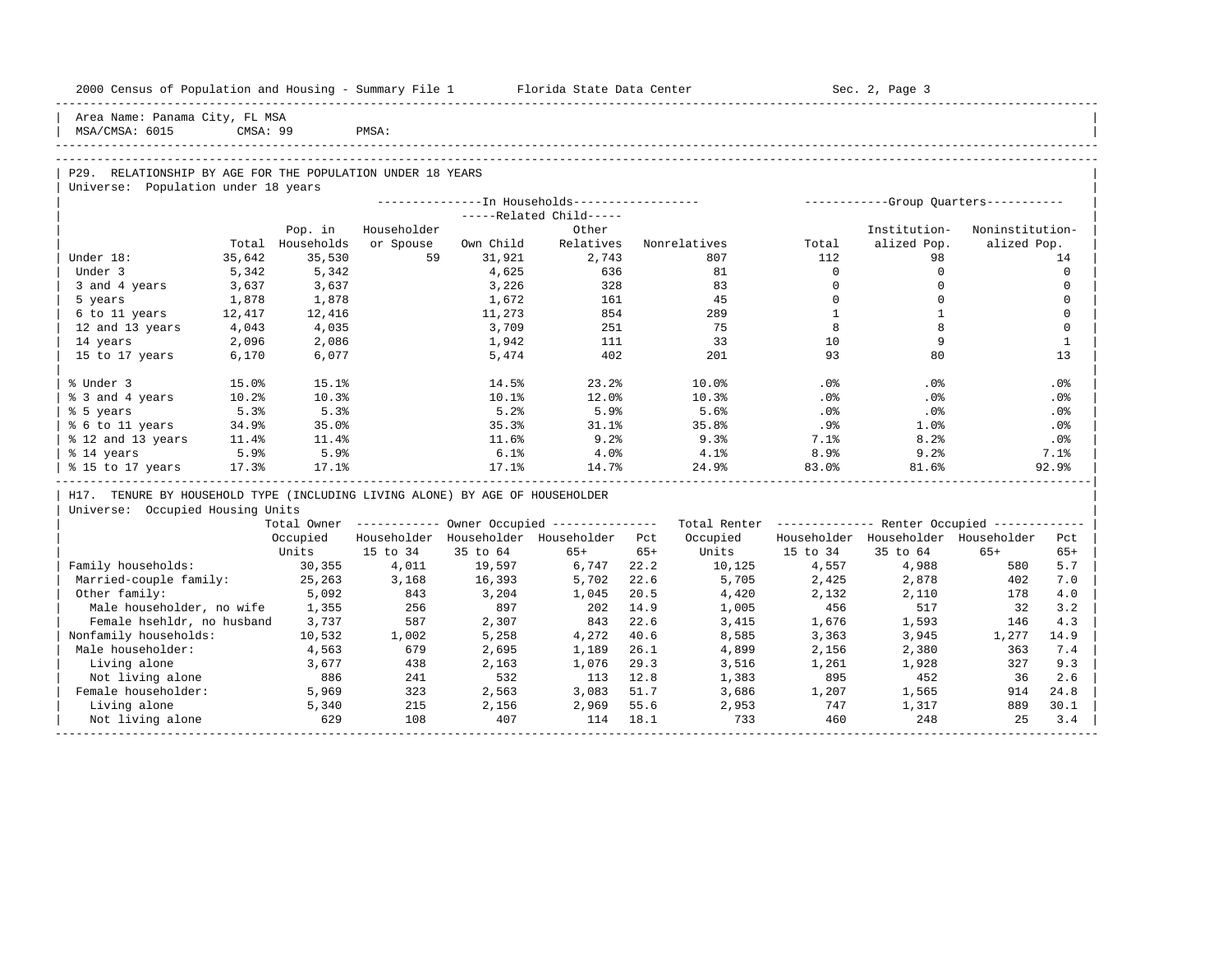2000 Census of Population and Housing - Summary File 1 Telorida State Data Center Sec. 2, Page 1 North Sec. 2, Page

----------------------------------------------------------------------------------------------------------------------------------------------------- Area Name: Panama City city | MSA/CMSA: 6015 CMSA: 99 PMSA: |

----------------------------------------------------------------------------------------------------------------------------------------------------- -----------------------------------------------------------------------------------------------------------------------------------------------------

| SEX BY AGE FOR THE POPULATION UNDER 20 YEARS<br>P14.    |       |       |                                       |         |         |            | P38. GROUP QUARTERS POPULATION BY SEX BY AGE BY GQ TYPE |             |             |           |             |           |  |  |  |
|---------------------------------------------------------|-------|-------|---------------------------------------|---------|---------|------------|---------------------------------------------------------|-------------|-------------|-----------|-------------|-----------|--|--|--|
| Population Under 20 Years<br>Universe:                  |       |       |                                       |         |         |            | Universe: Population in Group Quarters                  |             |             |           |             |           |  |  |  |
|                                                         | Total | Pct.  | Male                                  | Pct.    | Female  | Pct.       |                                                         | Total       | Male Pct.   |           | Female      | Pct.      |  |  |  |
| Total                                                   | 9,318 |       | 4,745                                 |         | 4,573   |            | Total                                                   | 2,351       | 1,670       |           | 681         |           |  |  |  |
| <1 year                                                 | 469   | 5.0   | 255                                   | 5.4     | 214     | 4.7        | Under 18 Years:                                         | 109         | 91          | 4.6       | 18          | 5.4       |  |  |  |
| 1 year                                                  | 450   | 4.8   | 229                                   | 4.8     | 221     | 4.8        | Institutionalized Population:                           | 98          | 85          | 4.2       | 13          | 5.1       |  |  |  |
| 2 years                                                 | 404   | 4.3   | 198                                   | 4.2     | 206     | 4.5        | Correctional Institutions                               | 16          | 16          | .7        | $\Omega$    | 1.0       |  |  |  |
| 3 years                                                 | 426   | 4.6   | 203                                   | 4.3     | 223     | 4.9        | Nursing Homes                                           | $\Omega$    | $\Omega$    | .0        | $\Omega$    | $\cdot$ 0 |  |  |  |
| 4 years                                                 | 472   | 5.1   | 251                                   | 5.3     | 221     | 4.8        | Other Institutions                                      | 82          | 69          | 3.5       | 13          | 4.1       |  |  |  |
| 5 years                                                 | 434   | 4.7   | 231                                   | 4.9     | 203     | 4.4        | Non-Institutional Population:                           | 11          | 6           | .5        | 5           | .4        |  |  |  |
| 6 years                                                 | 467   | 5.0   | 234                                   | 4.9     | 233     | 5.1        | College Dormitories                                     | $\Omega$    | $\Omega$    | .0        | $\Omega$    | $\cdot$ 0 |  |  |  |
| 7 years                                                 | 467   | 5.0   | 215                                   | 4.5     | 252     | 5.5        | Military Quarters                                       | $\Omega$    | $\Omega$    | .0        | $\Omega$    | .0        |  |  |  |
| 8 years                                                 | 495   | 5.3   | 257                                   | 5.4     | 238     | 5.2        | Other Noninstitutional GO                               | 11          | 6           | .5        | 5           | .4        |  |  |  |
| 9 years                                                 | 493   | 5.3   | 242                                   | 5.1     | 251     | 4.7        | 18 to 64 Years:                                         | 1,689       | 1,449       | 71.8      | 240         | 86.8      |  |  |  |
| 10 years                                                | 519   | 5.6   | 262                                   | 5.5     | 257     | 4.8        | Institutionalized Population:                           | 1,523       | 1,345       | 64.8      | 178         | 80.5      |  |  |  |
| 11 years                                                | 482   | 5.2   | 240                                   | 5.1     | 242     | 4.5        | Correctional Institutions                               | 1,469       | 1,314       | 62.5      | 155         | 78.7      |  |  |  |
| 12 years                                                | 447   | 4.8   | 231                                   | 4.9     | 216     | 4.9        | Nursing Homes                                           | 47          | 24          | 2.0       | 23          | 1.4       |  |  |  |
| 13 years                                                | 443   | 4.8   | 229                                   | 4.8     | 214     | 4.8        | Other Institutions                                      | 7           | 7           | $\cdot$ 3 | $\Omega$    | .4        |  |  |  |
| 14 years                                                | 470   | 5.0   | 247                                   | 5.2     | 223     | 4.4        | Non-Institutional Population:                           | 166         | 104         | 7.1       | 62          | 6.2       |  |  |  |
| 15 years                                                | 427   | 4.6   | 230                                   | 4.8     | 197     | 5.1        | College Dormitories                                     | $\mathbf 0$ | $\Omega$    | .0        | $\Omega$    | $\cdot$ 0 |  |  |  |
| 16 years                                                | 479   | 5.1   | 252                                   | 5.3     | 227     | 5.5        | Military Quarters                                       | $\mathbf 0$ | $\mathbf 0$ | $\cdot$ 0 | $\mathbf 0$ | $\cdot$ 0 |  |  |  |
| 17 years                                                | 517   | 5.5   | 254                                   | 5.4     | 263     | 5.2        | Other Noninstitutional GQ                               | 166         | 104         | 7.1       | 62          | 6.2       |  |  |  |
| 18 years                                                | 464   | 5.0   | 254                                   | 5.4     | 210     | 4.7        | 65 Years and Over:                                      | 553         | 130         | 23.5      | 423         | 7.8       |  |  |  |
| 19 years                                                | 493   | 5.3   | 231                                   | 4.9     | 262     | 4.8        | Institutionalized Population:                           | 470         | 112         | 20.0      | 358         | 6.7       |  |  |  |
|                                                         |       |       |                                       |         |         |            | Correctional Institutions                               | 14          | 14          | .6        | $\mathbf 0$ | .8        |  |  |  |
|                                                         |       |       |                                       |         |         |            | Nursing Homes                                           | 456         | 98          | 19.4      | 358         | 5.9       |  |  |  |
| P36. OWN CHILDREN UNDER 18 YEARS BY FAMILY TYPE AND AGE |       |       |                                       |         |         |            | Other Institutions                                      | $\mathbf 0$ | $\Omega$    | $\cdot$ 0 | $\Omega$    | $\cdot$ 0 |  |  |  |
|                                                         |       |       | Universe: Own Children Under 18 Years |         |         |            | Non-Institutional Population:                           | 83          | 18          | 3.5       | 65          | 1.1       |  |  |  |
|                                                         |       |       |                                       |         |         |            | College Dormitories                                     | $\mathbf 0$ | $\Omega$    | $\cdot$ 0 | $\Omega$    | .0        |  |  |  |
|                                                         |       |       | In Married                            |         | Male HH | Female HH  | Military Quarters                                       | $\Omega$    | $\Omega$    | $\cdot$ 0 | $\Omega$    | $\cdot$ 0 |  |  |  |
|                                                         |       |       | Couple                                | No Wife |         | No Husband | Other Noninstitutional GQ                               | 83          | 18          | 3.5       | 65          | 1.1       |  |  |  |
|                                                         |       | Total | Families                              |         | Present | Present    |                                                         |             |             |           |             |           |  |  |  |
| Total < 18 Years:                                       |       | 7,300 | 4,402                                 |         | 430     | 2,468      |                                                         |             |             |           |             |           |  |  |  |
| Under 3 Years                                           |       | 1,134 | 677                                   |         | 52      | 405        |                                                         |             |             |           |             |           |  |  |  |
| 3 and 4 Years                                           |       | 790   | 467                                   |         | 50      | 273        |                                                         |             |             |           |             |           |  |  |  |
| 5 Years                                                 |       | 381   | 217                                   |         | 23      | 141        |                                                         |             |             |           |             |           |  |  |  |
| 6 to 11 Years                                           |       | 2,600 | 1,571                                 |         | 161     | 868        |                                                         |             |             |           |             |           |  |  |  |
| 12 to 17 Years                                          |       | 2,395 | 1,470                                 |         | 144     | 781        |                                                         |             |             |           |             |           |  |  |  |
|                                                         |       |       |                                       |         |         |            |                                                         |             |             |           |             |           |  |  |  |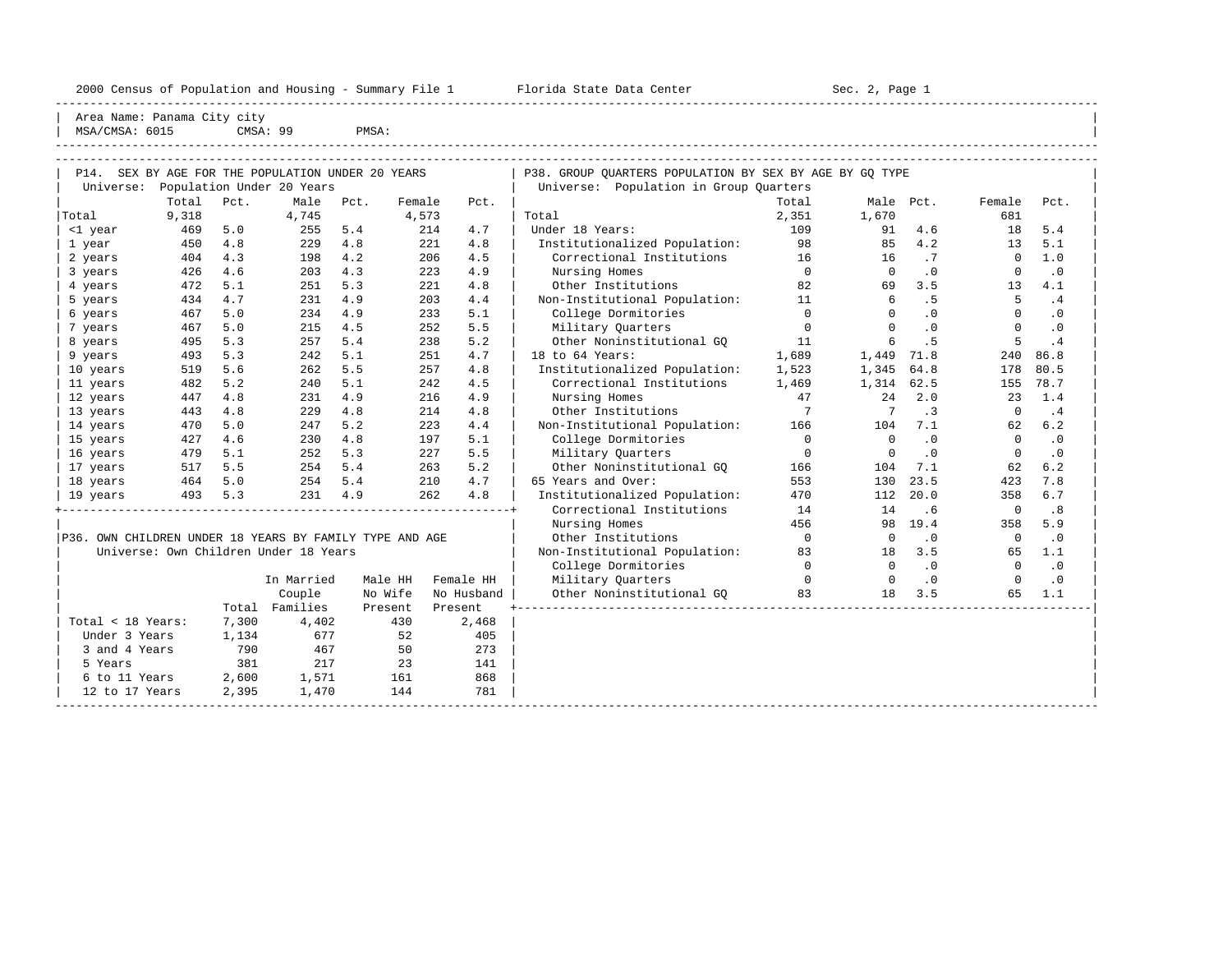| Housing<br>2000<br>and<br>* Population .<br>ensus!<br>2Y1<br>summa<br>∸∸ | Center<br>lorida<br>- Data<br>31.71.7 | Paαe<br>¬≏′<br>しこし<br>$\sim$ |  |
|--------------------------------------------------------------------------|---------------------------------------|------------------------------|--|
|                                                                          |                                       |                              |  |

2000 Florida State Data Center - Sec. 2, Page 2

Area Name: Panama City city MSA/CMSA: 6015 CMSA: 99 PMSA:

| $DMC \wedge$ |  |  |
|--------------|--|--|

| P22/23/24.HOUSEHOLDS BY PRESENCE OF PEOPLE 60(65/75) YEARS AND OVER, HOUSEHOLD SIZE AND                                                    |               |                         |               |                         |                                    | P25. HOUSEHOLDS BY PRESENCE OF                                       |                        |              |               |               |
|--------------------------------------------------------------------------------------------------------------------------------------------|---------------|-------------------------|---------------|-------------------------|------------------------------------|----------------------------------------------------------------------|------------------------|--------------|---------------|---------------|
| HOUSEHOLD TYPE                                                                                                                             |               |                         |               |                         |                                    |                                                                      | <b>NONRELATIVES</b>    |              |               |               |
| Universe: Households                                                                                                                       |               |                         |               |                         |                                    | Universe: Households                                                 |                        |              |               |               |
|                                                                                                                                            | 60+ Years Pct |                         | 65+ Years Pct |                         | 75+ Years Pct                      |                                                                      |                        |              |               |               |
| Total:                                                                                                                                     | 14,819 100.0  |                         | 14,819 100.0  |                         | 14,819 100.0                       | Total:                                                               |                        |              | 14,819        |               |
| Households w/ one or more 60/65/75:                                                                                                        | 4,941 33.3    |                         | 4,035 27.2    |                         | 2,102 14.2                         |                                                                      | Households with one or |              |               |               |
| 1-person household                                                                                                                         | 2,158         |                         | 1,836         |                         | 1,069                              | more non-relatives                                                   |                        |              | 1,590         |               |
| 2 or more person household: 2,783                                                                                                          |               |                         | 2,199         |                         | 1,033                              |                                                                      |                        |              |               |               |
| Family households                                                                                                                          | 2,649         |                         | 2,090         |                         | 992                                | Households with no                                                   |                        |              |               |               |
| Non-family households<br>134                                                                                                               |               |                         | 109           |                         | 41                                 | non-relatives                                                        |                        |              | 13,229        |               |
| Households with no people over 60/65/75:                                                                                                   |               |                         |               |                         | 9,878 66.7 10,784 72.8 12,717 85.8 |                                                                      |                        |              |               |               |
| 1-person household                                                                                                                         | 2,620         |                         | 2,942         |                         | 3,709                              |                                                                      |                        |              |               |               |
| 2 or more person household:                                                                                                                | 7,258         |                         | 7,842         |                         | 9,008                              |                                                                      |                        |              |               |               |
| Family households                                                                                                                          | 6,390         |                         | 6,949         |                         | 8,047                              |                                                                      |                        |              |               |               |
| Non-family households                                                                                                                      | 868           | $\frac{1}{893}$         |               |                         | 961                                |                                                                      |                        |              |               |               |
| P18/20. HOUSEHOLDS BY AGE OF HOUSEHOLDER BY HOUSEHOLD TYPE<br>(INCLUDING LIVING ALONE) BY PRESENCE OF OWN CHILDREN<br>Universe: Households |               |                         |               |                         |                                    | H13/15. TENURE BY HOUSEHOLD SIZE<br>Universe: Occupied Housing Units | Owner                  | Pct<br>Owner | Renter        | Pct<br>Renter |
|                                                                                                                                            | Total         | Householder Householder |               |                         |                                    |                                                                      | Total Occupied         | Occ.         | Occupied      | Occ.          |
|                                                                                                                                            | Households    | 15 to 64 65 and Over    |               |                         | Total Occupied Units:              | 14,819                                                               |                        | 8,565 100.0  | $6,254$ 100.0 |               |
| Total:                                                                                                                                     | 14,819        | 11,085                  | 3,734         |                         | 1-person household                 | 4,778                                                                | 2,374                  | 27.7         | 2,404         | 38.4          |
| Family households:                                                                                                                         | 9,039         | 7,234                   |               | 1,805                   | 2-Person household                 | 5,054                                                                | 3,283                  | 38.3         | 1,771         | 28.3          |
| Married couple family:                                                                                                                     | 6,200         | 4,812                   |               | 1,388                   | 3-Person household                 | 2,373                                                                | 1,342 15.7             |              | 1,031         | 16.5          |
| With own children under 18                                                                                                                 | 2,408         | 2,392                   |               | 16                      | 4-Person household                 |                                                                      | 1,584 983 11.5         |              | 601           | 9.6           |
| No own children under 18                                                                                                                   | 3,792         | 2,420                   | 1,372         |                         | 5-Person household                 |                                                                      | 652 376 4.4            |              | 276           | 4.4           |
| Other family:                                                                                                                              | 2,839         | 2,422                   |               | 417                     | 6-Person household                 | 255 130 1.5                                                          |                        |              | 125           | 2.0           |
| Male householder, no wife present:                                                                                                         | 552           | 483                     |               | 69                      | 7+Person household                 | 123 77 .9                                                            |                        |              | 46            | .7            |
| With own children under 18                                                                                                                 | 275           | 273                     |               | 2                       |                                    |                                                                      |                        |              |               |               |
| No own children under 18                                                                                                                   | 277           | 210                     |               | 67                      |                                    |                                                                      |                        |              |               |               |
| Female householder, no husband present: 2,287                                                                                              |               | 1,939                   |               | 348                     |                                    |                                                                      |                        |              |               |               |
| With own children under 18                                                                                                                 | 1,407         | 1,404                   |               | $\overline{\mathbf{3}}$ |                                    |                                                                      |                        |              |               |               |
| No own children under 18                                                                                                                   | 880           | 535                     |               | 345                     |                                    |                                                                      |                        |              |               |               |
| Non-family households:                                                                                                                     | 1,002         | 3,851                   |               | 1,929                   |                                    |                                                                      |                        |              |               |               |
| Householder living alone                                                                                                                   | 588           | 2,942                   |               | 1,836                   |                                    |                                                                      |                        |              |               |               |
| Householder not living alone                                                                                                               | 414           | 909                     |               | 93                      |                                    |                                                                      |                        |              |               |               |
|                                                                                                                                            |               |                         |               |                         |                                    |                                                                      |                        |              |               |               |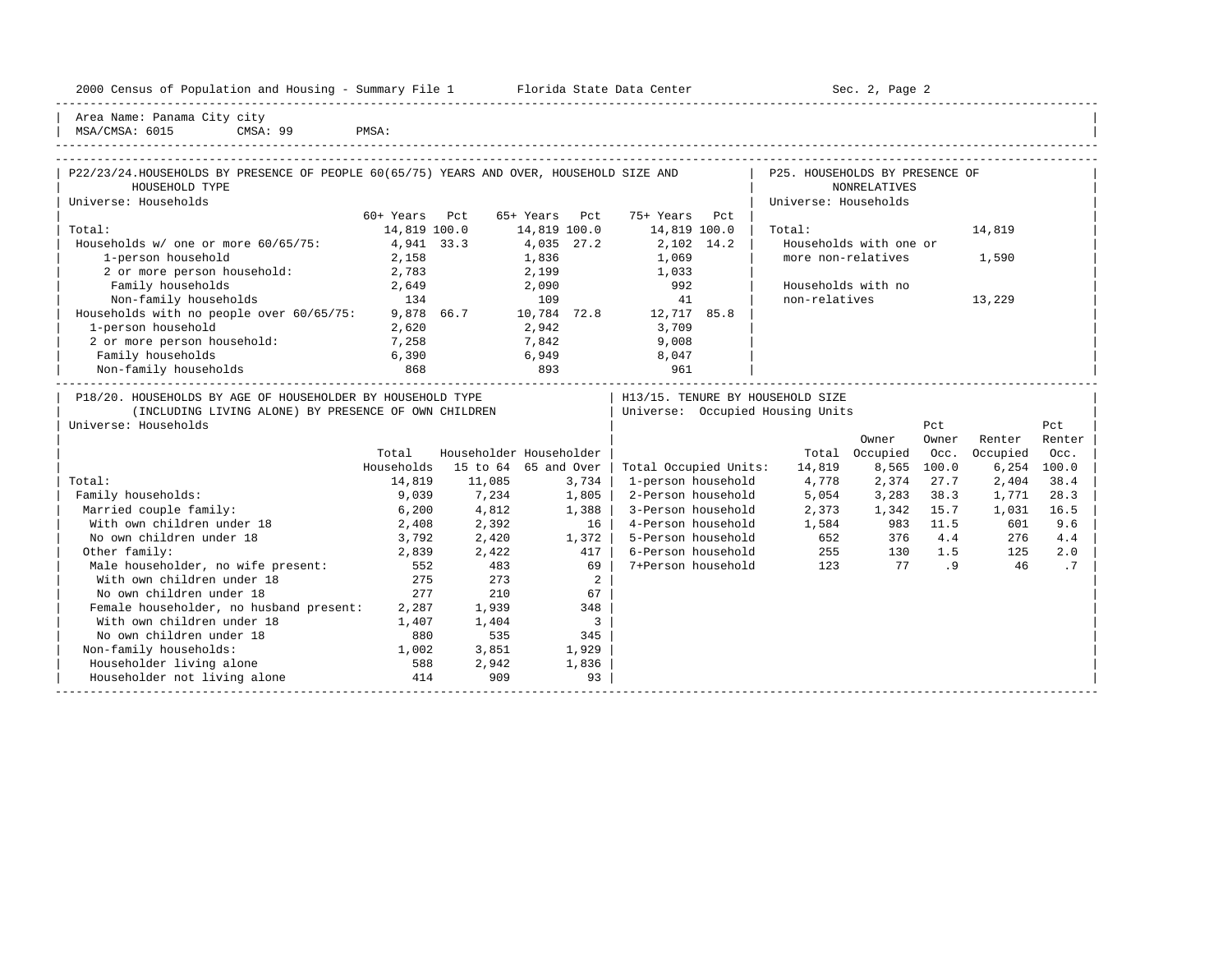| 2000 Census of Population and Housing - Summary File 1 Florida State Data Center |          |            |             |           |                                                        |       |                |             | Sec. 2, Page 3                                          |                 |                 |
|----------------------------------------------------------------------------------|----------|------------|-------------|-----------|--------------------------------------------------------|-------|----------------|-------------|---------------------------------------------------------|-----------------|-----------------|
| Area Name: Panama City city<br>MSA/CMSA: 6015                                    | CMSA: 99 |            | PMSA:       |           |                                                        |       |                |             |                                                         |                 |                 |
|                                                                                  |          |            |             |           |                                                        |       |                |             |                                                         |                 |                 |
| P29. RELATIONSHIP BY AGE FOR THE POPULATION UNDER 18 YEARS                       |          |            |             |           |                                                        |       |                |             |                                                         |                 |                 |
| Universe: Population under 18 years                                              |          |            |             |           |                                                        |       |                |             |                                                         |                 |                 |
|                                                                                  |          |            |             |           | ---------------- In Households------------------       |       |                |             | ------------Group Quarters-----------                   |                 |                 |
|                                                                                  |          |            |             |           | -----Related Child-----                                |       |                |             |                                                         |                 |                 |
|                                                                                  |          | Pop. in    | Householder |           | Other                                                  |       |                |             | Institution-                                            | Noninstitution- |                 |
|                                                                                  | Total    | Households | or Spouse   | Own Child | Relatives                                              |       | Nonrelatives   | Total       | alized Pop.                                             | alized Pop.     |                 |
| Under 18:                                                                        | 8,361    | 8,252      | 13          | 7,300     | 779                                                    |       | 160            | 109         | 98                                                      |                 | 11              |
| Under 3                                                                          | 1,323    | 1,323      |             | 1,134     | 177                                                    |       | 12             | $\Omega$    | $\mathbf 0$                                             |                 | $\Omega$        |
| 3 and 4 years                                                                    | 898      | 898        |             | 790       | 93                                                     |       | 15             | $\mathbf 0$ | $\mathbf 0$                                             |                 | $\mathbf 0$     |
| 5 years                                                                          | 434      | 434        |             | 381       | 44                                                     |       | 9              | $\Omega$    | $\Omega$                                                |                 | $\Omega$        |
| 6 to 11 years                                                                    | 2,923    | 2,922      |             | 2,600     | 261                                                    |       | 61             | 1           | $\mathbf{1}$                                            |                 | $\Omega$        |
| 12 and 13 years                                                                  | 890      | 882        |             | 795       | 70                                                     |       | 17             | 8           | 8                                                       |                 | $\mathbf 0$     |
| 14 years                                                                         | 470      | 460        |             | 431       | 25                                                     |       | $\overline{4}$ | 10          | 9                                                       |                 | 1               |
| 15 to 17 years                                                                   | 1,410    | 1,320      |             | 1,169     | 109                                                    |       | 42             | 90          | 80                                                      |                 | 10              |
| % Under 3                                                                        | 15.8%    | 16.1%      |             | 15.5%     | 22.7%                                                  |       | 7.5%           | .0%         | .0%                                                     |                 | .0 <sub>8</sub> |
| % 3 and 4 years                                                                  | 10.8%    | 10.9%      |             | 10.8%     | 11.9%                                                  |       | 9.4%           | .0%         | .0%                                                     |                 | .0%             |
| % 5 years                                                                        | 5.2%     | 5.3%       |             | 5.2%      | 5.6%                                                   |       | 5.6%           | $.0\%$      | $.0\%$                                                  |                 | .0%             |
| % 6 to 11 years                                                                  | 35.0%    | 35.5%      |             | 35.6%     | 33.5%                                                  |       | 38.1%          | $.9\%$      | 1.0%                                                    |                 | .0%             |
| % 12 and 13 years                                                                | 10.7%    | 10.7%      |             | 10.9%     | 9.0%                                                   |       | 10.6%          | 7.3%        | 8.2%                                                    |                 | $.0\%$          |
| % 14 years                                                                       | 5.6%     | 5.6%       |             | 5.9%      | 3.2%                                                   |       | 2.5%           | 9.2%        | 9.2%                                                    |                 | 9.1%            |
| % 15 to 17 years                                                                 | 16.9%    | 16.0%      |             | 16.0%     | 14.0%                                                  |       | 26.3%          | 82.6%       | 81.6%                                                   |                 | 90.9%           |
| H17. TENURE BY HOUSEHOLD TYPE (INCLUDING LIVING ALONE) BY AGE OF HOUSEHOLDER     |          |            |             |           |                                                        |       |                |             |                                                         |                 |                 |
| Universe: Occupied Housing Units                                                 |          |            |             |           |                                                        |       |                |             |                                                         |                 |                 |
|                                                                                  |          |            |             |           | Total Owner ------------ Owner Occupied -------------- |       |                |             | Total Renter ------------- Renter Occupied ------------ |                 |                 |
|                                                                                  |          | Occupied   |             |           | Householder Householder Householder                    | Pct   | Occupied       |             | Householder Householder Householder                     |                 | Pct             |
|                                                                                  |          | Units      | 15 to 34    | 35 to 64  | $65+$                                                  | $65+$ | Units          | 15 to 34    | 35 to 64                                                | $65+$           | $65+$           |
| Family households:                                                               |          | 5,900      | 637         | 3,665     | 1,598                                                  | 27.1  | 3,139          | 1,457       | 1,475                                                   | 207             | 6.6             |
| Married-couple family:                                                           |          | 4,648      | 493         | 2,903     | 1,252                                                  | 26.9  | 1,552          | 656         | 760                                                     | 136             | 8.8             |
| Other family:                                                                    |          | 1,252      | 144         | 762       | 346                                                    | 27.6  | 1,587          | 801         | 715                                                     | 71              | 4.5             |
| Male householder, no wife                                                        |          | 267        | 44          | 168       | 55                                                     | 20.6  | 285            | 127         | 144                                                     | 14              | 4.9             |
| Female hsehldr, no husband                                                       |          | 985        | 100         | 594       | 291                                                    | 29.5  | 1,302          | 674         | 571                                                     | 57              | 4.4             |
| Nonfamily households:                                                            |          | 2,665      | 203         | 1,155     | 1,307                                                  | 49.0  | 3,115          | 1,146       | 1,347                                                   | 622             | 20.0            |
| Male householder:                                                                |          | 925        | 128         | 528       | 269                                                    | 29.1  | 1,587          | 699         | 733                                                     | 155             | 9.8             |
| Living alone                                                                     |          | 786        | 89          | 449       | 248                                                    | 31.6  | 1,138          | 389         | 613                                                     | 136             | 12.0            |
| Not living alone                                                                 |          | 139        | 39          | 79        | 21                                                     | 15.1  | 449            | 310         | 120                                                     | 19              | 4.2             |
| Female householder:                                                              |          | 1,740      | 75          | 627       | 1,038                                                  | 59.7  | 1,528          | 447         | 614                                                     | 467             | 30.6            |
| Living alone                                                                     |          | 1,588      | 53          | 541       | 994                                                    | 62.6  | 1,266          | 281         | 527                                                     | 458             | 36.2            |
| Not living alone                                                                 |          | 152        | 22          | 86        | 44                                                     | 28.9  | 262            | 166         | 87                                                      | -9              | 3.4             |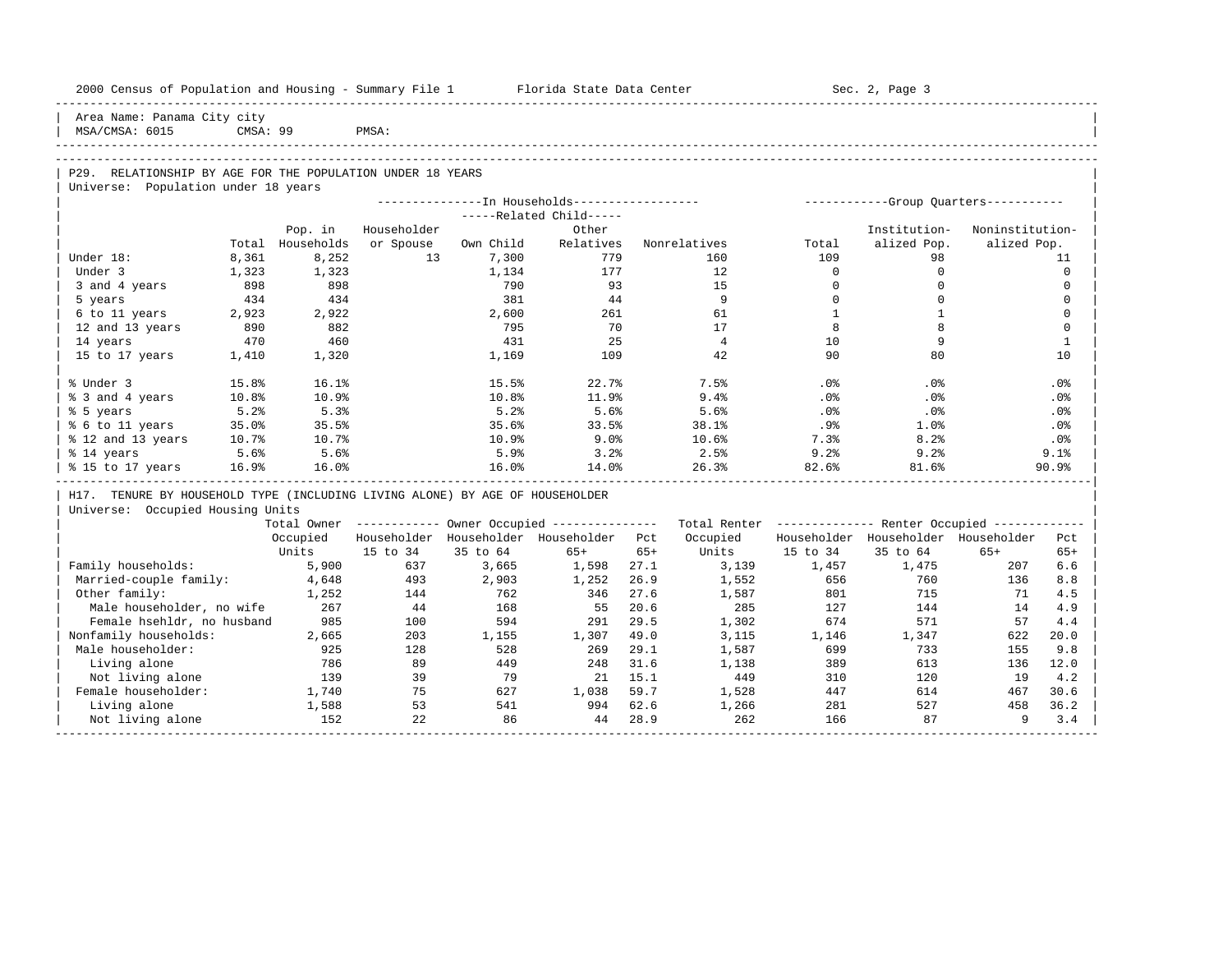2000 Census of Population and Housing - Summary File 1 Florida State Data Center Sec. 2, Page 1

-----------------------------------------------------------------------------------------------------------------------------------------------------

| MSA/CMSA: 6080 | Area Name: Pensacola, FL MSA                 |      | CMSA: 99                  | PMSA: |        |      |                                                         |        |             |           |          |               |
|----------------|----------------------------------------------|------|---------------------------|-------|--------|------|---------------------------------------------------------|--------|-------------|-----------|----------|---------------|
| P14.           | SEX BY AGE FOR THE POPULATION UNDER 20 YEARS |      |                           |       |        |      | P38. GROUP QUARTERS POPULATION BY SEX BY AGE BY GQ TYPE |        |             |           |          |               |
| Universe:      |                                              |      | Population Under 20 Years |       |        |      | Population in Group Ouarters<br>Universe:               |        |             |           |          |               |
|                | Total                                        | Pct. | Male                      | Pct.  | Female | Pct. |                                                         | Total  |             | Male Pct. | Female   | Pct.          |
| Total          | 115,754                                      |      | 60,155                    |       | 55,599 |      | Total                                                   | 24,518 | 17,703      |           | 6,815    |               |
| <1 year        | 5,083                                        | 4.4  | 2,604                     | 4.3   | 2,479  | 4.5  | Under 18 Years:                                         | 254    | 188         | 1.0       | 66       | 1.1           |
| 1 year         | 5,088                                        | 4.4  | 2,591                     | 4.3   | 2,497  | 4.5  | Institutionalized Population:                           | 110    | 108         | .4        | 2        | .6            |
| 2 years        | 5,206                                        | 4.5  | 2,611                     | 4.3   | 2,595  | 4.7  | Correctional Institutions                               | 20     | 19          |           |          | $\cdot$ $\pm$ |
| 3 years        | 5,100                                        | 4.4  | 2,671                     | 4.4   | 2,429  | 4.4  | Nursing Homes                                           |        | $\mathbf 0$ | . 0       | $\Omega$ | $\cdot$ 0     |
| 4 years        | 5,136                                        | 4.4  | 2,607                     | 4.3   | 2,529  | 4.5  | Other Institutions                                      | 90     | 89          | .4        |          | . 5           |
| 5 years        | 5,175                                        | 4.5  | 2,633                     | 4.4   | 2,542  | 4.6  | Non-Institutional Population:                           | 144    | 80          | . 6       | 64       | . 5           |
| 6 years        | 5,443                                        | 4.7  | 2,817                     | 4.7   | 2,626  | 4.7  | College Dormitories                                     | 21     | 6           |           | 15       | $\cdot$ 0     |
| years          | 5,654                                        | 4.9  | 2,941                     | 4.9   | 2,713  | 4.9  | Military Ouarters                                       | 26     | 23          |           |          | $\cdot$ 1     |
| 8 years        | 5,717                                        | 4.9  | 2,914                     | 4.8   | 2,803  | 5.0  | Other Noninstitutional GO                               | 97     | 51          | .4        | 46       | $\cdot$ 3     |
| 9 years        | 5,913                                        | 5.1  | 3,046                     | 5.1   | 2,867  | 4.5  | 18 to 64 Years:                                         | 21,369 | 16,774      | 87.2      | 4,595    | 94.8          |
| 10 years       | 6,168                                        | 5.3  | 3,135                     | 5.2   | 3,033  | 4.5  | Institutionalized Population:                           | 10,329 | 9,181       | 42.1      | 1,148    | 51.9          |
| 11 years       | 6,013                                        | 5.2  | 3,102                     | 5.2   | 2,911  | 4.7  | Correctional Institutions                               | 9,207  | 8,516 37.6  |           | 691      | 48.1          |

|                   |        | In Married | Male HH  | Female HH  |
|-------------------|--------|------------|----------|------------|
|                   |        | Couple     | No Wife  | No Husband |
|                   | Total  | Families   | Present. | Present    |
| Total < 18 Years: | 88,988 | 61,200     | 4,874    | 22,914     |
| Under 3 Years     | 13,084 | 9,294      | 758      | 3,032      |
| 3 and 4 Years     | 8,915  | 6,274      | 461      | 2,180      |
| 5 Years           | 4,526  | 3,054      | 233      | 1,239      |
| 6 to 11 Years     | 31,305 | 21,304     | 1,624    | 8,377      |
| 12 to 17 Years    | 31,158 | 21,274     | 1,798    | 8,086      |
|                   |        |            |          |            |

| 3 years                                                 | 5,100 | 4.4    | 2,671                                 | 4.4 | 2,429   | 4.4        | Nursing Homes                 | 0                        | $\Omega$   | $\cdot$ 0 | <sup>0</sup> | $\cdot$ 0 |  |
|---------------------------------------------------------|-------|--------|---------------------------------------|-----|---------|------------|-------------------------------|--------------------------|------------|-----------|--------------|-----------|--|
| 4 years                                                 | 5,136 | 4.4    | 2,607                                 | 4.3 | 2,529   | 4.5        | Other Institutions            | 90                       | 89         | .4        |              | . 5       |  |
| 5 years                                                 | 5,175 | 4.5    | 2,633                                 | 4.4 | 2,542   | 4.6        | Non-Institutional Population: | 144                      | 80         | . 6       | 64           | . 5       |  |
| 6 years                                                 | 5,443 | 4.7    | 2,817                                 | 4.7 | 2,626   | 4.7        | College Dormitories           | 21                       | 6          | $\cdot$ 1 | 15           | $\cdot$ 0 |  |
| 7 years                                                 | 5,654 | 4.9    | 2,941                                 | 4.9 | 2,713   | 4.9        | Military Quarters             | 26                       | 23         | $\cdot$ 1 | 3            | $\cdot$ 1 |  |
| 8 years                                                 | 5,717 | 4.9    | 2,914                                 | 4.8 | 2,803   | 5.0        | Other Noninstitutional GO     | 97                       | 51         | .4        | 46           | $\cdot$ 3 |  |
| 9 years                                                 | 5,913 | 5.1    | 3,046                                 | 5.1 | 2,867   | 4.5        | 18 to 64 Years:               | 21,369                   | 16,774     | 87.2      | 4,595        | 94.8      |  |
| 10 years                                                | 6,168 | 5.3    | 3,135                                 | 5.2 | 3,033   | 4.5        | Institutionalized Population: | 10,329                   | 9,181      | 42.1      | 1,148        | 51.9      |  |
| 11 years                                                | 6,013 | 5.2    | 3,102                                 | 5.2 | 2,911   | 4.7        | Correctional Institutions     | 9,207                    | 8,516      | 37.6      | 691          | 48.1      |  |
| 12 years                                                | 5,799 | 5.0    | 3,000                                 | 5.0 | 2,799   | 4.4        | Nursing Homes                 | 282                      | 128        | 1.2       | 154          | .7        |  |
| 13 years                                                | 5,700 | 4.9    | 2,919                                 | 4.9 | 2,781   | 4.5        | Other Institutions            | 840                      | 537        | 3.4       | 303          | 3.0       |  |
| 14 years                                                | 5,932 | 5.1    | 3,011                                 | 5.0 | 2,921   | 4.6        | Non-Institutional Population: | 11,040                   | 7,593      | 45.0      | 3,447        | 42.9      |  |
| 15 years                                                | 5,967 | 5.2    | 3,075                                 | 5.1 | 2,892   | 4.7        | College Dormitories           | 4,391                    | 1,924 17.9 |           | 2,467        | 10.9      |  |
| 16 years                                                | 5,674 | 4.9    | 2,958                                 | 4.9 | 2,716   | 4.9        | Military Quarters             | 6,140                    | 5,337      | 25.0      | 803          | 30.1      |  |
| 17 years                                                | 5,772 | 5.0    | 2,932                                 | 4.9 | 2,840   | 5.0        | Other Noninstitutional GO     | 509                      | 332        | 2.1       | 177          | 1.9       |  |
| 18 years                                                | 7,418 | 6.4    | 4,130                                 | 6.9 | 3,288   | 4.5        | 65 Years and Over:            | 2,895                    | 741        | 11.8      | 2,154        | 4.2       |  |
| 19 years                                                | 7,796 | 6.7    | 4,458                                 | 7.4 | 3,338   | 4.5        | Institutionalized Population: | 2,552                    | 636        | 10.4      | 1,916        | 3.6       |  |
|                                                         |       |        |                                       |     |         |            | Correctional Institutions     | 30                       | 29         | $\cdot$ 1 | $\mathbf{1}$ | $\cdot$ 2 |  |
|                                                         |       |        |                                       |     |         |            | Nursing Homes                 | 2,472                    | 582        | 10.1      | 1,890        | 3.3       |  |
| P36. OWN CHILDREN UNDER 18 YEARS BY FAMILY TYPE AND AGE |       |        |                                       |     |         |            | Other Institutions            | 50                       | 25         | $\cdot$ 2 | 25           | $\cdot$ 1 |  |
|                                                         |       |        | Universe: Own Children Under 18 Years |     |         |            | Non-Institutional Population: | 343                      | 105        | 1.4       | 238          | . 6       |  |
|                                                         |       |        |                                       |     |         |            | College Dormitories           | $\Omega$                 | $\Omega$   | $\cdot$ 0 | $\Omega$     | $\cdot$ 0 |  |
|                                                         |       |        | In Married                            |     | Male HH | Female HH  | Military Quarters             | $\overline{\phantom{0}}$ | $\Omega$   | $\cdot$ 0 | $\Omega$     | $\cdot$ 0 |  |
|                                                         |       |        | Couple                                |     | No Wife | No Husband | Other Noninstitutional GQ     | 343                      | 105        | 1.4       | 238          | .6        |  |
|                                                         |       | Total  | Families                              |     | Present | Present    |                               |                          |            |           |              |           |  |
| Total < 18 Years:                                       |       | 88,988 | 61,200                                |     | 4,874   | 22,914     |                               |                          |            |           |              |           |  |
| Under 3 Years                                           |       | 13,084 | 9,294                                 |     | 758     | 3,032      |                               |                          |            |           |              |           |  |
| 3 and 4 Years                                           |       | 8,915  | 6,274                                 |     | 461     | 2,180      |                               |                          |            |           |              |           |  |
| 5 Years                                                 |       | 4,526  | 3,054                                 |     | 233     | 1,239      |                               |                          |            |           |              |           |  |
| 6 to 11 Years                                           |       | 31,305 | 21,304                                |     | 1,624   | 8,377      |                               |                          |            |           |              |           |  |
| 12 to 17 Years                                          |       | 31,158 | 21,274                                |     | 1,798   | 8,086      |                               |                          |            |           |              |           |  |
|                                                         |       |        |                                       |     |         |            |                               |                          |            |           |              |           |  |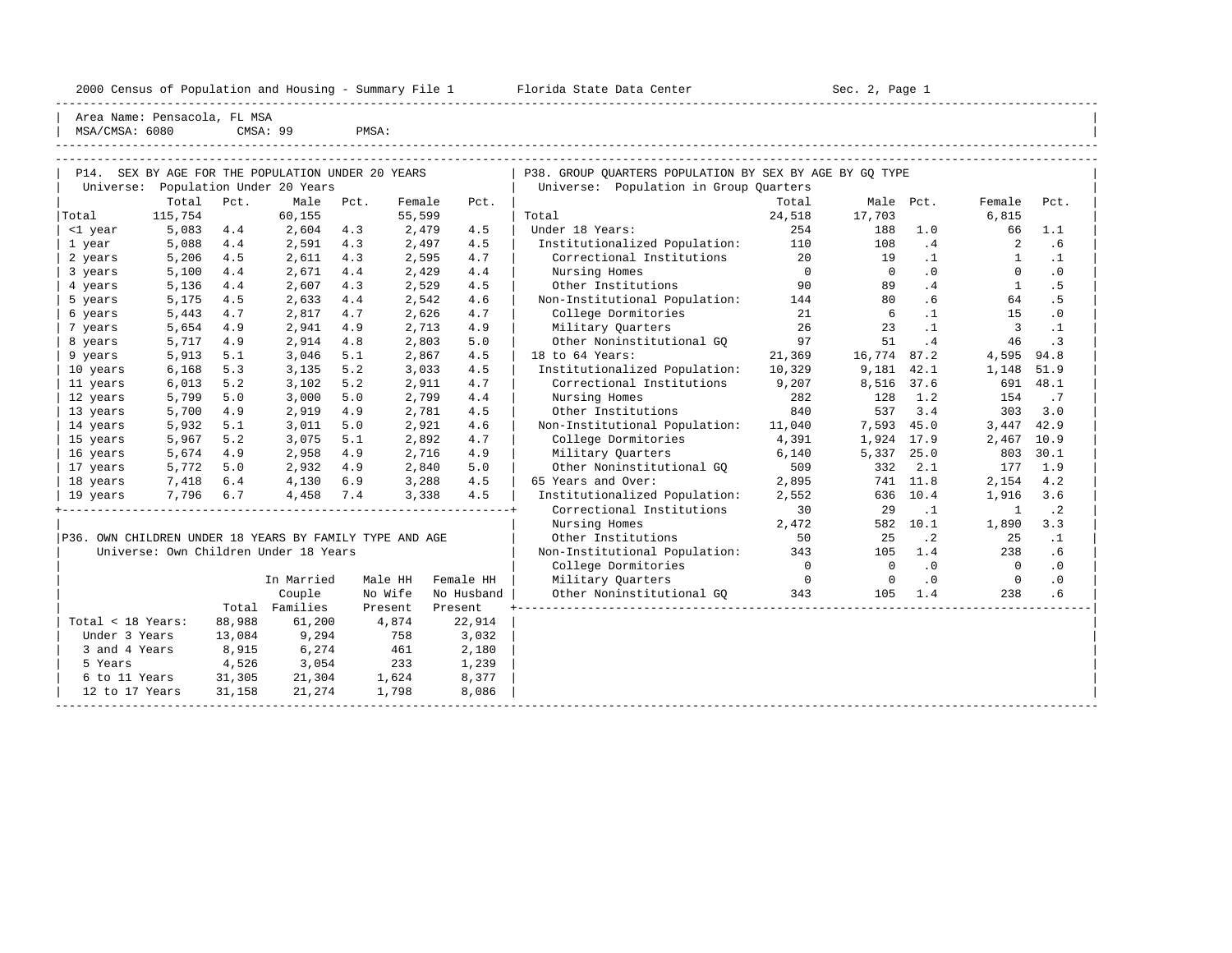| 2000 Census of Population and Housing - Summary File 1 | Florida State Data Center | Sec.<br>Page |
|--------------------------------------------------------|---------------------------|--------------|
|                                                        |                           |              |

Plorida State Data Center - Sec. 2, Page 2

| Area Name: Pensacola, FL MSA | | MSA/CMSA: 6080 CMSA: 99 PMSA: |

| P22/23/24.HOUSEHOLDS BY PRESENCE OF PEOPLE 60(65/75) YEARS AND OVER, HOUSEHOLD SIZE AND                                                    |                 |                         |               |                                          |                         | P25. HOUSEHOLDS BY PRESENCE OF                                        |                        |              |              |               |
|--------------------------------------------------------------------------------------------------------------------------------------------|-----------------|-------------------------|---------------|------------------------------------------|-------------------------|-----------------------------------------------------------------------|------------------------|--------------|--------------|---------------|
| HOUSEHOLD TYPE                                                                                                                             |                 |                         |               |                                          |                         |                                                                       | NONRELATIVES           |              |              |               |
| Universe: Households                                                                                                                       |                 |                         |               |                                          |                         | Universe: Households                                                  |                        |              |              |               |
|                                                                                                                                            | 60+ Years Pct   |                         | 65+ Years Pct |                                          | 75+ Years Pct           |                                                                       |                        |              |              |               |
| Total:                                                                                                                                     | 154,842 100.0   |                         | 154,842 100.0 |                                          | 154,842 100.0           | Total:                                                                |                        |              | 154,842      |               |
| Households w/ one or more 60/65/75: 47,898 30.9                                                                                            |                 |                         |               |                                          | 36,802 23.8 16,848 10.9 |                                                                       | Households with one or |              |              |               |
| 1-person household                                                                                                                         | 16,507          |                         | 13,606        |                                          | 7,206                   |                                                                       | more non-relatives     |              | 15,429       |               |
| 2 or more person household: 31,391                                                                                                         |                 |                         |               |                                          | 23, 196 9, 642          |                                                                       |                        |              |              |               |
| Family households                                                                                                                          | 30,199          |                         |               |                                          | $22,390$ 9,312          |                                                                       | Households with no     |              |              |               |
| Non-family households 1,192 806 330<br>Households with no people over 60/65/75: 106,944 69.1 118,040 76.2 137,994 89.1                     |                 |                         |               |                                          |                         | non-relatives                                                         |                        |              | 139,413      |               |
|                                                                                                                                            |                 |                         |               |                                          |                         |                                                                       |                        |              |              |               |
| 1-person household                                                                                                                         | 21,776          |                         | 24,677        |                                          | 31,077                  |                                                                       |                        |              |              |               |
| 2 or more person household:                                                                                                                | 85,168          |                         | 93,363        |                                          | 106,917                 |                                                                       |                        |              |              |               |
| Family households                                                                                                                          | 77,285<br>7,883 | 85,094<br>8,269         |               |                                          | 98,172                  |                                                                       |                        |              |              |               |
| Non-family households                                                                                                                      |                 |                         |               |                                          | 8,745                   |                                                                       |                        |              |              |               |
| P18/20. HOUSEHOLDS BY AGE OF HOUSEHOLDER BY HOUSEHOLD TYPE<br>(INCLUDING LIVING ALONE) BY PRESENCE OF OWN CHILDREN<br>Universe: Households |                 |                         |               |                                          |                         | H13/15. TENURE BY HOUSEHOLD SIZE<br>Universe: Occupied Housing Units  | Owner                  | Pct<br>Owner | Renter       | Pct<br>Renter |
|                                                                                                                                            | Total           | Householder Householder |               |                                          |                         |                                                                       | Total Occupied         | Occ.         | Occupied     | Occ.          |
|                                                                                                                                            | Households      | 15 to 64 65 and Over    |               |                                          |                         | Total Occupied Units: 154,842 109,881 100.0                           |                        |              | 44,961 100.0 |               |
| Total:                                                                                                                                     | 154,842         | 121,476 33,366          |               |                                          | 1-person household      |                                                                       | 38,283 23,762          | 21.6         | 14,521       | 32.3          |
| Family households:                                                                                                                         | 107,484         | 88,363                  |               | $19, 121$                                | 2-Person household      | 55,112                                                                | 42,229                 | 38.4         | 12,883       | 28.7          |
| Married couple family:                                                                                                                     | 80,321          | 64,959                  |               | 15,362                                   | 3-Person household      | 27,062                                                                | 19,234 17.5            |              | 7,828        | 17.4          |
| With own children under 18                                                                                                                 | 33,211          | 33,018                  |               | 193                                      | 4-Person household      | 21,090                                                                | 15,456 14.1            |              | 5,634        | 12.5          |
| No own children under 18                                                                                                                   | 47,110          | 31,941                  |               | 15,169                                   |                         | 5-Person household 8,838 6,254                                        |                        | 5.7          | 2,584        | 5.7           |
| Other family:                                                                                                                              | 27,163          | 23,404                  |               | 3,759                                    |                         |                                                                       |                        |              | 960          | 2.1           |
|                                                                                                                                            |                 | 5,233                   |               | 636                                      |                         | 6-Person household 2,918 1,958 1.8<br>7+Person household 1,539 988 .9 |                        |              | 551          | 1.2           |
| Male householder, no wife present: 5,869<br>With own children under 18                                                                     | 3,146           | 3,119                   |               |                                          |                         |                                                                       |                        |              |              |               |
| No own children under 18                                                                                                                   | 2,723           | 2,114                   |               | $\begin{array}{c} 27 \\ 609 \end{array}$ |                         |                                                                       |                        |              |              |               |
|                                                                                                                                            |                 |                         |               |                                          |                         |                                                                       |                        |              |              |               |
| Female householder, no husband present:                                                                                                    | 21,294          | 18,171                  |               | 3,123                                    |                         |                                                                       |                        |              |              |               |
| With own children under 18                                                                                                                 | 12,819          | 12,802                  |               | 17                                       |                         |                                                                       |                        |              |              |               |
| No own children under 18                                                                                                                   | 8,475           | 5,369                   |               | 3,106                                    |                         |                                                                       |                        |              |              |               |
| Non-family households:                                                                                                                     | 9,075           | 33,113                  | 14,245        |                                          |                         |                                                                       |                        |              |              |               |
| Householder living alone<br>5,460                                                                                                          |                 | 24,677                  | 13,606        |                                          |                         |                                                                       |                        |              |              |               |
| Householder not living alone                                                                                                               | 3,615           | 8,436                   |               | 639                                      |                         |                                                                       |                        |              |              |               |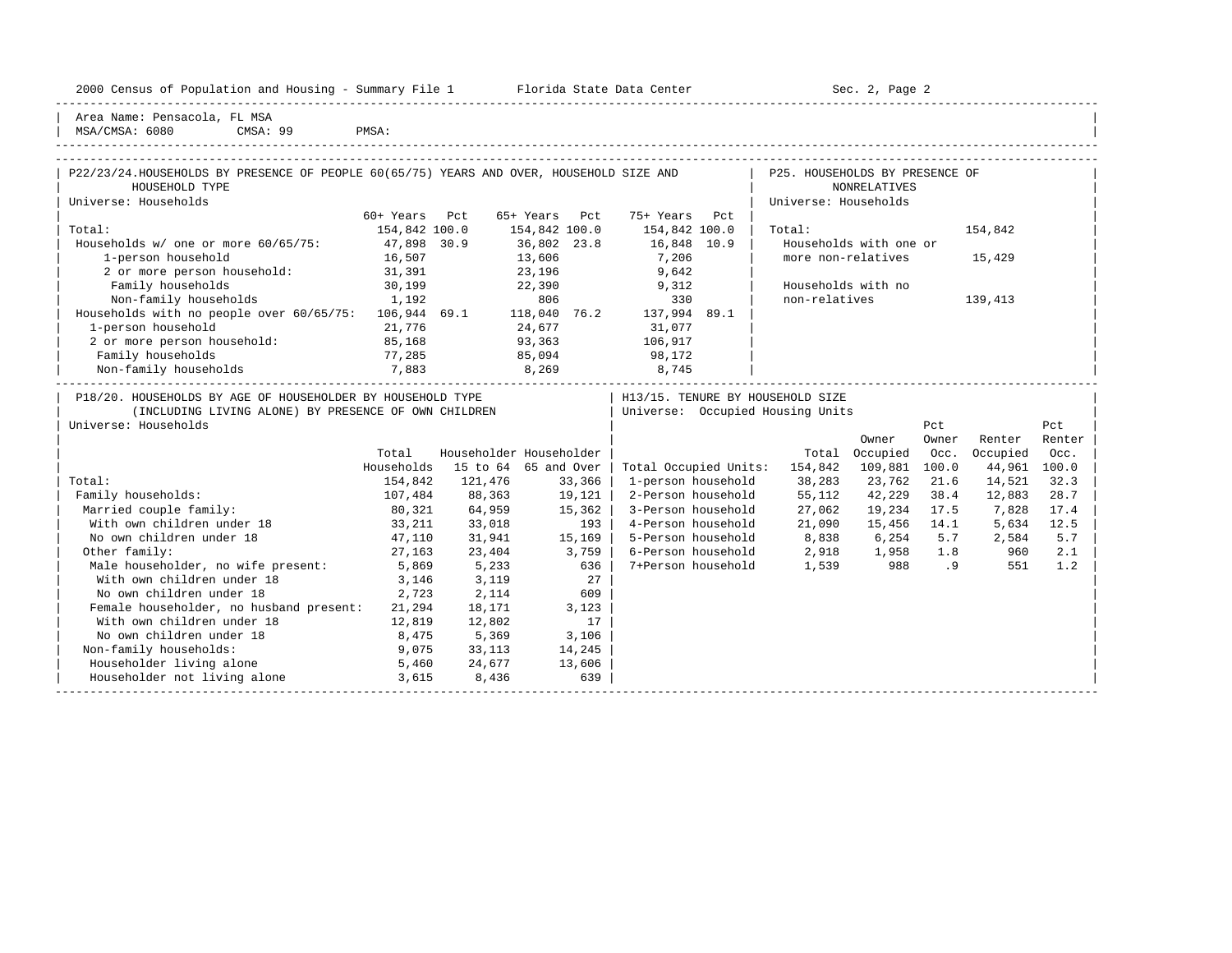| 2000 Census of Population and Housing - Summary File 1 Florida State Data Center |                 |                                           |             |           |                                                         |       |                                                         |                | Sec. 2, Page 3                          |                 |              |
|----------------------------------------------------------------------------------|-----------------|-------------------------------------------|-------------|-----------|---------------------------------------------------------|-------|---------------------------------------------------------|----------------|-----------------------------------------|-----------------|--------------|
| Area Name: Pensacola, FL MSA<br>MSA/CMSA: 6080                                   | <b>CMSA: 99</b> |                                           | PMSA:       |           |                                                         |       |                                                         |                |                                         |                 |              |
|                                                                                  |                 |                                           |             |           |                                                         |       |                                                         |                |                                         |                 |              |
| P29. RELATIONSHIP BY AGE FOR THE POPULATION UNDER 18 YEARS                       |                 |                                           |             |           |                                                         |       |                                                         |                |                                         |                 |              |
| Universe: Population under 18 years                                              |                 |                                           |             |           |                                                         |       |                                                         |                |                                         |                 |              |
|                                                                                  |                 |                                           |             |           |                                                         |       |                                                         |                |                                         |                 |              |
|                                                                                  |                 |                                           |             |           | -----Related Child-----                                 |       |                                                         |                |                                         |                 |              |
|                                                                                  |                 | Pop. in                                   | Householder |           | Other                                                   |       |                                                         |                | Institution-                            | Noninstitution- |              |
|                                                                                  | Total           | Households                                | or Spouse   | Own Child | Relatives                                               |       | Nonrelatives                                            | Total          | alized Pop.                             | alized Pop.     |              |
| Under 18:                                                                        | 100,540         | 100,286                                   | 121         | 88,988    | 9,031                                                   |       | 2,146                                                   | 254            | 110                                     |                 | 144          |
| Under 3                                                                          | 15,377          | 15,364                                    |             | 13,084    | 2,026                                                   |       | 254                                                     | 13             | $\mathbf{0}$                            |                 | 13           |
| 3 and 4 years                                                                    | 10,236          | 10,235                                    |             | 8,915     | 1,122                                                   |       | 198                                                     | $\overline{1}$ | $\mathbf{0}$                            |                 | $\mathbf{1}$ |
| 5 years                                                                          | 5,175           | 5,173                                     |             | 4,526     | 510                                                     |       | 137                                                     | 2              | $\Omega$                                |                 | 2            |
| 6 to 11 years                                                                    | 34,908          | 34,897                                    |             | 31,305    | 2,841                                                   |       | 751                                                     | 11             | 2                                       |                 | 9            |
| 12 and 13 years                                                                  | 11,499          | 11,476                                    |             | 10,395    | 858                                                     |       | 223                                                     | 23             | 10                                      |                 | 13           |
| 14 years                                                                         | 5,932           | 5,905                                     |             | 5,377     | 423                                                     |       | 105                                                     | 27             | 16                                      |                 | 11           |
| 15 to 17 years                                                                   | 17,292          | 17,115                                    |             | 15,386    | 1,251                                                   |       | 478                                                     | 177            | 82                                      |                 | 95           |
| % Under 3                                                                        | 15.3%           | 15.3%                                     |             | 14.7%     | 22.4%                                                   |       | 11.8%                                                   | 5.1%           | .0%                                     |                 | 9.0%         |
| % 3 and 4 years                                                                  | 10.2%           | 10.2%                                     |             | 10.0%     | 12.4%                                                   |       | 9.2%                                                    | $.4\%$         | $.0\%$                                  |                 | $.7\%$       |
| % 5 years                                                                        | 5.2%            | 5.2%                                      |             | 5.1%      | 5.6%                                                    |       | 6.4%                                                    | $.8\%$         | $.0\%$                                  |                 | 1.4%         |
| % 6 to 11 years                                                                  | 34.8%           | 34.8%                                     |             | 35.2%     | 31.5%                                                   |       | 35.0%                                                   | 4.3%           | 1.8%                                    |                 | 6.3%         |
| % 12 and 13 years 11.5%                                                          |                 | $11.5\%$                                  |             | 11.7%     | 9.5%                                                    |       | 10.4%                                                   | 9.1%           | 9.1%                                    |                 | 9.0%         |
| % 14 years                                                                       | 5.9%            | 5.9%                                      |             | 6.0%      | 4.7%                                                    |       | 4.9%                                                    | 10.6%          | 14.5%                                   |                 | 7.6%         |
| % 15 to 17 years 17.2%                                                           |                 | 17.1%<br>-------------------------------- |             | 17.3%     | 13.9%                                                   |       | 22.3%                                                   | 69.7%          | 74.5%                                   |                 | 66.0%        |
| H17. TENURE BY HOUSEHOLD TYPE (INCLUDING LIVING ALONE) BY AGE OF HOUSEHOLDER     |                 |                                           |             |           |                                                         |       |                                                         |                |                                         |                 |              |
| Universe: Occupied Housing Units                                                 |                 |                                           |             |           |                                                         |       |                                                         |                |                                         |                 |              |
|                                                                                  |                 |                                           |             |           | Total Owner ------------ Owner Occupied --------------- |       | Total Renter ------------- Renter Occupied ------------ |                |                                         |                 |              |
|                                                                                  |                 | Occupied                                  |             |           | Householder Householder Householder Pct                 |       | Occupied                                                |                | Householder Householder Householder Pct |                 |              |
|                                                                                  |                 | Units                                     | 15 to 34    | 35 to 64  | $65+$                                                   | $65+$ | Units                                                   | 15 to 34       | 35 to 64                                | 65+             | $65+$        |
| Family households:                                                               |                 | 82,026                                    | 10,728      | 53,578    | 17,720                                                  | 21.6  | 25,458                                                  | 11,904         | 12,153                                  | 1,401           | 5.5          |
| Married-couple family:                                                           |                 | 66,842                                    | 8,495       | 43,833    | 14,514                                                  | 21.7  | 13,479                                                  | 6,324          | 6,307                                   | 848             | 6.3          |
| Other family:                                                                    |                 | 15,184                                    | 2,233       | 9,745     | 3,206                                                   | 21.1  | 11,979                                                  | 5,580          | 5,846                                   | 553             | 4.6          |
| Male householder, no wife                                                        |                 | 3,667                                     | 664         | 2,452     | 551                                                     | 15.0  | 2,202                                                   | 973            | 1,144                                   | 85              | 3.9          |
| Female hsehldr, no husband                                                       |                 | 11,517                                    | 1,569       | 7,293     | 2,655                                                   | 23.1  | 9,777                                                   | 4,607          | 4,702                                   | 468             | 4.8          |
| Nonfamily households:                                                            |                 | 27,855                                    | 2,772       | 14,372    | 10,711                                                  | 38.5  | 19,503                                                  | 7,614          | 8,355                                   | 3,534           | 18.1         |
| Male householder:                                                                |                 | 11,866                                    | 1,900       | 7,077     | 2,889                                                   | 24.3  | 10,442                                                  | 4,634          | 4,834                                   | 974             | 9.3          |
| Living alone                                                                     |                 | 9,501                                     | 1,253       | 5,625     | 2,623                                                   | 27.6  | 7,347                                                   | 2,570          | 3,876                                   | 901             | 12.3         |
| Not living alone                                                                 |                 | 2,365                                     | 647         | 1,452     | 266 11.2                                                |       | 3,095                                                   | 2,064          | 958                                     | 73              | 2.4          |
| Female householder:                                                              |                 | 15,989                                    | 872         | 7,295     | 7,822                                                   | 48.9  | 9,061                                                   | 2,980          | 3,521                                   | 2,560           | 28.3         |
| Living alone                                                                     |                 | 14,261                                    | 574         | 6,113     | 7,574                                                   | 53.1  | 7,174                                                   | 1,706          | 2,960                                   | 2,508           | 35.0         |
| Not living alone                                                                 |                 | 1,728                                     | 298         | 1,182     | 248                                                     | 14.4  | 1,887                                                   | 1,274          | 561                                     | 52              | 2.8          |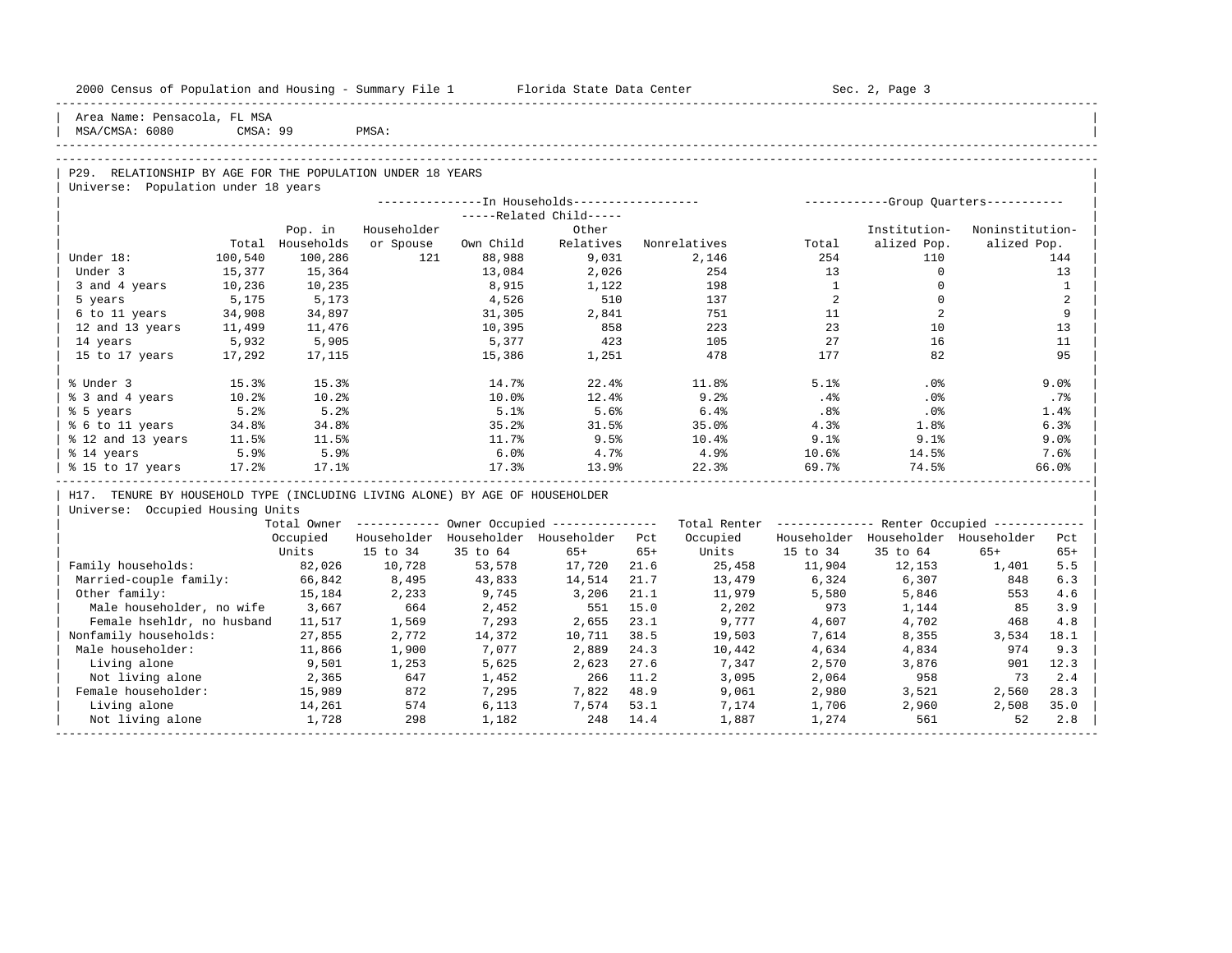2000 Census of Population and Housing - Summary File 1 Florida State Data Center Sec. 2, Page 1 ----------------------------------------------------------------------------------------------------------------------------------------------------- Area Name: Pensacola city MSA/CMSA: 6080 CMSA: 99 PMSA: ----------------------------------------------------------------------------------------------------------------------------------------------------- ----------------------------------------------------------------------------------------------------------------------------------------------------- | P14. SEX BY AGE FOR THE POPULATION UNDER 20 YEARS | P38. GROUP QUARTERS POPULATION BY SEX BY AGE BY GQ TYPE | Universe: Population Under 20 Years | Universe: Population in Group Quarters | Total Pct. Male Pct. Female Pct. | Total Male Pct. Female Pct. | |Total 14,351 7,253 7,098 | Total 496 249 247 | | <1 year 617 4.3 319 4.4 298 4.2 | Under 18 Years: 29 19 5.8 10 7.6 | | 1 year 662 4.6 351 4.8 311 4.4 | Institutionalized Population: 2 2 .4 0 .8 | | 2 years 667 4.6 331 4.6 336 4.7 | Correctional Institutions 2 2 .4 0 .8 | | 3 years 619 4.3 333 4.6 286 4.0 | Nursing Homes 0 0 .0 0 .0 | | 4 years 640 4.5 322 4.4 318 4.5 | Other Institutions 0 0 .0 0 .0 | | 5 years 686 4.8 342 4.7 344 4.8 | Non-Institutional Population: 27 17 5.4 10 6.8 | | 6 years 700 4.9 355 4.9 345 4.9 | College Dormitories 0 0 .0 0 .0 | | 7 years 730 5.1 370 5.1 360 5.1 | Military Quarters 0 0 .0 0 .0 | | 8 years 702 4.9 364 5.0 338 4.8 | Other Noninstitutional GQ 27 17 5.4 10 6.8 | | 9 years 705 4.9 364 5.0 341 4.2 | 18 to 64 Years: 232 147 46.8 85 59.0 | | 10 years 774 5.4 383 5.3 391 4.4 | Institutionalized Population: 107 60 21.6 47 24.1 | | 11 years 810 5.6 406 5.6 404 4.7 | Correctional Institutions 35 27 7.1 8 10.8 | | 12 years 752 5.2 403 5.6 349 4.0 | Nursing Homes 72 33 14.5 39 13.3 | | 13 years 719 5.0 351 4.8 368 4.5 | Other Institutions 0 0 .0 0 .0 | | 14 years 751 5.2 375 5.2 376 4.8 | Non-Institutional Population: 125 87 25.2 38 34.9 | | 15 years 797 5.6 398 5.5 399 4.9 | College Dormitories 0 0 .0 0 .0 | | 16 years 798 5.6 403 5.6 395 5.1 | Military Quarters 3 3 .6 0 1.2 | | 17 years 757 5.3 358 4.9 399 4.8 | Other Noninstitutional GQ 122 84 24.6 38 33.7 | | 18 years 756 5.3 385 5.3 371 4.2 | 65 Years and Over: 235 83 47.4 152 33.3 | | 19 years 709 4.9 340 4.7 369 4.4 | Institutionalized Population: 233 81 47.0 152 32.5 | +----------------------------------------------------------------+ Correctional Institutions 0 0 .0 0 .0 | | | Nursing Homes 233 81 47.0 152 32.5 | |P36. OWN CHILDREN UNDER 18 YEARS BY FAMILY TYPE AND AGE | Other Institutions 0 0 .0 0 .0 0 .0<br>| Universe: Own Children Under 18 Years | Non-Institutional Population: 2 2 .4 0 .8<br>| College Dormitories 0 0 .0 0 .0<br>| In Marr | Universe: Own Children Under 18 Years | Non-Institutional Population: 2 2 .4 0 .8 | | | College Dormitories 0 0 .0 0 .0 | | In Married Male HH Female HH | Military Quarters 0 0 .0 0 .0 |

|                   |        | In Married | Male HH | Female HH  | Military Ouarters         |  | $\cdot$ 0 |
|-------------------|--------|------------|---------|------------|---------------------------|--|-----------|
|                   |        | Couple     | No Wife | No Husband | Other Noninstitutional GO |  | .8        |
|                   | Total  | Families   | Present | Present    |                           |  |           |
| Total < 18 Years: | 10,978 | 6,390      | 485     | 4,103      |                           |  |           |
| Under 3 Years     | 1,631  | 976        | 82      | 573        |                           |  |           |
| 3 and 4 Years     | 1,052  | 606        | 46      | 400        |                           |  |           |
| 5 Years           | 574    | 309        | 30      | 235        |                           |  |           |
| 6 to 11 Years     | 3,748  | 2,157      | 157     | 1,434      |                           |  |           |
| 12 to 17 Years    | 3,973  | 2,342      | 170     | 1,461      |                           |  |           |
|                   |        |            |         |            |                           |  |           |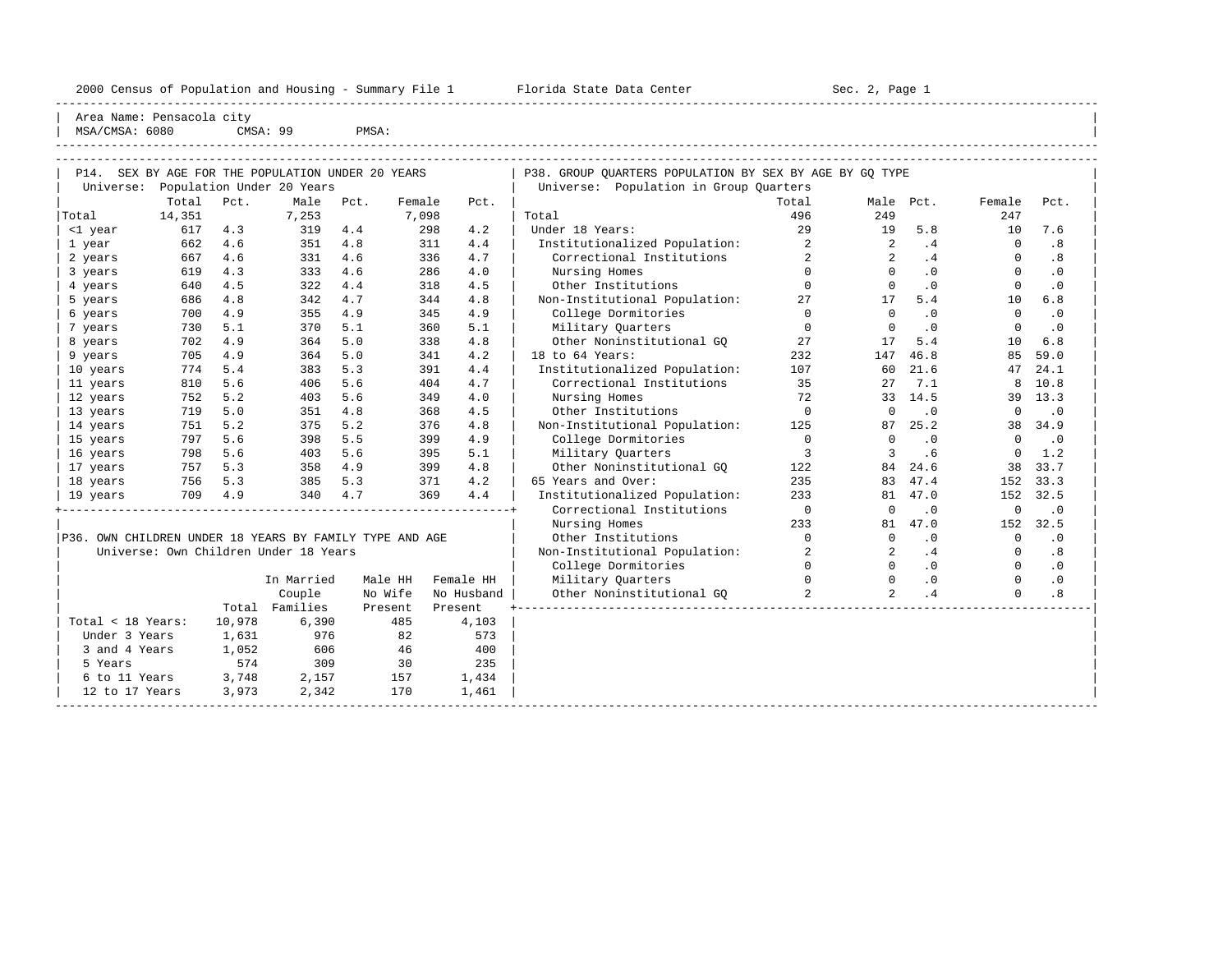|  |  |  | 2000 Census of Population and Housing - Summary File 1 |  |  |  |  |  |  |
|--|--|--|--------------------------------------------------------|--|--|--|--|--|--|
|--|--|--|--------------------------------------------------------|--|--|--|--|--|--|

2000 Florida State Data Center - Sec. 2, Page 2 -----------------------------------------------------------------------------------------------------------------------------------------------------

| Area Name: Pensacola city | | MSA/CMSA: 6080 CMSA: 99 PMSA:

-----------------------------------------------------------------------------------------------------------------------------------------------------

| P22/23/24.HOUSEHOLDS BY PRESENCE OF PEOPLE 60(65/75) YEARS AND OVER, HOUSEHOLD SIZE AND<br>HOUSEHOLD TYPE                                                                                                                      |               |                         |               |                            |                       | P25. HOUSEHOLDS BY PRESENCE OF                                       | <b>NONRELATIVES</b>    |         |          |        |
|--------------------------------------------------------------------------------------------------------------------------------------------------------------------------------------------------------------------------------|---------------|-------------------------|---------------|----------------------------|-----------------------|----------------------------------------------------------------------|------------------------|---------|----------|--------|
| Universe: Households                                                                                                                                                                                                           |               |                         |               |                            |                       | Universe: Households                                                 |                        |         |          |        |
|                                                                                                                                                                                                                                | 60+ Years Pct |                         | 65+ Years Pct |                            | 75+ Years Pct         |                                                                      |                        |         |          |        |
| Total:                                                                                                                                                                                                                         | 24,524 100.0  |                         | 24,524 100.0  |                            | 24,524 100.0          | Total:                                                               |                        |         | 24,524   |        |
| Households w/ one or more 60/65/75: 8,664 35.3                                                                                                                                                                                 |               |                         | 7,069 28.8    |                            | 3,700 15.1            |                                                                      | Households with one or |         |          |        |
| 1-person household                                                                                                                                                                                                             | 3,431         |                         | 2,878         |                            | 1,627                 | more non-relatives                                                   |                        |         | 2,553    |        |
| 2 or more person household: 5,233                                                                                                                                                                                              |               | 4,191                   |               |                            | 2,073                 |                                                                      |                        |         |          |        |
| Family households                                                                                                                                                                                                              | 4,983         |                         | 4,015         |                            | 1,980                 | Households with no                                                   |                        |         |          |        |
| Family households and the model of the set of the model of the Mon-family households and the model of the control of the model of the model of the model of the model of the model of the model of the model of the model of t |               |                         |               |                            |                       | non-relatives                                                        |                        |         | 21,971   |        |
|                                                                                                                                                                                                                                |               |                         |               |                            |                       |                                                                      |                        |         |          |        |
| 1-person household                                                                                                                                                                                                             | 4,632         |                         | 5,185         |                            | 6,436                 |                                                                      |                        |         |          |        |
| 2 or more person household: 11,228                                                                                                                                                                                             |               |                         |               |                            | 12,270 14,388         |                                                                      |                        |         |          |        |
| Family households                                                                                                                                                                                                              | 9,693         |                         |               |                            | 10,661 12,696         |                                                                      |                        |         |          |        |
| Non-family households 1,535                                                                                                                                                                                                    |               |                         |               |                            | 1,609 1,692           |                                                                      |                        |         |          |        |
| P18/20. HOUSEHOLDS BY AGE OF HOUSEHOLDER BY HOUSEHOLD TYPE<br>(INCLUDING LIVING ALONE) BY PRESENCE OF OWN CHILDREN                                                                                                             |               |                         |               |                            |                       | H13/15. TENURE BY HOUSEHOLD SIZE<br>Universe: Occupied Housing Units |                        |         |          |        |
| Universe: Households                                                                                                                                                                                                           |               |                         |               |                            |                       |                                                                      |                        | Pct     |          | Pct    |
|                                                                                                                                                                                                                                |               |                         |               |                            |                       |                                                                      | Owner                  | Owner   | Renter   | Renter |
|                                                                                                                                                                                                                                | Total         | Householder Householder |               |                            |                       |                                                                      | Total Occupied         | Occ.    | Occupied | Occ.   |
|                                                                                                                                                                                                                                | Households    | 15 to 64 65 and Over    |               |                            | Total Occupied Units: | 24,524                                                               | 15,517 100.0           |         | 9,007    | 100.0  |
| Total:                                                                                                                                                                                                                         | 24,524        | 17,938                  |               | $6,586$                    | 1-person household    |                                                                      | 8,063 4,350            | 28.0    | 3,713    | 41.2   |
| Family households:                                                                                                                                                                                                             | 14,676        | 11,112                  | 3,564         |                            | 2-Person household    |                                                                      | 8,621 5,955            | 38.4    | 2,666    | 29.6   |
| Married couple family:                                                                                                                                                                                                         | 9,741         | 7,139                   |               | $2,602$                    | 3-Person household    | 3,697                                                                | 2,456                  | 15.8    | 1,241    | 13.8   |
| With own children under 18                                                                                                                                                                                                     |               | $3,487$ $3,463$         |               | 24                         | 4-Person household    | 2,422                                                                | 1,677 10.8             |         | 745      | 8.3    |
| No own children under 18                                                                                                                                                                                                       |               | 6,254 3,676             | 2,578         |                            | 5-Person household    |                                                                      | 1,095 729 4.7          |         | 366      | 4.1    |
| Other family:                                                                                                                                                                                                                  |               | 4,935 3,973             | 962           |                            | 6-Person household    | 376                                                                  |                        | 219 1.4 | 157      | 1.7    |
| Male householder, no wife present: 834 689                                                                                                                                                                                     |               |                         |               | 145                        | 7+Person household    | 250                                                                  |                        | 131 .8  | 119      | 1.3    |
| With own children under 18                                                                                                                                                                                                     |               | 332 325                 |               | $7\phantom{0}$             |                       |                                                                      |                        |         |          |        |
| No own children under 18                                                                                                                                                                                                       |               | 502 364                 |               | 138                        |                       |                                                                      |                        |         |          |        |
| Female householder, no husband present: 4,101                                                                                                                                                                                  |               | 3,284                   |               | 817                        |                       |                                                                      |                        |         |          |        |
| With own children under 18                                                                                                                                                                                                     | 2,210         | 2,207                   |               | $\overline{\phantom{a}}$ 3 |                       |                                                                      |                        |         |          |        |
| No own children under 18                                                                                                                                                                                                       | 1,891         | 1,077                   | 814           |                            |                       |                                                                      |                        |         |          |        |
| Non-family households:                                                                                                                                                                                                         | 1,785         | 6,826                   | 3,022         |                            |                       |                                                                      |                        |         |          |        |
| Householder living alone                                                                                                                                                                                                       | 1,076         | 5,185                   |               | 2,878                      |                       |                                                                      |                        |         |          |        |
| Householder not living alone                                                                                                                                                                                                   | 709           | 1,641                   |               | 144                        |                       |                                                                      |                        |         |          |        |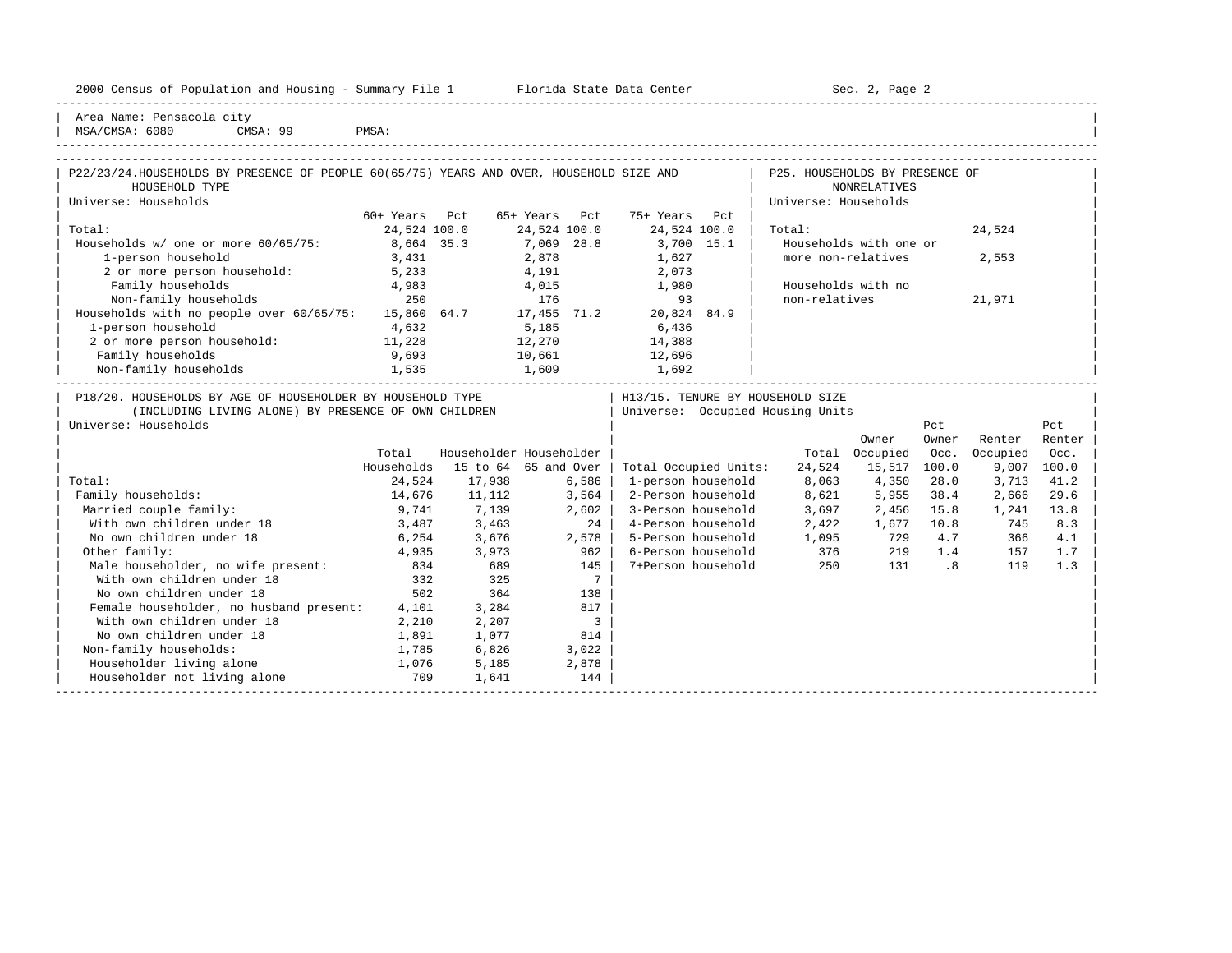| 2000 Census of Population and Housing - Summary File 1 Florida State Data Center |          |            |             |          |                                                        |       |          |                     | Sec. 2, Page 3                                          |                 |                     |
|----------------------------------------------------------------------------------|----------|------------|-------------|----------|--------------------------------------------------------|-------|----------|---------------------|---------------------------------------------------------|-----------------|---------------------|
| Area Name: Pensacola city<br>MSA/CMSA: 6080                                      | CMSA: 99 | PMSA:      |             |          |                                                        |       |          |                     |                                                         |                 |                     |
|                                                                                  |          |            |             |          |                                                        |       |          |                     |                                                         |                 |                     |
|                                                                                  |          |            |             |          |                                                        |       |          |                     |                                                         |                 |                     |
| P29. RELATIONSHIP BY AGE FOR THE POPULATION UNDER 18 YEARS                       |          |            |             |          |                                                        |       |          |                     |                                                         |                 |                     |
| Universe: Population under 18 years                                              |          |            |             |          |                                                        |       |          |                     |                                                         |                 |                     |
|                                                                                  |          |            |             |          |                                                        |       |          |                     |                                                         |                 |                     |
|                                                                                  |          |            |             |          | $---Related Child---$                                  |       |          |                     |                                                         |                 |                     |
|                                                                                  |          | Pop. in    | Householder |          | Other                                                  |       |          |                     | Institution-                                            | Noninstitution- |                     |
|                                                                                  | Total    | Households | or Spouse   |          | Own Child Relatives Nonrelatives                       |       |          | Total               | alized Pop.                                             | alized Pop.     |                     |
| Under 18:                                                                        | 12,886   | 12,857     | 25          | 10,978   | 1,623                                                  |       | 231      | 29                  | $\overline{a}$                                          |                 | 27                  |
| Under 3                                                                          | 1,946    | 1,944      |             | 1,631    | 291                                                    |       | 22       | 2                   | $\mathbf{0}$                                            |                 | 2                   |
| 3 and 4 years                                                                    | 1,259    | 1,258      |             | 1,052    | 185                                                    |       | 21       | <sup>1</sup>        | $\Omega$                                                |                 | $\mathbf{1}$        |
| 5 years                                                                          | 686      | 684        |             | 574      | 91                                                     |       | 19       | 2                   | $\Omega$                                                |                 | $\overline{2}$      |
| 6 to 11 years                                                                    | 4,421    | 4,415      |             | 3,748    | 576                                                    |       | 91       | 6<br>$\overline{3}$ | $\mathbf 0$<br>$\Omega$                                 |                 | 6<br>$\overline{3}$ |
| 12 and 13 years                                                                  | 1,471    | 1,468      |             | 1,278    | 174                                                    |       | 16       |                     |                                                         |                 |                     |
| 14 years                                                                         | 751      | 749        |             | 658      | 78                                                     |       | 13       | 2                   | $\mathbf 0$                                             |                 | $\overline{2}$      |
| 15 to 17 years                                                                   | 2,327    | 2,314      |             | 2,037    | 228                                                    |       | 49       | 13                  | $\overline{2}$                                          |                 | 11                  |
| % Under 3                                                                        | 15.1%    | 15.1%      |             | 14.9%    | 17.9%                                                  |       | 9.5%     | 6.9%                | .0%                                                     |                 | 7.4%                |
| % 3 and 4 years                                                                  | 9.8%     | 9.8%       |             | 9.6%     | $11.4\%$                                               |       | 9.1%     | 3.4%                | $.0\%$                                                  |                 | 3.7%                |
| % 5 years                                                                        | 5.3%     | 5.3%       |             | 5.2%     | 5.6%                                                   |       | 8.2%     | 6.9%                | $.0\%$                                                  |                 | 7.4%                |
| % 6 to 11 years                                                                  | 34.4%    | 34.4%      |             | 34.1%    | 35.5%                                                  |       | 39.4%    | 20.7%               | $.0\%$                                                  |                 | 22.2%               |
| % 12 and 13 years                                                                | 11.4%    | $11.4\%$   |             | 11.6%    | 10.7%                                                  |       | 6.9%     | 10.3%               | $.0\%$                                                  |                 | 11.1%               |
| % 14 years                                                                       | 5.8%     | 5.8%       |             | 6.0%     | 4.8%                                                   |       | 5.6%     | 6.9%                | .0%                                                     |                 | 7.4%                |
| % 15 to 17 years 18.1%                                                           |          | 18.0%      |             | 18.6%    | $14.0\%$                                               |       | 21.2%    | 44.8%               | $100.0$ °                                               |                 | 40.7%               |
| H17. TENURE BY HOUSEHOLD TYPE (INCLUDING LIVING ALONE) BY AGE OF HOUSEHOLDER     |          |            |             |          |                                                        |       |          |                     |                                                         |                 |                     |
| Universe: Occupied Housing Units                                                 |          |            |             |          |                                                        |       |          |                     |                                                         |                 |                     |
|                                                                                  |          |            |             |          | Total Owner ------------ Owner Occupied -------------- |       |          |                     | Total Renter ------------- Renter Occupied ------------ |                 |                     |
|                                                                                  |          |            |             |          | Occupied Householder Householder Householder Pct       |       | Occupied |                     | Householder Householder Householder                     |                 | Pct                 |
|                                                                                  |          | Units      | 15 to 34    | 35 to 64 | $65+$                                                  | $65+$ |          | Units 15 to 34      | 35 to 64                                                | 65+             | $65+$               |
| Family households:                                                               |          | 10,475     | 882         | 6,374    | 3,219 30.7                                             |       | 4,201    | 1,722               | 2,134                                                   | 345             | 8.2                 |
| Married-couple family: 7,977                                                     |          |            | 644         | 4,906    | 2,427                                                  | 30.4  | 1,764    | 733                 | 856                                                     | 175             | 9.9                 |
| Other family:                                                                    |          | 2,498      | 238         | 1,468    | 792                                                    | 31.7  | 2,437    | 989                 | 1,278                                                   | 170             | 7.0                 |
| Male householder, no wife 494                                                    |          |            | 66          | 313      | 115                                                    | 23.3  | 340      | 140                 | 170                                                     | 30              | 8.8                 |
| Female hsehldr, no husband                                                       |          | 2,004      | 172         | 1,155    | 677 33.8                                               |       | 2,097    | 849                 | 1,108                                                   | 140             | 6.7                 |
| Nonfamily households:                                                            |          | 5,042      | 460         | 2,368    | 2, 214 43.9                                            |       | 4,806    | 2,033               | 1,965                                                   | 808             | 16.8                |
| Male householder:                                                                |          | 1,864      | 293         | 1,043    | 528                                                    | 28.3  | 2,558    | 1,207               | 1,097                                                   | 254             | 9.9                 |
| Living alone                                                                     |          | 1,473      | 189         | 811      | 473                                                    | 32.1  | 1,873    | 736                 | 901                                                     | 236             | 12.6                |

| Not living alone 391 104 232 55 14.1 685 471 196 18 2.6 | 1,686 53.1 2,248 826 868 554 24.6 Eemale householder: 3,178 167 1,325 1,686 53.1 2,248 826 868 554 24.6 Eiving alone | Living alone 2,877 121 1,127 1,629 56.6 1,840 540 760 540 29.3 | Not living alone 14 201 301 46 198 57 18.9 408 286 108 14 3.4 -----------------------------------------------------------------------------------------------------------------------------------------------------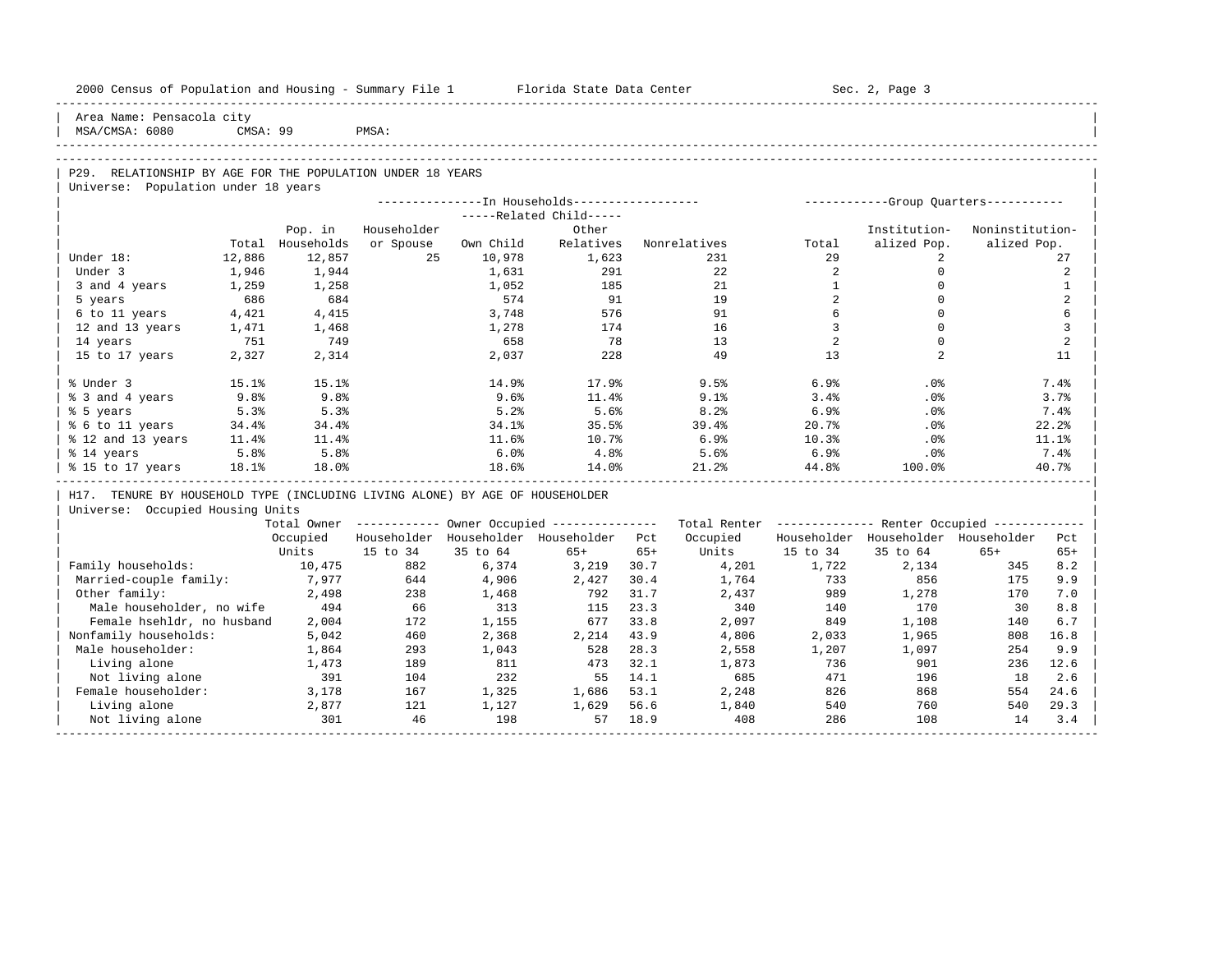2000 Census of Population and Housing - Summary File 1 Telorida State Data Center Sec. 2, Page 1 North Sec. 2, Page

----------------------------------------------------------------------------------------------------------------------------------------------------- Area Name: Punta Gorda, FL MSA | MSA/CMSA: 6580 CMSA: 99 PMSA:

----------------------------------------------------------------------------------------------------------------------------------------------------- -----------------------------------------------------------------------------------------------------------------------------------------------------

| P14.                                                    |        |        | SEX BY AGE FOR THE POPULATION UNDER 20 YEARS |      |         |            | P38. GROUP QUARTERS POPULATION BY SEX BY AGE BY GQ TYPE |                 |                                   |           |              |           |
|---------------------------------------------------------|--------|--------|----------------------------------------------|------|---------|------------|---------------------------------------------------------|-----------------|-----------------------------------|-----------|--------------|-----------|
| Universe:                                               |        |        | Population Under 20 Years                    |      |         |            | Universe: Population in Group Quarters                  |                 |                                   |           |              |           |
|                                                         | Total  | Pct.   | Male                                         | Pct. | Female  | Pct.       |                                                         | Total           | Male Pct.                         |           | Female       | Pct.      |
| Total                                                   | 24,318 |        | 12,325                                       |      | 11,993  |            | Total                                                   | 2,592           | 1,546                             |           | 1,046        |           |
| <1 year                                                 | 964    | 4.0    | 465                                          | 3.8  | 499     | 4.2        | Under 18 Years:                                         | 68              | 67                                | 2.6       | $\mathbf{1}$ | 4.3       |
| 1 year                                                  | 1,081  | 4.4    | 537                                          | 4.4  | 544     | 4.5        | Institutionalized Population:                           | 65              | 65                                | 2.5       | $\Omega$     | 4.2       |
| 2 years                                                 | 1,004  | 4.1    | 514                                          | 4.2  | 490     | 4.1        | Correctional Institutions                               | $6\overline{6}$ | 6                                 | $\cdot$ 2 | $\Omega$     | .4        |
| 3 years                                                 | 1,150  | 4.7    | 587                                          | 4.8  | 563     | 4.7        | Nursing Homes                                           | $\Omega$        | $\Omega$                          | .0        | $\Omega$     | $\cdot$ 0 |
| 4 years                                                 | 1,055  | 4.3    | 530                                          | 4.3  | 525     | 4.4        | Other Institutions                                      | 59              | 59                                | 2.3       | $\Omega$     | 3.8       |
| 5 years                                                 | 1,165  | 4.8    | 581                                          | 4.7  | 584     | 4.9        | Non-Institutional Population:                           | 3               | 2                                 | $\cdot$ 1 | $\mathbf{1}$ | $\cdot$ 1 |
| 6 years                                                 | 1,152  | 4.7    | 600                                          | 4.9  | 552     | 4.6        | College Dormitories                                     | $\Omega$        | $\Omega$                          | .0        | $\Omega$     | .0        |
| 7 years                                                 | 1,207  | 5.0    | 601                                          | 4.9  | 606     | 5.1        | Military Quarters                                       | $\mathbf 0$     | $\Omega$                          | .0        | $\mathbf 0$  | .0        |
| 8 years                                                 | 1,272  | 5.2    | 637                                          | 5.2  | 635     | 5.3        | Other Noninstitutional GO                               | $\overline{3}$  | 2                                 | $\cdot$ 1 | $\mathbf{1}$ | $\cdot$ 1 |
| 9 years                                                 | 1,323  | 5.4    | 694                                          | 5.6  | 629     | 4.2        | 18 to 64 Years:                                         | 1,203           | 1,109                             | 46.4      | 94           | 71.7      |
| 10 years                                                | 1,359  | 5.6    | 690                                          | 5.6  | 669     | 4.5        | Institutionalized Population:                           | 1,166           | 1,101                             | 45.0      | 65           | 71.2      |
| 11 years                                                | 1,295  | 5.3    | 665                                          | 5.4  | 630     | 4.1        | Correctional Institutions                               | 1,088           | 1,063                             | 42.0      | 25           | 68.8      |
| 12 years                                                | 1,393  | 5.7    | 675                                          | 5.5  | 718     | 4.7        | Nursing Homes                                           | 71              | 31                                | 2.7       | 40           | 2.0       |
| 13 years                                                | 1,349  | 5.5    | 724                                          | 5.9  | 625     | 4.4        | Other Institutions                                      | $7^{\circ}$     | 7                                 | .3        | $\Omega$     | .5        |
| 14 years                                                | 1,365  | 5.6    | 655                                          | 5.3  | 710     | 4.9        | Non-Institutional Population:                           | 37              | 8                                 | 1.4       | 29           | .5        |
| 15 years                                                | 1,356  | 5.6    | 706                                          | 5.7  | 650     | 4.6        | College Dormitories                                     | $\Omega$        | $\Omega$                          | $\cdot$ 0 | $\Omega$     | $\cdot$ 0 |
| 16 years                                                | 1,383  | 5.7    | 727                                          | 5.9  | 656     | 5.1        | Military Quarters                                       | $\circ$         | $\Omega$                          | $\cdot$ 0 | $\circ$      | .0        |
| 17 years                                                | 1,313  | 5.4    | 669                                          | 5.4  | 644     | 5.3        | Other Noninstitutional GO                               | 37              | 8                                 | 1.4       | 29           | . 5       |
| 18 years                                                | 1,199  | 4.9    | 583                                          | 4.7  | 616     | 4.2        | 65 Years and Over:                                      | 1,321           | 370                               | 51.0      | 951          | 23.9      |
| 19 years                                                | 933    | 3.8    | 485                                          | 3.9  | 448     | 4.5        | Institutionalized Population:                           | 1,215           | 336                               | 46.9      | 879          | 21.7      |
|                                                         |        |        |                                              |      |         |            | Correctional Institutions                               | 9               | 9                                 | $\cdot$ 3 | $\mathbf 0$  | .6        |
|                                                         |        |        |                                              |      |         |            | Nursing Homes                                           | 1,206           | 327                               | 46.5      | 879          | 21.2      |
| P36. OWN CHILDREN UNDER 18 YEARS BY FAMILY TYPE AND AGE |        |        |                                              |      |         |            | Other Institutions                                      | $\mathbf 0$     | $\mathbf 0$                       | .0        | $\mathbf 0$  | $\cdot$ 0 |
|                                                         |        |        | Universe: Own Children Under 18 Years        |      |         |            | Non-Institutional Population: 106                       |                 | 34                                | 4.1       | 72           | 2.2       |
|                                                         |        |        |                                              |      |         |            | College Dormitories                                     | $\overline{0}$  | $\Omega$                          | .0        | $\Omega$     | $\cdot$ 0 |
|                                                         |        |        | In Married                                   |      | Male HH | Female HH  | Military Quarters                                       |                 | $\overline{0}$ and $\overline{0}$ | $\cdot$ 0 | $\Omega$     | $\cdot$ 0 |
|                                                         |        |        | Couple                                       |      | No Wife | No Husband | Other Noninstitutional GO                               | 106             | 34                                | 4.1       | 72           | 2.2       |
|                                                         |        |        | Total Families                               |      | Present | Present    |                                                         |                 |                                   |           |              |           |
| Total < 18 Years:                                       |        | 19,686 | 14,277                                       |      | 1,343   | 4,066      |                                                         |                 |                                   |           |              |           |
| Under 3 Years                                           |        | 2,575  | 1,964                                        |      | 218     | 393        |                                                         |                 |                                   |           |              |           |
| 3 and 4 Years                                           |        | 1,903  | 1,404                                        |      | 134     | 365        |                                                         |                 |                                   |           |              |           |
| 5 Years                                                 |        | 1,014  | 754                                          |      | 71      | 189        |                                                         |                 |                                   |           |              |           |
| 6 to 11 Years                                           |        | 6,868  | 4,978                                        |      | 439     | 1,451      |                                                         |                 |                                   |           |              |           |
| 12 to 17 Years                                          |        | 7,326  | 5,177                                        |      | 481     | 1,668      |                                                         |                 |                                   |           |              |           |
|                                                         |        |        |                                              |      |         |            |                                                         |                 |                                   |           |              |           |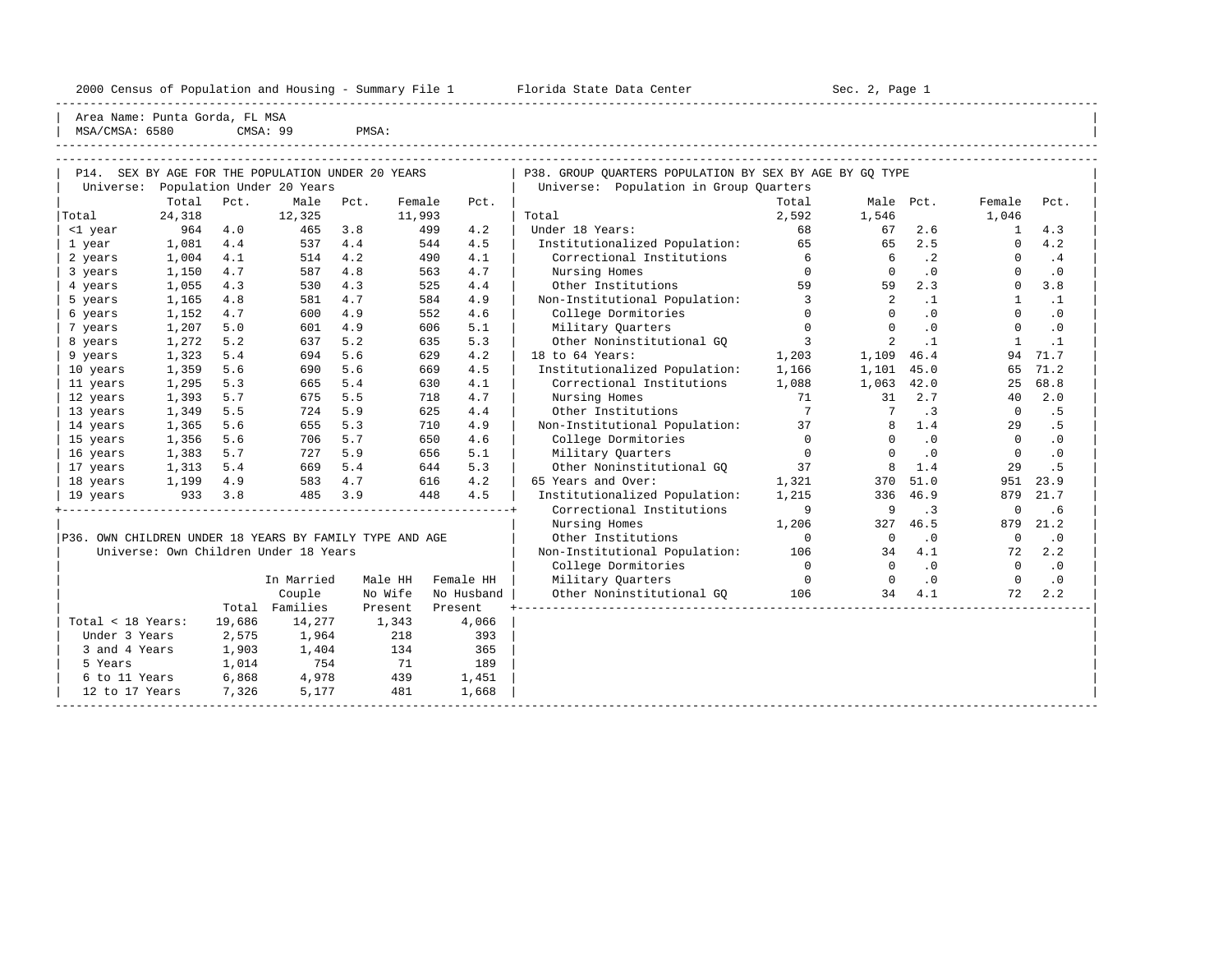| Housing<br>2000<br>and<br>$\sim$<br>1.02<br><b>THE RESIDENCE OF STREET</b><br>ensus<br>∴oullin<br><u>u Lat. Luit</u><br> | - -<br>Center<br>lorida<br>рата.<br>51.dl.t<br>سددت | Page<br>701<br>JUL<br>$\sim$ |  |
|--------------------------------------------------------------------------------------------------------------------------|-----------------------------------------------------|------------------------------|--|
|                                                                                                                          |                                                     | -----                        |  |

2000 Florida State Data Center - Summary Sec. 2, Page 2

| Area Name: Punta Gorda, FL MSA | MSA/CMSA: 6580 CMSA: 99 PMSA:

| P22/23/24.HOUSEHOLDS BY PRESENCE OF PEOPLE 60(65/75) YEARS AND OVER, HOUSEHOLD SIZE AND<br>HOUSEHOLD TYPE                                  |               |                         |               |                 |                       |     | P25. HOUSEHOLDS BY PRESENCE OF                                       | NONRELATIVES           |                |          |               |
|--------------------------------------------------------------------------------------------------------------------------------------------|---------------|-------------------------|---------------|-----------------|-----------------------|-----|----------------------------------------------------------------------|------------------------|----------------|----------|---------------|
| Universe: Households                                                                                                                       |               |                         |               |                 |                       |     | Universe: Households                                                 |                        |                |          |               |
|                                                                                                                                            | 60+ Years Pct |                         | 65+ Years Pct |                 | 75+ Years             | Pct |                                                                      |                        |                |          |               |
| Total:                                                                                                                                     | 63,864 100.0  |                         | 63,864 100.0  |                 | 63,864 100.0          |     | Total:                                                               |                        |                | 63,864   |               |
| Households w/ one or more 60/65/75: 38,301 60.0                                                                                            |               |                         | 32,479 50.9   |                 | 16,846 26.4           |     |                                                                      | Households with one or |                |          |               |
| 1-person household                                                                                                                         | 11,948        | 10,657                  |               |                 | 6,643                 |     | more non-relatives                                                   |                        |                | 5,084    |               |
| 2 or more person household: 26,353                                                                                                         |               |                         | 21,822        |                 | 10,203                |     |                                                                      |                        |                |          |               |
| Family households                                                                                                                          | 25,186        |                         | 20,910        |                 | 9,789                 |     | Households with no                                                   |                        |                |          |               |
| Non-family households 1,167                                                                                                                |               |                         | 912           |                 | 414                   |     | non-relatives                                                        |                        |                | 58,780   |               |
| Non-ramily nouseholds<br>Households with no people over 60/65/75: 25,563 40.0 31,385 49.1 47,018 73.6                                      |               |                         |               |                 |                       |     |                                                                      |                        |                |          |               |
| 1-person household                                                                                                                         | 4,656         |                         | 5,947         |                 | 9,961                 |     |                                                                      |                        |                |          |               |
| 2 or more person household: 20,907                                                                                                         |               |                         |               |                 | 25,438 37,057         |     |                                                                      |                        |                |          |               |
| Family households<br>18,937                                                                                                                |               |                         |               |                 | 23, 213 34, 334       |     |                                                                      |                        |                |          |               |
| Non-family households 1,970                                                                                                                |               |                         |               |                 | 2, 225 2, 723         |     |                                                                      |                        |                |          |               |
| P18/20. HOUSEHOLDS BY AGE OF HOUSEHOLDER BY HOUSEHOLD TYPE<br>(INCLUDING LIVING ALONE) BY PRESENCE OF OWN CHILDREN<br>Universe: Households |               |                         |               |                 |                       |     | H13/15. TENURE BY HOUSEHOLD SIZE<br>Universe: Occupied Housing Units | Owner                  | Pct<br>Owner   | Renter   | Pct<br>Renter |
|                                                                                                                                            | Total         | Householder Householder |               |                 |                       |     | Total                                                                | Occupied               | Occ.           | Occupied | Occ.          |
|                                                                                                                                            | Households    | 15 to 64 65 and Over    |               |                 | Total Occupied Units: |     | 63,864                                                               | 53,447                 | 100.0          | 10,417   | 100.0         |
| Total:                                                                                                                                     | 63,864        | 33,251                  |               | 30,613          | 1-person household    |     | 16,604                                                               | 12,868                 | 24.1           | 3,736    | 35.9          |
| Family households:                                                                                                                         | 44,123        | 24,951                  |               | $19,172$        | 2-Person household    |     | 32,132                                                               | 28,910                 | 54.1           | 3,222    | 30.9          |
| Married couple family:                                                                                                                     | 37,823        | 20,004                  |               | 17,819          | 3-Person household    |     | 7,073                                                                | 5,520                  | 10.3           | 1,553    | 14.9          |
| With own children under 18                                                                                                                 | 7,787         | 7,697                   |               | 90 <sub>1</sub> | 4-Person household    |     | 4,927                                                                | 3,825                  | 7.2            | 1,102    | 10.6          |
| No own children under 18                                                                                                                   | 30,036        | 12,307                  |               | 17,729          | 5-Person household    |     | 2,095                                                                | 1,567                  | 2.9            | 528      | 5.1           |
| Other family:                                                                                                                              | 6,300         | 4,947                   |               | 1,353           | 6-Person household    |     | 700                                                                  | 530                    | 1.0            | 170      | 1.6           |
| Male householder, no wife present: 1,676                                                                                                   |               | 1,412                   |               | 264             | 7+Person household    |     | 333                                                                  | 227                    | $\overline{4}$ | 106      | 1.0           |
| With own children under 18                                                                                                                 | 875           | 869                     |               | 6               |                       |     |                                                                      |                        |                |          |               |
| No own children under 18                                                                                                                   | 801           | 543                     |               | 258             |                       |     |                                                                      |                        |                |          |               |
| Female householder, no husband present: 4,624                                                                                              |               | 3,535                   |               | 1,089           |                       |     |                                                                      |                        |                |          |               |
| With own children under 18                                                                                                                 | 2,428         | 2,428                   |               | $\mathbf{0}$    |                       |     |                                                                      |                        |                |          |               |
| No own children under 18                                                                                                                   | 2,196         | 1,107                   |               | 1,089           |                       |     |                                                                      |                        |                |          |               |
| Non-family households:                                                                                                                     | 3,137         | 8,300                   |               | 11,441          |                       |     |                                                                      |                        |                |          |               |
| Householder living alone                                                                                                                   | 1,850         | 5,947                   |               | 10,657          |                       |     |                                                                      |                        |                |          |               |
| Householder not living alone                                                                                                               | 1,287         | 2,353                   |               | 784             |                       |     |                                                                      |                        |                |          |               |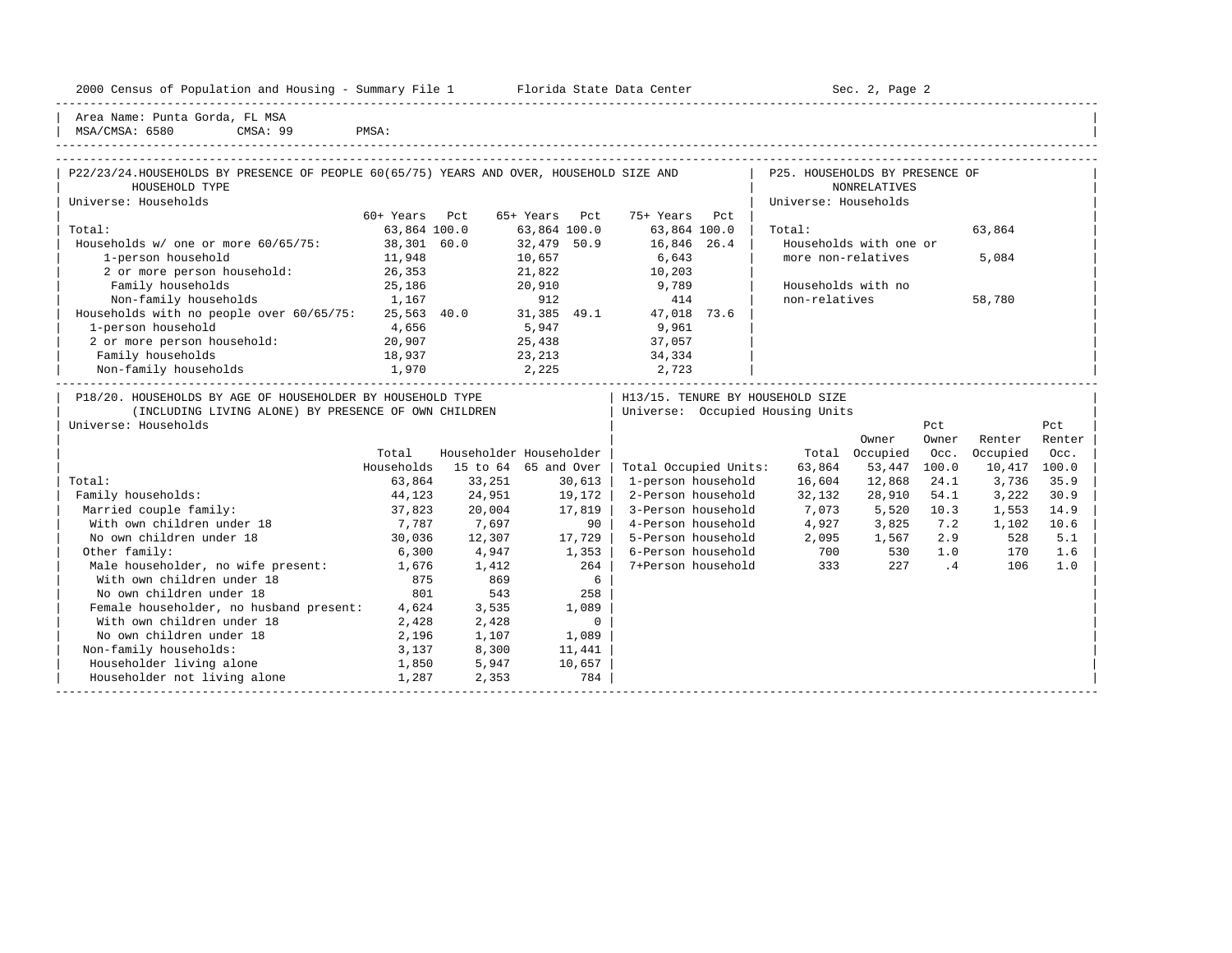| 2000 Census of Population and Housing - Summary File 1 Florida State Data Center |          |                   |             |           |                                                        |       |                   |                | Sec. 2, Page 3                                          |                 |                |
|----------------------------------------------------------------------------------|----------|-------------------|-------------|-----------|--------------------------------------------------------|-------|-------------------|----------------|---------------------------------------------------------|-----------------|----------------|
| Area Name: Punta Gorda, FL MSA<br>MSA/CMSA: 6580                                 | CMSA: 99 |                   | PMSA:       |           |                                                        |       |                   |                |                                                         |                 |                |
|                                                                                  |          |                   |             |           |                                                        |       |                   |                |                                                         |                 |                |
|                                                                                  |          |                   |             |           |                                                        |       |                   |                |                                                         |                 |                |
| P29. RELATIONSHIP BY AGE FOR THE POPULATION UNDER 18 YEARS                       |          |                   |             |           |                                                        |       |                   |                |                                                         |                 |                |
| Universe: Population under 18 years                                              |          |                   |             |           |                                                        |       |                   |                |                                                         |                 |                |
|                                                                                  |          |                   |             |           | -----Related Child-----                                |       |                   |                |                                                         |                 |                |
|                                                                                  |          | Pop. in           | Householder |           | Other                                                  |       |                   |                | Institution-                                            | Noninstitution- |                |
|                                                                                  | Total    | Households        | or Spouse   | Own Child | Relatives                                              |       | Nonrelatives      | Total          | alized Pop.                                             | alized Pop.     |                |
| Under 18:                                                                        | 22,186   | 22,118            | 22          | 19,686    | 1,797                                                  |       | 613               | 68             | 65                                                      |                 | 3              |
| Under 3                                                                          | 3,049    | 3,049             |             | 2,575     | 405                                                    |       | 69                | $\mathbf{0}$   | $\circ$                                                 |                 | $\Omega$       |
| 3 and 4 years                                                                    | 2,205    | 2,205             |             | 1,903     | 233                                                    |       | 69                | $\Omega$       | $\mathbf 0$                                             |                 | $\Omega$       |
| 5 years                                                                          | 1,165    | 1,165             |             | 1,014     | 108                                                    |       | 43                | $\Omega$       | $\Omega$                                                |                 | $\Omega$       |
| 6 to 11 years                                                                    | 7,608    | 7,606             |             | 6,868     | 547                                                    |       | 191               | 2              | $\mathbf 0$                                             |                 | $\overline{a}$ |
| 12 and 13 years                                                                  | 2,742    | 2,741             |             | 2,516     | 161                                                    |       | 64                | $\mathbf{1}$   | -1                                                      |                 | $\Omega$       |
| 14 years                                                                         | 1,365    | 1,361             |             | 1,257     | 68                                                     |       | 36                | $\overline{4}$ | $\overline{4}$                                          |                 | $\Omega$       |
| 15 to 17 years                                                                   | 4,030    | 3,969             |             | 3,553     | 275                                                    |       | 141               | 61             | 60                                                      |                 | $\mathbf{1}$   |
|                                                                                  |          |                   |             |           |                                                        |       |                   |                |                                                         |                 |                |
| % Under 3                                                                        | 13.8%    | 13.8%             |             | 13.1%     | 22.5%                                                  |       | 11.3%             | $.0\%$         | .0%                                                     |                 | .0%            |
| % 3 and 4 years                                                                  | 9.9%     | 10.0%             |             | 9.7%      | 13.0%                                                  |       | 11.3%             | .0%            | .0%                                                     |                 | .0%            |
| % 5 years                                                                        | 5.3%     | 5.3%              |             | 5.2%      | 6.0%                                                   |       | 7.0%              | $.0\%$         | $.0\%$                                                  |                 | $.0\%$         |
| % 6 to 11 years                                                                  | 34.3%    | 34.4%             |             | 34.9%     | 30.4%                                                  |       | 31.2%             | 2.9%           | $.0\%$                                                  |                 | 66.7%          |
| % 12 and 13 years                                                                | $12.4\%$ | 12.4%             |             | 12.8%     | 9.0%                                                   |       | $10.4\%$          | 1.5%           | 1.5%                                                    |                 | .0%            |
| % 14 years                                                                       | 6.2%     | 6.2%              |             | $6.4\%$   | 3.8%                                                   |       | 5.9%              | 5.9%           | 6.2%                                                    |                 | .0%            |
| % 15 to 17 years                                                                 | 18.2%    | 18.0%             |             | 18.0%     | 15.3%                                                  |       | 23.0%             | 89.7%          | 92.3%                                                   |                 | 33.3%          |
|                                                                                  |          |                   |             |           |                                                        |       |                   |                |                                                         |                 |                |
| H17. TENURE BY HOUSEHOLD TYPE (INCLUDING LIVING ALONE) BY AGE OF HOUSEHOLDER     |          |                   |             |           |                                                        |       |                   |                |                                                         |                 |                |
| Universe: Occupied Housing Units                                                 |          |                   |             |           |                                                        |       |                   |                |                                                         |                 |                |
|                                                                                  |          |                   |             |           | Total Owner ------------ Owner Occupied -------------- |       |                   |                | Total Renter ------------- Renter Occupied ------------ |                 |                |
|                                                                                  |          | Occupied<br>Units | 15 to 34    | 35 to 64  | Householder Householder Householder Pct<br>$65+$       | $65+$ | Occupied<br>Units | 15 to 34       | Householder Householder Householder<br>35 to 64         | $65+$           | Pct<br>$65+$   |
| Family households:                                                               |          | 38,398            | 2,433       | 17,781    | 18, 184 47. 4                                          |       | 5,725             | 1,815          |                                                         | 988             | 17.3           |
| Married-couple family:                                                           |          | 34,170            | 1,862       | 15,310    | 16,998                                                 | 49.7  | 3,653             | 994            | 2,922<br>1,838                                          | 821             | 22.5           |
| Other family:                                                                    |          | 4,228             | 571         | 2,471     | 1,186                                                  | 28.1  | 2,072             | 821            | 1,084                                                   | 167             | 8.1            |
| Male householder, no wife                                                        |          | 1,089             | 211         | 648       | 230                                                    | 21.1  | 587               | 252            | 301                                                     | 34              | 5.8            |
| Female hsehldr, no husband                                                       |          | 3,139             | 360         | 1,823     | 956                                                    | 30.5  | 1,485             | 569            | 783                                                     | 133             | 9.0            |
| Nonfamily households:                                                            |          | 15,049            | 599         | 4,977     | 9,473                                                  | 62.9  | 4,692             | 900            | 1,824                                                   | 1,968           | 41.9           |
| Male householder:                                                                |          | 5,819             | 409         | 2,351     | 3,059                                                  | 52.6  | 2,071             | 569            | 1,022                                                   | 480             | 23.2           |
| Living alone                                                                     |          | 4,541             | 220         | 1,676     | 2,645                                                  | 58.2  | 1,499             | 293            | 770                                                     | 436             | 29.1           |
| Not living alone                                                                 |          | 1,278             | 189         | 675       | 414                                                    | 32.4  | 572               | 276            | 252                                                     | 44              | 7.7            |
| Female householder:                                                              |          | 9,230             | 190         | 2,626     | 6,414                                                  | 69.5  | 2,621             | 331            | 802                                                     | 1,488           | 56.8           |
| Living alone                                                                     |          | 8,327             | 106         | 2,097     | 6,124                                                  | 73.5  | 2,237             | 151            | 634                                                     | 1,452           | 64.9           |
| Not living alone                                                                 |          | 903               | 84          | 529       | 290                                                    | 32.1  | 384               | 180            | 168                                                     | 36              | 9.4            |
|                                                                                  |          |                   |             |           |                                                        |       |                   |                |                                                         |                 |                |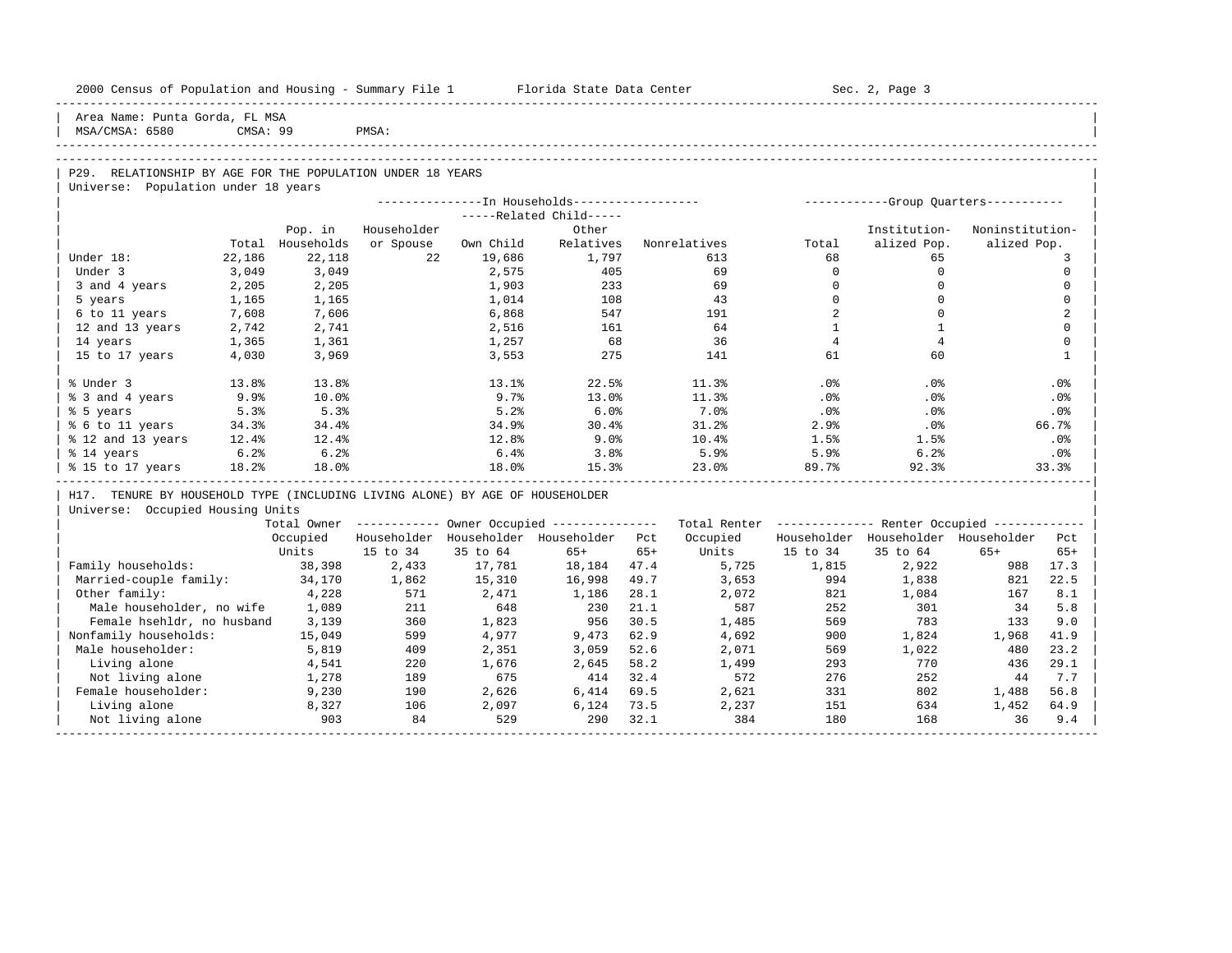2000 Census of Population and Housing - Summary File 1 Telorida State Data Center Sec. 2, Page 1 North Sec. 2, Page

----------------------------------------------------------------------------------------------------------------------------------------------------- Area Name: Punta Gorda city MSA/CMSA: 6580 CMSA: 99 PMSA:

| P14. SEX BY AGE FOR THE POPULATION UNDER 20 YEARS       |            |       |                                       |      |                 |         |            | P38. GROUP QUARTERS POPULATION BY SEX BY AGE BY GQ TYPE |              |              |                  |              |           |
|---------------------------------------------------------|------------|-------|---------------------------------------|------|-----------------|---------|------------|---------------------------------------------------------|--------------|--------------|------------------|--------------|-----------|
|                                                         |            |       | Universe: Population Under 20 Years   |      |                 |         |            | Universe: Population in Group Quarters                  |              |              |                  |              |           |
|                                                         | Total Pct. |       | Male                                  | Pct. | Female          |         | Pct.       |                                                         | Total        |              | Male Pct.        | Female       | Pct.      |
| Total                                                   | 1,288      |       | 644                                   |      |                 | 644     |            | Total                                                   | 231          | 61           |                  | 170          |           |
| <1 year                                                 | 45         | 3.5   | 21                                    | 3.3  |                 | 24      | 3.7        | Under 18 Years:                                         | $\Omega$     | $\Omega$     | $\cdot$ 0        | $\Omega$     | $\cdot$ 0 |
| 1 year                                                  | 66         | 5.1   | 33                                    | 5.1  |                 | 33      | 5.1        | Institutionalized Population:                           | $\Omega$     | $\Omega$     | $\cdot$ 0        | $\Omega$     | $\cdot$ 0 |
| 2 years                                                 | 57         | 4.4   | 27                                    | 4.2  |                 | 30      | 4.7        | Correctional Institutions                               | $\Omega$     | $\Omega$     | $\cdot$ 0        | $\Omega$     | $\cdot$ 0 |
| 3 years                                                 | 59         | 4.6   | 25                                    | 3.9  |                 | 34      | 5.3        | Nursing Homes                                           | $\Omega$     | $\Omega$     | .0               | $\Omega$     | $\cdot$ 0 |
| 4 years                                                 | 71         | 5.5   | 41                                    | 6.4  |                 | 30      | 4.7        | Other Institutions                                      |              | $\cap$       | $\overline{0}$   | $\Omega$     | $\cdot$ 0 |
| 5 years                                                 | 83         | 6.4   | 45                                    | 7.0  |                 | 38      | 5.9        | Non-Institutional Population:                           |              | $\cap$       | .0               |              | $\cdot$ 0 |
| 6 years                                                 | 61         | 4.7   | 26                                    | 4.0  |                 | 35      | 5.4        | College Dormitories                                     | $\Omega$     | $\cap$       | .0               | $\Omega$     | $\cdot$ 0 |
| 7 years                                                 | 66         | 5.1   | 34                                    | 5.3  |                 | 32      | 5.0        | Military Quarters                                       | $\Omega$     | $\Omega$     | $\overline{0}$ . | $\Omega$     | $\cdot$ 0 |
| 8 years                                                 | 79         | 6.1   | 41                                    | 6.4  |                 | 38      | 5.9        | Other Noninstitutional GO                               | $\Omega$     | $\Omega$     | .0               | $\Omega$     | $\cdot$ 0 |
| 9 years                                                 | 52         | 4.0   | 2.4                                   | 3.7  |                 | 2.8     | 3.7        | 18 to 64 Years:                                         |              | $\mathbf{1}$ | 3.9              | 8            | 1.6       |
| 10 years                                                | 81         | 6.3   | 40                                    | 6.2  |                 | 41      | 5.1        | Institutionalized Population:                           |              | $\mathbf{1}$ | 3.5              | 7            | 1.6       |
| 11 years                                                | 57         | 4.4   | 29                                    | 4.5  |                 | 28      | 4.7        | Correctional Institutions                               | $\Omega$     | $\Omega$     | $\cdot$ 0        | $\Omega$     | $\cdot$ 0 |
| 12 years                                                | 69         | 5.4   | 30                                    | 4.7  |                 | 39      | 5.3        | Nursing Homes                                           | $\mathsf{R}$ | $\mathbf{1}$ | 3.5              | 7            | 1.6       |
| 13 years                                                | 65         | 5.0   | 26                                    | 4.0  |                 | 39      | 4.7        | Other Institutions                                      | $\Omega$     | $\Omega$     | $\cdot$ 0        | $\Omega$     | $\cdot$ 0 |
| 14 years                                                | 69         | 5.4   | 36                                    | 5.6  |                 | 33      | 5.9        | Non-Institutional Population:                           | $\mathbf{1}$ | $\Omega$     | .4               | $\mathbf{1}$ | $\cdot$ 0 |
| 15 years                                                | 72         | 5.6   | 43                                    | 6.7  |                 | 29      | 5.4        | College Dormitories                                     | $\cap$       | $\cap$       | $\cdot$ 0        | $\Omega$     | $\cdot$ 0 |
| 16 years                                                | 58         | 4.5   | 30                                    | 4.7  |                 | 28      | 5.0        | Military Quarters                                       | $\Omega$     | $\cap$       | $\cdot$ 0        | $\Omega$     | $\cdot$ 0 |
| 17 years                                                | 67         | 5.2   | 43                                    | 6.7  |                 | 24      | 5.9        | Other Noninstitutional GO                               | $\mathbf{1}$ | $\Omega$     | .4               | $\mathbf{1}$ | $\cdot$ 0 |
| 18 years                                                | 58         | 4.5   | 26                                    | 4.0  |                 | 32      | 3.7        | 65 Years and Over:                                      | 222          | 60           | 96.1             | 162          | 98.4      |
| 19 years                                                | 53         | 4.1   | 24                                    | 3.7  |                 | 29      | 5.1        | Institutionalized Population:                           | 209          | 59           | 90.5             | 150          | 96.7      |
|                                                         |            |       |                                       |      |                 |         |            | Correctional Institutions                               | $\mathbf 0$  | $\Omega$     | $\cdot$ 0        | $\mathbf 0$  | $\cdot$ 0 |
|                                                         |            |       |                                       |      |                 |         |            | Nursing Homes                                           | 209          | 59           | 90.5             | 150          | 96.7      |
| P36. OWN CHILDREN UNDER 18 YEARS BY FAMILY TYPE AND AGE |            |       |                                       |      |                 |         |            | Other Institutions                                      | $\Omega$     | $\Omega$     | $\cdot$ 0        | $\mathbf 0$  | $\cdot$ 0 |
|                                                         |            |       | Universe: Own Children Under 18 Years |      |                 |         |            | Non-Institutional Population:                           | 13           | $\mathbf{1}$ | 5.6              | 12           | 1.6       |
|                                                         |            |       |                                       |      |                 |         |            | College Dormitories                                     | $\Omega$     | $\Omega$     | $\cdot$ 0        | $\Omega$     | $\cdot$ 0 |
|                                                         |            |       | In Married                            |      | Male HH         |         | Female HH  | Military Quarters                                       | $\Omega$     | $\Omega$     | $\cdot$ 0        | $\Omega$     | $\cdot$ 0 |
|                                                         |            |       | Couple                                |      | No Wife         |         | No Husband | Other Noninstitutional GO                               | 13           | $\mathbf{1}$ | 5.6              | 12           | 1.6       |
|                                                         |            |       | Total Families                        |      | Present         | Present |            |                                                         |              |              |                  |              |           |
| Total < 18 Years:                                       |            | 1,040 | 701                                   |      | 70              |         | 269        |                                                         |              |              |                  |              |           |
| Under 3 Years                                           |            | 146   | 93                                    |      | 14              |         | 39         |                                                         |              |              |                  |              |           |
| 3 and 4 Years                                           |            | 116   | 80                                    |      | $7\phantom{.0}$ |         | 29         |                                                         |              |              |                  |              |           |
| 5 Years                                                 |            | 70    | 47                                    |      | 2               |         | 21         |                                                         |              |              |                  |              |           |
| 6 to 11 Years                                           |            | 352   | 243                                   |      | 32              |         | 77         |                                                         |              |              |                  |              |           |
| 12 to 17 Years                                          |            | 356   | 238                                   |      | 15              |         | 103        |                                                         |              |              |                  |              |           |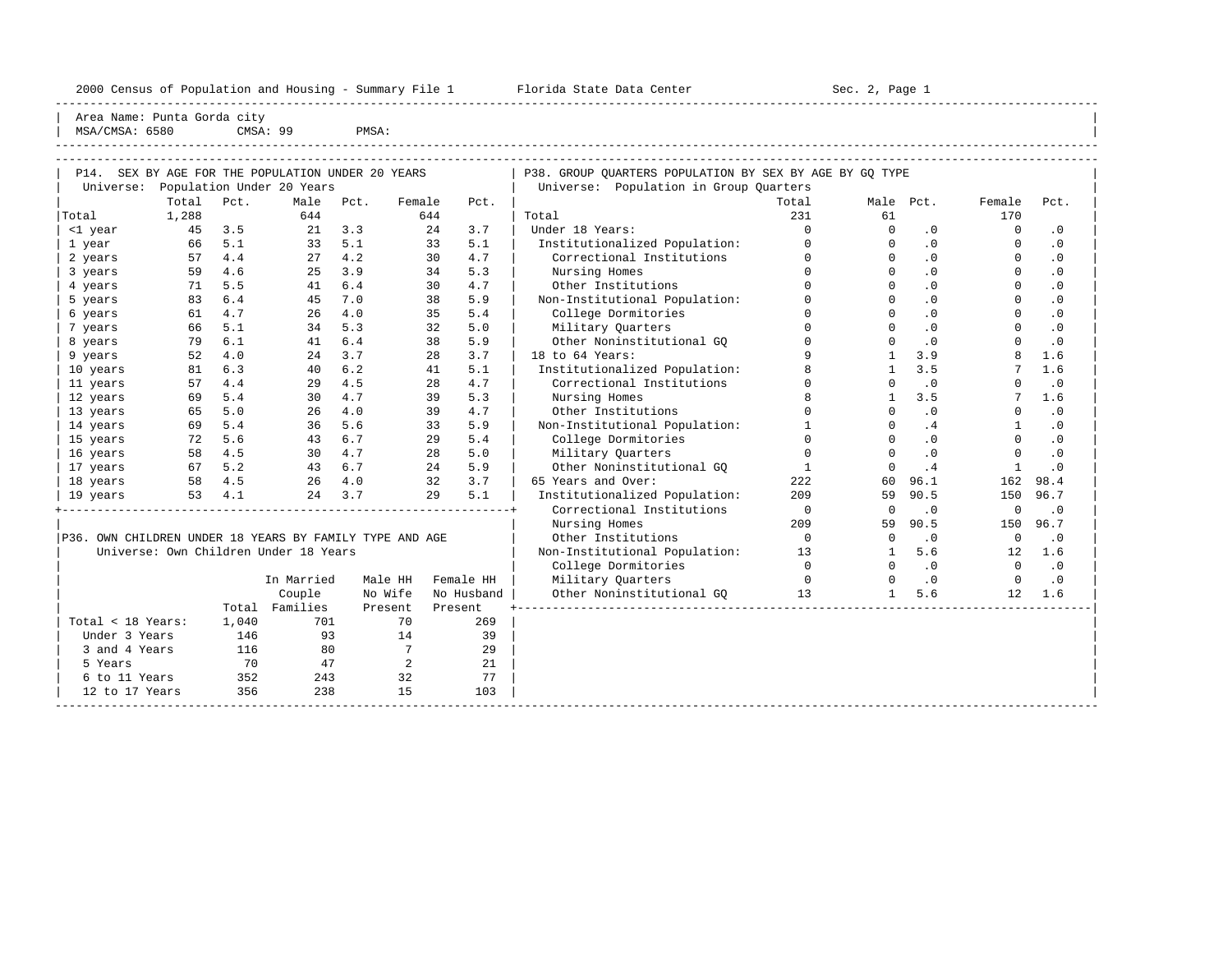|  |  |  | 2000 Census of Population and Housing - Summary File 1 |  |  |  |  |  |  |
|--|--|--|--------------------------------------------------------|--|--|--|--|--|--|
|--|--|--|--------------------------------------------------------|--|--|--|--|--|--|

Plorida State Data Center - Sec. 2, Page 2

Area Name: Punta Gorda city | MSA/CMSA: 6580 CMSA: 99 PMSA:

### -----------------------------------------------------------------------------------------------------------------------------------------------------

| P22/23/24.HOUSEHOLDS BY PRESENCE OF PEOPLE 60(65/75) YEARS AND OVER, HOUSEHOLD SIZE AND |             |     |                         |             |                                                            |             | P25. HOUSEHOLDS BY PRESENCE OF   |                        |       |          |        |  |
|-----------------------------------------------------------------------------------------|-------------|-----|-------------------------|-------------|------------------------------------------------------------|-------------|----------------------------------|------------------------|-------|----------|--------|--|
| HOUSEHOLD TYPE                                                                          |             |     |                         |             |                                                            |             |                                  | NONRELATIVES           |       |          |        |  |
| Universe: Households                                                                    |             |     |                         |             |                                                            |             | Universe: Households             |                        |       |          |        |  |
|                                                                                         | 60+ Years   | Pct | 65+ Years               | Pct.        | 75+ Years                                                  | Pct         |                                  |                        |       |          |        |  |
| Total:                                                                                  | 7,165 100.0 |     |                         | 7,165 100.0 |                                                            | 7,165 100.0 | Total:                           |                        |       | 7,165    |        |  |
| Households $w/$ one or more $60/65/75$ :                                                | 5,112 71.3  |     |                         | 4,244 59.2  | 1,924 26.9                                                 |             |                                  | Households with one or |       |          |        |  |
| 1-person household                                                                      | 1,287       |     | 1,138                   |             | 670                                                        |             | more non-relatives               |                        |       | 334      |        |  |
| 2 or more person household:                                                             | 3,825       |     | 3,106                   |             | 1,254                                                      |             |                                  |                        |       |          |        |  |
| Family households                                                                       | 3,698       |     | 3,010                   |             | 1,222                                                      |             | Households with no               |                        |       |          |        |  |
| Non-family households                                                                   | 127         |     | 96                      |             | 32                                                         |             | non-relatives                    |                        |       | 6,831    |        |  |
| Households with no people over 60/65/75:                                                | 2,053 28.7  |     |                         | 2,921 40.8  |                                                            | 5,241 73.1  |                                  |                        |       |          |        |  |
| 1-person household                                                                      | 442         |     | 591                     |             | 1,059                                                      |             |                                  |                        |       |          |        |  |
| 2 or more person household:                                                             | 1,611       |     | 2,330                   |             | 4,182                                                      |             |                                  |                        |       |          |        |  |
| Family households                                                                       | 1,489       |     | 2,177                   |             | 3,965                                                      |             |                                  |                        |       |          |        |  |
| Non-family households                                                                   | 122         |     | 153                     |             | 217                                                        |             |                                  |                        |       |          |        |  |
| P18/20. HOUSEHOLDS BY AGE OF HOUSEHOLDER BY HOUSEHOLD TYPE                              |             |     |                         |             |                                                            |             | H13/15. TENURE BY HOUSEHOLD SIZE |                        |       |          |        |  |
| (INCLUDING LIVING ALONE) BY PRESENCE OF OWN CHILDREN                                    |             |     |                         |             |                                                            |             | Universe: Occupied Housing Units |                        |       |          |        |  |
| Universe: Households                                                                    |             |     |                         |             |                                                            |             |                                  |                        | Pct   |          | Pct    |  |
|                                                                                         |             |     |                         |             |                                                            |             |                                  | Owner                  | Owner | Renter   | Renter |  |
|                                                                                         | Total       |     | Householder Householder |             |                                                            |             |                                  | Total Occupied Occ.    |       | Occupied | Occ.   |  |
|                                                                                         |             |     |                         |             | Households $15 \pm 64$ 65 and Over   Total Occupied Units: |             | 7 165                            | 6 214 100 0            |       | 951      | 100 Q  |  |

|                                         | Total      |          | Householder Householder |                       | Total | Occupied | Occ.      | Occupied | Occ.  |  |
|-----------------------------------------|------------|----------|-------------------------|-----------------------|-------|----------|-----------|----------|-------|--|
|                                         | Households | 15 to 64 | 65 and Over             | Total Occupied Units: | 7,165 | 6,214    | 100.0     | 951      | 100.0 |  |
| Total:                                  | 7,165      | 3,113    | 4,052                   | 1-person household    | 1,729 | 1,335    | 21.5      | 394      | 41.4  |  |
| Family households:                      | 5,187      | 2,358    | 2,829                   | 2-Person household    | 4,555 | 4,198    | 67.6      | 357      | 37.5  |  |
| Married couple family:                  | 4,786      | 2,067    | 2,719                   | 3-Person household    | 469   | 376      | 6.1       | 93       | 9.8   |  |
| With own children under 18              | 395        | 379      | 16                      | 4-Person household    | 273   | 208      | 3.3       | 65       | 6.8   |  |
| No own children under 18                | 4,391      | 1,688    | 2,703                   | 5-Person household    | 88    | 59       | . 9       | 29       | 3.0   |  |
| Other family:                           | 401        | 291      | 110                     | 6-Person household    | 35    | 27       | .4        | 8        | .8    |  |
| Male householder, no wife present:      | 91         | 72       | 19                      | 7+Person household    | 16    | 11       | $\cdot$ 2 | 5        |       |  |
| With own children under 18              | 41         | 40       |                         |                       |       |          |           |          |       |  |
| No own children under 18                | 50         | 32       | 18                      |                       |       |          |           |          |       |  |
| Female householder, no husband present: | 310        | 219      | 91                      |                       |       |          |           |          |       |  |
| With own children under 18              | 156        | 156      |                         |                       |       |          |           |          |       |  |
| No own children under 18                | 154        | 63       | 91                      |                       |       |          |           |          |       |  |
| Non-family households:                  | 249        | 755      | 1,223                   |                       |       |          |           |          |       |  |
| Householder living alone                | 152        | 591      | 1,138                   |                       |       |          |           |          |       |  |
| Householder not living alone            | 97         | 164      | 85                      |                       |       |          |           |          |       |  |
|                                         |            |          |                         |                       |       |          |           |          |       |  |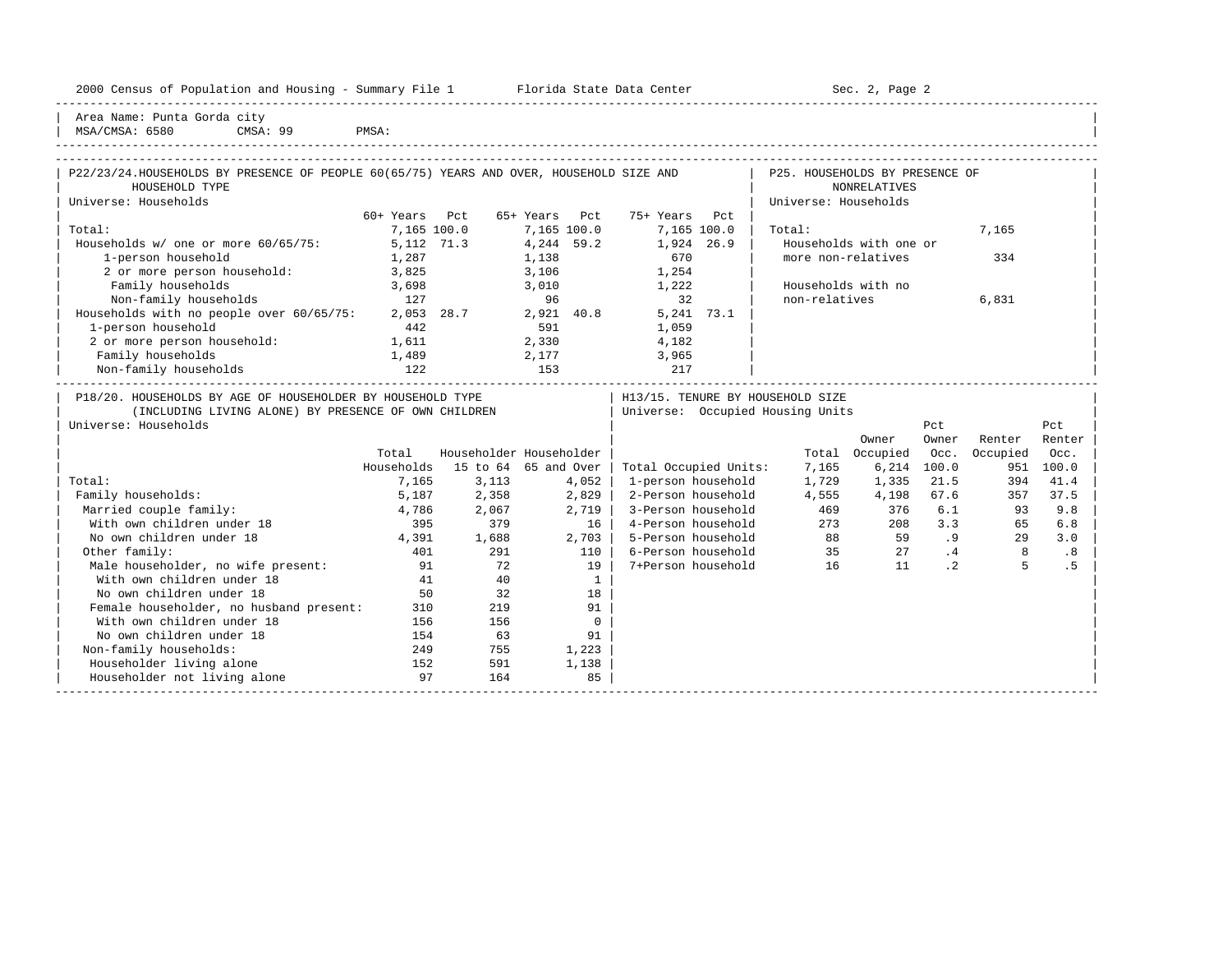| 2000 Census of Population and Housing - Summary File 1 Florida State Data Center |          |                  |                |              |                                                                         |              |                                                         |             | Sec. 2, Page 3                          |                 |                 |
|----------------------------------------------------------------------------------|----------|------------------|----------------|--------------|-------------------------------------------------------------------------|--------------|---------------------------------------------------------|-------------|-----------------------------------------|-----------------|-----------------|
| Area Name: Punta Gorda city<br>MSA/CMSA: 6580                                    | CMSA: 99 |                  | PMSA:          |              |                                                                         |              |                                                         |             |                                         |                 |                 |
| P29. RELATIONSHIP BY AGE FOR THE POPULATION UNDER 18 YEARS                       |          |                  |                |              |                                                                         |              |                                                         |             |                                         |                 |                 |
| Universe: Population under 18 years                                              |          |                  |                |              |                                                                         |              |                                                         |             |                                         |                 |                 |
|                                                                                  |          |                  |                |              | --------------In Households-----------------<br>-----Related Child----- |              |                                                         |             | ------------Group Quarters-----------   |                 |                 |
|                                                                                  |          | Pop. in          | Householder    |              | Other                                                                   |              |                                                         |             | Institution-                            | Noninstitution- |                 |
|                                                                                  |          | Total Households | or Spouse      | Own Child    | Relatives                                                               |              | Nonrelatives                                            | Total       | alized Pop.                             | alized Pop.     |                 |
| Under 18:                                                                        | 1,177    | 1,177            | 2              | 1,040        | 107                                                                     |              | 28                                                      | $\Omega$    | $\mathbf{0}$                            |                 | $\Omega$        |
| Under 3                                                                          | 168      | 168              |                | 146          | 20                                                                      |              | 2                                                       | $\mathbf 0$ | $\mathbf 0$                             |                 | $\mathbf 0$     |
| 3 and 4 years                                                                    | 130      | 130              |                | 116          | 10                                                                      |              | $\overline{4}$                                          | $\Omega$    | $\Omega$                                |                 | $\Omega$        |
| 5 years                                                                          | 83       | 83               |                | 70           | 8                                                                       |              | 5                                                       | $\Omega$    | $\Omega$                                |                 | $\Omega$        |
| 6 to 11 years                                                                    | 396      | 396              |                | 352          | 36                                                                      |              | 8                                                       | $\mathbf 0$ | $\mathbf 0$                             |                 | $\mathbf 0$     |
| 12 and 13 years                                                                  | 134      | 134              |                | 125          | 8                                                                       |              | $\mathbf{1}$                                            | $\Omega$    | $\Omega$                                |                 | $\Omega$        |
| 14 years                                                                         | 69       | 69               |                | 61           | 5                                                                       |              | 3                                                       | $\Omega$    | $\mathbf 0$                             |                 | $\Omega$        |
| 15 to 17 years                                                                   | 195      | 195              |                | 170          | 20                                                                      |              | 5                                                       | $\Omega$    | $\Omega$                                |                 | $\Omega$        |
| % Under 3                                                                        | 14.3%    | 14.3%            |                | 14.0%        | 18.7%                                                                   |              | 7.1%                                                    | .0%         | .0%                                     |                 | .0%             |
| % 3 and 4 years                                                                  | 11.1%    | 11.1%            |                | 11.2%        | 9.3%                                                                    |              | 14.3%                                                   | .0%         | .0%                                     |                 | .0 <sup>8</sup> |
| % 5 years                                                                        | 7.1%     | 7.1%             |                | 6.7%         | 7.5%                                                                    |              | 17.9%                                                   | .0%         | .0%                                     |                 | .0%             |
| % 6 to 11 years                                                                  | 33.7%    | 33.7%            |                | 33.8%        | 33.6%                                                                   |              | 28.6%                                                   | .0%         | .0%                                     |                 | .0%             |
| % 12 and 13 years                                                                | 11.4%    | 11.4%            |                | 12.0%        | 7.5%                                                                    |              | 3.6%                                                    | .0%         | .0%                                     |                 | .0%             |
| % 14 years                                                                       | 5.9%     | 5.9%             |                | 5.9%         | 4.7%                                                                    |              | 10.7%                                                   | $.0\%$      | $.0\%$                                  |                 | . 0%            |
| % 15 to 17 years                                                                 | 16.6%    | 16.6%            |                | 16.3%        | 18.7%                                                                   |              | 17.9%                                                   | .0%         | .0%                                     |                 | .0%             |
| H17. TENURE BY HOUSEHOLD TYPE (INCLUDING LIVING ALONE) BY AGE OF HOUSEHOLDER     |          |                  |                |              |                                                                         |              |                                                         |             |                                         |                 |                 |
| Universe: Occupied Housing Units                                                 |          |                  |                |              |                                                                         |              |                                                         |             |                                         |                 |                 |
|                                                                                  |          |                  |                |              | Total Owner ----------- Owner Occupied --------------                   |              | Total Renter ------------- Renter Occupied ------------ |             |                                         |                 |                 |
|                                                                                  |          | Occupied         |                |              | Householder Householder Householder Pct                                 |              | Occupied                                                |             | Householder Householder Householder Pct |                 |                 |
|                                                                                  |          | Units            | 15 to 34       | 35 to 64     | 65+                                                                     | $65+$        | Units                                                   | 15 to 34    | 35 to 64                                | $65+$           | $65+$           |
| Family households:                                                               |          | 4,707            | 99<br>79       | 1,909        | 2,699                                                                   | 57.3<br>58.2 | 480<br>307                                              | 109<br>35   | 241<br>160                              | 130<br>112      | 27.1<br>36.5    |
| Married-couple family:<br>Other family:                                          |          | 4,479<br>228     | 20             | 1,793<br>116 | 2,607<br>92                                                             | 40.4         | 173                                                     | 74          | 81                                      | 18              | 10.4            |
| Male householder, no wife                                                        |          | 61               | $\overline{7}$ | 36           | 18                                                                      | 29.5         | 30                                                      | 9           | 20                                      | $\overline{1}$  | 3.3             |
| Female hsehldr, no husband                                                       |          | 167              | 13             | 80           | 74                                                                      | 44.3         | 143                                                     | 65          | 61                                      | 17              | 11.9            |
| Nonfamily households:                                                            |          | 1,507            | 20             | 448          | 1,039                                                                   | 68.9         | 471                                                     | 68          | 219                                     | 184             | 39.1            |
| Male householder:                                                                |          | 576              | 10             | 205          | 361                                                                     | 62.7         | 210                                                     | 37          | 113                                     | 60              | 28.6            |
| Living alone                                                                     |          | 461              | 8              | 147          | 306                                                                     | 66.4         | 173                                                     | 25          | 94                                      | 54              | 31.2            |
| Not living alone                                                                 |          | 115              | 2              | 58           | 55                                                                      | 47.8         | 37                                                      | 12          | 19                                      | - 6             | 16.2            |
| Female householder:                                                              |          | 931              | 10             | 243          | 678                                                                     | 72.8         | 261                                                     | 31          | 106                                     | 124             | 47.5            |
| Living alone                                                                     |          | 874              | 8              | 206          | 660                                                                     | 75.5         | 221                                                     | 17          | 86                                      | 118             | 53.4            |
| Not living alone                                                                 |          | 57               | 2              | 37           | 18                                                                      | 31.6         | 40                                                      | 14          | 20                                      | 6               | 15.0            |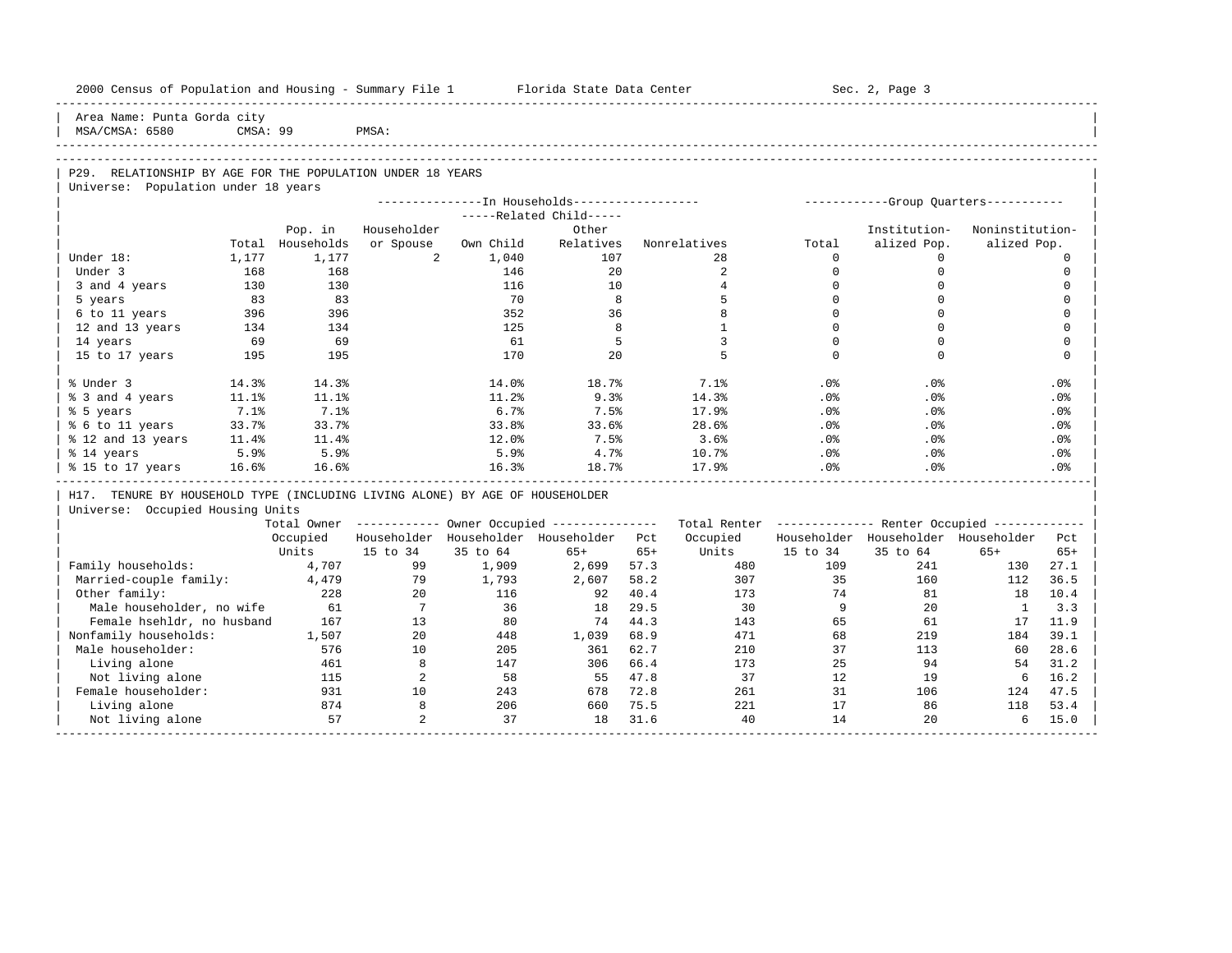2000 Census of Population and Housing - Summary File 1 Telorida State Data Center Sec. 2, Page 1 North Sec. 2, Page

----------------------------------------------------------------------------------------------------------------------------------------------------- | Area Name: Sarasota--Bradenton, FL MSA<br>| MSA/CMSA: 7510 CMSA: 99 PMSA: | MSA/CMSA: 7510 CMSA: 99 PMSA:

|  | ັບ⊥∨ | unun i | . <del>. .</del> |  |
|--|------|--------|------------------|--|
|  |      |        |                  |  |
|  |      |        |                  |  |
|  |      |        |                  |  |

| P14. SEX BY AGE FOR THE POPULATION UNDER 20 YEARS<br>Universe:<br>Population Under 20 Years |         |        |                                       |      |         |            | P38. GROUP QUARTERS POPULATION BY SEX BY AGE BY GQ TYPE |                |                 |           |                |           |
|---------------------------------------------------------------------------------------------|---------|--------|---------------------------------------|------|---------|------------|---------------------------------------------------------|----------------|-----------------|-----------|----------------|-----------|
|                                                                                             |         |        |                                       |      |         |            | Universe: Population in Group Quarters                  |                |                 |           |                |           |
|                                                                                             | Total   | Pct.   | Male                                  | Pct. | Female  | Pct.       |                                                         | Total          | Male Pct.       |           | Female         | Pct.      |
| Total                                                                                       | 117,982 |        | 60,796                                |      | 57,186  |            | Total                                                   | 12,478         | 6,284           |           | 6,194          |           |
| <1 year                                                                                     | 5,582   | 4.7    | 2,858                                 | 4.7  | 2,724   | 4.8        | Under 18 Years:                                         | 1,102          | 699             | 8.8       |                | 403 11.1  |
| 1 year                                                                                      | 5,524   | 4.7    | 2,790                                 | 4.6  | 2,734   | 4.8        | Institutionalized Population:                           | 321            | 257             | 2.6       | 64             | 4.1       |
| 2 years                                                                                     | 5,380   | 4.6    | 2,721                                 | 4.5  | 2,659   | 4.6        | Correctional Institutions                               | 13             | 13              | $\cdot$ 1 | $\Omega$       | $\cdot$ 2 |
| 3 years                                                                                     | 5,549   | 4.7    | 2,823                                 | 4.6  | 2,726   | 4.8        | Nursing Homes                                           | $\overline{0}$ | $\overline{0}$  | .0        | $\Omega$       | $\cdot$ 0 |
| 4 years                                                                                     | 5,664   | 4.8    | 2,872                                 | 4.7  | 2,792   | 4.9        | Other Institutions                                      | 308            | 244             | 2.5       | 64             | 3.9       |
| 5 years                                                                                     | 5,683   | 4.8    | 2,928                                 | 4.8  | 2,755   | 4.8        | Non-Institutional Population: 781                       |                | 442             | 6.3       | 339            | 7.0       |
| 6 years                                                                                     | 5,812   | 4.9    | 2,983                                 | 4.9  | 2,829   | 4.9        | College Dormitories                                     | 13             | $7\overline{ }$ | $\cdot$ 1 | 6              | $\cdot$ 1 |
| 7 years                                                                                     | 6,073   | 5.1    | 3,121                                 | 5.1  | 2,952   | 5.2        | Military Quarters                                       | $\overline{0}$ | $\circ$         | $\cdot$ 0 | $\mathbf{0}$   | $\cdot$ 0 |
| 8 years                                                                                     | 6,252   | 5.3    | 3,237                                 | 5.3  | 3,015   | 5.3        | Other Noninstitutional GO                               | 768            | 435             | 6.2       | 333            | 6.9       |
| 9 years                                                                                     | 6,458   | 5.5    | 3,277                                 | 5.4  | 3,181   | 4.8        | 18 to 64 Years:                                         | 5,194          | 3,907           | 41.6      | 1,287          | 62.2      |
| 10 years                                                                                    | 6,610   | 5.6    | 3,395                                 | 5.6  | 3,215   | 4.8        | Institutionalized Population:                           | 2,407          | 2,001           | 19.3      | 406            | 31.8      |
| 11 years                                                                                    | 6,374   | 5.4    | 3,345                                 | 5.5  | 3,029   | 4.6        | Correctional Institutions                               | 2,018          | 1,793 16.2      |           | 225            | 28.5      |
| 12 years                                                                                    | 6,331   | 5.4    | 3,231                                 | 5.3  | 3,100   | 4.8        | Nursing Homes                                           | 303            | 153             | 2.4       | 150            | 2.4       |
| 13 years                                                                                    | 6,154   | 5.2    | 3,154                                 | 5.2  | 3,000   | 4.9        | Other Institutions                                      | 86             | 55              | .7        | 31             | .9        |
| 14 years                                                                                    | 6,177   | 5.2    | 3,205                                 | 5.3  | 2,972   | 4.8        | Non-Institutional Population:                           | 2,787          | 1,906           | 22.3      |                | 881 30.3  |
| 15 years                                                                                    | 6,006   | 5.1    | 3,127                                 | 5.1  | 2,879   | 4.9        | College Dormitories                                     | 736            | 381             | 5.9       | 355            | 6.1       |
| 16 years                                                                                    | 5,876   | 5.0    | 3,032                                 | 5.0  | 2,844   | 5.2        | Military Ouarters                                       | 13             | 11              | $\cdot$ 1 | 2              | $\cdot$ 2 |
| 17 years                                                                                    | 5,969   | 5.1    | 3,142                                 | 5.2  | 2,827   | 5.3        | Other Noninstitutional GQ                               | 2,038          | 1,514 16.3      |           |                | 524 24.1  |
| 18 years                                                                                    | 5,497   | 4.7    | 2,958 4.9                             |      | 2,539   | 4.8        | 65 Years and Over:                                      | 6,182          | 1,678           | 49.5      | 4,504          | 26.7      |
| 19 years                                                                                    | 5,011   | 4.2    | 2,597 4.3                             |      | 2,414   | 4.8        | Institutionalized Population:                           | 5,834          | 1,569           | 46.8      | 4,265          | 25.0      |
|                                                                                             |         |        |                                       |      |         |            | Correctional Institutions                               | 6              | 6               | $\cdot$ 0 | 0              | $\cdot$ 1 |
|                                                                                             |         |        |                                       |      |         |            | Nursing Homes                                           | 5,770          | 1,546           | 46.2      | 4,224 24.6     |           |
| P36. OWN CHILDREN UNDER 18 YEARS BY FAMILY TYPE AND AGE                                     |         |        |                                       |      |         |            | Other Institutions                                      | 58             | 17              | . 5       | 41             | $\cdot$ 3 |
|                                                                                             |         |        | Universe: Own Children Under 18 Years |      |         |            | Non-Institutional Population:                           | 348            | 109             | 2.8       | 239            | 1.7       |
|                                                                                             |         |        |                                       |      |         |            | College Dormitories                                     | $\overline{7}$ | $\overline{0}$  | $\cdot$ 1 | $7\phantom{0}$ | $\cdot$ 0 |
|                                                                                             |         |        | In Married                            |      | Male HH | Female HH  | Military Ouarters                                       | $\overline{0}$ | $\overline{0}$  | $\cdot$ 0 | $\bigcirc$     | $\cdot$ 0 |
|                                                                                             |         |        | Couple                                |      | No Wife | No Husband | Other Noninstitutional GO                               | 341            | 109             | 2.7       | 232            | 1.7       |
|                                                                                             |         |        | Total Families                        |      | Present | Present    |                                                         |                |                 |           |                |           |
| Total < 18 Years:                                                                           |         | 95,198 | 67,987                                |      | 6,149   | 21,062     |                                                         |                |                 |           |                |           |
| Under 3 Years                                                                               |         | 13,975 | 10,562                                |      | 1,008   | 2,405      |                                                         |                |                 |           |                |           |
| 3 and 4 Years                                                                               |         | 9,834  | 7,208                                 |      | 624     | 2,002      |                                                         |                |                 |           |                |           |
| 5 Years                                                                                     |         | 5,046  | 3,653                                 |      | 314     | 1,079      |                                                         |                |                 |           |                |           |
| 6 to 11 Years                                                                               |         | 33,893 | 23,968                                |      | 2,133   | 7,792      |                                                         |                |                 |           |                |           |
| 12 to 17 Years                                                                              |         | 32,450 | 22,596                                |      | 2,070   | 7,784      |                                                         |                |                 |           |                |           |
|                                                                                             |         |        |                                       |      |         |            |                                                         |                |                 |           |                |           |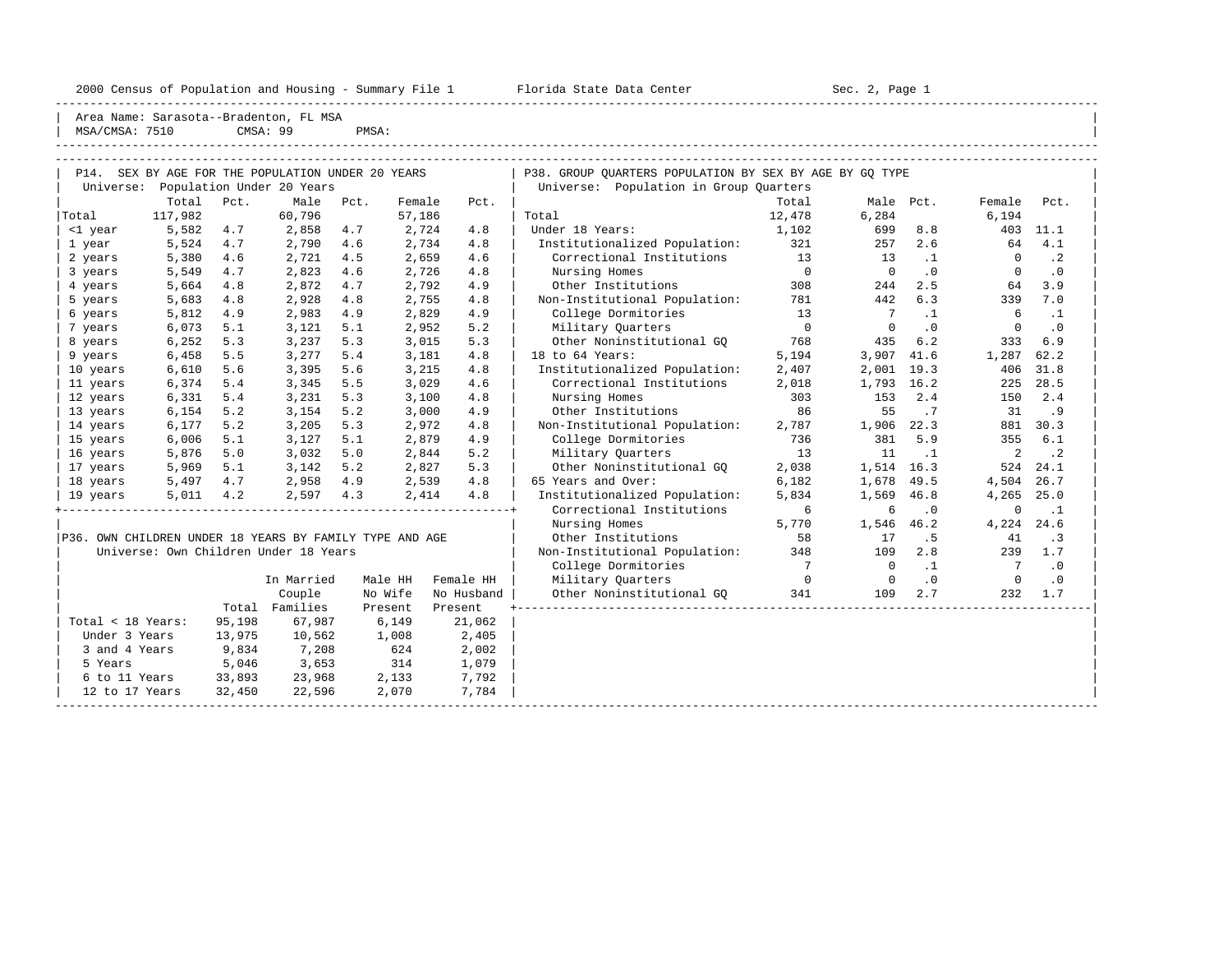2000 Census of Population and Housing - Summary File 1 Florida State Data Center Sec. 2, Page 2

-----------------------------------------------------------------------------------------------------------------------------------------------------

Area Name: Sarasota--Bradenton, FL MSA | MSA/CMSA: 7510 CMSA: 99 PMSA:

-----------------------------------------------------------------------------------------------------------------------------------------------------

| P22/23/24.HOUSEHOLDS BY PRESENCE OF PEOPLE 60(65/75) YEARS AND OVER, HOUSEHOLD SIZE AND |                          |                      |                         |                                                  | P25. HOUSEHOLDS BY PRESENCE OF |                        |              |                 |              |
|-----------------------------------------------------------------------------------------|--------------------------|----------------------|-------------------------|--------------------------------------------------|--------------------------------|------------------------|--------------|-----------------|--------------|
| HOUSEHOLD TYPE                                                                          |                          |                      |                         |                                                  |                                | NONRELATIVES           |              |                 |              |
| Universe: Households                                                                    |                          |                      |                         |                                                  | Universe: Households           |                        |              |                 |              |
|                                                                                         | 60+ Years Pct            |                      | 65+ Years Pct           | 75+ Years Pct                                    |                                |                        |              |                 |              |
| Total:                                                                                  | 262,397 100.0            |                      |                         | 262,397 100.0 262,397 100.0                      | Total:                         |                        |              | 262,397         |              |
| Households w/ one or more 60/65/75: 132,531 50.5                                        |                          |                      |                         | 112,470 42.9 61,776 23.5                         |                                | Households with one or |              |                 |              |
| 1-person household                                                                      | 47,829                   | 42,306               |                         | 26,734                                           |                                | more non-relatives     |              | 25,430          |              |
| 2 or more person household: 84,702                                                      |                          | 70,164               |                         | 35,042                                           |                                |                        |              |                 |              |
| 80, 247<br>Family households                                                            |                          |                      |                         | 66,744 33,407                                    |                                | Households with no     |              |                 |              |
| Non-family households 4,455                                                             |                          |                      |                         | 3,420 1,635<br>and the state of the state of the | non-relatives                  |                        |              | 236,967         |              |
| Households with no people over 60/65/75: 129,866 49.5 149,927 57.1                      |                          |                      |                         | 200,621 76.5                                     |                                |                        |              |                 |              |
| 1-person household<br>29,754                                                            |                          |                      |                         | 35,277 50,849                                    |                                |                        |              |                 |              |
| 2 or more person household: 100,112                                                     |                          | 114,650              |                         | 149,772                                          |                                |                        |              |                 |              |
| Family households<br>88,007 101,510 134,847                                             |                          |                      |                         |                                                  |                                |                        |              |                 |              |
| Non-family households 12,105                                                            |                          | 13,140               |                         | 14,925                                           |                                |                        |              |                 |              |
| P18/20. HOUSEHOLDS BY AGE OF HOUSEHOLDER BY HOUSEHOLD TYPE                              |                          |                      |                         | H13/15. TENURE BY HOUSEHOLD SIZE                 |                                |                        |              |                 |              |
| (INCLUDING LIVING ALONE) BY PRESENCE OF OWN CHILDREN   Universe: Occupied Housing Units |                          |                      |                         |                                                  |                                |                        |              |                 |              |
| Universe: Households                                                                    |                          |                      |                         |                                                  |                                |                        | Pct          |                 | Pct          |
|                                                                                         |                          |                      |                         |                                                  |                                |                        |              |                 |              |
|                                                                                         |                          |                      |                         |                                                  |                                |                        |              |                 |              |
|                                                                                         |                          |                      |                         |                                                  |                                | Owner                  | Owner        | Renter          | Renter       |
|                                                                                         | Total                    |                      | Householder Householder |                                                  |                                | Total Occupied         | Occ.         | Occupied        | Occ.         |
|                                                                                         | Households               |                      | 15 to 64 65 and Over    | Total Occupied Units:                            | 262,397                        | 201,478 100.0          |              | 60,919          | 100.0        |
| Total:                                                                                  | 262,397                  | 156,558              | 105,839                 | 1-person household<br>2-Person household         | 77,583                         | 54,386                 | 27.0         | 23,197          | 38.1         |
| Family households:<br>Married couple family:                                            | 168,254                  | 107,579<br>82,779    | 60,675<br>55,518        | 3-Person household                               | 116,339                        | 97,708<br>22,373       | 48.5<br>11.1 | 18,631<br>8,492 | 30.6<br>13.9 |
| With own children under 18                                                              | 138,297                  |                      | 208                     | 4-Person household                               | 30,865                         | 16,919                 | 8.4          | 5,802           | 9.5          |
| No own children under 18                                                                | 36,928                   | 36,720               | 55,310                  |                                                  | 22,721                         | 6,674                  | 3.3          | 2,838           | 4.7          |
| Other family:                                                                           | 101,369 46,059<br>29,957 | 24,800               |                         | 5-Person household 9,512                         | 3,298                          | 2,205                  | 1.1          | 1,093           | 1.8          |
| Male householder, no wife present:                                                      |                          |                      | 5,157                   | 6-Person household<br>7+Person household         | 2,079                          | 1,213 .6               |              | 866             | 1.4          |
| With own children under 18                                                              |                          | 7,824 6,856<br>3,960 | 968                     |                                                  |                                |                        |              |                 |              |
| No own children under 18                                                                | 3,998<br>3,826           | 2,896                | 38<br>930               |                                                  |                                |                        |              |                 |              |
| Female householder, no husband present: 22,133                                          |                          | 17,944               | 4,189                   |                                                  |                                |                        |              |                 |              |
| With own children under 18                                                              | 12,331                   | 12,313               | 18                      |                                                  |                                |                        |              |                 |              |
| No own children under 18                                                                | 9,802                    | 5,631                | 4,171                   |                                                  |                                |                        |              |                 |              |
| Non-family households:                                                                  | 16,560                   | 48,979               | 45,164                  |                                                  |                                |                        |              |                 |              |
| Householder living alone<br>Householder not living alone                                | 9,612                    | 35,277               | 42,306                  |                                                  |                                |                        |              |                 |              |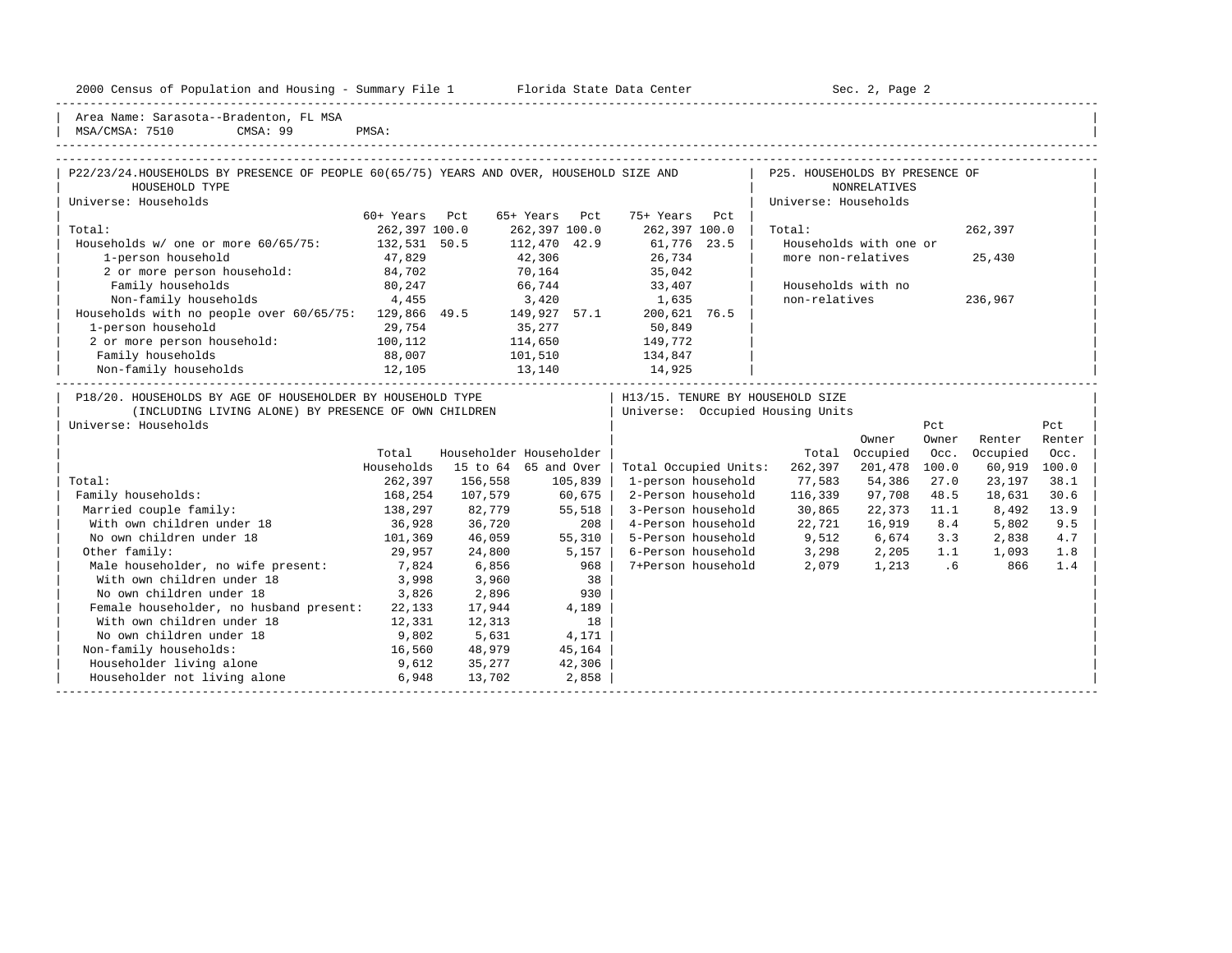| 2000 Census of Population and Housing - Summary File 1 | Florida State Data Center | Sec. 2, Page 3 |  |
|--------------------------------------------------------|---------------------------|----------------|--|
| Area Name: Sarasota--Bradenton, FL MSA                 |                           |                |  |

## -----------------------------------------------------------------------------------------------------------------------------------------------------

| P29. RELATIONSHIP BY AGE FOR THE POPULATION UNDER 18 YEARS | Universe: Population under 18 years

|                   |          |            | --------------In Households----------------- |           | -----------Group Quarters----------- |              |       |              |                 |
|-------------------|----------|------------|----------------------------------------------|-----------|--------------------------------------|--------------|-------|--------------|-----------------|
|                   |          |            |                                              |           | $---Related Child---$                |              |       |              |                 |
|                   |          | Pop. in    | Householder                                  |           | Other                                |              |       | Institution- | Noninstitution- |
|                   | Total    | Households | or Spouse                                    | Own Child | Relatives                            | Nonrelatives | Total | alized Pop.  | alized Pop.     |
| Under 18:         | 107,474  | 106,372    | 129                                          | 95,198    | 8,505                                | 2,540        | 1,102 | 321          | 781             |
| Under 3           | 16,486   | 16,322     |                                              | 13,975    | 2,036                                | 311          | 164   |              | 156             |
| 3 and 4 years     | 11,213   | 11,132     |                                              | 9,834     | 1,060                                | 238          | 81    |              | 77              |
| 5 years           | 5,683    | 5,634      |                                              | 5,046     | 470                                  | 118          | 49    |              | 47              |
| 6 to 11 years     | 37,579   | 37,298     |                                              | 33,893    | 2,542                                | 863          | 281   | 59           | 222             |
| 12 and 13 years   | 12,485   | 12,388     |                                              | 11,352    | 795                                  | 241          | 97    | 37           | 60              |
| 14 years          | 6,177    | 6,092      |                                              | 5,600     | 345                                  | 147          | 85    | 37           | 48              |
| 15 to 17 years    | 17,722   | 17,377     |                                              | 15,498    | 1,257                                | 622          | 345   | 174          | 171             |
| % Under 3         | 15.4%    | 15.4%      |                                              | 14.7%     | 23.9%                                | 12.2%        | 14.9% | 2.5%         | 20.0%           |
| % 3 and 4 years   | $10.4\%$ | 10.5%      |                                              | 10.3%     | 12.5%                                | 9.4%         | 7.4%  | 1.2%         | 9.9%            |
| % 5 years         | 5.3%     | 5.3%       |                                              | 5.3%      | 5.5%                                 | 4.6%         | 4.4%  | .6%          | 6.0%            |
| % 6 to 11 years   | 35.0%    | 35.1%      |                                              | 35.6%     | 29.9                                 | 34.0%        | 25.5% | 18.4%        | 28.4%           |
| % 12 and 13 years | 11.6%    | 11.7%      |                                              | 11.9%     | 9.3%                                 | 9.5%         | 8.8%  | 11.5%        | 7.7%            |
| % 14 years        | 5.8%     | 5.7%       |                                              | 5.9%      | 4.1%                                 | 5.8%         | 7.7%  | 11.5%        | 6.1%            |
| % 15 to 17 years  | 16.5%    | 16.4%      |                                              | 16.3%     | 14.8%                                | 24.5%        | 31.3% | 54.2%        | 21.9%           |

| H17. TENURE BY HOUSEHOLD TYPE (INCLUDING LIVING ALONE) BY AGE OF HOUSEHOLDER

| Universe: Occupied Housing Units |

|                            | Total Owner |             |             | Owner Occupied --------------- |       | Total Renter |             | Renter Occupied -- |             |       |  |
|----------------------------|-------------|-------------|-------------|--------------------------------|-------|--------------|-------------|--------------------|-------------|-------|--|
|                            | Occupied    | Householder | Householder | Householder                    | Pct   | Occupied     | Householder | Householder        | Householder | Pct   |  |
|                            | Units       | 15 to 34    | 35 to 64    | $65+$                          | $65+$ | Units        | 15 to 34    | 35 to 64           | $65+$       | $65+$ |  |
| Family households:         | 137,589     | 11,020      | 69,705      | 56,864                         | 41.3  | 30,665       | 11,235      | 15,619             | 3,811       | 12.4  |  |
| Married-couple family:     | 120,269     | 8,819       | 59,046      | 52,404                         | 43.6  | 18,028       | 5,821       | 9,093              | 3,114       | 17.3  |  |
| Other family:              | 17,320      | 2,201       | 10,659      | 4,460                          | 25.8  | 12,637       | 5,414       | 6,526              | 697         | 5.5   |  |
| Male householder, no wife  | 4,439       | 821         | 2,788       | 830                            | 18.7  | 3,385        | 1,542       | 1,705              | 138         | 4.1   |  |
| Female hsehldr, no husband | 12,881      | 1,380       | 7,871       | 3,630                          | 28.2  | 9,252        | 3,872       | 4,821              | 559         | 6.0   |  |
| Nonfamily households:      | 63,889      | 3,290       | 23,679      | 36,920                         | 57.8  | 30,254       | 8,592       | 13,418             | 8,244       | 27.2  |  |
| Male householder:          | 23,020      | 2,126       | 10,935      | 9,959                          | 43.3  | 14,999       | 5,141       | 7,611              | 2,247       | 15.0  |  |
| Living alone               | 17,721      | 1,182       | 7,980       | 8,559                          | 48.3  | 10,686       | 2,786       | 5,815              | 2,085       | 19.5  |  |
| Not living alone           | 5,299       | 944         | 2,955       | 1,400                          | 26.4  | 4,313        | 2,355       | 1,796              | 162         | 3.8   |  |
| Female householder:        | 40,869      | 1,164       | 12,744      | 26,961                         | 66.0  | 15,255       | 3,451       | 5,807              | 5,997       | 39.3  |  |
| Living alone               | 36,665      | 646         | 10,196      | 25,823                         | 70.4  | 12,511       | 1,913       | 4,759              | 5,839       | 46.7  |  |
| Not living alone           | 4,204       | 518         | 2,548       | 1,138                          | 27.1  | 2,744        | 1,538       | 1,048              | 158         | 5.8   |  |
|                            |             |             |             |                                |       |              |             |                    |             |       |  |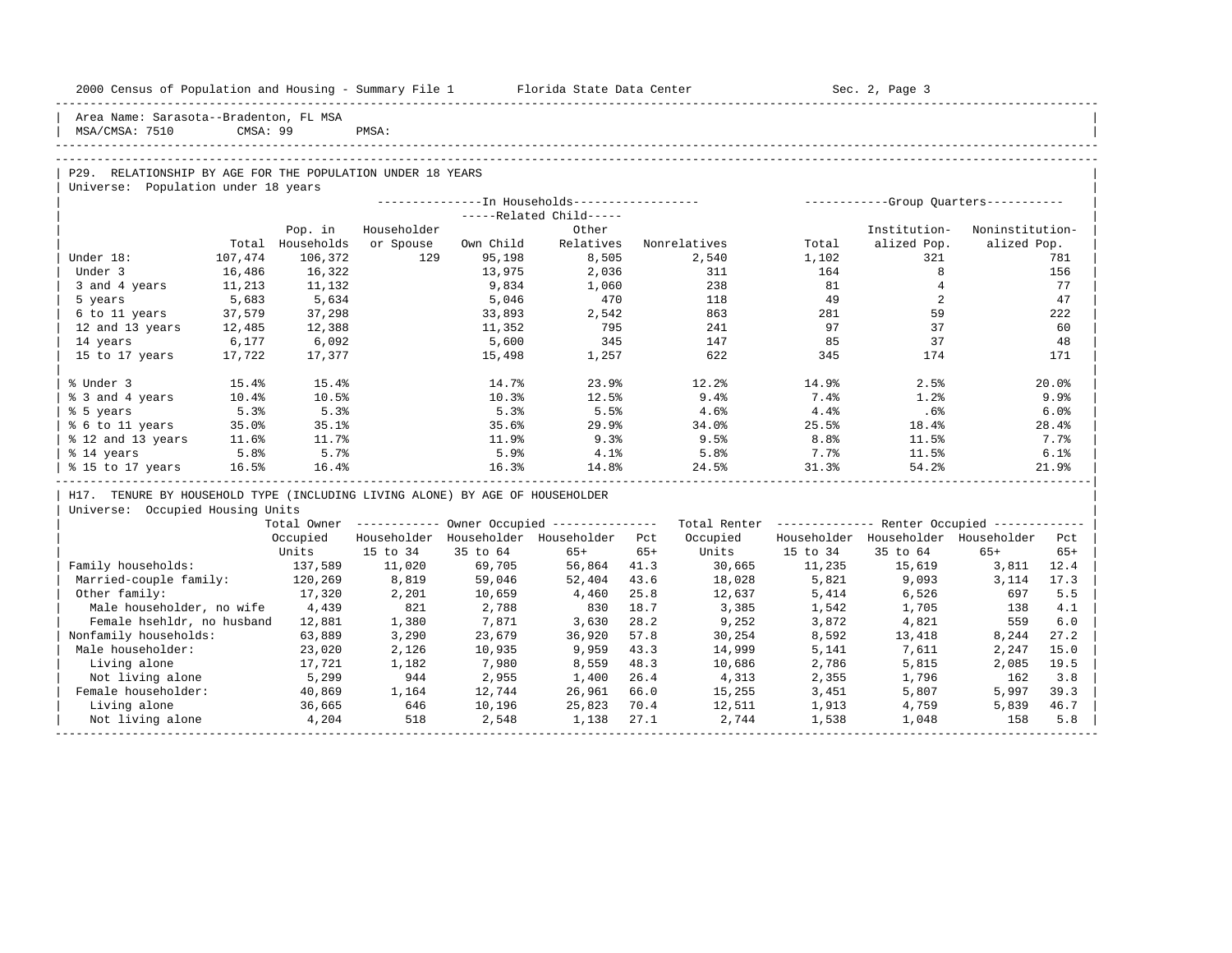2000 Census of Population and Housing - Summary File 1 Florida State Data Center Sec. 2, Page 1 ----------------------------------------------------------------------------------------------------------------------------------------------------- Area Name: Bradenton city MSA/CMSA: 7510 CMSA: 99 PMSA: ----------------------------------------------------------------------------------------------------------------------------------------------------- ----------------------------------------------------------------------------------------------------------------------------------------------------- | P14. SEX BY AGE FOR THE POPULATION UNDER 20 YEARS | P38. GROUP QUARTERS POPULATION BY SEX BY AGE BY GQ TYPE | Universe: Population Under 20 Years | Universe: Population in Group Quarters | Total Pct. Male Pct. Female Pct. | Total Male Pct. Female Pct. | |Total 11,795 6,142 5,653 | Total 11,586 761 825 | | <1 year 613 5.2 313 5.1 300 5.3 | Under 18 Years: 90 59 5.7 31 7.8 | | 1 year 656 5.6 342 5.6 314 5.6 | Institutionalized Population: 63 43 4.0 20 5.7 | | 2 years 582 4.9 308 5.0 274 4.8 | Correctional Institutions 0 0 .0 0 .0 | | 3 years 599 5.1 321 5.2 278 4.9 | Nursing Homes 0 0 .0 0 .0 | | 4 years 592 5.0 305 5.0 287 5.1 | Other Institutions 63 43 4.0 20 5.7 | | 5 years 593 5.0 304 4.9 289 5.1 | Non-Institutional Population: 27 16 1.7 11 2.1 | | 6 years 592 5.0 313 5.1 279 4.9 | College Dormitories 0 0 .0 0 .0 | | 7 years 605 5.1 319 5.2 286 5.1 | Military Quarters 0 0 .0 0 .0 | | 8 years 638 5.4 326 5.3 312 5.5 | Other Noninstitutional GQ 27 16 1.7 11 2.1 | | 9 years 612 5.2 304 4.9 308 5.3 | 18 to 64 Years: 529 439 33.4 90 57.7 | | 10 years 638 5.4 332 5.4 306 5.6 | Institutionalized Population: 408 354 25.7 54 46.5 | | 11 years 596 5.1 299 4.9 297 4.8 | Correctional Institutions 356 324 22.4 32 42.6 | | 12 years 583 4.9 309 5.0 274 4.9 | Nursing Homes 49 27 3.1 22 3.5 | | 13 years 546 4.6 278 4.5 268 5.1 | Other Institutions 3 3 .2 0 .4 | | 14 years 581 4.9 310 5.0 271 5.1 | Non-Institutional Population: 121 85 7.6 36 11.2 | | 15 years 572 4.8 307 5.0 265 4.9 | College Dormitories 0 0 .0 0 .0 | | 16 years 576 4.9 299 4.9 277 5.1 | Military Quarters 0 0 .0 0 .0 | | 17 years 498 4.2 256 4.2 242 5.5 | Other Noninstitutional GQ 121 85 7.6 36 11.2 | | 18 years 572 4.8 303 4.9 269 5.3 | 65 Years and Over: 967 263 61.0 704 34.6 | | 19 years 551 4.7 294 4.8 257 5.6 | Institutionalized Population: 944 250 59.5 694 32.9 | +----------------------------------------------------------------+ Correctional Institutions 3 3 .2 0 .4 | | | Nursing Homes 941 247 59.3 694 32.5 |

 $\text{Collect}$  Dormitories 0 0 .0

|P36. OWN CHILDREN UNDER 18 YEARS BY FAMILY TYPE AND AGE | Other Institutions 0 0 .0 0 .0 | | Universe: Own Children Under 18 Years | Non-Institutional Population: 23 13 1.5 10 1.7 |

|                   |       | In Married | Male HH | Female HH  | Military Ouarters         |    |    |       |    | $\cdot$ 0 |  |
|-------------------|-------|------------|---------|------------|---------------------------|----|----|-------|----|-----------|--|
|                   |       | Couple     | No Wife | No Husband | Other Noninstitutional GO | 23 | 13 | - 1.5 | 10 | 1.7       |  |
|                   | Total | Families   | Present | Present    |                           |    |    |       |    |           |  |
| Total < 18 Years: | 9,117 | 5,496      | 679     | 2,942      |                           |    |    |       |    |           |  |
| Under 3 Years     | 1,511 | 957        | 136     | 418        |                           |    |    |       |    |           |  |
| 3 and 4 Years     | 1,029 | 592        | 74      | 363        |                           |    |    |       |    |           |  |
| 5 Years           | 515   | 311        | 37      | 167        |                           |    |    |       |    |           |  |
| 6 to 11 Years     | 3,241 | 1,960      | 209     | 1,072      |                           |    |    |       |    |           |  |
| 12 to 17 Years    | 2,821 | 1,676      | 223     | 922        |                           |    |    |       |    |           |  |
|                   |       |            |         |            |                           |    |    |       |    |           |  |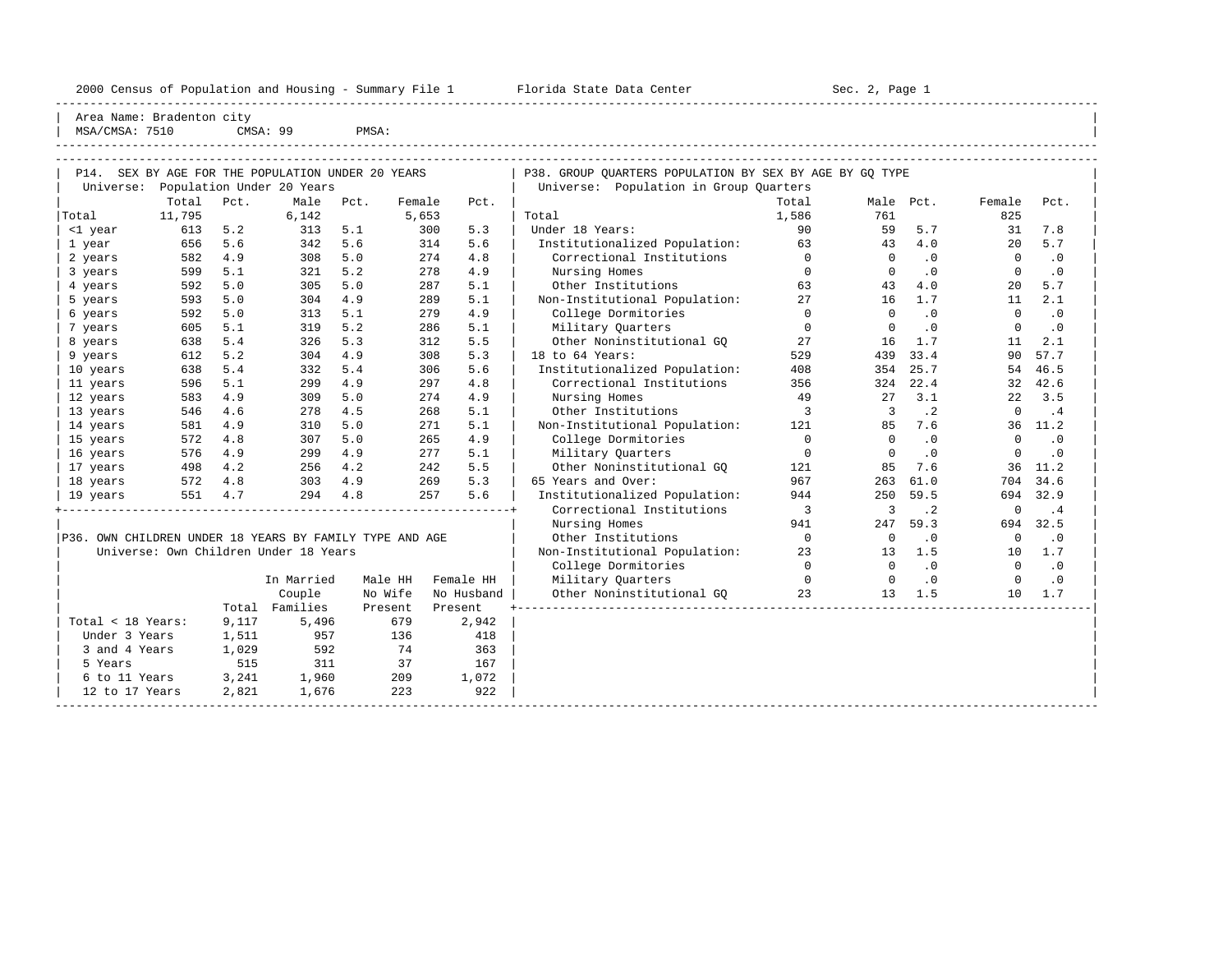| Housing<br>2000<br>and<br>* Population.<br>ensus!<br>2Y1<br>summa<br>∸∸ | Center<br>lorida<br>- Data<br>31.71.7 | Page<br>¬≏′<br>しこし<br>$\sim$ |  |
|-------------------------------------------------------------------------|---------------------------------------|------------------------------|--|
|                                                                         |                                       |                              |  |

2000 Florida State Data Center - Sec. 2, Page 2

| Area Name: Bradenton city | | MSA/CMSA: 7510 CMSA: 99 PMSA:

| P22/23/24.HOUSEHOLDS BY PRESENCE OF PEOPLE 60(65/75) YEARS AND OVER, HOUSEHOLD SIZE AND |                                                      |                         |                     |                            |                                  | P25. HOUSEHOLDS BY PRESENCE OF     |                        |       |             |        |
|-----------------------------------------------------------------------------------------|------------------------------------------------------|-------------------------|---------------------|----------------------------|----------------------------------|------------------------------------|------------------------|-------|-------------|--------|
| HOUSEHOLD TYPE                                                                          |                                                      |                         |                     |                            |                                  |                                    | <b>NONRELATIVES</b>    |       |             |        |
| Universe: Households                                                                    |                                                      |                         |                     |                            |                                  | Universe: Households               |                        |       |             |        |
|                                                                                         | 60+ Years Pct                                        |                         | 65+ Years Pct       |                            | 75+ Years Pct                    |                                    |                        |       |             |        |
| Total:                                                                                  | 21,379 100.0                                         |                         | 21,379 100.0        |                            | 21,379 100.0                     | Total:                             |                        |       | 21,379      |        |
| Households w/ one or more 60/65/75:                                                     | 9,630 45.0<br>4,231                                  |                         | 8,375 39.2<br>3,803 |                            | 5,150 24.1                       |                                    | Households with one or |       |             |        |
| 1-person household                                                                      |                                                      |                         |                     |                            | 2,625                            | more non-relatives                 |                        |       | 2,329       |        |
| 2 or more person household: 5,399                                                       |                                                      |                         |                     |                            | $4,572$ 2,525                    |                                    |                        |       |             |        |
| Family households                                                                       | 5,120                                                |                         |                     |                            | 4,355 2,421                      | Households with no                 |                        |       |             |        |
| 279<br>Non-family households                                                            |                                                      |                         | 217                 |                            | 104                              | non-relatives                      |                        |       | 19,050      |        |
| Households with no people over 60/65/75: 11,749 55.0 13,004 60.8 16,229 75.9            |                                                      |                         |                     |                            |                                  |                                    |                        |       |             |        |
| 1-person household                                                                      | 3,058                                                |                         | 3,486               |                            | 4,664                            |                                    |                        |       |             |        |
| 2 or more person household:                                                             | 8,691                                                |                         | 9,518               |                            | 11,565                           |                                    |                        |       |             |        |
| Family households                                                                       | 7,601                                                | $8,366$<br>$1,152$      |                     |                            | 10,300<br>1,265                  |                                    |                        |       |             |        |
| Non-family households                                                                   | $\begin{array}{c} \text{7,001} \\ 1,090 \end{array}$ |                         |                     |                            |                                  |                                    |                        |       |             |        |
| P18/20. HOUSEHOLDS BY AGE OF HOUSEHOLDER BY HOUSEHOLD TYPE                              |                                                      |                         |                     |                            | H13/15. TENURE BY HOUSEHOLD SIZE |                                    |                        |       |             |        |
| (INCLUDING LIVING ALONE) BY PRESENCE OF OWN CHILDREN                                    |                                                      |                         |                     |                            | Universe: Occupied Housing Units |                                    |                        |       |             |        |
| Universe: Households                                                                    |                                                      |                         |                     |                            |                                  |                                    |                        | Pct   |             | Pct    |
|                                                                                         |                                                      |                         |                     |                            |                                  |                                    | Owner                  | Owner | Renter      | Renter |
|                                                                                         | Total                                                | Householder Householder |                     |                            |                                  |                                    | Total Occupied         | Occ.  | Occupied    | Occ.   |
|                                                                                         | Households                                           | 15 to 64 65 and Over    |                     |                            | Total Occupied Units:            |                                    | 21,379  13,194  100.0  |       | 8,185 100.0 |        |
| Total:                                                                                  | 21,379                                               | 13,461                  | 7,918               |                            | 1-person household               | 7,289 3,871                        |                        | 29.3  | 3,418       | 41.8   |
| Family households:                                                                      | 12,721                                               | 8,776                   | 3,945               |                            |                                  | 2-Person household 7,951 5,676     |                        | 43.0  | 2,275       | 27.8   |
| Married couple family:                                                                  | 9,302                                                | 5,816                   | 3,486               |                            | 3-Person household               |                                    | 2,613 1,574 11.9       |       | 1,039       | 12.7   |
| With own children under 18                                                              | 2,877                                                | 2,867                   |                     | 10                         |                                  | 4-Person household 1,971 1,204 9.1 |                        |       | 767         | 9.4    |
| No own children under 18                                                                | 6,425                                                | 2,949                   | 3,476               |                            | 5-Person household               |                                    | 911 519                | 3.9   | 392         | 4.8    |
| Other family:                                                                           | 3,419                                                | 2,960                   |                     | 459                        | 6-Person household               |                                    | 360 206 1.6            |       | 154         | 1.9    |
| Male householder, no wife present:                                                      | 824                                                  | 736                     |                     | 88                         | 7+Person household               | 284                                | 144                    | 1.1   | 140         | 1.7    |
| With own children under 18                                                              | 430                                                  | 428                     |                     | $\overline{2}$             |                                  |                                    |                        |       |             |        |
| No own children under 18                                                                | 394                                                  | 308                     |                     | 86                         |                                  |                                    |                        |       |             |        |
| Female householder, no husband present: 2,595                                           |                                                      | 2,224                   |                     | 371                        |                                  |                                    |                        |       |             |        |
| With own children under 18                                                              | 1,601                                                | 1,599                   |                     | $\overline{\phantom{0}}$ 2 |                                  |                                    |                        |       |             |        |
| No own children under 18                                                                | 994                                                  | 625                     |                     | 369                        |                                  |                                    |                        |       |             |        |
| Non-family households:                                                                  | 1,369                                                | 4,685                   | 3,973               |                            |                                  |                                    |                        |       |             |        |
| Householder living alone                                                                | 794                                                  | 3,486                   |                     | 3,803                      |                                  |                                    |                        |       |             |        |
| Householder not living alone                                                            | 575                                                  | 1,199                   |                     | 170                        |                                  |                                    |                        |       |             |        |
|                                                                                         |                                                      |                         |                     |                            |                                  |                                    |                        |       |             |        |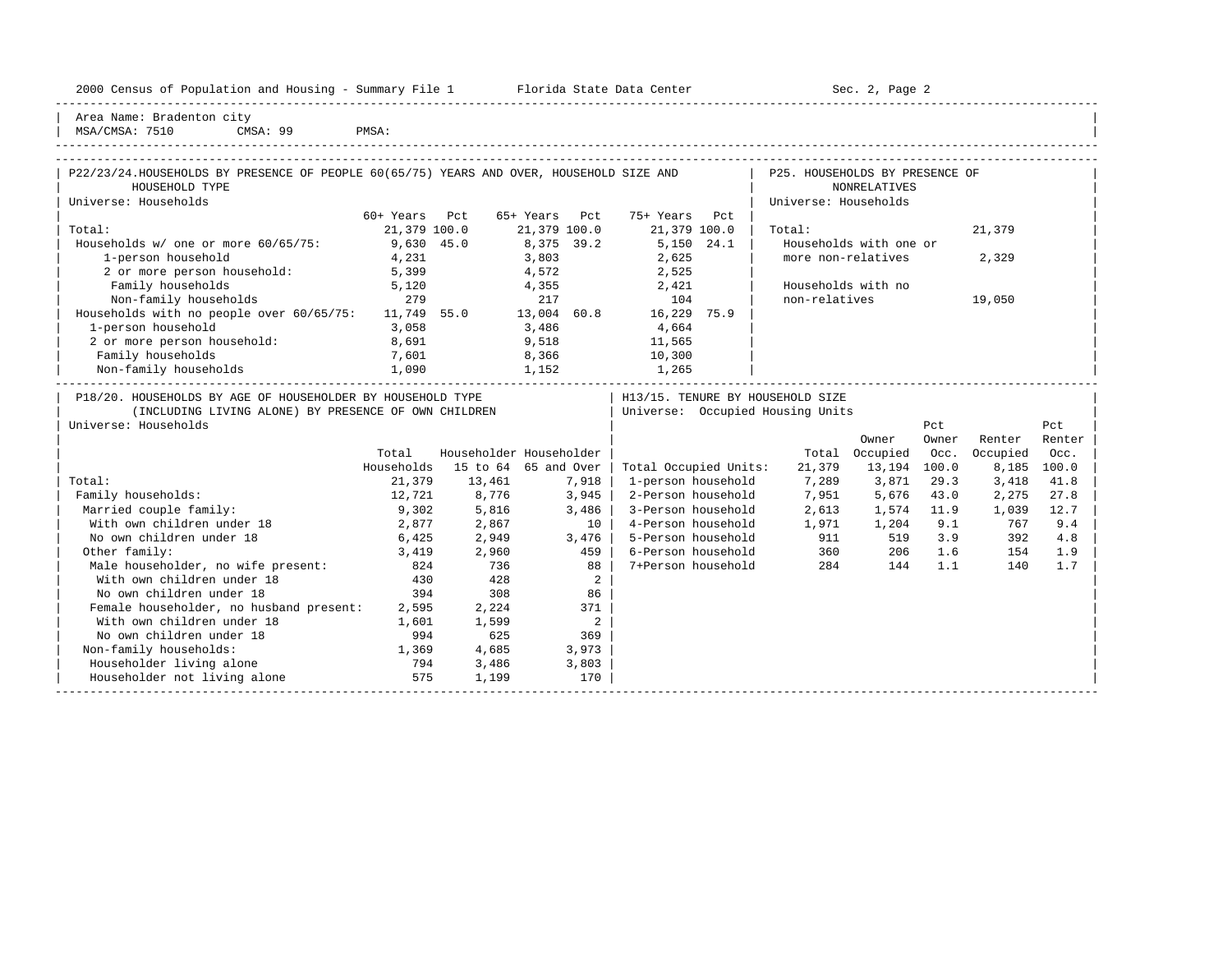| 2000 Census of Population and Housing - Summary File 1 Florida State Data Center |          |            |             |           |                                                        |       |                                                         |                 | Sec. 2, Page 3                        |                 |                |
|----------------------------------------------------------------------------------|----------|------------|-------------|-----------|--------------------------------------------------------|-------|---------------------------------------------------------|-----------------|---------------------------------------|-----------------|----------------|
| Area Name: Bradenton city<br>MSA/CMSA: 7510                                      | CMSA: 99 |            | PMSA:       |           |                                                        |       |                                                         |                 |                                       |                 |                |
|                                                                                  |          |            |             |           |                                                        |       |                                                         |                 |                                       |                 |                |
| P29. RELATIONSHIP BY AGE FOR THE POPULATION UNDER 18 YEARS                       |          |            |             |           |                                                        |       |                                                         |                 |                                       |                 |                |
| Universe: Population under 18 years                                              |          |            |             |           |                                                        |       |                                                         |                 |                                       |                 |                |
|                                                                                  |          |            |             |           | ---------------In Households-----------------          |       |                                                         |                 | ------------Group Ouarters----------- |                 |                |
|                                                                                  |          |            |             |           | -----Related Child-----                                |       |                                                         |                 |                                       |                 |                |
|                                                                                  |          | Pop. in    | Householder |           | Other                                                  |       |                                                         |                 | Institution-                          | Noninstitution- |                |
|                                                                                  | Total    | Households | or Spouse   | Own Child | Relatives                                              |       | Nonrelatives                                            | Total           | alized Pop.                           | alized Pop.     |                |
| Under 18:                                                                        | 10,672   | 10,582     | 12          | 9,117     | 1,156                                                  |       | 297                                                     | 90              | 63                                    |                 | 27             |
| Under 3                                                                          | 1,851    | 1,846      |             | 1,511     | 286                                                    |       | 49                                                      | $5^{\circ}$     | $\Omega$                              |                 | 5              |
| 3 and 4 years                                                                    | 1,191    | 1,191      |             | 1,029     | 136                                                    |       | 26                                                      | $\circ$         | $\mathbf 0$                           |                 | $\mathbf 0$    |
| 5 years                                                                          | 593      | 591        |             | 515       | 69                                                     |       | $\overline{7}$                                          | $\overline{a}$  | $\mathbf 0$                           |                 | $\overline{a}$ |
| 6 to 11 years                                                                    | 3,681    | 3,677      |             | 3,241     | 339                                                    |       | 97                                                      | $\overline{4}$  | $\mathbf{1}$                          |                 | 3              |
| 12 and 13 years                                                                  | 1,129    | 1,122      |             | 988       | 109                                                    |       | 25                                                      | $7\phantom{.0}$ | $7\phantom{.0}$                       |                 | $\Omega$       |
| 14 years                                                                         | 581      | 566        |             | 501       | 49                                                     |       | 16                                                      | 15              | 10                                    |                 | 5              |
| 15 to 17 years                                                                   | 1,634    | 1,577      |             | 1,332     | 168                                                    |       | 77                                                      | 57              | 45                                    |                 | 12.            |
| % Under 3                                                                        | 17.4%    | 17.5%      |             | 16.6%     | 24.7%                                                  |       | 16.5%                                                   | 5.6%            | $.0\%$                                |                 | 18.5%          |
| % 3 and 4 years                                                                  | 11.2%    | 11.3%      |             | 11.3%     | 11.8%                                                  |       | 8.8%                                                    | $.0\%$          | $.0\%$                                |                 | $.0\%$         |
| % 5 years                                                                        | 5.6%     | 5.6%       |             | 5.6%      | 6.0%                                                   |       | 2.4%                                                    | 2.2%            | $.0\%$                                |                 | 7.4%           |
| % 6 to 11 years                                                                  | 34.5%    | 34.8%      |             | 35.5%     | 29.3%                                                  |       | 32.7%                                                   | 4.4%            | 1.6%                                  |                 | 11.1%          |
| % 12 and 13 years                                                                | 10.6%    | 10.6%      |             | 10.8%     | 9.4%                                                   |       | 8.4%                                                    | 7.8%            | 11.1%                                 |                 | .0%            |
| % 14 years                                                                       | 5.5%     | 5.4%       |             | 5.5%      | 4.2%                                                   |       | 5.4%                                                    | 16.7%           | 15.9%                                 |                 | 18.5%          |
| % 15 to 17 years                                                                 | 15.3%    | 14.9%      |             | 14.6%     | 14.5%                                                  |       | 25.9%                                                   | 63.3%           | 71.4%                                 |                 | 44.4%          |
| H17. TENURE BY HOUSEHOLD TYPE (INCLUDING LIVING ALONE) BY AGE OF HOUSEHOLDER     |          |            |             |           |                                                        |       |                                                         |                 |                                       |                 |                |
| Universe: Occupied Housing Units                                                 |          |            |             |           |                                                        |       |                                                         |                 |                                       |                 |                |
|                                                                                  |          |            |             |           | Total Owner ------------ Owner Occupied -------------- |       | Total Renter ------------- Renter Occupied ------------ |                 |                                       |                 |                |
|                                                                                  |          | Occupied   |             |           | Householder Householder Householder Pct                |       | Occupied                                                |                 | Householder Householder Householder   |                 | Pct            |
|                                                                                  |          | Units      | 15 to 34    | 35 to 64  | $65+$                                                  | $65+$ | Units                                                   | 15 to 34        | 35 to 64                              | $65+$           | $65+$          |
| Family households:                                                               |          | 8,769      | 921         | 4,368     | 3,480                                                  | 39.7  | 3,952                                                   | 1,666           | 1,821                                 | 465             | 11.8           |
| Married-couple family:                                                           |          | 7,233      | 701         | 3,422     | 3,110                                                  | 43.0  | 2,069                                                   | 748             | 945                                   | 376             | 18.2           |
| Other family:                                                                    |          | 1,536      | 220         | 946       | 370                                                    | 24.1  | 1,883                                                   | 918             | 876                                   | 89              | 4.7            |
| Male householder, no wife                                                        |          | 381        | 78          | 229       | 74                                                     | 19.4  | 443                                                     | 221             | 208                                   | 14              | 3.2            |
| Female hsehldr, no husband                                                       |          | 1,155      | 142         | 717       | 296                                                    | 25.6  | 1,440                                                   | 697             | 668                                   | 75              | 5.2            |
| Nonfamily households:                                                            |          | 4,425      | 243         | 1,556     | 2,626                                                  | 59.3  | 4,233                                                   | 1,209           | 1,677                                 | 1,347           | 31.8           |
| Male householder:                                                                |          | 1,391      | 139         | 660       | 592                                                    | 42.6  | 2,068                                                   | 727             | 1,002                                 | 339             | 16.4           |
| Living alone                                                                     |          | 1,102      | 88          | 501       | 513                                                    | 46.6  | 1,563                                                   | 476             | 770                                   | 317             | 20.3           |
| Not living alone                                                                 |          | 289        | 51          | 159       | 79                                                     | 27.3  | 505                                                     | 251             | 232                                   | 22              | 4.4            |
| Female householder:                                                              |          | 3,034      | 104         | 896       | 2,034                                                  | 67.0  | 2,165                                                   | 482             | 675                                   | 1,008           | 46.6           |
| Living alone                                                                     |          | 2,769      | 59          | 722       | 1,988                                                  | 71.8  | 1,855                                                   | 311             | 559                                   | 985             | 53.1           |
| Not living alone                                                                 |          | 265        | 45          | 174       | 46                                                     | 17.4  | 310                                                     | 171             | 116                                   | 23              | 7.4            |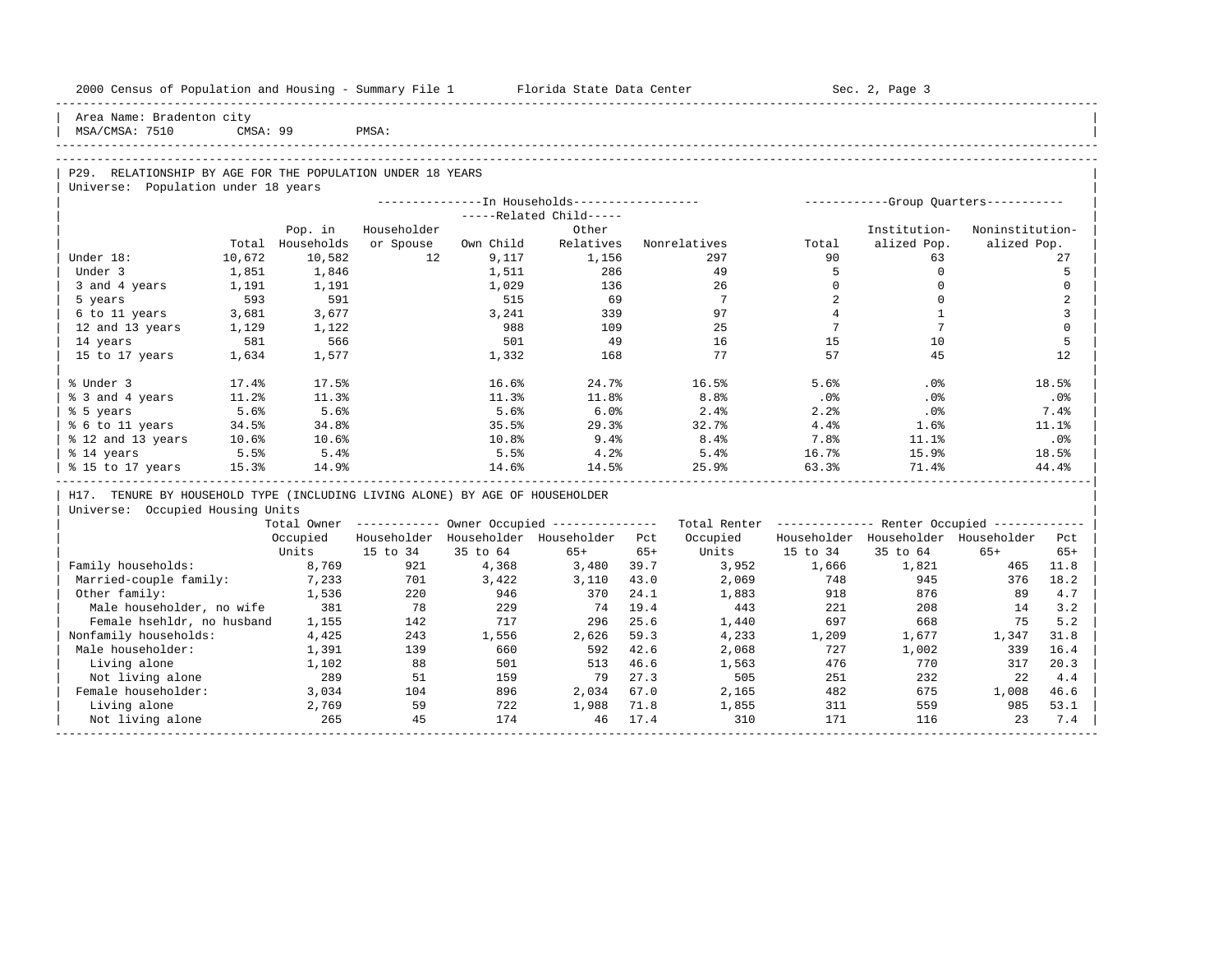2000 Census of Population and Housing - Summary File 1 Telorida State Data Center Sec. 2, Page 1 North Sec. 2, Page

----------------------------------------------------------------------------------------------------------------------------------------------------- Area Name: Sarasota city | MSA/CMSA: 7510 CMSA: 99 PMSA:

|                                                         |        |       | P14. SEX BY AGE FOR THE POPULATION UNDER 20 YEARS |      |         |         |            | P38. GROUP OUARTERS POPULATION BY SEX BY AGE BY GO TYPE |                |                |           |                 |           |
|---------------------------------------------------------|--------|-------|---------------------------------------------------|------|---------|---------|------------|---------------------------------------------------------|----------------|----------------|-----------|-----------------|-----------|
|                                                         |        |       | Universe: Population Under 20 Years               |      |         |         |            | Universe: Population in Group Quarters                  |                |                |           |                 |           |
|                                                         | Total  | Pct.  | Male                                              | Pct. | Female  |         | Pct.       |                                                         | Total          | Male Pct.      |           | Female          | Pct.      |
| Total                                                   | 11,082 |       | 5,616                                             |      | 5,466   |         |            | Total                                                   | 3.122          | 1,781          |           | 1,341           |           |
| <1 year                                                 | 604    | 5.5   | 300                                               | 5.3  |         | 304     | 5.6        | Under 18 Years:                                         | 92             | 49             | 2.9       | 43              | 2.8       |
| 1 year                                                  | 574    | 5.2   | 281                                               | 5.0  |         | 293     | 5.4        | Institutionalized Population:                           | 10             | 8              | $\cdot$ 3 | $\overline{2}$  | .4        |
| 2 years                                                 | 554    | 5.0   | 270                                               | 4.8  |         | 284     | 5.2        | Correctional Institutions                               | 6              | 6              | $\cdot$ 2 | $\mathbf{0}$    | $\cdot$ 3 |
| 3 years                                                 | 553    | 5.0   | 268                                               | 4.8  |         | 285     | 5.2        | Nursing Homes                                           | $\Omega$       | $\Omega$       | .0        | $\Omega$        | $\cdot$ 0 |
| 4 years                                                 | 526    | 4.7   | 271                                               | 4.8  |         | 255     | 4.7        | Other Institutions                                      | $\overline{4}$ | 2              | $\cdot$ 1 | 2               | $\cdot$ 1 |
| 5 years                                                 | 514    | 4.6   | 264                                               | 4.7  |         | 250     | 4.6        | Non-Institutional Population:                           | 82             | 41             | 2.6       | 41              | 2.3       |
| 6 years                                                 | 576    | 5.2   | 283                                               | 5.0  |         | 293     | 5.4        | College Dormitories                                     | 10             | $\overline{4}$ | .3        | 6               | $\cdot$ 2 |
| 7 years                                                 | 553    | 5.0   | 297                                               | 5.3  |         | 256     | 4.7        | Military Quarters                                       | $\overline{0}$ | $\circ$        | $\cdot$ 0 | $\overline{0}$  | $\cdot$ 0 |
| 8 years                                                 | 565    | 5.1   | 292                                               | 5.2  |         | 273     | 5.0        | Other Noninstitutional GO                               | 72             | 37             | 2.3       | 35              | 2.1       |
| 9 years                                                 | 558    | 5.0   | 274                                               | 4.9  |         | 284     | 5.6        | 18 to 64 Years:                                         | 1,975          | 1,429          | 63.3      | 546             | 80.2      |
| 10 years                                                | 570    | 5.1   | 284                                               | 5.1  |         | 286     | 5.4        | Institutionalized Population:                           | 853            | 721            | 27.3      | 132             | 40.5      |
| 11 years                                                | 494    | 4.5   | 273                                               | 4.9  |         | 221     | 5.2        | Correctional Institutions                               | 756            |                | 667 24.2  | 89              | 37.5      |
| 12 years                                                | 513    | 4.6   | 267                                               | 4.8  |         | 246     | 5.2        | Nursing Homes                                           | 79             | 43             | 2.5       | 36              | 2.4       |
| 13 years                                                | 531    | 4.8   | 271                                               | 4.8  |         | 260     | 4.7        | Other Institutions                                      | 18             | 11             | .6        | $7\overline{ }$ | .6        |
| 14 years                                                | 499    | 4.5   | 261                                               | 4.6  |         | 238     | 4.6        | Non-Institutional Population:                           | 1,122          | 708            | 35.9      | 414             | 39.8      |
| 15 years                                                | 490    | 4.4   | 247                                               | 4.4  |         | 243     | 5.4        | College Dormitories                                     | 688            | 362            | 22.0      | 326             | 20.3      |
| 16 years                                                | 488    | 4.4   | 240                                               | 4.3  |         | 248     | 4.7        | Military Quarters                                       | $\overline{0}$ | $\mathbf 0$    | $\cdot$ 0 | $\mathbf{0}$    | $\cdot$ 0 |
| 17 years                                                | 561    | 5.1   | 286                                               | 5.1  |         | 275     | 5.0        | Other Noninstitutional GO                               | 434            | 346            | 13.9      | 88              | 19.4      |
| 18 years                                                | 598    | 5.4   | 313                                               | 5.6  |         | 285     | 5.6        | 65 Years and Over:                                      | 1,055          |                | 303 33.8  | 752             | 17.0      |
| 19 years                                                | 761    | 6.9   | 374                                               | 6.7  |         | 387     | 5.4        | Institutionalized Population:                           | 1,007          |                | 282 32.3  | 725             | 15.8      |
|                                                         |        |       |                                                   |      |         |         |            | Correctional Institutions                               | $\mathbf{1}$   | $\mathbf{1}$   | $\cdot$ 0 | $\overline{0}$  | $\cdot$ 1 |
|                                                         |        |       |                                                   |      |         |         |            | Nursing Homes                                           | 1,004          |                | 280 32.2  |                 | 724 15.7  |
| P36. OWN CHILDREN UNDER 18 YEARS BY FAMILY TYPE AND AGE |        |       |                                                   |      |         |         |            | Other Institutions                                      | 2              | $\mathbf{1}$   | $\cdot$ 1 | <sup>1</sup>    | $\cdot$ 1 |
|                                                         |        |       | Universe: Own Children Under 18 Years             |      |         |         |            | Non-Institutional Population:                           | 48             | 21             | 1.5       | 27              | 1.2       |
|                                                         |        |       |                                                   |      |         |         |            | College Dormitories                                     | $5^{\circ}$    | $\Omega$       | $\cdot$ 2 | $5^{\circ}$     | $\cdot$ 0 |
|                                                         |        |       | In Married                                        |      | Male HH |         | Female HH  | Military Ouarters                                       | $\bigcap$      | $\Omega$       | $\cdot$ 0 | $\Omega$        | $\cdot$ 0 |
|                                                         |        |       | Couple                                            |      | No Wife |         | No Husband | Other Noninstitutional GQ                               | 43             | 21             | 1.4       | 22              | 1.2       |
|                                                         |        |       | Total Families                                    |      | Present | Present |            |                                                         |                |                |           |                 |           |
| Total < 18 Years:                                       |        | 8,259 | 4,592                                             |      | 630     |         | 3,037      |                                                         |                |                |           |                 |           |
| Under 3 Years                                           |        | 1,447 | 857                                               |      | 126     |         | 464        |                                                         |                |                |           |                 |           |
| 3 and 4 Years                                           |        | 929   | 517                                               |      | 73      |         | 339        |                                                         |                |                |           |                 |           |
| 5 Years                                                 |        | 454   | 263                                               |      | 30      |         | 161        |                                                         |                |                |           |                 |           |
| 6 to 11 Years                                           |        | 2,895 | 1,621                                             |      | 211     |         | 1,063      |                                                         |                |                |           |                 |           |
| 12 to 17 Years                                          |        | 2,534 | 1,334                                             |      | 190     |         | 1,010      |                                                         |                |                |           |                 |           |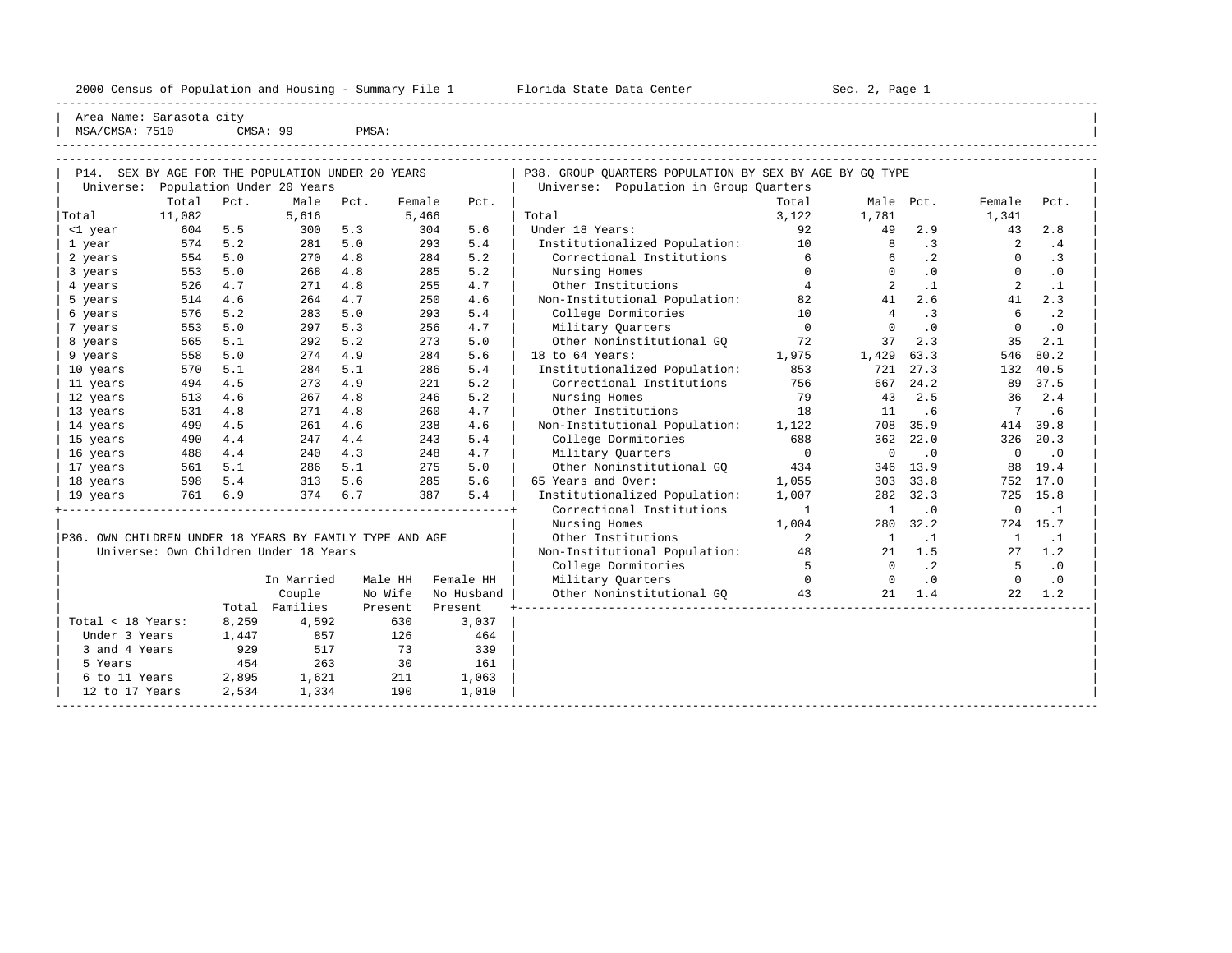|  |  |  | 2000 Census of Population and Housing - Summary File 1 |  |  |  |  |  |  |
|--|--|--|--------------------------------------------------------|--|--|--|--|--|--|
|--|--|--|--------------------------------------------------------|--|--|--|--|--|--|

Plorida State Data Center - Sec. 2, Page 2

-----------------------------------------------------------------------------------------------------------------------------------------------------

| Area Name: Sarasota city | | MSA/CMSA: 7510 CMSA: 99 PMSA: |

| P22/23/24. HOUSEHOLDS BY PRESENCE OF PEOPLE 60(65/75) YEARS AND OVER, HOUSEHOLD SIZE AND |              |                                                                                                                                                                                                                                                                                                                                                                                      |               |              |      | P25. HOUSEHOLDS BY PRESENCE OF   |                                                                                                                                                                                                                                                                                                                                                                                      |       |                |                |  |
|------------------------------------------------------------------------------------------|--------------|--------------------------------------------------------------------------------------------------------------------------------------------------------------------------------------------------------------------------------------------------------------------------------------------------------------------------------------------------------------------------------------|---------------|--------------|------|----------------------------------|--------------------------------------------------------------------------------------------------------------------------------------------------------------------------------------------------------------------------------------------------------------------------------------------------------------------------------------------------------------------------------------|-------|----------------|----------------|--|
| HOUSEHOLD TYPE                                                                           |              |                                                                                                                                                                                                                                                                                                                                                                                      |               |              |      |                                  | NONRELATIVES                                                                                                                                                                                                                                                                                                                                                                         |       |                |                |  |
| Universe: Households                                                                     |              |                                                                                                                                                                                                                                                                                                                                                                                      |               |              |      | Universe: Households             |                                                                                                                                                                                                                                                                                                                                                                                      |       |                |                |  |
|                                                                                          | 60+ Years    | Pct                                                                                                                                                                                                                                                                                                                                                                                  | 65+ Years Pct | 75+ Years    | Pct. |                                  |                                                                                                                                                                                                                                                                                                                                                                                      |       |                |                |  |
| Total:                                                                                   | 23,427 100.0 |                                                                                                                                                                                                                                                                                                                                                                                      | 23,427 100.0  | 23,427 100.0 |      | Total:                           |                                                                                                                                                                                                                                                                                                                                                                                      |       | 23,427         |                |  |
| Households $w/$ one or more $60/65/75$ :                                                 |              | 9,447 40.3                                                                                                                                                                                                                                                                                                                                                                           | 7,948 33.9    | 4,585 19.6   |      |                                  | Households with one or                                                                                                                                                                                                                                                                                                                                                               |       |                |                |  |
| 1-person household                                                                       | 4,425        |                                                                                                                                                                                                                                                                                                                                                                                      | 3,828         | 2,376        |      | more non-relatives               |                                                                                                                                                                                                                                                                                                                                                                                      |       | 3,456          |                |  |
| 2 or more person household:                                                              | 5,022        |                                                                                                                                                                                                                                                                                                                                                                                      | 4,120         | 2,209        |      |                                  |                                                                                                                                                                                                                                                                                                                                                                                      |       |                |                |  |
| Family households                                                                        | 4,582        |                                                                                                                                                                                                                                                                                                                                                                                      | 3,792         | 2,054        |      | Households with no               |                                                                                                                                                                                                                                                                                                                                                                                      |       |                |                |  |
| Non-family households                                                                    | 440          |                                                                                                                                                                                                                                                                                                                                                                                      | 328           | 155          |      | non-relatives                    |                                                                                                                                                                                                                                                                                                                                                                                      |       | 19,971         |                |  |
| Households with no people over 60/65/75:                                                 | 13,980 59.7  |                                                                                                                                                                                                                                                                                                                                                                                      | 15,479 66.1   | 18,842 80.4  |      |                                  |                                                                                                                                                                                                                                                                                                                                                                                      |       |                |                |  |
| 1-person household                                                                       | 4,547        |                                                                                                                                                                                                                                                                                                                                                                                      | 5,144         | 6,596        |      |                                  |                                                                                                                                                                                                                                                                                                                                                                                      |       |                |                |  |
| 2 or more person household:                                                              | 9,433        |                                                                                                                                                                                                                                                                                                                                                                                      | 10,335        | 12,246       |      |                                  |                                                                                                                                                                                                                                                                                                                                                                                      |       |                |                |  |
| Family households                                                                        | 7,494        |                                                                                                                                                                                                                                                                                                                                                                                      | 8,284         | 10,022       |      |                                  |                                                                                                                                                                                                                                                                                                                                                                                      |       |                |                |  |
| Non-family households                                                                    | 1,939        |                                                                                                                                                                                                                                                                                                                                                                                      | 2,051         | 2,224        |      |                                  |                                                                                                                                                                                                                                                                                                                                                                                      |       |                |                |  |
| P18/20. HOUSEHOLDS BY AGE OF HOUSEHOLDER BY HOUSEHOLD TYPE                               |              |                                                                                                                                                                                                                                                                                                                                                                                      |               |              |      | H13/15. TENURE BY HOUSEHOLD SIZE |                                                                                                                                                                                                                                                                                                                                                                                      |       |                |                |  |
| (INCLUDING LIVING ALONE) BY PRESENCE OF OWN CHILDREN                                     |              |                                                                                                                                                                                                                                                                                                                                                                                      |               |              |      | Universe: Occupied Housing Units |                                                                                                                                                                                                                                                                                                                                                                                      |       |                |                |  |
| Universe: Households                                                                     |              |                                                                                                                                                                                                                                                                                                                                                                                      |               |              |      |                                  |                                                                                                                                                                                                                                                                                                                                                                                      | Pct   |                | Pct            |  |
|                                                                                          |              |                                                                                                                                                                                                                                                                                                                                                                                      |               |              |      |                                  | Owner                                                                                                                                                                                                                                                                                                                                                                                | Owner | Renter         | Renter         |  |
|                                                                                          | Total        | Householder Householder                                                                                                                                                                                                                                                                                                                                                              |               |              |      |                                  | Total Occupied                                                                                                                                                                                                                                                                                                                                                                       | Occ.  | Occupied       | Occ.           |  |
|                                                                                          |              | Households $15$ to $64$ $65$ and Over   Total Occupied Units:                                                                                                                                                                                                                                                                                                                        |               |              |      | 23,427                           | 13,683                                                                                                                                                                                                                                                                                                                                                                               | 100.0 | 9,744          | 100.0          |  |
|                                                                                          |              | $\overline{0}$ $\overline{1}$ $\overline{0}$ $\overline{1}$ $\overline{1}$ $\overline{1}$ $\overline{1}$ $\overline{1}$ $\overline{1}$ $\overline{1}$ $\overline{1}$ $\overline{1}$ $\overline{1}$ $\overline{1}$ $\overline{1}$ $\overline{1}$ $\overline{1}$ $\overline{1}$ $\overline{1}$ $\overline{1}$ $\overline{1}$ $\overline{1}$ $\overline{1}$ $\overline{1}$ $\overline{$ |               |              |      | $\sim$ $\sim$ $\sim$             | $\overline{a}$ $\overline{a}$ $\overline{a}$ $\overline{a}$ $\overline{a}$ $\overline{a}$ $\overline{a}$ $\overline{a}$ $\overline{a}$ $\overline{a}$ $\overline{a}$ $\overline{a}$ $\overline{a}$ $\overline{a}$ $\overline{a}$ $\overline{a}$ $\overline{a}$ $\overline{a}$ $\overline{a}$ $\overline{a}$ $\overline{a}$ $\overline{a}$ $\overline{a}$ $\overline{a}$ $\overline{$ |       | $\overline{a}$ | $\overline{a}$ |  |

|                                         | TOLAT      |          | MUNSCHULUCI HUUSCHUIUCI |                       | TOLAT  | <b>OCCUPIEU</b> | UUL.  | <b>OCCUPIEU</b> | vuu . |  |
|-----------------------------------------|------------|----------|-------------------------|-----------------------|--------|-----------------|-------|-----------------|-------|--|
|                                         | Households | 15 to 64 | 65 and Over             | Total Occupied Units: | 23,427 | 13,683          | 100.0 | 9,744           | 100.0 |  |
| Total:                                  | 23,427     | 16,008   | 7,419                   | 1-person household    | 8,972  | 4,836           | 35.3  | 4,136           | 42.4  |  |
| Family households:                      | 12,076     | 8,742    | 3,334                   | 2-Person household    | 8,426  | 5,679           | 41.5  | 2,747           | 28.2  |  |
| Married couple family:                  | 8,280      | 5,511    | 2,769                   | 3-Person household    | 2,803  | 1,540           | 11.3  | 1,263           | 13.0  |  |
| With own children under 18              | 2,522      | 2,507    | 15                      | 4-Person household    | 1,786  | 942             | 6.9   | 844             | 8.7   |  |
| No own children under 18                | 5,758      | 3,004    | 2,754                   | 5-Person household    | 846    | 415             | 3.0   | 431             | 4.4   |  |
| Other family:                           | 3,796      | 3,231    | 565                     | 6-Person household    | 356    | 163             | 1.2   | 193             | 2.0   |  |
| Male householder, no wife present:      | 904        | 801      | 103                     | 7+Person household    | 238    | 108             | . 8   | 130             | 1.3   |  |
| With own children under 18              | 417        | 408      | 9                       |                       |        |                 |       |                 |       |  |
| No own children under 18                | 487        | 393      | 94                      |                       |        |                 |       |                 |       |  |
| Female householder, no husband present: | 2,892      | 2,430    | 462                     |                       |        |                 |       |                 |       |  |
| With own children under 18              | 1,682      | 1,679    |                         |                       |        |                 |       |                 |       |  |
| No own children under 18                | 1,210      | 751      | 459                     |                       |        |                 |       |                 |       |  |
| Non-family households:                  | 2,379      | 7,266    | 4,085                   |                       |        |                 |       |                 |       |  |
| Householder living alone                | 1,382      | 5,144    | 3,828                   |                       |        |                 |       |                 |       |  |
| Householder not living alone            | 997        | 2,122    | 257                     |                       |        |                 |       |                 |       |  |
|                                         |            |          |                         |                       |        |                 |       |                 |       |  |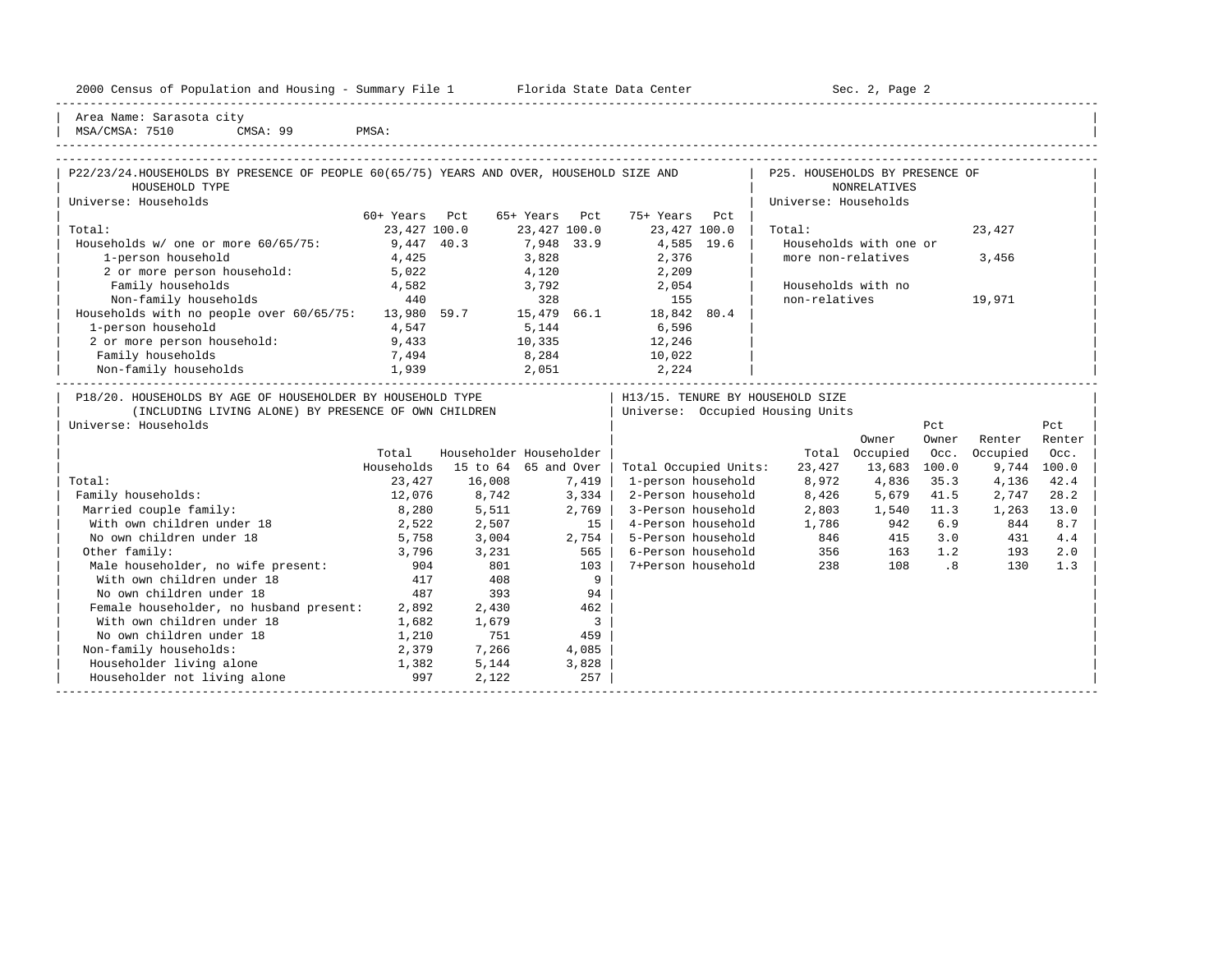| 2000 Census of Population and Housing - Summary File 1 Florida State Data Center |       |            |                |          |                                                        |       |                                            |                 | Sec. 2, Page 3                                          |                 |                |
|----------------------------------------------------------------------------------|-------|------------|----------------|----------|--------------------------------------------------------|-------|--------------------------------------------|-----------------|---------------------------------------------------------|-----------------|----------------|
| Area Name: Sarasota city                                                         |       |            |                |          |                                                        |       |                                            |                 |                                                         |                 |                |
| MSA/CMSA: 7510 CMSA: 99 PMSA:                                                    |       |            |                |          |                                                        |       |                                            |                 |                                                         |                 |                |
|                                                                                  |       |            |                |          |                                                        |       |                                            |                 |                                                         |                 |                |
|                                                                                  |       |            |                |          |                                                        |       |                                            |                 |                                                         |                 |                |
| P29. RELATIONSHIP BY AGE FOR THE POPULATION UNDER 18 YEARS                       |       |            |                |          |                                                        |       |                                            |                 |                                                         |                 |                |
| Universe: Population under 18 years                                              |       |            |                |          |                                                        |       |                                            |                 |                                                         |                 |                |
|                                                                                  |       |            |                |          |                                                        |       |                                            |                 |                                                         |                 |                |
|                                                                                  |       |            |                |          | $---Related Child---$                                  |       |                                            |                 |                                                         |                 |                |
|                                                                                  |       | Pop. in    | Householder    |          | Other                                                  |       |                                            |                 | Institution-                                            | Noninstitution- |                |
|                                                                                  | Total | Households |                |          |                                                        |       | or Spouse Own Child Relatives Nonrelatives | Total           | alized Pop.                                             | alized Pop.     |                |
| Under 18:                                                                        | 9,723 | 9,631      |                |          | 19 8,259 1,092                                         |       | 261                                        | 92              | 10 <sup>1</sup>                                         |                 | 82             |
| Under 3                                                                          | 1,732 | 1,725      |                | 1,447    | 247                                                    |       | 31                                         | $7\overline{ }$ | $\overline{0}$                                          |                 | 7              |
| 3 and 4 years                                                                    | 1,079 | 1,075      |                | 929      | 120                                                    |       | 26                                         | $\overline{4}$  | $\mathbf 0$                                             |                 | $\overline{4}$ |
| 5 years                                                                          | 514   | 513        |                | 454      | 49                                                     |       | 10                                         | $\mathbf{1}$    | $\Omega$                                                |                 | -1             |
| 6 to 11 years 3,316                                                              |       | 3,302      |                | 2,895    | 323                                                    |       | 84                                         | 14              | 1                                                       |                 | 13             |
| 12 and 13 years 1,044                                                            |       | 1,038      |                | 909      | 103                                                    |       | 26                                         | 6               | $\Omega$                                                |                 | 6              |
| 14 years                                                                         | 499   | 487        |                | 420      | 59                                                     |       | 8                                          | 12              | 2                                                       |                 | 10             |
| 15 to 17 years 1,520                                                             |       | 1,472      |                | 1,205    | 191                                                    |       | 76                                         | 48              | 7                                                       |                 | 41             |
|                                                                                  |       |            |                |          |                                                        |       |                                            |                 |                                                         |                 |                |
| % Under 3                                                                        | 17.8% | 17.9%      |                |          | 17.5%<br>22.6%                                         |       | 11.9%                                      | 7.6%            | $.0\%$                                                  |                 | 8.5%           |
| % 3 and 4 years                                                                  | 11.1% | 11.2%      |                | 11.2%    | 11.0%                                                  |       | 10.0%                                      | 4.3%            | $.0\%$                                                  |                 | 4.9%           |
| % 5 years                                                                        | 5.3%  | 5.3%       |                | 5.5%     | 4.5%                                                   |       | 3.8 <sup>8</sup>                           | 1.1%            | $.0\%$                                                  |                 | 1.2%           |
| % 6 to 11 years                                                                  | 34.2% | 34.4%      |                | 35.1%    | 29.6%                                                  |       | 32.2%                                      | 15.2%           | 10.0%                                                   |                 | 15.9%          |
| % 12 and 13 years 10.8%                                                          |       | 10.8%      |                | 11.0%    | 9.4%                                                   |       | 10.0%                                      | 6.5%            | .0%                                                     |                 | 7.3%           |
| % 14 years 5.1%<br>% 15 to 17 years 15.7%                                        |       | 5.1%       |                | 5.1%     | 5.4%                                                   |       | 3.1%                                       | 13.0%           | $20.0\%$                                                |                 | 12.2%          |
|                                                                                  |       | 15.3%      |                |          | $14.6%$ $17.5%$                                        |       | 29.1% 52.2%                                |                 | $70.0$ <sup>8</sup>                                     |                 | 50.0%          |
| H17. TENURE BY HOUSEHOLD TYPE (INCLUDING LIVING ALONE) BY AGE OF HOUSEHOLDER     |       |            |                |          |                                                        |       |                                            |                 |                                                         |                 |                |
| Universe: Occupied Housing Units                                                 |       |            |                |          |                                                        |       |                                            |                 |                                                         |                 |                |
|                                                                                  |       |            |                |          | Total Owner ------------ Owner Occupied -------------- |       |                                            |                 | Total Renter ------------- Renter Occupied ------------ |                 |                |
|                                                                                  |       |            |                |          | Occupied Householder Householder Householder Pct       |       | Occupied                                   |                 | Householder Householder Householder Pct                 |                 |                |
|                                                                                  |       |            | Units 15 to 34 | 35 to 64 | $65+$                                                  | $65+$ |                                            | Units 15 to 34  | 35 to 64                                                | $65+$           | $65+$          |
| Family households: 7,850                                                         |       |            | 783            | 4,129    | 2,938 37.4                                             |       | 4,226                                      | 1,775           | 2,055                                                   | 396             | 9.4            |
| Married-couple family: 6,228                                                     |       |            | 568            | 3,165    | 2,495 40.1                                             |       | 2,052 800                                  |                 | 978                                                     | 274             | 13.4           |
| Other family:                                                                    |       | 1,622      | 215            | 964      | 443                                                    | 27.3  | 2,174 975 1,077                            |                 |                                                         | 122             | 5.6            |
| Male householder, no wife 400                                                    |       |            | 79             | 243      | 78 19.5                                                |       |                                            | 504 241 238     |                                                         | 25              | 5.0            |
| Female hsehldr, no husband 1,222                                                 |       |            | 136            | 721      | 365 29.9                                               |       |                                            |                 | 839                                                     | 97              | 5.8            |
| Nonfamily households:                                                            |       | 5,833      | 406            | 2,641    | 2,786 47.8                                             |       | $1,670$ 734<br>5.518 1.686<br>5,518        | 1,686           | 2,533                                                   | 1,299           | 23.5           |

|                            | Total Owner |             | Owner Occupied - |             | $- - - - - -$ | Total Renter |             | Renter Occupied - |             |       |
|----------------------------|-------------|-------------|------------------|-------------|---------------|--------------|-------------|-------------------|-------------|-------|
|                            | Occupied    | Householder | Householder      | Householder | Pct           | Occupied     | Householder | Householder       | Householder | Pct   |
|                            | Units       | 15 to 34    | 35 to 64         | $65+$       | $65+$         | Units        | 15 to 34    | 35 to 64          | $65+$       | $65+$ |
| Family households:         | 7,850       | 783         | 4,129            | 2,938       | 37.4          | 4,226        | 1,775       | 2,055             | 396         | 9.4   |
| Married-couple family:     | 6,228       | 568         | 3,165            | 2,495       | 40.1          | 2,052        | 800         | 978               | 274         | 13.4  |
| Other family:              | 1,622       | 215         | 964              | 443         | 27.3          | 2,174        | 975         | 1,077             | 122         | 5.6   |
| Male householder, no wife  | 400         | 79          | 243              | 78          | 19.5          | 504          | 241         | 238               | 25          | 5.0   |
| Female hsehldr, no husband | 1,222       | 136         | 721              | 365         | 29.9          | 1,670        | 734         | 839               | 97          | 5.8   |
| Nonfamily households:      | 5,833       | 406         | 2,641            | 2,786       | 47.8          | 5,518        | 1,686       | 2,533             | 1,299       | 23.5  |
| Male householder:          | 2,249       | 242         | 1,271            | 736         | 32.7          | 2,758        | 953         | 1,395             | 410         | 14.9  |
| Living alone               | 1,699       | 135         | 925              | 639         | 37.6          | 1,926        | 471         | 1,067             | 388         | 20.1  |
| Not living alone           | 550         | 107         | 346              | 97          | 17.6          | 832          | 482         | 328               | 22          | 2.6   |
| Female householder:        | 3,584       | 164         | 1,370            | 2,050       | 57.2          | 2,760        | 733         | 1,138             | 889         | 32.2  |
| Living alone               | 3,137       | 97          | 1,110            | 1,930       | 61.5          | 2,210        | 390         | 949               | 871         | 39.4  |
| Not living alone           | 447         | 67          | 260              | 120         | 26.8          | 550          | 343         | 189               | 18          | 3.3   |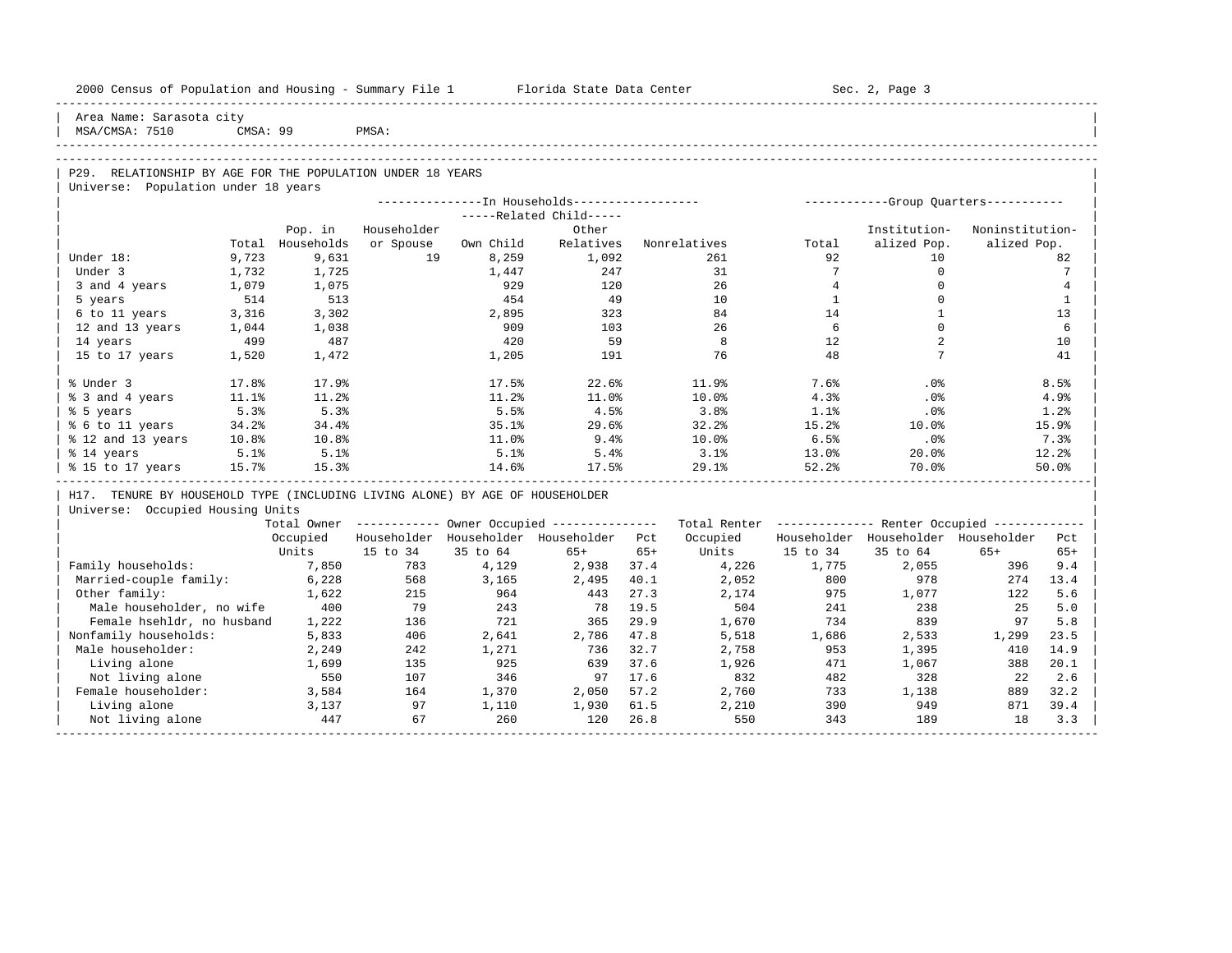|                                                         |        |      |                                                   |       |         |            | 2000 Census of Population and Housing - Summary File 1 Florida State Data Center |                | Sec. 2, Page 1 |           |              |           |  |
|---------------------------------------------------------|--------|------|---------------------------------------------------|-------|---------|------------|----------------------------------------------------------------------------------|----------------|----------------|-----------|--------------|-----------|--|
| Area Name: Tallahassee, FL MSA<br>MSA/CMSA: 8240        |        |      | CMSA: 99                                          | PMSA: |         |            |                                                                                  |                |                |           |              |           |  |
|                                                         |        |      |                                                   |       |         |            |                                                                                  |                |                |           |              |           |  |
|                                                         |        |      | P14. SEX BY AGE FOR THE POPULATION UNDER 20 YEARS |       |         |            | P38. GROUP OUARTERS POPULATION BY SEX BY AGE BY GO TYPE                          |                |                |           |              |           |  |
| Universe:                                               |        |      | Population Under 20 Years                         |       |         |            | Universe: Population in Group Quarters                                           |                |                |           |              |           |  |
|                                                         | Total  | Pct. | Male                                              | Pct.  | Female  | Pct.       |                                                                                  | Total          |                | Male Pct. | Female       | Pct.      |  |
| Total                                                   | 80,171 |      | 39,636                                            |       | 40,535  |            | Total                                                                            | 16,016         | 7,097          |           | 8,919        |           |  |
| <1 year                                                 | 3,355  | 4.2  | 1,713                                             | 4.3   | 1,642   | 4.1        | Under 18 Years:                                                                  | 307            | 216            | 1.9       | 91           | 3.0       |  |
| 1 year                                                  | 3,440  | 4.3  | 1,741                                             | 4.4   | 1,699   | 4.2        | Institutionalized Population: 168                                                |                | 161            | 1.0       | 7            | 2.3       |  |
| 2 years                                                 | 3,326  | 4.1  | 1,709                                             | 4.3   | 1,617   | 4.0        | Correctional Institutions                                                        | $5^{\circ}$    | $\overline{4}$ | $\cdot$ 0 | -1           | $\cdot$ 1 |  |
| 3 years                                                 | 3,317  | 4.1  | 1,679                                             | 4.2   | 1,638   | 4.0        | Nursing Homes                                                                    | $\overline{0}$ | $\Omega$       | $\cdot$ 0 | $\Omega$     | $\cdot$ 0 |  |
| 4 years                                                 | 3,307  | 4.1  | 1,683                                             | 4.2   | 1,624   | 4.0        | Other Institutions                                                               | 163            | 157            | 1.0       | 6            | 2.2       |  |
| 5 years                                                 | 3,362  | 4.2  | 1,673                                             | 4.2   | 1,689   | 4.2        | Non-Institutional Population:                                                    | 139            | 55             | .9        | 84           | .8        |  |
| 6 years                                                 | 3,388  | 4.2  | 1,714                                             | 4.3   | 1,674   | 4.1        | College Dormitories                                                              | 37             | 7              | $\cdot$ 2 | 30           | $\cdot$ 1 |  |
| 7 years                                                 | 3,502  | 4.4  | 1,827                                             | 4.6   | 1,675   | 4.1        | Military Ouarters                                                                | $\overline{0}$ | $\Omega$       | $\cdot$ 0 | $\Omega$     | $\cdot$ 0 |  |
| 8 years                                                 | 3,568  | 4.5  | 1,836                                             | 4.6   | 1,732   | 4.3        | Other Noninstitutional GO                                                        | 102            | 48             | .6        | 54           | .7        |  |
| 9 years                                                 | 3,661  | 4.6  | 1,823                                             | 4.6   | 1,838   | 4.1        | 18 to 64 Years:                                                                  | 14,069         | 6,441          | 87.8      | 7,628        | 90.8      |  |
| 10 years                                                | 3,662  | 4.6  | 1,887                                             | 4.8   | 1,775   | 4.2        | Institutionalized Population:                                                    | 4,598          | 2,586          | 28.7      | 2,012        | 36.4      |  |
| 11 years                                                | 3,483  | 4.3  | 1,797                                             | 4.5   | 1,686   | 4.0        | Correctional Institutions                                                        | 3,756          | 1,983          | 23.5      | 1,773        | 27.9      |  |
| 12 years                                                | 3,568  | 4.5  | 1,821                                             | 4.6   | 1,747   | 4.0        | Nursing Homes                                                                    | 119            | 71             | .7        | 48           | 1.0       |  |
| 13 years                                                | 3,553  | 4.4  | 1,791                                             | 4.5   | 1,762   | 4.0        | Other Institutions                                                               | 723            | 532            | 4.5       | 191          | 7.5       |  |
| 14 years                                                | 3,581  | 4.5  | 1,861                                             | 4.7   | 1,720   | 4.2        | Non-Institutional Population:                                                    | 9,471          | 3,855          | 59.1      | 5,616        | 54.3      |  |
| 15 years                                                | 3,621  | 4.5  | 1,867                                             | 4.7   | 1,754   | 4.1        | College Dormitories                                                              | 8,695          | 3,302          | 54.3      | 5,393        | 46.5      |  |
| 16 years                                                | 3,573  | 4.5  | 1,825                                             | 4.6   | 1,748   | 4.1        | Military Ouarters                                                                | $\overline{0}$ | $\Omega$       | $\cdot$ 0 | $\mathbf 0$  | $\cdot$ 0 |  |
| 17 years                                                | 3,659  | 4.6  | 1,822                                             | 4.6   | 1,837   | 4.3        | Other Noninstitutional GQ                                                        | 776            | 553            | 4.8       | 223          | 7.8       |  |
| 18 years                                                | 6,766  | 8.4  | 2,974                                             | 7.5   | 3,792   | 4.1        | 65 Years and Over:                                                               | 1,640          | 440            | 10.2      | 1,200        | 6.2       |  |
| 19 years                                                | 10,479 | 13.1 | 4,593 11.6                                        |       | 5,886   | 4.2        | Institutionalized Population:                                                    | 1,387          | 374            | 8.7       | 1,013        | 5.3       |  |
|                                                         |        |      |                                                   |       |         |            | Correctional Institutions                                                        | 14             | $\overline{7}$ | $\cdot$ 1 | 7            | $\cdot$ 1 |  |
|                                                         |        |      |                                                   |       |         |            | Nursing Homes                                                                    | 1,291          | 333            | 8.1       | 958          | 4.7       |  |
| P36. OWN CHILDREN UNDER 18 YEARS BY FAMILY TYPE AND AGE |        |      |                                                   |       |         |            | Other Institutions                                                               | 82             | 34             | .5        | 48           | . 5       |  |
|                                                         |        |      | Universe: Own Children Under 18 Years             |       |         |            | Non-Institutional Population:                                                    | 253            | 66             | 1.6       | 187          | . 9       |  |
|                                                         |        |      |                                                   |       |         |            | College Dormitories                                                              | $\overline{0}$ | $\Omega$       | $\cdot$ 0 | $\mathbf{0}$ | $\cdot$ 0 |  |
|                                                         |        |      | In Married                                        |       | Male HH | Female HH  | Military Quarters                                                                | $\circ$        | $\Omega$       | .0        | 0            | $\cdot$ 0 |  |
|                                                         |        |      | Couple                                            |       | No Wife | No Husband | Other Noninstitutional GO                                                        | 253            | 66             | 1.6       | 187          | .9        |  |

|                   |        | Couple   | No Wife | No Husband | 253<br>187<br>Other Noninstitutional GO<br>66<br>1.6 | .9 |
|-------------------|--------|----------|---------|------------|------------------------------------------------------|----|
|                   | Total  | Families | Present | Present    |                                                      |    |
| Total < 18 Years: | 55,400 | 36,043   | 2,951   | 16,406     |                                                      |    |
| Under 3 Years     | 8,512  | 5,815    | 482     | 2,215      |                                                      |    |
| 3 and 4 Years     | 5,757  | 3,802    | 278     | 1,677      |                                                      |    |
| 5 Years           | 2,949  | 1,935    | 134     | 880        |                                                      |    |
| 6 to 11 Years     | 19,119 | 12,176   | 1,017   | 5,926      |                                                      |    |
| 12 to 17 Years    | 19,063 | 12,315   | 1,040   | 5,708      |                                                      |    |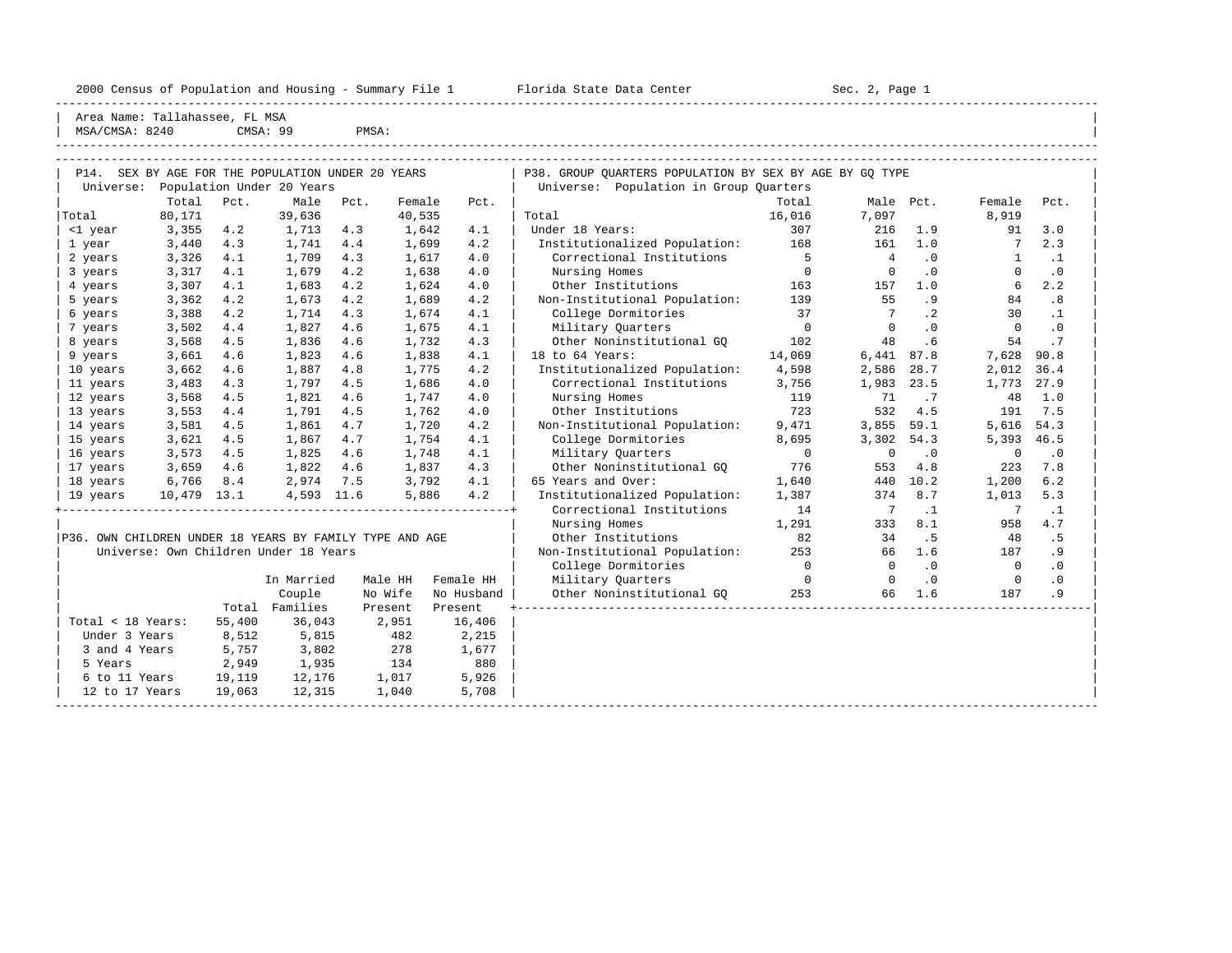|  |  |  | 2000 Census of Population and Housing - Summary File 1 |  |  |  |  |  |  |  |
|--|--|--|--------------------------------------------------------|--|--|--|--|--|--|--|
|--|--|--|--------------------------------------------------------|--|--|--|--|--|--|--|

Plorida State Data Center - Sec. 2, Page 2

Area Name: Tallahassee, FL MSA | MSA/CMSA: 8240 CMSA: 99 PMSA: |

No own children under 18

Mith own children under 18 1,961 1,941 20 No own children under 18 2,222 1,880 342 | Female householder, no husband present: 16,120 14,318 1,802 | | With own children under 18 9,687 9,679 8<br>No own children under 18 6,433 4,639 1,794

Non-family households:  $14,238$  39,193 7,461 Householder living alone 1976 7,528 25,299 7,117<br>
Householder not living alone 1980 6,710 13,894 344 Householder not living alone 5,710 13,894 344 -----------------------------------------------------------------------------------------------------------------------------------------------------

-----------------------------------------------------------------------------------------------------------------------------------------------------

| P22/23/24.HOUSEHOLDS BY PRESENCE OF PEOPLE 60(65/75) YEARS AND OVER, HOUSEHOLD SIZE AND<br>HOUSEHOLD TYPE |               |                         |               | P25. HOUSEHOLDS BY PRESENCE OF<br><b>NONRELATIVES</b> |                       |     |                                  |                        |       |          |        |  |
|-----------------------------------------------------------------------------------------------------------|---------------|-------------------------|---------------|-------------------------------------------------------|-----------------------|-----|----------------------------------|------------------------|-------|----------|--------|--|
| Universe: Households                                                                                      |               |                         |               |                                                       |                       |     | Universe: Households             |                        |       |          |        |  |
|                                                                                                           | 60+ Years     | Pct                     | 65+ Years Pct |                                                       | 75+ Years Pct         |     |                                  |                        |       |          |        |  |
| Total:                                                                                                    | 112,388 100.0 |                         | 112,388 100.0 |                                                       | 112,388 100.0         |     | Total:                           |                        |       | 112,388  |        |  |
| Households w/ one or more 60/65/75:                                                                       | 23,936 21.3   |                         | 18,220 16.2   |                                                       | 8,866                 | 7.9 |                                  | Households with one or |       |          |        |  |
| 1-person household                                                                                        | 8,735         |                         | 7,117         |                                                       | 3,995                 |     | more non-relatives               |                        |       | 18,629   |        |  |
| 2 or more person household: 15,201                                                                        |               |                         | 11,103        |                                                       | 4,871                 |     |                                  |                        |       |          |        |  |
| Family households<br>14,557                                                                               |               |                         | 10,658        |                                                       | 4,702                 |     | Households with no               |                        |       |          |        |  |
| Non-family households<br>644                                                                              |               |                         | 445           |                                                       | 169                   |     | non-relatives                    |                        |       | 93,759   |        |  |
| Households with no people over 60/65/75:                                                                  |               | 88,452 78.7             | 94,168 83.8   |                                                       | 103,522 92.1          |     |                                  |                        |       |          |        |  |
| 1-person household                                                                                        | 23,681        |                         | 25,299        |                                                       | 28,421                |     |                                  |                        |       |          |        |  |
| 2 or more person household: 64,771                                                                        |               |                         | 68,869        |                                                       | 75,101                |     |                                  |                        |       |          |        |  |
| Family households<br>51,177                                                                               |               |                         | 55,076        |                                                       | 61,032                |     |                                  |                        |       |          |        |  |
| Non-family households<br>13,594                                                                           |               | 13,793                  |               |                                                       | 14,069                |     |                                  |                        |       |          |        |  |
| P18/20. HOUSEHOLDS BY AGE OF HOUSEHOLDER BY HOUSEHOLD TYPE                                                |               |                         |               |                                                       |                       |     | H13/15. TENURE BY HOUSEHOLD SIZE |                        |       |          |        |  |
| (INCLUDING LIVING ALONE) BY PRESENCE OF OWN CHILDREN                                                      |               |                         |               |                                                       |                       |     | Universe: Occupied Housing Units |                        |       |          |        |  |
| Universe: Households                                                                                      |               |                         |               |                                                       |                       |     |                                  |                        | Pct   |          | Pct    |  |
|                                                                                                           |               |                         |               |                                                       |                       |     |                                  | Owner                  | Owner | Renter   | Renter |  |
|                                                                                                           | Total         | Householder Householder |               |                                                       |                       |     |                                  | Total Occupied         | Occ.  | Occupied | Occ.   |  |
|                                                                                                           | Households    | 15 to 64 65 and Over    |               |                                                       | Total Occupied Units: |     | 112,388                          | 67,378 100.0           |       | 45,010   | 100.0  |  |
| Total:                                                                                                    | 112,388       | 96,174                  | 16,214        |                                                       | 1-person household    |     | 32,416                           | 15,297                 | 22.7  | 17,119   | 38.0   |  |
| Family households:                                                                                        | 65,734        | 56,981                  | 8,753         |                                                       | 2-Person household    |     | 38,449                           | 24,067                 | 35.7  | 14,382   | 32.0   |  |
| Married couple family:                                                                                    | 45,431        | 38,842                  |               | 6,589                                                 | 3-Person household    |     | 19,466                           | 12,313                 | 18.3  | 7,153    | 15.9   |  |
| With own children under 18                                                                                | 20,227        | 20,138                  |               | 89                                                    | 4-Person household    |     | 14,068                           | 9,994 14.8             |       | 4,074    | 9.1    |  |
| No own children under 18                                                                                  | 25,204        | 18,704                  |               | 6,500                                                 | 5-Person household    |     | 5,298                            | 3,867                  | 5.7   | 1,431    | 3.2    |  |
| Other family:                                                                                             | 20,303        | 18,139                  |               | 2,164                                                 | 6-Person household    |     | 1,671                            | 1,162                  | 1.7   | 509      | 1.1    |  |

Male householder, no wife present: 4,183 3,821 362 | 7+Person household 1,020 678 1.0 342

| Other family: 20,303 18,139 2,164 | 6-Person household 1,671 1,162 1.7 509 1.1 |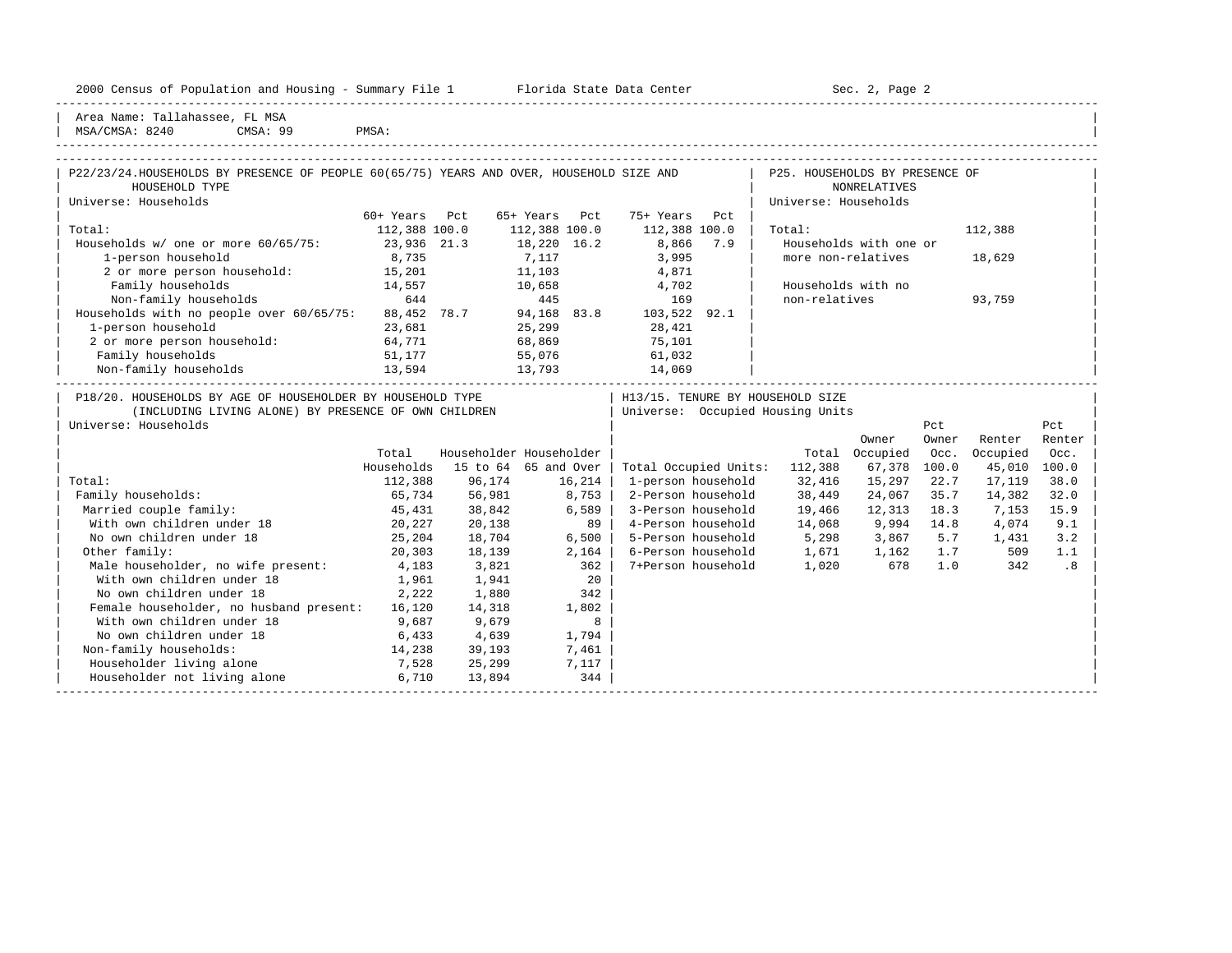| 2000 Census of Population and Housing - Summary File 1 Florida State Data Center |          |            |             |           |                                                        |       |                                                         |                | Sec. 2, Page 3                      |                 |       |
|----------------------------------------------------------------------------------|----------|------------|-------------|-----------|--------------------------------------------------------|-------|---------------------------------------------------------|----------------|-------------------------------------|-----------------|-------|
| Area Name: Tallahassee, FL MSA<br>MSA/CMSA: 8240                                 | CMSA: 99 |            | PMSA:       |           |                                                        |       |                                                         |                |                                     |                 |       |
|                                                                                  |          |            |             |           |                                                        |       |                                                         |                |                                     |                 |       |
| P29. RELATIONSHIP BY AGE FOR THE POPULATION UNDER 18 YEARS                       |          |            |             |           |                                                        |       |                                                         |                |                                     |                 |       |
| Universe: Population under 18 years                                              |          |            |             |           |                                                        |       |                                                         |                |                                     |                 |       |
|                                                                                  |          |            |             |           |                                                        |       |                                                         |                |                                     |                 |       |
|                                                                                  |          |            |             |           | -----Related Child-----                                |       |                                                         |                |                                     |                 |       |
|                                                                                  |          | Pop. in    | Householder |           | Other                                                  |       |                                                         |                | Institution-                        | Noninstitution- |       |
|                                                                                  | Total    | Households | or Spouse   | Own Child | Relatives                                              |       | Nonrelatives                                            | Total          | alized Pop.                         | alized Pop.     |       |
| Under 18:                                                                        | 62,926   | 62,619     | 89          | 55,400    | 6,092                                                  |       | 1,038                                                   | 307            | 168                                 |                 | 139   |
| Under 3                                                                          | 10,121   | 10,113     |             | 8,512     | 1,469                                                  |       | 132                                                     | 8              | $\Omega$                            |                 | 8     |
| 3 and 4 years                                                                    | 6,624    | 6,620      |             | 5,757     | 768                                                    |       | 95                                                      | $\overline{4}$ | $\mathbf{1}$                        |                 | 3     |
| 5 years                                                                          | 3,362    | 3,360      |             | 2,949     | 354                                                    |       | 57                                                      | 2              | $\Omega$                            |                 | 2     |
| 6 to 11 years                                                                    | 21,264   | 21,244     |             | 19,119    | 1,820                                                  |       | 305                                                     | 20             | 3                                   |                 | 17    |
| 12 and 13 years                                                                  | 7,121    | 7,076      |             | 6,453     | 533                                                    |       | 90                                                      | 45             | 24                                  |                 | 21    |
| 14 years                                                                         | 3,581    | 3,550      |             | 3,212     | 289                                                    |       | 49                                                      | 31             | 22                                  |                 | 9     |
| 15 to 17 years                                                                   | 10,764   | 10,567     |             | 9,398     | 859                                                    |       | 310                                                     | 197            | 118                                 |                 | 79    |
| % Under 3                                                                        | 16.1%    | 16.2%      |             | 15.4%     | 24.1%                                                  |       | 12.7%                                                   | 2.6%           | $.0\%$                              |                 | 5.8%  |
| % 3 and 4 years                                                                  | 10.5%    | 10.6%      |             | 10.4%     | 12.6%                                                  |       | 9.2%                                                    | 1.3%           | .6%                                 |                 | 2.2%  |
| % 5 years                                                                        | 5.4%     | 5.4%       |             | 5.3%      | 5.8%                                                   |       | 5.5%                                                    | .7%            | $.0\%$                              |                 | 1.4%  |
| % 6 to 11 years                                                                  | 33.8%    | 34.0%      |             | 34.5%     | 29.9%                                                  |       | 29.4%                                                   | 6.5%           | 1.8%                                |                 | 12.2% |
| % 12 and 13 years                                                                | 11.3%    | 11.3%      |             | 11.6%     | 8.7%                                                   |       | 8.7%                                                    | 14.7%          | 14.3%                               |                 | 15.1% |
| % 14 years                                                                       | 5.7%     | 5.7%       |             | 5.8%      | 4.7%                                                   |       | 4.7%                                                    | 10.1%          | 13.1%                               |                 | 6.5%  |
| % 15 to 17 years                                                                 | $17.1\%$ | 16.9%      |             | 17.0%     | 14.1%                                                  |       | 29.9%                                                   | 64.2%          | 70.2%                               |                 | 56.8% |
| H17. TENURE BY HOUSEHOLD TYPE (INCLUDING LIVING ALONE) BY AGE OF HOUSEHOLDER     |          |            |             |           |                                                        |       |                                                         |                |                                     |                 |       |
| Universe: Occupied Housing Units                                                 |          |            |             |           |                                                        |       |                                                         |                |                                     |                 |       |
|                                                                                  |          |            |             |           | Total Owner ------------ Owner Occupied -------------- |       | Total Renter ------------- Renter Occupied ------------ |                |                                     |                 |       |
|                                                                                  |          | Occupied   |             |           | Householder Householder Householder Pct                |       | Occupied                                                |                | Householder Householder Householder |                 | Pct   |
|                                                                                  |          | Units      | 15 to 34    | 35 to 64  | $65+$                                                  | $65+$ | Units                                                   | 15 to 34       | 35 to 64                            | $65+$           | $65+$ |
| Family households:                                                               |          | 48,905     | 7,380       | 33,537    | 7,988                                                  | 16.3  | 16,829                                                  | 8,806          | 7,258                               | 765             | 4.5   |
| Married-couple family:                                                           |          | 37,872     | 5,441       | 26,267    | 6,164                                                  | 16.3  | 7,559                                                   | 3,633          | 3,501                               | 425             | 5.6   |
| Other family:                                                                    |          | 11,033     | 1,939       | 7,270     | 1,824                                                  | 16.5  | 9,270                                                   | 5,173          | 3,757                               | 340             | 3.7   |
| Male householder, no wife                                                        |          | 2,286      | 489         | 1,496     | 301                                                    | 13.2  | 1,897                                                   | 1,130          | 706                                 | 61              | 3.2   |
| Female hsehldr, no husband                                                       |          | 8,747      | 1,450       | 5,774     | 1,523                                                  | 17.4  | 7,373                                                   | 4,043          | 3,051                               | 279             | 3.8   |
| Nonfamily households:                                                            |          | 18,473     | 2,984       | 10,018    | 5,471                                                  | 29.6  | 28,181                                                  | 19,715         | 6,476                               | 1,990           | 7.1   |
| Male householder:                                                                |          | 7,412      | 1,692       | 4,480     | 1,240                                                  | 16.7  | 14,519                                                  | 10,203         | 3,713                               | 603             | 4.2   |
| Living alone                                                                     |          | 5,745      | 966         | 3,660     | 1,119                                                  | 19.5  | 8,658                                                   | 4,967          | 3,134                               | 557             | 6.4   |
| Not living alone                                                                 |          | 1,667      | 726         | 820       | 121                                                    | 7.3   | 5,861                                                   | 5,236          | 579                                 | 46              | .8    |
| Female householder:                                                              |          | 11,061     | 1,292       | 5,538     | 4,231                                                  | 38.3  | 13,662                                                  | 9,512          | 2,763                               | 1,387           | 10.2  |
| Living alone                                                                     |          | 9,552      | 747         | 4,713     | 4,092                                                  | 42.8  | 8,461                                                   | 4,687          | 2,425                               | 1,349           | 15.9  |
| Not living alone                                                                 |          | 1,509      | 545         | 825       | 139                                                    | 9.2   | 5,201                                                   | 4,825          | 338                                 | 38              | .7    |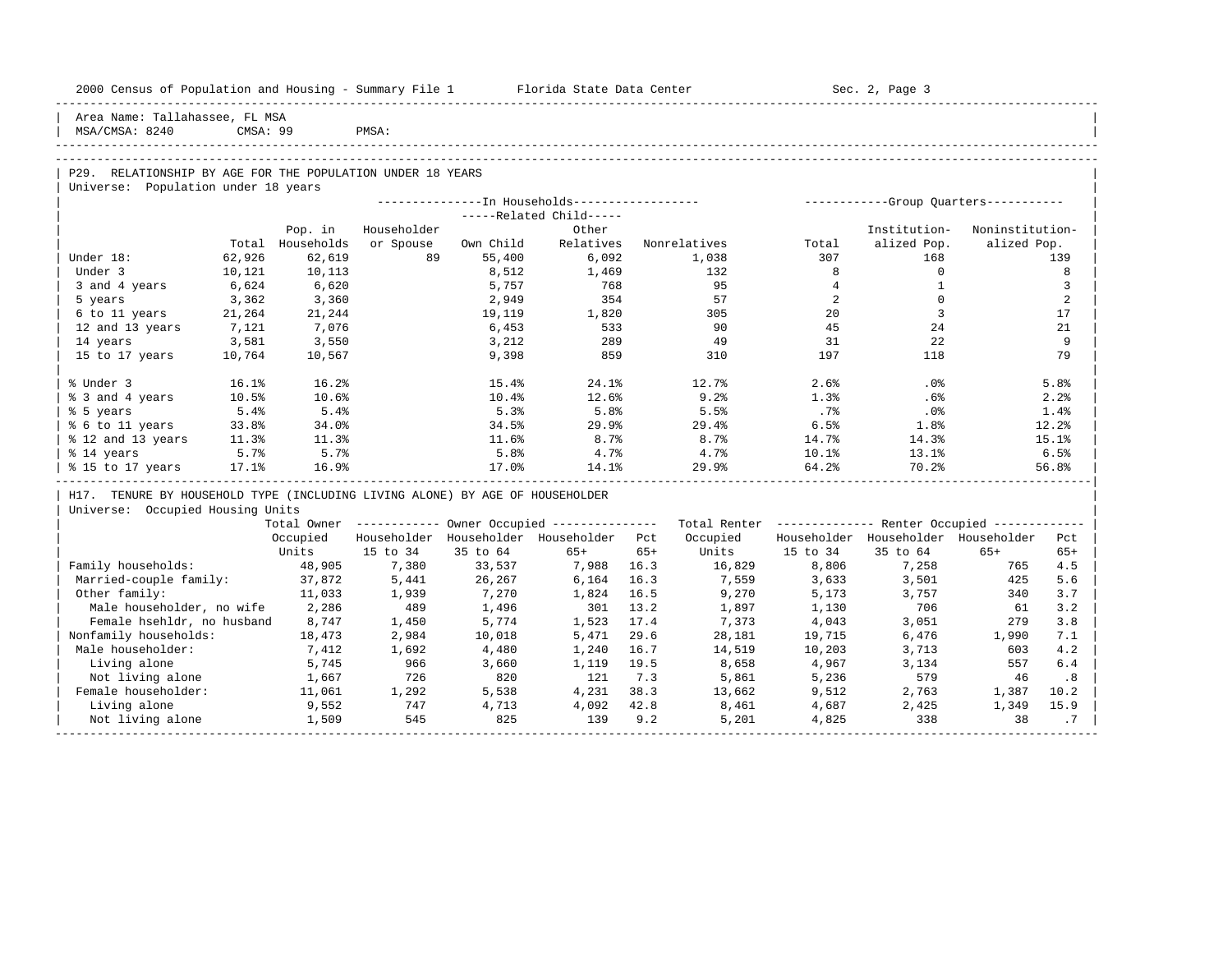2000 Census of Population and Housing - Summary File 1 Florida State Data Center Sec. 2, Page 1

| Total < 18 Years: 23,250 13,577 1,257 8,416 | |

| 3 and 4 Years 2,604 1,526 132 946 | | 9 Years 1,345 785 59 501<br>6 to 11 Years 7,752 4,358 408 2,986 12 to 11 Years 7,752 4,358 408 2,986<br>12 to 17 Years 7,296 4,259 402 2,635

-----------------------------------------------------------------------------------------------------------------------------------------------------

| Under 3 Years 4,253 2,649 256 1,348 | |

| 2000 Census Of Population and housing - Summary File I  |        |      |                                              |       | Frorida State Data Center |      | SEC. 4, raye 1                                          |                |                         |           |              |           |  |
|---------------------------------------------------------|--------|------|----------------------------------------------|-------|---------------------------|------|---------------------------------------------------------|----------------|-------------------------|-----------|--------------|-----------|--|
| Area Name: Tallahassee city<br>MSA/CMSA: 8240           |        |      | CMSA: 99                                     | PMSA: |                           |      |                                                         |                |                         |           |              |           |  |
|                                                         |        |      |                                              |       |                           |      |                                                         |                |                         |           |              |           |  |
| P14.                                                    |        |      | SEX BY AGE FOR THE POPULATION UNDER 20 YEARS |       |                           |      | P38. GROUP OUARTERS POPULATION BY SEX BY AGE BY GO TYPE |                |                         |           |              |           |  |
| Universe:                                               |        |      | Population Under 20 Years                    |       |                           |      | Universe: Population in Group Ouarters                  |                |                         |           |              |           |  |
|                                                         | Total  | Pct. | Male                                         | Pct.  | Female                    | Pct. |                                                         | Total          | Male Pct.               |           | Female       | Pct.      |  |
| Total                                                   | 39,747 |      | 19,009                                       |       | 20,738                    |      | Total                                                   | 13,157         | 5,626                   |           | 7,531        |           |  |
| <1 year                                                 | 1,650  | 4.2  | 867                                          | 4.6   | 783                       | 3.8  | Under 18 Years:                                         | 218            | 146                     | 1.7       | 72           | 2.6       |  |
| 1 year                                                  | 1,672  | 4.2  | 843                                          | 4.4   | 829                       | 4.0  | Institutionalized Population:                           | 123            | 116                     | .9        | 7            | 2.1       |  |
| 2 years                                                 | 1,534  | 3.9  | 774                                          | 4.1   | 760                       | 3.7  | Correctional Institutions                               | $\overline{4}$ | $\overline{\mathbf{3}}$ | $\cdot$ 0 | $\mathbf{1}$ | $\cdot$ 1 |  |
| 3 years                                                 | 1,509  | 3.8  | 783                                          | 4.1   | 726                       | 3.5  | Nursing Homes                                           | $\circ$        | $\Omega$                | .0        | $\Omega$     | $\cdot$ 0 |  |
| 4 years                                                 | 1,398  | 3.5  | 725                                          | 3.8   | 673                       | 3.2  | Other Institutions                                      | 119            | 113                     | .9        | 6            | 2.0       |  |
| 5 years                                                 | 1,506  | 3.8  | 761                                          | 4.0   | 745                       | 3.6  | Non-Institutional Population:                           | 95             | 30                      | .7        | 65           | .5        |  |
| 6 years                                                 | 1,412  | 3.6  | 713                                          | 3.8   | 699                       | 3.4  | College Dormitories                                     | 37             | 7                       | $\cdot$ 3 | 30           | .1        |  |
| 7 years                                                 | 1,432  | 3.6  | 746                                          | 3.9   | 686                       | 3.3  | Military Quarters                                       | $\Omega$       | $\Omega$                | $\cdot$ 0 | $\Omega$     | $\cdot$ 0 |  |
| 8 years                                                 | 1,463  | 3.7  | 745                                          | 3.9   | 718                       | 3.5  | Other Noninstitutional GO                               | 58             | 23                      | .4        | 35           | .4        |  |
| 9 years                                                 | 1,465  | 3.7  | 702                                          | 3.7   | 763                       | 3.8  | 18 to 64 Years:                                         | 11,868         | 5,215                   | 90.2      | 6,653        | 92.7      |  |
| 10 years                                                | 1,414  | 3.6  | 728                                          | 3.8   | 686                       | 4.0  | Institutionalized Population:                           | 2,678          | 1,570                   | 20.4      | 1,108        | 27.9      |  |
| 11 years                                                | 1,344  | 3.4  | 677                                          | 3.6   | 667                       | 3.7  | Correctional Institutions                               | 2,534          | 1,486                   | 19.3      | 1,048        | 26.4      |  |
| 12 years                                                | 1,334  | 3.4  | 654                                          | 3.4   | 680                       | 3.5  | Nursing Homes                                           | 81             | 48                      | .6        | 33           | .9        |  |
| 13 years                                                | 1,383  | 3.5  | 716                                          | 3.8   | 667                       | 3.2  | Other Institutions                                      | 63             | 36                      | . 5       | 27           | . 6       |  |
| 14 years                                                | 1,357  | 3.4  | 701                                          | 3.7   | 656                       | 3.6  | Non-Institutional Population:                           | 9,190          | 3,645                   | 69.8      | 5,545        | 64.8      |  |
| 15 years                                                | 1,399  | 3.5  | 731                                          | 3.8   | 668                       | 3.4  | College Dormitories                                     | 8,695          | 3,302                   | 66.1      | 5,393        | 58.7      |  |
| 16 years                                                | 1,417  | 3.6  | 719                                          | 3.8   | 698                       | 3.3  | Military Quarters                                       | $\Omega$       | <sup>0</sup>            | $\cdot$ 0 | $\Omega$     | $\cdot$ 0 |  |
| 17 years                                                | 1,504  | 3.8  | 758                                          | 4.0   | 746                       | 3.5  | Other Noninstitutional GO                               | 495            | 343                     | 3.8       | 152          | 6.1       |  |
| 18 years                                                | 4,747  | 11.9 | 1,919                                        | 10.1  | 2,828                     | 3.8  | 65 Years and Over:                                      | 1,071          | 265                     | 8.1       | 806          | 4.7       |  |
| 19 years                                                | 8,807  | 22.2 | 3,747 19.7                                   |       | 5,060                     | 4.0  | Institutionalized Population:                           | 919            | 224                     | 7.0       | 695          | 4.0       |  |
|                                                         |        |      |                                              |       |                           |      | Correctional Institutions                               | 9              | 5                       | $\cdot$ 1 | 4            | $\cdot$ 1 |  |
|                                                         |        |      |                                              |       |                           |      | Nursing Homes                                           | 849            | 203                     | 6.5       | 646          | 3.6       |  |
| P36. OWN CHILDREN UNDER 18 YEARS BY FAMILY TYPE AND AGE |        |      |                                              |       |                           |      | Other Institutions                                      | 61             | 16                      | . 5       | 45           | $\cdot$ 3 |  |

 $\vert$  Universe: Own Children Under 18 Years  $\vert$  Non-Institutional Population:  $\vert$  152  $\vert$  41  $\vert$  1.2  $\vert$  111  $\vert$  .7  $\vert$ | | College Dormitories 0 0 .0 0 .0 |

| 12 to 17 Years |  $7,296$   $4,259$   $402$   $2,635$  |  $\blacksquare$ 

| In Married Male HH Female HH | Military Quarters 0 0 .0 0 .0 | | Couple No Wife No Husband | Other Noninstitutional GQ 152 41 1.2 111 .7 | | Total Families Present Present +----------------------------------------------------------------------------------|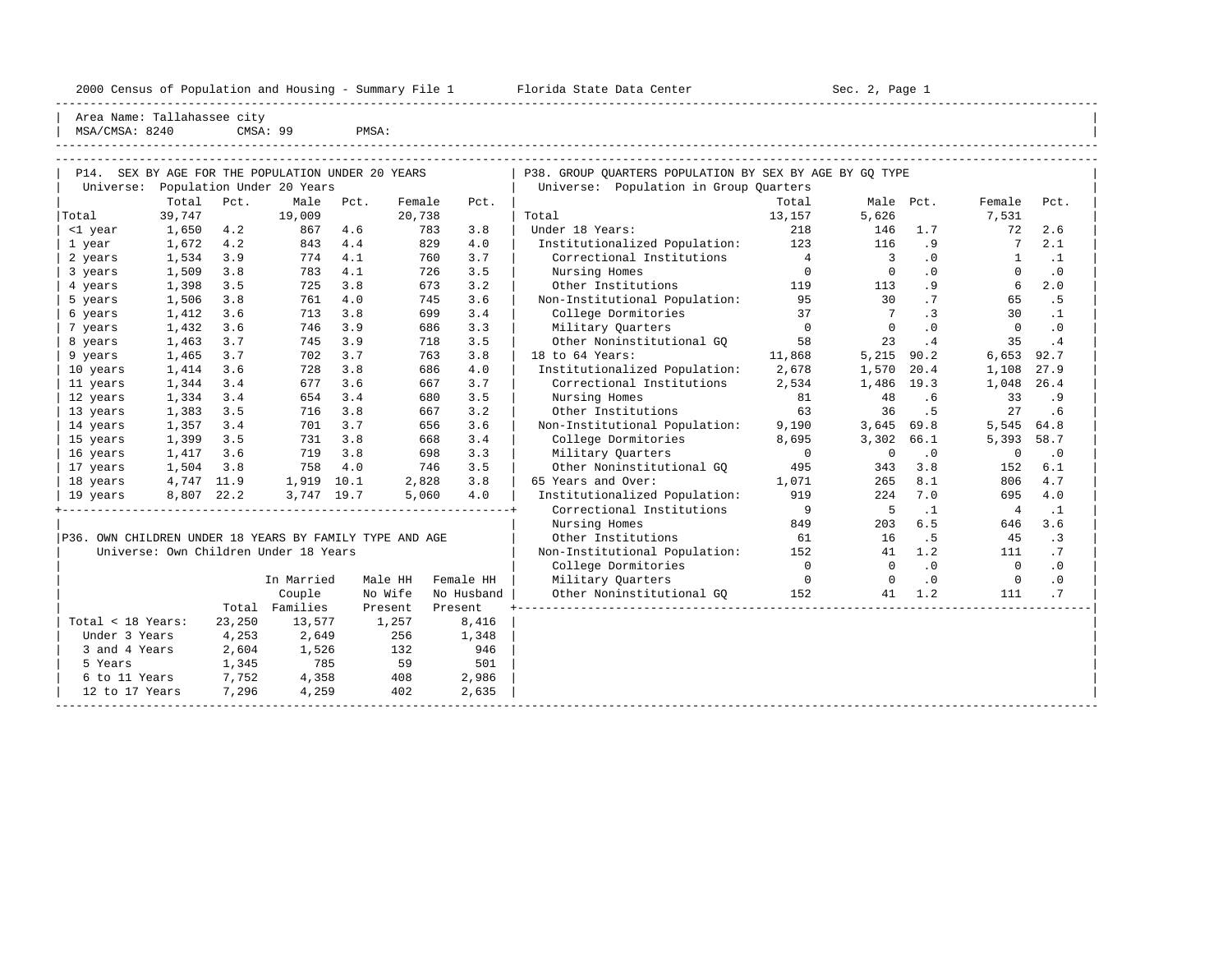|  |  |  | 2000 Census of Population and Housing - Summary File 1 |  |  |  |  |  |  |
|--|--|--|--------------------------------------------------------|--|--|--|--|--|--|
|--|--|--|--------------------------------------------------------|--|--|--|--|--|--|

2000 Florida State Data Center - Sec. 2, Page 2 -----------------------------------------------------------------------------------------------------------------------------------------------------

| Area Name: Tallahassee city | | MSA/CMSA: 8240 CMSA: 99 PMSA:

| P22/23/24. HOUSEHOLDS BY PRESENCE OF PEOPLE 60(65/75) YEARS AND OVER, HOUSEHOLD SIZE AND<br>HOUSEHOLD TYPE |              |     |              |     |              |     | P25. HOUSEHOLDS BY PRESENCE OF<br><b>NONRELATIVES</b> |        |     |  |
|------------------------------------------------------------------------------------------------------------|--------------|-----|--------------|-----|--------------|-----|-------------------------------------------------------|--------|-----|--|
| Universe: Households                                                                                       |              |     |              |     |              |     | Universe: Households                                  |        |     |  |
|                                                                                                            |              |     |              |     |              |     |                                                       |        |     |  |
|                                                                                                            | 60+ Years    | Pct | 65+ Years    | Pct | 75+ Years    | Pct |                                                       |        |     |  |
| Total:                                                                                                     | 63,217 100.0 |     | 63,217 100.0 |     | 63,217 100.0 |     | Total:                                                | 63,217 |     |  |
| Households w/ one or more 60/65/75:                                                                        | 11,220 17.7  |     | 8,761 13.9   |     | 4,440        | 7.0 | Households with one or                                |        |     |  |
| 1-person household                                                                                         | 4,635        |     | 3,789        |     | 2,140        |     | more non-relatives                                    | 13,954 |     |  |
| 2 or more person household:                                                                                | 6,585        |     | 4,972        |     | 2,300        |     |                                                       |        |     |  |
| Family households                                                                                          | 6,259        |     | 4,747        |     | 2,207        |     | Households with no                                    |        |     |  |
| Non-family households                                                                                      | 326          |     | 225          |     | 93           |     | non-relatives                                         | 49,263 |     |  |
| Households with no people over $60/65/75$ :                                                                | 51,997 82.3  |     | 54,456 86.1  |     | 58,777 93.0  |     |                                                       |        |     |  |
| 1-person household                                                                                         | 17,270       |     | 18,116       |     | 19,765       |     |                                                       |        |     |  |
| 2 or more person household:                                                                                | 34,727       |     | 36,340       |     | 39,012       |     |                                                       |        |     |  |
| Family households                                                                                          | 23,203       |     | 24,715       |     | 27,255       |     |                                                       |        |     |  |
| Non-family households                                                                                      | 11,524       |     | 11,625       |     | 11,757       |     |                                                       |        |     |  |
| P18/20. HOUSEHOLDS BY AGE OF HOUSEHOLDER BY HOUSEHOLD TYPE                                                 |              |     |              |     |              |     | H13/15. TENURE BY HOUSEHOLD SIZE                      |        |     |  |
| (INCLUDING LIVING ALONE) BY PRESENCE OF OWN CHILDREN                                                       |              |     |              |     |              |     | Universe: Occupied Housing Units                      |        |     |  |
| Universe: Households                                                                                       |              |     |              |     |              |     | Pct                                                   |        | Pct |  |

|                                         |            |          |                         |                       |        |          | --    |          | ---    |
|-----------------------------------------|------------|----------|-------------------------|-----------------------|--------|----------|-------|----------|--------|
|                                         |            |          |                         |                       |        | Owner    | Owner | Renter   | Renter |
|                                         | Total      |          | Householder Householder |                       | Total  | Occupied | Occ.  | Occupied | Occ.   |
|                                         | Households | 15 to 64 | 65 and Over             | Total Occupied Units: | 63,217 | 27,665   | 100.0 | 35,552   | 100.0  |
| Total:                                  | 63,217     | 55,274   | 7,943                   | 1-person household    | 21,905 | 7,560    | 27.3  | 14,345   | 40.3   |
| Family households:                      | 29,462     | 25,483   | 3,979                   | 2-Person household    | 22,185 | 10,368   | 37.5  | 11,817   | 33.2   |
| Married couple family:                  | 19,003     | 16,007   | 2,996                   | 3-Person household    | 9,926  | 4,613    | 16.7  | 5,313    | 14.9   |
| With own children under 18              | 7,852      | 7,818    | 34                      | 4-Person household    | 6,260  | 3,422    | 12.4  | 2,838    | 8.0    |
| No own children under 18                | 11,151     | 8,189    | 2,962                   | 5-Person household    | 1,979  | 1,204    | 4.4   | 775      | 2.2    |
| Other family:                           | 10,459     | 9,476    | 983                     | 6-Person household    | 608    | 332      | 1.2   | 276      | . 8    |
| Male householder, no wife present:      | 2,123      | 1,973    | 150                     | 7+Person household    | 354    | 166      | . 6   | 188      | . 5    |
| With own children under 18              | 856        | 850      | 6                       |                       |        |          |       |          |        |
| No own children under 18                | 1,267      | 1,123    | 144                     |                       |        |          |       |          |        |
| Female householder, no husband present: | 8,336      | 7,503    | 833                     |                       |        |          |       |          |        |
| With own children under 18              | 5,086      | 5,082    |                         |                       |        |          |       |          |        |
| No own children under 18                | 3,250      | 2,421    | 829                     |                       |        |          |       |          |        |
| Non-family households:                  | 11,850     | 29,791   | 3,964                   |                       |        |          |       |          |        |
| Householder living alone                | 6,152      | 18,116   | 3,789                   |                       |        |          |       |          |        |
| Householder not living alone            | 5,698      | 11,675   | 175                     |                       |        |          |       |          |        |
|                                         |            |          |                         |                       |        |          |       |          |        |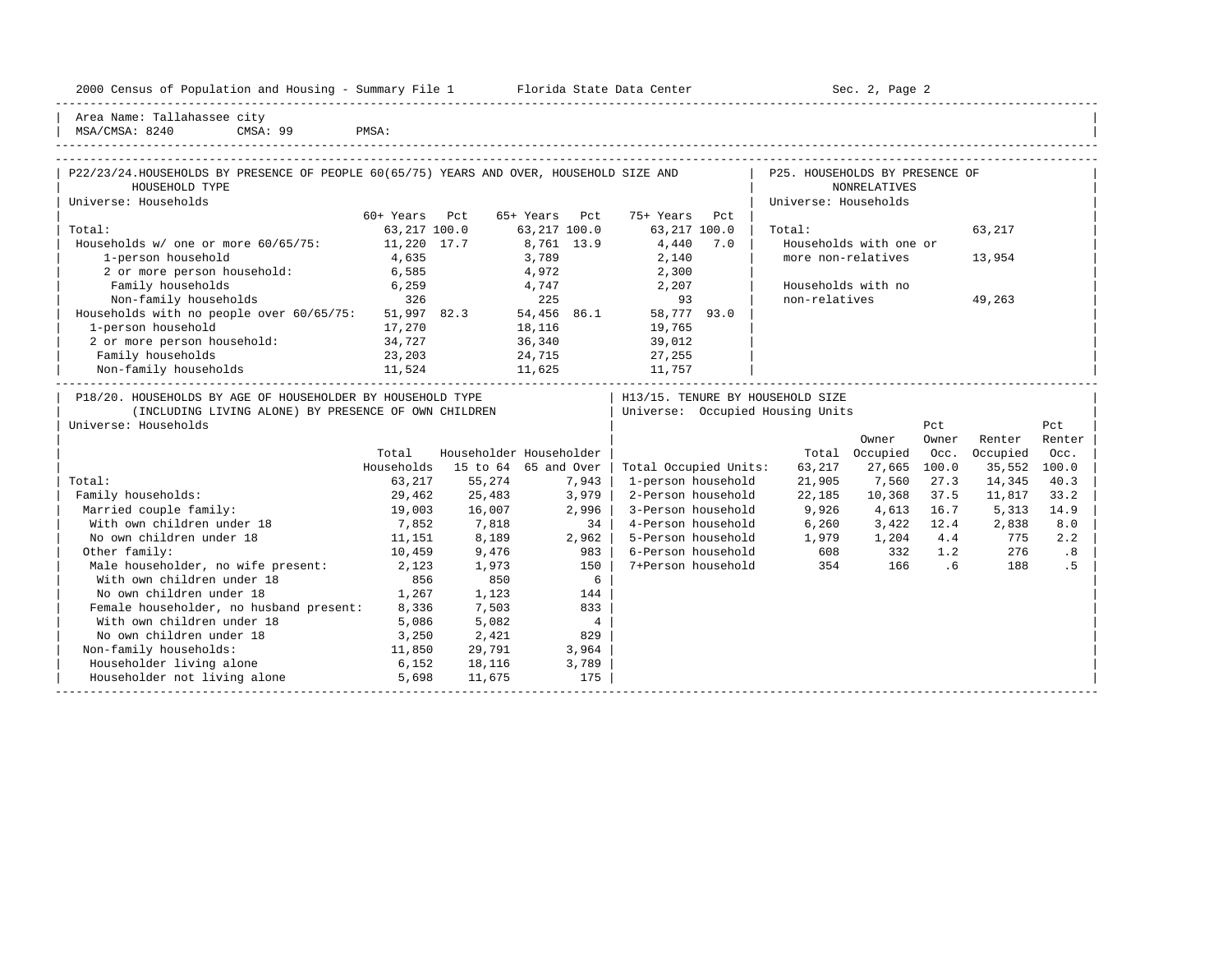| 2000 Census of Population and Housing - Summary File 1 Florida State Data Center |                 |                       |                 |                                                        |                         |       |                     |                 | Sec. 2, Page 3                                          |                 |                 |
|----------------------------------------------------------------------------------|-----------------|-----------------------|-----------------|--------------------------------------------------------|-------------------------|-------|---------------------|-----------------|---------------------------------------------------------|-----------------|-----------------|
| Area Name: Tallahassee city<br>MSA/CMSA: 8240                                    | CMSA: 99        |                       | PMSA:           |                                                        |                         |       |                     |                 |                                                         |                 |                 |
|                                                                                  |                 |                       |                 |                                                        |                         |       |                     |                 |                                                         |                 |                 |
|                                                                                  |                 |                       |                 |                                                        |                         |       |                     |                 |                                                         |                 |                 |
| P29. RELATIONSHIP BY AGE FOR THE POPULATION UNDER 18 YEARS                       |                 |                       |                 |                                                        |                         |       |                     |                 |                                                         |                 |                 |
| Universe: Population under 18 years                                              |                 |                       |                 |                                                        |                         |       |                     |                 |                                                         |                 |                 |
|                                                                                  |                 |                       |                 |                                                        |                         |       |                     |                 |                                                         |                 |                 |
|                                                                                  |                 |                       |                 |                                                        | -----Related Child----- |       |                     |                 |                                                         |                 |                 |
|                                                                                  |                 | Pop. in<br>Households | Householder     |                                                        | Other<br>Relatives      |       |                     |                 | Institution-<br>alized Pop.                             | Noninstitution- |                 |
| Under 18:                                                                        | Total<br>26,193 | 25,975                | or Spouse<br>54 | Own Child<br>23,250                                    | 2,206                   |       | Nonrelatives<br>465 | Total<br>218    | 123                                                     | alized Pop.     | 95              |
| Under 3                                                                          | 4,856           | 4,849                 |                 | 4,253                                                  | 527                     |       | 69                  | $7\overline{ }$ | $\circ$                                                 |                 | $7\phantom{.0}$ |
| 3 and 4 years                                                                    | 2,907           | 2,905                 |                 | 2,604                                                  | 261                     |       | 40                  | $\overline{a}$  | $\circ$                                                 |                 | 2               |
| 5 years                                                                          | 1,506           | 1,504                 |                 | 1,345                                                  | 138                     |       | 21                  | 2               | $\Omega$                                                |                 | $\overline{2}$  |
| 6 to 11 years                                                                    | 8,530           | 8,519                 |                 | 7,752                                                  | 647                     |       | 120                 | 11              | <sup>1</sup>                                            |                 | 10              |
| 12 and 13 years                                                                  | 2,717           | 2,685                 |                 | 2,440                                                  | 208                     |       | 37                  | 32              | 15                                                      |                 | 17              |
| 14 years                                                                         | 1,357           | 1,342                 |                 | 1,212                                                  | 106                     |       | 24                  | 15              | 11                                                      |                 | $\overline{4}$  |
| 15 to 17 years                                                                   | 4,266           | 4,117                 |                 | 3,644                                                  | 319                     |       | 154                 | 149             | 96                                                      |                 | 53              |
|                                                                                  |                 |                       |                 |                                                        |                         |       |                     |                 |                                                         |                 |                 |
| % Under 3                                                                        | 18.6%           | 18.7%                 |                 | 18.3%                                                  | 23.9%                   |       | 14.8%               | 3.2%            | .0%                                                     |                 | 7.4%            |
| % 3 and 4 years                                                                  | 11.1%           | 11.2%                 |                 | 11.2%                                                  | 11.8%                   |       | 8.6%                | .9%             | .0%                                                     |                 | 2.1%            |
| % 5 years                                                                        | 5.8%            | 5.8%                  |                 | 5.8%                                                   | 6.3%                    |       | 4.5%                | $.9\%$          | $.0\%$                                                  |                 | 2.1%            |
| % 6 to 11 years                                                                  | 32.6%           | 32.9%                 |                 | 33.3%                                                  | 29.3%                   |       | 25.8%               | 5.0%            | .8%                                                     |                 | 10.5%           |
| % 12 and 13 years                                                                | $10.4\%$        | $10.4\%$              |                 | 10.5%                                                  | $9.4\%$                 |       | 8.0%                | 14.7%           | $12.2$ °                                                |                 | 17.9%           |
| % 14 years                                                                       | 5.2%            | 5.2%                  |                 | 5.2%                                                   | 4.8%                    |       | 5.2%                | 6.9%            | 8.9%                                                    |                 | 4.2%            |
| % 15 to 17 years                                                                 | 16.3%           | 15.9%                 |                 | 15.7%                                                  | 14.5%                   |       | 33.1%               | 68.3%           | 78.0%                                                   |                 | 55.8%           |
| H17. TENURE BY HOUSEHOLD TYPE (INCLUDING LIVING ALONE) BY AGE OF HOUSEHOLDER     |                 |                       |                 |                                                        |                         |       |                     |                 |                                                         |                 |                 |
| Universe: Occupied Housing Units                                                 |                 |                       |                 |                                                        |                         |       |                     |                 |                                                         |                 |                 |
|                                                                                  |                 |                       |                 | Total Owner ------------ Owner Occupied -------------- |                         |       |                     |                 | Total Renter ------------- Renter Occupied ------------ |                 |                 |
|                                                                                  |                 | Occupied              |                 | Householder Householder Householder Pct                |                         |       | Occupied            |                 | Householder Householder Householder                     |                 | Pct             |
|                                                                                  |                 | Units                 | 15 to 34        | 35 to 64                                               | $65+$                   | $65+$ | Units               | 15 to 34        | 35 to 64                                                | $65+$           | $65+$           |
| Family households:                                                               |                 | 18,381                | 2,681           | 12,155                                                 | 3,545                   | 19.3  | 11,081              | 6,228           | 4,419                                                   | 434             | 3.9             |
| Married-couple family:                                                           |                 | 14,190                | 1,962           | 9,463                                                  | 2,765                   | 19.5  | 4,813               | 2,527           | 2,055                                                   | 231             | 4.8             |
| Other family:                                                                    |                 | 4,191                 | 719             | 2,692                                                  | 780                     | 18.6  | 6,268               | 3,701           | 2,364                                                   | 203             | 3.2             |
| Male householder, no wife                                                        |                 | 833                   | 188             | 526                                                    | 119                     | 14.3  | 1,290               | 850             | 409                                                     | 31              | 2.4             |
| Female hsehldr, no husband                                                       |                 | 3,358                 | 531             | 2,166                                                  | 661                     | 19.7  | 4,978               | 2,851           | 1,955                                                   | 172             | 3.5             |
| Nonfamily households:                                                            |                 | 9,284                 | 1,936           | 4,647                                                  | 2,701                   | 29.1  | 24,471              | 18,455          | 4,753                                                   | 1,263           | 5.2             |
| Male householder:                                                                |                 | 3,486                 | 1,032           | 1,908                                                  | 546                     | 15.7  | 12,459              | 9,435           | 2,653                                                   | 371             | 3.0             |
| Living alone                                                                     |                 | 2,597                 | 538             | 1,568                                                  | 491                     | 18.9  | 7,196               | 4,565           | 2,284                                                   | 347             | 4.8             |
| Not living alone                                                                 |                 | 889                   | 494             | 340                                                    | 55                      | 6.2   | 5,263               | 4,870           | 369                                                     | 24              | .5              |
| Female householder:                                                              |                 | 5,798                 | 904             | 2,739                                                  | 2,155                   | 37.2  | 12,012              | 9,020           | 2,100                                                   | 892             | 7.4             |
| Living alone                                                                     |                 | 4,963                 | 503             | 2,373                                                  | 2,087                   | 42.1  | 7,149               | 4,412           | 1,873                                                   | 864             | 12.1            |
| Not living alone                                                                 |                 | 835                   | 401             | 366                                                    | 68                      | 8.1   | 4,863               | 4,608           | 227                                                     | 28              | .6              |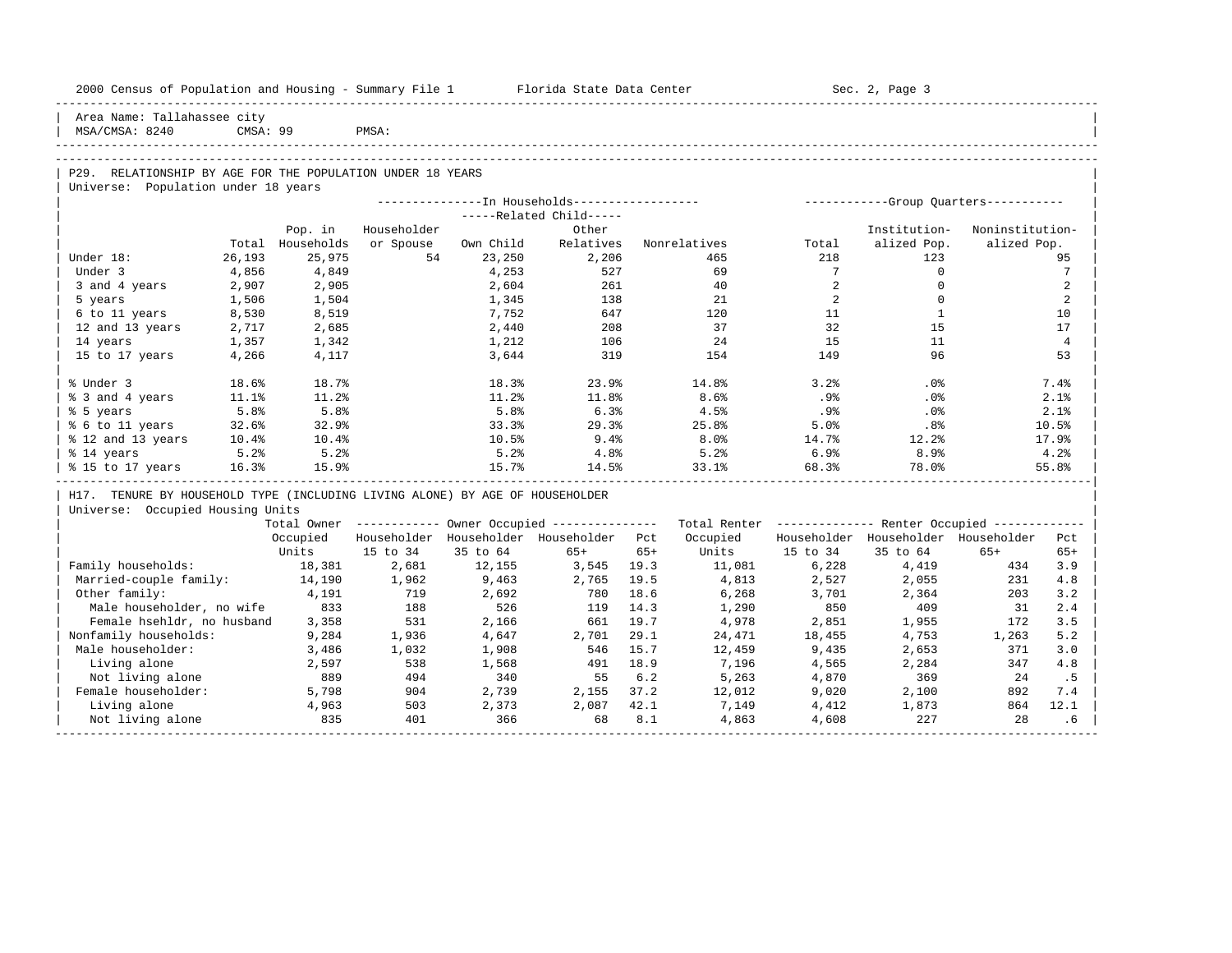2000 Census of Population and Housing - Summary File 1 Florida State Data Center Sec. 2, Page 1

| MSA/CMSA: 8280                                          |         |         | Area Name: Tampa--St. Petersburg--Clearwater, FL MSA<br>CMSA: 99 | PMSA: |         |            |                                                         |             |                |           |             |           |
|---------------------------------------------------------|---------|---------|------------------------------------------------------------------|-------|---------|------------|---------------------------------------------------------|-------------|----------------|-----------|-------------|-----------|
|                                                         |         |         | P14. SEX BY AGE FOR THE POPULATION UNDER 20 YEARS                |       |         |            | P38. GROUP OUARTERS POPULATION BY SEX BY AGE BY GO TYPE |             |                |           |             |           |
| Universe:                                               |         |         | Population Under 20 Years                                        |       |         |            | Universe: Population in Group Quarters                  |             |                |           |             |           |
|                                                         | Total   | Pct.    | Male                                                             | Pct.  | Female  | Pct.       |                                                         | Total       |                | Male Pct. | Female      | Pct.      |
| Total                                                   | 578,482 |         | 296,465                                                          |       | 282,017 |            | Total                                                   | 47,819      | 22,759         |           | 25,060      |           |
| <1 year                                                 | 26,961  | 4.7     | 13,813                                                           | 4.7   | 13,148  | 4.7        | Under 18 Years:                                         | 2,636       | 1,580          | 5.5       | 1,056       | 6.9       |
| 1 year                                                  | 27,547  | 4.8     | 14,204                                                           | 4.8   | 13,343  | 4.7        | Institutionalized Population:                           | 1,273       | 893            | 2.7       | 380         | 3.9       |
| 2 years                                                 | 27,289  | 4.7     | 13,981                                                           | 4.7   | 13,308  | 4.7        | Correctional Institutions                               | 190         | 179            | .4        | 11          | .8        |
| 3 years                                                 | 27,635  | 4.8     | 14,116                                                           | 4.8   | 13,519  | 4.8        | Nursing Homes                                           | $\mathbf 0$ | $\overline{0}$ | $\cdot$ 0 | $\Omega$    | $\cdot$ 0 |
| 4 years                                                 | 28,405  | 4.9     | 14,589                                                           | 4.9   | 13,816  | 4.9        | Other Institutions                                      | 1,083       | 714            | 2.3       | 369         | 3.1       |
| 5 years                                                 | 28,766  | 5.0     | 14,749                                                           | 5.0   | 14,017  | 5.0        | Non-Institutional Population:                           | 1,363       | 687            | 2.9       | 676         | 3.0       |
| 6 years                                                 | 29,490  | 5.1     | 15,109                                                           | 5.1   | 14,381  | 5.1        | College Dormitories                                     | 76          | 35             | $\cdot$ 2 | 41          | $\cdot$ 2 |
| 7 years                                                 | 29,995  | 5.2     | 15,465                                                           | 5.2   | 14,530  | 5.2        | Military Quarters                                       | $\Omega$    | $\Omega$       | $\cdot$ 0 | $\mathbf 0$ | $\cdot$ 0 |
| 8 years                                                 | 30,325  | 5.2     | 15,525                                                           | 5.2   | 14,800  | 5.2        | Other Noninstitutional GO                               | 1,287       | 652            | 2.7       | 635         | 2.9       |
| 9 years                                                 | 31,582  | 5.5     | 16,120                                                           | 5.4   | 15,462  | 4.7        | 18 to 64 Years:                                         | 23,549      | 15,029         | 49.2      | 8,520       | 66.0      |
| 10 years                                                | 31,691  | 5.5     | 16,104                                                           | 5.4   | 15,587  | 4.7        | Institutionalized Population:                           | 9,779       | 7,540          | 20.5      | 2,239       | 33.1      |
| 11 years                                                | 30,676  | 5.3     | 15,895                                                           | 5.4   | 14,781  | 4.7        | Correctional Institutions                               | 7,688       | 6,173          | 16.1      | 1,515       | 27.1      |
| 12 years                                                | 29,946  | 5.2     | 15,211                                                           | 5.1   | 14,735  | 4.8        | Nursing Homes                                           | 1,398       | 808            | 2.9       | 590         | 3.6       |
| 13 years                                                | 28,986  | 5.0     | 14,847                                                           | 5.0   | 14,139  | 4.9        | Other Institutions                                      | 693         | 559            | 1.4       | 134         | 2.5       |
| 14 years                                                | 29,540  | 5.1     | 15,185                                                           | 5.1   | 14,355  | 5.0        | Non-Institutional Population:                           | 13,770      | 7,489          | 28.8      | 6,281 32.9  |           |
| 15 years                                                | 29,129  | 5.0     | 15,044                                                           | 5.1   | 14,085  | 5.1        | College Dormitories                                     | 6,422       | 2,709          | 13.4      | 3,713 11.9  |           |
| 16 years                                                | 28,400  | 4.9     | 14,577                                                           | 4.9   | 13,823  | 5.2        | Military Quarters                                       | 468         | 342            | 1.0       | 126         | 1.5       |
| 17 years                                                | 28,548  | 4.9     | 14,863                                                           | 5.0   | 13,685  | 5.2        | Other Noninstitutional GO                               | 6,880       | 4,438          | 14.4      | 2,442 19.5  |           |
| 18 years                                                | 27,358  | 4.7     | 13,882                                                           | 4.7   | 13,476  | 4.7        | 65 Years and Over:                                      | 21,634      | 6,150          | 45.2      | 15,484      | 27.0      |
| 19 years                                                | 26,213  | 4.5     | 13,186                                                           | 4.4   | 13,027  | 4.7        | Institutionalized Population:                           | 14,948      | 4,297          | 31.3      | 10,651 18.9 |           |
|                                                         |         |         |                                                                  |       |         |            | Correctional Institutions                               | 96          | 56             | $\cdot$ 2 | 40          | $\cdot$ 2 |
|                                                         |         |         |                                                                  |       |         |            | Nursing Homes                                           | 14,587      | 4,127          | 30.5      | 10,460      | 18.1      |
| P36. OWN CHILDREN UNDER 18 YEARS BY FAMILY TYPE AND AGE |         |         |                                                                  |       |         |            | Other Institutions                                      | 265         | 114            | .6        | 151         | . 5       |
|                                                         |         |         | Universe: Own Children Under 18 Years                            |       |         |            | Non-Institutional Population:                           | 6,686       | 1,853          | 14.0      | 4,833       | 8.1       |
|                                                         |         |         |                                                                  |       |         |            | College Dormitories                                     | 2           | 2              | $\cdot$ 0 | 0           | $\cdot$ 0 |
|                                                         |         |         | In Married                                                       |       | Male HH | Female HH  | Military Quarters                                       | $\mathbf 0$ | 0              | $\cdot$ 0 | $\mathbf 0$ | $\cdot$ 0 |
|                                                         |         |         |                                                                  |       |         |            |                                                         |             |                |           |             |           |
|                                                         |         |         | Couple                                                           |       | No Wife | No Husband | Other Noninstitutional GO                               | 6,684       | 1,851 14.0     |           | 4,833       | 8.1       |
|                                                         |         |         | Total Families                                                   |       | Present | Present    |                                                         |             |                |           |             |           |
| Total < 18 Years:                                       |         | 465,063 | 320,964                                                          |       | 30,712  | 113,387    |                                                         |             |                |           |             |           |
| Under 3 Years                                           |         | 69,979  | 51,355                                                           |       | 5,124   | 13,500     |                                                         |             |                |           |             |           |
| 3 and 4 Years                                           |         | 49,286  | 34,849                                                           |       | 3,169   | 11,268     |                                                         |             |                |           |             |           |
| 5 Years                                                 |         | 25,483  | 17,758                                                           |       | 1,674   | 6,051      |                                                         |             |                |           |             |           |
| 6 to 11 Years                                           |         | 165,266 | 112,448                                                          |       | 10,481  | 42,337     |                                                         |             |                |           |             |           |
| 12 to 17 Years                                          |         | 155,049 | 104,554                                                          |       | 10,264  | 40,231     |                                                         |             |                |           |             |           |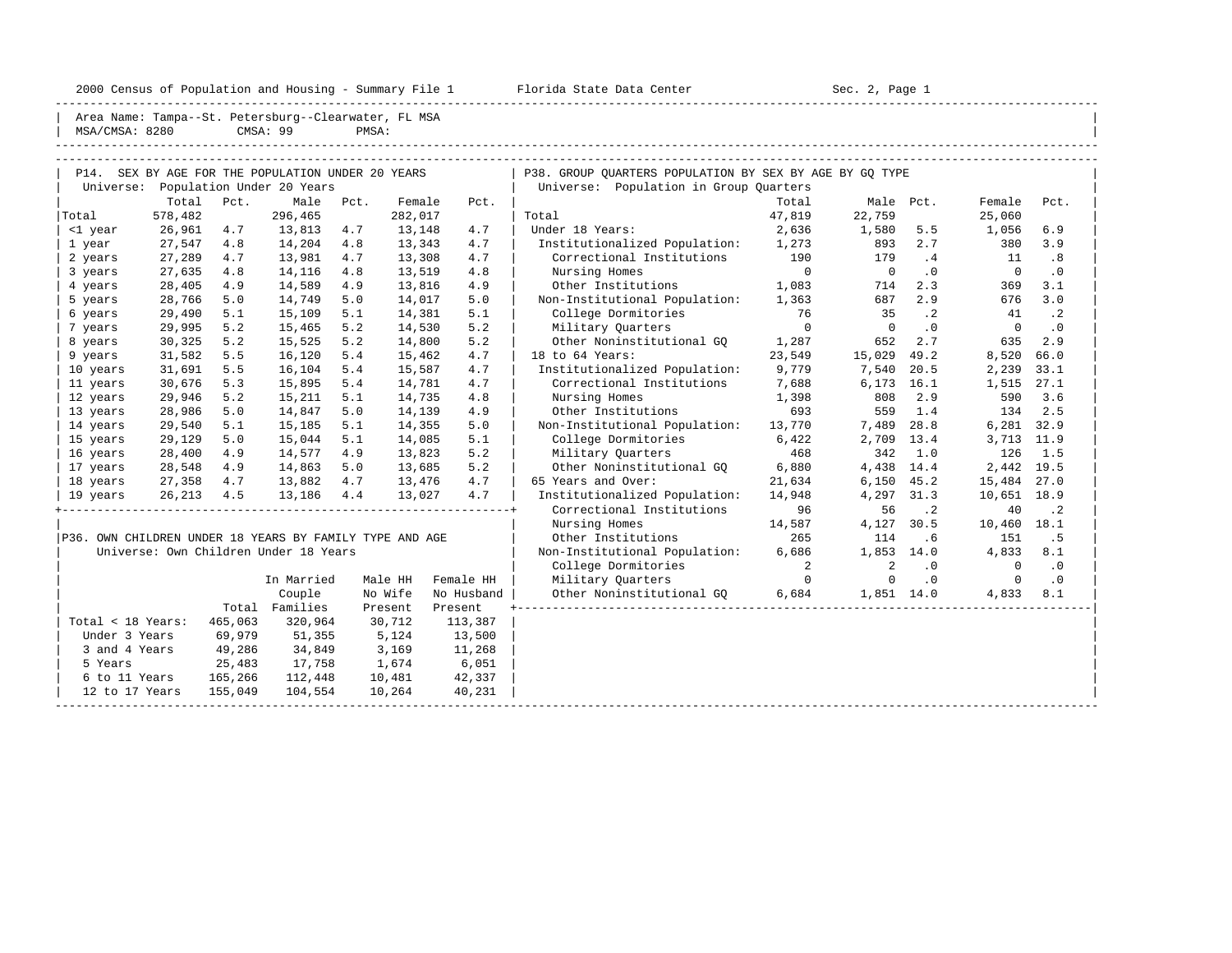2000 Census of Population and Housing - Summary File 1 Telorida State Data Center Sec. 2, Page 2

| Area Name                                       | Tampa--St                | دست ده ۱<br>$Patarshura - C$ | MSA  |  |
|-------------------------------------------------|--------------------------|------------------------------|------|--|
|                                                 | $\overline{\phantom{a}}$ | . C C C L D LV ULL           |      |  |
| MSA/<br>$1$ $\cap$ M <sub>n</sub> $\in$<br>CMSA | 8280                     | CMSA: 99                     | PMSA |  |
|                                                 |                          |                              |      |  |

| P22/23/24. HOUSEHOLDS BY PRESENCE OF PEOPLE 60(65/75) YEARS AND OVER, HOUSEHOLD SIZE AND |                 |                         |                 |         |                    |     | P25. HOUSEHOLDS BY PRESENCE OF   |                        |       |           |        |  |
|------------------------------------------------------------------------------------------|-----------------|-------------------------|-----------------|---------|--------------------|-----|----------------------------------|------------------------|-------|-----------|--------|--|
| HOUSEHOLD TYPE                                                                           |                 |                         |                 |         |                    |     |                                  | NONRELATIVES           |       |           |        |  |
| Universe: Households                                                                     |                 |                         |                 |         |                    |     | Universe: Households             |                        |       |           |        |  |
|                                                                                          | 60+ Years       | Pct                     | 65+ Years       | Pct     | 75+ Years          | Pct |                                  |                        |       |           |        |  |
| Total:                                                                                   | 1,009,316 100.0 |                         | 1,009,316 100.0 |         | 1,009,316 100.0    |     | Total:                           |                        |       | 1,009,316 |        |  |
| Households w/ one or more 60/65/75:                                                      | 384,260 38.1    |                         | 317,828 31.5    |         | 171,771 17.0       |     |                                  | Households with one or |       |           |        |  |
| 1-person household                                                                       | 147,217         |                         | 127,845         |         | 78,003             |     |                                  | more non-relatives     |       | 114,183   |        |  |
| 2 or more person household:                                                              | 237,043         |                         | 189,983         |         | 93,768             |     |                                  |                        |       |           |        |  |
| Family households                                                                        | 223,919         |                         | 180,303         |         | 89,301             |     |                                  | Households with no     |       |           |        |  |
| Non-family households                                                                    | 13,124          |                         | 9,680           |         | 4,467              |     | non-relatives                    |                        |       | 895,133   |        |  |
| Households with no people over 60/65/75:                                                 | 625,056 61.9    |                         | 691,488 68.5    |         | 837,545 83.0       |     |                                  |                        |       |           |        |  |
| 1-person household                                                                       | 152,741         |                         | 172,113         |         | 221,955            |     |                                  |                        |       |           |        |  |
| 2 or more person household:                                                              | 472,315         |                         | 519,375         |         | 615,590            |     |                                  |                        |       |           |        |  |
| Family households                                                                        | 413,734         |                         | 457,350         |         | 548,352            |     |                                  |                        |       |           |        |  |
| Non-family households                                                                    | 58,581          |                         | 62,025          |         | 67,238             |     |                                  |                        |       |           |        |  |
| P18/20. HOUSEHOLDS BY AGE OF HOUSEHOLDER BY HOUSEHOLD TYPE                               |                 |                         |                 |         |                    |     | H13/15. TENURE BY HOUSEHOLD SIZE |                        |       |           |        |  |
| (INCLUDING LIVING ALONE) BY PRESENCE OF OWN CHILDREN                                     |                 |                         |                 |         |                    |     | Universe: Occupied Housing Units |                        |       |           |        |  |
| Universe: Households                                                                     |                 |                         |                 |         |                    |     |                                  |                        | Pct   |           | Pct    |  |
|                                                                                          |                 |                         |                 |         |                    |     |                                  | Owner                  | Owner | Renter    | Renter |  |
|                                                                                          | Total           | Householder Householder |                 |         |                    |     | Total                            | Occupied               | Occ.  | Occupied  | Occ.   |  |
|                                                                                          | Households      | 15 to 64 65 and Over    |                 |         |                    |     | Total Occupied Units: 1,009,316  | 714,374 100.0          |       | 294,942   | 100.0  |  |
| Total:                                                                                   | 1,009,316       | 717,563                 |                 | 291,753 | 1-person household |     | 299,958                          | 180,587                | 25.3  | 119,371   | 40.5   |  |
|                                                                                          |                 |                         |                 |         |                    |     |                                  |                        |       |           |        |  |

|                                         | nuusenuius | 19 LU 04 | ັບບ<br>anu vver | TOLAI OCCUPIEU UNILS. I,009,310 |         |         | LUU .U | ムフェ フェム | TO TO |  |
|-----------------------------------------|------------|----------|-----------------|---------------------------------|---------|---------|--------|---------|-------|--|
| Total:                                  | 1,009,316  | 717,563  | 291,753         | 1-person household              | 299,958 | 180,587 | 25.3   | 119,371 | 40.5  |  |
| Family households:                      | 637,653    | 481,650  | 156,003         | 2-Person household              | 378,834 | 293,960 | 41.1   | 84,874  | 28.8  |  |
| Married couple family:                  | 486,433    | 352,330  | 134,103         | 3-Person household              | 146,694 | 104,837 | 14.7   | 41,857  | 14.2  |  |
| With own children under 18              | 175,809    | 174,910  | 899             | 4-Person household              | 111,550 | 83,780  | 11.7   | 27,770  | 9.4   |  |
| No own children under 18                | 310,624    | 177,420  | 133,204         | 5-Person household              | 46,845  | 34,041  | 4.8    | 12,804  | 4.3   |  |
| Other family:                           | 151,220    | 129,320  | 21,900          | 6-Person household              | 16,251  | 11,239  | 1.6    | 5,012   | 1.7   |  |
| Male householder, no wife present:      | 38,169     | 33,877   | 4,292           | 7+Person household              | 9,184   | 5,930   | .8     | 3,254   | 1.1   |  |
| With own children under 18              | 19,741     | 19,559   | 182             |                                 |         |         |        |         |       |  |
| No own children under 18                | 18,428     | 14,318   | 4,110           |                                 |         |         |        |         |       |  |
| Female householder, no husband present: | 113,051    | 95,443   | 17,608          |                                 |         |         |        |         |       |  |
| With own children under 18              | 65,822     | 65,727   | 95              |                                 |         |         |        |         |       |  |
| No own children under 18                | 47,229     | 29,716   | 17,513          |                                 |         |         |        |         |       |  |
| Non-family households:                  | 71,705     | 235,913  | 135,750         |                                 |         |         |        |         |       |  |
| Householder living alone                | 41,879     | 172,113  | 127,845         |                                 |         |         |        |         |       |  |
| Householder not living alone            | 29,826     | 63,800   | 7,905           |                                 |         |         |        |         |       |  |
|                                         |            |          |                 |                                 |         |         |        |         |       |  |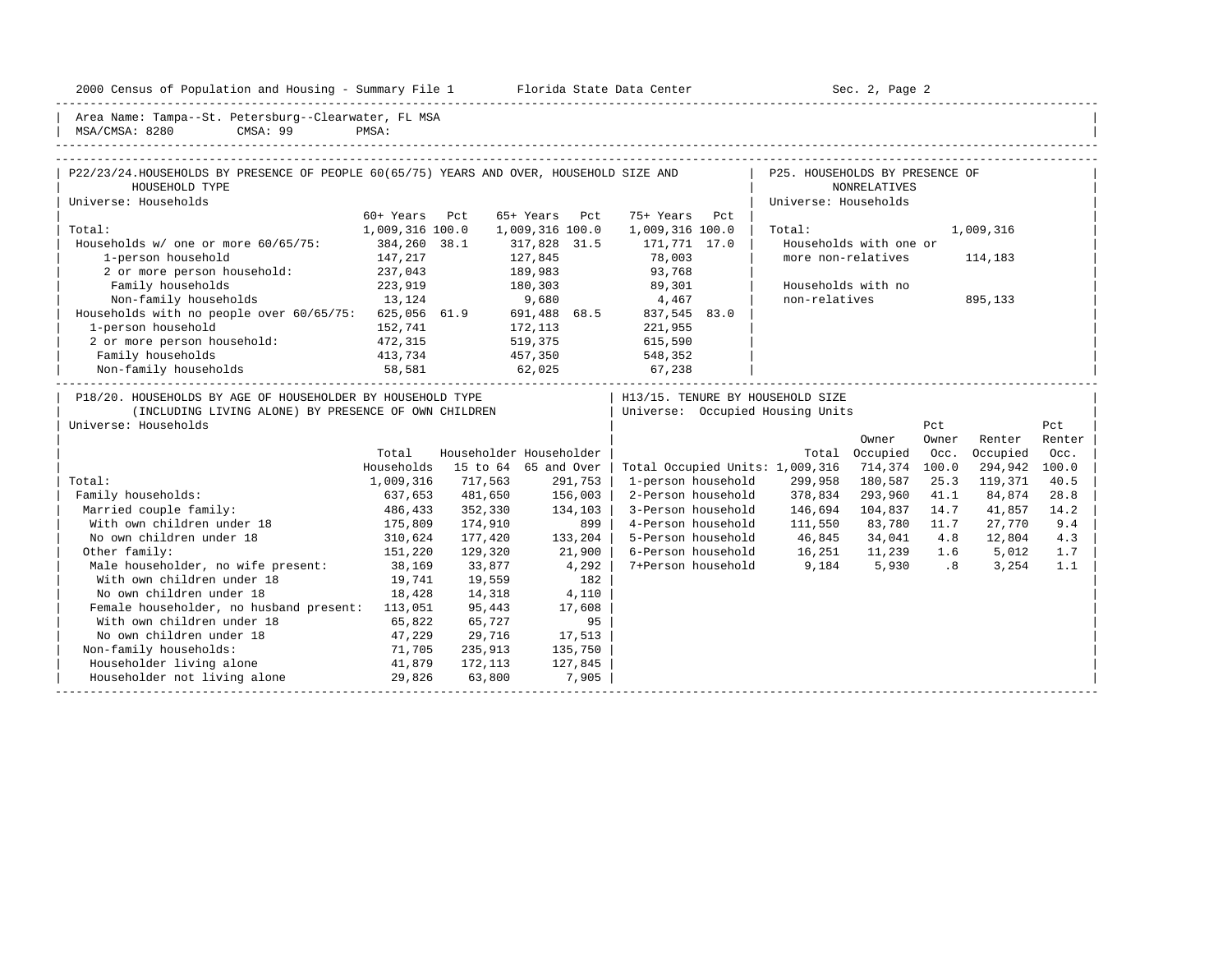| 2000 Census of Population and Housing - Summary File 1 Florida State Data Center |          |                             |                          |           |                                                        |       | ------------------------                                 |          | Sec. 2, Page 3                          |                                |       |
|----------------------------------------------------------------------------------|----------|-----------------------------|--------------------------|-----------|--------------------------------------------------------|-------|----------------------------------------------------------|----------|-----------------------------------------|--------------------------------|-------|
| Area Name: Tampa--St. Petersburg--Clearwater, FL MSA<br>MSA/CMSA: 8280           | CMSA: 99 |                             | PMSA:                    |           |                                                        |       |                                                          |          |                                         |                                |       |
|                                                                                  |          |                             |                          |           |                                                        |       |                                                          |          |                                         |                                |       |
| P29. RELATIONSHIP BY AGE FOR THE POPULATION UNDER 18 YEARS                       |          |                             |                          |           |                                                        |       |                                                          |          |                                         |                                |       |
| Universe: Population under 18 years                                              |          |                             |                          |           |                                                        |       |                                                          |          |                                         |                                |       |
|                                                                                  |          |                             |                          |           |                                                        |       |                                                          |          |                                         |                                |       |
|                                                                                  |          |                             |                          |           | -----Related Child-----                                |       |                                                          |          |                                         |                                |       |
|                                                                                  |          | Pop. in<br>Total Households | Householder<br>or Spouse | Own Child | Other<br>Relatives                                     |       | Nonrelatives                                             | Total    | Institution-<br>alized Pop.             | Noninstitution-<br>alized Pop. |       |
| Under 18:                                                                        | 524,911  | 522,275                     | 672                      | 465,063   | 44,441                                                 |       | 12,099                                                   | 2,636    | 1,273                                   |                                | 1,363 |
| Under 3                                                                          | 81,797   | 81,488                      |                          | 69,979    | 10,105                                                 |       | 1,404                                                    | 309      | 108                                     |                                | 201   |
| 3 and 4 years                                                                    | 56,040   | 55,932                      |                          | 49,286    | 5,445                                                  |       | 1,201                                                    | 108      | 23                                      |                                | 85    |
| 5 years                                                                          | 28,766   | 28,715                      |                          | 25,483    | 2,560                                                  |       | 672                                                      | 51       | 9                                       |                                | 42    |
| 6 to 11 years                                                                    | 183,759  | 183,327                     |                          | 165,266   | 14,043                                                 |       | 4,018                                                    | 432      | 101                                     |                                | 331   |
| 12 and 13 years                                                                  | 58,932   | 58,671                      |                          | 53,553    | 3,929                                                  |       | 1,189                                                    | 261      | 131                                     |                                | 130   |
| 14 years                                                                         | 29,540   | 29,302                      |                          | 26,684    | 2,009                                                  |       | 609                                                      | 238      | 125                                     |                                | 113   |
| 15 to 17 years                                                                   | 85,405   | 84,168                      |                          | 74,812    | 6,350                                                  |       | 3,006                                                    | 1,237    | 776                                     |                                | 461   |
|                                                                                  |          |                             |                          |           |                                                        |       |                                                          |          |                                         |                                |       |
| % Under 3                                                                        | 15.6%    | 15.6%                       |                          | 15.0%     | 22.7%                                                  |       | 11.6%                                                    | 11.7%    | 8.5%                                    |                                | 14.7% |
| % 3 and 4 years                                                                  | 10.7%    | 10.7%                       |                          | 10.6%     | 12.3%                                                  |       | 9.9%                                                     | 4.1%     | 1.8%                                    |                                | 6.2%  |
| % 5 years                                                                        | 5.5%     | 5.5%                        |                          | 5.5%      | 5.8%                                                   |       | 5.6%                                                     | 1.9%     | $.7\%$                                  |                                | 3.1%  |
| % 6 to 11 years                                                                  | 35.1%    | 35.1%                       |                          | 35.5%     | 31.6%                                                  |       | 33.2%                                                    | $16.4\%$ | 7.9%                                    |                                | 24.3% |
| % 12 and 13 years 11.2%                                                          |          | 11.2%                       |                          | 11.5%     | 8.8%                                                   |       | 9.8%                                                     | 9.9%     | $10.3\%$                                |                                | 9.5%  |
| % 14 years                                                                       | 5.6%     | 5.6%                        |                          | 5.7%      | 4.5%<br>$4.58$<br>14.3%                                |       | $5.0%$<br>$24.8%$                                        | 9.0%     | 9.8%                                    |                                | 8.3%  |
| % 15 to 17 years                                                                 | 16.3%    | 16.1%                       |                          | 16.1%     |                                                        |       |                                                          | 46.9%    | 61.0%                                   |                                | 33.8% |
| H17. TENURE BY HOUSEHOLD TYPE (INCLUDING LIVING ALONE) BY AGE OF HOUSEHOLDER     |          |                             |                          |           |                                                        |       |                                                          |          |                                         |                                |       |
| Universe: Occupied Housing Units                                                 |          |                             |                          |           |                                                        |       |                                                          |          |                                         |                                |       |
|                                                                                  |          |                             |                          |           | Total Owner ------------ Owner Occupied -------------- |       | Total Renter ------------- Renter Occupied ------------- |          |                                         |                                |       |
|                                                                                  |          | Occupied                    |                          |           | Householder Householder Householder Pct                |       | Occupied                                                 |          | Householder Householder Householder Pct |                                |       |
|                                                                                  |          | Units                       | 15 to 34                 | 35 to 64  | 65+                                                    | $65+$ | Units                                                    | 15 to 34 | 35 to 64                                | $65+$                          | $65+$ |
| Family households:                                                               |          | 497,751                     | 58,830                   | 294,946   | 143,975 28.9                                           |       | 139,902                                                  | 58,751   | 69,123                                  | 12,028                         | 8.6   |
| Married-couple family: 412,418                                                   |          |                             | 45,744                   | 241,311   | 125,363                                                | 30.4  | 74,015                                                   | 28,428   | 36,847                                  | 8,740                          | 11.8  |
| Other family:                                                                    |          | 85,333                      | 13,086                   | 53,635    | 18,612                                                 | 21.8  | 65,887                                                   | 30,323   | 32,276                                  | 3,288                          | 5.0   |
| Male householder, no wife 22,154                                                 |          |                             | 4,540                    | 13,983    | 3,631                                                  | 16.4  | 16,015                                                   | 7,615    | 7,739                                   | 661                            | 4.1   |
| Female hsehldr, no husband 63,179                                                |          |                             | 8,546                    | 39,652    | 14,981                                                 | 23.7  | 49,872                                                   | 22,708   | 24,537                                  | 2,627                          | 5.3   |
| Nonfamily households:                                                            |          | 216,623                     | 18,500                   | 94,148    | 103,975                                                | 48.0  | 155,040                                                  | 56,805   | 66,460                                  | 31,775                         | 20.5  |
| Male householder:                                                                |          | 85,647                      | 11,833                   | 45,744    | 28,070                                                 | 32.8  | 81,079                                                   | 32,743   | 39,142                                  | 9,194                          | 11.3  |
| Living alone                                                                     |          | 65,151                      | 6,740                    | 33,840    | 24,571                                                 | 37.7  | 59,696                                                   | 19,410   | 31,799                                  | 8,487                          | 14.2  |
| Not living alone                                                                 |          | 20,496<br>130,976           | 5,093                    | 11,904    | 3,499                                                  | 17.1  | 21,383                                                   | 13,333   | 7,343                                   | 707                            | 3.3   |
| Female householder:                                                              |          |                             | 6,667                    | 48,404    | 75,905                                                 | 58.0  | 73,961                                                   | 24,062   | 27,318                                  | 22,581                         | 30.5  |
| Living alone                                                                     |          | 115,436                     | 3,897                    | 38,744    | 72,795                                                 | 63.1  | 59,675                                                   | 14,815   | 22,868                                  | 21,992                         | 36.9  |
| Not living alone                                                                 |          | 15,540                      | 2,770                    | 9,660     | 3,110                                                  | 20.0  | 14,286                                                   | 9,247    | 4,450                                   | 589                            | 4.1   |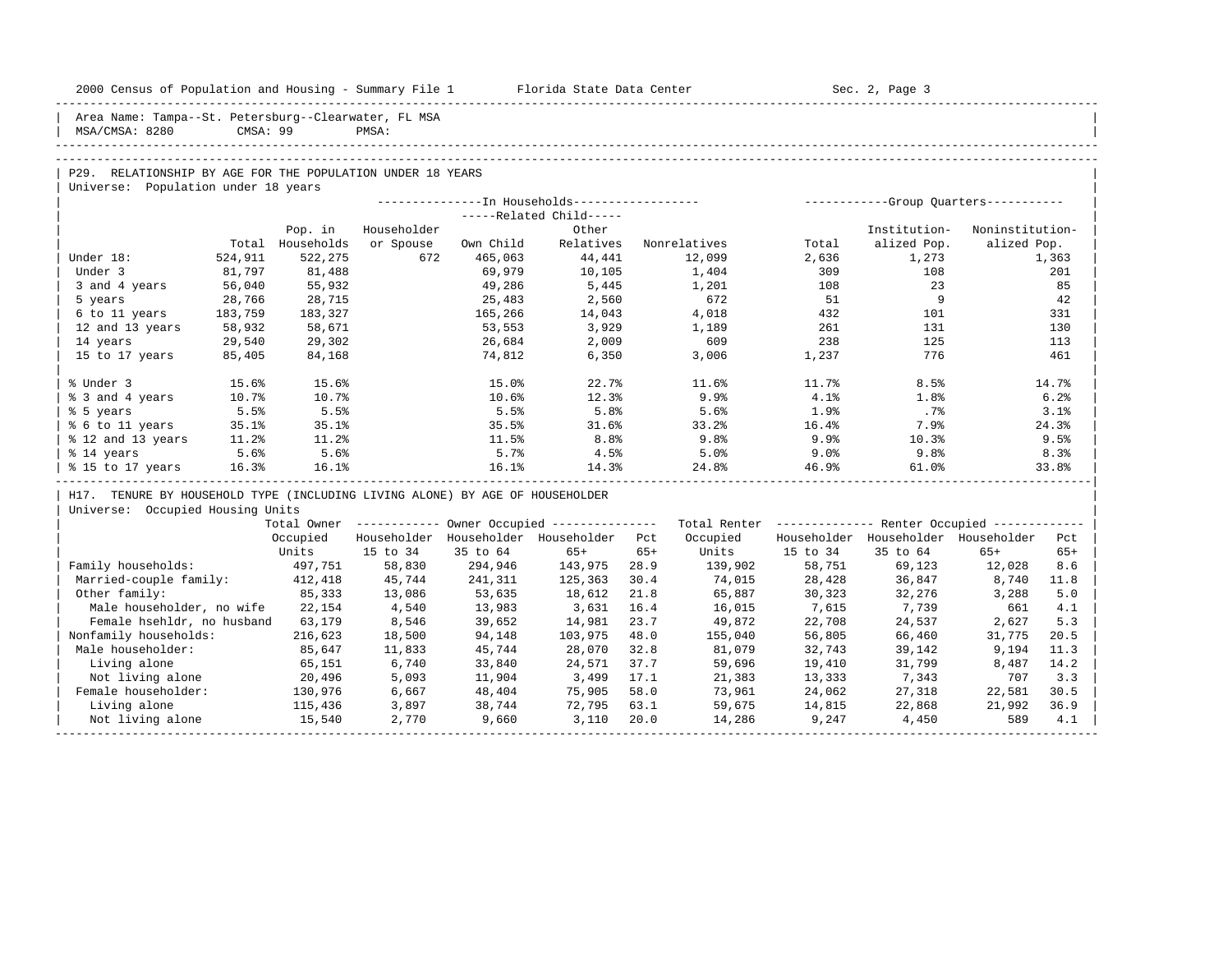|                                                   | 2000 Census of Population and Housing - Summary File 1 Florida State Data Center<br>Area Name: Clearwater city |      |                           |                               |                     |          |                                                         | Sec. 2, Page 1 |              |             |              |           |
|---------------------------------------------------|----------------------------------------------------------------------------------------------------------------|------|---------------------------|-------------------------------|---------------------|----------|---------------------------------------------------------|----------------|--------------|-------------|--------------|-----------|
| MSA/CMSA: 8280                                    |                                                                                                                |      | CMSA: 99                  | PMSA:                         |                     |          |                                                         |                |              |             |              |           |
|                                                   |                                                                                                                |      |                           |                               |                     |          |                                                         |                |              |             |              |           |
| P14. SEX BY AGE FOR THE POPULATION UNDER 20 YEARS |                                                                                                                |      |                           |                               |                     |          | P38. GROUP OUARTERS POPULATION BY SEX BY AGE BY GO TYPE |                |              |             |              |           |
| Universe:                                         |                                                                                                                |      | Population Under 20 Years |                               |                     |          | Universe: Population in Group Ouarters                  |                |              |             |              |           |
|                                                   | Total                                                                                                          | Pct. | Male                      | Pct.                          | Female              | Pct.     |                                                         | Total          | Male Pct.    |             | Female       | Pct.      |
| Total                                             | 23,260                                                                                                         |      | 11,901                    |                               | 11,359              |          | Total                                                   | 3,863          | 1,500        |             | 2,363        |           |
| <1 year                                           | 1,178                                                                                                          | 5.1  | 608                       | 5.1                           | 570                 | 5.0      | Under 18 Years:                                         | 199            | 89           | 5.2         | 110          | 5.9       |
| 1 year                                            | 1,094                                                                                                          | 4.7  | 560                       | 4.7                           | 534                 | 4.7      | Institutionalized Population:                           | $\circ$        | $\Omega$     | .0          | 0            | .0        |
| 2 years                                           | 1,159                                                                                                          | 5.0  | 622                       | 5.2                           | 537                 | 4.7      | Correctional Institutions                               | $^{\circ}$     | $\mathbf{0}$ | $\cdot$ 0   | $\circ$      | $\cdot$ 0 |
| 3 years                                           | 1,074                                                                                                          | 4.6  | 567                       | 4.8                           | 507                 | 4.5      | Nursing Homes                                           | $\mathbf{0}$   | $\mathbf{0}$ | .0          | $\circ$      | $\cdot$ 0 |
| 4 years                                           | 1,123                                                                                                          | 4.8  | 597                       | 5.0                           | 526                 | 4.6      | Other Institutions                                      | $\cap$         | $\Omega$     | $\cdot$ 0   | $^{\circ}$   | $\cdot$ 0 |
| 5 years                                           | 1,141                                                                                                          | 4.9  | 603                       | 5.1                           | 538                 | 4.7      | Non-Institutional Population:                           | 199            | 89           | 5.2         | 110          | 5.9       |
| 6 years                                           | 1,185                                                                                                          | 5.1  | 590                       | 5.0                           | 595                 | 5.2      | College Dormitories                                     | 2              |              | $\cdot$ 1   | 1            | $\cdot$ 1 |
| 7 years                                           | 1,216                                                                                                          | 5.2  | 616                       | 5.2                           | 600                 | 5.3      | Military Quarters                                       | $\circ$        |              | $\cdot$ 0   | 0            | $\cdot$ 0 |
| 8 years                                           | 1,235                                                                                                          | 5.3  | 626                       | 5.3                           | 609                 | 5.4      | Other Noninstitutional GO                               | 197            | 88           | 5.1         | 109          | 5.9       |
| 9 years                                           | 1,235                                                                                                          | 5.3  | 628                       | 5.3                           | 607                 | 5.0      | 18 to 64 Years:                                         | 1,972          | 998          | 51.0        | 974          | 66.5      |
| 10 years                                          | 1,231                                                                                                          | 5.3  | 637                       | 5.4                           | 594                 | 4.7      | Institutionalized Population:                           | 107            | 52           | 2.8         | 55           | 3.5       |
| 11 years                                          | 1,196                                                                                                          | 5.1  | 620                       | 5.2                           | 576                 | 4.7      | Correctional Institutions                               | $\overline{0}$ | $\Omega$     | $\cdot$ 0   | $\Omega$     | $\cdot$ 0 |
| 12 years                                          | 1,118                                                                                                          | 4.8  | 556                       | 4.7                           | 562                 | 4.5      | Nursing Homes                                           | 87             | 41           | 2.3         | 46           | 2.7       |
| 13 years                                          | 1,008                                                                                                          | 4.3  | 492                       | 4.1                           | 516                 | 4.6      | Other Institutions                                      | 2.0            | 11           | . 5         | 9            | .7        |
| 14 years                                          | 1,188                                                                                                          | 5.1  | 578                       | 4.9                           | 610                 | 4.7      | Non-Institutional Population: 1,865                     |                | 946          | 48.3        | 919          | 63.1      |
| 15 years                                          | 1,109                                                                                                          | 4.8  | 570                       | 4.8                           | 539                 | 5.2      | College Dormitories                                     | 420            | 177          | 10.9        | 243          | 11.8      |
| 16 years                                          | 1,160                                                                                                          | 5.0  | 583                       | 4.9                           | 577                 | 5.3      | Military Quarters                                       | 6              | 5            | $\cdot$ . 2 | $\mathbf{1}$ | $\cdot$ 3 |
| 17 years                                          | 1,168                                                                                                          | 5.0  | 642                       | 5.4                           | 526                 | 5.4      | Other Noninstitutional GO                               | 1,439          | 764          | 37.3        | 675          | 50.9      |
| 18 years                                          | 1,204                                                                                                          | 5.2  | 574                       | 4.8                           | 630                 | 5.0      | 65 Years and Over:                                      | 1,692          | 413          | 43.8        | 1,279        | 27.5      |
| 19 years                                          | 1,238                                                                                                          | 5.3  | 632                       | 5.3                           | 606                 | 4.7      | Institutionalized Population:                           | 1,350          | 323          | 34.9        | 1,027        | 21.5      |
|                                                   |                                                                                                                |      |                           |                               |                     |          | Correctional Institutions                               | $\overline{0}$ | $\mathbf 0$  | $\cdot$ 0   | 0            | $\cdot$ 0 |
|                                                   |                                                                                                                |      |                           |                               |                     |          | Nursing Homes                                           | 1,350          |              | 323 34.9    | 1,027        | 21.5      |
|                                                   | P36. OWN CHILDREN UNDER 18 YEARS BY FAMILY TYPE AND AGE                                                        |      |                           |                               | Other Institutions  | $\Omega$ | $\Omega$                                                | $\cdot$ 0      | $^{\circ}$   | $\cdot$ 0   |              |           |
|                                                   | Universe: Own Children Under 18 Years                                                                          |      |                           | Non-Institutional Population: | 342                 | 90       | 8.9                                                     | 252            | 6.0          |             |              |           |
|                                                   |                                                                                                                |      |                           |                               | College Dormitories | $\Omega$ | $\Omega$                                                | $\cdot$ 0      | $\mathbf 0$  | $\cdot$ 0   |              |           |

|                   |        | In Married | Male HH | Female HH  | 00220902020202200<br>Military Quarters |     |    | $\cdot$ $\cdot$<br>$\cdot$ 0 | $\Omega$   | $\cdot$ $\cdot$<br>$\cdot$ 0 |
|-------------------|--------|------------|---------|------------|----------------------------------------|-----|----|------------------------------|------------|------------------------------|
|                   |        | Couple     | No Wife | No Husband | Other Noninstitutional GO              | 342 | 90 | 8.9                          | 252<br>6.0 |                              |
|                   | Total  | Families   | Present | Present    |                                        |     |    |                              |            |                              |
| Total < 18 Years: | 18,315 | 11,517     | 1,202   | 5,596      |                                        |     |    |                              |            |                              |
| Under 3 Years     | 2,969  | 1,987      | 214     | 768        |                                        |     |    |                              |            |                              |
| 3 and 4 Years     | 1,934  | 1,240      | 121     | 573        |                                        |     |    |                              |            |                              |
| 5 Years           | 1,029  | 662        | 60      | 307        |                                        |     |    |                              |            |                              |
| 6 to 11 Years     | 6,551  | 3,976      | 424     | 2,151      |                                        |     |    |                              |            |                              |
| 12 to 17 Years    | 5,832  | 3,652      | 383     | 1,797      |                                        |     |    |                              |            |                              |
|                   |        |            |         |            |                                        |     |    |                              |            |                              |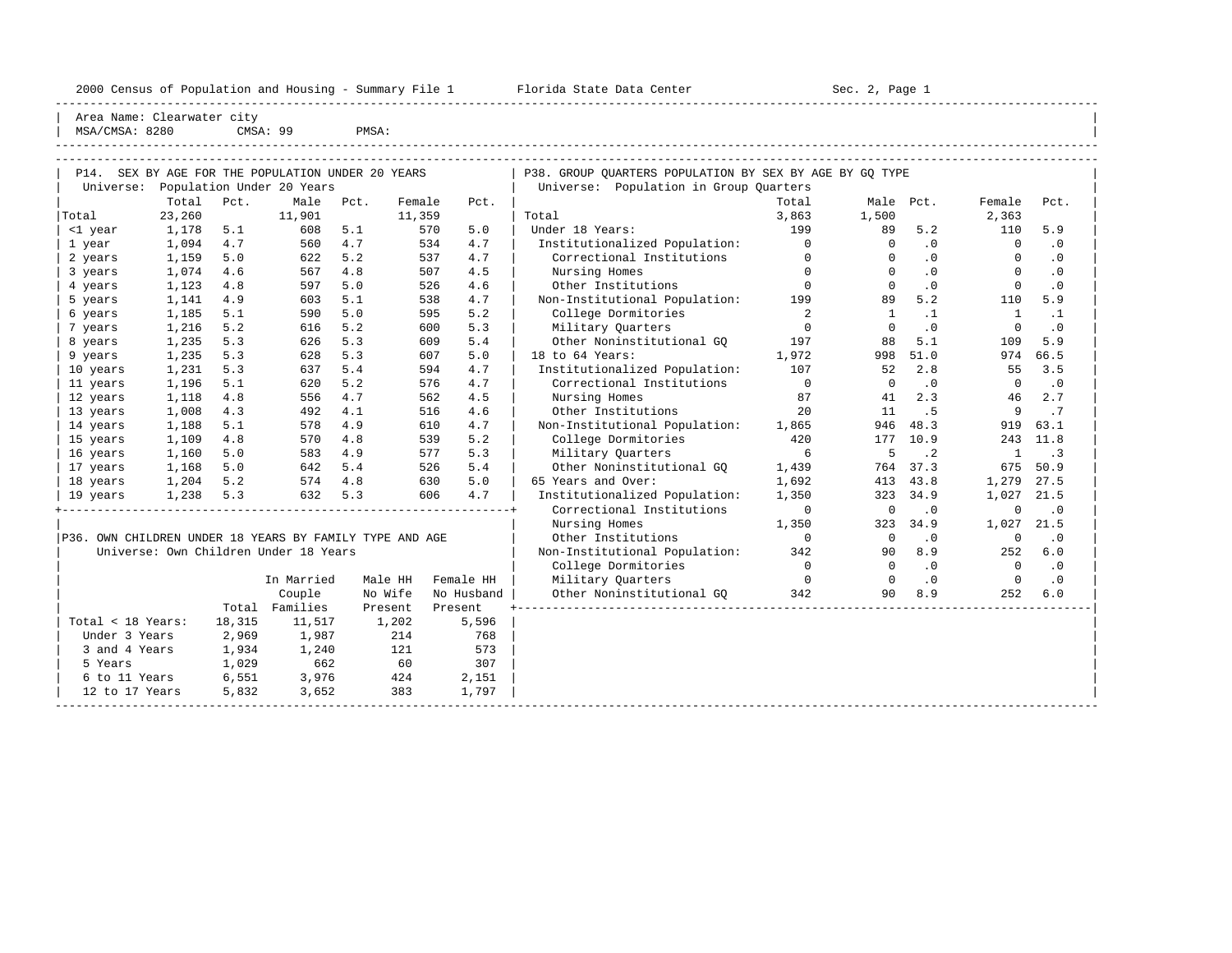|  |  |  | 2000 Census of Population and Housing - Summary File 1 |  |  |  |  |  |  |  |
|--|--|--|--------------------------------------------------------|--|--|--|--|--|--|--|
|--|--|--|--------------------------------------------------------|--|--|--|--|--|--|--|

2000 Florida State Data Center - Sec. 2, Page 2 -----------------------------------------------------------------------------------------------------------------------------------------------------

| Area Name: Clearwater city | | MSA/CMSA: 8280 CMSA: 99 PMSA:

| P22/23/24.HOUSEHOLDS BY PRESENCE OF PEOPLE 60(65/75) YEARS AND OVER, HOUSEHOLD SIZE AND<br>HOUSEHOLD TYPE |              |                         |              |                |                       |     | P25. HOUSEHOLDS BY PRESENCE OF   | <b>NONRELATIVES</b>    |       |          |        |
|-----------------------------------------------------------------------------------------------------------|--------------|-------------------------|--------------|----------------|-----------------------|-----|----------------------------------|------------------------|-------|----------|--------|
| Universe: Households                                                                                      |              |                         |              |                |                       |     | Universe: Households             |                        |       |          |        |
|                                                                                                           | 60+ Years    | Pct                     | 65+ Years    | Pct            | 75+ Years             | Pct |                                  |                        |       |          |        |
| Total:                                                                                                    | 48,449 100.0 |                         | 48,449 100.0 |                | 48,449 100.0          |     | Total:                           |                        |       | 48,449   |        |
| Households w/ one or more 60/65/75:                                                                       | 19,250 39.7  |                         | 16,011 33.0  |                | $9,106$ 18.8          |     |                                  | Households with one or |       |          |        |
| 1-person household                                                                                        | 8,624        |                         | 7,465        |                | 4,716                 |     | more non-relatives               |                        |       | 5,769    |        |
| 2 or more person household:                                                                               | 10,626       |                         | 8,546        |                | 4,390                 |     |                                  |                        |       |          |        |
| Family households                                                                                         | 9,912        |                         | 8,039        |                | 4,153                 |     | Households with no               |                        |       |          |        |
| Non-family households                                                                                     | 714          |                         | 507          |                | 237                   |     | non-relatives                    |                        |       | 42,680   |        |
| Households with no people over 60/65/75:                                                                  | 29,199 60.3  |                         | 32,438 67.0  |                | 39,343 81.2           |     |                                  |                        |       |          |        |
| 1-person household                                                                                        | 8,560        |                         | 9,719        |                | 12,468                |     |                                  |                        |       |          |        |
| 2 or more person household: 20,639                                                                        |              |                         | 22,719       |                | 26,875                |     |                                  |                        |       |          |        |
| Family households                                                                                         | 17,527       |                         | 19,400       |                | 23,286                |     |                                  |                        |       |          |        |
| Non-family households 3,112                                                                               |              | 3,319                   |              |                | 3,589                 |     |                                  |                        |       |          |        |
| P18/20. HOUSEHOLDS BY AGE OF HOUSEHOLDER BY HOUSEHOLD TYPE                                                |              |                         |              |                |                       |     | H13/15. TENURE BY HOUSEHOLD SIZE |                        |       |          |        |
| (INCLUDING LIVING ALONE) BY PRESENCE OF OWN CHILDREN                                                      |              |                         |              |                |                       |     | Universe: Occupied Housing Units |                        |       |          |        |
| Universe: Households                                                                                      |              |                         |              |                |                       |     |                                  |                        | Pct   |          | Pct    |
|                                                                                                           |              |                         |              |                |                       |     |                                  | Owner                  | Owner | Renter   | Renter |
|                                                                                                           | Total        | Householder Householder |              |                |                       |     |                                  | Total Occupied         | Occ.  | Occupied | Occ.   |
|                                                                                                           | Households   | 15 to 64 65 and Over    |              |                | Total Occupied Units: |     | 48,449                           | 30,098 100.0           |       | 18,351   | 100.0  |
| Total:                                                                                                    | 48,449       | 33,480                  |              | 14,969         | 1-person household    |     | 17,184                           | 9,192                  | 30.5  | 7,992    | 43.6   |
| Family households:                                                                                        | 27,439       | 20,352                  |              | 7,087          | 2-Person household    |     | 17,873                           | 12,616                 | 41.9  | 5,257    | 28.6   |
| Married couple family:                                                                                    | 20,197       | 14,069                  |              | 6,128          | 3-Person household    |     | 6,333                            | 3,961                  | 13.2  | 2,372    | 12.9   |
| With own children under 18                                                                                | 6,427        | 6,400                   |              | 27             | 4-Person household    |     | 4,284                            | 2,843                  | 9.4   | 1,441    | 7.9    |
| No own children under 18                                                                                  | 13,770       | 7,669                   |              | 6,101          | 5-Person household    |     | 1,721                            | 1,009                  | 3.4   | 712      | 3.9    |
| Other family:                                                                                             | 7,242        | 6,283                   |              | 959            | 6-Person household    |     | 616                              | 309                    | 1.0   | 307      | 1.7    |
| Male householder, no wife present: 1,766                                                                  |              | 1,601                   |              | 165            | 7+Person household    |     | 438                              | 168                    | .6    | 270      | 1.5    |
| With own children under 18                                                                                | 817          | 806                     |              | 11             |                       |     |                                  |                        |       |          |        |
| No own children under 18                                                                                  | 949          | 795                     |              | 154            |                       |     |                                  |                        |       |          |        |
| Female householder, no husband present: 5,476                                                             |              | 4,682                   |              | 794            |                       |     |                                  |                        |       |          |        |
| With own children under 18                                                                                | 3,274        | 3,274                   |              | $\overline{0}$ |                       |     |                                  |                        |       |          |        |
| No own children under 18                                                                                  | 2, 202       | 1,408                   |              | 794            |                       |     |                                  |                        |       |          |        |
| Non-family households:                                                                                    | 3,826        | 13,128                  |              | 7,882          |                       |     |                                  |                        |       |          |        |
| Householder living alone                                                                                  | 2,301        | 9,719                   |              | 7,465          |                       |     |                                  |                        |       |          |        |
| Householder not living alone                                                                              | 1,525        | 3,409                   |              | 417            |                       |     |                                  |                        |       |          |        |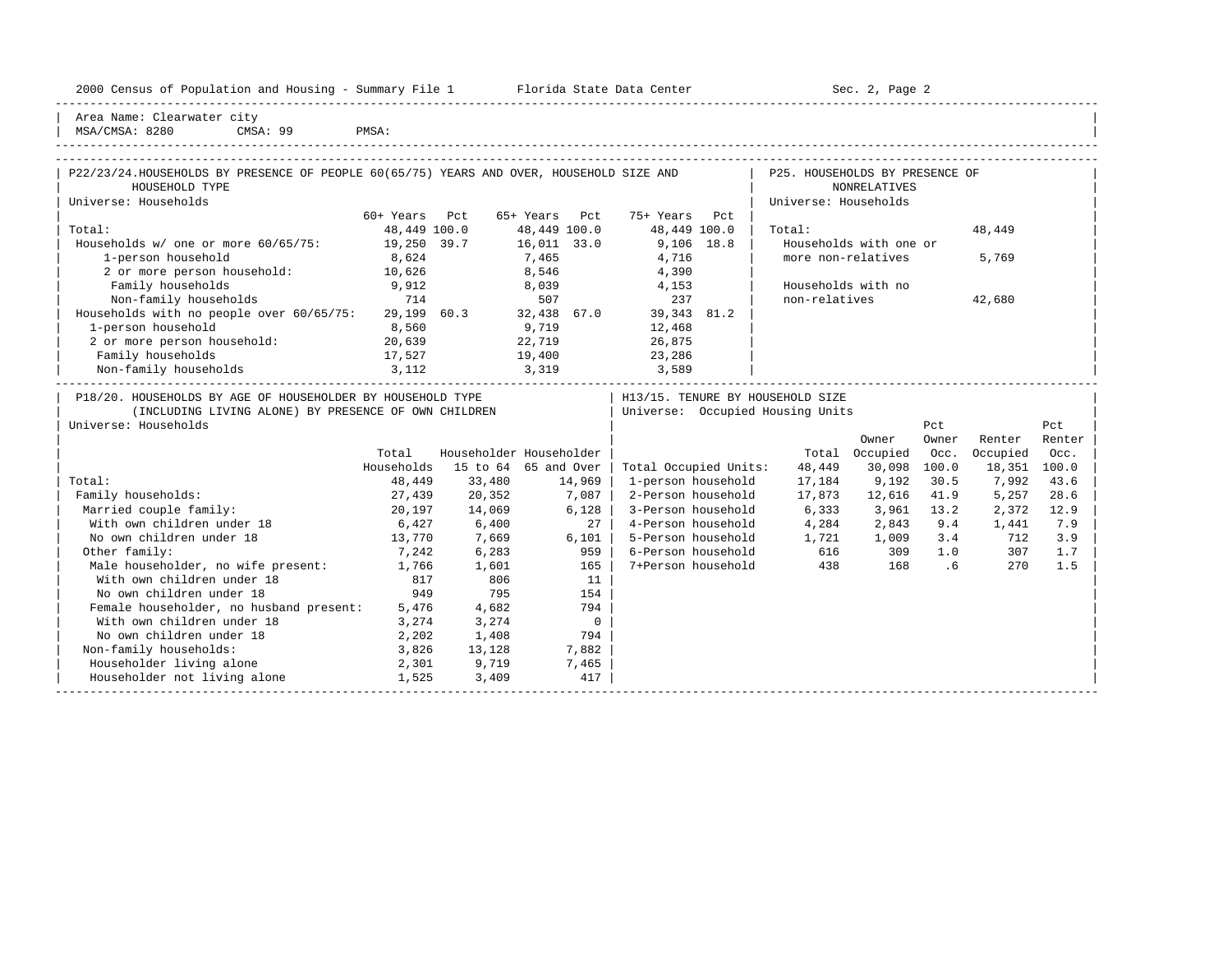| 2000 Census of Population and Housing - Summary File 1 Florida State Data Center                  |          |            |             |           |                                                       |       |                                                         |                | Sec. 2, Page 3                          |                 |                |
|---------------------------------------------------------------------------------------------------|----------|------------|-------------|-----------|-------------------------------------------------------|-------|---------------------------------------------------------|----------------|-----------------------------------------|-----------------|----------------|
| Area Name: Clearwater city<br>MSA/CMSA: 8280                                                      | CMSA: 99 |            | PMSA:       |           |                                                       |       |                                                         |                |                                         |                 |                |
|                                                                                                   |          |            |             |           |                                                       |       |                                                         |                |                                         |                 |                |
|                                                                                                   |          |            |             |           |                                                       |       |                                                         |                |                                         |                 |                |
| P29. RELATIONSHIP BY AGE FOR THE POPULATION UNDER 18 YEARS<br>Universe: Population under 18 years |          |            |             |           |                                                       |       |                                                         |                |                                         |                 |                |
|                                                                                                   |          |            |             |           |                                                       |       |                                                         |                |                                         |                 |                |
|                                                                                                   |          |            |             |           | -----Related Child-----                               |       |                                                         |                |                                         |                 |                |
|                                                                                                   |          | Pop. in    | Householder |           | Other                                                 |       |                                                         |                | Institution-                            | Noninstitution- |                |
|                                                                                                   | Total    | Households | or Spouse   | Own Child | Relatives                                             |       | Nonrelatives                                            | Total          | alized Pop.                             | alized Pop.     |                |
| Under 18:                                                                                         | 20,818   | 20,619     | 33          | 18,315    | 1,692                                                 |       | 579                                                     | 199            | $\Omega$                                |                 | 199            |
| Under 3                                                                                           | 3,431    | 3,412      |             | 2,969     | 362                                                   |       | 81                                                      | 19             | $\Omega$                                |                 | 19             |
| 3 and 4 years                                                                                     | 2,197    | 2,194      |             | 1,934     | 203                                                   |       | 57                                                      | $\overline{3}$ | $\circ$                                 |                 | 3              |
| 5 years                                                                                           | 1,141    | 1,138      |             | 1,029     | 86                                                    |       | 23                                                      | 3              | $\Omega$                                |                 | $\overline{3}$ |
| 6 to 11 years                                                                                     | 7,298    | 7,270      |             | 6,551     | 528                                                   |       | 191                                                     | 28             | $\Omega$                                |                 | 28             |
| 12 and 13 years                                                                                   | 2,126    | 2,112      |             | 1,938     | 131                                                   |       | 43                                                      | 14             | $\Omega$                                |                 | 14             |
| 14 years                                                                                          | 1,188    | 1,165      |             | 1,049     | 85                                                    |       | 31                                                      | 23             | $\Omega$                                |                 | 23             |
| 15 to 17 years                                                                                    | 3,404    | 3,295      |             | 2,845     | 297                                                   |       | 153                                                     | 109            | $\Omega$                                |                 | 109            |
| % Under 3                                                                                         | 16.5%    | 16.6%      |             | 16.2%     | 21.4%                                                 |       | 14.0%                                                   | 9.5%           | .0%                                     |                 | 9.5%           |
| % 3 and 4 years                                                                                   | 10.6%    | 10.7%      |             | 10.6%     | 12.0%                                                 |       | 9.8%                                                    | 1.5%           | .0%                                     |                 | 1.5%           |
| % 5 years                                                                                         | 5.5%     | 5.5%       |             | 5.6%      | 5.1%                                                  |       | $4.0\%$                                                 | 1.5%           | $.0\%$                                  |                 | 1.5%           |
| % 6 to 11 years                                                                                   | 35.1%    | 35.3%      |             | 35.8%     | 31.2%                                                 |       | 33.0%                                                   | 14.1%          | .0%                                     |                 | 14.1%          |
| % 12 and 13 years                                                                                 | 10.2%    | 10.3%      |             | $10.6\%$  | 7.7%                                                  |       | 7.4%                                                    | 7.0%           | .0%                                     |                 | 7.0%           |
| % 14 years                                                                                        | 5.7%     | 5.7%       |             | 5.7%      | 5.0%                                                  |       | 5.4%                                                    | 11.6%          | $.0\%$                                  |                 | 11.6%          |
| % 15 to 17 years                                                                                  | 16.4%    | 16.0%      |             | 15.5%     | 17.6%                                                 |       | 26.4%                                                   | 54.8%          | .0%                                     |                 | 54.8%          |
| H17. TENURE BY HOUSEHOLD TYPE (INCLUDING LIVING ALONE) BY AGE OF HOUSEHOLDER                      |          |            |             |           |                                                       |       |                                                         |                |                                         |                 |                |
| Universe: Occupied Housing Units                                                                  |          |            |             |           |                                                       |       |                                                         |                |                                         |                 |                |
|                                                                                                   |          |            |             |           | Total Owner ----------- Owner Occupied -------------- |       | Total Renter ------------- Renter Occupied ------------ |                |                                         |                 |                |
|                                                                                                   |          | Occupied   |             |           | Householder Householder Householder Pct               |       | Occupied                                                |                | Householder Householder Householder Pct |                 |                |
|                                                                                                   |          | Units      | 15 to 34    | 35 to 64  | 65+                                                   | $65+$ | Units                                                   | 15 to 34       | 35 to 64                                | $65+$           | $65+$          |
| Family households:                                                                                |          | 19,314     | 1,791       | 11,294    | 6,229                                                 | 32.3  | 8,125                                                   | 3.294          | 3,973                                   |                 | 858 10.6       |
| Married-couple family:                                                                            |          | 15,958     | 1,349       | 9,145     | 5,464                                                 | 34.2  | 4,239                                                   | 1,470          | 2,105                                   | 664             | 15.7           |
| Other family:                                                                                     |          | 3,356      | 442         | 2,149     | 765                                                   | 22.8  | 3,886                                                   | 1,824          | 1,868                                   | 194             | 5.0            |
| Male householder, no wife                                                                         |          | 807        | 151         | 528       | 128                                                   | 15.9  | 959                                                     | 476            | 446                                     | 37              | 3.9            |
| Female hsehldr, no husband                                                                        |          | 2,549      | 291         | 1,621     | 637                                                   | 25.0  | 2,927                                                   | 1,348          | 1,422                                   | 157             | 5.4            |
| Nonfamily households:                                                                             |          | 10,784     | 761         | 4,658     | 5,365                                                 | 49.7  | 10,226                                                  | 3,180          | 4,529                                   | 2,517           | 24.6           |
| Male householder:                                                                                 |          | 4,079      | 485         | 2,241     | 1,353                                                 | 33.2  | 5,337                                                   | 2,001          | 2,632                                   | 704             | 13.2           |
| Living alone                                                                                      |          | 3,180      | 288         | 1,720     | 1,172                                                 | 36.9  | 3,935                                                   | 1,119          | 2,153                                   | 663             | 16.8           |
| Not living alone                                                                                  |          | 899        | 197         | 521       | 181                                                   | 20.1  | 1,402                                                   | 882            | 479                                     | 41              | 2.9            |
| Female householder:                                                                               |          | 6,705      | 276         | 2,417     | 4,012                                                 | 59.8  | 4,889                                                   | 1,179          | 1,897                                   | 1,813           | 37.1           |
| Living alone                                                                                      |          | 6,012      | 165         | 1,982     | 3,865                                                 | 64.3  | 4,057                                                   | 706            | 1,586                                   | 1,765           | 43.5           |
| Not living alone                                                                                  |          | 693        | 111         | 435       | 147                                                   | 21.2  | 832                                                     | 473            | 311                                     | 48              | 5.8            |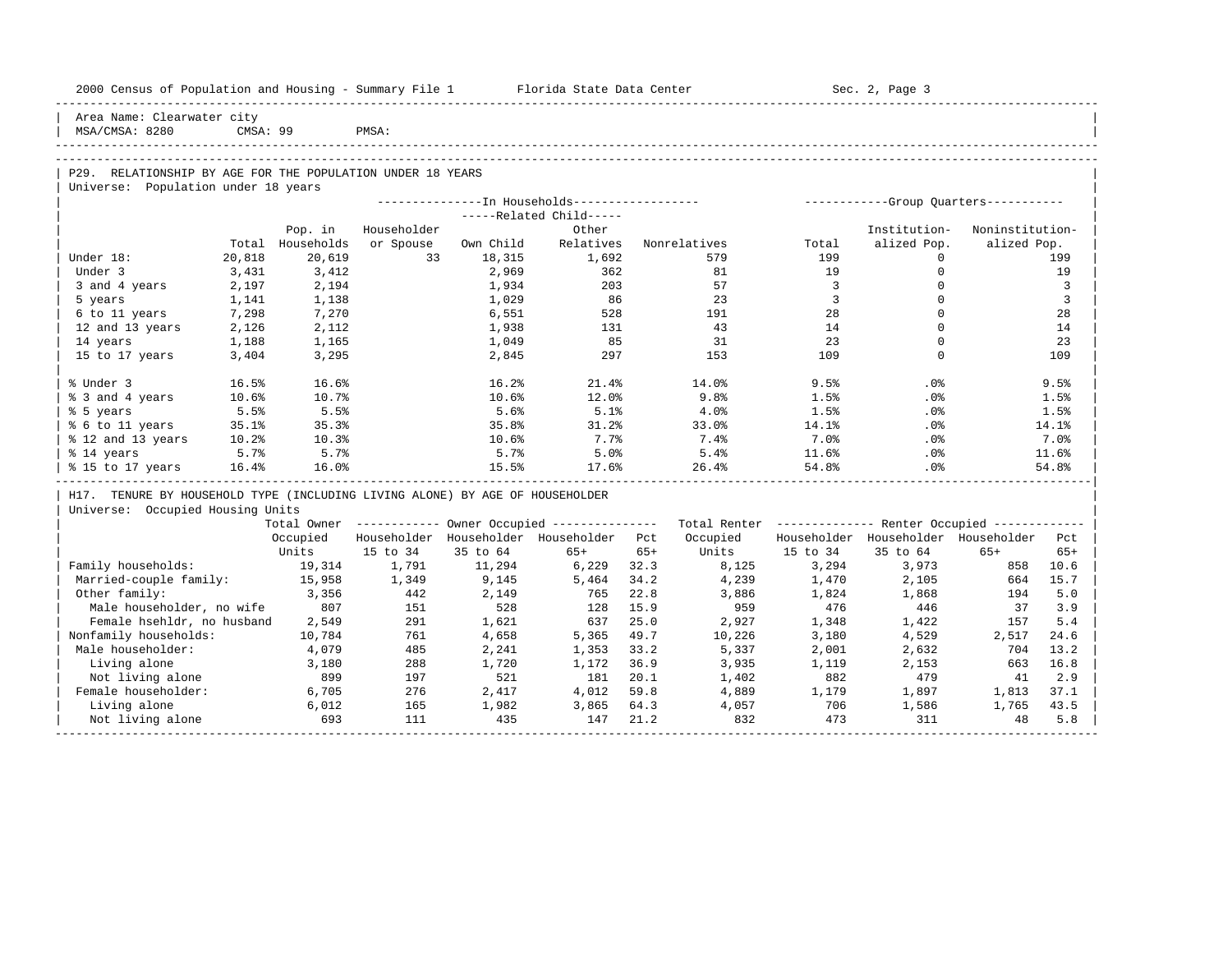| Area Name: St. Petersburg city                          |        |        |                                                   |       |         |            |                                                         |                          |                |                |                |           |
|---------------------------------------------------------|--------|--------|---------------------------------------------------|-------|---------|------------|---------------------------------------------------------|--------------------------|----------------|----------------|----------------|-----------|
| MSA/CMSA: 8280                                          |        |        | CMSA: 99                                          | PMSA: |         |            |                                                         |                          |                |                |                |           |
|                                                         |        |        | P14. SEX BY AGE FOR THE POPULATION UNDER 20 YEARS |       |         |            | P38. GROUP OUARTERS POPULATION BY SEX BY AGE BY GO TYPE |                          |                |                |                |           |
|                                                         |        |        | Universe: Population Under 20 Years               |       |         |            | Universe: Population in Group Quarters                  |                          |                |                |                |           |
|                                                         | Total  | Pct.   | Male                                              | Pct.  | Female  | Pct.       |                                                         | Total                    |                | Male Pct.      | Female         | Pct.      |
| Total                                                   | 58,969 |        | 30,105                                            |       | 28,864  |            | Total                                                   | 6,502                    | 2,930          |                | 3,572          |           |
| <1 year                                                 | 2,874  | 4.9    | 1,469                                             | 4.9   | 1,405   | 4.9        | Under 18 Years:                                         | 323                      | 152            | 5.0            | 171            | 5.2       |
| 1 year                                                  | 2,812  | 4.8    | 1,452                                             | 4.8   | 1,360   | 4.7        | Institutionalized Population:                           | 155                      | 88             | 2.4            | 67             | 3.0       |
| 2 years                                                 | 2,774  | 4.7    | 1,470                                             | 4.9   | 1,304   | 4.5        | Correctional Institutions                               | $\overline{0}$           | $\Omega$       | $\overline{0}$ | $\Omega$       | $\cdot$ 0 |
| 3 years                                                 | 2,831  | 4.8    | 1,469                                             | 4.9   | 1,362   | 4.7        | Nursing Homes                                           | $\overline{0}$           | $\Omega$       | $\cdot$ 0      | $\Omega$       | $\cdot$ 0 |
| 4 years                                                 | 2,832  | 4.8    | 1,457                                             | 4.8   | 1,375   | 4.8        | Other Institutions                                      | 155                      | 88             | 2.4            | 67             | 3.0       |
| 5 years                                                 | 2,902  | 4.9    | 1,464                                             | 4.9   | 1,438   | 5.0        | Non-Institutional Population:                           | 168                      | 64             | 2.6            | 104            | 2.2       |
| 6 years                                                 | 2,947  | 5.0    | 1,551                                             | 5.2   | 1,396   | 4.8        | College Dormitories                                     | 8                        | $\overline{4}$ | $\cdot$ 1      | $\overline{4}$ | $\cdot$ 1 |
| 7 years                                                 | 3,140  | 5.3    | 1,646                                             | 5.5   | 1,494   | 5.2        | Military Quarters                                       | $\overline{0}$           | $\Omega$       | $\cdot$ 0      | $\circ$        | $\cdot$ 0 |
| 8 years                                                 | 3,151  | 5.3    | 1,618                                             | 5.4   | 1,533   | 5.3        | Other Noninstitutional GO                               | 160                      | 60             | 2.5            | 100            | 2.0       |
| 9 years                                                 | 3,197  | 5.4    | 1,586                                             | 5.3   | 1,611   | 4.9        | 18 to 64 Years:                                         | 3,045                    | 1,919          | 46.8           | 1,126          | 65.5      |
| 10 years                                                | 3,231  | 5.5    | 1,648                                             | 5.5   | 1,583   | 4.7        | Institutionalized Population:                           | 580                      | 442            | 8.9            | 138            | 15.1      |
| 11 years                                                | 3,170  | 5.4    | 1,610                                             | 5.3   | 1,560   | 4.5        | Correctional Institutions                               | 264                      | 249            | 4.1            | 15             | 8.5       |
| 12 years                                                | 3,057  | 5.2    | 1,533                                             | 5.1   | 1,524   | 4.7        | Nursing Homes                                           | 283                      | 174            | 4.4            | 109            | 5.9       |
| 13 years                                                | 2,886  | 4.9    | 1,447                                             | 4.8   | 1,439   | 4.8        | Other Institutions                                      | 33                       | 19             | .5             | 14             | .6        |
| 14 years                                                | 3,038  | 5.2    | 1,545                                             | 5.1   | 1,493   | 5.0        | Non-Institutional Population:                           | 2,465                    | 1,477          | 37.9           | 988            | 50.4      |
| 15 years                                                | 2,908  | 4.9    | 1,506                                             | 5.0   | 1,402   | 4.8        | College Dormitories                                     | 1,046                    | 487            | 16.1           | 559            | 16.6      |
| 16 years                                                | 2,864  | 4.9    | 1,452                                             | 4.8   | 1,412   | 5.2        | Military Quarters                                       | 50                       | 47             | .8             | 3              | 1.6       |
| 17 years                                                | 2,822  | 4.8    | 1,455                                             | 4.8   | 1,367   | 5.3        | Other Noninstitutional GO                               | 1,369                    | 943            | 21.1           | 426            | 32.2      |
| 18 years                                                | 2,823  | 4.8    | 1,400                                             | 4.7   | 1,423   | 4.9        | 65 Years and Over:                                      | 3,134                    | 859            | 48.2           | 2,275          | 29.3      |
| 19 years                                                | 2,710  | 4.6    | 1,327                                             | 4.4   | 1,383   | 4.7        | Institutionalized Population:                           | 2,562                    |                | 640 39.4       | 1,922          | 21.8      |
|                                                         |        |        |                                                   |       |         |            | Correctional Institutions                               | $\mathbf{1}$             | $\overline{0}$ | $\cdot$ 0      | 1              | $\cdot$ 0 |
|                                                         |        |        |                                                   |       |         |            | Nursing Homes                                           | 2,557                    | 638            | 39.3           | 1,919          | 21.8      |
| P36. OWN CHILDREN UNDER 18 YEARS BY FAMILY TYPE AND AGE |        |        |                                                   |       |         |            | Other Institutions                                      | $\overline{4}$           | 2              | $\cdot$ 1      | 2              | $\cdot$ 1 |
|                                                         |        |        | Universe: Own Children Under 18 Years             |       |         |            | Non-Institutional Population:                           | 572                      | 219            | 8.8            | 353            | 7.5       |
|                                                         |        |        |                                                   |       |         |            | College Dormitories                                     | $\overline{\phantom{0}}$ | $\overline{0}$ | $\cdot$ 0      | $\overline{0}$ | $\cdot$ 0 |
|                                                         |        |        | In Married                                        |       | Male HH | Female HH  | Military Quarters                                       | $\overline{0}$           | $\overline{0}$ | $\cdot$ 0      | $\mathbf{0}$   | $\cdot$ 0 |
|                                                         |        |        | Couple                                            |       | No Wife | No Husband | Other Noninstitutional GQ                               | 572                      | 219            | 8.8            | 353            | 7.5       |
|                                                         |        |        | Total Families                                    |       | Present | Present    |                                                         |                          |                |                |                |           |
| Total < 18 Years:                                       |        | 45,770 | 27,548                                            |       | 3,242   | 14,980     |                                                         |                          |                |                |                |           |
| Under 3 Years                                           |        | 6,908  | 4,520                                             |       | 548     | 1,840      |                                                         |                          |                |                |                |           |

| 3 and 4 Years 4,860 3,010 342 1,508 | | | 5 Years 2,465 1,490 184 791 | |

| 12 to 17 Years 15,212 8,894 1,068 5,250 | |

6 to 11 Years 16,325 9,634 1,100 5,591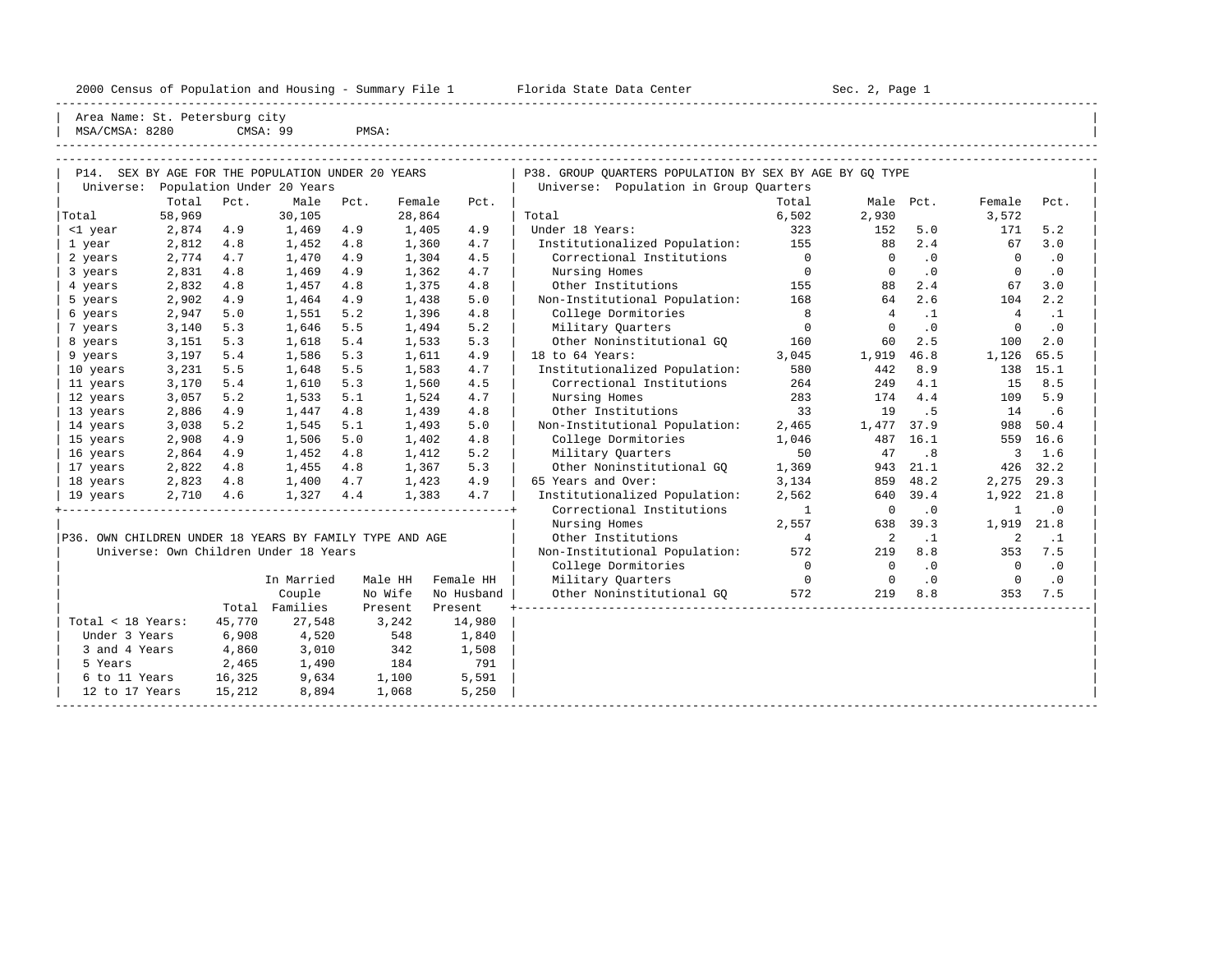| 2000<br>Jensus          | ---<br>and<br>Population | Housing<br>$\sim$<br>sum.<br>umma. | Center<br>Florida<br>Dald<br>51.dl.e | ∕ ∼<br>∍aαe<br>ມອບ |
|-------------------------|--------------------------|------------------------------------|--------------------------------------|--------------------|
| ----------------------- |                          |                                    |                                      |                    |

2000 Florida State Data Center - Sec. 2, Page 2

| Area Name: St. Petersburg city | | MSA/CMSA: 8280 CMSA: 99 PMSA:

| P22/23/24. HOUSEHOLDS BY PRESENCE OF PEOPLE 60(65/75) YEARS AND OVER, HOUSEHOLD SIZE AND |               |                         |               |     |                       |     | P25. HOUSEHOLDS BY PRESENCE OF   |                        |       |          |        |  |
|------------------------------------------------------------------------------------------|---------------|-------------------------|---------------|-----|-----------------------|-----|----------------------------------|------------------------|-------|----------|--------|--|
| HOUSEHOLD TYPE                                                                           |               |                         |               |     |                       |     |                                  | NONRELATIVES           |       |          |        |  |
| Universe: Households                                                                     |               |                         |               |     |                       |     | Universe: Households             |                        |       |          |        |  |
|                                                                                          | 60+ Years     | Pct                     | 65+ Years     | Pct | 75+ Years             | Pct |                                  |                        |       |          |        |  |
| Total:                                                                                   | 109,663 100.0 |                         | 109,663 100.0 |     | 109,663 100.0         |     | Total:                           |                        |       | 109,663  |        |  |
| Households $w/$ one or more $60/65/75$ :                                                 | 37,478 34.2   |                         | 30,652 28.0   |     | 16,879 15.4           |     |                                  | Households with one or |       |          |        |  |
| 1-person household                                                                       | 16,728        |                         | 14,345        |     | 8,736                 |     | more non-relatives               |                        |       | 13,714   |        |  |
| 2 or more person household:                                                              | 20,750        |                         | 16,307        |     | 8,143                 |     |                                  |                        |       |          |        |  |
| Family households                                                                        | 19,329        |                         | 15,337        |     | 7,718                 |     |                                  | Households with no     |       |          |        |  |
| Non-family households                                                                    | 1,421         |                         | 970           |     | 425                   |     | non-relatives                    |                        |       | 95,949   |        |  |
| Households with no people over 60/65/75:                                                 | 72,185 65.8   |                         | 79,011 72.0   |     | 92,784 84.6           |     |                                  |                        |       |          |        |  |
| 1-person household                                                                       | 22,288        |                         | 24,671        |     | 30,280                |     |                                  |                        |       |          |        |  |
| 2 or more person household:                                                              | 49,897        |                         | 54,340        |     | 62,504                |     |                                  |                        |       |          |        |  |
| Family households                                                                        | 42,255        |                         | 46,247        |     | 53,866                |     |                                  |                        |       |          |        |  |
| Non-family households                                                                    | 7,642         |                         | 8,093         |     | 8,638                 |     |                                  |                        |       |          |        |  |
| P18/20. HOUSEHOLDS BY AGE OF HOUSEHOLDER BY HOUSEHOLD TYPE                               |               |                         |               |     |                       |     | H13/15. TENURE BY HOUSEHOLD SIZE |                        |       |          |        |  |
| (INCLUDING LIVING ALONE) BY PRESENCE OF OWN CHILDREN                                     |               |                         |               |     |                       |     | Universe: Occupied Housing Units |                        |       |          |        |  |
| Universe: Households                                                                     |               |                         |               |     |                       |     |                                  |                        | Pct   |          | Pct    |  |
|                                                                                          |               |                         |               |     |                       |     |                                  | Owner                  | Owner | Renter   | Renter |  |
|                                                                                          | Total         | Householder Householder |               |     |                       |     | Total                            | Occupied               | Occ.  | Occupied | Occ.   |  |
|                                                                                          | Households    | 15 to 64 65 and Over    |               |     | Total Occupied Units: |     | 109,663                          | 69,626                 | 100.0 | 40,037   | 100.0  |  |

|                                         | Total      |          | Householder Householder |                       | Total   | Occupied | Occ.  | Occupied | Occ.  |  |
|-----------------------------------------|------------|----------|-------------------------|-----------------------|---------|----------|-------|----------|-------|--|
|                                         | Households | 15 to 64 | 65 and Over             | Total Occupied Units: | 109,663 | 69,626   | 100.0 | 40,037   | 100.0 |  |
| Total:                                  | 109,663    | 81,507   | 28,156                  | 1-person household    | 39,016  | 20,184   | 29.0  | 18,832   | 47.0  |  |
| Family households:                      | 61,584     | 48,551   | 13,033                  | 2-Person household    | 37,811  | 26,757   | 38.4  | 11,054   | 27.6  |  |
| Married couple family:                  | 42,054     | 31,963   | 10,091                  | 3-Person household    | 15,461  | 10,443   | 15.0  | 5,018    | 12.5  |  |
| With own children under 18              | 15,484     | 15,398   | 86                      | 4-Person household    | 10,423  | 7,470    | 10.7  | 2,953    | 7.4   |  |
| No own children under 18                | 26,570     | 16,565   | 10,005                  | 5-Person household    | 4,438   | 3,129    | 4.5   | 1,309    | 3.3   |  |
| Other family:                           | 19,530     | 16,588   | 2,942                   | 6-Person household    | 1,590   | 1,038    | 1.5   | 552      | 1.4   |  |
| Male householder, no wife present:      | 4,385      | 3,874    | 511                     | 7+Person household    | 924     | 605      | .9    | 319      | . 8   |  |
| With own children under 18              | 2,162      | 2,144    | 18                      |                       |         |          |       |          |       |  |
| No own children under 18                | 2,223      | 1,730    | 493                     |                       |         |          |       |          |       |  |
| Female householder, no husband present: | 15,145     | 12,714   | 2,431                   |                       |         |          |       |          |       |  |
| With own children under 18              | 8,634      | 8,621    | 13                      |                       |         |          |       |          |       |  |
| No own children under 18                | 6,511      | 4,093    | 2,418                   |                       |         |          |       |          |       |  |
| Non-family households:                  | 9,063      | 32,956   | 15,123                  |                       |         |          |       |          |       |  |
| Householder living alone                | 5,126      | 24,671   | 14,345                  |                       |         |          |       |          |       |  |
| Householder not living alone            | 3,937      | 8,285    | 778                     |                       |         |          |       |          |       |  |
|                                         |            |          |                         |                       |         |          |       |          |       |  |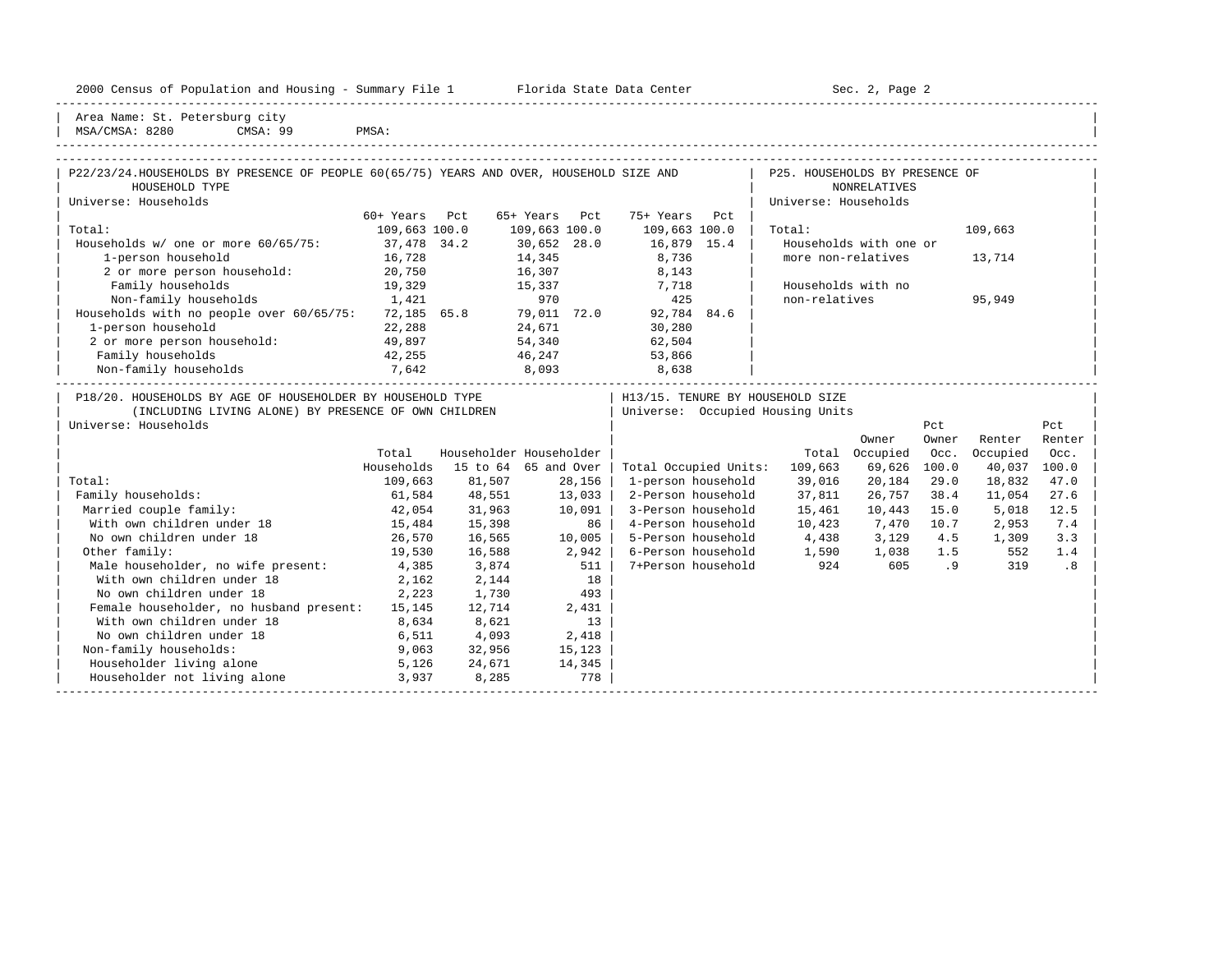| 2000 Census of Population and Housing - Summary File 1 Florida State Data Center |          |                   |                |                 |                                                        |              |                                                                                        |                | Sec. 2, Page 3                                          |                 |             |
|----------------------------------------------------------------------------------|----------|-------------------|----------------|-----------------|--------------------------------------------------------|--------------|----------------------------------------------------------------------------------------|----------------|---------------------------------------------------------|-----------------|-------------|
| Area Name: St. Petersburg city<br>MSA/CMSA: 8280                                 | CMSA: 99 |                   | PMSA:          |                 |                                                        |              |                                                                                        |                |                                                         |                 |             |
|                                                                                  |          |                   |                |                 |                                                        |              |                                                                                        |                |                                                         |                 |             |
|                                                                                  |          |                   |                |                 |                                                        |              |                                                                                        |                |                                                         |                 |             |
| P29. RELATIONSHIP BY AGE FOR THE POPULATION UNDER 18 YEARS                       |          |                   |                |                 |                                                        |              |                                                                                        |                |                                                         |                 |             |
| Universe: Population under 18 years                                              |          |                   |                |                 |                                                        |              | ---------------- In Households----------------- - ------------Group Quarters---------- |                |                                                         |                 |             |
|                                                                                  |          |                   |                |                 | -----Related Child-----                                |              |                                                                                        |                |                                                         |                 |             |
|                                                                                  |          | Pop. in           | Householder    |                 | Other                                                  |              |                                                                                        |                | Institution-                                            | Noninstitution- |             |
|                                                                                  |          | Total Households  | or Spouse      | Own Child       | Relatives                                              |              | Nonrelatives                                                                           | Total          | alized Pop.                                             | alized Pop.     |             |
| Under 18:                                                                        | 53,436   | 53, 113           | 77             | 45,770          | 5,992                                                  |              | 1,274                                                                                  | 323            | 155                                                     |                 | 168         |
| Under 3                                                                          | 8,460    | 8,347             |                | 6,908           | 1,300                                                  |              | 139                                                                                    | 113            | 89                                                      |                 | 24          |
| 3 and 4 years                                                                    | 5,663    | 5,642             |                | 4,860           | 665                                                    |              | 117                                                                                    | 21             | 13                                                      |                 | 8           |
| 5 years                                                                          | 2,902    | 2,892             |                | 2,465           | 358                                                    |              | 69                                                                                     | 10             | $\overline{4}$                                          |                 | 6           |
| 6 to 11 years                                                                    | 18,836   | 18,789            |                | 16,325          | 2,005                                                  |              | 459                                                                                    | 47             | 16                                                      |                 | 31          |
| 12 and 13 years                                                                  | 5,943    | 5,911             |                | 5,233           | 538                                                    |              | 140                                                                                    | 32             | 8                                                       |                 | 24          |
| 14 years                                                                         | 3,038    | 3,015             |                | 2,670           | 285                                                    |              | 60                                                                                     | 23             | $7\overline{ }$                                         |                 | 16          |
| 15 to 17 years                                                                   | 8,517    | 8,440             |                | 7,309           | 841                                                    |              | 290                                                                                    | 77             | 18                                                      |                 | 59          |
| % Under 3                                                                        | 15.9%    | 15.7%             |                | 15.1%           | 21.7%                                                  |              | 10.9%                                                                                  | 35.0%          | 57.4%                                                   |                 | 14.3%       |
| % 3 and 4 years                                                                  | 10.6%    | 10.6%             |                | 10.6%           | 11.1%                                                  |              | 9.2%                                                                                   | 6.5%           | 8.4%                                                    |                 | 4.8%        |
| % 5 years                                                                        | 5.4%     | 5.5%              |                | 5.4%            | 6.0%                                                   |              | 5.4%                                                                                   | 3.1%           | $2.6\%$                                                 |                 | 3.6%        |
| % 6 to 11 years                                                                  | 35.3%    | 35.4%             |                | 35.7%           | 33.5%                                                  |              | 36.0%                                                                                  | $14.6\%$       | 10.3%                                                   |                 | 18.5%       |
| % 12 and 13 years                                                                | $11.1\%$ | 11.1%             |                | $11.4\%$        | $9.0\%$                                                |              | 11.0%                                                                                  | 9.9%           | 5.2%                                                    |                 | 14.3%       |
| % 14 years                                                                       | 5.7%     | 5.7%              |                | 5.8%            | 4.8%                                                   |              | 4.7%                                                                                   | $7.1\%$        | 4.5%                                                    |                 | 9.5%        |
| % 15 to 17 years                                                                 | 16.0%    | 15.9%             |                | 16.0%           | 14.0%                                                  |              | 22.8%                                                                                  | 23.8%          | 11.6%                                                   |                 | 35.1%       |
| H17. TENURE BY HOUSEHOLD TYPE (INCLUDING LIVING ALONE) BY AGE OF HOUSEHOLDER     |          |                   |                |                 |                                                        |              |                                                                                        |                |                                                         |                 |             |
| Universe: Occupied Housing Units                                                 |          |                   |                |                 |                                                        |              |                                                                                        |                |                                                         |                 |             |
|                                                                                  |          |                   |                |                 | Total Owner ------------ Owner Occupied -------------- |              |                                                                                        |                | Total Renter ------------- Renter Occupied ------------ |                 |             |
|                                                                                  |          | Occupied          |                |                 | Householder Householder Householder Pct                |              | Occupied                                                                               |                | Householder Householder Householder                     |                 | Pct         |
|                                                                                  |          | Units             | 15 to 34       | 35 to 64        | $65+$                                                  | $65+$        | Units                                                                                  | 15 to 34       | 35 to 64                                                | $65+$           | $65+$       |
| Family households:                                                               |          | 44,960            | 5,591          | 27,793          | 11,576                                                 | 25.7         | 16,624                                                                                 | 7,111          | 8,056                                                   | 1,457           | 8.8         |
| Married-couple family:<br>Other family:                                          |          | 34, 274<br>10,686 | 4,022<br>1,569 | 21,116<br>6,677 | 9,136<br>2,440                                         | 26.7<br>22.8 | 7,780<br>8,844                                                                         | 3,015<br>4,096 | 3,810<br>4,246                                          | 955<br>502      | 12.3<br>5.7 |
| Male householder, no wife                                                        |          | 2,517             | 523            | 1,583           | 411                                                    | 16.3         | 1,868                                                                                  | 850            | 918                                                     | 100             | 5.4         |
| Female hsehldr, no husband                                                       |          | 8,169             | 1,046          | 5,094           | 2,029                                                  | 24.8         | 6,976                                                                                  | 3,246          | 3,328                                                   | 402             | 5.8         |
| Nonfamily households:                                                            |          | 24,666            | 2,381          | 11,939          | 10,346                                                 | 41.9         | 23,413                                                                                 | 8,055          | 10,581                                                  | 4,777           | 20.4        |
| Male householder:                                                                |          | 9,937             | 1,440          | 5,870           | 2,627                                                  | 26.4         | 12,321                                                                                 | 4,512          | 6,249                                                   | 1,560           | 12.7        |
| Living alone                                                                     |          | 7,476             | 833            | 4,330           | 2,313                                                  | 30.9         | 9,656                                                                                  | 2,944          | 5,241                                                   | 1,471           | 15.2        |
| Not living alone                                                                 |          | 2,461             | 607            | 1,540           | 314 12.8                                               |              | 2,665                                                                                  | 1,568          | 1,008                                                   | 89              | 3.3         |
| Female householder:                                                              |          | 14,729            | 941            | 6,069           | 7,719                                                  | 52.4         | 11,092                                                                                 | 3,543          | 4,332                                                   | 3,217           | 29.0        |
| Living alone                                                                     |          | 12,708            | 571            | 4,721           | 7,416                                                  | 58.4         | 9,176                                                                                  | 2,378          | 3,653                                                   | 3,145           | 34.3        |
| Not living alone                                                                 |          | 2,021             | 370            | 1,348           | 303 15.0                                               |              | 1,916                                                                                  | 1,165          | 679                                                     | 72              | 3.8         |
|                                                                                  |          |                   |                |                 |                                                        |              |                                                                                        |                |                                                         |                 |             |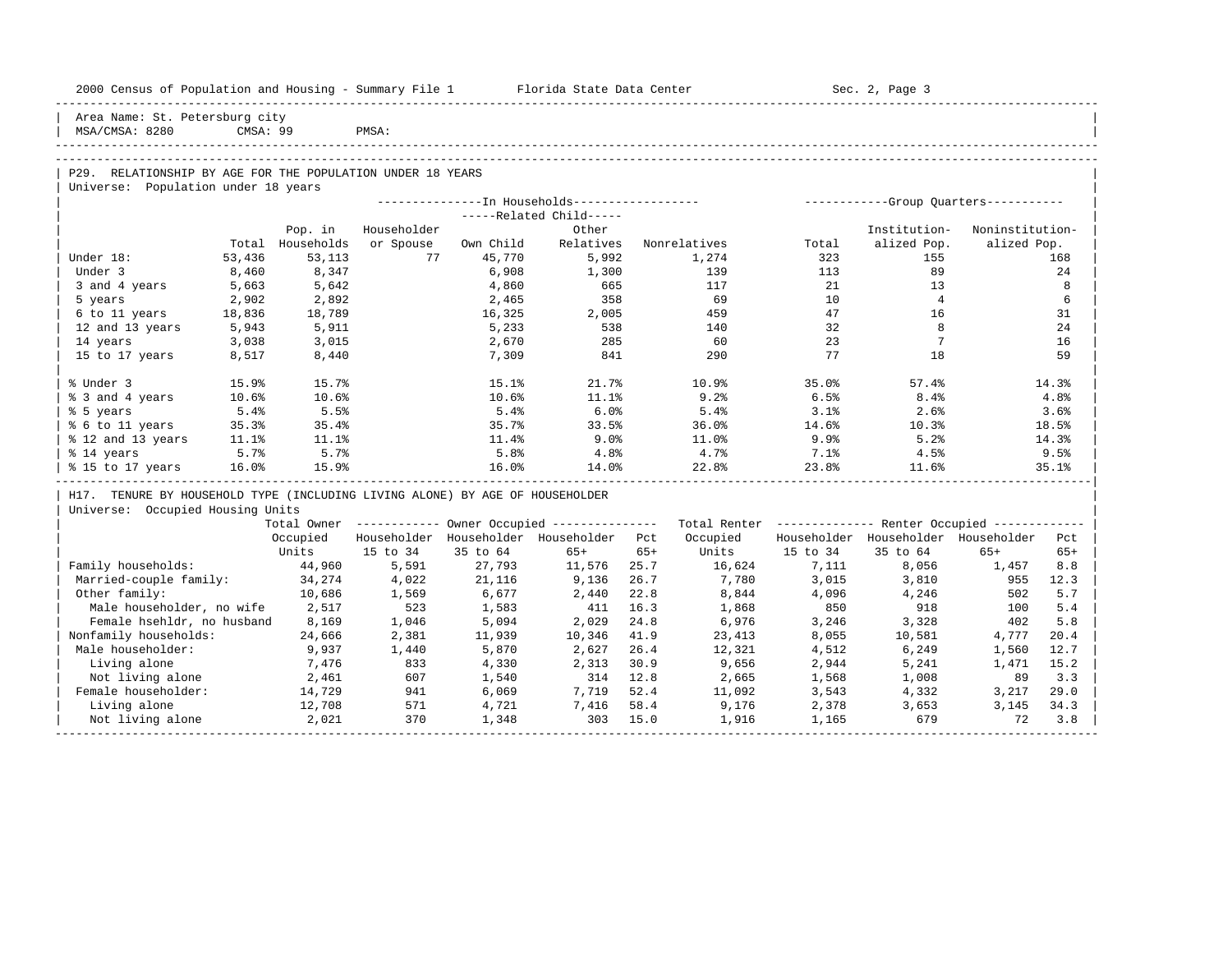| 2000 Census of Population and Housing - Summary File 1 |  |  |  |  |  |  |  |  |  |  |  |  |  |  |  |  |  |  |  |  |  |  |  |  |  |  |  |  |  |  |  |  |  |  |  |  |  |  |  |  |  |  |  |  |  |  |  |  |  |  |  |  |  |  |  |  |  |  |  |  |  |  |  |  |  |  |  |  |  |  |  |  |  |  |  |  |  |  |  |  |  |  |  |  |  |  |  |  |  |  |  |  |  |  |  |  |  |  |  |  |  |  |  |  |  |  |  |  |  |  |  |  |  |  |  |  |  |  |  |  |  |  |  |  |  |  |  |  |  |  |  |  |  |  |  |  |  |  |  |  |  |  |  |  |  |  |
|--------------------------------------------------------|--|--|--|--|--|--|--|--|--|--|--|--|--|--|--|--|--|--|--|--|--|--|--|--|--|--|--|--|--|--|--|--|--|--|--|--|--|--|--|--|--|--|--|--|--|--|--|--|--|--|--|--|--|--|--|--|--|--|--|--|--|--|--|--|--|--|--|--|--|--|--|--|--|--|--|--|--|--|--|--|--|--|--|--|--|--|--|--|--|--|--|--|--|--|--|--|--|--|--|--|--|--|--|--|--|--|--|--|--|--|--|--|--|--|--|--|--|--|--|--|--|--|--|--|--|--|--|--|--|--|--|--|--|--|--|--|--|--|--|--|--|--|--|--|--|--|
|--------------------------------------------------------|--|--|--|--|--|--|--|--|--|--|--|--|--|--|--|--|--|--|--|--|--|--|--|--|--|--|--|--|--|--|--|--|--|--|--|--|--|--|--|--|--|--|--|--|--|--|--|--|--|--|--|--|--|--|--|--|--|--|--|--|--|--|--|--|--|--|--|--|--|--|--|--|--|--|--|--|--|--|--|--|--|--|--|--|--|--|--|--|--|--|--|--|--|--|--|--|--|--|--|--|--|--|--|--|--|--|--|--|--|--|--|--|--|--|--|--|--|--|--|--|--|--|--|--|--|--|--|--|--|--|--|--|--|--|--|--|--|--|--|--|--|--|--|--|--|--|

2000 Florida State Data Center - Summary Sec. 2, Page 1

| P14. SEX BY AGE FOR THE POPULATION UNDER 20 YEARS<br>P38. GROUP OUARTERS POPULATION BY SEX BY AGE BY GO TYPE<br>Universe:<br>Population Under 20 Years<br>Universe: Population in Group Quarters<br>Total<br>Pct.<br>Male<br>Pct.<br>Total<br>Male Pct.<br>Female<br>Pct.<br>Female<br>Pct.<br>83,740<br>42,558<br>41,182<br>8,918<br>4,808<br>4,110<br>Total<br>Total<br>4,138<br>2,045<br>423<br>4.7<br>126<br>6.2<br>4.9<br>2,093<br>4.9<br>5.0<br>Under 18 Years:<br>297<br><1 year<br>187<br>3.3<br>4,060<br>4.8<br>2,117<br>5.0<br>1,943<br>4.7<br>Institutionalized Population:<br>158<br>2.1<br>29<br>1 year<br>4,008<br>4.8<br>2,083<br>4.9<br>4.7<br>Correctional Institutions<br>97<br>1.1<br>$\overline{3}$<br>2.0<br>1,925<br>94<br>2 years<br>Nursing Homes<br>$\overline{0}$<br>.0<br>$\cdot$ 0<br>4,201<br>5.0<br>2,131<br>5.0<br>2,070<br>5.0<br>$\overline{0}$<br>$\mathbf{0}$<br>3 years<br>4,121<br>4.9<br>2,105<br>4.9<br>2,016<br>4.9<br>Other Institutions<br>90<br>64<br>1.0<br>26<br>1.3<br>4 years<br>Non-Institutional Population:<br>4,166<br>2,142<br>5.0<br>2.6<br>2.9<br>5 years<br>5.0<br>2,024<br>4.9<br>236<br>139<br>97<br>College Dormitories<br>$\cdot$ 2<br>4,374<br>5.2<br>2,245<br>5.3<br>2,129<br>5.2<br>21<br>10<br>$\cdot$ 2<br>11<br>6 years<br>5.3<br>$\Omega$<br>$\Omega$<br>$\cdot$ 0<br>$\Omega$<br>$\cdot$ 0<br>4,430<br>2,282<br>5.4<br>2,148<br>5.2<br>Military Quarters<br>7 years<br>4,239<br>5.1<br>2,203<br>5.2<br>Other Noninstitutional GO<br>215<br>129<br>2.4<br>86<br>2.7<br>2,036<br>4.9<br>8 years<br>18 to 64 Years:<br>7,319<br>82.1<br>86.1<br>4,634<br>5.5<br>2,356<br>5.5<br>2,278<br>5.0<br>4,141<br>3,178<br>9 years<br>35.2<br>4,433<br>5.3<br>2,217<br>5.2<br>4.7<br>Institutionalized Population:<br>2,212<br>1,693<br>24.8<br>519<br>10 years<br>2,216<br>5.1<br>Correctional Institutions<br>406 31.6<br>11 years<br>4,193<br>5.0<br>2,151<br>2,042<br>4.7<br>1,924<br>1,518<br>21.6<br>193<br>2.2<br>2.3<br>4,161<br>5.0<br>2,147<br>5.0<br>2,014<br>5.0<br>Nursing Homes<br>111<br>82<br>12 years<br>95<br>3,984<br>4.8<br>2,072<br>64<br>1.1<br>1.3<br>13 years<br>4.9<br>1,912<br>4.9<br>Other Institutions<br>31<br>Non-Institutional Population:<br>57.3<br>50.9<br>3,970<br>4.7<br>2,004<br>4.7<br>1,966<br>5,107<br>2,448<br>2,659<br>14 years<br>4.9<br>3,913<br>2,009<br>4.7<br>5.2<br>College Dormitories<br>3,765<br>1,472 42.2<br>2,293<br>30.6<br>15 years<br>4.7<br>1,904<br>3,830<br>Military Quarters<br>412<br>4.6<br>6.0<br>16 years<br>4.6<br>1,998<br>4.7<br>1,832<br>5.2<br>290<br>122<br>Other Noninstitutional GQ<br>930<br>244 14.3<br>17 years<br>3,911<br>4.7<br>2,029<br>4.8<br>1,882<br>4.9<br>686 10.4<br>4,297<br>5.1<br>1,994<br>4.7<br>65 Years and Over:<br>370 13.2<br>7.7<br>18 years<br>2,303<br>5.0<br>1,176<br>806<br>4,677<br>5.1<br>4.7<br>Institutionalized Population:<br>601<br>6.7<br>4.0<br>5.6<br>2,180<br>2,497<br>191<br>410<br>19 years<br>Correctional Institutions<br>10<br>$\cdot$ 2<br>9<br>$\cdot$ 1<br>$\mathbf{1}$<br>Nursing Homes<br>570<br>168<br>6.4<br>402<br>3.5<br>P36. OWN CHILDREN UNDER 18 YEARS BY FAMILY TYPE AND AGE<br>21<br>Other Institutions<br>14<br>$\cdot$ 2<br>$\overline{7}$<br>$\cdot$ 3<br>Universe: Own Children Under 18 Years<br>Non-Institutional Population:<br>575<br>179<br>6.4<br>396<br>3.7<br>College Dormitories<br>$\overline{0}$<br>$\overline{0}$<br>$\cdot$ 0<br>$\cdot$ 0<br>$\mathbf{0}$<br>Military Ouarters<br>Female HH<br>$\overline{0}$<br>$\overline{0}$<br>$\cdot$ 0<br>$\circ$<br>$\cdot$ 0<br>In Married<br>Male HH<br>575<br>Couple<br>No Wife<br>Other Noninstitutional GQ<br>179<br>6.4<br>396<br>3.7<br>No Husband<br>Families<br>Total<br>Present<br>Present<br>Total < 18 Years:<br>63,731<br>36,606<br>4,599<br>22,526<br>Under 3 Years<br>10,128<br>6,401<br>777<br>2,950<br>3 and 4 Years<br>7,045<br>4,140<br>509<br>2,396<br>3,584<br>277<br>5 Years<br>2,017<br>1,290<br>6 to 11 Years<br>22,864<br>12,918<br>1,544<br>8,402<br>20,110<br>11,130<br>1,492<br>7,488<br>12 to 17 Years | Area Name: Tampa city<br>MSA/CMSA: 8280 |  | CMSA: 99 | PMSA: |  |  |  |  |  |
|---------------------------------------------------------------------------------------------------------------------------------------------------------------------------------------------------------------------------------------------------------------------------------------------------------------------------------------------------------------------------------------------------------------------------------------------------------------------------------------------------------------------------------------------------------------------------------------------------------------------------------------------------------------------------------------------------------------------------------------------------------------------------------------------------------------------------------------------------------------------------------------------------------------------------------------------------------------------------------------------------------------------------------------------------------------------------------------------------------------------------------------------------------------------------------------------------------------------------------------------------------------------------------------------------------------------------------------------------------------------------------------------------------------------------------------------------------------------------------------------------------------------------------------------------------------------------------------------------------------------------------------------------------------------------------------------------------------------------------------------------------------------------------------------------------------------------------------------------------------------------------------------------------------------------------------------------------------------------------------------------------------------------------------------------------------------------------------------------------------------------------------------------------------------------------------------------------------------------------------------------------------------------------------------------------------------------------------------------------------------------------------------------------------------------------------------------------------------------------------------------------------------------------------------------------------------------------------------------------------------------------------------------------------------------------------------------------------------------------------------------------------------------------------------------------------------------------------------------------------------------------------------------------------------------------------------------------------------------------------------------------------------------------------------------------------------------------------------------------------------------------------------------------------------------------------------------------------------------------------------------------------------------------------------------------------------------------------------------------------------------------------------------------------------------------------------------------------------------------------------------------------------------------------------------------------------------------------------------------------------------------------------------------------------------------------------------------------------------------------------------------------------------------------------------------------------------------------------------------------------------------------------------------------------------------------------------------------------------------------------------------------------------------------------------------------------------------------|-----------------------------------------|--|----------|-------|--|--|--|--|--|
|                                                                                                                                                                                                                                                                                                                                                                                                                                                                                                                                                                                                                                                                                                                                                                                                                                                                                                                                                                                                                                                                                                                                                                                                                                                                                                                                                                                                                                                                                                                                                                                                                                                                                                                                                                                                                                                                                                                                                                                                                                                                                                                                                                                                                                                                                                                                                                                                                                                                                                                                                                                                                                                                                                                                                                                                                                                                                                                                                                                                                                                                                                                                                                                                                                                                                                                                                                                                                                                                                                                                                                                                                                                                                                                                                                                                                                                                                                                                                                                                                                                                                       |                                         |  |          |       |  |  |  |  |  |
|                                                                                                                                                                                                                                                                                                                                                                                                                                                                                                                                                                                                                                                                                                                                                                                                                                                                                                                                                                                                                                                                                                                                                                                                                                                                                                                                                                                                                                                                                                                                                                                                                                                                                                                                                                                                                                                                                                                                                                                                                                                                                                                                                                                                                                                                                                                                                                                                                                                                                                                                                                                                                                                                                                                                                                                                                                                                                                                                                                                                                                                                                                                                                                                                                                                                                                                                                                                                                                                                                                                                                                                                                                                                                                                                                                                                                                                                                                                                                                                                                                                                                       |                                         |  |          |       |  |  |  |  |  |
|                                                                                                                                                                                                                                                                                                                                                                                                                                                                                                                                                                                                                                                                                                                                                                                                                                                                                                                                                                                                                                                                                                                                                                                                                                                                                                                                                                                                                                                                                                                                                                                                                                                                                                                                                                                                                                                                                                                                                                                                                                                                                                                                                                                                                                                                                                                                                                                                                                                                                                                                                                                                                                                                                                                                                                                                                                                                                                                                                                                                                                                                                                                                                                                                                                                                                                                                                                                                                                                                                                                                                                                                                                                                                                                                                                                                                                                                                                                                                                                                                                                                                       |                                         |  |          |       |  |  |  |  |  |
|                                                                                                                                                                                                                                                                                                                                                                                                                                                                                                                                                                                                                                                                                                                                                                                                                                                                                                                                                                                                                                                                                                                                                                                                                                                                                                                                                                                                                                                                                                                                                                                                                                                                                                                                                                                                                                                                                                                                                                                                                                                                                                                                                                                                                                                                                                                                                                                                                                                                                                                                                                                                                                                                                                                                                                                                                                                                                                                                                                                                                                                                                                                                                                                                                                                                                                                                                                                                                                                                                                                                                                                                                                                                                                                                                                                                                                                                                                                                                                                                                                                                                       |                                         |  |          |       |  |  |  |  |  |
|                                                                                                                                                                                                                                                                                                                                                                                                                                                                                                                                                                                                                                                                                                                                                                                                                                                                                                                                                                                                                                                                                                                                                                                                                                                                                                                                                                                                                                                                                                                                                                                                                                                                                                                                                                                                                                                                                                                                                                                                                                                                                                                                                                                                                                                                                                                                                                                                                                                                                                                                                                                                                                                                                                                                                                                                                                                                                                                                                                                                                                                                                                                                                                                                                                                                                                                                                                                                                                                                                                                                                                                                                                                                                                                                                                                                                                                                                                                                                                                                                                                                                       |                                         |  |          |       |  |  |  |  |  |
|                                                                                                                                                                                                                                                                                                                                                                                                                                                                                                                                                                                                                                                                                                                                                                                                                                                                                                                                                                                                                                                                                                                                                                                                                                                                                                                                                                                                                                                                                                                                                                                                                                                                                                                                                                                                                                                                                                                                                                                                                                                                                                                                                                                                                                                                                                                                                                                                                                                                                                                                                                                                                                                                                                                                                                                                                                                                                                                                                                                                                                                                                                                                                                                                                                                                                                                                                                                                                                                                                                                                                                                                                                                                                                                                                                                                                                                                                                                                                                                                                                                                                       |                                         |  |          |       |  |  |  |  |  |
|                                                                                                                                                                                                                                                                                                                                                                                                                                                                                                                                                                                                                                                                                                                                                                                                                                                                                                                                                                                                                                                                                                                                                                                                                                                                                                                                                                                                                                                                                                                                                                                                                                                                                                                                                                                                                                                                                                                                                                                                                                                                                                                                                                                                                                                                                                                                                                                                                                                                                                                                                                                                                                                                                                                                                                                                                                                                                                                                                                                                                                                                                                                                                                                                                                                                                                                                                                                                                                                                                                                                                                                                                                                                                                                                                                                                                                                                                                                                                                                                                                                                                       |                                         |  |          |       |  |  |  |  |  |
|                                                                                                                                                                                                                                                                                                                                                                                                                                                                                                                                                                                                                                                                                                                                                                                                                                                                                                                                                                                                                                                                                                                                                                                                                                                                                                                                                                                                                                                                                                                                                                                                                                                                                                                                                                                                                                                                                                                                                                                                                                                                                                                                                                                                                                                                                                                                                                                                                                                                                                                                                                                                                                                                                                                                                                                                                                                                                                                                                                                                                                                                                                                                                                                                                                                                                                                                                                                                                                                                                                                                                                                                                                                                                                                                                                                                                                                                                                                                                                                                                                                                                       |                                         |  |          |       |  |  |  |  |  |
|                                                                                                                                                                                                                                                                                                                                                                                                                                                                                                                                                                                                                                                                                                                                                                                                                                                                                                                                                                                                                                                                                                                                                                                                                                                                                                                                                                                                                                                                                                                                                                                                                                                                                                                                                                                                                                                                                                                                                                                                                                                                                                                                                                                                                                                                                                                                                                                                                                                                                                                                                                                                                                                                                                                                                                                                                                                                                                                                                                                                                                                                                                                                                                                                                                                                                                                                                                                                                                                                                                                                                                                                                                                                                                                                                                                                                                                                                                                                                                                                                                                                                       |                                         |  |          |       |  |  |  |  |  |
|                                                                                                                                                                                                                                                                                                                                                                                                                                                                                                                                                                                                                                                                                                                                                                                                                                                                                                                                                                                                                                                                                                                                                                                                                                                                                                                                                                                                                                                                                                                                                                                                                                                                                                                                                                                                                                                                                                                                                                                                                                                                                                                                                                                                                                                                                                                                                                                                                                                                                                                                                                                                                                                                                                                                                                                                                                                                                                                                                                                                                                                                                                                                                                                                                                                                                                                                                                                                                                                                                                                                                                                                                                                                                                                                                                                                                                                                                                                                                                                                                                                                                       |                                         |  |          |       |  |  |  |  |  |
|                                                                                                                                                                                                                                                                                                                                                                                                                                                                                                                                                                                                                                                                                                                                                                                                                                                                                                                                                                                                                                                                                                                                                                                                                                                                                                                                                                                                                                                                                                                                                                                                                                                                                                                                                                                                                                                                                                                                                                                                                                                                                                                                                                                                                                                                                                                                                                                                                                                                                                                                                                                                                                                                                                                                                                                                                                                                                                                                                                                                                                                                                                                                                                                                                                                                                                                                                                                                                                                                                                                                                                                                                                                                                                                                                                                                                                                                                                                                                                                                                                                                                       |                                         |  |          |       |  |  |  |  |  |
|                                                                                                                                                                                                                                                                                                                                                                                                                                                                                                                                                                                                                                                                                                                                                                                                                                                                                                                                                                                                                                                                                                                                                                                                                                                                                                                                                                                                                                                                                                                                                                                                                                                                                                                                                                                                                                                                                                                                                                                                                                                                                                                                                                                                                                                                                                                                                                                                                                                                                                                                                                                                                                                                                                                                                                                                                                                                                                                                                                                                                                                                                                                                                                                                                                                                                                                                                                                                                                                                                                                                                                                                                                                                                                                                                                                                                                                                                                                                                                                                                                                                                       |                                         |  |          |       |  |  |  |  |  |
|                                                                                                                                                                                                                                                                                                                                                                                                                                                                                                                                                                                                                                                                                                                                                                                                                                                                                                                                                                                                                                                                                                                                                                                                                                                                                                                                                                                                                                                                                                                                                                                                                                                                                                                                                                                                                                                                                                                                                                                                                                                                                                                                                                                                                                                                                                                                                                                                                                                                                                                                                                                                                                                                                                                                                                                                                                                                                                                                                                                                                                                                                                                                                                                                                                                                                                                                                                                                                                                                                                                                                                                                                                                                                                                                                                                                                                                                                                                                                                                                                                                                                       |                                         |  |          |       |  |  |  |  |  |
|                                                                                                                                                                                                                                                                                                                                                                                                                                                                                                                                                                                                                                                                                                                                                                                                                                                                                                                                                                                                                                                                                                                                                                                                                                                                                                                                                                                                                                                                                                                                                                                                                                                                                                                                                                                                                                                                                                                                                                                                                                                                                                                                                                                                                                                                                                                                                                                                                                                                                                                                                                                                                                                                                                                                                                                                                                                                                                                                                                                                                                                                                                                                                                                                                                                                                                                                                                                                                                                                                                                                                                                                                                                                                                                                                                                                                                                                                                                                                                                                                                                                                       |                                         |  |          |       |  |  |  |  |  |
|                                                                                                                                                                                                                                                                                                                                                                                                                                                                                                                                                                                                                                                                                                                                                                                                                                                                                                                                                                                                                                                                                                                                                                                                                                                                                                                                                                                                                                                                                                                                                                                                                                                                                                                                                                                                                                                                                                                                                                                                                                                                                                                                                                                                                                                                                                                                                                                                                                                                                                                                                                                                                                                                                                                                                                                                                                                                                                                                                                                                                                                                                                                                                                                                                                                                                                                                                                                                                                                                                                                                                                                                                                                                                                                                                                                                                                                                                                                                                                                                                                                                                       |                                         |  |          |       |  |  |  |  |  |
|                                                                                                                                                                                                                                                                                                                                                                                                                                                                                                                                                                                                                                                                                                                                                                                                                                                                                                                                                                                                                                                                                                                                                                                                                                                                                                                                                                                                                                                                                                                                                                                                                                                                                                                                                                                                                                                                                                                                                                                                                                                                                                                                                                                                                                                                                                                                                                                                                                                                                                                                                                                                                                                                                                                                                                                                                                                                                                                                                                                                                                                                                                                                                                                                                                                                                                                                                                                                                                                                                                                                                                                                                                                                                                                                                                                                                                                                                                                                                                                                                                                                                       |                                         |  |          |       |  |  |  |  |  |
|                                                                                                                                                                                                                                                                                                                                                                                                                                                                                                                                                                                                                                                                                                                                                                                                                                                                                                                                                                                                                                                                                                                                                                                                                                                                                                                                                                                                                                                                                                                                                                                                                                                                                                                                                                                                                                                                                                                                                                                                                                                                                                                                                                                                                                                                                                                                                                                                                                                                                                                                                                                                                                                                                                                                                                                                                                                                                                                                                                                                                                                                                                                                                                                                                                                                                                                                                                                                                                                                                                                                                                                                                                                                                                                                                                                                                                                                                                                                                                                                                                                                                       |                                         |  |          |       |  |  |  |  |  |
|                                                                                                                                                                                                                                                                                                                                                                                                                                                                                                                                                                                                                                                                                                                                                                                                                                                                                                                                                                                                                                                                                                                                                                                                                                                                                                                                                                                                                                                                                                                                                                                                                                                                                                                                                                                                                                                                                                                                                                                                                                                                                                                                                                                                                                                                                                                                                                                                                                                                                                                                                                                                                                                                                                                                                                                                                                                                                                                                                                                                                                                                                                                                                                                                                                                                                                                                                                                                                                                                                                                                                                                                                                                                                                                                                                                                                                                                                                                                                                                                                                                                                       |                                         |  |          |       |  |  |  |  |  |
|                                                                                                                                                                                                                                                                                                                                                                                                                                                                                                                                                                                                                                                                                                                                                                                                                                                                                                                                                                                                                                                                                                                                                                                                                                                                                                                                                                                                                                                                                                                                                                                                                                                                                                                                                                                                                                                                                                                                                                                                                                                                                                                                                                                                                                                                                                                                                                                                                                                                                                                                                                                                                                                                                                                                                                                                                                                                                                                                                                                                                                                                                                                                                                                                                                                                                                                                                                                                                                                                                                                                                                                                                                                                                                                                                                                                                                                                                                                                                                                                                                                                                       |                                         |  |          |       |  |  |  |  |  |
|                                                                                                                                                                                                                                                                                                                                                                                                                                                                                                                                                                                                                                                                                                                                                                                                                                                                                                                                                                                                                                                                                                                                                                                                                                                                                                                                                                                                                                                                                                                                                                                                                                                                                                                                                                                                                                                                                                                                                                                                                                                                                                                                                                                                                                                                                                                                                                                                                                                                                                                                                                                                                                                                                                                                                                                                                                                                                                                                                                                                                                                                                                                                                                                                                                                                                                                                                                                                                                                                                                                                                                                                                                                                                                                                                                                                                                                                                                                                                                                                                                                                                       |                                         |  |          |       |  |  |  |  |  |
|                                                                                                                                                                                                                                                                                                                                                                                                                                                                                                                                                                                                                                                                                                                                                                                                                                                                                                                                                                                                                                                                                                                                                                                                                                                                                                                                                                                                                                                                                                                                                                                                                                                                                                                                                                                                                                                                                                                                                                                                                                                                                                                                                                                                                                                                                                                                                                                                                                                                                                                                                                                                                                                                                                                                                                                                                                                                                                                                                                                                                                                                                                                                                                                                                                                                                                                                                                                                                                                                                                                                                                                                                                                                                                                                                                                                                                                                                                                                                                                                                                                                                       |                                         |  |          |       |  |  |  |  |  |
|                                                                                                                                                                                                                                                                                                                                                                                                                                                                                                                                                                                                                                                                                                                                                                                                                                                                                                                                                                                                                                                                                                                                                                                                                                                                                                                                                                                                                                                                                                                                                                                                                                                                                                                                                                                                                                                                                                                                                                                                                                                                                                                                                                                                                                                                                                                                                                                                                                                                                                                                                                                                                                                                                                                                                                                                                                                                                                                                                                                                                                                                                                                                                                                                                                                                                                                                                                                                                                                                                                                                                                                                                                                                                                                                                                                                                                                                                                                                                                                                                                                                                       |                                         |  |          |       |  |  |  |  |  |
|                                                                                                                                                                                                                                                                                                                                                                                                                                                                                                                                                                                                                                                                                                                                                                                                                                                                                                                                                                                                                                                                                                                                                                                                                                                                                                                                                                                                                                                                                                                                                                                                                                                                                                                                                                                                                                                                                                                                                                                                                                                                                                                                                                                                                                                                                                                                                                                                                                                                                                                                                                                                                                                                                                                                                                                                                                                                                                                                                                                                                                                                                                                                                                                                                                                                                                                                                                                                                                                                                                                                                                                                                                                                                                                                                                                                                                                                                                                                                                                                                                                                                       |                                         |  |          |       |  |  |  |  |  |
|                                                                                                                                                                                                                                                                                                                                                                                                                                                                                                                                                                                                                                                                                                                                                                                                                                                                                                                                                                                                                                                                                                                                                                                                                                                                                                                                                                                                                                                                                                                                                                                                                                                                                                                                                                                                                                                                                                                                                                                                                                                                                                                                                                                                                                                                                                                                                                                                                                                                                                                                                                                                                                                                                                                                                                                                                                                                                                                                                                                                                                                                                                                                                                                                                                                                                                                                                                                                                                                                                                                                                                                                                                                                                                                                                                                                                                                                                                                                                                                                                                                                                       |                                         |  |          |       |  |  |  |  |  |
|                                                                                                                                                                                                                                                                                                                                                                                                                                                                                                                                                                                                                                                                                                                                                                                                                                                                                                                                                                                                                                                                                                                                                                                                                                                                                                                                                                                                                                                                                                                                                                                                                                                                                                                                                                                                                                                                                                                                                                                                                                                                                                                                                                                                                                                                                                                                                                                                                                                                                                                                                                                                                                                                                                                                                                                                                                                                                                                                                                                                                                                                                                                                                                                                                                                                                                                                                                                                                                                                                                                                                                                                                                                                                                                                                                                                                                                                                                                                                                                                                                                                                       |                                         |  |          |       |  |  |  |  |  |
|                                                                                                                                                                                                                                                                                                                                                                                                                                                                                                                                                                                                                                                                                                                                                                                                                                                                                                                                                                                                                                                                                                                                                                                                                                                                                                                                                                                                                                                                                                                                                                                                                                                                                                                                                                                                                                                                                                                                                                                                                                                                                                                                                                                                                                                                                                                                                                                                                                                                                                                                                                                                                                                                                                                                                                                                                                                                                                                                                                                                                                                                                                                                                                                                                                                                                                                                                                                                                                                                                                                                                                                                                                                                                                                                                                                                                                                                                                                                                                                                                                                                                       |                                         |  |          |       |  |  |  |  |  |
|                                                                                                                                                                                                                                                                                                                                                                                                                                                                                                                                                                                                                                                                                                                                                                                                                                                                                                                                                                                                                                                                                                                                                                                                                                                                                                                                                                                                                                                                                                                                                                                                                                                                                                                                                                                                                                                                                                                                                                                                                                                                                                                                                                                                                                                                                                                                                                                                                                                                                                                                                                                                                                                                                                                                                                                                                                                                                                                                                                                                                                                                                                                                                                                                                                                                                                                                                                                                                                                                                                                                                                                                                                                                                                                                                                                                                                                                                                                                                                                                                                                                                       |                                         |  |          |       |  |  |  |  |  |
|                                                                                                                                                                                                                                                                                                                                                                                                                                                                                                                                                                                                                                                                                                                                                                                                                                                                                                                                                                                                                                                                                                                                                                                                                                                                                                                                                                                                                                                                                                                                                                                                                                                                                                                                                                                                                                                                                                                                                                                                                                                                                                                                                                                                                                                                                                                                                                                                                                                                                                                                                                                                                                                                                                                                                                                                                                                                                                                                                                                                                                                                                                                                                                                                                                                                                                                                                                                                                                                                                                                                                                                                                                                                                                                                                                                                                                                                                                                                                                                                                                                                                       |                                         |  |          |       |  |  |  |  |  |
|                                                                                                                                                                                                                                                                                                                                                                                                                                                                                                                                                                                                                                                                                                                                                                                                                                                                                                                                                                                                                                                                                                                                                                                                                                                                                                                                                                                                                                                                                                                                                                                                                                                                                                                                                                                                                                                                                                                                                                                                                                                                                                                                                                                                                                                                                                                                                                                                                                                                                                                                                                                                                                                                                                                                                                                                                                                                                                                                                                                                                                                                                                                                                                                                                                                                                                                                                                                                                                                                                                                                                                                                                                                                                                                                                                                                                                                                                                                                                                                                                                                                                       |                                         |  |          |       |  |  |  |  |  |
|                                                                                                                                                                                                                                                                                                                                                                                                                                                                                                                                                                                                                                                                                                                                                                                                                                                                                                                                                                                                                                                                                                                                                                                                                                                                                                                                                                                                                                                                                                                                                                                                                                                                                                                                                                                                                                                                                                                                                                                                                                                                                                                                                                                                                                                                                                                                                                                                                                                                                                                                                                                                                                                                                                                                                                                                                                                                                                                                                                                                                                                                                                                                                                                                                                                                                                                                                                                                                                                                                                                                                                                                                                                                                                                                                                                                                                                                                                                                                                                                                                                                                       |                                         |  |          |       |  |  |  |  |  |
|                                                                                                                                                                                                                                                                                                                                                                                                                                                                                                                                                                                                                                                                                                                                                                                                                                                                                                                                                                                                                                                                                                                                                                                                                                                                                                                                                                                                                                                                                                                                                                                                                                                                                                                                                                                                                                                                                                                                                                                                                                                                                                                                                                                                                                                                                                                                                                                                                                                                                                                                                                                                                                                                                                                                                                                                                                                                                                                                                                                                                                                                                                                                                                                                                                                                                                                                                                                                                                                                                                                                                                                                                                                                                                                                                                                                                                                                                                                                                                                                                                                                                       |                                         |  |          |       |  |  |  |  |  |
|                                                                                                                                                                                                                                                                                                                                                                                                                                                                                                                                                                                                                                                                                                                                                                                                                                                                                                                                                                                                                                                                                                                                                                                                                                                                                                                                                                                                                                                                                                                                                                                                                                                                                                                                                                                                                                                                                                                                                                                                                                                                                                                                                                                                                                                                                                                                                                                                                                                                                                                                                                                                                                                                                                                                                                                                                                                                                                                                                                                                                                                                                                                                                                                                                                                                                                                                                                                                                                                                                                                                                                                                                                                                                                                                                                                                                                                                                                                                                                                                                                                                                       |                                         |  |          |       |  |  |  |  |  |
|                                                                                                                                                                                                                                                                                                                                                                                                                                                                                                                                                                                                                                                                                                                                                                                                                                                                                                                                                                                                                                                                                                                                                                                                                                                                                                                                                                                                                                                                                                                                                                                                                                                                                                                                                                                                                                                                                                                                                                                                                                                                                                                                                                                                                                                                                                                                                                                                                                                                                                                                                                                                                                                                                                                                                                                                                                                                                                                                                                                                                                                                                                                                                                                                                                                                                                                                                                                                                                                                                                                                                                                                                                                                                                                                                                                                                                                                                                                                                                                                                                                                                       |                                         |  |          |       |  |  |  |  |  |
|                                                                                                                                                                                                                                                                                                                                                                                                                                                                                                                                                                                                                                                                                                                                                                                                                                                                                                                                                                                                                                                                                                                                                                                                                                                                                                                                                                                                                                                                                                                                                                                                                                                                                                                                                                                                                                                                                                                                                                                                                                                                                                                                                                                                                                                                                                                                                                                                                                                                                                                                                                                                                                                                                                                                                                                                                                                                                                                                                                                                                                                                                                                                                                                                                                                                                                                                                                                                                                                                                                                                                                                                                                                                                                                                                                                                                                                                                                                                                                                                                                                                                       |                                         |  |          |       |  |  |  |  |  |
|                                                                                                                                                                                                                                                                                                                                                                                                                                                                                                                                                                                                                                                                                                                                                                                                                                                                                                                                                                                                                                                                                                                                                                                                                                                                                                                                                                                                                                                                                                                                                                                                                                                                                                                                                                                                                                                                                                                                                                                                                                                                                                                                                                                                                                                                                                                                                                                                                                                                                                                                                                                                                                                                                                                                                                                                                                                                                                                                                                                                                                                                                                                                                                                                                                                                                                                                                                                                                                                                                                                                                                                                                                                                                                                                                                                                                                                                                                                                                                                                                                                                                       |                                         |  |          |       |  |  |  |  |  |
|                                                                                                                                                                                                                                                                                                                                                                                                                                                                                                                                                                                                                                                                                                                                                                                                                                                                                                                                                                                                                                                                                                                                                                                                                                                                                                                                                                                                                                                                                                                                                                                                                                                                                                                                                                                                                                                                                                                                                                                                                                                                                                                                                                                                                                                                                                                                                                                                                                                                                                                                                                                                                                                                                                                                                                                                                                                                                                                                                                                                                                                                                                                                                                                                                                                                                                                                                                                                                                                                                                                                                                                                                                                                                                                                                                                                                                                                                                                                                                                                                                                                                       |                                         |  |          |       |  |  |  |  |  |
|                                                                                                                                                                                                                                                                                                                                                                                                                                                                                                                                                                                                                                                                                                                                                                                                                                                                                                                                                                                                                                                                                                                                                                                                                                                                                                                                                                                                                                                                                                                                                                                                                                                                                                                                                                                                                                                                                                                                                                                                                                                                                                                                                                                                                                                                                                                                                                                                                                                                                                                                                                                                                                                                                                                                                                                                                                                                                                                                                                                                                                                                                                                                                                                                                                                                                                                                                                                                                                                                                                                                                                                                                                                                                                                                                                                                                                                                                                                                                                                                                                                                                       |                                         |  |          |       |  |  |  |  |  |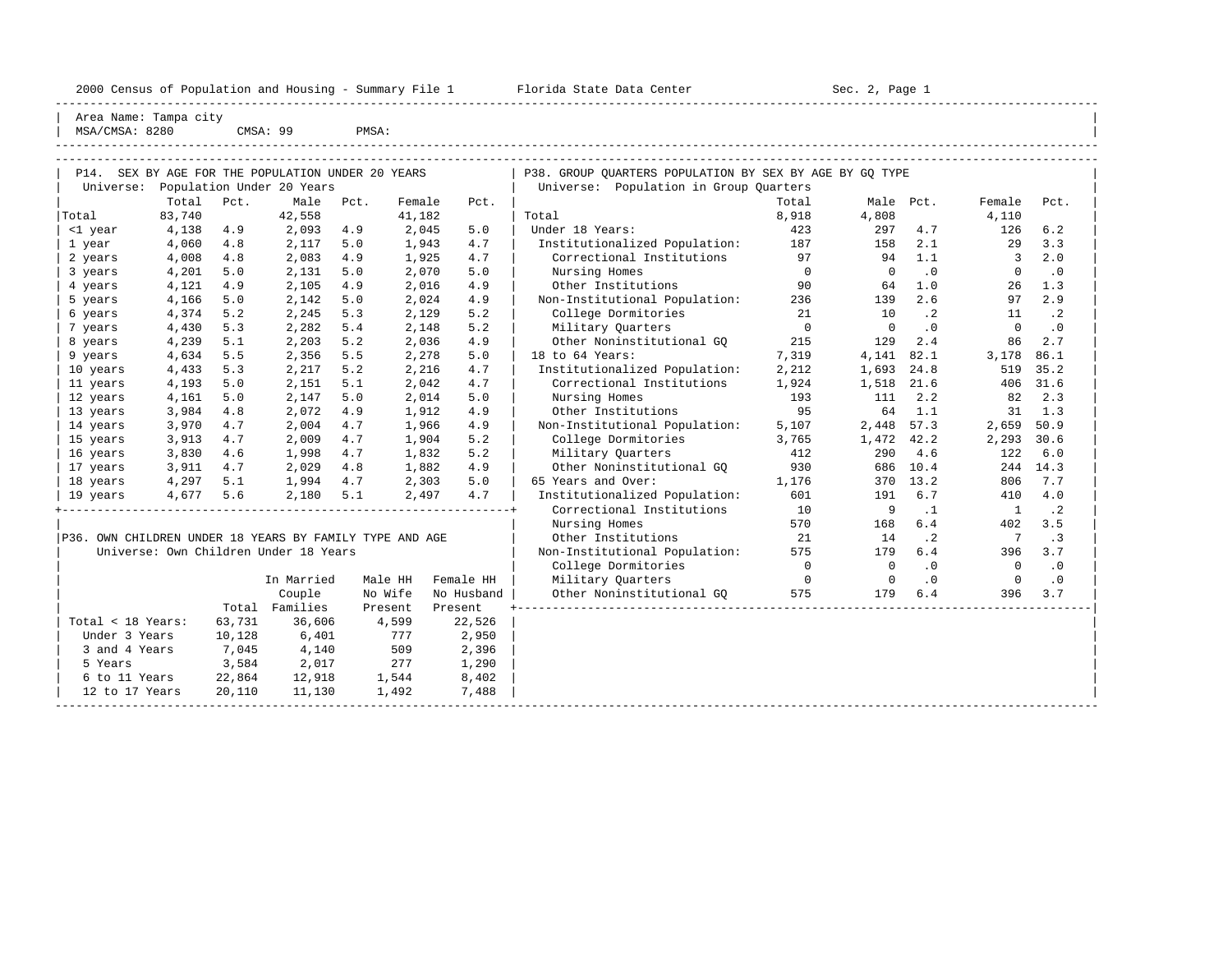| Housing<br>2000<br>and<br>$\sim$<br>1.02<br><b>THE RESIDENCE OF STREET</b><br>ensus<br>∴oullin<br><u>u Lat. Luli</u><br> | - -<br>Center<br>lorida<br>рата.<br>51.dl.t<br>سددت | Page<br>701<br>JUL<br>$\sim$ |  |
|--------------------------------------------------------------------------------------------------------------------------|-----------------------------------------------------|------------------------------|--|
|                                                                                                                          |                                                     | -----                        |  |

2000 Florida State Data Center - Sec. 2, Page 2

| Area Name: Tampa city | | MSA/CMSA: 8280 CMSA: 99 PMSA:

| P22/23/24.HOUSEHOLDS BY PRESENCE OF PEOPLE 60(65/75) YEARS AND OVER, HOUSEHOLD SIZE AND<br>HOUSEHOLD TYPE |               |        |                         |                                    | P25. HOUSEHOLDS BY PRESENCE OF |                        |       |              |        |
|-----------------------------------------------------------------------------------------------------------|---------------|--------|-------------------------|------------------------------------|--------------------------------|------------------------|-------|--------------|--------|
| Universe: Households                                                                                      |               |        |                         |                                    | Universe: Households           | <b>NONRELATIVES</b>    |       |              |        |
|                                                                                                           | 60+ Years Pct |        | 65+ Years Pct           | 75+ Years Pct                      |                                |                        |       |              |        |
| Total:                                                                                                    | 124,758 100.0 |        | 124,758 100.0           | 124,758 100.0                      | Total:                         |                        |       | 124,758      |        |
| Households w/ one or more 60/65/75:                                                                       | 35,871 28.8   |        | 28,749 23.0             | 14,846 11.9                        |                                | Households with one or |       |              |        |
| 1-person household                                                                                        | 15,129        |        | 12,722                  | 7,105                              | more non-relatives             |                        |       | 18,166       |        |
| 2 or more person household: 20,742                                                                        |               | 16,027 |                         | 7,741                              |                                |                        |       |              |        |
| Family households                                                                                         | 19,284        | 15,000 |                         | 7,294                              | Households with no             |                        |       |              |        |
| Non-family households<br>1,458                                                                            |               | 1,027  |                         | 447                                | non-relatives                  |                        |       | 106,592      |        |
|                                                                                                           |               |        |                         |                                    |                                |                        |       |              |        |
| Households with no people over 60/65/75: 88,887 71.2 96,009 77.0 109,912 88.1<br>1-person household       | 26,973        |        | 29,380                  | 34,997                             |                                |                        |       |              |        |
| 2 or more person household:                                                                               | 61,914        |        | $\frac{1}{66}$ , 629    | 74,915                             |                                |                        |       |              |        |
| Family households                                                                                         | 51,936        | 56,220 |                         | 63,926                             |                                |                        |       |              |        |
| 9,978<br>Non-family households                                                                            |               | 10,409 |                         | 10,989                             |                                |                        |       |              |        |
|                                                                                                           |               |        |                         |                                    |                                |                        |       |              |        |
| P18/20. HOUSEHOLDS BY AGE OF HOUSEHOLDER BY HOUSEHOLD TYPE                                                |               |        |                         | H13/15. TENURE BY HOUSEHOLD SIZE   |                                |                        |       |              |        |
| (INCLUDING LIVING ALONE) BY PRESENCE OF OWN CHILDREN                                                      |               |        |                         | Universe: Occupied Housing Units   |                                |                        |       |              |        |
| Universe: Households                                                                                      |               |        |                         |                                    |                                |                        | Pct   |              | Pct    |
|                                                                                                           |               |        |                         |                                    |                                | Owner                  | Owner | Renter       | Renter |
|                                                                                                           | Total         |        | Householder Householder |                                    |                                | Total Occupied         | Occ.  | Occupied     | Occ.   |
|                                                                                                           | Households    |        | 15 to 64 65 and Over    | Total Occupied Units: 124,758      |                                | 68,589                 | 100.0 | 56,169 100.0 |        |
| Total:                                                                                                    | 124,758       | 98,936 | 25,822                  | 1-person household                 | 42,102                         | 18,188                 | 26.5  | 23,914       | 42.6   |
| Family households:                                                                                        | 71,220        | 58,927 | 12,293                  | 2-Person household                 | 38,899                         | 23,992                 | 35.0  | 14,907       | 26.5   |
|                                                                                                           |               |        |                         |                                    |                                |                        |       | 7,674        | 13.7   |
| Married couple family:                                                                                    | 45,356        | 36,815 | $8,541$                 | 3-Person household                 | 18,947                         | 11,273                 | 16.4  |              |        |
| With own children under 18                                                                                | 19,718        | 19,607 | 111                     | 4-Person household                 | 13,914 8,815 12.9              |                        |       | 5,099        | 9.1    |
| No own children under 18                                                                                  | 25,638        | 17,208 | 8,430                   | 5-Person household 6,535 3,918 5.7 |                                |                        |       | 2,617        | 4.7    |
| Other family:                                                                                             | 25,864        | 22,112 | 3,752                   | 6-Person household 2,626 1,470     |                                |                        | 2.1   | 1,156        | 2.1    |
| Male householder, no wife present: 5,780                                                                  |               | 5,089  | 691                     | 7+Person household 1,735 933       |                                |                        | 1.4   | 802          | 1.4    |
| With own children under 18                                                                                | 2,817         | 2,782  | 35                      |                                    |                                |                        |       |              |        |
| No own children under 18                                                                                  | 2,963         | 2,307  | 656                     |                                    |                                |                        |       |              |        |
| Female householder, no husband present:                                                                   | 20,084        | 17,023 | 3,061                   |                                    |                                |                        |       |              |        |
| With own children under 18                                                                                | 11,913        | 11,889 | 24                      |                                    |                                |                        |       |              |        |
| No own children under 18                                                                                  | 8,171         | 5,134  | 3,037                   |                                    |                                |                        |       |              |        |
| Non-family households:                                                                                    | 11,436        | 40,009 | 13,529                  |                                    |                                |                        |       |              |        |
| Householder living alone                                                                                  | 6,847         | 29,380 | 12,722                  |                                    |                                |                        |       |              |        |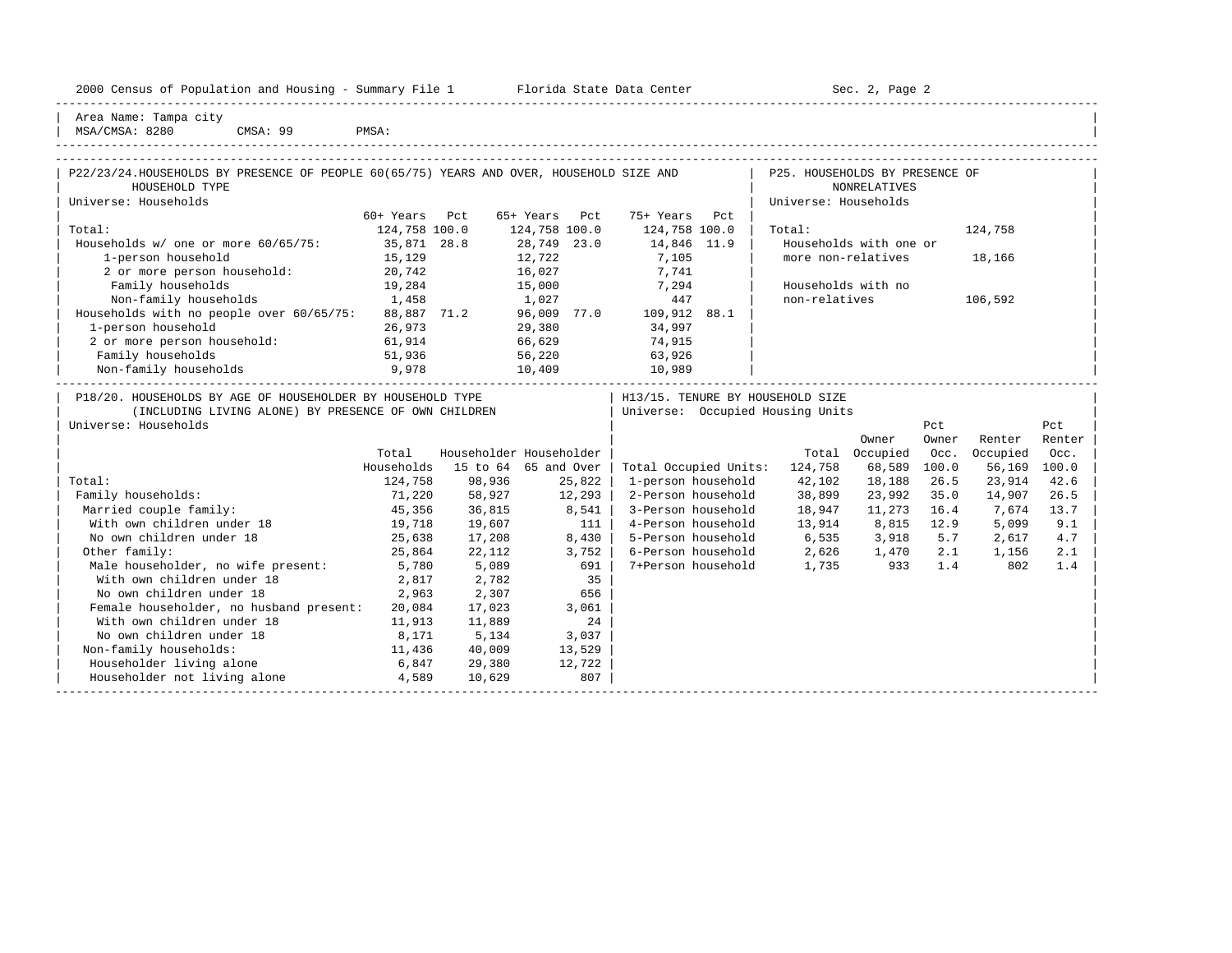| 2000 Census of Population and Housing - Summary File 1 Florida State Data Center |        |                |             |           |                                                        |       |                                                         |                         | Sec. 2, Page 3                      |                 |                |
|----------------------------------------------------------------------------------|--------|----------------|-------------|-----------|--------------------------------------------------------|-------|---------------------------------------------------------|-------------------------|-------------------------------------|-----------------|----------------|
| Area Name: Tampa city<br>MSA/CMSA: 8280                                          |        | CMSA: 99 PMSA: |             |           |                                                        |       |                                                         |                         |                                     |                 |                |
|                                                                                  |        |                |             |           |                                                        |       |                                                         |                         |                                     |                 |                |
| P29. RELATIONSHIP BY AGE FOR THE POPULATION UNDER 18 YEARS                       |        |                |             |           |                                                        |       |                                                         |                         |                                     |                 |                |
| Universe: Population under 18 years                                              |        |                |             |           |                                                        |       |                                                         |                         |                                     |                 |                |
|                                                                                  |        |                |             |           |                                                        |       |                                                         |                         |                                     |                 |                |
|                                                                                  |        |                |             |           | $---Related Child---$                                  |       |                                                         |                         |                                     |                 |                |
|                                                                                  |        | Pop. in        | Householder |           | Other                                                  |       |                                                         |                         | Institution-                        | Noninstitution- |                |
|                                                                                  | Total  | Households     | or Spouse   | Own Child |                                                        |       | Relatives Nonrelatives                                  | Total                   | alized Pop.                         | alized Pop.     |                |
| Under 18:                                                                        | 74,766 | 74,343         | 111         | 63,731    | 8,858                                                  |       | 1,643                                                   | 423                     | 187                                 |                 | 236            |
| Under 3                                                                          | 12,206 | 12,153         |             | 10,128    | 1,831                                                  |       | 194                                                     | 53                      | $\overline{0}$                      |                 | 53             |
| 3 and 4 years                                                                    | 8,322  | 8,301          |             | 7,045     | 1,077                                                  |       | 179                                                     | 21                      | 2                                   |                 | 19             |
| 5 years                                                                          | 4,166  | 4,163          |             | 3,584     | 475                                                    |       | 104                                                     | $\overline{\mathbf{3}}$ | $\circ$                             |                 | $\overline{3}$ |
| 6 to 11 years                                                                    | 26,303 | 26,235         |             | 22,864    | 2,857                                                  |       | 514                                                     | 68                      | $\overline{0}$                      |                 | 68             |
| 12 and 13 years                                                                  | 8,145  | 8,106          |             | 7,113     | 844                                                    |       | 149                                                     | 39                      | 13                                  |                 | 26             |
| 14 years                                                                         | 3,970  | 3,935          |             | 3,423     | 429                                                    |       | 83                                                      | 35                      | 17                                  |                 | 18             |
| 15 to 17 years                                                                   | 11,543 | 11,339         |             | 9,574     | 1,345                                                  |       | 420                                                     | 204                     | 155                                 |                 | 49             |
| % Under 3                                                                        | 16.3%  | 16.4%          |             | 15.9%     | 20.7%                                                  |       | 11.8%                                                   | 12.5%                   | $.0\%$                              |                 | 22.5%          |
| % 3 and 4 years                                                                  | 11.1%  | 11.2%          |             | 11.1%     | 12.2%                                                  |       | 10.9%                                                   | 5.0%                    | 1.1%                                |                 | 8.1%           |
| % 5 years                                                                        | 5.6%   | 5.6%           |             | 5.6%      | 5.4%                                                   |       | 6.3%                                                    | $.7\%$                  | .0%                                 |                 | 1.3%           |
| % 6 to 11 years                                                                  | 35.2%  | 35.3%          |             | 35.9%     | 32.3%                                                  |       | 31.3%                                                   | 16.1%                   | .0%                                 |                 | 28.8%          |
| % 12 and 13 years                                                                | 10.9%  | 10.9%          |             | $11.2\%$  | 9.5%                                                   |       | 9.1%                                                    | 9.2%                    | 7.0%                                |                 | 11.0%          |
| % 14 years                                                                       | 5.3%   | 5.3%           |             | 5.4%      | 4.8%                                                   |       | 5.1%                                                    | 8.3%                    | 9.1%                                |                 | 7.6%           |
| % 15 to 17 years 15.5%                                                           |        | 15.3%          |             | 15.0%     | 15.2%                                                  |       | 25.6%                                                   | 48.2%                   | 82.9%                               |                 | 20.8%          |
| H17. TENURE BY HOUSEHOLD TYPE (INCLUDING LIVING ALONE) BY AGE OF HOUSEHOLDER     |        |                |             |           |                                                        |       |                                                         |                         |                                     |                 |                |
| Universe: Occupied Housing Units                                                 |        |                |             |           |                                                        |       |                                                         |                         |                                     |                 |                |
|                                                                                  |        |                |             |           | Total Owner ------------ Owner Occupied -------------- |       | Total Renter ------------- Renter Occupied ------------ |                         |                                     |                 |                |
|                                                                                  |        | Occupied       |             |           | Householder Householder Householder Pct                |       | Occupied                                                |                         | Householder Householder Householder |                 | Pct            |
|                                                                                  |        | Units          | 15 to 34    | 35 to 64  | $65+$                                                  | $65+$ |                                                         | Units 15 to 34          | 35 to 64                            | $65+$           | $65+$          |
| Family households:                                                               |        | 45,963         | 6,316       | 29,038    | 10,609 23.1                                            |       | 25,257                                                  | 11,140                  | 12,433                              | 1,684           | 6.7            |
| Married-couple family:                                                           |        | 33,857         | 4,511       | 21,733    | 7,613                                                  | 22.5  | 11,499                                                  | 4,786                   | 5,785                               | 928             | 8.1            |
| Other family:                                                                    |        | 12,106         | 1,805       | 7,305     | 2,996                                                  | 24.7  | 13,758                                                  | 6,354                   | 6,648                               | 756             | 5.5            |
| Male householder, no wife                                                        |        | 2,912          | 570         | 1,803     | 539                                                    | 18.5  | 2,868                                                   | 1,314                   | 1,402                               | 152             | 5.3            |
| Female hsehldr, no husband                                                       |        | 9,194          | 1,235       | 5,502     | 2,457                                                  | 26.7  | 10,890                                                  | 5,040                   | 5,246                               | 604             | 5.5            |
| Nonfamily households:                                                            |        | 22,626         | 2,851       | 11,676    | 8,099                                                  | 35.8  | 30,912                                                  | 12,462                  | 13,020                              | 5,430           | 17.6           |
| Male householder:                                                                |        | 9,934          | 1,817       | 6,044     | 2,073                                                  | 20.9  | 16,607                                                  | 7,029                   | 7,877                               | 1,701           | 10.2           |
| Living alone                                                                     |        | 7,271          | 1,057       | 4,409     | 1,805                                                  | 24.8  | 12,423                                                  | 4,432                   | 6,445                               | 1,546           | 12.4           |
| Not living alone                                                                 |        | 2,663          | 760         | 1,635     | 268                                                    | 10.1  | 4,184                                                   | 2,597                   | 1,432                               | 155             | 3.7            |
| Female householder:                                                              |        | 12,692         | 1,034       | 5,632     | 6,026                                                  | 47.5  | 14,305                                                  | 5,433                   | 5,143                               | 3,729           | 26.1           |

| Living alone 10,917 612 4,565 5,740 52.6 11,491 3,513 4,347 3,631 31.6 | | Not living alone 1,775 422 1,067 286 16.1 2,814 1,920 796 98 3.5 | -----------------------------------------------------------------------------------------------------------------------------------------------------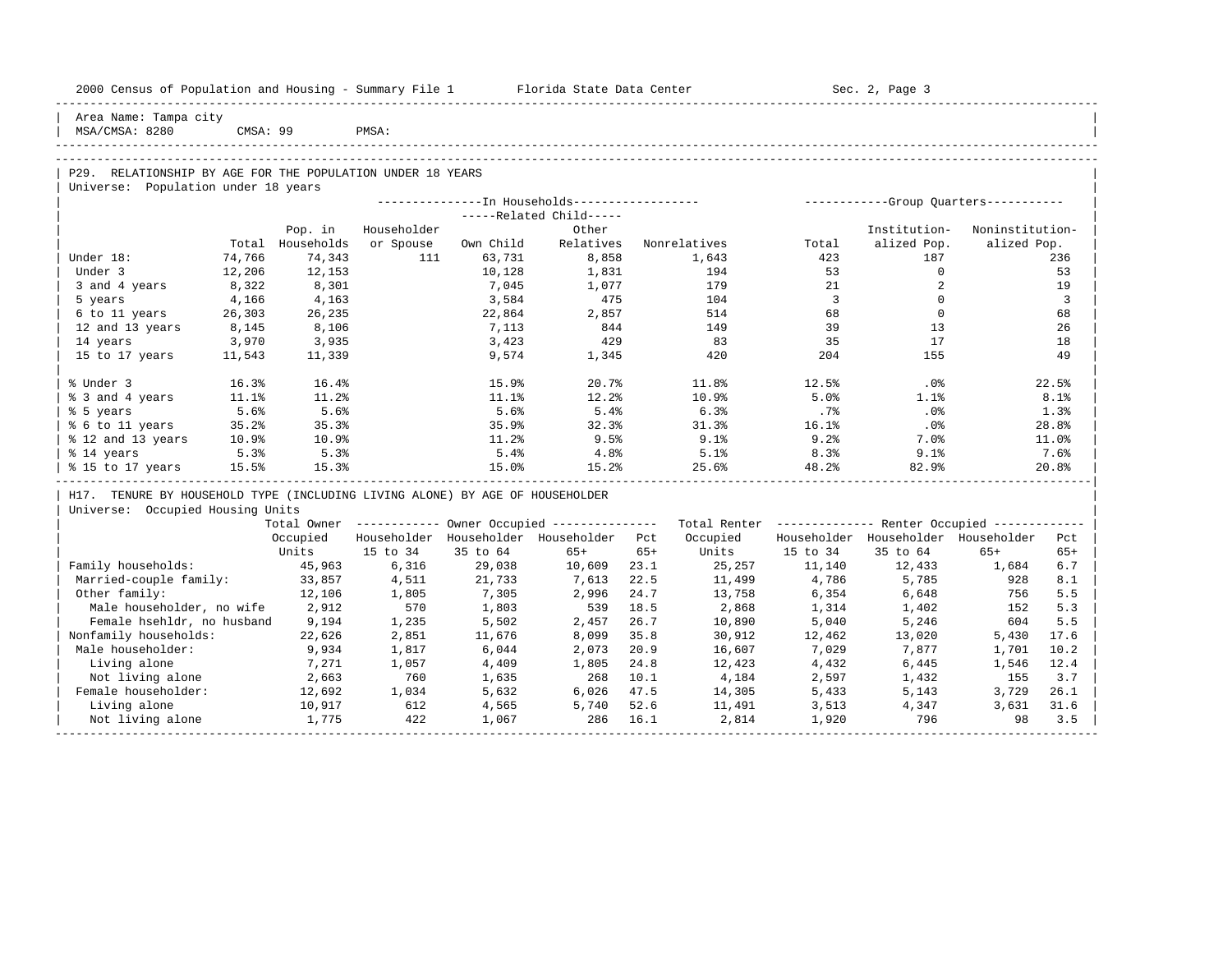2000 Census of Population and Housing - Summary File 1 Florida State Data Center Sec. 2, Page 1

|                   | Area Name: West Palm Beach--Boca Raton, FL MSA          |         |                |       |         |            |                                                         |                |                 |           |                |           |
|-------------------|---------------------------------------------------------|---------|----------------|-------|---------|------------|---------------------------------------------------------|----------------|-----------------|-----------|----------------|-----------|
| MSA/CMSA: 8960    |                                                         |         | CMSA: 99       | PMSA: |         |            |                                                         |                |                 |           |                |           |
|                   |                                                         |         |                |       |         |            |                                                         |                |                 |           |                |           |
|                   | P14. SEX BY AGE FOR THE POPULATION UNDER 20 YEARS       |         |                |       |         |            |                                                         |                |                 |           |                |           |
|                   |                                                         |         |                |       |         |            | P38. GROUP OUARTERS POPULATION BY SEX BY AGE BY GO TYPE |                |                 |           |                |           |
|                   | Universe: Population Under 20 Years<br>Total            | Pct.    | Male           | Pct.  | Female  | Pct.       | Universe: Population in Group Quarters                  | Total          |                 | Male Pct. | Female         | Pct.      |
| Total             | 263,453                                                 |         | 135,642        |       | 127,811 |            | Total                                                   | 19,328         | 10,584          |           | 8,744          |           |
|                   | 12,287                                                  | 4.7     | 6,283          | 4.6   | 6,004   | 4.7        | Under 18 Years:                                         | 889            | 666             | 4.6       | 223            | 6.3       |
| <1 year<br>1 year | 12,457                                                  | 4.7     | 6,435          | 4.7   | 6,022   | 4.7        | Institutionalized Population:                           | 431            | 385             | 2.2       | 46             | 3.6       |
| 2 years           | 12,265                                                  | 4.7     | 6,260          | 4.6   | 6,005   | 4.7        | Correctional Institutions                               | 91             | 87              | .5        | $\overline{4}$ | .8        |
| 3 years           | 12,826                                                  | 4.9     | 6,644          | 4.9   | 6,182   | 4.8        | Nursing Homes                                           | $\overline{0}$ | $\Omega$        | $\cdot$ 0 | $\Omega$       | $\cdot$ 0 |
| 4 years           | 13,078                                                  | 5.0     | 6,624          | 4.9   | 6,454   | 5.0        | Other Institutions                                      | 340            | 298             | 1.8       | 42             | 2.8       |
| 5 years           | 13,231                                                  | 5.0     | 6,779          | 5.0   | 6,452   | 5.0        | Non-Institutional Population:                           | 458            | 281             | 2.4       | 177            | 2.7       |
| 6 years           | 13,443                                                  | 5.1     | 7,007          | 5.2   | 6,436   | 5.0        | College Dormitories                                     | 48             | 12              | $\cdot$ 2 | 36             | $\cdot$ 1 |
| 7 years           | 13,493                                                  | 5.1     | 6,917          | 5.1   | 6,576   | 5.1        | Military Quarters                                       | $\overline{0}$ | $\mathbf 0$     | $\cdot$ 0 | $\mathbf 0$    | $\cdot$ 0 |
| 8 years           | 13,901                                                  | 5.3     | 7,115          | 5.2   | 6,786   | 5.3        | Other Noninstitutional GO                               | 410            | 269             | 2.1       | 141            | 2.5       |
| 9 years           | 14,579                                                  | 5.5     | 7,553          | 5.6   | 7,026   | 4.7        | 18 to 64 Years:                                         | 10,601         | 7,666           | 54.8      | 2,935          | 72.4      |
| 10 years          | 14,827                                                  | 5.6     | 7,668          | 5.7   | 7,159   | 4.7        | Institutionalized Population:                           | 5,233          | 4,624           | 27.1      | 609            | 43.7      |
| 11 years          | 14,341                                                  | 5.4     | 7,388          | 5.4   | 6,953   | 4.7        | Correctional Institutions                               | 4,567          | 4,207           | 23.6      | 360            | 39.7      |
| 12 years          | 13,853                                                  | 5.3     | 7,092          | 5.2   | 6,761   | 4.8        | Nursing Homes                                           | 358            | 230             | 1.9       | 128            | 2.2       |
| 13 years          | 13,607                                                  | 5.2     | 7,000          | 5.2   | 6,607   | 5.0        | Other Institutions                                      | 308            | 187             | 1.6       | 121            | 1.8       |
| 14 years          | 13,527                                                  | 5.1     | 6,897          | 5.1   | 6,630   | 5.0        | Non-Institutional Population:                           | 5,368          | 3,042           | 27.8      | 2,326          | 28.7      |
| 15 years          | 13,193                                                  | 5.0     | 6,824          | 5.0   | 6,369   | 5.0        | College Dormitories                                     | 3,087          | 1,398           | 16.0      | 1,689 13.2     |           |
| 16 years          | 12,754                                                  | 4.8     | 6,604          | 4.9   | 6,150   | 5.1        | Military Quarters                                       | $\overline{4}$ | $\overline{4}$  | $\cdot$ 0 | $\mathbf 0$    | $\cdot$ 0 |
| 17 years          | 12,796                                                  | 4.9     | 6,612          | 4.9   | 6,184   | 5.3        | Other Noninstitutional GQ                               | 2,277          | 1,640           | 11.8      |                | 637 15.5  |
| 18 years          | 11,898 4.5                                              |         | 6,205          | 4.6   | 5,693   | 4.7        | 65 Years and Over:                                      | 7,838          | 2,252           | 40.6      | 5,586          | 21.3      |
| 19 years          | 11,097 4.2                                              |         | 5,735          | 4.2   | 5,362   | 4.7        | Institutionalized Population:                           | 5,989          | 1,659           | 31.0      | 4,330          | 15.7      |
|                   |                                                         |         |                |       |         |            | Correctional Institutions                               | 60             | 43              | .3        | 17             | .4        |
|                   |                                                         |         |                |       |         |            | Nursing Homes                                           | 5,903          | 1,609           | 30.5      | 4,294 15.2     |           |
|                   | P36. OWN CHILDREN UNDER 18 YEARS BY FAMILY TYPE AND AGE |         |                |       |         |            | Other Institutions                                      | 26             | $7\phantom{.0}$ | $\cdot$ 1 | 19             | $\cdot$ 1 |
|                   | Universe: Own Children Under 18 Years                   |         |                |       |         |            | Non-Institutional Population:                           | 1,849          | 593             | 9.6       | 1,256          | 5.6       |
|                   |                                                         |         |                |       |         |            | College Dormitories                                     | $\Omega$       | $\circ$         | $\cdot$ 0 | $\Omega$       | $\cdot$ 0 |
|                   |                                                         |         | In Married     |       | Male HH | Female HH  | Military Quarters                                       | $\mathbf{0}$   | $\overline{0}$  | $\cdot$ 0 | $\mathbf{0}$   | $\cdot$ 0 |
|                   |                                                         |         | Couple         |       | No Wife | No Husband | Other Noninstitutional GO                               | 1,849          | 593             | 9.6       | 1,256          | 5.6       |
|                   |                                                         |         | Total Families |       | Present | Present    |                                                         |                |                 |           |                |           |
| Total < 18 Years: |                                                         | 215,467 | 154,580        |       | 13,104  | 47,783     |                                                         |                |                 |           |                |           |
| Under 3 Years     |                                                         | 32,163  | 24,918         |       | 2,041   | 5,204      |                                                         |                |                 |           |                |           |
| 3 and 4 Years     |                                                         | 23,181  | 17,374         |       | 1,305   | 4,502      |                                                         |                |                 |           |                |           |
| 5 Years           |                                                         | 11,871  | 8,734          |       | 679     | 2,458      |                                                         |                |                 |           |                |           |
| 6 to 11 Years     |                                                         | 77,011  | 54,571         |       | 4,539   | 17,901     |                                                         |                |                 |           |                |           |
| 12 to 17 Years    |                                                         | 71,241  | 48,983         |       | 4,540   | 17,718     |                                                         |                |                 |           |                |           |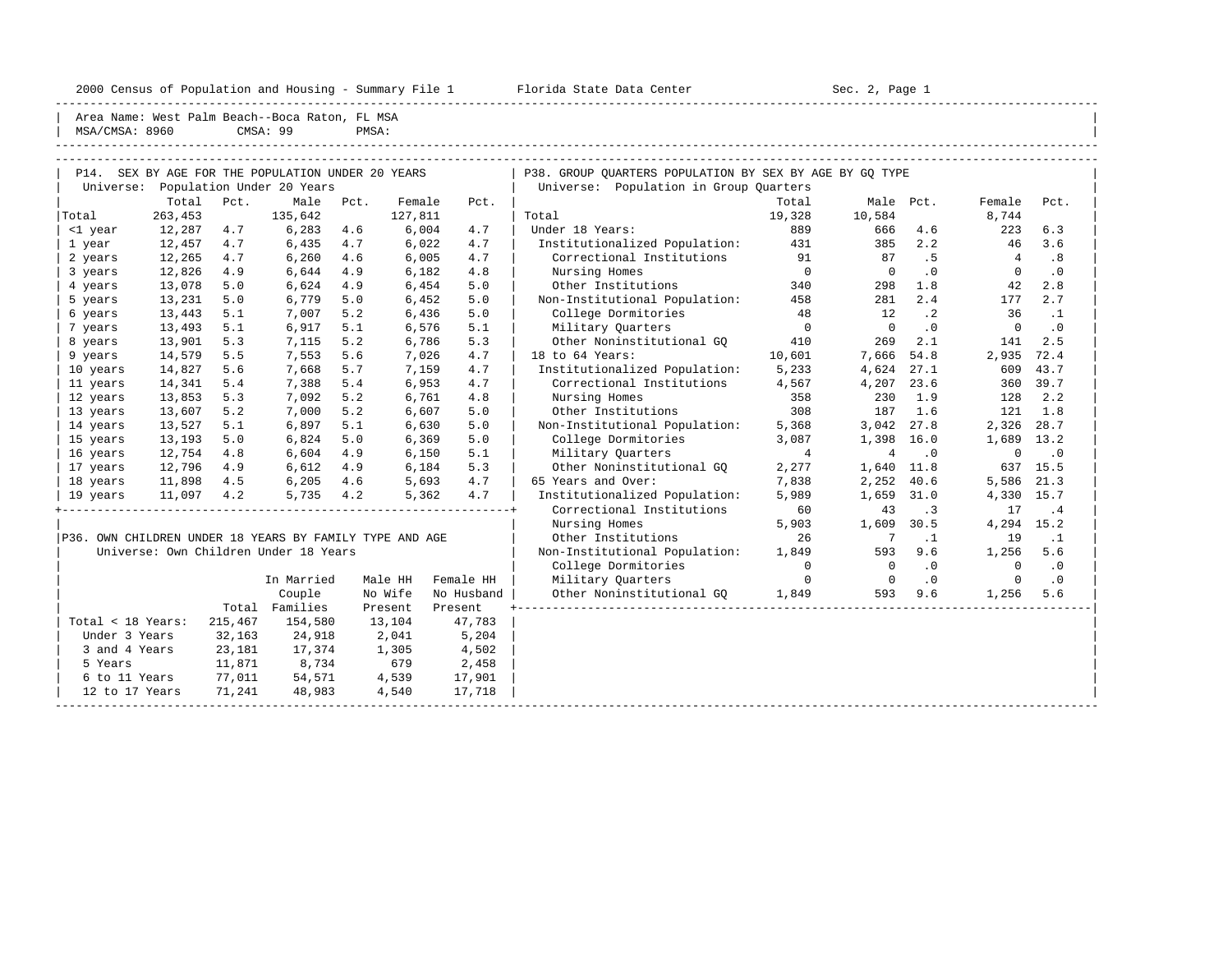2000 Census of Population and Housing - Summary File 1 Florida State Data Center Sec. 2, Page 2 -----------------------------------------------------------------------------------------------------------------------------------------------------

| Area Name: West Palm Beach--Boca Raton, FL MSA | MSA/CMSA: 8960 CMSA: 99 PMSA:

| the contract of the contract of the contract of the contract of the contract of the contract of the contract of | ---- | ------- | ------ |
|-----------------------------------------------------------------------------------------------------------------|------|---------|--------|
|                                                                                                                 |      |         |        |
|                                                                                                                 |      |         |        |

| P22/23/24.HOUSEHOLDS BY PRESENCE OF PEOPLE 60(65/75) YEARS AND OVER, HOUSEHOLD SIZE AND |               |               |                                  | P25. HOUSEHOLDS BY PRESENCE OF |         |  |
|-----------------------------------------------------------------------------------------|---------------|---------------|----------------------------------|--------------------------------|---------|--|
| HOUSEHOLD TYPE                                                                          |               |               |                                  | NONRELATIVES                   |         |  |
| Universe: Households                                                                    |               |               |                                  | Universe: Households           |         |  |
|                                                                                         | 60+ Years Pct | 65+ Years Pct | 75+ Years<br>Pct                 |                                |         |  |
| Total:                                                                                  | 474,175 100.0 | 474,175 100.0 | 474,175 100.0                    | Total:                         | 474,175 |  |
| Households $w/$ one or more $60/65/75$ :                                                | 208,685 44.0  | 178,522 37.6  | 102,840 21.7                     | Households with one or         |         |  |
| 1-person household                                                                      | 77,817        | 69,219        | 44,987                           | more non-relatives             | 51,148  |  |
| 2 or more person household:                                                             | 130,868       | 109,303       | 57,853                           |                                |         |  |
| Family households                                                                       | 123,286       | 103,360       | 54,711                           | Households with no             |         |  |
| Non-family households                                                                   | 7,582         | 5,943         | 3,142                            | non-relatives                  | 423,027 |  |
| Households with no people over 60/65/75:                                                | 265,490 56.0  | 295,653 62.4  | 371,335<br>78.3                  |                                |         |  |
| 1-person household                                                                      | 60,589        | 69,187        | 93,419                           |                                |         |  |
| 2 or more person household:                                                             | 204,901       | 226,466       | 277,916                          |                                |         |  |
| Family households                                                                       | 180,486       | 200,412       | 249,061                          |                                |         |  |
| Non-family households                                                                   | 24,415        | 26,054        | 28,855                           |                                |         |  |
| P18/20. HOUSEHOLDS BY AGE OF HOUSEHOLDER BY HOUSEHOLD TYPE                              |               |               | H13/15. TENURE BY HOUSEHOLD SIZE |                                |         |  |
| ואססס זדעי האומד ומאס אס מס לס מאר אין האדמין ומאר וואר און וואר                        |               |               | Iniverse: Occupied Housing Units |                                |         |  |

| ITMCHANING HIATNG WHOME! DI LIVEORMOR OF AMM CHITANINI |            |          |                         | UNIVELSE: OCCUPIEU NOUSING UNICS |         |          |       |          |        |
|--------------------------------------------------------|------------|----------|-------------------------|----------------------------------|---------|----------|-------|----------|--------|
| Universe: Households                                   |            |          |                         |                                  |         |          | Pct   |          | Pct    |
|                                                        |            |          |                         |                                  |         | Owner    | Owner | Renter   | Renter |
|                                                        | Total      |          | Householder Householder |                                  | Total   | Occupied | Occ.  | Occupied | Occ.   |
|                                                        | Households | 15 to 64 | 65 and Over             | Total Occupied Units:            | 474,175 | 354,026  | 100.0 | 120,149  | 100.0  |
| Total:                                                 | 474,175    | 308,570  | 165,605                 | 1-person household               | 138,406 | 94,628   | 26.7  | 43,778   | 36.4   |
| Family households:                                     | 303,772    | 212,439  | 91,333                  | 2-Person household               | 185,478 | 151,329  | 42.7  | 34,149   | 28.4   |
| Married couple family:                                 | 240,646    | 158,017  | 82,629                  | 3-Person household               | 61,821  | 44,326   | 12.5  | 17,495   | 14.6   |
| With own children under 18                             | 83,083     | 82,627   | 456                     | 4-Person household               | 50,723  | 38,079   | 10.8  | 12,644   | 10.5   |
| No own children under 18                               | 157,563    | 75,390   | 82,173                  | 5-Person household               | 22,908  | 16,177   | 4.6   | 6,731    | 5.6    |
| Other family:                                          | 63,126     | 54,422   | 8,704                   | 6-Person household               | 9,187   | 6,053    | 1.7   | 3,134    | 2.6    |
| Male householder, no wife present:                     | 17,187     | 15,401   | 1,786                   | 7+Person household               | 5,652   | 3,434    | 1.0   | 2,218    | 1.8    |
| With own children under 18                             | 8,183      | 8,104    | 79                      |                                  |         |          |       |          |        |
| No own children under 18                               | 9,004      | 7,297    | 1,707                   |                                  |         |          |       |          |        |
| Female householder, no husband present:                | 45,939     | 39,021   | 6,918                   |                                  |         |          |       |          |        |
| With own children under 18                             | 26,819     | 26,779   | 40                      |                                  |         |          |       |          |        |
| No own children under 18                               | 19,120     | 12,242   | 6,878                   |                                  |         |          |       |          |        |
| Non-family households:                                 | 31,997     | 96,131   | 74,272                  |                                  |         |          |       |          |        |
| Householder living alone                               | 18,883     | 69,187   | 69,219                  |                                  |         |          |       |          |        |
| Householder not living alone                           | 13,114     | 26,944   | 5,053                   |                                  |         |          |       |          |        |
|                                                        |            |          |                         |                                  |         |          |       |          |        |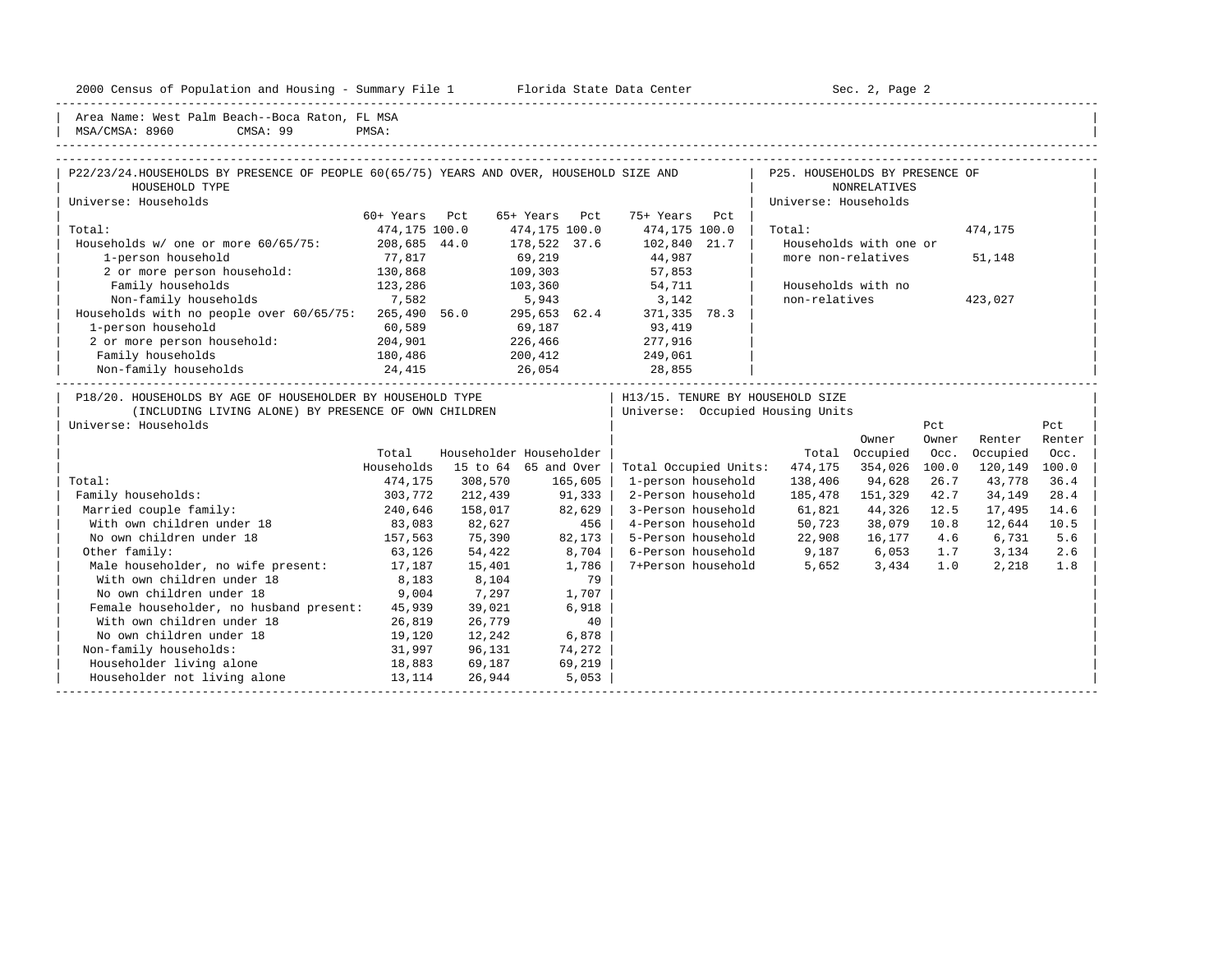| 2000 Census of Population and Housing - Summary File 1 Florida State Data Center |          |            |             |           |                                                        |       |                                                          |          | Sec. 2, Page 3                      |                 |       |
|----------------------------------------------------------------------------------|----------|------------|-------------|-----------|--------------------------------------------------------|-------|----------------------------------------------------------|----------|-------------------------------------|-----------------|-------|
| Area Name: West Palm Beach--Boca Raton, FL MSA<br>MSA/CMSA: 8960                 | CMSA: 99 |            | PMSA:       |           |                                                        |       |                                                          |          |                                     |                 |       |
|                                                                                  |          |            |             |           |                                                        |       |                                                          |          |                                     |                 |       |
| P29. RELATIONSHIP BY AGE FOR THE POPULATION UNDER 18 YEARS                       |          |            |             |           |                                                        |       |                                                          |          |                                     |                 |       |
| Universe: Population under 18 years                                              |          |            |             |           |                                                        |       |                                                          |          |                                     |                 |       |
|                                                                                  |          |            |             |           | -----Related Child-----                                |       |                                                          |          |                                     |                 |       |
|                                                                                  |          | Pop. in    | Householder |           | Other                                                  |       |                                                          |          | Institution-                        | Noninstitution- |       |
|                                                                                  | Total    | Households | or Spouse   | Own Child | Relatives                                              |       | Nonrelatives                                             | Total    | alized Pop.                         | alized Pop.     |       |
| Under 18:                                                                        | 240,458  | 239,569    | 294         | 215,467   | 19,254                                                 |       | 4,554                                                    | 889      | 431                                 |                 | 458   |
| Under 3                                                                          | 37,009   | 36,933     |             | 32,163    | 4,211                                                  |       | 559                                                      | 76       | 5                                   |                 | 71    |
| 3 and 4 years                                                                    | 25,904   | 25,866     |             | 23,181    | 2,278                                                  |       | 407                                                      | 38       | 5                                   |                 | 33    |
| 5 years                                                                          | 13,231   | 13,220     |             | 11,871    | 1,121                                                  |       | 228                                                      | 11       | 2                                   |                 | 9     |
| 6 to 11 years                                                                    | 84,584   | 84,490     |             | 77,011    | 6,023                                                  |       | 1,456                                                    | 94       | 9                                   |                 | 85    |
| 12 and 13 years                                                                  | 27,460   | 27,374     |             | 25,168    | 1,728                                                  |       | 478                                                      | 86       | 38                                  |                 | 48    |
| 14 years                                                                         | 13,527   | 13,402     |             | 12,247    | 923                                                    |       | 232                                                      | 125      | 65                                  |                 | 60    |
| 15 to 17 years                                                                   | 38,449   | 37,990     |             | 33,826    | 2,970                                                  |       | 1,194                                                    | 459      | 307                                 |                 | 152   |
| % Under 3                                                                        | 15.4%    | 15.4%      |             | 14.9%     | 21.9%                                                  |       | 12.3%                                                    | 8.5%     | 1.2%                                |                 | 15.5% |
| % 3 and 4 years                                                                  | 10.8%    | 10.8%      |             | 10.8%     | 11.8%                                                  |       | 8.9%                                                     | 4.3%     | 1.2%                                |                 | 7.2   |
| % 5 years                                                                        | 5.5%     | 5.5%       |             | 5.5%      | 5.8%                                                   |       | 5.0%                                                     | 1.2%     | .5%                                 |                 | 2.0%  |
| % 6 to 11 years                                                                  | 35.2%    | 35.3%      |             | 35.7%     | 31.3%                                                  |       | 32.0%                                                    | 10.6%    | 2.1%                                |                 | 18.6% |
| % 12 and 13 years                                                                | 11.4%    | 11.4%      |             | 11.7%     | 9.0%                                                   |       | $10.5\%$                                                 | 9.7%     | 8.8%                                |                 | 10.5% |
| % 14 years                                                                       | 5.6%     | 5.6%       |             | 5.7%      | 4.8%                                                   |       | 5.1%                                                     | $14.1\%$ | 15.1%                               |                 | 13.1% |
| % 15 to 17 years                                                                 | 16.0%    | 15.9%      |             | 15.7%     | 15.4%                                                  |       | 26.2%                                                    | 51.6%    | 71.2%                               |                 | 33.2% |
| H17. TENURE BY HOUSEHOLD TYPE (INCLUDING LIVING ALONE) BY AGE OF HOUSEHOLDER     |          |            |             |           |                                                        |       |                                                          |          |                                     |                 |       |
| Universe: Occupied Housing Units                                                 |          |            |             |           |                                                        |       |                                                          |          |                                     |                 |       |
|                                                                                  |          |            |             |           | Total Owner ------------ Owner Occupied -------------- |       | Total Renter ------------- Renter Occupied ------------- |          |                                     |                 |       |
|                                                                                  |          | Occupied   |             |           | Householder Householder Householder Pct                |       | Occupied                                                 |          | Householder Householder Householder |                 | Pct   |
|                                                                                  |          | Units      | 15 to 34    | 35 to 64  | $65+$                                                  | $65+$ | Units                                                    | 15 to 34 | 35 to 64                            | $65+$           | $65+$ |
| Family households:                                                               |          | 241,748    | 23,677      | 132,847   | 85,224                                                 | 35.3  | 62,024                                                   | 22,999   | 32,916                              | 6,109           | 9.8   |
| Married-couple family:                                                           |          | 206,072    | 18,512      | 109,574   | 77,986                                                 | 37.8  | 34,574                                                   | 11,666   | 18,265                              | 4,643           | 13.4  |
| Other family:                                                                    |          | 35,676     | 5,165       | 23,273    | 7,238                                                  | 20.3  | 27,450                                                   | 11,333   | 14,651                              | 1,466           | 5.3   |
| Male householder, no wife                                                        |          | 9,672      | 1,930       | 6,266     | 1,476                                                  | 15.3  | 7,515                                                    | 3,367    | 3,838                               | 310             | 4.1   |
| Female hsehldr, no husband                                                       |          | 26,004     | 3,235       | 17,007    | 5,762                                                  | 22.2  | 19,935                                                   | 7,966    | 10,813                              | 1,156           | 5.8   |
| Nonfamily households:                                                            |          | 112,278    | 8,395       | 43,455    | 60,428                                                 | 53.8  | 58,125                                                   | 18,860   | 25,421                              | 13,844          | 23.8  |
| Male householder:                                                                |          | 41,385     | 5,128       | 20,751    | 15,506                                                 | 37.5  | 30,343                                                   | 11,198   | 15,098                              | 4,047           | 13.3  |
| Living alone                                                                     |          | 31,475     | 2,884       | 15,313    | 13,278                                                 | 42.2  | 21,370                                                   | 5,983    | 11,696                              | 3,691           | 17.3  |
| Not living alone                                                                 |          | 9,910      | 2,244       | 5,438     | 2,228                                                  | 22.5  | 8,973                                                    | 5,215    | 3,402                               | 356             | 4.0   |
| Female householder:                                                              |          | 70,893     | 3,267       | 22,704    | 44,922                                                 | 63.4  | 27,782                                                   | 7,662    | 10,323                              | 9,797           | 35.3  |
| Living alone                                                                     |          | 63,153     | 1,928       | 18,419    | 42,806                                                 | 67.8  | 22,408                                                   | 4,403    | 8,561                               | 9,444           | 42.1  |
| Not living alone                                                                 |          | 7,740      | 1,339       | 4,285     | 2,116                                                  | 27.3  | 5,374                                                    | 3,259    | 1,762                               | 353             | 6.6   |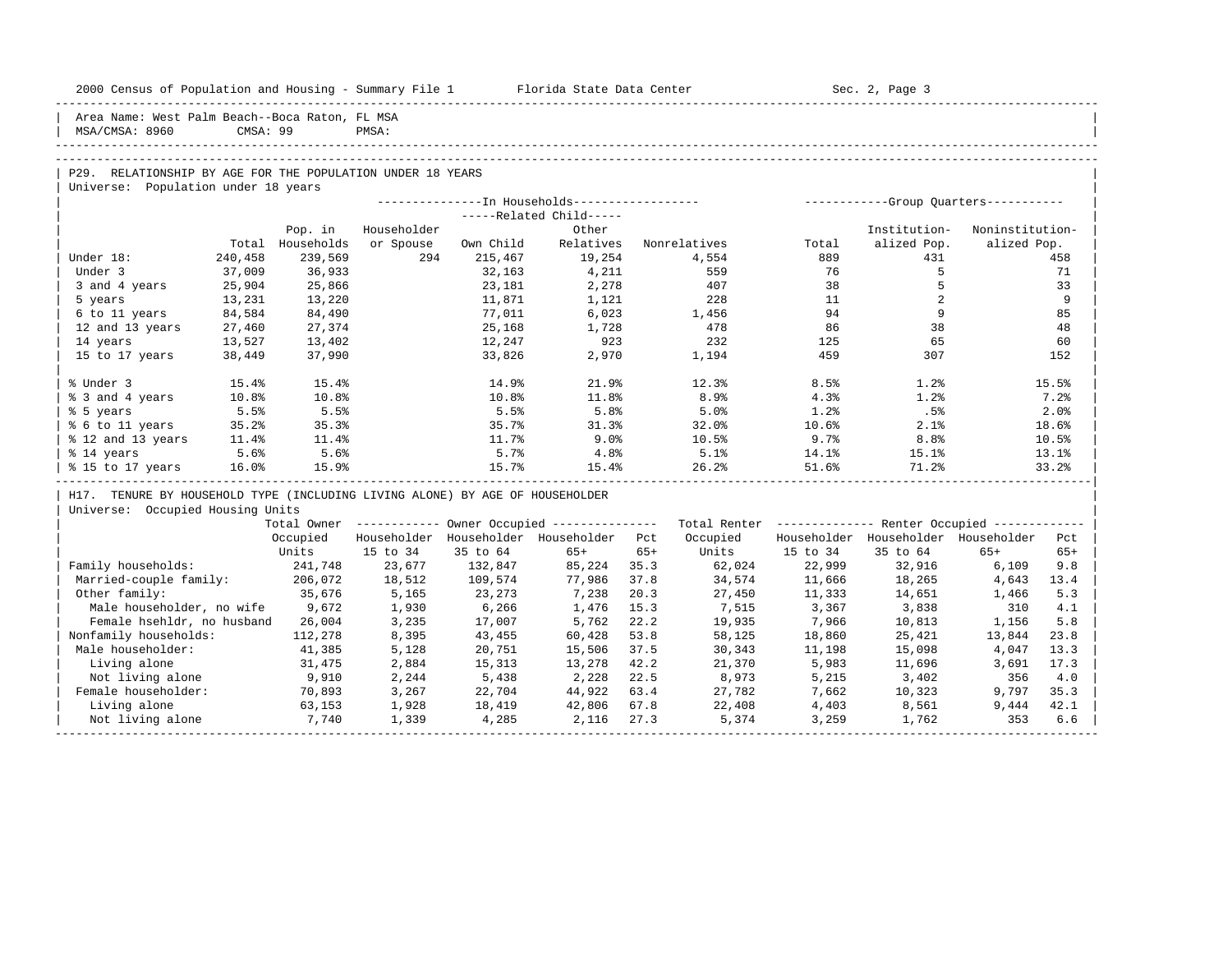2000 Census of Population and Housing - Summary File 1 Florida State Data Center Sec. 2, Page 1

-----------------------------------------------------------------------------------------------------------------------------------------------------

Area Name: Boca Raton city

| MSA/CMSA: 8960 CMSA: 99 PMSA: ----------------------------------------------------------------------------------------------------------------------------------------------------- ----------------------------------------------------------------------------------------------------------------------------------------------------- | P14. SEX BY AGE FOR THE POPULATION UNDER 20 YEARS | P38. GROUP QUARTERS POPULATION BY SEX BY AGE BY GQ TYPE | | Universe: Population Under 20 Years | Universe: Population in Group Quarters | Total Pct. Male Pct. Female Pct. |Total 16,255 8,263 7,992 | Total 2,806 1,124 1,682 | | <1 year 639 3.9 303 3.7 336 4.2 | Under 18 Years: 52 16 1.9 36 1.4 | | 1 year 733 4.5 381 4.6 352 4.4 | Institutionalized Population: 12 7 .4 5 .6 | | 2 years 690 4.2 355 4.3 335 4.2 | Correctional Institutions 0 0 .0 0 .0 | | 3 years 756 4.7 394 4.8 362 4.5 | Nursing Homes 0 0 .0 0 .0 | | 4 years 705 4.3 367 4.4 338 4.2 | Other Institutions 12 7 .4 5 .6 | | 5 years 750 4.6 390 4.7 360 4.5 | Non-Institutional Population: 40 9 1.4 31 .8 | | 6 years 801 4.9 415 5.0 386 4.8 | College Dormitories 40 9 1.4 31 .8 |

| P36. OWN CHILDREN UNDER 18 YEARS BY FAMILY TYPE AND AGE<br>Universe: Own Children Under 18 Years |  |  |  |                              |  |
|--------------------------------------------------------------------------------------------------|--|--|--|------------------------------|--|
|                                                                                                  |  |  |  | In Married Male HH Female HH |  |

| Total < 18 Years:<br>Under 3 Years<br>3 and 4 Years<br>5 Years<br>6 to 11 Years | Total<br>13,429<br>1,945<br>1,379<br>717<br>4,710 | Couple<br>Families<br>10,936<br>1,756<br>1,198<br>601<br>3,808 | No Wife<br>Present<br>495<br>46<br>35<br>19<br>179<br>216 | No Husband<br>Present<br>1,998<br>143<br>146<br>97<br>723 |
|---------------------------------------------------------------------------------|---------------------------------------------------|----------------------------------------------------------------|-----------------------------------------------------------|-----------------------------------------------------------|
| 12 to 17 Years                                                                  | 4,678                                             | 3,573                                                          |                                                           | 889                                                       |

|                                                         | Total  | Pct.   | Male                                  | Pct.    | Female  | Pct.       |                               | Total                    | Male        | Pct.      | Female      | Pct.      |  |
|---------------------------------------------------------|--------|--------|---------------------------------------|---------|---------|------------|-------------------------------|--------------------------|-------------|-----------|-------------|-----------|--|
| Total                                                   | 16,255 |        | 8,263                                 |         | 7,992   |            | Total                         | 2,806                    | 1,124       |           | 1,682       |           |  |
| <1 year                                                 | 639    | 3.9    | 303                                   | 3.7     | 336     | 4.2        | Under 18 Years:               | 52                       | 16          | 1.9       | 36          | 1.4       |  |
| 1 year                                                  | 733    | 4.5    | 381                                   | 4.6     | 352     | 4.4        | Institutionalized Population: | 12                       | 7           | .4        | 5           | . 6       |  |
| 2 years                                                 | 690    | 4.2    | 355                                   | 4.3     | 335     | 4.2        | Correctional Institutions     | $\Omega$                 |             | $\cdot$ 0 | $\Omega$    | $\cdot$ 0 |  |
| 3 years                                                 | 756    | 4.7    | 394                                   | 4.8     | 362     | 4.5        | Nursing Homes                 | $\Omega$                 |             | $\cdot$ 0 | $\Omega$    | $\cdot$ 0 |  |
| 4 years                                                 | 705    | 4.3    | 367                                   | 4.4     | 338     | 4.2        | Other Institutions            | 12                       |             | .4        | 5           | . 6       |  |
| 5 years                                                 | 750    | 4.6    | 390                                   | 4.7     | 360     | 4.5        | Non-Institutional Population: | 40                       |             | 1.4       | 31          | .8        |  |
| 6 years                                                 | 801    | 4.9    | 415                                   | 5.0     | 386     | 4.8        | College Dormitories           | 40                       |             | 1.4       | 31          | .8        |  |
| 7 years                                                 | 755    | 4.6    | 389                                   | 4.7     | 366     | 4.6        | Military Quarters             | $\Omega$                 |             | $\cdot$ 0 | $\Omega$    | $\cdot$ 0 |  |
| 8 years                                                 | 773    | 4.8    | 402                                   | 4.9     | 371     | 4.6        | Other Noninstitutional GO     | $\Omega$                 |             | $\cdot$ 0 | $\Omega$    | $\cdot$ 0 |  |
| 9 years                                                 | 880    | 5.4    | 472                                   | 5.7     | 408     | 4.2        | 18 to 64 Years:               | 2,068                    | 925         | 73.7      | 1,143       | 82.3      |  |
| 10 years                                                | 874    | 5.4    | 440                                   | 5.3     | 434     | 4.4        | Institutionalized Population: | 20                       | 11          | .7        | 9           | 1.0       |  |
| 11 years                                                | 828    | 5.1    | 440                                   | 5.3     | 388     | 4.2        | Correctional Institutions     | $\Omega$                 | $\Omega$    | .0        | $\Omega$    | $\cdot$ 0 |  |
| 12 years                                                | 860    | 5.3    | 443                                   | 5.4     | 417     | 4.5        | Nursing Homes                 | 20                       | 11          | .7        | 9           | 1.0       |  |
| 13 years                                                | 822    | 5.1    | 417                                   | 5.0     | 405     | 4.2        | Other Institutions            | $\Omega$                 | $\Omega$    | $\cdot$ 0 | $\Omega$    | $\cdot$ 0 |  |
| 14 years                                                | 830    | 5.1    | 410                                   | 5.0     | 420     | 4.5        | Non-Institutional Population: | 2,048                    | 914         | 73.0      | 1,134       | 81.3      |  |
| 15 years                                                | 826    | 5.1    | 417                                   | 5.0     | 409     | 4.8        | College Dormitories           | 1,919                    | 828         | 68.4      | 1,091       | 73.7      |  |
| 16 years                                                | 770    | 4.7    | 408                                   | 4.9     | 362     | 4.6        | Military Quarters             | $\mathbf{0}$             | $\mathbf 0$ | $\cdot$ 0 | $\mathbf 0$ | $\cdot$ 0 |  |
| 17 years                                                | 843    | 5.2    | 417                                   | 5.0     | 426     | 4.6        | Other Noninstitutional GO     | 129                      | 86          | 4.6       | 43          | 7.7       |  |
| 18 years                                                | 965    | 5.9    | 468                                   | 5.7     | 497     | 4.2        | 65 Years and Over:            | 686                      | 183         | 24.4      | 503         | 16.3      |  |
| 19 years                                                | 1,155  | 7.1    | 535                                   | 6.5     | 620     | 4.4        | Institutionalized Population: | 516                      | 134         | 18.4      | 382         | 11.9      |  |
|                                                         |        |        |                                       |         |         |            | Correctional Institutions     | $\overline{\phantom{0}}$ |             | $\cdot$ 0 | $\mathbf 0$ | $\cdot$ 0 |  |
|                                                         |        |        |                                       |         |         |            | Nursing Homes                 | 516                      | 134         | 18.4      | 382         | 11.9      |  |
| P36. OWN CHILDREN UNDER 18 YEARS BY FAMILY TYPE AND AGE |        |        |                                       |         |         |            | Other Institutions            | $\bigcirc$               | $\Omega$    | $\cdot$ 0 | $\Omega$    | $\cdot$ 0 |  |
|                                                         |        |        | Universe: Own Children Under 18 Years |         |         |            | Non-Institutional Population: | 170                      | 49          | 6.1       | 121         | 4.4       |  |
|                                                         |        |        |                                       |         |         |            | College Dormitories           | $\Omega$                 | $\Omega$    | $\cdot$ 0 | $\Omega$    | $\cdot$ 0 |  |
|                                                         |        |        | In Married                            | Male HH |         | Female HH  | Military Quarters             | $\Omega$                 |             | $\cdot$ 0 | $\Omega$    | $\cdot$ 0 |  |
|                                                         |        |        | Couple                                |         | No Wife | No Husband | Other Noninstitutional GO     | 170                      | 49          | 6.1       | 121         | 4.4       |  |
|                                                         |        |        | Total Families                        |         | Present | Present    |                               |                          |             |           |             |           |  |
| Total < 18 Years:                                       |        | 13,429 | 10,936                                |         | 495     | 1,998      |                               |                          |             |           |             |           |  |
| Under 3 Years                                           |        | 1,945  | 1,756                                 |         | 46      | 143        |                               |                          |             |           |             |           |  |
| 3 and 4 Years                                           |        | 1,379  | 1,198                                 |         | 35      | 146        |                               |                          |             |           |             |           |  |
| 5 Years                                                 |        | 717    | 601                                   |         | 19      | 97         |                               |                          |             |           |             |           |  |
| 6 to 11 Years                                           |        | 4,710  | 3,808                                 |         | 179     | 723        |                               |                          |             |           |             |           |  |
| 12 to 17 Years                                          |        | 4,678  | 3,573                                 |         | 216     | 889        |                               |                          |             |           |             |           |  |
|                                                         |        |        |                                       |         |         |            |                               |                          |             |           |             |           |  |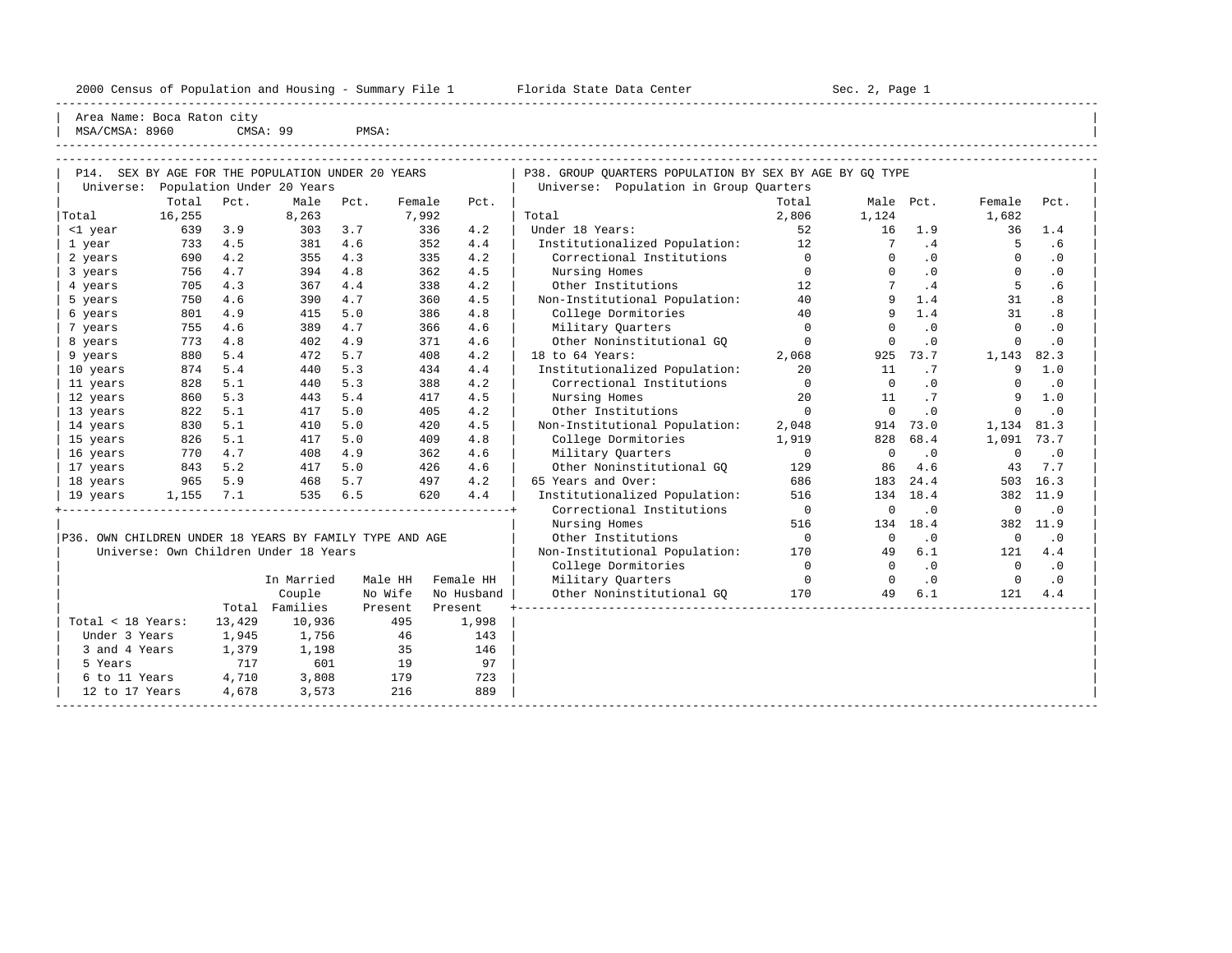| 2000 Census of Population and Housing - Summary File 1 |  | Florida State Data Center | Sec. 2, Page 2 |
|--------------------------------------------------------|--|---------------------------|----------------|
|--------------------------------------------------------|--|---------------------------|----------------|

| Area Name: Boca Raton city | MSA/CMSA: 8960 CMSA: 99 PMSA:

| P22/23/24.HOUSEHOLDS BY PRESENCE OF PEOPLE 60(65/75) YEARS AND OVER, HOUSEHOLD SIZE AND<br>HOUSEHOLD TYPE                                                   |                  |             |                          |                                                                        | P25. HOUSEHOLDS BY PRESENCE OF | <b>NONRELATIVES</b>    |       |          |        |
|-------------------------------------------------------------------------------------------------------------------------------------------------------------|------------------|-------------|--------------------------|------------------------------------------------------------------------|--------------------------------|------------------------|-------|----------|--------|
| Universe: Households                                                                                                                                        |                  |             |                          |                                                                        | Universe: Households           |                        |       |          |        |
|                                                                                                                                                             | 60+ Years Pct    |             | 65+ Years Pct            | 75+ Years Pct                                                          |                                |                        |       |          |        |
| Total:                                                                                                                                                      | 31,848 100.0     |             |                          | 31,848 100.0 31,848 100.0                                              | Total:                         |                        |       | 31,848   |        |
| Households w/ one or more 60/65/75: 12,299 38.6 10,024 31.5                                                                                                 |                  |             |                          | 5,422 17.0                                                             |                                | Households with one or |       |          |        |
| 1-person household                                                                                                                                          | 4,291            |             | 3,690                    | 2,273                                                                  | more non-relatives             |                        |       | 3,270    |        |
| 2 or more person household:                                                                                                                                 | 8,008            |             | 6,334                    | 3,149                                                                  |                                |                        |       |          |        |
|                                                                                                                                                             |                  |             |                          |                                                                        | Households with no             |                        |       |          |        |
|                                                                                                                                                             |                  |             |                          |                                                                        | non-relatives                  |                        |       | 28,578   |        |
| Family households 7,522 5,982 2,971<br>Non-family households 486 352 178<br>Households with no people over $60/65/75$ : 19,549 61.4 21,824 68.5 26,426 83.0 |                  |             |                          |                                                                        |                                |                        |       |          |        |
| 1-person household                                                                                                                                          | 5,094            |             |                          | 5,695 7,112                                                            |                                |                        |       |          |        |
| 2 or more person household: 14,455                                                                                                                          |                  |             |                          | 16,129 19,314                                                          |                                |                        |       |          |        |
| Family households<br>12,482                                                                                                                                 |                  |             |                          | 14,022 17,033                                                          |                                |                        |       |          |        |
| Non-family households $1,973$ 2,107 2,281 2,281                                                                                                             |                  |             |                          | 2,107 2,281                                                            |                                |                        |       |          |        |
| P18/20. HOUSEHOLDS BY AGE OF HOUSEHOLDER BY HOUSEHOLD TYPE<br>(INCLUDING LIVING ALONE) BY PRESENCE OF OWN CHILDREN<br>Universe: Households                  |                  |             |                          | H13/15. TENURE BY HOUSEHOLD SIZE<br>  Universe: Occupied Housing Units |                                |                        | Pct.  |          | Pct.   |
|                                                                                                                                                             |                  |             | Householder Householder  |                                                                        |                                | Owner                  | Owner | Renter   | Renter |
|                                                                                                                                                             | Total            |             |                          |                                                                        | Total                          | Occupied               | Occ.  | Occupied | Occ.   |
|                                                                                                                                                             | Households       |             | 15 to 64 65 and Over     | Total Occupied Units:                                                  | 31,848                         | 24,068                 | 100.0 | 7,780    | 100.0  |
| Total:                                                                                                                                                      | 31,848           | 22,620      | 9,228                    | 1-person household                                                     |                                | 9,385 6,173            | 25.6  | 3,212    | 41.3   |
| Family households:                                                                                                                                          | 20,004<br>16,916 | 14,766      | 5,238<br>4,788           | 2-Person household 12,859<br>3-Person household $4,159$ 3,169 13.2     |                                | 10,259 42.6            |       | 2,600    | 33.4   |
| Married couple family:                                                                                                                                      | 6,085            | 12,128      |                          | 4-Person household 3,606 2,997 12.5                                    |                                |                        |       | 990      | 12.7   |
| With own children under 18                                                                                                                                  |                  | 6,049       | 36<br>4,752              |                                                                        |                                |                        |       | 609      | 7.8    |
| No own children under 18                                                                                                                                    | 10,831 6,079     |             |                          | 5-Person household 1,334 1,097 4.6                                     |                                |                        |       | 237      | 3.0    |
| Other family:                                                                                                                                               |                  | 3,088 2,638 | 450                      | $6$ -Person household $349$ $260$ $1.1$                                |                                |                        |       | 89<br>43 | 1.1    |
| Male householder, no wife present: 840<br>With own children under 18                                                                                        |                  | 745         | $95 \mid$                | 7+Person household 156 113 .5                                          |                                |                        |       |          | .6     |
|                                                                                                                                                             | 331              | 328         | $\overline{\mathbf{3}}$  |                                                                        |                                |                        |       |          |        |
| No own children under 18                                                                                                                                    | 509              | 417         | 92                       |                                                                        |                                |                        |       |          |        |
| Female householder, no husband present: 2,248                                                                                                               |                  | 1,893       | 355                      |                                                                        |                                |                        |       |          |        |
| With own children under 18                                                                                                                                  | 1,270            | 1,270       | $\overline{\phantom{0}}$ |                                                                        |                                |                        |       |          |        |
| No own children under 18                                                                                                                                    | 978              | 623         | 355                      |                                                                        |                                |                        |       |          |        |
| Non-family households:                                                                                                                                      | 2,459            | 7,854       | 3,990                    |                                                                        |                                |                        |       |          |        |
| Householder living alone 1,532                                                                                                                              |                  | 5,695       | 3,690                    |                                                                        |                                |                        |       |          |        |
| Householder not living alone                                                                                                                                | 927              | 2,159       | 300                      |                                                                        |                                |                        |       |          |        |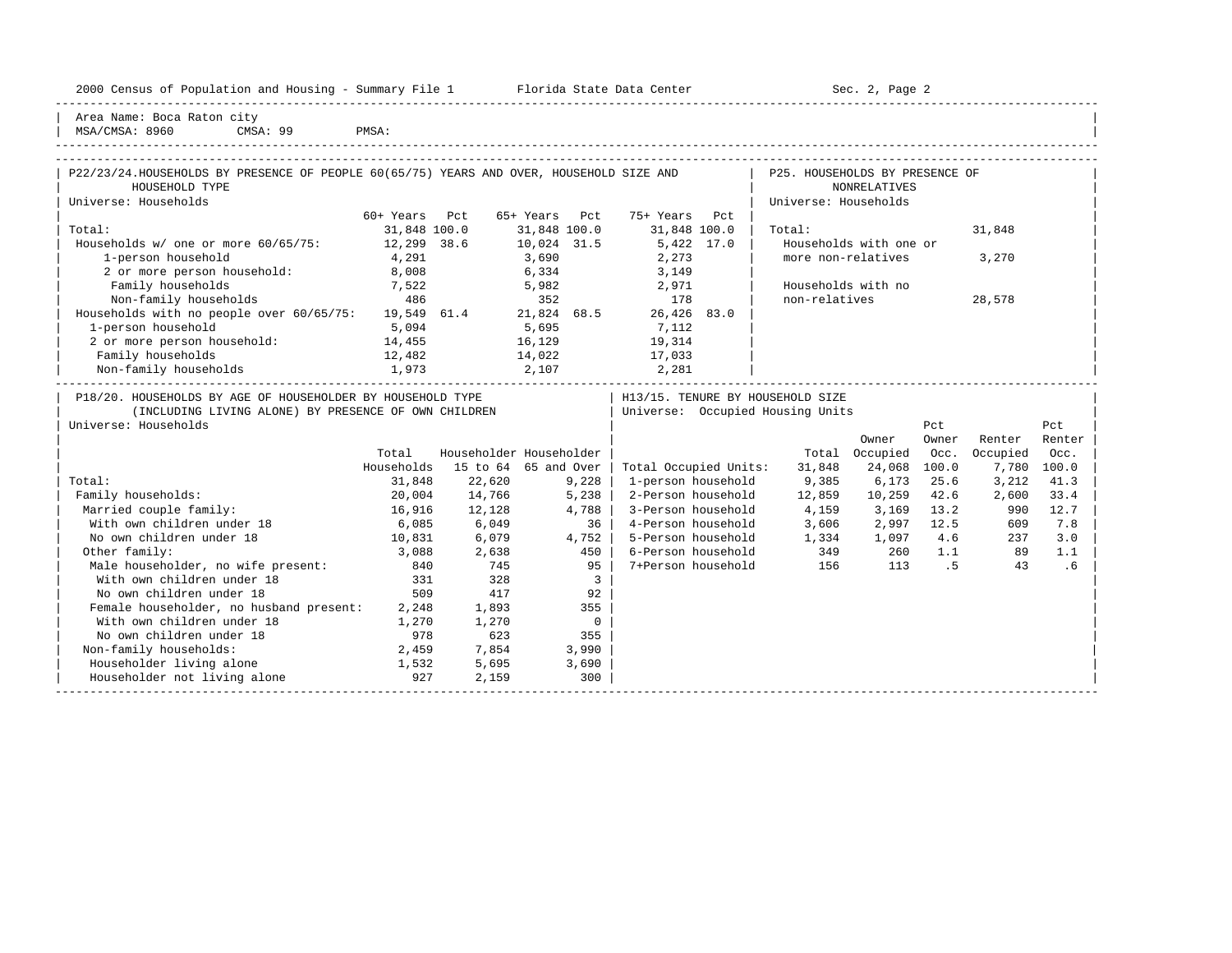| Area Name: Boca Raton city<br>MSA/CMSA: 8960<br>CMSA: 99<br>PMSA:<br>P29. RELATIONSHIP BY AGE FOR THE POPULATION UNDER 18 YEARS<br>Universe: Population under 18 years<br>--------------In Households-----------------<br>------------Group Quarters-----------<br>-----Related Child-----<br>Householder<br>Noninstitution-<br>Pop. in<br>Other<br>Institution-<br>alized Pop.<br>Total Households<br>or Spouse<br>Own Child<br>Relatives<br>Nonrelatives<br>alized Pop.<br>Total<br>14,135<br>14,083<br>17<br>493<br>52<br>12 <sup>°</sup><br>Under 18:<br>13,429<br>144<br>40<br>$7\overline{ }$<br>$4\overline{ }$<br>$\overline{4}$<br>Under 3<br>2,062<br>2,058<br>1,945<br>106<br>$\Omega$<br>5<br>1,461<br>1,379<br>65<br>12<br>5<br>$\Omega$<br>3 and 4 years<br>1,456<br>750<br>748<br>22<br>9<br>2<br>2<br>717<br>$\Omega$<br>5 years<br>4,910<br>4,710<br>154<br>46<br>$\mathbf{1}$<br><sup>1</sup><br>$\Omega$<br>6 to 11 years<br>4,911<br>53<br>$\Omega$<br>$\Omega$<br>12 and 13 years<br>1,682<br>1,682<br>1,617<br>12<br>$\Omega$<br>23<br>$7\phantom{.0}\phantom{.0}7$<br>$\Omega$<br>$\Omega$<br>830<br>830<br>$\Omega$<br>14 years<br>800<br>70<br>51<br>40<br>$\Omega$<br>15 to 17 years<br>2,422<br>2,382<br>2,261<br>40<br>% Under 3<br>14.5%<br>7.7%<br>.0%<br>14.6%<br>14.6%<br>21.5%<br>4.9%<br>.0%<br>% 3 and 4 years<br>10.3%<br>10.4%<br>10.3%<br>13.2%<br>8.3%<br>9.6%<br>.0%<br>$.0\%$<br>4.5%<br>5.3%<br>5.3%<br>5.3%<br>6.3%<br>3.8%<br>.0%<br>.0%<br>34.9%<br>35.1%<br>31.2%<br>31.9%<br>1.9%<br>.0%<br>% 6 to 11 years<br>34.8%<br>.0%<br>8.3%<br>11.9%<br>$12.0$ $%$<br>12.0%<br>10.8%<br>$.0\%$<br>.0%<br>.0%<br>5.9%<br>5.9%<br>4.9%<br>6.0%<br>4.7%<br>$.0\%$<br>.0%<br>% 14 years<br>$.0\%$<br>16.9%<br>16.8%<br>14.2%<br>76.9%<br>17.2%<br>35.4%<br>.0%<br>100.0%<br>H17. TENURE BY HOUSEHOLD TYPE (INCLUDING LIVING ALONE) BY AGE OF HOUSEHOLDER<br>Universe: Occupied Housing Units<br>Total Owner ----------- Owner Occupied --------------<br>Total Renter ------------- Renter Occupied ------------<br>Householder Householder Householder Pct<br>Occupied<br>Householder Householder Householder<br>Occupied<br>Pct.<br>Units<br>15 to 34<br>35 to 64<br>$65+$<br>Units<br>15 to 34<br>35 to 64<br>$65+$<br>$65+$<br>$65+$<br>Family households:<br>16,670<br>1,170<br>10,606<br>4,894<br>29.4<br>3,334<br>978<br>2,012<br>344<br>10.3<br>12.9<br>Married-couple family:<br>14,761<br>958<br>9,294<br>4,509<br>30.5<br>2,155<br>588<br>1,288<br>279<br>Other family:<br>1,909<br>212<br>1,312<br>385<br>20.2<br>1,179<br>390<br>724<br>5.5<br>65<br>Male householder, no wife<br>505<br>94<br>338<br>14.5<br>335<br>169<br>22<br>73<br>144<br>6.6<br>Female hsehldr, no husband<br>22.2<br>974<br>312<br>844<br>246<br>555<br>5.1<br>1,404<br>118<br>43<br>Nonfamily households:<br>729<br>3,324<br>3,345<br>45.2<br>4,446<br>1,732<br>2,069<br>14.5<br>7,398<br>645<br>Male householder:<br>8.2<br>3,017<br>477<br>1,684<br>856<br>28.4<br>2,489<br>1,054<br>1,232<br>203<br>Living alone<br>278<br>1,258<br>716<br>31.8<br>553<br>986<br>10.6<br>2,252<br>1,722<br>183<br>Not living alone<br>765<br>199<br>426<br>18.3<br>767<br>501<br>246<br>20<br>2.6<br>140<br>Female householder:<br>678<br>22.6<br>4,381<br>252<br>1,640<br>2,489<br>56.8<br>1,957<br>837<br>442<br>3,921<br>165<br>1,386<br>370<br>421<br>28.3<br>Living alone<br>2,370<br>60.4<br>1,490<br>699 | 2000 Census of Population and Housing - Summary File 1 Florida State Data Center |     |    |     |     |      |     |     | Sec. 2, Page 3 |    |     |
|----------------------------------------------------------------------------------------------------------------------------------------------------------------------------------------------------------------------------------------------------------------------------------------------------------------------------------------------------------------------------------------------------------------------------------------------------------------------------------------------------------------------------------------------------------------------------------------------------------------------------------------------------------------------------------------------------------------------------------------------------------------------------------------------------------------------------------------------------------------------------------------------------------------------------------------------------------------------------------------------------------------------------------------------------------------------------------------------------------------------------------------------------------------------------------------------------------------------------------------------------------------------------------------------------------------------------------------------------------------------------------------------------------------------------------------------------------------------------------------------------------------------------------------------------------------------------------------------------------------------------------------------------------------------------------------------------------------------------------------------------------------------------------------------------------------------------------------------------------------------------------------------------------------------------------------------------------------------------------------------------------------------------------------------------------------------------------------------------------------------------------------------------------------------------------------------------------------------------------------------------------------------------------------------------------------------------------------------------------------------------------------------------------------------------------------------------------------------------------------------------------------------------------------------------------------------------------------------------------------------------------------------------------------------------------------------------------------------------------------------------------------------------------------------------------------------------------------------------------------------------------------------------------------------------------------------------------------------------------------------------------------------------------------------------------------------------------------------------------------------------------------------------------------------------------------------------------------------------------------------------------------------------------------------------------------------------------------------------------------------------------------------------------------------------|----------------------------------------------------------------------------------|-----|----|-----|-----|------|-----|-----|----------------|----|-----|
|                                                                                                                                                                                                                                                                                                                                                                                                                                                                                                                                                                                                                                                                                                                                                                                                                                                                                                                                                                                                                                                                                                                                                                                                                                                                                                                                                                                                                                                                                                                                                                                                                                                                                                                                                                                                                                                                                                                                                                                                                                                                                                                                                                                                                                                                                                                                                                                                                                                                                                                                                                                                                                                                                                                                                                                                                                                                                                                                                                                                                                                                                                                                                                                                                                                                                                                                                                                                                            |                                                                                  |     |    |     |     |      |     |     |                |    |     |
|                                                                                                                                                                                                                                                                                                                                                                                                                                                                                                                                                                                                                                                                                                                                                                                                                                                                                                                                                                                                                                                                                                                                                                                                                                                                                                                                                                                                                                                                                                                                                                                                                                                                                                                                                                                                                                                                                                                                                                                                                                                                                                                                                                                                                                                                                                                                                                                                                                                                                                                                                                                                                                                                                                                                                                                                                                                                                                                                                                                                                                                                                                                                                                                                                                                                                                                                                                                                                            |                                                                                  |     |    |     |     |      |     |     |                |    |     |
|                                                                                                                                                                                                                                                                                                                                                                                                                                                                                                                                                                                                                                                                                                                                                                                                                                                                                                                                                                                                                                                                                                                                                                                                                                                                                                                                                                                                                                                                                                                                                                                                                                                                                                                                                                                                                                                                                                                                                                                                                                                                                                                                                                                                                                                                                                                                                                                                                                                                                                                                                                                                                                                                                                                                                                                                                                                                                                                                                                                                                                                                                                                                                                                                                                                                                                                                                                                                                            |                                                                                  |     |    |     |     |      |     |     |                |    |     |
|                                                                                                                                                                                                                                                                                                                                                                                                                                                                                                                                                                                                                                                                                                                                                                                                                                                                                                                                                                                                                                                                                                                                                                                                                                                                                                                                                                                                                                                                                                                                                                                                                                                                                                                                                                                                                                                                                                                                                                                                                                                                                                                                                                                                                                                                                                                                                                                                                                                                                                                                                                                                                                                                                                                                                                                                                                                                                                                                                                                                                                                                                                                                                                                                                                                                                                                                                                                                                            |                                                                                  |     |    |     |     |      |     |     |                |    |     |
|                                                                                                                                                                                                                                                                                                                                                                                                                                                                                                                                                                                                                                                                                                                                                                                                                                                                                                                                                                                                                                                                                                                                                                                                                                                                                                                                                                                                                                                                                                                                                                                                                                                                                                                                                                                                                                                                                                                                                                                                                                                                                                                                                                                                                                                                                                                                                                                                                                                                                                                                                                                                                                                                                                                                                                                                                                                                                                                                                                                                                                                                                                                                                                                                                                                                                                                                                                                                                            |                                                                                  |     |    |     |     |      |     |     |                |    |     |
|                                                                                                                                                                                                                                                                                                                                                                                                                                                                                                                                                                                                                                                                                                                                                                                                                                                                                                                                                                                                                                                                                                                                                                                                                                                                                                                                                                                                                                                                                                                                                                                                                                                                                                                                                                                                                                                                                                                                                                                                                                                                                                                                                                                                                                                                                                                                                                                                                                                                                                                                                                                                                                                                                                                                                                                                                                                                                                                                                                                                                                                                                                                                                                                                                                                                                                                                                                                                                            |                                                                                  |     |    |     |     |      |     |     |                |    |     |
|                                                                                                                                                                                                                                                                                                                                                                                                                                                                                                                                                                                                                                                                                                                                                                                                                                                                                                                                                                                                                                                                                                                                                                                                                                                                                                                                                                                                                                                                                                                                                                                                                                                                                                                                                                                                                                                                                                                                                                                                                                                                                                                                                                                                                                                                                                                                                                                                                                                                                                                                                                                                                                                                                                                                                                                                                                                                                                                                                                                                                                                                                                                                                                                                                                                                                                                                                                                                                            |                                                                                  |     |    |     |     |      |     |     |                |    |     |
|                                                                                                                                                                                                                                                                                                                                                                                                                                                                                                                                                                                                                                                                                                                                                                                                                                                                                                                                                                                                                                                                                                                                                                                                                                                                                                                                                                                                                                                                                                                                                                                                                                                                                                                                                                                                                                                                                                                                                                                                                                                                                                                                                                                                                                                                                                                                                                                                                                                                                                                                                                                                                                                                                                                                                                                                                                                                                                                                                                                                                                                                                                                                                                                                                                                                                                                                                                                                                            |                                                                                  |     |    |     |     |      |     |     |                |    |     |
|                                                                                                                                                                                                                                                                                                                                                                                                                                                                                                                                                                                                                                                                                                                                                                                                                                                                                                                                                                                                                                                                                                                                                                                                                                                                                                                                                                                                                                                                                                                                                                                                                                                                                                                                                                                                                                                                                                                                                                                                                                                                                                                                                                                                                                                                                                                                                                                                                                                                                                                                                                                                                                                                                                                                                                                                                                                                                                                                                                                                                                                                                                                                                                                                                                                                                                                                                                                                                            |                                                                                  |     |    |     |     |      |     |     |                |    |     |
|                                                                                                                                                                                                                                                                                                                                                                                                                                                                                                                                                                                                                                                                                                                                                                                                                                                                                                                                                                                                                                                                                                                                                                                                                                                                                                                                                                                                                                                                                                                                                                                                                                                                                                                                                                                                                                                                                                                                                                                                                                                                                                                                                                                                                                                                                                                                                                                                                                                                                                                                                                                                                                                                                                                                                                                                                                                                                                                                                                                                                                                                                                                                                                                                                                                                                                                                                                                                                            |                                                                                  |     |    |     |     |      |     |     |                |    |     |
|                                                                                                                                                                                                                                                                                                                                                                                                                                                                                                                                                                                                                                                                                                                                                                                                                                                                                                                                                                                                                                                                                                                                                                                                                                                                                                                                                                                                                                                                                                                                                                                                                                                                                                                                                                                                                                                                                                                                                                                                                                                                                                                                                                                                                                                                                                                                                                                                                                                                                                                                                                                                                                                                                                                                                                                                                                                                                                                                                                                                                                                                                                                                                                                                                                                                                                                                                                                                                            |                                                                                  |     |    |     |     |      |     |     |                |    |     |
|                                                                                                                                                                                                                                                                                                                                                                                                                                                                                                                                                                                                                                                                                                                                                                                                                                                                                                                                                                                                                                                                                                                                                                                                                                                                                                                                                                                                                                                                                                                                                                                                                                                                                                                                                                                                                                                                                                                                                                                                                                                                                                                                                                                                                                                                                                                                                                                                                                                                                                                                                                                                                                                                                                                                                                                                                                                                                                                                                                                                                                                                                                                                                                                                                                                                                                                                                                                                                            |                                                                                  |     |    |     |     |      |     |     |                |    |     |
|                                                                                                                                                                                                                                                                                                                                                                                                                                                                                                                                                                                                                                                                                                                                                                                                                                                                                                                                                                                                                                                                                                                                                                                                                                                                                                                                                                                                                                                                                                                                                                                                                                                                                                                                                                                                                                                                                                                                                                                                                                                                                                                                                                                                                                                                                                                                                                                                                                                                                                                                                                                                                                                                                                                                                                                                                                                                                                                                                                                                                                                                                                                                                                                                                                                                                                                                                                                                                            |                                                                                  |     |    |     |     |      |     |     |                |    |     |
|                                                                                                                                                                                                                                                                                                                                                                                                                                                                                                                                                                                                                                                                                                                                                                                                                                                                                                                                                                                                                                                                                                                                                                                                                                                                                                                                                                                                                                                                                                                                                                                                                                                                                                                                                                                                                                                                                                                                                                                                                                                                                                                                                                                                                                                                                                                                                                                                                                                                                                                                                                                                                                                                                                                                                                                                                                                                                                                                                                                                                                                                                                                                                                                                                                                                                                                                                                                                                            |                                                                                  |     |    |     |     |      |     |     |                |    |     |
|                                                                                                                                                                                                                                                                                                                                                                                                                                                                                                                                                                                                                                                                                                                                                                                                                                                                                                                                                                                                                                                                                                                                                                                                                                                                                                                                                                                                                                                                                                                                                                                                                                                                                                                                                                                                                                                                                                                                                                                                                                                                                                                                                                                                                                                                                                                                                                                                                                                                                                                                                                                                                                                                                                                                                                                                                                                                                                                                                                                                                                                                                                                                                                                                                                                                                                                                                                                                                            |                                                                                  |     |    |     |     |      |     |     |                |    |     |
|                                                                                                                                                                                                                                                                                                                                                                                                                                                                                                                                                                                                                                                                                                                                                                                                                                                                                                                                                                                                                                                                                                                                                                                                                                                                                                                                                                                                                                                                                                                                                                                                                                                                                                                                                                                                                                                                                                                                                                                                                                                                                                                                                                                                                                                                                                                                                                                                                                                                                                                                                                                                                                                                                                                                                                                                                                                                                                                                                                                                                                                                                                                                                                                                                                                                                                                                                                                                                            |                                                                                  |     |    |     |     |      |     |     |                |    |     |
|                                                                                                                                                                                                                                                                                                                                                                                                                                                                                                                                                                                                                                                                                                                                                                                                                                                                                                                                                                                                                                                                                                                                                                                                                                                                                                                                                                                                                                                                                                                                                                                                                                                                                                                                                                                                                                                                                                                                                                                                                                                                                                                                                                                                                                                                                                                                                                                                                                                                                                                                                                                                                                                                                                                                                                                                                                                                                                                                                                                                                                                                                                                                                                                                                                                                                                                                                                                                                            |                                                                                  |     |    |     |     |      |     |     |                |    |     |
|                                                                                                                                                                                                                                                                                                                                                                                                                                                                                                                                                                                                                                                                                                                                                                                                                                                                                                                                                                                                                                                                                                                                                                                                                                                                                                                                                                                                                                                                                                                                                                                                                                                                                                                                                                                                                                                                                                                                                                                                                                                                                                                                                                                                                                                                                                                                                                                                                                                                                                                                                                                                                                                                                                                                                                                                                                                                                                                                                                                                                                                                                                                                                                                                                                                                                                                                                                                                                            | % 5 years                                                                        |     |    |     |     |      |     |     |                |    |     |
|                                                                                                                                                                                                                                                                                                                                                                                                                                                                                                                                                                                                                                                                                                                                                                                                                                                                                                                                                                                                                                                                                                                                                                                                                                                                                                                                                                                                                                                                                                                                                                                                                                                                                                                                                                                                                                                                                                                                                                                                                                                                                                                                                                                                                                                                                                                                                                                                                                                                                                                                                                                                                                                                                                                                                                                                                                                                                                                                                                                                                                                                                                                                                                                                                                                                                                                                                                                                                            |                                                                                  |     |    |     |     |      |     |     |                |    |     |
|                                                                                                                                                                                                                                                                                                                                                                                                                                                                                                                                                                                                                                                                                                                                                                                                                                                                                                                                                                                                                                                                                                                                                                                                                                                                                                                                                                                                                                                                                                                                                                                                                                                                                                                                                                                                                                                                                                                                                                                                                                                                                                                                                                                                                                                                                                                                                                                                                                                                                                                                                                                                                                                                                                                                                                                                                                                                                                                                                                                                                                                                                                                                                                                                                                                                                                                                                                                                                            | % 12 and 13 years                                                                |     |    |     |     |      |     |     |                |    |     |
|                                                                                                                                                                                                                                                                                                                                                                                                                                                                                                                                                                                                                                                                                                                                                                                                                                                                                                                                                                                                                                                                                                                                                                                                                                                                                                                                                                                                                                                                                                                                                                                                                                                                                                                                                                                                                                                                                                                                                                                                                                                                                                                                                                                                                                                                                                                                                                                                                                                                                                                                                                                                                                                                                                                                                                                                                                                                                                                                                                                                                                                                                                                                                                                                                                                                                                                                                                                                                            |                                                                                  |     |    |     |     |      |     |     |                |    |     |
|                                                                                                                                                                                                                                                                                                                                                                                                                                                                                                                                                                                                                                                                                                                                                                                                                                                                                                                                                                                                                                                                                                                                                                                                                                                                                                                                                                                                                                                                                                                                                                                                                                                                                                                                                                                                                                                                                                                                                                                                                                                                                                                                                                                                                                                                                                                                                                                                                                                                                                                                                                                                                                                                                                                                                                                                                                                                                                                                                                                                                                                                                                                                                                                                                                                                                                                                                                                                                            | % 15 to 17 years                                                                 |     |    |     |     |      |     |     |                |    |     |
|                                                                                                                                                                                                                                                                                                                                                                                                                                                                                                                                                                                                                                                                                                                                                                                                                                                                                                                                                                                                                                                                                                                                                                                                                                                                                                                                                                                                                                                                                                                                                                                                                                                                                                                                                                                                                                                                                                                                                                                                                                                                                                                                                                                                                                                                                                                                                                                                                                                                                                                                                                                                                                                                                                                                                                                                                                                                                                                                                                                                                                                                                                                                                                                                                                                                                                                                                                                                                            |                                                                                  |     |    |     |     |      |     |     |                |    |     |
|                                                                                                                                                                                                                                                                                                                                                                                                                                                                                                                                                                                                                                                                                                                                                                                                                                                                                                                                                                                                                                                                                                                                                                                                                                                                                                                                                                                                                                                                                                                                                                                                                                                                                                                                                                                                                                                                                                                                                                                                                                                                                                                                                                                                                                                                                                                                                                                                                                                                                                                                                                                                                                                                                                                                                                                                                                                                                                                                                                                                                                                                                                                                                                                                                                                                                                                                                                                                                            |                                                                                  |     |    |     |     |      |     |     |                |    |     |
|                                                                                                                                                                                                                                                                                                                                                                                                                                                                                                                                                                                                                                                                                                                                                                                                                                                                                                                                                                                                                                                                                                                                                                                                                                                                                                                                                                                                                                                                                                                                                                                                                                                                                                                                                                                                                                                                                                                                                                                                                                                                                                                                                                                                                                                                                                                                                                                                                                                                                                                                                                                                                                                                                                                                                                                                                                                                                                                                                                                                                                                                                                                                                                                                                                                                                                                                                                                                                            |                                                                                  |     |    |     |     |      |     |     |                |    |     |
|                                                                                                                                                                                                                                                                                                                                                                                                                                                                                                                                                                                                                                                                                                                                                                                                                                                                                                                                                                                                                                                                                                                                                                                                                                                                                                                                                                                                                                                                                                                                                                                                                                                                                                                                                                                                                                                                                                                                                                                                                                                                                                                                                                                                                                                                                                                                                                                                                                                                                                                                                                                                                                                                                                                                                                                                                                                                                                                                                                                                                                                                                                                                                                                                                                                                                                                                                                                                                            |                                                                                  |     |    |     |     |      |     |     |                |    |     |
|                                                                                                                                                                                                                                                                                                                                                                                                                                                                                                                                                                                                                                                                                                                                                                                                                                                                                                                                                                                                                                                                                                                                                                                                                                                                                                                                                                                                                                                                                                                                                                                                                                                                                                                                                                                                                                                                                                                                                                                                                                                                                                                                                                                                                                                                                                                                                                                                                                                                                                                                                                                                                                                                                                                                                                                                                                                                                                                                                                                                                                                                                                                                                                                                                                                                                                                                                                                                                            |                                                                                  |     |    |     |     |      |     |     |                |    |     |
|                                                                                                                                                                                                                                                                                                                                                                                                                                                                                                                                                                                                                                                                                                                                                                                                                                                                                                                                                                                                                                                                                                                                                                                                                                                                                                                                                                                                                                                                                                                                                                                                                                                                                                                                                                                                                                                                                                                                                                                                                                                                                                                                                                                                                                                                                                                                                                                                                                                                                                                                                                                                                                                                                                                                                                                                                                                                                                                                                                                                                                                                                                                                                                                                                                                                                                                                                                                                                            |                                                                                  |     |    |     |     |      |     |     |                |    |     |
|                                                                                                                                                                                                                                                                                                                                                                                                                                                                                                                                                                                                                                                                                                                                                                                                                                                                                                                                                                                                                                                                                                                                                                                                                                                                                                                                                                                                                                                                                                                                                                                                                                                                                                                                                                                                                                                                                                                                                                                                                                                                                                                                                                                                                                                                                                                                                                                                                                                                                                                                                                                                                                                                                                                                                                                                                                                                                                                                                                                                                                                                                                                                                                                                                                                                                                                                                                                                                            |                                                                                  |     |    |     |     |      |     |     |                |    |     |
|                                                                                                                                                                                                                                                                                                                                                                                                                                                                                                                                                                                                                                                                                                                                                                                                                                                                                                                                                                                                                                                                                                                                                                                                                                                                                                                                                                                                                                                                                                                                                                                                                                                                                                                                                                                                                                                                                                                                                                                                                                                                                                                                                                                                                                                                                                                                                                                                                                                                                                                                                                                                                                                                                                                                                                                                                                                                                                                                                                                                                                                                                                                                                                                                                                                                                                                                                                                                                            |                                                                                  |     |    |     |     |      |     |     |                |    |     |
|                                                                                                                                                                                                                                                                                                                                                                                                                                                                                                                                                                                                                                                                                                                                                                                                                                                                                                                                                                                                                                                                                                                                                                                                                                                                                                                                                                                                                                                                                                                                                                                                                                                                                                                                                                                                                                                                                                                                                                                                                                                                                                                                                                                                                                                                                                                                                                                                                                                                                                                                                                                                                                                                                                                                                                                                                                                                                                                                                                                                                                                                                                                                                                                                                                                                                                                                                                                                                            |                                                                                  |     |    |     |     |      |     |     |                |    |     |
|                                                                                                                                                                                                                                                                                                                                                                                                                                                                                                                                                                                                                                                                                                                                                                                                                                                                                                                                                                                                                                                                                                                                                                                                                                                                                                                                                                                                                                                                                                                                                                                                                                                                                                                                                                                                                                                                                                                                                                                                                                                                                                                                                                                                                                                                                                                                                                                                                                                                                                                                                                                                                                                                                                                                                                                                                                                                                                                                                                                                                                                                                                                                                                                                                                                                                                                                                                                                                            |                                                                                  |     |    |     |     |      |     |     |                |    |     |
|                                                                                                                                                                                                                                                                                                                                                                                                                                                                                                                                                                                                                                                                                                                                                                                                                                                                                                                                                                                                                                                                                                                                                                                                                                                                                                                                                                                                                                                                                                                                                                                                                                                                                                                                                                                                                                                                                                                                                                                                                                                                                                                                                                                                                                                                                                                                                                                                                                                                                                                                                                                                                                                                                                                                                                                                                                                                                                                                                                                                                                                                                                                                                                                                                                                                                                                                                                                                                            |                                                                                  |     |    |     |     |      |     |     |                |    |     |
|                                                                                                                                                                                                                                                                                                                                                                                                                                                                                                                                                                                                                                                                                                                                                                                                                                                                                                                                                                                                                                                                                                                                                                                                                                                                                                                                                                                                                                                                                                                                                                                                                                                                                                                                                                                                                                                                                                                                                                                                                                                                                                                                                                                                                                                                                                                                                                                                                                                                                                                                                                                                                                                                                                                                                                                                                                                                                                                                                                                                                                                                                                                                                                                                                                                                                                                                                                                                                            |                                                                                  |     |    |     |     |      |     |     |                |    |     |
|                                                                                                                                                                                                                                                                                                                                                                                                                                                                                                                                                                                                                                                                                                                                                                                                                                                                                                                                                                                                                                                                                                                                                                                                                                                                                                                                                                                                                                                                                                                                                                                                                                                                                                                                                                                                                                                                                                                                                                                                                                                                                                                                                                                                                                                                                                                                                                                                                                                                                                                                                                                                                                                                                                                                                                                                                                                                                                                                                                                                                                                                                                                                                                                                                                                                                                                                                                                                                            |                                                                                  |     |    |     |     |      |     |     |                |    |     |
|                                                                                                                                                                                                                                                                                                                                                                                                                                                                                                                                                                                                                                                                                                                                                                                                                                                                                                                                                                                                                                                                                                                                                                                                                                                                                                                                                                                                                                                                                                                                                                                                                                                                                                                                                                                                                                                                                                                                                                                                                                                                                                                                                                                                                                                                                                                                                                                                                                                                                                                                                                                                                                                                                                                                                                                                                                                                                                                                                                                                                                                                                                                                                                                                                                                                                                                                                                                                                            |                                                                                  |     |    |     |     |      |     |     |                |    |     |
|                                                                                                                                                                                                                                                                                                                                                                                                                                                                                                                                                                                                                                                                                                                                                                                                                                                                                                                                                                                                                                                                                                                                                                                                                                                                                                                                                                                                                                                                                                                                                                                                                                                                                                                                                                                                                                                                                                                                                                                                                                                                                                                                                                                                                                                                                                                                                                                                                                                                                                                                                                                                                                                                                                                                                                                                                                                                                                                                                                                                                                                                                                                                                                                                                                                                                                                                                                                                                            |                                                                                  |     |    |     |     |      |     |     |                |    |     |
|                                                                                                                                                                                                                                                                                                                                                                                                                                                                                                                                                                                                                                                                                                                                                                                                                                                                                                                                                                                                                                                                                                                                                                                                                                                                                                                                                                                                                                                                                                                                                                                                                                                                                                                                                                                                                                                                                                                                                                                                                                                                                                                                                                                                                                                                                                                                                                                                                                                                                                                                                                                                                                                                                                                                                                                                                                                                                                                                                                                                                                                                                                                                                                                                                                                                                                                                                                                                                            | Not living alone                                                                 | 460 | 87 | 254 | 119 | 25.9 | 467 | 308 | 138            | 21 | 4.5 |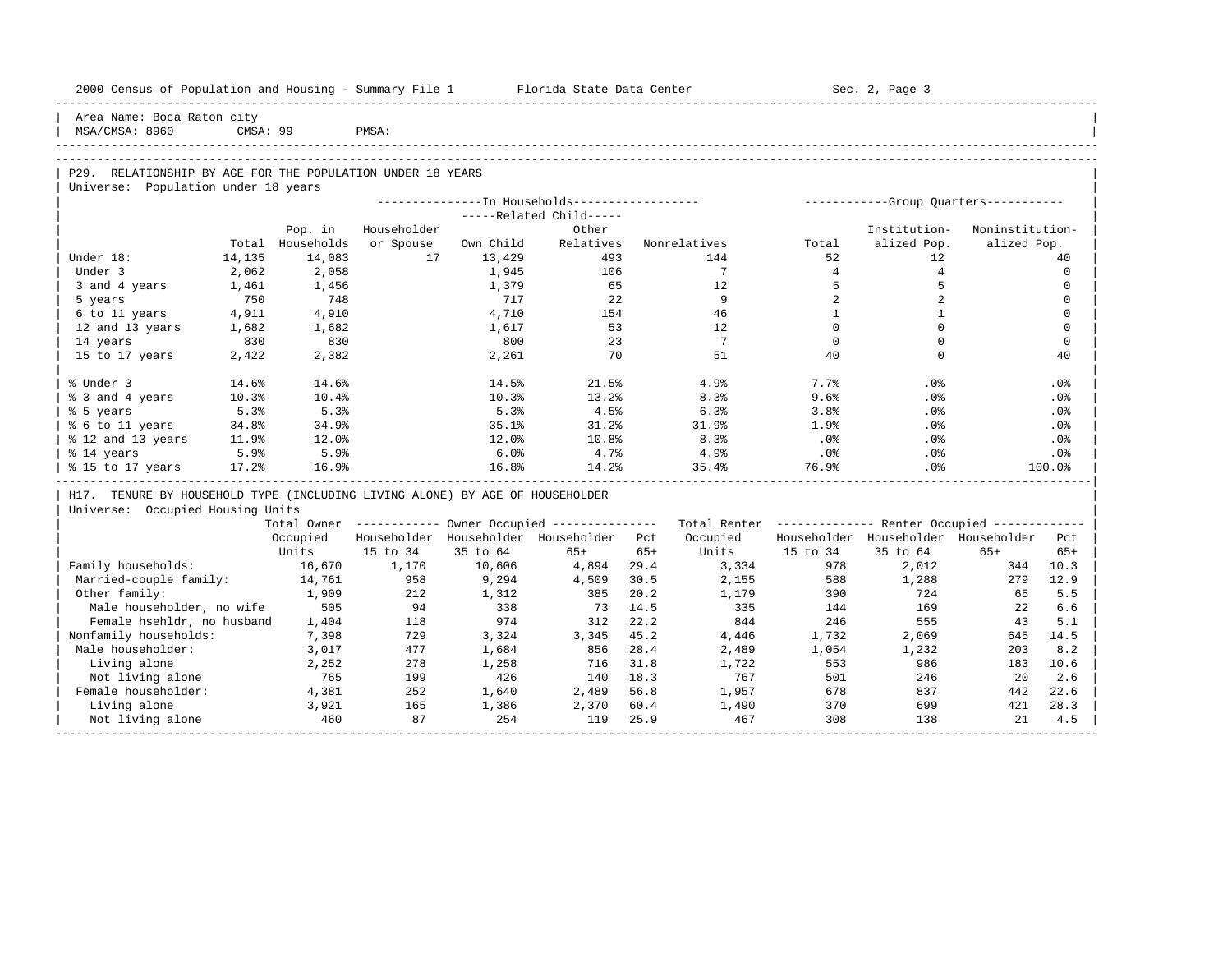## 2000 Census of Population and Housing - Summary File 1 Telorida State Data Center Sec. 2, Page 1 No

----------------------------------------------------------------------------------------------------------------------------------------------------- Area Name: West Palm Beach city | MSA/CMSA: 8960 CMSA: 99 PMSA:

-----------------------------------------------------------------------------------------------------------------------------------------------------

-----------------------------------------------------------------------------------------------------------------------------------------------------

| P14.                                                    |                                                      |                                               | SEX BY AGE FOR THE POPULATION UNDER 20 YEARS |            |                   |                | P38. GROUP OUARTERS POPULATION BY SEX BY AGE BY GO TYPE |                 |                    |                  |                    |                   |
|---------------------------------------------------------|------------------------------------------------------|-----------------------------------------------|----------------------------------------------|------------|-------------------|----------------|---------------------------------------------------------|-----------------|--------------------|------------------|--------------------|-------------------|
| Universe:                                               | Population Under 20 Years<br>Total<br>Pct.<br>Female |                                               | Universe: Population in Group Quarters       |            |                   |                |                                                         |                 |                    |                  |                    |                   |
| Total                                                   | 19,795                                               |                                               | Male<br>10,201                               | Pct.       | 9,594             | Pct.           | Total                                                   | Total<br>3,635  | Male Pct.<br>1,609 |                  | Female<br>2,026    | Pct.              |
| <1 year                                                 | 1,077                                                | 5.4                                           | 547                                          | 5.4        | 530               | 5.5            | Under 18 Years:                                         | 329             | 230                | 9.1              |                    | 99 14.3           |
|                                                         | 1,021                                                | 5.2                                           | 525                                          | 5.1        | 496               | 5.2            | Institutionalized Population:                           | 70              | 49                 | 1.9              | 21                 | 3.0               |
| 1 year                                                  | 986                                                  | 5.0                                           | 508                                          | 5.0        | 478               | 5.0            | Correctional Institutions                               | $\mathbf{0}$    | $\mathbf 0$        | .0               | $\Omega$           | $\cdot$ 0         |
| 2 years<br>3 years                                      | 907                                                  | 4.6                                           | 467                                          | 4.6        | 440               | 4.6            | Nursing Homes                                           | $\overline{0}$  | $\Omega$           | $\cdot$ 0        | $\Omega$           | $\cdot$ 0         |
| 4 years                                                 | 991                                                  | 5.0                                           | 480                                          | 4.7        | 511               | 5.3            | Other Institutions                                      | 70              | 49                 | 1.9              | 21                 | 3.0               |
| 5 years                                                 | 997                                                  | 5.0                                           | 544                                          | 5.3        | 453               | 4.7            | Non-Institutional Population:                           | 259             | 181                | 7.1              |                    | 78 11.2           |
| 6 years                                                 | 991                                                  | 5.0                                           | 539                                          | 5.3        | 452               | 4.7            | College Dormitories                                     | $\overline{4}$  | $\Omega$           | $\cdot$ 1        | $\overline{4}$     | $\cdot$ 0         |
|                                                         | 963                                                  | 4.9                                           | 478                                          | 4.7        | 485               | 5.1            | Military Ouarters                                       | $\Omega$        | $\Omega$           | $\cdot$ 0        | $\Omega$           | $\cdot$ 0         |
| 7 years<br>8 years                                      | 992                                                  | 5.0                                           | 516                                          | 5.1        | 476               | 5.0            | Other Noninstitutional GO                               | 255             | 181                | 7.0              | 74                 | 11.2              |
|                                                         | 1,033                                                | 5.2                                           | 552                                          | 5.4        | 481               | 5.5            | 18 to 64 Years:                                         | 1,741           | 931                | 47.9             | 810                | 57.9              |
| 9 years<br>10 years                                     | 1,014                                                | 5.1                                           |                                              | 5.1        | 495               | 5.2            | Institutionalized Population:                           | 285             | 188                | 7.8              | 97                 | 11.7              |
|                                                         | 935                                                  | 4.7                                           | 519<br>474                                   | 4.6        | 461               | 5.0            | Correctional Institutions                               | 56              | 37                 | 1.5              | 19                 | 2.3               |
| 11 years                                                |                                                      | 4.7                                           | 477                                          | 4.7        |                   | 4.6            | Nursing Homes                                           |                 | 99                 | 3.8              | 38                 | 6.2               |
| 12 years                                                | 933<br>950                                           |                                               | 482                                          | 4.7        | 456               | 5.3            |                                                         | 137<br>92       | 52                 | 2.5              | 40                 | 3.2               |
| 13 years                                                |                                                      | 4.8                                           |                                              |            | 468               |                | Other Institutions                                      |                 |                    |                  |                    |                   |
| 14 years                                                | 952<br>902                                           | 4.8<br>4.6                                    | 485<br>462                                   | 4.8        | 467               | 4.7<br>4.7     | Non-Institutional Population:                           | 1,456<br>722    | 743                | 40.1<br>283 19.9 | 713<br>439         | 46.2<br>17.6      |
| 15 years                                                | 928                                                  | 4.7                                           | 515                                          | 4.5<br>5.0 | 440               | 5.1            | College Dormitories                                     | $\overline{0}$  | $\Omega$           |                  |                    |                   |
| 16 years                                                |                                                      | 4.8                                           |                                              | 4.9        | 413               | 5.0            | Military Quarters                                       |                 |                    | .0               | $\mathbf 0$<br>274 | $\cdot$ 0<br>28.6 |
| 17 years                                                | 950                                                  |                                               | 499                                          |            | 451               | 5.5            | Other Noninstitutional GO                               | 734             | 460                | 20.2             |                    |                   |
| 18 years                                                | 1,043                                                | 5.3<br>6.2                                    | 502                                          | 4.9<br>6.2 | 541               | 5.2            | 65 Years and Over:                                      | 1,565<br>615    | 448                | 43.1<br>181 16.9 | 1,117<br>434       | 27.8<br>11.2      |
| 19 years                                                | 1,230                                                |                                               | 630                                          |            | 600               |                | Institutionalized Population:                           |                 |                    |                  |                    |                   |
|                                                         |                                                      |                                               |                                              |            |                   |                | Correctional Institutions                               | 11              | 5                  | $\cdot$ 3        | 6                  | $\cdot$ 3         |
|                                                         |                                                      |                                               |                                              |            |                   |                | Nursing Homes                                           | 597             |                    | 173 16.4         |                    | 424 10.8          |
| P36. OWN CHILDREN UNDER 18 YEARS BY FAMILY TYPE AND AGE |                                                      |                                               |                                              |            |                   |                | Other Institutions                                      | $7\phantom{0}7$ | 3                  | $\cdot$ 2        | $\overline{4}$     | $\cdot$ 2         |
|                                                         |                                                      |                                               | Universe: Own Children Under 18 Years        |            |                   |                | Non-Institutional Population:                           | 950             | 267                | 26.1             |                    | 683 16.6          |
|                                                         |                                                      |                                               |                                              |            |                   |                | College Dormitories                                     | $\overline{0}$  | $\Omega$           | $\cdot$ 0        | $\Omega$           | $\cdot$ 0         |
|                                                         |                                                      | Male HH<br>Female HH<br>In Married<br>No Wife |                                              |            | Military Quarters | $\overline{0}$ | $\Omega$                                                | .0              | $\Omega$           | $\cdot$ 0        |                    |                   |
|                                                         |                                                      | Total                                         | Couple                                       |            |                   | No Husband     | Other Noninstitutional GO                               | 950             |                    | 267 26.1         |                    | 683 16.6          |
|                                                         |                                                      |                                               | Families                                     | Present    |                   | Present        |                                                         |                 |                    |                  |                    |                   |
| Total < 18 Years:                                       |                                                      | 14,485                                        | 8,020                                        |            | 1,183             | 5,282          |                                                         |                 |                    |                  |                    |                   |
| Under 3 Years                                           |                                                      | 2,536                                         | 1,542                                        |            | 218               | 776            |                                                         |                 |                    |                  |                    |                   |
| 3 and 4 Years                                           |                                                      | 1,606                                         | 901                                          |            | 137               | 568            |                                                         |                 |                    |                  |                    |                   |
| 5 Years                                                 |                                                      | 846                                           | 479                                          |            | 61                | 306            |                                                         |                 |                    |                  |                    |                   |
| 6 to 11 Years                                           |                                                      | 5,047                                         | 2,740                                        |            | 418               | 1,889          |                                                         |                 |                    |                  |                    |                   |
| 12 to 17 Years                                          |                                                      | 4,450                                         | 2,358                                        |            | 349               | 1,743          |                                                         |                 |                    |                  |                    |                   |
|                                                         |                                                      |                                               |                                              |            |                   |                |                                                         |                 |                    |                  |                    |                   |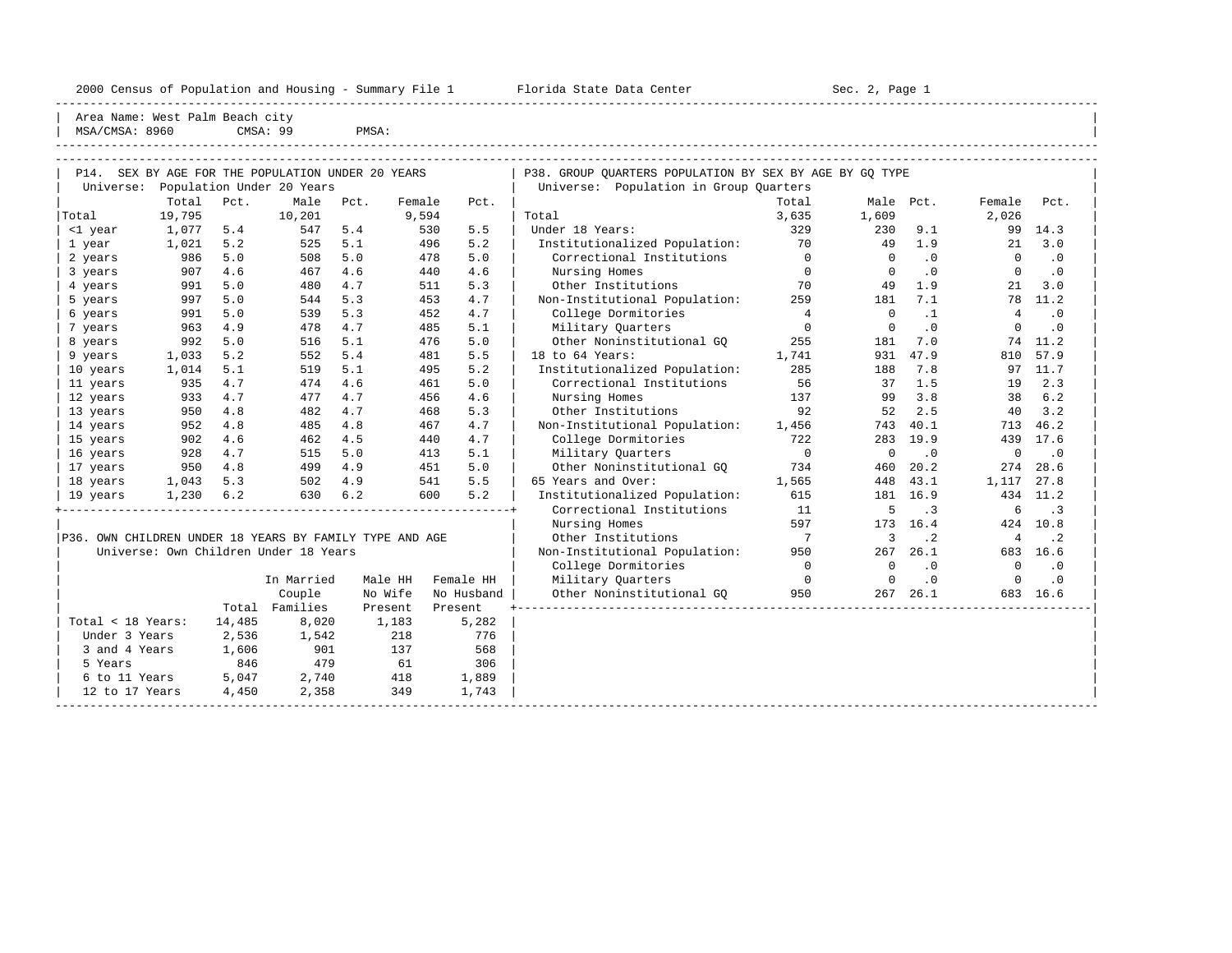|  |  |  | 2000 Census of Population and Housing - Summary File 1 |  |  |  |  |  |  |  |
|--|--|--|--------------------------------------------------------|--|--|--|--|--|--|--|
|--|--|--|--------------------------------------------------------|--|--|--|--|--|--|--|

Plorida State Data Center - Sec. 2, Page 2

-----------------------------------------------------------------------------------------------------------------------------------------------------

| Area Name: West Palm Beach city | | MSA/CMSA: 8960 CMSA: 99 PMSA:

| P22/23/24.HOUSEHOLDS BY PRESENCE OF PEOPLE 60(65/75) YEARS AND OVER, HOUSEHOLD SIZE AND                                                                                       |               |                          |                    |                 |                       |                                                | P25. HOUSEHOLDS BY PRESENCE OF      |                        |         |          |        |  |
|-------------------------------------------------------------------------------------------------------------------------------------------------------------------------------|---------------|--------------------------|--------------------|-----------------|-----------------------|------------------------------------------------|-------------------------------------|------------------------|---------|----------|--------|--|
| HOUSEHOLD TYPE                                                                                                                                                                |               |                          |                    |                 |                       |                                                |                                     | <b>NONRELATIVES</b>    |         |          |        |  |
| Universe: Households                                                                                                                                                          |               |                          |                    |                 |                       |                                                | Universe: Households                |                        |         |          |        |  |
|                                                                                                                                                                               | 60+ Years Pct |                          | 65+ Years Pct      |                 | 75+ Years Pct         |                                                |                                     |                        |         |          |        |  |
| Total:                                                                                                                                                                        | 34,769 100.0  |                          | 34,769 100.0       |                 | 34,769 100.0          |                                                | Total:                              |                        |         | 34,769   |        |  |
| Households w/ one or more 60/65/75:                                                                                                                                           | 11,105 31.9   |                          | 8,947 25.7         |                 | 4,727 13.6            |                                                |                                     | Households with one or |         |          |        |  |
| 1-person household                                                                                                                                                            | 4,857         |                          | $4,099$<br>$4,848$ |                 | 2,410<br>2,317        |                                                | more non-relatives                  |                        |         | 5,241    |        |  |
| 2 or more person household:                                                                                                                                                   | 6, 248        |                          |                    |                 |                       |                                                |                                     |                        |         |          |        |  |
| Family households                                                                                                                                                             | 5,742         |                          |                    |                 | 4,478 2,166           |                                                |                                     | Households with no     |         |          |        |  |
| 506<br>Non-family households                                                                                                                                                  |               |                          | 370                |                 | 151                   |                                                | non-relatives                       |                        |         | 29,528   |        |  |
| Households with no people over 60/65/75: 23,664 68.1 25,822 74.3 30,042 86.4                                                                                                  |               |                          |                    |                 |                       |                                                |                                     |                        |         |          |        |  |
| 1-person household                                                                                                                                                            | 8,218         | 8,976                    |                    |                 | 10,665                |                                                |                                     |                        |         |          |        |  |
| 2 or more person household: 15,446                                                                                                                                            |               |                          |                    |                 | 16,846 19,377         |                                                |                                     |                        |         |          |        |  |
| Family households                                                                                                                                                             | 12,528        |                          |                    |                 | 13,792 16,104         |                                                |                                     |                        |         |          |        |  |
| Non-family households                                                                                                                                                         | 2,918         | 3,054                    |                    |                 | 3,273                 |                                                |                                     |                        |         |          |        |  |
| P18/20. HOUSEHOLDS BY AGE OF HOUSEHOLDER BY HOUSEHOLD TYPE<br>(INCLUDING LIVING ALONE) BY PRESENCE OF OWN CHILDREN   Universe: Occupied Housing Units<br>Universe: Households |               |                          |                    |                 |                       | H13/15. TENURE BY HOUSEHOLD SIZE<br>Pct<br>Pct |                                     |                        |         |          |        |  |
|                                                                                                                                                                               |               |                          |                    |                 |                       |                                                |                                     | Owner                  | Owner   | Renter   | Renter |  |
|                                                                                                                                                                               | Total         | Householder Householder  |                    |                 |                       |                                                |                                     | Total Occupied         | Occ.    | Occupied | Occ.   |  |
|                                                                                                                                                                               | Households    | 15 to $64$ $65$ and Over |                    |                 | Total Occupied Units: |                                                |                                     | 34,769 18,080          | 100.0   | 16,689   | 100.0  |  |
| Total:                                                                                                                                                                        | 34,769        | 26,734                   |                    | 8,035           | 1-person household    |                                                |                                     | 13,075 5,615           | 31.1    | 7,460    | 44.7   |  |
| Family households:                                                                                                                                                            |               | 18,270   14,619          |                    | 3,651           |                       |                                                | 2-Person household 11,214 6,935     |                        | 38.4    | 4,279    | 25.6   |  |
| Married couple family:                                                                                                                                                        | 11,910        | 9,043                    |                    | 2,867           |                       |                                                | 3-Person household 4,474 2,418 13.4 |                        |         | 2,056    | 12.3   |  |
| With own children under 18                                                                                                                                                    | 4,316 4,283   |                          |                    | 33              |                       |                                                | 4-Person household 3,040 1,683 9.3  |                        |         | 1,357    | 8.1    |  |
| No own children under 18                                                                                                                                                      | 7,594         | 4,760                    |                    | 2,834           |                       |                                                | 5-Person household 1,645 818 4.5    |                        |         | 827      | 5.0    |  |
| Other family:                                                                                                                                                                 |               | 6,360 5,576              |                    | 784             | 6-Person household    |                                                | 721 363                             |                        | 2.0     | 358      | 2.1    |  |
| Male householder, no wife present: 1,628 1,491                                                                                                                                |               |                          |                    | $137 \parallel$ | 7+Person household    |                                                | 600                                 |                        | 248 1.4 | 352      | 2.1    |  |
| With own children under 18                                                                                                                                                    | 724           | 714                      |                    | 10              |                       |                                                |                                     |                        |         |          |        |  |
| No own children under 18                                                                                                                                                      | 904           | 777                      |                    | 127             |                       |                                                |                                     |                        |         |          |        |  |
| Female householder, no husband present: 4,732                                                                                                                                 |               | 4,085                    |                    | 647             |                       |                                                |                                     |                        |         |          |        |  |
| With own children under 18                                                                                                                                                    | 2,761         | 2,757                    |                    | $\overline{4}$  |                       |                                                |                                     |                        |         |          |        |  |
| No own children under 18                                                                                                                                                      | 1,971         | 1,328                    |                    | 643             |                       |                                                |                                     |                        |         |          |        |  |
| Non-family households:                                                                                                                                                        | 3,424         | 12,115                   |                    | 4,384           |                       |                                                |                                     |                        |         |          |        |  |
| Householder living alone                                                                                                                                                      | 2,125         | 8,976                    |                    | 4,099           |                       |                                                |                                     |                        |         |          |        |  |
| Householder not living alone                                                                                                                                                  | 1,299         | 3,139                    |                    | 285             |                       |                                                |                                     |                        |         |          |        |  |